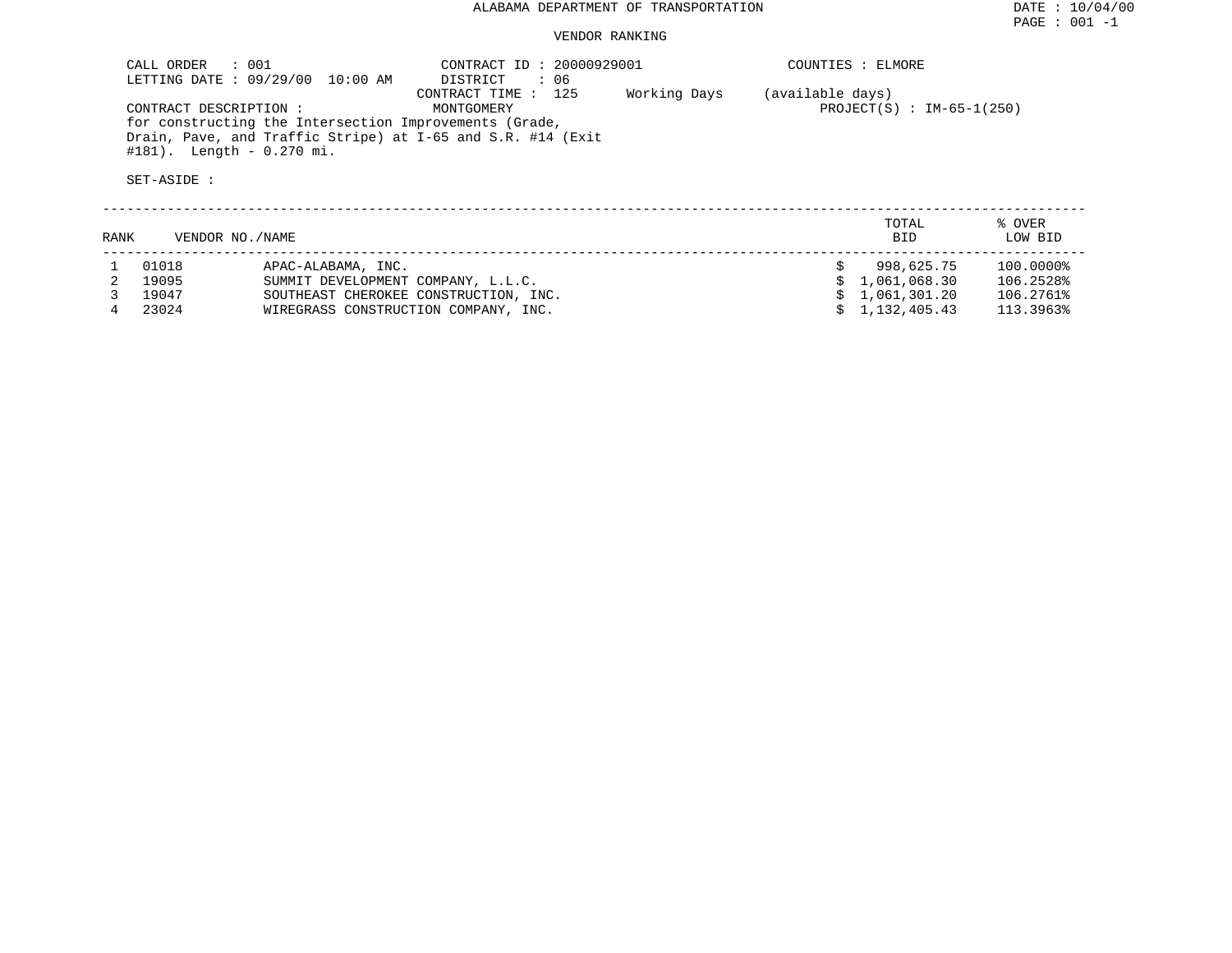| CALL ORDER | 001                              | CONTRACT ID : |  | 20000929001 | COUNTIES | ELMORE |
|------------|----------------------------------|---------------|--|-------------|----------|--------|
|            | LETTING DATE : 09/29/00 10:00 AM | DISTRICT      |  | 06          |          |        |

|                                                                    |               |      | ============================== |                     | ----------------------------                             |                      | -------------------------------- |           |
|--------------------------------------------------------------------|---------------|------|--------------------------------|---------------------|----------------------------------------------------------|----------------------|----------------------------------|-----------|
|                                                                    |               |      | $(1)$ 01018                    |                     | $(2)$ 19095                                              |                      | $(3)$ 19047                      |           |
|                                                                    |               |      | APAC-ALABAMA, INC.             |                     | SUMMIT DEVELOPMENT COMPANY, SOUTHEAST CHEROKEE CONSTRUCT |                      |                                  |           |
| LINE NO / ITEM CODE / ALT                                          |               |      |                                |                     |                                                          |                      |                                  |           |
| ITEM DESCRIPTION QUANTITY<br>------------------------------------- |               |      | UNIT PRICE AMOUNT              | -----------------+- | UNIT PRICE AMOUNT                                        | -------------------- | UNIT PRICE                       | AMOUNT    |
| SECTION 0001 TOTAL                                                 |               |      |                                |                     |                                                          |                      |                                  |           |
| 0010 201A000                                                       |               | LUMP | 4100.00000                     | 4100.00             | 30000.00000                                              | 30000.00             | 49000.00000                      | 49000.00  |
| Clearing & Grubbing (Approximately 6                               |               |      |                                |                     |                                                          |                      |                                  |           |
| Acres)                                                             |               |      |                                |                     |                                                          |                      |                                  |           |
| 0020 206C002                                                       | 2994.000 SOYD |      | 2.05000                        | 6137.70             | 4.50000                                                  | 13473.00             | 4.00000                          | 11976.00  |
| Removing Concrete Slope Paving                                     |               |      |                                |                     |                                                          |                      |                                  |           |
| 0030 206D000                                                       | 163.000 LF    |      | 14,00000                       | 2282.00             | 12,00000                                                 | 1956.00              | 6,00000                          | 978.00    |
| Removing Pipe                                                      |               |      |                                |                     |                                                          |                      |                                  |           |
| 0040 206D001                                                       | 1125.000 LF   |      | 2.10000                        | 2362.50             | 2.75000                                                  | 3093.75              | 4.00000                          | 4500.00   |
| Removing Guardrail                                                 |               |      |                                |                     |                                                          |                      |                                  |           |
| 0050 206D002                                                       | 511.000 LF    |      | 4.00000                        | 2044.00             | 5,00000                                                  | 2555.00              | 5,00000                          | 2555.00   |
| Removing Curb                                                      |               |      |                                |                     |                                                          |                      |                                  |           |
| 0060 206D003                                                       | 45.000 LF     |      | 15.00000                       | 675.00              | 5.00000                                                  | 225.00               | 6.00000                          | 270.00    |
| Removing Curb And Gutter                                           |               |      |                                |                     |                                                          |                      |                                  |           |
| 0070 206E001                                                       | $1.000$ EACH  |      | 450.00000                      | 450.00              | 600.00000                                                | 600.00               | 600,00000                        | 600.00    |
| Removing Inlets                                                    |               |      |                                |                     |                                                          |                      |                                  |           |
| 0080 206E002                                                       | 3.000 EACH    |      | 450.00000                      | 1350.00             | 600.00000                                                | 1800.00              | 800,00000                        | 2400.00   |
| Removing Junction Boxes                                            |               |      |                                |                     |                                                          |                      |                                  |           |
| 0090 206E008                                                       | 5.000 EACH    |      | 150.00000                      | 750.00              | 175.00000                                                | 875.00               | 150.00000                        | 750.00    |
| Removing Guardrail End Anchor (All Type)                           |               |      | 9.20000                        |                     |                                                          |                      |                                  |           |
| 0100 210A000<br>Unclassified Excavation                            | 9523.000 CYIP |      |                                | 87611.60            | 3.00000                                                  | 28569.00             | 6.35000                          | 60471.05  |
| 0110 214A000                                                       | 313.000 CUYD  |      | 6.00000                        | 1878.00             | 6.00000                                                  | 1878.00              | 8.00000                          | 2504.00   |
| Structure Excavation                                               |               |      |                                |                     |                                                          |                      |                                  |           |
| 0120 214B001                                                       | 315.000 CUYD  |      | 17.30000                       | 5449.50             | 12.00000                                                 | 3780.00              | 10.00000                         | 3150.00   |
| Foundation Backfill, Commercial                                    |               |      |                                |                     |                                                          |                      |                                  |           |
| 0130 405A000                                                       | 1543.000 GAL  |      | 1.05000                        | 1620.15             | 1.25000                                                  | 1928.75              | 1.77000                          | 2731.11   |
| Tack Coat                                                          |               |      |                                |                     |                                                          |                      |                                  |           |
| 0140 408A052                                                       | 18438.000 SY  |      | 1.50000                        | 27657.00            | 1,60000                                                  | 29500.80             | 1.75000                          | 32266.50  |
| Planing Existing Pavement                                          |               |      |                                |                     |                                                          |                      |                                  |           |
| (Approximately 1.10" Thru 2.0" Thick)                              |               |      |                                |                     |                                                          |                      |                                  |           |
| 0150 420A011                                                       | 657.000 TON   |      | 72.85000                       | 47862.45            | 59.00000                                                 | 38763.00             | 65.10000                         | 42770.70  |
| Polymer Modified Open Graded Friction                              |               |      |                                |                     |                                                          |                      |                                  |           |
| Course, Mix 2                                                      |               |      |                                |                     |                                                          |                      |                                  |           |
| 0160 424A281                                                       | 2743.000 TON  |      | 41.65000                       | 114245.95           | 43.20000                                                 | 118497.60            | 43.26000                         | 118662.18 |
| Superpave Bituminous Concrete Wearing                              |               |      |                                |                     |                                                          |                      |                                  |           |
| Surface Layer, 3/4" Maximum Aggregate                              |               |      |                                |                     |                                                          |                      |                                  |           |
| Size Mix, ESAL Range E                                             |               |      |                                |                     |                                                          |                      |                                  |           |
| 0170 424A287                                                       | 310.000 TON   |      | 46.50000                       | 14415.00            | 51.00000                                                 | 15810.00             | 54.60000                         | 16926.00  |
| Superpave Bituminous Concrete Wearing                              |               |      |                                |                     |                                                          |                      |                                  |           |
| Surface Layer, Leveling, 3/4" Maximum                              |               |      |                                |                     |                                                          |                      |                                  |           |
| Aggregate Size Mix, ESAL Range E                                   |               |      |                                |                     |                                                          |                      |                                  |           |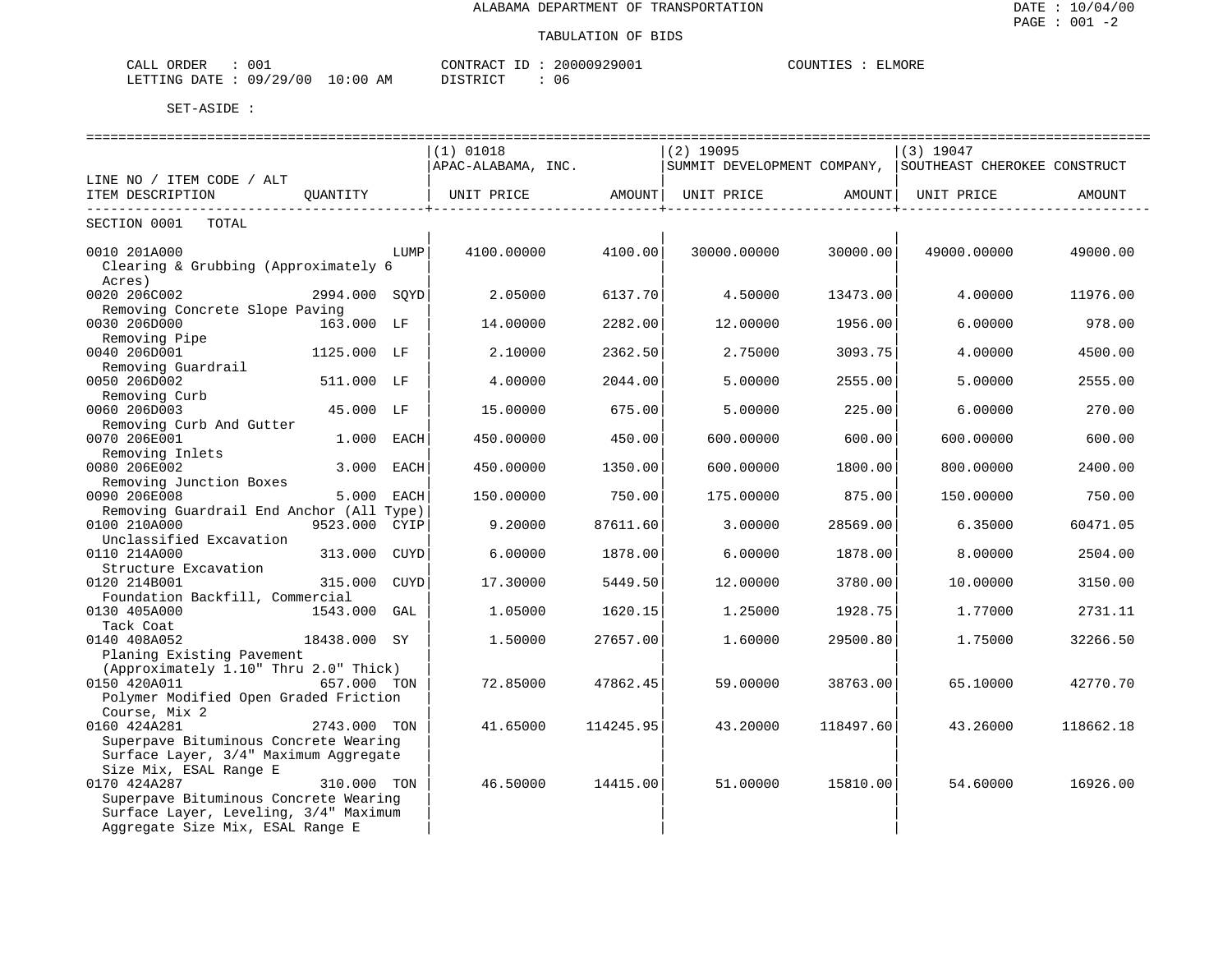| CALL<br>ORDER                | 001 |    | CONTRACT ID: | 20000929001 | COUNTIES | ELMORE |
|------------------------------|-----|----|--------------|-------------|----------|--------|
| LETTING DATE: 09/29/00 10:00 |     | AΜ | DISTRICT     | u c         |          |        |

|                                         |              |      | $(1)$ 01018                                                                           |           | $(2)$ 19095                   |           | (3) 19047                                                |           |
|-----------------------------------------|--------------|------|---------------------------------------------------------------------------------------|-----------|-------------------------------|-----------|----------------------------------------------------------|-----------|
|                                         |              |      | APAC-ALABAMA, INC.                                                                    |           |                               |           | SUMMIT DEVELOPMENT COMPANY, SOUTHEAST CHEROKEE CONSTRUCT |           |
| LINE NO / ITEM CODE / ALT               |              |      |                                                                                       |           |                               |           |                                                          |           |
| ITEM DESCRIPTION                        | OUANTITY     |      | UNIT PRICE                AMOUNT    UNIT PRICE                   AMOUNT    UNIT PRICE |           |                               |           |                                                          | AMOUNT    |
| ----------------------------------      |              |      |                                                                                       |           | --------------+-------------- |           |                                                          |           |
| 0180 424B281                            | 1862.000 TON |      | 42.00000                                                                              | 78204.00  | 42.20000                      | 78576.40  | 41.90000                                                 | 78017.80  |
| Superpave Bituminous Concrete Upper     |              |      |                                                                                       |           |                               |           |                                                          |           |
| Binder Layer, 1" Maximum Aggregate Size |              |      |                                                                                       |           |                               |           |                                                          |           |
| Mix, ESAL Range E                       |              |      |                                                                                       |           |                               |           |                                                          |           |
| 0190 424B285                            | 100.000 TON  |      | 76.70000                                                                              | 7670.00   | 70.00000                      | 7000.00   | 157.50000                                                | 15750.00  |
| Superpave Bituminous Concrete Upper     |              |      |                                                                                       |           |                               |           |                                                          |           |
| Binder Layer, Patching, 1" Maximum      |              |      |                                                                                       |           |                               |           |                                                          |           |
| Aggregate Size Mix, ESAL Range E        |              |      |                                                                                       |           |                               |           |                                                          |           |
| 0200 424B581<br>1891.000 TON            |              |      | 41.60000                                                                              | 78665.60  | 37.90000                      | 71668.90  | 40.58000                                                 | 76736.78  |
| Superpave Bituminous Concrete Lower     |              |      |                                                                                       |           |                               |           |                                                          |           |
| Binder Layer, 1" Maximum Aggregate Size |              |      |                                                                                       |           |                               |           |                                                          |           |
| Mix, ESAL Range E                       |              |      |                                                                                       |           |                               |           |                                                          |           |
| 0210 424C280                            | 3834.000 TON |      | 41.50000                                                                              | 159111.00 | 37.90000                      | 145308.60 | 39.57000                                                 | 151711.38 |
| Superpave Bituminous Concrete Base      |              |      |                                                                                       |           |                               |           |                                                          |           |
| Layer, 1" Maximum Aggregate Size Mix,   |              |      |                                                                                       |           |                               |           |                                                          |           |
| ESAL Range E                            |              |      |                                                                                       |           |                               |           |                                                          |           |
| 0220 502A000                            | 2031.000 LB  |      | 0.85000                                                                               | 1726.35   | 0.75000                       | 1523.25   | 0.86000                                                  | 1746.66   |
| Steel Reinforcement                     |              |      |                                                                                       |           |                               |           |                                                          |           |
| 0230 524B011                            | 16.000 CUYD  |      | 415.00000                                                                             | 6640.00   | 575.00000                     | 9200.00   | 693.00000                                                | 11088.00  |
| Culvert Concrete Extension (Cast In     |              |      |                                                                                       |           |                               |           |                                                          |           |
| Place)                                  |              |      |                                                                                       |           |                               |           |                                                          |           |
| 0240 530A002                            | 54.000 LF    |      | 62.95000                                                                              | 3399.30   | 51,00000                      | 2754.00   | 65.00000                                                 | 3510.00   |
| 24" Roadway Pipe (Class 3 R.C.)         |              |      |                                                                                       |           |                               |           |                                                          |           |
| 0250 530A003                            | 32.000 LF    |      | 72.50000                                                                              | 2320.00   | 72.50000                      | 2320.00   | 78.00000                                                 | 2496.00   |
| 30" Roadway Pipe (Class 3 R.C.)         |              |      |                                                                                       |           |                               |           |                                                          |           |
| 0260 530A203                            | 67.000 LF    |      | 68.25000                                                                              | 4572.75   | 71.00000                      | 4757.00   | 75.00000                                                 | 5025.00   |
| 30" Roadway Pipe (14 Gauge C.C.S.P.I.)  |              |      |                                                                                       |           |                               |           |                                                          |           |
| 0270 600A000                            |              | LUMP | 22000.00000                                                                           | 22000.00  | 100000.00000                  | 100000.00 | 42000.00000                                              | 42000.00  |
| Mobilization<br>0280 614A000            | 400.000 CUYD |      | 200.00000                                                                             | 80000.00  | 220.00000                     | 88000.00  | 215,00000                                                | 86000.00  |
| Slope Paving                            |              |      |                                                                                       |           |                               |           |                                                          |           |
| 0290 619A003                            | 1.000 EACH   |      | 725.00000                                                                             | 725.00    | 475.00000                     | 475.00    | 945.00000                                                | 945.00    |
| 24" Roadway Pipe End Treatment, Class 1 |              |      |                                                                                       |           |                               |           |                                                          |           |
| 0300 621A000                            | 2.000 EACH   |      | 1650.00000                                                                            | 3300.00   | 2000.00000                    | 4000.00   | 1680.00000                                               | 3360.00   |
| Junction Boxes, Type 1, 1P Or 5         |              |      |                                                                                       |           |                               |           |                                                          |           |
| 0310 621B000                            | 3.000 EACH   |      | 550.00000                                                                             | 1650.00   | 500.00000                     | 1500.00   | 446.25000                                                | 1338.75   |
| Junction Box Units, Type 1, 1P Or 5     |              |      |                                                                                       |           |                               |           |                                                          |           |
| 0320 621C027                            | $1.000$ EACH |      | 1550.00000                                                                            | 1550.00   | 2000.00000                    | 2000.00   | 1600.00000                                               | 1600.00   |
| Inlets, Type C                          |              |      |                                                                                       |           |                               |           |                                                          |           |
| 0330 621C070                            | 1.000 EACH   |      | 4125.00000                                                                            | 4125.00   | 6750.00000                    | 6750.00   | 9500.00000                                               | 9500.00   |
| Inlets, Type E4                         |              |      |                                                                                       |           |                               |           |                                                          |           |
|                                         |              |      |                                                                                       |           |                               |           |                                                          |           |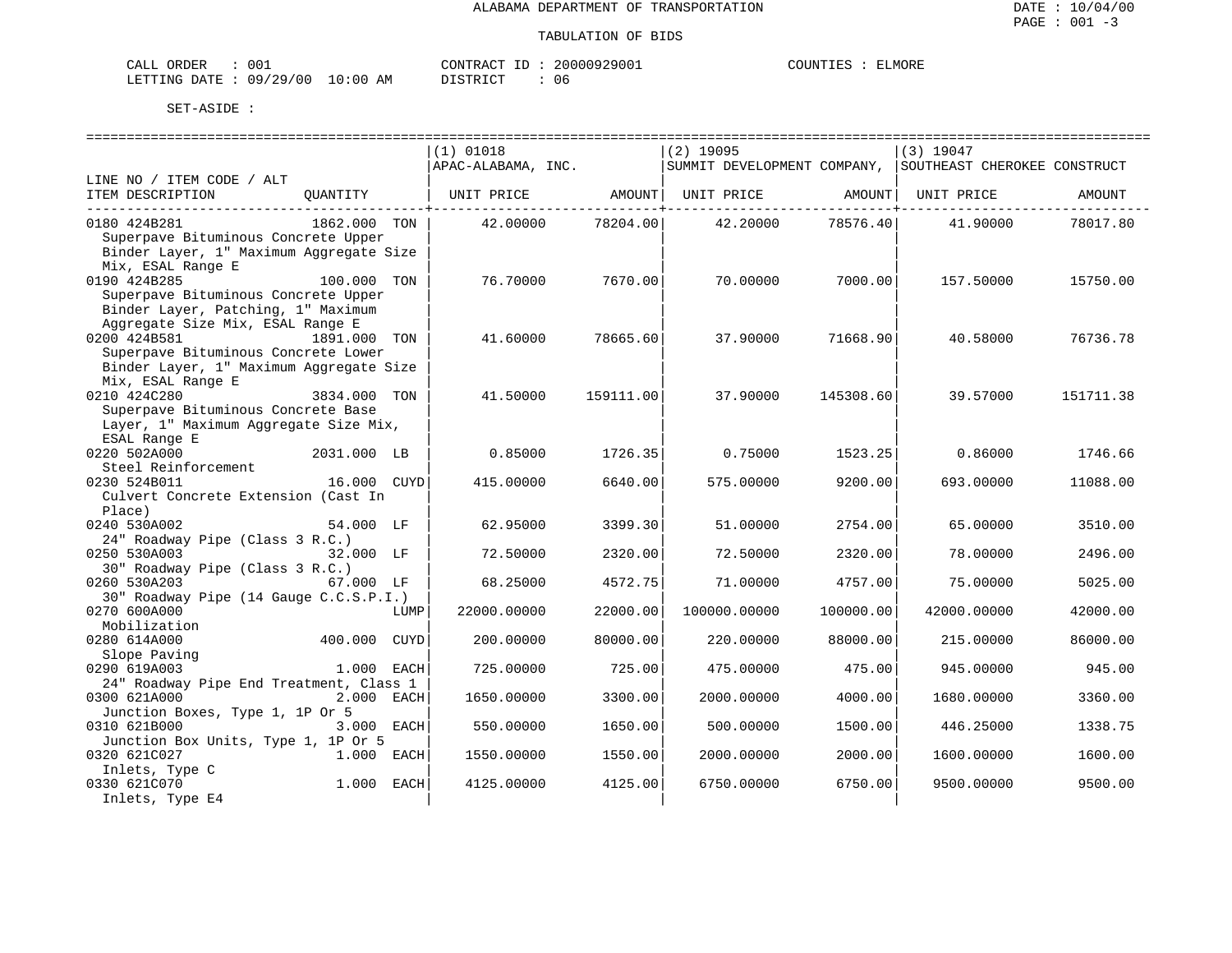| CALL ORDER                       | 001 |          |  | CONTRACT ID: 20000929001 | COUNTIES | ELMORE |
|----------------------------------|-----|----------|--|--------------------------|----------|--------|
| LETTING DATE : 09/29/00 10:00 AM |     | DISTRICT |  | 06                       |          |        |

|                                                               |               |      | ============================= |          |                             |          |                              |          |
|---------------------------------------------------------------|---------------|------|-------------------------------|----------|-----------------------------|----------|------------------------------|----------|
|                                                               |               |      | $(1)$ 01018                   |          | $(2)$ 19095                 |          | $(3)$ 19047                  |          |
|                                                               |               |      | APAC-ALABAMA, INC.            |          | SUMMIT DEVELOPMENT COMPANY, |          | SOUTHEAST CHEROKEE CONSTRUCT |          |
| LINE NO / ITEM CODE / ALT                                     |               |      |                               |          |                             |          |                              |          |
| ITEM DESCRIPTION                                              | QUANTITY      |      | UNIT PRICE                    | AMOUNT   | UNIT PRICE AMOUNT           |          | UNIT PRICE                   | AMOUNT   |
| 0340 621D002                                                  | $1.000$ EACH  |      | 425,00000                     | 425.00   | 500,00000                   | 500.00   | 400.00000                    | 400.00   |
| Inlet Units, Type C                                           |               |      |                               |          |                             |          |                              |          |
| 0350 621D047                                                  | 1.000 EACH    |      | 425.00000                     | 425.00   | 525.00000                   | 525.00   | 600.00000                    | 600.00   |
| Inlet Units, Type E4                                          |               |      |                               |          |                             |          |                              |          |
| 0360 629A015                                                  | 20.000 LF     |      | 425.00000                     | 8500.00  | 215.00000                   | 4300.00  | 175.00000                    | 3500.00  |
| Concrete Median Or Safety Barrier, Type<br>TES (Double Faced) |               |      |                               |          |                             |          |                              |          |
| 0370 629A021                                                  | 200.000 LF    |      | 225,00000                     | 45000.00 | 200,00000                   | 40000.00 | 100,00000                    | 20000.00 |
| Concrete Median Or Safety Barrier, Type<br>$\mathbf{1}$       |               |      |                               |          |                             |          |                              |          |
| 0380 630A000                                                  | 413.000 LF    |      | 16.00000                      | 6608.00  | 17.00000                    | 7021.00  | 15.50000                     | 6401.50  |
| Steel Beam Guardrail, Class A, Type 1<br>0390 630C001         | $1.000$ EACH  |      |                               | 825.00   |                             | 875.00   | 800.00000                    |          |
| Guardrail End Anchor, Type 8                                  |               |      | 825.00000                     |          | 875.00000                   |          |                              | 800.00   |
| 0400 630C050                                                  | 2.000 EACH    |      | 2000.00000                    | 4000.00  | 2050.00000                  | 4100.00  | 1900.00000                   | 3800.00  |
| Guardrail End Anchor, Type 20 Series                          |               |      |                               |          |                             |          |                              |          |
| 0410 650A000                                                  | 400.000 CYIP  |      | 14.60000                      | 5840.00  | 3.00000                     | 1200.00  | 8.00000                      | 3200.00  |
| Topsoil                                                       |               |      |                               |          |                             |          |                              |          |
| 0420 650B000                                                  | 1518.000      | CYIP | 8.60000                       | 13054.80 | 8.00000                     | 12144.00 | 5.00000                      | 7590.00  |
| Topsoil From Stockpiles                                       |               |      |                               |          |                             |          |                              |          |
| 0430 652A054                                                  | 6.000 ACRE    |      | 515.00000                     | 3090.00  | 650.00000                   | 3900.00  | 465.00000                    | 2790.00  |
| Seeding (Mix 2A)                                              |               |      |                               |          |                             |          |                              |          |
| 0440 652B053<br>Temporary Seeding (Mix 2AT)                   | 6.000 ACRE    |      | 310.00000                     | 1860.00  | 650.00000                   | 3900.00  | 405.00000                    | 2430.00  |
| 0450 652D054                                                  | 6.000 ACRE    |      | 515.00000                     | 3090.00  | 525.00000                   | 3150.00  | 465.00000                    | 2790.00  |
| Seeding In Stubble (Mix 2A)                                   |               |      |                               |          |                             |          |                              |          |
| 0460 654A000                                                  | 7467.000 SOYD |      | 3.60000                       | 26881.20 | 2.50000                     | 18667.50 | 3.25000                      | 24267.75 |
| Solid Sodding                                                 |               |      |                               |          |                             |          |                              |          |
| 0470 656A000                                                  | 6.000 ACRE    |      | 515.00000                     | 3090.00  | 650.00000                   | 3900.00  | 465.00000                    | 2790.00  |
| Mulching, Class A, Type 1                                     |               |      |                               |          |                             |          |                              |          |
| 0480 656A001                                                  | 1.000 ACRE    |      | 725.00000                     | 725.00   | 750.00000                   | 750.00   | 465.00000                    | 465.00   |
| Mulching, Class A, Type 2                                     |               |      |                               |          |                             |          |                              |          |
| 0490 665F000<br>Hay Bales                                     | 136.000 EACH  |      | 6.20000                       | 843.20   | 5.25000                     | 714.00   | 6.00000                      | 816.00   |
| 0500 665J000                                                  | 3246.000 LF   |      | 4.25000                       | 13795.50 | 3.95000                     | 12821.70 | 4.25000                      | 13795.50 |
| Silt Fence, Type A                                            |               |      |                               |          |                             |          |                              |          |
| 0510 680A000                                                  |               | LUMP | 4500.00000                    | 4500.00  | 22500.00000                 | 22500.00 | 8000.00000                   | 8000.00  |
| Engineering Controls                                          |               |      |                               |          |                             |          |                              |          |
| 0520 701A028                                                  | 2.000 MILE    |      | 2100.00000                    | 4200.00  | 2150.00000                  | 4300.00  | 2060.00000                   | 4120.00  |
| Solid White, Class 2, Type A Traffic                          |               |      |                               |          |                             |          |                              |          |
| Stripe (0.06" Thick) (6" Wide)                                |               |      |                               |          |                             |          |                              |          |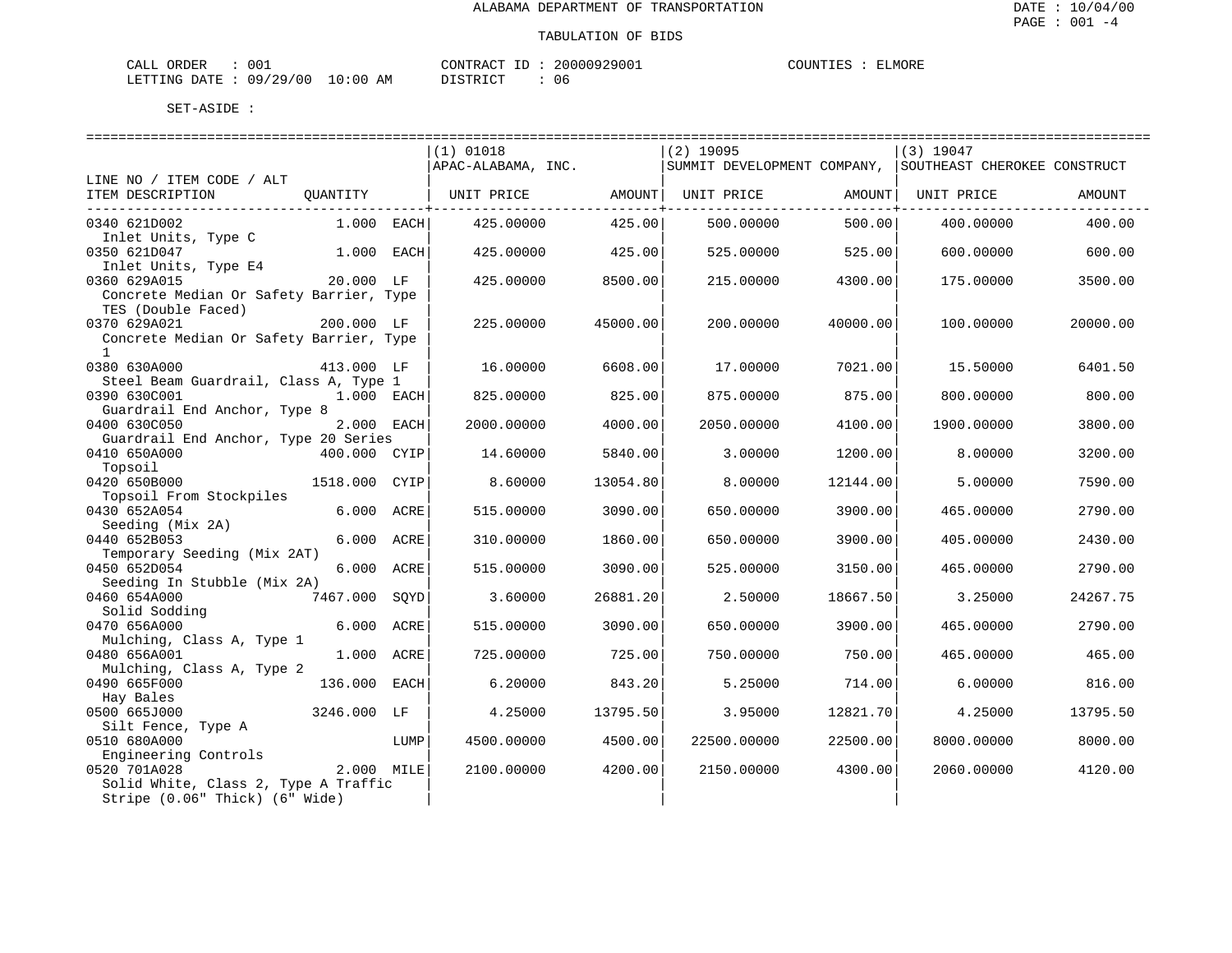| ORDER<br>CALL | 001      |             | TD.<br>CONTRACT | 20000929001 | COUNTIES<br>COUNTIES | ELMORE |
|---------------|----------|-------------|-----------------|-------------|----------------------|--------|
| LETTING DATE  | 09/29/00 | 10:00<br>AM | חימת סידים דרו  | u c         |                      |        |

|                                                                                         |                 | =====================<br>$(1)$ 01018 |         | $(2)$ 19095                                              |         | $(3)$ 19047 |          |
|-----------------------------------------------------------------------------------------|-----------------|--------------------------------------|---------|----------------------------------------------------------|---------|-------------|----------|
|                                                                                         |                 | APAC-ALABAMA, INC.                   |         | SUMMIT DEVELOPMENT COMPANY, SOUTHEAST CHEROKEE CONSTRUCT |         |             |          |
| LINE NO / ITEM CODE / ALT<br>ITEM DESCRIPTION                                           | OUANTITY        | UNIT PRICE                           | AMOUNT  | UNIT PRICE                                               | AMOUNT  | UNIT PRICE  | AMOUNT   |
| 0530 701A032<br>Solid Yellow, Class 2, Type A Traffic<br>Stripe (0.06" Thick) (6" Wide) | 1.000 MILE      | 2600.00000                           | 2600.00 | 2750.00000                                               | 2750.00 | 2575.00000  | 2575.00  |
| 0540 701A041<br>Broken White, Class 2, Type A Traffic<br>Stripe (0.09" Thick) (6" Wide) | 1.000 MILE      | 1050.00000                           | 1050.00 | 1100.00000                                               | 1100.00 | 1030.00000  | 1030.00  |
| 0550 701B009<br>Dotted Class 2, Type A Traffic Stripe<br>$(0.09"$ Thick $)(6"$ Wide $)$ | 2194.000 LF     | 1.05000                              | 2303.70 | 1,10000                                                  | 2413.40 | 1.05000     | 2303.70  |
| 0560 701C002<br>Broken Temporary Traffic Stripe (Paint)                                 | 2.000 MILE      | 520.00000                            | 1040.00 | 550.00000                                                | 1100.00 | 515.00000   | 1030.00  |
| 0570 701C003<br>Solid Temporary Traffic Stripe (Paint)                                  | 3.000 MILE      | 520.00000                            | 1560.00 | 550.00000                                                | 1650.00 | 515.00000   | 1545.00  |
| 0580 701D007<br>Solid Traffic Stripe Removed (Paint)                                    | $1.000$ MILE    | 1240.00000                           | 1240.00 | 1300.00000                                               | 1300.00 | 1236.00000  | 1236.00  |
| 0590 701D014<br>Broken Traffic Stripe Removed (Paint)                                   | $1.000$ MILE    | 1030.00000                           | 1030.00 | 1150.00000                                               | 1150.00 | 1030.00000  | 1030.00  |
| 0600 701H010<br>Dotted Traffic Stripe Removed (Paint)                                   | 800.000 LF      | 1.05000                              | 840.00  | 1,10000                                                  | 880.00  | 1.05000     | 840.00   |
| 0610 703A002<br>Traffic Control Markings, Class 2, Type<br>$\mathsf{A}$                 | 4810.000 SOFT   | 1,90000                              | 9139.00 | 2.05000                                                  | 9860.50 | 1.85000     | 8898.50  |
| 0620 703B002<br>Traffic Control Legends, Class 2, Type A                                | 449.000 SOFT    | 2.90000                              | 1302.10 | 3.05000                                                  | 1369.45 | 2.88000     | 1293.12  |
| 0630 703D001<br>Temporary Traffic Control Markings                                      | 648.000 SOFT    | 1.35000                              | 874.80  | 1,40000                                                  | 907.20  | 1.34000     | 868.32   |
| 0640 705A030<br>Pavement Markers, Class A-H, Type 2-C                                   | 48.000 EACH     | 10.30000                             | 494.40  | 11.00000                                                 | 528.00  | 10.30000    | 494.40   |
| 0650 705A031<br>Pavement Markers, Class A-H, Type 1-A                                   | 25.000 EACH     | 10.30000                             | 257.50  | 11,00000                                                 | 275.00  | 10.30000    | 257.50   |
| 0660 711A000<br>Roadway Sign Relocation                                                 | LUMP            | 8000.00000                           | 8000.00 | 5000.00000                                               | 5000.00 | 17272.00000 | 17272.00 |
| 0670 726C001<br>State Furnished Portable Concrete<br>Safety Barriers (Type 6)           | 540.000 LF      | 14.00000                             | 7560.00 | 7.00000                                                  | 3780.00 | 25.00000    | 13500.00 |
| 0680 740B000<br>Construction Signs                                                      | 528.000<br>SOFT | 9.40000                              | 4963.20 | 9.00000                                                  | 4752.00 | 14.00000    | 7392.00  |
| 0690 740C000<br>Special Construction Signs                                              | 59.000<br>SOFT  | 21.50000                             | 1268.50 | 13.50000                                                 | 796.50  | 16.00000    | 944.00   |
| 0700 740D000<br>Channelizing Drums                                                      | 100.000 EACH    | 6.00000                              | 600.00  | 47.00000                                                 | 4700.00 | 75.00000    | 7500.00  |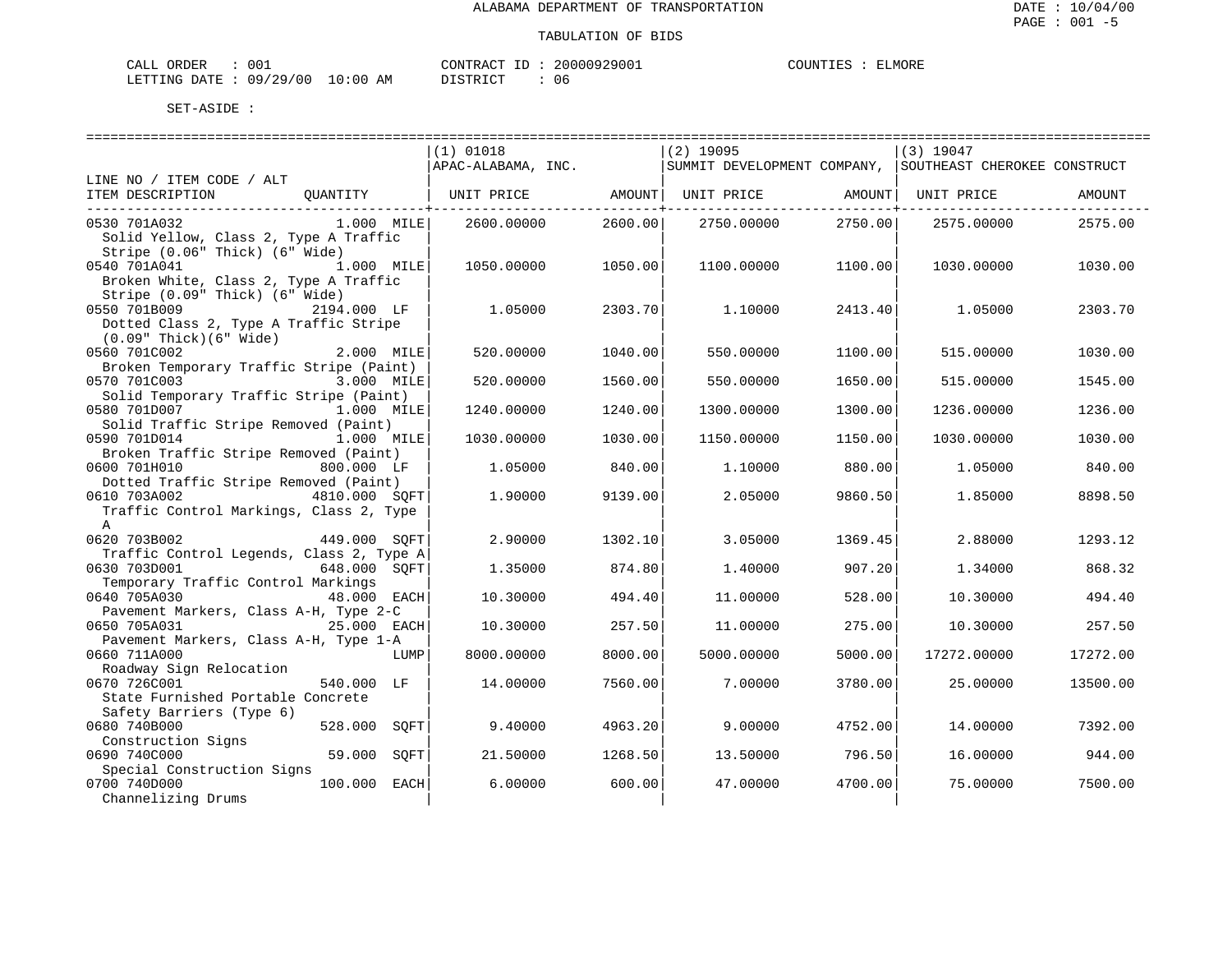| 001<br>CALL<br>ORDER                       |                   | CONTRACT            | 20000929001<br>, UU | COUNT.<br>$E[T M \cap E]$<br><b>WIUKL</b> |
|--------------------------------------------|-------------------|---------------------|---------------------|-------------------------------------------|
| '29/00<br>LETTING<br>09.<br>$\mathbb{R}^n$ | :00<br>AM<br>- 11 | DI STRITOT<br>----- | -06                 |                                           |

|                                        |              |      | $(1)$ 01018        |            | $(2)$ 19095       |                | (3) 19047                                                |                |
|----------------------------------------|--------------|------|--------------------|------------|-------------------|----------------|----------------------------------------------------------|----------------|
|                                        |              |      | APAC-ALABAMA, INC. |            |                   |                | SUMMIT DEVELOPMENT COMPANY, SOUTHEAST CHEROKEE CONSTRUCT |                |
| LINE NO / ITEM CODE / ALT              |              |      |                    |            |                   |                |                                                          |                |
| ITEM DESCRIPTION                       | QUANTITY     |      | UNIT PRICE         | AMOUNT     | UNIT PRICE AMOUNT |                | UNIT PRICE                                               | AMOUNT         |
| 0710 741C010                           | 1.000 EACH   |      | 600.00000          |            | 600.00 5250.00000 | 5250.00        | 5200.00000                                               | 5200.00        |
| Portable Sequential Arrow And Chevron  |              |      |                    |            |                   |                |                                                          |                |
| Sign Unit                              |              |      |                    |            |                   |                |                                                          |                |
| 0720 998A000                           |              | LUMP | 0.00000            | 0.00       | 16000.00000       | 16000.00       | 5000.00000                                               | 5000.00        |
| Construction Fuel (Maximum Bid Limited |              |      |                    |            |                   |                |                                                          |                |
| To $$84,500.00$                        |              |      |                    |            |                   |                |                                                          |                |
| 0730 999 000                           | 750.000 HOUR |      | 0.80000            | 600.00     | 0.80000           | 600.00         | 0.80000                                                  | 600.00         |
| Trainee Hours At 80 Cents Per Hour     |              |      |                    |            |                   |                |                                                          |                |
| 0740 720A000<br>AA1                    | $2.000$ EACH |      | 14000.00000        | 28000.00   | 15250.00000       | 30500.00       | 14300.00000                                              | 28600.00       |
| Vehicular Impact Attenuator Assembly   |              |      |                    |            |                   |                |                                                          |                |
| (QuadGuard, Model #QS3004Y,            |              |      |                    |            |                   |                |                                                          |                |
| Bi-Directional)                        |              |      |                    |            |                   |                |                                                          |                |
| 0750 720A001 AA2                       | 2.000 EACH   |      |                    |            |                   |                |                                                          |                |
| Vehicular Impact Attenuator Assembly   |              |      |                    |            |                   |                |                                                          |                |
| (TRACC, Bi-Directional)                |              |      |                    |            |                   |                |                                                          |                |
| SECTION TOTALS                         |              |      | \$                 | 998,625.75 |                   | \$1,061,068.30 |                                                          | \$1,061,301.20 |
| CONTRACT TOTALS                        |              |      | \$                 | 998,625.75 |                   | \$1,061,068.30 |                                                          | \$1,061,301.20 |
|                                        |              |      |                    |            |                   |                |                                                          |                |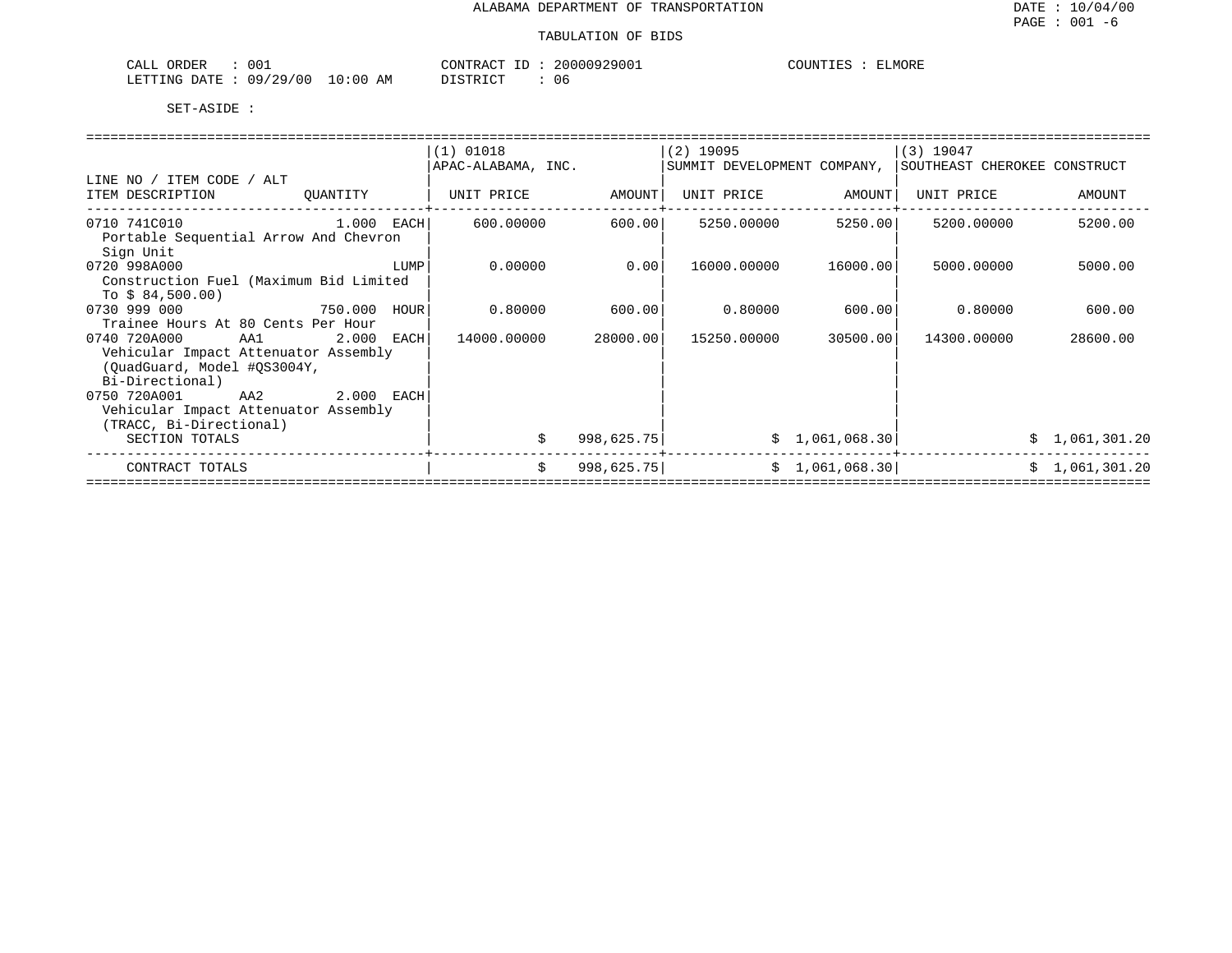# TABULATION OF BIDS

| ORDER<br>CALL | 001      |            | CONTRACT ID | 20000929001 | ELMORE<br>COUNTIES |
|---------------|----------|------------|-------------|-------------|--------------------|
| LETTING DATE  | 09/29/00 | $10:00$ AM | DISTRICT    | 06          |                    |

|                                           |               |      | $(4)$ 23024                  |           |                   |            |        |
|-------------------------------------------|---------------|------|------------------------------|-----------|-------------------|------------|--------|
|                                           |               |      | WIREGRASS CONSTRUCTION COMPA |           |                   |            |        |
| LINE NO / ITEM CODE / ALT                 |               |      |                              |           |                   |            |        |
| ITEM DESCRIPTION                          | OUANTITY      |      | UNIT PRICE                   | AMOUNT    | UNIT PRICE AMOUNT | UNIT PRICE | AMOUNT |
|                                           |               |      |                              |           |                   |            |        |
| SECTION 0001<br>TOTAL                     |               |      |                              |           |                   |            |        |
| 0010 201A000                              |               | LUMP | 69000.00000                  | 69000.00  |                   |            |        |
| Clearing & Grubbing (Approximately 6      |               |      |                              |           |                   |            |        |
| Acres)                                    |               |      |                              |           |                   |            |        |
| 0020 206C002                              | 2994.000 SOYD |      | 5.00000                      | 14970.00  |                   |            |        |
| Removing Concrete Slope Paving            |               |      |                              |           |                   |            |        |
| 0030 206D000                              | 163.000 LF    |      | 6.00000                      | 978.00    |                   |            |        |
| Removing Pipe                             |               |      |                              |           |                   |            |        |
| 0040 206D001                              | 1125.000 LF   |      | 2.00000                      | 2250.00   |                   |            |        |
| Removing Guardrail                        |               |      |                              |           |                   |            |        |
| 0050 206D002                              | 511.000 LF    |      | 4.00000                      | 2044.00   |                   |            |        |
| Removing Curb                             |               |      |                              |           |                   |            |        |
| 0060 206D003                              | 45.000 LF     |      | 5.00000                      | 225.00    |                   |            |        |
| Removing Curb And Gutter                  |               |      |                              |           |                   |            |        |
| 0070 206E001                              | 1.000 EACH    |      | 500.00000                    | 500.00    |                   |            |        |
| Removing Inlets                           |               |      |                              |           |                   |            |        |
| 0080 206E002                              | 3.000         | EACH | 600.00000                    | 1800.00   |                   |            |        |
| Removing Junction Boxes                   |               |      |                              |           |                   |            |        |
| 0090 206E008                              | 5.000 EACH    |      | 125.00000                    | 625.00    |                   |            |        |
| Removing Guardrail End Anchor (All Type)  |               |      |                              |           |                   |            |        |
| 0100 210A000                              | 9523.000 CYIP |      | 7.25000                      | 69041.75  |                   |            |        |
| Unclassified Excavation                   |               |      |                              |           |                   |            |        |
| 0110 214A000                              | 313.000 CUYD  |      | 10.00000                     | 3130.00   |                   |            |        |
| Structure Excavation                      |               |      |                              |           |                   |            |        |
| 0120 214B001                              | 315.000       | CUYD | 15.00000                     | 4725.00   |                   |            |        |
| Foundation Backfill, Commercial           |               |      |                              |           |                   |            |        |
| 0130 405A000                              | 1543.000      | GAL  | 1.69000                      | 2607.67   |                   |            |        |
| Tack Coat                                 |               |      |                              |           |                   |            |        |
| 0140 408A052<br>Planing Existing Pavement | 18438.000 SY  |      | 1.90000                      | 35032.20  |                   |            |        |
| (Approximately 1.10" Thru 2.0" Thick)     |               |      |                              |           |                   |            |        |
| 0150 420A011                              | 657.000 TON   |      | 62.50000                     | 41062.50  |                   |            |        |
| Polymer Modified Open Graded Friction     |               |      |                              |           |                   |            |        |
| Course, Mix 2                             |               |      |                              |           |                   |            |        |
| 0160 424A281                              | 2743.000 TON  |      | 41.65000                     | 114245.95 |                   |            |        |
| Superpave Bituminous Concrete Wearing     |               |      |                              |           |                   |            |        |
| Surface Layer, 3/4" Maximum Aggregate     |               |      |                              |           |                   |            |        |
| Size Mix, ESAL Range E                    |               |      |                              |           |                   |            |        |
| 0170 424A287                              | 310.000 TON   |      | 49.00000                     | 15190.00  |                   |            |        |
| Superpave Bituminous Concrete Wearing     |               |      |                              |           |                   |            |        |
| Surface Layer, Leveling, 3/4" Maximum     |               |      |                              |           |                   |            |        |
| Aggregate Size Mix, ESAL Range E          |               |      |                              |           |                   |            |        |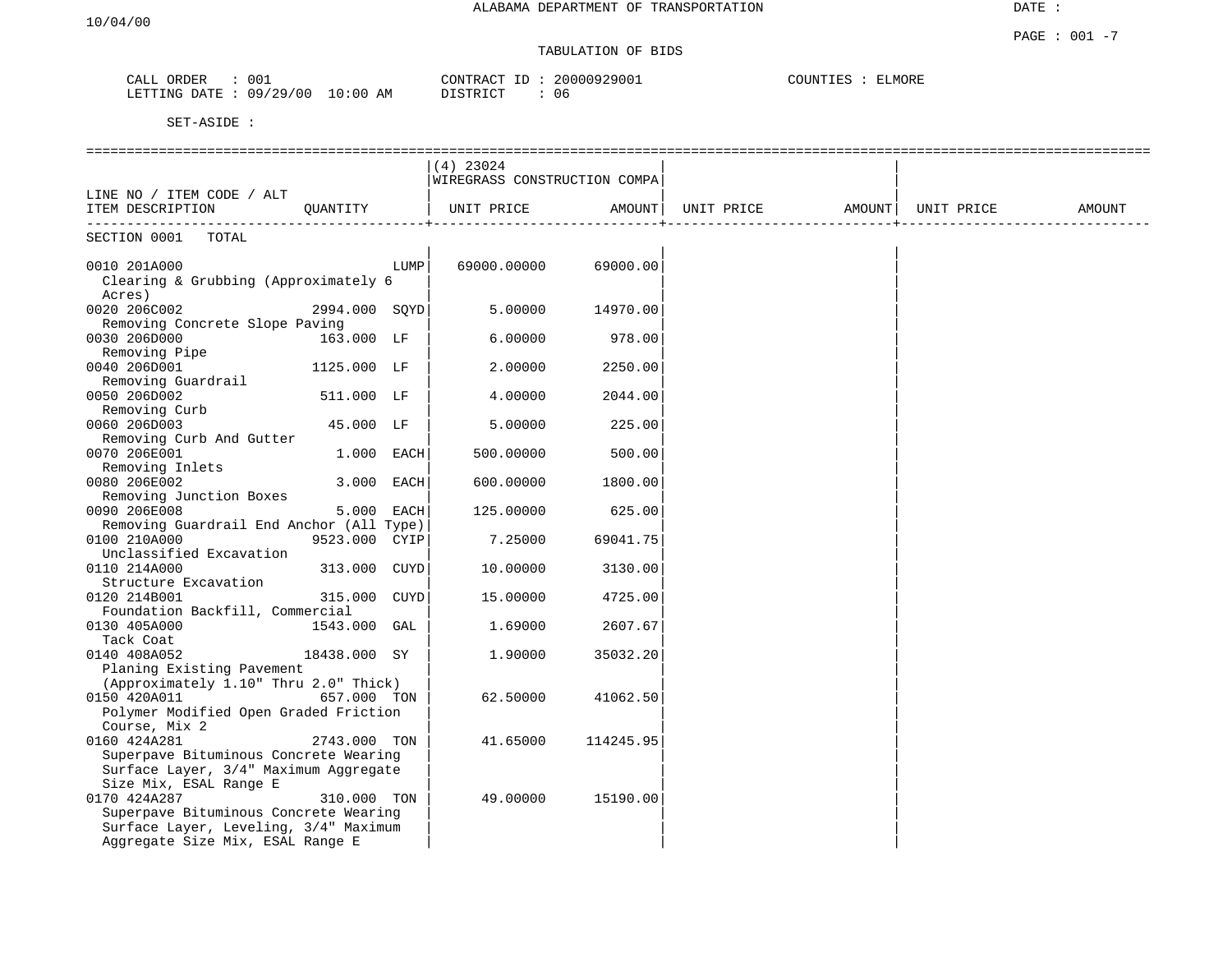| CALL<br>ORDER                | 001 |    | CONTRACT ID: | 20000929001 | COUNTIES | ELMORE |
|------------------------------|-----|----|--------------|-------------|----------|--------|
| LETTING DATE: 09/29/00 10:00 |     | AΜ | DISTRICT     | u c         |          |        |

|                                         |              |      | (4) 23024                    |                                 |                              |  |        |
|-----------------------------------------|--------------|------|------------------------------|---------------------------------|------------------------------|--|--------|
|                                         |              |      | WIREGRASS CONSTRUCTION COMPA |                                 |                              |  |        |
| LINE NO / ITEM CODE / ALT               |              |      |                              |                                 |                              |  |        |
| ITEM DESCRIPTION                        |              |      | QUANTITY   UNIT PRICE AMOUNT |                                 | UNIT PRICE AMOUNT UNIT PRICE |  | AMOUNT |
|                                         |              |      |                              | . _ _ _ _ _ _ _ _ _ _ _ _ _ _ _ |                              |  |        |
| 0180 424B281                            | 1862.000 TON |      | 39.15000 72897.30            |                                 |                              |  |        |
| Superpave Bituminous Concrete Upper     |              |      |                              |                                 |                              |  |        |
| Binder Layer, 1" Maximum Aggregate Size |              |      |                              |                                 |                              |  |        |
| Mix, ESAL Range E                       |              |      |                              |                                 |                              |  |        |
| 0190 424B285                            | 100.000 TON  |      | 150.00000                    | 15000.00                        |                              |  |        |
| Superpave Bituminous Concrete Upper     |              |      |                              |                                 |                              |  |        |
|                                         |              |      |                              |                                 |                              |  |        |
| Binder Layer, Patching, 1" Maximum      |              |      |                              |                                 |                              |  |        |
| Aggregate Size Mix, ESAL Range E        |              |      |                              |                                 |                              |  |        |
| 0200 424B581                            | 1891.000 TON |      | 38.69000                     | 73162.79                        |                              |  |        |
| Superpave Bituminous Concrete Lower     |              |      |                              |                                 |                              |  |        |
| Binder Layer, 1" Maximum Aggregate Size |              |      |                              |                                 |                              |  |        |
| Mix, ESAL Range E                       |              |      |                              |                                 |                              |  |        |
| 0210 424C280                            | 3834.000 TON |      | 37.69000                     | 144503.46                       |                              |  |        |
| Superpave Bituminous Concrete Base      |              |      |                              |                                 |                              |  |        |
| Layer, 1" Maximum Aggregate Size Mix,   |              |      |                              |                                 |                              |  |        |
| ESAL Range E                            |              |      |                              |                                 |                              |  |        |
| 0220 502A000                            | 2031.000 LB  |      | 1.00000                      | 2031.00                         |                              |  |        |
| Steel Reinforcement                     |              |      |                              |                                 |                              |  |        |
| 0230 524B011                            | 16.000 CUYD  |      | 625.00000                    | 10000.00                        |                              |  |        |
| Culvert Concrete Extension (Cast In     |              |      |                              |                                 |                              |  |        |
| Place)                                  |              |      |                              |                                 |                              |  |        |
| 0240 530A002                            | 54.000 LF    |      | 65.00000                     | 3510.00                         |                              |  |        |
| 24" Roadway Pipe (Class 3 R.C.)         |              |      |                              |                                 |                              |  |        |
| 0250 530A003                            | 32.000 LF    |      | 78.00000                     | 2496.00                         |                              |  |        |
| 30" Roadway Pipe (Class 3 R.C.)         |              |      |                              |                                 |                              |  |        |
| 0260 530A203                            | 67.000 LF    |      | 75.00000                     | 5025.00                         |                              |  |        |
| 30" Roadway Pipe (14 Gauge C.C.S.P.I.)  |              |      |                              |                                 |                              |  |        |
| 0270 600A000                            |              | LUMP | 107000.00000                 | 107000.00                       |                              |  |        |
|                                         |              |      |                              |                                 |                              |  |        |
| Mobilization                            |              |      |                              |                                 |                              |  |        |
| 0280 614A000                            | 400.000 CUYD |      | 200.00000                    | 80000.00                        |                              |  |        |
| Slope Paving                            |              |      |                              |                                 |                              |  |        |
| 0290 619A003                            | $1.000$ EACH |      | 500.00000                    | 500.00                          |                              |  |        |
| 24" Roadway Pipe End Treatment, Class 1 |              |      |                              |                                 |                              |  |        |
| 0300 621A000                            | 2.000 EACH   |      | 2000.00000                   | 4000.00                         |                              |  |        |
| Junction Boxes, Type 1, 1P Or 5         |              |      |                              |                                 |                              |  |        |
| 0310 621B000                            | 3.000 EACH   |      | 400.00000                    | 1200.00                         |                              |  |        |
| Junction Box Units, Type 1, 1P Or 5     |              |      |                              |                                 |                              |  |        |
| 0320 621C027                            | 1.000 EACH   |      | 1500.00000                   | 1500.00                         |                              |  |        |
| Inlets, Type C                          |              |      |                              |                                 |                              |  |        |
| 0330 621C070                            | 1.000 EACH   |      | 6000.00000                   | 6000.00                         |                              |  |        |
| Inlets, Type E4                         |              |      |                              |                                 |                              |  |        |
|                                         |              |      |                              |                                 |                              |  |        |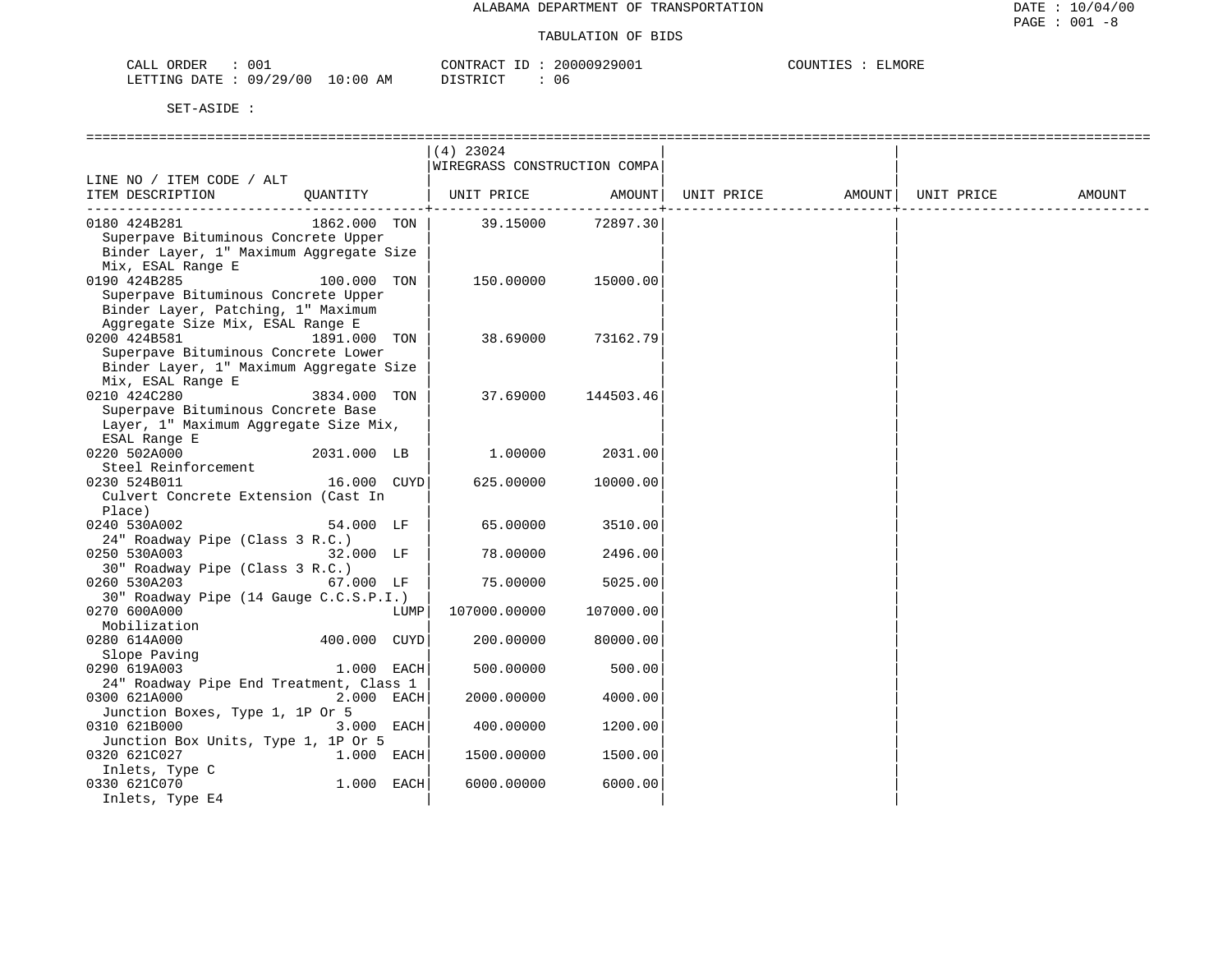| ORDER<br>CALL (               | 001 |    | CONTRACT ID: | 20000929001 | COUNTIES | ELMORE |
|-------------------------------|-----|----|--------------|-------------|----------|--------|
| LETTING DATE : 09/29/00 10:00 |     | AΜ | DISTRICT     | 0 e         |          |        |

|                                                           |      | $(4)$ 23024                  |          |            |                    |        |
|-----------------------------------------------------------|------|------------------------------|----------|------------|--------------------|--------|
|                                                           |      | WIREGRASS CONSTRUCTION COMPA |          |            |                    |        |
| LINE NO / ITEM CODE / ALT                                 |      |                              |          |            |                    |        |
| ITEM DESCRIPTION<br>QUANTITY                              |      | UNIT PRICE                   | AMOUNT   | UNIT PRICE | AMOUNT  UNIT PRICE | AMOUNT |
|                                                           |      |                              |          |            |                    |        |
| 0340 621D002<br>$1.000$ EACH                              |      | 300.00000                    | 300.00   |            |                    |        |
| Inlet Units, Type C                                       |      |                              |          |            |                    |        |
| 0350 621D047<br>$1.000$ EACH                              |      | 650.00000                    | 650.00   |            |                    |        |
| Inlet Units, Type E4                                      |      |                              |          |            |                    |        |
| 0360 629A015<br>20.000 LF                                 |      | 200.00000                    | 4000.001 |            |                    |        |
| Concrete Median Or Safety Barrier, Type                   |      |                              |          |            |                    |        |
| TES (Double Faced)                                        |      |                              |          |            |                    |        |
| 0370 629A021<br>200.000 LF                                |      | 185.00000                    | 37000.00 |            |                    |        |
| Concrete Median Or Safety Barrier, Type                   |      |                              |          |            |                    |        |
| $\mathbf{1}$                                              |      |                              |          |            |                    |        |
| 0380 630A000<br>413.000 LF                                |      | 15.50000                     | 6401.50  |            |                    |        |
| Steel Beam Guardrail, Class A, Type 1<br>1.000 EACH       |      |                              | 800.00   |            |                    |        |
| 0390 630C001<br>Guardrail End Anchor, Type 8              |      | 800.00000                    |          |            |                    |        |
| 0400 630C050<br>2.000 EACH                                |      | 1900.00000                   | 3800.00  |            |                    |        |
| Guardrail End Anchor, Type 20 Series                      |      |                              |          |            |                    |        |
| 0410 650A000<br>400.000 CYIP                              |      | 8.00000                      | 3200.00  |            |                    |        |
| Topsoil                                                   |      |                              |          |            |                    |        |
| 0420 650B000<br>1518.000 CYIP                             |      | 6.50000                      | 9867.00  |            |                    |        |
| Topsoil From Stockpiles                                   |      |                              |          |            |                    |        |
| 0430 652A054<br>6.000 ACRE                                |      | 477.00000                    | 2862.00  |            |                    |        |
| Seeding (Mix 2A)                                          |      |                              |          |            |                    |        |
| 0440 652B053<br>6.000 ACRE                                |      | 414.00000                    | 2484.00  |            |                    |        |
| Temporary Seeding (Mix 2AT)                               |      |                              |          |            |                    |        |
| 6.000 ACRE<br>0450 652D054                                |      | 477.00000                    | 2862.00  |            |                    |        |
| Seeding In Stubble (Mix 2A)                               |      |                              |          |            |                    |        |
| 0460 654A000<br>7467.000 SQYD                             |      | 3.13000                      | 23371.71 |            |                    |        |
| Solid Sodding                                             |      |                              |          |            |                    |        |
| 6.000 ACRE<br>0470 656A000                                |      | 477.00000                    | 2862.00  |            |                    |        |
| Mulching, Class A, Type 1                                 |      |                              |          |            |                    |        |
| 1.000 ACRE<br>0480 656A001                                |      | 477.00000                    | 477.00   |            |                    |        |
| Mulching, Class A, Type 2<br>0490 665F000<br>136.000 EACH |      | 6.00000                      | 816.00   |            |                    |        |
|                                                           |      |                              |          |            |                    |        |
| Hay Bales<br>0500 665J000<br>3246.000 LF                  |      | 4.50000                      | 14607.00 |            |                    |        |
| Silt Fence, Type A                                        |      |                              |          |            |                    |        |
| 0510 680A000                                              | LUMP | 10500.00000                  | 10500.00 |            |                    |        |
| Engineering Controls                                      |      |                              |          |            |                    |        |
| 2.000 MILE<br>0520 701A028                                |      | 2000.00000                   | 4000.00  |            |                    |        |
| Solid White, Class 2, Type A Traffic                      |      |                              |          |            |                    |        |
| Stripe (0.06" Thick) (6" Wide)                            |      |                              |          |            |                    |        |
|                                                           |      |                              |          |            |                    |        |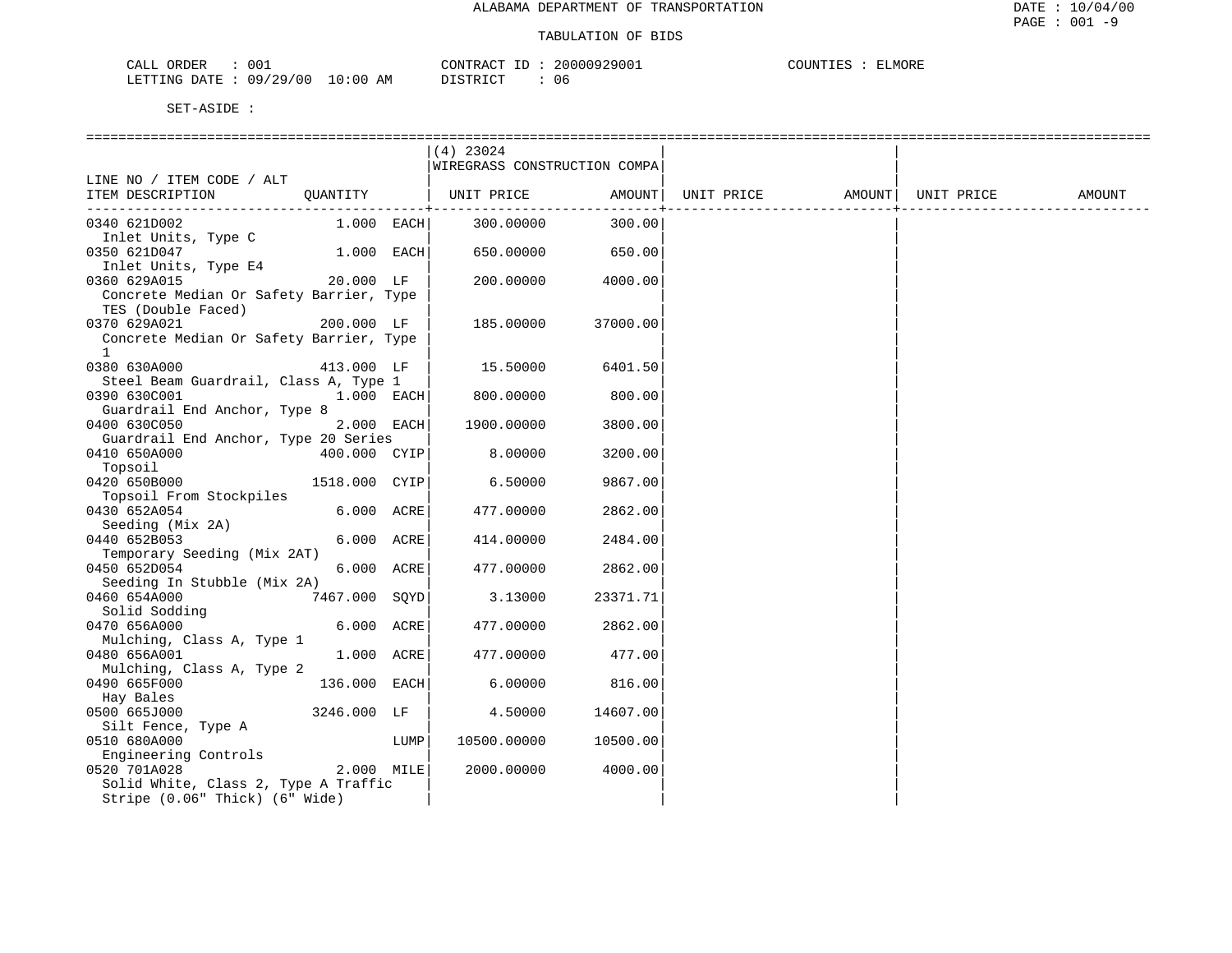| ORDER<br>CALL (               | 001 |    | CONTRACT ID: | 20000929001 | COUNTIES | ELMORE |
|-------------------------------|-----|----|--------------|-------------|----------|--------|
| LETTING DATE : 09/29/00 10:00 |     | AΜ | DISTRICT     | 0 e         |          |        |

| $(4)$ 23024<br>WIREGRASS CONSTRUCTION COMPA<br>LINE NO / ITEM CODE / ALT<br>OUANTITY<br>UNIT PRICE<br>AMOUNT  <br>UNIT PRICE AMOUNT<br>ITEM DESCRIPTION<br>UNIT PRICE<br>AMOUNT<br>1.000 MILE<br>2500.00<br>0530 701A032<br>2500.00000<br>Solid Yellow, Class 2, Type A Traffic<br>Stripe (0.06" Thick) (6" Wide)<br>0540 701A041<br>1.000 MILE<br>1000.00000<br>1000.001<br>Broken White, Class 2, Type A Traffic<br>Stripe (0.09" Thick) (6" Wide)<br>1.00000<br>0550 701B009<br>2194.000 LF<br>2194.00<br>Dotted Class 2, Type A Traffic Stripe<br>$(0.09"$ Thick $)(6"$ Wide)<br>0560 701C002<br>2.000 MILE<br>500.00000<br>1000.00<br>Broken Temporary Traffic Stripe (Paint)<br>0570 701C003<br>3.000 MILE<br>500.00000<br>1500.00<br>Solid Temporary Traffic Stripe (Paint)<br>0580 701D007<br>1.000 MILE<br>1200.00000<br>1200.00<br>Solid Traffic Stripe Removed (Paint)<br>1.000 MILE<br>1000.00<br>0590 701D014<br>1000.00000<br>Broken Traffic Stripe Removed (Paint)<br>0600 701H010<br>800.000 LF<br>1.00000<br>800.001<br>Dotted Traffic Stripe Removed (Paint)<br>4810.000 SQFT<br>1.80000<br>8658.00<br>0610 703A002<br>Traffic Control Markings, Class 2, Type<br>Α<br>0620 703B002<br>449.000 SOFT<br>2.80000<br>1257.20<br>Traffic Control Legends, Class 2, Type A<br>0630 703D001<br>648.000 SOFT<br>1.30000<br>842.40<br>Temporary Traffic Control Markings<br>0640 705A030<br>48.000 EACH<br>10.00000<br>480.00<br>Pavement Markers, Class A-H, Type 2-C<br>0650 705A031<br>25.000 EACH<br>10.00000<br>250.00<br>Pavement Markers, Class A-H, Type 1-A<br>0660 711A000<br>LUMP<br>15000.00000<br>15000.00<br>Roadway Sign Relocation<br>0670 726C001<br>540.000 LF<br>22.00000<br>11880.00<br>State Furnished Portable Concrete<br>Safety Barriers (Type 6)<br>0680 740B000<br>528.000 SOFT<br>12.00000<br>6336.00<br>Construction Signs<br>59.000 SQFT<br>885.00<br>0690 740C000<br>15.00000<br>Special Construction Signs<br>0700 740D000<br>100.000 EACH<br>65.00000<br>6500.00<br>Channelizing Drums |  |  |  |  |
|----------------------------------------------------------------------------------------------------------------------------------------------------------------------------------------------------------------------------------------------------------------------------------------------------------------------------------------------------------------------------------------------------------------------------------------------------------------------------------------------------------------------------------------------------------------------------------------------------------------------------------------------------------------------------------------------------------------------------------------------------------------------------------------------------------------------------------------------------------------------------------------------------------------------------------------------------------------------------------------------------------------------------------------------------------------------------------------------------------------------------------------------------------------------------------------------------------------------------------------------------------------------------------------------------------------------------------------------------------------------------------------------------------------------------------------------------------------------------------------------------------------------------------------------------------------------------------------------------------------------------------------------------------------------------------------------------------------------------------------------------------------------------------------------------------------------------------------------------------------------------------------------------------------------------------------------------------------------------------------------------------------------------------|--|--|--|--|
|                                                                                                                                                                                                                                                                                                                                                                                                                                                                                                                                                                                                                                                                                                                                                                                                                                                                                                                                                                                                                                                                                                                                                                                                                                                                                                                                                                                                                                                                                                                                                                                                                                                                                                                                                                                                                                                                                                                                                                                                                                  |  |  |  |  |
|                                                                                                                                                                                                                                                                                                                                                                                                                                                                                                                                                                                                                                                                                                                                                                                                                                                                                                                                                                                                                                                                                                                                                                                                                                                                                                                                                                                                                                                                                                                                                                                                                                                                                                                                                                                                                                                                                                                                                                                                                                  |  |  |  |  |
|                                                                                                                                                                                                                                                                                                                                                                                                                                                                                                                                                                                                                                                                                                                                                                                                                                                                                                                                                                                                                                                                                                                                                                                                                                                                                                                                                                                                                                                                                                                                                                                                                                                                                                                                                                                                                                                                                                                                                                                                                                  |  |  |  |  |
|                                                                                                                                                                                                                                                                                                                                                                                                                                                                                                                                                                                                                                                                                                                                                                                                                                                                                                                                                                                                                                                                                                                                                                                                                                                                                                                                                                                                                                                                                                                                                                                                                                                                                                                                                                                                                                                                                                                                                                                                                                  |  |  |  |  |
|                                                                                                                                                                                                                                                                                                                                                                                                                                                                                                                                                                                                                                                                                                                                                                                                                                                                                                                                                                                                                                                                                                                                                                                                                                                                                                                                                                                                                                                                                                                                                                                                                                                                                                                                                                                                                                                                                                                                                                                                                                  |  |  |  |  |
|                                                                                                                                                                                                                                                                                                                                                                                                                                                                                                                                                                                                                                                                                                                                                                                                                                                                                                                                                                                                                                                                                                                                                                                                                                                                                                                                                                                                                                                                                                                                                                                                                                                                                                                                                                                                                                                                                                                                                                                                                                  |  |  |  |  |
|                                                                                                                                                                                                                                                                                                                                                                                                                                                                                                                                                                                                                                                                                                                                                                                                                                                                                                                                                                                                                                                                                                                                                                                                                                                                                                                                                                                                                                                                                                                                                                                                                                                                                                                                                                                                                                                                                                                                                                                                                                  |  |  |  |  |
|                                                                                                                                                                                                                                                                                                                                                                                                                                                                                                                                                                                                                                                                                                                                                                                                                                                                                                                                                                                                                                                                                                                                                                                                                                                                                                                                                                                                                                                                                                                                                                                                                                                                                                                                                                                                                                                                                                                                                                                                                                  |  |  |  |  |
|                                                                                                                                                                                                                                                                                                                                                                                                                                                                                                                                                                                                                                                                                                                                                                                                                                                                                                                                                                                                                                                                                                                                                                                                                                                                                                                                                                                                                                                                                                                                                                                                                                                                                                                                                                                                                                                                                                                                                                                                                                  |  |  |  |  |
|                                                                                                                                                                                                                                                                                                                                                                                                                                                                                                                                                                                                                                                                                                                                                                                                                                                                                                                                                                                                                                                                                                                                                                                                                                                                                                                                                                                                                                                                                                                                                                                                                                                                                                                                                                                                                                                                                                                                                                                                                                  |  |  |  |  |
|                                                                                                                                                                                                                                                                                                                                                                                                                                                                                                                                                                                                                                                                                                                                                                                                                                                                                                                                                                                                                                                                                                                                                                                                                                                                                                                                                                                                                                                                                                                                                                                                                                                                                                                                                                                                                                                                                                                                                                                                                                  |  |  |  |  |
|                                                                                                                                                                                                                                                                                                                                                                                                                                                                                                                                                                                                                                                                                                                                                                                                                                                                                                                                                                                                                                                                                                                                                                                                                                                                                                                                                                                                                                                                                                                                                                                                                                                                                                                                                                                                                                                                                                                                                                                                                                  |  |  |  |  |
|                                                                                                                                                                                                                                                                                                                                                                                                                                                                                                                                                                                                                                                                                                                                                                                                                                                                                                                                                                                                                                                                                                                                                                                                                                                                                                                                                                                                                                                                                                                                                                                                                                                                                                                                                                                                                                                                                                                                                                                                                                  |  |  |  |  |
|                                                                                                                                                                                                                                                                                                                                                                                                                                                                                                                                                                                                                                                                                                                                                                                                                                                                                                                                                                                                                                                                                                                                                                                                                                                                                                                                                                                                                                                                                                                                                                                                                                                                                                                                                                                                                                                                                                                                                                                                                                  |  |  |  |  |
|                                                                                                                                                                                                                                                                                                                                                                                                                                                                                                                                                                                                                                                                                                                                                                                                                                                                                                                                                                                                                                                                                                                                                                                                                                                                                                                                                                                                                                                                                                                                                                                                                                                                                                                                                                                                                                                                                                                                                                                                                                  |  |  |  |  |
|                                                                                                                                                                                                                                                                                                                                                                                                                                                                                                                                                                                                                                                                                                                                                                                                                                                                                                                                                                                                                                                                                                                                                                                                                                                                                                                                                                                                                                                                                                                                                                                                                                                                                                                                                                                                                                                                                                                                                                                                                                  |  |  |  |  |
|                                                                                                                                                                                                                                                                                                                                                                                                                                                                                                                                                                                                                                                                                                                                                                                                                                                                                                                                                                                                                                                                                                                                                                                                                                                                                                                                                                                                                                                                                                                                                                                                                                                                                                                                                                                                                                                                                                                                                                                                                                  |  |  |  |  |
|                                                                                                                                                                                                                                                                                                                                                                                                                                                                                                                                                                                                                                                                                                                                                                                                                                                                                                                                                                                                                                                                                                                                                                                                                                                                                                                                                                                                                                                                                                                                                                                                                                                                                                                                                                                                                                                                                                                                                                                                                                  |  |  |  |  |
|                                                                                                                                                                                                                                                                                                                                                                                                                                                                                                                                                                                                                                                                                                                                                                                                                                                                                                                                                                                                                                                                                                                                                                                                                                                                                                                                                                                                                                                                                                                                                                                                                                                                                                                                                                                                                                                                                                                                                                                                                                  |  |  |  |  |
|                                                                                                                                                                                                                                                                                                                                                                                                                                                                                                                                                                                                                                                                                                                                                                                                                                                                                                                                                                                                                                                                                                                                                                                                                                                                                                                                                                                                                                                                                                                                                                                                                                                                                                                                                                                                                                                                                                                                                                                                                                  |  |  |  |  |
|                                                                                                                                                                                                                                                                                                                                                                                                                                                                                                                                                                                                                                                                                                                                                                                                                                                                                                                                                                                                                                                                                                                                                                                                                                                                                                                                                                                                                                                                                                                                                                                                                                                                                                                                                                                                                                                                                                                                                                                                                                  |  |  |  |  |
|                                                                                                                                                                                                                                                                                                                                                                                                                                                                                                                                                                                                                                                                                                                                                                                                                                                                                                                                                                                                                                                                                                                                                                                                                                                                                                                                                                                                                                                                                                                                                                                                                                                                                                                                                                                                                                                                                                                                                                                                                                  |  |  |  |  |
|                                                                                                                                                                                                                                                                                                                                                                                                                                                                                                                                                                                                                                                                                                                                                                                                                                                                                                                                                                                                                                                                                                                                                                                                                                                                                                                                                                                                                                                                                                                                                                                                                                                                                                                                                                                                                                                                                                                                                                                                                                  |  |  |  |  |
|                                                                                                                                                                                                                                                                                                                                                                                                                                                                                                                                                                                                                                                                                                                                                                                                                                                                                                                                                                                                                                                                                                                                                                                                                                                                                                                                                                                                                                                                                                                                                                                                                                                                                                                                                                                                                                                                                                                                                                                                                                  |  |  |  |  |
|                                                                                                                                                                                                                                                                                                                                                                                                                                                                                                                                                                                                                                                                                                                                                                                                                                                                                                                                                                                                                                                                                                                                                                                                                                                                                                                                                                                                                                                                                                                                                                                                                                                                                                                                                                                                                                                                                                                                                                                                                                  |  |  |  |  |
|                                                                                                                                                                                                                                                                                                                                                                                                                                                                                                                                                                                                                                                                                                                                                                                                                                                                                                                                                                                                                                                                                                                                                                                                                                                                                                                                                                                                                                                                                                                                                                                                                                                                                                                                                                                                                                                                                                                                                                                                                                  |  |  |  |  |
|                                                                                                                                                                                                                                                                                                                                                                                                                                                                                                                                                                                                                                                                                                                                                                                                                                                                                                                                                                                                                                                                                                                                                                                                                                                                                                                                                                                                                                                                                                                                                                                                                                                                                                                                                                                                                                                                                                                                                                                                                                  |  |  |  |  |
|                                                                                                                                                                                                                                                                                                                                                                                                                                                                                                                                                                                                                                                                                                                                                                                                                                                                                                                                                                                                                                                                                                                                                                                                                                                                                                                                                                                                                                                                                                                                                                                                                                                                                                                                                                                                                                                                                                                                                                                                                                  |  |  |  |  |
|                                                                                                                                                                                                                                                                                                                                                                                                                                                                                                                                                                                                                                                                                                                                                                                                                                                                                                                                                                                                                                                                                                                                                                                                                                                                                                                                                                                                                                                                                                                                                                                                                                                                                                                                                                                                                                                                                                                                                                                                                                  |  |  |  |  |
|                                                                                                                                                                                                                                                                                                                                                                                                                                                                                                                                                                                                                                                                                                                                                                                                                                                                                                                                                                                                                                                                                                                                                                                                                                                                                                                                                                                                                                                                                                                                                                                                                                                                                                                                                                                                                                                                                                                                                                                                                                  |  |  |  |  |
|                                                                                                                                                                                                                                                                                                                                                                                                                                                                                                                                                                                                                                                                                                                                                                                                                                                                                                                                                                                                                                                                                                                                                                                                                                                                                                                                                                                                                                                                                                                                                                                                                                                                                                                                                                                                                                                                                                                                                                                                                                  |  |  |  |  |
|                                                                                                                                                                                                                                                                                                                                                                                                                                                                                                                                                                                                                                                                                                                                                                                                                                                                                                                                                                                                                                                                                                                                                                                                                                                                                                                                                                                                                                                                                                                                                                                                                                                                                                                                                                                                                                                                                                                                                                                                                                  |  |  |  |  |
|                                                                                                                                                                                                                                                                                                                                                                                                                                                                                                                                                                                                                                                                                                                                                                                                                                                                                                                                                                                                                                                                                                                                                                                                                                                                                                                                                                                                                                                                                                                                                                                                                                                                                                                                                                                                                                                                                                                                                                                                                                  |  |  |  |  |
|                                                                                                                                                                                                                                                                                                                                                                                                                                                                                                                                                                                                                                                                                                                                                                                                                                                                                                                                                                                                                                                                                                                                                                                                                                                                                                                                                                                                                                                                                                                                                                                                                                                                                                                                                                                                                                                                                                                                                                                                                                  |  |  |  |  |
|                                                                                                                                                                                                                                                                                                                                                                                                                                                                                                                                                                                                                                                                                                                                                                                                                                                                                                                                                                                                                                                                                                                                                                                                                                                                                                                                                                                                                                                                                                                                                                                                                                                                                                                                                                                                                                                                                                                                                                                                                                  |  |  |  |  |
|                                                                                                                                                                                                                                                                                                                                                                                                                                                                                                                                                                                                                                                                                                                                                                                                                                                                                                                                                                                                                                                                                                                                                                                                                                                                                                                                                                                                                                                                                                                                                                                                                                                                                                                                                                                                                                                                                                                                                                                                                                  |  |  |  |  |
|                                                                                                                                                                                                                                                                                                                                                                                                                                                                                                                                                                                                                                                                                                                                                                                                                                                                                                                                                                                                                                                                                                                                                                                                                                                                                                                                                                                                                                                                                                                                                                                                                                                                                                                                                                                                                                                                                                                                                                                                                                  |  |  |  |  |
|                                                                                                                                                                                                                                                                                                                                                                                                                                                                                                                                                                                                                                                                                                                                                                                                                                                                                                                                                                                                                                                                                                                                                                                                                                                                                                                                                                                                                                                                                                                                                                                                                                                                                                                                                                                                                                                                                                                                                                                                                                  |  |  |  |  |
|                                                                                                                                                                                                                                                                                                                                                                                                                                                                                                                                                                                                                                                                                                                                                                                                                                                                                                                                                                                                                                                                                                                                                                                                                                                                                                                                                                                                                                                                                                                                                                                                                                                                                                                                                                                                                                                                                                                                                                                                                                  |  |  |  |  |
|                                                                                                                                                                                                                                                                                                                                                                                                                                                                                                                                                                                                                                                                                                                                                                                                                                                                                                                                                                                                                                                                                                                                                                                                                                                                                                                                                                                                                                                                                                                                                                                                                                                                                                                                                                                                                                                                                                                                                                                                                                  |  |  |  |  |
|                                                                                                                                                                                                                                                                                                                                                                                                                                                                                                                                                                                                                                                                                                                                                                                                                                                                                                                                                                                                                                                                                                                                                                                                                                                                                                                                                                                                                                                                                                                                                                                                                                                                                                                                                                                                                                                                                                                                                                                                                                  |  |  |  |  |
|                                                                                                                                                                                                                                                                                                                                                                                                                                                                                                                                                                                                                                                                                                                                                                                                                                                                                                                                                                                                                                                                                                                                                                                                                                                                                                                                                                                                                                                                                                                                                                                                                                                                                                                                                                                                                                                                                                                                                                                                                                  |  |  |  |  |
|                                                                                                                                                                                                                                                                                                                                                                                                                                                                                                                                                                                                                                                                                                                                                                                                                                                                                                                                                                                                                                                                                                                                                                                                                                                                                                                                                                                                                                                                                                                                                                                                                                                                                                                                                                                                                                                                                                                                                                                                                                  |  |  |  |  |
|                                                                                                                                                                                                                                                                                                                                                                                                                                                                                                                                                                                                                                                                                                                                                                                                                                                                                                                                                                                                                                                                                                                                                                                                                                                                                                                                                                                                                                                                                                                                                                                                                                                                                                                                                                                                                                                                                                                                                                                                                                  |  |  |  |  |
|                                                                                                                                                                                                                                                                                                                                                                                                                                                                                                                                                                                                                                                                                                                                                                                                                                                                                                                                                                                                                                                                                                                                                                                                                                                                                                                                                                                                                                                                                                                                                                                                                                                                                                                                                                                                                                                                                                                                                                                                                                  |  |  |  |  |
|                                                                                                                                                                                                                                                                                                                                                                                                                                                                                                                                                                                                                                                                                                                                                                                                                                                                                                                                                                                                                                                                                                                                                                                                                                                                                                                                                                                                                                                                                                                                                                                                                                                                                                                                                                                                                                                                                                                                                                                                                                  |  |  |  |  |
|                                                                                                                                                                                                                                                                                                                                                                                                                                                                                                                                                                                                                                                                                                                                                                                                                                                                                                                                                                                                                                                                                                                                                                                                                                                                                                                                                                                                                                                                                                                                                                                                                                                                                                                                                                                                                                                                                                                                                                                                                                  |  |  |  |  |
|                                                                                                                                                                                                                                                                                                                                                                                                                                                                                                                                                                                                                                                                                                                                                                                                                                                                                                                                                                                                                                                                                                                                                                                                                                                                                                                                                                                                                                                                                                                                                                                                                                                                                                                                                                                                                                                                                                                                                                                                                                  |  |  |  |  |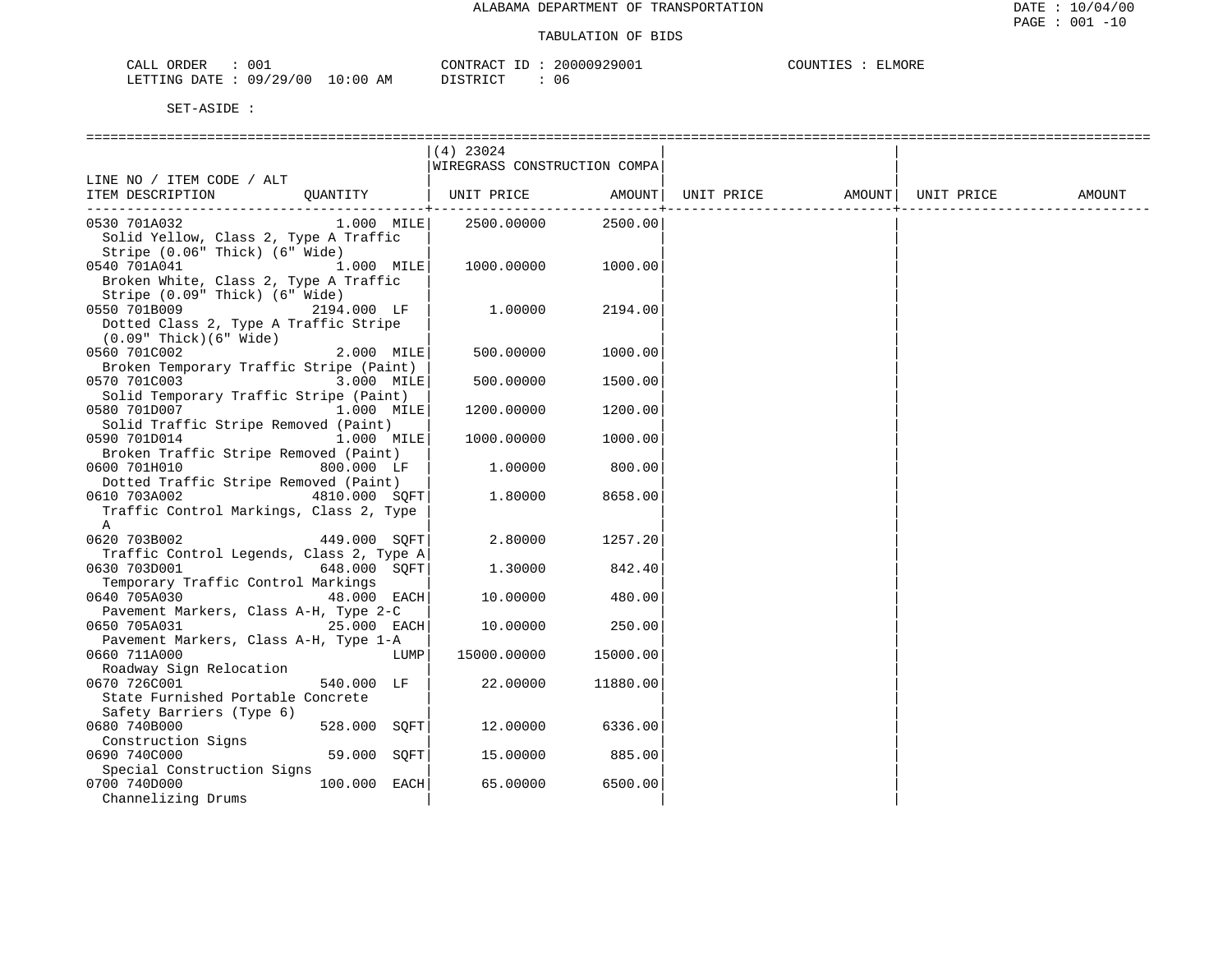| 001<br>ORDER                                                 | 10000929001<br>101<br>ី ∆∩‴ | TLMORE<br>COUN<br>п.,<br>. |
|--------------------------------------------------------------|-----------------------------|----------------------------|
| $'$ 29.<br>0:00<br>/00<br>LETTING<br>DATF<br>∩െ<br>AM<br>۔ ت | TAT<br>תיחים:<br>U6         |                            |

|                                                                  |                | $(4)$ 23024       | WIREGRASS CONSTRUCTION COMPA |                   |            |        |
|------------------------------------------------------------------|----------------|-------------------|------------------------------|-------------------|------------|--------|
| LINE NO / ITEM CODE / ALT<br>ITEM DESCRIPTION                    | QUANTITY       | UNIT PRICE AMOUNT |                              | UNIT PRICE AMOUNT | UNIT PRICE | AMOUNT |
|                                                                  |                |                   |                              |                   |            |        |
| 0710 741C010 1.000 EACH<br>Portable Sequential Arrow And Chevron |                | 3710.00000        | 3710.00                      |                   |            |        |
| Sign Unit                                                        |                |                   |                              |                   |            |        |
| 0720 998A000                                                     | LUMP           | 0.00000           | 0.00                         |                   |            |        |
| Construction Fuel (Maximum Bid Limited                           |                |                   |                              |                   |            |        |
| To $$84,500.00)$                                                 |                |                   |                              |                   |            |        |
| 0730 999 000                                                     | 750.000 HOUR   | 0.80000           | 600.00                       |                   |            |        |
| Trainee Hours At 80 Cents Per Hour                               |                |                   |                              |                   |            |        |
| 0740 720A000                                                     | AA1 2.000 EACH | 13850.00000       | 27700.00                     |                   |            |        |
| Vehicular Impact Attenuator Assembly                             |                |                   |                              |                   |            |        |
| (QuadGuard, Model #QS3004Y,                                      |                |                   |                              |                   |            |        |
| Bi-Directional)                                                  |                |                   |                              |                   |            |        |
| 0750 720A001 AA2 2.000 EACH                                      |                |                   |                              |                   |            |        |
| Vehicular Impact Attenuator Assembly                             |                |                   |                              |                   |            |        |
| (TRACC, Bi-Directional)                                          |                |                   |                              |                   |            |        |
| SECTION TOTALS                                                   |                |                   | \$1,132,405.43               |                   |            |        |
| CONTRACT TOTALS                                                  |                |                   | \$1,132,405.43]              |                   |            |        |
|                                                                  |                |                   |                              |                   |            |        |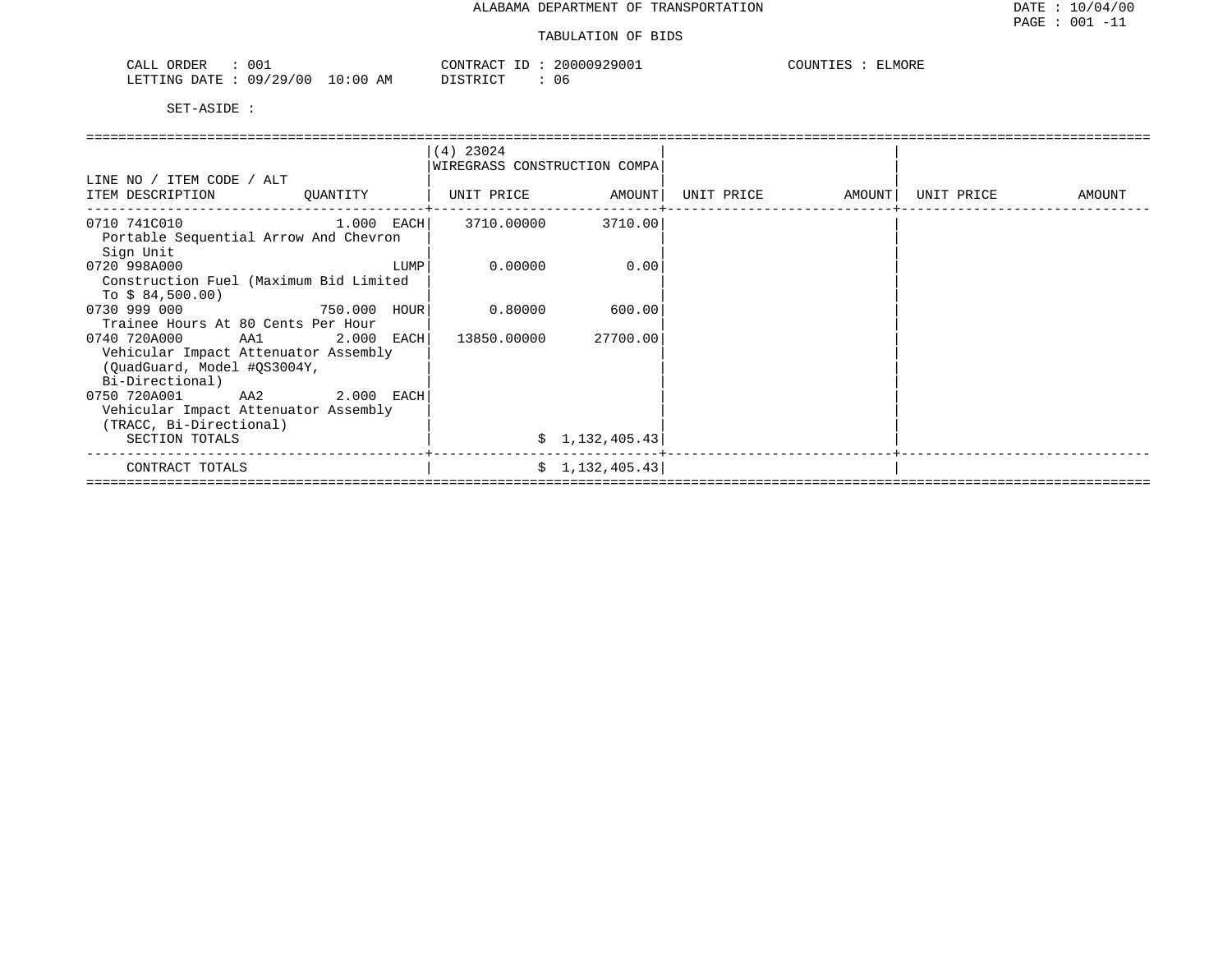DATE :

## VENDOR RANKING

| : 003<br>CALL ORDER<br>LETTING DATE : 09/29/00 10:00 AM                                                                                                                                                                                    | CONTRACT ID: 20000929003<br>$\therefore$ 02<br>DISTRICT |              | COUNTIES : LAUDERDALE                             |
|--------------------------------------------------------------------------------------------------------------------------------------------------------------------------------------------------------------------------------------------|---------------------------------------------------------|--------------|---------------------------------------------------|
| CONTRACT DESCRIPTION:<br>for constructing the Resurfacing and Traffic Stripe on S.R.<br>#2 (U.S. #72) from east of C.R. #568 (M.P. 52.626) to the<br>west City Limits of Rogersville (M.P. 55.139). Length -<br>$2.513$ mi.<br>SET-ASIDE : | CONTRACT TIME:<br>-45<br>RURAL                          | Working Days | (available days)<br>PROJECT $(S)$ : NHF-66 $(15)$ |

| RANK | VENDOR NO./NAME |                                    | TOTAL<br><b>BID</b> | % OVER<br>LOW BID |
|------|-----------------|------------------------------------|---------------------|-------------------|
|      | 02035           | BURGREEN CONTRACTING COMPANY, INC. | 794,825.00          | 100.0000%         |
|      | 19010           | SHELBY CONTRACTING COMPANY, INC.   | 859,662.51          | 108.1574%         |
|      | 18031           | ROGERS GROUP, INC.                 | 929,497.26          | 116.9436%         |
|      | 01018           | APAC-ALABAMA, INC.                 | 995,595.48          | 125.2597%         |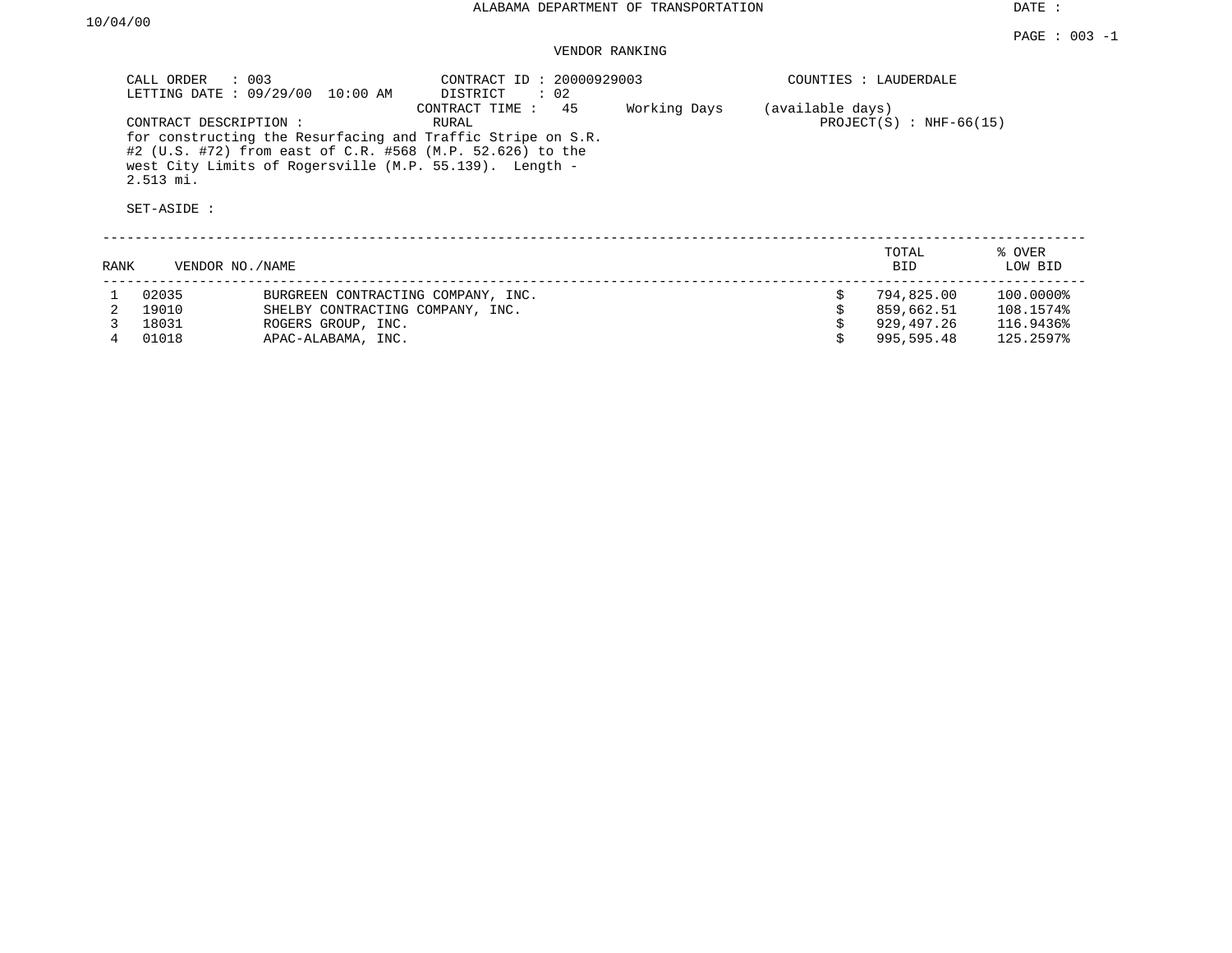| ORDER<br>CALL          | 003 |            | CONTRACT<br>TD | 20000929003  | COUNTIES<br>LAUDERDALE |
|------------------------|-----|------------|----------------|--------------|------------------------|
| LETTING DATE: 09/29/00 |     | $10:00$ AM | DISTRICT       | $\cap$<br>∪∠ |                        |

|                                                                            |               |                   |                           |                                                                              |                          | ===================== |                   |
|----------------------------------------------------------------------------|---------------|-------------------|---------------------------|------------------------------------------------------------------------------|--------------------------|-----------------------|-------------------|
|                                                                            |               | $(1)$ 02035       |                           | $(2)$ 19010                                                                  |                          | $(3)$ 18031           |                   |
|                                                                            |               |                   |                           | BURGREEN CONTRACTING CO., IN SHELBY CONTRACTING COMPANY,  ROGERS GROUP, INC. |                          |                       |                   |
| LINE NO / ITEM CODE / ALT                                                  |               |                   |                           |                                                                              |                          |                       |                   |
| ITEM DESCRIPTION QUANTITY<br>-------------------------------               |               | UNIT PRICE AMOUNT | -----------------+------- | UNIT PRICE AMOUNT                                                            | ------------------+----- |                       | UNIT PRICE AMOUNT |
| SECTION 0001 TOTAL                                                         |               |                   |                           |                                                                              |                          |                       |                   |
| $1626.000$ TCIP<br>0010 305B060                                            |               | 10.50000          | 17073.00                  | 11.81000                                                                     | 19203.06                 | 12.00000              | 19512.00          |
| Crushed Aggregate, Section 825, TYPE B,                                    |               |                   |                           |                                                                              |                          |                       |                   |
| FOR MISCELLANEOUS USE                                                      |               |                   |                           |                                                                              |                          |                       |                   |
| 0020 405A000                                                               | 3508.000 GAL  | 0.90000           | 3157.20                   | $0.09000$ 315.72                                                             |                          | 1.00000               | 3508.00           |
| Tack Coat                                                                  |               |                   |                           |                                                                              |                          |                       |                   |
| 1262.000 TON<br>0030 424A240                                               |               | 30.00000          | 37860.00                  | 30.89000                                                                     | 38983.18                 | 29.50000              | 37229.00          |
| Superpave Bituminous Concrete Wearing                                      |               |                   |                           |                                                                              |                          |                       |                   |
| Surface Layer, 1/2" Maximum Aggregate                                      |               |                   |                           |                                                                              |                          |                       |                   |
| Size Mix, ESAL Range C                                                     |               |                   |                           |                                                                              |                          |                       |                   |
| 0040 424A280                                                               | 4354.000 TON  | 35.00000          | 152390.00                 | 34.38000                                                                     | 149690.52                | 38.00000              | 165452.00         |
| Superpave Bituminous Concrete Wearing                                      |               |                   |                           |                                                                              |                          |                       |                   |
| Surface Layer, 1/2" Maximum Aggregate                                      |               |                   |                           |                                                                              |                          |                       |                   |
| Size Mix, ESAL Range E<br>0050 424A286                                     | 300.000 TON   | 31,00000          | 9300.00                   | 28.85000                                                                     | 8655.00                  | 30.00000              | 9000.00           |
| Superpave Bituminous Concrete Wearing                                      |               |                   |                           |                                                                              |                          |                       |                   |
| Surface Layer, Leveling, 1/2" Maximum                                      |               |                   |                           |                                                                              |                          |                       |                   |
| Aggregate Size Mix, ESAL Range E                                           |               |                   |                           |                                                                              |                          |                       |                   |
| 0060 424A289                                                               | $592.000$ TON | 31,00000          | 18352.00                  | 28.85000                                                                     | 17079.20                 | 37.00000              | 21904.00          |
| Superpave Bituminous Concrete Wearing                                      |               |                   |                           |                                                                              |                          |                       |                   |
| Surface Layer, Widening, 1/2" Maximum                                      |               |                   |                           |                                                                              |                          |                       |                   |
| Aggregate Size Mix, ESAL Range E                                           |               |                   |                           |                                                                              |                          |                       |                   |
| 0070 424B282                                                               | 12684.000 TON | 26.00000          | 329784.00                 | 29.45000                                                                     | 373543.80                | 30.00000              | 380520.00         |
| Superpave Bituminous Concrete Upper                                        |               |                   |                           |                                                                              |                          |                       |                   |
| Binder Layer, 1 1/2" Maximum Aggregate                                     |               |                   |                           |                                                                              |                          |                       |                   |
| Size Mix, ESAL Range E                                                     |               |                   |                           |                                                                              |                          |                       |                   |
| 0080 424B286                                                               | 1000.000 TON  | 20.00000          | 20000.00                  | 29.45000                                                                     | 29450.00                 | 40.00000              | 40000.00          |
| Superpave Bituminous Concrete Upper                                        |               |                   |                           |                                                                              |                          |                       |                   |
| Binder Layer, Patching, 1 1/2" Maximum                                     |               |                   |                           |                                                                              |                          |                       |                   |
| Aggregate Size Mix, ESAL Range E                                           |               |                   |                           |                                                                              |                          |                       |                   |
| 0090 424B290                                                               | 200.000 TON   | 24.00000          | 4800.00                   | 29.45000                                                                     | 5890.00                  | 35.00000              | 7000.00           |
| Superpave Bituminous Concrete Upper                                        |               |                   |                           |                                                                              |                          |                       |                   |
| Binder Layer, Leveling, 1 1/2" Maximum<br>Aggregate Size Mix, ESAL Range E |               |                   |                           |                                                                              |                          |                       |                   |
| 0100 424B293                                                               | 1883.000 TON  | 24.00000          | 45192.00                  | 29.45000                                                                     | 55454.35                 | 33.00000              | 62139.00          |
| Superpave Bituminous Concrete Upper                                        |               |                   |                           |                                                                              |                          |                       |                   |
| Binder Layer, Widening, 1 1/2" Maximum                                     |               |                   |                           |                                                                              |                          |                       |                   |
| Aggregate Size Mix, ESAL Range E                                           |               |                   |                           |                                                                              |                          |                       |                   |
| 0110 424B442                                                               | 2977.000 TON  | 23.50000          | 69959.50                  | 26.63000                                                                     | 79277.51                 | 25.90000              | 77104.30          |
| Superpave Bituminous Concrete Upper                                        |               |                   |                           |                                                                              |                          |                       |                   |
| Binder Layer, 1 1/2" Max Aggregate Size                                    |               |                   |                           |                                                                              |                          |                       |                   |
| Mix, ESAL Range C                                                          |               |                   |                           |                                                                              |                          |                       |                   |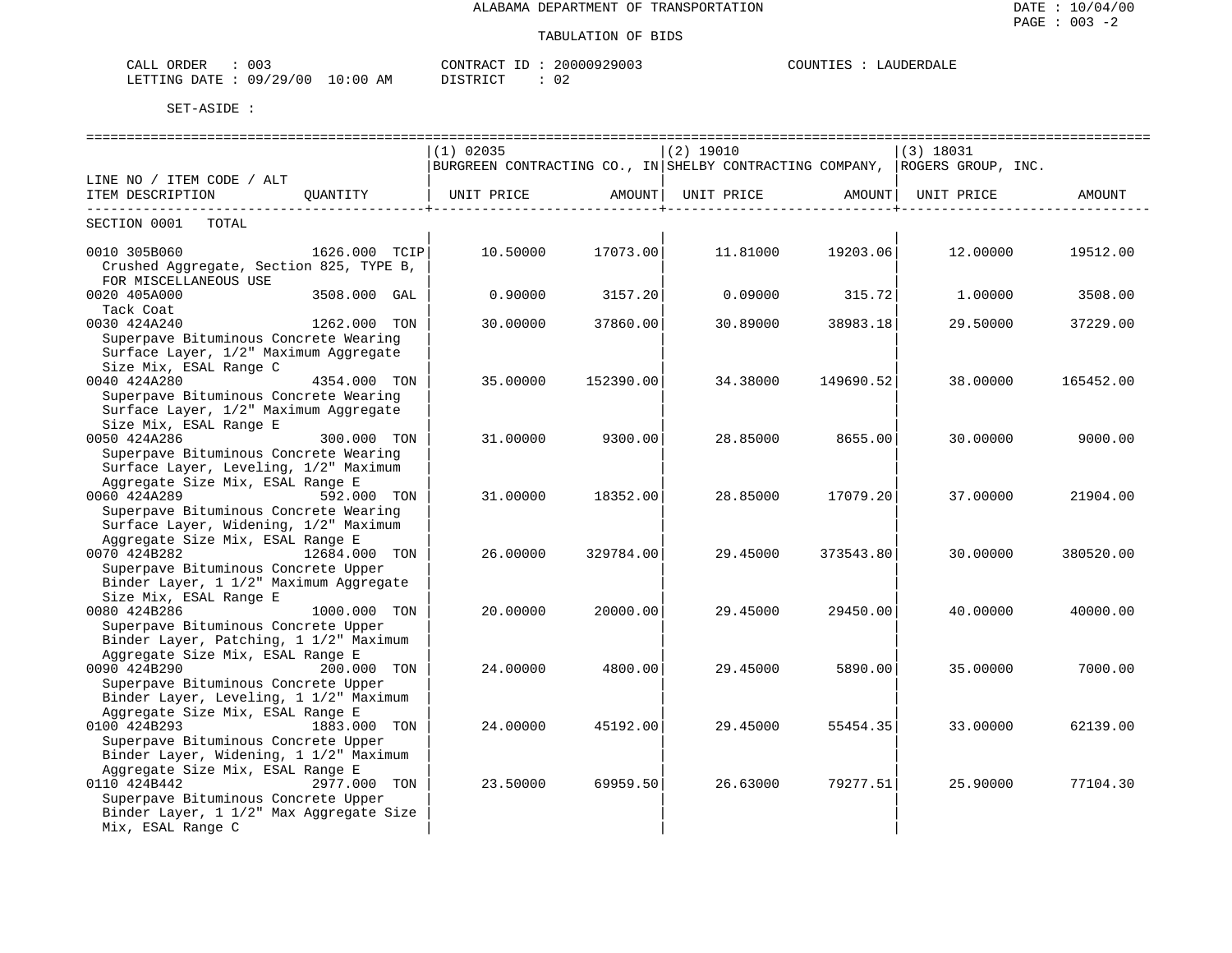LAUDERDALE

| 003<br>JRDER<br>$\sim$ $ -$<br>-'ALL |                       | CONTR)<br>ID<br>TRAC: | 7900. | $\sim$ $\sim$ $\sim$ $\sim$ $\sim$ $\sim$ $\sim$ | <sup>י</sup> "יראה אחונ <sub>ם</sub> |
|--------------------------------------|-----------------------|-----------------------|-------|--------------------------------------------------|--------------------------------------|
| $\cap$ $\Omega$ .<br>DATE<br>LETTING | .0:00<br>/29/00<br>ΑM | . J                   | ◡▵    |                                                  |                                      |

|                                                        |               |      | $(1)$ 02035                                                                 |            | $(2)$ 19010 |          | $(3)$ 18031         |          |
|--------------------------------------------------------|---------------|------|-----------------------------------------------------------------------------|------------|-------------|----------|---------------------|----------|
|                                                        |               |      | BURGREEN CONTRACTING CO., IN SHELBY CONTRACTING COMPANY, ROGERS GROUP, INC. |            |             |          |                     |          |
| LINE NO / ITEM CODE / ALT                              |               |      |                                                                             |            |             |          |                     |          |
| ITEM DESCRIPTION                                       | OUANTITY      |      | UNIT PRICE                                                                  | AMOUNT     | UNIT PRICE  |          | AMOUNT   UNIT PRICE | AMOUNT   |
|                                                        |               |      |                                                                             | ---------- |             |          |                     |          |
| 0120 428C000<br>Scoring Bituminous Pavement Surface By | 25818.000 LF  |      | 0.25000                                                                     | 6454.50    | 0.22370     | 5775.49  | 0.27000             | 6970.86  |
| Cutting                                                |               |      |                                                                             |            |             |          |                     |          |
| 0130 600A000                                           |               | LUMP | 3000.00000                                                                  | 3000.00    | 2842.48000  | 2842.48  | 18505.00000         | 18505.00 |
| Mobilization                                           |               |      |                                                                             | 50.00      |             |          |                     |          |
| 0140 665F000<br>Hay Bales                              | 25.000 EACH   |      | 2.00000                                                                     |            | 4.00000     | 100.00   | 10.00000            | 250.00   |
| 0150 665J000                                           | 400.000 LF    |      | 2.00000                                                                     | 800.00     | 2.75000     | 1100.00  | 3.50000             | 1400.00  |
| Silt Fence, Type A                                     |               |      |                                                                             |            |             |          |                     |          |
| 0160 701C000                                           | 10.000 MILE   |      | 340.00000                                                                   | 3400.00    | 275.00000   | 2750.00  | 360.00000           | 3600.00  |
| Broken Temporary Traffic Stripe<br>0170 701C001        | 20.000 MILE   |      | 380.00000                                                                   | 7600.00    | 300.00000   | 6000.00  | 400.00000           | 8000.00  |
| Solid Temporary Traffic Stripe                         |               |      |                                                                             |            |             |          |                     |          |
| 0180 701G121                                           | 363.000 LF    |      | 4.00000                                                                     | 1452.00    | 4.00000     | 1452.00  | 4.00000             | 1452.00  |
| Broken White, Class 3W, Type A Traffic                 |               |      |                                                                             |            |             |          |                     |          |
| Stripe (6" Wide)                                       |               |      |                                                                             |            |             |          |                     |          |
| 0190 701G125                                           | 363.000 LF    |      | 4.50000                                                                     | 1633.50    | 4.50000     | 1633.50  | 4.00000             | 1452.00  |
| Solid White, Class 3W, Type A Traffic                  |               |      |                                                                             |            |             |          |                     |          |
| Stripe (6" Wide)                                       |               |      |                                                                             |            |             |          |                     |          |
| 0200 701G133                                           | 363.000 LF    |      | 4.50000                                                                     | 1633.50    | 4.50000     | 1633.50  | 4.00000             | 1452.00  |
| Solid Yellow, Class 3W, Type A Traffic                 |               |      |                                                                             |            |             |          |                     |          |
| Stripe (6" Wide)                                       |               |      |                                                                             |            |             |          |                     |          |
| 0210 701H001                                           | 726.000 LF    |      | 0.50000                                                                     | 363.00     | 0.50000     | 363.00   | 0.40000             | 290.40   |
| Solid Traffic Stripe Removed (Plastic)                 |               |      |                                                                             |            |             |          |                     |          |
| 0220 701H006                                           | 363.000 LF    |      | 0.40000                                                                     | 145.20     | 0.40000     | 145.20   | 0.40000             | 145.20   |
| Broken Traffic Stripe Removed (Plastic)                |               |      |                                                                             |            |             |          |                     |          |
| 0230 702A008                                           | 5.000 MILE    |      | 3850.00000                                                                  | 19250.00   | 3750.00000  | 18750.00 | 3600.00000          | 18000.00 |
| Solid White, Inverted Profile Traffic                  |               |      |                                                                             |            |             |          |                     |          |
| Stripe (6" Wide)                                       |               |      |                                                                             |            |             |          |                     |          |
| 0240 702A009                                           | 5.000 MILE    |      | 3850.00000                                                                  | 19250.00   | 3750.00000  | 18750.00 | 3600.00000          | 18000.00 |
| Solid Yellow, Inverted Profile Traffic                 |               |      |                                                                             |            |             |          |                     |          |
| Stripe (6" Wide)                                       |               |      |                                                                             |            |             |          |                     |          |
| 0250 702A010                                           | 5.000 MILE    |      | 1900.00000                                                                  | 9500.00    | 1800.00000  | 9000.00  | 1800.00000          | 9000.00  |
| Broken White, Inverted Profile Traffic                 |               |      |                                                                             |            |             |          |                     |          |
| Stripe (6" Wide)                                       |               |      |                                                                             |            |             |          |                     |          |
| 0260 702B001                                           | 2742.000 LF   |      | 1.50000                                                                     | 4113.00    | 1.50000     | 4113.00  | 1.45000             | 3975.90  |
| Dotted Inverted Profile Traffic Stripe                 |               |      |                                                                             |            |             |          |                     |          |
| $(6"$ Wide)<br>0270 703A002                            | 1848.000 SOFT |      | 2.25000                                                                     | 4158.00    | 2,00000     | 3696.00  | 2,10000             | 3880.80  |
| Traffic Control Markings, Class 2, Type                |               |      |                                                                             |            |             |          |                     |          |
| Α                                                      |               |      |                                                                             |            |             |          |                     |          |
|                                                        |               |      |                                                                             |            |             |          |                     |          |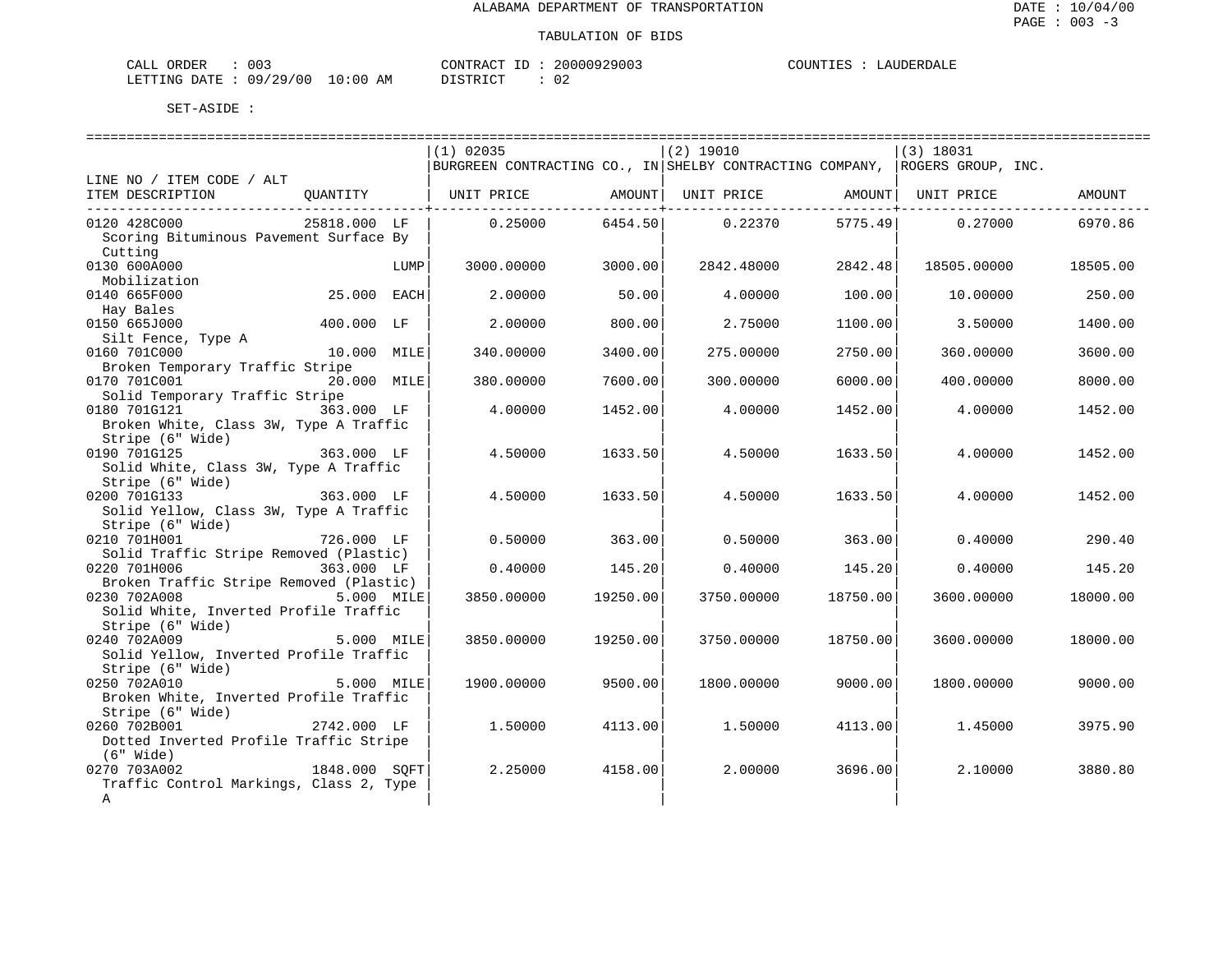| $\cap$ $\cap$ $\sim$<br>ORDER<br>' بـ∆A_<br>u u s                    |            | $\gamma$ ONTR.<br>$\sim$ | 929003<br>? በ በ | $\ldots$ in the property $\tau$<br>יז הד<br>$\overline{1}$ |
|----------------------------------------------------------------------|------------|--------------------------|-----------------|------------------------------------------------------------|
| 0 <sub>0</sub><br>$\sim$ $\sim$<br>.ETTTIMG<br>״ת ∆רו<br>וט ו<br>. ن | AΜ<br>÷00. | $T$ $C1D$<br>חחר         | ົ<br>◡∠         |                                                            |

|                                          |              |      | $(1)$ 02035                                                                 |            | (2) 19010  |            | $(3)$ 18031 |    |             |
|------------------------------------------|--------------|------|-----------------------------------------------------------------------------|------------|------------|------------|-------------|----|-------------|
|                                          |              |      | BURGREEN CONTRACTING CO., IN SHELBY CONTRACTING COMPANY, ROGERS GROUP, INC. |            |            |            |             |    |             |
| LINE NO / ITEM CODE / ALT                |              |      |                                                                             |            |            |            |             |    |             |
| ITEM DESCRIPTION                         | QUANTITY     |      | UNIT PRICE                                                                  | AMOUNT     | UNIT PRICE | AMOUNT     | UNIT PRICE  |    | AMOUNT      |
|                                          |              |      |                                                                             |            |            |            |             |    |             |
| 0280 703B002                             | 202.000 SOFT |      | 2.80000                                                                     | 565.60     | 2.50000    | 505.00     | 2.60000     |    | 525.20      |
| Traffic Control Legends, Class 2, Type A |              |      |                                                                             |            |            |            |             |    |             |
| 0290 703D001                             | 288.000 SOFT |      | 1,00000                                                                     | 288.00     | 1,00000    | 288.00     | 0.95000     |    | 273.60      |
| Temporary Traffic Control Markings       |              |      |                                                                             |            |            |            |             |    |             |
| 0300 705A030<br>32.000 EACH              |              |      | 5.00000                                                                     | 160.00     | 5,00000    | 160.00     | 4.50000     |    | 144.00      |
| Pavement Markers, Class A-H, Type 2-C    |              |      |                                                                             |            |            |            |             |    |             |
| 0310 705A031                             | 300.000 EACH |      | 5.00000                                                                     | 1500.00    | 5.00000    | 1500.00    | 4.80000     |    | 1440.00     |
| Pavement Markers, Class A-H, Type 1-A    |              |      |                                                                             |            |            |            |             |    |             |
| 0320 740B000                             | 563.000 SOFT |      | 2,00000                                                                     | 1126.00    | 1,00000    | 563.00     | 4.00000     |    | 2252.00     |
| Construction Signs                       |              |      |                                                                             |            |            |            |             |    |             |
| 0330 740E000                             | 265.000      | EACH | 1,00000                                                                     | 265.00     | 0.00000    | 0.00       | 5.00000     |    | 1325.00     |
| Cones (36 Inches High)                   |              |      |                                                                             |            |            |            |             |    |             |
| 0340 740M000                             | 265.000      | EACH | 0.00000                                                                     | 0.00       | 0.00000    | 0.00       | 3,00000     |    | 795.00      |
| Weight For Cone                          |              |      |                                                                             |            |            |            |             |    |             |
| 0350 741C010                             | $1.000$ EACH |      | 250.00000                                                                   | 250.00     | 1000.00000 | 1000.00    | 1500.00000  |    | 1500.00     |
| Portable Sequential Arrow And Chevron    |              |      |                                                                             |            |            |            |             |    |             |
| Sign Unit                                |              |      |                                                                             |            |            |            |             |    |             |
| 0360 998A000                             |              | LUMP | 0.00000                                                                     | 0.00       | 0.00000    | 0.00       | 1500.00000  |    | 1500.00     |
| Construction Fuel (Maximum Bid Limited   |              |      |                                                                             |            |            |            |             |    |             |
| To $$48,000.00)$                         |              |      |                                                                             |            |            |            |             |    |             |
| SECTION TOTALS                           |              |      | \$                                                                          | 794,825.00 |            | 859,662.51 |             |    | 929, 497.26 |
| CONTRACT TOTALS                          |              |      | \$                                                                          | 794,825.00 | \$         | 859,662.51 |             | Ŝ. | 929, 497.26 |
|                                          |              |      |                                                                             |            |            |            |             |    |             |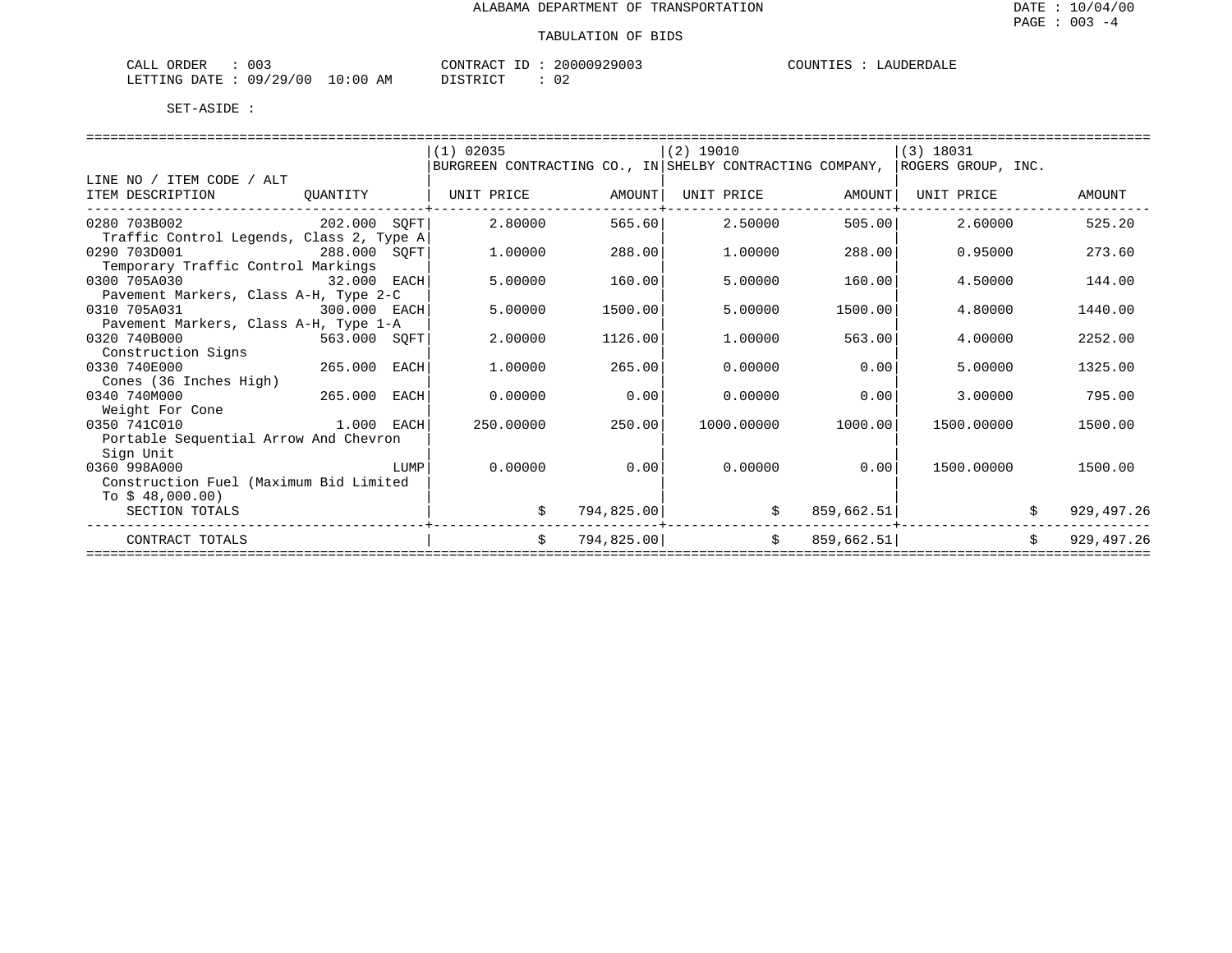# TABULATION OF BIDS

| 003<br>ORDER<br>ו בי<br>ىلىلەت           | CONTR<br>'R Δ              | 200<br>`929005  | <b>TINE</b><br>IDEI<br>''ا ا∆…<br>$\overline{A}$<br>اسا نظامت اله |
|------------------------------------------|----------------------------|-----------------|-------------------------------------------------------------------|
| LETTINC<br>09<br>'nn<br>חות ה<br>$'$ 29, | : 00<br>חת סידים דרו<br>ΆM | $\sim$<br>- U 4 |                                                                   |

|                                                                  |               | $(4)$ 01018        |           |                                                                                      |  |        |
|------------------------------------------------------------------|---------------|--------------------|-----------|--------------------------------------------------------------------------------------|--|--------|
|                                                                  |               | APAC-ALABAMA, INC. |           |                                                                                      |  |        |
| LINE NO / ITEM CODE / ALT                                        |               |                    |           |                                                                                      |  |        |
| ITEM DESCRIPTION                                                 | QUANTITY      |                    |           | UNIT PRICE                 AMOUNT    UNIT PRICE                 AMOUNT    UNIT PRICE |  | AMOUNT |
| SECTION 0001 TOTAL                                               |               |                    |           |                                                                                      |  |        |
|                                                                  |               |                    |           |                                                                                      |  |        |
| 0010 305B060                                                     | 1626.000 TCIP | 13.56000           | 22048.56  |                                                                                      |  |        |
| Crushed Aggregate, Section 825, TYPE B,                          |               |                    |           |                                                                                      |  |        |
| FOR MISCELLANEOUS USE                                            |               |                    |           |                                                                                      |  |        |
| 0020 405A000                                                     | 3508.000 GAL  | 1.34000            | 4700.72   |                                                                                      |  |        |
| Tack Coat                                                        |               |                    |           |                                                                                      |  |        |
| 0030 424A240                                                     | 1262.000 TON  | 34.47000           | 43501.14  |                                                                                      |  |        |
| Superpave Bituminous Concrete Wearing                            |               |                    |           |                                                                                      |  |        |
| Surface Layer, 1/2" Maximum Aggregate<br>Size Mix, ESAL Range C  |               |                    |           |                                                                                      |  |        |
| 0040 424A280                                                     | 4354.000 TON  | 39.94000           | 173898.76 |                                                                                      |  |        |
| Superpave Bituminous Concrete Wearing                            |               |                    |           |                                                                                      |  |        |
| Surface Layer, 1/2" Maximum Aggregate                            |               |                    |           |                                                                                      |  |        |
| Size Mix, ESAL Range E                                           |               |                    |           |                                                                                      |  |        |
| 0050 424A286                                                     | 300.000 TON   | 39.76000           | 11928.00  |                                                                                      |  |        |
| Superpave Bituminous Concrete Wearing                            |               |                    |           |                                                                                      |  |        |
| Surface Layer, Leveling, 1/2" Maximum                            |               |                    |           |                                                                                      |  |        |
| Aggregate Size Mix, ESAL Range E                                 |               |                    |           |                                                                                      |  |        |
| 0060 424A289                                                     | 592.000 TON   | 39.73000           | 23520.16  |                                                                                      |  |        |
| Superpave Bituminous Concrete Wearing                            |               |                    |           |                                                                                      |  |        |
| Surface Layer, Widening, 1/2" Maximum                            |               |                    |           |                                                                                      |  |        |
| Aggregate Size Mix, ESAL Range E                                 |               |                    |           |                                                                                      |  |        |
| 0070 424B282                                                     | 12684.000 TON | 33.75000           | 428085.00 |                                                                                      |  |        |
| Superpave Bituminous Concrete Upper                              |               |                    |           |                                                                                      |  |        |
| Binder Layer, 1 1/2" Maximum Aggregate<br>Size Mix, ESAL Range E |               |                    |           |                                                                                      |  |        |
| 0080 424B286                                                     | 1000.000 TON  | 41.20000           | 41200.00  |                                                                                      |  |        |
| Superpave Bituminous Concrete Upper                              |               |                    |           |                                                                                      |  |        |
| Binder Layer, Patching, 1 1/2" Maximum                           |               |                    |           |                                                                                      |  |        |
| Aggregate Size Mix, ESAL Range E                                 |               |                    |           |                                                                                      |  |        |
| 0090 424B290                                                     | 200.000 TON   | 35.62000           | 7124.00   |                                                                                      |  |        |
| Superpave Bituminous Concrete Upper                              |               |                    |           |                                                                                      |  |        |
| Binder Layer, Leveling, 1 1/2" Maximum                           |               |                    |           |                                                                                      |  |        |
| Aggregate Size Mix, ESAL Range E                                 |               |                    |           |                                                                                      |  |        |
| 0100 424B293                                                     | 1883.000 TON  | 33.35000           | 62798.05  |                                                                                      |  |        |
| Superpave Bituminous Concrete Upper                              |               |                    |           |                                                                                      |  |        |
| Binder Layer, Widening, 1 1/2" Maximum                           |               |                    |           |                                                                                      |  |        |
| Aggregate Size Mix, ESAL Range E                                 |               |                    |           |                                                                                      |  |        |
| 0110 424B442                                                     | 2977.000 TON  | 29.95000           | 89161.15  |                                                                                      |  |        |
| Superpave Bituminous Concrete Upper                              |               |                    |           |                                                                                      |  |        |
| Binder Layer, 1 1/2" Max Aggregate Size<br>Mix, ESAL Range C     |               |                    |           |                                                                                      |  |        |
|                                                                  |               |                    |           |                                                                                      |  |        |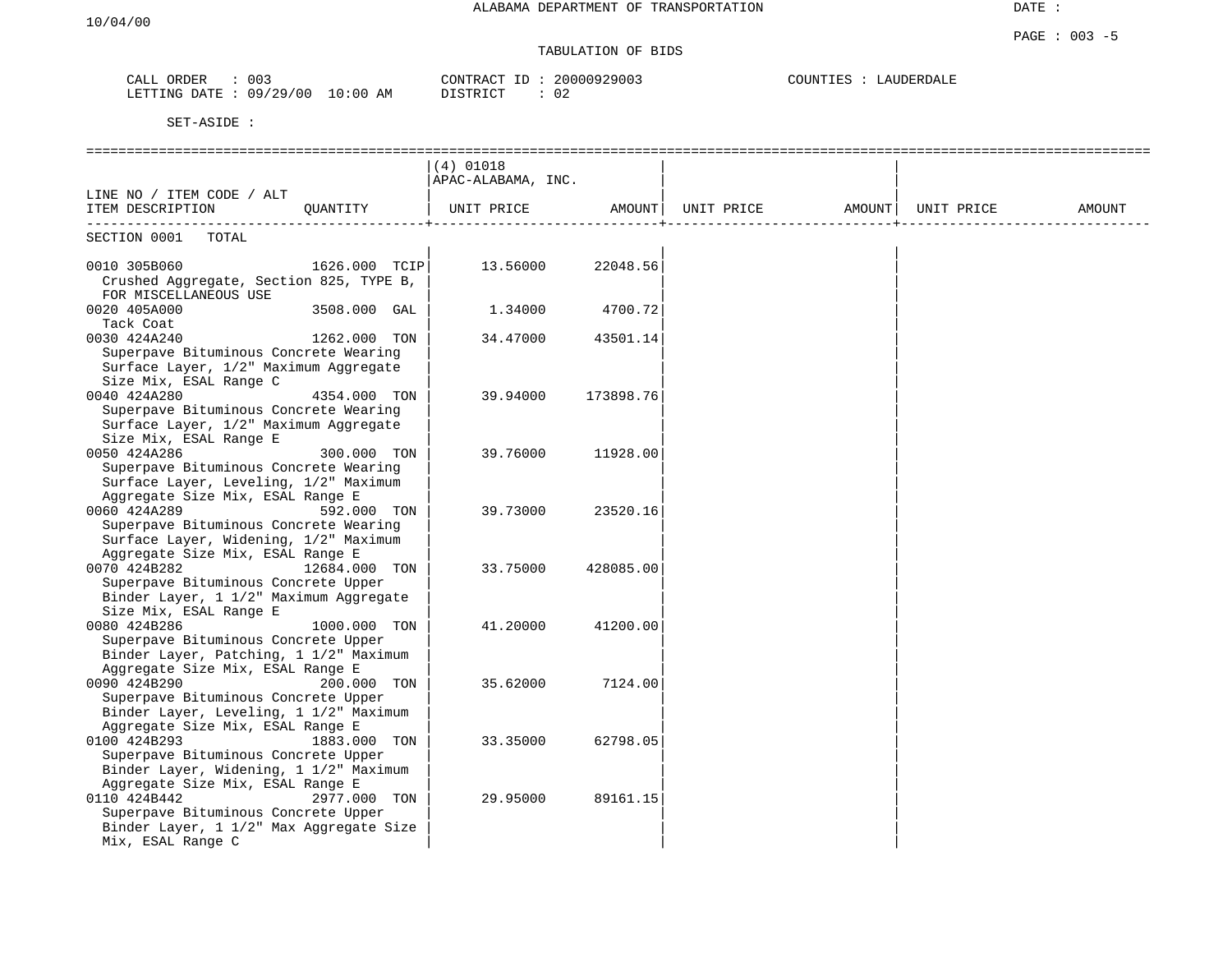| 003<br>ORDER<br>CALL                                                                                                                           |           | TONTRACT       | 20000929003 | $\ldots$ ERDAT $\top$<br><b>COUNTIL</b><br>اا ا ۱۵،<br>----- |
|------------------------------------------------------------------------------------------------------------------------------------------------|-----------|----------------|-------------|--------------------------------------------------------------|
| 09/29/00<br>LETTING<br>DATE<br>the contract of the contract of the contract of the contract of the contract of the contract of the contract of | AΜ<br>:00 | די איד פידי פר | ັັ          |                                                              |

|                                         |               |      | $(4)$ 01018        |                |                                                             |  |        |
|-----------------------------------------|---------------|------|--------------------|----------------|-------------------------------------------------------------|--|--------|
|                                         |               |      | APAC-ALABAMA, INC. |                |                                                             |  |        |
| LINE NO / ITEM CODE / ALT               |               |      |                    |                |                                                             |  |        |
| ITEM DESCRIPTION                        |               |      |                    |                | QUANTITY   UNIT PRICE AMOUNT  UNIT PRICE AMOUNT  UNIT PRICE |  | AMOUNT |
|                                         |               |      |                    | -------------- |                                                             |  |        |
| 0120 428C000                            | 25818.000 LF  |      | 0.22000            | 5679.96        |                                                             |  |        |
| Scoring Bituminous Pavement Surface By  |               |      |                    |                |                                                             |  |        |
| Cutting                                 |               |      |                    |                |                                                             |  |        |
| 0130 600A000                            |               | LUMP | 4625.00000         | 4625.00        |                                                             |  |        |
| Mobilization                            |               |      |                    |                |                                                             |  |        |
| 0140 665F000                            | 25.000 EACH   |      | 0.01000            | 0.25           |                                                             |  |        |
| Hay Bales                               |               |      |                    |                |                                                             |  |        |
| 0150 665J000                            | 400.000 LF    |      | 0.01000            | 4.00           |                                                             |  |        |
|                                         |               |      |                    |                |                                                             |  |        |
| Silt Fence, Type A                      | 10.000 MILE   |      |                    | 3400.00        |                                                             |  |        |
| 0160 701C000                            |               |      | 340.00000          |                |                                                             |  |        |
| Broken Temporary Traffic Stripe         |               |      |                    |                |                                                             |  |        |
| 0170 701C001                            | 20.000 MILE   |      | 380.00000          | 7600.00        |                                                             |  |        |
| Solid Temporary Traffic Stripe          |               |      |                    |                |                                                             |  |        |
| 0180 701G121                            | 363.000 LF    |      | 4.00000            | 1452.00        |                                                             |  |        |
| Broken White, Class 3W, Type A Traffic  |               |      |                    |                |                                                             |  |        |
| Stripe (6" Wide)                        |               |      |                    |                |                                                             |  |        |
| 0190 701G125                            | 363.000 LF    |      | 4.50000            | 1633.50        |                                                             |  |        |
| Solid White, Class 3W, Type A Traffic   |               |      |                    |                |                                                             |  |        |
| Stripe (6" Wide)                        |               |      |                    |                |                                                             |  |        |
| 0200 701G133                            | 363.000 LF    |      | 4.50000            | 1633.50        |                                                             |  |        |
| Solid Yellow, Class 3W, Type A Traffic  |               |      |                    |                |                                                             |  |        |
| Stripe (6" Wide)                        |               |      |                    |                |                                                             |  |        |
| 0210 701H001                            | 726.000 LF    |      | 0.50000            | 363.00         |                                                             |  |        |
| Solid Traffic Stripe Removed (Plastic)  |               |      |                    |                |                                                             |  |        |
| 0220 701H006                            | 363.000 LF    |      | 0.40000            | 145.20         |                                                             |  |        |
| Broken Traffic Stripe Removed (Plastic) |               |      |                    |                |                                                             |  |        |
| 0230 702A008                            | 5.000 MILE    |      | 3850.00000         | 19250.00       |                                                             |  |        |
| Solid White, Inverted Profile Traffic   |               |      |                    |                |                                                             |  |        |
| Stripe (6" Wide)                        |               |      |                    |                |                                                             |  |        |
| 0240 702A009                            | 5.000 MILE    |      | 3850.00000         | 19250.00       |                                                             |  |        |
| Solid Yellow, Inverted Profile Traffic  |               |      |                    |                |                                                             |  |        |
| Stripe (6" Wide)                        |               |      |                    |                |                                                             |  |        |
| 0250 702A010                            | 5.000 MILE    |      | 1900.00000         | 9500.00        |                                                             |  |        |
| Broken White, Inverted Profile Traffic  |               |      |                    |                |                                                             |  |        |
|                                         |               |      |                    |                |                                                             |  |        |
| Stripe (6" Wide)                        |               |      |                    |                |                                                             |  |        |
| 0260 702B001                            | 2742.000 LF   |      | 1,50000            | 4113.00        |                                                             |  |        |
| Dotted Inverted Profile Traffic Stripe  |               |      |                    |                |                                                             |  |        |
| $(6"$ Wide)                             |               |      |                    |                |                                                             |  |        |
| 0270 703A002                            | 1848.000 SOFT |      | 2.25000            | 4158.00        |                                                             |  |        |
| Traffic Control Markings, Class 2, Type |               |      |                    |                |                                                             |  |        |
| Α                                       |               |      |                    |                |                                                             |  |        |
|                                         |               |      |                    |                |                                                             |  |        |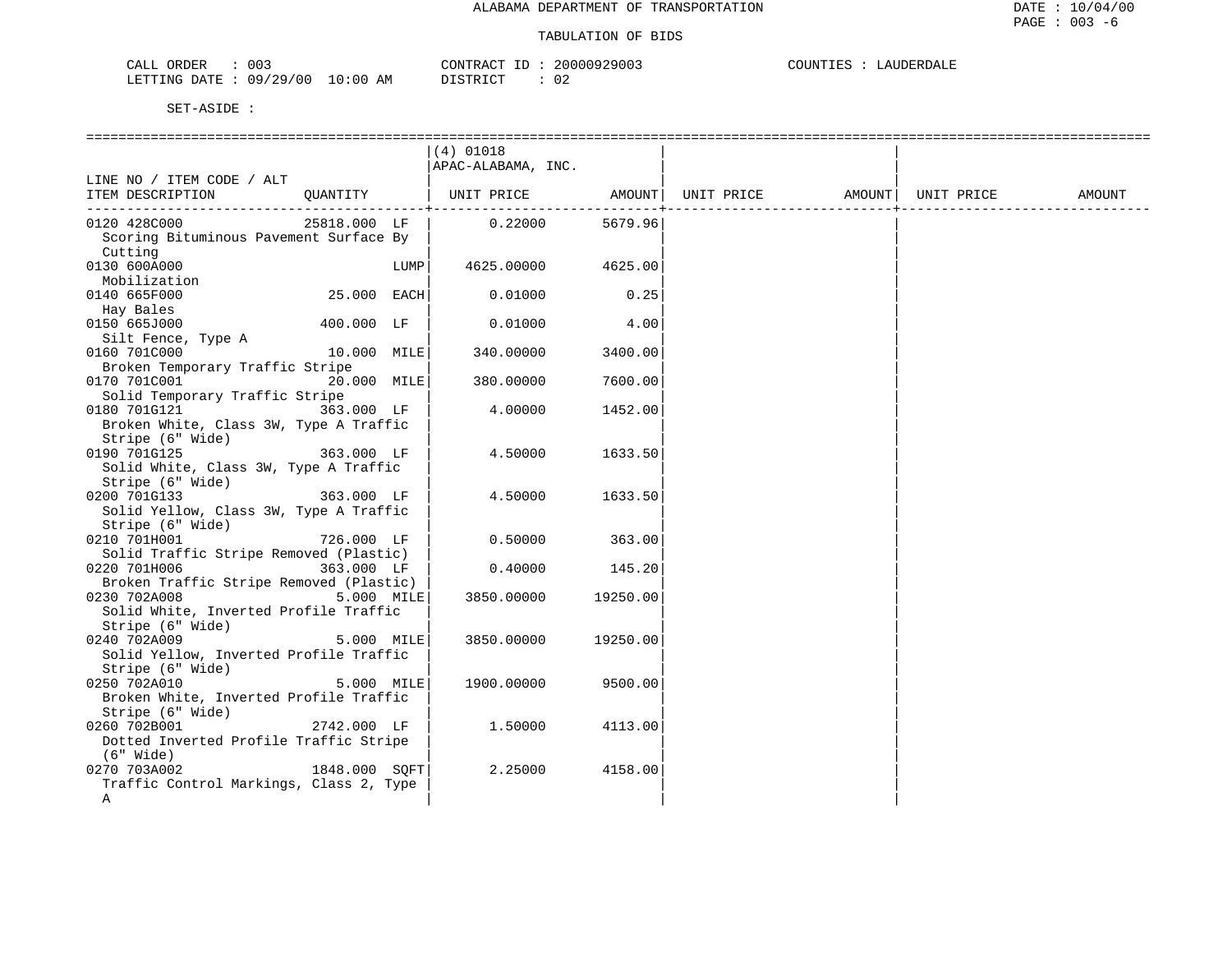| 003<br>CALL ORDER               | CONTRACT | 20000929003 | COUNTIES | LAUDERDALE |
|---------------------------------|----------|-------------|----------|------------|
| LETTING DATE: 09/29/00 10:00 AM | DISTRICT | . U 4       |          |            |

|                                          |              |      | $(4)$ 01018        |               |                                |  |               |
|------------------------------------------|--------------|------|--------------------|---------------|--------------------------------|--|---------------|
|                                          |              |      | APAC-ALABAMA, INC. |               |                                |  |               |
| LINE NO / ITEM CODE / ALT                |              |      |                    |               |                                |  |               |
| ITEM DESCRIPTION                         | QUANTITY     |      | UNIT PRICE AMOUNT  |               | UNIT PRICE AMOUNT   UNIT PRICE |  | <b>AMOUNT</b> |
| 0280 703B002 202.000 SQFT                |              |      | 2.80000            | 565.60        |                                |  |               |
| Traffic Control Legends, Class 2, Type A |              |      |                    |               |                                |  |               |
| 0290 703D001<br>288.000 SQFT             |              |      | 1.00000            | 288.00        |                                |  |               |
| Temporary Traffic Control Markings       |              |      |                    |               |                                |  |               |
| 0300 705A030<br>$32.000$ EACH            |              |      | 5.00000            | 160.00        |                                |  |               |
| Pavement Markers, Class A-H, Type 2-C    |              |      |                    |               |                                |  |               |
| 0310 705A031<br>300.000 EACH             |              |      | 5.00000            | 1500.00       |                                |  |               |
| Pavement Markers, Class A-H, Type 1-A    |              |      |                    |               |                                |  |               |
| 0320 740B000<br>563.000 SOFT             |              |      | 3.61000            | 2032.43       |                                |  |               |
| Construction Signs                       |              |      |                    |               |                                |  |               |
| 265.000 EACH<br>0330 740E000             |              |      | 0.05000            | 13.25         |                                |  |               |
| Cones (36 Inches High)                   |              |      |                    |               |                                |  |               |
| 0340 740M000                             | 265.000 EACH |      | 0.05000            | 13.25         |                                |  |               |
| Weight For Cone                          |              |      |                    |               |                                |  |               |
| 1.000 EACH<br>0350 741C010               |              |      | 250.00000          | 250.00        |                                |  |               |
| Portable Sequential Arrow And Chevron    |              |      |                    |               |                                |  |               |
| Sign Unit                                |              |      |                    |               |                                |  |               |
| 0360 998A000                             |              | LUMP | 0.00000            | 0.00          |                                |  |               |
| Construction Fuel (Maximum Bid Limited   |              |      |                    |               |                                |  |               |
| To $$48,000.00)$                         |              |      |                    |               |                                |  |               |
| SECTION TOTALS                           |              |      | \$                 | 995,595.48    |                                |  |               |
| CONTRACT TOTALS                          |              |      |                    | \$995,595.48] |                                |  |               |
| =================================        |              |      |                    |               |                                |  |               |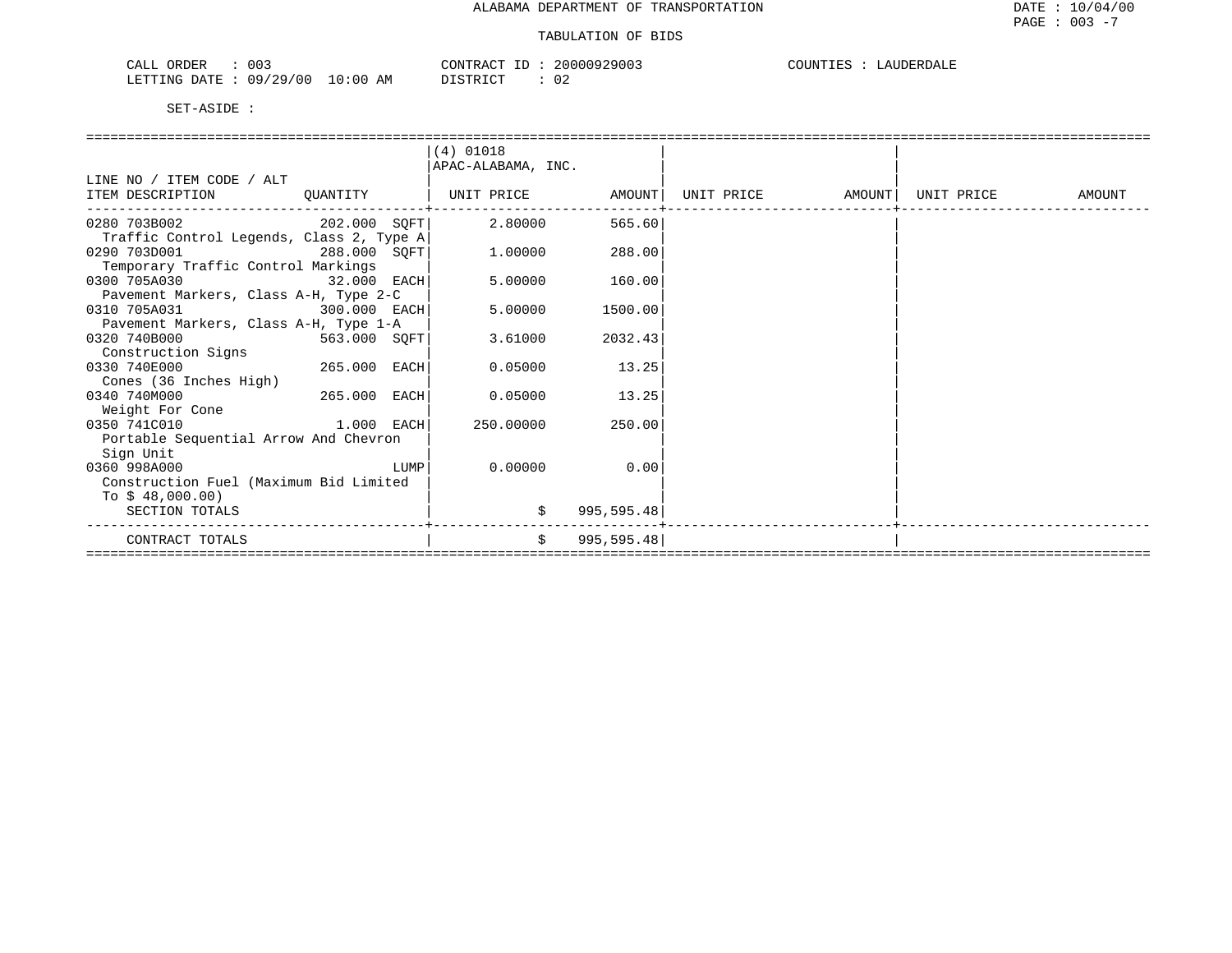## VENDOR RANKING

|      | CALL ORDER : 004<br>CONTRACT DESCRIPTION:<br>$2.344$ km.<br>SET-ASIDE : | LETTING DATE : 09/29/00 10:00 AM<br>for constructing the Interchange and Approaches (Grade,<br>Drain, Pave, Traffic Stripe, Bridge, Bridge Culvert, and | CONTRACT ID: 20000929004<br>DISTRICT : 04<br>$\overline{0}$<br>CONTRACT TIME:<br>Signing) on I-85 at the Opelika Industrial Park. Length - | Calendar Days | COUNTIES : LEE<br>PROJECT(S) : $IM-85-1(131)$ |                   |
|------|-------------------------------------------------------------------------|---------------------------------------------------------------------------------------------------------------------------------------------------------|--------------------------------------------------------------------------------------------------------------------------------------------|---------------|-----------------------------------------------|-------------------|
| RANK | VENDOR NO./NAME                                                         |                                                                                                                                                         |                                                                                                                                            |               | TOTAL<br>BID                                  | % OVER<br>LOW BID |
|      | 14007                                                                   | W. S. NEWELL & SONS, INC.                                                                                                                               |                                                                                                                                            |               | \$10,427,610.34                               | 100.0000%         |
| 2    | 14001                                                                   | NEWELL ROADBUILDERS, INC.                                                                                                                               |                                                                                                                                            |               | \$10,635,464.22                               | 101.9933%         |
|      | 18046                                                                   | REESE & HOWELL, INC.                                                                                                                                    |                                                                                                                                            |               | \$11,333,368.13                               | 108.6861%         |
|      | 18024                                                                   | RACON, INC.                                                                                                                                             |                                                                                                                                            |               | $$12,404,588.10$ $118.9590$ <sup>s</sup>      |                   |
|      | 04014                                                                   | DUBOSE CONSTRUCTION, LLC                                                                                                                                |                                                                                                                                            |               | \$12,485,419.60                               | 119.7342%         |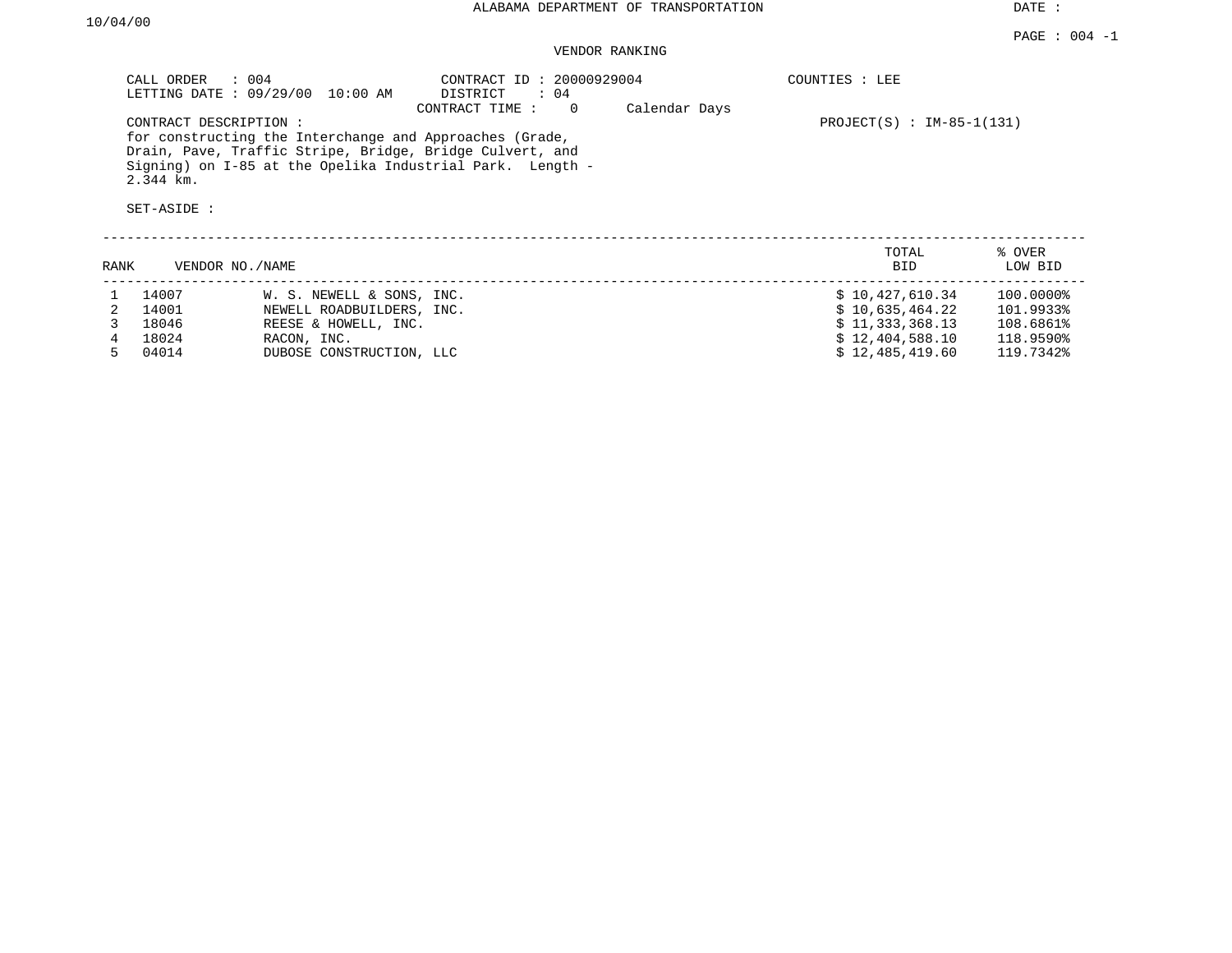| 004<br>CALL<br>ORDER                                                                                                                                     | ANTRACI .               | 20000929004 | LEE<br>T<br>上西兰 |
|----------------------------------------------------------------------------------------------------------------------------------------------------------|-------------------------|-------------|-----------------|
| 09/29/00<br>LETTING<br>DATE.<br>TR.T.<br>the contract of the contract of the contract of the contract of the contract of the contract of the contract of | 10:00<br>DISTRICT<br>AΜ | 04          |                 |

|                                                        |                    |      | $(1)$ 14007                                                         |            | $(2)$ 14001  |              | $(3)$ 18046          |            |
|--------------------------------------------------------|--------------------|------|---------------------------------------------------------------------|------------|--------------|--------------|----------------------|------------|
|                                                        |                    |      | $\vert$ W. S. NEWELL & SONS, INC. $\vert$ NEWELL ROADBUILDERS, INC. |            |              |              | REESE & HOWELL, INC. |            |
| LINE NO / ITEM CODE / ALT                              |                    |      |                                                                     |            |              |              |                      |            |
| ITEM DESCRIPTION                                       | OUANTITY           |      | UNIT PRICE                                                          | AMOUNT     | UNIT PRICE   | AMOUNT       | UNIT PRICE           | AMOUNT     |
| ----------                                             |                    |      |                                                                     |            |              | ____________ |                      |            |
| SECTION 0001 Roadway                                   |                    |      |                                                                     |            |              |              |                      |            |
|                                                        |                    |      |                                                                     |            |              | 750000.001   |                      |            |
| 0010 201A000                                           |                    | LUMP | 386906.00000                                                        | 386906.00  | 750000.00000 |              | 319000.00000         | 319000.00  |
| Clearing & Grubbing (Approximately 39                  |                    |      |                                                                     |            |              |              |                      |            |
| Hectares)<br>0020 204A000                              |                    |      |                                                                     | 250.00     |              | 500.00       |                      |            |
| Closing Water Well                                     | 1.000 EACH         |      | 250.00000                                                           |            | 500.00000    |              | 1500.00000           | 1500.00    |
|                                                        |                    |      |                                                                     |            |              |              |                      |            |
| 0030 205A001                                           | 1.000 EACH         |      | 1,00000                                                             | 1.00       | 1,00000      | 1.00         | 500.00000            | 500.00     |
| Removal Of Structures, Structure No. 1<br>0040 206D000 | 65.000 M           |      | 6.50000                                                             | 422.50     | 14.75000     | 958.75       | 10.00000             | 650.00     |
| Removing Pipe                                          |                    |      |                                                                     |            |              |              |                      |            |
| 0050 206D001                                           | 566.000 M          |      | 6.56000                                                             | 3712.96    | 9,00000      | 5094.00      | 6.56000              | 3712.96    |
| Removing Guardrail                                     |                    |      |                                                                     |            |              |              |                      |            |
| 0060 206D011                                           | 2362.000 M         |      | 3.28000                                                             | 7747.36    | 3.30000      | 7794.60      | 0.25000              | 590.50     |
|                                                        |                    |      |                                                                     |            |              |              |                      |            |
| Removing Fence<br>0070 206E008                         | 8.000 EACH         |      | 125.00000                                                           | 1000.00    | 125.00000    | 1000.00      | 125.00000            | 1000.00    |
| Removing Guardrail End Anchor (All Type)               |                    |      |                                                                     |            |              |              |                      |            |
| 0080 210A000                                           | 110417.000 M3      |      | 1.63000                                                             | 179979.71  | 2.93000      | 323521.81    | 1.57000              | 173354.69  |
| Unclassified Excavation                                |                    |      |                                                                     |            |              |              |                      |            |
| 0090 210C000                                           | 70833.000 M3       |      | 3.92000                                                             | 277665.36  | 1,00000      | 70833.00     | 2.35000              | 166457.55  |
| Muck Excavation                                        |                    |      |                                                                     |            |              |              |                      |            |
| 0100 210D000                                           | 686992.000 M3      |      | 2.87000                                                             | 1971667.04 | 2.93000      | 2012886.56   | 2.64000              | 1813658.88 |
| Borrow Excavation                                      |                    |      |                                                                     |            |              |              |                      |            |
| 0110 210E001                                           | --<br>70833.000 M3 |      | 15.50000                                                            | 1097911.50 | 2.93000      | 207540.69    | 25.02000             | 1772241.66 |
| Borrow Excavation (Underwater                          |                    |      |                                                                     |            |              |              |                      |            |
| Embankment)                                            |                    |      |                                                                     |            |              |              |                      |            |
| 0120 214A000                                           | 3706.000 M3        |      | 1,20000                                                             | 4447.20    | 1,00000      | 3706.00      | 3.92000              | 14527.52   |
| Structure Excavation                                   |                    |      |                                                                     |            |              |              |                      |            |
| 0130 214B001                                           | 3362.000 M3        |      | 44.00000                                                            | 147928.00  | 3.00000      | 10086.00     | 27.50000             | 92455.00   |
| Foundation Backfill, Commercial                        |                    |      |                                                                     |            |              |              |                      |            |
| 0140 215A000                                           | 352.000 M3         |      | 15.00000                                                            | 5280.00    | 10.00000     | 3520.00      | 10.00000             | 3520.00    |
| Unclassified Bridge Excavation                         |                    |      |                                                                     |            |              |              |                      |            |
| 0150 215B000                                           |                    | LUMP | 15000.00000                                                         | 15000.00   | 30000.00000  | 30000.00     | 30000.00000          | 30000.00   |
| Cofferdams Or Sheeting And Shoring,                    |                    |      |                                                                     |            |              |              |                      |            |
| Sta. 262+36.753, WBR                                   |                    |      |                                                                     |            |              |              |                      |            |
| 0160 215B001                                           |                    | LUMP | 15000.00000                                                         | 15000.00   | 30000.00000  | 30000.00     | 30000.00000          | 30000.00   |
| Cofferdams Or Sheeting And Shoring,                    |                    |      |                                                                     |            |              |              |                      |            |
| Sta.262+36.753, EBR                                    |                    |      |                                                                     |            |              |              |                      |            |
| 0170 231B001                                           | 13495.000 MTON     |      | 14.10000                                                            | 190279.50  | 17.75000     | 239536.25    | 13.59000             | 183397.05  |
| Roadbed Stabilizing Material, ALDOT #467               |                    |      |                                                                     |            |              |              |                      |            |
| 0180 301A004                                           | 25327.000 M2       |      | 3.50000                                                             | 88644.50   | 3.60000      | 91177.20     | 4.16000              | 105360.32  |
| Crushed Aggregate Base Course, Type B,                 |                    |      |                                                                     |            |              |              |                      |            |
| Plant Mixed, 100 mm Compacted Thickness                |                    |      |                                                                     |            |              |              |                      |            |
|                                                        |                    |      |                                                                     |            |              |              |                      |            |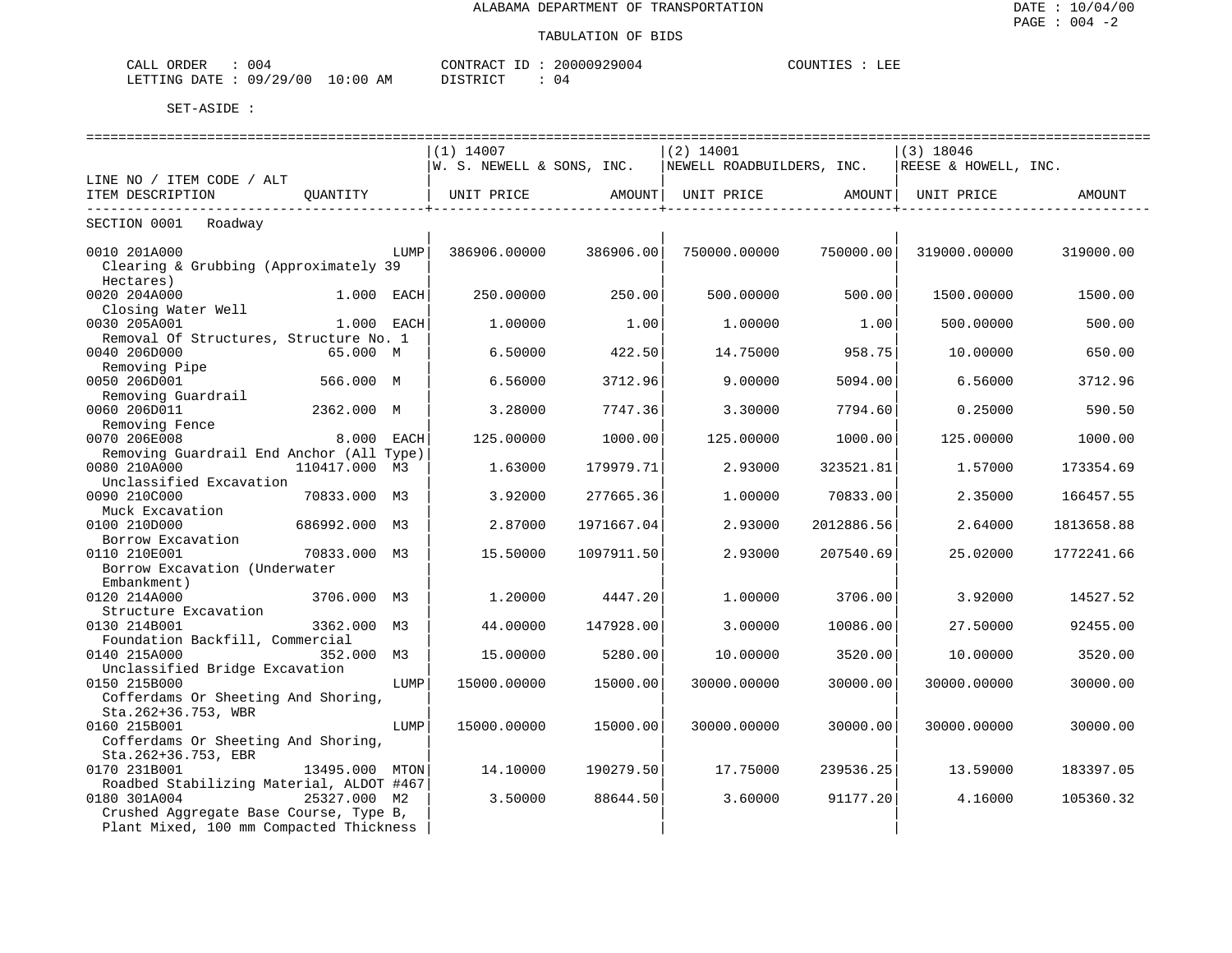| CALL ORDER                       | 004 |  |          |  | CONTRACT ID: 20000929004 | COUNTIES | LEE |
|----------------------------------|-----|--|----------|--|--------------------------|----------|-----|
| LETTING DATE : 09/29/00 10:00 AM |     |  | DISTRICT |  | 04                       |          |     |

|                                                                           |                | ============================== |           | ============================== |                       | :=============================== |           |
|---------------------------------------------------------------------------|----------------|--------------------------------|-----------|--------------------------------|-----------------------|----------------------------------|-----------|
|                                                                           |                | $(1)$ 14007                    |           | $(2)$ 14001                    |                       | (3) 18046                        |           |
|                                                                           |                | W. S. NEWELL & SONS, INC.      |           | NEWELL ROADBUILDERS, INC.      |                       | REESE & HOWELL, INC.             |           |
| LINE NO / ITEM CODE / ALT                                                 |                |                                |           |                                |                       |                                  |           |
| ITEM DESCRIPTION                                                          | QUANTITY       | UNIT PRICE AMOUNT              |           |                                |                       | UNIT PRICE AMOUNT   UNIT PRICE   | AMOUNT    |
|                                                                           |                |                                |           | -------------+-------------    | ---------------+----- |                                  |           |
| 0190 301A008                                                              | 81898.000 M2   | 4.25000                        | 348066.50 | 4.45000                        | 364446.10             | 4.75000                          | 389015.50 |
| Crushed Aggregate Base Course, Type B,                                    |                |                                |           |                                |                       |                                  |           |
| Plant Mixed, 125 mm Compacted Thickness                                   |                |                                |           |                                |                       |                                  |           |
| 0200 327E000                                                              | 11969.000 MTON | 32.48000                       | 388753.12 | 32.48000                       | 388753.12             | 32.48000                         | 388753.12 |
| Permeable Asphalt Treated Base                                            |                |                                |           |                                |                       |                                  |           |
| 0203 401A000                                                              | 55292.000 M2   | 0.43000                        | 23775.56  | 0.43000                        | 23775.56              | 0.43000                          | 23775.56  |
| Bituminous Treatment A                                                    |                |                                |           |                                |                       |                                  |           |
| 0207 401B100                                                              | 55292.000 M2   | 0.78000                        | 43127.76  | 0.78000                        | 43127.76              | 0.78000                          | 43127.76  |
| Bituminous Treatment E (With Polymer                                      |                |                                |           |                                |                       |                                  |           |
| Additive)                                                                 |                |                                |           |                                |                       |                                  |           |
| 0210 401B108                                                              | 23208.000 M2   | 1,01000                        | 23440.08  | 1,01000                        | 23440.08              | 1,01000                          | 23440.08  |
| Bituminous Treatment G (With Polymer                                      |                |                                |           |                                |                       |                                  |           |
| Additive)                                                                 |                |                                |           |                                |                       |                                  |           |
| 0220 405A000<br>11908.000 L                                               |                | 0.30000                        | 3572.40   | 0.30000                        | 3572.40               | 0.30000                          | 3572.40   |
| Tack Coat                                                                 |                |                                |           |                                |                       |                                  |           |
| 0230 410B000                                                              | 1.000 EACH     | 2000.00000                     | 2000.00   | 2000.00000                     | 2000.00               | 2000.00000                       | 2000.00   |
| State Furnished Profilograph                                              |                |                                |           |                                |                       |                                  |           |
| 0240 424A241                                                              | 4456.000 MTON  | 37.57000                       | 167411.92 | 37.57000                       | 167411.92             | 37.57000                         | 167411.92 |
| Superpave Bituminous Concrete Wearing                                     |                |                                |           |                                |                       |                                  |           |
| Surface Layer, 19.0 mm Maximum<br>Aggregate Size Mix, ESAL Range C        |                |                                |           |                                |                       |                                  |           |
| 0250 424A246                                                              | 50.000 MTON    | 55.00000                       | 2750.00   | 55.00000                       | 2750.00               | 55.00000                         | 2750.00   |
|                                                                           |                |                                |           |                                |                       |                                  |           |
| Superpave Bituminous Concrete Wearing<br>Surface Layer, Leveling, 12.5 mm |                |                                |           |                                |                       |                                  |           |
| Maximum Aggregate Size Mix, ESAL Range C                                  |                |                                |           |                                |                       |                                  |           |
| 0260 424A247                                                              | 122.000 MTON   | 55.00000                       | 6710.00   | 55.00000                       | 6710.00               | 55.00000                         | 6710.00   |
| Superpave Bituminous Concrete Wearing                                     |                |                                |           |                                |                       |                                  |           |
| Surface Layer, Leveling, 19.0 mm                                          |                |                                |           |                                |                       |                                  |           |
| Maximum Aggregate Size Mix, ESAL Range C                                  |                |                                |           |                                |                       |                                  |           |
| 0270 424B441                                                              | 10373.000 MTON | 34.84000                       | 361395.32 | 34.84000                       | 361395.32             | 34.84000                         | 361395.32 |
| Superpave Bituminous Concrete Upper                                       |                |                                |           |                                |                       |                                  |           |
| Binder Layer, 25.0 mm Maximum Aggregate                                   |                |                                |           |                                |                       |                                  |           |
| Size Mix, ESAL Range C                                                    |                |                                |           |                                |                       |                                  |           |
| 0280 424B445                                                              | 50.000 MTON    | 100.00000                      | 5000.00   | 100.00000                      | 5000.00               | 100.00000                        | 5000.00   |
| Superpave Bituminous Concrete Upper                                       |                |                                |           |                                |                       |                                  |           |
| Binder Layer, Patching, 25.0 mm Maximum                                   |                |                                |           |                                |                       |                                  |           |
| Aggregate Size Mix, ESAL Range C                                          |                |                                |           |                                |                       |                                  |           |
| 0290 450B000<br>260.000 M2                                                |                | 80.00000                       | 20800.00  | 80,00000                       | 20800.00              | 80.00000                         | 20800.00  |
| Reinforced Cement Concrete Bridge End                                     |                |                                |           |                                |                       |                                  |           |
| Slab                                                                      |                |                                |           |                                |                       |                                  |           |
| 0300 502A000                                                              | 696061.000 KG  | 0.50000                        | 348030.50 | 0.82000                        | 570770.02             | 1,03000                          | 716942.83 |
| Steel Reinforcement                                                       |                |                                |           |                                |                       |                                  |           |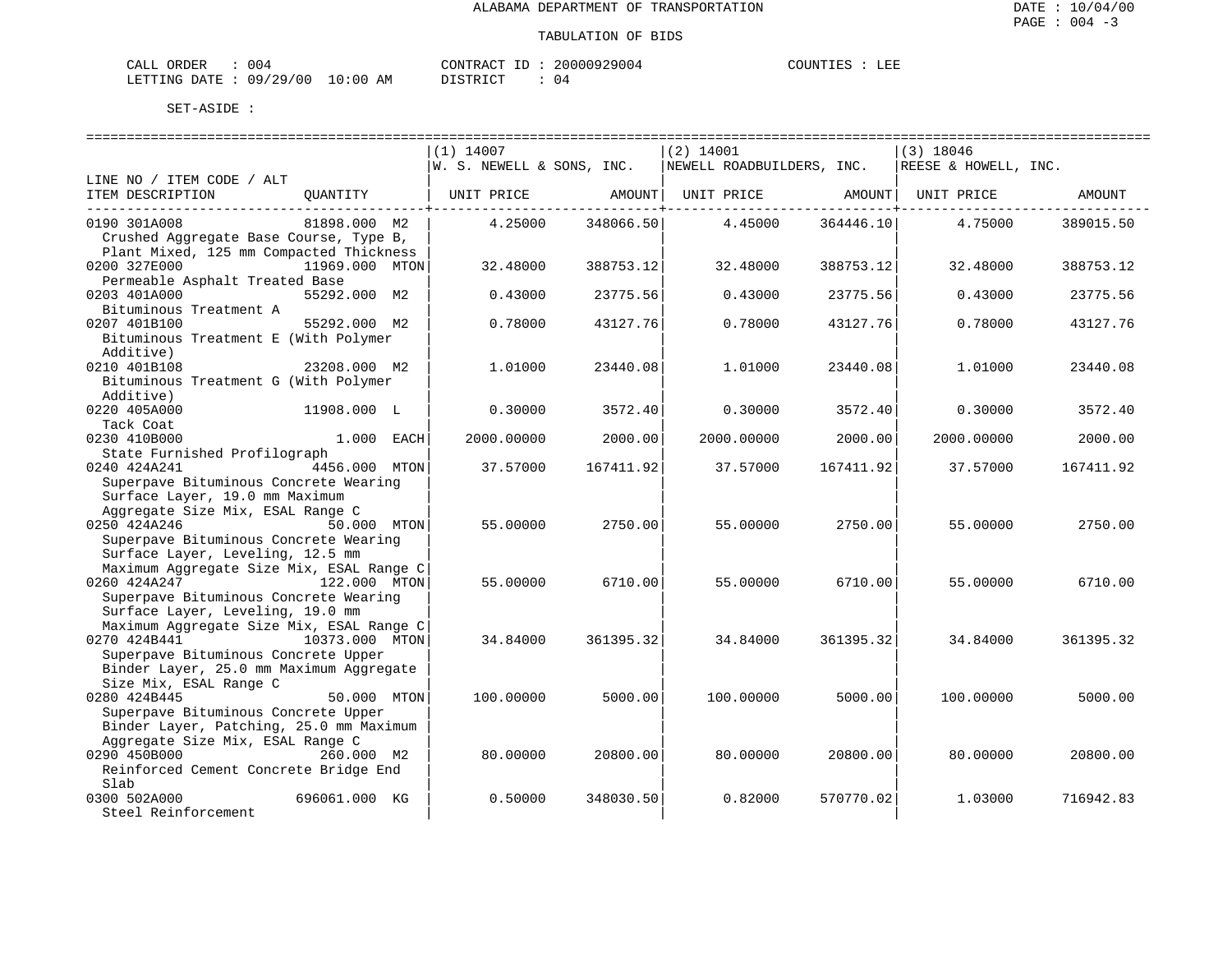| CALL ORDER                      | 004 |         | CONTRACT ID: 20000929004 | LEE<br>COUNTIES : |
|---------------------------------|-----|---------|--------------------------|-------------------|
| LETTING DATE: 09/29/00 10:00 AM |     | TSTRICT | 04                       |                   |

|                                                                             | $(1)$ 14007                                     |                  | $(2)$ 14001               |           | $(3)$ 18046                        |           |
|-----------------------------------------------------------------------------|-------------------------------------------------|------------------|---------------------------|-----------|------------------------------------|-----------|
|                                                                             | W. S. NEWELL & SONS, INC.                       |                  | NEWELL ROADBUILDERS, INC. |           | REESE & HOWELL, INC.               |           |
| LINE NO / ITEM CODE / ALT                                                   |                                                 |                  |                           |           |                                    |           |
| ITEM DESCRIPTION                                                            | QUANTITY   UNIT PRICE AMOUNT  UNIT PRICE AMOUNT | -------------+-- |                           |           | UNIT PRICE AMOUNT                  |           |
| 0310 502B000<br>LUMP                                                        | 55000.00000                                     | 55000.00         | 114000.00000              |           | 114000.00  114000.00000  114000.00 |           |
| Steel Reinforcement For Bridge                                              |                                                 |                  |                           |           |                                    |           |
| Superstructure, Sta. 262+36.753, WBR,                                       |                                                 |                  |                           |           |                                    |           |
| Approximately 57,550 Kq.<br>0320 502B001<br>LUMP                            | 55000.00000                                     | 55000.00         | 114000.00000              | 114000.00 | 114000.00000                       | 114000.00 |
| Steel Reinforcement For Bridge                                              |                                                 |                  |                           |           |                                    |           |
| Superstructure Sta. 262+36.753, EBR,                                        |                                                 |                  |                           |           |                                    |           |
| Approximately 57,550 Kg.                                                    |                                                 |                  |                           |           |                                    |           |
| 0330 505A000<br>1.000 EACH                                                  | 3000.00000                                      | 3000.00          | 1000.00000                | 1000.00   | 1000.00000                         | 1000.00   |
| Steel Test Piles (HP 250x62)<br>0340 505A002<br>1.000 EACH                  | 3200.00000                                      | 3200.00          | 1500.00000                | 1500.00   | 1500.00000                         | 1500.00   |
| Steel Test Piles (HP 310x79)                                                |                                                 |                  |                           |           |                                    |           |
| 0350 505B055<br>1.000 EACH                                                  | 3000.00000                                      | 3000.00          | 1500.00000                | 1500.00   | 1500.00000                         | 1500.00   |
| Static Loading Tests (HP 250x62)                                            |                                                 |                  |                           |           |                                    |           |
| 0360 505B057<br>1.000 EACH<br>Static Loading Tests (HP 310x79)              | 3000.00000                                      | 3000.00          | 1500.00000                | 1500.00   | 1500.00000                         | 1500.00   |
| 925.000 M<br>0370 505C000                                                   | 60.00000                                        | 55500.00         | 65.00000                  | 60125.00  | 65.00000                           | 60125.00  |
| Steel Piling (HP 250x62)                                                    |                                                 |                  |                           |           |                                    |           |
| 0380 505C002<br>1067.000 M                                                  | 71,00000                                        | 75757.00         | 80.00000                  | 85360.00  | 80.00000                           | 85360.00  |
| Steel Piling (HP 310x79)<br>4620.000 KG                                     |                                                 |                  |                           |           |                                    |           |
| 0390 508A000<br>Structural Steel                                            | 5.00000                                         | 23100.00         | 7.00000                   | 32340.00  | 7.00000                            | 32340.00  |
| 0400 510A000<br>461.000 M3                                                  | 390.00000                                       | 179790.00        | 425.00000                 | 195925.00 | 425.00000                          | 195925.00 |
| Bridge Substructure Concrete, Class A                                       |                                                 |                  |                           |           |                                    |           |
| 0410 5100051<br>LUMP                                                        | 215000.00000                                    | 215000.00        | 215000.00000              | 215000.00 | 215000.00000                       | 215000.00 |
| Bridge Concrete Superstructure,<br>Sta.262+36.753, WBR, Approximately 471   |                                                 |                  |                           |           |                                    |           |
| Cubic Meters                                                                |                                                 |                  |                           |           |                                    |           |
| 0420 510C052<br>LUMP                                                        | 215000.00000                                    | 215000.00        | 215000.00000              | 215000.00 | 215000.00000                       | 215000.00 |
| Bridge Concrete Superstructure,                                             |                                                 |                  |                           |           |                                    |           |
| Sta. 262+36.753, EBR, Approximately 471                                     |                                                 |                  |                           |           |                                    |           |
| Cubic Meters<br>0430 510E000<br>2708.000 M2                                 | 2.10000                                         | 5686.80          | 5.00000                   | 13540.00  | 5.00000                            | 13540.00  |
| Grooving Concrete Bridge Decks                                              |                                                 |                  |                           |           |                                    |           |
| 0440 511A001<br>112.000 EACH                                                | 100.00000                                       | 11200.00         | 500.00000                 | 56000.00  | 500.00000                          | 56000.00  |
| Elastomeric Bearings, Type 2                                                |                                                 |                  |                           |           |                                    |           |
| 0450 513B015<br>1356.000 M                                                  | 350.00000                                       | 474600.00        | 312.00000                 | 423072.00 | 312.00000                          | 423072.00 |
| Pretensioned-Prestressed Concrete<br>Girders, Type BT-1370 (Specialty Item) |                                                 |                  |                           |           |                                    |           |
| 0460 524A011<br>2522.000 M3                                                 | 220.00000                                       | 554840.00        | 163.50000                 | 412347.00 | 217.30000                          | 548030.60 |
| Culvert Concrete (Cast In Place)                                            |                                                 |                  |                           |           |                                    |           |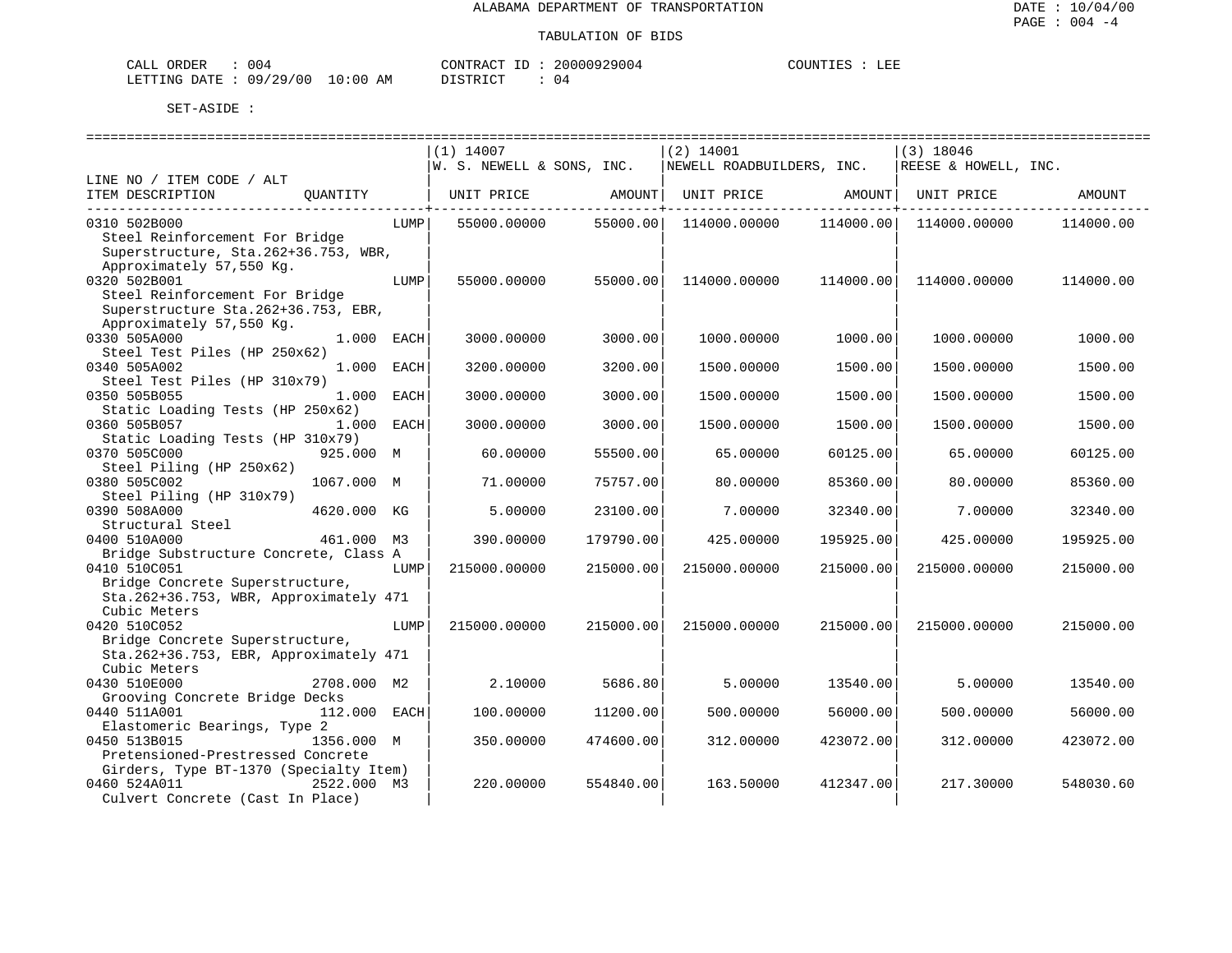| CALL ORDER                       | 004 |  |          |  | CONTRACT ID: 20000929004 | COUNTIES | LEE |
|----------------------------------|-----|--|----------|--|--------------------------|----------|-----|
| LETTING DATE : 09/29/00 10:00 AM |     |  | DISTRICT |  | 04                       |          |     |

| $(2)$ 14001<br>$(3)$ 18046<br>$(1)$ 14007<br> W. S. NEWELL & SONS, INC.<br>NEWELL ROADBUILDERS, INC.<br>REESE & HOWELL, INC.<br>LINE NO / ITEM CODE / ALT<br>ITEM DESCRIPTION<br>QUANTITY             UNIT PRICE             AMOUNT   UNIT PRICE              AMOUNT   UNIT PRICE<br>AMOUNT<br>. - - - - - - - - - + - - - - - - -<br>0470 524B011<br>210.000 M3<br>720.25000<br>151252.50<br>157395.00<br>577.70000<br>121317.00<br>749.50000<br>Culvert Concrete Extension (Cast In<br>Place)<br>0480 530A002<br>261.000 M<br>94.00000<br>24534.00<br>100.00000<br>100.00000<br>26100.00<br>26100.00<br>600 mm Roadway Pipe (Class 3 R.C.)<br>0490 530A004<br>44.000 M<br>172.00000<br>7568.00<br>185.00000<br>8140.00<br>184.00000<br>8096.00<br>900 mm Roadway Pipe (Class 3 R.C.) |
|----------------------------------------------------------------------------------------------------------------------------------------------------------------------------------------------------------------------------------------------------------------------------------------------------------------------------------------------------------------------------------------------------------------------------------------------------------------------------------------------------------------------------------------------------------------------------------------------------------------------------------------------------------------------------------------------------------------------------------------------------------------------------------------|
|                                                                                                                                                                                                                                                                                                                                                                                                                                                                                                                                                                                                                                                                                                                                                                                        |
|                                                                                                                                                                                                                                                                                                                                                                                                                                                                                                                                                                                                                                                                                                                                                                                        |
|                                                                                                                                                                                                                                                                                                                                                                                                                                                                                                                                                                                                                                                                                                                                                                                        |
|                                                                                                                                                                                                                                                                                                                                                                                                                                                                                                                                                                                                                                                                                                                                                                                        |
|                                                                                                                                                                                                                                                                                                                                                                                                                                                                                                                                                                                                                                                                                                                                                                                        |
|                                                                                                                                                                                                                                                                                                                                                                                                                                                                                                                                                                                                                                                                                                                                                                                        |
|                                                                                                                                                                                                                                                                                                                                                                                                                                                                                                                                                                                                                                                                                                                                                                                        |
|                                                                                                                                                                                                                                                                                                                                                                                                                                                                                                                                                                                                                                                                                                                                                                                        |
|                                                                                                                                                                                                                                                                                                                                                                                                                                                                                                                                                                                                                                                                                                                                                                                        |
|                                                                                                                                                                                                                                                                                                                                                                                                                                                                                                                                                                                                                                                                                                                                                                                        |
|                                                                                                                                                                                                                                                                                                                                                                                                                                                                                                                                                                                                                                                                                                                                                                                        |
| 0500 530A013<br>35.000 M<br>3605.00<br>3850.00<br>103.00000<br>110.00000<br>113.00000<br>3955.00                                                                                                                                                                                                                                                                                                                                                                                                                                                                                                                                                                                                                                                                                       |
| 600 mm Roadway Pipe (Class 4 R.C.)                                                                                                                                                                                                                                                                                                                                                                                                                                                                                                                                                                                                                                                                                                                                                     |
| 0510 530A017<br>24320.00<br>27760.00<br>80.000 M<br>304.00000<br>347.00000<br>330.00000<br>26400.00                                                                                                                                                                                                                                                                                                                                                                                                                                                                                                                                                                                                                                                                                    |
| 1200 mm Roadway Pipe (Class 4 R.C.)                                                                                                                                                                                                                                                                                                                                                                                                                                                                                                                                                                                                                                                                                                                                                    |
| 0520 530A025<br>111.000 M<br>19980.00<br>21423.00<br>193.00000<br>21423.00<br>180.00000<br>193.00000                                                                                                                                                                                                                                                                                                                                                                                                                                                                                                                                                                                                                                                                                   |
|                                                                                                                                                                                                                                                                                                                                                                                                                                                                                                                                                                                                                                                                                                                                                                                        |
| 750 mm Roadway Pipe (Class 5 R.C.)<br>884.00<br>99,00000                                                                                                                                                                                                                                                                                                                                                                                                                                                                                                                                                                                                                                                                                                                               |
| 0530 530A101<br>13.000 M<br>68.00000<br>1287.00<br>71.50000<br>929.50                                                                                                                                                                                                                                                                                                                                                                                                                                                                                                                                                                                                                                                                                                                  |
| 450 mm Roadway Pipe (Class 3 R.C.)<br>(Extension)                                                                                                                                                                                                                                                                                                                                                                                                                                                                                                                                                                                                                                                                                                                                      |
| 24.000 M<br>0540 530A102<br>2376.00<br>2976.00<br>99.00000<br>124.00000<br>100.00000<br>2400.00                                                                                                                                                                                                                                                                                                                                                                                                                                                                                                                                                                                                                                                                                        |
|                                                                                                                                                                                                                                                                                                                                                                                                                                                                                                                                                                                                                                                                                                                                                                                        |
| 600 mm Roadway Pipe (Class 3 R.C.)                                                                                                                                                                                                                                                                                                                                                                                                                                                                                                                                                                                                                                                                                                                                                     |
| (Extension)                                                                                                                                                                                                                                                                                                                                                                                                                                                                                                                                                                                                                                                                                                                                                                            |
| 0550 530A103<br>50.000 M<br>134.00000<br>6700.00<br>158.00000<br>7900.00<br>6950.00<br>139.00000                                                                                                                                                                                                                                                                                                                                                                                                                                                                                                                                                                                                                                                                                       |
| 750 mm Roadway Pipe (Class 3 R.C.)                                                                                                                                                                                                                                                                                                                                                                                                                                                                                                                                                                                                                                                                                                                                                     |
| (Extension)                                                                                                                                                                                                                                                                                                                                                                                                                                                                                                                                                                                                                                                                                                                                                                            |
| 24.000 M<br>0560 530A105<br>215.00000<br>5160.00<br>271.00000<br>6504.00<br>231.00000<br>5544.00                                                                                                                                                                                                                                                                                                                                                                                                                                                                                                                                                                                                                                                                                       |
| 1050 mm Roadway Pipe (Class 3 R.C.)                                                                                                                                                                                                                                                                                                                                                                                                                                                                                                                                                                                                                                                                                                                                                    |
| (Extension)                                                                                                                                                                                                                                                                                                                                                                                                                                                                                                                                                                                                                                                                                                                                                                            |
| 0570 530A108<br>18.000 M<br>7326.00<br>7326.00<br>407.00000<br>471.00000<br>8478.00<br>407.00000                                                                                                                                                                                                                                                                                                                                                                                                                                                                                                                                                                                                                                                                                       |
| 1500 mm Roadway Pipe (Class 3 R.C.)                                                                                                                                                                                                                                                                                                                                                                                                                                                                                                                                                                                                                                                                                                                                                    |
| (Extension)                                                                                                                                                                                                                                                                                                                                                                                                                                                                                                                                                                                                                                                                                                                                                                            |
| 0580 530A799<br>28.000 M<br>97.00000<br>2716.00<br>111,00000<br>3108.00<br>2912.00<br>104.00000                                                                                                                                                                                                                                                                                                                                                                                                                                                                                                                                                                                                                                                                                        |
| 375 mm Roadway Pipe (2.7 mm Wall                                                                                                                                                                                                                                                                                                                                                                                                                                                                                                                                                                                                                                                                                                                                                       |
| Thickness C.C.S.) (Stack Pipe) (No                                                                                                                                                                                                                                                                                                                                                                                                                                                                                                                                                                                                                                                                                                                                                     |
| Bedding Required)                                                                                                                                                                                                                                                                                                                                                                                                                                                                                                                                                                                                                                                                                                                                                                      |
| 0590 530B011<br>40.000 M<br>72.00000<br>2880.00<br>100.00000<br>4000.00<br>80.00000<br>3200.00                                                                                                                                                                                                                                                                                                                                                                                                                                                                                                                                                                                                                                                                                         |
| 460 mm Span X 280 mm Rise Roadway Pipe                                                                                                                                                                                                                                                                                                                                                                                                                                                                                                                                                                                                                                                                                                                                                 |
| (Class 3 R.C.) (Extension)                                                                                                                                                                                                                                                                                                                                                                                                                                                                                                                                                                                                                                                                                                                                                             |
| 0600 535A002<br>75.000 M<br>66.00000<br>94.00000<br>7050.00<br>4950.00<br>63.00000<br>4725.00                                                                                                                                                                                                                                                                                                                                                                                                                                                                                                                                                                                                                                                                                          |
| 600 mm Side Drain Pipe                                                                                                                                                                                                                                                                                                                                                                                                                                                                                                                                                                                                                                                                                                                                                                 |
| 550000.00<br>0610 600A000<br>LUMP<br>187000.00000<br>187000.00<br>550000.00000<br>319000.00000<br>319000.00                                                                                                                                                                                                                                                                                                                                                                                                                                                                                                                                                                                                                                                                            |
| Mobilization                                                                                                                                                                                                                                                                                                                                                                                                                                                                                                                                                                                                                                                                                                                                                                           |
| 0620 601A000<br>$1.000$ EACH<br>2500.00<br>4000.00<br>2500.00000<br>4000.00000<br>2500.00000<br>2500.00                                                                                                                                                                                                                                                                                                                                                                                                                                                                                                                                                                                                                                                                                |
| Furnishing Base, Soil And Structure                                                                                                                                                                                                                                                                                                                                                                                                                                                                                                                                                                                                                                                                                                                                                    |
| Laboratories                                                                                                                                                                                                                                                                                                                                                                                                                                                                                                                                                                                                                                                                                                                                                                           |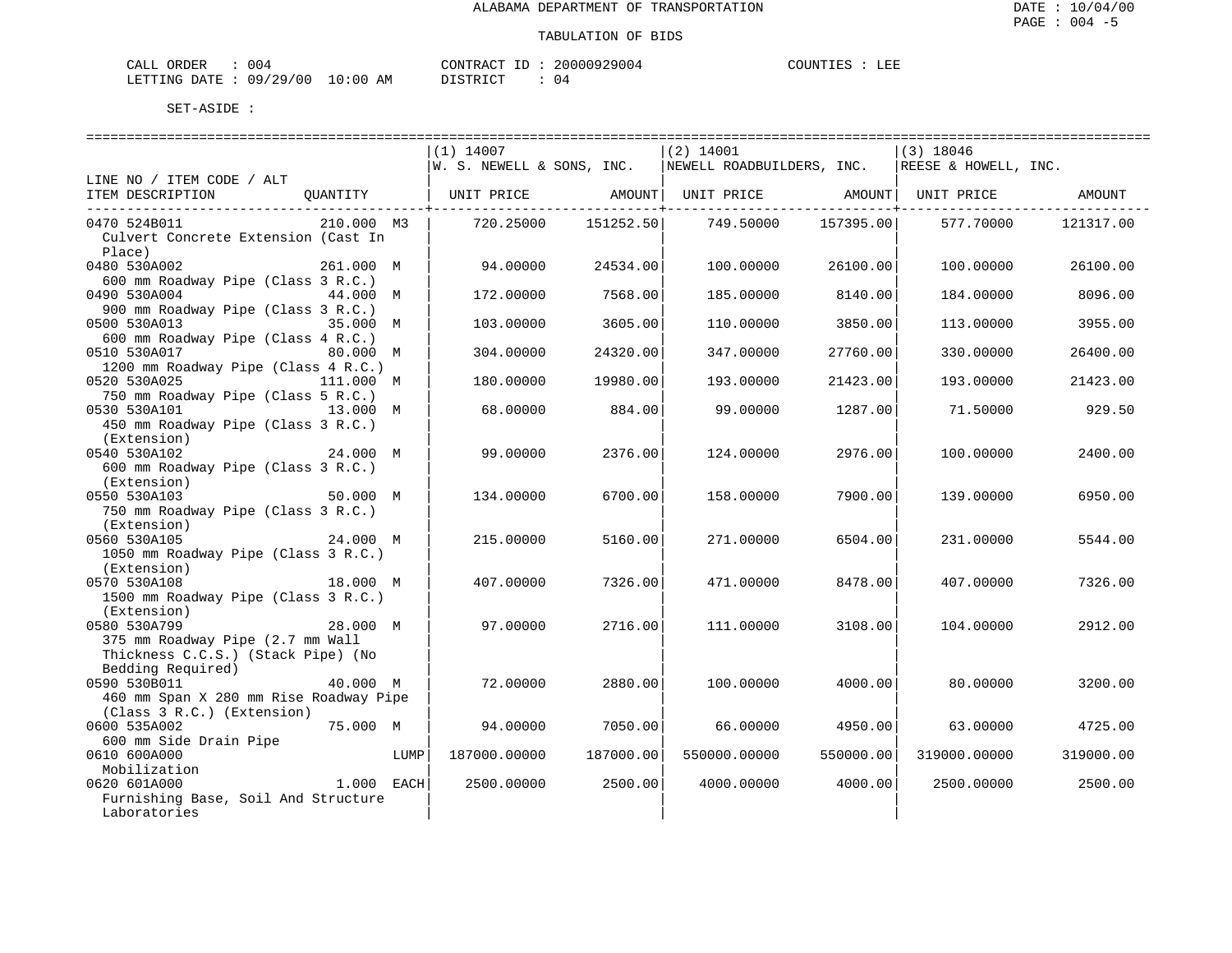| CALL ORDER | 004 |                                 |          | CONTRACT ID: 20000929004 | COUNTIES : LEE |  |
|------------|-----|---------------------------------|----------|--------------------------|----------------|--|
|            |     | LETTING DATE: 09/29/00 10:00 AM | DISTRICT |                          |                |  |

|                                               |               |      | $(1)$ 14007               |                   | (2) 14001                      |           | $(3)$ 18046          |           |
|-----------------------------------------------|---------------|------|---------------------------|-------------------|--------------------------------|-----------|----------------------|-----------|
|                                               |               |      | W. S. NEWELL & SONS, INC. |                   | NEWELL ROADBUILDERS, INC.      |           | REESE & HOWELL, INC. |           |
| LINE NO / ITEM CODE / ALT                     |               |      |                           |                   |                                |           |                      |           |
| ITEM DESCRIPTION                              | QUANTITY      |      | UNIT PRICE AMOUNT         |                   | UNIT PRICE AMOUNT   UNIT PRICE |           |                      | AMOUNT    |
|                                               |               |      |                           | $- - - - - - - +$ |                                |           |                      |           |
| 0630 602A000                                  | 51.000 EACH   |      | 60.00000                  | 3060.00           | 75.00000                       | 3825.00   | 75.00000             | 3825.00   |
| Right Of Way Markers                          |               |      |                           |                   |                                |           |                      |           |
| 0640 602C000                                  | 28.000 EACH   |      | 110.00000                 | 3080.00           | 125.00000                      | 3500.00   | 125.00000            | 3500.00   |
| Permanent Easement Marker                     |               |      |                           |                   |                                |           |                      |           |
| 0650 603A002                                  | 1.000 EACH    |      | 13000.00000               | 13000.00          | 20000.00000                    | 20000.00  | 15000.00000          | 15000.00  |
| Furnishing Type 3 Field Office                |               |      |                           |                   |                                |           |                      |           |
| 0660 605A002<br>11426.000 M                   |               |      | 10.00000                  | 114260.00         | 11.50000                       | 131399.00 | 12.00000             | 137112.00 |
| Pavement Edge Drain (Aggregate Filled         |               |      |                           |                   |                                |           |                      |           |
| Underdrain)                                   |               |      |                           |                   |                                |           |                      |           |
| 0670 605B000                                  | 93.000 EACH   |      | 150.00000                 | 13950.00          | 200.00000                      | 18600.00  | 250.00000            | 23250.00  |
| Special Underdrain Outlet, Type A             |               |      |                           |                   |                                |           |                      |           |
| 0680 605B001                                  | 5.000         | EACH | 200.00000                 | 1000.00           | 250.00000                      | 1250.00   | 300.00000            | 1500.00   |
| Special Underdrain Outlet, Type B             |               |      |                           |                   |                                |           |                      |           |
| 0690 610C001                                  | 2101.000 MTON |      | 21.00000                  | 44121.00          | 30.00000                       | 63030.00  | 21.14000             | 44415.14  |
| Loose Riprap, Class 2                         |               |      |                           |                   |                                |           |                      |           |
| 0700 610D000                                  | 3028.000 M2   |      | 2.20000                   | 6661.60           | 2.50000                        | 7570.00   | 2.40000              | 7267.20   |
| Filter Blanket                                |               |      |                           |                   |                                |           |                      |           |
| 0710 614A000                                  | 616.000 M3    |      | 255.00000                 | 157080.00         | 236.00000                      | 145376.00 | 265,00000            | 163240.00 |
| Slope Paving                                  |               |      |                           |                   |                                |           |                      |           |
| 0720 614A001                                  | 108.000 M3    |      | 266.50000                 | 28782.00          | 240.00000                      | 25920.00  | 240.00000            | 25920.00  |
| Slope Paving (Under Bridges)                  |               |      |                           |                   |                                |           |                      |           |
| 0730 619A002                                  | 2.000 EACH    |      | 450.00000                 | 900.00            | 375.00000                      | 750.00    | 530.00000            | 1060.00   |
|                                               |               |      |                           |                   |                                |           |                      |           |
| 450 mm Roadway Pipe End Treatment,<br>Class 1 |               |      |                           |                   |                                |           |                      |           |
| 0740 619A003                                  | 12.000 EACH   |      |                           | 7200.00           |                                |           |                      |           |
|                                               |               |      | 600.00000                 |                   | 425.00000                      | 5100.00   | 583.00000            | 6996.00   |
| 600 mm Roadway Pipe End Treatment,<br>Class 1 |               |      |                           |                   |                                |           |                      |           |
| 0750 619A004<br>$3.000$ EACH                  |               |      |                           |                   |                                |           |                      | 2067.00   |
|                                               |               |      | 750.00000                 | 2250.00           | 600,00000                      | 1800.00   | 689,00000            |           |
| 750 mm Roadway Pipe End Treatment,            |               |      |                           |                   |                                |           |                      |           |
| Class 1                                       |               |      |                           |                   |                                |           |                      |           |
| 0760 619A005                                  | 2.000 EACH    |      | 1000.00000                | 2000.00           | 700.00000                      | 1400.00   | 1007.00000           | 2014.00   |
| 900 mm Roadway Pipe End Treatment,            |               |      |                           |                   |                                |           |                      |           |
| Class 1                                       |               |      |                           |                   |                                |           |                      |           |
| 0770 619A006                                  | 2.000 EACH    |      | 1500.00000                | 3000.00           | 800.00000                      | 1600.00   | 1325.00000           | 2650.00   |
| 1050 mm Roadway Pipe End Treatment,           |               |      |                           |                   |                                |           |                      |           |
| Class 1                                       |               |      |                           |                   |                                |           |                      |           |
| $2.000$ EACH<br>0780 619A007                  |               |      | 1750.00000                | 3500.00           | 1000.00000                     | 2000.00   | 1378.00000           | 2756.00   |
| 1200 mm Roadway Pipe End Treatment,           |               |      |                           |                   |                                |           |                      |           |
| Class 1                                       |               |      |                           |                   |                                |           |                      |           |
| 0790 619A009                                  | $1.000$ EACH  |      | 2000.00000                | 2000.00           | 1200.00000                     | 1200.00   | 1590.00000           | 1590.00   |
| 1500 mm Roadway Pipe End Treatment,           |               |      |                           |                   |                                |           |                      |           |
| Class 1                                       |               |      |                           |                   |                                |           |                      |           |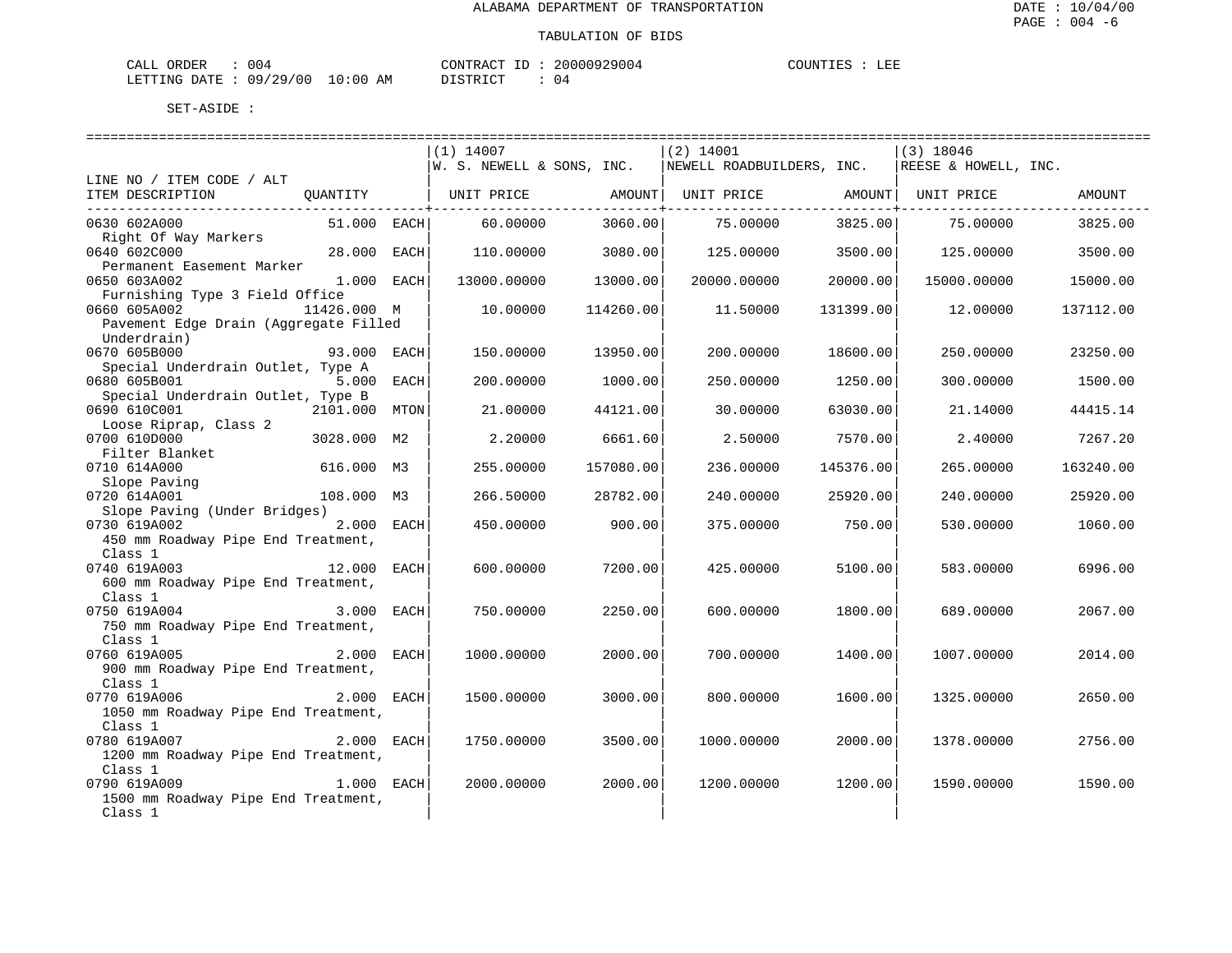| ORDER<br>CALL  | 004      |            | CONTRACT<br>ID | 20000929004    | COUNTIES<br>____ | LEE |
|----------------|----------|------------|----------------|----------------|------------------|-----|
| LETTING DATE : | 09/29/00 | $10:00$ AM | חי התפתי את ה  | 0 <sub>4</sub> |                  |     |

|                                       |              |      | $(1)$ 14007                  |           | $(2)$ 14001                                                                          |           | $(3)$ 18046          |          |
|---------------------------------------|--------------|------|------------------------------|-----------|--------------------------------------------------------------------------------------|-----------|----------------------|----------|
|                                       |              |      | $ W.$ S. NEWELL & SONS, INC. |           | NEWELL ROADBUILDERS, INC.                                                            |           | REESE & HOWELL, INC. |          |
| LINE NO / ITEM CODE / ALT             |              |      |                              |           |                                                                                      |           |                      |          |
| ITEM DESCRIPTION                      | QUANTITY     |      |                              |           | UNIT PRICE                 AMOUNT    UNIT PRICE                 AMOUNT    UNIT PRICE |           |                      | AMOUNT   |
| -------------------------------       |              |      |                              |           |                                                                                      |           |                      |          |
| 0800 619A102                          | $6.000$ EACH |      | 600,00000                    | 3600.00   | 425.00000                                                                            | 2550.00   | 583.00000            | 3498.00  |
| 600 mm Side Drain Pipe End Treatment, |              |      |                              |           |                                                                                      |           |                      |          |
| Class 1                               |              |      |                              |           |                                                                                      |           |                      |          |
| 0810 619B015                          | 3.000 EACH   |      | 475.00000                    | 1425.00   | 450.00000                                                                            | 1350.00   | 583.00000            | 1749.00  |
| 460 mm Span, 280 mm Rise Roadway Pipe |              |      |                              |           |                                                                                      |           |                      |          |
| End Treatment, Class 1                |              |      |                              |           |                                                                                      |           |                      |          |
| 0820 620A000                          | 3.000 M3     |      | 1000.00000                   | 3000.00   | 654.00000                                                                            | 1962.00   | 795.00000            | 2385.00  |
| Minor Structure Concrete              |              |      |                              |           |                                                                                      |           |                      |          |
| 0830 621A000                          | 2.000 EACH   |      | 1850.00000                   | 3700.00   | 1500.00000                                                                           | 3000.00   | 2120.00000           | 4240.00  |
| Junction Boxes, Type 1, 1P Or 5       |              |      |                              |           |                                                                                      |           |                      |          |
| 0840 621A004                          | 3.000 EACH   |      | 3450.00000                   | 10350.00  | 2000.00000                                                                           | 6000.00   | 3180.00000           | 9540.00  |
| Junction Boxes, Type 4                |              |      |                              |           |                                                                                      |           |                      |          |
| 0850 621C000                          | 1.000 EACH   |      | 4750.00000                   | 4750.00   | 4500.00000                                                                           | 4500.00   | 3710.00000           | 3710.00  |
| Inlets, Type AB                       |              |      |                              |           |                                                                                      |           |                      |          |
| 0860 621C020                          | 9.000        | EACH | 1850.00000                   | 16650.00  | 1500.00000                                                                           | 13500.00  | 1590.00000           | 14310.00 |
| Inlets, Type Y                        |              |      |                              |           |                                                                                      |           |                      |          |
| 0870 621C027                          | 1.000        | EACH | 1750.00000                   | 1750.00   | 1500.00000                                                                           | 1500.00   | 1908.00000           | 1908.00  |
| Inlets, Type C                        |              |      |                              |           |                                                                                      |           |                      |          |
| 0880 621D019                          | 11.000 EACH  |      | 450.00000                    | 4950.00   | 400.00000                                                                            | 4400.00   | 477.00000            | 5247.00  |
|                                       |              |      |                              |           |                                                                                      |           |                      |          |
| Inlet Units, Type Y<br>0890 630A000   | 1113.000 M   |      | 43.47000                     | 48382.11  | 43.47000                                                                             | 48382.11  | 43.47000             | 48382.11 |
| Steel Beam Guardrail, Class A, Type 1 |              |      |                              |           |                                                                                      |           |                      |          |
|                                       |              |      |                              |           |                                                                                      |           |                      |          |
| 0900 630C001                          | 5.000 EACH   |      | 700.00000                    | 3500.00   | 700.00000                                                                            | 3500.00   | 700.00000            | 3500.00  |
| Guardrail End Anchor, Type 8          |              |      |                              |           |                                                                                      |           |                      |          |
| 0910 630C003                          | 4.000 EACH   |      | 1000.00000                   | 4000.00   | 1000.00000                                                                           | 4000.00   | 1000.00000           | 4000.00  |
| Guardrail End Anchor, Type 13         |              |      |                              |           |                                                                                      |           |                      |          |
| 0920 630C070                          | 9.000 EACH   |      | 1450.00000                   | 13050.00  | 1450.00000                                                                           | 13050.00  | 1450.00000           | 13050.00 |
| Guardrail End Anchor, Type 10 Series  |              |      |                              |           |                                                                                      |           |                      |          |
| 0930 634A002                          | 3347.000 M   |      | 30.78000                     | 103020.66 | 30.00000                                                                             | 100410.00 | 29.04000             | 97196.88 |
| Industrial Fence, 1.83 Meters High    |              |      |                              |           |                                                                                      |           |                      |          |
| 0940 635B001                          | 5.000 EACH   |      | 800,00000                    | 4000.00   | 800,00000                                                                            | 4000.00   | 754.00000            | 3770.00  |
| Gate, 4.27 Meters Wide                |              |      |                              |           |                                                                                      |           |                      |          |
| 0950 650A000                          | 5635.000 M3  |      | 0.01000                      | 56.35     | 1.00000                                                                              | 5635.00   | 7.85000              | 44234.75 |
| Topsoil                               |              |      |                              |           |                                                                                      |           |                      |          |
| 0960 650B000                          | 15442.000 M3 |      | 2.55000                      | 39377.10  | 3.30000                                                                              | 50958.60  | 2.88000              | 44472.96 |
| Topsoil From Stockpiles               |              |      |                              |           |                                                                                      |           |                      |          |
| 0970 652A054                          | 20.000 HA    |      | 1111.95000                   | 22239.00  | 1760.00000                                                                           | 35200.00  | 960,00000            | 19200.00 |
| Seeding (Mix 2A)                      |              |      |                              |           |                                                                                      |           |                      |          |
| 0980 654A001                          | 16567.000 M2 |      | 3.60000                      | 59641.20  | 2.00000                                                                              | 33134.00  | 3.50000              | 57984.50 |
| Solid Sodding (Bermuda)               |              |      |                              |           |                                                                                      |           |                      |          |
| 0990 656A000                          | 18.000 HA    |      | 1111.95000                   | 20015.10  | 1760.00000                                                                           | 31680.00  | 975.00000            | 17550.00 |
| Mulching, Class A, Type 1             |              |      |                              |           |                                                                                      |           |                      |          |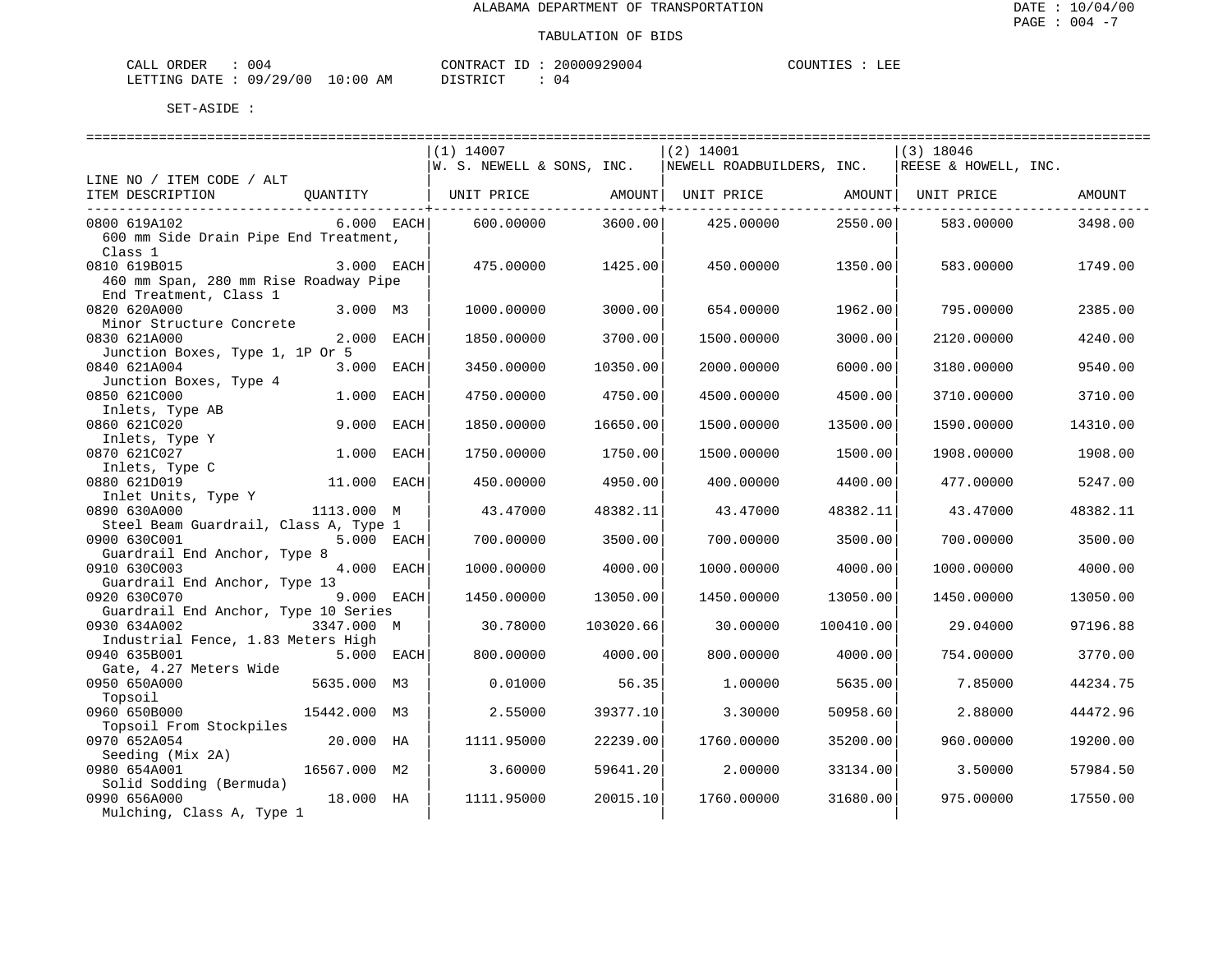| CALL ORDER | 004 |                                 |          | CONTRACT ID: 20000929004 | COUNTIES : LEE |  |
|------------|-----|---------------------------------|----------|--------------------------|----------------|--|
|            |     | LETTING DATE: 09/29/00 10:00 AM | DISTRICT |                          |                |  |

|                                        |              |      | $(1)$ 14007               |          | $(2)$ 14001               |           | $(3)$ 18046          |          |
|----------------------------------------|--------------|------|---------------------------|----------|---------------------------|-----------|----------------------|----------|
|                                        |              |      | W. S. NEWELL & SONS, INC. |          | NEWELL ROADBUILDERS, INC. |           | REESE & HOWELL, INC. |          |
| LINE NO / ITEM CODE / ALT              |              |      |                           |          |                           |           |                      |          |
| ITEM DESCRIPTION                       | OUANTITY     |      | UNIT PRICE                | AMOUNT   | UNIT PRICE AMOUNT         |           | UNIT PRICE           | AMOUNT   |
|                                        |              |      |                           |          |                           |           |                      |          |
| 1000 656A001                           | 3.000 HA     |      | 1173.72000                | 3521.16  | 1820.00000                | 5460.00   | 975.00000            | 2925.00  |
| Mulching, Class A, Type 2              |              |      |                           |          |                           |           |                      |          |
| 1010 659A000                           | 24725.000 M2 |      | 1.80000                   | 44505.00 | 1,80000                   | 44505.00  | 1,90000              | 46977.50 |
| Erosion Control Netting, Class A       |              |      |                           |          |                           |           |                      |          |
| 1020 665C000                           | 64.000 M     |      | 59.00000                  | 3776.00  | 50.00000                  | 3200.00   | 41.00000             | 2624.00  |
| 375 mm Temporary Pipe                  |              |      |                           |          |                           |           |                      |          |
| 1030 665F000                           | 712.000 EACH |      | 4.00000                   | 2848.00  | 5.00000                   | 3560.00   | 6.00000              | 4272.00  |
| Hay Bales                              |              |      |                           |          |                           |           |                      |          |
| 1040 665J000                           | 8034.000 M   |      | 10.00000                  | 80340.00 | 5.00000                   | 40170.00  | 10.00000             | 80340.00 |
| Silt Fence, Type A                     |              |      |                           |          |                           |           |                      |          |
| 1050 665K000                           | 120.000 M3   |      | 6.50000                   | 780.00   | 10.00000                  | 1200.00   | 15.00000             | 1800.00  |
| Drainage Sump Excavation               |              |      |                           |          |                           |           |                      |          |
| 1060 680A000                           |              | LUMP | 99000.00000               | 99000.00 | 100000.00000              | 100000.00 | 95000.00000          | 95000.00 |
| Engineering Controls                   |              |      |                           |          |                           |           |                      |          |
| 1070 701C006                           | 7.000 KM     |      | 4225.00000                | 29575.00 | 4225.00000                | 29575.00  | 4225.00000           | 29575.00 |
| Solid Temporary Traffic Stripe         |              |      |                           |          |                           |           |                      |          |
| (Removable Tape)                       |              |      |                           |          |                           |           |                      |          |
| 1080 701C009                           | 4.000 KM     |      | 1988.00000                | 7952.00  | 1988.00000                | 7952.00   | 1988.00000           | 7952.00  |
| Broken Temporary Traffic Stripe        |              |      |                           |          |                           |           |                      |          |
| (Removable Tape)                       |              |      |                           |          |                           |           |                      |          |
| 1090 701D005                           | 4.000 KM     |      | 870.00000                 | 3480.00  | 870.00000                 | 3480.00   | 870.00000            | 3480.00  |
| Solid Traffic Stripe Removed           |              |      |                           |          |                           |           |                      |          |
| 1100 701D006                           | 4.000 KM     |      | 745.00000                 | 2980.00  | 745.00000                 | 2980.00   | 745.00000            | 2980.00  |
| Broken Traffic Stripe Removed          |              |      |                           |          |                           |           |                      |          |
| 1110 701D009                           | 7.000 KM     |      | 497.00000                 | 3479.00  | 497.00000                 | 3479.00   | 497.00000            | 3479.00  |
| Solid Traffic Stripe Removed (Tape)    |              |      |                           |          |                           |           |                      |          |
| 1120 701D016                           | 4.000 KM     |      | 497.00000                 | 1988.00  | 497.00000                 | 1988.00   | 497.00000            | 1988.00  |
| Broken Traffic Stripe Removed (Tape)   |              |      |                           |          |                           |           |                      |          |
| 1130 701G121                           | 188.000 M    |      | 6.56000                   | 1233.28  | 6.56000                   | 1233.28   | 6.56000              | 1233.28  |
| Broken White, Class 3W, Type A Traffic |              |      |                           |          |                           |           |                      |          |
| Stripe (150 mm Wide)                   |              |      |                           |          |                           |           |                      |          |
| 1140 701G125                           | 188.000 M    |      | 12.43000                  | 2336.84  | 12.43000                  | 2336.84   | 12.43000             | 2336.84  |
| Solid White, Class 3W, Type A Traffic  |              |      |                           |          |                           |           |                      |          |
| Stripe (150 mm Wide)                   |              |      |                           |          |                           |           |                      |          |
| 1150 701G133                           | 188.000 M    |      | 13.05000                  | 2453.40  | 13.05000                  | 2453.40   | 13.05000             | 2453.40  |
| Solid Yellow, Class 3W, Type A Traffic |              |      |                           |          |                           |           |                      |          |
| Stripe (150 mm Wide)                   |              |      |                           |          |                           |           |                      |          |
| 1160 702A008                           | 12.000 KM    |      | 2454.00000                | 29448.00 | 2454.00000                | 29448.00  | 2454.00000           | 29448.00 |
| Solid White, Inverted Profile Traffic  |              |      |                           |          |                           |           |                      |          |
| Stripe (150 mm Wide)                   |              |      |                           |          |                           |           |                      |          |
| 1170 702A009                           | 10.000 KM    |      | 2454.00000                | 24540.00 | 2454.00000                | 24540.00  | 2454.00000           | 24540.00 |
| Solid Yellow, Inverted Profile Traffic |              |      |                           |          |                           |           |                      |          |
| Stripe (150 mm Wide)                   |              |      |                           |          |                           |           |                      |          |
|                                        |              |      |                           |          |                           |           |                      |          |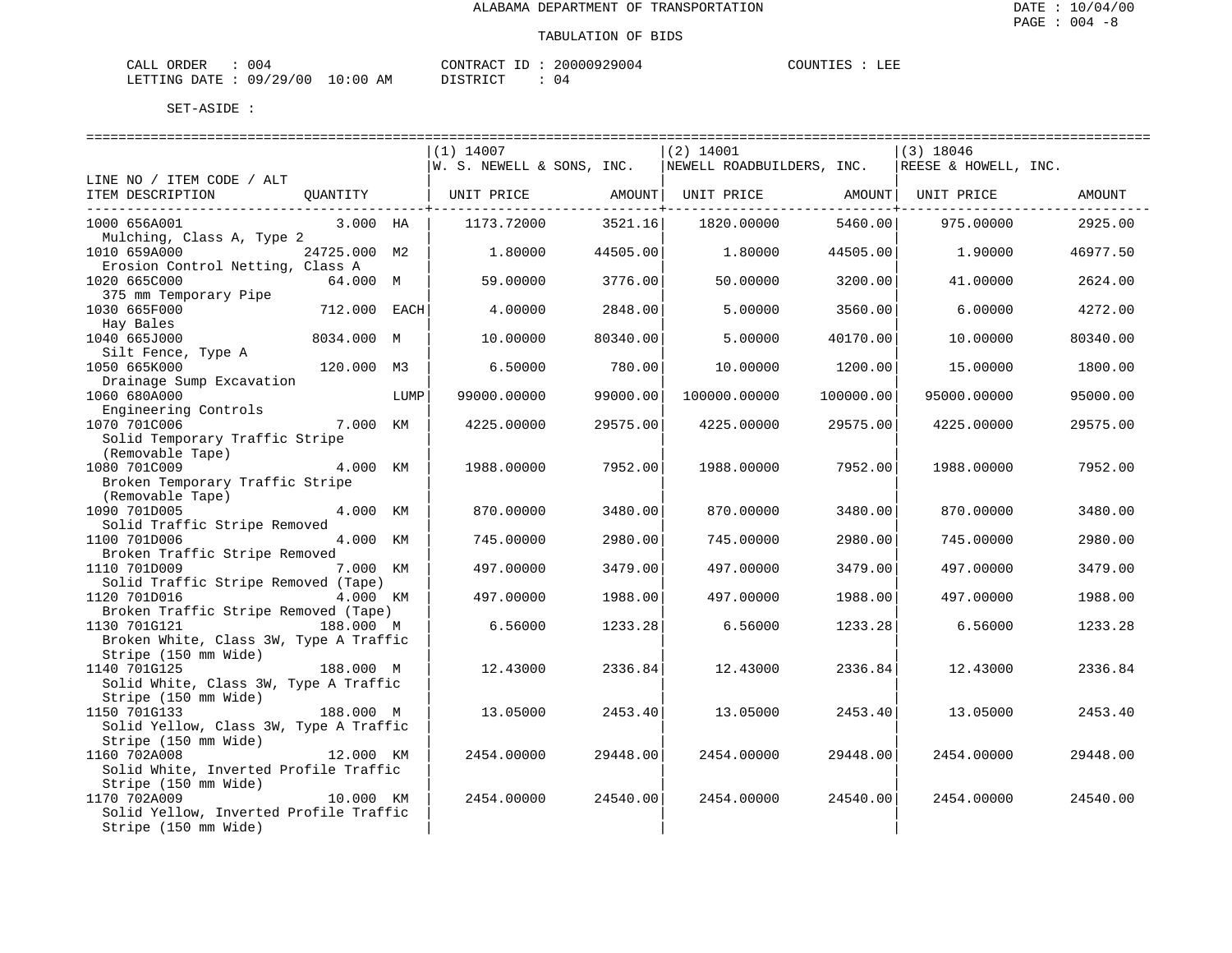| CALL ORDER                       | 004 |  |          |  | CONTRACT ID: 20000929004 | COUNTIES | LEE |
|----------------------------------|-----|--|----------|--|--------------------------|----------|-----|
| LETTING DATE : 09/29/00 10:00 AM |     |  | DISTRICT |  | 04                       |          |     |

|                                          |              | ============================= |          | =================================                           |          | ================================= |          |
|------------------------------------------|--------------|-------------------------------|----------|-------------------------------------------------------------|----------|-----------------------------------|----------|
|                                          |              | $(1)$ 14007                   |          | $(2)$ 14001                                                 |          | $(3)$ 18046                       |          |
|                                          |              |                               |          | $ W.$ S. NEWELL & SONS, INC. $ N$ NEWELL ROADBUILDERS, INC. |          | REESE & HOWELL, INC.              |          |
| LINE NO / ITEM CODE / ALT                |              |                               |          |                                                             |          |                                   |          |
| ITEM DESCRIPTION                         |              | QUANTITY   UNIT PRICE AMOUNT  |          | UNIT PRICE AMOUNT   UNIT PRICE                              |          |                                   | AMOUNT   |
| 1180 702A010                             | 8.000 KM     | 1244.00000                    | 9952.00  | 1244.00000                                                  | 9952.00  | 1244.00000                        | 9952.00  |
| Broken White, Inverted Profile Traffic   |              |                               |          |                                                             |          |                                   |          |
| Stripe (150 mm Wide)                     |              |                               |          |                                                             |          |                                   |          |
| 1335.000 M<br>1190 702B001               |              | 6.06000                       | 8090.10  | 6.06000                                                     | 8090.10  | 6.06000                           | 8090.10  |
| Dotted Inverted Profile Traffic Stripe   |              |                               |          |                                                             |          |                                   |          |
| (150 mm Wide)                            |              |                               |          |                                                             |          |                                   |          |
| 1200 703A002                             | 1240.000 M2  | 20,00000                      | 24800.00 | 20.00000                                                    | 24800.00 | 20,00000                          | 24800.00 |
| Traffic Control Markings, Class 2, Type  |              |                               |          |                                                             |          |                                   |          |
| A                                        |              |                               |          |                                                             |          |                                   |          |
| 1210 703B002                             | 42.000 M2    | 30.00000                      | 1260.00  | 30.00000                                                    | 1260.00  | 30.00000                          | 1260.00  |
| Traffic Control Legends, Class 2, Type A |              |                               |          |                                                             |          |                                   |          |
| 1220 705A011                             | 274.000 EACH | 4.00000                       | 1096.00  | 4.00000                                                     | 1096.00  | 4.00000                           | 1096.00  |
| Pavement Markers, Class C, Type 1-A      |              |                               |          |                                                             |          |                                   |          |
| 1230 705A012                             | 138.000 EACH | 4.00000                       | 552.00   | 4.00000                                                     | 552.00   | 4.00000                           | 552.00   |
| Pavement Markers, Class C, Type 1-B      |              |                               |          |                                                             |          |                                   |          |
| 1240 705A030                             | 352.000 EACH | 5.25000                       | 1848.00  | 5.25000                                                     | 1848.00  | 5.25000                           | 1848.00  |
| Pavement Markers, Class A-H, Type 2-C    |              |                               |          |                                                             |          |                                   |          |
| 1250 705A031                             | 340.000 EACH | 5.00000                       | 1700.00  | 5.00000                                                     | 1700.00  | 5.00000                           | 1700.00  |
| Pavement Markers, Class A-H, Type 1-A    |              |                               |          |                                                             |          |                                   |          |
| 1260 705A032                             | 334.000 EACH | 5.00000                       | 1670.00  | 5.00000                                                     | 1670.00  | 5.00000                           | 1670.00  |
| Pavement Markers, Class A-H, Type 1-B    |              |                               |          |                                                             |          |                                   |          |
| 1270 705A037                             | 27.000 EACH  | 5.25000                       | 141.75   | 5.25000                                                     | 141.75   | 5.25000                           | 141.75   |
| Pavement Markers, Class A-H, Type 2-D    |              |                               |          |                                                             |          |                                   |          |
| 1280 705A038<br>168.000 EACH             |              | 5.25000                       | 882.00   | 5.25000                                                     | 882.00   | 5.25000                           | 882.00   |
| Pavement Markers, Class A-H, Type 2-E    |              |                               |          |                                                             |          |                                   |          |
| 1290 707G000                             | 354.000 EACH | 12.50000                      | 4425.00  | 6.00000                                                     | 2124.00  | 12.50000                          | 4425.00  |
| Barrier Rail Mounted Delineator          |              |                               |          |                                                             |          |                                   |          |
| (Mono-Directional)                       |              |                               |          |                                                             |          |                                   |          |
| 1300 710A115                             | 46.000 M2    | 135.00000                     | 6210.00  | 135.00000                                                   | 6210.00  | 151.50000                         | 6969.00  |
| Class 4, Alum Flat Sign Panels 2.032 mm  |              |                               |          |                                                             |          |                                   |          |
| Thick or Steel Flat Sign Panels 1.897    |              |                               |          |                                                             |          |                                   |          |
| mm Thick (Ty III or Ty IV Background)    |              |                               |          |                                                             |          |                                   |          |
| 1310 710A116<br>101.000 M2               |              | 205.00000                     | 20705.00 | 205,00000                                                   | 20705.00 | 230.00000                         | 23230.00 |
| Class 2, Alum Multi Flat Sign Panels     |              |                               |          |                                                             |          |                                   |          |
| 3.175 mm Thick or Steel Multi Flat Sign  |              |                               |          |                                                             |          |                                   |          |
| Panels 2.657 Thick (Ty III or IV         |              |                               |          |                                                             |          |                                   |          |
| Background)                              |              |                               |          |                                                             |          |                                   |          |
| 1320 710A118                             | 19.000 M2    | 220.00000                     | 4180.00  | 220.00000                                                   | 4180.00  | 255.00000                         | 4845.00  |
| Class 2, Aluminum Flat Sign Panels       |              |                               |          |                                                             |          |                                   |          |
| 3.175 mm Thick Or Steel Flat Sign        |              |                               |          |                                                             |          |                                   |          |
| Panels2.657 mm Thick (Ty III Or Ty IV    |              |                               |          |                                                             |          |                                   |          |
| Background)                              |              |                               |          |                                                             |          |                                   |          |
|                                          |              |                               |          |                                                             |          |                                   |          |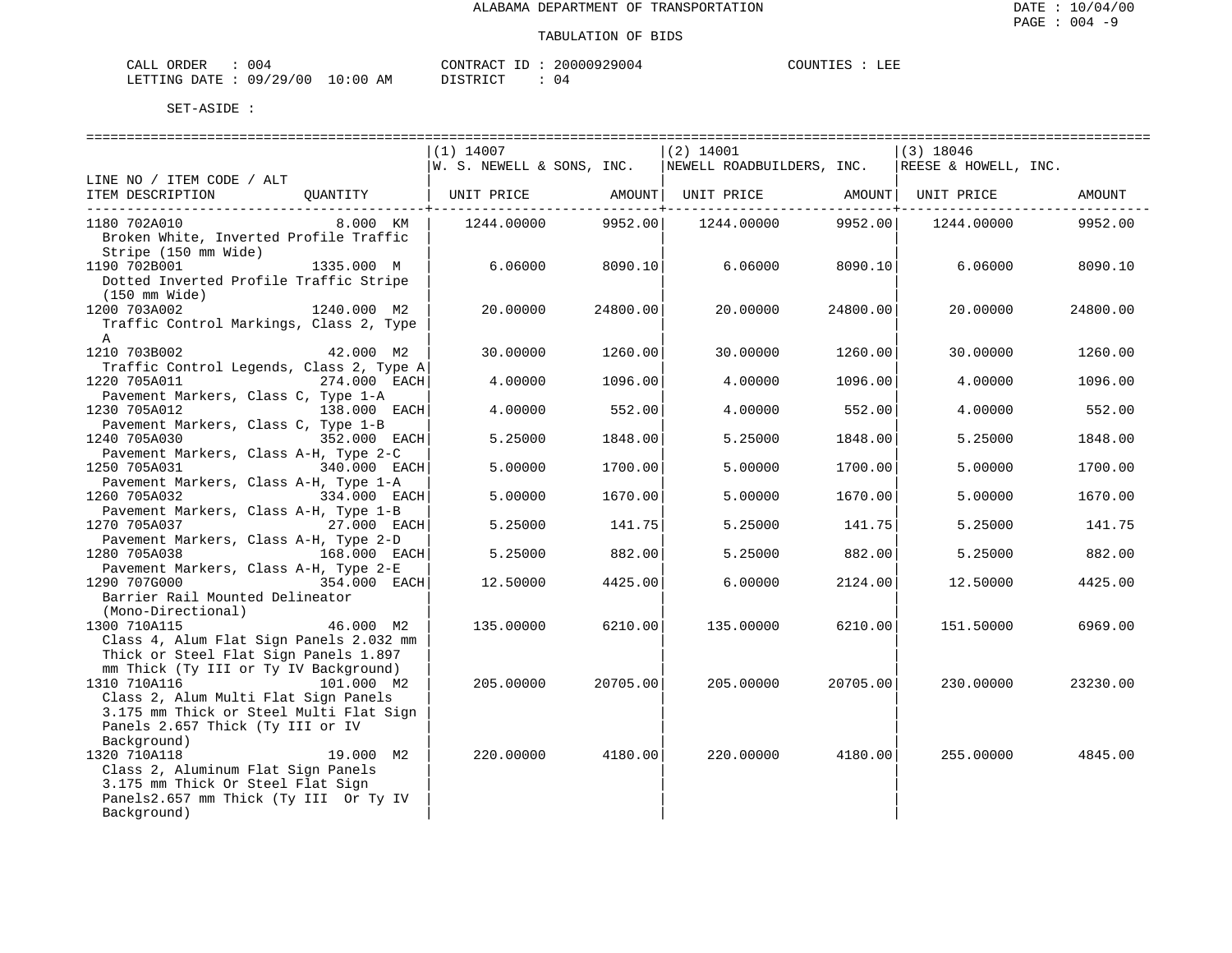| ORDER<br>CALL | 004      |            | CONTRACT | ID | 20000929004 | COUNTIES<br>____ | LEE |
|---------------|----------|------------|----------|----|-------------|------------------|-----|
| LETTING DATE  | 09/29/00 | $10:00$ AM | סיד דרו  |    | 04          |                  |     |

| $(1)$ 14007<br>$(2)$ 14001<br>(3) 18046<br>NEWELL ROADBUILDERS, INC.<br>$ W.$ S. NEWELL & SONS, INC.<br>REESE & HOWELL, INC.<br>LINE NO / ITEM CODE / ALT<br>UNIT PRICE                  AMOUNT    UNIT PRICE                  AMOUNT    UNIT PRICE<br>ITEM DESCRIPTION<br>QUANTITY<br>AMOUNT<br>--------------------------------<br>312.000 M<br>4524.00<br>4524.00<br>1330 710B001<br>14.50000<br>14.50000<br>23.20000<br>7238.40<br>Roadway Sign Post (#3 "U" Channel<br>Galvanized Steel)<br>1340 710B008<br>145.00000<br>3625.00<br>145.00000<br>3625.00<br>200.00000<br>5000.00<br>25.000 M<br>Roadway Sign Post (W200 x 27 Steel Beam)<br>1350 710B012<br>42.000 M<br>155.00000<br>6510.00<br>155.00000<br>6510.00<br>230.00000<br>9660.00<br>Roadway Sign Post (W200 x 31 Steel Beam)<br>1360 710B013<br>2960.00<br>185.00000<br>2960.00<br>260,00000<br>4160.00<br>16.000 M<br>185.00000<br>Roadway Sign Post (W250 x 33 Steel Beam)<br>2500.00<br>2500.00<br>2700.00<br>1370 710C000<br>LUMP<br>2500.00000<br>2500.00000<br>2700.00000<br>Removal Of Existing Roadway Signs<br>1380 726A000<br>3040.000 M<br>131.24000<br>398969.60<br>128.60000<br>390944.00<br>131.24000<br>398969.60<br>Portable Concrete Safety Barriers, Type<br>$6^{6}$<br>1390 740B000<br>82.000 M2<br>81.00000<br>6642.00<br>11480.00<br>140.00000<br>162,00000<br>13284.00<br>Construction Signs<br>1400 740D000<br>50.000 EACH<br>2000.00<br>76.00000<br>3800.00<br>3750.00<br>40.00000<br>75.00000<br>Channelizing Drums<br>150.000<br>3000.00<br>1410 740E000<br>EACH<br>11.00000<br>1650.00<br>20.00000<br>3000.00<br>20.00000<br>Cones (900 mm High)<br>1420 740F002<br>30.000 EACH<br>190.00000<br>5700.00<br>300.00000<br>9000.00<br>300.00000<br>9000.00<br>Barricades, Type III<br>1430 7401005<br>15.000 EACH<br>600.00000<br>9000.00<br>700.00000<br>10500.00<br>700.00000<br>10500.00<br>Warning Lights, Type B (Detachable Head)<br>1440 740L004<br>354.000 EACH<br>45.00000<br>15930.00<br>45.00000<br>15930.00<br>60.00000<br>21240.00<br>Vertical Panel, Type II (Single-Sided)<br>1450 740M000<br>150.000 EACH<br>5.00000<br>750.00<br>14.00000<br>2100.00<br>15.00000<br>2250.00<br>Ballast For Cone<br>1460 741C010<br>2.000 EACH<br>4000.00000<br>8000.00<br>10000.00<br>5600.00000<br>11200.00<br>5000.00000<br>Portable Sequential Arrow And Chevron<br>Sign Unit<br>1470 742A001<br>2.000 EACH<br>13000.00000<br>26000.00<br>5000.00000<br>10000.00<br>22285.00000<br>44570.00<br>Portable Changeable Message Signs, Type<br>$\overline{2}$<br>0.00<br>1480 998A000<br>LUMP<br>200000.00000<br>200000.00<br>400000.00000<br>400000.00<br>0.00000<br>Construction Fuel (Maximum Bid Limited<br>To $$800,000.00)$<br>750.000 HOUR<br>1490 999 000<br>0.80000<br>600.00<br>0.80000<br>600.00<br>0.80000<br>600.00<br>Trainee Hours At 80 Cents Per Hour<br>\$10,427,610.34]<br>\$10,635,464.22]<br>SECTION TOTALS<br>\$10,635,464.22]<br>\$10,427,610.34]<br>CONTRACT TOTALS |  |  |  |  |  |
|-------------------------------------------------------------------------------------------------------------------------------------------------------------------------------------------------------------------------------------------------------------------------------------------------------------------------------------------------------------------------------------------------------------------------------------------------------------------------------------------------------------------------------------------------------------------------------------------------------------------------------------------------------------------------------------------------------------------------------------------------------------------------------------------------------------------------------------------------------------------------------------------------------------------------------------------------------------------------------------------------------------------------------------------------------------------------------------------------------------------------------------------------------------------------------------------------------------------------------------------------------------------------------------------------------------------------------------------------------------------------------------------------------------------------------------------------------------------------------------------------------------------------------------------------------------------------------------------------------------------------------------------------------------------------------------------------------------------------------------------------------------------------------------------------------------------------------------------------------------------------------------------------------------------------------------------------------------------------------------------------------------------------------------------------------------------------------------------------------------------------------------------------------------------------------------------------------------------------------------------------------------------------------------------------------------------------------------------------------------------------------------------------------------------------------------------------------------------------------------------------------------------------------------------------------------------------------------------------------------------------------------------------------------------------------------------------------------------------------------------------------------------------------------------------------------------------------------------------------------------------------------------------------------------------------------------------------------------------------------|--|--|--|--|--|
|                                                                                                                                                                                                                                                                                                                                                                                                                                                                                                                                                                                                                                                                                                                                                                                                                                                                                                                                                                                                                                                                                                                                                                                                                                                                                                                                                                                                                                                                                                                                                                                                                                                                                                                                                                                                                                                                                                                                                                                                                                                                                                                                                                                                                                                                                                                                                                                                                                                                                                                                                                                                                                                                                                                                                                                                                                                                                                                                                                                     |  |  |  |  |  |
|                                                                                                                                                                                                                                                                                                                                                                                                                                                                                                                                                                                                                                                                                                                                                                                                                                                                                                                                                                                                                                                                                                                                                                                                                                                                                                                                                                                                                                                                                                                                                                                                                                                                                                                                                                                                                                                                                                                                                                                                                                                                                                                                                                                                                                                                                                                                                                                                                                                                                                                                                                                                                                                                                                                                                                                                                                                                                                                                                                                     |  |  |  |  |  |
|                                                                                                                                                                                                                                                                                                                                                                                                                                                                                                                                                                                                                                                                                                                                                                                                                                                                                                                                                                                                                                                                                                                                                                                                                                                                                                                                                                                                                                                                                                                                                                                                                                                                                                                                                                                                                                                                                                                                                                                                                                                                                                                                                                                                                                                                                                                                                                                                                                                                                                                                                                                                                                                                                                                                                                                                                                                                                                                                                                                     |  |  |  |  |  |
|                                                                                                                                                                                                                                                                                                                                                                                                                                                                                                                                                                                                                                                                                                                                                                                                                                                                                                                                                                                                                                                                                                                                                                                                                                                                                                                                                                                                                                                                                                                                                                                                                                                                                                                                                                                                                                                                                                                                                                                                                                                                                                                                                                                                                                                                                                                                                                                                                                                                                                                                                                                                                                                                                                                                                                                                                                                                                                                                                                                     |  |  |  |  |  |
|                                                                                                                                                                                                                                                                                                                                                                                                                                                                                                                                                                                                                                                                                                                                                                                                                                                                                                                                                                                                                                                                                                                                                                                                                                                                                                                                                                                                                                                                                                                                                                                                                                                                                                                                                                                                                                                                                                                                                                                                                                                                                                                                                                                                                                                                                                                                                                                                                                                                                                                                                                                                                                                                                                                                                                                                                                                                                                                                                                                     |  |  |  |  |  |
|                                                                                                                                                                                                                                                                                                                                                                                                                                                                                                                                                                                                                                                                                                                                                                                                                                                                                                                                                                                                                                                                                                                                                                                                                                                                                                                                                                                                                                                                                                                                                                                                                                                                                                                                                                                                                                                                                                                                                                                                                                                                                                                                                                                                                                                                                                                                                                                                                                                                                                                                                                                                                                                                                                                                                                                                                                                                                                                                                                                     |  |  |  |  |  |
| $\begin{array}{c} \mid \\ \n \text{ 5 11,333,368.13} \\ \n \text{ 4} \end{array}$<br>\$11,333,368.13                                                                                                                                                                                                                                                                                                                                                                                                                                                                                                                                                                                                                                                                                                                                                                                                                                                                                                                                                                                                                                                                                                                                                                                                                                                                                                                                                                                                                                                                                                                                                                                                                                                                                                                                                                                                                                                                                                                                                                                                                                                                                                                                                                                                                                                                                                                                                                                                                                                                                                                                                                                                                                                                                                                                                                                                                                                                                |  |  |  |  |  |
|                                                                                                                                                                                                                                                                                                                                                                                                                                                                                                                                                                                                                                                                                                                                                                                                                                                                                                                                                                                                                                                                                                                                                                                                                                                                                                                                                                                                                                                                                                                                                                                                                                                                                                                                                                                                                                                                                                                                                                                                                                                                                                                                                                                                                                                                                                                                                                                                                                                                                                                                                                                                                                                                                                                                                                                                                                                                                                                                                                                     |  |  |  |  |  |
|                                                                                                                                                                                                                                                                                                                                                                                                                                                                                                                                                                                                                                                                                                                                                                                                                                                                                                                                                                                                                                                                                                                                                                                                                                                                                                                                                                                                                                                                                                                                                                                                                                                                                                                                                                                                                                                                                                                                                                                                                                                                                                                                                                                                                                                                                                                                                                                                                                                                                                                                                                                                                                                                                                                                                                                                                                                                                                                                                                                     |  |  |  |  |  |
|                                                                                                                                                                                                                                                                                                                                                                                                                                                                                                                                                                                                                                                                                                                                                                                                                                                                                                                                                                                                                                                                                                                                                                                                                                                                                                                                                                                                                                                                                                                                                                                                                                                                                                                                                                                                                                                                                                                                                                                                                                                                                                                                                                                                                                                                                                                                                                                                                                                                                                                                                                                                                                                                                                                                                                                                                                                                                                                                                                                     |  |  |  |  |  |
|                                                                                                                                                                                                                                                                                                                                                                                                                                                                                                                                                                                                                                                                                                                                                                                                                                                                                                                                                                                                                                                                                                                                                                                                                                                                                                                                                                                                                                                                                                                                                                                                                                                                                                                                                                                                                                                                                                                                                                                                                                                                                                                                                                                                                                                                                                                                                                                                                                                                                                                                                                                                                                                                                                                                                                                                                                                                                                                                                                                     |  |  |  |  |  |
|                                                                                                                                                                                                                                                                                                                                                                                                                                                                                                                                                                                                                                                                                                                                                                                                                                                                                                                                                                                                                                                                                                                                                                                                                                                                                                                                                                                                                                                                                                                                                                                                                                                                                                                                                                                                                                                                                                                                                                                                                                                                                                                                                                                                                                                                                                                                                                                                                                                                                                                                                                                                                                                                                                                                                                                                                                                                                                                                                                                     |  |  |  |  |  |
|                                                                                                                                                                                                                                                                                                                                                                                                                                                                                                                                                                                                                                                                                                                                                                                                                                                                                                                                                                                                                                                                                                                                                                                                                                                                                                                                                                                                                                                                                                                                                                                                                                                                                                                                                                                                                                                                                                                                                                                                                                                                                                                                                                                                                                                                                                                                                                                                                                                                                                                                                                                                                                                                                                                                                                                                                                                                                                                                                                                     |  |  |  |  |  |
|                                                                                                                                                                                                                                                                                                                                                                                                                                                                                                                                                                                                                                                                                                                                                                                                                                                                                                                                                                                                                                                                                                                                                                                                                                                                                                                                                                                                                                                                                                                                                                                                                                                                                                                                                                                                                                                                                                                                                                                                                                                                                                                                                                                                                                                                                                                                                                                                                                                                                                                                                                                                                                                                                                                                                                                                                                                                                                                                                                                     |  |  |  |  |  |
|                                                                                                                                                                                                                                                                                                                                                                                                                                                                                                                                                                                                                                                                                                                                                                                                                                                                                                                                                                                                                                                                                                                                                                                                                                                                                                                                                                                                                                                                                                                                                                                                                                                                                                                                                                                                                                                                                                                                                                                                                                                                                                                                                                                                                                                                                                                                                                                                                                                                                                                                                                                                                                                                                                                                                                                                                                                                                                                                                                                     |  |  |  |  |  |
|                                                                                                                                                                                                                                                                                                                                                                                                                                                                                                                                                                                                                                                                                                                                                                                                                                                                                                                                                                                                                                                                                                                                                                                                                                                                                                                                                                                                                                                                                                                                                                                                                                                                                                                                                                                                                                                                                                                                                                                                                                                                                                                                                                                                                                                                                                                                                                                                                                                                                                                                                                                                                                                                                                                                                                                                                                                                                                                                                                                     |  |  |  |  |  |
|                                                                                                                                                                                                                                                                                                                                                                                                                                                                                                                                                                                                                                                                                                                                                                                                                                                                                                                                                                                                                                                                                                                                                                                                                                                                                                                                                                                                                                                                                                                                                                                                                                                                                                                                                                                                                                                                                                                                                                                                                                                                                                                                                                                                                                                                                                                                                                                                                                                                                                                                                                                                                                                                                                                                                                                                                                                                                                                                                                                     |  |  |  |  |  |
|                                                                                                                                                                                                                                                                                                                                                                                                                                                                                                                                                                                                                                                                                                                                                                                                                                                                                                                                                                                                                                                                                                                                                                                                                                                                                                                                                                                                                                                                                                                                                                                                                                                                                                                                                                                                                                                                                                                                                                                                                                                                                                                                                                                                                                                                                                                                                                                                                                                                                                                                                                                                                                                                                                                                                                                                                                                                                                                                                                                     |  |  |  |  |  |
|                                                                                                                                                                                                                                                                                                                                                                                                                                                                                                                                                                                                                                                                                                                                                                                                                                                                                                                                                                                                                                                                                                                                                                                                                                                                                                                                                                                                                                                                                                                                                                                                                                                                                                                                                                                                                                                                                                                                                                                                                                                                                                                                                                                                                                                                                                                                                                                                                                                                                                                                                                                                                                                                                                                                                                                                                                                                                                                                                                                     |  |  |  |  |  |
|                                                                                                                                                                                                                                                                                                                                                                                                                                                                                                                                                                                                                                                                                                                                                                                                                                                                                                                                                                                                                                                                                                                                                                                                                                                                                                                                                                                                                                                                                                                                                                                                                                                                                                                                                                                                                                                                                                                                                                                                                                                                                                                                                                                                                                                                                                                                                                                                                                                                                                                                                                                                                                                                                                                                                                                                                                                                                                                                                                                     |  |  |  |  |  |
|                                                                                                                                                                                                                                                                                                                                                                                                                                                                                                                                                                                                                                                                                                                                                                                                                                                                                                                                                                                                                                                                                                                                                                                                                                                                                                                                                                                                                                                                                                                                                                                                                                                                                                                                                                                                                                                                                                                                                                                                                                                                                                                                                                                                                                                                                                                                                                                                                                                                                                                                                                                                                                                                                                                                                                                                                                                                                                                                                                                     |  |  |  |  |  |
|                                                                                                                                                                                                                                                                                                                                                                                                                                                                                                                                                                                                                                                                                                                                                                                                                                                                                                                                                                                                                                                                                                                                                                                                                                                                                                                                                                                                                                                                                                                                                                                                                                                                                                                                                                                                                                                                                                                                                                                                                                                                                                                                                                                                                                                                                                                                                                                                                                                                                                                                                                                                                                                                                                                                                                                                                                                                                                                                                                                     |  |  |  |  |  |
|                                                                                                                                                                                                                                                                                                                                                                                                                                                                                                                                                                                                                                                                                                                                                                                                                                                                                                                                                                                                                                                                                                                                                                                                                                                                                                                                                                                                                                                                                                                                                                                                                                                                                                                                                                                                                                                                                                                                                                                                                                                                                                                                                                                                                                                                                                                                                                                                                                                                                                                                                                                                                                                                                                                                                                                                                                                                                                                                                                                     |  |  |  |  |  |
|                                                                                                                                                                                                                                                                                                                                                                                                                                                                                                                                                                                                                                                                                                                                                                                                                                                                                                                                                                                                                                                                                                                                                                                                                                                                                                                                                                                                                                                                                                                                                                                                                                                                                                                                                                                                                                                                                                                                                                                                                                                                                                                                                                                                                                                                                                                                                                                                                                                                                                                                                                                                                                                                                                                                                                                                                                                                                                                                                                                     |  |  |  |  |  |
|                                                                                                                                                                                                                                                                                                                                                                                                                                                                                                                                                                                                                                                                                                                                                                                                                                                                                                                                                                                                                                                                                                                                                                                                                                                                                                                                                                                                                                                                                                                                                                                                                                                                                                                                                                                                                                                                                                                                                                                                                                                                                                                                                                                                                                                                                                                                                                                                                                                                                                                                                                                                                                                                                                                                                                                                                                                                                                                                                                                     |  |  |  |  |  |
|                                                                                                                                                                                                                                                                                                                                                                                                                                                                                                                                                                                                                                                                                                                                                                                                                                                                                                                                                                                                                                                                                                                                                                                                                                                                                                                                                                                                                                                                                                                                                                                                                                                                                                                                                                                                                                                                                                                                                                                                                                                                                                                                                                                                                                                                                                                                                                                                                                                                                                                                                                                                                                                                                                                                                                                                                                                                                                                                                                                     |  |  |  |  |  |
|                                                                                                                                                                                                                                                                                                                                                                                                                                                                                                                                                                                                                                                                                                                                                                                                                                                                                                                                                                                                                                                                                                                                                                                                                                                                                                                                                                                                                                                                                                                                                                                                                                                                                                                                                                                                                                                                                                                                                                                                                                                                                                                                                                                                                                                                                                                                                                                                                                                                                                                                                                                                                                                                                                                                                                                                                                                                                                                                                                                     |  |  |  |  |  |
|                                                                                                                                                                                                                                                                                                                                                                                                                                                                                                                                                                                                                                                                                                                                                                                                                                                                                                                                                                                                                                                                                                                                                                                                                                                                                                                                                                                                                                                                                                                                                                                                                                                                                                                                                                                                                                                                                                                                                                                                                                                                                                                                                                                                                                                                                                                                                                                                                                                                                                                                                                                                                                                                                                                                                                                                                                                                                                                                                                                     |  |  |  |  |  |
|                                                                                                                                                                                                                                                                                                                                                                                                                                                                                                                                                                                                                                                                                                                                                                                                                                                                                                                                                                                                                                                                                                                                                                                                                                                                                                                                                                                                                                                                                                                                                                                                                                                                                                                                                                                                                                                                                                                                                                                                                                                                                                                                                                                                                                                                                                                                                                                                                                                                                                                                                                                                                                                                                                                                                                                                                                                                                                                                                                                     |  |  |  |  |  |
|                                                                                                                                                                                                                                                                                                                                                                                                                                                                                                                                                                                                                                                                                                                                                                                                                                                                                                                                                                                                                                                                                                                                                                                                                                                                                                                                                                                                                                                                                                                                                                                                                                                                                                                                                                                                                                                                                                                                                                                                                                                                                                                                                                                                                                                                                                                                                                                                                                                                                                                                                                                                                                                                                                                                                                                                                                                                                                                                                                                     |  |  |  |  |  |
|                                                                                                                                                                                                                                                                                                                                                                                                                                                                                                                                                                                                                                                                                                                                                                                                                                                                                                                                                                                                                                                                                                                                                                                                                                                                                                                                                                                                                                                                                                                                                                                                                                                                                                                                                                                                                                                                                                                                                                                                                                                                                                                                                                                                                                                                                                                                                                                                                                                                                                                                                                                                                                                                                                                                                                                                                                                                                                                                                                                     |  |  |  |  |  |
|                                                                                                                                                                                                                                                                                                                                                                                                                                                                                                                                                                                                                                                                                                                                                                                                                                                                                                                                                                                                                                                                                                                                                                                                                                                                                                                                                                                                                                                                                                                                                                                                                                                                                                                                                                                                                                                                                                                                                                                                                                                                                                                                                                                                                                                                                                                                                                                                                                                                                                                                                                                                                                                                                                                                                                                                                                                                                                                                                                                     |  |  |  |  |  |
|                                                                                                                                                                                                                                                                                                                                                                                                                                                                                                                                                                                                                                                                                                                                                                                                                                                                                                                                                                                                                                                                                                                                                                                                                                                                                                                                                                                                                                                                                                                                                                                                                                                                                                                                                                                                                                                                                                                                                                                                                                                                                                                                                                                                                                                                                                                                                                                                                                                                                                                                                                                                                                                                                                                                                                                                                                                                                                                                                                                     |  |  |  |  |  |
|                                                                                                                                                                                                                                                                                                                                                                                                                                                                                                                                                                                                                                                                                                                                                                                                                                                                                                                                                                                                                                                                                                                                                                                                                                                                                                                                                                                                                                                                                                                                                                                                                                                                                                                                                                                                                                                                                                                                                                                                                                                                                                                                                                                                                                                                                                                                                                                                                                                                                                                                                                                                                                                                                                                                                                                                                                                                                                                                                                                     |  |  |  |  |  |
|                                                                                                                                                                                                                                                                                                                                                                                                                                                                                                                                                                                                                                                                                                                                                                                                                                                                                                                                                                                                                                                                                                                                                                                                                                                                                                                                                                                                                                                                                                                                                                                                                                                                                                                                                                                                                                                                                                                                                                                                                                                                                                                                                                                                                                                                                                                                                                                                                                                                                                                                                                                                                                                                                                                                                                                                                                                                                                                                                                                     |  |  |  |  |  |
|                                                                                                                                                                                                                                                                                                                                                                                                                                                                                                                                                                                                                                                                                                                                                                                                                                                                                                                                                                                                                                                                                                                                                                                                                                                                                                                                                                                                                                                                                                                                                                                                                                                                                                                                                                                                                                                                                                                                                                                                                                                                                                                                                                                                                                                                                                                                                                                                                                                                                                                                                                                                                                                                                                                                                                                                                                                                                                                                                                                     |  |  |  |  |  |
|                                                                                                                                                                                                                                                                                                                                                                                                                                                                                                                                                                                                                                                                                                                                                                                                                                                                                                                                                                                                                                                                                                                                                                                                                                                                                                                                                                                                                                                                                                                                                                                                                                                                                                                                                                                                                                                                                                                                                                                                                                                                                                                                                                                                                                                                                                                                                                                                                                                                                                                                                                                                                                                                                                                                                                                                                                                                                                                                                                                     |  |  |  |  |  |
|                                                                                                                                                                                                                                                                                                                                                                                                                                                                                                                                                                                                                                                                                                                                                                                                                                                                                                                                                                                                                                                                                                                                                                                                                                                                                                                                                                                                                                                                                                                                                                                                                                                                                                                                                                                                                                                                                                                                                                                                                                                                                                                                                                                                                                                                                                                                                                                                                                                                                                                                                                                                                                                                                                                                                                                                                                                                                                                                                                                     |  |  |  |  |  |
|                                                                                                                                                                                                                                                                                                                                                                                                                                                                                                                                                                                                                                                                                                                                                                                                                                                                                                                                                                                                                                                                                                                                                                                                                                                                                                                                                                                                                                                                                                                                                                                                                                                                                                                                                                                                                                                                                                                                                                                                                                                                                                                                                                                                                                                                                                                                                                                                                                                                                                                                                                                                                                                                                                                                                                                                                                                                                                                                                                                     |  |  |  |  |  |
|                                                                                                                                                                                                                                                                                                                                                                                                                                                                                                                                                                                                                                                                                                                                                                                                                                                                                                                                                                                                                                                                                                                                                                                                                                                                                                                                                                                                                                                                                                                                                                                                                                                                                                                                                                                                                                                                                                                                                                                                                                                                                                                                                                                                                                                                                                                                                                                                                                                                                                                                                                                                                                                                                                                                                                                                                                                                                                                                                                                     |  |  |  |  |  |
|                                                                                                                                                                                                                                                                                                                                                                                                                                                                                                                                                                                                                                                                                                                                                                                                                                                                                                                                                                                                                                                                                                                                                                                                                                                                                                                                                                                                                                                                                                                                                                                                                                                                                                                                                                                                                                                                                                                                                                                                                                                                                                                                                                                                                                                                                                                                                                                                                                                                                                                                                                                                                                                                                                                                                                                                                                                                                                                                                                                     |  |  |  |  |  |
|                                                                                                                                                                                                                                                                                                                                                                                                                                                                                                                                                                                                                                                                                                                                                                                                                                                                                                                                                                                                                                                                                                                                                                                                                                                                                                                                                                                                                                                                                                                                                                                                                                                                                                                                                                                                                                                                                                                                                                                                                                                                                                                                                                                                                                                                                                                                                                                                                                                                                                                                                                                                                                                                                                                                                                                                                                                                                                                                                                                     |  |  |  |  |  |
|                                                                                                                                                                                                                                                                                                                                                                                                                                                                                                                                                                                                                                                                                                                                                                                                                                                                                                                                                                                                                                                                                                                                                                                                                                                                                                                                                                                                                                                                                                                                                                                                                                                                                                                                                                                                                                                                                                                                                                                                                                                                                                                                                                                                                                                                                                                                                                                                                                                                                                                                                                                                                                                                                                                                                                                                                                                                                                                                                                                     |  |  |  |  |  |
|                                                                                                                                                                                                                                                                                                                                                                                                                                                                                                                                                                                                                                                                                                                                                                                                                                                                                                                                                                                                                                                                                                                                                                                                                                                                                                                                                                                                                                                                                                                                                                                                                                                                                                                                                                                                                                                                                                                                                                                                                                                                                                                                                                                                                                                                                                                                                                                                                                                                                                                                                                                                                                                                                                                                                                                                                                                                                                                                                                                     |  |  |  |  |  |
|                                                                                                                                                                                                                                                                                                                                                                                                                                                                                                                                                                                                                                                                                                                                                                                                                                                                                                                                                                                                                                                                                                                                                                                                                                                                                                                                                                                                                                                                                                                                                                                                                                                                                                                                                                                                                                                                                                                                                                                                                                                                                                                                                                                                                                                                                                                                                                                                                                                                                                                                                                                                                                                                                                                                                                                                                                                                                                                                                                                     |  |  |  |  |  |
|                                                                                                                                                                                                                                                                                                                                                                                                                                                                                                                                                                                                                                                                                                                                                                                                                                                                                                                                                                                                                                                                                                                                                                                                                                                                                                                                                                                                                                                                                                                                                                                                                                                                                                                                                                                                                                                                                                                                                                                                                                                                                                                                                                                                                                                                                                                                                                                                                                                                                                                                                                                                                                                                                                                                                                                                                                                                                                                                                                                     |  |  |  |  |  |
|                                                                                                                                                                                                                                                                                                                                                                                                                                                                                                                                                                                                                                                                                                                                                                                                                                                                                                                                                                                                                                                                                                                                                                                                                                                                                                                                                                                                                                                                                                                                                                                                                                                                                                                                                                                                                                                                                                                                                                                                                                                                                                                                                                                                                                                                                                                                                                                                                                                                                                                                                                                                                                                                                                                                                                                                                                                                                                                                                                                     |  |  |  |  |  |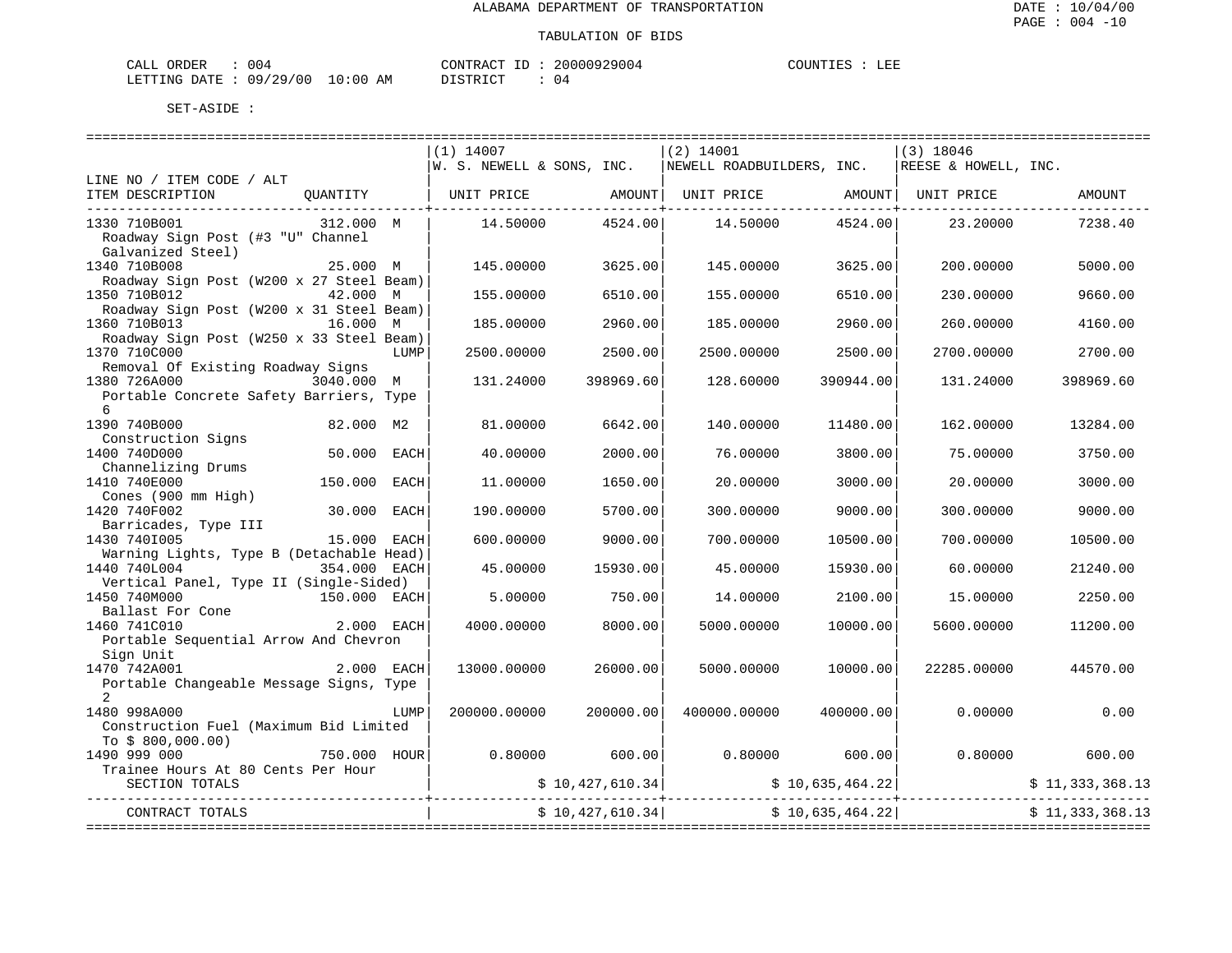## TABULATION OF BIDS

| ORDER<br>$\cdot$<br>للدائب      | ``<br>004        |            | $\sqrt{2}$<br>חידור∩י<br>$\overline{\phantom{a}}$ | 29004 | <b>IPIT</b><br>. INT'<br>$\overline{\phantom{1}}$<br>프로다 |
|---------------------------------|------------------|------------|---------------------------------------------------|-------|----------------------------------------------------------|
| <b>RTTTNC</b><br>$\overline{N}$ | ാ വ<br>0C<br>و ر | AΜ<br>- 00 | $T \cap T$<br>----<br>⋯                           | () 4  |                                                          |

|                                                                                   |                |      | ---------------------------- |            |                          |            |            |        |
|-----------------------------------------------------------------------------------|----------------|------|------------------------------|------------|--------------------------|------------|------------|--------|
|                                                                                   |                |      | (4) 18024                    |            | (5) 04014                |            |            |        |
|                                                                                   |                |      | RACON, INC.                  |            | DUBOSE CONSTRUCTION, LLC |            |            |        |
| LINE NO / ITEM CODE / ALT<br>ITEM DESCRIPTION                                     | OUANTITY       |      | UNIT PRICE                   | AMOUNT     | UNIT PRICE AMOUNT        |            | UNIT PRICE | AMOUNT |
|                                                                                   |                |      |                              |            |                          |            |            |        |
| SECTION 0001 Roadway                                                              |                |      |                              |            |                          |            |            |        |
| 0010 201A000<br>Clearing & Grubbing (Approximately 39                             |                | LUMP | 200000.00000                 |            | 200000.00 982500.00000   | 982500.00  |            |        |
| Hectares)<br>0020 204A000                                                         | $1.000$ EACH   |      | 750.00000                    | 750.00     | 500.00000                | 500.00     |            |        |
| Closing Water Well                                                                |                |      |                              |            |                          |            |            |        |
| 0030 205A001                                                                      | 1.000 EACH     |      | 1500.00000                   | 1500.00    | 1000.00000               | 1000.00    |            |        |
| Removal Of Structures, Structure No. 1<br>0040 206D000                            |                |      |                              |            |                          |            |            |        |
| Removing Pipe                                                                     | 65.000 M       |      | 23.96000                     | 1557.40    | 32.80000                 | 2132.00    |            |        |
| 0050 206D001                                                                      | 566.000 M      |      | 1.87000                      | 1058.42    | 6.56000                  | 3712.96    |            |        |
| Removing Guardrail<br>0060 206D011                                                | 2362.000 M     |      | 11.07000                     | 26147.34   | 8.50000                  | 20077.00   |            |        |
| 160 zoune -<br>Removing Fence<br>3.000 EACH<br>0070 206E008                       |                |      | 80.10000                     | 640.80     | 125.00000                | 1000.00    |            |        |
| Removing Guardrail End Anchor (All Type)                                          |                |      |                              |            |                          |            |            |        |
| 0080 210A000                                                                      | 110417.000 M3  |      | 2,00000                      | 220834.00  | 1,90000                  | 209792.30  |            |        |
| Unclassified Excavation<br>0090 210C000                                           | 70833.000 M3   |      | 4,00000                      | 283332.00  | 3.73000                  | 264207.09  |            |        |
| Muck Excavation                                                                   |                |      |                              |            |                          |            |            |        |
| 0100 210D000                                                                      | 686992.000 M3  |      | 3.25000                      | 2232724.00 | 2.42000                  | 1662520.64 |            |        |
| Borrow Excavation                                                                 |                |      |                              |            |                          |            |            |        |
| 0110 210E001                                                                      | 70833.000 M3   |      | 24.00000                     | 1699992.00 | 22.00000                 | 1558326.00 |            |        |
| Borrow Excavation (Underwater<br>Embankment)                                      |                |      |                              |            |                          |            |            |        |
| 0120 214A000                                                                      | 3706.000 M3    |      | 8.40000                      | 31130.40   | 7.85000                  | 29092.10   |            |        |
| Structure Excavation                                                              |                |      |                              |            |                          |            |            |        |
| 0130 214B001                                                                      | 3362.000 M3    |      | 40.87000                     | 137404.94  | 38.26000                 | 128630.12  |            |        |
| Foundation Backfill, Commercial                                                   |                |      |                              |            |                          |            |            |        |
| 0140 215A000                                                                      | 352.000 M3     |      | 10.67000                     | 3755.84    | 10.00000                 | 3520.00    |            |        |
| Unclassified Bridge Excavation                                                    |                |      |                              |            |                          |            |            |        |
| 0150 215B000                                                                      |                | LUMP | 32014.86000                  | 32014.86   | 30000.00000              | 30000.00   |            |        |
| Cofferdams Or Sheeting And Shoring,                                               |                |      |                              |            |                          |            |            |        |
| Sta.262+36.753, WBR                                                               |                |      |                              |            |                          |            |            |        |
| 0160 215B001<br>Cofferdams Or Sheeting And Shoring,                               |                | LUMP | 32014.86000                  | 32014.86   | 30000.00000              | 30000.00   |            |        |
| Sta. 262+36.753, EBR                                                              |                |      |                              |            |                          |            |            |        |
| 0170 231B001                                                                      | 13495.000 MTON |      | 14.00000                     | 188930.00  | 13.20000                 | 178134.00  |            |        |
| Roadbed Stabilizing Material, ALDOT #467                                          |                |      |                              |            |                          |            |            |        |
| 0180 301A004                                                                      | 25327.000 M2   |      | 3.25000                      | 82312.75   | 3.48000                  | 88137.96   |            |        |
| Crushed Aggregate Base Course, Type B,<br>Plant Mixed, 100 mm Compacted Thickness |                |      |                              |            |                          |            |            |        |
|                                                                                   |                |      |                              |            |                          |            |            |        |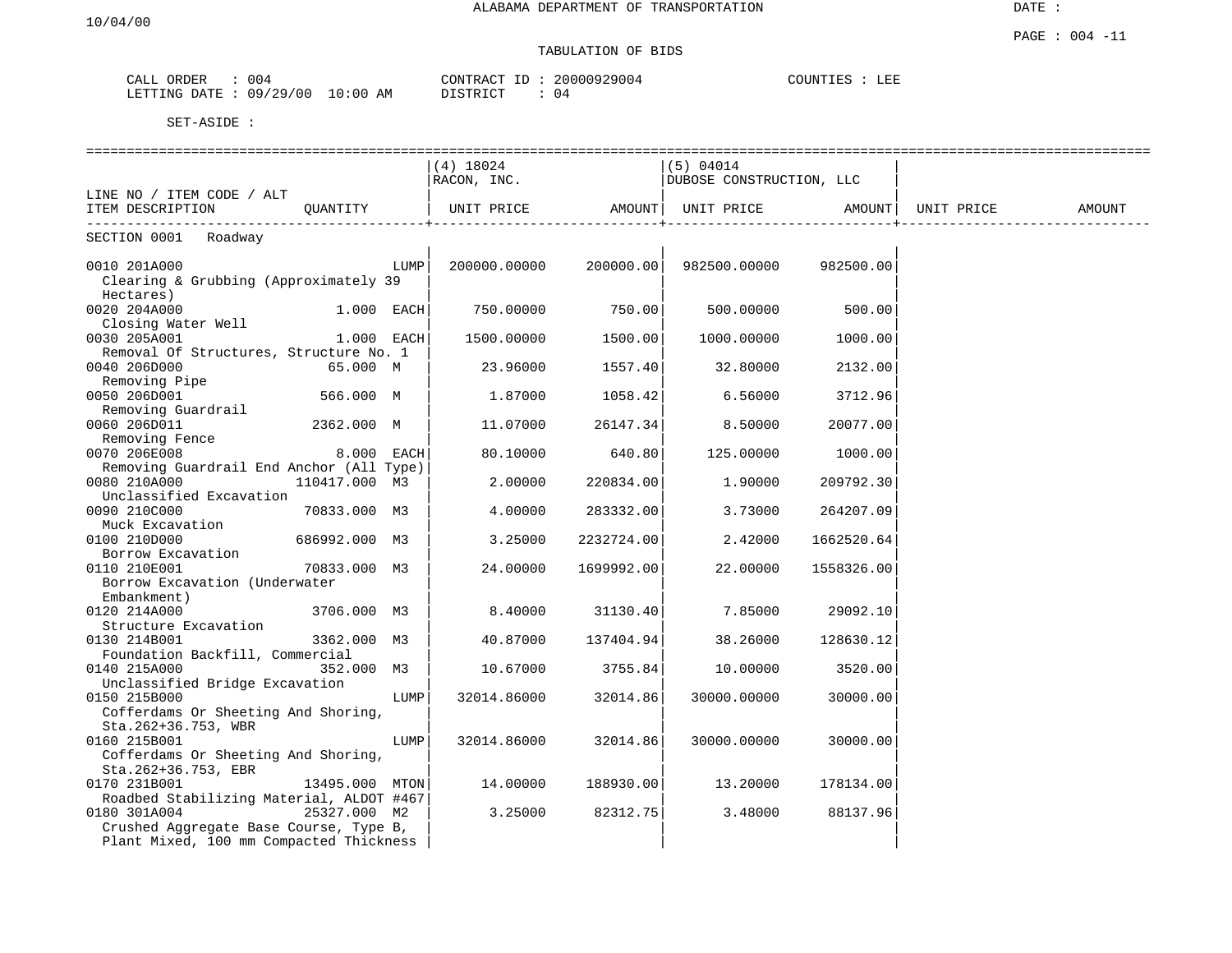| CALL ORDER                       | 004 | CONTRACT ID: 20000929004 |  | COUNTIES : LEE |  |
|----------------------------------|-----|--------------------------|--|----------------|--|
| LETTING DATE : 09/29/00 10:00 AM |     | DISTRICT                 |  |                |  |

|                                          |                | $(4)$ 18024 |                | (5) 04014                |           |        |
|------------------------------------------|----------------|-------------|----------------|--------------------------|-----------|--------|
|                                          |                | RACON, INC. |                | DUBOSE CONSTRUCTION, LLC |           |        |
| LINE NO / ITEM CODE / ALT                |                |             |                |                          |           |        |
| ITEM DESCRIPTION                         | OUANTITY       |             |                |                          |           | AMOUNT |
|                                          |                |             | ------------+- |                          |           |        |
| 0190 301A008                             | 81898.000 M2   | 4.00000     |                | $327592.00$ 4.56000      | 373454.88 |        |
| Crushed Aggregate Base Course, Type B,   |                |             |                |                          |           |        |
| Plant Mixed, 125 mm Compacted Thickness  |                |             |                |                          |           |        |
| 0200 327E000                             | 11969.000 MTON | 34.65000    | 414725.85      | 34.84000                 | 416999.96 |        |
| Permeable Asphalt Treated Base           |                |             |                |                          |           |        |
| 0203 401A000                             | 55292.000 M2   | 0.46000     | 25434.32       | 0.43000                  | 23775.56  |        |
| Bituminous Treatment A                   |                |             |                |                          |           |        |
| 0207 401B100                             | 55292.000 M2   | 0.83000     | 45892.36       | 0.78000                  | 43127.76  |        |
| Bituminous Treatment E (With Polymer     |                |             |                |                          |           |        |
| Additive)                                |                |             |                |                          |           |        |
|                                          |                |             |                |                          |           |        |
| 0210 401B108                             | 23208.000 M2   | 1,08000     | 25064.64       | 1,01000                  | 23440.08  |        |
| Bituminous Treatment G (With Polymer     |                |             |                |                          |           |        |
| Additive)                                |                |             |                |                          |           |        |
| 0220 405A000<br>11908.000 L              |                | 0.32000     | 3810.56        | 0.30000                  | 3572.40   |        |
| Tack Coat                                |                |             |                |                          |           |        |
| 0230 410B000                             | $1.000$ EACH   | 2133.72000  | 2133.72        | 2000.00000               | 2000.00   |        |
| State Furnished Profilograph             |                |             |                |                          |           |        |
| 0240 424A241                             | 4456.000 MTON  | 40.08000    | 178596.48      | 37.57000                 | 167411.92 |        |
| Superpave Bituminous Concrete Wearing    |                |             |                |                          |           |        |
| Surface Layer, 19.0 mm Maximum           |                |             |                |                          |           |        |
| Aggregate Size Mix, ESAL Range C         |                |             |                |                          |           |        |
| 0250 424A246                             | 50.000 MTON    | 56.68000    | 2834.00        | 55.00000                 | 2750.00   |        |
| Superpave Bituminous Concrete Wearing    |                |             |                |                          |           |        |
| Surface Layer, Leveling, 12.5 mm         |                |             |                |                          |           |        |
| Maximum Aggregate Size Mix, ESAL Range C |                |             |                |                          |           |        |
| 0260 424A247                             | 122.000 MTON   | 58.68000    | 7158.96        | 55.00000                 | 6710.00   |        |
| Superpave Bituminous Concrete Wearing    |                |             |                |                          |           |        |
| Surface Layer, Leveling, 19.0 mm         |                |             |                |                          |           |        |
| Maximum Aggregate Size Mix, ESAL Range C |                |             |                |                          |           |        |
| 0270 424B441                             | 10373.000 MTON | 37.17000    | 385564.41      | 34.86000                 | 361602.78 |        |
| Superpave Bituminous Concrete Upper      |                |             |                |                          |           |        |
| Binder Layer, 25.0 mm Maximum Aggregate  |                |             |                |                          |           |        |
| Size Mix, ESAL Range C                   |                |             |                |                          |           |        |
| 0280 424B445                             | 50.000 MTON    | 106.69000   | 5334.50        | 98.00000                 | 4900.00   |        |
| Superpave Bituminous Concrete Upper      |                |             |                |                          |           |        |
| Binder Layer, Patching, 25.0 mm Maximum  |                |             |                |                          |           |        |
| Aggregate Size Mix, ESAL Range C         |                |             |                |                          |           |        |
| 0290 450B000                             | 260.000 M2     | 85.37000    | 22196.20       | 80.00000                 | 20800.00  |        |
| Reinforced Cement Concrete Bridge End    |                |             |                |                          |           |        |
| Slab                                     |                |             |                |                          |           |        |
| 0300 502A000                             | 696061.000 KG  | 1,20000     | 835273.20      | 1,00000                  | 696061.00 |        |
| Steel Reinforcement                      |                |             |                |                          |           |        |
|                                          |                |             |                |                          |           |        |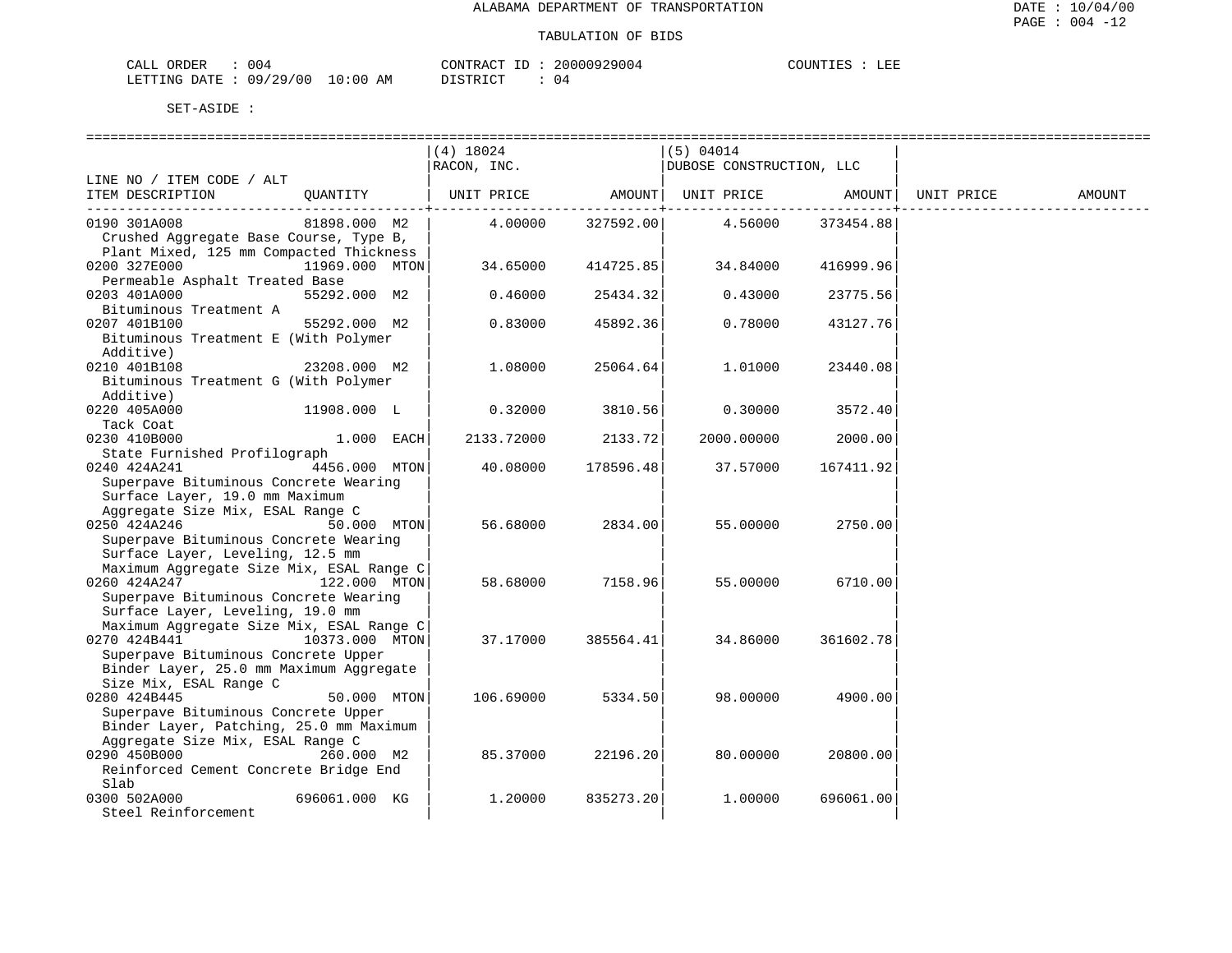| CALL ORDER                       | 004 |  |          |  | CONTRACT ID: 20000929004 | COUNTIES | LEE |
|----------------------------------|-----|--|----------|--|--------------------------|----------|-----|
| LETTING DATE : 09/29/00 10:00 AM |     |  | DISTRICT |  | 04                       |          |     |

|                                                |             | (4) 18024                                                                                                        |           | (5) 04014                                        |              |  |
|------------------------------------------------|-------------|------------------------------------------------------------------------------------------------------------------|-----------|--------------------------------------------------|--------------|--|
|                                                |             | $RACON$ , INC.                                                                                                   |           | DUBOSE CONSTRUCTION, LLC                         |              |  |
| LINE NO / ITEM CODE / ALT                      |             |                                                                                                                  |           |                                                  |              |  |
| ITEM DESCRIPTION OUANTITY                      |             | UNIT PRICE                  AMOUNT    UNIT PRICE                 AMOUNT    UNIT PRICE                     AMOUNT |           |                                                  | . <u>.</u> 4 |  |
| 0310 502B000                                   | <b>LUMP</b> | -----------------------------+------                                                                             |           | 121656.48000  121656.48  114000.00000  114000.00 |              |  |
| Steel Reinforcement For Bridge                 |             |                                                                                                                  |           |                                                  |              |  |
| Superstructure, Sta. 262+36.753, WBR,          |             |                                                                                                                  |           |                                                  |              |  |
| Approximately 57,550 Kg.                       |             |                                                                                                                  |           |                                                  |              |  |
| 0320 502B001                                   | LUMP        | 121656.48000                                                                                                     | 121656.48 | 114000.00000                                     | 114000.00    |  |
| Steel Reinforcement For Bridge                 |             |                                                                                                                  |           |                                                  |              |  |
| Superstructure Sta. 262+36.753, EBR,           |             |                                                                                                                  |           |                                                  |              |  |
| Approximately 57,550 Kg.                       |             |                                                                                                                  |           |                                                  |              |  |
| 0330 505A000<br>$1.000$ EACH                   |             | 1067.16000                                                                                                       | 1067.16   | 1000.00000                                       | 1000.00      |  |
| Steel Test Piles (HP 250x62)                   |             |                                                                                                                  |           |                                                  |              |  |
| 1.000 EACH<br>0340 505A002                     |             | 1600.74000                                                                                                       | 1600.74   | 1500.00000                                       | 1500.00      |  |
| Steel Test Piles (HP 310x79)                   |             |                                                                                                                  |           |                                                  |              |  |
| 1.000 EACH<br>0350 505B055                     |             | 1600.74000                                                                                                       | 1600.74   | 1500.00000                                       | 1500.00      |  |
| Static Loading Tests (HP 250x62)               |             |                                                                                                                  |           |                                                  |              |  |
| 0360 505B057<br>1.000 EACH                     |             | 1600.74000                                                                                                       | 1600.74   | 1500.00000                                       | 1500.00      |  |
| Static Loading Tests (HP 310x79)               |             |                                                                                                                  |           |                                                  |              |  |
| 925.000 M<br>0370 505C000                      |             | 69.37000                                                                                                         | 64167.25  | 65.00000                                         | 60125.00     |  |
| Steel Piling (HP 250x62)                       |             |                                                                                                                  |           |                                                  |              |  |
| 0380 505C002<br>1067.000 M                     |             | 85.37000                                                                                                         | 91089.79  | 80.00000                                         | 85360.00     |  |
| Steel Piling (HP 310x79)                       |             |                                                                                                                  |           |                                                  |              |  |
| 4620.000 KG<br>0390 508A000                    |             | 7.47000                                                                                                          | 34511.40  | 7.00000                                          | 32340.00     |  |
| Structural Steel<br>0400 510A000<br>461.000 M3 |             | 453.54000                                                                                                        | 209081.94 | 425.00000                                        |              |  |
| Bridge Substructure Concrete, Class A          |             |                                                                                                                  |           |                                                  | 195925.00    |  |
| 0410 510C051                                   | LUMP        | 229439.85000                                                                                                     | 229439.85 | 230000.00000                                     | 230000.00    |  |
| Bridge Concrete Superstructure,                |             |                                                                                                                  |           |                                                  |              |  |
| Sta.262+36.753, WBR, Approximately 471         |             |                                                                                                                  |           |                                                  |              |  |
| Cubic Meters                                   |             |                                                                                                                  |           |                                                  |              |  |
| 0420 510C052                                   | LUMP        | 229439.85000                                                                                                     | 229439.85 | 230000.00000                                     | 230000.00    |  |
| Bridge Concrete Superstructure,                |             |                                                                                                                  |           |                                                  |              |  |
| Sta. 262+36.753, EBR, Approximately 471        |             |                                                                                                                  |           |                                                  |              |  |
| Cubic Meters                                   |             |                                                                                                                  |           |                                                  |              |  |
| 0430 510E000<br>2708.000 M2                    |             | 5.34000                                                                                                          | 14460.72  | 5.00000                                          | 13540.00     |  |
| Grooving Concrete Bridge Decks                 |             |                                                                                                                  |           |                                                  |              |  |
| 0440 511A001<br>$112.000$ EACH                 |             | 533.58000                                                                                                        | 59760.96  | 500.00000                                        | 56000.00     |  |
| Elastomeric Bearings, Type 2                   |             |                                                                                                                  |           |                                                  |              |  |
| 0450 513B015<br>1356.000 M                     |             | 332.96000                                                                                                        | 451493.76 | 312.00000                                        | 423072.00    |  |
| Pretensioned-Prestressed Concrete              |             |                                                                                                                  |           |                                                  |              |  |
| Girders, Type BT-1370 (Specialty Item)         |             |                                                                                                                  |           |                                                  |              |  |
| 0460 524A011<br>2522.000 M3                    |             | 234.78000                                                                                                        | 592115.16 | 220,00000                                        | 554840.00    |  |
| Culvert Concrete (Cast In Place)               |             |                                                                                                                  |           |                                                  |              |  |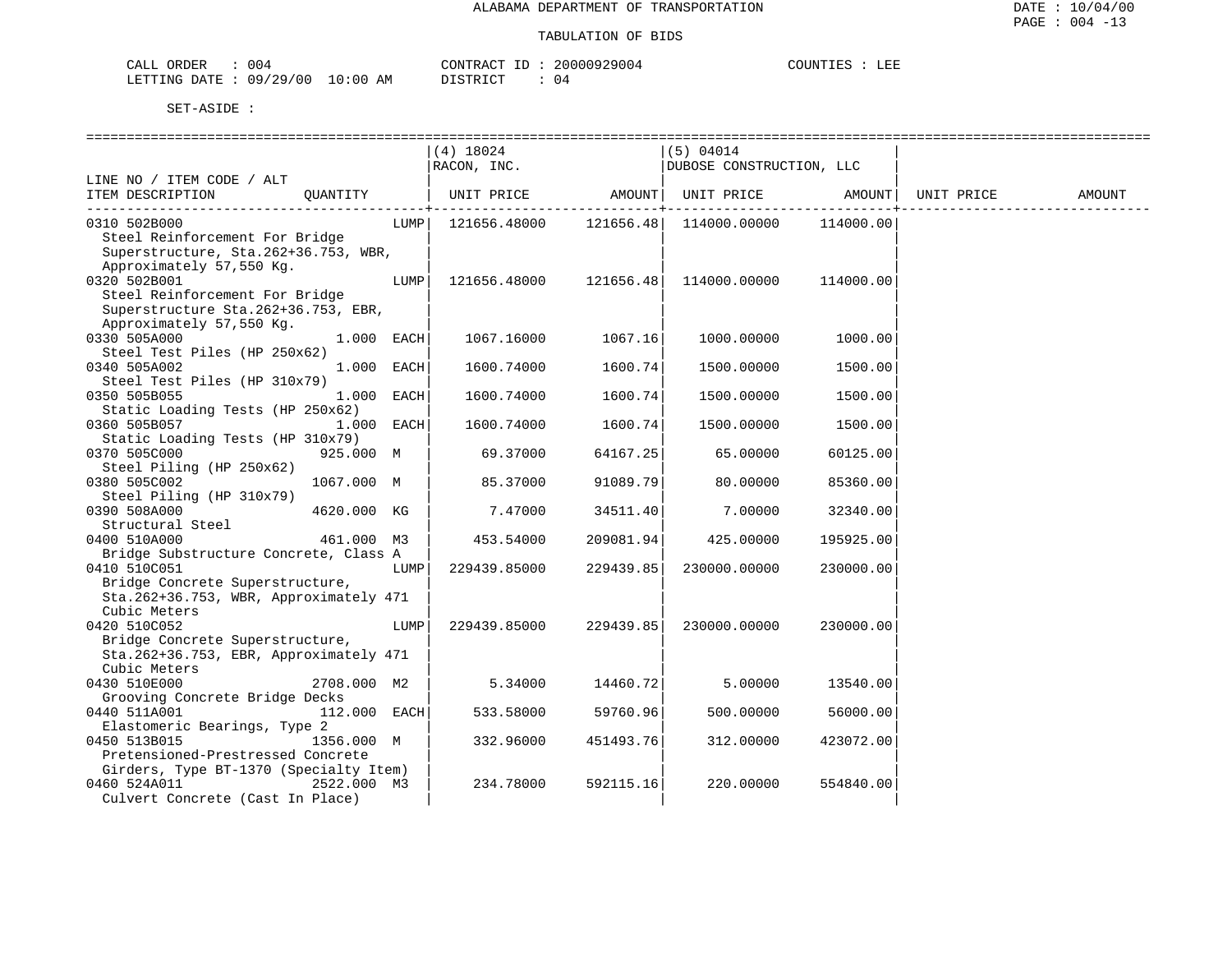| CALL ORDER                       | 004 | CONTRACT ID: 20000929004 |  | COUNTIES : LEE |  |
|----------------------------------|-----|--------------------------|--|----------------|--|
| LETTING DATE : 09/29/00 10:00 AM |     | DISTRICT                 |  |                |  |

|                                        | (4) 18024    |           | (5) 04014                |           |            |        |
|----------------------------------------|--------------|-----------|--------------------------|-----------|------------|--------|
|                                        | RACON, INC.  |           | DUBOSE CONSTRUCTION, LLC |           |            |        |
| LINE NO / ITEM CODE / ALT              |              |           |                          |           |            |        |
| QUANTITY<br>ITEM DESCRIPTION           | UNIT PRICE   | AMOUNT    | UNIT PRICE               | AMOUNT    | UNIT PRICE | AMOUNT |
| 210.000 M3<br>0470 524B011             | 769.19000    | 161529.90 | 720.25000                | 151252.50 |            |        |
| Culvert Concrete Extension (Cast In    |              |           |                          |           |            |        |
| Place)                                 |              |           |                          |           |            |        |
| 0480 530A002 261.000 M                 | 104.73000    | 27334.53  | 108.04000                | 28198.44  |            |        |
| 600 mm Roadway Pipe (Class 3 R.C.)     |              |           |                          |           |            |        |
| 0490 530A004<br>44.000 M               | 182.58000    | 8033.52   | 180.45000                | 7939.80   |            |        |
| 900 mm Roadway Pipe (Class 3 R.C.)     |              |           |                          |           |            |        |
| 0500 530A013<br>35.000 M               | 118.40000    | 4144.00   | 120.78000                | 4227.30   |            |        |
| 600 mm Roadway Pipe (Class 4 R.C.)     |              |           |                          |           |            |        |
| 0510 530A017 80.000 M                  | 318.90000    | 25512.00  | 342.03000                | 27362.40  |            |        |
| 1200 mm Roadway Pipe (Class 4 R.C.)    |              |           |                          |           |            |        |
| 0520 530A025<br>111.000 M              | 197.51000    | 21923.61  | 204.00000                | 22644.00  |            |        |
| 750 mm Roadway Pipe (Class 5 R.C.)     |              |           |                          |           |            |        |
| 0530 530A101<br>13.000 M               |              | 1491.75   | 78.93000                 | 1026.09   |            |        |
|                                        | 114.75000    |           |                          |           |            |        |
| 450 mm Roadway Pipe (Class 3 R.C.)     |              |           |                          |           |            |        |
| (Extension)                            |              |           |                          |           |            |        |
| 0540 530A102<br>24.000 M               | 118.10000    | 2834.40   | 117.88000                | 2829.12   |            |        |
| 600 mm Roadway Pipe (Class 3 R.C.)     |              |           |                          |           |            |        |
| (Extension)                            |              |           |                          |           |            |        |
| 0550 530A103<br>50.000 M               | 143.65000    | 7182.50   | 149.44000                | 7472.00   |            |        |
| 750 mm Roadway Pipe (Class 3 R.C.)     |              |           |                          |           |            |        |
| (Extension)                            |              |           |                          |           |            |        |
| 0560 530A105<br>24.000 M               | 232.53000    | 5580.72   | 239.73000                | 5753.52   |            |        |
| 1050 mm Roadway Pipe (Class 3 R.C.)    |              |           |                          |           |            |        |
| (Extension)                            |              |           |                          |           |            |        |
| 0570 530A108<br>18.000 M               | 392.40000    | 7063.20   | 424.08000                | 7633.44   |            |        |
| 1500 mm Roadway Pipe (Class 3 R.C.)    |              |           |                          |           |            |        |
| (Extension)                            |              |           |                          |           |            |        |
| 0580 530A799<br>28.000 M               | 128.89000    | 3608.92   | 121.00000                | 3388.00   |            |        |
| 375 mm Roadway Pipe (2.7 mm Wall       |              |           |                          |           |            |        |
| Thickness C.C.S.) (Stack Pipe) (No     |              |           |                          |           |            |        |
| Bedding Required)                      |              |           |                          |           |            |        |
| 0590 530B011<br>40.000 M               | 87.40000     | 3496.00   | 118.00000                | 4720.00   |            |        |
| 460 mm Span X 280 mm Rise Roadway Pipe |              |           |                          |           |            |        |
| (Class 3 R.C.) (Extension)             |              |           |                          |           |            |        |
| 0600 535A002<br>75.000 M               | 72.32000     | 5424.00   | 108.00000                | 8100.00   |            |        |
| 600 mm Side Drain Pipe                 |              |           |                          |           |            |        |
| 0610 600A000<br>LUMP                   | 500000.00000 | 500000.00 | 645000.00000             | 645000.00 |            |        |
| Mobilization                           |              |           |                          |           |            |        |
| 0620 601A000<br>$1.000$ EACH           | 5000.00000   | 5000.00   | 18000.00000              | 18000.00  |            |        |
| Furnishing Base, Soil And Structure    |              |           |                          |           |            |        |
| Laboratories                           |              |           |                          |           |            |        |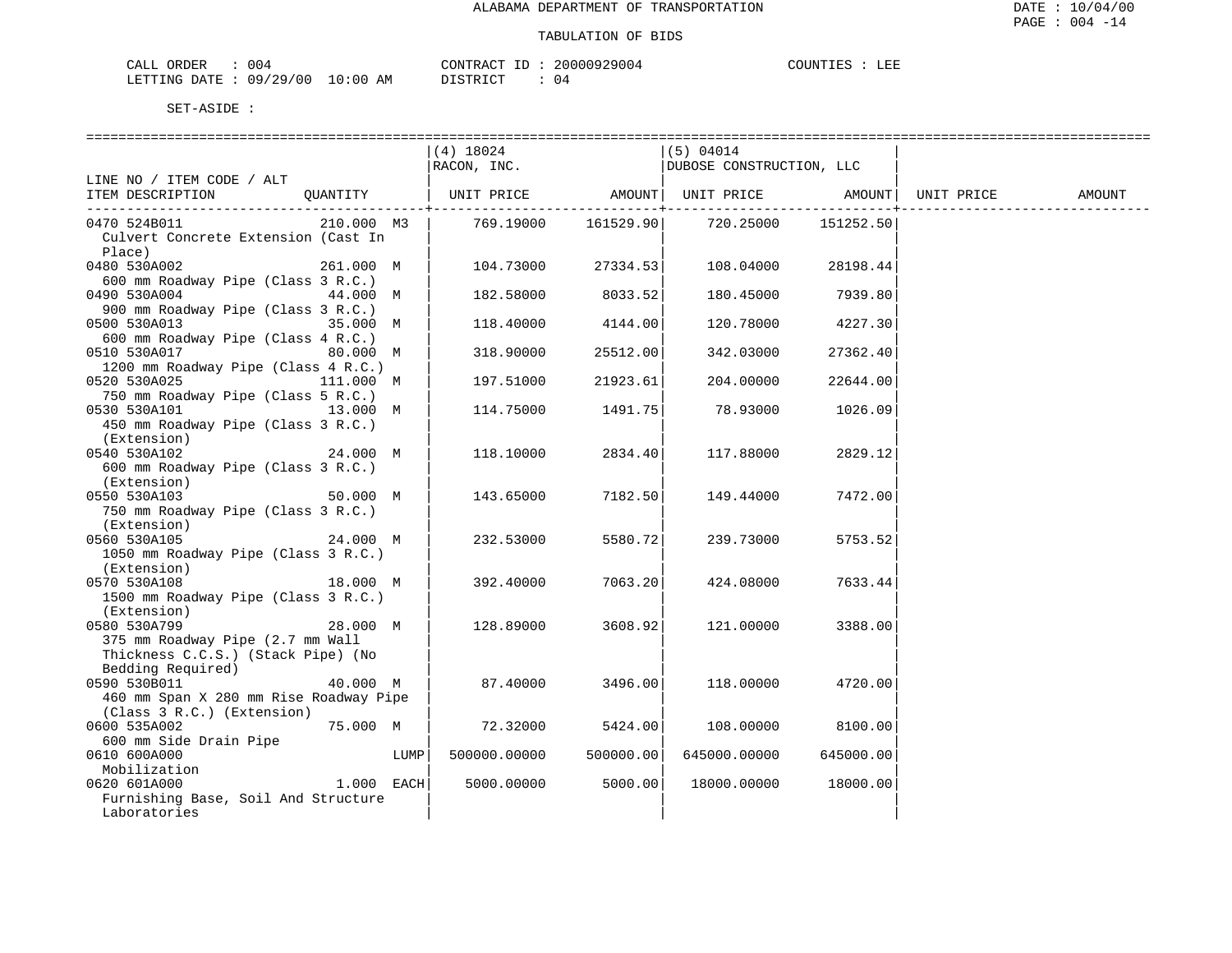| CALL | ORDER | 004                    |          | CONTRACT ID.    |  | 20000929004 | COUNTIES | LEE |
|------|-------|------------------------|----------|-----------------|--|-------------|----------|-----|
|      |       | LETTING DATE: 09/29/00 | 10:00 AM | <b>DISTRICT</b> |  | 04          |          |     |

| (4) 18024<br>(5) 04014<br>RACON, INC.<br>DUBOSE CONSTRUCTION, LLC<br>LINE NO / ITEM CODE / ALT<br>ITEM DESCRIPTION QUANTITY   UNIT PRICE AMOUNT  UNIT PRICE AMOUNT <br>UNIT PRICE<br>AMOUNT<br>51.000 EACH 68.00000<br>3468.00 65.00000<br>3315.00<br>0630 602A000<br>Right Of Way Markers<br>28.000 EACH<br>$116.00000$ $3248.00$ $225.00000$ 6300.00<br>0640 602C000<br>Permanent Easement Marker<br>$1.000$ EACH<br>25000.00<br>0650 603A002<br>25000.00000<br>20000.00000 20000.00<br>Furnishing Type 3 Field Office<br>0660 605A002<br>11426.000 M<br>13.65000<br>155850.64<br>Pavement Edge Drain (Aggregate Filled<br>Underdrain)<br>0670 605B000<br>93.000 EACH<br>267.00000<br>24831.00<br>225.00000<br>20925.00<br>Special Underdrain Outlet, Type A<br>0680 605B001<br>1601.90<br>5.000<br>EACH<br>320.38000<br>325.00000<br>1625.00<br>Special Underdrain Outlet, Type B<br>0690 610C001<br>2101.000 MTON<br>21.00000<br>44121.00<br>22.50000<br>47272.50<br>Loose Riprap, Class 2<br>0700 610D000<br>3028.000 M2<br>1.68000<br>5087.04<br>3.00000<br>9084.00<br>Filter Blanket<br>616.000 M3<br>0710 614A000<br>272.33000<br>167755.28<br>255.00000<br>157080.00<br>Slope Paving<br>0720 614A001<br>108.000 M3<br>256.12000<br>27660.96<br>240.00000<br>25920.00<br>Slope Paving (Under Bridges)<br>0730 619A002 2.000 EACH<br>962.00<br>481.00000<br>450.00000<br>900.00 |
|----------------------------------------------------------------------------------------------------------------------------------------------------------------------------------------------------------------------------------------------------------------------------------------------------------------------------------------------------------------------------------------------------------------------------------------------------------------------------------------------------------------------------------------------------------------------------------------------------------------------------------------------------------------------------------------------------------------------------------------------------------------------------------------------------------------------------------------------------------------------------------------------------------------------------------------------------------------------------------------------------------------------------------------------------------------------------------------------------------------------------------------------------------------------------------------------------------------------------------------------------------------------------------------------------------------------------------------------------------------------------------------|
|                                                                                                                                                                                                                                                                                                                                                                                                                                                                                                                                                                                                                                                                                                                                                                                                                                                                                                                                                                                                                                                                                                                                                                                                                                                                                                                                                                                        |
|                                                                                                                                                                                                                                                                                                                                                                                                                                                                                                                                                                                                                                                                                                                                                                                                                                                                                                                                                                                                                                                                                                                                                                                                                                                                                                                                                                                        |
|                                                                                                                                                                                                                                                                                                                                                                                                                                                                                                                                                                                                                                                                                                                                                                                                                                                                                                                                                                                                                                                                                                                                                                                                                                                                                                                                                                                        |
|                                                                                                                                                                                                                                                                                                                                                                                                                                                                                                                                                                                                                                                                                                                                                                                                                                                                                                                                                                                                                                                                                                                                                                                                                                                                                                                                                                                        |
|                                                                                                                                                                                                                                                                                                                                                                                                                                                                                                                                                                                                                                                                                                                                                                                                                                                                                                                                                                                                                                                                                                                                                                                                                                                                                                                                                                                        |
|                                                                                                                                                                                                                                                                                                                                                                                                                                                                                                                                                                                                                                                                                                                                                                                                                                                                                                                                                                                                                                                                                                                                                                                                                                                                                                                                                                                        |
|                                                                                                                                                                                                                                                                                                                                                                                                                                                                                                                                                                                                                                                                                                                                                                                                                                                                                                                                                                                                                                                                                                                                                                                                                                                                                                                                                                                        |
|                                                                                                                                                                                                                                                                                                                                                                                                                                                                                                                                                                                                                                                                                                                                                                                                                                                                                                                                                                                                                                                                                                                                                                                                                                                                                                                                                                                        |
|                                                                                                                                                                                                                                                                                                                                                                                                                                                                                                                                                                                                                                                                                                                                                                                                                                                                                                                                                                                                                                                                                                                                                                                                                                                                                                                                                                                        |
|                                                                                                                                                                                                                                                                                                                                                                                                                                                                                                                                                                                                                                                                                                                                                                                                                                                                                                                                                                                                                                                                                                                                                                                                                                                                                                                                                                                        |
|                                                                                                                                                                                                                                                                                                                                                                                                                                                                                                                                                                                                                                                                                                                                                                                                                                                                                                                                                                                                                                                                                                                                                                                                                                                                                                                                                                                        |
|                                                                                                                                                                                                                                                                                                                                                                                                                                                                                                                                                                                                                                                                                                                                                                                                                                                                                                                                                                                                                                                                                                                                                                                                                                                                                                                                                                                        |
|                                                                                                                                                                                                                                                                                                                                                                                                                                                                                                                                                                                                                                                                                                                                                                                                                                                                                                                                                                                                                                                                                                                                                                                                                                                                                                                                                                                        |
|                                                                                                                                                                                                                                                                                                                                                                                                                                                                                                                                                                                                                                                                                                                                                                                                                                                                                                                                                                                                                                                                                                                                                                                                                                                                                                                                                                                        |
|                                                                                                                                                                                                                                                                                                                                                                                                                                                                                                                                                                                                                                                                                                                                                                                                                                                                                                                                                                                                                                                                                                                                                                                                                                                                                                                                                                                        |
|                                                                                                                                                                                                                                                                                                                                                                                                                                                                                                                                                                                                                                                                                                                                                                                                                                                                                                                                                                                                                                                                                                                                                                                                                                                                                                                                                                                        |
|                                                                                                                                                                                                                                                                                                                                                                                                                                                                                                                                                                                                                                                                                                                                                                                                                                                                                                                                                                                                                                                                                                                                                                                                                                                                                                                                                                                        |
|                                                                                                                                                                                                                                                                                                                                                                                                                                                                                                                                                                                                                                                                                                                                                                                                                                                                                                                                                                                                                                                                                                                                                                                                                                                                                                                                                                                        |
|                                                                                                                                                                                                                                                                                                                                                                                                                                                                                                                                                                                                                                                                                                                                                                                                                                                                                                                                                                                                                                                                                                                                                                                                                                                                                                                                                                                        |
|                                                                                                                                                                                                                                                                                                                                                                                                                                                                                                                                                                                                                                                                                                                                                                                                                                                                                                                                                                                                                                                                                                                                                                                                                                                                                                                                                                                        |
|                                                                                                                                                                                                                                                                                                                                                                                                                                                                                                                                                                                                                                                                                                                                                                                                                                                                                                                                                                                                                                                                                                                                                                                                                                                                                                                                                                                        |
|                                                                                                                                                                                                                                                                                                                                                                                                                                                                                                                                                                                                                                                                                                                                                                                                                                                                                                                                                                                                                                                                                                                                                                                                                                                                                                                                                                                        |
|                                                                                                                                                                                                                                                                                                                                                                                                                                                                                                                                                                                                                                                                                                                                                                                                                                                                                                                                                                                                                                                                                                                                                                                                                                                                                                                                                                                        |
|                                                                                                                                                                                                                                                                                                                                                                                                                                                                                                                                                                                                                                                                                                                                                                                                                                                                                                                                                                                                                                                                                                                                                                                                                                                                                                                                                                                        |
| 450 mm Roadway Pipe End Treatment,                                                                                                                                                                                                                                                                                                                                                                                                                                                                                                                                                                                                                                                                                                                                                                                                                                                                                                                                                                                                                                                                                                                                                                                                                                                                                                                                                     |
| Class 1                                                                                                                                                                                                                                                                                                                                                                                                                                                                                                                                                                                                                                                                                                                                                                                                                                                                                                                                                                                                                                                                                                                                                                                                                                                                                                                                                                                |
| 0740 619A003 12.000 EACH<br>7692.00<br>600.00000<br>7200.00<br>641.00000                                                                                                                                                                                                                                                                                                                                                                                                                                                                                                                                                                                                                                                                                                                                                                                                                                                                                                                                                                                                                                                                                                                                                                                                                                                                                                               |
| 600 mm Roadway Pipe End Treatment,                                                                                                                                                                                                                                                                                                                                                                                                                                                                                                                                                                                                                                                                                                                                                                                                                                                                                                                                                                                                                                                                                                                                                                                                                                                                                                                                                     |
| Class 1                                                                                                                                                                                                                                                                                                                                                                                                                                                                                                                                                                                                                                                                                                                                                                                                                                                                                                                                                                                                                                                                                                                                                                                                                                                                                                                                                                                |
| 0750 619A004<br>$3.000$ EACH<br>2403.00<br>801,00000<br>750.00000<br>2250.00                                                                                                                                                                                                                                                                                                                                                                                                                                                                                                                                                                                                                                                                                                                                                                                                                                                                                                                                                                                                                                                                                                                                                                                                                                                                                                           |
| 750 mm Roadway Pipe End Treatment,                                                                                                                                                                                                                                                                                                                                                                                                                                                                                                                                                                                                                                                                                                                                                                                                                                                                                                                                                                                                                                                                                                                                                                                                                                                                                                                                                     |
| Class 1                                                                                                                                                                                                                                                                                                                                                                                                                                                                                                                                                                                                                                                                                                                                                                                                                                                                                                                                                                                                                                                                                                                                                                                                                                                                                                                                                                                |
| 0760 619A005<br>$2.000$ EACH<br>2136.00<br>1068.00000<br>1000.00000<br>2000.00<br>900 mm Roadway Pipe End Treatment,                                                                                                                                                                                                                                                                                                                                                                                                                                                                                                                                                                                                                                                                                                                                                                                                                                                                                                                                                                                                                                                                                                                                                                                                                                                                   |
| Class 1                                                                                                                                                                                                                                                                                                                                                                                                                                                                                                                                                                                                                                                                                                                                                                                                                                                                                                                                                                                                                                                                                                                                                                                                                                                                                                                                                                                |
| 0770 619A006<br>2.000 EACH<br>1602.00000<br>3204.00<br>1500.00000<br>3000.00                                                                                                                                                                                                                                                                                                                                                                                                                                                                                                                                                                                                                                                                                                                                                                                                                                                                                                                                                                                                                                                                                                                                                                                                                                                                                                           |
| 1050 mm Roadway Pipe End Treatment,                                                                                                                                                                                                                                                                                                                                                                                                                                                                                                                                                                                                                                                                                                                                                                                                                                                                                                                                                                                                                                                                                                                                                                                                                                                                                                                                                    |
| Class 1                                                                                                                                                                                                                                                                                                                                                                                                                                                                                                                                                                                                                                                                                                                                                                                                                                                                                                                                                                                                                                                                                                                                                                                                                                                                                                                                                                                |
| 0780 619A007<br>$2.000$ EACH<br>1869.00000<br>3738.00<br>1750.00000<br>3500.00                                                                                                                                                                                                                                                                                                                                                                                                                                                                                                                                                                                                                                                                                                                                                                                                                                                                                                                                                                                                                                                                                                                                                                                                                                                                                                         |
| 1200 mm Roadway Pipe End Treatment,                                                                                                                                                                                                                                                                                                                                                                                                                                                                                                                                                                                                                                                                                                                                                                                                                                                                                                                                                                                                                                                                                                                                                                                                                                                                                                                                                    |
| Class 1                                                                                                                                                                                                                                                                                                                                                                                                                                                                                                                                                                                                                                                                                                                                                                                                                                                                                                                                                                                                                                                                                                                                                                                                                                                                                                                                                                                |
| $1.000$ EACH<br>2136.00<br>0790 619A009<br>2136.00000<br>2000.00000<br>2000.00                                                                                                                                                                                                                                                                                                                                                                                                                                                                                                                                                                                                                                                                                                                                                                                                                                                                                                                                                                                                                                                                                                                                                                                                                                                                                                         |
| 1500 mm Roadway Pipe End Treatment,                                                                                                                                                                                                                                                                                                                                                                                                                                                                                                                                                                                                                                                                                                                                                                                                                                                                                                                                                                                                                                                                                                                                                                                                                                                                                                                                                    |
| Class 1                                                                                                                                                                                                                                                                                                                                                                                                                                                                                                                                                                                                                                                                                                                                                                                                                                                                                                                                                                                                                                                                                                                                                                                                                                                                                                                                                                                |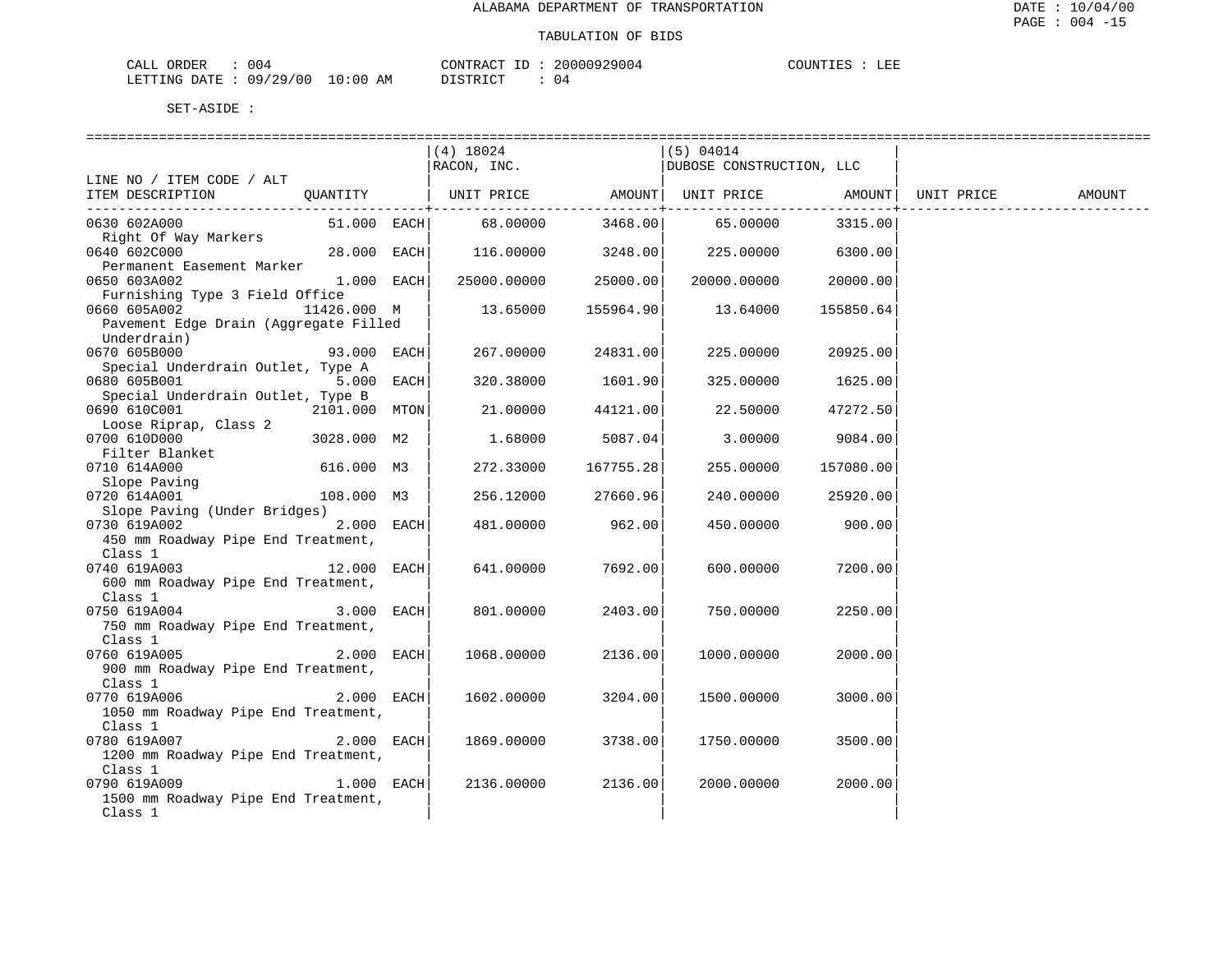| CALL ORDER                       | 004 | CONTRACT ID: 20000929004 |  | COUNTIES : LEE |  |
|----------------------------------|-----|--------------------------|--|----------------|--|
| LETTING DATE : 09/29/00 10:00 AM |     | DISTRICT                 |  |                |  |

|                                                                                                             |              | (4) 18024            |                   | (5) 04014                |                          |  |
|-------------------------------------------------------------------------------------------------------------|--------------|----------------------|-------------------|--------------------------|--------------------------|--|
|                                                                                                             |              | $RACON$ , INC.       |                   | DUBOSE CONSTRUCTION, LLC |                          |  |
| LINE NO / ITEM CODE / ALT                                                                                   |              |                      |                   |                          |                          |  |
| ITEM DESCRIPTION       QUANTITY      UNIT PRICE      AMOUNT  UNIT PRICE      AMOUNT  UNIT PRICE      AMOUNT |              |                      |                   |                          |                          |  |
|                                                                                                             |              |                      | --------------+-- |                          | --------------- <b>-</b> |  |
| 0800 619A102                                                                                                | $6.000$ EACH |                      | 641.00000 3846.00 |                          | 600.00000 3600.00        |  |
| 600 mm Side Drain Pipe End Treatment,                                                                       |              |                      |                   |                          |                          |  |
| Class 1                                                                                                     |              |                      |                   |                          |                          |  |
| 0810 619B015                                                                                                | $3.000$ EACH |                      | 508.00000 1524.00 | 475.00000                | 1425.00                  |  |
| 460 mm Span, 280 mm Rise Roadway Pipe                                                                       |              |                      |                   |                          |                          |  |
| End Treatment, Class 1                                                                                      |              |                      |                   |                          |                          |  |
| 0820 620A000                                                                                                | $3.000$ M3   | $1067.95000$ 3203.85 |                   |                          | 1000.00000 3000.00       |  |
| Minor Structure Concrete                                                                                    |              |                      |                   |                          |                          |  |
| 0830 621A000                                                                                                | 2.000 EACH   | 1975.70000           | 3951.40           | 1850.00000               | 3700.00                  |  |
| Junction Boxes, Type 1, 1P Or 5                                                                             |              |                      |                   |                          |                          |  |
| 0840 621A004                                                                                                | 3.000 EACH   | 3684.41000           | 11053.23          | 3450.00000               | 10350.00                 |  |
| Junction Boxes, Type 4                                                                                      |              |                      |                   |                          |                          |  |
| 0850 621C000                                                                                                | 1.000 EACH   | 5072.74000           | 5072.74           | 4750.00000               | 4750.00                  |  |
| Inlets, Type AB                                                                                             |              |                      |                   |                          |                          |  |
| 0860 621C020                                                                                                | 9.000 EACH   | 1975.70000           | 17781.30          | 1850.00000               | 16650.00                 |  |
| Inlets, Type Y                                                                                              |              |                      |                   |                          |                          |  |
| 0870 621C027                                                                                                | $1.000$ EACH | 1868.90000           | 1868.90           | 1750.00000               | 1750.00                  |  |
| Inlets, Type C                                                                                              |              |                      |                   |                          |                          |  |
| 0880 621D019                                                                                                | 11.000 EACH  | 480.58000            | 5286.38           | 450.00000                | 4950.00                  |  |
| Inlet Units, Type Y<br>1113.000 M<br>0890 630A000                                                           |              | 41.65000             | 46356.45          |                          |                          |  |
|                                                                                                             |              |                      |                   | 43.47000                 | 48382.11                 |  |
| Steel Beam Guardrail, Class A, Type 1<br>0900 630C001 5.000 EACH                                            |              | 640.77000            | 3203.85           |                          |                          |  |
| Guardrail End Anchor, Type 8                                                                                |              |                      |                   | 700.00000                | 3500.00                  |  |
| 0910 630C003                                                                                                | 4.000 EACH   | 961.15000            | 3844.60           | 1000.00000               | 4000.00                  |  |
| Guardrail End Anchor, Type 13                                                                               |              |                      |                   |                          |                          |  |
| 0920 630C070                                                                                                | $9.000$ EACH | 1601.92000           | 14417.28          | 1450.00000               | 13050.00                 |  |
| Guardrail End Anchor, Type 10 Series                                                                        |              |                      |                   |                          |                          |  |
| 0930 634A002                                                                                                | 3347.000 M   | 33.02000             | 110517.94         | 29.04000                 | 97196.88                 |  |
| Industrial Fence, 1.83 Meters High                                                                          |              |                      |                   |                          |                          |  |
| 0940 635B001                                                                                                | $5.000$ EACH | 857.57000            | 4287.85           | 754.00000                | 3770.00                  |  |
| Gate, 4.27 Meters Wide                                                                                      |              |                      |                   |                          |                          |  |
| 0950 650A000                                                                                                | 5635.000 M3  | 0.10000              | 563.50            | 3.93000                  | 22145.55                 |  |
| Topsoil                                                                                                     |              |                      |                   |                          |                          |  |
| 0960 650B000                                                                                                | 15442.000 M3 | 2.30000              | 35516.60          | 2.95000                  | 45553.90                 |  |
| Topsoil From Stockpiles                                                                                     |              |                      |                   |                          |                          |  |
| 0970 652A054                                                                                                | 20.000 HA    | 1335.00000           | 26700.00          | 1100.00000               | 22000.00                 |  |
|                                                                                                             |              |                      |                   |                          |                          |  |
| Seeding (Mix 2A)<br>980 654A001<br>0980 654A001                                                             | 16567.000 M2 | 3.81000              | 63120.27          | 3.50000                  | 57984.50                 |  |
| Solid Sodding (Bermuda)                                                                                     |              |                      |                   |                          |                          |  |
| 18.000 HA<br>0990 656A000                                                                                   |              | 926.75000            | 16681.50          | 1000.00000               | 18000.00                 |  |
| Mulching, Class A, Type 1                                                                                   |              |                      |                   |                          |                          |  |
|                                                                                                             |              |                      |                   |                          |                          |  |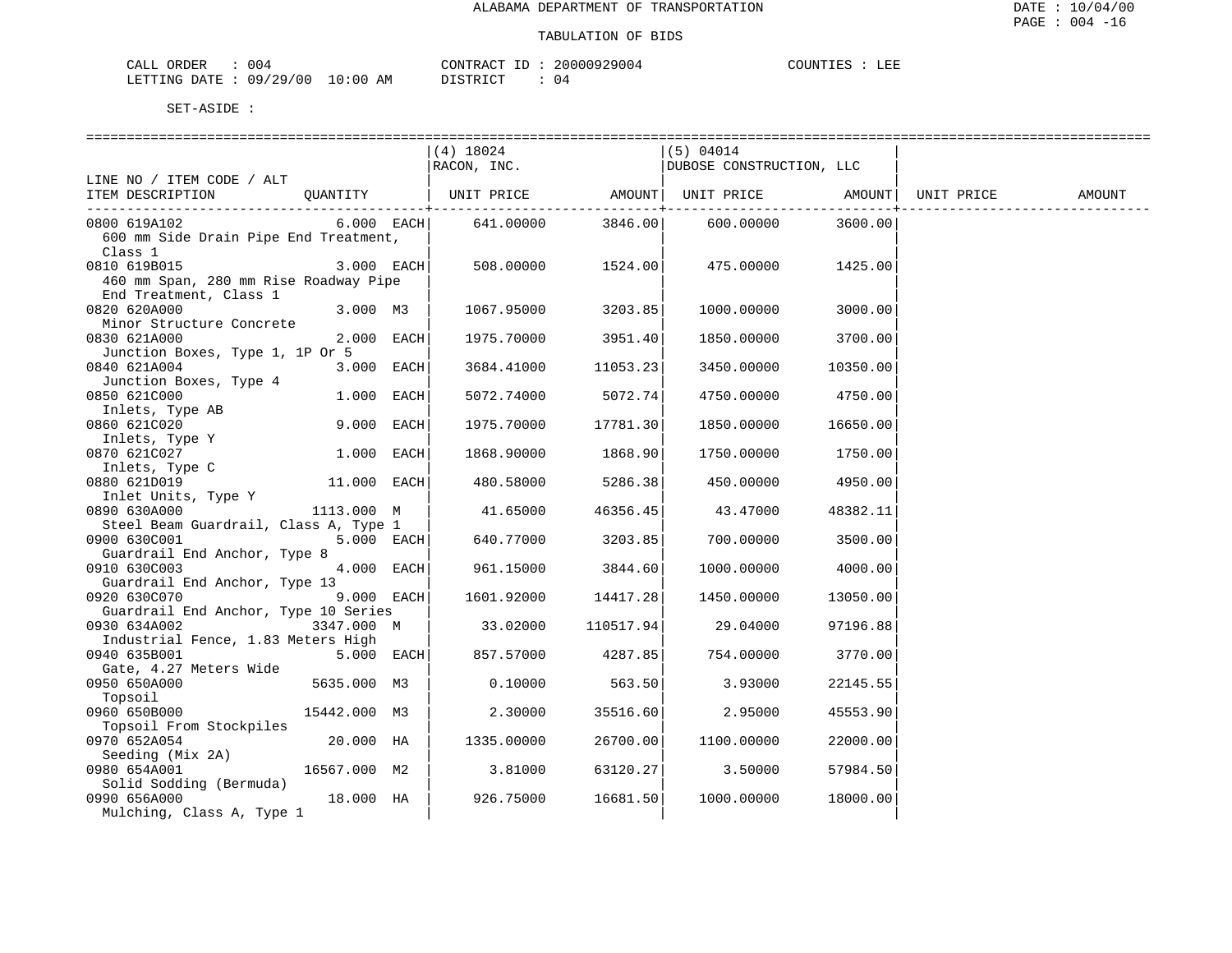| CALL ORDER                       | 004 | CONTRACT ID: 20000929004 |  | COUNTIES : LEE |  |
|----------------------------------|-----|--------------------------|--|----------------|--|
| LETTING DATE : 09/29/00 10:00 AM |     | DISTRICT                 |  |                |  |

|                                        |              |      | (4) 18024                            |           | (5) 04014                |           |            |        |
|----------------------------------------|--------------|------|--------------------------------------|-----------|--------------------------|-----------|------------|--------|
|                                        |              |      | RACON, INC.                          |           | DUBOSE CONSTRUCTION, LLC |           |            |        |
| LINE NO / ITEM CODE / ALT              |              |      |                                      |           |                          |           |            |        |
| ITEM DESCRIPTION                       | OUANTITY     |      | UNIT PRICE AMOUNT  UNIT PRICE AMOUNT |           |                          |           | UNIT PRICE | AMOUNT |
|                                        |              |      |                                      | .         |                          |           |            |        |
| 1000 656A001                           | $3.000$ HA   |      | 1208.60000                           | 3625.80   | 1100.00000               | 3300.00   |            |        |
| Mulching, Class A, Type 2              |              |      |                                      |           |                          |           |            |        |
| 1010 659A000                           | 24725.000 M2 |      | $1.82000$ 44999.50                   |           | 1.75000                  | 43268.75  |            |        |
| Erosion Control Netting, Class A       |              |      |                                      |           |                          |           |            |        |
| 1020 665C000                           | 64.000 M     |      | 82.85000                             | 5302.40   | 38.56000                 | 2467.84   |            |        |
| 375 mm Temporary Pipe                  |              |      |                                      |           |                          |           |            |        |
| 1030 665F000                           | 712.000 EACH |      | 6.00000                              | 4272.00   | 5.00000                  | 3560.00   |            |        |
| Hay Bales                              |              |      |                                      |           |                          |           |            |        |
| 1040 665J000                           | 8034.000 M   |      | 10.91000                             | 87650.94  | 10.66000                 | 85642.44  |            |        |
| Silt Fence, Type A                     |              |      |                                      |           |                          |           |            |        |
| 1050 665K000                           | 120.000 M3   |      | 17.19000                             | 2062.80   | 15.00000                 | 1800.00   |            |        |
| Drainage Sump Excavation               |              |      |                                      |           |                          |           |            |        |
| 1060 680A000                           |              | LUMP | 145000.00000                         | 145000.00 | 140000.00000             | 140000.00 |            |        |
| Engineering Controls                   |              |      |                                      |           |                          |           |            |        |
| 1070 701C006                           | 7.000 KM     |      | 4512.05000                           | 31584.35  | 4225.00000               | 29575.00  |            |        |
| Solid Temporary Traffic Stripe         |              |      |                                      |           |                          |           |            |        |
| (Removable Tape)                       |              |      |                                      |           |                          |           |            |        |
| 1080 701C009                           | 4.000 KM     |      | 2123.07000                           | 8492.28   | 1988.00000               | 7952.00   |            |        |
| Broken Temporary Traffic Stripe        |              |      |                                      |           |                          |           |            |        |
| (Removable Tape)                       |              |      |                                      |           |                          |           |            |        |
| 1090 701D005                           | 4.000 KM     |      | 929.11000                            | 3716.44   | 870.00000                | 3480.00   |            |        |
| Solid Traffic Stripe Removed           |              |      |                                      |           |                          |           |            |        |
| 1100 701D006                           | 4.000 KM     |      | 795.62000                            | 3182.48   | 745.00000                | 2980.00   |            |        |
| Broken Traffic Stripe Removed          |              |      |                                      |           |                          |           |            |        |
| 1110 701D009                           | 7.000 KM     |      | 530.77000                            | 3715.39   | 497.00000                | 3479.00   |            |        |
| Solid Traffic Stripe Removed (Tape)    |              |      |                                      |           |                          |           |            |        |
| 1120 701D016                           | 4.000 KM     |      | 530.77000                            | 2123.08   | 497.00000                | 1988.00   |            |        |
| Broken Traffic Stripe Removed (Tape)   |              |      |                                      |           |                          |           |            |        |
| 188.000 M<br>1130 701G121              |              |      | 7.00000                              | 1316.00   | 6.56000                  | 1233.28   |            |        |
| Broken White, Class 3W, Type A Traffic |              |      |                                      |           |                          |           |            |        |
| Stripe (150 mm Wide)                   |              |      |                                      |           |                          |           |            |        |
| 1140 701G125                           | 188.000 M    |      | 13.27000                             | 2494.76   | 12.43000                 | 2336.84   |            |        |
| Solid White, Class 3W, Type A Traffic  |              |      |                                      |           |                          |           |            |        |
| Stripe (150 mm Wide)                   |              |      |                                      |           |                          |           |            |        |
| 1150 701G133                           | 188.000 M    |      | 13.94000                             | 2620.72   | 13.05000                 | 2453.40   |            |        |
| Solid Yellow, Class 3W, Type A Traffic |              |      |                                      |           |                          |           |            |        |
| Stripe (150 mm Wide)                   |              |      |                                      |           |                          |           |            |        |
| 1160 702A008                           | 12.000 KM    |      | 2620.73000                           | 31448.76  | 2454.00000               | 29448.00  |            |        |
| Solid White, Inverted Profile Traffic  |              |      |                                      |           |                          |           |            |        |
| Stripe (150 mm Wide)                   |              |      |                                      |           |                          |           |            |        |
| 1170 702A009                           | 10.000 KM    |      | 2620.73000                           | 26207.30  | 2454.00000               | 24540.00  |            |        |
| Solid Yellow, Inverted Profile Traffic |              |      |                                      |           |                          |           |            |        |
| Stripe (150 mm Wide)                   |              |      |                                      |           |                          |           |            |        |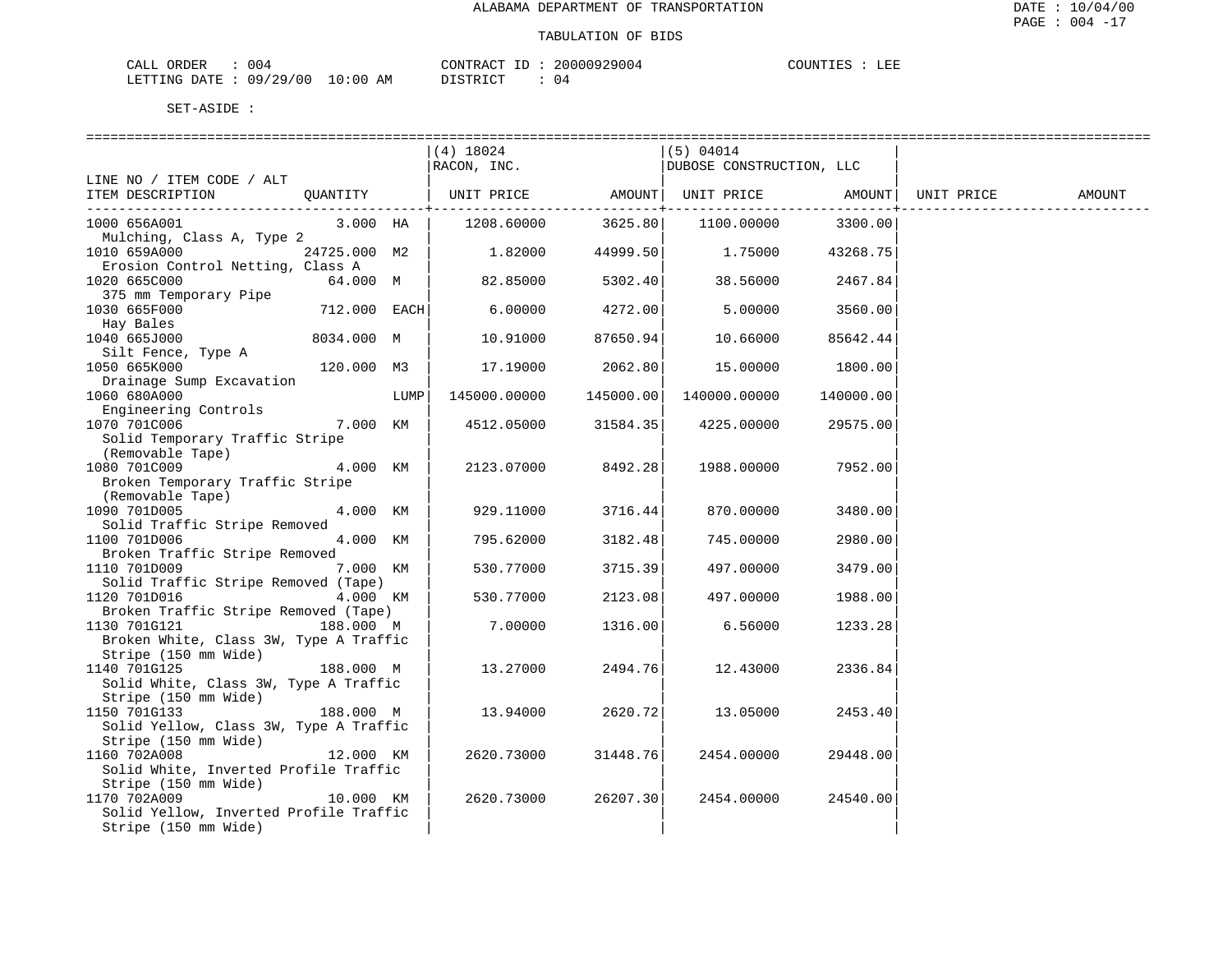| ORDER<br>CALL | 004      |             | CONTRAC  | 20000929004    | דיתו זרצי<br>. F.Y | LEE |
|---------------|----------|-------------|----------|----------------|--------------------|-----|
| LETTING DATE  | 09/29/00 | 10:00<br>AΜ | חידים דת | 0 <sub>4</sub> |                    |     |

|                                          |               | $(4)$ 18024                                          |                | (5) 04014                     |          |        |
|------------------------------------------|---------------|------------------------------------------------------|----------------|-------------------------------|----------|--------|
|                                          |               | RACON, INC.                                          |                | DUBOSE CONSTRUCTION, LLC      |          |        |
| LINE NO / ITEM CODE / ALT                |               |                                                      |                |                               |          |        |
| ITEM DESCRIPTION QUANTITY                |               | UNIT PRICE   AMOUNT  UNIT PRICE   AMOUNT  UNIT PRICE |                |                               |          | AMOUNT |
|                                          |               |                                                      | ------------+- |                               |          |        |
| 1180 702A010                             | 8.000 KM      | 1328.52000                                           |                | 10628.16  1244.00000  9952.00 |          |        |
| Broken White, Inverted Profile Traffic   |               |                                                      |                |                               |          |        |
| Stripe (150 mm Wide)                     |               |                                                      |                |                               |          |        |
| 1190 702B001                             | 1335.000 M    | 6.47000                                              | 8637.45        | 6.06000                       | 8090.10  |        |
| Dotted Inverted Profile Traffic Stripe   |               |                                                      |                |                               |          |        |
| (150 mm Wide)                            |               |                                                      |                |                               |          |        |
| 1200 703A002                             | 1240.000 M2   | 21.36000                                             | 26486.40       | 20.00000                      | 24800.00 |        |
| Traffic Control Markings, Class 2, Type  |               |                                                      |                |                               |          |        |
| A                                        |               |                                                      |                |                               |          |        |
| 1210 703B002                             | 42.000 M2     | 32.04000                                             | 1345.68        | 30.00000                      | 1260.00  |        |
| Traffic Control Legends, Class 2, Type A |               |                                                      |                |                               |          |        |
| 1220 705A011                             | 274.000 EACH  | 4.27000                                              | 1169.98        | 4.00000                       | 1096.00  |        |
| Pavement Markers, Class C, Type 1-A      |               |                                                      |                |                               |          |        |
| 1230 705A012                             | 138.000 EACH  | 4.27000                                              | 589.26         | 4.00000                       | 552.00   |        |
| Pavement Markers, Class C, Type 1-B      |               |                                                      |                |                               |          |        |
| 1240 705A030                             | 352.000 EACH  | 5.61000                                              | 1974.72        | 5.25000                       | 1848.00  |        |
| Pavement Markers, Class A-H, Type 2-C    |               |                                                      |                |                               |          |        |
| 1250 705A031                             | 340.000 EACH  | 5.34000                                              | 1815.60        | 5.00000                       | 1700.00  |        |
| Pavement Markers, Class A-H, Type 1-A    |               |                                                      |                |                               |          |        |
| 1260 705A032                             | 334.000 EACH  | 5.34000                                              | 1783.56        | 5.00000                       | 1670.00  |        |
| Pavement Markers, Class A-H, Type 1-B    |               |                                                      |                |                               |          |        |
| 1270 705A037                             | $27.000$ EACH | 5.61000                                              | 151.47         | 5.25000                       | 141.75   |        |
| Pavement Markers, Class A-H, Type 2-D    |               |                                                      |                |                               |          |        |
| 1280 705A038                             | 168.000 EACH  | 5.61000                                              | 942.48         | 5.25000                       | 882.00   |        |
| Pavement Markers, Class A-H, Type 2-E    |               |                                                      |                |                               |          |        |
| 1290 707G000                             | 354.000 EACH  | 13.35000                                             | 4725.90        | 12.50000                      | 4425.00  |        |
| Barrier Rail Mounted Delineator          |               |                                                      |                |                               |          |        |
| (Mono-Directional)                       |               |                                                      |                |                               |          |        |
| 1300 710A115                             | 46.000 M2     | 161.79000                                            | 7442.34        | 135.00000                     | 6210.00  |        |
| Class 4, Alum Flat Sign Panels 2.032 mm  |               |                                                      |                |                               |          |        |
| Thick or Steel Flat Sign Panels 1.897    |               |                                                      |                |                               |          |        |
| mm Thick (Ty III or Ty IV Background)    |               |                                                      |                |                               |          |        |
| 1310 710A116                             | 101.000 M2    | 245.63000                                            | 24808.63       | 205.00000                     | 20705.00 |        |
| Class 2, Alum Multi Flat Sign Panels     |               |                                                      |                |                               |          |        |
| 3.175 mm Thick or Steel Multi Flat Sign  |               |                                                      |                |                               |          |        |
| Panels 2.657 Thick (Ty III or IV         |               |                                                      |                |                               |          |        |
| Background)                              |               |                                                      |                |                               |          |        |
| 1320 710A118                             | 19.000 M2     | 272.33000                                            | 5174.27        | 220.00000                     | 4180.00  |        |
|                                          |               |                                                      |                |                               |          |        |
| Class 2, Aluminum Flat Sign Panels       |               |                                                      |                |                               |          |        |
| 3.175 mm Thick Or Steel Flat Sign        |               |                                                      |                |                               |          |        |
| Panels2.657 mm Thick (Ty III Or Ty IV    |               |                                                      |                |                               |          |        |
| Background)                              |               |                                                      |                |                               |          |        |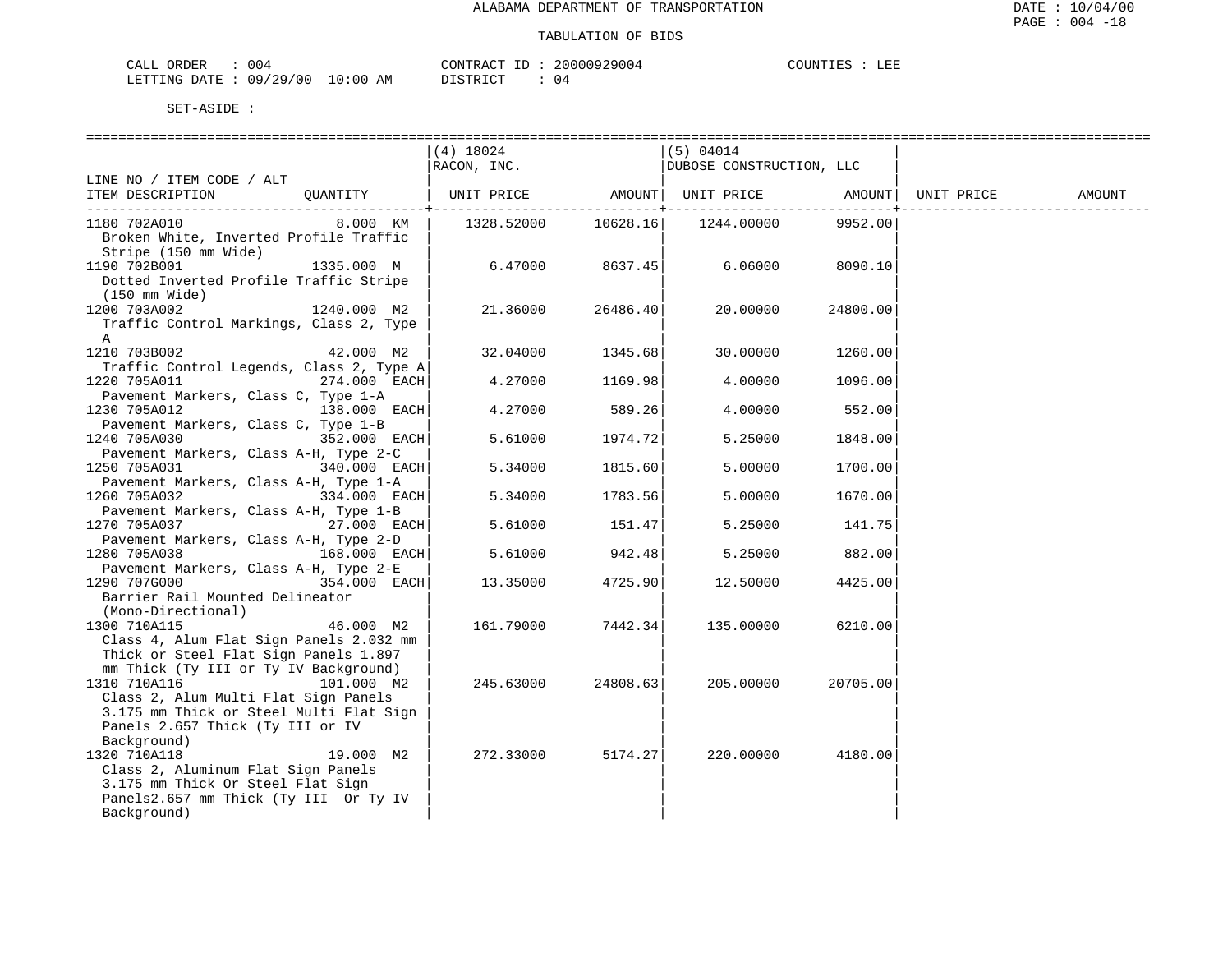| CALL ORDER                       | 004 | CONTRACT ID: 20000929004 |  | COUNTIES : LEE |  |
|----------------------------------|-----|--------------------------|--|----------------|--|
| LETTING DATE : 09/29/00 10:00 AM |     | DISTRICT                 |  |                |  |

|                                          |              | ============================== |           |                                       |           |        |
|------------------------------------------|--------------|--------------------------------|-----------|---------------------------------------|-----------|--------|
|                                          |              | $(4)$ 18024                    |           | (5) 04014                             |           |        |
|                                          |              | RACON, INC.                    |           | DUBOSE CONSTRUCTION, LLC              |           |        |
| LINE NO / ITEM CODE / ALT                |              |                                |           |                                       |           |        |
| ITEM DESCRIPTION QUANTITY                |              | UNIT PRICE                     |           | AMOUNT  UNIT PRICE AMOUNT  UNIT PRICE |           | AMOUNT |
|                                          |              |                                |           |                                       |           |        |
| 1330 710B001                             | 312.000 M    | 24.78000                       |           | 7731.36 14.50000                      | 4524.00   |        |
| Roadway Sign Post (#3 "U" Channel        |              |                                |           |                                       |           |        |
|                                          |              |                                |           |                                       |           |        |
| Galvanized Steel)                        |              |                                |           |                                       |           |        |
| 1340 710B008                             | 25.000 M     | 213.59000                      | 5339.75   | 145.00000                             | 3625.00   |        |
| Roadway Sign Post (W200 x 27 Steel Beam) |              |                                |           |                                       |           |        |
| 1350 710B012                             | 42.000 M     | 245.63000                      | 10316.46  | 155.00000                             | 6510.00   |        |
| Roadway Sign Post (W200 x 31 Steel Beam) |              |                                |           |                                       |           |        |
| 1360 710B013                             | 16.000 M     | 277.66000                      | 4442.56   | 185.00000                             | 2960.00   |        |
| Roadway Sign Post (W250 x 33 Steel Beam) |              |                                |           |                                       |           |        |
| 1370 710C000                             | LUMP         | 2883.44000                     | 2883.44   | 2500.00000                            | 2500.00   |        |
| Removal Of Existing Roadway Signs        |              |                                |           |                                       |           |        |
| 1380 726A000<br>3040.000 M               |              | 140.16000                      | 426086.40 | 128.00000                             | 389120.00 |        |
| Portable Concrete Safety Barriers, Type  |              |                                |           |                                       |           |        |
|                                          |              |                                |           |                                       |           |        |
| 6                                        |              |                                |           |                                       |           |        |
| 1390 740B000                             | 82.000 M2    | 95.94000                       | 7867.08   | 135.00000                             | 11070.00  |        |
| Construction Signs                       |              |                                |           |                                       |           |        |
| 1400 740D000                             | 50.000 EACH  | 44.00000                       | 2200.00   | 55.00000                              | 2750.00   |        |
| Channelizing Drums                       |              |                                |           |                                       |           |        |
| 1410 740E000                             | 150.000 EACH | 10.36000                       | 1554.00   | 20.00000                              | 3000.00   |        |
| Cones (900 mm High)                      |              |                                |           |                                       |           |        |
| 1420 740F002                             | 30.000 EACH  | 182.85000                      | 5485.50   | 375.00000                             | 11250.00  |        |
| Barricades, Type III                     |              |                                |           |                                       |           |        |
| 1430 7401005                             | 15.000 EACH  | 753.15000                      | 11297.25  | 645.00000                             | 9675.00   |        |
| Warning Lights, Type B (Detachable Head) |              |                                |           |                                       |           |        |
|                                          |              |                                |           |                                       |           |        |
| 1440 740L004                             | 354.000 EACH | 44.70000                       | 15823.80  | 38.00000                              | 13452.00  |        |
| Vertical Panel, Type II (Single-Sided)   |              |                                |           |                                       |           |        |
| 1450 740M000<br>150.000 EACH             |              | 7.00000                        | 1050.00   | 15.00000                              | 2250.00   |        |
| Ballast For Cone                         |              |                                |           |                                       |           |        |
| 1460 741C010                             | $2.000$ EACH | 6000.00000                     | 12000.00  | 10500.00000                           | 21000.00  |        |
| Portable Sequential Arrow And Chevron    |              |                                |           |                                       |           |        |
| Sign Unit                                |              |                                |           |                                       |           |        |
| 1470 742A001                             | 2.000 EACH   | 25000.00000                    | 50000.00  | 17500.00000                           | 35000.00  |        |
| Portable Changeable Message Signs, Type  |              |                                |           |                                       |           |        |
| $\overline{2}$                           |              |                                |           |                                       |           |        |
| 1480 998A000                             | LUMP         | 0.00000                        | 0.00      | 235000.00000                          | 235000.00 |        |
|                                          |              |                                |           |                                       |           |        |
| Construction Fuel (Maximum Bid Limited   |              |                                |           |                                       |           |        |
| To $$800,000.00)$                        |              |                                |           |                                       |           |        |
| 1490 999 000                             | 750.000 hour | 0.80000                        | 600.00    | 0.80000                               | 600.00    |        |
| Trainee Hours At 80 Cents Per Hour       |              |                                |           |                                       |           |        |
| SECTION TOTALS                           |              |                                |           |                                       |           |        |
|                                          |              |                                |           |                                       |           |        |
| CONTRACT TOTALS                          |              |                                |           | $$12,404,588.10$ $$12,485,419.60$     |           |        |
|                                          |              |                                |           |                                       |           |        |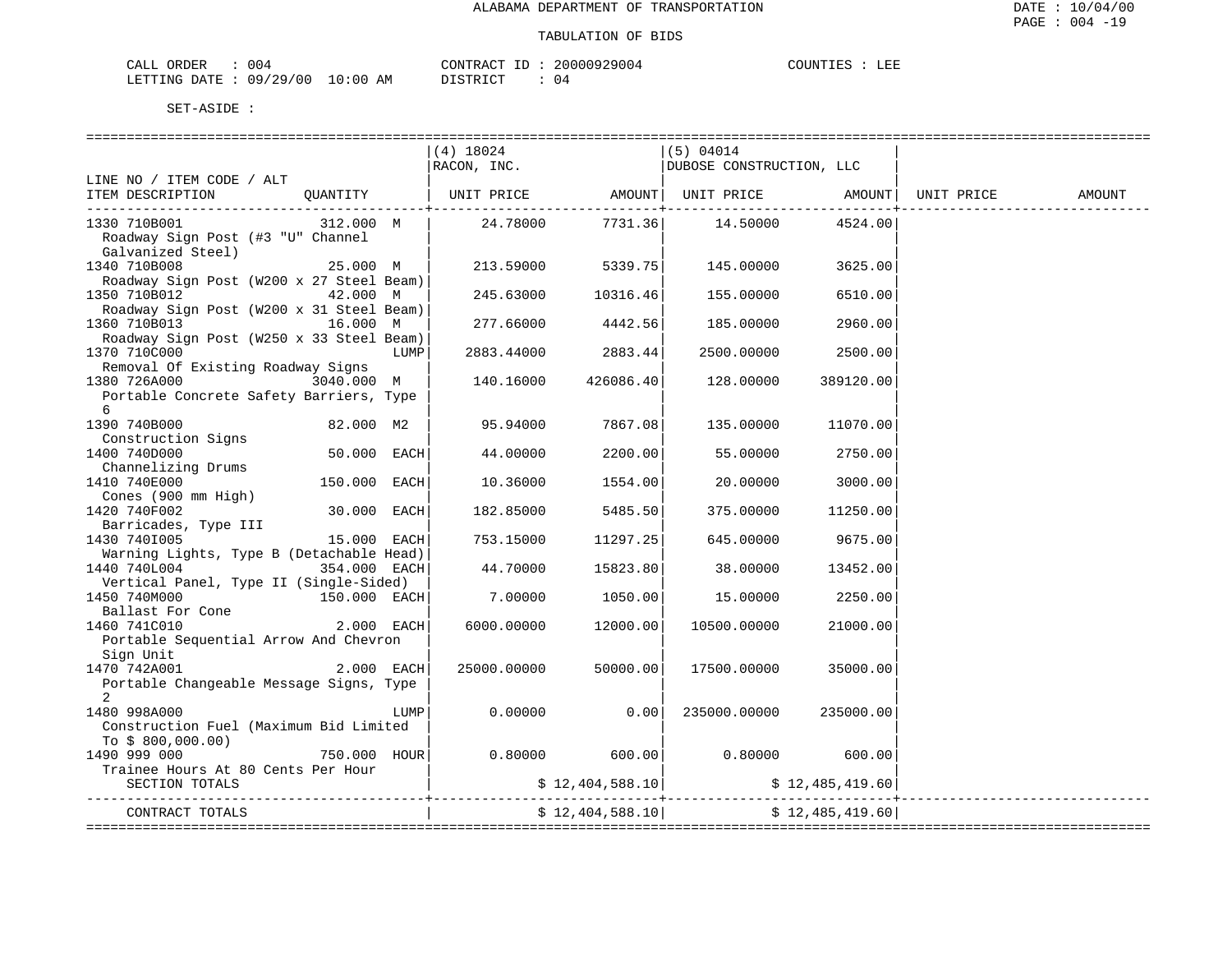DATE :

## VENDOR RANKING

| CALL ORDER<br>: 006<br>LETTING DATE : 09/29/00 10:00 AM                                                                                                                                                                                | CONTRACT ID: 20000929006<br>$\therefore$ 03<br>DISTRICT |              | COUNTIES : JEFFERSON                            |
|----------------------------------------------------------------------------------------------------------------------------------------------------------------------------------------------------------------------------------------|---------------------------------------------------------|--------------|-------------------------------------------------|
| CONTRACT DESCRIPTION :<br>for constructing the Grade, Drain, Bridges, Bridge Culverts<br>and Partial Base and Pave on Corridor "X" from 4600' west of<br>$C.R.$ #112 to 2300' east of $C.R.$ #112 in Graysville. Length<br>$1.283$ mi. | 360<br>CONTRACT TIME :<br>BIRMINGHAM                    | Working Days | (available days)<br>PROJECT $(S)$ : APD-471(58) |
| SET-ASIDE :                                                                                                                                                                                                                            |                                                         |              |                                                 |

| RANK |       | VENDOR NO./NAME                                | TOTAL<br><b>BID</b> | % OVER<br>LOW BID |
|------|-------|------------------------------------------------|---------------------|-------------------|
|      | 23025 | WRIGHT BROTHERS CONSTRUCTION CO., INC.         | \$16,959,487.41     | 100.0000%         |
|      | 30002 | ELLARD CONTR. CO., INC. & ELLARD CONSTR., INC. | \$18,326,383.67     | 108.0597%         |
|      | 10016 | JONES BROS., INC.                              | \$19.072.854.49     | 112.4612%         |
|      | 18024 | RACON, INC.                                    | \$19.625.675.73     | 115.7209%         |
|      | 14007 | W. S. NEWELL & SONS, INC.                      | \$21,512,083.87     | 126.8439%         |

--------------------------------------------------------------------------------------------------------------------------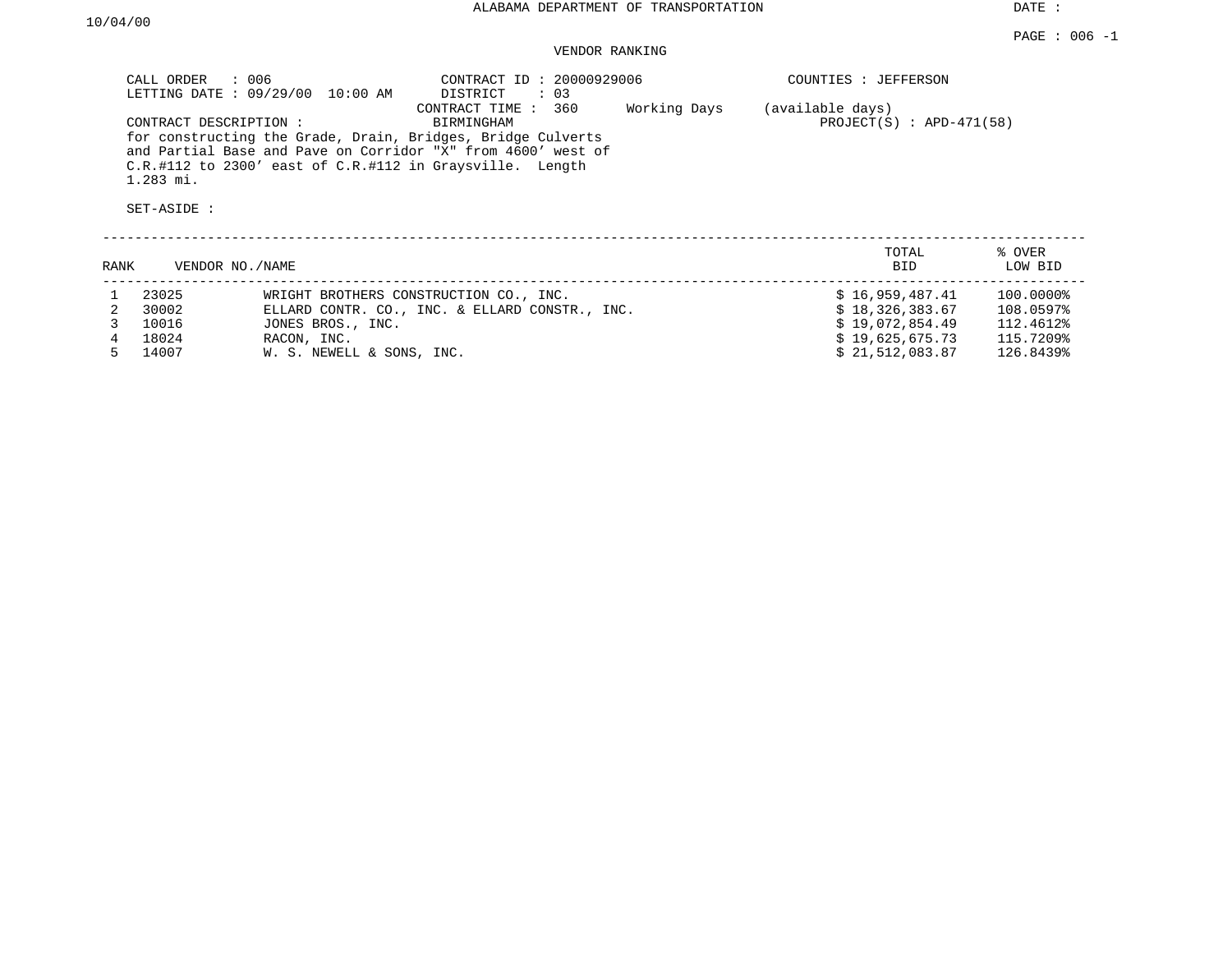| 006<br>CALL<br>ORDER         | CONTRACT<br>$ -$<br>⊥                            | 0000000000C<br>,,,,,,,,<br>29006 | COUNTIES<br>JEFFERSON |
|------------------------------|--------------------------------------------------|----------------------------------|-----------------------|
| 09/29/00<br>LETTING<br>DATE. | LO : 00<br>$T$ $T$ $T$<br>ΆM<br>סידי דת<br>11.11 | $\cap$<br>U J                    |                       |

|                                         |              | $(1)$ 23025  |         | $(2)$ 30002 |         | (3) 10016                                                                   |            |
|-----------------------------------------|--------------|--------------|---------|-------------|---------|-----------------------------------------------------------------------------|------------|
|                                         |              |              |         |             |         | WRIGHT BROTHERS CONSTRUCTION ELLARD CONTR. & ELLARD CONST JONES BROS., INC. |            |
| LINE NO / ITEM CODE / ALT               |              |              |         |             |         |                                                                             |            |
| ITEM DESCRIPTION                        | OUANTITY     | UNIT PRICE   | AMOUNT  | UNIT PRICE  | AMOUNT  | UNIT PRICE                                                                  | AMOUNT     |
|                                         |              |              |         |             |         |                                                                             |            |
| SECTION 0001 ROADWAY                    |              |              |         |             |         |                                                                             |            |
|                                         |              |              |         |             |         |                                                                             |            |
| 0010 201A000                            | LUMP         | 710945.00000 |         |             |         | 710945.00 1460000.00000 1460000.00 1350000.00000                            | 1350000.00 |
| Clearing & Grubbing (Approximately 210  |              |              |         |             |         |                                                                             |            |
| ACRES)                                  |              |              |         |             |         |                                                                             |            |
| 0020 205A001                            | $1.000$ EACH | 500.00000    | 500.00  | 1200.00000  | 1200.00 | 1.00000                                                                     | 1.00       |
| Removal Of Structures, Structure No. 1  |              |              |         |             |         |                                                                             |            |
| 0030 205A002                            | $1.000$ EACH | 500,00000    | 500.00  | 1200.00000  | 1200.00 | 1,00000                                                                     | 1.00       |
| Removal Of Structures, Structure No. 2  |              |              |         |             |         |                                                                             |            |
| 0040 205A003                            | $1.000$ EACH | 500.00000    | 500.00  | 4000.00000  | 4000.00 | 1,00000                                                                     | 1.00       |
| Removal Of Structures, Structure No. 3  |              |              |         |             |         |                                                                             |            |
| 0050 205A004                            | 1.000 EACH   | 500,00000    | 500.00  | 2500.00000  | 2500.00 | 1,00000                                                                     | 1.00       |
| Removal Of Structures, Structure No. 4  |              |              |         |             |         |                                                                             |            |
| 0060 205A005                            | 1.000 EACH   | 500.00000    | 500.00  | 2500.00000  | 2500.00 | 1,00000                                                                     | 1.00       |
| Removal Of Structures, Structure No. 5  |              |              |         |             |         |                                                                             |            |
| 0070 205A006                            | 1.000 EACH   | 500.00000    | 500.00  | 2500.00000  | 2500.00 | 1.00000                                                                     | 1.00       |
| Removal Of Structures, Structure No. 6  |              |              |         |             |         |                                                                             |            |
| 0080 205A007                            | 1.000 EACH   | 500.00000    | 500.00  | 1200.00000  | 1200.00 | 1,00000                                                                     | 1.00       |
| Removal Of Structures, Structure No. 7  |              |              |         |             |         |                                                                             |            |
| 0090 205A008                            | $1.000$ EACH | 500,00000    | 500.00  | 1200.00000  | 1200.00 | 1,00000                                                                     | 1.00       |
| Removal Of Structures, Structure No. 8  |              |              |         |             |         |                                                                             |            |
| 0100 205A009                            | 1.000 EACH   | 500,00000    | 500.00  | 1200.00000  | 1200.00 | 1,00000                                                                     | 1.00       |
| Removal Of Structures, Structure No. 9  |              |              |         |             |         |                                                                             |            |
| 0110 205A010                            | 1.000 EACH   | 500.00000    | 500.00  | 4000.00000  | 4000.00 | 1,00000                                                                     | 1.00       |
| Removal Of Structures, Structure No. 10 |              |              |         |             |         |                                                                             |            |
| 0120 205A011                            | 1.000 EACH   | 500.00000    | 500.00  | 1200.00000  | 1200.00 | 1,00000                                                                     | 1.00       |
| Removal Of Structures, Structure No. 11 |              |              |         |             |         |                                                                             |            |
| 0130 205A012                            | 1.000 EACH   | 500.00000    | 500.00  | 0.00000     | 0.00    | 1.00000                                                                     | 1.00       |
| Removal Of Structures, Structure No. 12 |              |              |         |             |         |                                                                             |            |
| 0140 205A013                            | $1.000$ EACH | 500,00000    | 500.00  | 0.00000     | 0.00    | 1,00000                                                                     | 1.00       |
| Removal Of Structures, Structure No. 13 |              |              |         |             |         |                                                                             |            |
| 0150 205A014                            | 1.000 EACH   | 500.00000    | 500.00  | 0.00000     | 0.00    | 1.00000                                                                     | 1.00       |
| Removal Of Structures, Structure No. 14 |              |              |         |             |         |                                                                             |            |
| 0160 205A015                            | 1.000 EACH   | 500.00000    | 500.00  | 0.00000     | 0.00    | 1,00000                                                                     | 1.00       |
| Removal Of Structures, Structure No. 15 |              |              |         |             |         |                                                                             |            |
| 0170 205A016                            | 1.000 EACH   | 500.00000    | 500.00  | 0.00000     | 0.00    | 1,00000                                                                     | 1.00       |
| Removal Of Structures, Structure No. 16 |              |              |         |             |         |                                                                             |            |
| 0180 205A017                            | 1.000 EACH   | 500.00000    | 500.00  | 2800.00000  | 2800.00 | 1,00000                                                                     | 1.00       |
| Removal Of Structures, Structure No. 17 |              |              |         |             |         |                                                                             |            |
| 0190 206B000                            | LUMP         | 4000.00000   | 4000.00 | 6800.00000  | 6800.00 | 5000.00000                                                                  | 5000.00    |
| Removal Of Old Box Culvert Sta. 47+25,  |              |              |         |             |         |                                                                             |            |
| CR-112 Reloc.                           |              |              |         |             |         |                                                                             |            |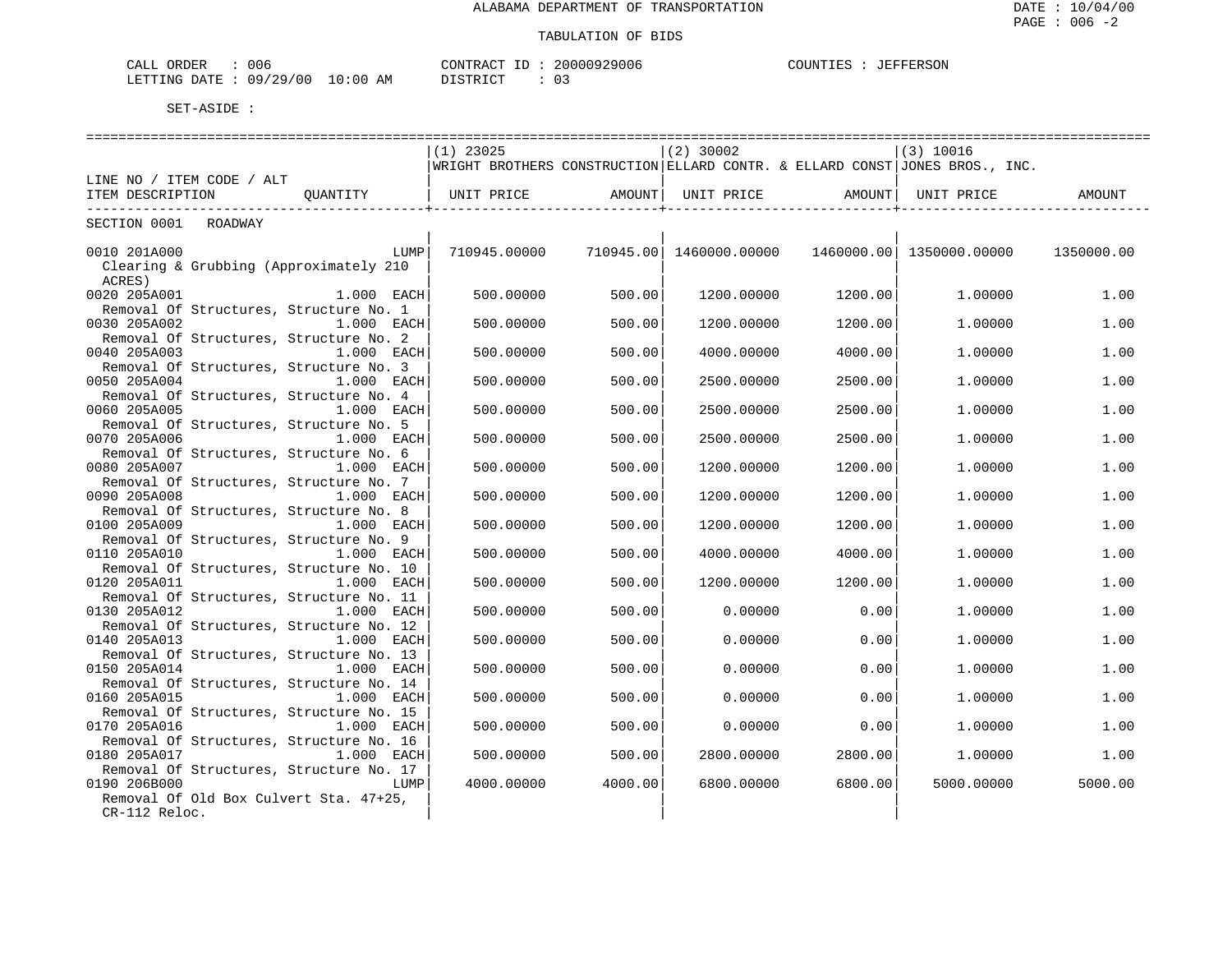| CALI<br>ORDER   | $\sim$ $\sim$<br>uub |             | ידים גם אידוגוסי    | 30000929006 | ANTINTI ES<br>FFERSON<br>. E. 2 |
|-----------------|----------------------|-------------|---------------------|-------------|---------------------------------|
| LETTING<br>DATE | 09/29<br>/00<br>- 20 | 10:00<br>AM | חומת החימיד הי<br>. | ັ           |                                 |

|                                                                  |              |             | $(1)$ 23025 |            | $(2)$ 30002 |            | (3) 10016                                                                   |            |
|------------------------------------------------------------------|--------------|-------------|-------------|------------|-------------|------------|-----------------------------------------------------------------------------|------------|
|                                                                  |              |             |             |            |             |            | WRIGHT BROTHERS CONSTRUCTION ELLARD CONTR. & ELLARD CONST JONES BROS., INC. |            |
| LINE NO / ITEM CODE / ALT                                        |              |             |             |            |             |            |                                                                             |            |
| ITEM DESCRIPTION                                                 | QUANTITY     |             | UNIT PRICE  | AMOUNT     | UNIT PRICE  | AMOUNT     | UNIT PRICE                                                                  | AMOUNT     |
|                                                                  |              |             |             |            |             |            |                                                                             |            |
| 0200 206C003                                                     | 400.000      | SOYD        | 2.00000     | 800.00     | 3,00000     | 1200.00    | 10.00000                                                                    | 4000.00    |
| Removing Concrete Flumes                                         |              |             |             |            |             |            |                                                                             |            |
| 0210 206D000                                                     | 237.000      | LF          | 6.00000     | 1422.00    | 8,00000     | 1896.00    | 10.00000                                                                    | 2370.00    |
| Removing Pipe                                                    |              |             |             |            |             |            |                                                                             |            |
| 0220 210A000                                                     | 3498543.000  | CYIP        | 1.76000     | 6157435.68 | 1.92000     | 6717202.56 | 1.90000                                                                     | 6647231.70 |
| Unclassified Excavation                                          |              |             |             |            |             |            |                                                                             |            |
| 0230 214A000                                                     | 23825.000    | <b>CUYD</b> | 5.00000     | 119125.00  | 7.00000     | 166775.00  | 6.00000                                                                     | 142950.00  |
| Structure Excavation                                             |              |             |             |            |             |            |                                                                             |            |
| 0240 214B001                                                     | 5946.000     | <b>CUYD</b> | 25.00000    | 148650.00  | 25.00000    | 148650.00  | 21.00000                                                                    | 124866.00  |
| Foundation Backfill, Commercial                                  |              |             |             |            |             |            |                                                                             |            |
| 0250 215A000                                                     | 1605.000     | CUYD        | 13.00000    | 20865.00   | 13,00000    | 20865.00   | 7.00000                                                                     | 11235.00   |
| Unclassified Bridge Excavation                                   |              |             | 1.00000     |            | 0.00000     |            |                                                                             |            |
| 0260 215B000                                                     |              | LUMP        |             | 1.00       |             | 0.00       | 100.00000                                                                   | 100.00     |
| Cofferdams Or Sheeting And Shoring STA.<br>$4569+88.82$ , E.B.L. |              |             |             |            |             |            |                                                                             |            |
| 0270 215B001                                                     |              | LUMP        | 1.00000     | 1.00       | 0.00000     | 0.00       | 100.00000                                                                   | 100.00     |
| Cofferdams Or Sheeting And Shoring Sta.                          |              |             |             |            |             |            |                                                                             |            |
| $4569+88.82$ , W.B.L.                                            |              |             |             |            |             |            |                                                                             |            |
| 0290 230A000                                                     | 316.000 RBST |             | 526.46000   | 166361.36  | 260.00000   | 82160.00   | 265.00000                                                                   | 83740.00   |
| Roadbed Processing                                               |              |             |             |            |             |            |                                                                             |            |
| 0300 301A004                                                     | 4326.000     | SYCP        | 4.33000     | 18731.58   | 4.35000     | 18818.10   | 4.40000                                                                     | 19034.40   |
| Crushed Aggregate Base Course, Type B,                           |              |             |             |            |             |            |                                                                             |            |
| Plant Mixed, 4" Compacted Thickness                              |              |             |             |            |             |            |                                                                             |            |
| 0310 301A012                                                     | 46315.000    | SYCP        | 4.46000     | 206564.90  | 4.95000     | 229259.25  | 5.00000                                                                     | 231575.00  |
| Crushed Aggregate Base Course, Type B,                           |              |             |             |            |             |            |                                                                             |            |
| Plant Mixed, 6" Compacted Thickness                              |              |             |             |            |             |            |                                                                             |            |
| 0320 306E000                                                     | 1.000 EACH   |             | 8000.00000  | 8000.00    | 8000.00000  | 8000.00    | 10000.00000                                                                 | 10000.00   |
| State Retained Portable Nuclear                                  |              |             |             |            |             |            |                                                                             |            |
| Moisture-Density Testing Device                                  |              |             |             |            |             |            |                                                                             |            |
| (Includes Disposal of Existing Device)                           |              |             |             |            |             |            |                                                                             |            |
| 0330 327E000                                                     | 854.000 TON  |             | 36.50000    | 31171.00   | 33.50000    | 28609.00   | 30.50000                                                                    | 26047.00   |
| Permeable Asphalt Treated Base                                   |              |             |             |            |             |            |                                                                             |            |
| 0340 401A000                                                     | 32751.000    | SYCP        | 0.37000     | 12117.87   | 0.37000     | 12117.87   | 0.37000                                                                     | 12117.87   |
| Bituminous Treatment A                                           |              |             |             |            |             |            |                                                                             |            |
| 0350 401A011                                                     | 1252.000     | SYCP        | 3.53000     | 4419.56    | 6.25000     | 7825.00    | 7.25000                                                                     | 9077.00    |
| Bituminous Treatment AKG                                         |              |             |             |            |             |            |                                                                             |            |
| 0360 401B108                                                     | 8071.000     | SYCP        | 0.84000     | 6779.64    | 1.35000     | 10895.85   | 2.35000                                                                     | 18966.85   |
| Bituminous Treatment G (With Polymer                             |              |             |             |            |             |            |                                                                             |            |
| Additive)                                                        |              |             |             |            |             |            |                                                                             |            |
| 0370 405A000                                                     | 1347.000 GAL |             | 2.50000     | 3367.50    | 1.75000     | 2357.25    | 1.15000                                                                     | 1549.05    |
| Tack Coat                                                        |              |             |             |            |             |            |                                                                             |            |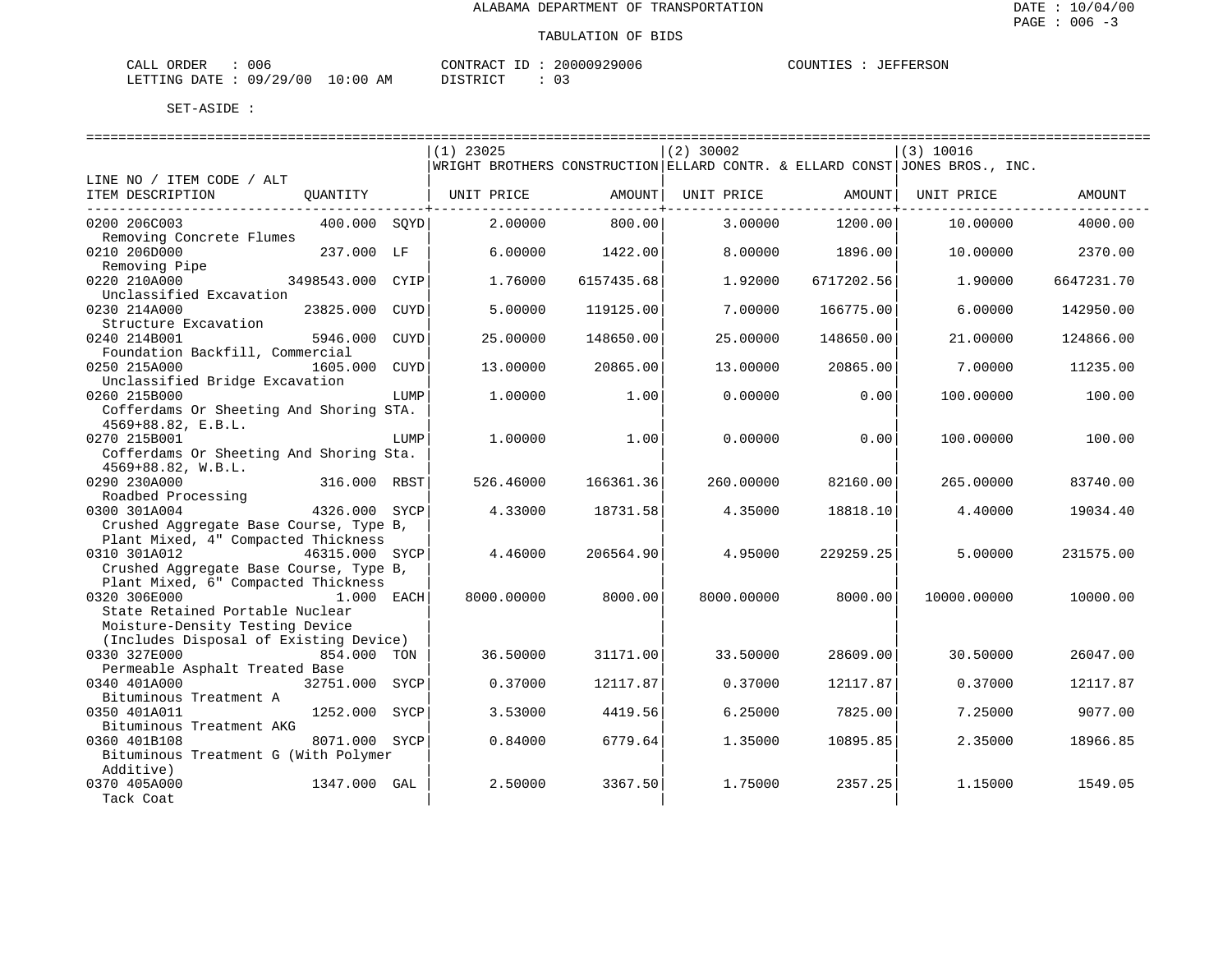| CALL ORDER                      | 006 |          | CONTRACT ID: 20000929006 | COUNTIES | : JEFFERSON |
|---------------------------------|-----|----------|--------------------------|----------|-------------|
| LETTING DATE: 09/29/00 10:00 AM |     | DISTRICT |                          |          |             |

|                                                                                |                |      | $(1)$ 23025 |            | $(2)$ 30002 |            | (3) 10016                                                                   |            |
|--------------------------------------------------------------------------------|----------------|------|-------------|------------|-------------|------------|-----------------------------------------------------------------------------|------------|
|                                                                                |                |      |             |            |             |            | WRIGHT BROTHERS CONSTRUCTION ELLARD CONTR. & ELLARD CONST JONES BROS., INC. |            |
| LINE NO / ITEM CODE / ALT                                                      |                |      |             |            |             |            |                                                                             |            |
| ITEM DESCRIPTION                                                               | QUANTITY       |      | UNIT PRICE  | AMOUNT     | UNIT PRICE  | AMOUNT     | UNIT PRICE                                                                  | AMOUNT     |
|                                                                                |                |      |             |            |             |            |                                                                             |            |
| 0380 410C000                                                                   | 1.000 EACH     |      | 1800.00000  | 1800.00    | 1400.00000  | 1400.00    | 1000.00000                                                                  | 1000.00    |
| Contractor Retained Profilograph                                               |                |      |             |            |             |            |                                                                             |            |
| 0390 424A260                                                                   | 1678.000 TON   |      | 40.50000    | 67959.00   | 37.00000    | 62086.00   | 35.00000                                                                    | 58730.00   |
| Superpave Bituminous Concrete Wearing                                          |                |      |             |            |             |            |                                                                             |            |
| Surface Layer, 1/2" Maximum Aggregate<br>Size Mix, ESAL Range D                |                |      |             |            |             |            |                                                                             |            |
| 0400 424B281                                                                   | 531.000 TON    |      | 39.00000    | 20709.00   | 38.00000    | 20178.00   | 37.58000                                                                    | 19954.98   |
| Superpave Bituminous Concrete Upper                                            |                |      |             |            |             |            |                                                                             |            |
| Binder Layer, 1" Maximum Aggregate Size                                        |                |      |             |            |             |            |                                                                             |            |
| Mix, ESAL Range E                                                              |                |      |             |            |             |            |                                                                             |            |
| 0410 424B461                                                                   | 6276.000 TON   |      | 30.00000    | 188280.00  | 27.00000    | 169452.00  | 26.80000                                                                    | 168196.80  |
| Superpave Bituminous Concrete Upper                                            |                |      |             |            |             |            |                                                                             |            |
| Binder Layer, 1" Maximum Aggregate Size                                        |                |      |             |            |             |            |                                                                             |            |
| Mix, ESAL Range D                                                              |                |      |             |            |             |            |                                                                             |            |
| 0420 424B541                                                                   | 737.000 TON    |      | 34.50000    | 25426.50   | 30.00000    | 22110.00   | 27.75000                                                                    | 20451.75   |
| Superpave Bituminous Concrete Lower                                            |                |      |             |            |             |            |                                                                             |            |
| Binder Layer, 1" Maximum Aggregate Size                                        |                |      |             |            |             |            |                                                                             |            |
| Mix, ESAL Range C                                                              |                |      |             |            |             |            |                                                                             |            |
| 0430 424B581                                                                   | 559.000 TON    |      | 35.50000    | 19844.50   | 35.50000    | 19844.50   | 36.00000                                                                    | 20124.00   |
| Superpave Bituminous Concrete Lower                                            |                |      |             |            |             |            |                                                                             |            |
| Binder Layer, 1" Maximum Aggregate Size                                        |                |      |             |            |             |            |                                                                             |            |
| Mix, ESAL Range E<br>0440 424C240                                              |                |      |             |            |             |            |                                                                             |            |
| Superpave Bituminous Concrete Base                                             | 557.000 TON    |      | 41.50000    | 23115.50   | 40.00000    | 22280.00   | 39.40000                                                                    | 21945.80   |
| Layer, 1" Maximum Aggregate Size Mix,                                          |                |      |             |            |             |            |                                                                             |            |
| ESAL Range C                                                                   |                |      |             |            |             |            |                                                                             |            |
| 0450 424C280                                                                   | 585.000 TON    |      | 43.50000    | 25447.50   | 37.40000    | 21879.00   | 35.40000                                                                    | 20709.00   |
| Superpave Bituminous Concrete Base                                             |                |      |             |            |             |            |                                                                             |            |
| Layer, 1" Maximum Aggregate Size Mix,                                          |                |      |             |            |             |            |                                                                             |            |
| ESAL Range E                                                                   |                |      |             |            |             |            |                                                                             |            |
| 0460 430B040                                                                   | 1000.000 TCIP  |      | 13.00000    | 13000.00   | 12.75000    | 12750.00   | 15,00000                                                                    | 15000.00   |
| Aggregate Surfacing (Crushed Aggregate                                         |                |      |             |            |             |            |                                                                             |            |
| Base, Type B)                                                                  |                |      |             |            |             |            |                                                                             |            |
| 0470 450B000                                                                   | 123.000 SQYD   |      | 40.00000    | 4920.00    | 40.00000    | 4920.00    | 40.00000                                                                    | 4920.00    |
| Reinforced Cement Concrete Bridge End                                          |                |      |             |            |             |            |                                                                             |            |
| Slab                                                                           |                |      |             |            |             |            |                                                                             |            |
| 0480 502A001                                                                   | 2699873.000 LB |      | 0.41400     | 1117747.42 | 0.41000     | 1106947.93 | 0.41000                                                                     | 1106947.93 |
| Steel Reinforcement (Grade 60)                                                 |                |      |             |            |             |            |                                                                             |            |
| 0490 502B000                                                                   |                | LUMP | 65000.00000 | 65000.00   | 65000.00000 | 65000.00   | 60000.00000                                                                 | 60000.00   |
| Steel Reinforcement For Bridge                                                 |                |      |             |            |             |            |                                                                             |            |
| Superstructure, Sta. 4569+96.38, E.B.L.<br>Approximately 135800 LBS (Grade 60) |                |      |             |            |             |            |                                                                             |            |
|                                                                                |                |      |             |            |             |            |                                                                             |            |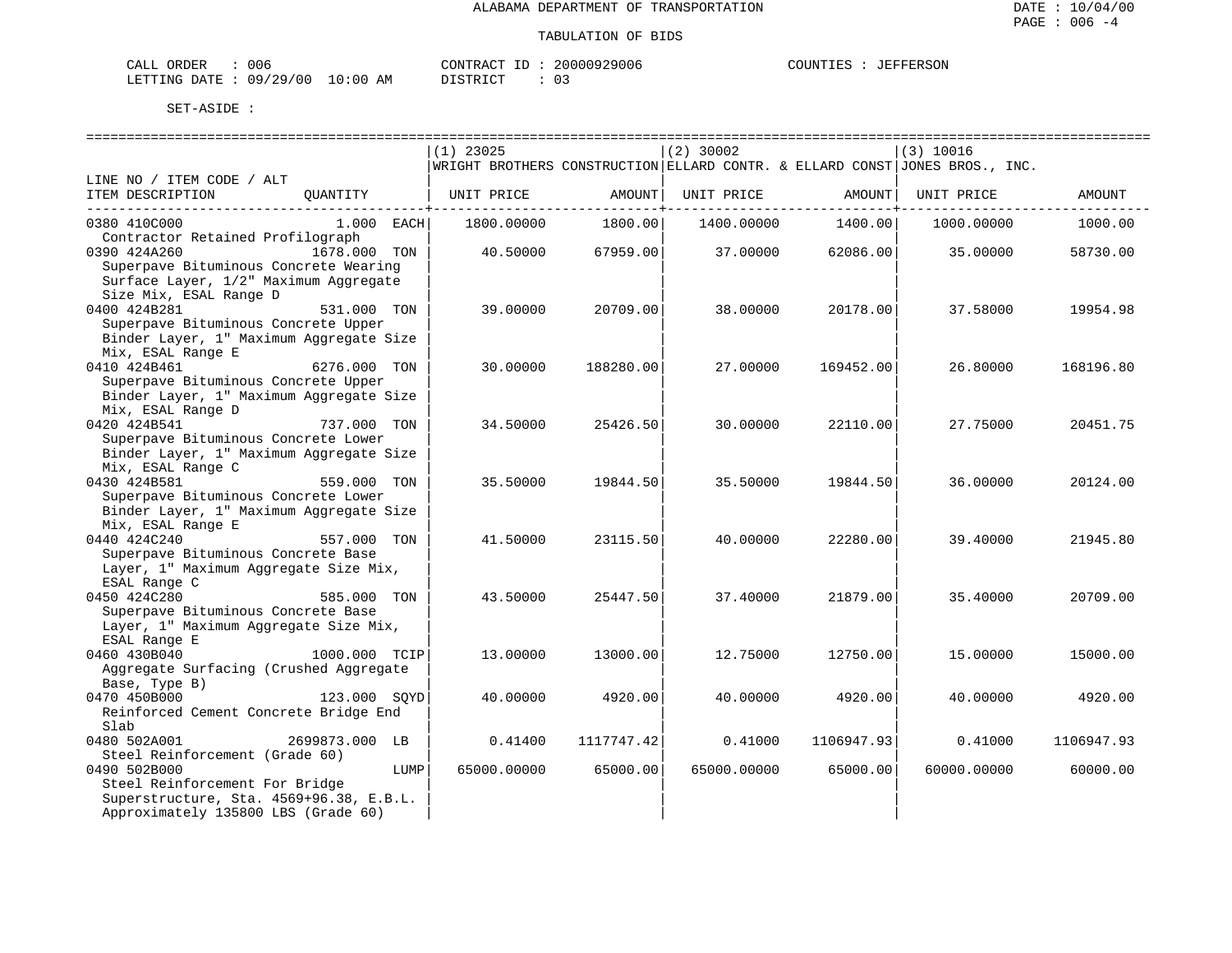| CALL ORDER                      | 006 | CONTRACT ID: 2 | 20000929006 | COUNTIES | : JEFFERSON |
|---------------------------------|-----|----------------|-------------|----------|-------------|
| LETTING DATE: 09/29/00 10:00 AM |     | DISTRICT       |             |          |             |

|                                                      |      | $(1)$ 23025            |           | $(2)$ 30002  |                   | (3) 10016                                                                                                  |           |
|------------------------------------------------------|------|------------------------|-----------|--------------|-------------------|------------------------------------------------------------------------------------------------------------|-----------|
|                                                      |      |                        |           |              |                   | $ \text{WRIGHT BROTHERS CONSTRUCTION} \text{ELLARD CONTR. & ELLARD CONST} \text{JONES BROS.}, \text{INC.}$ |           |
| LINE NO / ITEM CODE / ALT                            |      |                        |           |              |                   |                                                                                                            |           |
| ITEM DESCRIPTION QUANTITY                            |      | UNIT PRICE AMOUNT      |           |              | UNIT PRICE AMOUNT | UNIT PRICE                                                                                                 | AMOUNT    |
|                                                      |      |                        |           |              |                   |                                                                                                            |           |
| 0500 502B001                                         | LUMP | 75000.00000            | 75000.00  | 75000.00000  | 75000.00          | 70000.00000                                                                                                | 70000.00  |
| Steel Reinforcement For Bridge                       |      |                        |           |              |                   |                                                                                                            |           |
| Superstructure Sta. 4569+81.26., W.B.L.,             |      |                        |           |              |                   |                                                                                                            |           |
| Approximately 157200 LBS (Grade 60)                  |      |                        |           |              |                   |                                                                                                            |           |
| 0510 502B002                                         | LUMP | 110000.00000 110000.00 |           | 110000.00000 | 110000.00         | 90000.00000                                                                                                | 90000.00  |
| Steel Reinforcement For Bridge                       |      |                        |           |              |                   |                                                                                                            |           |
| Superstructure Sta.55+40, CO. RD. 112                |      |                        |           |              |                   |                                                                                                            |           |
| Relocated, Approximately 227141 LBS                  |      |                        |           |              |                   |                                                                                                            |           |
| (Grade 60)                                           |      |                        |           |              |                   |                                                                                                            |           |
| 0520 505C002<br>3184.000 LF                          |      | 26.00000               | 82784.00  | 26.00000     | 82784.00          | 25.00000                                                                                                   | 79600.00  |
| Steel Piling (HP 12x53)                              |      |                        |           |              |                   |                                                                                                            |           |
| 0530 505G003<br>114.000 EACH                         |      | 120.00000              | 13680.00  | 120.00000    | 13680.00          | 85.00000                                                                                                   | 9690.00   |
| Pile Points (Type A, 12")                            |      |                        |           |              |                   |                                                                                                            |           |
| 0540 506A000<br>140.000 LF                           |      | 90.00000               | 12600.00  | 90.00000     | 12600.00          | 75.00000                                                                                                   | 10500.00  |
| Drilled Shaft Excavation, 4'-6" Diameter             |      |                        |           |              |                   |                                                                                                            |           |
| 0550 506A006<br>168.000 LF                           |      | 130.00000              | 21840.00  | 130.00000    | 21840.00          | 110.00000                                                                                                  | 18480.00  |
| Drilled Shaft Excavation, 5'-6" Diameter             |      |                        |           |              |                   |                                                                                                            |           |
| 0560 506B004<br>140.000 LF                           |      | 395.00000              | 55300.00  | 395.00000    | 55300.00          | 350.00000                                                                                                  | 49000.00  |
| Special Drilled Shaft Excavation, 4'-6"              |      |                        |           |              |                   |                                                                                                            |           |
| Diameter<br>0570 506B006                             |      | 590.00000              |           | 590.00000    |                   |                                                                                                            |           |
| 80.000 LF<br>Special Drilled Shaft Excavation, 5'-6" |      |                        | 47200.00  |              | 47200.00          | 525.00000                                                                                                  | 42000.00  |
| Diameter                                             |      |                        |           |              |                   |                                                                                                            |           |
| 0580 506C023<br>238.000 LF                           |      | 105,00000              | 24990.00  | 105.00000    | 24990.00          | 70.00000                                                                                                   | 16660.00  |
| Drilled Shaft Construction, 4'-6"                    |      |                        |           |              |                   |                                                                                                            |           |
| Diameter, Class DS2 Concrete                         |      |                        |           |              |                   |                                                                                                            |           |
| 0590 506C025<br>234.000 LF                           |      | 128.00000              | 29952.00  | 128.00000    | 29952.00          | 100.00000                                                                                                  | 23400.00  |
| Drilled Shaft Construction, 5'-6"                    |      |                        |           |              |                   |                                                                                                            |           |
| Diameter, Class DS2 Concrete                         |      |                        |           |              |                   |                                                                                                            |           |
| 0600 506G003<br>14.000 EACH                          |      | 1660.00000             | 23240.00  | 1660.00000   | 23240.00          | 1500.00000                                                                                                 | 21000.00  |
| Crosshole Sonic Logging, 4'-6" Diameter              |      |                        |           |              |                   |                                                                                                            |           |
| 0610 506G005                                         |      | 1325.00000             | 10600.00  | 1325.00000   | 10600.00          | 1200.00000                                                                                                 | 9600.00   |
| Crosshole Sonic Logging, 5'-6" Diameter              |      |                        |           |              |                   |                                                                                                            |           |
| 0620 508A000<br>36692.000 LB                         |      | 2.40000                | 88060.80  | 2.40000      | 88060.80          | 3.10000                                                                                                    | 113745.20 |
| Structural Steel                                     |      |                        |           |              |                   |                                                                                                            |           |
| 0630 508F000                                         | LUMP | 2750.00000             | 2750.00   | 2750.00000   | 2750.00           | 2500.00000                                                                                                 | 2500.00   |
| Bridge Deck Drainage System (Specialty               |      |                        |           |              |                   |                                                                                                            |           |
| Item)                                                |      |                        |           |              |                   |                                                                                                            |           |
| 0640 510A000<br>1212.000 CUYD                        |      | 325.00000              | 393900.00 | 325.00000    | 393900.00         | 370.00000                                                                                                  | 448440.00 |
| Bridge Substructure Concrete, Class A                |      |                        |           |              |                   |                                                                                                            |           |
| 0650 510C051                                         | LUMP | 220000.00000           | 220000.00 | 220000.00000 | 220000.00         | 250000.00000                                                                                               | 250000.00 |
| Bridge Concrete Superstructure, Sta.                 |      |                        |           |              |                   |                                                                                                            |           |
| 4569+96.38, E.B.L., Approximately 616                |      |                        |           |              |                   |                                                                                                            |           |
| CU. YDS                                              |      |                        |           |              |                   |                                                                                                            |           |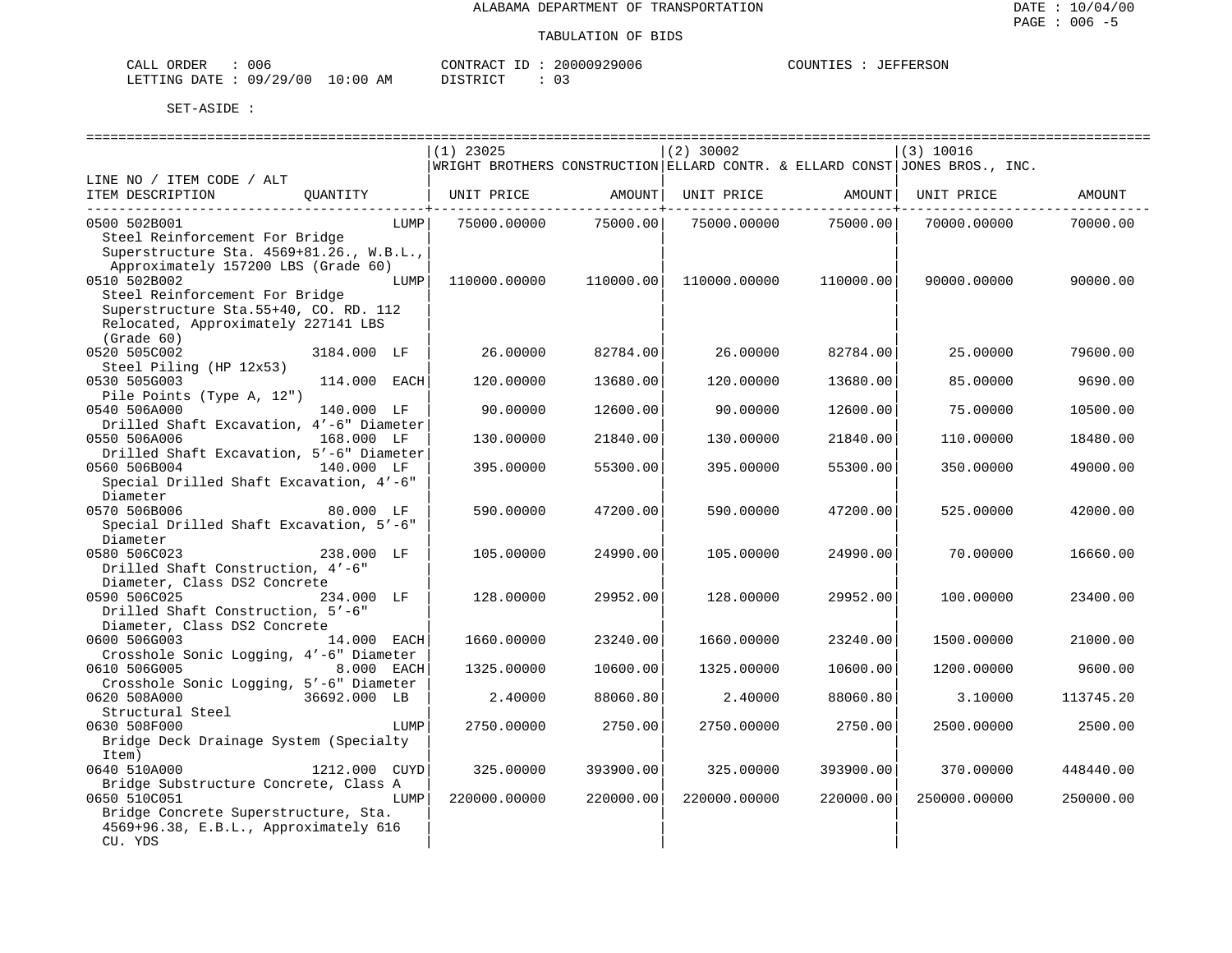| CALI<br>ORDER   | $\sim$ $\sim$<br>uub |             | ידים גם אידוגוסי    | 30000929006 | ANTINTI ES<br>FFERSON<br>. E. 2 |
|-----------------|----------------------|-------------|---------------------|-------------|---------------------------------|
| LETTING<br>DATE | 09/29<br>/00<br>- 20 | 10:00<br>AM | חומת החימיד הי<br>. | ັ           |                                 |

|                                        |                |      |              | ======================== |              |            |                                                                             |            |
|----------------------------------------|----------------|------|--------------|--------------------------|--------------|------------|-----------------------------------------------------------------------------|------------|
|                                        |                |      | $(1)$ 23025  |                          | $(2)$ 30002  |            | (3) 10016                                                                   |            |
|                                        |                |      |              |                          |              |            | WRIGHT BROTHERS CONSTRUCTION ELLARD CONTR. & ELLARD CONST JONES BROS., INC. |            |
| LINE NO / ITEM CODE / ALT              |                |      |              |                          |              |            |                                                                             |            |
| ITEM DESCRIPTION                       | OUANTITY       |      | UNIT PRICE   | AMOUNT                   | UNIT PRICE   | AMOUNT     | UNIT PRICE                                                                  | AMOUNT     |
|                                        |                |      |              |                          |              |            |                                                                             |            |
| 0660 510C052                           |                | LUMP | 250000.00000 | 250000.00                | 250000.00000 | 250000.00  | 270000.00000                                                                | 270000.00  |
| Bridge Concrete Superstructure, Sta.   |                |      |              |                          |              |            |                                                                             |            |
| 4569+81.26, W.B.L., Approximately 716  |                |      |              |                          |              |            |                                                                             |            |
| CU. YDS.                               |                |      |              |                          |              |            |                                                                             |            |
| 0670 510C053                           |                | LUMP | 425000.00000 | 425000.00                | 425000.00000 | 425000.00  | 400000.00000                                                                | 400000.00  |
| Bridge Concrete Superstructure, Sta.   |                |      |              |                          |              |            |                                                                             |            |
| 55+40, CO. RD. 112 Relocated,          |                |      |              |                          |              |            |                                                                             |            |
| Approximately 1141 CU. YDS.            |                |      |              |                          |              |            |                                                                             |            |
| 0680 510E000                           | 7051.000 SQYD  |      | 1,90000      | 13396.90                 | 1.90000      | 13396.90   | 1.60000                                                                     | 11281.60   |
| Grooving Concrete Bridge Decks         |                |      |              |                          |              |            |                                                                             |            |
| 0690 511A004                           | 196.000 EACH   |      | 390.00000    | 76440.00                 | 390.00000    | 76440.00   | 700.00000                                                                   | 137200.00  |
| Elastomeric Bearings, Type 4           |                |      |              |                          |              |            |                                                                             |            |
| 0700 513B015                           | 4535.000 LF    |      | 84.00000     | 380940.00                | 84.00000     | 380940.00  | 120.00000                                                                   | 544200.00  |
| Pretensioned-Prestressed Concrete      |                |      |              |                          |              |            |                                                                             |            |
| Girders, Type BT-54 (Specialty Item)   |                |      |              |                          |              |            |                                                                             |            |
| 0710 513B017                           | 4507.000 LF    |      | 96.00000     | 432672.00                | 96.00000     | 432672.00  | 120,00000                                                                   | 540840.00  |
| Pretensioned-Prestressed Concrete      |                |      |              |                          |              |            |                                                                             |            |
| Girders, Type BT-72 (Specialty Item)   |                |      |              |                          |              |            |                                                                             |            |
| 0720 524A010                           | 15366.000 CUYD |      | 135.00000    | 2074410.00               | 139.00000    | 2135874.00 | 143.00000                                                                   | 2197338.00 |
| Culvert Concrete                       |                |      |              |                          |              |            |                                                                             |            |
| 0730 530A001                           | 1296.000 LF    |      | 20.46000     | 26516.16                 | 21.00000     | 27216.00   | 20.00000                                                                    | 25920.00   |
| 18" Roadway Pipe (Class 3 R.C.)        |                |      |              |                          |              |            |                                                                             |            |
| 0740 530A002                           | 1700.000 LF    |      | 26.64000     | 45288.00                 | 31.00000     | 52700.00   | 28.00000                                                                    | 47600.00   |
| 24" Roadway Pipe (Class 3 R.C.)        |                |      |              |                          |              |            |                                                                             |            |
| 0750 530A003                           | 152.000 LF     |      | 34.14000     | 5189.28                  | 42.50000     | 6460.00    | 36.00000                                                                    | 5472.00    |
| 30" Roadway Pipe (Class 3 R.C.)        |                |      |              |                          |              |            |                                                                             |            |
| 0760 530A004                           | 316.000 LF     |      | 42.67000     | 13483.72                 | 54.00000     | 17064.00   | 50.00000                                                                    | 15800.00   |
| 36" Roadway Pipe (Class 3 R.C.)        |                |      |              |                          |              |            |                                                                             |            |
| 0770 530A005                           | 148.000 LF     |      | 56.77000     | 8401.96                  | 67.00000     | 9916.00    | 60.00000                                                                    | 8880.00    |
| 42" Roadway Pipe (Class 3 R.C.)        |                |      |              |                          |              |            |                                                                             |            |
| 0780 530A015                           | 716.000 LF     |      | 50.96000     | 36487.36                 | 57.00000     | 40812.00   | 53.00000                                                                    | 37948.00   |
| 36" Roadway Pipe (Class 4 R.C.)        |                |      |              |                          |              |            |                                                                             |            |
| 0790 530A202                           | 530.000 LF     |      | 28.32000     | 15009.60                 | 31.00000     | 16430.00   | 35.00000                                                                    | 18550.00   |
| 24" Roadway Pipe (14 Gauge C.C.S.P.I.) |                |      |              |                          |              |            |                                                                             |            |
| 0800 530A379                           | 864.000 LF     |      | 145.36000    | 125591.04                | 144.00000    | 124416.00  | 155.00000                                                                   | 133920.00  |
| 54" Roadway Pipe, Class C-1 Bedding    |                |      |              |                          |              |            |                                                                             |            |
| (Class 5 R.C.)                         |                |      |              |                          |              |            |                                                                             |            |
| 0810 530A661                           | 44.000 LF      |      | 20.46000     | 900.24                   | 21.00000     | 924.00     | 32.00000                                                                    | 1408.00    |
| 18" Roadway Pipe (Class 3 R.C.)        |                |      |              |                          |              |            |                                                                             |            |
| (Temporary)                            |                |      |              |                          |              |            |                                                                             |            |
| 0820 530A800                           | 24.000 LF      |      | 24.84000     | 596.16                   | 10.00000     | 240.00     | 45.00000                                                                    | 1080.00    |
| 15" Roadway Pipe (14 Gauge C.C.S.)     |                |      |              |                          |              |            |                                                                             |            |
| (Stack Pipe) (No Bedding Required)     |                |      |              |                          |              |            |                                                                             |            |
|                                        |                |      |              |                          |              |            |                                                                             |            |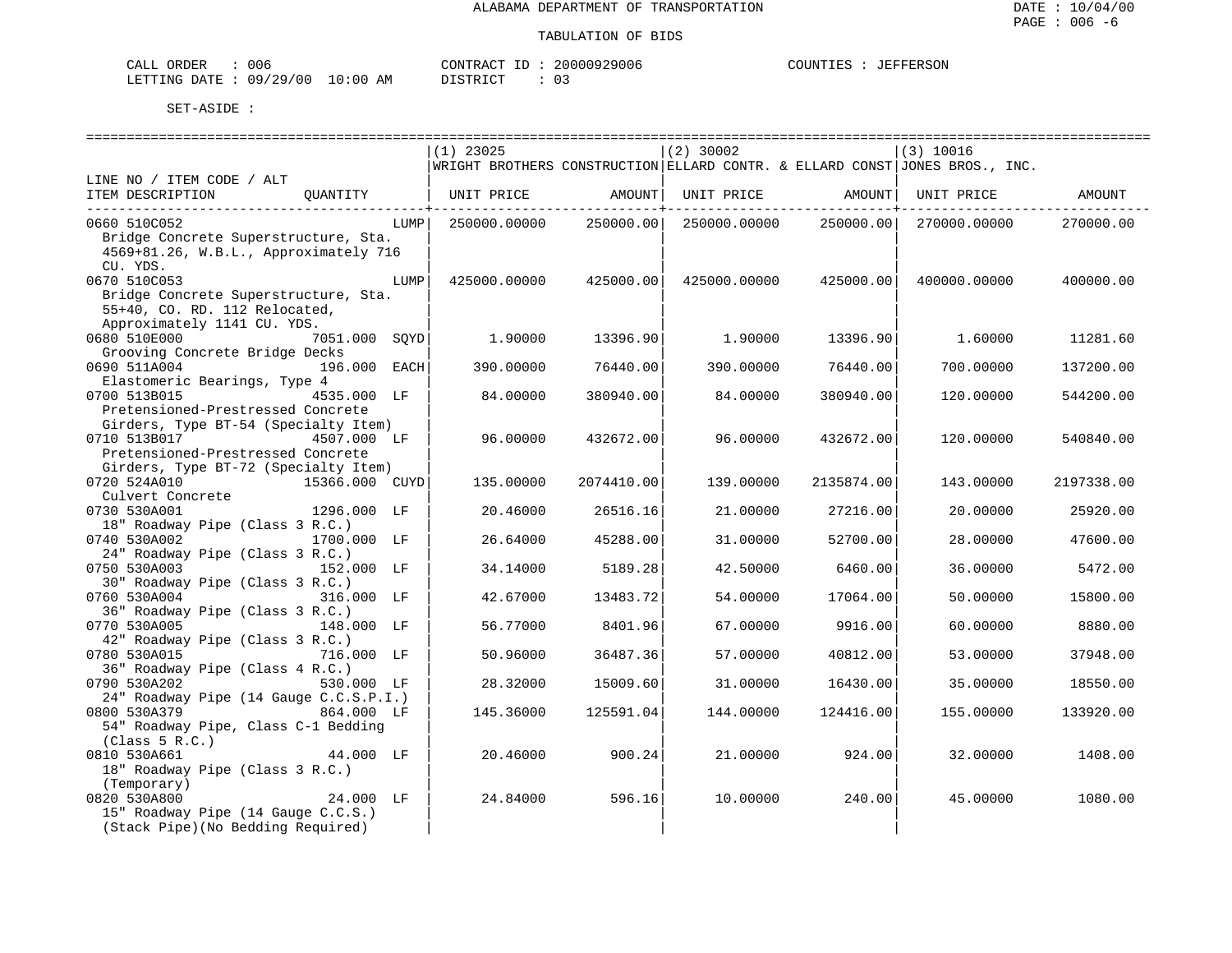| CALL<br>ORDER | 006               | CONTRACT            | 20000929006 | COUNTIES | JEFFERSON |
|---------------|-------------------|---------------------|-------------|----------|-----------|
| LETTING DATE  | 10:00<br>09/29/00 | AΜ<br>DISTRICT<br>. |             |          |           |

|                                         |               |      | $(1)$ 23025  |           | $(2)$ 30002 |           | (3) 10016                                                                   |           |
|-----------------------------------------|---------------|------|--------------|-----------|-------------|-----------|-----------------------------------------------------------------------------|-----------|
|                                         |               |      |              |           |             |           | WRIGHT BROTHERS CONSTRUCTION ELLARD CONTR. & ELLARD CONST JONES BROS., INC. |           |
| LINE NO / ITEM CODE / ALT               |               |      |              |           |             |           |                                                                             |           |
| ITEM DESCRIPTION                        | OUANTITY      |      | UNIT PRICE   | AMOUNT    | UNIT PRICE  | AMOUNT    | UNIT PRICE                                                                  | AMOUNT    |
|                                         |               |      |              |           |             |           |                                                                             |           |
| 0830 600A000                            |               | LUMP | 196500.00000 | 196500.00 | 98000.00000 | 98000.00  | 700000.00000                                                                | 700000.00 |
| Mobilization                            |               |      |              |           |             |           |                                                                             |           |
| 0840 601A000                            | 1.000 EACH    |      | 5000.00000   | 5000.00   | 4000.00000  | 4000.00   | 20000.00000                                                                 | 20000.00  |
| Furnishing Base, Soil And Structure     |               |      |              |           |             |           |                                                                             |           |
| Laboratories                            |               |      |              |           |             |           |                                                                             |           |
| 0850 602A000                            | 93.000 EACH   |      | 100.00000    | 9300.00   | 75.00000    | 6975.00   | 80.00000                                                                    | 7440.00   |
| Right Of Way Markers                    |               |      |              |           |             |           |                                                                             |           |
| 0860 602C000                            | 7.000 EACH    |      | 100.00000    | 700.00    | 100.00000   | 700.00    | 80.00000                                                                    | 560.00    |
| Permanent Easement Marker               |               |      |              |           |             |           |                                                                             |           |
| 0870 603A002                            | 1.000 EACH    |      | 15000.00000  | 15000.00  | 1,00000     | 1.00      | 45000.00000                                                                 | 45000.00  |
| Furnishing Type 3 Field Office          |               |      |              |           |             |           |                                                                             |           |
| 0880 603B000                            | 500.000 LF    |      | 12.00000     | 6000.00   | 5.00000     | 2500.00   | 9.00000                                                                     | 4500.00   |
| Furnishing Security Fence               |               |      |              |           |             |           |                                                                             |           |
| 0890 604A000                            | 4051.000 SOYD |      | 1.13000      | 4577.63   | 1.25000     | 5063.75   | 1,00000                                                                     | 4051.00   |
| Separative Geotextile                   |               |      |              |           |             |           |                                                                             |           |
| 0900 605A002                            | 2026.000 LF   |      | 5.00000      | 10130.00  | 7.00000     | 14182.00  | 5.50000                                                                     | 11143.00  |
| Pavement Edge Drain (Aggregate Filled   |               |      |              |           |             |           |                                                                             |           |
| Underdrain)                             |               |      |              |           |             |           |                                                                             |           |
| 0910 605B000                            | 34.000 EACH   |      | 225.00000    | 7650.00   | 350.00000   | 11900.00  | 240.00000                                                                   | 8160.00   |
| Special Underdrain Outlet, Type A       |               |      |              |           |             |           |                                                                             |           |
| 0920 606A000                            | 1000.000 LF   |      | 12.00000     | 12000.00  | 9.00000     | 9000.00   | 7.00000                                                                     | 7000.00   |
| 6" Underdrain Pipe                      |               |      |              |           |             |           |                                                                             |           |
| 0930 609A000                            | 3154.000      | SOYD | 5.04000      | 15896.16  | 5.00000     | 15770.00  | 19.00000                                                                    | 59926.00  |
| Aggregate Slope Protection              |               |      |              |           |             |           |                                                                             |           |
| 0940 610C001                            | 23372.000     | TON  | 15.50000     | 362266.00 | 10.00000    | 233720.00 | 13.25000                                                                    | 309679.00 |
| Loose Riprap, Class 2                   |               |      |              |           |             |           |                                                                             |           |
| 0950 610C002                            | 2540.000      | TON  | 15.50000     | 39370.00  | 11,00000    | 27940.00  | 20.00000                                                                    | 50800.00  |
| Loose Riprap, Class 3                   |               |      |              |           |             |           |                                                                             |           |
| 0960 610D000                            | 28745.000     | SOYD | 2.00000      | 57490.00  | 2.50000     | 71862.50  | 1.50000                                                                     | 43117.50  |
| Filter Blanket                          |               |      |              |           |             |           |                                                                             |           |
| 0970 614A000                            | 3042.000 CUYD |      | 140.00000    | 425880.00 | 185.00000   | 562770.00 | 185.00000                                                                   | 562770.00 |
| Slope Paving                            |               |      |              |           |             |           |                                                                             |           |
| 0980 619A002                            | 8.000 EACH    |      | 368.42000    | 2947.36   | 600.00000   | 4800.00   | 600.00000                                                                   | 4800.00   |
| 18" Roadway Pipe End Treatment, Class 1 |               |      |              |           |             |           |                                                                             |           |
| 0990 619A003                            | 10.000 EACH   |      | 447.37000    | 4473.70   | 650.00000   | 6500.00   | 650.00000                                                                   | 6500.00   |
| 24" Roadway Pipe End Treatment, Class 1 |               |      |              |           |             |           |                                                                             |           |
| 1000 619A004                            | 1.000 EACH    |      | 621.05000    | 621.05    | 700.00000   | 700.00    | 700.00000                                                                   | 700.00    |
| 30" Roadway Pipe End Treatment, Class 1 |               |      |              |           |             |           |                                                                             |           |
| 1010 619A005                            | 5.000 EACH    |      | 815.79000    | 4078.95   | 850.00000   | 4250.00   | 850.00000                                                                   | 4250.00   |
| 36" Roadway Pipe End Treatment, Class 1 |               |      |              |           |             |           |                                                                             |           |
| 1020 619A006                            | 2.000 EACH    |      | 1026.32000   | 2052.64   | 1250.00000  | 2500.00   | 1250.00000                                                                  | 2500.00   |
| 42" Roadway Pipe End Treatment, Class 1 |               |      |              |           |             |           |                                                                             |           |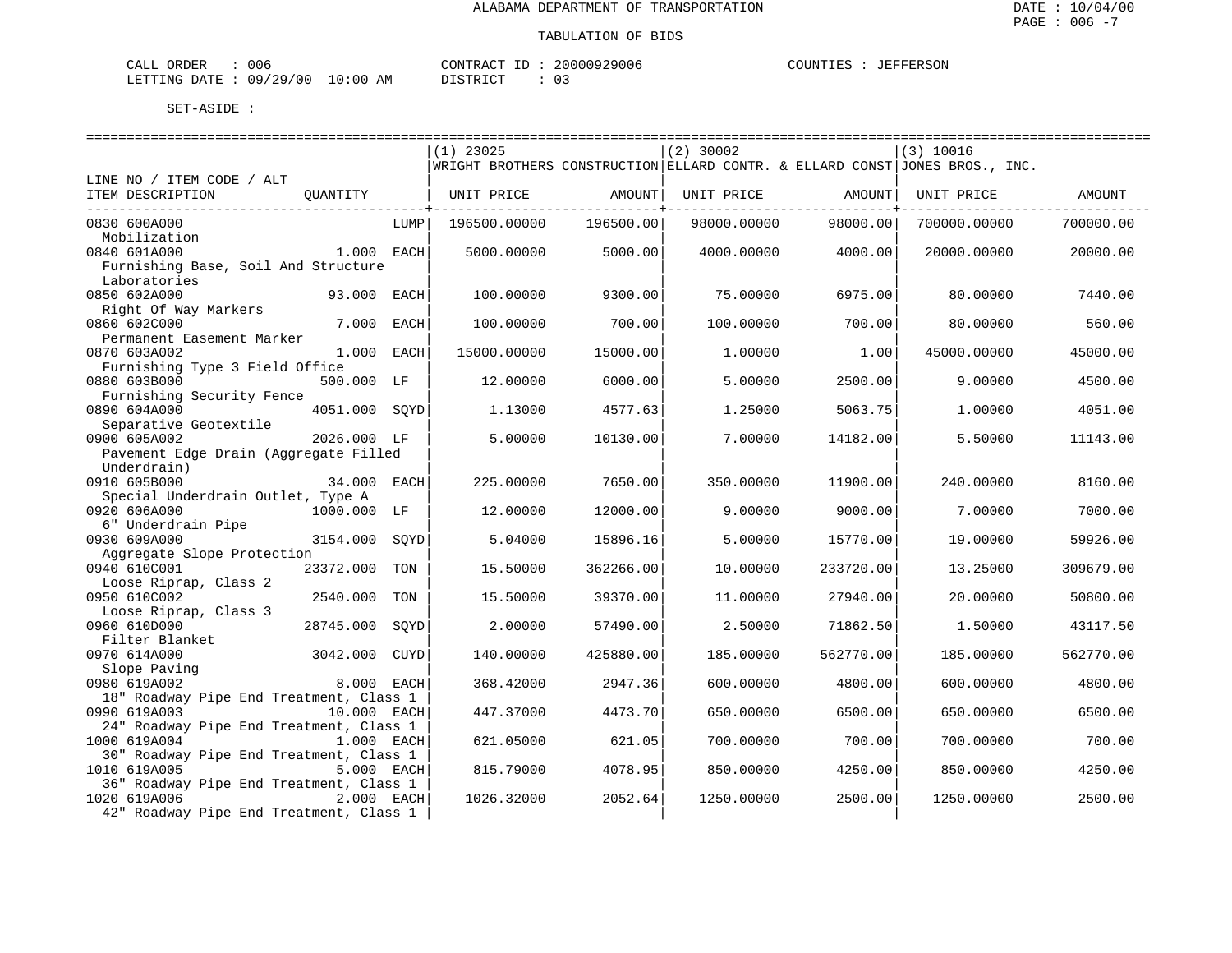| CALL ORDER                      | 006 |          | CONTRACT ID: 20000929006 | COUNTIES : JEFFERSON |  |
|---------------------------------|-----|----------|--------------------------|----------------------|--|
| LETTING DATE: 09/29/00 10:00 AM |     | DISTRICT |                          |                      |  |

|                                                 |            |      | $(1)$ 23025       |          | $(2)$ 30002 |                   | (3) 10016                                                                   |          |
|-------------------------------------------------|------------|------|-------------------|----------|-------------|-------------------|-----------------------------------------------------------------------------|----------|
|                                                 |            |      |                   |          |             |                   | WRIGHT BROTHERS CONSTRUCTION ELLARD CONTR. & ELLARD CONST JONES BROS., INC. |          |
| LINE NO / ITEM CODE / ALT                       |            |      |                   |          |             |                   |                                                                             |          |
| ITEM DESCRIPTION                                | OUANTITY   |      | UNIT PRICE AMOUNT |          |             | UNIT PRICE AMOUNT | UNIT PRICE                                                                  | AMOUNT   |
|                                                 |            |      |                   |          |             |                   |                                                                             |          |
| 1030 619A008                                    | 1.000 EACH |      | 1736.84000        | 1736.84  | 1750.00000  | 1750.00           | 1750.00000                                                                  | 1750.00  |
| 54" Roadway Pipe End Treatment, Class 1         |            |      |                   |          |             |                   |                                                                             |          |
| 1040 621A000                                    | 1.000 EACH |      | 2000.00000        | 2000.00  | 2000.00000  | 2000.00           | 200.00000                                                                   | 200.00   |
| Junction Boxes, Type 1, 1P Or 5<br>1050 621A004 | 3.000      | EACH | 4000.00000        | 12000.00 | 4000.00000  | 12000.00          | 4000.00000                                                                  | 12000.00 |
| Junction Boxes, Type 4                          |            |      |                   |          |             |                   |                                                                             |          |
| 1060 621A005                                    | 3.000      | EACH | 2000.00000        | 6000.00  | 2000.00000  | 6000.00           | 2000.00000                                                                  | 6000.00  |
| Junction Boxes, Type 1                          |            |      |                   |          |             |                   |                                                                             |          |
| 1070 621A010                                    | 5.000      | EACH | 3000.00000        | 15000.00 | 3000.00000  | 15000.00          | 3000.00000                                                                  | 15000.00 |
| Junction Boxes, Type 3                          |            |      |                   |          |             |                   |                                                                             |          |
| 1080 621A058                                    | 5.000      | EACH | 4000.00000        | 20000.00 | 4000.00000  | 20000.00          | 4000.00000                                                                  | 20000.00 |
| Junction Boxes, Type 3 (Modified)               |            |      |                   |          |             |                   |                                                                             |          |
| 1090 621B004                                    | 1.000 EACH |      | 800.00000         | 800.00   | 800.00000   | 800.00            | 800.00000                                                                   | 800.00   |
| Junction Box Units, Type 4                      |            |      |                   |          |             |                   |                                                                             |          |
| 1100 621B005                                    | 1.000      | EACH | 500.00000         | 500.00   | 500.00000   | 500.00            | 500.00000                                                                   | 500.00   |
| Junction Box Units, Type 1                      |            |      |                   |          |             |                   |                                                                             |          |
| 1110 621C001                                    | 1.000 EACH |      | 2000.00000        | 2000.00  | 2000.00000  | 2000.00           | 2000.00000                                                                  | 2000.00  |
| Inlets, Type B<br>1120 621C020                  | 1.000      | EACH | 1800.00000        | 1800.00  | 1800.00000  | 1800.00           | 1800.00000                                                                  | 1800.00  |
| Inlets, Type Y                                  |            |      |                   |          |             |                   |                                                                             |          |
| 1130 621C027                                    | 2.000      | EACH | 1000.00000        | 2000.00  | 1000.00000  | 2000.00           | 2000.00000                                                                  | 4000.00  |
| Inlets, Type C                                  |            |      |                   |          |             |                   |                                                                             |          |
| 1140 621C068                                    | 17.000     | EACH | 1250.00000        | 21250.00 | 1250.00000  | 21250.00          | 1250.00000                                                                  | 21250.00 |
| Inlets, Type Y (Partial)                        |            |      |                   |          |             |                   |                                                                             |          |
| 1150 621D001                                    | 1.000      | EACH | 600,00000         | 600.00   | 600.00000   | 600.00            | 600,00000                                                                   | 600.00   |
| Inlet Units, Type B                             |            |      |                   |          |             |                   |                                                                             |          |
| 1160 621D002                                    | 2.000      | EACH | 500.00000         | 1000.00  | 500.00000   | 1000.00           | 500.00000                                                                   | 1000.00  |
| Inlet Units, Type C                             |            |      |                   |          |             |                   |                                                                             |          |
| 1170 621D019                                    | 37.000     | EACH | 500.00000         | 18500.00 | 500.00000   | 18500.00          | 500.00000                                                                   | 18500.00 |
| Inlet Units, Type Y                             |            |      |                   |          |             |                   |                                                                             |          |
| 1180 6211000                                    | 5.000      | EACH | 2500.00000        | 12500.00 | 2500.00000  | 12500.00          | 2500.00000                                                                  | 12500.00 |
| Stilling Basins, Type 00<br>1190 6211003        | 4.000      | EACH | 8000.00000        | 32000.00 | 8000.00000  | 32000.00          |                                                                             | 32000.00 |
| Stilling Basins, Type 3                         |            |      |                   |          |             |                   | 8000.00000                                                                  |          |
| 1200 6211004                                    | 1.000      | EACH | 12500.00000       | 12500.00 | 12500.00000 | 12500.00          | 12500.00000                                                                 | 12500.00 |
| Stilling Basins, Type 4                         |            |      |                   |          |             |                   |                                                                             |          |
| 1210 6211006                                    | 1.000      | EACH | 25000.00000       | 25000.00 | 25000.00000 | 25000.00          | 25000.00000                                                                 | 25000.00 |
| Stilling Basins, Type 6                         |            |      |                   |          |             |                   |                                                                             |          |
| 1220 6211007                                    | 1.000 EACH |      | 30000.00000       | 30000.00 | 30000.00000 | 30000.00          | 30000.00000                                                                 | 30000.00 |
| Stilling Basins, Type 7                         |            |      |                   |          |             |                   |                                                                             |          |
| 1230 630A000                                    | 463.000 LF |      | 11.00000          | 5093.00  | 10.20000    | 4722.60           | 10.20000                                                                    | 4722.60  |
| Steel Beam Guardrail, Class A, Type 1           |            |      |                   |          |             |                   |                                                                             |          |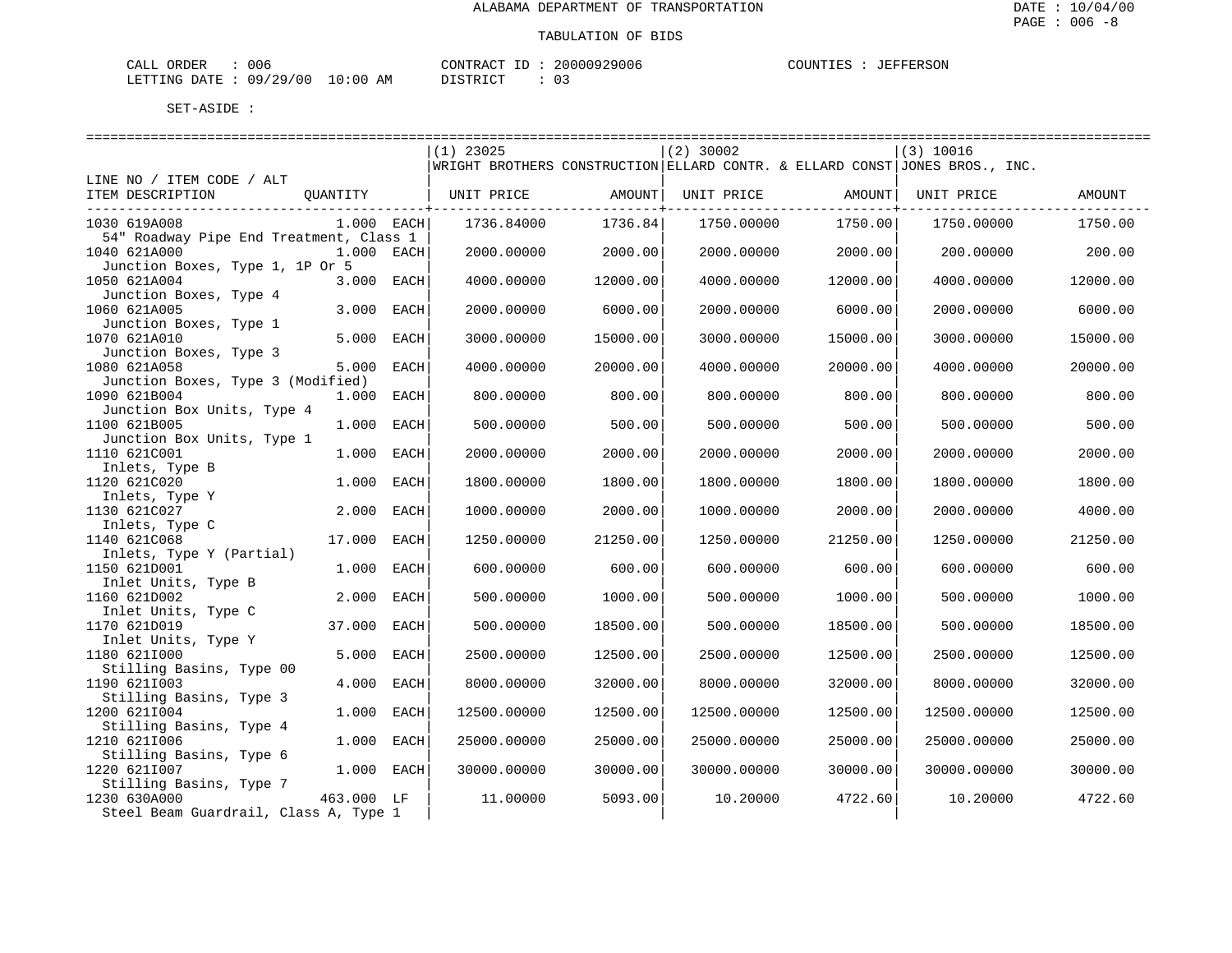| 006<br>----<br>ORDER<br>⊬⊔Aت           |                     | CONTE<br>$- -$<br>$\sim$<br>'RAL | 20000929006 | $\ldots$ INTT F $\cap$<br>$+EE^{\prime}$ | FERSON<br>┯┯┯ |
|----------------------------------------|---------------------|----------------------------------|-------------|------------------------------------------|---------------|
| /29/00<br>$\Omega$<br>LETTING<br>DATE. | 10:0C<br>AM<br>____ | $T$ $\cap$ $T$                   | ັບ          |                                          |               |

|                                                                    | $(1)$ 23025 |          | $(2)$ 30002 |          | $(3)$ 10016                                                                 |          |
|--------------------------------------------------------------------|-------------|----------|-------------|----------|-----------------------------------------------------------------------------|----------|
|                                                                    |             |          |             |          | WRIGHT BROTHERS CONSTRUCTION ELLARD CONTR. & ELLARD CONST JONES BROS., INC. |          |
| LINE NO / ITEM CODE / ALT                                          |             |          |             |          |                                                                             |          |
| ITEM DESCRIPTION<br>QUANTITY                                       | UNIT PRICE  | AMOUNT   | UNIT PRICE  | AMOUNT   | UNIT PRICE                                                                  | AMOUNT   |
| 1240 630C001<br>$1.000$ EACH                                       | 600,00000   | 600.00   | 650.00000   | 650.00   | 650.00000                                                                   | 650.00   |
| Guardrail End Anchor, Type 8                                       |             |          |             |          |                                                                             |          |
| 4.000 EACH<br>1250 630C003                                         | 900.00000   | 3600.00  | 950.00000   | 3800.00  | 950.00000                                                                   | 3800.00  |
| Guardrail End Anchor, Type 13                                      |             |          |             |          |                                                                             |          |
| 1.000 EACH<br>1260 630C050                                         | 1925.00000  | 1925.00  | 1800.00000  | 1800.00  | 1800.00000                                                                  | 1800.00  |
| Guardrail End Anchor, Type 20 Series<br>1270 630C070<br>4.000 EACH | 1650.00000  | 6600.00  | 1250.00000  | 5000.00  | 1250.00000                                                                  | 5000.00  |
| Guardrail End Anchor, Type 10 Series                               |             |          |             |          |                                                                             |          |
| 1280 634D004<br>2.000 EACH                                         | 500.00000   | 1000.00  | 158.00000   | 316.00   | 500,00000                                                                   | 1000.00  |
| Gate, 14 Feet Wide, Complete With                                  |             |          |             |          |                                                                             |          |
| Fittings (Without Barbed Wire)                                     |             |          |             |          |                                                                             |          |
| 15663.000 LF<br>1290 635A000                                       | 4.80000     | 75182.40 | 3.27000     | 51218.01 | 4.80000                                                                     | 75182.40 |
| Woven Wire Fence                                                   |             |          |             |          |                                                                             |          |
| 1300 641A049<br>540.000 LF                                         | 16.00000    | 8640.00  | 17.00000    | 9180.00  | 20,00000                                                                    | 10800.00 |
| 6 Inch P.V.C. Water Main Laid<br>1310 641A052<br>4700.000 LF       | 20.00000    | 94000.00 | 20.00000    | 94000.00 | 21.00000                                                                    | 98700.00 |
| 8 Inch P.V.C. Water Main Laid                                      |             |          |             |          |                                                                             |          |
| 750.000 LF<br>1320 641A062                                         | 16,00000    | 12000.00 | 16.00000    | 12000.00 | 21,00000                                                                    | 15750.00 |
| 3 Inch P.V.C. Water Main Laid                                      |             |          |             |          |                                                                             |          |
| 1330 641A068<br>1550.000 LF                                        | 25.00000    | 38750.00 | 20.00000    | 31000.00 | 27.00000                                                                    | 41850.00 |
| 3 Inch D. I. Water Main Laid                                       |             |          |             |          |                                                                             |          |
| 1340 641A081<br>445.000 LF                                         | 55.00000    | 24475.00 | 55.00000    | 24475.00 | 36.00000                                                                    | 16020.00 |
| 8 Inch D.I. Water Main Laid (Restrained<br>Joint)                  |             |          |             |          |                                                                             |          |
| 1350 642A000<br>3.000 EACH                                         | 2000.00000  | 6000.00  | 2200.00000  | 6600.00  | 1000.00000                                                                  | 3000.00  |
| Fire Hydrant Reset                                                 |             |          |             |          |                                                                             |          |
| 1360 646A052<br>1000.000 LF                                        | 15.00000    | 15000.00 | 24.50000    | 24500.00 | 25.00000                                                                    | 25000.00 |
| 2 Inch Welded Steel Gas Line Laid<br>1370 646A062<br>1230.000 LF   | 12.00000    | 14760.00 | 12.50000    | 15375.00 | 15,00000                                                                    | 18450.00 |
| 2 Inch P.E. Gas Line Laid                                          |             |          |             |          |                                                                             |          |
| 1380 646A077<br>120.000 LF                                         | 10,00000    | 1200.00  | 10.90000    | 1308.00  | 25,00000                                                                    | 3000.00  |
| lInch P.E. Gas Service Line Laid                                   |             |          |             |          |                                                                             |          |
| 1390 649A000<br>120.000 LF                                         | 25.00000    | 3000.00  | 14.50000    | 1740.00  | 15.00000                                                                    | 1800.00  |
| 2 Inch Encasement Pipe, Type 1                                     |             |          |             |          |                                                                             |          |
| Installation                                                       |             |          |             |          |                                                                             |          |
| 1400 649A003<br>280.000 LF                                         | 28.00000    | 7840.00  | 55.00000    | 15400.00 | 19.00000                                                                    | 5320.00  |
| 4 Inch Encasement Pipe, Type 1<br>Installation                     |             |          |             |          |                                                                             |          |
| 1410 649A004<br>160.000 LF                                         | 30,00000    | 4800.00  | 60.00000    | 9600.00  | 22,00000                                                                    | 3520.00  |
| 6 Inch Encasement Pipe, Type 1                                     |             |          |             |          |                                                                             |          |
| Installation                                                       |             |          |             |          |                                                                             |          |
|                                                                    |             |          |             |          |                                                                             |          |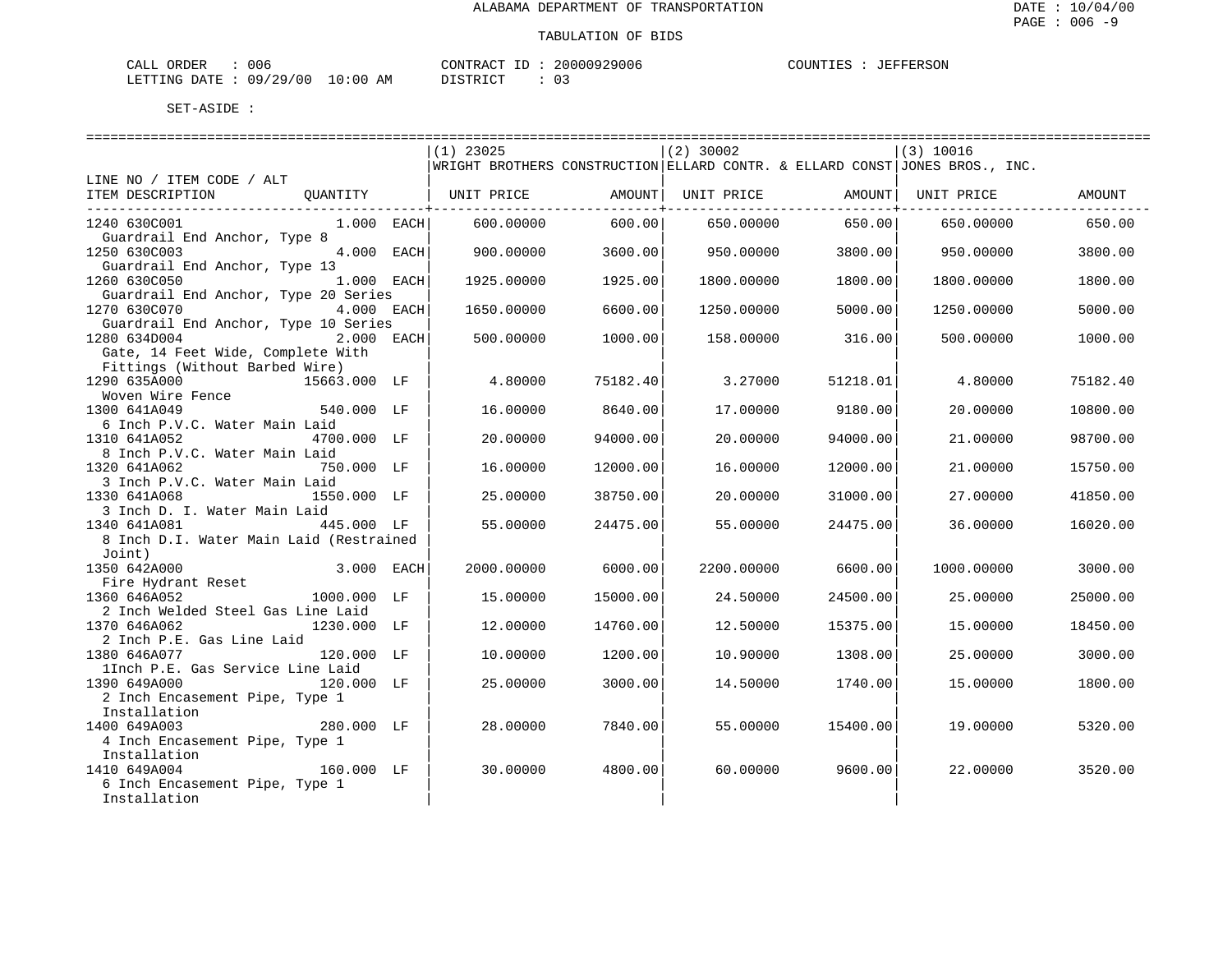| CALL ORDER                      | 006 | CONTRACT ID | 20000929006 | COUNTIES | JEFFERSON |
|---------------------------------|-----|-------------|-------------|----------|-----------|
| LETTING DATE: 09/29/00 10:00 AM |     | DISTRICT    |             |          |           |

|                                                                                     |              |      | $(1)$ 23025 |          | $(2)$ 30002 |           | (3) 10016                                                                   |          |
|-------------------------------------------------------------------------------------|--------------|------|-------------|----------|-------------|-----------|-----------------------------------------------------------------------------|----------|
|                                                                                     |              |      |             |          |             |           | WRIGHT BROTHERS CONSTRUCTION ELLARD CONTR. & ELLARD CONST JONES BROS., INC. |          |
| LINE NO / ITEM CODE / ALT<br>ITEM DESCRIPTION<br>---------------------------------- | OUANTITY     |      | UNIT PRICE  | AMOUNT   | UNIT PRICE  | AMOUNT    | UNIT PRICE                                                                  | AMOUNT   |
| 1420 649A005<br>8 Inch Encasement Pipe, Type 1<br>Installation                      | 245.000 LF   |      | 35.00000    | 8575.00  | 65.00000    | 15925.00  | 25.00000                                                                    | 6125.00  |
| 1430 649A007<br>12 Inch Encasement Pipe, Type 1<br>Installation                     | 130.000 LF   |      | 50.00000    | 6500.00  | 90.00000    | 11700.00  | 30,00000                                                                    | 3900.00  |
| 1440 649A028<br>16 Inch Encasement Pipe, Type 1<br>Installation                     | 865.000 LF   |      | 60.00000    | 51900.00 | 120,00000   | 103800.00 | 35,00000                                                                    | 30275.00 |
| 1450 650B000<br>Topsoil From Stockpiles                                             | 50201.000    | CYIP | 1.50000     | 75301.50 | 1.40000     | 70281.40  | 1.65000                                                                     | 82831.65 |
| 1460 652A050<br>Seeding (Mix 1A)                                                    | 74.000 ACRE  |      | 425.00000   | 31450.00 | 550.00000   | 40700.00  | 390.00000                                                                   | 28860.00 |
| 1470 652A053<br>Seeding (Mix 1E)                                                    | 18.000 ACRE  |      | 425.00000   | 7650.00  | 600.00000   | 10800.00  | 390.00000                                                                   | 7020.00  |
| 1480 652B050<br>Temporary Seeding (Mix 1AT)                                         | 55.000 ACRE  |      | 325.00000   | 17875.00 | 450.00000   | 24750.00  | 350.00000                                                                   | 19250.00 |
| 1490 652C000<br>Mowing                                                              | 147.000 ACRE |      | 40.00000    | 5880.00  | 40.00000    | 5880.00   | 28,00000                                                                    | 4116.00  |
| 1500 652D050<br>Seeding In Stubble (Mix 1A)                                         | 55.000 ACRE  |      | 550.00000   | 30250.00 | 480.00000   | 26400.00  | 350.00000                                                                   | 19250.00 |
| 1510 654A000<br>Solid Sodding                                                       | 6392.000     | SOYD | 3.00000     | 19176.00 | 3.25000     | 20774.00  | 3.25000                                                                     | 20774.00 |
| 1520 656A000<br>Mulching, Class A, Type 1                                           | 129.000 ACRE |      | 400.00000   | 51600.00 | 325.00000   | 41925.00  | 350.00000                                                                   | 45150.00 |
| 1530 656A001<br>Mulching, Class A, Type 2                                           | 18.000 ACRE  |      | 600.00000   | 10800.00 | 350.00000   | 6300.00   | 400.00000                                                                   | 7200.00  |
| 1540 659A001<br>Erosion Control Netting, Class B                                    | 5388.000     | SOYD | 2.00000     | 10776.00 | 1.70000     | 9159.60   | 3.00000                                                                     | 16164.00 |
| 1550 665A000<br>Temporary Seeding                                                   | 147.000 ACRE |      | 300.00000   | 44100.00 | 350.00000   | 51450.00  | 325.00000                                                                   | 47775.00 |
| 1560 665B000<br>Temporary Mulching                                                  | 147.000 ACRE |      | 250.00000   | 36750.00 | 350.00000   | 51450.00  | 350.00000                                                                   | 51450.00 |
| 1570 665C000<br>15" Temporary Pipe                                                  | 1305.000 LF  |      | 12.11000    | 15803.55 | 16,00000    | 20880.00  | 22.00000                                                                    | 28710.00 |
| 1580 665F000<br>Hay Bales                                                           | 1890.000     | EACH | 6.00000     | 11340.00 | 6.00000     | 11340.00  | 6,00000                                                                     | 11340.00 |
| 1590 665G000<br>Sand Bags                                                           | 300.000      | EACH | 5.00000     | 1500.00  | 6.50000     | 1950.00   | 5.00000                                                                     | 1500.00  |
| 1600 6651000<br>Temporary Riprap, Class 2                                           | 6254.000     | TON  | 15,00000    | 93810.00 | 20.00000    | 125080.00 | 11,00000                                                                    | 68794.00 |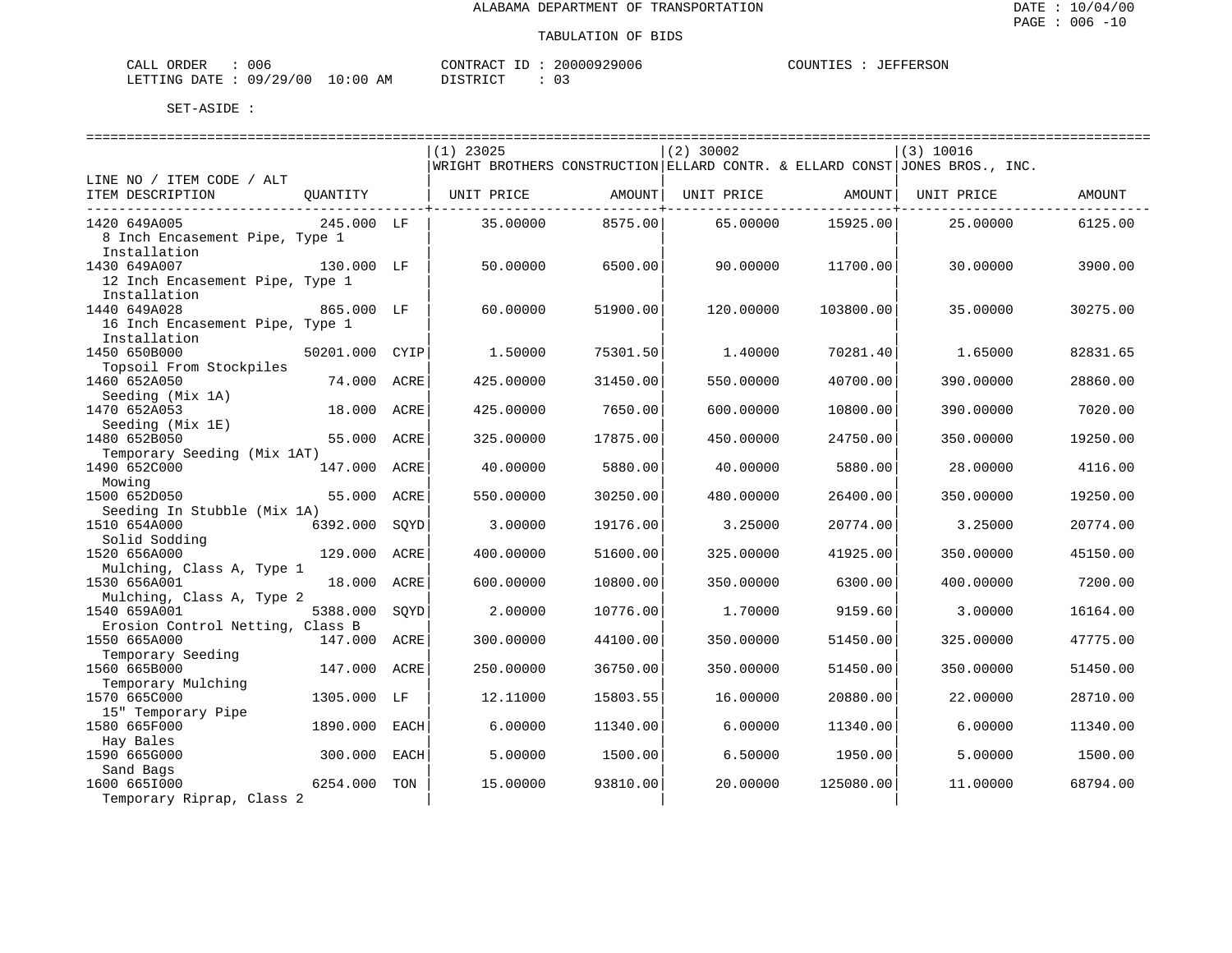| CALL ORDER                      | 006 | CONTRACT ID | 20000929006 | COUNTIES | JEFFERSON |
|---------------------------------|-----|-------------|-------------|----------|-----------|
| LETTING DATE: 09/29/00 10:00 AM |     | DISTRICT    |             |          |           |

|                                                          |               |      |                                                                    | ======================= |              |           |                                                                             |           |
|----------------------------------------------------------|---------------|------|--------------------------------------------------------------------|-------------------------|--------------|-----------|-----------------------------------------------------------------------------|-----------|
|                                                          |               |      | $(1)$ 23025                                                        |                         | $(2)$ 30002  |           | $(3)$ 10016                                                                 |           |
|                                                          |               |      |                                                                    |                         |              |           | WRIGHT BROTHERS CONSTRUCTION ELLARD CONTR. & ELLARD CONST JONES BROS., INC. |           |
| LINE NO / ITEM CODE / ALT                                |               |      |                                                                    |                         |              |           |                                                                             |           |
| ITEM DESCRIPTION                                         | QUANTITY      |      | UNIT PRICE         AMOUNT   UNIT PRICE         AMOUNT   UNIT PRICE |                         |              |           |                                                                             | AMOUNT    |
| 1610 665J000                                             | 30050.000 LF  |      | 3.35000                                                            | 100667.50               | 3.25000      | 97662.50  | 3.40000                                                                     | 102170.00 |
| Silt Fence, Type A                                       |               |      |                                                                    |                         |              |           |                                                                             |           |
| 1620 665K000                                             | 816.000 CUYD  |      | 10.00000                                                           | 8160.00                 | 3.00000      | 2448.00   | 6.00000                                                                     | 4896.00   |
| Drainage Sump Excavation                                 |               |      |                                                                    |                         |              |           |                                                                             |           |
| 1630 680A000                                             |               | LUMP | 195000.00000                                                       | 195000.00               | 180000.00000 | 180000.00 | 125000.00000                                                                | 125000.00 |
| Engineering Controls                                     | 3.000 MILE    |      |                                                                    | 960.00                  |              |           |                                                                             |           |
| 1640 701A004<br>Solid White, Class 1, Type A Traffic     |               |      | 320.00000                                                          |                         | 320,00000    | 960.00    | 106.67000                                                                   | 320.01    |
| Stripe                                                   |               |      |                                                                    |                         |              |           |                                                                             |           |
| 1650 701A012                                             | $4.000$ MILE  |      | 320,00000                                                          | 1280.00                 | 320.00000    | 1280.00   | 320,00000                                                                   | 1280.00   |
| Solid Yellow, Class 1, Type A Traffic                    |               |      |                                                                    |                         |              |           |                                                                             |           |
| Stripe                                                   |               |      |                                                                    |                         |              |           |                                                                             |           |
| 1660 701B000<br>325.000 LF                               |               |      | 0.25000                                                            | 81.25                   | 0.25000      | 81.25     | 0.25000                                                                     | 81.25     |
| Dotted Class 1, Type A Traffic Stripe                    |               |      |                                                                    |                         |              |           |                                                                             |           |
| 1670 701C003                                             | 5.000 MILE    |      | 340.00000                                                          | 1700.00                 | 340.00000    | 1700.00   | 340.00000                                                                   | 1700.00   |
| Solid Temporary Traffic Stripe (Paint)                   |               |      |                                                                    |                         |              |           |                                                                             |           |
| 1680 701G124<br>1520.000 LF                              |               |      | 2.56000                                                            | 3891.20                 | 2.56000      | 3891.20   | 2.56000                                                                     | 3891.20   |
| Solid White, Class 3W, Type A Traffic<br>Stripe          |               |      |                                                                    |                         |              |           |                                                                             |           |
| 1690 701G132                                             | 1520.000 LF   |      | 2,70000                                                            | 4104.00                 | 2.70000      | 4104.00   | 2.70000                                                                     | 4104.00   |
| Solid Yellow, Class 3W, Type A Traffic                   |               |      |                                                                    |                         |              |           |                                                                             |           |
| Stripe                                                   |               |      |                                                                    |                         |              |           |                                                                             |           |
| 1700 703A002                                             | 3314.000 SOFT |      | 1.80000                                                            | 5965.20                 | 1,80000      | 5965.20   | 1,80000                                                                     | 5965.20   |
| Traffic Control Markings, Class 2, Type                  |               |      |                                                                    |                         |              |           |                                                                             |           |
| $\mathsf{A}$                                             |               |      |                                                                    |                         |              |           |                                                                             |           |
| 1710 703B002                                             | 140.000 SOFT  |      | 2.80000                                                            | 392.00                  | 2.80000      | 392.00    | 2.80000                                                                     | 392.00    |
| Traffic Control Legends, Class 2, Type A<br>1720 705A023 | 23.000 EACH   |      | 5.25000                                                            | 120.75                  | 5.25000      | 120.75    | 5.25000                                                                     | 120.75    |
| Pavement Markers, Class C, Type 2-D                      |               |      |                                                                    |                         |              |           |                                                                             |           |
| 1730 705A032<br>150.000 EACH                             |               |      | 5.00000                                                            | 750.00                  | 5.00000      | 750.00    | 5.00000                                                                     | 750.00    |
| Pavement Markers, Class A-H, Type 1-B                    |               |      |                                                                    |                         |              |           |                                                                             |           |
| 1740 705A037                                             | 59.000 EACH   |      | 5.25000                                                            | 309.75                  | 5.25000      | 309.75    | 5.25000                                                                     | 309.75    |
| Pavement Markers, Class A-H, Type 2-D                    |               |      |                                                                    |                         |              |           |                                                                             |           |
| 75.000 EACH<br>1750 705A038                              |               |      | 5.25000                                                            | 393.75                  | 5.25000      | 393.75    | 5.25000                                                                     | 393.75    |
| Pavement Markers, Class A-H, Type 2-E                    |               |      |                                                                    |                         |              |           |                                                                             |           |
| 1760 710A115<br>Class 4, Aluminum Flat Sign Panels       | 49.000 SOFT   |      | 14.00000                                                           | 686.00                  | 18.00000     | 882.00    | 14.00000                                                                    | 686.00    |
| 0.08" Thick Or Steel Flat Sign Panels                    |               |      |                                                                    |                         |              |           |                                                                             |           |
| 14 Gauge (Type III Or Type IV                            |               |      |                                                                    |                         |              |           |                                                                             |           |
| Background)                                              |               |      |                                                                    |                         |              |           |                                                                             |           |
| 1770 710B001                                             | 98.000 LF     |      | 6.75000                                                            | 661.50                  | 8.00000      | 784.00    | 5.75000                                                                     | 563.50    |
| Roadway Sign Post (#3 "U" Channel                        |               |      |                                                                    |                         |              |           |                                                                             |           |
| Galvanized Steel)                                        |               |      |                                                                    |                         |              |           |                                                                             |           |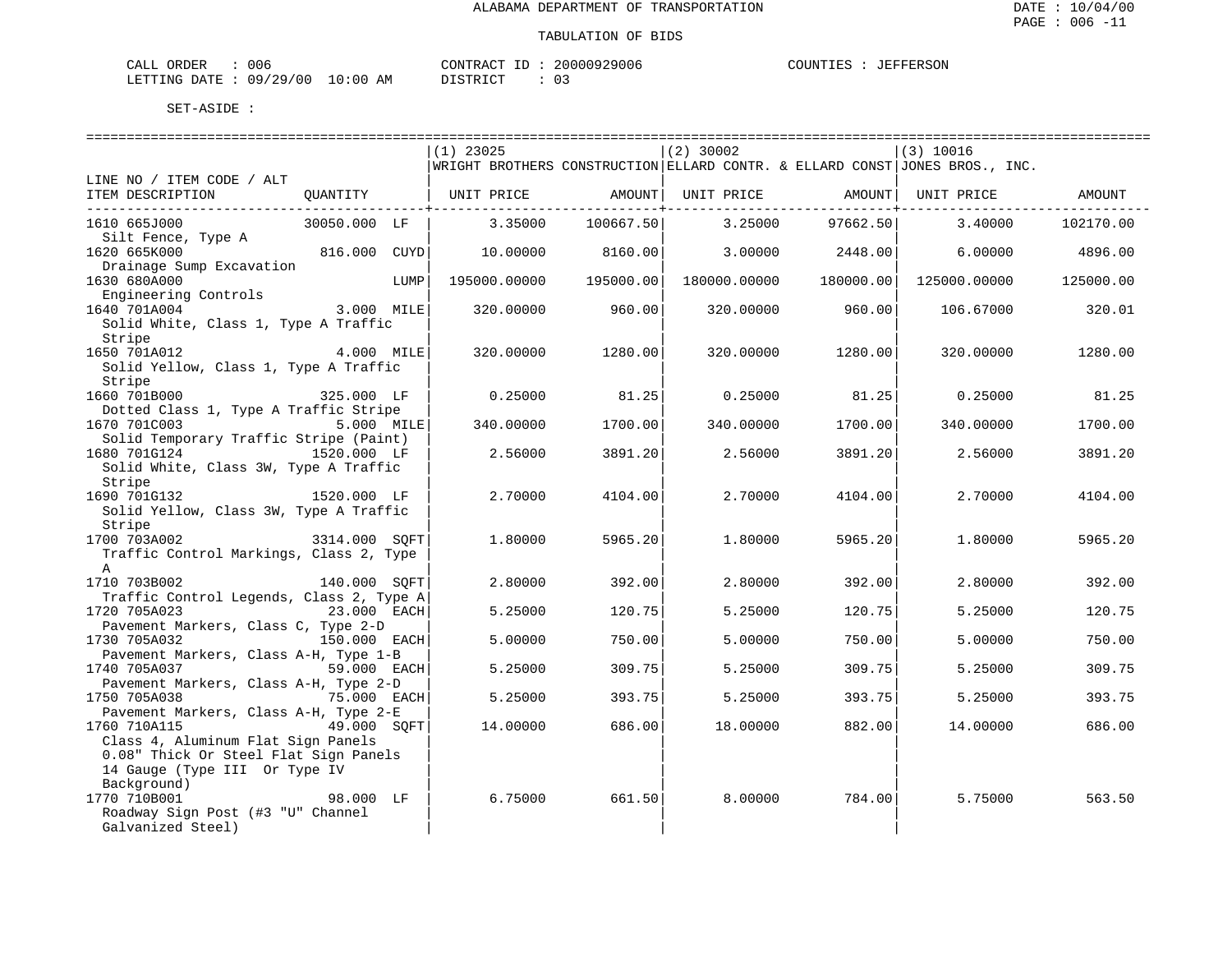| ORDER<br>CALL | 006                    | CONTRACT<br>ID | 20000929006 | COUNTIES<br>JEFFERSON |
|---------------|------------------------|----------------|-------------|-----------------------|
| LETTING DATE  | $10:00$ AM<br>09/29/00 | DISTRICT       | 03          |                       |

|                                          |              |      | $(1)$ 23025 |                  | $(2)$ 30002 |                   | (3) 10016                                                                   |                 |
|------------------------------------------|--------------|------|-------------|------------------|-------------|-------------------|-----------------------------------------------------------------------------|-----------------|
|                                          |              |      |             |                  |             |                   | WRIGHT BROTHERS CONSTRUCTION ELLARD CONTR. & ELLARD CONST JONES BROS., INC. |                 |
| LINE NO / ITEM CODE / ALT                |              |      |             |                  |             |                   |                                                                             |                 |
| ITEM DESCRIPTION                         | OUANTITY     |      | UNIT PRICE  | AMOUNT           |             | UNIT PRICE AMOUNT | UNIT PRICE                                                                  | AMOUNT          |
| 1780 713A000                             | 75.000 LF    |      | 20,00000    | 1500.00          | 97.50000    | 7312.50           | 98.00000                                                                    | 7350.00         |
| Permanent Barricades                     |              |      |             |                  |             |                   |                                                                             |                 |
| 1790 726B000                             | 800.000 LF   |      | 20.00000    | 16000.00         | 46.50000    | 37200.00          | 26.00000                                                                    | 20800.00        |
| Portable Concrete Safety Barriers, Type  |              |      |             |                  |             |                   |                                                                             |                 |
| 1800 740B000                             | 194.000 SQFT |      | 12.00000    | 2328.00          | 7.90000     | 1532.60           | 7.50000                                                                     | 1455.00         |
| Construction Signs                       |              |      |             |                  |             |                   |                                                                             |                 |
| 1810 740D000                             | 43.000       | EACH | 52.00000    | 2236.00          | 42.10000    | 1810.30           | 40.00000                                                                    | 1720.00         |
| Channelizing Drums                       |              |      |             |                  |             |                   |                                                                             |                 |
| 1820 740E000                             | 50.000       | EACH | 12,00000    | 600.00           | 11.58000    | 579.00            | 11,00000                                                                    | 550.00          |
| Cones (36 Inches High)                   |              |      |             |                  |             |                   |                                                                             |                 |
| 1830 740F002                             | 12.000       | EACH | 375.00000   | 4500.00          | 200.00000   | 2400.00           | 190.00000                                                                   | 2280.00         |
| Barricades, Type III                     |              |      |             |                  |             |                   |                                                                             |                 |
| 1840 7401005                             | 6.000 EACH   |      | 425.00000   | 2550.00          | 837.00000   | 5022.00           | 795.00000                                                                   | 4770.00         |
| Warning Lights, Type B (Detachable Head) |              |      |             |                  |             |                   |                                                                             |                 |
| 1850 740M000                             | 50.000 EACH  |      | 10.00000    | 500.00           | 5.26000     | 263.00            | 5.00000                                                                     | 250.00          |
| Weight For Cone                          |              |      |             |                  |             |                   |                                                                             |                 |
| 1860 998A000                             |              | LUMP | 1,00000     | 1.00             | 0.00000     | 0.00              | 100.00000                                                                   | 100.00          |
| Construction Fuel (Maximum Bid Limited   |              |      |             |                  |             |                   |                                                                             |                 |
| To $$1,533,000.00)$                      |              |      |             |                  |             |                   |                                                                             |                 |
| 1870 999 000                             | 6000.000     | HOUR | 0.80000     | 4800.00          | 0.80000     | 4800.00           | 0.80000                                                                     | 4800.00         |
| Trainee Hours At 80 Cents Per Hour       |              |      |             |                  |             |                   |                                                                             |                 |
| SECTION TOTALS                           |              |      |             | \$16,959,487.41] |             | \$18,326,383.67   |                                                                             | \$19,072,854.49 |
| CONTRACT TOTALS                          |              |      |             | \$16,959,487.41  |             | \$18,326,383.67   |                                                                             | \$19,072,854.49 |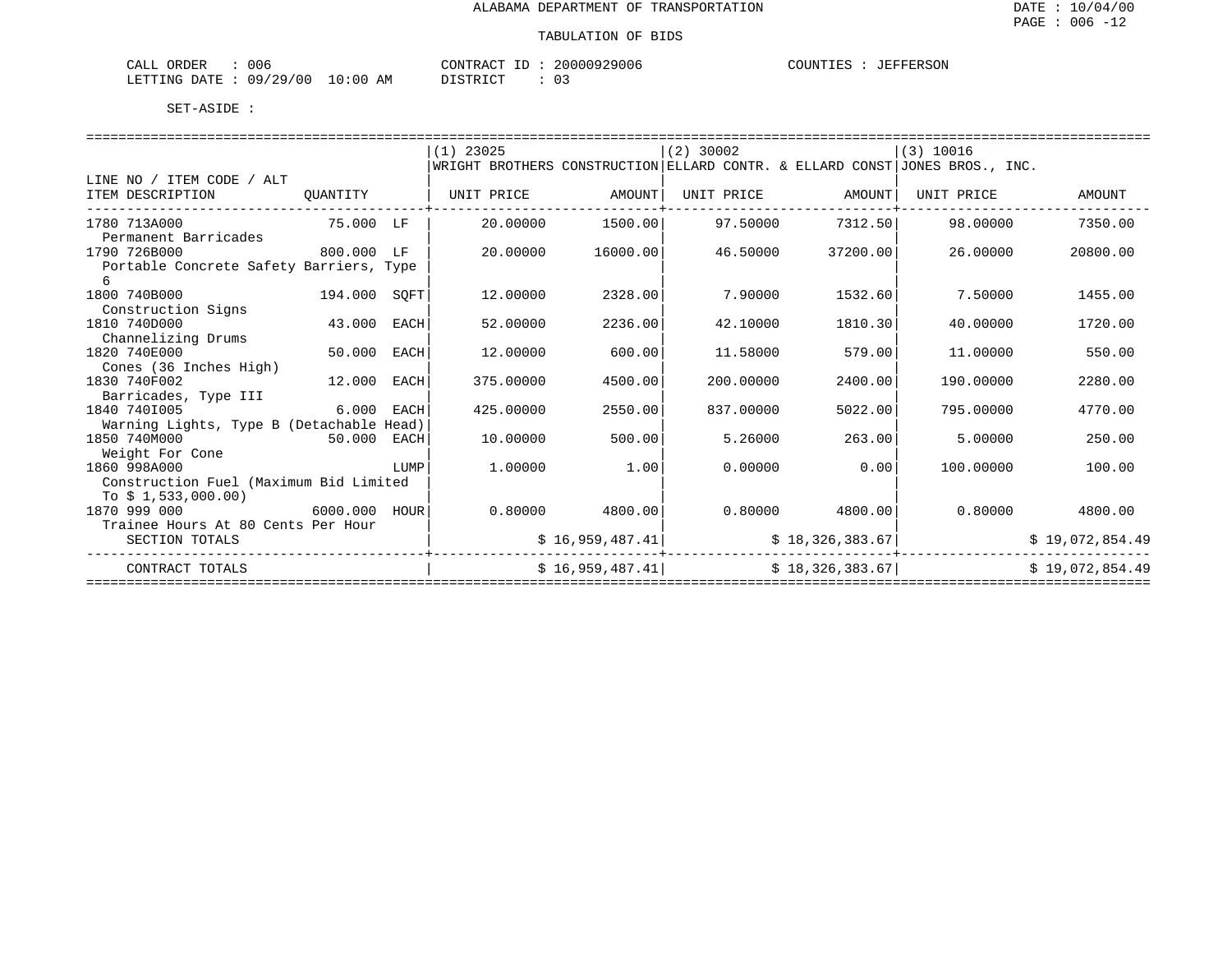| 006<br>ORDER<br>CALL |                         | 20000929006<br>CONTRACT          | COUNTIES<br>JEFFERSON |
|----------------------|-------------------------|----------------------------------|-----------------------|
| LETTING DATE         | 09/29/00<br>10:00<br>ΆM | ידי איד אידי את<br>, + + + + + + |                       |

|                                                         |              |      | (4) 18024<br>RACON, INC.                                     |                    | (5) 14007<br> W. S. NEWELL & SONS, INC. |                    |            |        |
|---------------------------------------------------------|--------------|------|--------------------------------------------------------------|--------------------|-----------------------------------------|--------------------|------------|--------|
| LINE NO / ITEM CODE / ALT                               |              |      |                                                              |                    |                                         |                    |            |        |
| ITEM DESCRIPTION QUANTITY                               | ___________  |      | UNIT PRICE                                                   | ---------------+-  | AMOUNT   UNIT PRICE   AMOUNT            |                    | UNIT PRICE | AMOUNT |
| SECTION 0001 ROADWAY                                    |              |      |                                                              |                    |                                         |                    |            |        |
| 0010 201A000                                            |              |      | LUMP $\vert$ 1635000.00000 1635000.00 286830.00000 286830.00 |                    |                                         |                    |            |        |
| Clearing & Grubbing (Approximately 210                  |              |      |                                                              |                    |                                         |                    |            |        |
| ACRES)                                                  |              |      |                                                              |                    |                                         |                    |            |        |
| 0020 205A001                                            | $1.000$ EACH |      |                                                              |                    | $100.00000$ $100.00$ 0.01000            | 0.01               |            |        |
| Removal Of Structures, Structure No. 1                  |              |      |                                                              |                    |                                         |                    |            |        |
| 0030 205A002                                            | $1.000$ EACH |      | $500.00000$ 500.00                                           |                    | 0.01000                                 | 0.01               |            |        |
| Removal Of Structures, Structure No. 2                  |              |      |                                                              |                    |                                         |                    |            |        |
| 0040 205A003                                            | $1.000$ EACH |      | 1500.00000 1500.00                                           |                    | 1000.00000                              | 1000.00            |            |        |
| Removal Of Structures, Structure No. 3                  |              |      |                                                              |                    |                                         |                    |            |        |
| 0050 205A004                                            | $1.000$ EACH |      | 2000.00000                                                   | 2000.00            | 1000.00000                              | 1000.001           |            |        |
| Removal Of Structures, Structure No. 4                  |              |      |                                                              |                    |                                         |                    |            |        |
| 0060 205A005                                            | $1.000$ EACH |      | 1500.00000                                                   | 1500.00            | 1000.00000                              | 1000.001           |            |        |
| Removal Of Structures, Structure No. 5                  |              |      |                                                              |                    |                                         |                    |            |        |
| 0070 205A006                                            | $1.000$ EACH |      | 1500.00000                                                   | 1500.00            | 1000.00000                              | 1000.00            |            |        |
| Removal Of Structures, Structure No. 6                  |              |      |                                                              |                    |                                         |                    |            |        |
| 0080 205A007                                            | $1.000$ EACH |      | 250.00000                                                    | 250.00             | 0.01000                                 | 0.01               |            |        |
| Removal Of Structures, Structure No. 7                  |              |      |                                                              |                    |                                         |                    |            |        |
| 0090 205A008                                            | $1.000$ EACH |      |                                                              | $100.00000$ 100.00 | 0.01000                                 | 0.01               |            |        |
| Removal Of Structures, Structure No. 8                  |              |      |                                                              |                    |                                         |                    |            |        |
| 0100 205A009                                            | $1.000$ EACH |      | 500.00000                                                    | 500.00             | 500.00000                               | 500.00             |            |        |
| Removal Of Structures, Structure No. 9                  |              |      |                                                              |                    |                                         |                    |            |        |
| 0110 205A010                                            | $1.000$ EACH |      | 1000.00000                                                   | 1000.00            |                                         | 1000.00000 1000.00 |            |        |
| Removal Of Structures, Structure No. 10                 |              |      |                                                              |                    |                                         |                    |            |        |
| 0120 205A011                                            | $1.000$ EACH |      | 100.00000                                                    | 100.00             | 0.01000                                 | 0.01               |            |        |
| Removal Of Structures, Structure No. 11<br>0130 205A012 |              |      |                                                              | 500.00             |                                         |                    |            |        |
| Removal Of Structures, Structure No. 12                 | $1.000$ EACH |      | 500.00000                                                    |                    | 0.01000                                 | 0.01               |            |        |
| 0140 205A013                                            | $1.000$ EACH |      | 250.00000                                                    | 250.00             | 0.01000                                 | 0.01               |            |        |
| Removal Of Structures, Structure No. 13                 |              |      |                                                              |                    |                                         |                    |            |        |
| 0150 205A014                                            | 1.000 EACH   |      | 1500.00000                                                   | 1500.00            | 0.01000                                 | 0.01               |            |        |
| Removal Of Structures, Structure No. 14                 |              |      |                                                              |                    |                                         |                    |            |        |
| 0160 205A015                                            | 1.000 EACH   |      | 1000.00000                                                   | 1000.00            | 0.01000                                 | 0.01               |            |        |
| Removal Of Structures, Structure No. 15                 |              |      |                                                              |                    |                                         |                    |            |        |
| 0170 205A016                                            | $1.000$ EACH |      | 2000.00000                                                   | 2000.00            | 500.00000                               | 500.00             |            |        |
| Removal Of Structures, Structure No. 16                 |              |      |                                                              |                    |                                         |                    |            |        |
| 0180 205A017                                            | $1.000$ EACH |      | 1000.00000                                                   | 1000.00            | 1500.00000                              | 1500.00            |            |        |
| Removal Of Structures, Structure No. 17                 |              |      |                                                              |                    |                                         |                    |            |        |
| 0190 206B000                                            |              | LUMP | 5000.00000                                                   | 5000.00            | 4000.00000                              | 4000.00            |            |        |
| Removal Of Old Box Culvert Sta. 47+25,                  |              |      |                                                              |                    |                                         |                    |            |        |
| CR-112 Reloc.                                           |              |      |                                                              |                    |                                         |                    |            |        |
|                                                         |              |      |                                                              |                    |                                         |                    |            |        |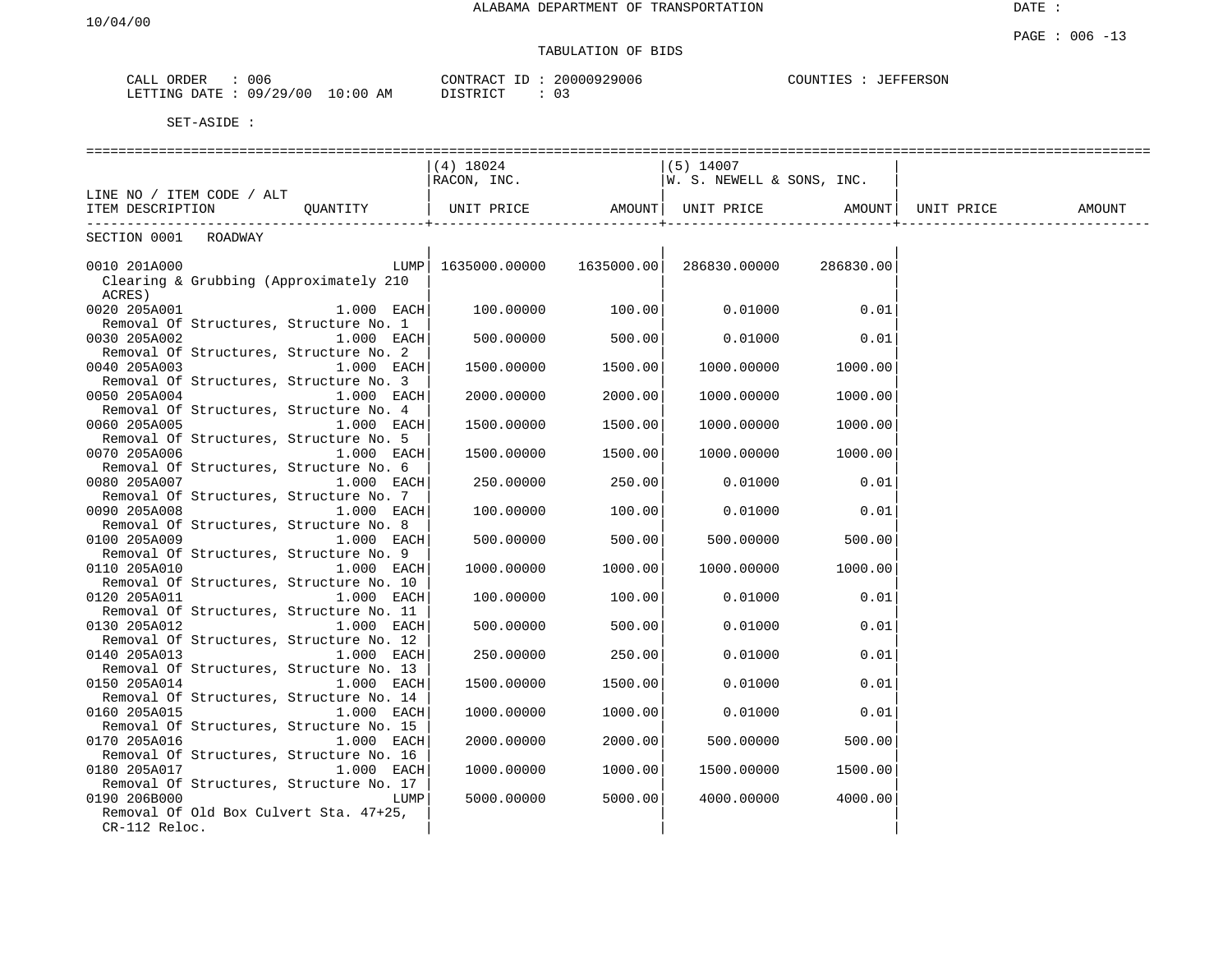| CALL ORDER                      | 006 |  | CONTRACT ID | $\sim$ 1. | 20000929006 | COUNTIES | JEFFERSON |
|---------------------------------|-----|--|-------------|-----------|-------------|----------|-----------|
| LETTING DATE: 09/29/00 10:00 AM |     |  | DISTRICT    |           |             |          |           |

|                                         |                  |      | (4) 18024   |                    | (5) 14007                 |            |            |        |
|-----------------------------------------|------------------|------|-------------|--------------------|---------------------------|------------|------------|--------|
|                                         |                  |      | RACON, INC. |                    | W. S. NEWELL & SONS, INC. |            |            |        |
| LINE NO / ITEM CODE / ALT               |                  |      |             |                    |                           |            |            |        |
| ITEM DESCRIPTION                        | QUANTITY         |      | UNIT PRICE  | AMOUNT<br>-------- | UNIT PRICE                | AMOUNT     | UNIT PRICE | AMOUNT |
| 0200 206C003                            | 400.000 SQYD     |      | 5.00000     | 2000.00            | 2.00000                   | 800.00     |            |        |
| Removing Concrete Flumes                |                  |      |             |                    |                           |            |            |        |
| 0210 206D000                            | 237.000 LF       |      | 5.28000     | 1251.36            | 2,00000                   | 474.00     |            |        |
| Removing Pipe                           |                  |      |             |                    |                           |            |            |        |
| 0220 210A000                            | 3498543.000 CYIP |      | 1.60000     | 5597668.80         | 1.93000                   | 6752187.99 |            |        |
| Unclassified Excavation                 |                  |      |             |                    |                           |            |            |        |
| 0230 214A000                            | 23825.000 CUYD   |      | 15.00000    | 357375.00          | 12.00000                  | 285900.00  |            |        |
| Structure Excavation                    |                  |      |             |                    |                           |            |            |        |
| 0240 214B001                            | 5946.000 CUYD    |      | 25.69000    | 152752.74          | 23.00000                  | 136758.00  |            |        |
| Foundation Backfill, Commercial         |                  |      |             |                    |                           |            |            |        |
| 0250 215A000                            | 1605.000         | CUYD | 13.60000    | 21828.00           | 15.00000                  | 24075.00   |            |        |
| Unclassified Bridge Excavation          |                  |      |             |                    |                           |            |            |        |
| 0260 215B000                            |                  | LUMP | 0.00000     | 0.00               | 15000.00000               | 15000.00   |            |        |
| Cofferdams Or Sheeting And Shoring STA. |                  |      |             |                    |                           |            |            |        |
| $4569+88.82$ , E.B.L.                   |                  |      |             |                    |                           |            |            |        |
| 0270 215B001                            |                  | LUMP | 0.00000     | 0.00               | 15000.00000               | 15000.00   |            |        |
| Cofferdams Or Sheeting And Shoring Sta. |                  |      |             |                    |                           |            |            |        |
| $4569+88.82$ , W.B.L.                   |                  |      |             |                    |                           |            |            |        |
| 0290 230A000                            | 316.000 RBST     |      | 300.00000   | 94800.00           | 240.00000                 | 75840.00   |            |        |
| Roadbed Processing                      |                  |      |             |                    |                           |            |            |        |
| 0300 301A004                            | 4326.000 SYCP    |      | 4.50000     | 19467.00           | 4.25000                   | 18385.50   |            |        |
| Crushed Aggregate Base Course, Type B,  |                  |      |             |                    |                           |            |            |        |
| Plant Mixed, 4" Compacted Thickness     |                  |      |             |                    |                           |            |            |        |
| 0310 301A012                            | 46315.000 SYCP   |      | 5.00000     | 231575.00          | 4.43000                   | 205175.45  |            |        |
| Crushed Aggregate Base Course, Type B,  |                  |      |             |                    |                           |            |            |        |
| Plant Mixed, 6" Compacted Thickness     |                  |      |             |                    |                           |            |            |        |
| 0320 306E000                            | $1.000$ EACH     |      | 8000.00000  | 8000.00            | 6300.00000                | 6300.00    |            |        |
| State Retained Portable Nuclear         |                  |      |             |                    |                           |            |            |        |
| Moisture-Density Testing Device         |                  |      |             |                    |                           |            |            |        |
| (Includes Disposal of Existing Device)  |                  |      |             |                    |                           |            |            |        |
| 0330 327E000                            | 854.000 TON      |      | 31.91000    | 27251.14           | 30.50000                  | 26047.00   |            |        |
| Permeable Asphalt Treated Base          |                  |      |             |                    |                           |            |            |        |
| 0340 401A000                            | 32751.000 SYCP   |      | 0.39000     | 12772.89           | 0.37000                   | 12117.87   |            |        |
| Bituminous Treatment A                  |                  |      |             |                    |                           |            |            |        |
| 0350 401A011                            | 1252.000         | SYCP | 7.59000     | 9502.68            | 7.25000                   | 9077.00    |            |        |
| Bituminous Treatment AKG                |                  |      |             |                    |                           |            |            |        |
| 0360 401B108                            | 8071.000 SYCP    |      | 2.46000     | 19854.66           | 2.35000                   | 18966.85   |            |        |
| Bituminous Treatment G (With Polymer    |                  |      |             |                    |                           |            |            |        |
| Additive)                               |                  |      |             |                    |                           |            |            |        |
| 0370 405A000                            | 1347.000 GAL     |      | 1,20000     | 1616.40            | 1,15000                   | 1549.05    |            |        |
| Tack Coat                               |                  |      |             |                    |                           |            |            |        |
|                                         |                  |      |             |                    |                           |            |            |        |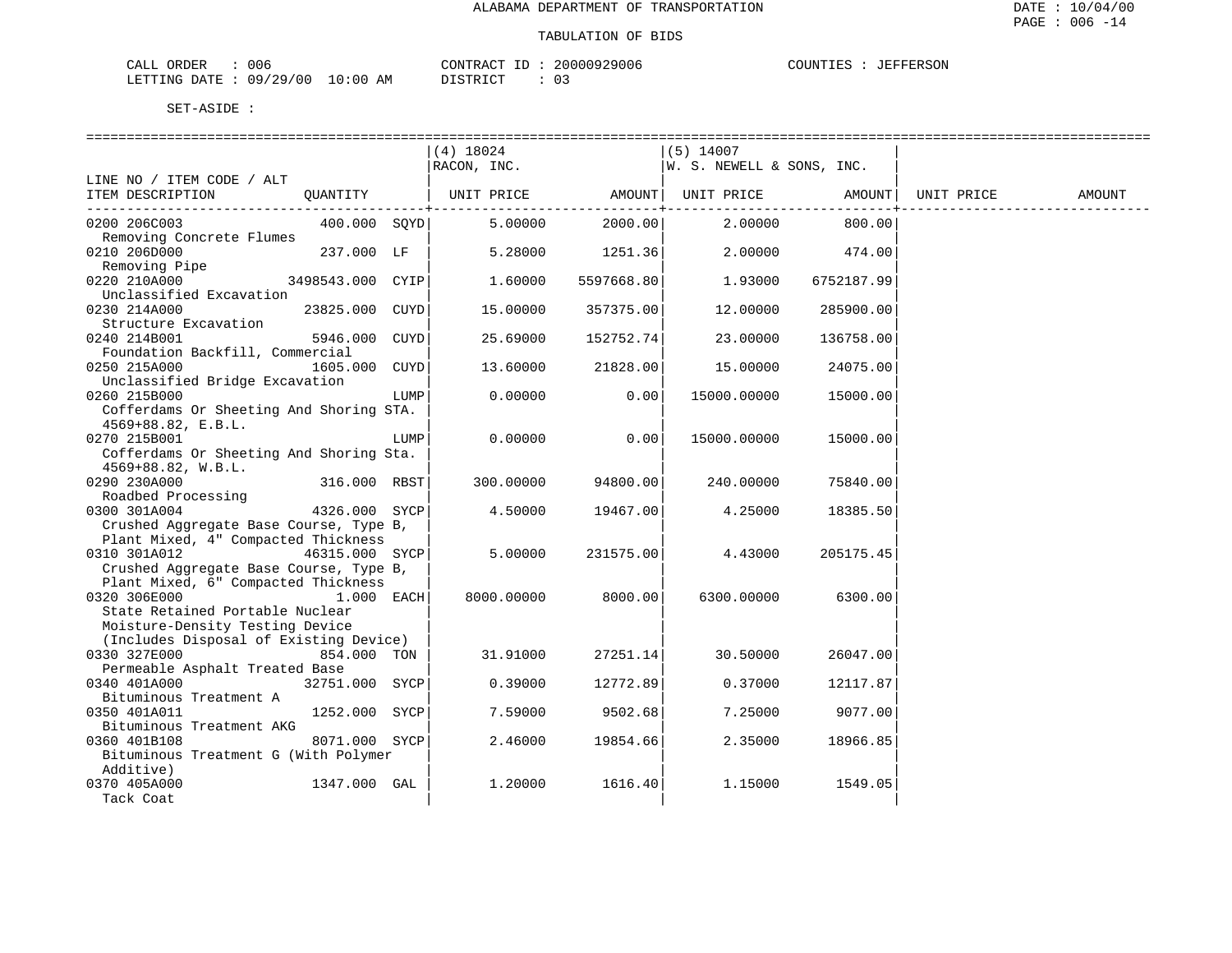| CALL ORDER                      | 006 |          | CONTRACT ID: 20000929006 | COUNTIES : JEFFERSON |  |
|---------------------------------|-----|----------|--------------------------|----------------------|--|
| LETTING DATE: 09/29/00 10:00 AM |     | DISTRICT |                          |                      |  |

|                                         |                |      | $(4)$ 18024 |            | $(5)$ 14007               |            |            |        |
|-----------------------------------------|----------------|------|-------------|------------|---------------------------|------------|------------|--------|
|                                         |                |      | RACON, INC. |            | W. S. NEWELL & SONS, INC. |            |            |        |
| LINE NO / ITEM CODE / ALT               |                |      |             |            |                           |            |            |        |
| ITEM DESCRIPTION                        | OUANTITY       |      | UNIT PRICE  | AMOUNT     | UNIT PRICE                | AMOUNT     | UNIT PRICE | AMOUNT |
| 0380 410C000                            | $1.000$ EACH   |      | 1046.14000  | 1046.14    | 1000.00000                | 1000.00    |            |        |
| Contractor Retained Profilograph        |                |      |             |            |                           |            |            |        |
| 0390 424A260                            | 1678.000 TON   |      | 36.62000    | 61448.36   | 35.00000                  | 58730.00   |            |        |
| Superpave Bituminous Concrete Wearing   |                |      |             |            |                           |            |            |        |
| Surface Layer, 1/2" Maximum Aggregate   |                |      |             |            |                           |            |            |        |
| Size Mix, ESAL Range D                  |                |      |             |            |                           |            |            |        |
| 0400 424B281                            | 531.000 TON    |      | 39.31000    | 20873.61   | 37.58000                  | 19954.98   |            |        |
| Superpave Bituminous Concrete Upper     |                |      |             |            |                           |            |            |        |
| Binder Layer, 1" Maximum Aggregate Size |                |      |             |            |                           |            |            |        |
| Mix, ESAL Range E                       |                |      |             |            |                           |            |            |        |
| 0410 424B461                            | 6276.000 TON   |      | 28.04000    | 175979.04  | 26.80000                  | 168196.80  |            |        |
| Superpave Bituminous Concrete Upper     |                |      |             |            |                           |            |            |        |
| Binder Layer, 1" Maximum Aggregate Size |                |      |             |            |                           |            |            |        |
| Mix, ESAL Range D                       |                |      |             |            |                           |            |            |        |
| 0420 424B541                            | 737.000 TON    |      | 29.03000    | 21395.11   | 27.75000                  | 20451.75   |            |        |
| Superpave Bituminous Concrete Lower     |                |      |             |            |                           |            |            |        |
| Binder Layer, 1" Maximum Aggregate Size |                |      |             |            |                           |            |            |        |
| Mix, ESAL Range C                       |                |      |             |            |                           |            |            |        |
| 0430 424B581                            | 559.000 TON    |      | 37.66000    | 21051.94   | 36.00000                  | 20124.00   |            |        |
| Superpave Bituminous Concrete Lower     |                |      |             |            |                           |            |            |        |
| Binder Layer, 1" Maximum Aggregate Size |                |      |             |            |                           |            |            |        |
| Mix, ESAL Range E                       |                |      |             |            |                           |            |            |        |
| 0440 424C240                            | 557.000 TON    |      | 41.22000    | 22959.54   | 39.40000                  | 21945.80   |            |        |
| Superpave Bituminous Concrete Base      |                |      |             |            |                           |            |            |        |
| Layer, 1" Maximum Aggregate Size Mix,   |                |      |             |            |                           |            |            |        |
| ESAL Range C<br>0450 424C280            | 585.000 TON    |      | 37.03000    | 21662.55   | 35.40000                  | 20709.00   |            |        |
| Superpave Bituminous Concrete Base      |                |      |             |            |                           |            |            |        |
| Layer, 1" Maximum Aggregate Size Mix,   |                |      |             |            |                           |            |            |        |
| ESAL Range E                            |                |      |             |            |                           |            |            |        |
| 0460 430B040                            | 1000.000 TCIP  |      | 17.17000    | 17170.00   | 3235.00000                | 3235000.00 |            |        |
| Aggregate Surfacing (Crushed Aggregate  |                |      |             |            |                           |            |            |        |
| Base, Type B)                           |                |      |             |            |                           |            |            |        |
| 0470 450B000                            | 123.000 SOYD   |      | 41.87000    | 5150.01    | 40.00000                  | 4920.00    |            |        |
| Reinforced Cement Concrete Bridge End   |                |      |             |            |                           |            |            |        |
| Slab                                    |                |      |             |            |                           |            |            |        |
| 0480 502A001                            | 2699873.000 LB |      | 0.43000     | 1160945.39 | 0.42000                   | 1133946.66 |            |        |
| Steel Reinforcement (Grade 60)          |                |      |             |            |                           |            |            |        |
| 0490 502B000                            |                | LUMP | 67999.02000 | 67999.02   | 65000.00000               | 65000.00   |            |        |
| Steel Reinforcement For Bridge          |                |      |             |            |                           |            |            |        |
| Superstructure, Sta. 4569+96.38, E.B.L. |                |      |             |            |                           |            |            |        |
| Approximately 135800 LBS (Grade 60)     |                |      |             |            |                           |            |            |        |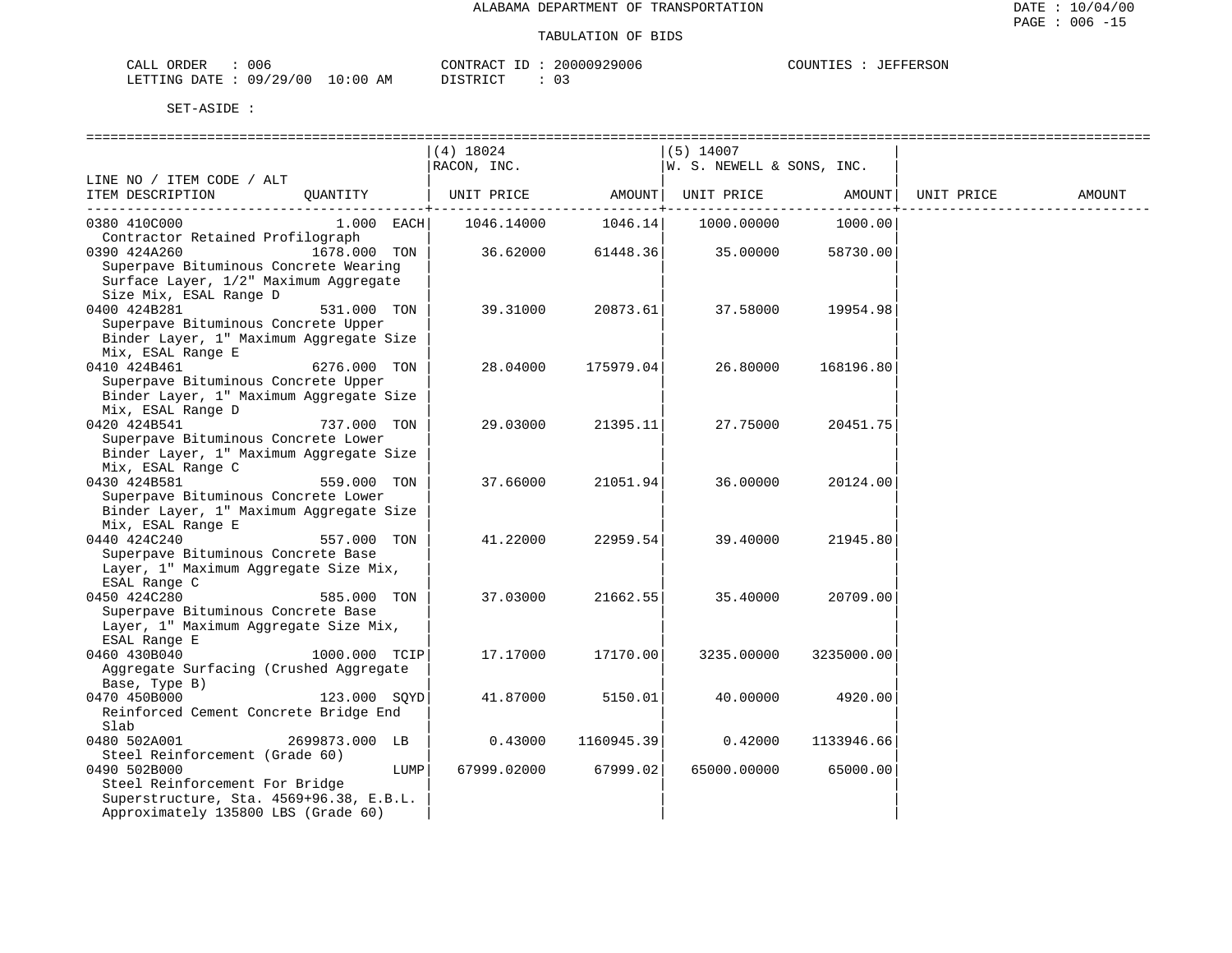| CALL ORDER                      | 006 |          | CONTRACT ID: 20000929006 | COUNTIES | : JEFFERSON |
|---------------------------------|-----|----------|--------------------------|----------|-------------|
| LETTING DATE: 09/29/00 10:00 AM |     | DISTRICT |                          |          |             |

|                                                                               |               |      |                            |                |                                                    |                     | ================ |        |
|-------------------------------------------------------------------------------|---------------|------|----------------------------|----------------|----------------------------------------------------|---------------------|------------------|--------|
|                                                                               |               |      | (4) 18024                  |                | (5) 14007                                          |                     |                  |        |
|                                                                               |               |      | RACON, INC.                |                | W. S. NEWELL & SONS, INC.                          |                     |                  |        |
| LINE NO / ITEM CODE / ALT                                                     |               |      |                            |                |                                                    |                     |                  |        |
| ITEM DESCRIPTION                                                              | OUANTITY      |      |                            |                | UNIT PRICE AMOUNT   UNIT PRICE AMOUNT   UNIT PRICE | . _ _ _ _ _ _ _ _ . |                  | AMOUNT |
| 0500 502B001                                                                  |               | LUMP | 78460.40000 78460.40       | -----------+-- | 75000.00000 75000.00                               |                     |                  |        |
| Steel Reinforcement For Bridge                                                |               |      |                            |                |                                                    |                     |                  |        |
| Superstructure Sta. 4569+81.26., W.B.L.,                                      |               |      |                            |                |                                                    |                     |                  |        |
| Approximately 157200 LBS (Grade 60)                                           |               |      |                            |                |                                                    |                     |                  |        |
| 0510 502B002                                                                  |               | LUMP | $115075.26000$ $115075.26$ |                | 109000.00000                                       | 109000.00           |                  |        |
| Steel Reinforcement For Bridge                                                |               |      |                            |                |                                                    |                     |                  |        |
| Superstructure Sta. 55+40, CO. RD. 112                                        |               |      |                            |                |                                                    |                     |                  |        |
| Relocated, Approximately 227141 LBS                                           |               |      |                            |                |                                                    |                     |                  |        |
| (Grade 60)                                                                    |               |      |                            |                |                                                    |                     |                  |        |
| 0520 505C002                                                                  | 3184.000 LF   |      | 27.20000                   | 86604.80       | 24.00000                                           | 76416.00            |                  |        |
| Steel Piling (HP 12x53)                                                       |               |      |                            |                |                                                    |                     |                  |        |
| 0530 505G003                                                                  | 114.000 EACH  |      | 125.54000                  | 14311.56       | 85.00000                                           | 9690.00             |                  |        |
| Pile Points (Type A, 12")                                                     |               |      |                            |                |                                                    |                     |                  |        |
| 0540 506A000                                                                  | 140.000 LF    |      | 94.15000                   | 13181.00       | 300.00000                                          | 42000.00            |                  |        |
| Drilled Shaft Excavation, 4'-6" Diameter                                      |               |      |                            |                |                                                    |                     |                  |        |
| 0550 506A006                                                                  | 168.000 LF    |      | 136.00000                  | 22848.00       | 260.00000                                          | 43680.00            |                  |        |
| Drilled Shaft Excavation, 5'-6" Diameter                                      |               |      |                            |                |                                                    |                     |                  |        |
| 0560 506B004                                                                  | 140.000 LF    |      | 413.23000                  | 57852.20       | 855.00000                                          | 119700.00           |                  |        |
| Special Drilled Shaft Excavation, 4'-6"                                       |               |      |                            |                |                                                    |                     |                  |        |
| Diameter                                                                      |               |      |                            |                |                                                    |                     |                  |        |
| 0570 506B006                                                                  | 80.000 LF     |      | 617.22000                  | 49377.60       | 1030.00000                                         | 82400.00            |                  |        |
| Special Drilled Shaft Excavation, 5'-6"                                       |               |      |                            |                |                                                    |                     |                  |        |
| Diameter                                                                      |               |      |                            |                |                                                    |                     |                  |        |
| 0580 506C023                                                                  | 238.000 LF    |      | 109.85000                  | 26144.30       | 100.00000                                          | 23800.00            |                  |        |
| Drilled Shaft Construction, 4'-6"                                             |               |      |                            |                |                                                    |                     |                  |        |
| Diameter, Class DS2 Concrete                                                  |               |      |                            |                |                                                    |                     |                  |        |
| 0590 506C025                                                                  | 234.000 LF    |      | 133.91000                  | 31334.94       | 115.00000                                          | 26910.00            |                  |        |
| Drilled Shaft Construction, 5'-6"                                             |               |      |                            |                |                                                    |                     |                  |        |
| Diameter, Class DS2 Concrete                                                  |               |      |                            |                |                                                    |                     |                  |        |
| 0600 506G003                                                                  | 14.000 EACH   |      | 1736.59000                 | 24312.26       | 2250.00000                                         | 31500.00            |                  |        |
| Crosshole Sonic Logging, 4'-6" Diameter                                       |               |      |                            |                |                                                    |                     |                  |        |
| 0610 506G005                                                                  | 8.000 EACH    |      | 1386.13000                 | 11089.04       | 2250.00000                                         | 18000.00            |                  |        |
| Crosshole Sonic Logging, 5'-6" Diameter                                       |               |      |                            |                |                                                    |                     |                  |        |
| 0620 508A000                                                                  | 36692.000 LB  |      | 2.51000                    | 92096.92       | 2.00000                                            | 73384.00            |                  |        |
| Structural Steel                                                              |               |      |                            |                |                                                    |                     |                  |        |
| 0630 508F000                                                                  |               | LUMP | 2876.88000                 | 2876.88        | 2000.00000                                         | 2000.00             |                  |        |
| Bridge Deck Drainage System (Specialty                                        |               |      |                            |                |                                                    |                     |                  |        |
| Item)                                                                         |               |      |                            |                |                                                    |                     |                  |        |
| 0640 510A000                                                                  | 1212.000 CUYD |      | 340.00000                  | 412080.00      | 310.00000                                          | 375720.00           |                  |        |
| Bridge Substructure Concrete, Class A                                         |               |      |                            |                |                                                    |                     |                  |        |
| 0650 510C051                                                                  |               | LUMP | 230150.52000               | 230150.52      | 233000.00000                                       | 233000.00           |                  |        |
| Bridge Concrete Superstructure, Sta.<br>4569+96.38, E.B.L., Approximately 616 |               |      |                            |                |                                                    |                     |                  |        |
| CU. YDS                                                                       |               |      |                            |                |                                                    |                     |                  |        |
|                                                                               |               |      |                            |                |                                                    |                     |                  |        |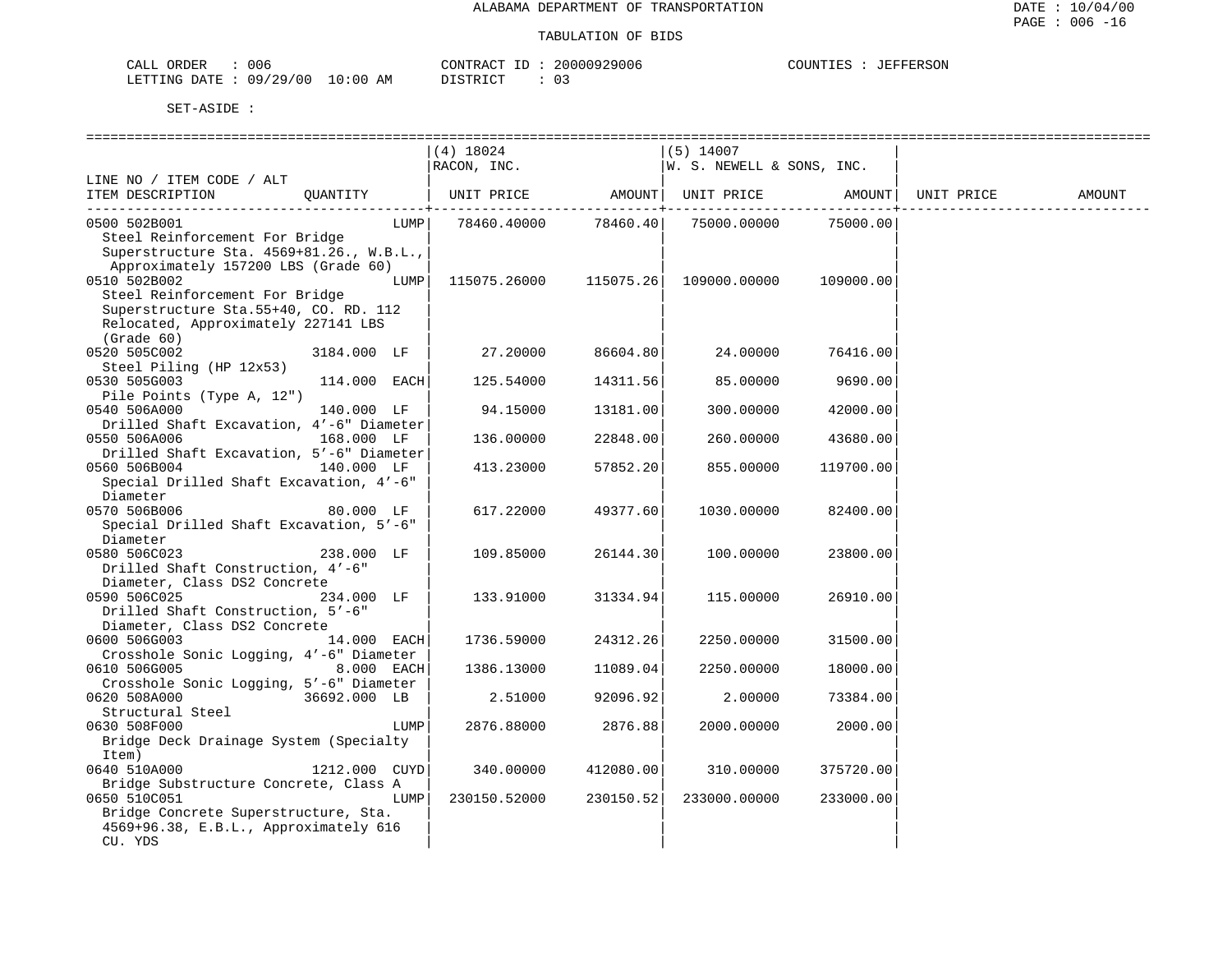| CALL ORDER                      | 006 |          | CONTRACT ID: 20000929006 | COUNTIES | : JEFFERSON |
|---------------------------------|-----|----------|--------------------------|----------|-------------|
| LETTING DATE: 09/29/00 10:00 AM |     | DISTRICT |                          |          |             |

|                                        |               |      | $(4)$ 18024                              |            | $(5)$ 14007               |            |            |        |
|----------------------------------------|---------------|------|------------------------------------------|------------|---------------------------|------------|------------|--------|
|                                        |               |      | RACON, INC.                              |            | W. S. NEWELL & SONS, INC. |            |            |        |
| LINE NO / ITEM CODE / ALT              |               |      |                                          |            |                           |            |            |        |
| ITEM DESCRIPTION                       | OUANTITY      |      | UNIT PRICE                               |            | AMOUNT   UNIT PRICE       | AMOUNT     | UNIT PRICE | AMOUNT |
|                                        |               |      |                                          |            |                           |            |            |        |
| 0660 510C052                           |               |      | LUMP 261534.68000 261534.68 267000.00000 |            |                           | 267000.00  |            |        |
| Bridge Concrete Superstructure, Sta.   |               |      |                                          |            |                           |            |            |        |
| 4569+81.26, W.B.L., Approximately 716  |               |      |                                          |            |                           |            |            |        |
| CU. YDS.                               |               |      |                                          |            |                           |            |            |        |
| 0670 510C053                           |               | LUMP | 444608.95000 444608.95                   |            | 440000.00000              | 440000.00  |            |        |
| Bridge Concrete Superstructure, Sta.   |               |      |                                          |            |                           |            |            |        |
| 55+40, CO. RD. 112 Relocated,          |               |      |                                          |            |                           |            |            |        |
| Approximately 1141 CU. YDS.            |               |      |                                          |            |                           |            |            |        |
| 0680 510E000                           | 7051.000 SOYD |      | 1.99000                                  | 14031.49   | 2.25000                   | 15864.75   |            |        |
| Grooving Concrete Bridge Decks         |               |      |                                          |            |                           |            |            |        |
|                                        |               |      |                                          |            |                           |            |            |        |
| 0690 511A004                           | 196.000 EACH  |      | 407.99000                                | 79966.04   | 385.00000                 | 75460.00   |            |        |
| Elastomeric Bearings, Type 4           |               |      |                                          |            |                           |            |            |        |
| 0700 513B015                           | 4535.000 LF   |      | 87.88000                                 | 398535.80  | 95.00000                  | 430825.00  |            |        |
| Pretensioned-Prestressed Concrete      |               |      |                                          |            |                           |            |            |        |
| Girders, Type BT-54 (Specialty Item)   |               |      |                                          |            |                           |            |            |        |
| 0710 513B017 4507.000 LF               |               |      | 100.43000                                | 452638.01  | 108.00000                 | 486756.00  |            |        |
| Pretensioned-Prestressed Concrete      |               |      |                                          |            |                           |            |            |        |
| Girders, Type BT-72 (Specialty Item)   |               |      |                                          |            |                           |            |            |        |
| 0720 524A010<br>15366.000 CUYD         |               |      | 144.45000                                | 2219618.70 | 138.00000                 | 2120508.00 |            |        |
| Culvert Concrete                       |               |      |                                          |            |                           |            |            |        |
| 0730 530A001                           | 1296.000 LF   |      | 21.87000                                 | 28343.52   | 17.50000                  | 22680.00   |            |        |
| 18" Roadway Pipe (Class 3 R.C.)        |               |      |                                          |            |                           |            |            |        |
| 0740 530A002                           | 1700.000 LF   |      | 28.14000                                 | 47838.00   | 24.00000                  | 40800.00   |            |        |
| 24" Roadway Pipe (Class 3 R.C.)        |               |      |                                          |            |                           |            |            |        |
| 0750 530A003 152.000 LF                |               |      | 36.61000                                 | 5564.72    | 34.50000                  | 5244.00    |            |        |
| 30" Roadway Pipe (Class 3 R.C.)        |               |      |                                          |            |                           |            |            |        |
| 0760 530A004                           | 316.000 LF    |      | 49.33000                                 | 15588.28   | 44.50000                  | 14062.00   |            |        |
| 36" Roadway Pipe (Class 3 R.C.)        |               |      |                                          |            |                           |            |            |        |
| 0770 530A005                           | 148.000 LF    |      | 60.85000                                 | 9005.80    | 55.00000                  | 8140.00    |            |        |
| 42" Roadway Pipe (Class 3 R.C.)        |               |      |                                          |            |                           |            |            |        |
| 0780 530A015                           | 716.000 LF    |      | 58.51000                                 | 41893.16   | 47.50000                  | 34010.00   |            |        |
| 36" Roadway Pipe (Class 4 R.C.)        |               |      |                                          |            |                           |            |            |        |
| 0790 530A202 530.000 LF                |               |      | 28.86000                                 | 15295.80   | 26.50000                  | 14045.00   |            |        |
| 24" Roadway Pipe (14 Gauge C.C.S.P.I.) |               |      |                                          |            |                           |            |            |        |
| 0800 530A379                           | 864.000 LF    |      | 152.46000                                | 131725.44  | 135.00000                 | 116640.00  |            |        |
| 54" Roadway Pipe, Class C-1 Bedding    |               |      |                                          |            |                           |            |            |        |
| (Class 5 R.C.)                         |               |      |                                          |            |                           |            |            |        |
| 0810 530A661                           | 44.000 LF     |      | 28.92000                                 | 1272.48    | 17.50000                  | 770.00     |            |        |
|                                        |               |      |                                          |            |                           |            |            |        |
| 18" Roadway Pipe (Class 3 R.C.)        |               |      |                                          |            |                           |            |            |        |
| (Temporary)                            |               |      |                                          |            |                           |            |            |        |
| 0820 530A800                           | 24.000 LF     |      | 18.26000                                 | 438.24     | 16.00000                  | 384.00     |            |        |
| 15" Roadway Pipe (14 Gauge C.C.S.)     |               |      |                                          |            |                           |            |            |        |
| (Stack Pipe)(No Bedding Required)      |               |      |                                          |            |                           |            |            |        |
|                                        |               |      |                                          |            |                           |            |            |        |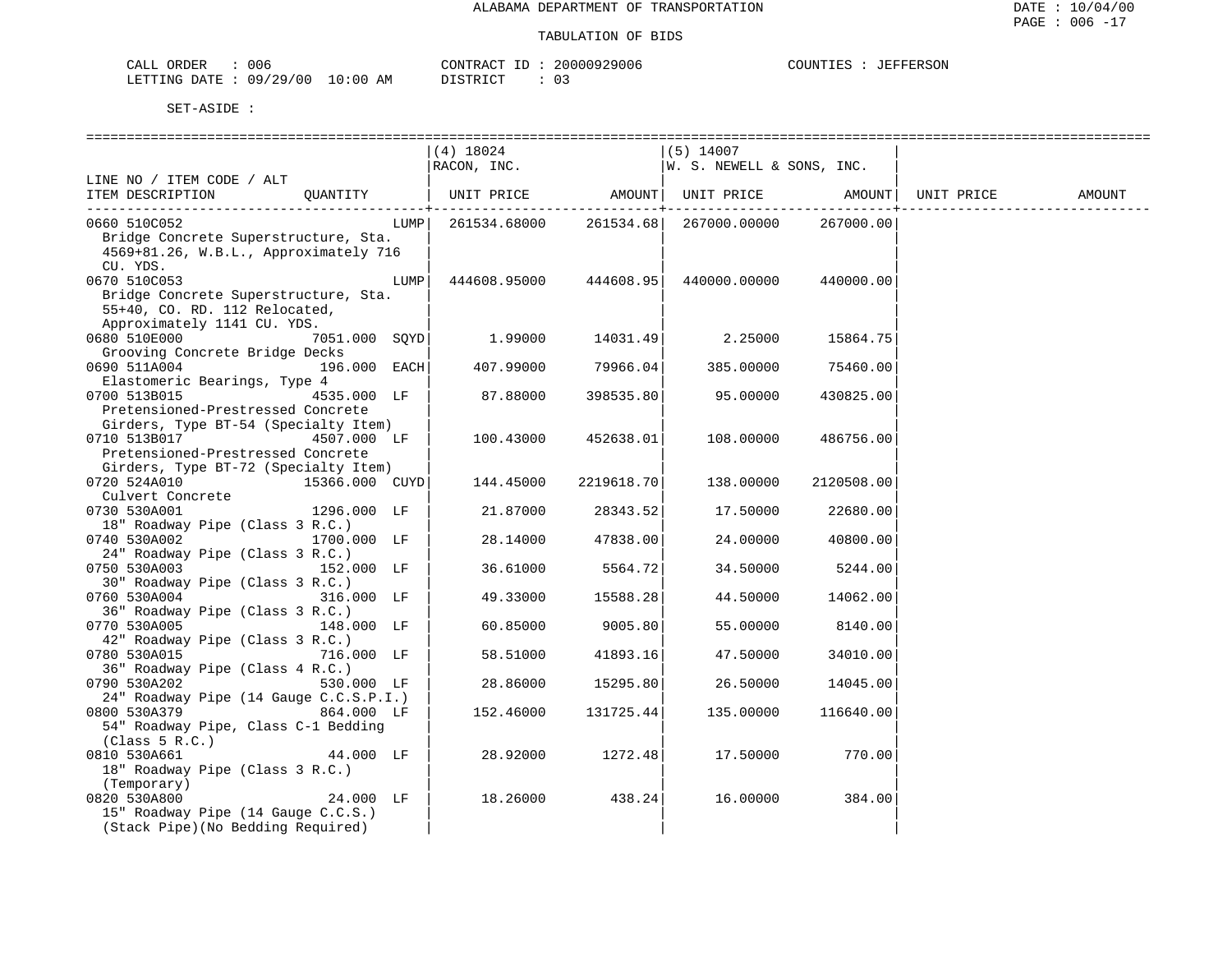| $\sim  -$<br><b>CRDER</b><br>لىلە: | $\sim$ $\sim$<br>uud             |             | סידיזו∩י<br>$\sim$ $\sim$ $\sim$ $\sim$ $\sim$ $\sim$                                                                                        |          | ے ار<br>) () t<br>, , ,<br>. ש | 1 I M |  |
|------------------------------------|----------------------------------|-------------|----------------------------------------------------------------------------------------------------------------------------------------------|----------|--------------------------------|-------|--|
| TNG<br>LETT <sup>-</sup><br>DATE:  | n a<br>$\sqrt{2}$<br>່າ ດ<br>ـ ـ | ፡ 0 0<br>AМ | $\sim$<br>תי <i>ים</i> דת<br>the contract of the contract of the contract of the contract of the contract of the contract of the contract of | -<br>◡ – | ___                            |       |  |

|                                         |               |      |                      | =========================           |                              |           |            |        |
|-----------------------------------------|---------------|------|----------------------|-------------------------------------|------------------------------|-----------|------------|--------|
|                                         |               |      | (4) 18024            |                                     | (5) 14007                    |           |            |        |
|                                         |               |      | RACON, INC.          |                                     | $ W.$ S. NEWELL & SONS, INC. |           |            |        |
| LINE NO / ITEM CODE / ALT               |               |      |                      |                                     |                              |           |            |        |
| ITEM DESCRIPTION                        | OUANTITY      |      | UNIT PRICE           | AMOUNT<br>. - - - - - - - - - - + - | UNIT PRICE                   | AMOUNT    | UNIT PRICE | AMOUNT |
| 0830 600A000                            |               |      | LUMP   1635000.00000 | 1635000.00                          | 362000.00000                 | 362000.00 |            |        |
| Mobilization                            |               |      |                      |                                     |                              |           |            |        |
| 0840 601A000                            | $1.000$ EACH  |      | 3500.00000           | 3500.00                             | 2500.00000                   | 2500.00   |            |        |
| Furnishing Base, Soil And Structure     |               |      |                      |                                     |                              |           |            |        |
| Laboratories                            |               |      |                      |                                     |                              |           |            |        |
| 0850 602A000                            | 93.000 EACH   |      | 69.10000             | 6426.30                             | 60.00000                     | 5580.00   |            |        |
| Right Of Way Markers                    |               |      |                      |                                     |                              |           |            |        |
| 0860 602C000                            | 7.000 EACH    |      | 130.77000            | 915.39                              | 200.00000                    | 1400.00   |            |        |
| Permanent Easement Marker               |               |      |                      |                                     |                              |           |            |        |
| 0870 603A002                            | 1.000 EACH    |      | 25000.00000          | 25000.00                            | 13500.00000                  | 13500.00  |            |        |
| Furnishing Type 3 Field Office          |               |      |                      |                                     |                              |           |            |        |
| 0880 603B000                            | 500.000 LF    |      | 10.56000             | 5280.00                             | 4.00000                      | 2000.00   |            |        |
| Furnishing Security Fence               |               |      |                      |                                     |                              |           |            |        |
| 0890 604A000                            | 4051.000 SQYD |      | 1,05000              | 4253.55                             | 1.50000                      | 6076.50   |            |        |
| Separative Geotextile                   |               |      |                      |                                     |                              |           |            |        |
| 0900 605A002                            | 2026.000 LF   |      | 4.32000              | 8752.32                             | 3.00000                      | 6078.00   |            |        |
| Pavement Edge Drain (Aggregate Filled   |               |      |                      |                                     |                              |           |            |        |
| Underdrain)                             |               |      |                      |                                     |                              |           |            |        |
| 0910 605B000                            | 34.000 EACH   |      | 275.00000            | 9350.00                             | 150.00000                    | 5100.00   |            |        |
| Special Underdrain Outlet, Type A       |               |      |                      |                                     |                              |           |            |        |
| 0920 606A000                            | 1000.000 LF   |      | 8.25000              | 8250.00                             | 10.00000                     | 10000.00  |            |        |
| 6" Underdrain Pipe                      |               |      |                      |                                     |                              |           |            |        |
| 0930 609A000                            | 3154.000 SOYD |      | 5.00000              | 15770.00                            | 7.50000                      | 23655.00  |            |        |
| Aggregate Slope Protection              |               |      |                      |                                     |                              |           |            |        |
| 0940 610C001                            | 23372.000 TON |      | 17.00000             | 397324.00                           | 17.50000                     | 409010.00 |            |        |
| Loose Riprap, Class 2                   |               |      |                      |                                     |                              |           |            |        |
| 0950 610C002                            | 2540.000 TON  |      | 21.00000             | 53340.00                            | 18.75000                     | 47625.00  |            |        |
| Loose Riprap, Class 3                   |               |      |                      |                                     |                              |           |            |        |
| 0960 610D000                            | 28745.000     | SOYD | 1,19000              | 34206.55                            | 1.75000                      | 50303.75  |            |        |
| Filter Blanket                          |               |      |                      |                                     |                              |           |            |        |
| 0970 614A000                            | 3042.000 CUYD |      | 193.65000            | 589083.30                           | 185.00000                    | 562770.00 |            |        |
| Slope Paving                            |               |      |                      |                                     |                              |           |            |        |
| 0980 619A002                            | 8.000 EACH    |      | 636.00000            | 5088.00                             | 600.00000                    | 4800.00   |            |        |
| 18" Roadway Pipe End Treatment, Class 1 |               |      |                      |                                     |                              |           |            |        |
| 0990 619A003                            | 10.000 EACH   |      | 694.00000            | 6940.00                             | 650.00000                    | 6500.00   |            |        |
| 24" Roadway Pipe End Treatment, Class 1 |               |      |                      |                                     |                              |           |            |        |
| 1000 619A004                            | $1.000$ EACH  |      | 790.00000            | 790.00                              | 700.00000                    | 700.00    |            |        |
| 30" Roadway Pipe End Treatment, Class 1 |               |      |                      |                                     |                              |           |            |        |
| 1010 619A005                            | 5.000 EACH    |      | 1005.00000           | 5025.00                             | 850.00000                    | 4250.00   |            |        |
| 36" Roadway Pipe End Treatment, Class 1 |               |      |                      |                                     |                              |           |            |        |
| 1020 619A006                            | 2.000 EACH    |      | 1484.00000           | 2968.00                             | 1250.00000                   | 2500.00   |            |        |
| 42" Roadway Pipe End Treatment, Class 1 |               |      |                      |                                     |                              |           |            |        |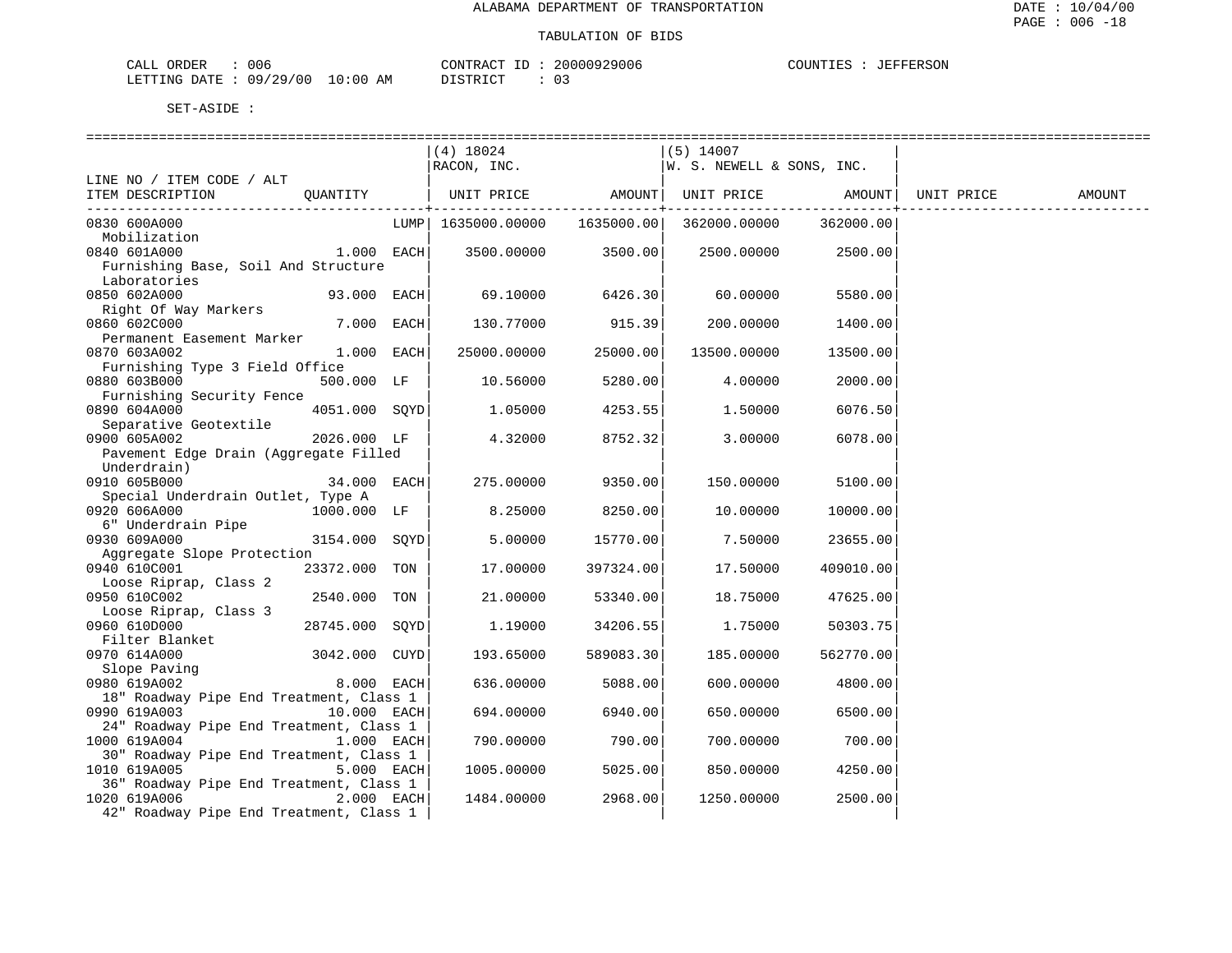| CALL ORDER                      | 006 |          | CONTRACT ID: 20000929006 | COUNTIES : JEFFERSON |  |
|---------------------------------|-----|----------|--------------------------|----------------------|--|
| LETTING DATE: 09/29/00 10:00 AM |     | DISTRICT |                          |                      |  |

|                                                                                          |              | (4) 18024                                                |          | (5) 14007          |                    |  |
|------------------------------------------------------------------------------------------|--------------|----------------------------------------------------------|----------|--------------------|--------------------|--|
|                                                                                          |              | $(14)$ 18024<br>RACON, INC. $ W. S. NEWELL & SONS, INC.$ |          |                    |                    |  |
| LINE NO / ITEM CODE / ALT                                                                |              |                                                          |          |                    |                    |  |
| ITEM DESCRIPTION QUANTITY   UNIT PRICE AMOUNT UNIT PRICE AMOUNT UNIT PRICE AMOUNT AMOUNT |              |                                                          |          |                    |                    |  |
|                                                                                          |              |                                                          |          |                    |                    |  |
| 1030 619A008                                                                             |              | 1.000 EACH 2031.00000                                    |          | 2031.00 1750.00000 | 1750.00            |  |
| 54" Roadway Pipe End Treatment, Class 1                                                  |              |                                                          |          |                    |                    |  |
| 1040 621A000                                                                             | $1.000$ EACH | $2094.00000$ 2094.00                                     |          |                    | 2000.00000 2000.00 |  |
| Junction Boxes, Type 1, 1P Or 5                                                          |              |                                                          |          |                    |                    |  |
| 1050 621A004<br>3.000 EACH                                                               |              | 4187.00000                                               | 12561.00 | 4000.00000         | 12000.00           |  |
| Junction Boxes, Type 4                                                                   | 3.000 EACH   |                                                          |          |                    |                    |  |
| 1060 621A005                                                                             |              | 2093.48000                                               | 6280.44  | 2000.00000         | 6000.00            |  |
| Junction Boxes, Type 1                                                                   | 5.000 EACH   |                                                          |          |                    |                    |  |
| 1070 621A010<br>Junction Boxes, Type 3                                                   |              | 3140.22000                                               | 15701.10 | 3000.00000         | 15000.00           |  |
|                                                                                          | 5.000 EACH   |                                                          | 20935.00 |                    | 20000.00           |  |
| 1080 621A058<br>Junction Boxes, Type 3 (Modified)                                        |              | 4187.00000                                               |          | 4000.00000         |                    |  |
| 1090 621B004                                                                             | 1.000 EACH   | 837.39000                                                | 837.39   | 800.00000          | 800.00             |  |
| Junction Box Units, Type 4                                                               |              |                                                          |          |                    |                    |  |
| 1100 621B005                                                                             | 1.000 EACH   | 523.37000                                                | 523.37   | 500.00000          | 500.00             |  |
| Junction Box Units, Type 1                                                               |              |                                                          |          |                    |                    |  |
| 1110 621C001                                                                             | 1.000 EACH   | 2093.48000                                               | 2093.48  | 2000.00000         | 2000.00            |  |
| Inlets, Type B                                                                           |              |                                                          |          |                    |                    |  |
| 1120 621C020                                                                             | 1.000 EACH   | 1884.13000                                               | 1884.13  | 1800.00000         | 1800.00            |  |
| Inlets, Type Y                                                                           |              |                                                          |          |                    |                    |  |
| 1130 621C027                                                                             | 2.000 EACH   | 1046.74000                                               | 2093.48  | 1000.00000         | 2000.00            |  |
| Inlets, Type C                                                                           |              |                                                          |          |                    |                    |  |
| 17.000 EACH<br>1140 621C068                                                              |              | 1308.43000                                               | 22243.31 | 1250.00000         | 21250.00           |  |
| Inlets, Type Y (Partial)                                                                 |              |                                                          |          |                    |                    |  |
| 1150 621D001                                                                             | 1.000 EACH   | 628.05000                                                | 628.05   | 600.00000          | 600.00             |  |
| Inlet Units, Type B                                                                      |              |                                                          |          |                    |                    |  |
| 1160 621D002                                                                             | 2.000 EACH   | 523.37000                                                | 1046.74  | 500.00000          | 1000.00            |  |
| Inlet Units, Type C                                                                      |              |                                                          |          |                    |                    |  |
| 1170 621D019                                                                             | 37.000 EACH  | 523.37000                                                | 19364.69 | 500.00000          | 18500.00           |  |
| Inlet Units, Type Y                                                                      |              |                                                          |          |                    |                    |  |
| 1180 6211000                                                                             | 5.000 EACH   | 2617.00000                                               | 13085.00 | 2500.00000         | 12500.00           |  |
| Stilling Basins, Type 00                                                                 |              |                                                          |          |                    |                    |  |
| 1190 6211003                                                                             | 4.000 EACH   | 8375.00000                                               | 33500.00 | 8000.00000         | 32000.00           |  |
| Stilling Basins, Type 3                                                                  |              |                                                          |          |                    |                    |  |
| 1200 6211004                                                                             | 1.000 EACH   | 13085.00000                                              | 13085.00 | 12500.00000        | 12500.00           |  |
| Stilling Basins, Type 4                                                                  |              |                                                          |          |                    |                    |  |
| 1210 6211006                                                                             | 1.000 EACH   | 26170.00000                                              | 26170.00 | 25000.00000        | 25000.00           |  |
| Stilling Basins, Type 6                                                                  |              |                                                          |          |                    |                    |  |
| 1220 6211007                                                                             | $1.000$ EACH | 31405.00000                                              | 31405.00 | 30000.00000        | 30000.00           |  |
| Stilling Basins, Type 7                                                                  |              |                                                          |          |                    |                    |  |
| 1230 630A000                                                                             | 463.000 LF   | 10.68000                                                 | 4944.84  | 10.20000           | 4722.60            |  |
| Steel Beam Guardrail, Class A, Type 1                                                    |              |                                                          |          |                    |                    |  |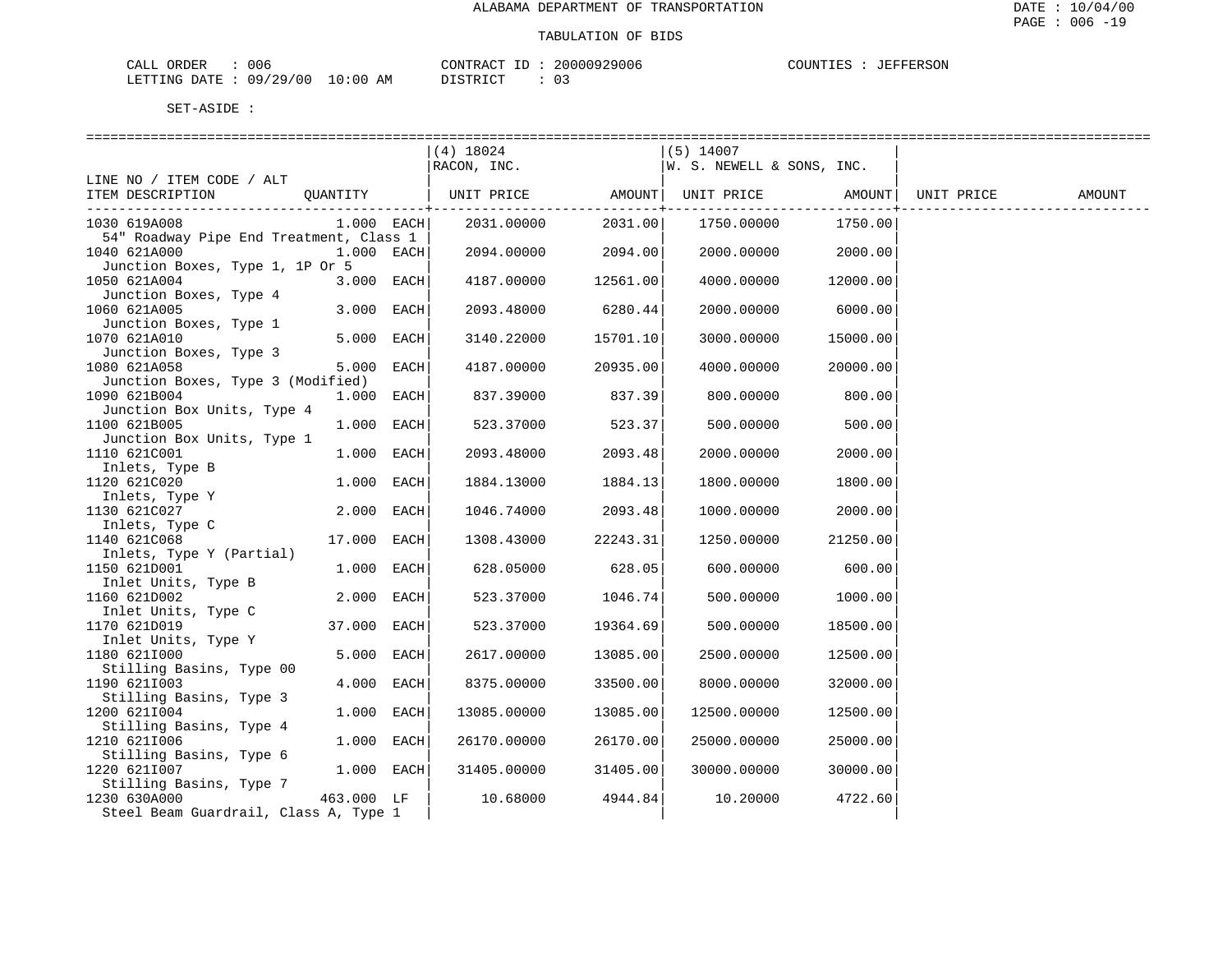| 006<br>CALL ORDER               | CONTRACT ID: | 20000929006 | COUNTIES | : JEFFERSON |
|---------------------------------|--------------|-------------|----------|-------------|
| LETTING DATE: 09/29/00 10:00 AM | DISTRICT     |             |          |             |

| SET-ASIDE |  |
|-----------|--|
|           |  |

|                                                                 |                |                                   |                   | ====================      |                   |                   |  |
|-----------------------------------------------------------------|----------------|-----------------------------------|-------------------|---------------------------|-------------------|-------------------|--|
|                                                                 |                | (4) 18024                         |                   | (5) 14007                 |                   |                   |  |
|                                                                 |                | RACON, INC.                       |                   | W. S. NEWELL & SONS, INC. |                   |                   |  |
| LINE NO / ITEM CODE / ALT                                       |                |                                   |                   |                           |                   |                   |  |
| ITEM DESCRIPTION QUANTITY   UNIT PRICE AMOUNT UNIT PRICE AMOUNT |                |                                   |                   |                           |                   | UNIT PRICE AMOUNT |  |
|                                                                 |                |                                   | --------------+-- |                           |                   |                   |  |
| 1240 630C001                                                    |                | 1.000 EACH 680.38000              |                   | 680.38 650.00000          | 650.00            |                   |  |
| Guardrail End Anchor, Type 8                                    |                |                                   |                   |                           |                   |                   |  |
| 1250 630C003                                                    | $4.000$ EACH   | $994.40000$ $3977.60$ $950.00000$ |                   |                           | 3800.001          |                   |  |
| Guardrail End Anchor, Type 13                                   |                |                                   |                   |                           |                   |                   |  |
| 1260 630C050                                                    | $1.000$ EACH   | 1884.13000                        | 1884.13           | 1800.00000                | 1800.00           |                   |  |
| Guardrail End Anchor, Type 20 Series                            |                |                                   |                   |                           |                   |                   |  |
| 1270 630C070<br>$4.000$ EACH                                    |                | $1308.43000$ 5233.72              |                   | 1250.00000                | 5000.00           |                   |  |
| Guardrail End Anchor, Type 10 Series                            |                |                                   |                   |                           |                   |                   |  |
| 1280 634D004<br>$2.000$ EACH                                    |                | 340.00000 680.00                  |                   | 308.00000                 | 616.00            |                   |  |
| Gate, 14 Feet Wide, Complete With                               |                |                                   |                   |                           |                   |                   |  |
| Fittings (Without Barbed Wire)                                  |                |                                   |                   |                           |                   |                   |  |
| 1290 635A000                                                    | $15663.000$ LF | 4.47000 70013.61                  |                   | 4.05000                   | 63435.15          |                   |  |
| Woven Wire Fence                                                |                |                                   |                   |                           |                   |                   |  |
| 540.000 LF<br>1300 641A049                                      |                | 9.21000                           | 4973.40           | 25.00000                  | 13500.00          |                   |  |
| 6 Inch P.V.C. Water Main Laid                                   |                |                                   |                   |                           |                   |                   |  |
| 1310 641A052                                                    | 4700.000 LF    | 11.93000                          | 56071.00          | 28.00000                  | 131600.00         |                   |  |
| 8 Inch P.V.C. Water Main Laid                                   |                |                                   |                   |                           |                   |                   |  |
| 1320 641A062                                                    | 750.000 LF     | 6.28000                           | 4710.00           |                           | 20.00000 15000.00 |                   |  |
| 3 Inch P.V.C. Water Main Laid                                   |                |                                   |                   |                           |                   |                   |  |
| 1330 641A068                                                    | 1550.000 LF    | 15.60000                          | 24180.00          | 27.00000                  | 41850.00          |                   |  |
| 3 Inch D. I. Water Main Laid                                    |                |                                   |                   |                           |                   |                   |  |
| 1340 641A081                                                    | 445.000 LF     | 18.00000                          | 8010.00           | 35.00000                  | 15575.00          |                   |  |
| 8 Inch D.I. Water Main Laid (Restrained                         |                |                                   |                   |                           |                   |                   |  |
| Joint)                                                          |                |                                   |                   |                           |                   |                   |  |
| 1350 642A000<br>3.000 EACH                                      |                | 2407.50000                        | 7222.50           | 1500.00000                | 4500.00           |                   |  |
| Fire Hydrant Reset                                              |                |                                   |                   |                           |                   |                   |  |
| 1360 646A052                                                    | 1000.000 LF    | 26.95000                          | 26950.00          | 27.00000                  | 27000.00          |                   |  |
| 2 Inch Welded Steel Gas Line Laid                               |                |                                   |                   |                           |                   |                   |  |
| 1370 646A062                                                    | 1230.000 LF    | 13.75000                          | 16912.50          | 18.00000                  | 22140.00          |                   |  |
| 2 Inch P.E. Gas Line Laid                                       |                |                                   |                   |                           |                   |                   |  |
| 1380 646A077                                                    | 120.000 LF     | 11.99000                          | 1438.80           | 18.00000                  | 2160.00           |                   |  |
| 1Inch P.E. Gas Service Line Laid                                |                |                                   |                   |                           |                   |                   |  |
| 1390 649A000                                                    | 120.000 LF     | 15.95000                          | 1914.00           | 25,00000                  | 3000.00           |                   |  |
| 2 Inch Encasement Pipe, Type 1                                  |                |                                   |                   |                           |                   |                   |  |
| Installation                                                    |                |                                   |                   |                           |                   |                   |  |
| 1400 649A003                                                    | 280.000 LF     | 60.50000                          | 16940.00          | 30.00000                  | 8400.00           |                   |  |
| 4 Inch Encasement Pipe, Type 1                                  |                |                                   |                   |                           |                   |                   |  |
| Installation                                                    |                |                                   |                   |                           |                   |                   |  |
| 1410 649A004                                                    | 160.000 LF     | 66.00000                          | 10560.00          | 40.00000                  | 6400.00           |                   |  |
| 6 Inch Encasement Pipe, Type 1                                  |                |                                   |                   |                           |                   |                   |  |
| Installation                                                    |                |                                   |                   |                           |                   |                   |  |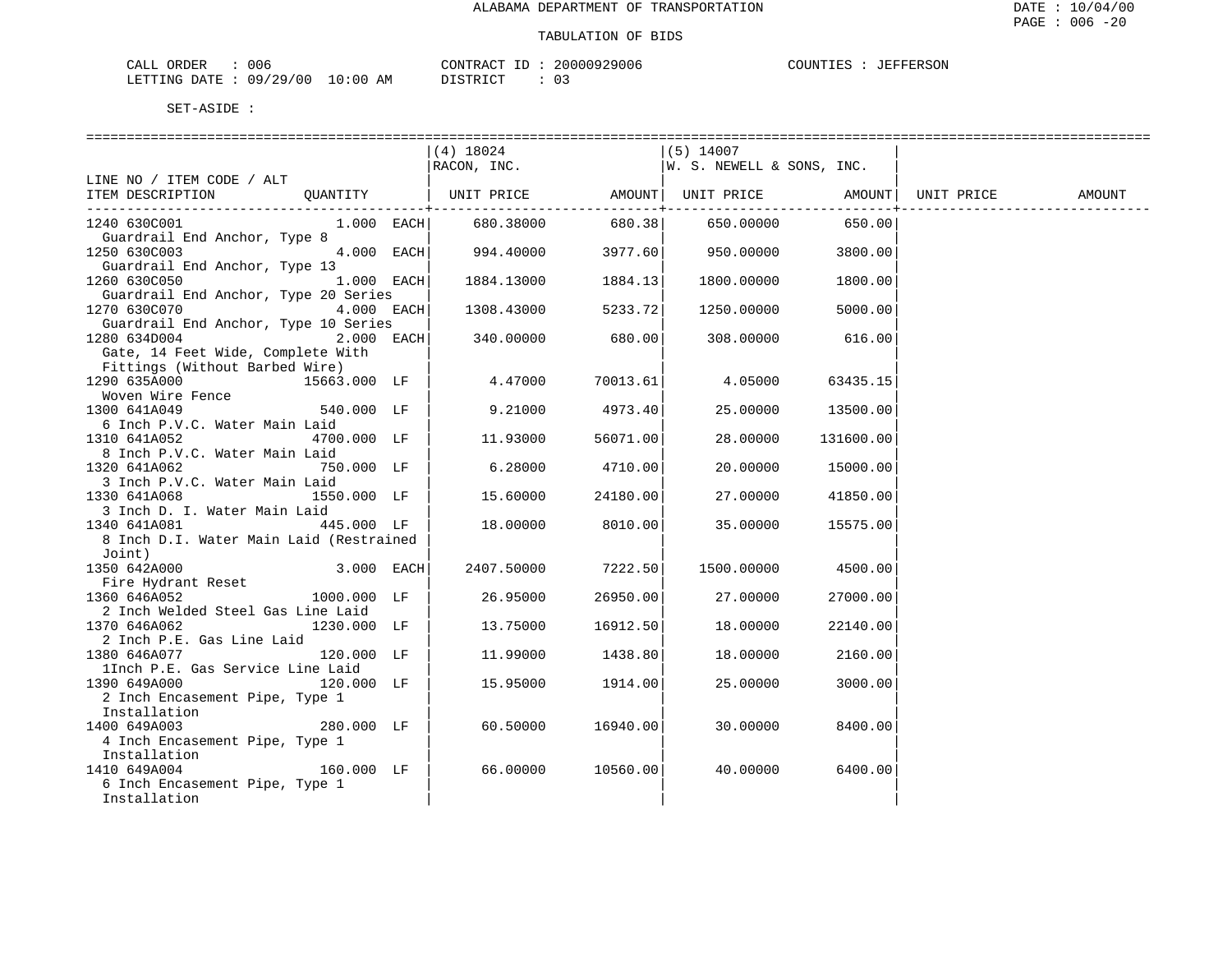| CALL ORDER                      | 006 |          | CONTRACT ID: 20000929006 | COUNTIES : JEFFERSON |  |
|---------------------------------|-----|----------|--------------------------|----------------------|--|
| LETTING DATE: 09/29/00 10:00 AM |     | DISTRICT |                          |                      |  |

|                                  |                | $(4)$ 18024                                                 |                  | $(5)$ 14007               |                  |            |        |
|----------------------------------|----------------|-------------------------------------------------------------|------------------|---------------------------|------------------|------------|--------|
|                                  |                | $RACON$ , INC.                                              |                  | W. S. NEWELL & SONS, INC. |                  |            |        |
| LINE NO / ITEM CODE / ALT        |                |                                                             |                  |                           |                  |            |        |
| ITEM DESCRIPTION                 |                | QUANTITY   UNIT PRICE       AMOUNT  UNIT PRICE       AMOUNT |                  |                           |                  | UNIT PRICE | AMOUNT |
|                                  |                |                                                             |                  |                           |                  |            |        |
| 1420 649A005                     | 245.000 LF     | 47.10000 11539.50 50.00000                                  |                  |                           | 12250.00         |            |        |
| 8 Inch Encasement Pipe, Type 1   |                |                                                             |                  |                           |                  |            |        |
| Installation                     |                |                                                             |                  |                           |                  |            |        |
| 1430 649A007                     | 130.000 LF     |                                                             | 56.52000 7347.60 |                           | 60.00000 7800.00 |            |        |
| 12 Inch Encasement Pipe, Type 1  |                |                                                             |                  |                           |                  |            |        |
| Installation                     |                |                                                             |                  |                           |                  |            |        |
| 1440 649A028                     | 865.000 LF     | 69.09000                                                    | 59762.85         | 70.00000                  | 60550.00         |            |        |
|                                  |                |                                                             |                  |                           |                  |            |        |
| 16 Inch Encasement Pipe, Type 1  |                |                                                             |                  |                           |                  |            |        |
| Installation                     |                |                                                             |                  |                           |                  |            |        |
| 1450 650B000                     | 50201.000 CYIP | 2,00000                                                     | 100402.00        | 1.50000                   | 75301.50         |            |        |
| Topsoil From Stockpiles          |                |                                                             |                  |                           |                  |            |        |
| 1460 652A050                     | 74.000 ACRE    | 575.00000                                                   | 42550.00         | 409.50000                 | 30303.00         |            |        |
| Seeding (Mix 1A)                 |                |                                                             |                  |                           |                  |            |        |
| 1470 652A053                     | 18.000 ACRE    | 625.00000                                                   | 11250.00         | 409.50000                 | 7371.00          |            |        |
| Seeding (Mix 1E)                 |                |                                                             |                  |                           |                  |            |        |
| 1480 652B050                     | 55.000 ACRE    | 470.00000                                                   | 25850.00         | 367.50000                 | 20212.50         |            |        |
| Temporary Seeding (Mix 1AT)      |                |                                                             |                  |                           |                  |            |        |
| 1490 652C000                     | 147.000 ACRE   | 42.00000                                                    | 6174.00          | 29.40000                  | 4321.80          |            |        |
| Mowing                           |                |                                                             |                  |                           |                  |            |        |
| 1500 652D050                     | 55.000 ACRE    | 525.00000                                                   | 28875.00         | 367.50000                 | 20212.50         |            |        |
| Seeding In Stubble (Mix 1A)      |                |                                                             |                  |                           |                  |            |        |
|                                  |                |                                                             |                  |                           |                  |            |        |
| 1510 654A000                     | 6392.000 SQYD  | 3.44000                                                     | 21988.48         | 3.41000                   | 21796.72         |            |        |
| Solid Sodding                    |                |                                                             |                  |                           |                  |            |        |
| 1520 656A000                     | 129.000 ACRE   | 425.00000                                                   | 54825.00         | 367.50000                 | 47407.50         |            |        |
| Mulching, Class A, Type 1        |                |                                                             |                  |                           |                  |            |        |
| 1530 656A001                     | 18.000 ACRE    | 540.00000                                                   | 9720.00          | 420.00000                 | 7560.00          |            |        |
| Mulching, Class A, Type 2        |                |                                                             |                  |                           |                  |            |        |
| 1540 659A001                     | 5388.000 SOYD  | 1.80000                                                     | 9698.40          | 3.15000                   | 16972.20         |            |        |
| Erosion Control Netting, Class B |                |                                                             |                  |                           |                  |            |        |
| 1550 665A000                     | 147.000 ACRE   | 365.00000                                                   | 53655.00         | 341.25000                 | 50163.75         |            |        |
| Temporary Seeding                |                |                                                             |                  |                           |                  |            |        |
| 1560 665B000                     | 147.000 ACRE   | 365.00000                                                   | 53655.00         | 367.50000                 | 54022.50         |            |        |
| Temporary Mulching               |                |                                                             |                  |                           |                  |            |        |
| 1570 665C000                     | 1305.000 LF    | 19.61000                                                    | 25591.05         | 13.00000                  | 16965.00         |            |        |
| 15" Temporary Pipe               |                |                                                             |                  |                           |                  |            |        |
|                                  |                |                                                             |                  |                           |                  |            |        |
| 1580 665F000                     | 1890.000 EACH  | 5.68000                                                     | 10735.20         | 4.00000                   | 7560.00          |            |        |
| Hay Bales                        |                |                                                             |                  |                           |                  |            |        |
| 1590 665G000                     | 300.000 EACH   | 1,00000                                                     | 300.00           | 2.00000                   | 600.00           |            |        |
| Sand Bags                        |                |                                                             |                  |                           |                  |            |        |
| 1600 6651000                     | 6254.000 TON   | 20.28000                                                    | 126831.12        | 17.50000                  | 109445.00        |            |        |
| Temporary Riprap, Class 2        |                |                                                             |                  |                           |                  |            |        |
|                                  |                |                                                             |                  |                           |                  |            |        |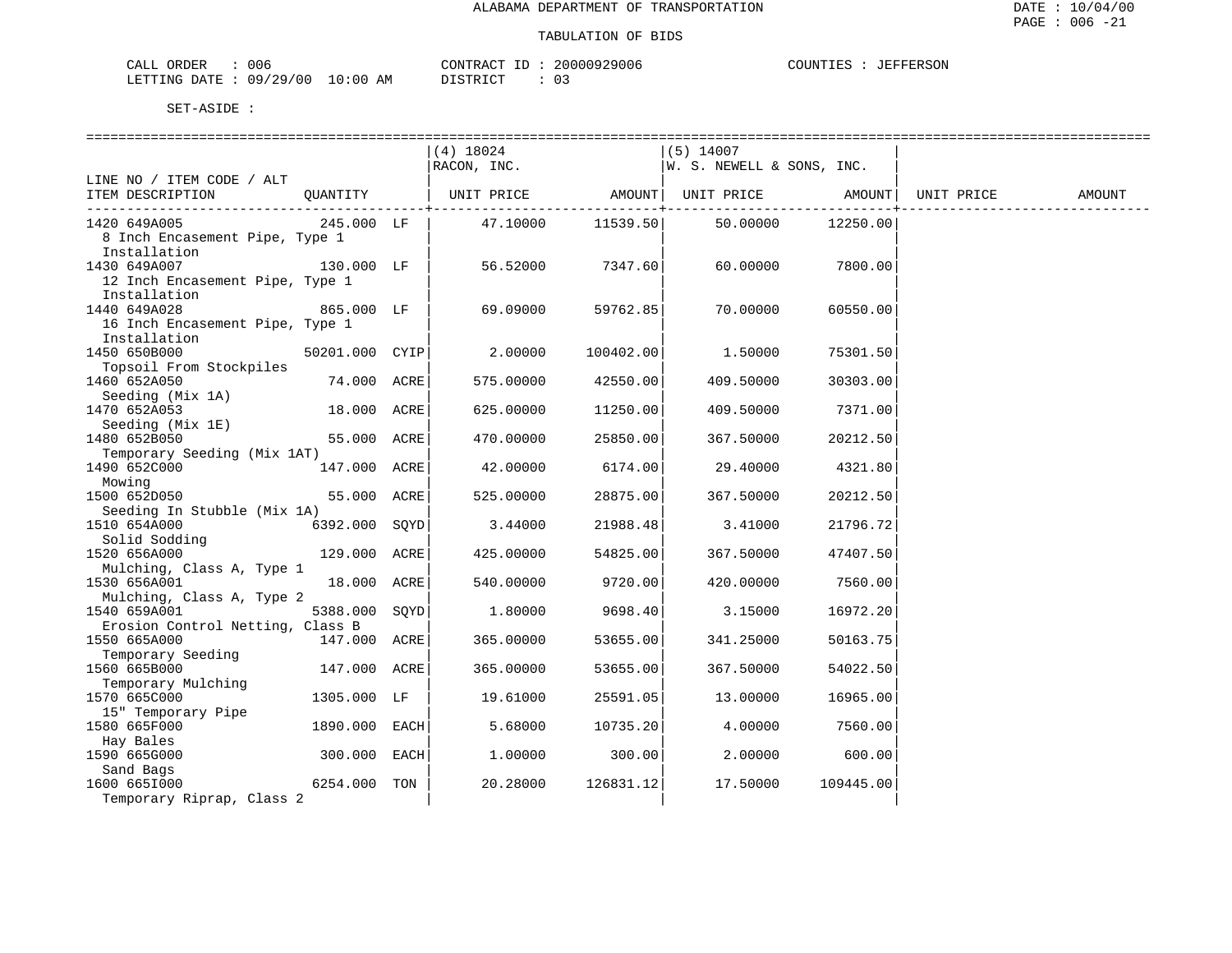| CALI<br>ORDER   | $\sim$ $\sim$<br>uub |             | ידים גם אידוגוסי    | 30000929006 | ANTINTI ES<br>FFERSON<br>. E. 2 |
|-----------------|----------------------|-------------|---------------------|-------------|---------------------------------|
| LETTING<br>DATE | 09/29<br>/00<br>- 20 | 10:00<br>AM | חומת החימיד הי<br>. | ັ           |                                 |

|                                          |               |      | ----------------------- |           |                            |           |            |        |
|------------------------------------------|---------------|------|-------------------------|-----------|----------------------------|-----------|------------|--------|
|                                          |               |      | $(4)$ 18024             |           | $(5)$ 14007                |           |            |        |
|                                          |               |      | RACON, INC.             |           | W. S. NEWELL & SONS, INC.  |           |            |        |
| LINE NO / ITEM CODE / ALT                |               |      |                         |           |                            |           |            |        |
| ITEM DESCRIPTION                         | QUANTITY      |      | UNIT PRICE              |           | AMOUNT   UNIT PRICE AMOUNT |           | UNIT PRICE | AMOUNT |
|                                          |               |      |                         |           |                            |           |            |        |
| 1610 665J000                             | 30050.000 LF  |      | 4.76000                 | 143038.00 | 3.00000                    | 90150.00  |            |        |
| Silt Fence, Type A                       |               |      |                         |           |                            |           |            |        |
| 1620 665K000                             | 816.000 CUYD  |      | 7.67000                 | 6258.72   | 3.00000                    | 2448.00   |            |        |
| Drainage Sump Excavation                 |               |      |                         |           |                            |           |            |        |
| 1630 680A000                             |               | LUMP | 175000.00000            | 175000.00 | 158000.00000               | 158000.00 |            |        |
| Engineering Controls                     |               |      |                         |           |                            |           |            |        |
| 1640 701A004                             | 3.000 MILE    |      | 334.96000               | 1004.88   | 320.00000                  | 960.00    |            |        |
| Solid White, Class 1, Type A Traffic     |               |      |                         |           |                            |           |            |        |
| Stripe                                   |               |      |                         |           |                            |           |            |        |
| 1650 701A012                             | 4.000 MILE    |      | 334.96000               | 1339.84   | 320.00000                  | 1280.00   |            |        |
| Solid Yellow, Class 1, Type A Traffic    |               |      |                         |           |                            |           |            |        |
| Stripe                                   |               |      |                         |           |                            |           |            |        |
| 1660 701B000                             | 325.000 LF    |      | 0.26000                 | 84.50     | 0.25000                    | 81.25     |            |        |
| Dotted Class 1, Type A Traffic Stripe    |               |      |                         |           |                            |           |            |        |
| 1670 701C003                             | 5.000 MILE    |      | 355.89000               | 1779.45   | 340.00000                  | 1700.00   |            |        |
| Solid Temporary Traffic Stripe (Paint)   |               |      |                         |           |                            |           |            |        |
| 1680 701G124 1520.000 LF                 |               |      | 2.68000                 | 4073.60   | 2.56000                    | 3891.20   |            |        |
| Solid White, Class 3W, Type A Traffic    |               |      |                         |           |                            |           |            |        |
| Stripe<br>1690 701G132 1520.000 LF       |               |      |                         |           | 2.70000                    |           |            |        |
| Solid Yellow, Class 3W, Type A Traffic   |               |      | 2.83000                 | 4301.60   |                            | 4104.00   |            |        |
| Stripe                                   |               |      |                         |           |                            |           |            |        |
| 1700 703A002                             | 3314.000 SQFT |      | 1,88000                 | 6230.32   | 1,80000                    | 5965.20   |            |        |
| Traffic Control Markings, Class 2, Type  |               |      |                         |           |                            |           |            |        |
| $\mathbb{A}$                             |               |      |                         |           |                            |           |            |        |
| 1710 703B002                             | 140.000 SOFT  |      | 2.93000                 | 410.20    | 2.80000                    | 392.00    |            |        |
| Traffic Control Legends, Class 2, Type A |               |      |                         |           |                            |           |            |        |
| 1720 705A023                             | 23.000 EACH   |      | 5.50000                 | 126.50    | 5.25000                    | 120.75    |            |        |
| Pavement Markers, Class C, Type 2-D      |               |      |                         |           |                            |           |            |        |
| 1730 705A032                             | 150.000 EACH  |      | 5.23000                 | 784.50    | 5.00000                    | 750.00    |            |        |
| Pavement Markers, Class A-H, Type 1-B    |               |      |                         |           |                            |           |            |        |
| 1740 705A037                             | 59.000 EACH   |      | 5.50000                 | 324.50    | 5.25000                    | 309.75    |            |        |
| Pavement Markers, Class A-H, Type 2-D    |               |      |                         |           |                            |           |            |        |
| 1750 705A038                             | 75.000 EACH   |      | 5.50000                 | 412.50    | 5.25000                    | 393.75    |            |        |
| Pavement Markers, Class A-H, Type 2-E    |               |      |                         |           |                            |           |            |        |
| 1760 710A115                             | 49.000 SOFT   |      | 15.51000                | 759.99    | 14.84000                   | 727.16    |            |        |
| Class 4, Aluminum Flat Sign Panels       |               |      |                         |           |                            |           |            |        |
| 0.08" Thick Or Steel Flat Sign Panels    |               |      |                         |           |                            |           |            |        |
| 14 Gauge (Type III Or Type IV            |               |      |                         |           |                            |           |            |        |
| Background)                              |               |      |                         |           |                            |           |            |        |
| 1770 710B001                             | 98.000 LF     |      | 6.38000                 | 625.24    | 6.10000                    | 597.80    |            |        |
| Roadway Sign Post (#3 "U" Channel        |               |      |                         |           |                            |           |            |        |
| Galvanized Steel)                        |               |      |                         |           |                            |           |            |        |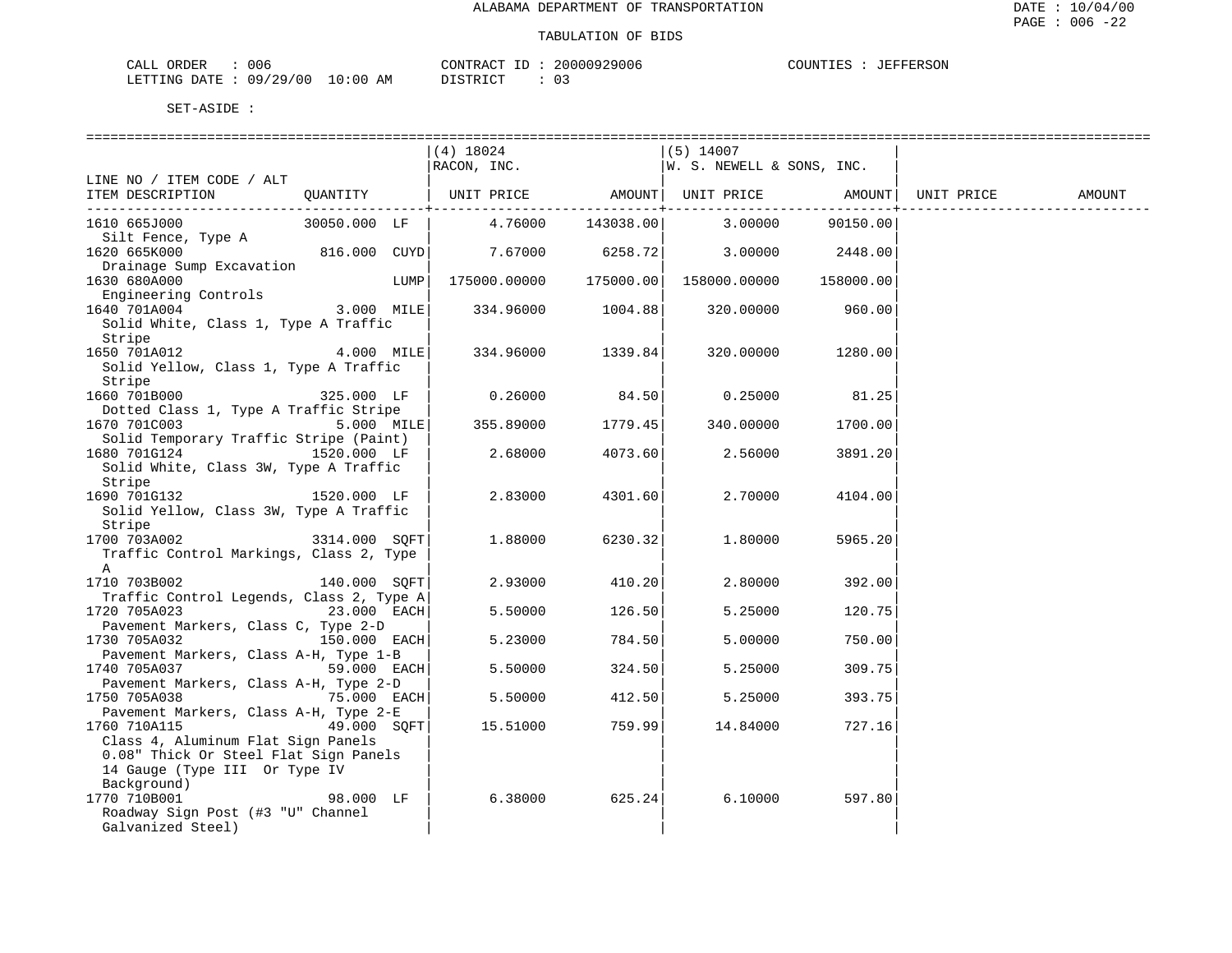| 006<br>CALL<br>ORDER     |             | CONTRACT          | 20000929006 | COUNTIES<br>JEFFERSON |
|--------------------------|-------------|-------------------|-------------|-----------------------|
| 09/29/00<br>LETTING DATE | 10:00<br>ΆM | ידי איד פידי פידי |             |                       |

|                                          |             |      | $(4)$ 18024 |                   | $(5)$ 14007                         |                   |            |        |
|------------------------------------------|-------------|------|-------------|-------------------|-------------------------------------|-------------------|------------|--------|
|                                          |             |      | RACON, INC. |                   | W. S. NEWELL & SONS, INC.           |                   |            |        |
| LINE NO / ITEM CODE / ALT                |             |      |             |                   |                                     |                   |            |        |
| ITEM DESCRIPTION                         | QUANTITY    |      |             |                   |                                     |                   | UNIT PRICE | AMOUNT |
| 1780 713A000                             | 75.000 LF   |      | 102.06000   | 7654.50           |                                     | 97.50000 7312.50  |            |        |
| Permanent Barricades                     |             |      |             |                   |                                     |                   |            |        |
| 800.000 LF<br>1790 726B000               |             |      | 44.57000    | 35656.00          | 43.50000                            | 34800.00          |            |        |
| Portable Concrete Safety Barriers, Type  |             |      |             |                   |                                     |                   |            |        |
| 6                                        |             |      |             |                   |                                     |                   |            |        |
| 194.000 SOFT<br>1800 740B000             |             |      | 11,40000    | 2211.60           | 7.50000                             | 1455.00           |            |        |
| Construction Signs                       |             |      |             |                   |                                     |                   |            |        |
| 1810 740D000                             | 43.000 EACH |      | 41.37000    | 1778.91           | 40.00000                            | 1720.00           |            |        |
| Channelizing Drums                       |             |      |             |                   |                                     |                   |            |        |
| 1820 740E000                             | 50.000 EACH |      | 12,00000    | 600.00            | 3.00000                             | 150.00            |            |        |
| Cones (36 Inches High)                   |             |      |             |                   |                                     |                   |            |        |
| 1830 740F002                             | 12.000 EACH |      | 201.23000   | 2414.76           | 190.00000                           | 2280.00           |            |        |
| Barricades, Type III                     |             |      |             |                   |                                     |                   |            |        |
| 1840 7401005<br>6.000 EACH               |             |      | 727.53000   | 4365.18           | 795.00000                           | 4770.00           |            |        |
| Warning Lights, Type B (Detachable Head) |             |      |             |                   |                                     |                   |            |        |
| 1850 740M000                             | 50.000 EACH |      | 7.56000     | 378.00            | 1.00000                             | 50.00             |            |        |
| Weight For Cone                          |             |      |             |                   |                                     |                   |            |        |
| 1860 998A000                             |             | LUMP | 0.00000     | 0.00              | 390012.00000                        | 390012.00         |            |        |
| Construction Fuel (Maximum Bid Limited   |             |      |             |                   |                                     |                   |            |        |
| To $$1,533,000.00)$                      |             |      |             |                   |                                     |                   |            |        |
| 6000.000 HOUR<br>1870 999 000            |             |      |             | $0.80000$ 4800.00 |                                     | $0.80000$ 4800.00 |            |        |
| Trainee Hours At 80 Cents Per Hour       |             |      |             |                   |                                     |                   |            |        |
| SECTION TOTALS                           |             |      |             | \$19,625,675.73]  |                                     | \$21,512,083.87   |            |        |
| CONTRACT TOTALS                          |             |      |             |                   | $$ 19,625,675.73$ $$ 21,512,083.87$ |                   |            |        |
|                                          |             |      |             |                   |                                     |                   |            |        |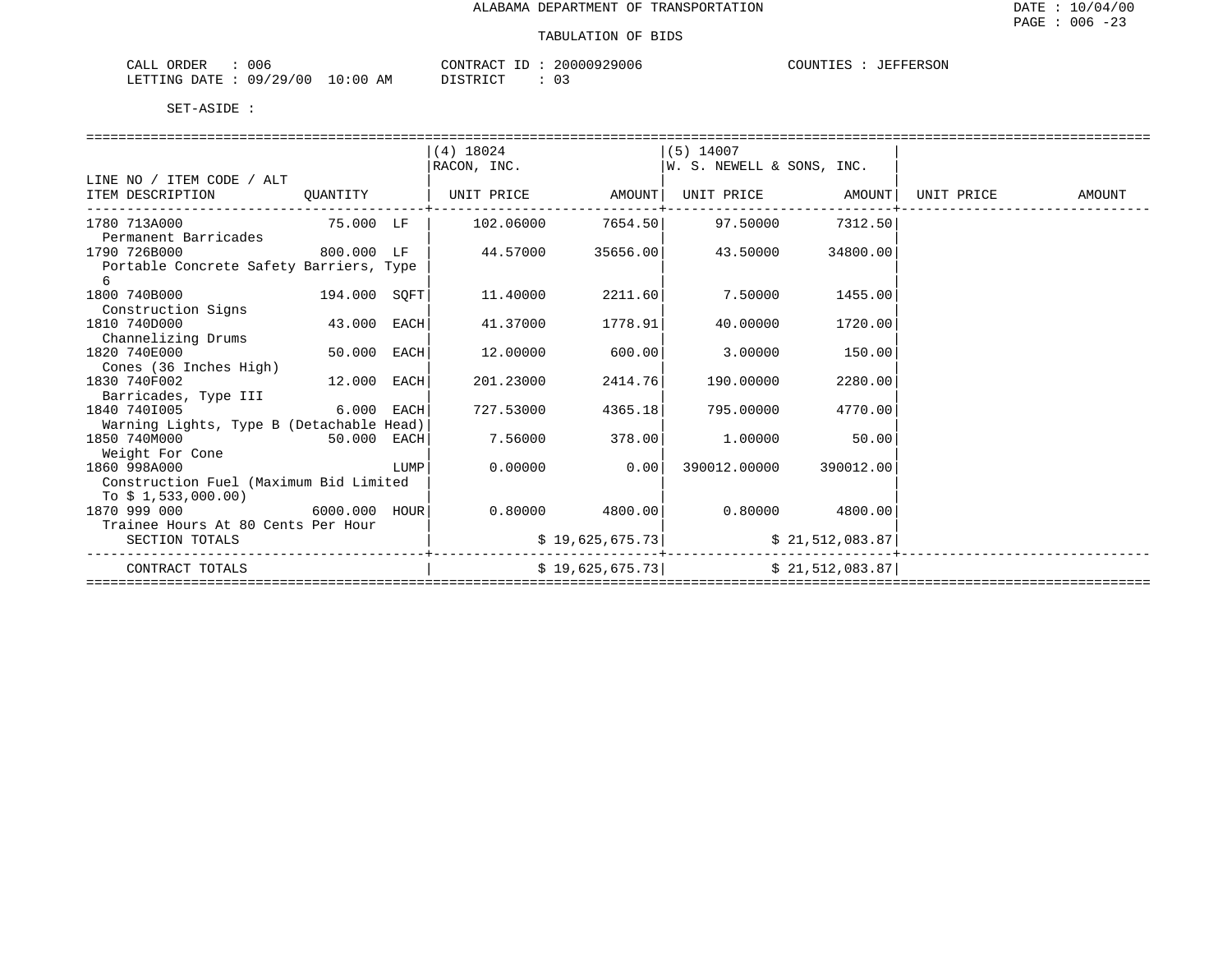## VENDOR RANKING

|      | : 007<br>CALL ORDER<br>LETTING DATE : 09/29/00 10:00 AM |                                                                                                         | CONTRACT ID: 20000929007<br>DISTRICT<br>$\therefore$ 02 |              | COUNTIES : MARION                               | WALKER            |
|------|---------------------------------------------------------|---------------------------------------------------------------------------------------------------------|---------------------------------------------------------|--------------|-------------------------------------------------|-------------------|
|      | CONTRACT DESCRIPTION:<br>SET-ASIDE :                    | for constructing the Bridges (Dual) at four locations on<br>Corridor "X" from the New River to S.R.#13. | 500<br>CONTRACT TIME:                                   | Working Days | (available days)<br>PROJECT $(S)$ : APD-471(74) |                   |
| RANK |                                                         | VENDOR NO./NAME                                                                                         |                                                         |              | TOTAL<br>BID.                                   | % OVER<br>LOW BID |
|      | 03001                                                   | CLARK CONSTRUCTION COMPANY, INC.                                                                        |                                                         |              | \$14,111,591.42                                 | 100.0000%         |
|      | 04008                                                   | R. R. DAWSON BRIDGE COMPANY, LLC                                                                        |                                                         |              | \$14,891,964.80                                 | 105.5300%         |
|      | 02006                                                   | RAY BELL CONSTRUCTION CO., INC.                                                                         |                                                         |              | \$15,141,974.00                                 | 107.3016%         |
|      | 04017                                                   | DEMENT CONSTRUCTION COMPANY                                                                             |                                                         |              | \$15,441,248.34                                 | 109.4224%         |
|      | 10016                                                   | JONES BROS., INC.                                                                                       |                                                         |              | \$17,913,750.05                                 | 126.9435%         |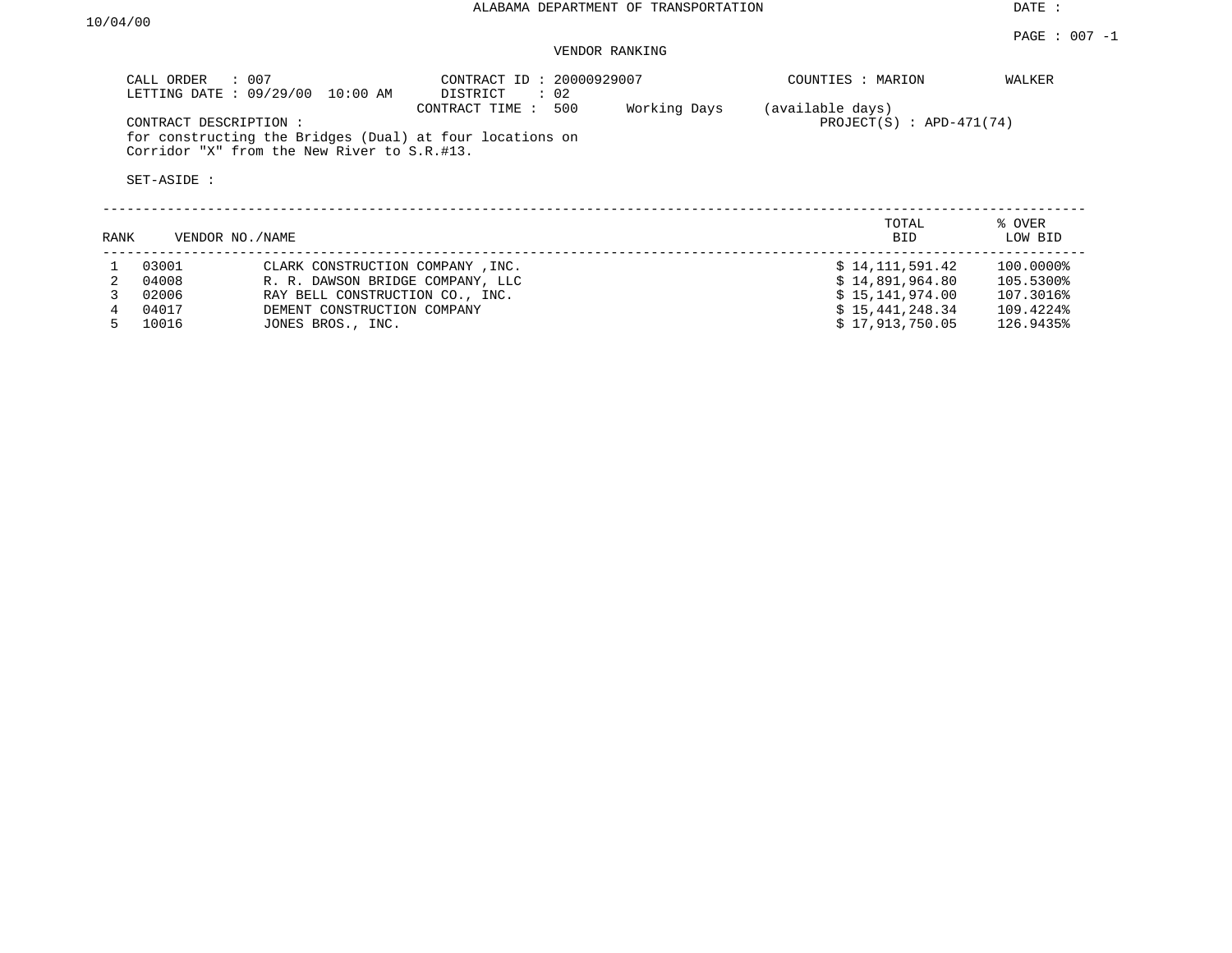| $00^{\circ}$<br>へはいには<br>$\bigcap \pi$ T<br>سسمد                                                                          | 100929007<br>200<br>$\sim$ $\sim$ $\sim$ $\sim$ $\sim$<br>$\sim$<br>'R ∆ ( | ----<br>MARION<br><b>COUNT</b><br>. | WALKER |
|---------------------------------------------------------------------------------------------------------------------------|----------------------------------------------------------------------------|-------------------------------------|--------|
| LETTING<br>$\sim$ $\sim$ $\sim$<br><b>BA</b><br>$\sim$<br>' N N<br>10:00<br>09<br>UA1.<br>$\overline{\phantom{a}}$<br>ли. | $ -$<br>$ \cap$ $\Box$<br>ـ <i>د</i> ک<br>.                                |                                     |        |

|                                                                 |      | (1) 03001                                                                              |           | $(2)$ 04008  |            | $(3)$ 02006  |           |
|-----------------------------------------------------------------|------|----------------------------------------------------------------------------------------|-----------|--------------|------------|--------------|-----------|
|                                                                 |      | CLARK CONSTRUCTION CO., INC. R. R. DAWSON BRIDGE COMPANY, RAY BELL CONSTRUCTION CO., I |           |              |            |              |           |
| LINE NO / ITEM CODE / ALT                                       |      |                                                                                        |           |              |            |              |           |
| ITEM DESCRIPTION<br>QUANTITY<br>------------------------------- |      | UNIT PRICE                                                                             | AMOUNT    | UNIT PRICE   | AMOUNT     | UNIT PRICE   | AMOUNT    |
| SECTION 0001 Roadway                                            |      |                                                                                        |           |              |            |              |           |
| 0010 201A000                                                    | LUMP | 300000.00000                                                                           | 300000.00 | 245000.00000 | 245000.00  | 50000.00000  | 50000.00  |
| Clearing & Grubbing (Approximately 4                            |      |                                                                                        |           |              |            |              |           |
| Hectacres)                                                      |      |                                                                                        |           |              |            |              |           |
| 0020 210A000<br>500.000 M3                                      |      | 3.00000                                                                                | 1500.00   | 6.60000      | 3300.00    | 10.00000     | 5000.00   |
| Unclassified Excavation                                         |      |                                                                                        |           |              |            |              |           |
| 0030 210D000<br>16000.000 M3                                    |      | 3.00000                                                                                | 48000.00  | 2.00000      | 32000.00   | 10.00000     | 160000.00 |
| Borrow Excavation                                               |      |                                                                                        |           |              |            |              |           |
| 0040 502A000<br>1023950.000 KG                                  |      | 0.78000                                                                                | 798681.00 | 1,01000      | 1034189.50 | 0.90000      | 921555.00 |
| Steel Reinforcement                                             |      |                                                                                        |           |              |            |              |           |
| 0050 502B000                                                    | LUMP | 165000.00000                                                                           | 165000.00 | 196000.00000 | 196000.00  | 174060.00000 | 174060.00 |
| Steel Reinforcement For Bridge                                  |      |                                                                                        |           |              |            |              |           |
| Superstructure, Sta.184+69, EBL,                                |      |                                                                                        |           |              |            |              |           |
| Approximately 193400 Kg                                         |      |                                                                                        |           |              |            |              |           |
| 0060 502B001                                                    | LUMP | 195000.00000                                                                           | 195000.00 | 232000.00000 | 232000.00  | 205740.00000 | 205740.00 |
| Steel Reinforcement For Bridge                                  |      |                                                                                        |           |              |            |              |           |
| Superstructure Sta. 183+89, WBL,                                |      |                                                                                        |           |              |            |              |           |
| Approximately 228600 Kq                                         |      |                                                                                        |           |              |            |              |           |
| 0070 502B002                                                    | LUMP | 62500.00000                                                                            | 62500.00  | 76000.00000  | 76000.00   | 67185.00000  | 67185.00  |
| Steel Reinforcement For Bridge                                  |      |                                                                                        |           |              |            |              |           |
| Superstructure Sta. 215+57.47, EBL,                             |      |                                                                                        |           |              |            |              |           |
| Approximately 74650 Kg<br>0080 502B003                          | LUMP | 62500.00000                                                                            | 62500.00  | 75000.00000  | 75000.00   | 66735.00000  | 66735.00  |
| Steel Reinforcement For Bridge                                  |      |                                                                                        |           |              |            |              |           |
| Superstructure Sta. 215+57.47, WBL,                             |      |                                                                                        |           |              |            |              |           |
| Approximately 74150 Kg                                          |      |                                                                                        |           |              |            |              |           |
| 0090 502B004                                                    | LUMP | 34500.00000                                                                            | 34500.00  | 47000.00000  | 47000.00   | 41670.00000  | 41670.00  |
| Steel Reinforcement For Bridge                                  |      |                                                                                        |           |              |            |              |           |
| Superstructure Sta232+43.366, EBL,                              |      |                                                                                        |           |              |            |              |           |
| Approximately 46300 Kg                                          |      |                                                                                        |           |              |            |              |           |
| 0100 502B005                                                    | LUMP | 34500.00000                                                                            | 34500.00  | 47000.00000  | 47000.00   | 41670.00000  | 41670.00  |
| Steel Reinforcement For Bridge                                  |      |                                                                                        |           |              |            |              |           |
| Superstructure Sta. 232+20.486, WBL,                            |      |                                                                                        |           |              |            |              |           |
| Approximately 46300 Kg                                          |      |                                                                                        |           |              |            |              |           |
| 0110 502B006                                                    | LUMP | 34500.00000                                                                            | 34500.00  | 44000.00000  | 44000.00   | 38970.00000  | 38970.00  |
| Steel Reinforcement For Bridge                                  |      |                                                                                        |           |              |            |              |           |
| Superstructure Sta. 247+63. 223, EBL,                           |      |                                                                                        |           |              |            |              |           |
| Approximately 43300 Kg                                          |      |                                                                                        |           |              |            |              |           |
| 0120 502B007                                                    | LUMP | 34500.00000                                                                            | 34500.00  | 44000.00000  | 44000.00   | 38970.00000  | 38970.00  |
| Steel Reinforcement For Bridge                                  |      |                                                                                        |           |              |            |              |           |
| Superstructure Sta. 247+77. 413, WBL,                           |      |                                                                                        |           |              |            |              |           |
| Approximately 43300 Kg                                          |      |                                                                                        |           |              |            |              |           |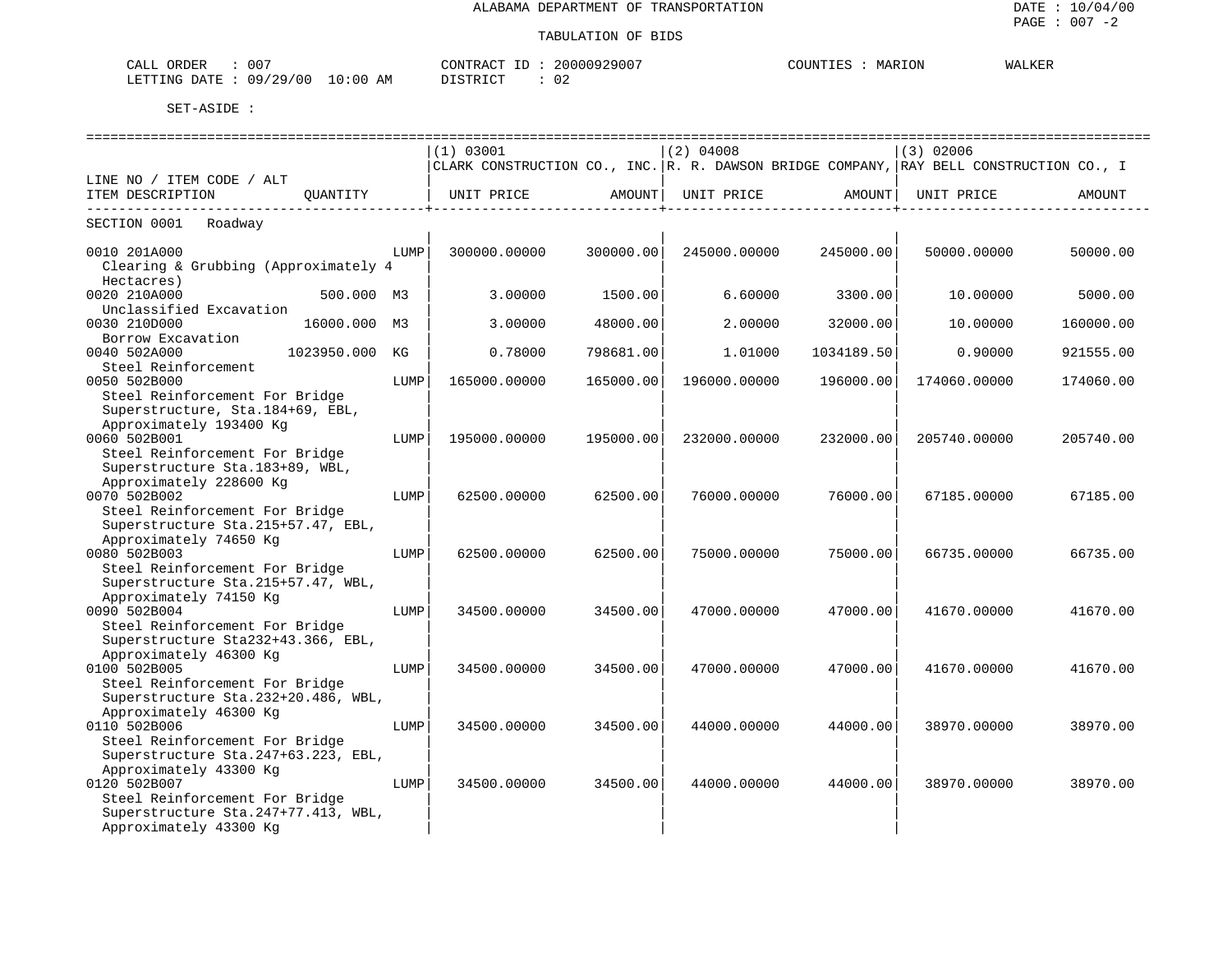| 00'<br><b>ART</b><br>$\cap$ $\cap$ $\cap$ $\cap$<br>1 H L<br><br>لمسلما                                                                                                                                                    | $\pi$ $\cap$<br>יחד הראי | $ -$<br>י ידודודר ר<br>VIAR 1 | <b>T.T.B. T. T.F.T.T.</b><br>WALKER |
|----------------------------------------------------------------------------------------------------------------------------------------------------------------------------------------------------------------------------|--------------------------|-------------------------------|-------------------------------------|
| 00<br>$\sim$<br>AΜ<br>. NG<br>$\bigcap$<br>$\cdot$ : ()()<br>יידי ∆וו<br>$\overline{\phantom{a}}$<br>ぃっ<br>the contract of the contract of the contract of the contract of the contract of the contract of the contract of | T AF<br>.<br>◡∠          |                               |                                     |

|                                        |             |                                                                                        |           |                                |           | ---------------------------- |                   |
|----------------------------------------|-------------|----------------------------------------------------------------------------------------|-----------|--------------------------------|-----------|------------------------------|-------------------|
|                                        |             | (1) 03001                                                                              |           | $(2)$ 04008                    |           | $(3)$ 02006                  |                   |
|                                        |             | CLARK CONSTRUCTION CO., INC. R. R. DAWSON BRIDGE COMPANY, RAY BELL CONSTRUCTION CO., I |           |                                |           |                              |                   |
| LINE NO / ITEM CODE / ALT              |             |                                                                                        |           |                                |           |                              |                   |
| ITEM DESCRIPTION                       | QUANTITY    | UNIT PRICE AMOUNT                                                                      |           | UNIT PRICE AMOUNT   UNIT PRICE |           |                              | AMOUNT            |
|                                        |             |                                                                                        |           |                                |           |                              |                   |
| 0130 505C002                           | 605.000 M   | 60.00000                                                                               | 36300.00  | 85.00000                       | 51425.00  | 85.00000                     | 51425.00          |
| Steel Piling (HP 310x79)               |             |                                                                                        |           |                                |           |                              |                   |
| 0140 505G003                           | 56.000 EACH | 60.00000                                                                               | 3360.00   | 85.00000 4760.00               |           |                              | 110.00000 6160.00 |
| Pile Points (Type A, 310 mm)           |             |                                                                                        |           |                                |           |                              |                   |
| 0150 506A000                           | 23.000 M    | 495.00000                                                                              | 11385.00  | 575.00000                      | 13225.00  | 650.00000                    | 14950.00          |
| Drilled Shaft Excavation, 1370 mm      |             |                                                                                        |           |                                |           |                              |                   |
| Diameter                               |             |                                                                                        |           |                                |           |                              |                   |
| 0160 506A001                           | 7.000 M     | 660.00000                                                                              | 4620.00   | 950.00000                      | 6650.00   | 1240.00000                   | 8680.00           |
| Drilled Shaft Excavation, 1830 mm      |             |                                                                                        |           |                                |           |                              |                   |
| Diameter                               |             |                                                                                        |           |                                |           |                              |                   |
| 0170 506A005                           | 338.000 M   | 445.00000                                                                              | 150410.00 | 333.00000                      | 112554.00 | 390.00000                    | 131820.00         |
| Drilled Shaft Excavation, 1070 mm      |             |                                                                                        |           |                                |           |                              |                   |
| Diameter                               |             |                                                                                        |           |                                |           |                              |                   |
| 0180 506A006                           | 88.000 M    | 600,00000                                                                              | 52800.00  | 750.00000                      | 66000.00  | 910.00000                    | 80080.00          |
| Drilled Shaft Excavation, 1680 mm      |             |                                                                                        |           |                                |           |                              |                   |
| Diameter                               |             |                                                                                        |           |                                |           |                              |                   |
| 0190 506A007                           | 66.000 M    | 800.00000                                                                              | 52800.00  | 1600.00000                     | 105600.00 | 1830.00000                   | 120780.00         |
| Drilled Shaft Excavation, 2440 mm      |             |                                                                                        |           |                                |           |                              |                   |
| Diameter                               |             |                                                                                        |           |                                |           |                              |                   |
| 0200 506A009                           | 8.000 M     | 800,00000                                                                              | 6400.00   | 1450.00000                     | 11600.00  | 1630.00000                   | 13040.00          |
| Drilled Shaft Excavation, 2290 mm      |             |                                                                                        |           |                                |           |                              |                   |
| Diameter                               |             |                                                                                        |           |                                |           |                              |                   |
| 0210 506A010                           | 58.000 M    | 750.00000                                                                              | 43500.00  | 1000.00000                     | 58000.00  | 1280.00000                   | 74240.00          |
| Drilled Shaft Excavation, 1980 mm      |             |                                                                                        |           |                                |           |                              |                   |
| Diameter                               |             |                                                                                        |           |                                |           |                              |                   |
| 0220 506B002                           | 163.000 M   | 600.00000                                                                              | 97800.00  | 575.00000                      | 93725.00  | 785.00000                    | 127955.00         |
| Special Drilled Shaft Excavation, 1070 |             |                                                                                        |           |                                |           |                              |                   |
| mm Diameter                            |             |                                                                                        |           |                                |           |                              |                   |
| 0230 506B004                           | 80.000 M    | 800.00000                                                                              | 64000.00  | 1300.00000                     | 104000.00 | 1880.00000                   | 150400.00         |
| Special Drilled Shaft Excavation, 1370 |             |                                                                                        |           |                                |           |                              |                   |
| mm Diameter                            |             |                                                                                        |           |                                |           |                              |                   |
| 0240 506B006                           | 95.000 M    | 1100.00000                                                                             | 104500.00 | 1450.00000                     | 137750.00 | 2020.00000                   | 191900.00         |
| Special Drilled Shaft Excavation, 1680 |             |                                                                                        |           |                                |           |                              |                   |
| mm Diameter                            |             |                                                                                        |           |                                |           |                              |                   |
| 0250 506B007                           | 58.000 M    | 1300.00000                                                                             | 75400.00  | 1650.00000                     | 95700.00  | 2180.00000                   | 126440.00         |
| Special Drilled Shaft Excavation, 1830 |             |                                                                                        |           |                                |           |                              |                   |
| mm Diameter                            |             |                                                                                        |           |                                |           |                              |                   |
| 0260 506B008                           | 70.000 M    | 1500.00000                                                                             | 105000.00 | 2000.00000                     | 140000.00 | 2540.00000                   | 177800.00         |
| Special Drill Shaft Excavtion, 1980    |             |                                                                                        |           |                                |           |                              |                   |
| Millimeter Diameter                    |             |                                                                                        |           |                                |           |                              |                   |
| 0270 506B010                           | 61.000 M    | 1700.00000                                                                             | 103700.00 | 2900.00000                     | 176900.00 | 3600.00000                   | 219600.00         |
| Special Drilled Shaft Excavation, 2290 |             |                                                                                        |           |                                |           |                              |                   |
| Millimeter Diameter                    |             |                                                                                        |           |                                |           |                              |                   |
|                                        |             |                                                                                        |           |                                |           |                              |                   |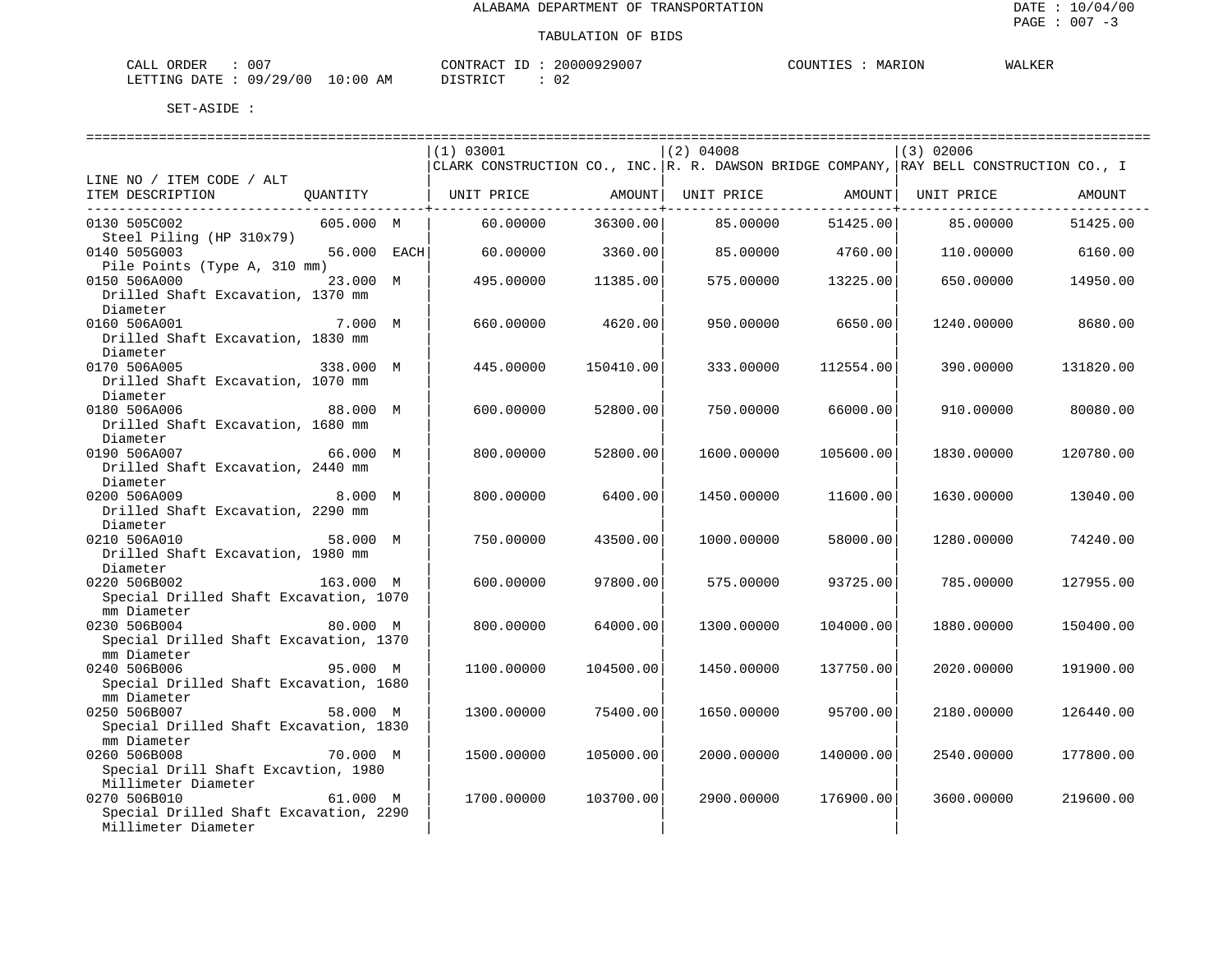| 00 <sup>-</sup><br>ORDER<br>CALL            | 20000929007<br>CONTRACT | MARION<br>COUNTIES | WALKER |
|---------------------------------------------|-------------------------|--------------------|--------|
| 09/29/00<br>$10:00$ AM<br>LETTING<br>חים מ⊓ | DISTRICT<br>n n<br>.U 4 |                    |        |

|                                          | (1) 03001                                                                              |           | (2) 04008  |                                | $(3)$ 02006 |           |
|------------------------------------------|----------------------------------------------------------------------------------------|-----------|------------|--------------------------------|-------------|-----------|
|                                          | CLARK CONSTRUCTION CO., INC. R. R. DAWSON BRIDGE COMPANY, RAY BELL CONSTRUCTION CO., I |           |            |                                |             |           |
| LINE NO / ITEM CODE / ALT                |                                                                                        |           |            |                                |             |           |
| ITEM DESCRIPTION                         | QUANTITY   UNIT PRICE AMOUNT                                                           |           |            | UNIT PRICE AMOUNT   UNIT PRICE |             | AMOUNT    |
|                                          |                                                                                        |           |            |                                |             |           |
| 169.000 M<br>0280 506B011                | 1800.00000                                                                             | 304200.00 | 3000.00000 | 507000.00                      | 5000.00000  | 845000.00 |
| Special Drilled Shaft Excavation, 2440   |                                                                                        |           |            |                                |             |           |
| mm Diameter                              |                                                                                        |           |            |                                |             |           |
| 502.000 M<br>0290 506C041                | 400.00000                                                                              | 200800.00 | 170.00000  | 85340.00                       | 260,00000   | 130520.00 |
| Drilled Shaft Construction, 1070 mm      |                                                                                        |           |            |                                |             |           |
| Diameter, Class DS1 Concrete             |                                                                                        |           |            |                                |             |           |
| 103.000 M<br>0300 506C043                | 400.00000                                                                              | 41200.00  | 375,00000  | 38625.00                       | 540.00000   | 55620.00  |
| Drilled Shaft Construction, 1370 mm      |                                                                                        |           |            |                                |             |           |
| Diameter, Class DS1 Concrete             |                                                                                        |           |            |                                |             |           |
| 183.000 M<br>0310 506C045                | 750.00000                                                                              | 137250.00 | 375.00000  | 68625.00                       | 615.00000   | 112545.00 |
| Drilled Shaft Construction, 1680 mm      |                                                                                        |           |            |                                |             |           |
| Diameter, Class DS1 Concrete             |                                                                                        |           |            |                                |             |           |
| 0320 506C046<br>65.000 M                 | 825.00000                                                                              | 53625.00  | 450.00000  | 29250.00                       | 630.00000   | 40950.00  |
| Drilled Shaft Construction, 1830 mm      |                                                                                        |           |            |                                |             |           |
| Diameter, Class DS1 Concrete             |                                                                                        |           |            |                                |             |           |
| 0330 506C047<br>128.000 M                | 900.00000                                                                              | 115200.00 | 525.00000  | 67200.00                       | 730.00000   | 93440.00  |
| Drilled Shaft Construction, 1980 mm      |                                                                                        |           |            |                                |             |           |
| Diameter, Class DS1 Concrete             |                                                                                        |           |            |                                |             |           |
| 0340 506C050<br>— 69.000 м               | 925.00000                                                                              | 63825.00  | 750.00000  | 51750.00                       | 925.00000   | 63825.00  |
| Drilled Shaft Construction, 2290 mm      |                                                                                        |           |            |                                |             |           |
| Diameter, Class DS1 Concrete             |                                                                                        |           |            |                                |             |           |
| 0350 506C051<br>235.000 M                | 1000.00000                                                                             | 235000.00 | 800,00000  | 188000.00                      | 1100.00000  | 258500.00 |
| Drilled Shaft Construction, 2440 mm      |                                                                                        |           |            |                                |             |           |
| Diameter, Class DS1 Concrete             |                                                                                        |           |            |                                |             |           |
| 0360 506D000<br>118.000 M                | 742.00000                                                                              | 87556.00  | 125,00000  | 14750.00                       | 250.00000   | 29500.00  |
| Exploration Below Drilled Shaft          |                                                                                        |           |            |                                |             |           |
| 48.000 M<br>0370 506F005                 | 600,00000                                                                              | 28800.00  | 1000.00000 | 48000.00                       | 1320.00000  | 63360.00  |
| Permanent Drilled Shaft Casing, 2440 mm  |                                                                                        |           |            |                                |             |           |
| Diameter                                 |                                                                                        |           |            |                                |             |           |
| 0380 506G001<br>2.000 EACH               | 400.00000                                                                              | 800.00    | 1100.00000 | 2200.00                        | 2600.00000  | 5200.00   |
| Crosshole Sonic Logging 1070 mm Diameter |                                                                                        |           |            |                                |             |           |
| 0390 506G003<br>2.000 EACH               | 450.00000                                                                              | 900.00    | 1700.00000 | 3400.00                        | 2600.00000  | 5200.00   |
| Crosshole Sonic Logging 1370 mm Diameter |                                                                                        |           |            |                                |             |           |
| 6.000 EACH<br>0400 506G005               | 700.00000                                                                              | 4200.00   | 3400.00000 | 20400.00                       | 5200.00000  | 31200.00  |
| Crosshole Sonic Logging 1680 mm Diameter |                                                                                        |           |            |                                |             |           |
| 8.000 EACH<br>0410 506G006               | 700.00000                                                                              | 5600.00   | 3400.00000 | 27200.00                       | 5200.00000  | 41600.00  |
| Crosshole Sonic Logging, 1830 mm         |                                                                                        |           |            |                                |             |           |
| Diameter                                 |                                                                                        |           |            |                                |             |           |
| 0420 506G007<br>4.000 EACH               | 700.00000                                                                              | 2800.00   | 4000.00000 | 16000.00                       | 5200.00000  | 20800.00  |
| Crosshole Sonic Logging 1980 mm Diameter |                                                                                        |           |            |                                |             |           |
| 0430 506G009<br>8.000 EACH               | 700.00000                                                                              | 5600.00   | 4600.00000 | 36800.00                       | 5200.00000  | 41600.00  |
| Crosshole Sonic Logging, 2290mm Dia.     |                                                                                        |           |            |                                |             |           |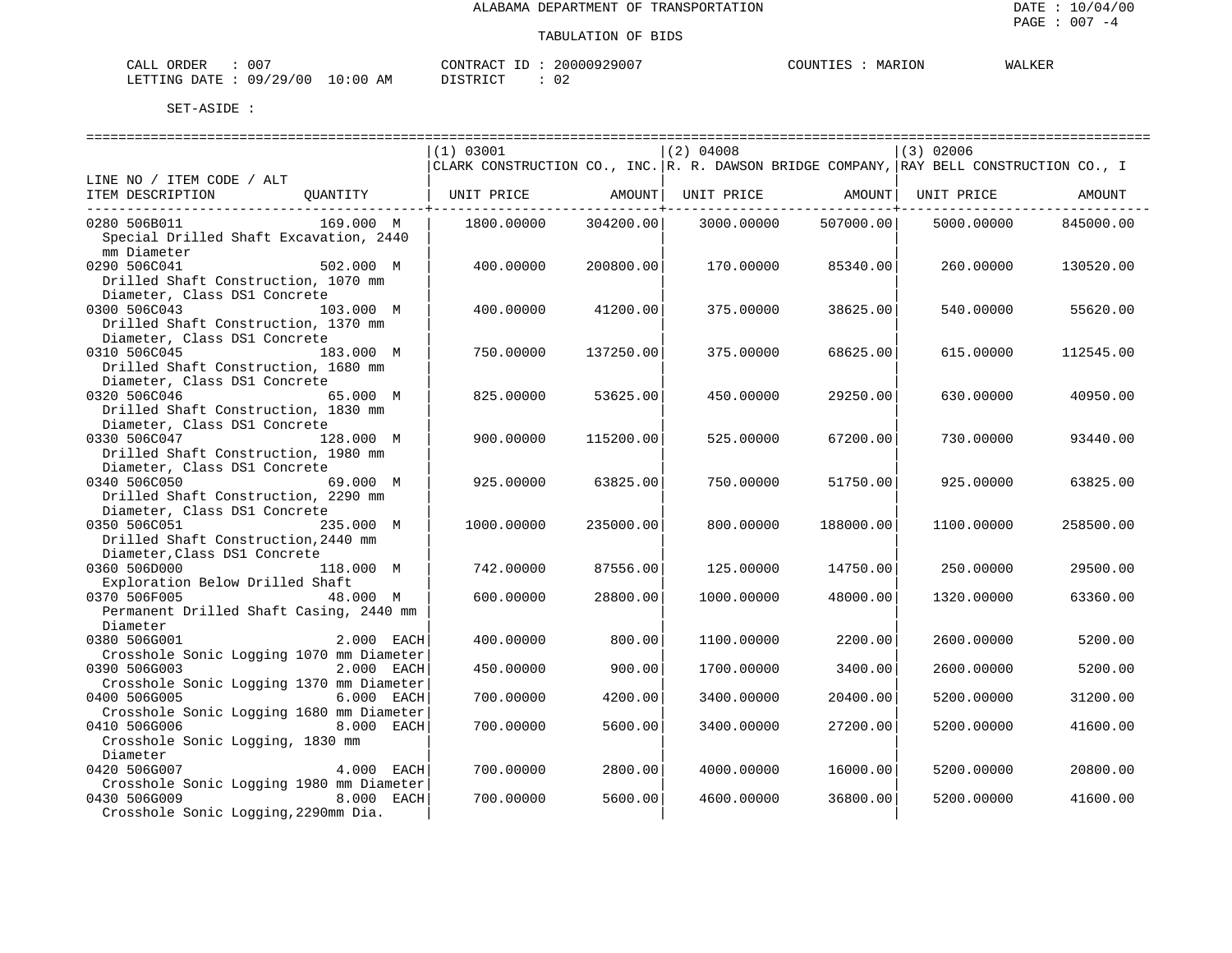| 007<br>71 T<br>ORDER<br>للطلاب                                                        | 2900′<br>$\Omega$<br>. JIV | 147T T<br>COUNT<br>MAR | 777777<br>WALNER |
|---------------------------------------------------------------------------------------|----------------------------|------------------------|------------------|
| $\cap$<br>700<br>റ വ<br>AΜ<br>.TING<br>╷╷∆ ┯┯<br>$\therefore$ 0 (<br>LU<br><u>u z</u> | T CITID<br><u>ے ں</u>      |                        |                  |

|                                                                           | ---------------------------- |            | ============================== |            | ===========================                                                            |            |
|---------------------------------------------------------------------------|------------------------------|------------|--------------------------------|------------|----------------------------------------------------------------------------------------|------------|
|                                                                           | (1) 03001                    |            | (2) 04008                      |            | $(3)$ 02006                                                                            |            |
|                                                                           |                              |            |                                |            | CLARK CONSTRUCTION CO., INC. R. R. DAWSON BRIDGE COMPANY, RAY BELL CONSTRUCTION CO., I |            |
| LINE NO / ITEM CODE / ALT                                                 |                              |            |                                |            |                                                                                        |            |
| ITEM DESCRIPTION<br>OUANTITY                                              | UNIT PRICE                   | AMOUNT     | UNIT PRICE                     | AMOUNT     | UNIT PRICE                                                                             | AMOUNT     |
|                                                                           |                              |            |                                |            |                                                                                        |            |
| 8.000 EACH<br>0440 506G010<br>Crosshole Sonic Logging 2440 mm Diameter    | 700.00000                    | 5600.00    | 4600.00000                     | 36800.00   | 5200.00000                                                                             | 41600.00   |
| 0450 508A000<br>38800.000 KG                                              | 5.00000                      | 194000.00  | 6.00000                        | 232800.00  | 5.40000                                                                                | 209520.00  |
| Structural Steel                                                          |                              |            |                                |            |                                                                                        |            |
| 0460 510A000<br>5348.000 M3                                               | 371.30000                    | 1985712.40 | 360.00000                      | 1925280.00 | 315.00000                                                                              | 1684620.00 |
| Bridge Substructure Concrete, Class A                                     |                              |            |                                |            |                                                                                        |            |
| 0470 510C051<br>LUMP                                                      | 750000.00000                 | 750000.00  | 727000.00000                   | 727000.00  | 750000.00000                                                                           | 750000.00  |
| Bridge Concrete Superstructure,                                           |                              |            |                                |            |                                                                                        |            |
| Sta. 184+69, EBL, Approximately 1615 Cu.                                  |                              |            |                                |            |                                                                                        |            |
| Meters                                                                    |                              |            |                                |            |                                                                                        |            |
| 0480 510C052<br>LUMP                                                      | 871000.00000                 | 871000.00  | 859000.00000                   | 859000.00  | 875000.00000                                                                           | 875000.00  |
| Bridge Concrete Superstructure,                                           |                              |            |                                |            |                                                                                        |            |
| Sta. 183+89, WBL, Approximately 1909 Cu.                                  |                              |            |                                |            |                                                                                        |            |
| Meters                                                                    |                              |            |                                |            |                                                                                        |            |
| 0490 510C053<br>LUMP                                                      | 275000.00000                 | 275000.00  | 272000.00000                   | 272000.00  | 265000.00000                                                                           | 265000.00  |
| Bridge Concrete Superstructure,                                           |                              |            |                                |            |                                                                                        |            |
| Sta. 215+57.47, EBL, Approximately 604                                    |                              |            |                                |            |                                                                                        |            |
| Cu Meters                                                                 |                              |            |                                |            |                                                                                        |            |
| 0500 510C054<br>LUMP                                                      | 275000.00000                 | 275000.00  | 274000.00000                   | 274000.00  | 265000.00000                                                                           | 265000.00  |
| Bridge Concrete Superstructure,<br>Sta. 215+57.47, WBL, Approximately 608 |                              |            |                                |            |                                                                                        |            |
| Cu Meters                                                                 |                              |            |                                |            |                                                                                        |            |
| 0510 510C055<br>LUMP                                                      | 180000.00000                 | 180000.00  | 176000.00000                   | 176000.00  | 180000.00000                                                                           | 180000.00  |
| Bridge Concrete Superstructure,                                           |                              |            |                                |            |                                                                                        |            |
| Sta. 232+43.366, EBL, Approximately 391                                   |                              |            |                                |            |                                                                                        |            |
| Cu. Meters                                                                |                              |            |                                |            |                                                                                        |            |
| 0520 510C056<br>LUMP                                                      | 180000.00000                 | 180000.00  | 176000.00000                   | 176000.00  | 180000.00000                                                                           | 180000.00  |
| Bridge Concrete Superstructure,                                           |                              |            |                                |            |                                                                                        |            |
| Sta. 232+20.486, WBL, Approximately 391                                   |                              |            |                                |            |                                                                                        |            |
| Cu. Meters                                                                |                              |            |                                |            |                                                                                        |            |
| 0530 510C057<br>LUMP                                                      | 160000.00000                 | 160000.00  | 164000.00000                   | 164000.00  | 165000.00000                                                                           | 165000.00  |
| Bridge Concrete Superstructure,                                           |                              |            |                                |            |                                                                                        |            |
| Sta. 247+63. 223, EBL, Approximately 365                                  |                              |            |                                |            |                                                                                        |            |
| Cu. Meters                                                                |                              |            |                                |            |                                                                                        |            |
| 0540 510C058<br>LUMP<br>Bridge Concrete Superstructure,                   | 160000.00000                 | 160000.00  | 164000.00000                   | 164000.00  | 165000.00000                                                                           | 165000.00  |
| Sta. 247+77. 413, WBL, Approximately 365                                  |                              |            |                                |            |                                                                                        |            |
| Cu. Meters                                                                |                              |            |                                |            |                                                                                        |            |
| 0550 510E000<br>18488.000 M2                                              | 2,00000                      | 36976.00   | 2.50000                        | 46220.00   | 2.00000                                                                                | 36976.00   |
| Grooving Concrete Bridge Decks                                            |                              |            |                                |            |                                                                                        |            |
| 0560 511A001<br>272.000 EACH                                              | 125.00000                    | 34000.00   | 150.00000                      | 40800.00   | 80.00000                                                                               | 21760.00   |
| Elastomeric Bearings, Type 2                                              |                              |            |                                |            |                                                                                        |            |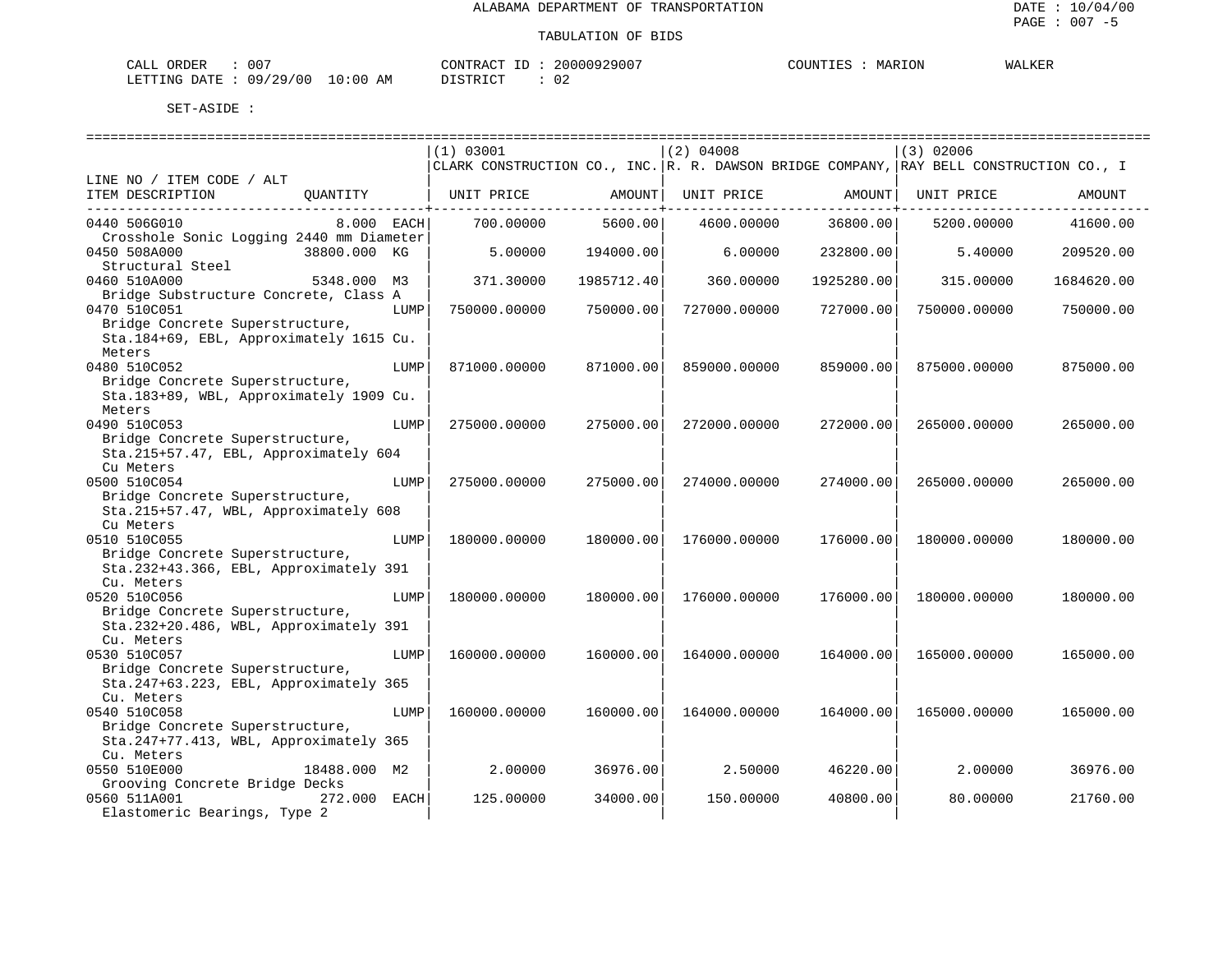| CALL         | 007<br>ORDER |            | CONTRACT<br>ID | 20000929007  | COUNTIES | MARION | WALKER |
|--------------|--------------|------------|----------------|--------------|----------|--------|--------|
| LETTING DATE | 09/29/00     | $10:00$ AM | DISTRICT       | $\cap$<br>◡∠ |          |        |        |

|                                        |              |      |                                                                                        |            | =============================== |            | =========================== |            |
|----------------------------------------|--------------|------|----------------------------------------------------------------------------------------|------------|---------------------------------|------------|-----------------------------|------------|
|                                        |              |      | (1) 03001                                                                              |            | $(2)$ 04008                     |            | $(3)$ 02006                 |            |
|                                        |              |      | CLARK CONSTRUCTION CO., INC. R. R. DAWSON BRIDGE COMPANY, RAY BELL CONSTRUCTION CO., I |            |                                 |            |                             |            |
| LINE NO / ITEM CODE / ALT              |              |      |                                                                                        |            |                                 |            |                             |            |
| ITEM DESCRIPTION                       | QUANTITY     |      | UNIT PRICE                                                                             | AMOUNT     | UNIT PRICE                      | AMOUNT     | UNIT PRICE                  | AMOUNT     |
| 0570 511A004                           | 288.000 EACH |      | 155.00000                                                                              | 44640.00   | 450.00000                       | 129600.00  | 540.00000                   | 155520.00  |
| Elastomeric Bearings, Type 4           |              |      |                                                                                        |            |                                 |            |                             |            |
| 0580 513B015                           | 660.000 M    |      | 315,00000                                                                              | 207900.00  | 290.00000                       | 191400.00  | 350.00000                   | 231000.00  |
| Pretensioned-Prestressed Concrete      |              |      |                                                                                        |            |                                 |            |                             |            |
| Girders, Type BT-1370 (Specialty Item) |              |      |                                                                                        |            |                                 |            |                             |            |
| 0590 513B017                           | 6907.000 M   |      | 335.00000                                                                              | 2313845.00 | 325.00000                       | 2244775.00 | 350.00000                   | 2417450.00 |
| Pretensioned-Prestressed Concrete      |              |      |                                                                                        |            |                                 |            |                             |            |
| Girders, Type BT-1830 (Specialty Item) |              |      |                                                                                        |            |                                 |            |                             |            |
| 0600 513B019                           | 2810.000 M   |      | 335.00000                                                                              | 941350.00  | 342.00000                       | 961020.00  | 350.00000                   | 983500.00  |
| Pretensioned-Prestressed Concrete      |              |      |                                                                                        |            |                                 |            |                             |            |
| Girders, Type BT-1600 (Specialty Item) |              |      |                                                                                        |            |                                 |            |                             |            |
| 0610 600A000                           |              | LUMP | 1200000.00000                                                                          | 1200000.00 | 1028000.00000                   | 1028000.00 | 612950.00000                | 612950.00  |
| Mobilization                           |              |      |                                                                                        |            |                                 |            |                             |            |
| 0620 609A000                           | 500.000 M2   |      | 3.00000                                                                                | 1500.00    | 19.80000                        | 9900.00    | 25.00000                    | 12500.00   |
| Aggregate Slope Protection             |              |      |                                                                                        |            |                                 |            |                             |            |
| 0630 610C001                           | 4506.000     | MTON | 18.00000                                                                               | 81108.00   | 19.80000                        | 89218.80   | 25.00000                    | 112650.00  |
| Loose Riprap, Class 2                  |              |      |                                                                                        |            |                                 |            |                             |            |
| 0640 610D000                           | 1599.000 M2  |      | 3.50000                                                                                | 5596.50    | 15.40000                        | 24624.60   | 20.00000                    | 31980.00   |
| Filter Blanket                         |              |      |                                                                                        |            |                                 |            |                             |            |
| 0650 614A001                           | 810.000 M3   |      | 175.00000                                                                              | 141750.00  | 309.00000                       | 250290.00  | 440.00000                   | 356400.00  |
| Slope Paving (Under Bridges)           |              |      |                                                                                        |            |                                 |            |                             |            |
| 0660 652A050                           | 4.000 HA     |      | 963.00000                                                                              | 3852.00    | 2112.00000                      | 8448.00    | 2600.00000                  | 10400.00   |
| Seeding (Mix 1A)                       |              |      |                                                                                        |            |                                 |            |                             |            |
| 0670 652B050                           | 4.000 HA     |      | 963.00000                                                                              | 3852.00    | 794.00000                       | 3176.00    | 945.00000                   | 3780.00    |
| Temporary Seeding (Mix 1AT)            |              |      |                                                                                        |            |                                 |            |                             |            |
| 0680 652D050                           | 4.000 HA     |      | 963.00000                                                                              | 3852.00    | 1828.00000                      | 7312.00    | 2200.00000                  | 8800.00    |
| Seeding In Stubble (Mix 1A)            |              |      |                                                                                        |            |                                 |            |                             |            |
| 0690 654A001                           | 75.000 M2    |      | 4.00000                                                                                | 300.00     | 6.18000                         | 463.50     | 9,00000                     | 675.00     |
| Solid Sodding (Bermuda)                |              |      |                                                                                        |            |                                 |            |                             |            |
| 0700 656A000                           | 4.000 HA     |      | 9.88000                                                                                | 39.52      | 1130.00000                      | 4520.00    | 1400.00000                  | 5600.00    |
| Mulching, Class A, Type 1              |              |      |                                                                                        |            |                                 |            |                             |            |
| 0710 659A001                           | 1000.000 M2  |      | 4.00000                                                                                | 4000.00    | 3.30000                         | 3300.00    | 6.00000                     | 6000.00    |
| Erosion Control Netting, Class B       |              |      |                                                                                        |            |                                 |            |                             |            |
| 0720 665F000                           | 136.000      | EACH | 5.00000                                                                                | 680.00     | 5.50000                         | 748.00     | 8.00000                     | 1088.00    |
| Hay Bales                              |              |      |                                                                                        |            |                                 |            |                             |            |
| 0730 6651000                           | 336.000      | MTON | 25.00000                                                                               | 8400.00    | 19.80000                        | 6652.80    | 25.00000                    | 8400.00    |
| Temporary Riprap, Class 2              |              |      |                                                                                        |            |                                 |            |                             |            |
| 0740 665J000                           | 1294.000 M   |      | 14.00000                                                                               | 18116.00   | 15.40000                        | 19927.60   | 20.00000                    | 25880.00   |
| Silt Fence, Type A                     |              |      |                                                                                        |            |                                 |            |                             |            |
| 0750 665K000                           | 480.000 M3   |      | 10.00000                                                                               | 4800.00    | 22.00000                        | 10560.00   | 26,00000                    | 12480.00   |
| Drainage Sump Excavation               |              |      |                                                                                        |            |                                 |            |                             |            |
|                                        |              |      |                                                                                        |            |                                 |            |                             |            |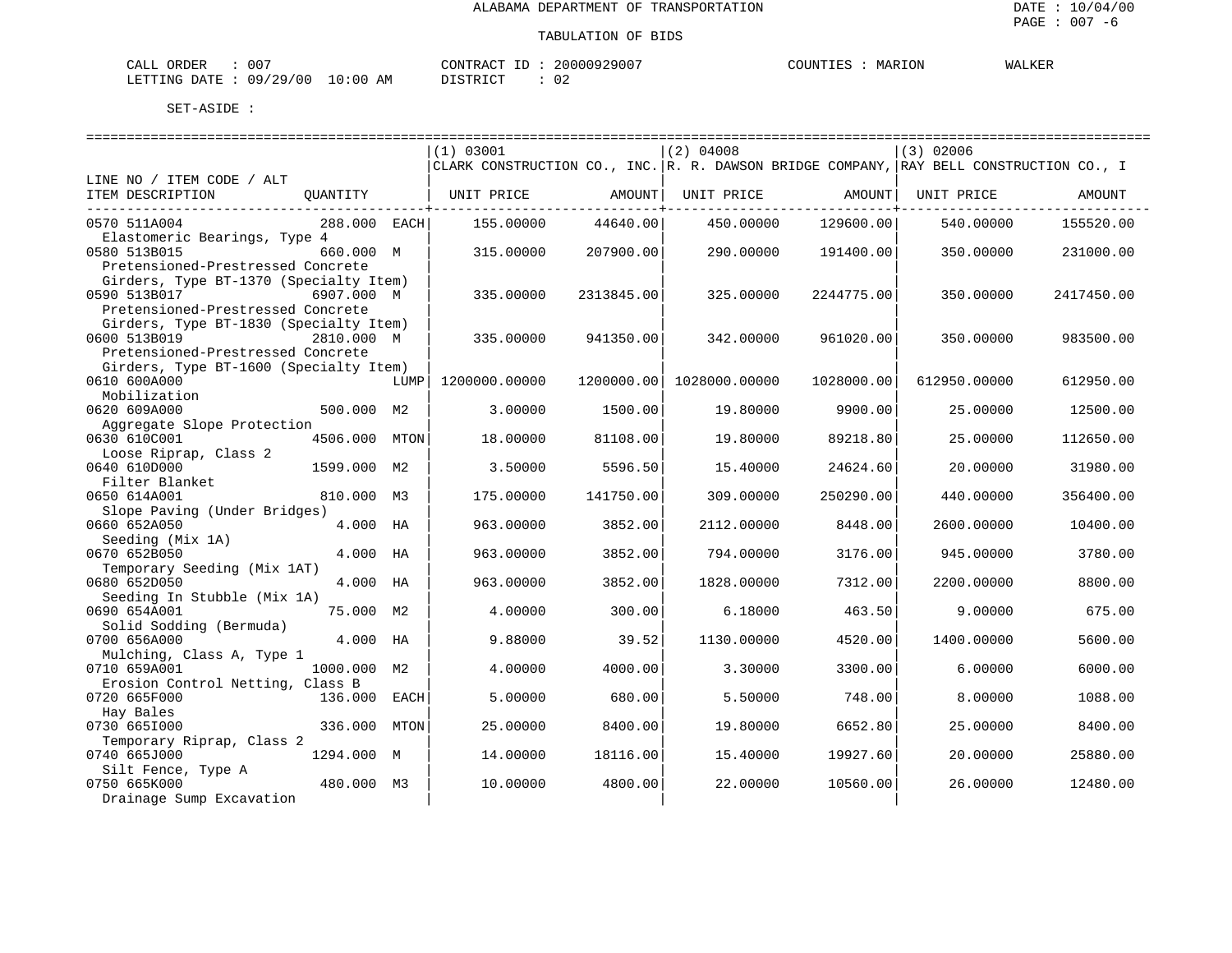| 00 <sup>-</sup><br>ORDER<br>CALL          | 20000929007<br>CONTRACT                        | MARION<br>COUNTIES<br><b>EXS</b> | WALKER |
|-------------------------------------------|------------------------------------------------|----------------------------------|--------|
| 09/29/00<br>$10:00$ AM<br>LETTING<br>DATE | $\sim$<br>ידי איד פידי איר<br>∪∠<br>nto TMTC 1 |                                  |        |

|                                        |          |      | (1) 03001                                                                              |                  | $(2)$ 04008  |                 | $(3)$ 02006  |                 |
|----------------------------------------|----------|------|----------------------------------------------------------------------------------------|------------------|--------------|-----------------|--------------|-----------------|
|                                        |          |      | CLARK CONSTRUCTION CO., INC. R. R. DAWSON BRIDGE COMPANY, RAY BELL CONSTRUCTION CO., I |                  |              |                 |              |                 |
| LINE NO / ITEM CODE / ALT              |          |      |                                                                                        |                  |              |                 |              |                 |
| ITEM DESCRIPTION                       | OUANTITY |      | UNIT PRICE                                                                             | AMOUNT           | UNIT PRICE   | AMOUNT          | UNIT PRICE   | AMOUNT          |
| 0760 680A000                           |          | LUMP | 10000.00000                                                                            | 10000.00         | 230000.00000 | 230000.00       | 100000.00000 | 100000.00       |
| Engineering Controls                   |          |      |                                                                                        |                  |              |                 |              |                 |
| 0770 740B000                           | 31.000   | М2   | 110.00000                                                                              | 3410.00          | 110,00000    | 3410.00         | 160.00000    | 4960.00         |
| Construction Signs                     |          |      |                                                                                        |                  |              |                 |              |                 |
| 0780 998A000                           |          | LUMP | 30000.00000                                                                            | 30000.00         | 108000.00000 | 108000.00       | 50000.00000  | 50000.00        |
| Construction Fuel (Maximum Bid Limited |          |      |                                                                                        |                  |              |                 |              |                 |
| To $$380.000.00)$                      |          |      |                                                                                        |                  |              |                 |              |                 |
| 0790 999 000                           | 6000.000 | HOUR | 0.80000                                                                                | 4800.00          | 0.80000      | 4800.001        | 0.80000      | 4800.00         |
| Trainee Hours At 80 Cents Per Hour     |          |      |                                                                                        |                  |              |                 |              |                 |
| SECTION TOTALS                         |          |      |                                                                                        | \$14,111,591.42  |              | \$14,891,964.80 |              | \$15,141,974.00 |
| CONTRACT TOTALS                        |          |      |                                                                                        | \$14,111,591.42] |              | \$14,891,964.80 |              | \$15,141,974.00 |
|                                        |          |      |                                                                                        |                  |              |                 |              |                 |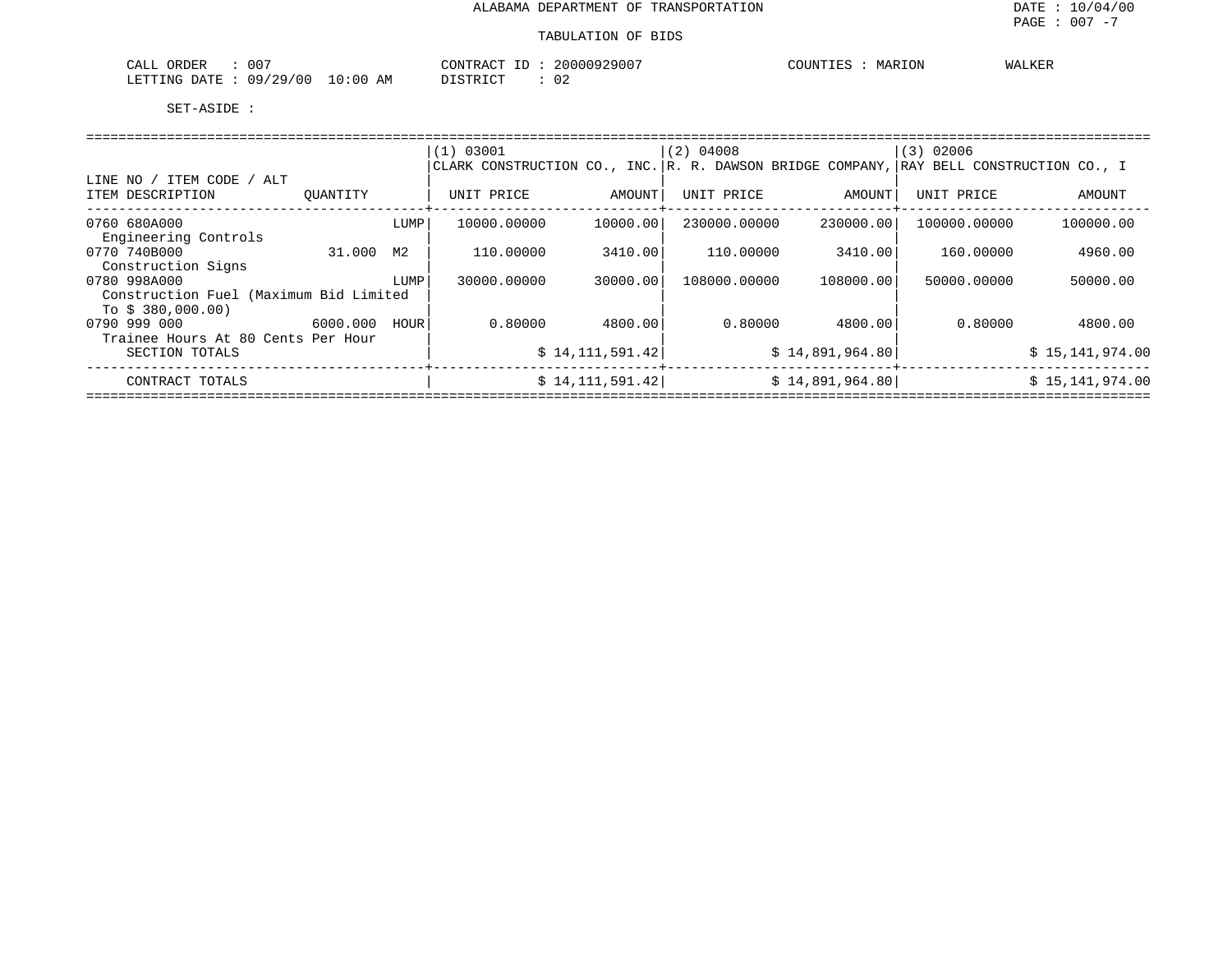| 007<br>$\bigcap \mathcal{R}$<br>ORDER<br>⊬⊔ىك                                                       | 20000929007<br>$\bigcap \bigwedge \mathsf{T} \sqcup \sqcap \sqcap$<br>L'RAU<br>. .CINT | MARION | WALKER |
|-----------------------------------------------------------------------------------------------------|----------------------------------------------------------------------------------------|--------|--------|
| $: \cap$ (<br>$\Omega$<br>09.<br>$' \cap \cap$<br><b>ETTING</b><br>$\sqrt{2}$<br>ΑM<br>DATE.<br>' ש |                                                                                        |        |        |

|                                                                    |                |      | (4) 04017     |            | $(5)$ 10016                                   |            |            |        |
|--------------------------------------------------------------------|----------------|------|---------------|------------|-----------------------------------------------|------------|------------|--------|
|                                                                    |                |      |               |            | DEMENT CONSTRUCTION COMPANY JONES BROS., INC. |            |            |        |
| LINE NO / ITEM CODE / ALT                                          |                |      |               |            |                                               |            |            |        |
| ITEM DESCRIPTION                                                   | QUANTITY       |      | UNIT PRICE    | AMOUNT     | UNIT PRICE AMOUNT                             |            | UNIT PRICE | AMOUNT |
| SECTION 0001 Roadway                                               |                |      |               |            |                                               |            |            |        |
| 0010 201A000                                                       |                | LUMP | 1000000.00000 | 1000000.00 | 872000.00000                                  | 872000.00  |            |        |
| Clearing & Grubbing (Approximately 4                               |                |      |               |            |                                               |            |            |        |
| Hectacres)                                                         |                |      |               |            |                                               |            |            |        |
| 0020 210A000                                                       | 500.000 M3     |      | 16.00000      | 8000.00    | 10.00000                                      | 5000.00    |            |        |
| Unclassified Excavation                                            |                |      |               |            |                                               |            |            |        |
| 0030 210D000                                                       | 16000.000 M3   |      | 5.00000       | 80000.00   | 8,00000                                       | 128000.00  |            |        |
| Borrow Excavation                                                  |                |      |               |            |                                               |            |            |        |
| 0040 502A000                                                       | 1023950.000 KG |      | 0.85000       | 870357.50  | 1.36000                                       | 1392572.00 |            |        |
| Steel Reinforcement                                                |                |      |               |            |                                               |            |            |        |
| 0050 502B000                                                       |                | LUMP | 178000.00000  | 178000.00  | 230000.00000                                  | 230000.00  |            |        |
| Steel Reinforcement For Bridge<br>Superstructure, Sta.184+69, EBL, |                |      |               |            |                                               |            |            |        |
| Approximately 193400 Kg                                            |                |      |               |            |                                               |            |            |        |
| 0060 502B001                                                       |                | LUMP | 210000.00000  | 210000.00  | 260000.00000                                  | 260000.00  |            |        |
| Steel Reinforcement For Bridge                                     |                |      |               |            |                                               |            |            |        |
| Superstructure Sta. 183+89, WBL,                                   |                |      |               |            |                                               |            |            |        |
| Approximately 228600 Kq                                            |                |      |               |            |                                               |            |            |        |
| 0070 502B002                                                       |                | LUMP | 68000.00000   | 68000.00   | 90000.00000                                   | 90000.00   |            |        |
| Steel Reinforcement For Bridge                                     |                |      |               |            |                                               |            |            |        |
| Superstructure Sta. 215+57.47, EBL,                                |                |      |               |            |                                               |            |            |        |
| Approximately 74650 Kg                                             |                |      |               |            |                                               |            |            |        |
| 0080 502B003                                                       |                | LUMP | 68000.00000   | 68000.00   | 90000.00000                                   | 90000.00   |            |        |
| Steel Reinforcement For Bridge                                     |                |      |               |            |                                               |            |            |        |
| Superstructure Sta. 215+57.47, WBL,                                |                |      |               |            |                                               |            |            |        |
| Approximately 74150 Kg<br>0090 502B004                             |                |      |               |            |                                               |            |            |        |
| Steel Reinforcement For Bridge                                     |                | LUMP | 43000.00000   | 43000.00   | 65000.00000                                   | 65000.00   |            |        |
| Superstructure Sta232+43.366, EBL,                                 |                |      |               |            |                                               |            |            |        |
| Approximately 46300 Kg                                             |                |      |               |            |                                               |            |            |        |
| 0100 502B005                                                       |                | LUMP | 43000.00000   | 43000.00   | 65000.00000                                   | 65000.00   |            |        |
| Steel Reinforcement For Bridge                                     |                |      |               |            |                                               |            |            |        |
| Superstructure Sta. 232+20.486, WBL,                               |                |      |               |            |                                               |            |            |        |
| Approximately 46300 Kg                                             |                |      |               |            |                                               |            |            |        |
| 0110 502B006                                                       |                | LUMP | 40000.00000   | 40000.00   | 65000.00000                                   | 65000.00   |            |        |
| Steel Reinforcement For Bridge                                     |                |      |               |            |                                               |            |            |        |
| Superstructure Sta. 247+63. 223, EBL,                              |                |      |               |            |                                               |            |            |        |
| Approximately 43300 Kg                                             |                |      |               |            |                                               |            |            |        |
| 0120 502B007                                                       |                | LUMP | 40000.00000   | 40000.00   | 65000.00000                                   | 65000.00   |            |        |
| Steel Reinforcement For Bridge                                     |                |      |               |            |                                               |            |            |        |
| Superstructure Sta. 247+77. 413, WBL,                              |                |      |               |            |                                               |            |            |        |
| Approximately 43300 Kg                                             |                |      |               |            |                                               |            |            |        |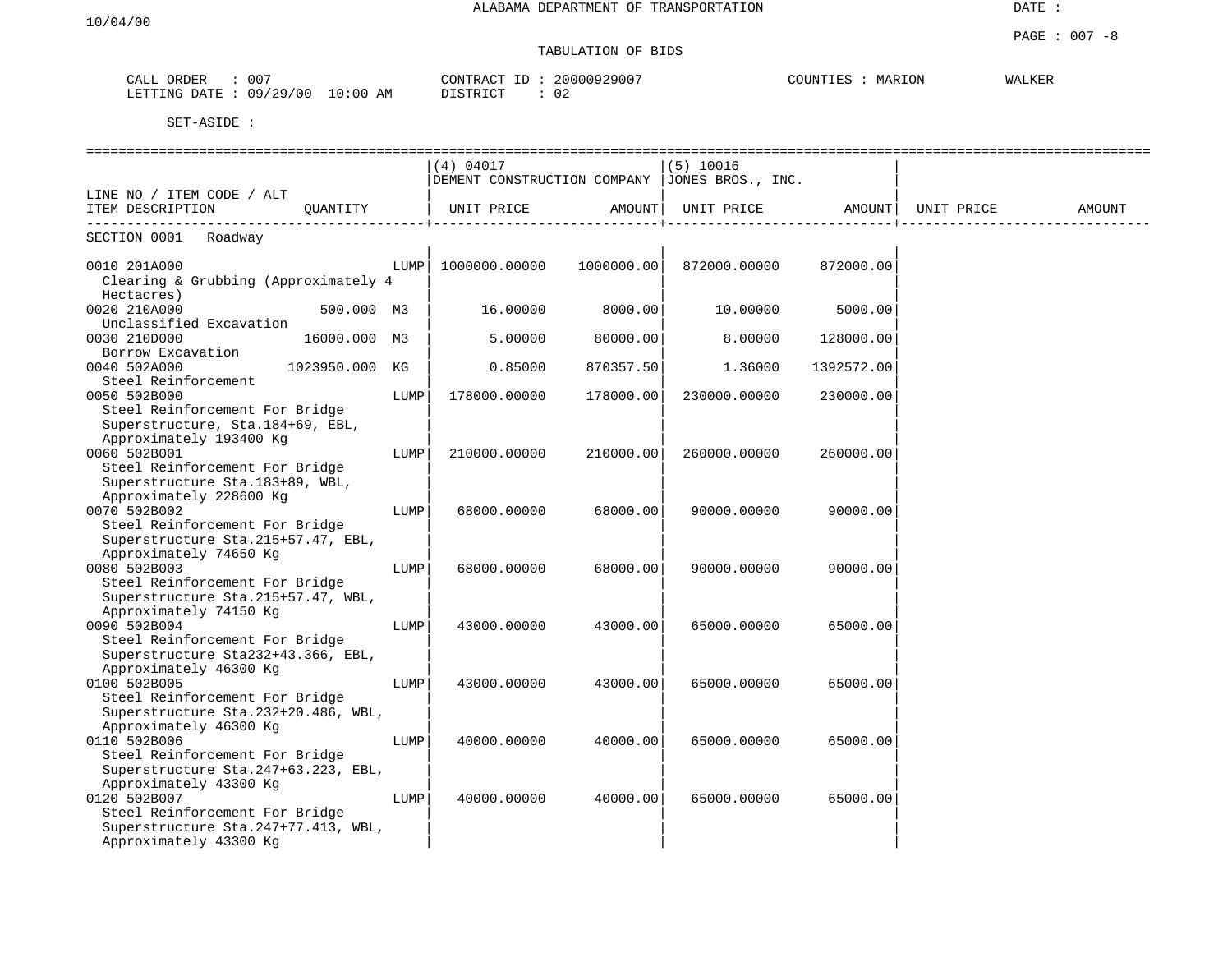| 007<br>$\sim$ $\sim$ $\sim$<br>ORDER<br>$\triangleright$<br>. سد عات | 20000929007<br>CONTRACT<br>$\overline{\mathcal{L}}$ | <b>TARION</b><br>$\cap$ $\cap$ TINTTT<br>vi ⊷ r | WALKER |
|----------------------------------------------------------------------|-----------------------------------------------------|-------------------------------------------------|--------|
| n a<br>ג ?<br>LETTING<br>00 /<br>DATE<br>ΑM                          | TAT<br>$\sim$<br>◡▵<br>---                          |                                                 |        |

|                                                              | (4) 04017                                       |           | $(5)$ 10016        |           |            |        |
|--------------------------------------------------------------|-------------------------------------------------|-----------|--------------------|-----------|------------|--------|
|                                                              | DEMENT CONSTRUCTION COMPANY   JONES BROS., INC. |           |                    |           |            |        |
| LINE NO / ITEM CODE / ALT                                    |                                                 |           |                    |           |            |        |
| ITEM DESCRIPTION<br>QUANTITY                                 | UNIT PRICE                                      |           | AMOUNT  UNIT PRICE | AMOUNT    | UNIT PRICE | AMOUNT |
|                                                              |                                                 |           |                    |           |            |        |
| 605.000 M<br>0130 505C002                                    | 70.00000                                        | 42350.00  | 100.00000          | 60500.00  |            |        |
| Steel Piling (HP 310x79)                                     |                                                 |           |                    |           |            |        |
| 0140 505G003<br>56.000 EACH                                  | 100.00000 5600.00                               |           | 100.00000 5600.00  |           |            |        |
| Pile Points (Type A, 310 mm)                                 |                                                 |           |                    |           |            |        |
| 23.000 M<br>0150 506A000                                     | 525.00000                                       | 12075.00  | 500.00000          | 11500.00  |            |        |
| Drilled Shaft Excavation, 1370 mm                            |                                                 |           |                    |           |            |        |
| Diameter                                                     |                                                 |           |                    |           |            |        |
| 0160 506A001<br>7.000 M                                      | 892.00000                                       | 6244.00   | 850.00000          | 5950.00   |            |        |
| Drilled Shaft Excavation, 1830 mm                            |                                                 |           |                    |           |            |        |
| Diameter                                                     |                                                 |           |                    |           |            |        |
| 0170 506A005<br>338.000 M                                    | 303.00000                                       | 102414.00 | 289.00000          | 97682.00  |            |        |
| Drilled Shaft Excavation, 1070 mm                            |                                                 |           |                    |           |            |        |
| Diameter                                                     |                                                 |           |                    |           |            |        |
| 0180 506A006<br>88.000 M                                     | 698.00000                                       | 61424.00  | 665.00000          | 58520.00  |            |        |
| Drilled Shaft Excavation, 1680 mm                            |                                                 |           |                    |           |            |        |
| Diameter                                                     |                                                 |           |                    |           |            |        |
| 0190 506A007<br>66.000 M                                     | 1472.00000                                      | 97152.00  | 1402.00000         | 92532.00  |            |        |
| Drilled Shaft Excavation, 2440 mm                            |                                                 |           |                    |           |            |        |
| Diameter                                                     |                                                 |           |                    |           |            |        |
| 0200 506A009<br>8.000 M<br>Drilled Shaft Excavation, 2290 mm | 1312.00000                                      | 10496.00  | 1250.00000         | 10000.00  |            |        |
| Diameter                                                     |                                                 |           |                    |           |            |        |
| 0210 506A010<br>58.000 M                                     | 969.00000                                       | 56202.00  | 923.00000          | 53534.00  |            |        |
| Drilled Shaft Excavation, 1980 mm                            |                                                 |           |                    |           |            |        |
| Diameter                                                     |                                                 |           |                    |           |            |        |
| 0220 506B002<br>163.000 M                                    | 527.00000                                       | 85901.00  | 502.00000          | 81826.00  |            |        |
| Special Drilled Shaft Excavation, 1070                       |                                                 |           |                    |           |            |        |
| mm Diameter                                                  |                                                 |           |                    |           |            |        |
| 0230 506B004<br>80.000 M                                     | 1209.00000                                      | 96720.00  | 1152.00000         | 92160.00  |            |        |
| Special Drilled Shaft Excavation, 1370                       |                                                 |           |                    |           |            |        |
| mm Diameter                                                  |                                                 |           |                    |           |            |        |
| 0240 506B006<br>95.000 M                                     | 1315.00000                                      | 124925.00 | 1252.00000         | 118940.00 |            |        |
| Special Drilled Shaft Excavation, 1680                       |                                                 |           |                    |           |            |        |
| mm Diameter                                                  |                                                 |           |                    |           |            |        |
| 0250 506B007<br>58.000 M                                     | 1502.00000                                      | 87116.00  | 1430.00000         | 82940.00  |            |        |
| Special Drilled Shaft Excavation, 1830                       |                                                 |           |                    |           |            |        |
| mm Diameter                                                  |                                                 |           |                    |           |            |        |
| 0260 506B008<br>70.000 M                                     | 1826.00000                                      | 127820.00 | 1739.00000         | 121730.00 |            |        |
| Special Drill Shaft Excavtion, 1980                          |                                                 |           |                    |           |            |        |
| Millimeter Diameter                                          |                                                 |           |                    |           |            |        |
| 0270 506B010<br>61.000 M                                     | 2662.00000                                      | 162382.00 | 2535.00000         | 154635.00 |            |        |
| Special Drilled Shaft Excavation, 2290                       |                                                 |           |                    |           |            |        |
| Millimeter Diameter                                          |                                                 |           |                    |           |            |        |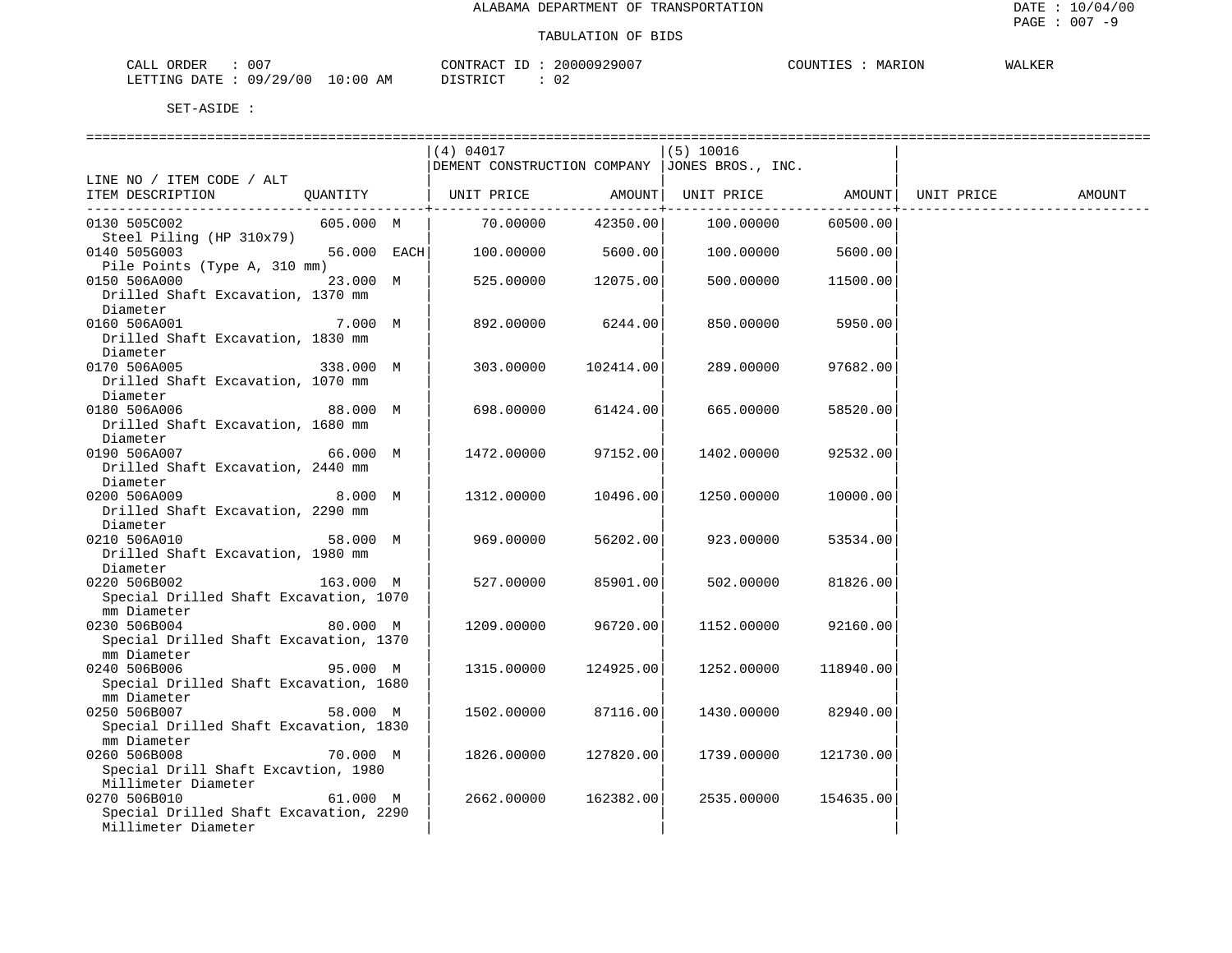| 007<br>JRDER<br>سدعت                                                                                                                                                                                            | $\sim$<br>٬∩۱.<br>$\Lambda$ | <b>COLINI</b><br>ി<br>MAR<br>. | T<br>TAT 7\<br>' LINDA. |
|-----------------------------------------------------------------------------------------------------------------------------------------------------------------------------------------------------------------|-----------------------------|--------------------------------|-------------------------|
| ′ N C<br><b>B. HUT.</b><br>$\sim$ $\sim$<br>AМ<br>n n<br>$\cdot$ 0.0<br>u<br>$\pm$ NG $\div$<br>the contract of the contract of the contract of the contract of the contract of the contract of the contract of | $\sim$<br>ັບ 2<br>.         |                                |                         |

|                                                          |              | (4) 04017  |             | (5) 10016                                      |           |        |
|----------------------------------------------------------|--------------|------------|-------------|------------------------------------------------|-----------|--------|
|                                                          |              |            |             | DEMENT CONSTRUCTION COMPANY  JONES BROS., INC. |           |        |
| LINE NO / ITEM CODE / ALT                                |              |            |             |                                                |           |        |
| ITEM DESCRIPTION                                         |              |            |             | UNIT PRICE AMOUNT UNIT PRICE                   |           | AMOUNT |
|                                                          |              |            | ---------+- | ------------                                   |           |        |
| 0280 506B011                                             | 169.000 M    | 2772.00000 | 468468.00   | 2640.00000 446160.00                           |           |        |
| Special Drilled Shaft Excavation, 2440                   |              |            |             |                                                |           |        |
| mm Diameter                                              |              |            |             |                                                |           |        |
| 0290 506C041                                             | 502.000 M    | 155.00000  | 77810.00    | 148.00000                                      | 74296.00  |        |
| Drilled Shaft Construction, 1070 mm                      |              |            |             |                                                |           |        |
| Diameter, Class DS1 Concrete<br>0300 506C043             | 103.000 M    |            |             |                                                | 34402.00  |        |
| Drilled Shaft Construction, 1370 mm                      |              | 351.00000  | 36153.00    | 334.00000                                      |           |        |
| Diameter, Class DS1 Concrete                             |              |            |             |                                                |           |        |
| 0310 506C045                                             | 183.000 M    | 351.00000  | 64233.00    | 334.00000                                      | 61122.00  |        |
| Drilled Shaft Construction, 1680 mm                      |              |            |             |                                                |           |        |
| Diameter, Class DS1 Concrete                             |              |            |             |                                                |           |        |
| 0320 506C046                                             | 65.000 M     | 425.00000  | 27625.00    | 405.00000                                      | 26325.00  |        |
| Drilled Shaft Construction, 1830 mm                      |              |            |             |                                                |           |        |
| Diameter, Class DS1 Concrete                             |              |            |             |                                                |           |        |
| 0330 506C047                                             | 128.000 M    | 485.00000  | 62080.00    | 462.00000                                      | 59136.00  |        |
| Drilled Shaft Construction, 1980 mm                      |              |            |             |                                                |           |        |
| Diameter, Class DS1 Concrete                             |              |            |             |                                                |           |        |
| 0340 506C050                                             | 69.000 M     | 682.00000  | 47058.00    | 650.00000                                      | 44850.00  |        |
| Drilled Shaft Construction, 2290 mm                      |              |            |             |                                                |           |        |
| Diameter, Class DS1 Concrete                             |              |            |             |                                                |           |        |
| 0350 506C051                                             | 235.000 M    | 736.00000  | 172960.00   | 701.00000                                      | 164735.00 |        |
| Drilled Shaft Construction, 2440 mm                      |              |            |             |                                                |           |        |
| Diameter, Class DS1 Concrete                             |              |            |             |                                                |           |        |
| 0360 506D000                                             | 118.000 M    | 115.00000  | 13570.00    | 110.00000                                      | 12980.00  |        |
| Exploration Below Drilled Shaft                          |              |            |             |                                                |           |        |
| 0370 506F005                                             | 48.000 M     | 926.00000  | 44448.00    | 882.00000                                      | 42336.00  |        |
| Permanent Drilled Shaft Casing, 2440 mm                  |              |            |             |                                                |           |        |
| Diameter                                                 |              |            |             |                                                |           |        |
| 0380 506G001                                             | 2.000 EACH   | 1050.00000 | 2100.00     | 1000.00000                                     | 2000.00   |        |
| Crosshole Sonic Logging 1070 mm Diameter                 |              |            |             |                                                |           |        |
| 0390 506G003                                             | 2.000 EACH   | 1575.00000 | 3150.00     | 1500.00000                                     | 3000.00   |        |
| Crosshole Sonic Logging 1370 mm Diameter                 |              |            |             |                                                |           |        |
| 0400 506G005<br>Crosshole Sonic Logging 1680 mm Diameter | 6.000 EACH   | 3150.00000 | 18900.00    | 3000.00000                                     | 18000.00  |        |
| 0410 506G006                                             | 8.000 EACH   | 3150.00000 | 25200.00    | 3000.00000                                     | 24000.00  |        |
| Crosshole Sonic Logging, 1830 mm                         |              |            |             |                                                |           |        |
| Diameter                                                 |              |            |             |                                                |           |        |
| 0420 506G007                                             | $4.000$ EACH | 3675.00000 | 14700.00    | 3500.00000                                     | 14000.00  |        |
| Crosshole Sonic Logging 1980 mm Diameter                 |              |            |             |                                                |           |        |
| 0430 506G009                                             | 8.000 EACH   | 4200.00000 | 33600.00    | 4000.00000                                     | 32000.00  |        |
| Crosshole Sonic Logging, 2290mm Dia.                     |              |            |             |                                                |           |        |
|                                                          |              |            |             |                                                |           |        |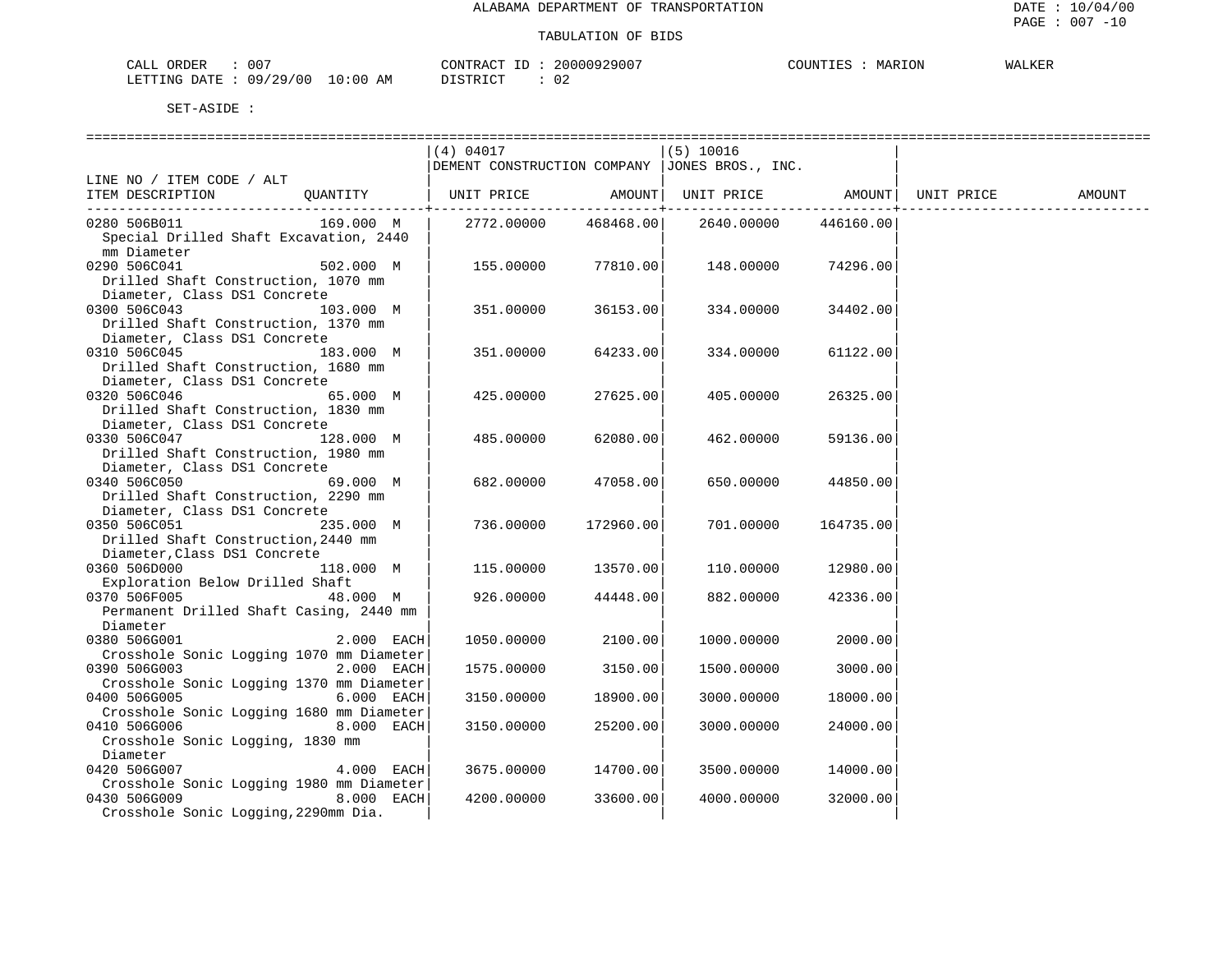| 007<br>$\sim$ nn $\sim$ nn<br>، ت<br>$\mathbf{A}$<br>. سدر<br>ິບເນມ"                            | $\sim$<br>$\sim$ $\sim$ $\sim$ $\sim$ $\sim$<br>nnr<br>2900 | $T \cap T$<br>COUNT.<br>MAR.<br>- ∪∸ | WALKEI |
|-------------------------------------------------------------------------------------------------|-------------------------------------------------------------|--------------------------------------|--------|
| $\cap$ $\Omega$<br>AΜ<br>700<br>. mmm .<br>$\sim$ $\sim$<br>ገ : 00<br>, u<br>TTING<br>υв.<br>,, | $\cap$<br>$ -$<br>$\sim$<br>◡▵                              |                                      |        |

|                                                                            |              |      | (4) 04017    |            | (5) 10016<br>DEMENT CONSTRUCTION COMPANY   JONES BROS., INC. |            |            |        |
|----------------------------------------------------------------------------|--------------|------|--------------|------------|--------------------------------------------------------------|------------|------------|--------|
| LINE NO / ITEM CODE / ALT                                                  |              |      |              |            |                                                              |            |            |        |
| ITEM DESCRIPTION                                                           | QUANTITY     |      | UNIT PRICE   | AMOUNT     | UNIT PRICE                                                   | AMOUNT     | UNIT PRICE | AMOUNT |
| 0440 506G010<br>Crosshole Sonic Logging 2440 mm Diameter                   | 8.000 EACH   |      | 4200.00000   | 33600.00   | 4000.00000                                                   | 32000.00   |            |        |
| 0450 508A000                                                               | 38800.000 KG |      | 5.00000      | 194000.00  | 7.00000                                                      | 271600.00  |            |        |
| Structural Steel<br>0460 510A000                                           | 5348.000 M3  |      | 358.00000    | 1914584.00 | 475.00000                                                    | 2540300.00 |            |        |
| Bridge Substructure Concrete, Class A                                      |              |      |              |            |                                                              |            |            |        |
| 0470 510C051                                                               |              | LUMP | 845000.00000 | 845000.00  | 1000000.00000                                                | 1000000.00 |            |        |
| Bridge Concrete Superstructure,                                            |              |      |              |            |                                                              |            |            |        |
| Sta. 184+69, EBL, Approximately 1615 Cu.                                   |              |      |              |            |                                                              |            |            |        |
| Meters                                                                     |              |      |              |            |                                                              |            |            |        |
| 0480 510C052                                                               |              | LUMP | 995000.00000 | 995000.00  | 1100000.00000                                                | 1100000.00 |            |        |
| Bridge Concrete Superstructure,                                            |              |      |              |            |                                                              |            |            |        |
| Sta.183+89, WBL, Approximately 1909 Cu.                                    |              |      |              |            |                                                              |            |            |        |
| Meters                                                                     |              |      |              |            |                                                              |            |            |        |
| 0490 510C053                                                               |              | LUMP | 310000.00000 | 310000.00  | 340000.00000                                                 | 340000.00  |            |        |
| Bridge Concrete Superstructure,<br>Sta. 215+57.47, EBL, Approximately 604  |              |      |              |            |                                                              |            |            |        |
| Cu Meters                                                                  |              |      |              |            |                                                              |            |            |        |
| 0500 510C054                                                               |              | LUMP | 310000.00000 | 310000.00  | 340000.00000                                                 | 340000.00  |            |        |
| Bridge Concrete Superstructure,                                            |              |      |              |            |                                                              |            |            |        |
| Sta. 215+57.47, WBL, Approximately 608                                     |              |      |              |            |                                                              |            |            |        |
| Cu Meters                                                                  |              |      |              |            |                                                              |            |            |        |
| 0510 510C055                                                               |              | LUMP | 225000.00000 | 225000.00  | 260000.00000                                                 | 260000.00  |            |        |
| Bridge Concrete Superstructure,                                            |              |      |              |            |                                                              |            |            |        |
| Sta. 232+43.366, EBL, Approximately 391                                    |              |      |              |            |                                                              |            |            |        |
| Cu. Meters                                                                 |              |      |              |            |                                                              |            |            |        |
| 0520 510C056                                                               |              | LUMP | 225000.00000 | 225000.00  | 260000.00000                                                 | 260000.00  |            |        |
| Bridge Concrete Superstructure,<br>Sta. 232+20.486, WBL, Approximately 391 |              |      |              |            |                                                              |            |            |        |
| Cu. Meters                                                                 |              |      |              |            |                                                              |            |            |        |
| 0530 510C057                                                               |              | LUMP | 200000.00000 | 200000.00  | 240000.00000                                                 | 240000.00  |            |        |
| Bridge Concrete Superstructure,                                            |              |      |              |            |                                                              |            |            |        |
| Sta.247+63.223, EBL, Approximately 365                                     |              |      |              |            |                                                              |            |            |        |
| Cu. Meters                                                                 |              |      |              |            |                                                              |            |            |        |
| 0540 510C058                                                               |              | LUMP | 200000.00000 | 200000.00  | 240000.00000                                                 | 240000.00  |            |        |
| Bridge Concrete Superstructure,                                            |              |      |              |            |                                                              |            |            |        |
| Sta. 247+77. 413, WBL, Approximately 365                                   |              |      |              |            |                                                              |            |            |        |
| Cu. Meters                                                                 |              |      |              |            |                                                              |            |            |        |
| 0550 510E000                                                               | 18488.000 M2 |      | 2,00000      | 36976.00   | 1.49000                                                      | 27547.12   |            |        |
| Grooving Concrete Bridge Decks<br>0560 511A001                             | 272.000      | EACH | 150.00000    | 40800.00   | 250.00000                                                    | 68000.00   |            |        |
| Elastomeric Bearings, Type 2                                               |              |      |              |            |                                                              |            |            |        |
|                                                                            |              |      |              |            |                                                              |            |            |        |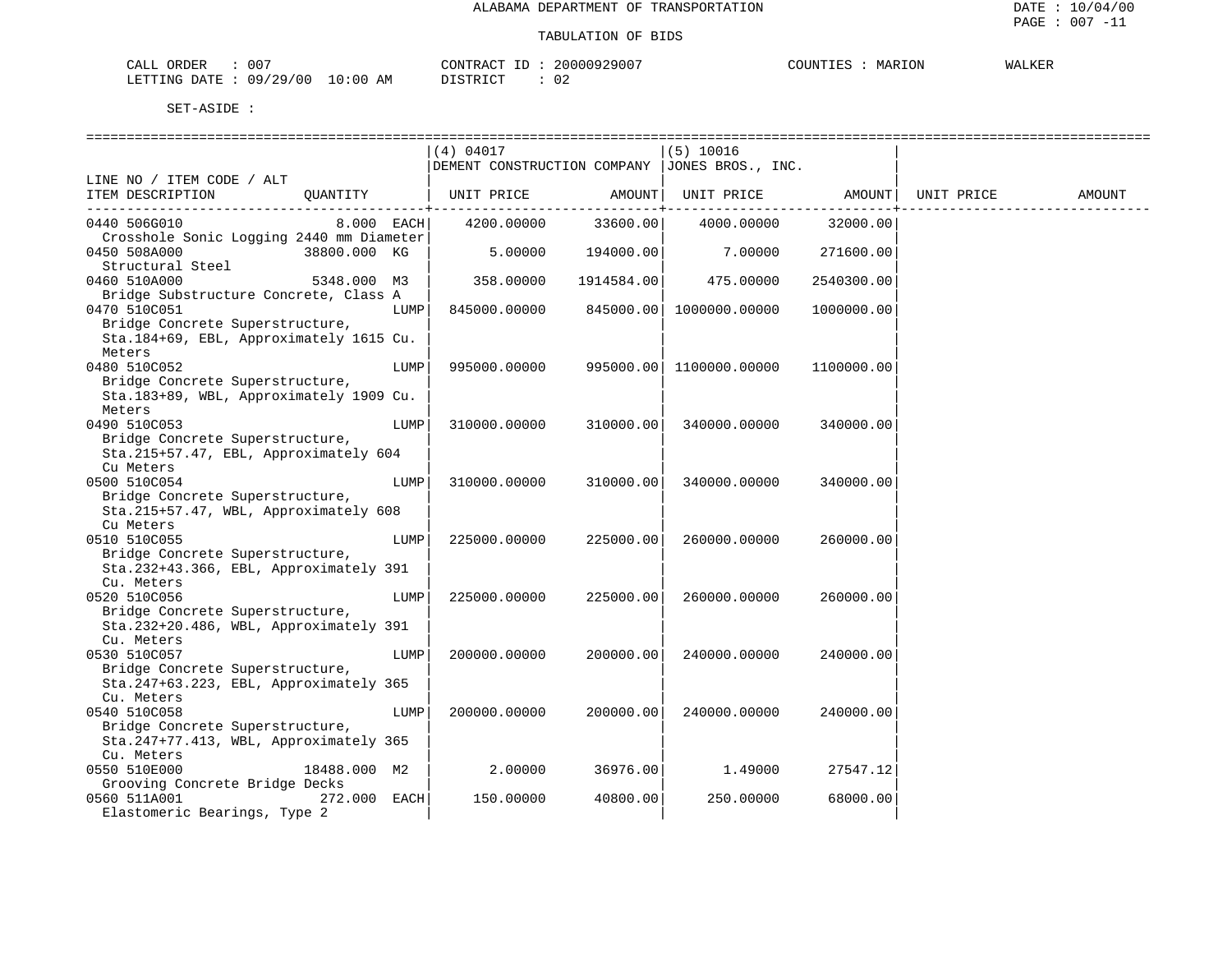| 007<br>ORDER<br>CALL                                                                                                                                      | 20000929007<br>CONTRACT<br>⊥ | MARION<br>COUNTIES | WALKER |
|-----------------------------------------------------------------------------------------------------------------------------------------------------------|------------------------------|--------------------|--------|
| LETTING DATE<br>: 09/29/00<br>10:00 AM<br>the contract of the contract of the contract of the contract of the contract of the contract of the contract of | <b>DISTRICT</b><br>02        |                    |        |

|                                        |               | (4) 04017            |            | (5) 10016                                       |            |            |        |
|----------------------------------------|---------------|----------------------|------------|-------------------------------------------------|------------|------------|--------|
|                                        |               |                      |            | DEMENT CONSTRUCTION COMPANY   JONES BROS., INC. |            |            |        |
| LINE NO / ITEM CODE / ALT              |               |                      |            |                                                 |            |            |        |
| ITEM DESCRIPTION                       | OUANTITY      | UNIT PRICE           | AMOUNT     | UNIT PRICE                                      | AMOUNT     | UNIT PRICE | AMOUNT |
|                                        |               |                      |            |                                                 |            |            |        |
| 0570 511A004                           | 288.000 EACH  | 600.00000            | 172800.00  | 500.00000                                       | 144000.00  |            |        |
| Elastomeric Bearings, Type 4           |               |                      |            |                                                 |            |            |        |
| 0580 513B015                           | 660.000 M     | 290.00000            | 191400.00  | 400.00000                                       | 264000.00  |            |        |
| Pretensioned-Prestressed Concrete      |               |                      |            |                                                 |            |            |        |
| Girders, Type BT-1370 (Specialty Item) |               |                      |            |                                                 |            |            |        |
|                                        | 6907.000 M    |                      |            |                                                 |            |            |        |
| 0590 513B017                           |               | 310.00000            | 2141170.00 | 400.00000                                       | 2762800.00 |            |        |
| Pretensioned-Prestressed Concrete      |               |                      |            |                                                 |            |            |        |
| Girders, Type BT-1830 (Specialty Item) |               |                      |            |                                                 |            |            |        |
| 0600 513B019                           | 2810.000 M    | 310.00000            | 871100.00  | 400.00000                                       | 1124000.00 |            |        |
| Pretensioned-Prestressed Concrete      |               |                      |            |                                                 |            |            |        |
| Girders, Type BT-1600 (Specialty Item) |               |                      |            |                                                 |            |            |        |
| 0610 600A000                           |               | LUMP   1002521.00000 | 1002521.00 | 800000.00000                                    | 800000.00  |            |        |
| Mobilization                           |               |                      |            |                                                 |            |            |        |
| 0620 609A000                           | 500.000 M2    | 6.75000              | 3375.00    | 19.50000                                        | 9750.00    |            |        |
| Aggregate Slope Protection             |               |                      |            |                                                 |            |            |        |
| 0630 610C001                           | 4506.000 MTON | 19.00000             | 85614.00   | 19.50000                                        | 87867.00   |            |        |
| Loose Riprap, Class 2                  |               |                      |            |                                                 |            |            |        |
| 0640 610D000                           | 1599.000 M2   | 2.00000              | 3198.00    | 15.95000                                        | 25504.05   |            |        |
| Filter Blanket                         |               |                      |            |                                                 |            |            |        |
| 0650 614A001                           | 810.000 M3    | 281.00000            | 227610.00  | 340.00000                                       | 275400.00  |            |        |
| Slope Paving (Under Bridges)           |               |                      |            |                                                 |            |            |        |
| 0660 652A050                           | 4.000 HA      | 1012.00000           | 4048.00    | 963.69000                                       | 3854.76    |            |        |
| Seeding (Mix 1A)                       |               |                      |            |                                                 |            |            |        |
| 0670 652B050                           | 4.000 HA      | 1012.00000           | 4048.00    | 963.69000                                       | 3854.76    |            |        |
| Temporary Seeding (Mix 1AT)            |               |                      |            |                                                 |            |            |        |
| 0680 652D050                           | 4.000 HA      | 1012.00000           | 4048.00    | 963.69000                                       | 3854.76    |            |        |
| Seeding In Stubble (Mix 1A)            |               |                      |            |                                                 |            |            |        |
| 0690 654A001                           | 75.000 M2     | 4.20000              | 315.00     | 4.00000                                         | 300.00     |            |        |
|                                        |               |                      |            |                                                 |            |            |        |
| Solid Sodding (Bermuda)                |               |                      |            |                                                 |            |            |        |
| 0700 656A000                           | 4.000 HA      | 1038.00000           | 4152.00    | 988.40000                                       | 3953.60    |            |        |
| Mulching, Class A, Type 1              |               |                      |            |                                                 |            |            |        |
| 0710 659A001                           | 1000.000 M2   | 4.20000              | 4200.00    | 4.50000                                         | 4500.00    |            |        |
| Erosion Control Netting, Class B       |               |                      |            |                                                 |            |            |        |
| 0720 665F000                           | 136.000 EACH  | 4.20000              | 571.20     | 6.00000                                         | 816.00     |            |        |
| Hay Bales                              |               |                      |            |                                                 |            |            |        |
| 0730 6651000                           | 336.000 MTON  | 21,21000             | 7126.56    | 19.50000                                        | 6552.00    |            |        |
| Temporary Riprap, Class 2              |               |                      |            |                                                 |            |            |        |
| 0740 665J000                           | 1294.000 M    | 8.82000              | 11413.08   | 15.50000                                        | 20057.00   |            |        |
| Silt Fence, Type A                     |               |                      |            |                                                 |            |            |        |
| 0750 665K000                           | 480.000 M3    | 6.50000              | 3120.00    | 20.00000                                        | 9600.00    |            |        |
| Drainage Sump Excavation               |               |                      |            |                                                 |            |            |        |
|                                        |               |                      |            |                                                 |            |            |        |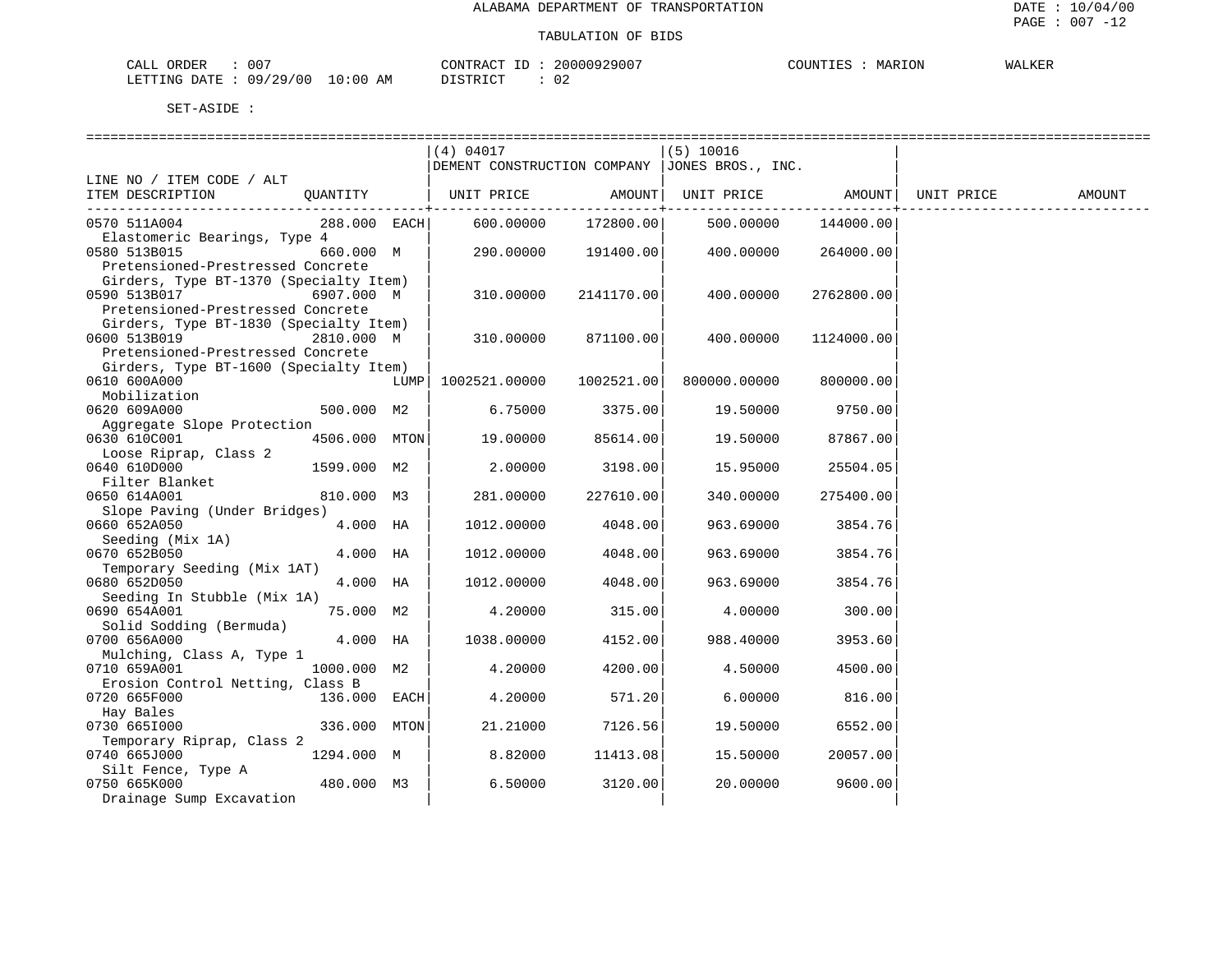#### TABULATION OF BIDS

| 007<br>ORDER<br>CALL                   | 20000929007<br>CONTRACT<br>T <sub>D</sub> | COUNTIES<br>MARION | WALKER |
|----------------------------------------|-------------------------------------------|--------------------|--------|
| : 09/29/00<br>10:00 AM<br>LETTING DATE | DISTRICT<br>02                            |                    |        |

|                                                             |          |      | (4) 04017<br>DEMENT CONSTRUCTION COMPANY |                  | $(5)$ 10016<br>JONES BROS., INC. |                 |            |        |
|-------------------------------------------------------------|----------|------|------------------------------------------|------------------|----------------------------------|-----------------|------------|--------|
| LINE NO / ITEM CODE / ALT<br>ITEM DESCRIPTION               | QUANTITY |      | UNIT PRICE                               | AMOUNT           | UNIT PRICE                       | AMOUNT          | UNIT PRICE | AMOUNT |
| 0760 680A000                                                |          | LUMP | 120000.00000                             | 120000.001       | 200000.00000                     | 200000.00       |            |        |
| Engineering Controls<br>0770 740B000<br>Construction Signs  | 31.000   | M2   | 175.00000                                | 5425.00          | 125,00000                        | 3875.00         |            |        |
| 0780 998A000                                                |          | LUMP | 200000.00000                             | 200000.001       | 1.00000                          | 1.00            |            |        |
| Construction Fuel (Maximum Bid Limited<br>To $$380,000.00)$ |          |      |                                          |                  |                                  |                 |            |        |
| 0790 999 000                                                | 6000.000 | HOUR | 0.80000                                  | 4800.001         | 0.80000                          | 4800.00         |            |        |
| Trainee Hours At 80 Cents Per Hour<br>SECTION TOTALS        |          |      |                                          | \$15,441,248.34  |                                  | \$17,913,750.05 |            |        |
| CONTRACT TOTALS                                             |          |      |                                          | \$15,441,248.34] |                                  | \$17,913,750.05 |            |        |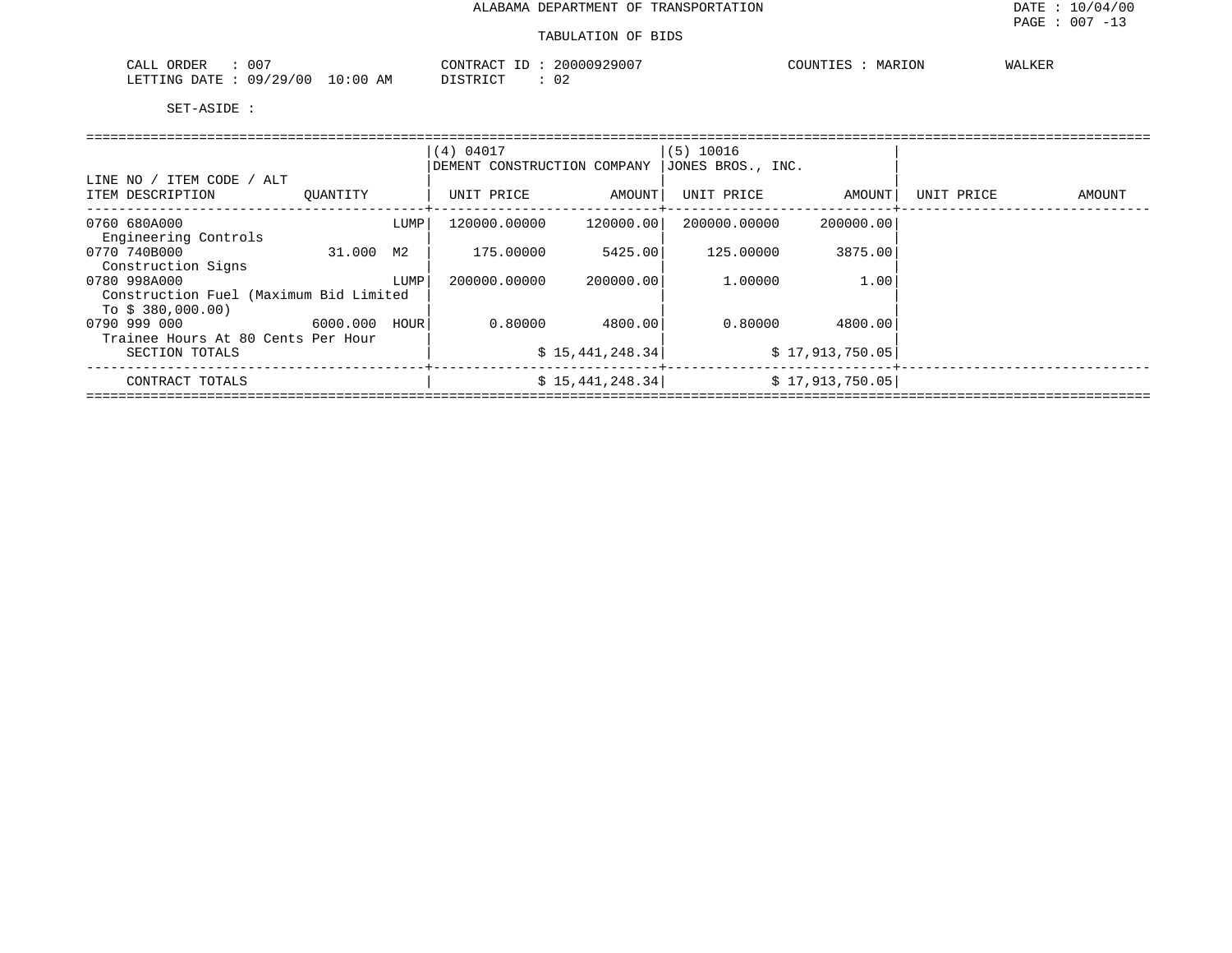# VENDOR RANKING

|      | $\therefore$ 008<br>CALL ORDER<br>LETTING DATE: 09/29/00 | 10:00 AM                                               | CONTRACT ID: 20000929008<br>: 01<br>DISTRICT                                                                                                                                                                                |              |                  | COUNTIES : MADISON           |                        |
|------|----------------------------------------------------------|--------------------------------------------------------|-----------------------------------------------------------------------------------------------------------------------------------------------------------------------------------------------------------------------------|--------------|------------------|------------------------------|------------------------|
|      | CONTRACT DESCRIPTION :<br>SET-ASIDE :                    |                                                        | 80<br>CONTRACT TIME:<br>HUNTSVILLE<br>for constructing the Planing, Resurfacing, Traffic Stripe,<br>Traffic Counting Units and Traffic Signal Loops on I-565<br>from MP 13.409 to MP 21.330 in Huntsville. Length 7.921 mi. | Working Days | (available days) | $PROJECT(S) : IM-565-5(78)$  |                        |
| RANK | VENDOR NO./NAME                                          |                                                        |                                                                                                                                                                                                                             |              |                  | TOTAL<br><b>BID</b>          | % OVER<br>LOW BID      |
|      | 19010<br>01018                                           | SHELBY CONTRACTING COMPANY, INC.<br>APAC-ALABAMA, INC. |                                                                                                                                                                                                                             |              |                  | 2,851,977.01<br>2,943,432.79 | 100.0000%<br>103.2067% |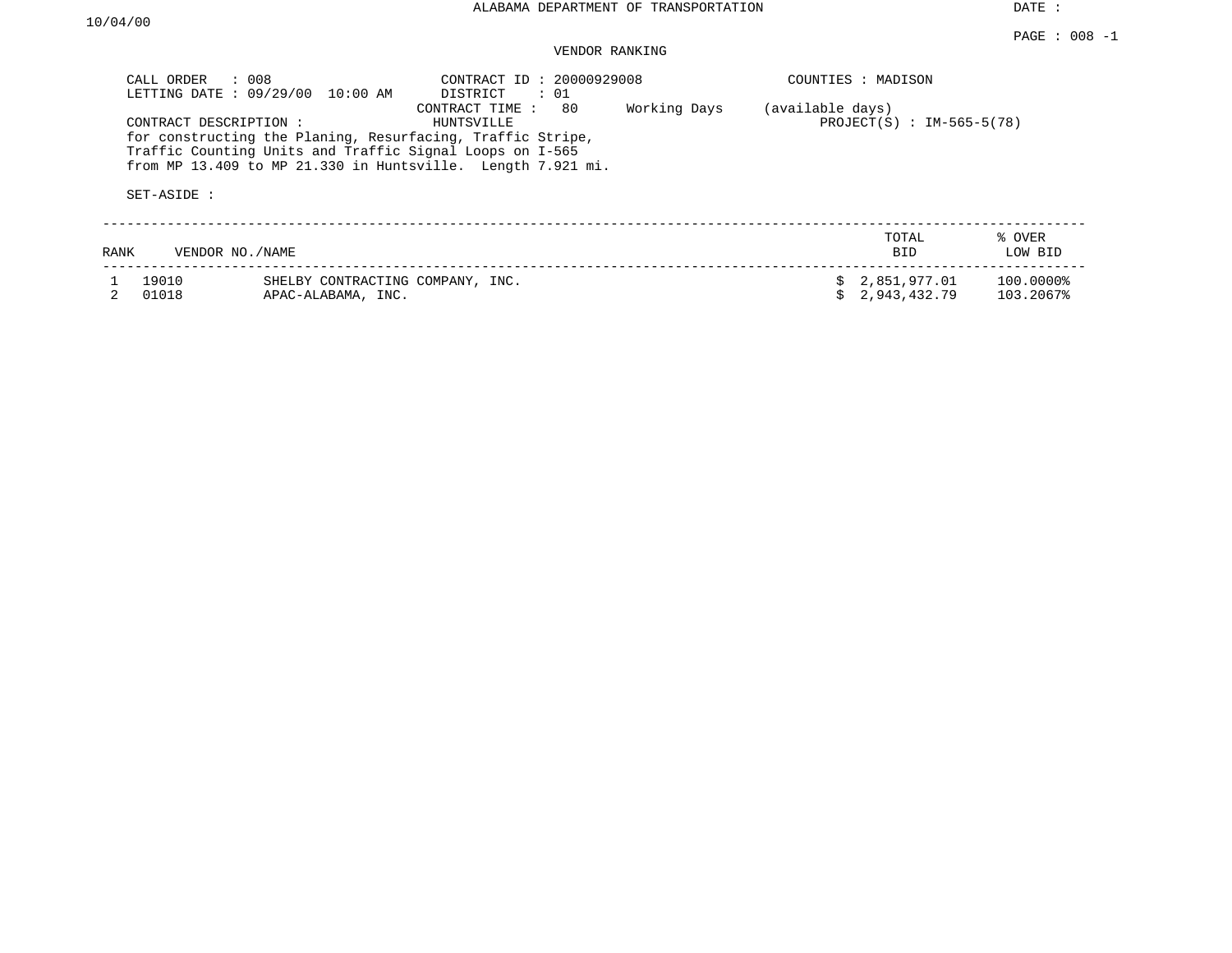| 008<br>ORDER<br>CALL     |             | CONTRACT       | 20000929008 | COUNTIES<br>ISON<br>MAL. |
|--------------------------|-------------|----------------|-------------|--------------------------|
| 09/29/00<br>LETTING DATE | 10:00<br>AΜ | דים דמידי פרות |             |                          |

|                                                                                                                                    |               |      | $(1)$ 19010<br>SHELBY CONTRACTING COMPANY, APAC-ALABAMA, INC. |            | (2) 01018   |            |            |        |
|------------------------------------------------------------------------------------------------------------------------------------|---------------|------|---------------------------------------------------------------|------------|-------------|------------|------------|--------|
| LINE NO / ITEM CODE / ALT<br>ITEM DESCRIPTION                                                                                      | OUANTITY      |      |                                                               |            |             |            | UNIT PRICE | AMOUNT |
| SECTION 0001 Total                                                                                                                 |               |      |                                                               |            |             |            |            |        |
| 0010 404A000 13397.000 GAL<br>Fog Seal                                                                                             |               |      | 1.16000                                                       | 15540.52   | 2.03000     | 27195.91   |            |        |
| 0020 405A000<br>Tack Coat                                                                                                          | 25894.000 GAL |      | 0.09000                                                       | 2330.46    | 1.42000     | 36769.48   |            |        |
| 431567.000 SY<br>0030 408A052                                                                                                      |               |      | 0.40000                                                       | 172626.80  | 0.57000     | 245993.19  |            |        |
| Planing Existing Pavement<br>(Approximately 1.10" Thru 2.0" Thick)<br>0040 410H000                                                 | $1.000$ EACH  |      | 5000.00000                                                    | 5000.00    | 59450.53000 | 59450.53   |            |        |
| Material Remixing Device<br>0050 420A011<br>Polymer Modified Open Graded Friction                                                  | 11660.000 TON |      | 48.74000                                                      | 568308.40  | 51.92000    | 605387.20  |            |        |
| Course, Mix 2<br>0060 424A281<br>Superpave Bituminous Concrete Wearing<br>Surface Layer, 3/4" Maximum Aggregate                    | 35605.000 TON |      | 37.26000                                                      | 1326642.30 | 33.59000    | 1195971.95 |            |        |
| Size Mix, ESAL Range E<br>0070 424A284<br>Superpave Bituminous Concrete Wearing<br>Surface Layer, Patching, 3/4" Maximum           | 500.000 TON   |      | 37.26000                                                      | 18630.00   | 45.80000    | 22900.00   |            |        |
| Aggregate Size Mix, ESAL Range E<br>0080 424A287<br>Superpave Bituminous Concrete Wearing<br>Surface Layer, Leveling, 3/4" Maximum | 500.000 TON   |      | 37.26000                                                      | 18630.00   | 45.80000    | 22900.00   |            |        |
| Aggregate Size Mix, ESAL Range E<br>0090 600A000<br>Mobilization                                                                   |               | LUMP | 35807.14000                                                   | 35807.14   | 30718.65000 | 30718.65   |            |        |
| 28.000 MILE<br>0100 701A028<br>Solid White, Class 2, Type A Traffic                                                                |               |      | 1400.00000                                                    | 39200.00   | 1428.57000  | 39999.96   |            |        |
| Stripe (0.06" Thick) (6" Wide)<br>0110 701A032<br>Solid Yellow, Class 2, Type A Traffic                                            | 11.000 MILE   |      | 1350.00000                                                    | 14850.00   | 1377.55000  | 15153.05   |            |        |
| Stripe (0.06" Thick) (6" Wide)<br>0120 701A041<br>Broken White, Class 2, Type A Traffic                                            | 41.000 MILE   |      | 850.00000                                                     | 34850.00   | 867.35000   | 35561.35   |            |        |
| Stripe (0.09" Thick) (6" Wide)<br>0130 701A061 10.000 MILE<br>Broken White, Class 3W, Type A Traffic                               |               |      | 6800.00000                                                    | 68000.00   | 6938.78000  | 69387.80   |            |        |
| Type (6" Wide)<br>0140 701A065<br>Solid White, Class 3W, Type A Traffic<br>Stripe (6" Wide)                                        | $6.000$ MILE  |      | 18000.00000                                                   | 108000.00  | 18367.35000 | 110204.10  |            |        |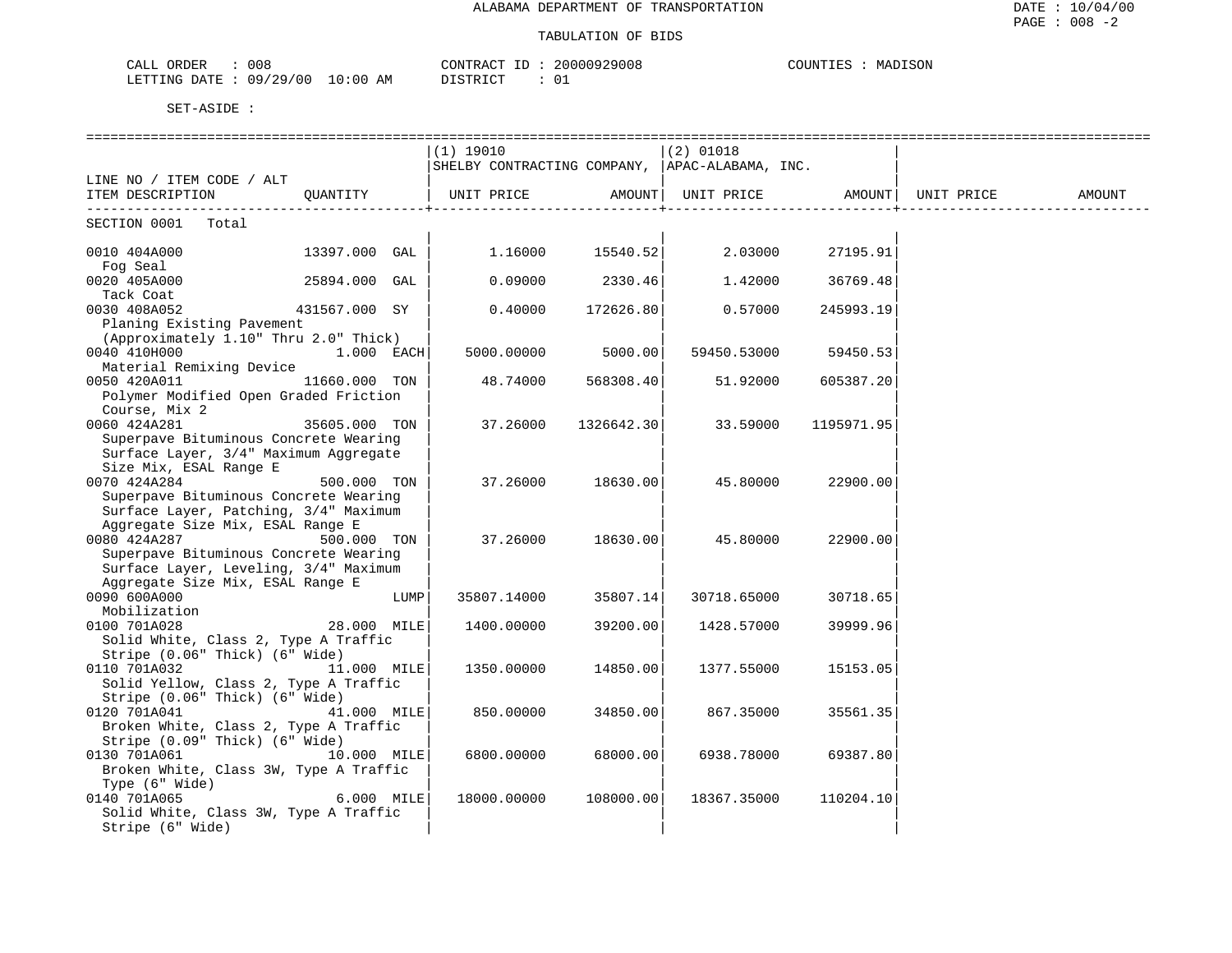| CALL ORDER                      | 008 | CONTRACT | ' ID | 20000929008 | COUNTIES | MADISON |
|---------------------------------|-----|----------|------|-------------|----------|---------|
| LETTING DATE: 09/29/00 10:00 AM |     | DISTRICT |      |             |          |         |

|                                                                              |               | (1) 19010                                      |                  | $(2)$ 01018                                    |                    |        |
|------------------------------------------------------------------------------|---------------|------------------------------------------------|------------------|------------------------------------------------|--------------------|--------|
|                                                                              |               | SHELBY CONTRACTING COMPANY, APAC-ALABAMA, INC. |                  |                                                |                    |        |
| LINE NO / ITEM CODE / ALT                                                    |               |                                                |                  |                                                |                    |        |
| ITEM DESCRIPTION QUANTITY   UNIT PRICE AMOUNT  UNIT PRICE AMOUNT  UNIT PRICE |               |                                                |                  |                                                |                    | AMOUNT |
| 0150 701A073                                                                 | 6.000 MILE    |                                                |                  | 18700.00000  112200.00  19081.63000  114489.78 |                    |        |
| Solid Yellow, Class 3W, Type A Traffic                                       |               |                                                |                  |                                                |                    |        |
| Stripe (6" Wide)                                                             |               |                                                |                  |                                                |                    |        |
| 3475.000 LF<br>0160 701B009                                                  |               |                                                |                  | $0.75000$ 2606.25 0.77000                      | 2675.75            |        |
| Dotted Class 2, Type A Traffic Stripe                                        |               |                                                |                  |                                                |                    |        |
| $(0.09"$ Thick $)(6"$ Wide $)$                                               |               |                                                |                  |                                                |                    |        |
| 0170 701B016                                                                 | 2540.000 LF   | $1.75000$ 4445.00                              |                  | 1.79000 4546.60                                |                    |        |
| Dotted, Class 3W, Type A Traffic Stripe                                      |               |                                                |                  |                                                |                    |        |
| (6" Wide)                                                                    |               |                                                |                  |                                                |                    |        |
| 0180 701C000                                                                 | 77.000 MILE   | 320.00000                                      | 24640.00         | 326.53000                                      | 25142.81           |        |
| Broken Temporary Traffic Stripe                                              |               |                                                |                  |                                                |                    |        |
| 0190 701C001                                                                 | 58.000 MILE   | 360.00000                                      | 20880.00         | 367.35000                                      | 21306.30           |        |
| Solid Temporary Traffic Stripe                                               |               |                                                |                  |                                                |                    |        |
| 0200 701D008                                                                 | 11.000 MILE   | 2000.00000                                     | 22000.00         | 2040.82000                                     | 22449.02           |        |
| Solid Traffic Stripe Removed (Plastic)                                       |               |                                                |                  |                                                |                    |        |
| 0210 701D015                                                                 | 10.000 MILE   | 2000.00000                                     | 20000.00         | 2040.82000                                     | 20408.20           |        |
| Broken Traffic Stripe Removed (Plastic)                                      |               |                                                |                  |                                                |                    |        |
| 24131.000 SQFT<br>0220 703A002                                               |               | 2.25000                                        | 54294.75         | 2.30000                                        | 55501.30           |        |
| Traffic Control Markings, Class 2, Type                                      |               |                                                |                  |                                                |                    |        |
| A                                                                            |               |                                                |                  |                                                |                    |        |
| 0230 703B002                                                                 | 871.000 SOFT  | 2.75000                                        | 2395.25          | 2.81000                                        | 2447.51            |        |
| Traffic Control Legends, Class 2, Type A                                     |               |                                                |                  |                                                |                    |        |
| 0240 703D001 25922.000 SOFT                                                  |               | 1.00000                                        | 25922.00         | 1.02000                                        | 26440.44           |        |
| Temporary Traffic Control Markings                                           |               |                                                |                  |                                                |                    |        |
| 0250 703E001                                                                 | 938.000 SOFT  | 1.15000                                        | 1078.70          | 1.17000                                        | 1097.46            |        |
| Temporary Traffic Control Legends                                            |               |                                                |                  |                                                |                    |        |
| 0260 705A011 1491.000 EACH                                                   |               | 5.00000                                        | 7455.00          | 5.10000                                        | 7604.10            |        |
| Pavement Markers, Class C, Type 1-A                                          |               |                                                |                  |                                                |                    |        |
| 0270 705A030                                                                 | 392.000 EACH  | 5.00000                                        | 1960.00          | 5.10000                                        | 1999.20            |        |
| Pavement Markers, Class A-H, Type 2-C                                        |               |                                                |                  |                                                |                    |        |
| 0280 705A031                                                                 | 4984.000 EACH | 5.00000                                        | 24920.00         | 5.10000                                        | 25418.40           |        |
| Pavement Markers, Class A-H, Type 1-A                                        |               |                                                |                  |                                                |                    |        |
| 0290 705A032                                                                 | 904.000 EACH  | 5.00000                                        | 4520.00          | 5.10000                                        | 4610.40            |        |
| Pavement Markers, Class A-H, Type 1-B                                        |               |                                                |                  |                                                |                    |        |
| 0300 730H000                                                                 | 6400.000 LF   | 2.50000                                        | 16000.00         | 2.55000                                        | 16320.00           |        |
| Loop Detector                                                                |               |                                                |                  |                                                |                    |        |
| 0310 7301000                                                                 | 1300.000 LF   |                                                | $0.25000$ 325.00 |                                                | $0.26000$ 338.00   |        |
| Shielded Loop Detector Home-Run Cable                                        |               |                                                |                  |                                                |                    |        |
| 0320 731A002                                                                 | $2.000$ EACH  | 3710.00000 7420.00                             |                  |                                                | 3775.51000 7551.02 |        |
| Traffic Counting Units, Type C                                               |               |                                                |                  |                                                |                    |        |
| 0330 731A003                                                                 | $4.000$ EACH  | 3501.25000                                     | 14005.00         | 3572.70000                                     | 14290.80           |        |
| Traffic Counting Units, Type D                                               |               |                                                |                  |                                                |                    |        |
|                                                                              |               |                                                |                  |                                                |                    |        |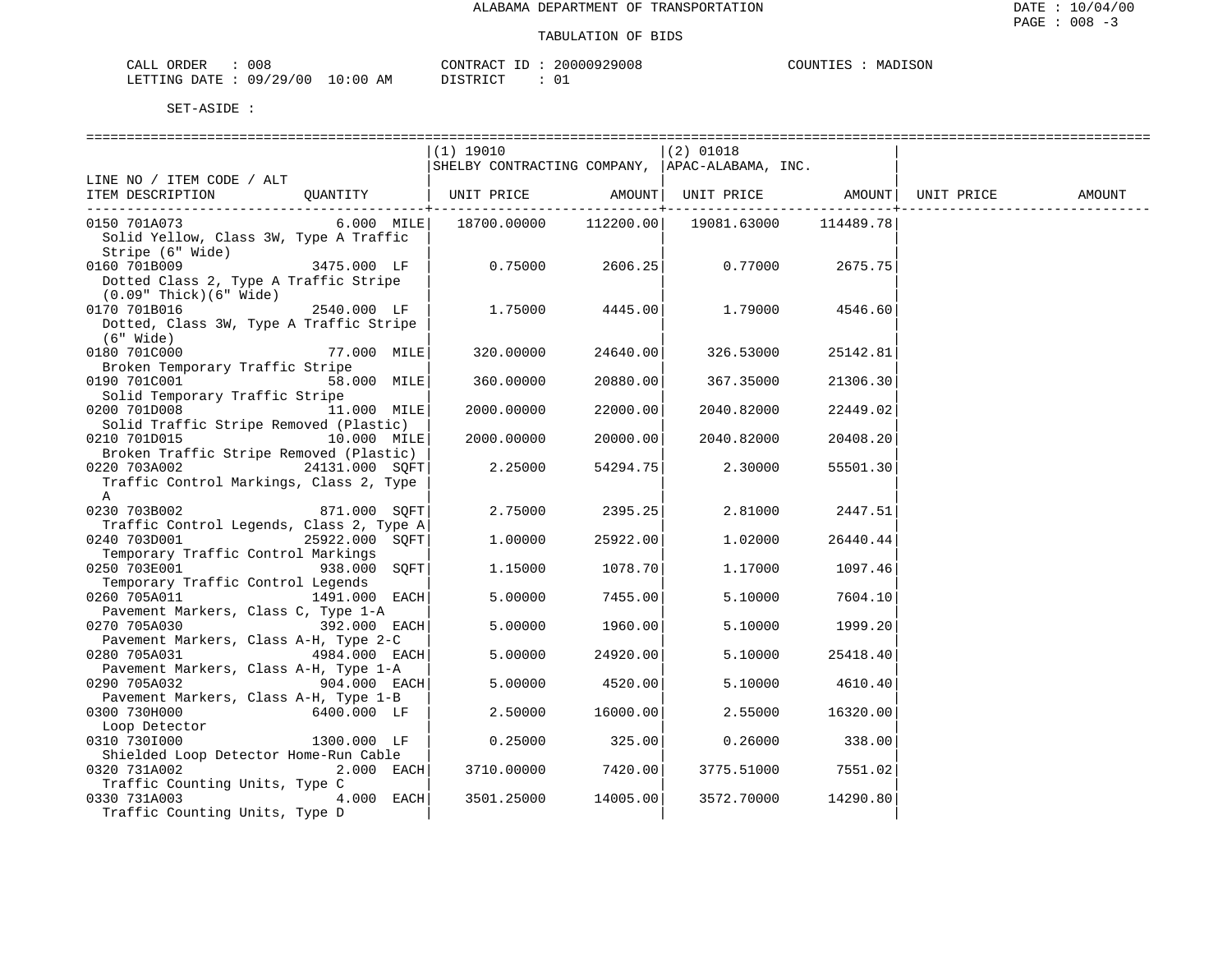| 008<br>ORDER<br>CALL |                        | CONTRACT ID | 20000929008   | MADISON<br>COUNTIES |
|----------------------|------------------------|-------------|---------------|---------------------|
| LETTING DATE         | 09/29/00<br>$10:00$ AM | DISTRICT    | $\sim$<br>ັ∪⊥ |                     |

|                                         |               |      | $(1)$ 19010       |                                   | $(2)$ 01018                                    |                  |            |        |
|-----------------------------------------|---------------|------|-------------------|-----------------------------------|------------------------------------------------|------------------|------------|--------|
|                                         |               |      |                   |                                   | SHELBY CONTRACTING COMPANY, APAC-ALABAMA, INC. |                  |            |        |
| LINE NO / ITEM CODE / ALT               |               |      |                   |                                   |                                                |                  |            |        |
| ITEM DESCRIPTION                        | QUANTITY      |      | UNIT PRICE AMOUNT |                                   | UNIT PRICE AMOUNT                              |                  | UNIT PRICE | AMOUNT |
| 0340 731A008                            | 1.000 EACH    |      |                   | ------------- <del>-</del> ------ | 5000.00000 5000.00 5102.04000                  | 5102.04          |            |        |
| Traffic Counting Units, Type I          |               |      |                   |                                   |                                                |                  |            |        |
| 0350 740B000                            | 1202.000 SOFT |      | 10.32000 12404.64 |                                   | 7.21000                                        | 8666.42          |            |        |
| Construction Signs                      |               |      |                   |                                   |                                                |                  |            |        |
| $178.000$ SQFT<br>0360 740C000          |               |      | 12.60000          | 2242.80                           | 26.53000                                       | 4722.34          |            |        |
| Special Construction Signs              |               |      |                   |                                   |                                                |                  |            |        |
| 0370 740D000                            | 300.000 EACH  |      | 44.10000          | 13230.00                          | 8.40000                                        | 2520.00          |            |        |
| Channelizing Drums                      |               |      |                   |                                   |                                                |                  |            |        |
| 0380 740E000                            | 200.000 EACH  |      | 0.00000           | 0.00                              | 0.01000                                        | 2.00             |            |        |
| Cones (36 Inches High)                  |               |      |                   |                                   |                                                |                  |            |        |
| 0390 740M000                            | 200.000 EACH  |      | 0.00000           | 0.00                              | 0.01000                                        | 2.00             |            |        |
| Weight For Cone                         |               |      |                   |                                   |                                                |                  |            |        |
| 2.000 EACH<br>0400 741C010              |               |      | 2100.00000        | 4200.00                           | 743.16000                                      | 1486.32          |            |        |
| Portable Sequential Arrow And Chevron   |               |      |                   |                                   |                                                |                  |            |        |
| Sign Unit                               |               |      |                   |                                   |                                                |                  |            |        |
| 0410 742A001                            | $3.000$ EACH  |      |                   | 6195.00000 18585.00               | 9289.47000                                     | 27868.41         |            |        |
| Portable Changeable Message Signs, Type |               |      |                   |                                   |                                                |                  |            |        |
| 2                                       |               |      |                   |                                   |                                                |                  |            |        |
| 0420 998A000                            |               | LUMP | 0.00000           | 0.00                              | 1,00000                                        | 1.00             |            |        |
| Construction Fuel (Maximum Bid Limited  |               |      |                   |                                   |                                                |                  |            |        |
| To $$163,000.00)$                       |               |      |                   |                                   |                                                |                  |            |        |
| 1040.000 HOUR<br>0430 999 000           |               |      |                   | $0.80000$ 832.00                  |                                                | $0.80000$ 832.00 |            |        |
| Trainee Hours At 80 Cents Per Hour      |               |      |                   |                                   |                                                |                  |            |        |
| SECTION TOTALS                          |               |      |                   | \$2,851,977.01                    |                                                | \$2,943,432.79   |            |        |
| CONTRACT TOTALS                         |               |      |                   | \$2,851,977.01]                   |                                                | \$2,943,432.79   |            |        |
|                                         |               |      |                   |                                   |                                                |                  |            |        |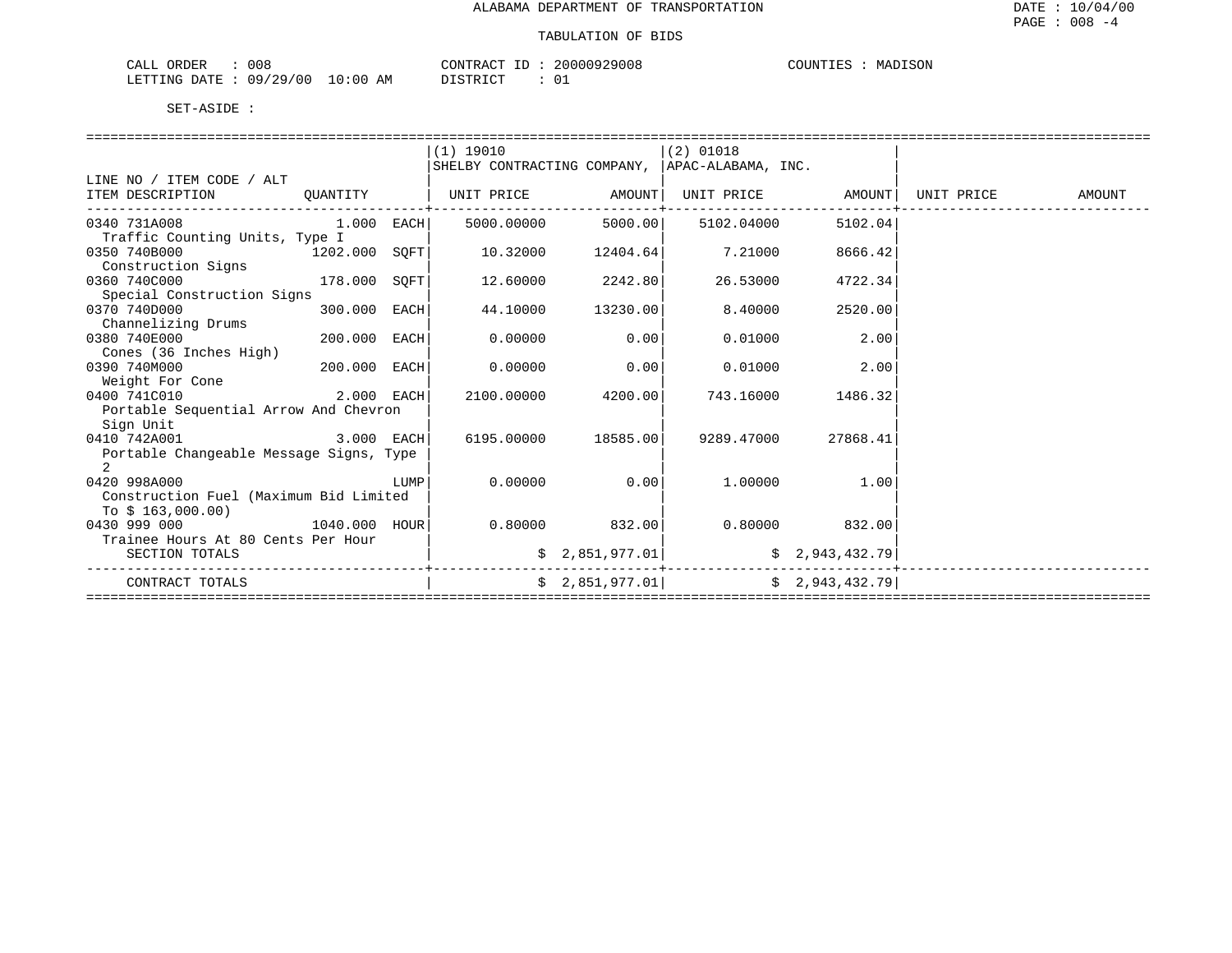DATE :

#### VENDOR RANKING

PAGE : 021 -1

|      | CALL ORDER<br>LETTING DATE: 09/29/00 | : 021<br>10:00 AM                                                                                                  | CONTRACT ID: 20000929021<br>DISTRICT<br>: 08 |              | COUNTIES : CHOCTAW |                              | <b>SUMTER</b>          |
|------|--------------------------------------|--------------------------------------------------------------------------------------------------------------------|----------------------------------------------|--------------|--------------------|------------------------------|------------------------|
|      | CONTRACT DESCRIPTION:<br>SET-ASIDE : | for constructing the Guardrail and End Anchor Improvements<br>on various routes as indicated in the plan assembly. | 120<br>CONTRACT TIME:<br>RURAL               | Working Days | (available days)   | $PROJECT(S) : STPSA-CN00(3)$ |                        |
| RANK | VENDOR NO./NAME                      |                                                                                                                    |                                              |              |                    | TOTAL<br>BID.                | % OVER<br>LOW BID      |
|      | 01010<br>10026                       | ALABAMA GUARDRAIL, INC.<br>JRD CONTRACTING, INC.                                                                   |                                              |              |                    | 636,381.30<br>649,039.50     | 100.0000%<br>101.9890% |
|      | 01029                                | ATWOOD FENCE COMPANY, INC.                                                                                         |                                              |              |                    | 656,408.00                   | 103.1469%              |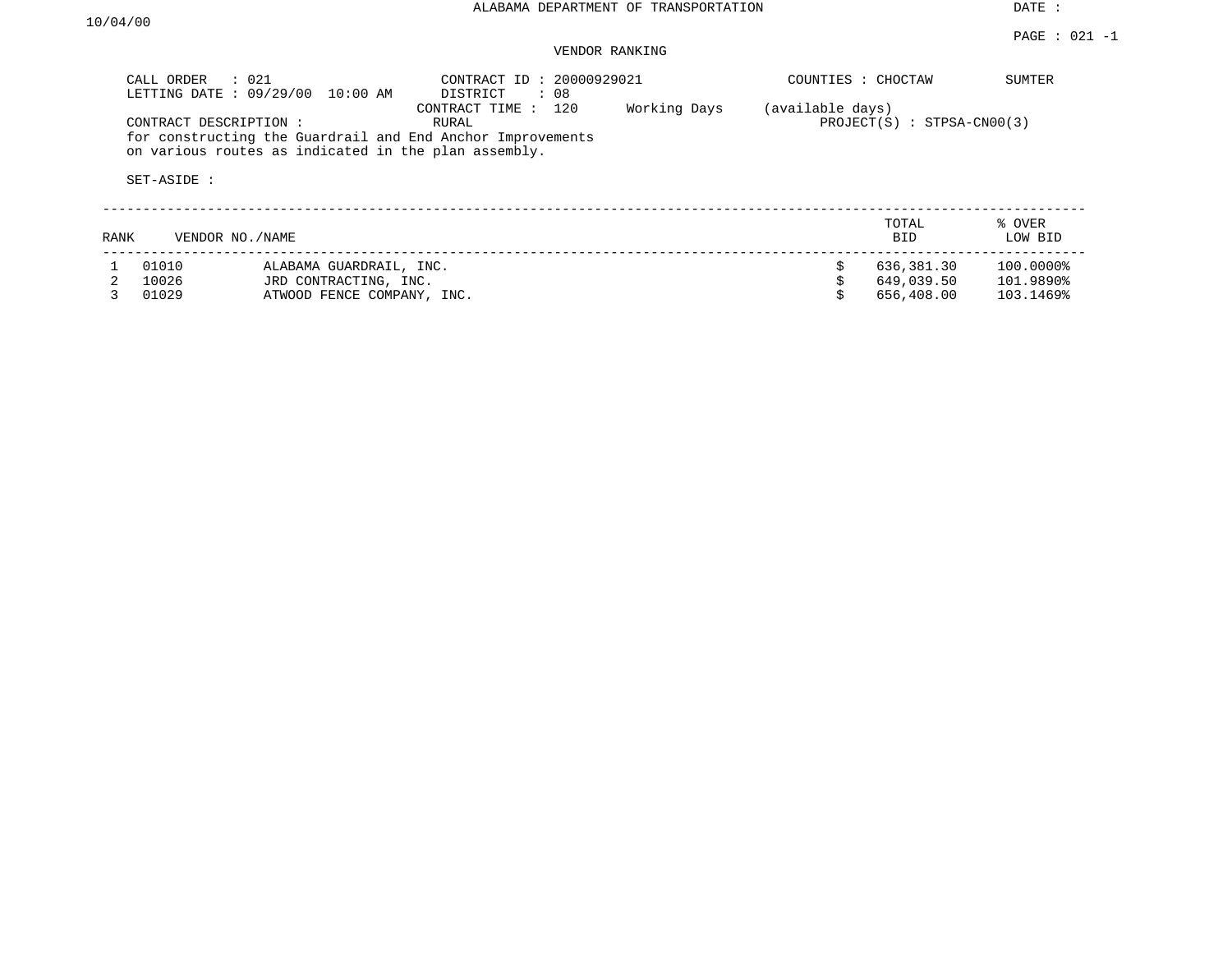| $\cap$<br>ORDER<br>CALL<br>UZ.           | 20000929021<br>CONTRACT | COUNTIES<br>CHOCTAW | SUMTER |
|------------------------------------------|-------------------------|---------------------|--------|
| : 09/29/00<br>$10:00$ AM<br>LETTING DATE | DISTRICT<br>08          |                     |        |

|                                                         |                | (1) 01010                                                                              |           | $(2)$ 10026           |                      | $(3)$ 01029                |           |
|---------------------------------------------------------|----------------|----------------------------------------------------------------------------------------|-----------|-----------------------|----------------------|----------------------------|-----------|
|                                                         |                | ALABAMA GUARDRAIL, INC.                                                                |           | JRD CONTRACTING, INC. |                      | ATWOOD FENCE COMPANY, INC. |           |
| LINE NO / ITEM CODE / ALT                               |                |                                                                                        |           |                       |                      |                            |           |
| ITEM DESCRIPTION<br>---------------------------         | OUANTITY       | UNIT PRICE                 AMOUNT    UNIT PRICE                   AMOUNT    UNIT PRICE |           |                       | ____________________ |                            | AMOUNT    |
| SECTION 0001<br>TOTAL                                   |                |                                                                                        |           |                       |                      |                            |           |
| 0010 206E014                                            | 2.000 EACH     | 200,00000                                                                              | 400.00    | 500,00000             | 1000.00              | 500.00000                  | 1000.00   |
| Removing Guardrail End Anchor (Type 2A)                 |                |                                                                                        |           |                       |                      |                            |           |
| 0020 206E019<br>Removing Guardrail End Anchor (Type 10) | 2.000 EACH     | 80.00000                                                                               | 160.00    | 100.00000             | 200.00               | 100.00000                  | 200.00    |
| 0030 210D001                                            | 38485.000 CYIP | 6.50000                                                                                | 250152.50 | 5.90000               | 227061.50            | 6.00000                    | 230910.00 |
| Borrow Excavation (Loose Truckbed<br>Measurement)       |                |                                                                                        |           |                       |                      |                            |           |
| 0040 430B000                                            | 150.000 TNCP   | 30.00000                                                                               | 4500.00   | 30.00000              | 4500.00              | 25.00000                   | 3750.00   |
| Aggregate Surfacing (AHD #467 Or #57)<br>0050 600A000   | LUMP           | 22000.00000                                                                            | 22000.00  | 35700.00000           | 35700.00             | 35000.00000                | 35000.00  |
| Mobilization                                            |                |                                                                                        |           |                       |                      |                            |           |
| 0060 630A000<br>11226.000 LF                            |                | 9.80000                                                                                | 110014.80 | 11,00000              | 123486.00            | 11,00000                   | 123486.00 |
| Steel Beam Guardrail, Class A, Type 1<br>0070 630C001   | 4.000 EACH     | 600.00000                                                                              | 2400.00   | 550.00000             | 2200.00              | 550.00000                  | 2200.00   |
| Guardrail End Anchor, Type 8                            |                |                                                                                        |           |                       |                      |                            |           |
| 20.000<br>0080 630C005                                  | EACH           | 1400.00000                                                                             | 28000.00  | 1500.00000            | 30000.00             | 1500.00000                 | 30000.00  |
| Guardrail End Anchor, Type 14<br>0090 630C007           | 54.000 EACH    | 1650.00000                                                                             | 89100.00  | 1800.00000            | 97200.00             | 1800.00000                 | 97200.00  |
| Guardrail End Anchor, Type 2A                           |                |                                                                                        |           |                       |                      |                            |           |
| 0100 630C050                                            | 62.000 EACH    | 1300.00000                                                                             | 80600.00  | 1700.00000            | 105400.00            | 1700.00000                 | 105400.00 |
| Guardrail End Anchor, Type 20 Series                    |                |                                                                                        |           |                       |                      |                            |           |
| 0110 630C070                                            | 2.000 EACH     | 1050.00000                                                                             | 2100.00   | 1350.00000            | 2700.00              | 1350.00000                 | 2700.00   |
| Guardrail End Anchor, Type 10 Series<br>0120 652A056    | 5.000 ACRE     | 2000.00000                                                                             | 10000.00  | 500.00000             | 2500.00              | 750.00000                  | 3750.00   |
| Seeding (Mix 2E)                                        |                |                                                                                        |           |                       |                      |                            |           |
| 0130 656A001                                            | 5.000 ACRE     | 1500.00000                                                                             | 7500.00   | 500.00000             | 2500.00              | 750.00000                  | 3750.00   |
| Mulching, Class A, Type 2<br>0140 665F000               | 300.000 EACH   |                                                                                        | 3000.00   |                       |                      | 7.00000                    | 2100.00   |
| Hay Bales                                               |                | 10.00000                                                                               |           | 5.00000               | 1500.00              |                            |           |
| 500.000<br>0150 665J000                                 | LF             | 8.50000                                                                                | 4250.00   | 3.00000               | 1500.00              | 7.00000                    | 3500.00   |
| Silt Fence, Type A                                      |                |                                                                                        |           |                       |                      |                            |           |
| 0160 680A000                                            | LUMP           | 8000.00000                                                                             | 8000.00   | 3500.00000            | 3500.00              | 5000.00000                 | 5000.00   |
| Engineering Controls<br>0170 740B000<br>384.000         |                |                                                                                        |           |                       | 4992.00              |                            |           |
| Construction Signs                                      | SOFT           | 18.50000                                                                               | 7104.00   | 13.00000              |                      | 8.00000                    | 3072.00   |
| 0180 740D000<br>50.000                                  | EACH           | 45.00000                                                                               | 2250.00   | 40.00000              | 2000.00              | 35.00000                   | 1750.00   |
| Channelizing Drums                                      |                |                                                                                        |           |                       |                      |                            |           |
| 0190 740E000<br>100.000                                 | EACH           | 42.50000                                                                               | 4250.00   | 10.00000              | 1000.00              | 9.90000                    | 990.00    |
| Cones (36 Inches High)                                  |                |                                                                                        |           |                       |                      |                            |           |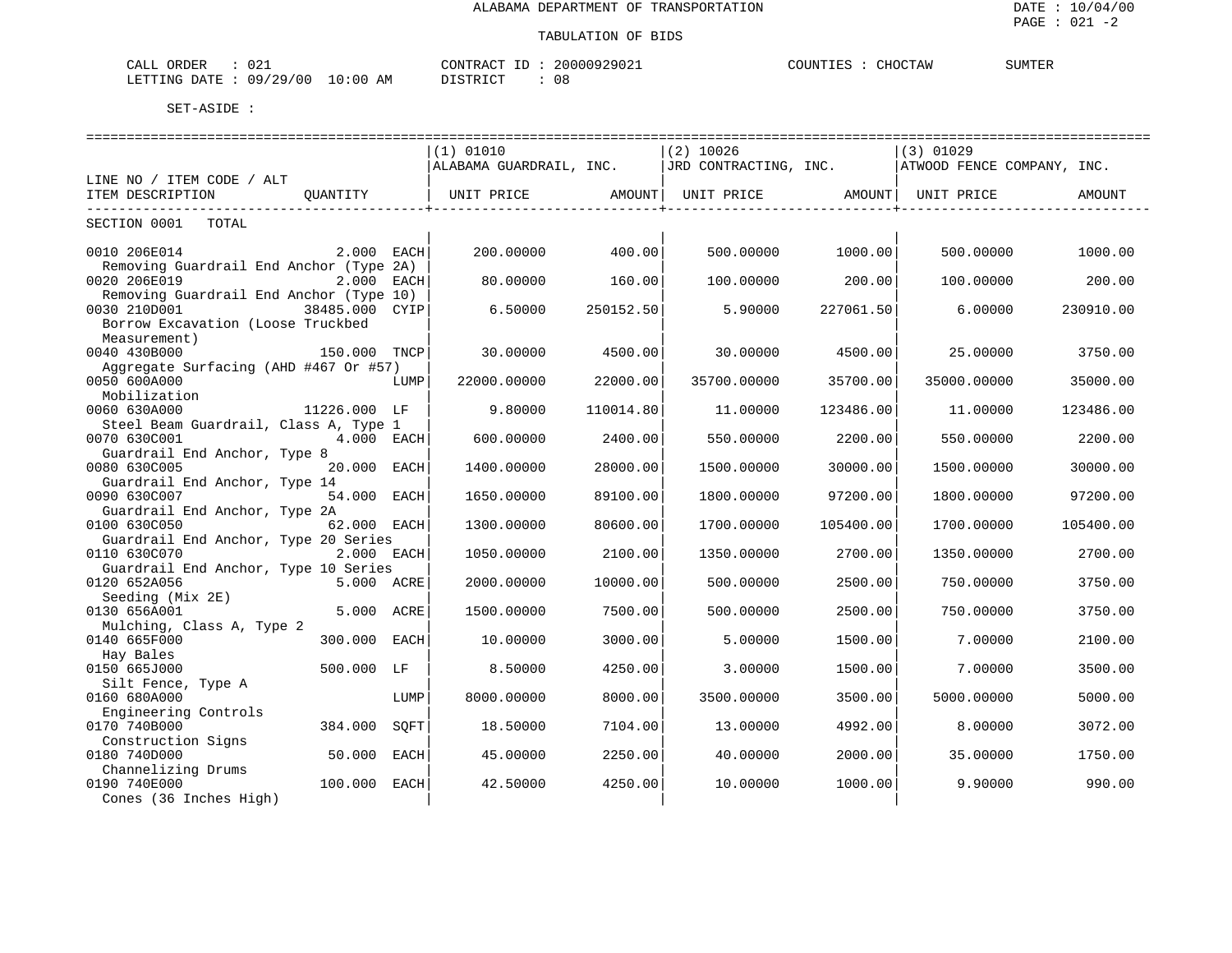| 02.                                | 20000929021    | CHOCTAW  | SUMTER |
|------------------------------------|----------------|----------|--------|
| CALL ORDER                         | CONTRACT ID:   | COUNTIES |        |
| 10:00 AM<br>LETTING DATE: 09/29/00 | DISTRICT<br>08 |          |        |

|                                                                            |          |      | (1) 01010<br>ALABAMA GUARDRAIL, INC. |            | $(2)$ 10026<br>JRD CONTRACTING, INC. |            | $(3)$ 01029<br>ATWOOD FENCE COMPANY, INC. |   |            |
|----------------------------------------------------------------------------|----------|------|--------------------------------------|------------|--------------------------------------|------------|-------------------------------------------|---|------------|
| LINE NO / ITEM CODE / ALT<br>ITEM DESCRIPTION                              | OUANTITY |      | UNIT PRICE                           | AMOUNT     | UNIT PRICE                           | AMOUNT     | UNIT PRICE                                |   | AMOUNT     |
| 0200 740M000<br>Weight For Cone                                            | 100.000  | EACH | 5.00000                              | 500.00     | 1,00000                              | 100.00     | 6.50000                                   |   | 650.00     |
| 0210 998A000<br>Construction Fuel (Maximum Bid Limited<br>To $$34,000.00)$ |          | LUMP | 100,00000                            | 100.00     | 0.00000                              | 0.00       | 0.00000                                   |   | 0.00       |
| SECTION TOTALS                                                             |          |      |                                      | 636,381.30 | S                                    | 649,039.50 |                                           | Ŝ | 656,408.00 |
| CONTRACT TOTALS                                                            |          |      |                                      | 636,381.30 |                                      | 649,039.50 |                                           |   | 656,408.00 |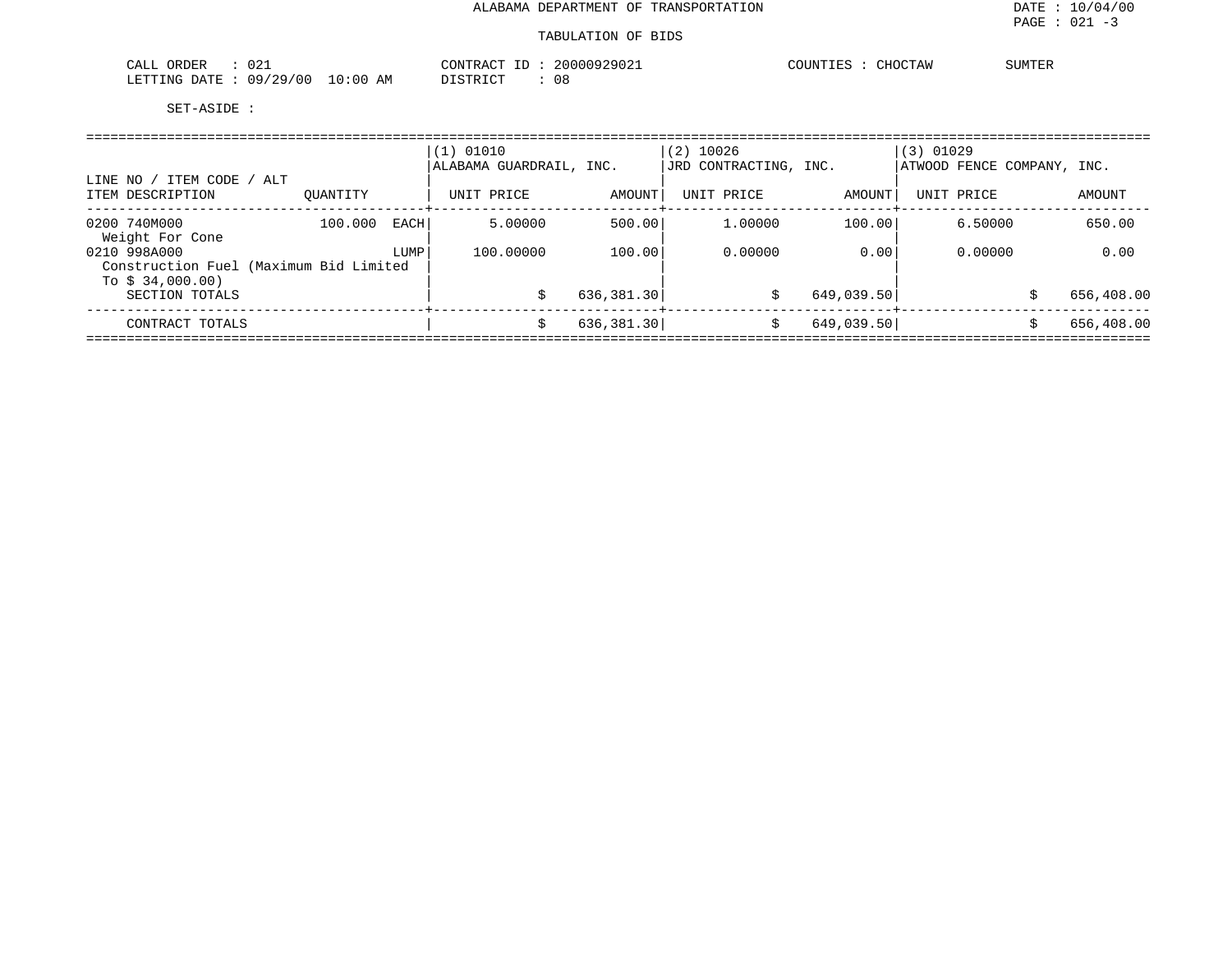DATE :

# VENDOR RANKING

|                | CALL ORDER<br>$\therefore$ 022<br>LETTING DATE : 09/29/00 10:00 AM                    | CONTRACT ID: 20000929022<br>: 08<br>DISTRICT                                                                                                                               |              | COUNTIES : CLARKE       |                              |                        |
|----------------|---------------------------------------------------------------------------------------|----------------------------------------------------------------------------------------------------------------------------------------------------------------------------|--------------|-------------------------|------------------------------|------------------------|
|                | CONTRACT DESCRIPTION:<br>to just south of Grove Hill. Length 2.811 mi.<br>SET-ASIDE : | $\overline{30}$<br>CONTRACT TIME:<br>RURAL<br>for constructing the Resurfacing and Traffic Stripe at<br>selected locations on $S.R. #13$ (U.S.#43) from north of $C.R. #3$ | Working Days | (available days)        | $PROJECT(S)$ : STPSA-CN00(4) |                        |
| RANK           | VENDOR NO. / NAME                                                                     |                                                                                                                                                                            |              |                         | TOTAL<br><b>BID</b>          | % OVER<br>LOW BID      |
| 23011<br>13008 |                                                                                       | HOSEA O. WEAVER & SONS, INC.<br>MOBILE ASPHALT COMPANY, LLC                                                                                                                |              | $\ddot{\triangleright}$ | 225,063.17<br>277,449.21     | 100.0000%<br>123.2761% |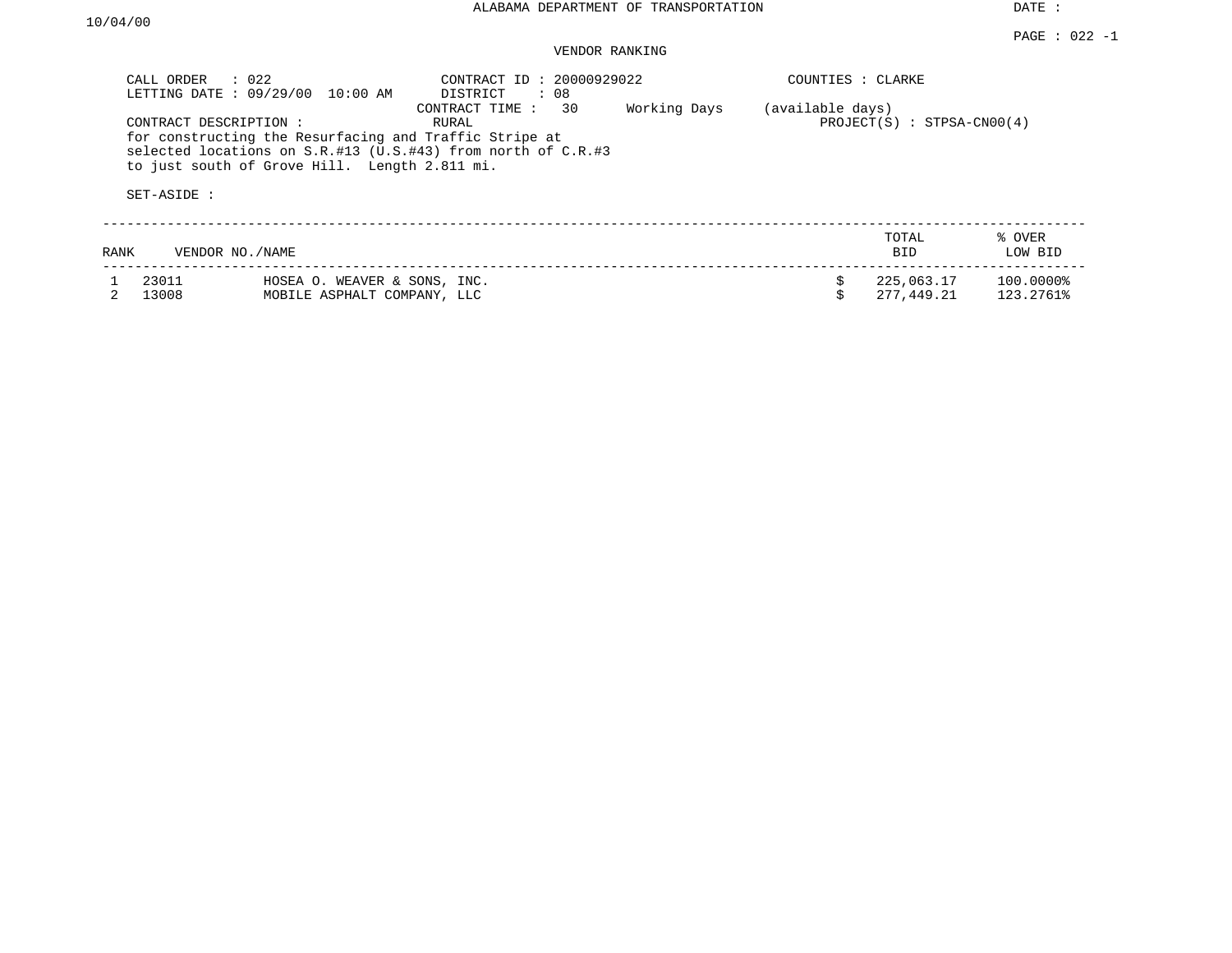| $\cap$ $\cap$ $\cap$<br>$\sim$ nnn<br>$\sim$ $ -$<br>CALI<br>ORDER<br>∪∠∠ | 20000929022<br>חידוז∩ר<br>⊬R∆∩™ | COUNT.<br>'LARKE<br>$T$ $T$ $\theta$<br>. |
|---------------------------------------------------------------------------|---------------------------------|-------------------------------------------|
| '29/00<br>. ۲. ۲. ۱<br>LETTING<br>na.<br>DATE<br>ΑM                       | 08<br>דת דפידי את<br>∸∸∽∸       |                                           |

|                                                                     |               |      | $(1)$ 23011                                              |                     | $(2)$ 13008 |                    |        |
|---------------------------------------------------------------------|---------------|------|----------------------------------------------------------|---------------------|-------------|--------------------|--------|
|                                                                     |               |      | HOSEA O. WEAVER & SONS, INC. MOBILE ASPHALT COMPANY, LLC |                     |             |                    |        |
| LINE NO / ITEM CODE / ALT                                           |               |      |                                                          |                     |             |                    |        |
| ITEM DESCRIPTION QUANTITY                                           |               |      | UNIT PRICE AMOUNT   UNIT PRICE AMOUNT   UNIT PRICE       |                     |             |                    | AMOUNT |
| SECTION 0001 Total                                                  |               |      |                                                          |                     |             |                    |        |
| 0010 405A000 $2524.000$ GAL $\vert$ 0.72000 1817.28 1.00000 2524.00 |               |      |                                                          |                     |             |                    |        |
| Tack Coat                                                           |               |      |                                                          |                     |             |                    |        |
| 0020 420A011                                                        | 2944.000 TON  |      |                                                          | 59.02000 173754.88  |             | 75.00000 220800.00 |        |
| Polymer Modified Open Graded Friction                               |               |      |                                                          |                     |             |                    |        |
| Course, Mix 2                                                       |               |      |                                                          |                     |             |                    |        |
| 0030 600A000                                                        |               | LUMP | 11306.88000 11306.88                                     |                     |             | 7900.00000 7900.00 |        |
| Mobilization                                                        |               |      |                                                          |                     |             |                    |        |
| 0040 701A028                                                        | $6.000$ MILE  |      | 1700.99000 10205.94                                      |                     | 1748.00000  | 10488.00           |        |
| Solid White, Class 2, Type A Traffic                                |               |      |                                                          |                     |             |                    |        |
| Stripe (0.06" Thick) (6" Wide)                                      |               |      |                                                          |                     |             |                    |        |
| 0050 701A041                                                        | 6.000 MILE    |      |                                                          | $515.45000$ 3092.70 | 529.70000   | 3178.20            |        |
| Broken White, Class 2, Type A Traffic                               |               |      |                                                          |                     |             |                    |        |
| Stripe (0.09" Thick) (6" Wide)                                      |               |      |                                                          |                     |             |                    |        |
| 0060 701A048 6.000 MILE                                             |               |      | 1752.53000                                               | 10515.18            | 1800.97000  | 10805.82           |        |
| Solid Yellow, Class 2, Type A Traffic                               |               |      |                                                          |                     |             |                    |        |
| Stripe (0.09" Thick) (6" Wide)                                      |               |      |                                                          |                     |             |                    |        |
| 0070 701C002                                                        | 12.000 MILE   |      | $185.56000$ 2226.72                                      |                     | 190.69000   | 2288.28            |        |
| Broken Temporary Traffic Stripe (Paint)                             |               |      |                                                          |                     |             |                    |        |
| 0080 701C003 12.000 MILE                                            |               |      |                                                          | $247.42000$ 2969.04 | 254.25000   | 3051.00            |        |
| Solid Temporary Traffic Stripe (Paint)                              |               |      |                                                          |                     |             |                    |        |
| 0090 705A030                                                        | $12.000$ EACH |      |                                                          | $5.05000$ 60.60     | 5.19000     | 62.28              |        |
| Pavement Markers, Class A-H, Type 2-C                               |               |      |                                                          |                     |             |                    |        |
| 0100 705A031 175.000 EACH 5.05000 883.75                            |               |      |                                                          |                     | 5.19000     | 908.25             |        |
| Pavement Markers, Class A-H, Type 1-A                               |               |      |                                                          |                     |             |                    |        |
| 0110 705A037                                                        | 372.000 EACH  |      | 5.05000                                                  | 1878.60             | 5.19000     | 1930.68            |        |
| Pavement Markers, Class A-H, Type 2-D                               |               |      |                                                          |                     |             |                    |        |
| 0120 740B000                                                        | 260.000 SOFT  |      |                                                          | 13.08000 3400.80    | 23.12000    | 6011.20            |        |
| Construction Signs                                                  |               |      |                                                          |                     |             |                    |        |
| 0130 740E000                                                        | 75.000 EACH   |      | $12.58000$ 943.50                                        |                     | 20.73000    | 1554.75            |        |
| Cones (36 Inches High)                                              |               |      |                                                          |                     |             |                    |        |
| 0140 740M000                                                        | $75.000$ EACH |      |                                                          | 7.94000 595.50      | 9.29000     | 696.75             |        |
|                                                                     |               |      |                                                          |                     |             |                    |        |
| Weight For Cone<br>150 741c010<br>0150 741C010                      | $1.000$ EACH  |      | 1411.80000 1411.80                                       |                     |             | 5250.00000 5250.00 |        |
|                                                                     |               |      |                                                          |                     |             |                    |        |
| Portable Sequential Arrow And Chevron                               |               |      |                                                          |                     |             |                    |        |
| Sign Unit<br>0160 998A000                                           |               |      | $0.00000$ 0.00                                           |                     |             |                    |        |
|                                                                     |               | LUMP |                                                          |                     |             | $0.00000$ 0.00     |        |
| Construction Fuel (Maximum Bid Limited                              |               |      |                                                          |                     |             |                    |        |
| To $$10,000.00)$                                                    |               |      |                                                          |                     |             |                    |        |
| SECTION TOTALS                                                      |               |      |                                                          |                     |             |                    |        |
| CONTRACT TOTALS                                                     |               |      |                                                          | \$225,063.17]       |             | \$ 277,449.21]     |        |
|                                                                     |               |      |                                                          |                     |             |                    |        |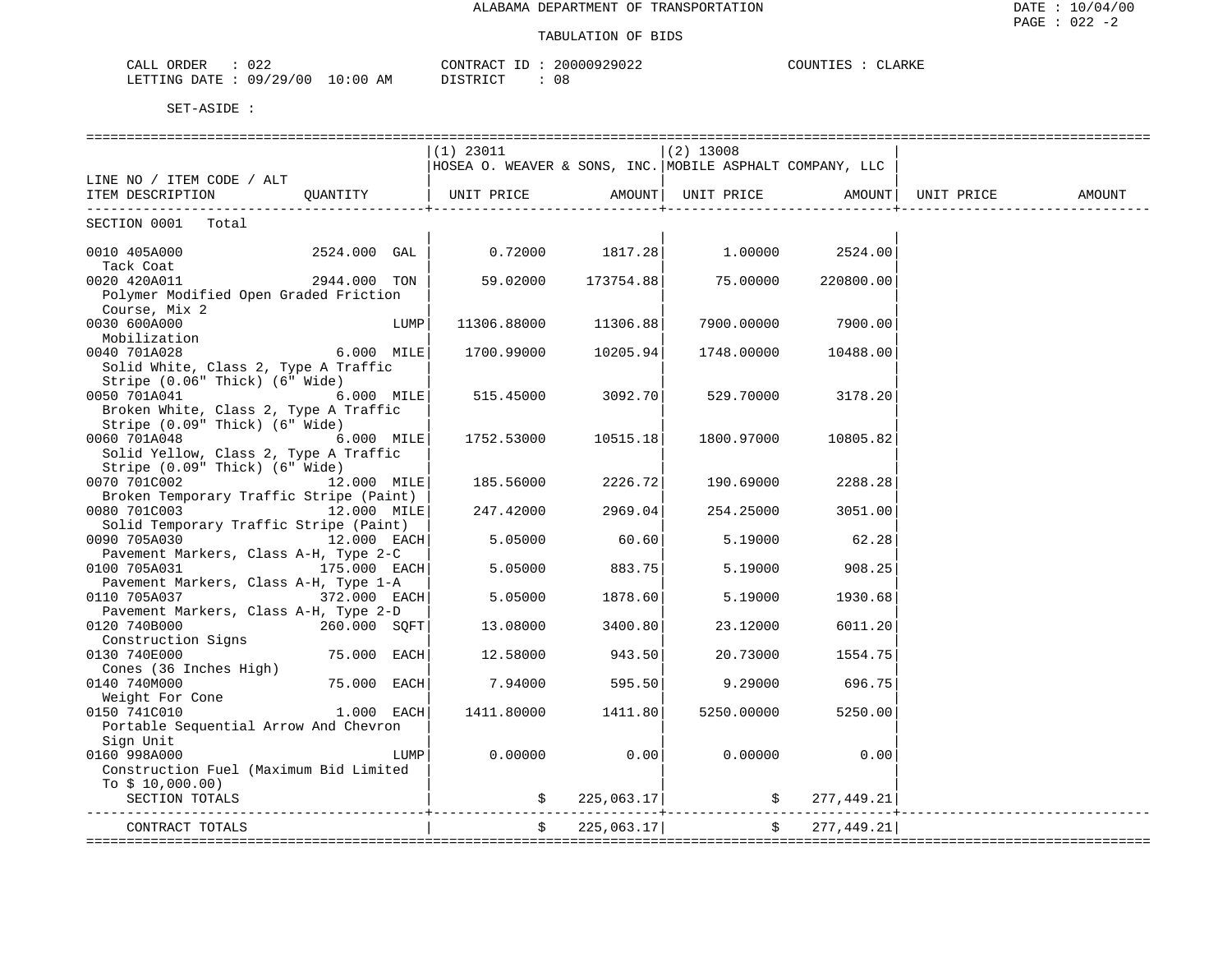DATE :

### VENDOR RANKING

| CALL ORDER<br>LETTING DATE: 09/29/00 | : 023<br>10:00 AM                                     | CONTRACT ID: 20000929023<br>DISTRICT<br>: 07                                                         |                  | COUNTIES : BARBOUR<br>HENRY  | DALE<br>OTHERS              |
|--------------------------------------|-------------------------------------------------------|------------------------------------------------------------------------------------------------------|------------------|------------------------------|-----------------------------|
| CONTRACT DESCRIPTION :<br>assembly.  | End Anchors at various sites as indicated in the plan | 50<br>Working Days<br>CONTRACT TIME:<br>for constructing the Installation of Guardrail and Guardrail | (available days) | $PROJECT(S)$ : STPSA-CN00(5) |                             |
| SET-ASIDE :                          |                                                       |                                                                                                      |                  |                              |                             |
| RANK                                 | VENDOR NO./NAME                                       |                                                                                                      |                  | TOTAL<br><b>BID</b>          | % OVER<br>LOW BID           |
| 08073<br>07001                       | H & L GUARDRAIL, INC.<br>S. A. GRAHAM COMPANY, INC.   |                                                                                                      | Ŝ.               | 238,750.00<br>258,025.50     | $100.0000$ $8$<br>108.0735% |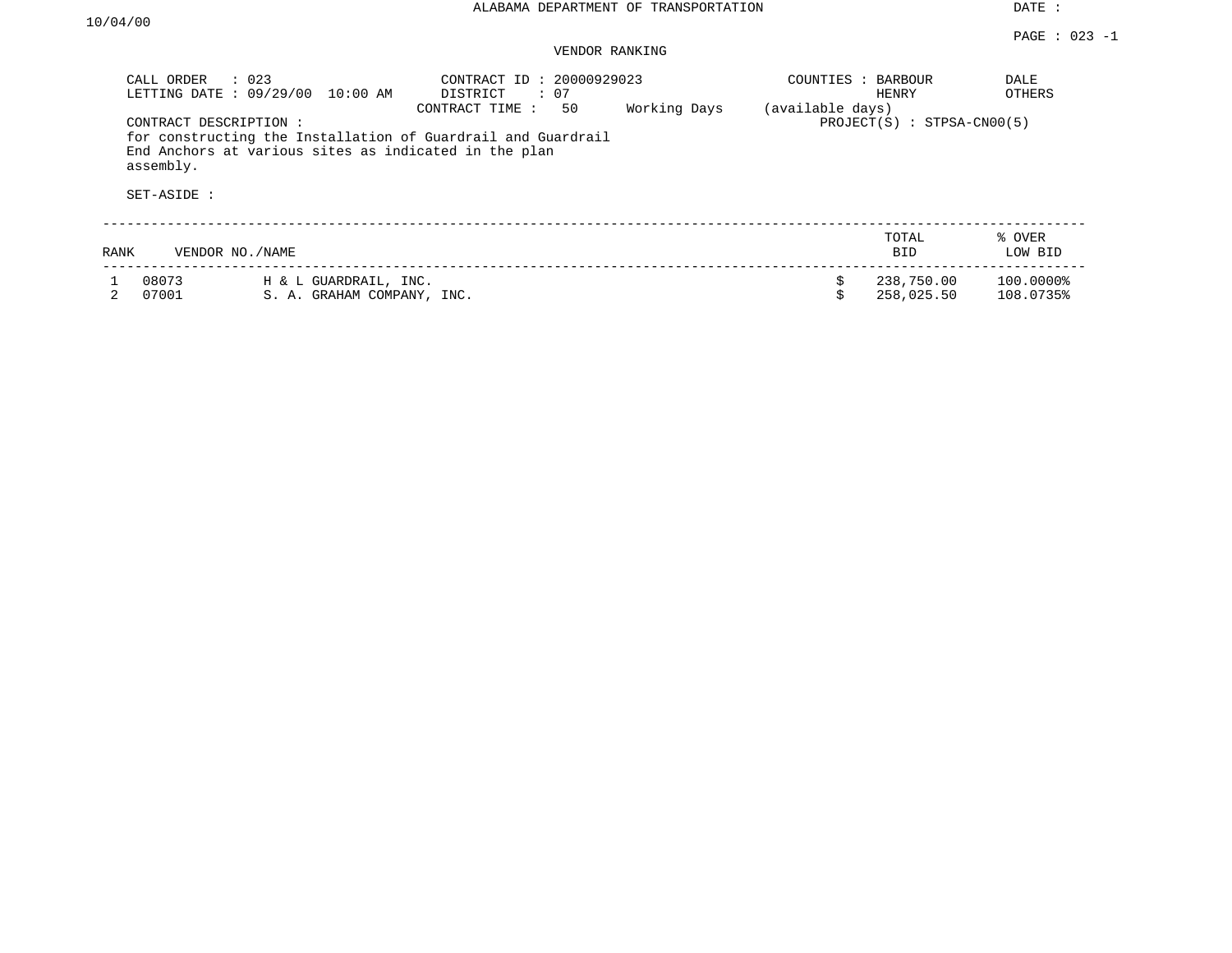#### TABULATION OF BIDS

| $\sim$ $\sim$ $\sim$<br>ORDER<br>CALL<br>JZ            | 20000929023<br>$\sim$<br>סידיזו∩ר<br>L'RAC. | COUNTIES<br><b>BARBOUR</b> | DALE   |
|--------------------------------------------------------|---------------------------------------------|----------------------------|--------|
| 10:00<br>09/<br>/29/00<br>LETTING<br>∧M<br>DATE<br>AP. | דת לידי את ה<br>--------                    | HENRY                      | OTHERS |

| LINE NO / ITEM CODE / ALT                                                |                |      | =============================<br> (1) 08073      |               | ===================<br>$ (2)$ 07001<br>$H$ & L GUARDRAIL, INC. $\begin{vmatrix} 1 & 0 & 0 & 0 \\ 0 & 1 & 0 & 0 \\ 0 & 0 & 0 & 0 \\ 0 & 0 & 0 & 0 \end{vmatrix}$ and $\begin{vmatrix} 1 & 0 & 0 & 0 \\ 0 & 1 & 0 & 0 \\ 0 & 0 & 0 & 0 \\ 0 & 0 & 0 & 0 \end{vmatrix}$ and $\begin{vmatrix} 1 & 0 & 0 & 0 \\ 0 & 1 & 0 & 0 \\ 0 & 0 & 0 & 0 \\ 0 & 0 & 0 & 0 \end{vmatrix}$ and |                    |        |
|--------------------------------------------------------------------------|----------------|------|--------------------------------------------------|---------------|-------------------------------------------------------------------------------------------------------------------------------------------------------------------------------------------------------------------------------------------------------------------------------------------------------------------------------------------------------------------------------|--------------------|--------|
| ITEM DESCRIPTION                                                         | QUANTITY       |      | UNIT PRICE AMOUNT  UNIT PRICE AMOUNT  UNIT PRICE |               |                                                                                                                                                                                                                                                                                                                                                                               |                    | AMOUNT |
| SECTION 0001 TOTAL                                                       |                |      |                                                  |               |                                                                                                                                                                                                                                                                                                                                                                               |                    |        |
| 0010 210D010 5300.000 CYIP<br>Borrow Excavation (A2 or Better)           |                |      | 10.35000                                         |               | 54855.00   10.00000                                                                                                                                                                                                                                                                                                                                                           | 53000.00           |        |
| 0020 600A000<br>Mobilization                                             |                | LUMP | 12881.00000                                      | 12881.00      | 16000.00000                                                                                                                                                                                                                                                                                                                                                                   | 16000.00           |        |
| 0030 630A000<br>Steel Beam Guardrail, Class A, Type 1                    | 3475.000 LF    |      | 14.00000                                         | 48650.00      | 15.90000                                                                                                                                                                                                                                                                                                                                                                      | 55252.50           |        |
| 0040 630A004<br>Steel Beam Guardrail, Class B, Type 2                    | 500.000 LF     |      | 19.75000                                         | 9875.00       | 23.00000                                                                                                                                                                                                                                                                                                                                                                      | 11500.00           |        |
| 0050 630C031                                                             | $20.000$ EACH  |      | 1500.00000                                       | 30000.00      | 1650.00000                                                                                                                                                                                                                                                                                                                                                                    | 33000.00           |        |
| Guardrail End Anchor, Type 14 (Modified)<br>0060 630C050                 | 12.000 EACH    |      | 1750.00000                                       | 21000.00      | 2065.00000                                                                                                                                                                                                                                                                                                                                                                    | 24780.00           |        |
| Guardrail End Anchor, Type 20 Series<br>0070 630C070                     | 16.000 EACH    |      | 1485.00000                                       | 23760.00      | 1540.00000                                                                                                                                                                                                                                                                                                                                                                    | 24640.00           |        |
| Guardrail End Anchor, Type 10 Series<br>0080 652A061                     | 2.000 ACRE     |      | 900.00000                                        | 1800.00       | 1250.00000                                                                                                                                                                                                                                                                                                                                                                    | 2500.00            |        |
| Seeding (Mix 3E)<br>0090 656A001                                         | 2.000 ACRE     |      | 900.00000                                        | 1800.00       | 1250.00000                                                                                                                                                                                                                                                                                                                                                                    | 2500.00            |        |
| Mulching, Class A, Type 2<br>0100 665F000 block                          | $100.000$ EACH |      | 6.30000                                          | 630.00        | 6.00000                                                                                                                                                                                                                                                                                                                                                                       | 600.00             |        |
|                                                                          |                |      | 5.50000                                          | 16500.00      | 5.00000                                                                                                                                                                                                                                                                                                                                                                       | 15000.00           |        |
| Silt Fence, Type A<br>0120 680A000                                       |                | LUMP | 4600.00000                                       | 4600.00       | 4500.00000                                                                                                                                                                                                                                                                                                                                                                    | 4500.00            |        |
| Engineering Controls<br>0130 740B000                                     | 288.000 SQFT   |      | 10.50000                                         | 3024.00       | 13.50000                                                                                                                                                                                                                                                                                                                                                                      | 3888.00            |        |
| Construction Signs<br>0140 740D000                                       | 25.000 EACH    |      | 46.00000                                         | 1150.00       | 41.00000                                                                                                                                                                                                                                                                                                                                                                      | 1025.00            |        |
| Channelizing Drums<br>0150 740E000                                       | $100.000$ EACH |      | 12.00000                                         | 1200.00       | 13.25000                                                                                                                                                                                                                                                                                                                                                                      | 1325.00            |        |
| Cones (36 Inches High)<br>0160 740M000                                   | 100.000 EACH   |      | 7.25000                                          | 725.00        | 8.15000                                                                                                                                                                                                                                                                                                                                                                       | 815.00             |        |
| Weight For Cone<br>0170 741C010<br>Portable Sequential Arrow And Chevron | $1.000$ EACH   |      | 6200.00000                                       | 6200.00       | 6200.00000                                                                                                                                                                                                                                                                                                                                                                    | 6200.00            |        |
| Sign Unit<br>0180 998A000<br>Construction Fuel (Maximum Bid Limited      |                | LUMP | 100.00000                                        | 100.00        |                                                                                                                                                                                                                                                                                                                                                                               | 1500.00000 1500.00 |        |
| To $$8000.00)$                                                           |                |      |                                                  |               |                                                                                                                                                                                                                                                                                                                                                                               |                    |        |
| CONTRACT TOTALS                                                          |                |      |                                                  | \$238,750.00] |                                                                                                                                                                                                                                                                                                                                                                               | \$ 258,025.50      |        |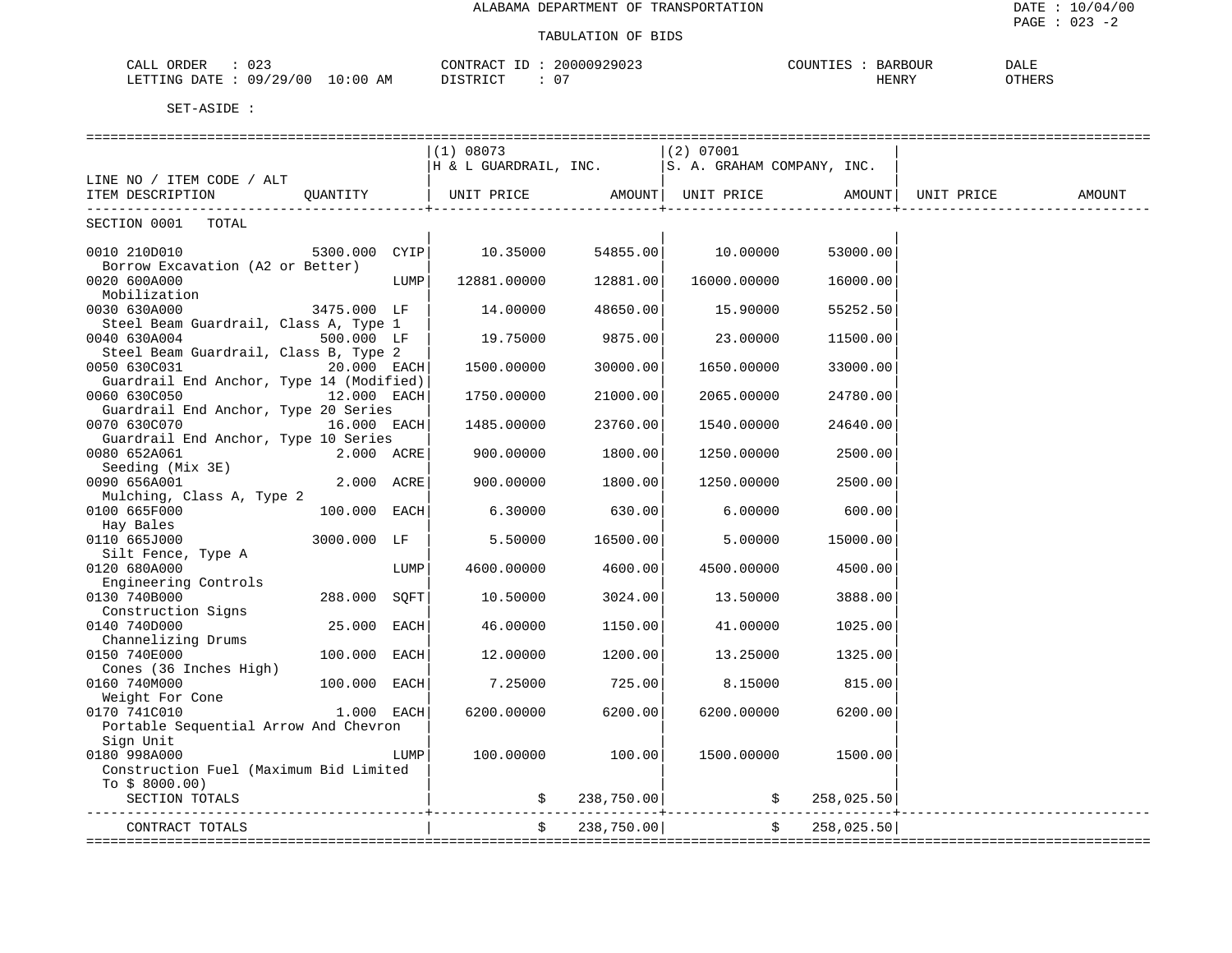DATE :

## VENDOR RANKING

|                                                                                                                                                                                                                                                                                                       | CALL ORDER<br>$\therefore$ 025 |                                                                                     | CONTRACT ID: 20000929025 |  |                                                 | COUNTIES : TALLADEGA                         |                                     |  |
|-------------------------------------------------------------------------------------------------------------------------------------------------------------------------------------------------------------------------------------------------------------------------------------------------------|--------------------------------|-------------------------------------------------------------------------------------|--------------------------|--|-------------------------------------------------|----------------------------------------------|-------------------------------------|--|
| LETTING DATE: 09/29/00<br>10:00 AM<br>DISTRICT<br>$\colon$ 04<br>275<br>Working Days<br>CONTRACT TIME:<br>CONTRACT DESCRIPTION:<br>for constructing the Partial Grade and Drain, Pavement and<br>Signing on S.R.#21 from north of Munford to north of Cooper<br>Lane. Length 6.784 mi.<br>SET-ASIDE : |                                |                                                                                     |                          |  | (available days)<br>$PROJECT(S)$ : STPAA-62(26) |                                              |                                     |  |
| RANK                                                                                                                                                                                                                                                                                                  | VENDOR NO./NAME                |                                                                                     |                          |  |                                                 | TOTAL<br>BID.                                | % OVER<br>LOW BID                   |  |
|                                                                                                                                                                                                                                                                                                       | 13022<br>01018<br>14007        | MCCARTNEY CONSTRUCTION CO., INC.<br>APAC-ALABAMA, INC.<br>W. S. NEWELL & SONS, INC. |                          |  |                                                 | 6,133,576.95<br>6,195,998.80<br>6,426,908.44 | 100.0000%<br>101.0177%<br>104.7823% |  |
|                                                                                                                                                                                                                                                                                                       | 07002                          | GOOD HOPE CONTRACTING CO., INC.                                                     |                          |  |                                                 | 6,782,296.29                                 | 110.5765%                           |  |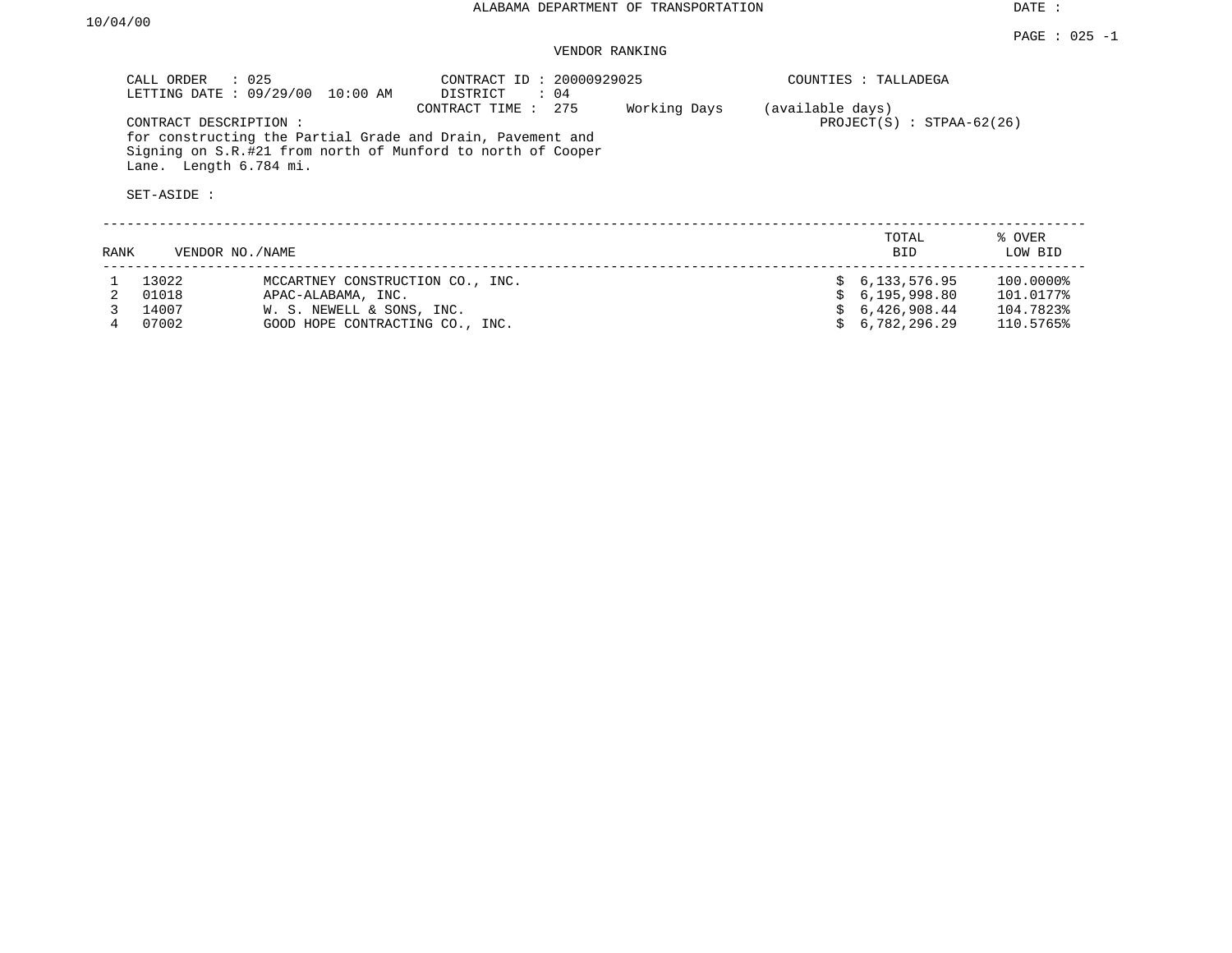| 025<br>ORDER<br>CALL     |             | CONTRACT             | 20000929025 | COUNTIES<br>TALLADEGA |
|--------------------------|-------------|----------------------|-------------|-----------------------|
| 09/29/00<br>LETTING DATE | 10:00<br>АM | DISTRICT<br>ມ⊥ມ⊥ນ⊥∪⊥ |             |                       |

|                                                                                                                                                         | $(1)$ 13022 |           | $(2)$ 01018                                    |           | $(3)$ 14007               |           |
|---------------------------------------------------------------------------------------------------------------------------------------------------------|-------------|-----------|------------------------------------------------|-----------|---------------------------|-----------|
| LINE NO / ITEM CODE / ALT                                                                                                                               |             |           | MCCARTNEY CONSTRUCTION CO., APAC-ALABAMA, INC. |           | W. S. NEWELL & SONS, INC. |           |
| ITEM DESCRIPTION<br>OUANTITY                                                                                                                            | UNIT PRICE  | AMOUNT    | UNIT PRICE AMOUNT                              |           | UNIT PRICE                | AMOUNT    |
| SECTION 0001<br>Total                                                                                                                                   |             |           |                                                |           |                           |           |
| 0010 201A000<br>LUMP<br>Clearing & Grubbing (Approximately 6<br>Acres)                                                                                  | 25000.00000 | 25000.00  | 16674.00000                                    | 16674.00  | 102000.00000              | 102000.00 |
| 0020 206B000<br>LUMP<br>Removal Of Old Box Culvert Station<br>681+39                                                                                    | 1600.00000  | 1600.00   | 2025.45000                                     | 2025.45   | 1000.00000                | 1000.00   |
| 0030 206B001<br>LUMP<br>Removal Of Old Box Culvert Station<br>$747 + 85$                                                                                | 1850.00000  | 1850.00   | 2025.45000                                     | 2025.45   | 1000.00000                | 1000.00   |
| 0040 206B002<br>LUMP<br>Removal Of Old Box Culvert Station<br>$806 + 14$                                                                                | 2150.00000  | 2150.00   | 2025.45000                                     | 2025.45   | 1250.00000                | 1250.00   |
| 0050 206D000<br>1007.000 LF<br>Removing Pipe                                                                                                            | 5.50000     | 5538.50   | 4.67000                                        | 4702.69   | 2,00000                   | 2014.00   |
| 0060 206D001<br>100.000 LF                                                                                                                              | 1.25000     | 125.00    | 1,31000                                        | 131.00    | 1.25000                   | 125.00    |
| Removing Guardrail<br>0070 206E000<br>14.000 EACH                                                                                                       | 100.00000   | 1400.00   | 126.55000                                      | 1771.70   | 150.00000                 | 2100.00   |
| Removing Headwalls<br>0080 206E019<br>16.000 EACH                                                                                                       | 90.00000    | 1440.00   | 94.50000                                       | 1512.00   | 90.00000                  | 1440.00   |
| Removing Guardrail End Anchor (Type 10)<br>0090 210A000<br>59513.000 CYIP<br>Unclassified Excavation                                                    | 4.50000     | 267808.50 | 3.11000                                        | 185085.43 | 1.95000                   | 116050.35 |
| 0100 210D000<br>21410.000 CYIP<br>Borrow Excavation                                                                                                     | 5.25000     | 112402.50 | 1,00000                                        | 21410.00  | 4.25000                   | 90992.50  |
| 0110 214A000<br>1788.000 CUYD<br>Structure Excavation                                                                                                   | 6.75000     | 12069.00  | 5.32000                                        | 9512.16   | 3.00000                   | 5364.00   |
| 0120 214B001<br>513.000 CUYD<br>Foundation Backfill, Commercial                                                                                         | 15.60000    | 8002.80   | 19.94000                                       | 10229.22  | 17.00000                  | 8721.00   |
| 0130 231B001<br>38533.000 TON<br>Roadbed Stabilizing Material, AHD #467                                                                                 | 12.25000    | 472029.25 | 12.62000                                       | 486286.46 | 12.25000                  | 472029.25 |
| 0140 301A004<br>1331.000 SYCP<br>Crushed Aggregate Base Course, Type B,                                                                                 | 3.85000     | 5124.35   | 3.53000                                        | 4698.43   | 3.52000                   | 4685.12   |
| Plant Mixed, 4" Compacted Thickness<br>0150 301A012<br>180204.000 SYCP<br>Crushed Aggregate Base Course, Type B,                                        | 3,00000     | 540612.00 | 3.84000                                        | 691983.36 | 4.15000                   | 747846.60 |
| Plant Mixed, 6" Compacted Thickness<br>0160 301A014<br>1789.000 SYCP<br>Crushed Aggregate Base Course, Type B,<br>Plant Mixed, 6.5" Compacted Thickness | 6,00000     | 10734.00  | 4.42000                                        | 7907.38   | 5.09000                   | 9106.01   |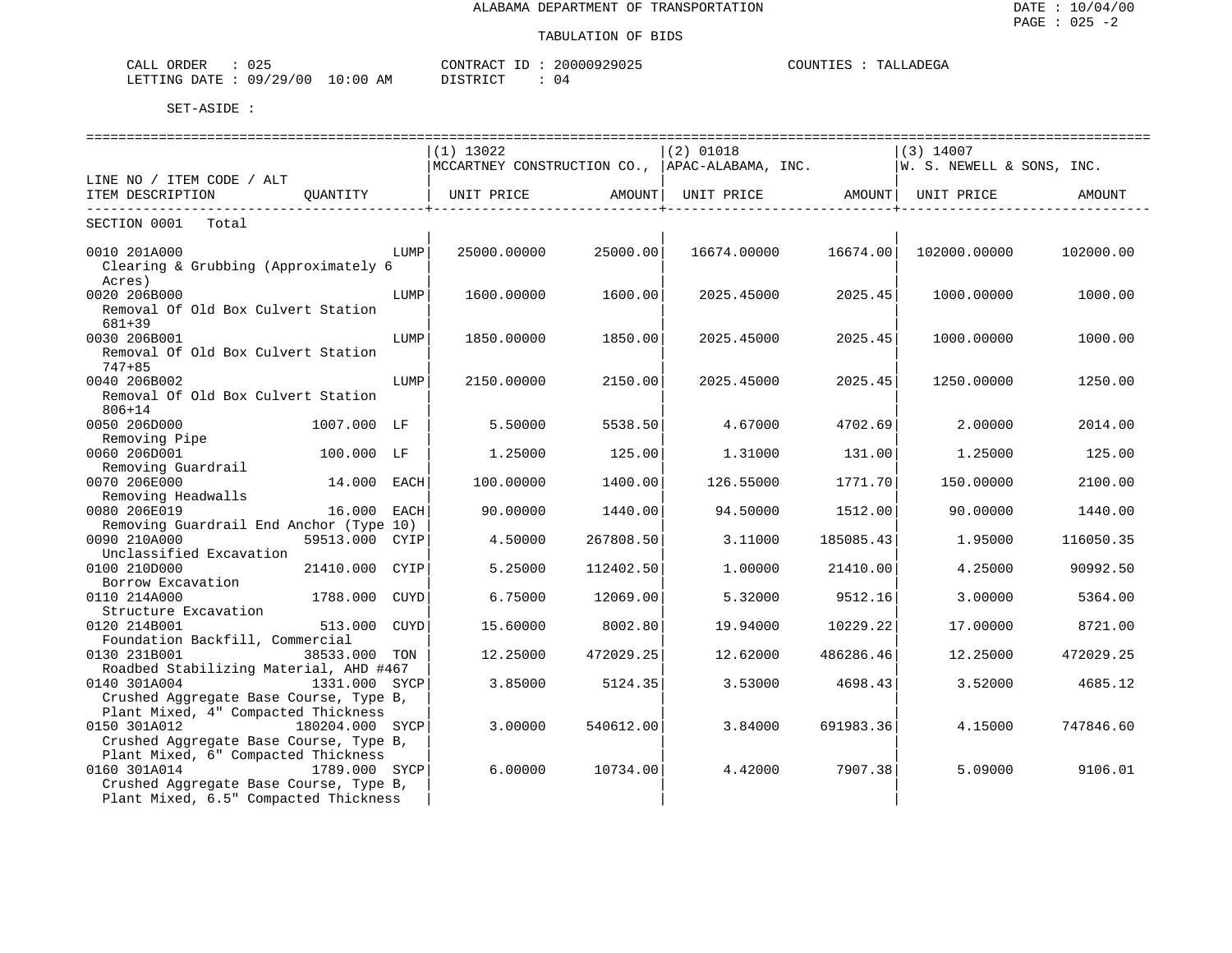| CALL ORDER                       | 025 | CONTRACT ID: | 20000929025 | COUNTIES | TALLADEGA |
|----------------------------------|-----|--------------|-------------|----------|-----------|
| LETTING DATE : 09/29/00 10:00 AM |     | DISTRICT     | 04          |          |           |

|                                          | $(1)$ 13022                 |           | $(2)$ 01018        |           | $(3)$ 14007               |           |  |
|------------------------------------------|-----------------------------|-----------|--------------------|-----------|---------------------------|-----------|--|
|                                          | MCCARTNEY CONSTRUCTION CO., |           | APAC-ALABAMA, INC. |           | W. S. NEWELL & SONS, INC. |           |  |
| LINE NO / ITEM CODE / ALT                |                             |           |                    |           |                           |           |  |
| ITEM DESCRIPTION<br>QUANTITY             | UNIT PRICE                  | AMOUNT    | UNIT PRICE         | AMOUNT    | UNIT PRICE                | AMOUNT    |  |
|                                          |                             |           |                    |           |                           |           |  |
| 0170 301A016<br>95408.000 SYCP           | 3.50000                     | 333928.00 | 4.70000            | 448417.60 | 4.85000                   | 462728.80 |  |
| Crushed Aggregate Base Course, Type B,   |                             |           |                    |           |                           |           |  |
| Plant Mixed, 7" Compacted Thickness      |                             |           |                    |           |                           |           |  |
| 0180 327E000<br>23202.000 TON            | 23.00000                    | 533646.00 | 22.85000           | 530165.70 | 19.80000                  | 459399.60 |  |
| Permeable Asphalt Treated Base           |                             |           |                    |           |                           |           |  |
| 0185 401A000<br>102636.000 SYCP          | 0.50000                     | 51318.00  | 0.21000            | 21553.56  | 0.25000                   | 25659.00  |  |
| Bituminous Treatment A                   |                             |           |                    |           |                           |           |  |
| 0190 401B100<br>198282.000 SYCP          | 0.55000                     | 109055.10 | 0.61000            | 120952.02 | 0.60000                   | 118969.20 |  |
| Bituminous Treatment E (With Polymer     |                             |           |                    |           |                           |           |  |
| Additive)                                |                             |           |                    |           |                           |           |  |
| 0200 401B108<br>79485.000 SYCP           | 0.70000                     | 55639.50  | 0.73000            | 58024.05  | 0.72000                   | 57229.20  |  |
| Bituminous Treatment G (With Polymer     |                             |           |                    |           |                           |           |  |
| Additive)                                |                             |           |                    |           |                           |           |  |
| 0210 408A052<br>1870.000 SY              | 2.50000                     | 4675.00   | 4.76000            | 8901.20   | 5.07000                   | 9480.90   |  |
| Planing Existing Pavement                |                             |           |                    |           |                           |           |  |
| (Approximately 1.10" Thru 2.0" Thick)    |                             |           |                    |           |                           |           |  |
| 0220 408A059<br>6400.000 SY              | 2.50000                     | 16000.00  | 1.54000            | 9856.00   | 1.48000                   | 9472.00   |  |
| Planing Existing Pavement (Approximately |                             |           |                    |           |                           |           |  |
| 8.10"Thru 9.0"Thick)                     |                             |           |                    |           |                           |           |  |
| 0230 410B000<br>$1.000$ EACH             | 6000.00000                  | 6000.00   | 10783.00000        | 10783.00  | 10115.00000               | 10115.00  |  |
| State Furnished Profilograph             |                             |           |                    |           |                           |           |  |
| 0240 424A260<br>13725.000 TON            | 31.50000                    | 432337.50 | 30.45000           | 417926.25 | 32.80000                  | 450180.00 |  |
| Superpave Bituminous Concrete Wearing    |                             |           |                    |           |                           |           |  |
| Surface Layer, 1/2" Maximum Aggregate    |                             |           |                    |           |                           |           |  |
| Size Mix, ESAL Range D                   |                             |           |                    |           |                           |           |  |
| 0250 424A266<br>100.000 TON              | 42.00000                    | 4200.00   | 34.99000           | 3499.00   | 40.17000                  | 4017.00   |  |
| Superpave Bituminous Concrete Wearing    |                             |           |                    |           |                           |           |  |
| Surface Layer, Leveling, 1/2" Maximum    |                             |           |                    |           |                           |           |  |
| Aggregate Size Mix, ESAL Range D         |                             |           |                    |           |                           |           |  |
| 0260 424B441<br>13703.000 TON            | 24.50000                    | 335723.50 | 24.42000           | 334627.26 | 26.51000                  | 363266.53 |  |
| Superpave Bituminous Concrete Upper      |                             |           |                    |           |                           |           |  |
| Binder Layer, 1" Maximum Aggregate Size  |                             |           |                    |           |                           |           |  |
| Mix, ESAL Range C                        |                             |           |                    |           |                           |           |  |
| 0270 424B461<br>33357.000 TON            | 24.50000                    | 817246.50 | 24.42000           | 814577.94 | 26.46000                  | 882626.22 |  |
| Superpave Bituminous Concrete Upper      |                             |           |                    |           |                           |           |  |
| Binder Layer, 1" Maximum Aggregate Size  |                             |           |                    |           |                           |           |  |
| Mix, ESAL Range D                        |                             |           |                    |           |                           |           |  |
| 0280 424B561<br>17966.000 TON            | 24.50000                    | 440167.00 | 24.23000           | 435316.18 | 26.48000                  | 475739.68 |  |
| Superpave Bituminous Concrete Lower      |                             |           |                    |           |                           |           |  |
| Binder Layer, 1" Maximum Aggregate Size  |                             |           |                    |           |                           |           |  |
| Mix, ESAL Range D                        |                             |           |                    |           |                           |           |  |
|                                          |                             |           |                    |           |                           |           |  |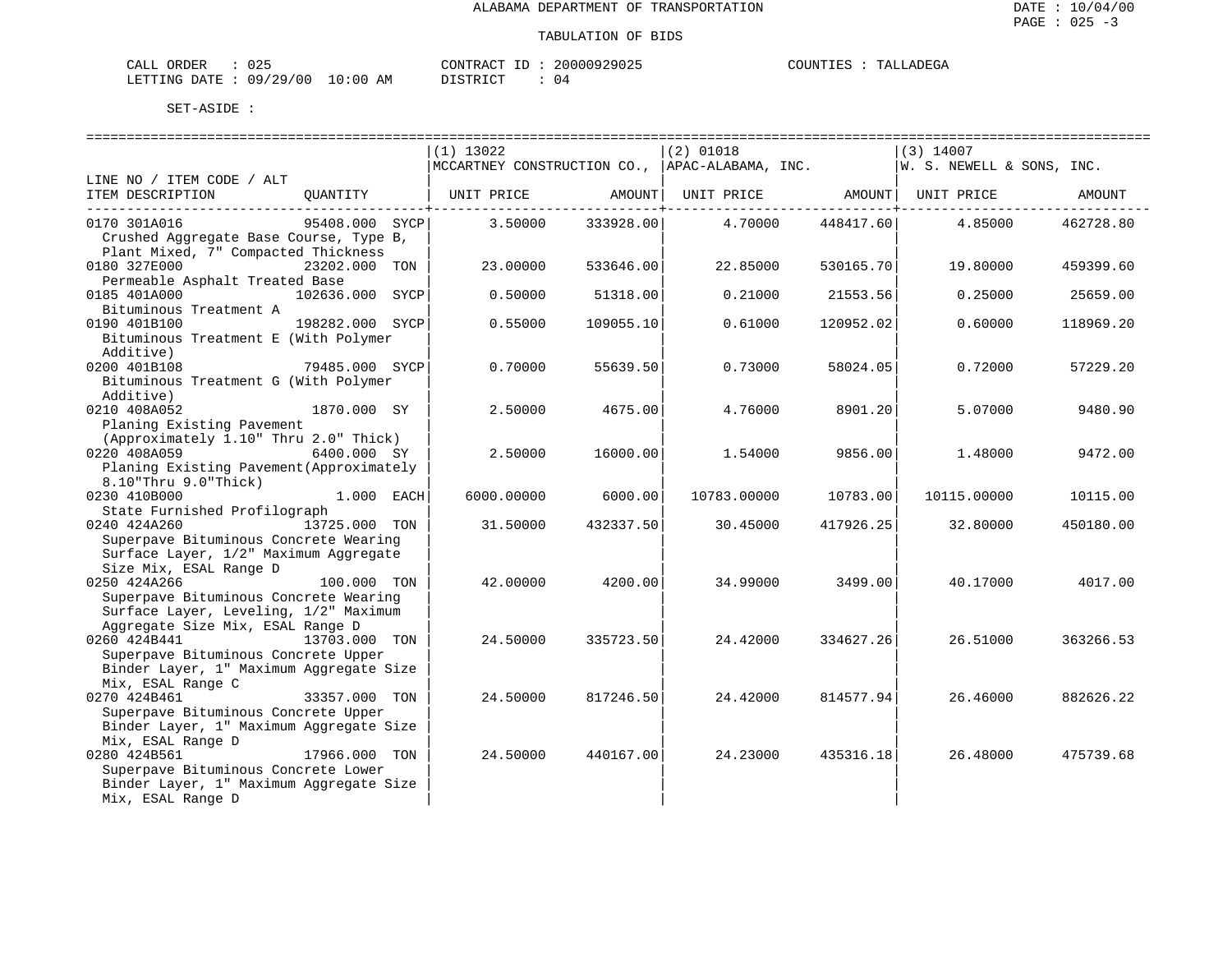| CALL ORDER                      |  |          | CONTRACT ID: 20000929025 |  | COUNTIES : TALLADEGA |
|---------------------------------|--|----------|--------------------------|--|----------------------|
| LETTING DATE: 09/29/00 10:00 AM |  | DISTRICT | 04                       |  |                      |

|                                                  |               | $(1)$ 13022 |           | $(2)$ 01018                                    |                        | $(3)$ 14007               |                    |
|--------------------------------------------------|---------------|-------------|-----------|------------------------------------------------|------------------------|---------------------------|--------------------|
|                                                  |               |             |           | MCCARTNEY CONSTRUCTION CO., APAC-ALABAMA, INC. |                        | W. S. NEWELL & SONS, INC. |                    |
| LINE NO / ITEM CODE / ALT                        |               |             |           |                                                |                        |                           |                    |
| ITEM DESCRIPTION                                 |               |             |           |                                                |                        |                           |                    |
|                                                  |               |             |           |                                                | ---------------+------ |                           |                    |
| 0290 424B562                                     | 18682.000 TON | 24.00000    | 448368.00 | 24.14000 450983.48                             |                        |                           | 26.31000 491523.42 |
| Superpave Bituminous Concrete Lower              |               |             |           |                                                |                        |                           |                    |
| Binder Layer, 1 1/2" Maximum Aggregate           |               |             |           |                                                |                        |                           |                    |
| Size Mix, ESAL Range D                           |               |             |           |                                                |                        |                           |                    |
| 0300 424B565                                     | 100.000 TON   | 80.00000    | 8000.00   | 77.67000                                       | 7767.00                | 90.85000                  | 9085.00            |
| Superpave Bituminous Concrete Lower              |               |             |           |                                                |                        |                           |                    |
| Binder Layer, Patching, 1" Maximum               |               |             |           |                                                |                        |                           |                    |
| Aggregate Size Mix, ESAL Range D<br>0310 424B569 | $100.000$ TON | 42.00000    | 4200.00   | 28.70000                                       | 2870.00                | 41.59000                  | 4159.00            |
| Superpave Bituminous Concrete Lower              |               |             |           |                                                |                        |                           |                    |
| Binder Layer, Leveling, 1" Maximum               |               |             |           |                                                |                        |                           |                    |
| Aggregate Size Mix, ESAL Range D                 |               |             |           |                                                |                        |                           |                    |
| 0320 430B012                                     | 500.000 TNCP  | 12,00000    | 6000.00   | 14.56000                                       | 7280.00                | 18,00000                  | 9000.00            |
| Aggregate Surfacing (AHD #410 Or #467)           |               |             |           |                                                |                        |                           |                    |
| 0330 430B017 100.000 TNCP                        |               | 12.00000    | 1200.00   | 14.49000                                       | 1449.00                | 18.00000                  | 1800.00            |
| Aggregate Surfacing (AHD #410, #467, Or          |               |             |           |                                                |                        |                           |                    |
| #810)                                            |               |             |           |                                                |                        |                           |                    |
| 0340 450B000                                     | 107.000 SQYD  | 80.00000    | 8560.00   | 46.20000                                       | 4943.40                | 63.60000                  | 6805.20            |
| Reinforced Cement Concrete Bridge End            |               |             |           |                                                |                        |                           |                    |
| Slab                                             |               |             |           |                                                |                        |                           |                    |
| 0350 530A001                                     | 381.000 LF    | 23.00000    | 8763.00   | 20.17000                                       | 7684.77                | 17.50000                  | 6667.50            |
| 18" Roadway Pipe (Class 3 R.C.)                  |               |             |           |                                                |                        |                           |                    |
| 0360 530A002                                     | 556.000 LF    | 33.00000    | 18348.00  | 31.92000                                       | 17747.52               | 25.25000                  | 14039.00           |
| 24" Roadway Pipe (Class 3 R.C.)                  |               |             |           |                                                |                        |                           |                    |
| 0370 530B000                                     | 211.000 LF    | 31,00000    | 6541.00   | 29.43000                                       | 6209.73                | 24.00000                  | 5064.00            |
| 18" Span, 11" Rise Roadway Pipe (Class           |               |             |           |                                                |                        |                           |                    |
| 3 R.C.                                           |               |             |           |                                                |                        |                           |                    |
| 0380 530B004                                     | 288.000 LF    | 86.40000    | 24883.20  | 75.43000                                       | 21723.84               | 60.00000                  | 17280.00           |
| 44" Span, 27" Rise Roadway Pipe (Class           |               |             |           |                                                |                        |                           |                    |
| 3 R.C.                                           |               |             |           |                                                |                        |                           |                    |
| 0390 530B006                                     | 205.000 LF    | 132,00000   | 27060.00  | 114.32000                                      | 23435.60               | 86.00000                  | 17630.00           |
| 59" Span, 36" Rise Roadway Pipe (Class           |               |             |           |                                                |                        |                           |                    |
| 3 R.C.                                           |               |             |           |                                                |                        |                           |                    |
| 0400 530B007                                     | 110.000 LF    | 156.00000   | 17160.00  | 139.65000                                      | 15361.50               | 103.00000                 | 11330.00           |
| 65" Span, 40" Rise Roadway Pipe (Class           |               |             |           |                                                |                        |                           |                    |
| 3 R.C.                                           |               |             |           |                                                |                        |                           |                    |
| 0410 535A001                                     | 543.000 LF    | 28.00000    | 15204.00  | 18.45000                                       | 10018.35               | 13.00000                  | 7059.00            |
| 18" Side Drain Pipe                              |               |             |           |                                                |                        |                           |                    |
| 0420 535A002                                     | 167.000 LF    | 28.00000    | 4676.00   | 25.89000                                       | 4323.63                | 18.50000                  | 3089.50            |
| 24" Side Drain Pipe                              |               |             |           |                                                |                        |                           |                    |
| 0430 535A003                                     | 40.000 LF     | 32.00000    | 1280.00   | 31.63000                                       | 1265.20                | 27.00000                  | 1080.00            |
| 30" Side Drain Pipe                              |               |             |           |                                                |                        |                           |                    |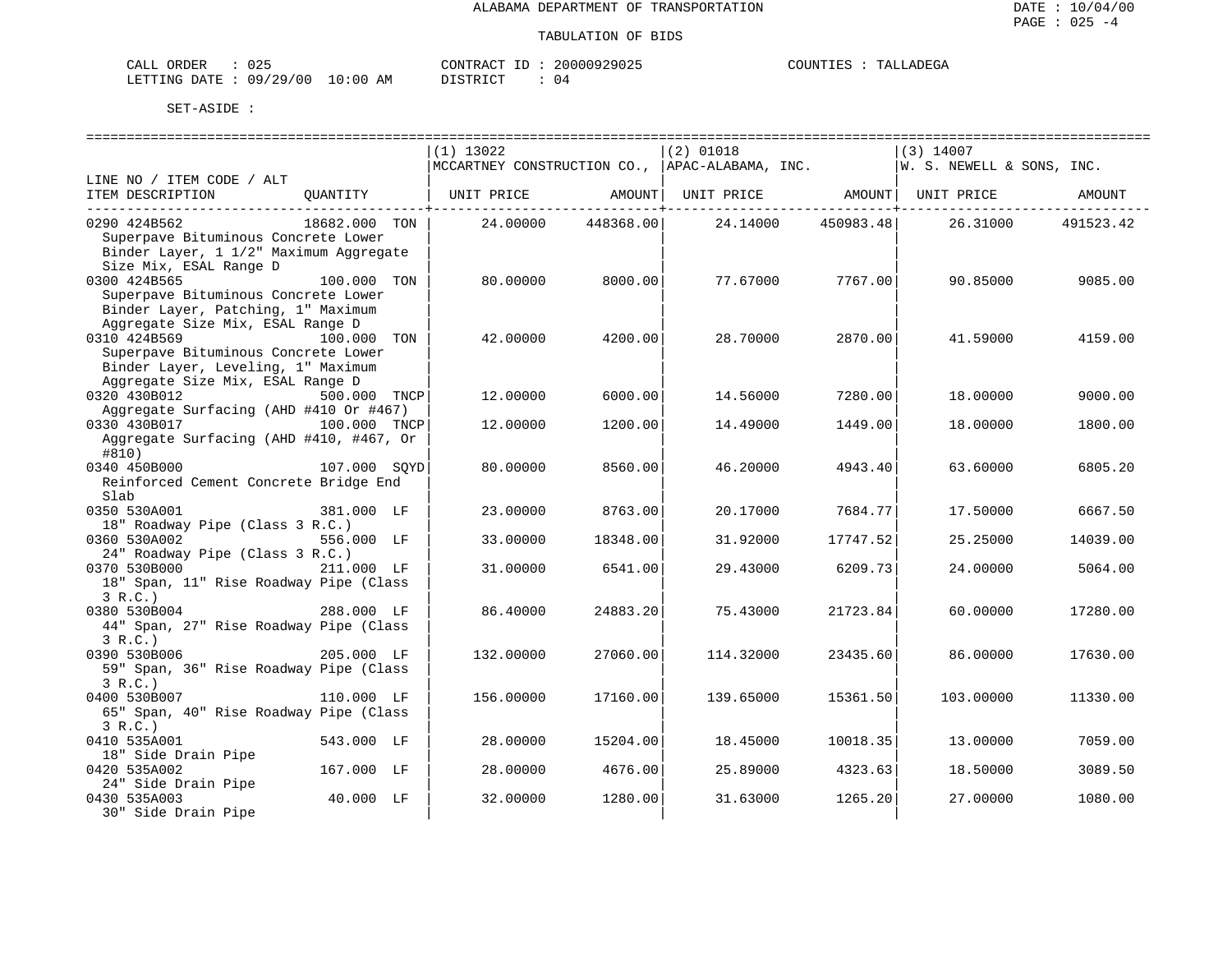| CALL ORDER                       | 025 | CONTRACT ID: | 20000929025 | COUNTIES | TALLADEGA |
|----------------------------------|-----|--------------|-------------|----------|-----------|
| LETTING DATE : 09/29/00 10:00 AM |     | DISTRICT     | 04          |          |           |

|                                                      |              |      | $(1)$ 13022  |           | $(2)$ 01018                                        |                                       | $(3)$ 14007               |           |
|------------------------------------------------------|--------------|------|--------------|-----------|----------------------------------------------------|---------------------------------------|---------------------------|-----------|
|                                                      |              |      |              |           | MCCARTNEY CONSTRUCTION CO., APAC-ALABAMA, INC.     |                                       | W. S. NEWELL & SONS, INC. |           |
| LINE NO / ITEM CODE / ALT                            |              |      |              |           |                                                    |                                       |                           |           |
| ITEM DESCRIPTION                                     | OUANTITY     |      |              |           | UNIT PRICE AMOUNT   UNIT PRICE AMOUNT   UNIT PRICE |                                       |                           | AMOUNT    |
| ___________________________________<br>0440 535A004  | 44.000 LF    |      | 40.00000     | 1760.00   | 40.75000 1793.00                                   | . _ _ _ _ _ _ _ _ _ _ _ _ _ _ + _ _ _ | 30.00000                  | 1320.00   |
| 36" Side Drain Pipe                                  |              |      |              |           |                                                    |                                       |                           |           |
| 0450 600A000                                         |              | LUMP | 187095.00000 | 187095.00 | 21238.00000                                        | 21238.00                              | 38000.00000               | 38000.00  |
| Mobilization<br>1.000 EACH<br>0460 601A000           |              |      | 16000.00000  | 16000.00  | 10518.00000                                        | 10518.00                              | 2500.00000                | 2500.00   |
|                                                      |              |      |              |           |                                                    |                                       |                           |           |
| Furnishing Base, Soil And Structure<br>Laboratories  |              |      |              |           |                                                    |                                       |                           |           |
|                                                      |              |      |              |           |                                                    |                                       |                           |           |
| 0480 605A002                                         | 63185.000 LF |      | 1.85000      | 116892.25 | 4.27000                                            | 269799.95                             | 3.41000                   | 215460.85 |
| Pavement Edge Drain (Aggregate Filled<br>Underdrain) |              |      |              |           |                                                    |                                       |                           |           |
| 0490 605B000                                         | 88.000 EACH  |      | 240.00000    | 21120.00  | 220.50000                                          | 19404.00                              | 300,00000                 | 26400.00  |
| Special Underdrain Outlet, Type A                    |              |      |              |           |                                                    |                                       |                           |           |
| 0500 606A000                                         | 300.000 LF   |      | 12.00000     | 3600.00   | 7.59000                                            | 2277.00                               | 15.00000                  | 4500.00   |
| 6" Underdrain Pipe                                   |              |      |              |           |                                                    |                                       |                           |           |
| 0510 610C001                                         | 723.000      | TON  | 16.00000     | 11568.00  | 25.65000                                           | 18544.95                              | 23.00000                  | 16629.00  |
| Loose Riprap, Class 2                                |              |      |              |           |                                                    |                                       |                           |           |
| 0520 610D000                                         | 570.000      | SOYD | 3.30000      | 1881.00   | 5.99000                                            | 3414.30                               | 2.00000                   | 1140.00   |
| Filter Blanket                                       |              |      |              |           |                                                    |                                       |                           |           |
| 0530 614A000                                         | 93.000 CUYD  |      | 300,00000    | 27900.00  | 367.50000                                          | 34177.50                              | 212.00000                 | 19716.00  |
| Slope Paving                                         |              |      |              |           |                                                    |                                       |                           |           |
| 0540 618B003                                         | 253.000 SOYD |      | 58.00000     | 14674.00  | 61.43000                                           | 15541.79                              | 39.22000                  | 9922.66   |
| Concrete Driveway, 6" Thick (Includes                |              |      |              |           |                                                    |                                       |                           |           |
| Wire Mesh)                                           |              |      |              |           |                                                    |                                       |                           |           |
| 0550 619A002                                         | 6.000 EACH   |      | 950.00000    | 5700.00   | 652.68000                                          | 3916.08                               | 424.00000                 | 2544.00   |
| 18" Roadway Pipe End Treatment, Class 1              |              |      |              |           |                                                    |                                       |                           |           |
| 0560 619A003                                         | 4.000 EACH   |      | 750.00000    | 3000.00   | 724.80000                                          | 2899.20                               | 450.50000                 | 1802.00   |
| 24" Roadway Pipe End Treatment, Class 1              |              |      |              |           |                                                    |                                       |                           |           |
| 24.000 EACH<br>0570 619A101                          |              |      | 650.00000    | 15600.00  | 652.68000                                          | 15664.32                              | 424.00000                 | 10176.00  |
| 18" Side Drain Pipe End Treatment,                   |              |      |              |           |                                                    |                                       |                           |           |
| Class 1                                              |              |      |              |           |                                                    |                                       |                           |           |
| 10.000 EACH<br>0580 619A102                          |              |      | 850.00000    | 8500.00   | 796.93000                                          | 7969.30                               | 450.50000                 | 4505.00   |
| 24" Side Drain Pipe End Treatment,                   |              |      |              |           |                                                    |                                       |                           |           |
| Class 1                                              |              |      |              |           |                                                    |                                       |                           |           |
| 0590 619A103                                         | 2,000        | EACH | 950.00000    | 1900.00   | 1013.29000                                         | 2026.58                               | 477.00000                 | 954.00    |
| 30" Side Drain Pipe End Treatment,                   |              |      |              |           |                                                    |                                       |                           |           |
| Class 1                                              |              |      |              |           |                                                    |                                       |                           |           |
| $2.000$ EACH<br>0600 619A104                         |              |      | 1050.00000   | 2100.00   | 1301.78000                                         | 2603.56                               | 503.50000                 | 1007.00   |
| 36" Side Drain Pipe End Treatment,                   |              |      |              |           |                                                    |                                       |                           |           |
| Class 1                                              |              |      |              |           |                                                    |                                       |                           |           |
| 0610 619B015                                         | $2.000$ EACH |      | 665.00000    | 1330.00   | 652.68000                                          | 1305.36                               | 450.50000                 | 901.00    |
| 18" Span, 11" Rise Roadway Pipe End                  |              |      |              |           |                                                    |                                       |                           |           |
| Treatment, Class 1                                   |              |      |              |           |                                                    |                                       |                           |           |
|                                                      |              |      |              |           |                                                    |                                       |                           |           |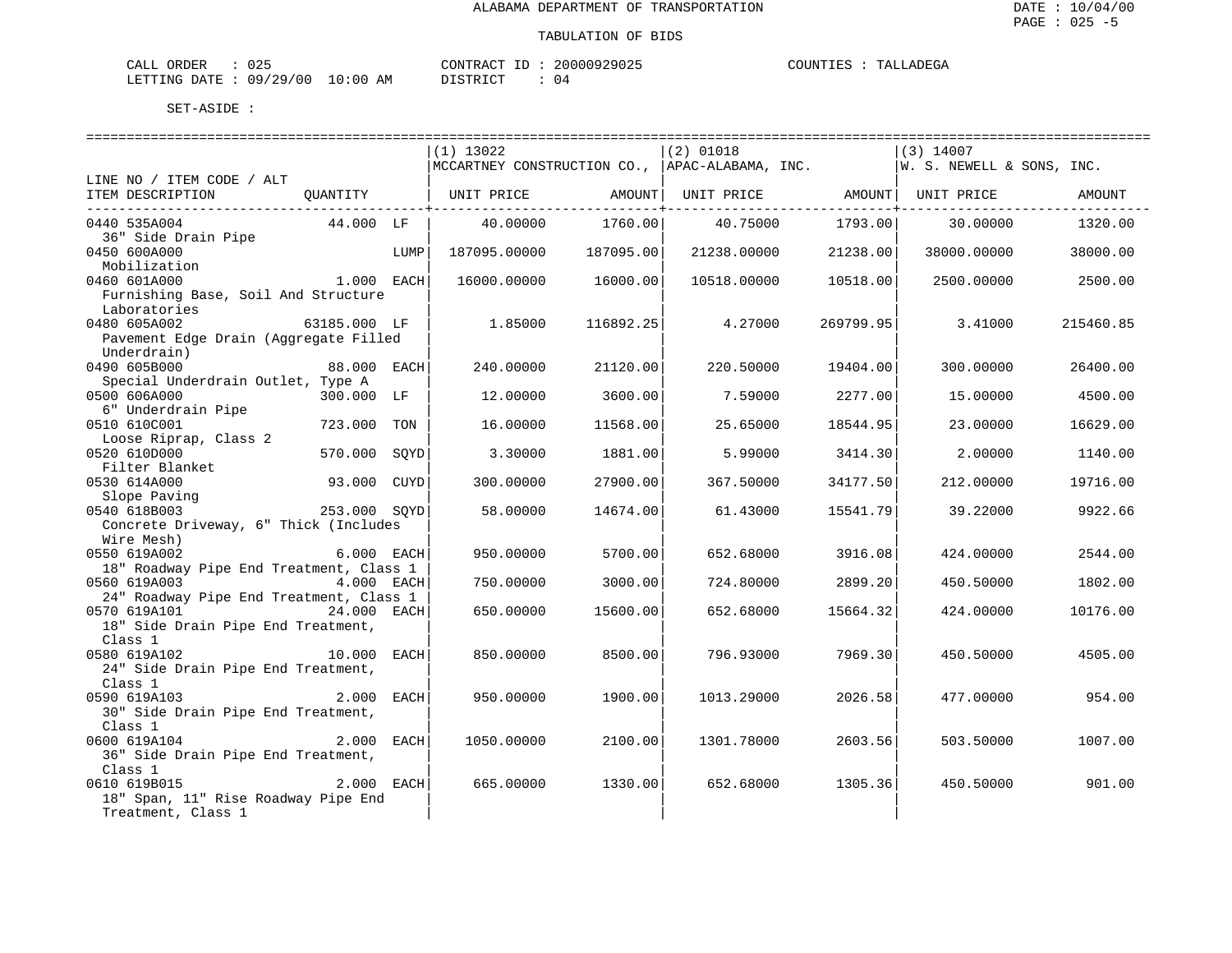| CALL ORDER                       | 025 | CONTRACT ID: | 20000929025 | COUNTIES | TALLADEGA |
|----------------------------------|-----|--------------|-------------|----------|-----------|
| LETTING DATE : 09/29/00 10:00 AM |     | DISTRICT     | 04          |          |           |

|                                       |               | $(1)$ 13022 |               | $(2)$ 01018                                        |          | $(3)$ 14007               |          |
|---------------------------------------|---------------|-------------|---------------|----------------------------------------------------|----------|---------------------------|----------|
|                                       |               |             |               | MCCARTNEY CONSTRUCTION CO.,  APAC-ALABAMA, INC.    |          | W. S. NEWELL & SONS, INC. |          |
| LINE NO / ITEM CODE / ALT             |               |             |               |                                                    |          |                           |          |
| ITEM DESCRIPTION                      | QUANTITY      |             |               | UNIT PRICE AMOUNT   UNIT PRICE AMOUNT   UNIT PRICE |          |                           | AMOUNT   |
|                                       |               |             | ------------+ |                                                    |          |                           |          |
| 0620 619B021                          | $1.000$ EACH  | 1500.00000  | 1500.00       | 2205.10000                                         | 2205.10  | 636.00000                 | 636.00   |
| 59" Span, 36" Rise Roadway Pipe End   |               |             |               |                                                    |          |                           |          |
| Treatment, Class 1                    |               |             |               |                                                    |          |                           |          |
| 0630 619B069                          | 3.000 EACH    | 1750.00000  | 5250.00       | 2402.10000                                         | 7206.30  | 530.00000                 | 1590.00  |
| 44" Span, 27" Rise Roadway Pipe End   |               |             |               |                                                    |          |                           |          |
| Treatment, Class 2                    |               |             |               |                                                    |          |                           |          |
| 0640 619B071                          | 1.000 EACH    | 2000.00000  | 2000.00       | 3261.33000                                         | 3261.33  | 636.00000                 | 636.00   |
| 59" Span, 36" Rise Roadway Pipe End   |               |             |               |                                                    |          |                           |          |
| Treatment, Class 2                    |               |             |               |                                                    |          |                           |          |
| 0650 619B072                          | 1.000 EACH    | 2450.00000  | 2450.00       | 4080.29000                                         | 4080.29  | 742.00000                 | 742.00   |
| 65" Span, 40" Rise Roadway Pipe End   |               |             |               |                                                    |          |                           |          |
| Treatment, Class 2                    |               |             |               |                                                    |          |                           |          |
| 0660 621A000                          | 1.000 EACH    | 1400.00000  | 1400.00       | 1500.00000                                         | 1500.00  | 1484.00000                | 1484.00  |
| Junction Boxes, Type 1, 1P Or 5       |               |             |               |                                                    |          |                           |          |
| 0670 621A001                          | 2.000 EACH    | 2000.00000  | 4000.00       | 1500.00000                                         | 3000.00  | 1484.00000                | 2968.00  |
| Junction Boxes, Type 1, 2P Or 5       |               |             |               |                                                    |          |                           |          |
| 0680 621A004                          | 1.000 EACH    | 3125.00000  | 3125.00       | 1500.00000                                         | 1500.00  | 2120.00000                | 2120.00  |
| Junction Boxes, Type 4                |               |             |               |                                                    |          |                           |          |
| 0690 621A005                          | 1.000 EACH    | 2475.00000  | 2475.00       | 1500.00000                                         | 1500.00  | 1484.00000                | 1484.00  |
| Junction Boxes, Type 1                |               |             |               |                                                    |          |                           |          |
| 0700 621C019                          | 2.000 EACH    | 2325.00000  | 4650.00       | 1500.00000                                         | 3000.00  | 2650.00000                | 5300.00  |
| Inlets, Type X                        |               |             |               |                                                    |          |                           |          |
| 0710 621C020                          | 4.000 EACH    | 1935.00000  | 7740.00       | 1500.00000                                         | 6000.00  | 1378.00000                | 5512.00  |
| Inlets, Type Y                        |               |             |               |                                                    |          |                           |          |
| 0720 621C027                          | 1.000 EACH    | 1525.00000  | 1525.00       | 1500.00000                                         | 1500.00  | 1272.00000                | 1272.00  |
| Inlets, Type C                        |               |             |               |                                                    |          |                           |          |
| 0730 621D002                          | 1.000 EACH    | 325.00000   | 325.00        | 735.00000                                          | 735.00   | 530.00000                 | 530.00   |
| Inlet Units, Type C                   |               |             |               |                                                    |          |                           |          |
| 0740 621D019                          | 6.000 EACH    | 325.00000   | 1950.00       | 735.00000                                          | 4410.00  | 530.00000                 | 3180.00  |
| Inlet Units, Type Y                   |               |             |               |                                                    |          |                           |          |
| 0750 630A000                          | 863.000 LF    | 10.50000    | 9061.50       | 11,03000                                           | 9518.89  | 10.50000                  | 9061.50  |
| Steel Beam Guardrail, Class A, Type 1 |               |             |               |                                                    |          |                           |          |
| 0760 630C003                          | $4.000$ EACH  | 950.00000   | 3800.00       | 997.50000                                          | 3990.00  | 950.00000                 | 3800.00  |
| Guardrail End Anchor, Type 13         |               |             |               |                                                    |          |                           |          |
| 0770 630C070                          | 22.000 EACH   | 1200.00000  | 26400.00      | 1260.00000                                         | 27720.00 | 1200.00000                | 26400.00 |
| Guardrail End Anchor, Type 10 Series  |               |             |               |                                                    |          |                           |          |
| 0780 650B000                          | 3623.000 CYIP | 9,00000     | 32607.00      | 5.00000                                            | 18115.00 | 7.00000                   | 25361.00 |
| Topsoil From Stockpiles               |               |             |               |                                                    |          |                           |          |
| 0790 651B000                          | 18.000 TON    | 30.00000    | 540.00        | 37.50000                                           | 675.00   | 30.00000                  | 540.00   |
| Agricultural Limestone                |               |             |               |                                                    |          |                           |          |
| 0800 652A057                          | 4.000 ACRE    | 675.00000   | 2700.00       | 429.98000                                          | 1719.92  | 575.00000                 | 2300.00  |
| Seeding (Mix 3A)                      |               |             |               |                                                    |          |                           |          |
|                                       |               |             |               |                                                    |          |                           |          |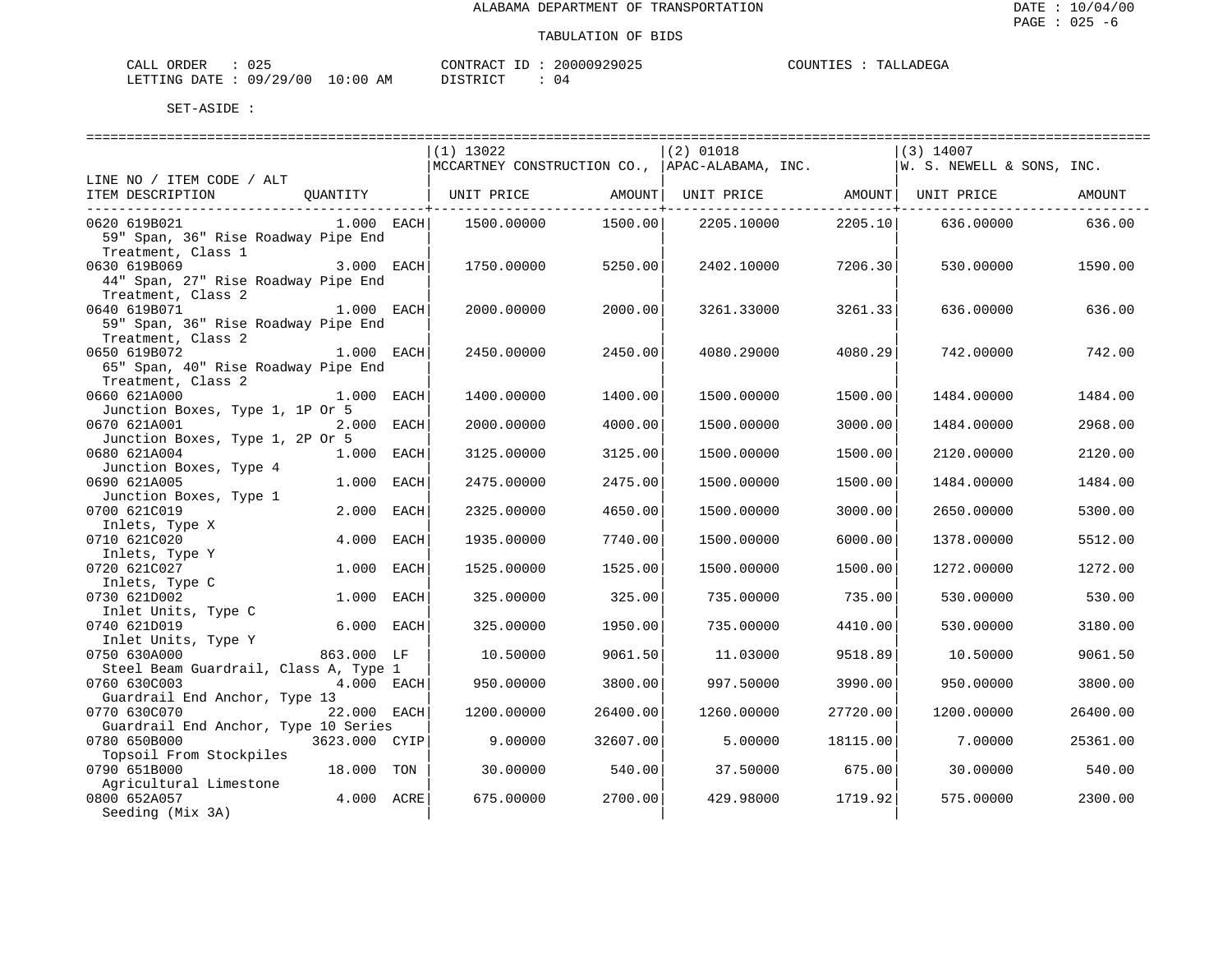| CALL ORDER                       | 025 | CONTRACT ID: | 20000929025 | COUNTIES | TALLADEGA |
|----------------------------------|-----|--------------|-------------|----------|-----------|
| LETTING DATE : 09/29/00 10:00 AM |     | DISTRICT     | 04          |          |           |

|                                                                         |      | $(1)$ 13022                                     |                                                   | $(2)$ 01018                         |                                             | $(3)$ 14007               |          |
|-------------------------------------------------------------------------|------|-------------------------------------------------|---------------------------------------------------|-------------------------------------|---------------------------------------------|---------------------------|----------|
|                                                                         |      | MCCARTNEY CONSTRUCTION CO.,  APAC-ALABAMA, INC. |                                                   |                                     |                                             | W. S. NEWELL & SONS, INC. |          |
| LINE NO / ITEM CODE / ALT                                               |      |                                                 |                                                   |                                     |                                             |                           |          |
| ITEM DESCRIPTION<br>QUANTITY   UNIT PRICE                               |      |                                                 | . _ _ _ _ _ _ _ _ _ _ _ _ _ _ _ + _ _ _ _ _ _ _ _ | AMOUNT UNIT PRICE AMOUNT UNIT PRICE | . _ _ _ _ _ _ _ _ _ _ _ _ _ _ _ + _ _ _ _ _ |                           | AMOUNT   |
| 0810 652A061<br>1.000 ACRE                                              |      | 600.00000                                       | 600.00                                            | 441.00000                           | 441.00                                      | 500.00000                 | 500.00   |
| Seeding (Mix 3E)                                                        |      |                                                 |                                                   |                                     |                                             |                           |          |
| 0820 652B055<br>1.000 ACRE<br>Temporary Seeding (Mix 3AT)               |      | 600.00000                                       | 600.00                                            | 441.00000                           | 441.00                                      | 500.00000                 | 500.00   |
| 1.000 ACRE<br>0830 652D057                                              |      | 600.00000                                       | 600.00                                            | 441.00000                           | 441.00                                      | 500.00000                 | 500.00   |
| Seeding In Stubble (Mix 3A)<br>0840 654A001<br>2341.000 SOYD            |      | 3.25000                                         | 7608.25                                           | 3.86000                             | 9036.26                                     | 3.25000                   | 7608.25  |
| Solid Sodding (Bermuda)<br>0850 656A000<br>5.000 ACRE                   |      | 500.00000                                       | 2500.00                                           | 441.00000                           | 2205.00                                     | 400.00000                 | 2000.00  |
| Mulching, Class A, Type 1                                               |      |                                                 |                                                   |                                     |                                             |                           |          |
| 0860 656A001<br>1.000 ACRE                                              |      | 600.00000                                       | 600.00                                            | 441.00000                           | 441.00                                      | 500.00000                 | 500.00   |
| Mulching, Class A, Type 2<br>500.000<br>0870 659A000                    | SOYD | 2.00000                                         | 1000.00                                           | 4.41000                             | 2205.00                                     | 2.00000                   | 1000.00  |
| Erosion Control Netting, Class A<br>0880 665C000<br>100.000 LF          |      | 18.00000                                        | 1800.00                                           | 14.43000                            | 1443.00                                     | 11.00000                  | 1100.00  |
| 15" Temporary Pipe<br>0890 665F000<br>100.000 EACH                      |      | 12.00000                                        | 1200.00                                           | 5.51000                             | 551.00                                      | 4.00000                   | 400.00   |
| Hay Bales                                                               |      |                                                 |                                                   |                                     |                                             |                           |          |
| 0900 6651000<br>100.000 TON                                             |      | 25.25000                                        | 2525.00                                           | 38.15000                            | 3815.00                                     | 23,00000                  | 2300.00  |
| Temporary Riprap, Class 2<br>0910 665J000<br>10212.000 LF               |      | 2.60000                                         | 26551.20                                          | 3.15000                             | 32167.80                                    | 3.00000                   | 30636.00 |
| Silt Fence, Type A                                                      |      |                                                 |                                                   |                                     |                                             |                           |          |
| 0920 680A000<br>Engineering Controls                                    | LUMP | 98000.00000                                     | 98000.00                                          | 105000.00000                        | 105000.00                                   | 55000.00000               | 55000.00 |
| $15.000$ MILE<br>0930 701A028                                           |      | 1100.00000                                      | 16500.00                                          | 1155.00000                          | 17325.00                                    | 1375.00000                | 20625.00 |
| Solid White, Class 2, Type A Traffic                                    |      |                                                 |                                                   |                                     |                                             |                           |          |
| Stripe (0.06" Thick) (6" Wide)<br>0940 701A032<br>14.000 MILE           |      | 1100.00000                                      | 15400.00                                          | 1155.00000                          | 16170.00                                    | 1375.00000                | 19250.00 |
| Solid Yellow, Class 2, Type A Traffic                                   |      |                                                 |                                                   |                                     |                                             |                           |          |
| Stripe (0.06" Thick) (6" Wide)                                          |      |                                                 |                                                   |                                     |                                             |                           |          |
| 0950 701A041<br>14.000 MILE                                             |      | 950.00000                                       | 13300.00                                          | 997.50000                           | 13965.00                                    | 915.00000                 | 12810.00 |
| Broken White, Class 2, Type A Traffic<br>Stripe (0.09" Thick) (6" Wide) |      |                                                 |                                                   |                                     |                                             |                           |          |
| 0960 701A048<br>2.000 MILE                                              |      | 1500.00000                                      | 3000.001                                          | 1575.00000                          | 3150.00                                     | 1550.00000                | 3100.00  |
| Solid Yellow, Class 2, Type A Traffic                                   |      |                                                 |                                                   |                                     |                                             |                           |          |
| Stripe (0.09" Thick) (6" Wide)                                          |      |                                                 |                                                   |                                     |                                             |                           |          |
| 0970 701B009<br>11340.000 LF                                            |      | 0.60000                                         | 6804.00                                           | 0.63000                             | 7144.20                                     | 0.72000                   | 8164.80  |
| Dotted Class 2, Type A Traffic Stripe                                   |      |                                                 |                                                   |                                     |                                             |                           |          |
| $(0.09"$ Thick $)(6"$ Wide $)$                                          |      |                                                 |                                                   |                                     |                                             |                           |          |
| 0980 701C002<br>14.000 MILE                                             |      | 280.00000                                       | 3920.00                                           | 294.00000                           | 4116.00                                     | 320.00000                 | 4480.00  |
| Broken Temporary Traffic Stripe (Paint)                                 |      |                                                 |                                                   |                                     |                                             |                           |          |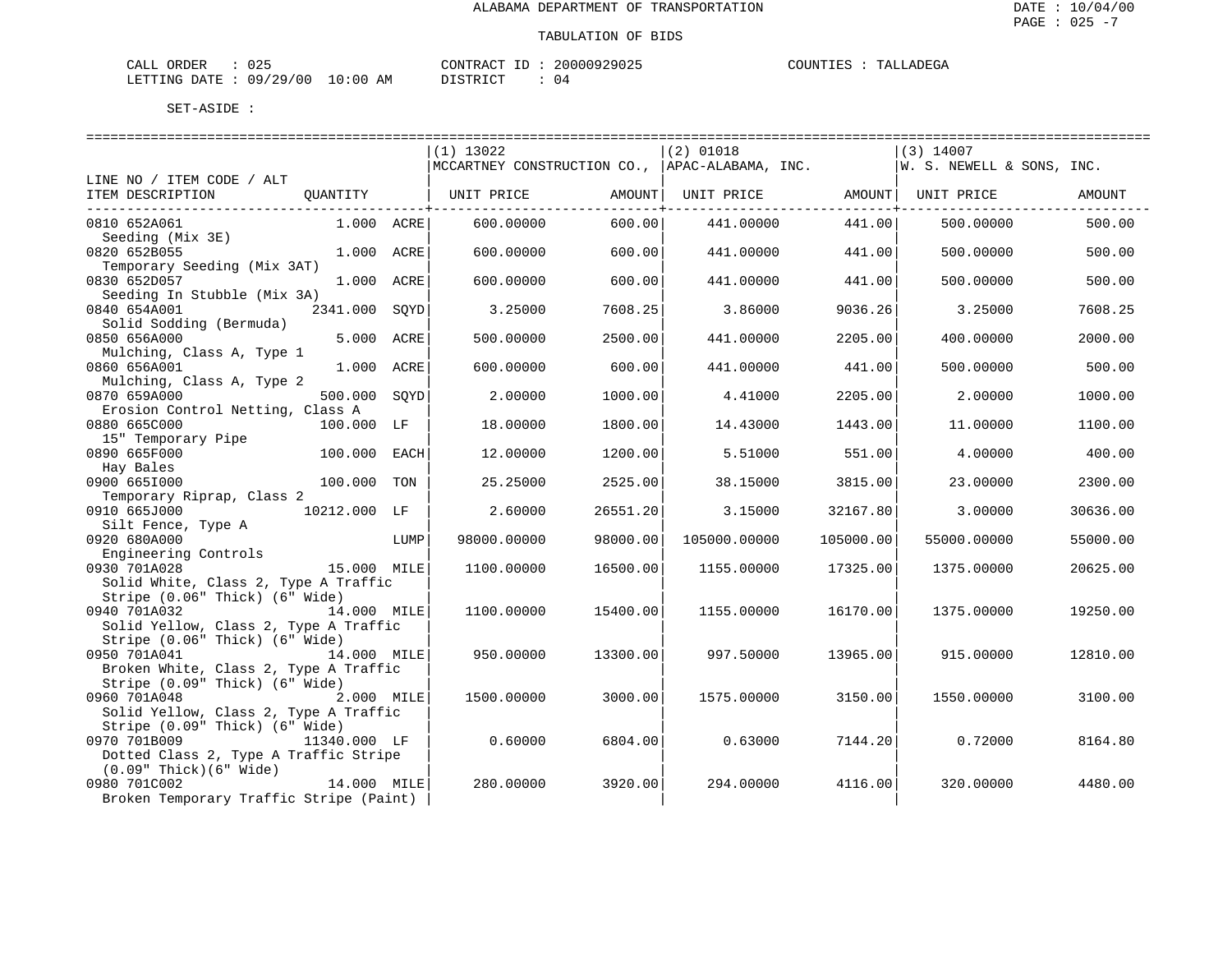| CALL ORDER     | 025                 |  | CONTRACT ID | 20000929025 | COUNTIES | TALLADEGA |
|----------------|---------------------|--|-------------|-------------|----------|-----------|
| LETTING DATE : | : 09/29/00 10:00 AM |  | DISTRICT    | 04          |          |           |

|                                                                              |                |                     |                    |                                                                               |                 |            | ================================ |
|------------------------------------------------------------------------------|----------------|---------------------|--------------------|-------------------------------------------------------------------------------|-----------------|------------|----------------------------------|
|                                                                              |                | $(1)$ 13022         |                    | $(2)$ 01018                                                                   |                 | (3) 14007  |                                  |
|                                                                              |                |                     |                    | MCCARTNEY CONSTRUCTION CO., APAC-ALABAMA, INC. $ w $ . S. NEWELL & SONS, INC. |                 |            |                                  |
| LINE NO / ITEM CODE / ALT                                                    |                |                     |                    |                                                                               |                 |            |                                  |
| ITEM DESCRIPTION QUANTITY   UNIT PRICE AMOUNT  UNIT PRICE AMOUNT  UNIT PRICE |                |                     |                    |                                                                               |                 |            | AMOUNT                           |
| 0990 701C003                                                                 | $9.000$ MILE   | 300.00000           | -------------+--   | 2700.00 315.00000 2835.00                                                     | -------------+- | 360.00000  | 3240.00                          |
| Solid Temporary Traffic Stripe (Paint)                                       |                |                     |                    |                                                                               |                 |            |                                  |
| 1000 701C005                                                                 | 1.000 MILE     |                     | 2700.00000 2700.00 | 2835.00000 2835.00                                                            |                 | 6800.00000 | 6800.00                          |
| Solid Temporary Traffic Stripe (Tape)                                        |                |                     |                    |                                                                               |                 |            |                                  |
| 1010 701D007                                                                 | 10.000 MILE    | 1500.00000          | 15000.00           | 1575.00000                                                                    | 15750.00        | 1400.00000 | 14000.00                         |
| Solid Traffic Stripe Removed (Paint)                                         |                |                     | 14000.00           |                                                                               |                 |            |                                  |
| 1020 701D014<br>Broken Traffic Stripe Removed (Paint)                        | 14.000 MILE    | 1000.00000          |                    | 1050.00000                                                                    | 14700.00        | 1300.00000 | 18200.00                         |
| 1030 701G121                                                                 | 240.000 LF     |                     | 3.50000 840.00     | 3.68000 883.20                                                                |                 | 3.14000    | 753.60                           |
| Broken White, Class 3W, Type A Traffic                                       |                |                     |                    |                                                                               |                 |            |                                  |
| Stripe (6" Wide)                                                             |                |                     |                    |                                                                               |                 |            |                                  |
| 1040 701G125                                                                 | 240.000 LF     | 3.50000             | 840.00             | 3.68000                                                                       | 883.20          | 5.08000    | 1219.20                          |
| Solid White, Class 3W, Type A Traffic                                        |                |                     |                    |                                                                               |                 |            |                                  |
| Stripe (6" Wide)                                                             |                |                     |                    |                                                                               |                 |            |                                  |
| 1050 701G133                                                                 | 240.000 LF     |                     | 3.50000 840.00     | 3.68000 883.20                                                                |                 | 5.26000    | 1262.40                          |
| Solid Yellow, Class 3W, Type A Traffic                                       |                |                     |                    |                                                                               |                 |            |                                  |
| Stripe (6" Wide)                                                             |                |                     |                    |                                                                               |                 |            |                                  |
| 1060 703A002                                                                 | 10013.000 SQFT | 1,80000             | 18023.40           | 1.89000                                                                       | 18924.57        | 1,80000    | 18023.40                         |
| Traffic Control Markings, Class 2, Type                                      |                |                     |                    |                                                                               |                 |            |                                  |
| $\mathbb{A}$<br>1070 703B002                                                 |                |                     |                    |                                                                               |                 |            |                                  |
| Traffic Control Legends, Class 2, Type A                                     | 2824.000 SOFT  | 1,80000             | 5083.20            | 1.89000                                                                       | 5337.36         | 2.80000    | 7907.20                          |
| 1080 705A023                                                                 | 896.000 EACH   | 3.50000             | 3136.00            | 3.67000                                                                       | 3288.32         | 4.00000    | 3584.00                          |
| Pavement Markers, Class C, Type 2-D                                          |                |                     |                    |                                                                               |                 |            |                                  |
| 1090 705A030                                                                 | 293.000 EACH   | 4.25000             | 1245.25            | 4.46000                                                                       | 1306.78         | 5.25000    | 1538.25                          |
| Pavement Markers, Class A-H, Type 2-C                                        |                |                     |                    |                                                                               |                 |            |                                  |
| 1100 705A031                                                                 | 1111.000 EACH  | 4.25000             | 4721.75            | 4.46000                                                                       | 4955.06         | 5.00000    | 5555.00                          |
| Pavement Markers, Class A-H, Type 1-A                                        |                |                     |                    |                                                                               |                 |            |                                  |
| 1110 705A032                                                                 | $355.000$ EACH | 4.25000             | 1508.75            | 4.46000                                                                       | 1583.30         | 5,00000    | 1775.00                          |
| Pavement Markers, Class A-H, Type 1-B                                        |                |                     |                    |                                                                               |                 |            |                                  |
| 1120 705A037                                                                 | $120.000$ EACH | 4.25000             | 510.00             | 4.46000                                                                       | 535.20          | 5.25000    | 630.00                           |
| Pavement Markers, Class A-H, Type 2-D<br>1130 705A038                        | 245.000 EACH   | 4.25000             | 1041.25            | 4.47000                                                                       | 1095.15         | 5.25000    | 1286.25                          |
| Pavement Markers, Class A-H, Type 2-E                                        |                |                     |                    |                                                                               |                 |            |                                  |
| 1140 707B003                                                                 | $2.000$ EACH   | 133.75000           | 267.50             | 138.08000                                                                     | 276.16          | 150.00000  | 300.00                           |
| Type A Hazard Marker Installation                                            |                |                     |                    |                                                                               |                 |            |                                  |
| 1150 710A115                                                                 | 725.000 SOFT   | 14.02000   10164.50 |                    |                                                                               |                 | 18.00000   | 13050.00                         |
| Class 4, Aluminum Flat Sign Panels                                           |                |                     |                    |                                                                               |                 |            |                                  |
| 0.08" Thick Or Steel Flat Sign Panels                                        |                |                     |                    |                                                                               |                 |            |                                  |
| 14 Gauge (Type III Or Type IV                                                |                |                     |                    |                                                                               |                 |            |                                  |
| Background)                                                                  |                |                     |                    |                                                                               |                 |            |                                  |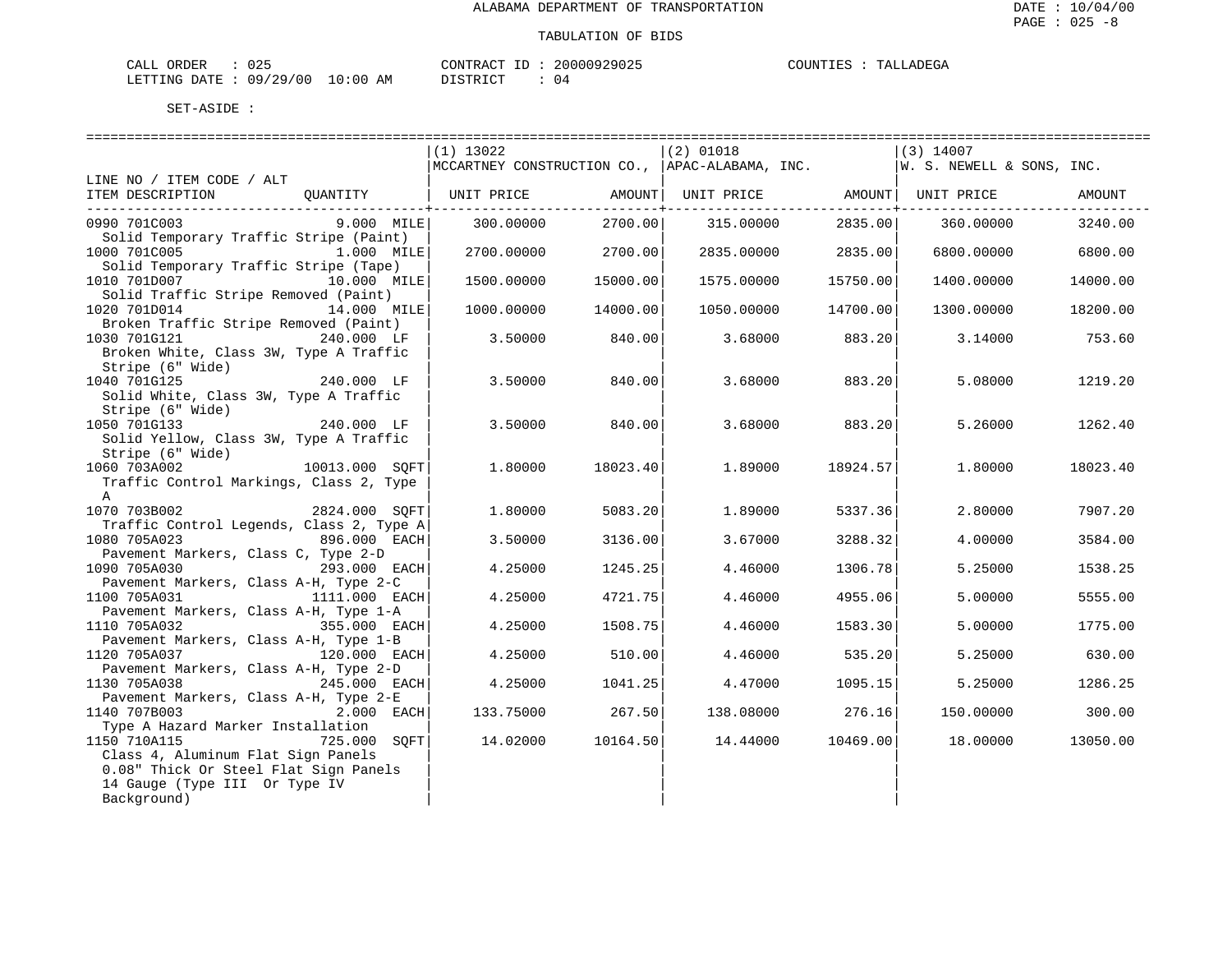| $\cap$ $\cap$<br>ORDER<br>$\sim$ $ -$<br>لىلەز<br>∪∠ລ |                                     | $-1$<br>'ת ארדא<br>$\overline{M}$ | $\sim$ $\sim$<br>$\cup$ $\sim$ | <b>\DEGZ</b><br>.OUNT<br>m <sub>n</sub><br><u>д</u> і<br>توشيقات |
|-------------------------------------------------------|-------------------------------------|-----------------------------------|--------------------------------|------------------------------------------------------------------|
| nq.<br>٬ ∩ Ր<br>LETTING<br>10Q<br>DATE<br>,,,,,<br>ັ  | $- - -$<br>$\cdot$ () (<br>AM<br>ᅩ◡ | $\sqrt{10}$<br>° ⊂ ⊓ R<br>-----   |                                |                                                                  |

|                                                    |              |      | $(1)$ 13022                                    |                 | $(2)$ 01018 |                   | $(3)$ 14007               |                |  |  |
|----------------------------------------------------|--------------|------|------------------------------------------------|-----------------|-------------|-------------------|---------------------------|----------------|--|--|
|                                                    |              |      | MCCARTNEY CONSTRUCTION CO., APAC-ALABAMA, INC. |                 |             |                   | W. S. NEWELL & SONS, INC. |                |  |  |
| LINE NO / ITEM CODE / ALT                          |              |      |                                                |                 |             |                   |                           |                |  |  |
| ITEM DESCRIPTION                                   | QUANTITY     |      | UNIT PRICE                                     | AMOUNT          |             | UNIT PRICE AMOUNT | UNIT PRICE                | AMOUNT         |  |  |
| 1160 710B001                                       | 1530.000 LF  |      | 5.89000                                        | 9011.70         | 6.10000     | 9333.00           | 7.50000                   | 11475.00       |  |  |
| Roadway Sign Post (#3 "U" Channel                  |              |      |                                                |                 |             |                   |                           |                |  |  |
| Galvanized Steel)                                  |              |      |                                                |                 |             |                   |                           |                |  |  |
| 40.000 LF<br>1170 713A000                          |              |      | 98.00000                                       | 3920.00         | 102.90000   | 4116.00           | 98.00000                  | 3920.00        |  |  |
| Permanent Barricades                               |              |      |                                                |                 |             |                   |                           |                |  |  |
| 1180 740B000                                       | 735.000      | SOFT | 8.75000                                        | 6431.25         | 8.28000     | 6085.80           | 7.50000                   | 5512.50        |  |  |
| Construction Signs                                 |              |      |                                                |                 |             |                   |                           |                |  |  |
| 1190 740D000                                       | 1048.000     | EACH | 45.00000                                       | 47160.00        | 48.43000    | 50754.64          | 40.00000                  | 41920.00       |  |  |
| Channelizing Drums                                 |              |      |                                                |                 |             |                   |                           |                |  |  |
| 1200 740E000                                       | 100.000 EACH |      | 13.50000                                       | 1350.00         | 11.57000    | 1157.00           | 11,00000                  | 1100.00        |  |  |
| Cones (36 Inches High)                             |              |      |                                                |                 |             |                   |                           |                |  |  |
| 1210 740F002                                       | 142.000      | EACH | 50.00000                                       | 7100.00         | 199.35000   | 28307.70          | 185.00000                 | 26270.00       |  |  |
| Barricades, Type III                               |              |      |                                                |                 |             |                   |                           |                |  |  |
| 1220 7401005                                       | 6.000 EACH   |      | 865.00000                                      | 5190.00         | 634.37000   | 3806.22           | 700.00000                 | 4200.00        |  |  |
| Warning Lights, Type B (Detachable Head)           |              |      |                                                |                 |             |                   |                           |                |  |  |
| 1230 740M000<br>100.000 EACH                       |              |      | 9,00000                                        | 900.00          | 7.60000     | 760.00            | 5.00000                   | 500.00         |  |  |
| Weight For Cone                                    |              |      |                                                |                 |             |                   |                           |                |  |  |
| 2.000 EACH<br>1240 741C010                         |              |      | 2000.00000                                     | 4000.00         | 1753.50000  | 3507.00           | 4300.00000                | 8600.00        |  |  |
| Portable Sequential Arrow And Chevron              |              |      |                                                |                 |             |                   |                           |                |  |  |
| Sign Unit                                          |              |      |                                                |                 |             |                   |                           |                |  |  |
| 1250 998A000                                       |              | LUMP | 0.00000                                        | 0.00            | 1,00000     | 1.00              | 100000.00000              | 100000.00      |  |  |
| Construction Fuel (Maximum Bid Limited             |              |      |                                                |                 |             |                   |                           |                |  |  |
| To $$311,000.00)$<br>1500.000 HOUR<br>1260 999 000 |              |      | 0.80000                                        | 1200.00         |             | $0.80000$ 1200.00 | 0.80000                   | 1200.00        |  |  |
| Trainee Hours At 80 Cents Per Hour                 |              |      |                                                |                 |             |                   |                           |                |  |  |
| SECTION TOTALS                                     |              |      |                                                | \$6,133,576.95] |             | \$6,195,998.80    |                           | \$6,426,908.44 |  |  |
|                                                    |              |      |                                                |                 | ----------  |                   |                           |                |  |  |
| CONTRACT TOTALS                                    |              |      |                                                | \$6,133,576.95] |             | \$6,195,998.80    |                           | \$6,426,908.44 |  |  |
|                                                    |              |      |                                                |                 |             |                   |                           |                |  |  |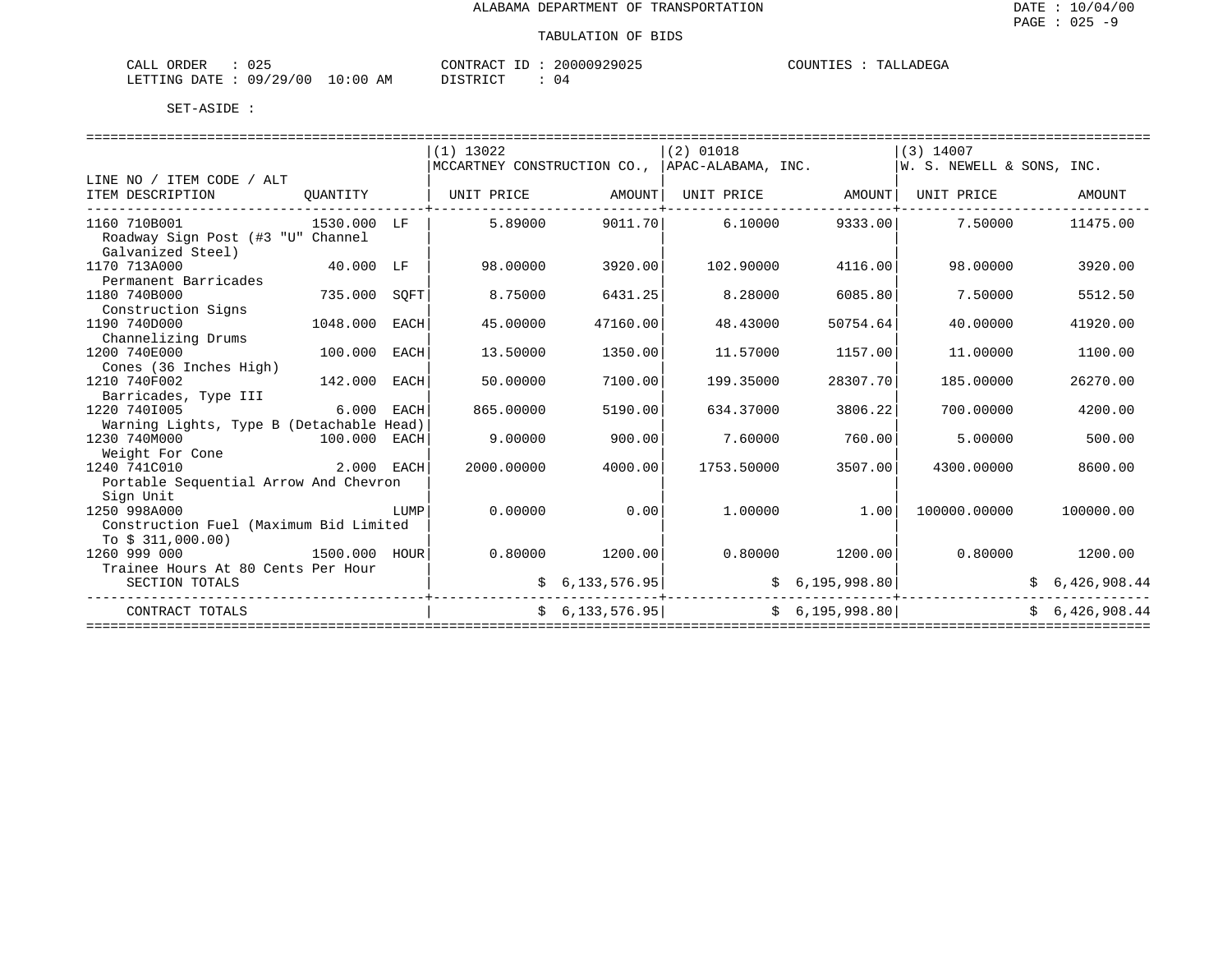# TABULATION OF BIDS

| $\sim$ $\sim$ $\sim$<br>ORDER<br>ىلىلى | $\sim$ $\sim$ $\sim$<br>しムン |                   | $-1$<br>CONTRA<br>$\pi$ $\sim$<br>'RAC | 20000929025 | COUNTIES<br>'JADEGA<br>πΔነ. |
|----------------------------------------|-----------------------------|-------------------|----------------------------------------|-------------|-----------------------------|
| LETTING<br><b>DATR</b>                 | 09/29/00                    | $\cdot$ 0 0<br>AМ | DICTDICT <sub>O</sub>                  | 04          |                             |

|                                                                 | (4) 07002                    |           |                   |            |        |
|-----------------------------------------------------------------|------------------------------|-----------|-------------------|------------|--------|
|                                                                 | GOOD HOPE CONTRACTING CO., I |           |                   |            |        |
| LINE NO / ITEM CODE / ALT                                       |                              |           |                   |            |        |
| ITEM DESCRIPTION<br>OUANTITY                                    | UNIT PRICE                   | AMOUNT    | UNIT PRICE AMOUNT | UNIT PRICE | AMOUNT |
| SECTION 0001<br>Total                                           |                              |           |                   |            |        |
|                                                                 |                              |           |                   |            |        |
| 0010 201A000<br>LUMP                                            | 195000.00000                 | 195000.00 |                   |            |        |
| Clearing & Grubbing (Approximately 6                            |                              |           |                   |            |        |
| Acres)                                                          |                              |           |                   |            |        |
| 0020 206B000<br>LUMP                                            | 2000.00000                   | 2000.00   |                   |            |        |
| Removal Of Old Box Culvert Station                              |                              |           |                   |            |        |
| 681+39                                                          |                              |           |                   |            |        |
| 0030 206B001<br>LUMP                                            | 2000.00000                   | 2000.00   |                   |            |        |
| Removal Of Old Box Culvert Station                              |                              |           |                   |            |        |
| $747 + 85$                                                      |                              |           |                   |            |        |
| 0040 206B002<br>LUMP<br>Removal Of Old Box Culvert Station      | 2000.00000                   | 2000.00   |                   |            |        |
| 806+14                                                          |                              |           |                   |            |        |
| 0050 206D000<br>1007.000 LF                                     | 5.50000                      | 5538.50   |                   |            |        |
| Removing Pipe                                                   |                              |           |                   |            |        |
| 0060 206D001<br>100.000 LF                                      | 1,50000                      | 150.00    |                   |            |        |
| Removing Guardrail                                              |                              |           |                   |            |        |
| 0070 206E000<br>14.000 EACH                                     | 100.00000                    | 1400.00   |                   |            |        |
| Removing Headwalls                                              |                              |           |                   |            |        |
| 0080 206E019<br>16.000 EACH                                     | 95.00000                     | 1520.00   |                   |            |        |
| Removing Guardrail End Anchor (Type 10)                         |                              |           |                   |            |        |
| 0090 210A000<br>59513.000 CYIP                                  | 4.50000                      | 267808.50 |                   |            |        |
| Unclassified Excavation                                         |                              |           |                   |            |        |
| 0100 210D000<br>21410.000 CYIP                                  | 5.00000                      | 107050.00 |                   |            |        |
| Borrow Excavation                                               |                              |           |                   |            |        |
| 0110 214A000<br>1788.000 CUYD                                   | 9.00000                      | 16092.00  |                   |            |        |
| Structure Excavation                                            |                              |           |                   |            |        |
| 0120 214B001<br>513.000 CUYD<br>Foundation Backfill, Commercial | 18.00000                     | 9234.00   |                   |            |        |
| 0130 231B001<br>38533.000 TON                                   | 10.50000                     | 404596.50 |                   |            |        |
| Roadbed Stabilizing Material, AHD #467                          |                              |           |                   |            |        |
| 0140 301A004<br>1331.000 SYCP                                   | 5.00000                      | 6655.00   |                   |            |        |
| Crushed Aggregate Base Course, Type B,                          |                              |           |                   |            |        |
| Plant Mixed, 4" Compacted Thickness                             |                              |           |                   |            |        |
| 0150 301A012<br>180204.000 SYCP                                 | 3.85000                      | 693785.40 |                   |            |        |
| Crushed Aggregate Base Course, Type B,                          |                              |           |                   |            |        |
| Plant Mixed, 6" Compacted Thickness                             |                              |           |                   |            |        |
| 0160 301A014<br>1789.000 SYCP                                   | 5.00000                      | 8945.00   |                   |            |        |
| Crushed Aggregate Base Course, Type B,                          |                              |           |                   |            |        |
| Plant Mixed, 6.5" Compacted Thickness                           |                              |           |                   |            |        |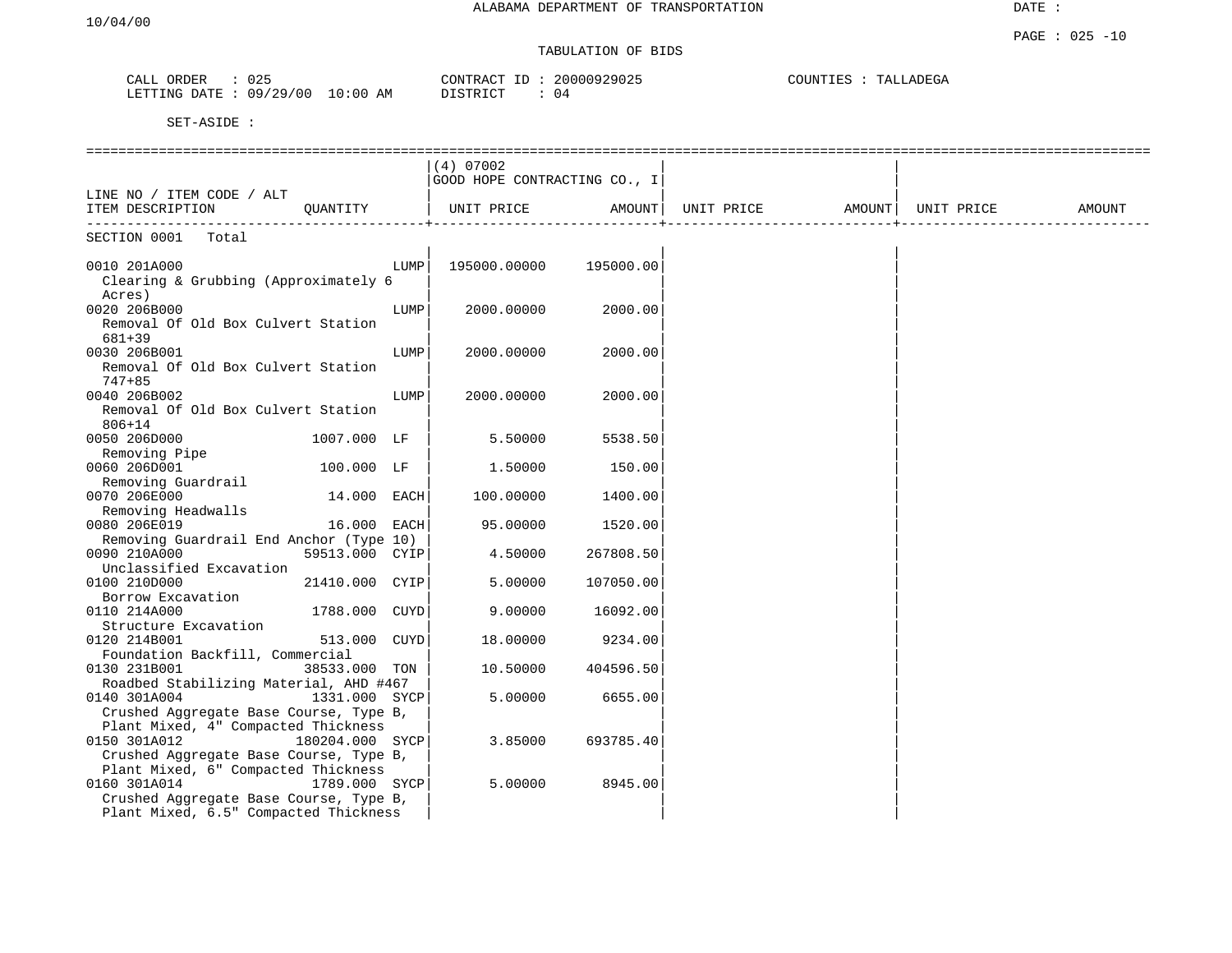| $\cdot$ $\sim$<br>ORDER<br>. ا ∆ '<br>U 4 -<br>لللطم                                 |           | <b>ONTI</b> | , u | ADEG)<br>COUNTIE!<br>ΤΆ. |
|--------------------------------------------------------------------------------------|-----------|-------------|-----|--------------------------|
| $\sim$ $\sim$<br>ነ∆ ጥፑ<br>′ N C<br>$\cap$ $\Omega$ .<br>וידים.<br>NIC<br>.<br>$\sim$ | AΜ<br>:∪u |             |     |                          |

|                                          |                 | $(4)$ 07002                  |           |            |        |            |        |
|------------------------------------------|-----------------|------------------------------|-----------|------------|--------|------------|--------|
|                                          |                 | GOOD HOPE CONTRACTING CO., I |           |            |        |            |        |
| LINE NO / ITEM CODE / ALT                |                 |                              |           |            |        |            |        |
| ITEM DESCRIPTION                         | OUANTITY        | UNIT PRICE                   | AMOUNT    | UNIT PRICE | AMOUNT | UNIT PRICE | AMOUNT |
|                                          |                 |                              |           |            |        |            |        |
| 0170 301A016                             | 95408.000 SYCP  | 4.20000                      | 400713.60 |            |        |            |        |
| Crushed Aggregate Base Course, Type B,   |                 |                              |           |            |        |            |        |
| Plant Mixed, 7" Compacted Thickness      |                 |                              |           |            |        |            |        |
| 0180 327E000                             | 23202.000 TON   | 24.87000                     | 577033.74 |            |        |            |        |
| Permeable Asphalt Treated Base           |                 |                              |           |            |        |            |        |
| 0185 401A000                             | 102636.000 SYCP | 0.28000                      | 28738.08  |            |        |            |        |
| Bituminous Treatment A                   |                 |                              |           |            |        |            |        |
| 0190 401B100                             | 198282.000 SYCP | 0.60000                      | 118969.20 |            |        |            |        |
|                                          |                 |                              |           |            |        |            |        |
| Bituminous Treatment E (With Polymer     |                 |                              |           |            |        |            |        |
| Additive)                                |                 |                              |           |            |        |            |        |
| 0200 401B108                             | 79485.000 SYCP  | 0.72000                      | 57229.20  |            |        |            |        |
| Bituminous Treatment G (With Polymer     |                 |                              |           |            |        |            |        |
| Additive)                                |                 |                              |           |            |        |            |        |
| 0210 408A052                             | 1870.000 SY     | 2.00000                      | 3740.00   |            |        |            |        |
| Planing Existing Pavement                |                 |                              |           |            |        |            |        |
| (Approximately 1.10" Thru 2.0" Thick)    |                 |                              |           |            |        |            |        |
| 0220 408A059                             | 6400.000 SY     | 2.50000                      | 16000.00  |            |        |            |        |
| Planing Existing Pavement (Approximately |                 |                              |           |            |        |            |        |
| 8.10"Thru 9.0"Thick)                     |                 |                              |           |            |        |            |        |
| 0230 410B000                             | 1.000 EACH      | 6000.00000                   | 6000.00   |            |        |            |        |
| State Furnished Profilograph             |                 |                              |           |            |        |            |        |
| 0240 424A260                             | 13725.000 TON   | 34.64000                     | 475434.00 |            |        |            |        |
| Superpave Bituminous Concrete Wearing    |                 |                              |           |            |        |            |        |
| Surface Layer, 1/2" Maximum Aggregate    |                 |                              |           |            |        |            |        |
| Size Mix, ESAL Range D                   |                 |                              |           |            |        |            |        |
| 0250 424A266                             | 100.000 TON     | 40.98000                     | 4098.00   |            |        |            |        |
| Superpave Bituminous Concrete Wearing    |                 |                              |           |            |        |            |        |
| Surface Layer, Leveling, 1/2" Maximum    |                 |                              |           |            |        |            |        |
| Aggregate Size Mix, ESAL Range D         |                 |                              |           |            |        |            |        |
| 0260 424B441                             | 13703.000 TON   | 28.84000                     | 395194.52 |            |        |            |        |
| Superpave Bituminous Concrete Upper      |                 |                              |           |            |        |            |        |
| Binder Layer, 1" Maximum Aggregate Size  |                 |                              |           |            |        |            |        |
| Mix, ESAL Range C                        |                 |                              |           |            |        |            |        |
| 0270 424B461                             | 33357.000 TON   | 27.63000                     | 921653.91 |            |        |            |        |
| Superpave Bituminous Concrete Upper      |                 |                              |           |            |        |            |        |
| Binder Layer, 1" Maximum Aggregate Size  |                 |                              |           |            |        |            |        |
|                                          |                 |                              |           |            |        |            |        |
| Mix, ESAL Range D<br>0280 424B561        | 17966.000 TON   | 27.63000                     | 496400.58 |            |        |            |        |
|                                          |                 |                              |           |            |        |            |        |
| Superpave Bituminous Concrete Lower      |                 |                              |           |            |        |            |        |
| Binder Layer, 1" Maximum Aggregate Size  |                 |                              |           |            |        |            |        |
| Mix, ESAL Range D                        |                 |                              |           |            |        |            |        |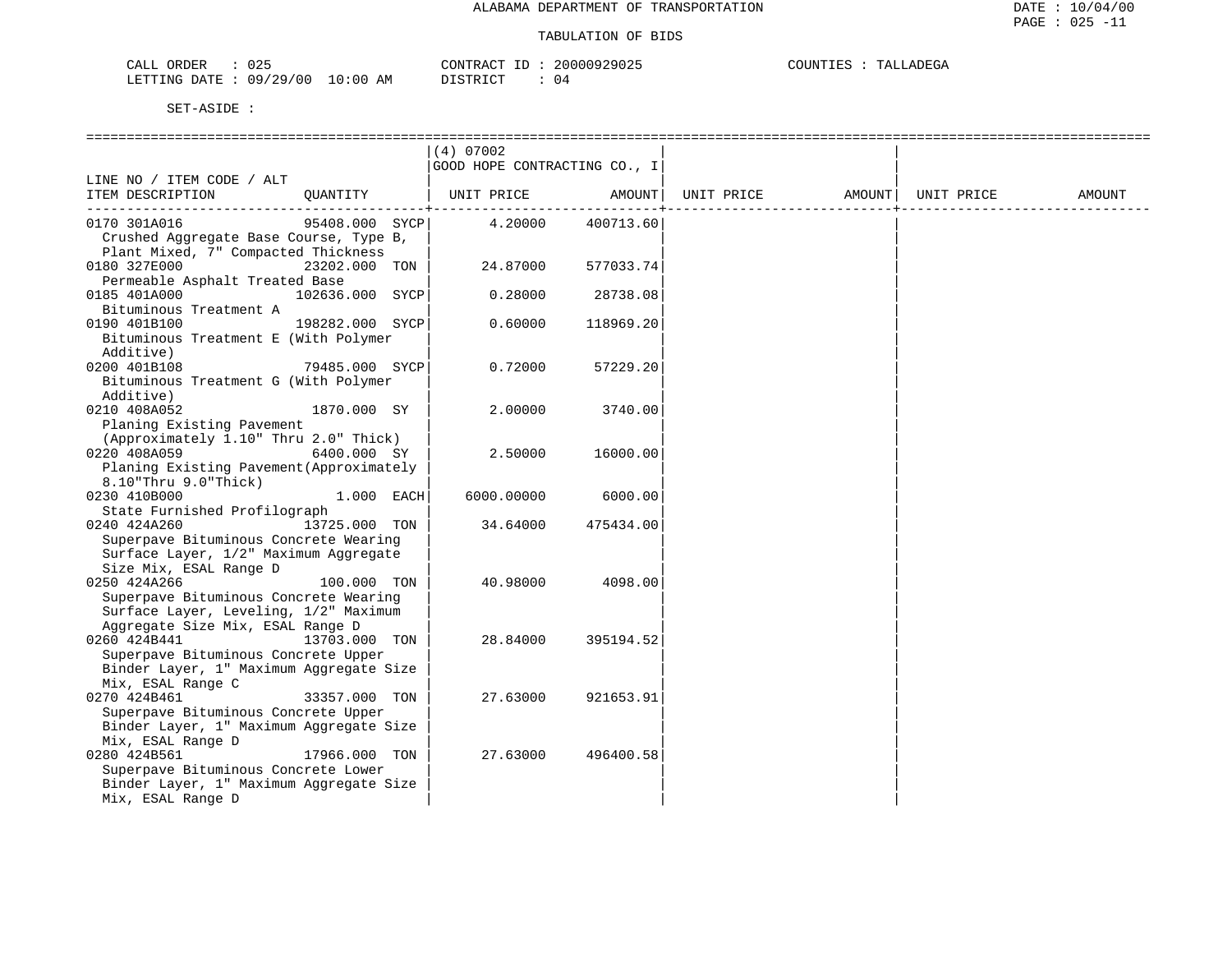| 025<br>CALL ORDER                | CONTRACT ID : | 20000929025 | COUNTIES : | TALLADEGA |
|----------------------------------|---------------|-------------|------------|-----------|
| LETTING DATE : 09/29/00 10:00 AM | DISTRICT      |             |            |           |

|                                         |               | $(4)$ 07002                  |           |                   |            |        |
|-----------------------------------------|---------------|------------------------------|-----------|-------------------|------------|--------|
|                                         |               | GOOD HOPE CONTRACTING CO., I |           |                   |            |        |
| LINE NO / ITEM CODE / ALT               |               |                              |           |                   |            |        |
| ITEM DESCRIPTION                        | OUANTITY      | UNIT PRICE                   | AMOUNT    | UNIT PRICE AMOUNT | UNIT PRICE | AMOUNT |
| 0290 424B562                            | 18682.000 TON | 27.63000                     | 516183.66 |                   |            |        |
| Superpave Bituminous Concrete Lower     |               |                              |           |                   |            |        |
| Binder Layer, 1 1/2" Maximum Aggregate  |               |                              |           |                   |            |        |
| Size Mix, ESAL Range D                  |               |                              |           |                   |            |        |
| 0300 424B565                            | 100.000 TON   | 45.97000                     | 4597.00   |                   |            |        |
| Superpave Bituminous Concrete Lower     |               |                              |           |                   |            |        |
| Binder Layer, Patching, 1" Maximum      |               |                              |           |                   |            |        |
| Aggregate Size Mix, ESAL Range D        |               |                              |           |                   |            |        |
| 0310 424B569                            | 100.000 TON   | 45.97000                     | 4597.00   |                   |            |        |
| Superpave Bituminous Concrete Lower     |               |                              |           |                   |            |        |
| Binder Layer, Leveling, 1" Maximum      |               |                              |           |                   |            |        |
| Aggregate Size Mix, ESAL Range D        |               |                              |           |                   |            |        |
| 0320 430B012                            | 500.000 TNCP  | 14.00000                     | 7000.00   |                   |            |        |
| Aggregate Surfacing (AHD #410 Or #467)  |               |                              |           |                   |            |        |
| 0330 430B017                            | 100.000 TNCP  | 14.00000                     | 1400.00   |                   |            |        |
| Aggregate Surfacing (AHD #410, #467, Or |               |                              |           |                   |            |        |
| #810)                                   |               |                              |           |                   |            |        |
| 0340 450B000                            | 107.000 SOYD  | 65.00000                     | 6955.00   |                   |            |        |
| Reinforced Cement Concrete Bridge End   |               |                              |           |                   |            |        |
| Slab                                    |               |                              |           |                   |            |        |
| 0350 530A001                            | 381.000 LF    | 23.00000                     | 8763.00   |                   |            |        |
| 18" Roadway Pipe (Class 3 R.C.)         |               |                              |           |                   |            |        |
| 0360 530A002                            | 556.000 LF    | 33.00000                     | 18348.00  |                   |            |        |
| 24" Roadway Pipe (Class 3 R.C.)         |               |                              |           |                   |            |        |
| 0370 530B000                            | 211.000 LF    | 31,00000                     | 6541.00   |                   |            |        |
| 18" Span, 11" Rise Roadway Pipe (Class  |               |                              |           |                   |            |        |
| 3 R.C.                                  |               |                              |           |                   |            |        |
| 0380 530B004                            | 288.000 LF    | 86.40000                     | 24883.20  |                   |            |        |
| 44" Span, 27" Rise Roadway Pipe (Class  |               |                              |           |                   |            |        |
| 3 R.C.                                  |               |                              |           |                   |            |        |
| 0390 530B006                            | 205.000 LF    | 132.00000                    | 27060.00  |                   |            |        |
| 59" Span, 36" Rise Roadway Pipe (Class  |               |                              |           |                   |            |        |
| 3 R.C.                                  |               |                              |           |                   |            |        |
| 0400 530B007                            | 110.000 LF    | 156.00000                    | 17160.00  |                   |            |        |
| 65" Span, 40" Rise Roadway Pipe (Class  |               |                              |           |                   |            |        |
| 3 R.C.                                  |               |                              |           |                   |            |        |
| 0410 535A001                            | 543.000 LF    | 28.00000                     | 15204.00  |                   |            |        |
| 18" Side Drain Pipe                     |               |                              |           |                   |            |        |
| 0420 535A002                            | 167.000 LF    | 32.00000                     | 5344.00   |                   |            |        |
| 24" Side Drain Pipe                     | 40.000 LF     | 40.00000                     | 1600.00   |                   |            |        |
| 0430 535A003<br>30" Side Drain Pipe     |               |                              |           |                   |            |        |
|                                         |               |                              |           |                   |            |        |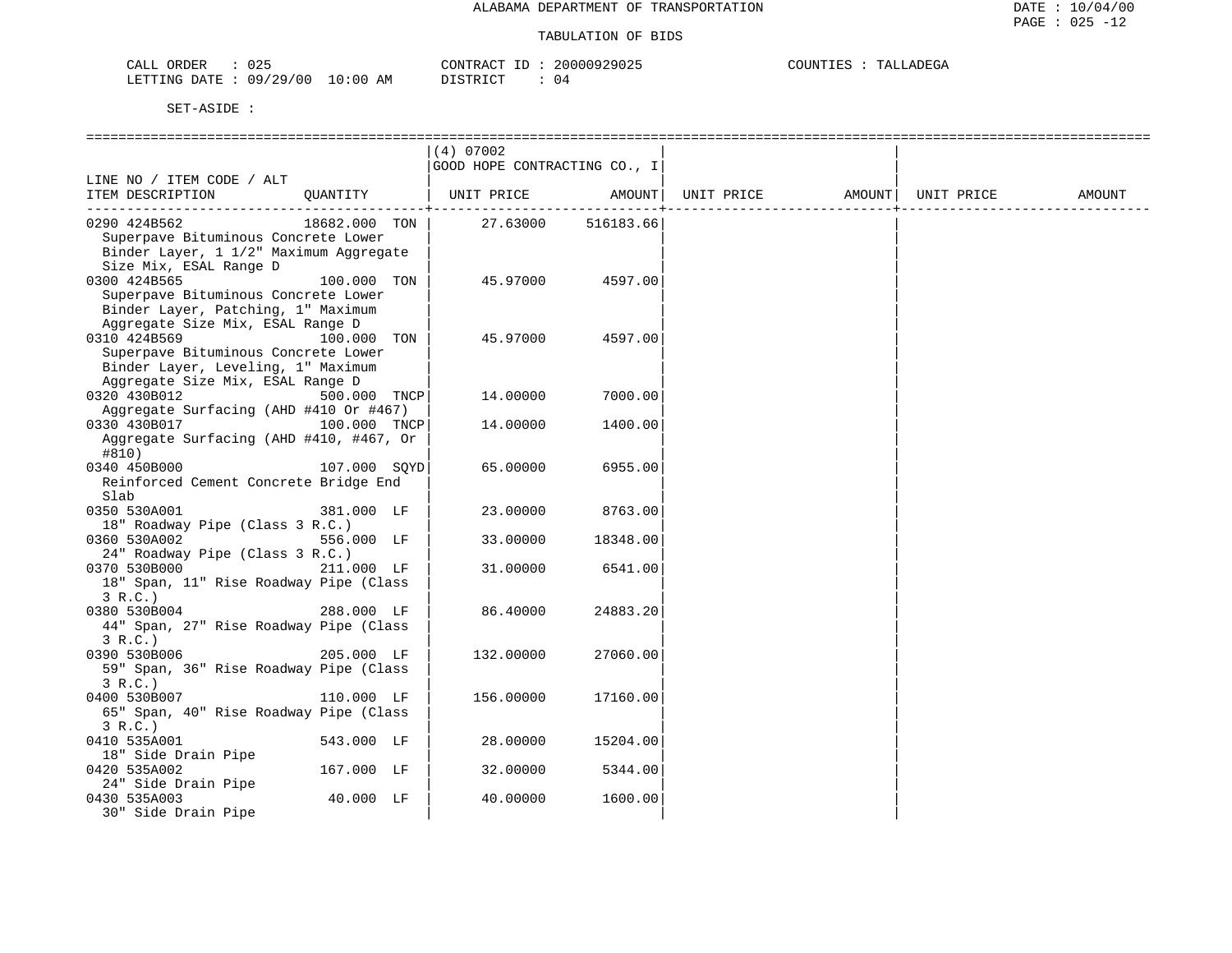| ORDER<br>CALL<br>U 4.    | CONTRACT ID                     | 20000929025 | COUNTIES<br>TALLADEGA |
|--------------------------|---------------------------------|-------------|-----------------------|
| 09/29/00<br>LETTING DATE | 10:00<br>DISTRICT<br>AM<br>---- | 04          |                       |

|                                                                                                                                                                                                                                                                                                                                                                                          |              |      | (4) 07002<br>GOOD HOPE CONTRACTING CO., I |           |            |                    |        |
|------------------------------------------------------------------------------------------------------------------------------------------------------------------------------------------------------------------------------------------------------------------------------------------------------------------------------------------------------------------------------------------|--------------|------|-------------------------------------------|-----------|------------|--------------------|--------|
| LINE NO / ITEM CODE / ALT<br>ITEM DESCRIPTION                                                                                                                                                                                                                                                                                                                                            | QUANTITY     |      | UNIT PRICE AMOUNT                         |           | UNIT PRICE | AMOUNT  UNIT PRICE | AMOUNT |
| 0440 535A004<br>36" Side Drain Pipe                                                                                                                                                                                                                                                                                                                                                      | 44.000 LF    |      | 40.00000                                  | 1760.00   |            |                    |        |
| 0450 600A000<br>Mobilization                                                                                                                                                                                                                                                                                                                                                             |              | LUMP | 43500.00000 43500.00                      |           |            |                    |        |
| 0460 601A000<br>Furnishing Base, Soil And Structure<br>Laboratories                                                                                                                                                                                                                                                                                                                      | $1.000$ EACH |      | 8000.00000                                | 8000.00   |            |                    |        |
| 0480 605A002<br>Pavement Edge Drain (Aggregate Filled<br>Underdrain)                                                                                                                                                                                                                                                                                                                     | 63185.000 LF |      | 3.41000                                   | 215460.85 |            |                    |        |
| 0490 605B000                                                                                                                                                                                                                                                                                                                                                                             | 88.000 EACH  |      | 140.00000                                 | 12320.00  |            |                    |        |
| Special Underdrain Outlet, Type A<br>0500 606A000<br>6" Underdrain Pipe                                                                                                                                                                                                                                                                                                                  | 300.000 LF   |      | 12.00000                                  | 3600.00   |            |                    |        |
| 0510 610C001<br>Loose Riprap, Class 2                                                                                                                                                                                                                                                                                                                                                    | 723.000 TON  |      | 24.50000                                  | 17713.50  |            |                    |        |
| 0520 610D000<br>Filter Blanket                                                                                                                                                                                                                                                                                                                                                           | 570.000 SQYD |      | 7.50000                                   | 4275.00   |            |                    |        |
| 0530 614A000                                                                                                                                                                                                                                                                                                                                                                             | 93.000 CUYD  |      | 225.00000                                 | 20925.00  |            |                    |        |
| $\begin{bmatrix} 1 & 0 & 0 & 0 \\ 0 & 0 & 0 & 0 \\ 0 & 0 & 0 & 0 \\ 0 & 0 & 0 & 0 \\ 0 & 0 & 0 & 0 \\ 0 & 0 & 0 & 0 \\ 0 & 0 & 0 & 0 \\ 0 & 0 & 0 & 0 \\ 0 & 0 & 0 & 0 \\ 0 & 0 & 0 & 0 \\ 0 & 0 & 0 & 0 \\ 0 & 0 & 0 & 0 \\ 0 & 0 & 0 & 0 \\ 0 & 0 & 0 & 0 \\ 0 & 0 & 0 & 0 \\ 0 & 0 & 0 & 0 \\ 0 & 0 & 0 & 0 \\ 0 & 0 & 0 & $<br>0540 618B003<br>Concrete Driveway, 6" Thick (Includes |              |      | 30.00000                                  | 7590.00   |            |                    |        |
| Wire Mesh)<br>0550 619A002                                                                                                                                                                                                                                                                                                                                                               | $6.000$ EACH |      | 300.00000                                 | 1800.00   |            |                    |        |
| 18" Roadway Pipe End Treatment, Class 1                                                                                                                                                                                                                                                                                                                                                  |              |      |                                           |           |            |                    |        |
| 0560 619A003<br>24" Roadway Pipe End Treatment, Class 1                                                                                                                                                                                                                                                                                                                                  | 4.000 EACH   |      | 350.00000                                 | 1400.00   |            |                    |        |
| 0570 619A101<br>18" Side Drain Pipe End Treatment,<br>Class 1                                                                                                                                                                                                                                                                                                                            | 24.000 EACH  |      | 300.00000                                 | 7200.00   |            |                    |        |
| $10.000$ EACH<br>0580 619A102<br>24" Side Drain Pipe End Treatment,<br>Class 1                                                                                                                                                                                                                                                                                                           |              |      | 350.00000                                 | 3500.00   |            |                    |        |
| 0590 619A103<br>30" Side Drain Pipe End Treatment,<br>Class 1                                                                                                                                                                                                                                                                                                                            | $2.000$ EACH |      | 450.00000                                 | 900.00    |            |                    |        |
| 0600 619A104<br>36" Side Drain Pipe End Treatment,<br>Class 1                                                                                                                                                                                                                                                                                                                            | $2.000$ EACH |      | 500.00000                                 | 1000.00   |            |                    |        |
| 0610 619B015<br>18" Span, 11" Rise Roadway Pipe End<br>Treatment, Class 1                                                                                                                                                                                                                                                                                                                | 2.000 EACH   |      | 350.00000                                 | 700.00    |            |                    |        |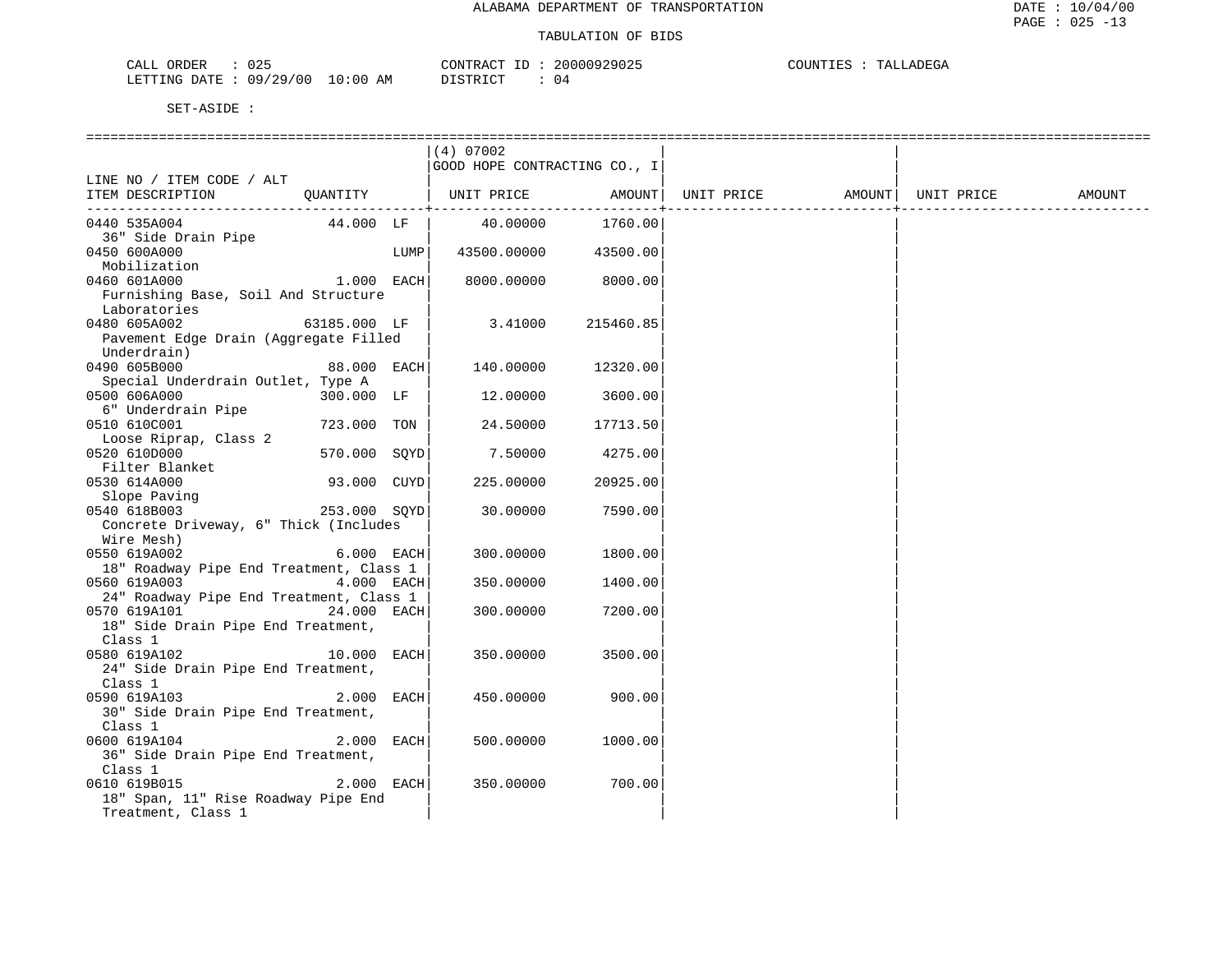| $\cdots$<br>ORDER<br>$\sim$ $ -$<br>لىلەت<br>∪∠∴ |    | $\cap$ $\cap$ $\cap$<br>$\sim$<br>א שי<br>JIV | חמי | דיתו זרי<br><u>та с</u><br>' l' ∆ |
|--------------------------------------------------|----|-----------------------------------------------|-----|-----------------------------------|
| n a<br>n n<br>ETTING<br>129<br>DATE.             | AM | $T \cap T$<br>STR                             | 04  |                                   |

|                                                 |               | (4) 07002                    |                             |                                |  |        |
|-------------------------------------------------|---------------|------------------------------|-----------------------------|--------------------------------|--|--------|
|                                                 |               | GOOD HOPE CONTRACTING CO., I |                             |                                |  |        |
| LINE NO / ITEM CODE / ALT                       |               |                              |                             |                                |  |        |
| ITEM DESCRIPTION                                |               | QUANTITY   UNIT PRICE        | AMOUNT  <br>--------------- | UNIT PRICE AMOUNT   UNIT PRICE |  | AMOUNT |
| 0620 619B021                                    | $1.000$ EACH  | 1500.00000                   | 1500.00                     |                                |  |        |
| 59" Span, 36" Rise Roadway Pipe End             |               |                              |                             |                                |  |        |
| Treatment, Class 1                              |               |                              |                             |                                |  |        |
| 0630 619B069                                    | $3.000$ EACH  | 1400.00000                   | 4200.00                     |                                |  |        |
| 44" Span, 27" Rise Roadway Pipe End             |               |                              |                             |                                |  |        |
| Treatment, Class 2                              |               |                              |                             |                                |  |        |
| 0640 619B071                                    | 1.000 EACH    | 2000.00000                   | 2000.00                     |                                |  |        |
| 59" Span, 36" Rise Roadway Pipe End             |               |                              |                             |                                |  |        |
| Treatment, Class 2                              |               |                              |                             |                                |  |        |
| 0650 619B072                                    | 1.000 EACH    | 2500.00000                   | 2500.00                     |                                |  |        |
| 65" Span, 40" Rise Roadway Pipe End             |               |                              |                             |                                |  |        |
| Treatment, Class 2                              |               |                              |                             |                                |  |        |
| 0660 621A000                                    | 1.000 EACH    | 900.00000                    | 900.00                      |                                |  |        |
| Junction Boxes, Type 1, 1P Or 5                 |               |                              |                             |                                |  |        |
| 0670 621A001<br>Junction Boxes, Type 1, 2P Or 5 | 2.000 EACH    | 1000.00000                   | 2000.00                     |                                |  |        |
| 0680 621A004                                    | 1.000 EACH    | 1600.00000                   | 1600.00                     |                                |  |        |
| Junction Boxes, Type 4                          |               |                              |                             |                                |  |        |
| 0690 621A005                                    | 1.000 EACH    | 950.00000                    | 950.00                      |                                |  |        |
| Junction Boxes, Type 1                          |               |                              |                             |                                |  |        |
| 0700 621C019                                    | 2.000 EACH    | 1500.00000                   | 3000.00                     |                                |  |        |
| Inlets, Type X                                  |               |                              |                             |                                |  |        |
| 0710 621C020                                    | 4.000 EACH    | 1250.00000                   | 5000.00                     |                                |  |        |
| Inlets, Type Y                                  |               |                              |                             |                                |  |        |
| 0720 621C027                                    | 1.000 EACH    | 1250.00000                   | 1250.00                     |                                |  |        |
| Inlets, Type C                                  |               |                              |                             |                                |  |        |
| 0730 621D002                                    | 1.000 EACH    | 450.00000                    | 450.00                      |                                |  |        |
| Inlet Units, Type C                             |               |                              |                             |                                |  |        |
| 0740 621D019                                    | 6.000 EACH    | 500.00000                    | 3000.00                     |                                |  |        |
| Inlet Units, Type Y<br>0750 630A000             | 863.000 LF    | 10.50000                     | 9061.50                     |                                |  |        |
| Steel Beam Guardrail, Class A, Type 1           |               |                              |                             |                                |  |        |
| 0760 630C003                                    | 4.000 EACH    | 1000.00000                   | 4000.00                     |                                |  |        |
| Guardrail End Anchor, Type 13                   |               |                              |                             |                                |  |        |
| 0770 630C070                                    | 22.000 EACH   | 1450.00000                   | 31900.00                    |                                |  |        |
| Guardrail End Anchor, Type 10 Series            |               |                              |                             |                                |  |        |
| 0780 650B000                                    | 3623.000 CYIP | 5.00000                      | 18115.00                    |                                |  |        |
| Topsoil From Stockpiles                         |               |                              |                             |                                |  |        |
| 0790 651B000                                    | 18.000 TON    | 200.00000                    | 3600.00                     |                                |  |        |
| Agricultural Limestone                          |               |                              |                             |                                |  |        |
| 0800 652A057                                    | 4.000 ACRE    | 800.00000                    | 3200.00                     |                                |  |        |
| Seeding (Mix 3A)                                |               |                              |                             |                                |  |        |
|                                                 |               |                              |                             |                                |  |        |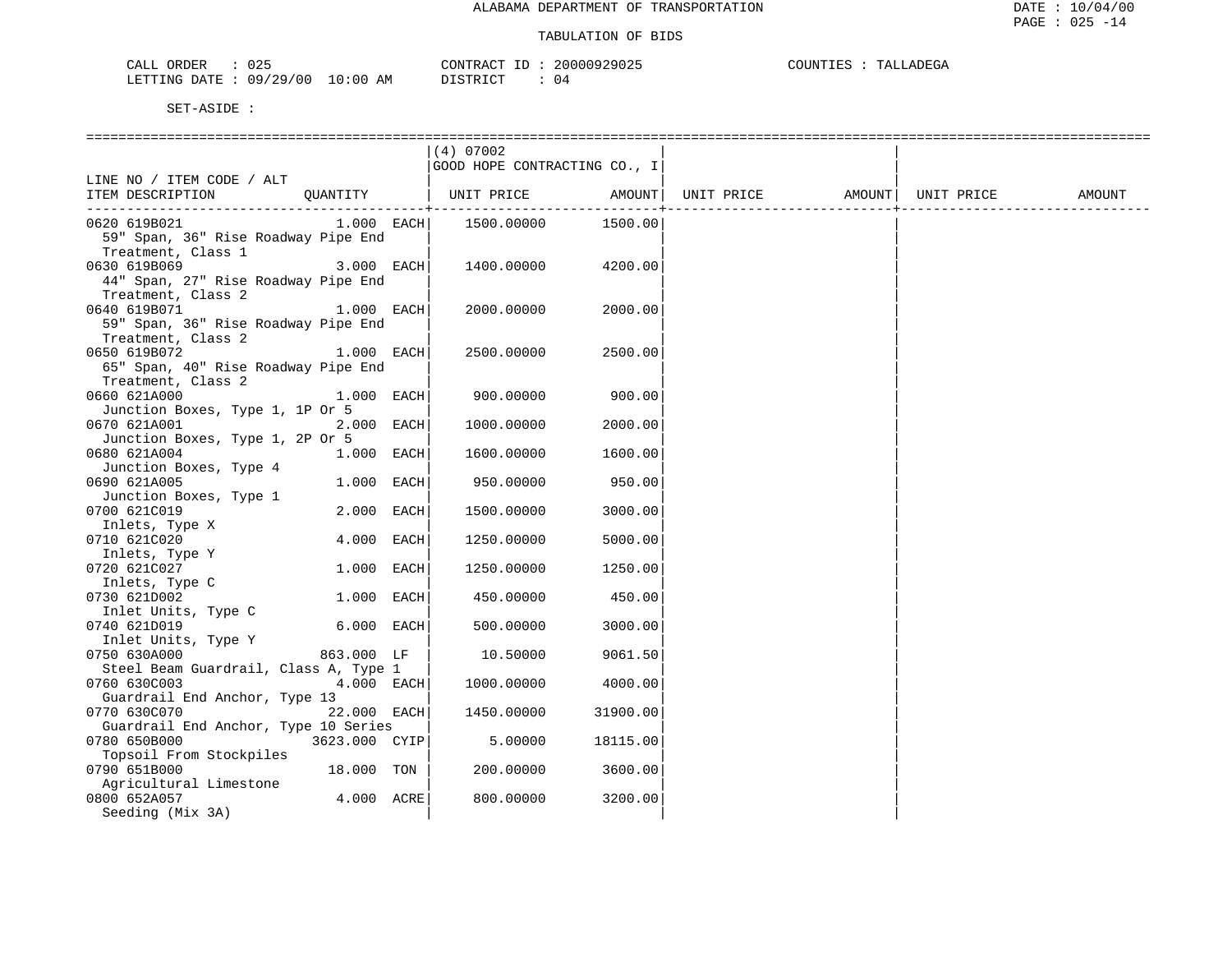| $\sim$ $\sim$ $\sim$<br>JRDER<br><u>. Ω Ι</u><br>∪∠ລ<br>----    |                      | YAU |     | ADFCA<br>" הדדר<br>$\cdots$<br>1.11 |
|-----------------------------------------------------------------|----------------------|-----|-----|-------------------------------------|
| ، ۱۵<br>חמח<br>' ೧ (<br>$\sim$ $\sim$<br>, u<br>INIC÷<br>$\sim$ | $\Delta$<br>n.<br>∸∽ |     | U 4 |                                     |

|                                                       |                |      | (4) 07002                    |          |                                       |  |        |
|-------------------------------------------------------|----------------|------|------------------------------|----------|---------------------------------------|--|--------|
|                                                       |                |      | GOOD HOPE CONTRACTING CO., I |          |                                       |  |        |
| LINE NO / ITEM CODE / ALT                             |                |      |                              |          |                                       |  |        |
| ITEM DESCRIPTION                                      |                |      | QUANTITY   UNIT PRICE        |          | AMOUNT  UNIT PRICE AMOUNT  UNIT PRICE |  | AMOUNT |
| 0810 652A061                                          | $1.000$ ACRE   |      | 600.00000                    | 600.00   |                                       |  |        |
| Seeding (Mix 3E)                                      |                |      |                              |          |                                       |  |        |
| 0820 652B055                                          | $1.000$ $ACRE$ |      | 500.00000                    | 500.00   |                                       |  |        |
| Temporary Seeding (Mix 3AT)                           |                |      |                              |          |                                       |  |        |
| 0830 652D057                                          | 1.000 ACRE     |      | 1000.00000                   | 1000.00  |                                       |  |        |
| Seeding In Stubble (Mix 3A)                           |                |      |                              |          |                                       |  |        |
| 0840 654A001<br>Solid Sodding (Bermuda)               | 2341.000 SOYD  |      | 4.00000                      | 9364.00  |                                       |  |        |
| 0850 656A000                                          | 5.000 ACRE     |      | 700.00000                    | 3500.00  |                                       |  |        |
| Mulching, Class A, Type 1                             |                |      |                              |          |                                       |  |        |
| 0860 656A001                                          | 1.000 ACRE     |      | 700.00000                    | 700.00   |                                       |  |        |
| Mulching, Class A, Type 2                             |                |      |                              |          |                                       |  |        |
| 0870 659A000                                          | 500.000 SOYD   |      | 2.00000                      | 1000.00  |                                       |  |        |
| Erosion Control Netting, Class A                      |                |      |                              |          |                                       |  |        |
| 0880 665C000                                          | 100.000 LF     |      | 18.00000                     | 1800.00  |                                       |  |        |
| 15" Temporary Pipe                                    |                |      |                              |          |                                       |  |        |
| 0890 665F000                                          | 100.000 EACH   |      | 7.00000                      | 700.00   |                                       |  |        |
| Hay Bales                                             |                |      |                              |          |                                       |  |        |
| 0900 6651000<br>Temporary Riprap, Class 2             | 100.000 TON    |      | 25.25000                     | 2525.00  |                                       |  |        |
| 0910 665J000<br>10212.000 LF                          |                |      | 6.75000                      | 68931.00 |                                       |  |        |
| Silt Fence, Type A                                    |                |      |                              |          |                                       |  |        |
| 0920 680A000                                          |                | LUMP | 85000.00000                  | 85000.00 |                                       |  |        |
| Engineering Controls                                  |                |      |                              |          |                                       |  |        |
| 0930 701A028<br>15.000 MILE                           |                |      | 1375.00000                   | 20625.00 |                                       |  |        |
| Solid White, Class 2, Type A Traffic                  |                |      |                              |          |                                       |  |        |
| Stripe (0.06" Thick) (6" Wide)                        |                |      |                              |          |                                       |  |        |
| 0940 701A032                                          | 14.000 MILE    |      | 1375.00000                   | 19250.00 |                                       |  |        |
| Solid Yellow, Class 2, Type A Traffic                 |                |      |                              |          |                                       |  |        |
| Stripe (0.06" Thick) (6" Wide)                        |                |      |                              |          |                                       |  |        |
| 0950 701A041<br>Broken White, Class 2, Type A Traffic | 14.000 MILE    |      | 915.00000                    | 12810.00 |                                       |  |        |
| Stripe (0.09" Thick) (6" Wide)                        |                |      |                              |          |                                       |  |        |
| 0960 701A048                                          | 2.000 MILE     |      | 1550.00000                   | 3100.00  |                                       |  |        |
| Solid Yellow, Class 2, Type A Traffic                 |                |      |                              |          |                                       |  |        |
| Stripe (0.09" Thick) (6" Wide)                        |                |      |                              |          |                                       |  |        |
| 0970 701B009                                          | 11340.000 LF   |      | 0.72000                      | 8164.80  |                                       |  |        |
| Dotted Class 2, Type A Traffic Stripe                 |                |      |                              |          |                                       |  |        |
| $(0.09"$ Thick $)(6"$ Wide $)$                        |                |      |                              |          |                                       |  |        |
| 0980 701C002                                          | 14.000 MILE    |      | 320.00000                    | 4480.00  |                                       |  |        |
| Broken Temporary Traffic Stripe (Paint)               |                |      |                              |          |                                       |  |        |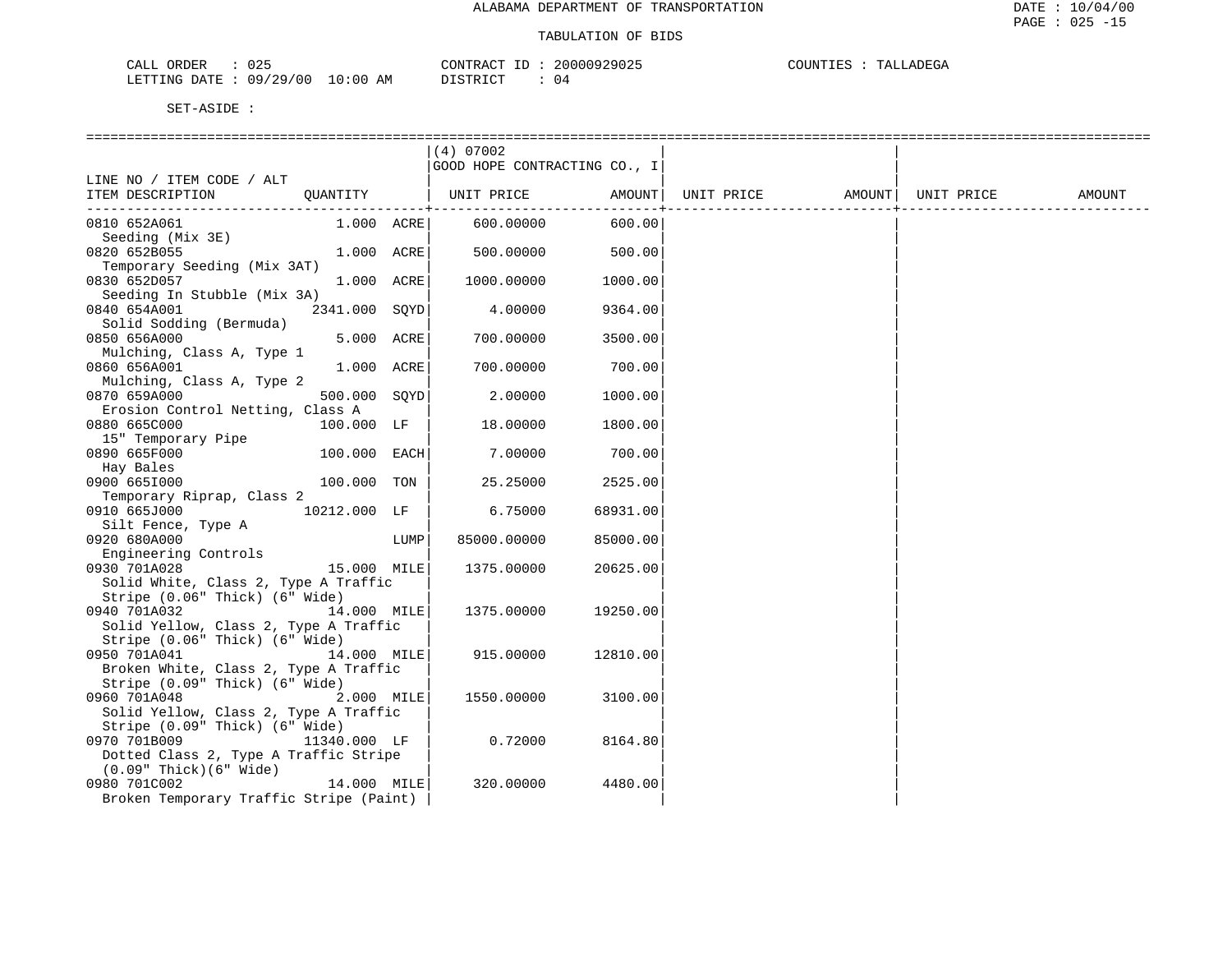| ORDER<br>CALI  | $\sim$ $\sim$ $\sim$<br>U 25 |            | CONTRACT<br>ΙD | 20000929025 | COUNTIES | TALLADEGA |
|----------------|------------------------------|------------|----------------|-------------|----------|-----------|
| LETTING DATE : | 09/29/00                     | $10:00$ AM | DISTRICT       |             |          |           |

|                                                            |                 | (4) 07002                    |                       |                   |            |        |
|------------------------------------------------------------|-----------------|------------------------------|-----------------------|-------------------|------------|--------|
|                                                            |                 | GOOD HOPE CONTRACTING CO., I |                       |                   |            |        |
| LINE NO / ITEM CODE / ALT                                  |                 |                              |                       |                   |            |        |
| ITEM DESCRIPTION                                           | QUANTITY        | UNIT PRICE                   | AMOUNT                | UNIT PRICE AMOUNT | UNIT PRICE | AMOUNT |
| 0990 701C003                                               | $9.000$ MILE    | 360.00000                    | . <b>.</b><br>3240.00 |                   |            |        |
| Solid Temporary Traffic Stripe (Paint)                     |                 |                              |                       |                   |            |        |
| 1000 701C005                                               | 1.000 MILE      | 6800.00000                   | 6800.00               |                   |            |        |
| Solid Temporary Traffic Stripe (Tape)                      |                 |                              |                       |                   |            |        |
| 1010 701D007                                               | 10.000 MILE     | 1400.00000                   | 14000.00              |                   |            |        |
| Solid Traffic Stripe Removed (Paint)<br>1020 701D014       | 14.000 MILE     | 1300.00000                   | 18200.00              |                   |            |        |
| Broken Traffic Stripe Removed (Paint)                      |                 |                              |                       |                   |            |        |
| 1030 701G121                                               | 240.000 LF      | 3.14000                      | 753.60                |                   |            |        |
| Broken White, Class 3W, Type A Traffic                     |                 |                              |                       |                   |            |        |
| Stripe (6" Wide)                                           |                 |                              |                       |                   |            |        |
| 1040 701G125                                               | 240.000 LF      | 5.08000                      | 1219.20               |                   |            |        |
| Solid White, Class 3W, Type A Traffic                      |                 |                              |                       |                   |            |        |
| Stripe (6" Wide)                                           |                 |                              |                       |                   |            |        |
| 1050 701G133                                               | 240.000 LF      | 5.26000                      | 1262.40               |                   |            |        |
| Solid Yellow, Class 3W, Type A Traffic<br>Stripe (6" Wide) |                 |                              |                       |                   |            |        |
| 1060 703A002                                               | 10013.000 SOFT  | 1,80000                      | 18023.40              |                   |            |        |
| Traffic Control Markings, Class 2, Type                    |                 |                              |                       |                   |            |        |
| Α                                                          |                 |                              |                       |                   |            |        |
| 1070 703B002                                               | 2824.000 SQFT   | 2.80000                      | 7907.20               |                   |            |        |
| Traffic Control Legends, Class 2, Type A                   |                 |                              |                       |                   |            |        |
| 1080 705A023                                               | 896.000 EACH    | 4,00000                      | 3584.00               |                   |            |        |
| Pavement Markers, Class C, Type 2-D                        |                 |                              |                       |                   |            |        |
| 1090 705A030                                               | 293.000 EACH    | 5.25000                      | 1538.25               |                   |            |        |
| Pavement Markers, Class A-H, Type 2-C<br>1100 705A031      | 1111.000 EACH   | 5.00000                      | 5555.00               |                   |            |        |
| Pavement Markers, Class A-H, Type 1-A                      |                 |                              |                       |                   |            |        |
| 1110 705A032                                               | 355.000 EACH    | 5.00000                      | 1775.00               |                   |            |        |
| Pavement Markers, Class A-H, Type 1-B                      |                 |                              |                       |                   |            |        |
| 1120 705A037                                               | 120.000 EACH    | 5.25000                      | 630.00                |                   |            |        |
| Pavement Markers, Class A-H, Type 2-D                      |                 |                              |                       |                   |            |        |
| 1130 705A038                                               | 245.000 EACH    | 5.25000                      | 1286.25               |                   |            |        |
| Pavement Markers, Class A-H, Type 2-E<br>1140 707B003      | 2.000 EACH      | 75.00000                     | 150.00                |                   |            |        |
| Type A Hazard Marker Installation                          |                 |                              |                       |                   |            |        |
| 1150 710A115                                               | 725.000<br>SOFT | 17.00000                     | 12325.00              |                   |            |        |
| Class 4, Aluminum Flat Sign Panels                         |                 |                              |                       |                   |            |        |
| 0.08" Thick Or Steel Flat Sign Panels                      |                 |                              |                       |                   |            |        |
| 14 Gauge (Type III Or Type IV                              |                 |                              |                       |                   |            |        |
| Background)                                                |                 |                              |                       |                   |            |        |
|                                                            |                 |                              |                       |                   |            |        |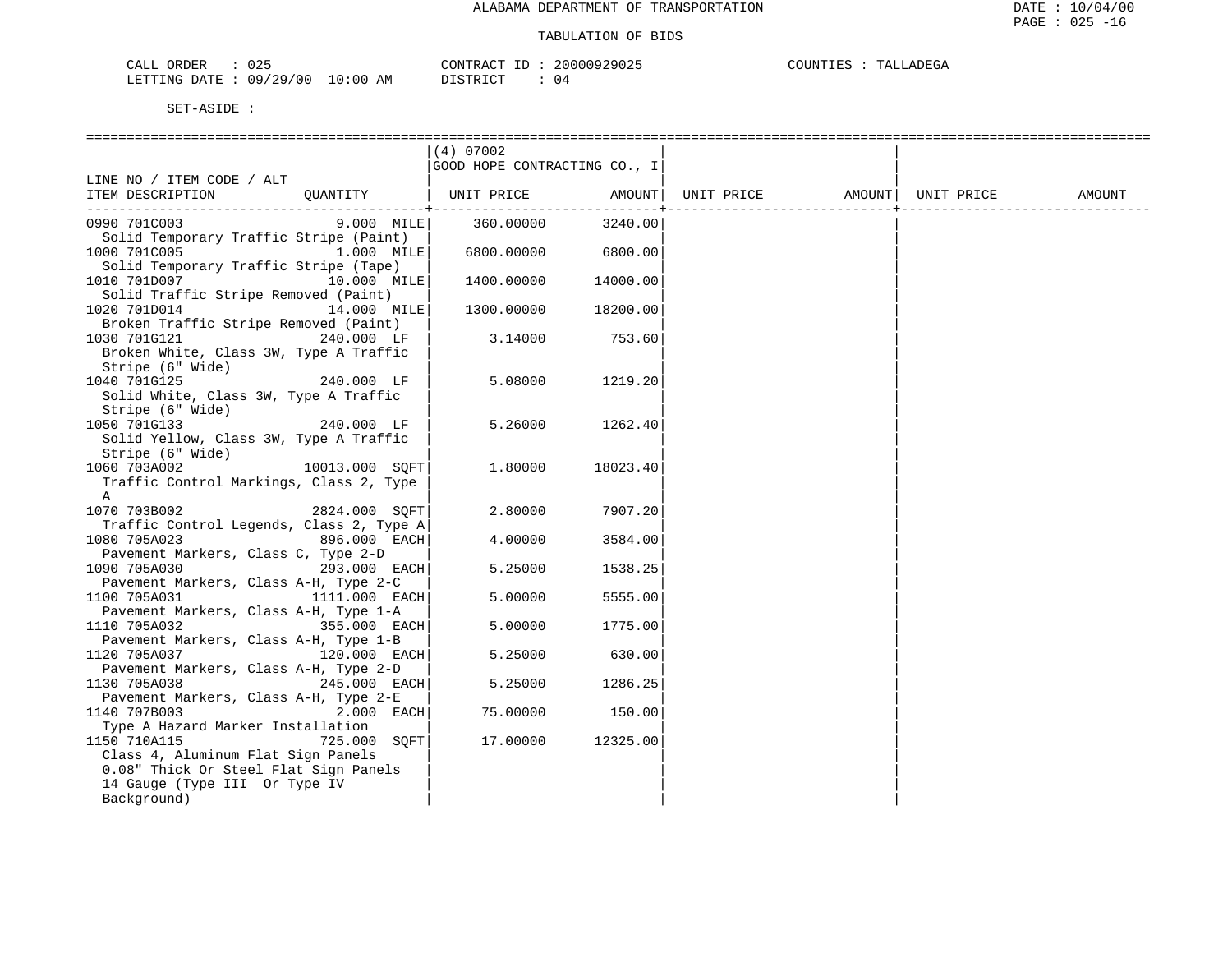| $\bigcap$<br>$\sim$ $\sim$ $\sim$ $\sim$<br>ORDER<br>J 25 | חידור∩י                             | $R^2$ $\sim$ $R^2$ $\sim$ $R^2$ | 20000929025 | <b>ADEGA</b><br>COUNTIE <sup>6</sup><br><b>ጥ Δ ነ</b> |
|-----------------------------------------------------------|-------------------------------------|---------------------------------|-------------|------------------------------------------------------|
| 09/29/00<br>LETTING<br>DATE                               | ! 0 : 0 0<br>AМ<br>STR T<br>------- |                                 | U 4         |                                                      |

|                                          |               |      | (4) 07002                    |                                     |                                |                                    |        |
|------------------------------------------|---------------|------|------------------------------|-------------------------------------|--------------------------------|------------------------------------|--------|
|                                          |               |      | GOOD HOPE CONTRACTING CO., I |                                     |                                |                                    |        |
| LINE NO / ITEM CODE / ALT                |               |      |                              |                                     |                                |                                    |        |
| ITEM DESCRIPTION                         | OUANTITY      |      | UNIT PRICE AMOUNT            |                                     | UNIT PRICE AMOUNT   UNIT PRICE |                                    | AMOUNT |
| 1160 710B001 1530.000 LF                 |               |      |                              | --------------<br>$6.00000$ 9180.00 |                                |                                    |        |
| Roadway Sign Post (#3 "U" Channel        |               |      |                              |                                     |                                |                                    |        |
| Galvanized Steel)                        |               |      |                              |                                     |                                |                                    |        |
| 40.000 LF<br>1170 713A000                |               |      | 95.00000                     | 3800.00                             |                                |                                    |        |
| Permanent Barricades                     |               |      |                              |                                     |                                |                                    |        |
| 1180 740B000                             | 735.000 SQFT  |      | 8.25000                      |                                     |                                |                                    |        |
| Construction Signs                       |               |      |                              | 6063.75                             |                                |                                    |        |
| 1190 740D000                             | 1048.000 EACH |      | 42.00000                     | 44016.00                            |                                |                                    |        |
|                                          |               |      |                              |                                     |                                |                                    |        |
| Channelizing Drums<br>1200 740E000       | 100.000 EACH  |      | 15.00000                     | 1500.00                             |                                |                                    |        |
|                                          |               |      |                              |                                     |                                |                                    |        |
| Cones (36 Inches High)                   |               |      |                              |                                     |                                |                                    |        |
| 1210 740F002                             | 142.000 EACH  |      | 175.00000                    | 24850.00                            |                                |                                    |        |
| Barricades, Type III                     |               |      |                              |                                     |                                |                                    |        |
| -- 6.000 EACH<br>1220 7401005            |               |      | 850.00000                    | 5100.00                             |                                |                                    |        |
| Warning Lights, Type B (Detachable Head) |               |      |                              |                                     |                                |                                    |        |
| 1230 740M000<br>100.000 EACH             |               |      | 8,00000                      | 800.00                              |                                |                                    |        |
| Weight For Cone                          |               |      |                              |                                     |                                |                                    |        |
| 2.000 EACH<br>1240 741C010               |               |      | 1500.00000                   | 3000.00                             |                                |                                    |        |
| Portable Sequential Arrow And Chevron    |               |      |                              |                                     |                                |                                    |        |
| Sign Unit                                |               |      |                              |                                     |                                |                                    |        |
| 1250 998A000                             |               | LUMP | 1.00000                      | 1.00                                |                                |                                    |        |
| Construction Fuel (Maximum Bid Limited   |               |      |                              |                                     |                                |                                    |        |
| To $$311,000.00)$                        |               |      |                              |                                     |                                |                                    |        |
| $1500.000$ HOUR<br>1260 999 000          |               |      | $0.80000$ 1200.00            |                                     |                                |                                    |        |
| Trainee Hours At 80 Cents Per Hour       |               |      |                              |                                     |                                |                                    |        |
| SECTION TOTALS                           |               |      |                              | \$6,782,296.29                      |                                |                                    |        |
| CONTRACT TOTALS                          |               |      |                              | \$6,782,296.29]                     |                                |                                    |        |
|                                          |               |      |                              |                                     |                                | ================================== |        |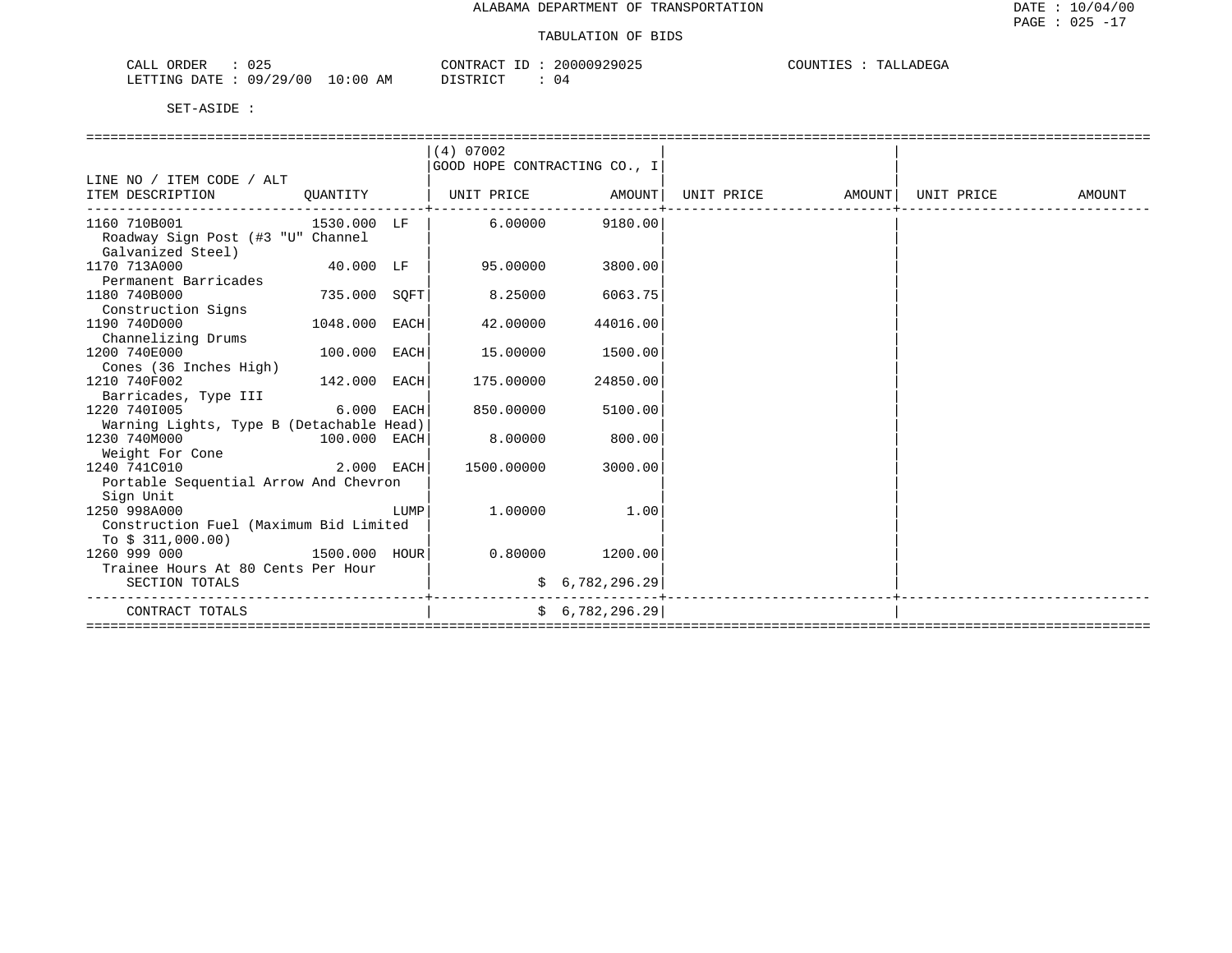# VENDOR RANKING

|      | CALL ORDER<br>LETTING DATE: 09/29/00               | : 026<br>10:00 AM                                      | CONTRACT ID: 20000929026<br>DISTRICT<br>: 09                                              |              |                  | COUNTIES : BALDWIN          |                   |
|------|----------------------------------------------------|--------------------------------------------------------|-------------------------------------------------------------------------------------------|--------------|------------------|-----------------------------|-------------------|
|      | CONTRACT DESCRIPTION :<br>7.420 mi.<br>SET-ASIDE : | for constructing the Resurfacing and Traffic Stripe on | 30<br>CONTRACT TIME:<br>RURAL<br>S.R.#59 from S.R.#287 in Bay Minette to Stockton. Length | Working Days | (available days) | $PROJECT(S) : MG-0219(109)$ |                   |
| RANK |                                                    | VENDOR NO./NAME                                        |                                                                                           |              |                  | TOTAL<br><b>BID</b>         | % OVER<br>LOW BID |
|      | 23011                                              | HOSEA O. WEAVER & SONS, INC.                           |                                                                                           |              |                  | 938,640.79                  | 100.0000%         |
|      | 13008                                              | MOBILE ASPHALT COMPANY, LLC                            |                                                                                           |              |                  | 1,014,215.53                | 108.0515%         |
|      | 01073                                              | ASPHALT SUPPLY, L.L.C.                                 |                                                                                           |              |                  | 1,093,594.10                | 116.5082%         |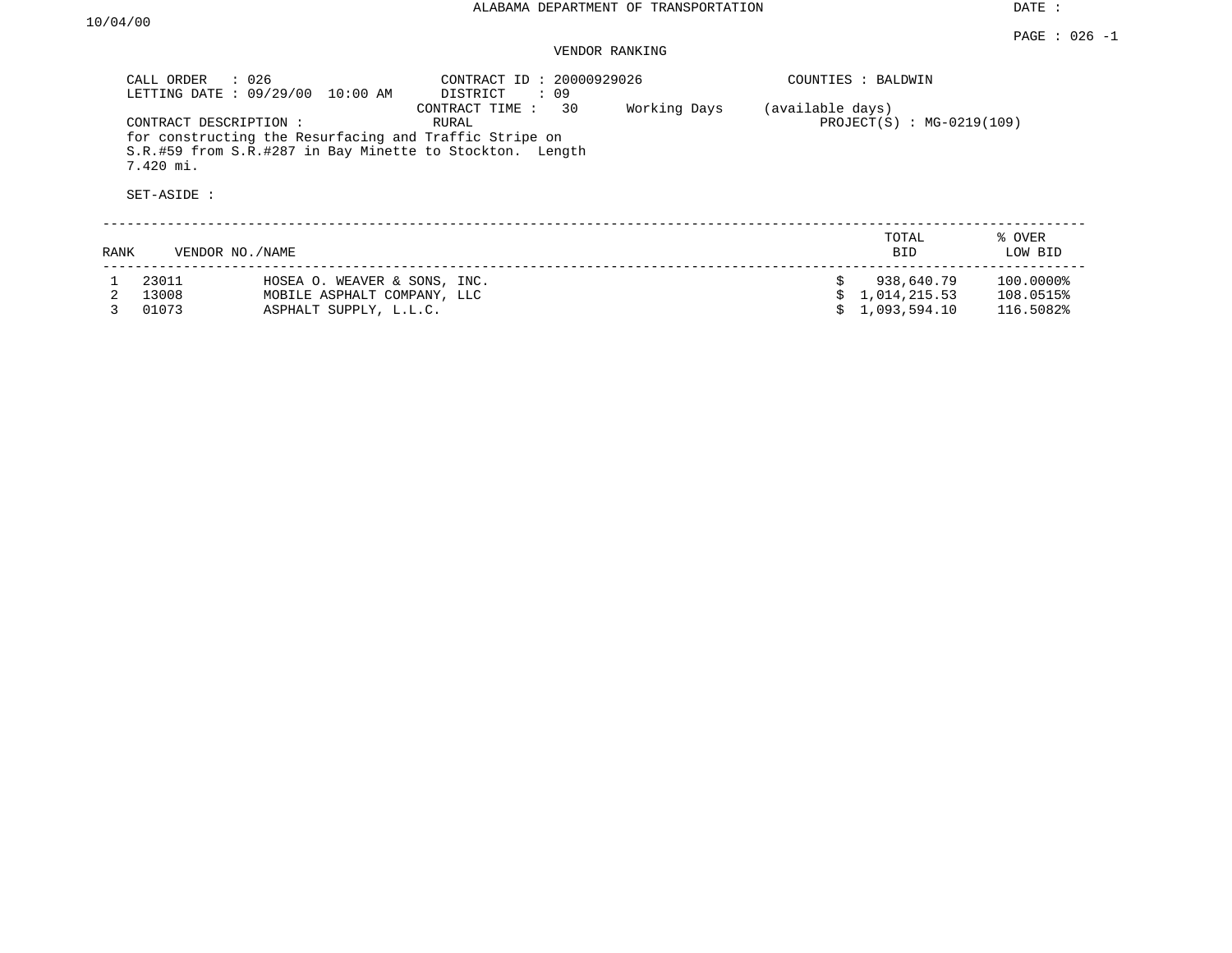| 026<br>CALL ORDER               | CONTRACT ID: 20000929026 | COUNTIES :<br>BALDWIN |
|---------------------------------|--------------------------|-----------------------|
| LETTING DATE: 09/29/00 10:00 AM | DISTRICT                 |                       |

|                                         |               |      |                                                                                   |           |             |                    | ------------------------- |           |
|-----------------------------------------|---------------|------|-----------------------------------------------------------------------------------|-----------|-------------|--------------------|---------------------------|-----------|
|                                         |               |      | $(1)$ 23011                                                                       |           | $(2)$ 13008 |                    | $(3)$ 01073               |           |
|                                         |               |      | HOSEA O. WEAVER & SONS, INC. MOBILE ASPHALT COMPANY, LLC   ASPHALT SUPPLY, L.L.C. |           |             |                    |                           |           |
| LINE NO / ITEM CODE / ALT               |               |      |                                                                                   |           |             |                    |                           |           |
| ITEM DESCRIPTION                        | QUANTITY      |      | UNIT PRICE                                                                        | AMOUNT    |             | UNIT PRICE AMOUNT  | UNIT PRICE                | AMOUNT    |
|                                         |               |      |                                                                                   |           |             | ----------------+- |                           |           |
| SECTION 0001 Total                      |               |      |                                                                                   |           |             |                    |                           |           |
|                                         |               |      |                                                                                   |           |             |                    |                           |           |
| 0010 405A000                            | 7000.000 GAL  |      | 0.72000                                                                           | 5040.00   | 0.98000     | 6860.00            | 0.75000                   | 5250.00   |
| Tack Coat                               |               |      |                                                                                   |           |             |                    |                           |           |
| 0020 424A260                            | 6500.000 TON  |      | 36.60000                                                                          | 237900.00 | 40.70000    | 264550.00          | 41.16000                  | 267540.00 |
| Superpave Bituminous Concrete Wearing   |               |      |                                                                                   |           |             |                    |                           |           |
| Surface Layer, 1/2" Maximum Aggregate   |               |      |                                                                                   |           |             |                    |                           |           |
| Size Mix, ESAL Range D                  |               |      |                                                                                   |           |             |                    |                           |           |
| 0030 424B461                            | 12337.000 TON |      | 32.31000                                                                          | 398608.47 | 34.60000    | 426860.20          | 37.37000                  | 461033.69 |
| Superpave Bituminous Concrete Upper     |               |      |                                                                                   |           |             |                    |                           |           |
| Binder Layer, 1" Maximum Aggregate Size |               |      |                                                                                   |           |             |                    |                           |           |
| Mix, ESAL Range D                       |               |      |                                                                                   |           |             |                    |                           |           |
| 0040 424B465                            | 25.000 TON    |      | 45.59000                                                                          | 1139.75   | 68.60000    | 1715.00            | 37.37000                  | 934.25    |
| Superpave Bituminous Concrete Upper     |               |      |                                                                                   |           |             |                    |                           |           |
| Binder Layer, Patching, 1" Maximum      |               |      |                                                                                   |           |             |                    |                           |           |
| Aggregate Size Mix, ESAL Range D        |               |      |                                                                                   |           |             |                    |                           |           |
| 0050 424B469                            | 1400.000 TON  |      | 35.32000                                                                          | 49448.00  | 36.20000    | 50680.00           | 37.37000                  | 52318.00  |
| Superpave Bituminous Concrete Upper     |               |      |                                                                                   |           |             |                    |                           |           |
| Binder Layer, Leveling, 1" Maximum      |               |      |                                                                                   |           |             |                    |                           |           |
| Aggregate Size Mix, ESAL Range D        |               |      |                                                                                   |           |             |                    |                           |           |
| 0060 600A000                            |               | LUMP | 6219.50000                                                                        | 6219.50   | 20800.00000 | 20800.00           | 64000.00000               | 64000.00  |
| Mobilization                            |               |      |                                                                                   |           |             |                    |                           |           |
| 0070 650A000                            | 9000.000 CYIP |      | 9.25000                                                                           | 83250.00  | 9.35000     | 84150.00           | 8.95000                   | 80550.00  |
| Topsoil                                 |               |      |                                                                                   |           |             |                    |                           |           |
| 0080 652A061                            | 15.000 ACRE   |      | 463.91000                                                                         | 6958.65   | 511,00000   | 7665.00            | 516.67000                 | 7750.05   |
| Seeding (Mix 3E)                        |               |      |                                                                                   |           |             |                    |                           |           |
| 0090 656A000                            | 15.000 ACRE   |      | 463.91000                                                                         | 6958.65   | 478.00000   | 7170.00            | 483.33000                 | 7249.95   |
| Mulching, Class A, Type 1               |               |      |                                                                                   |           |             |                    |                           |           |
| 0100 701C000                            | 20.000 MILE   |      | 134.02000                                                                         | 2680.40   | 159.00000   | 3180.00            | 157.89000                 | 3157.80   |
| Broken Temporary Traffic Stripe         |               |      |                                                                                   |           |             |                    |                           |           |
| 0110 701C001                            | 20.000 MILE   |      | 180.41000                                                                         | 3608.20   | 238.00000   | 4760.00            | 236.84000                 | 4736.80   |
| Solid Temporary Traffic Stripe          |               |      |                                                                                   |           |             |                    |                           |           |
| 0120 701G125                            | 1034.000 LF   |      | 3.87000                                                                           | 4001.58   | 3.96000     | 4094.64            | 3.95000                   | 4084.30   |
| Solid White, Class 3W, Type A Traffic   |               |      |                                                                                   |           |             |                    |                           |           |
| Stripe (6" Wide)                        |               |      |                                                                                   |           |             |                    |                           |           |
| 0130 701G133                            | 1034.000 LF   |      | 3.97000                                                                           | 4104.98   | 4.07000     | 4208.38            | 4.05000                   | 4187.70   |
| Solid Yellow, Class 3W, Type A Traffic  |               |      |                                                                                   |           |             |                    |                           |           |
| Stripe (6" Wide)                        |               |      |                                                                                   |           |             |                    |                           |           |
| 0140 701H001                            | 2100.000 LF   |      | 0.31000                                                                           | 651.00    | 0.42000     | 882.00             | 0.47000                   | 987.00    |
| Solid Traffic Stripe Removed (Plastic)  |               |      |                                                                                   |           |             |                    |                           |           |
| 0150 702A007                            | 5.000 MILE    |      | 1855.62000                                                                        | 9278.10   | 1904.00000  | 9520.00            | 1894.74000                | 9473.70   |
| Broken Yellow, Inverted Profile Traffic |               |      |                                                                                   |           |             |                    |                           |           |
| Stripe (6" Wide)                        |               |      |                                                                                   |           |             |                    |                           |           |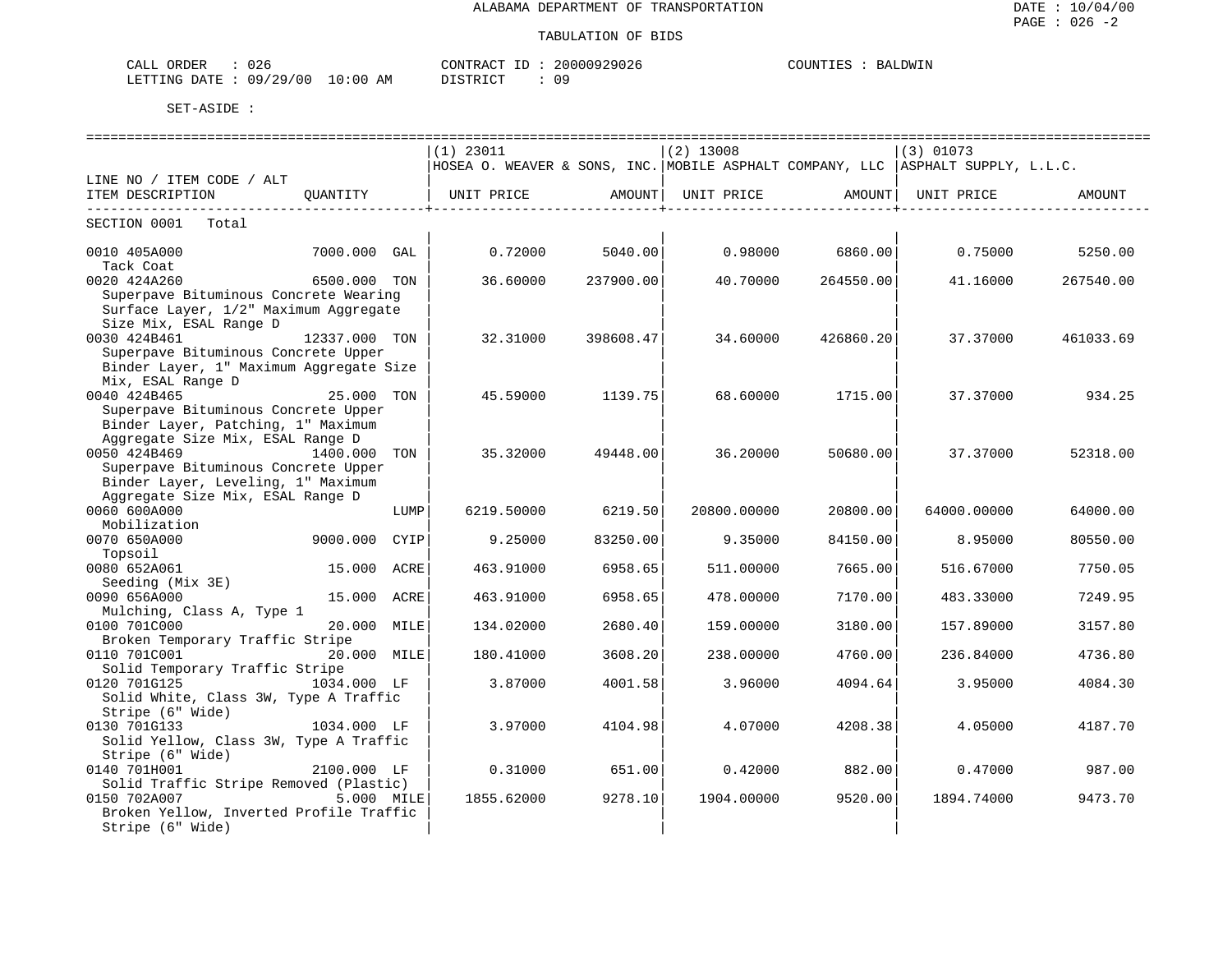| L ORDER<br>CALL                  | 026 | CONTRACT ID | 20000929026 | COUNTIES | BALDWIN |
|----------------------------------|-----|-------------|-------------|----------|---------|
| LETTING DATE : 09/29/00 10:00 AM |     | DISTRICT    | n a         |          |         |

|                                                    |                | $(1)$ 23011                                                                       |          | $(2)$ 13008                                     |                | $(3)$ 01073                                              |                |
|----------------------------------------------------|----------------|-----------------------------------------------------------------------------------|----------|-------------------------------------------------|----------------|----------------------------------------------------------|----------------|
|                                                    |                | HOSEA O. WEAVER & SONS, INC. MOBILE ASPHALT COMPANY, LLC   ASPHALT SUPPLY, L.L.C. |          |                                                 |                |                                                          |                |
| LINE NO / ITEM CODE / ALT                          |                |                                                                                   |          |                                                 |                |                                                          |                |
| ITEM DESCRIPTION                                   | QUANTITY       | UNIT PRICE AMOUNT   UNIT PRICE AMOUNT                                             |          |                                                 |                | UNIT PRICE                                               | AMOUNT         |
| 0160 702A008                                       |                | 15.000 MILE 3793.71000                                                            |          | 56905.65 3892.75000                             |                | 58391.25 3873.68000                                      | 58105.20       |
| Solid White, Inverted Profile Traffic              |                |                                                                                   |          |                                                 |                |                                                          |                |
| Stripe (6" Wide)                                   |                |                                                                                   |          |                                                 |                |                                                          |                |
| 0170 702A009                                       | 10.000 MILE    | 3809.18000                                                                        | 38091.80 | 3908.60000                                      | 39086.00       | 3889.47000                                               | 38894.70       |
| Solid Yellow, Inverted Profile Traffic             |                |                                                                                   |          |                                                 |                |                                                          |                |
| Stripe (6" Wide)                                   |                |                                                                                   |          |                                                 |                |                                                          |                |
| 0180 702B001                                       | 40.000 LF      | 2.06000                                                                           | 82.40    |                                                 | 2.12000 84.80  |                                                          | 2.20000 88.00  |
| Dotted Inverted Profile Traffic Stripe             |                |                                                                                   |          |                                                 |                |                                                          |                |
| (6" Wide)                                          |                |                                                                                   |          |                                                 |                |                                                          |                |
| 759.000 SOFT<br>0190 703A002                       |                | 1,96000                                                                           | 1487.64  | 2,00000                                         | 1518.00        | 2.00000                                                  | 1518.00        |
| Traffic Control Markings, Class 2, Type            |                |                                                                                   |          |                                                 |                |                                                          |                |
| $\mathbb{A}$                                       |                | 1,29000                                                                           |          | 1.47000                                         |                |                                                          |                |
| 0200 703D001                                       | 1518.000 SOFT  |                                                                                   | 1958.22  |                                                 | 2231.46        | 1.32000                                                  | 2003.76        |
| Temporary Traffic Control Markings<br>0210 705A032 | $600.000$ EACH | 5.05000                                                                           | 3030.00  | 5.18000                                         | 3108.00        | 5.16000                                                  | 3096.00        |
| Pavement Markers, Class A-H, Type 1-B              |                |                                                                                   |          |                                                 |                |                                                          |                |
| 0220 705A037<br>660.000 EACH                       |                | 5.05000                                                                           | 3333.00  | 5.18000                                         | 3418.80        | 5.16000                                                  | 3405.60        |
| Pavement Markers, Class A-H, Type 2-D              |                |                                                                                   |          |                                                 |                |                                                          |                |
| 0230 740B000<br>580.000 SQFT                       |                | 13.36000                                                                          | 7748.80  | 12,90000                                        | 7482.00        | 9.97000                                                  | 5782.60        |
| Construction Signs                                 |                |                                                                                   |          |                                                 |                |                                                          |                |
| 300.000 EACH<br>0240 740E000                       |                | 12.58000                                                                          | 3774.00  | 3.00000                                         | 900.00         | 7.53000                                                  | 2259.00        |
| Cones (36 Inches High)                             |                |                                                                                   |          |                                                 |                |                                                          |                |
| 0250 740M000<br>300.000 EACH                       |                | 7.94000                                                                           | 2382.00  | 3.00000                                         | 900.00         | 3.96000                                                  | 1188.00        |
| Weight For Cone                                    |                |                                                                                   |          |                                                 |                |                                                          |                |
| 0260 998A000<br>LUMP LUMP                          |                | 0.00000                                                                           | 0.00     |                                                 | $0.00000$ 0.00 | 4000.00000                                               | 4000.00        |
| Construction Fuel (Maximum Bid Limited             |                |                                                                                   |          |                                                 |                |                                                          |                |
| To $$50,500.00)$                                   |                |                                                                                   |          |                                                 |                |                                                          |                |
| SECTION TOTALS                                     |                |                                                                                   |          | 938,640.79                                      |                | \$1,014,215.53]<br>. + - - - - - - - - - - - - - - - - - | \$1,093,594.10 |
| CONTRACT TOTALS                                    |                | $\ddot{s}$                                                                        |          | $938,640.79$ $\uparrow$ $\qquad$ $1,014,215.53$ |                |                                                          | \$1,093,594.10 |
|                                                    |                |                                                                                   |          |                                                 |                |                                                          |                |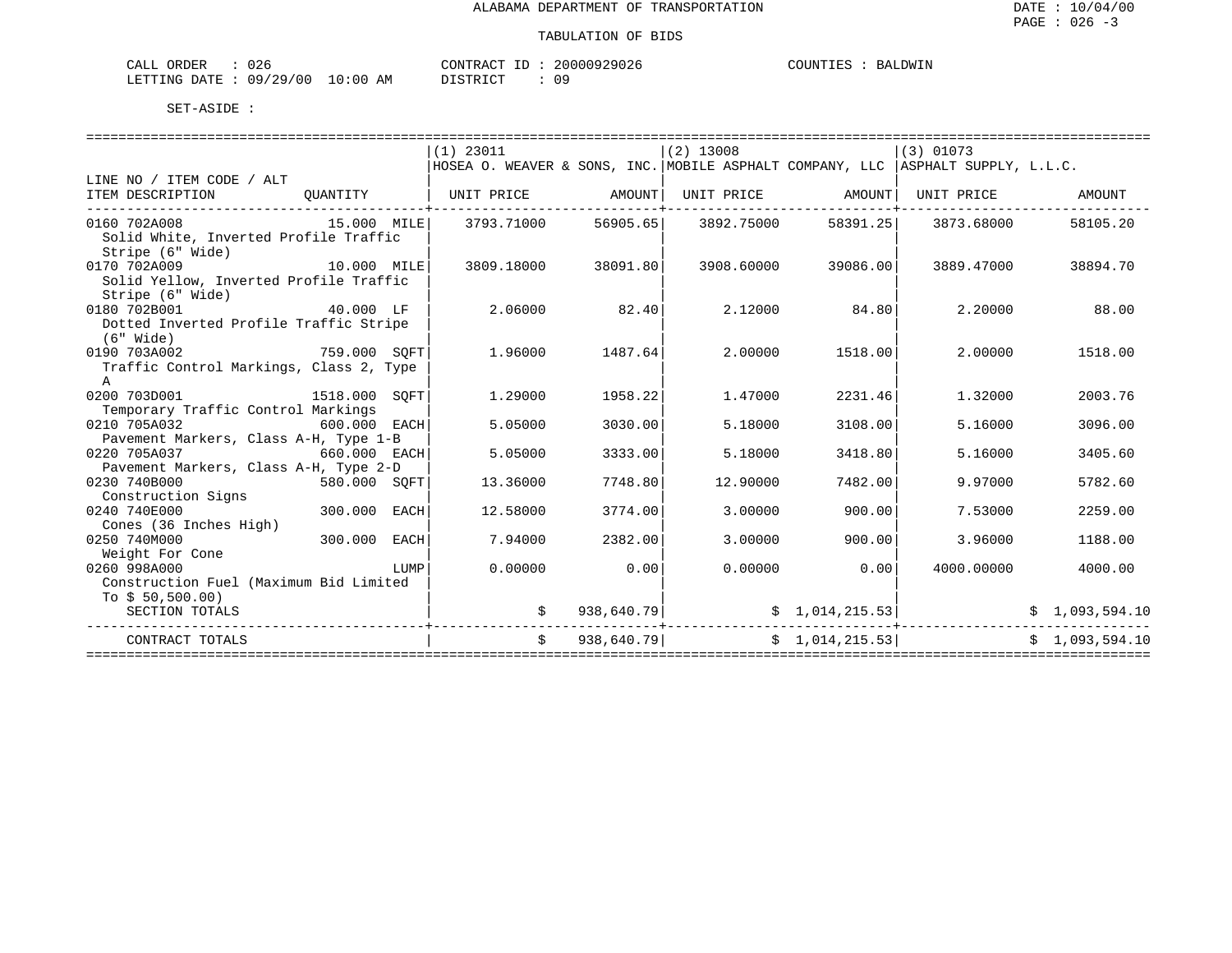DATE :

# VENDOR RANKING

| CALL ORDER     | : 027<br>LETTING DATE: 09/29/00<br>$10:00$ AM                                                                                                     | CONTRACT ID: 20000929027<br>DISTRICT<br>: 09 |              |                  | COUNTIES : MOBILE            |                        |
|----------------|---------------------------------------------------------------------------------------------------------------------------------------------------|----------------------------------------------|--------------|------------------|------------------------------|------------------------|
| Creola.        | CONTRACT DESCRIPTION:<br>for constructing the Intersection Improvements Including<br>Lighting at various sites along $S.R.+13$ (U.S.#43) north of | 75<br>CONTRACT TIME:<br>MOBILE               | Working Days | (available days) | $PROJECT(S) : STPHS-81(11)$  |                        |
| SET-ASIDE :    |                                                                                                                                                   |                                              |              |                  |                              |                        |
| RANK           | VENDOR NO. / NAME                                                                                                                                 |                                              |              |                  | TOTAL<br><b>BID</b>          | % OVER<br>LOW BID      |
| 19058<br>23056 | SJ & L, INC.                                                                                                                                      | JOHN G. WALTON CONSTRUCTION COMPANY, INC.    |              | S.               | 1,024,404.70<br>1,084,736.32 | 100.0000%<br>105.8894% |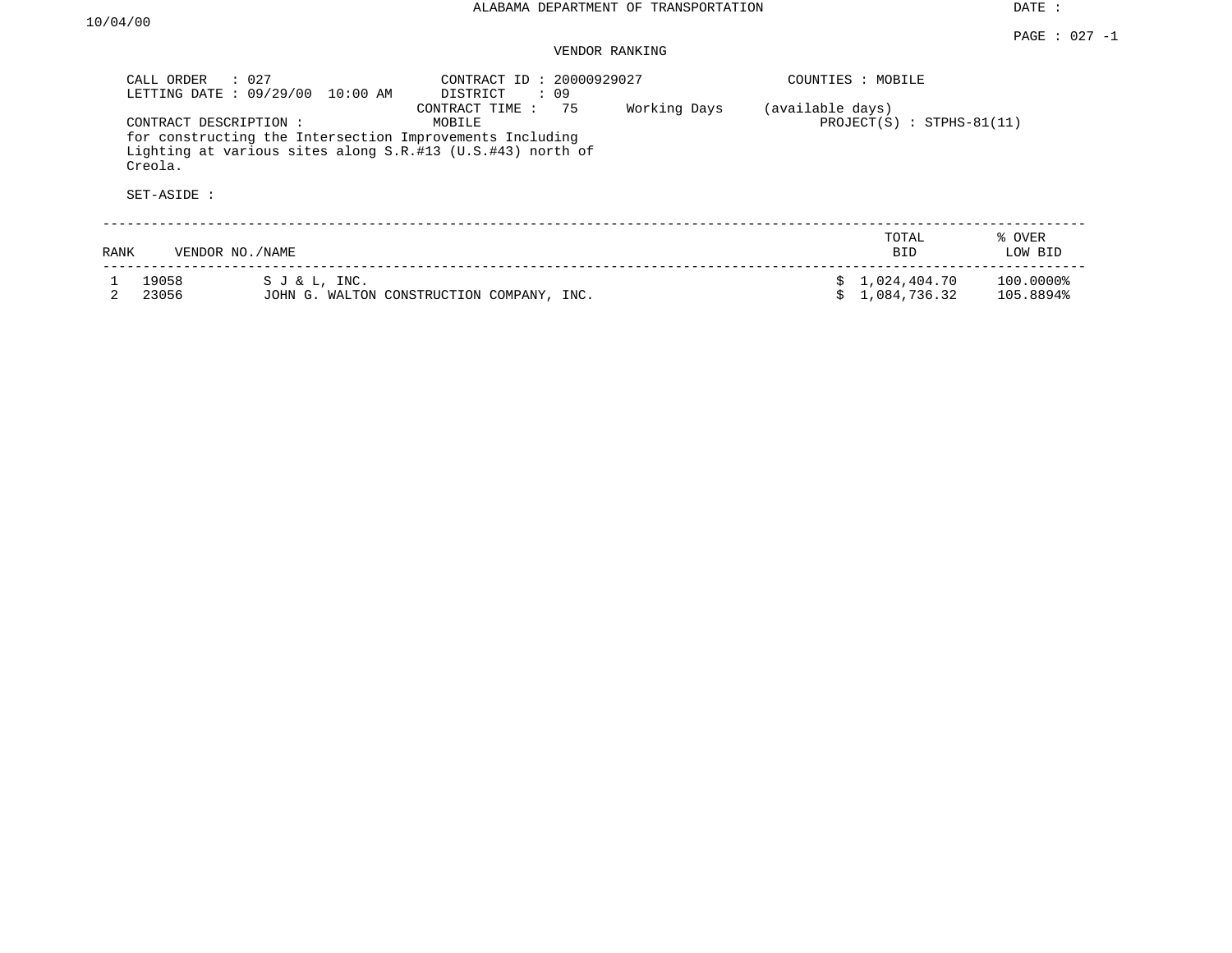| 027<br>ORDER<br>CALL     | CONTRACT               | TD. | 20000929027 | COUNTIES<br>MOBILE |
|--------------------------|------------------------|-----|-------------|--------------------|
| 09/29/00<br>LETTING DATE | $10:00$ AM<br>DISTRICT |     | nα          |                    |

|                                                                  |               |                               |          | ===============             |          |            |        |
|------------------------------------------------------------------|---------------|-------------------------------|----------|-----------------------------|----------|------------|--------|
|                                                                  |               | $(1)$ 19058                   |          | $(2)$ 23056                 |          |            |        |
|                                                                  |               | $ S \cup \& L, \text{INC.}$   |          | JOHN G. WALTON CONSTRUCTION |          |            |        |
| LINE NO / ITEM CODE / ALT                                        |               |                               |          |                             |          |            |        |
| ITEM DESCRIPTION                                                 | OUANTITY      | UNIT PRICE                    |          | AMOUNT   UNIT PRICE AMOUNT  |          | UNIT PRICE | AMOUNT |
|                                                                  |               | ----------------------------- |          |                             |          |            |        |
| SECTION 0001 Total                                               |               |                               |          |                             |          |            |        |
|                                                                  |               |                               |          |                             |          |            |        |
| 0010 206D000 block                                               | 76.000 LF     | 10.85000 824.60 15.19000      |          |                             | 1154.44  |            |        |
| Removing Pipe                                                    |               |                               |          |                             |          |            |        |
| 0020 206D002                                                     | 1822.000 LF   | 1.80000                       | 3279.60  | 4.20000                     | 7652.40  |            |        |
| Removing Curb                                                    |               |                               |          |                             |          |            |        |
| 0030 206D003                                                     | 276.000 LF    | 3.05000                       | 841.80   | 4.56000                     | 1258.56  |            |        |
| Removing Curb And Gutter                                         |               |                               |          |                             |          |            |        |
| 0040 206E000                                                     | 27.000 EACH   | 92.00000                      | 2484.00  | 128.27000                   | 3463.29  |            |        |
| Removing Headwalls                                               |               |                               |          |                             |          |            |        |
| 0050 206E001                                                     | $6.000$ EACH  | 135.00000                     | 810.00   | 151.37000                   | 908.22   |            |        |
| Removing Inlets                                                  |               |                               |          |                             |          |            |        |
| 0060 210A000                                                     | 4442.000 CYIP | 4.35000                       | 19322.70 | 5.96000                     | 26474.32 |            |        |
| Unclassified Excavation                                          |               |                               |          |                             |          |            |        |
| 0070 210D022                                                     | 7210.000 CYIP | 8.55000                       | 61645.50 | 7.59000                     | 54723.90 |            |        |
| Borrow Excavation (Loose Truckbed                                |               |                               |          |                             |          |            |        |
| Measurement) $(A-2-4(0)$ or $A-4(0)$                             |               |                               |          |                             |          |            |        |
| 0080 214A000                                                     | 157.000 CUYD  | 9.05000                       | 1420.85  | 16.70000                    | 2621.90  |            |        |
| Structure Excavation                                             |               |                               |          |                             |          |            |        |
| 0090 214B001                                                     | 87.000 CUYD   | 52.15000                      | 4537.05  | 56.54000                    | 4918.98  |            |        |
| Foundation Backfill, Commercial                                  |               |                               |          |                             |          |            |        |
| 0100 230A000                                                     | 67.000 RBST   | 135.00000                     | 9045.00  | 399.90000                   | 26793.30 |            |        |
|                                                                  |               |                               |          |                             |          |            |        |
| Roadbed Processing<br>0110 3014012 9364.000 SYCP<br>0110 301A012 |               | 7.65000                       | 71634.60 | 10.33000                    | 96730.12 |            |        |
| Crushed Aggregate Base Course, Type B,                           |               |                               |          |                             |          |            |        |
| Plant Mixed, 6" Compacted Thickness                              |               |                               |          |                             |          |            |        |
| 0120 401A000                                                     | 8861.000 SYCP | 1.35000                       | 11962.35 | 1.32000                     | 11696.52 |            |        |
| Bituminous Treatment A                                           |               |                               |          |                             |          |            |        |
| 1789.000 GAL<br>0130 405A000                                     |               | 1.35000                       | 2415.15  | 1.32000                     | 2361.48  |            |        |
| Tack Coat                                                        |               |                               |          |                             |          |            |        |
| 0140 408A051                                                     | 4447.000 SOYD | 6.15000                       | 27349.05 | 6,00000                     | 26682.00 |            |        |
| Planing Existing Pavement                                        |               |                               |          |                             |          |            |        |
| (Approximately 0.00" Thru 1.0" Thick)                            |               |                               |          |                             |          |            |        |
| 0150 408A052                                                     | 338.000 SY    | 18.10000                      | 6117.80  | 17.70000                    | 5982.60  |            |        |
| Planing Existing Pavement                                        |               |                               |          |                             |          |            |        |
| (Approximately 1.10" Thru 2.0" Thick)                            |               |                               |          |                             |          |            |        |
| 0160 420A011                                                     | 405.000 TON   | 104.30000                     | 42241.50 | 101.94000                   | 41285.70 |            |        |
| Polymer Modified Open Graded Friction                            |               |                               |          |                             |          |            |        |
| Course, Mix 2                                                    |               |                               |          |                             |          |            |        |
| 0170 424A281                                                     | 573.000 TON   | 82.00000                      | 46986.00 | 80.15000                    | 45925.95 |            |        |
| Superpave Bituminous Concrete Wearing                            |               |                               |          |                             |          |            |        |
| Surface Layer, 3/4" Maximum Aggregate                            |               |                               |          |                             |          |            |        |
| Size Mix, ESAL Range E                                           |               |                               |          |                             |          |            |        |
|                                                                  |               |                               |          |                             |          |            |        |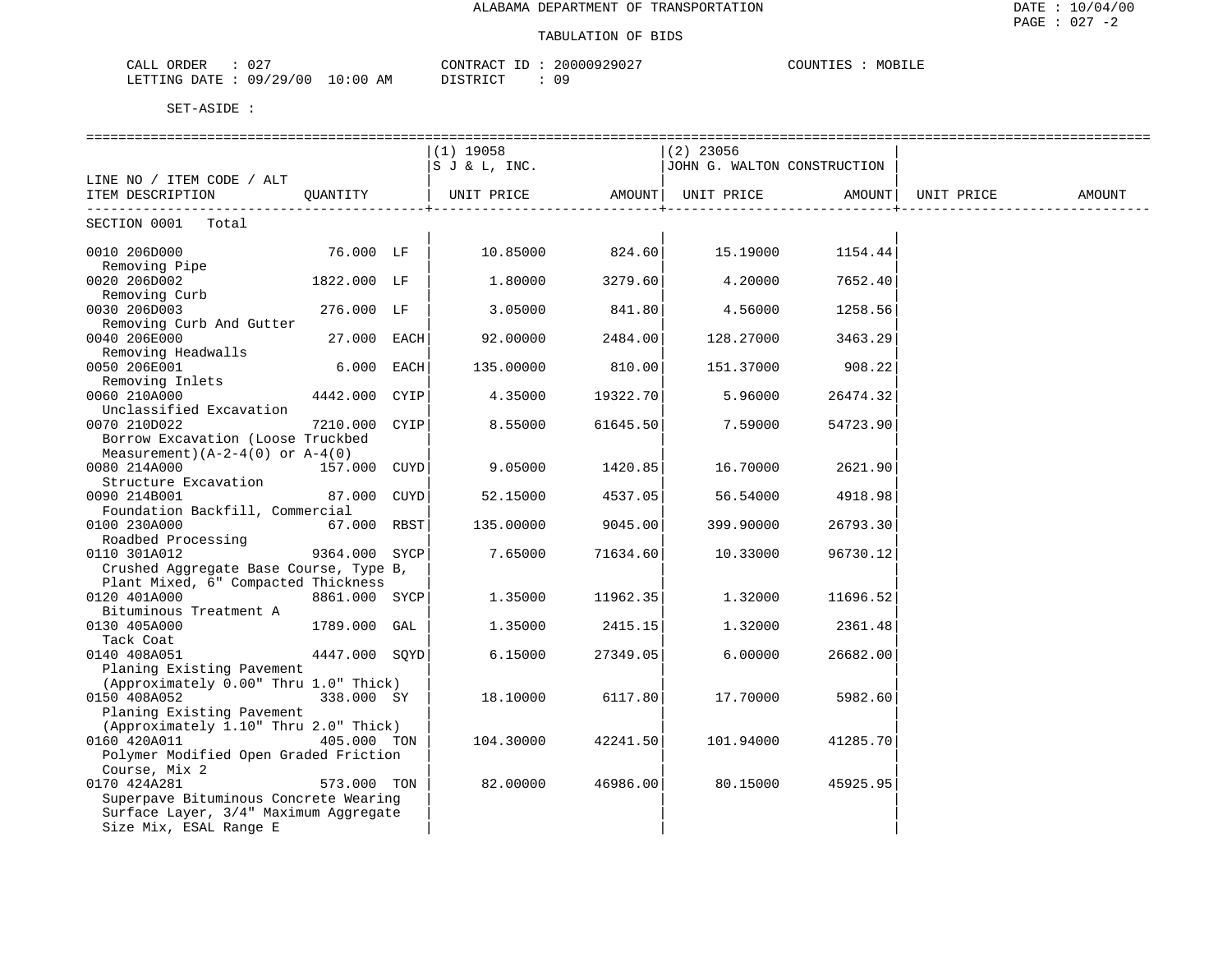| CALL ORDER                      | 027 | CONTRACT ID: 20000929027 | MOBILE<br>COUNTIES : |
|---------------------------------|-----|--------------------------|----------------------|
| LETTING DATE: 09/29/00 10:00 AM |     | DISTRICT                 |                      |

|                                                               |      | $(1)$ 19058       |          | $(2)$ 23056                 |          |                    |        |
|---------------------------------------------------------------|------|-------------------|----------|-----------------------------|----------|--------------------|--------|
|                                                               |      | $S$ J & L, INC.   |          | JOHN G. WALTON CONSTRUCTION |          |                    |        |
| LINE NO / ITEM CODE / ALT                                     |      |                   |          |                             |          |                    |        |
| ITEM DESCRIPTION<br>OUANTITY                                  |      | UNIT PRICE        |          | AMOUNT UNIT PRICE           |          | AMOUNT  UNIT PRICE | AMOUNT |
| 50.000 TON<br>0180 424A284                                    |      | 104.50000 5225.00 |          | 102.00000                   | 5100.00  |                    |        |
| Superpave Bituminous Concrete Wearing                         |      |                   |          |                             |          |                    |        |
| Surface Layer, Patching, 3/4" Maximum                         |      |                   |          |                             |          |                    |        |
| Aggregate Size Mix, ESAL Range E                              |      |                   |          |                             |          |                    |        |
| 0190 424A287<br>100.000 TON                                   |      | 104.50000         | 10450.00 | 102.00000                   | 10200.00 |                    |        |
| Superpave Bituminous Concrete Wearing                         |      |                   |          |                             |          |                    |        |
| Surface Layer, Leveling, 3/4" Maximum                         |      |                   |          |                             |          |                    |        |
| Aggregate Size Mix, ESAL Range E                              |      |                   |          |                             |          |                    |        |
| 0200 424B281<br>870.000 TON                                   |      | 73.00000          | 63510.00 | 71.32000                    | 62048.40 |                    |        |
| Superpave Bituminous Concrete Upper                           |      |                   |          |                             |          |                    |        |
| Binder Layer, 1" Maximum Aggregate Size                       |      |                   |          |                             |          |                    |        |
| Mix, ESAL Range E                                             |      |                   |          |                             |          |                    |        |
| 0210 424B581<br>950.000 TON                                   |      | 70.95000          | 67402.50 | 69.31000                    | 65844.50 |                    |        |
| Superpave Bituminous Concrete Lower                           |      |                   |          |                             |          |                    |        |
| Binder Layer, 1" Maximum Aggregate Size                       |      |                   |          |                             |          |                    |        |
| Mix, ESAL Range E                                             |      |                   |          |                             |          |                    |        |
| 0220 530A001<br>98.000 LF                                     |      | 29.50000          | 2891.00  | 44.35000                    | 4346.30  |                    |        |
| 18" Roadway Pipe (Class 3 R.C.)<br>0230 530A100<br>102.000 LF |      | 22.55000          | 2300.10  | 39.35000                    | 4013.70  |                    |        |
| 15" Roadway Pipe (Class 3 R.C.)                               |      |                   |          |                             |          |                    |        |
| (Extension)                                                   |      |                   |          |                             |          |                    |        |
| 0240 530A101<br>52.000 LF                                     |      | 29.15000          | 1515.80  | 48.14000                    | 2503.28  |                    |        |
| 18" Roadway Pipe (Class 3 R.C.)                               |      |                   |          |                             |          |                    |        |
| (Extension)                                                   |      |                   |          |                             |          |                    |        |
| 0250 530A102<br>47.000 LF                                     |      | 39.75000          | 1868.25  | 58.61000                    | 2754.67  |                    |        |
| 24" Roadway Pipe (Class 3 R.C.)                               |      |                   |          |                             |          |                    |        |
| (Extension)                                                   |      |                   |          |                             |          |                    |        |
| 0260 530B011<br>32.000 LF                                     |      | 34.10000          | 1091.20  | 56.06000                    | 1793.92  |                    |        |
| 18" Span, 11" Rise Roadway Pipe (Class                        |      |                   |          |                             |          |                    |        |
| 3 R.C.) (Extension)                                           |      |                   |          |                             |          |                    |        |
| 0270 535A300<br>42.000 LF                                     |      | 26.10000          | 1096.20  | 38.42000                    | 1613.64  |                    |        |
| 15" Side Drain Pipe (Extension)                               |      |                   |          |                             |          |                    |        |
| 0280 535A301<br>68.000 LF                                     |      | 27.90000          | 1897.20  | 43.32000                    | 2945.76  |                    |        |
| 18" Side Drain Pipe (Extension)                               |      |                   |          |                             |          |                    |        |
| 0290 535A302<br>49.000 LF                                     |      | 42.55000          | 2084.95  | 58.70000                    | 2876.30  |                    |        |
| 24" Side Drain Pipe (Extension)                               |      |                   |          |                             |          |                    |        |
| 0300 535B593<br>37.000 LF                                     |      | 45.10000          | 1668.70  | 62.78000                    | 2322.86  |                    |        |
| 29"Span, 18"Rise Sidedrain                                    |      |                   |          |                             |          |                    |        |
| Pipe(Extension)                                               |      |                   |          |                             |          |                    |        |
| 0310 600A000                                                  | LUMP | 42250.00000       | 42250.00 | 63923.00000                 | 63923.00 |                    |        |
| Mobilization                                                  |      |                   |          |                             |          |                    |        |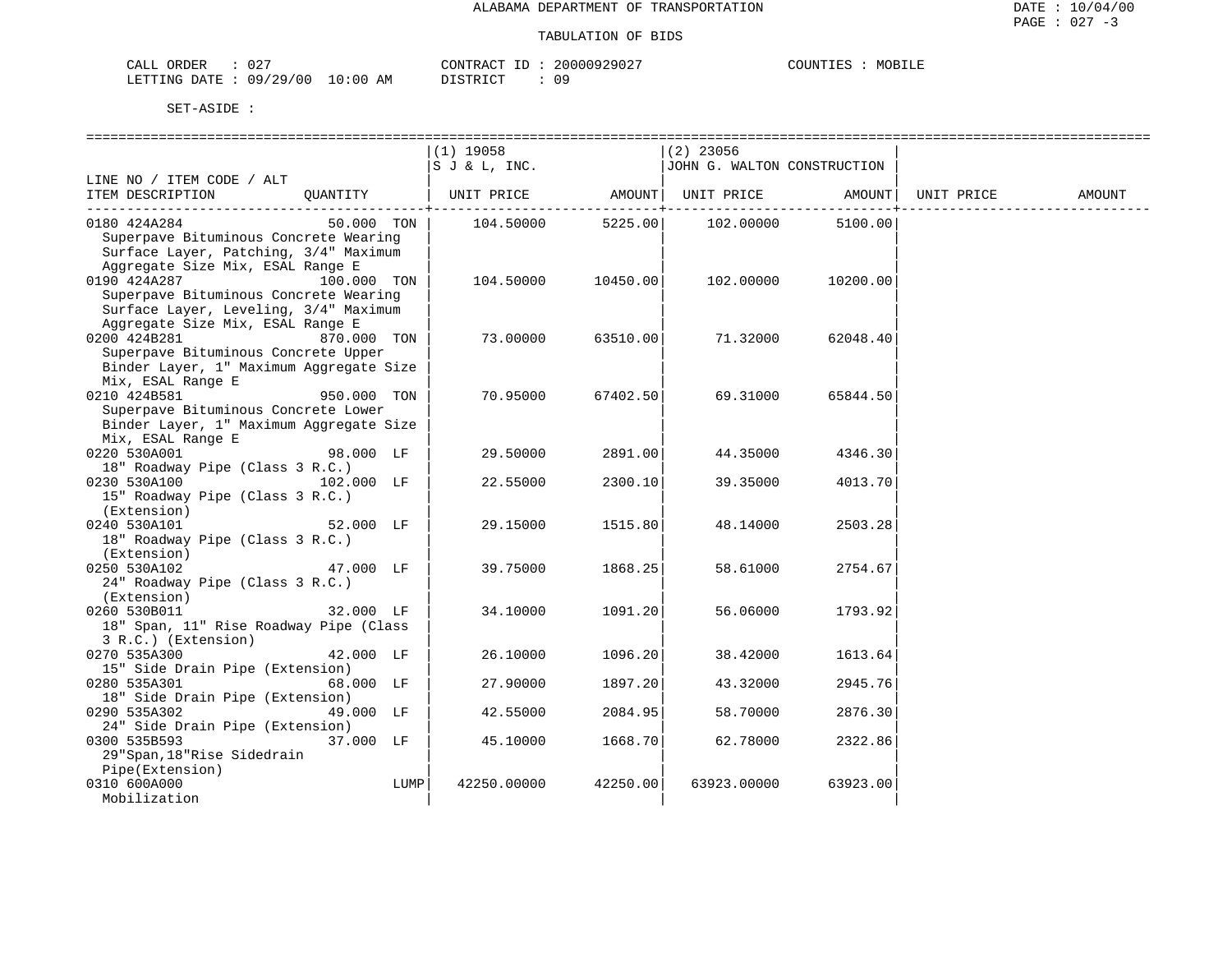| CALL ORDER                      | 027 | CONTRACT ID: 20000929027 |     | COUNTIES | MOBILE |
|---------------------------------|-----|--------------------------|-----|----------|--------|
| LETTING DATE: 09/29/00 10:00 AM |     | DISTRICT                 | n c |          |        |

| SET-ASIDE |  |
|-----------|--|
|           |  |

|                                               |               |                                                |          | =================                        |                    |        |
|-----------------------------------------------|---------------|------------------------------------------------|----------|------------------------------------------|--------------------|--------|
|                                               |               | $(1)$ 19058                                    |          | $ (2)$ 23056                             |                    |        |
|                                               |               |                                                |          |                                          |                    |        |
| LINE NO / ITEM CODE / ALT                     |               |                                                |          |                                          |                    |        |
| ITEM DESCRIPTION QUANTITY                     |               | UNIT PRICE AMOUNT UNIT PRICE AMOUNT UNIT PRICE |          |                                          |                    | AMOUNT |
| 0320 606A005                                  | 3000.000 LF   | 10.20000 30600.00 11.71000                     |          |                                          | 35130.00           |        |
| 6" Underdrain Pipe, Type 9                    |               |                                                |          |                                          |                    |        |
| 0330 614A000                                  | 75.000 CUYD   |                                                |          | 615.00000  46125.00  315.51000  23663.25 |                    |        |
| Slope Paving                                  |               |                                                |          |                                          |                    |        |
| 0340 619A001                                  | $11.000$ EACH | 525.00000                                      | 5775.00  |                                          | 282.92000 3112.12  |        |
| 15" Roadway Pipe End Treatment, Class 1       | $5.000$ EACH  |                                                |          |                                          |                    |        |
| 0350 619A002                                  |               | 585.00000                                      | 2925.00  |                                          | 312.92000 1564.60  |        |
| 18" Roadway Pipe End Treatment, Class 1       |               |                                                |          |                                          |                    |        |
| 0360 619A003                                  | 3.000 EACH    | 650.00000                                      | 1950.00  |                                          | 342.92000 1028.76  |        |
| 24" Roadway Pipe End Treatment, Class 1       |               |                                                | 1050.00  |                                          | 282.92000 565.84   |        |
| 0370 619A100                                  | $2.000$ EACH  | 525.00000                                      |          |                                          |                    |        |
| 15" Side Drain Pipe End Treatment,            |               |                                                |          |                                          |                    |        |
| Class 1                                       |               |                                                |          |                                          |                    |        |
| 0380 619A101                                  | $5.000$ EACH  | 585.00000                                      | 2925.00  | 282.92000                                | 1414.60            |        |
| 18" Side Drain Pipe End Treatment,            |               |                                                |          |                                          |                    |        |
| Class 1<br>$0390 619A102$ 2.000 EACH          |               |                                                |          |                                          |                    |        |
|                                               |               | 650.00000 1300.00                              |          | 342.92000                                | 685.84             |        |
| 24" Side Drain Pipe End Treatment,            |               |                                                |          |                                          |                    |        |
| Class 1                                       |               |                                                |          |                                          |                    |        |
| 0400 619A202                                  | $2.000$ EACH  | 800.00000 1600.00                              |          |                                          | 514.38000 1028.76  |        |
| 24" Roadway Pipe End Treatment, Class 1       |               |                                                |          |                                          |                    |        |
| (Double Line)                                 |               |                                                |          |                                          |                    |        |
| $2.000$ EACH<br>0410 619B015                  |               | 675.00000                                      | 1350.00  |                                          | 282.92000 565.84   |        |
| 18" Span, 11" Rise Roadway Pipe End           |               |                                                |          |                                          |                    |        |
| Treatment, Class 1                            |               |                                                |          |                                          |                    |        |
| 0420 619B117                                  | $2.000$ EACH  | 800.00000 1600.00                              |          | 342.92000                                | 685.84             |        |
| 29" Span, 18" Rise Side Drain Pipe End        |               |                                                |          |                                          |                    |        |
| Treatment, Class 1                            |               |                                                |          |                                          |                    |        |
| 0430 620A000                                  | 8.000 CUYD    | 650.00000 5200.00                              |          |                                          | 1106.35000 8850.80 |        |
| Minor Structure Concrete                      | 5.000 EACH    |                                                |          |                                          |                    |        |
| 0440 621A000                                  |               | 3070.00000                                     | 15350.00 | 2068.08000                               | 10340.40           |        |
| Junction Boxes, Type 1, 1P Or 5               |               |                                                | 6450.00  |                                          |                    |        |
| 0450 621A022                                  | 3.000 EACH    | 2150.00000                                     |          | 2068.08000                               | 6204.24            |        |
| Junction Boxes, Type 1 (Modified)             |               |                                                |          |                                          |                    |        |
| 0460 621C001                                  | 1.000 EACH    | 2150.00000                                     | 2150.00  | 2015.22000                               | 2015.22            |        |
| Inlets, Type B                                |               |                                                |          |                                          |                    |        |
| 0470 621C020                                  | 8.000 EACH    | 1900.00000                                     | 15200.00 | 2120.94000                               | 16967.52           |        |
| Inlets, Type Y                                |               |                                                |          |                                          |                    |        |
| 0480 621D019                                  | 4.000 EACH    | 615.00000 2460.00                              |          | 406.53000                                | 1626.12            |        |
| Inlet Units, Type Y<br>0490 623C000 49.000 LF |               |                                                |          |                                          |                    |        |
| 0490 623C000                                  |               | 13.50000                                       | 661.50   | 22.29000 1092.21                         |                    |        |
| Combination Curb & Gutter, Type C             |               |                                                |          |                                          |                    |        |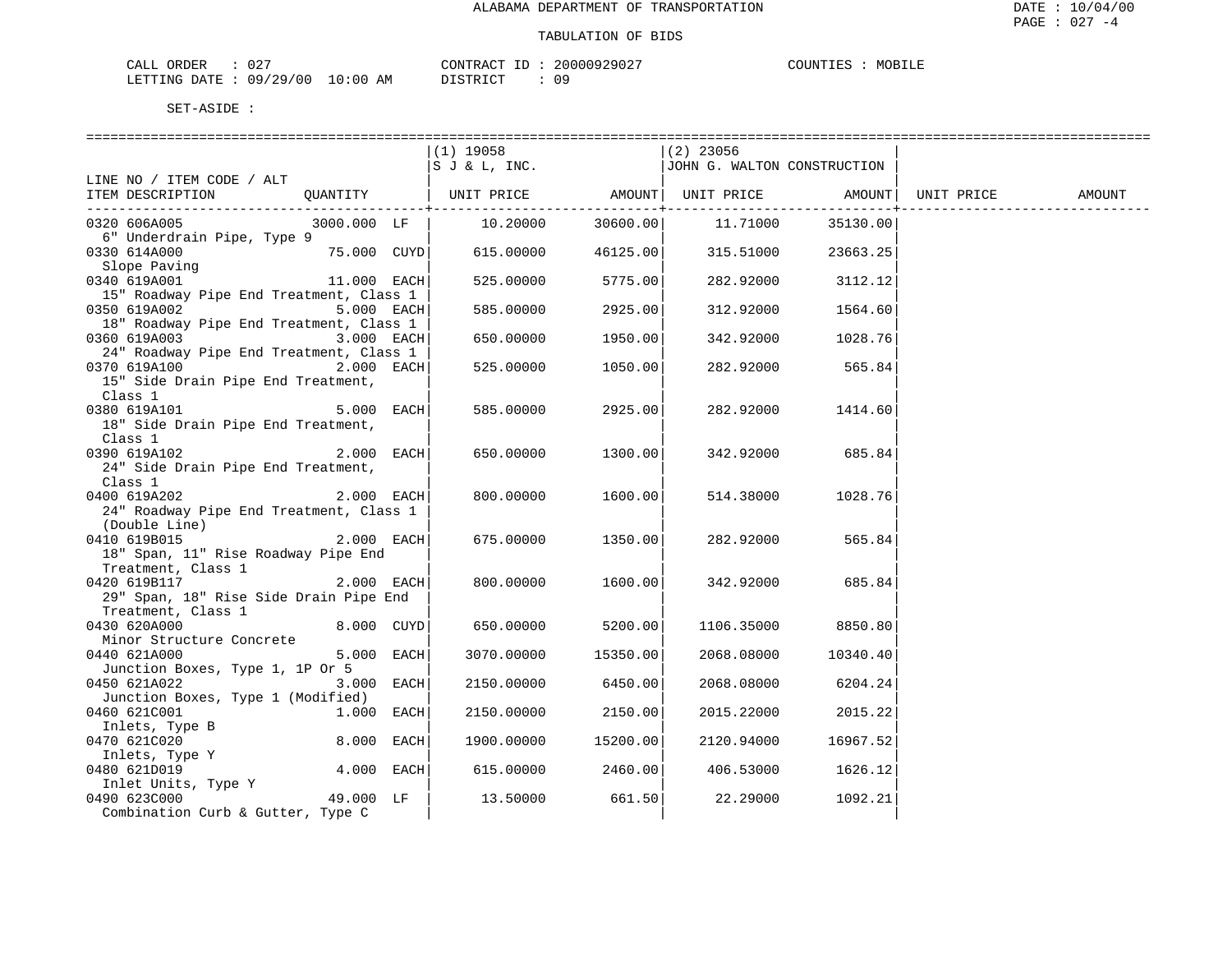| ORDER<br>CALL | $\cap$<br>U Z |             | CONTRACT<br>TD. | 20000929027 | COUNTIES | MOBILE |
|---------------|---------------|-------------|-----------------|-------------|----------|--------|
| LETTING DATE  | 09/29/00      | 10:00<br>AM | חים דמים דת     |             |          |        |

|                                                                 |                  |      | $(1)$ 19058                                                                                                                                                                                                                                                                                |          | $(2)$ 23056                          |          |            |        |
|-----------------------------------------------------------------|------------------|------|--------------------------------------------------------------------------------------------------------------------------------------------------------------------------------------------------------------------------------------------------------------------------------------------|----------|--------------------------------------|----------|------------|--------|
|                                                                 |                  |      | $\begin{array}{ccc}\n 0.1 & 1.2000 \\ 0.2 & 0.3000 \\ 0.3 & 0.4000 \\ 0.4 & 0.4000 \\ 0.5 & 0.4000 \\ 0.6 & 0.4000 \\ 0.7 & 0.4000 \\ 0.7 & 0.4000 \\ 0.7 & 0.4000 \\ 0.8 & 0.4000 \\ 0.9 & 0.4000 \\ 0.9 & 0.4000 \\ 0.9 & 0.4000 \\ 0.9 & 0.4000 \\ 0.9 & 0.4000 \\ 0.9 & 0.4000 \\ 0.9$ |          |                                      |          |            |        |
| LINE NO / ITEM CODE / ALT                                       |                  |      |                                                                                                                                                                                                                                                                                            |          |                                      |          |            |        |
| ITEM DESCRIPTION QUANTITY   UNIT PRICE AMOUNT UNIT PRICE AMOUNT |                  |      |                                                                                                                                                                                                                                                                                            |          |                                      |          | UNIT PRICE | AMOUNT |
|                                                                 |                  |      |                                                                                                                                                                                                                                                                                            |          | ------+----------------------------- |          |            |        |
| 0500 629A004                                                    | $112.000$ LF $ $ |      | $196.50000$ $22008.00$ $296.29000$                                                                                                                                                                                                                                                         |          |                                      | 33184.48 |            |        |
| Concrete Median Or Safety Barrier, Type                         |                  |      |                                                                                                                                                                                                                                                                                            |          |                                      |          |            |        |
| 4A (Modified)                                                   |                  |      |                                                                                                                                                                                                                                                                                            |          |                                      |          |            |        |
| 0510 630A000                                                    | 150.000 LF       |      | 13.90000                                                                                                                                                                                                                                                                                   | 2085.00  | 14.40000                             | 2160.00  |            |        |
| Steel Beam Guardrail, Class A, Type 1                           |                  |      |                                                                                                                                                                                                                                                                                            |          |                                      |          |            |        |
| 0520 630C001                                                    | $4.000$ EACH     |      | 870.00000                                                                                                                                                                                                                                                                                  | 3480.00  | 900.00000                            | 3600.00  |            |        |
| Guardrail End Anchor, Type 8                                    |                  |      |                                                                                                                                                                                                                                                                                            |          |                                      |          |            |        |
| 0530 630C070                                                    | $7.000$ EACH     |      | 1850.00000                                                                                                                                                                                                                                                                                 | 12950.00 | 1920.00000                           | 13440.00 |            |        |
| Guardrail End Anchor, Type 10 Series                            |                  |      |                                                                                                                                                                                                                                                                                            |          |                                      |          |            |        |
| 0540 650A000                                                    | $1186.000$ CYIP  |      | 22.25000                                                                                                                                                                                                                                                                                   | 26388.50 | 14.23000                             | 16876.78 |            |        |
| Topsoil                                                         |                  |      |                                                                                                                                                                                                                                                                                            |          |                                      |          |            |        |
| 0550 652A057                                                    | 3.000 ACRE       |      | 860.00000                                                                                                                                                                                                                                                                                  | 2580.00  | 600.00000                            | 1800.00  |            |        |
| Seeding (Mix 3A)                                                |                  |      |                                                                                                                                                                                                                                                                                            |          |                                      |          |            |        |
| 0560 652B055                                                    | 3.000 ACRE       |      | 860.00000                                                                                                                                                                                                                                                                                  | 2580.00  | 360.00000                            | 1080.00  |            |        |
|                                                                 |                  |      |                                                                                                                                                                                                                                                                                            |          |                                      |          |            |        |
| Temporary Seeding (Mix 3AT)                                     |                  |      |                                                                                                                                                                                                                                                                                            |          |                                      |          |            |        |
| 0570 652D057                                                    | 3.000 ACRE       |      | 860.00000                                                                                                                                                                                                                                                                                  | 2580.00  | 600.00000                            | 1800.00  |            |        |
| Seeding In Stubble (Mix 3A)                                     |                  |      |                                                                                                                                                                                                                                                                                            |          |                                      |          |            |        |
| 0580 654A000                                                    | 41.000 SQYD      |      | 4.70000                                                                                                                                                                                                                                                                                    | 192.70   | 6.00000                              | 246.00   |            |        |
| Solid Sodding                                                   |                  |      |                                                                                                                                                                                                                                                                                            |          |                                      |          |            |        |
| 0590 656A000                                                    | 6.000 ACRE       |      | 800.00000                                                                                                                                                                                                                                                                                  | 4800.00  | 600.00000                            | 3600.00  |            |        |
| Mulching, Class A, Type 1                                       |                  |      |                                                                                                                                                                                                                                                                                            |          |                                      |          |            |        |
| 0600 665F000                                                    | 730.000 EACH     |      | 5.70000                                                                                                                                                                                                                                                                                    | 4161.00  | 8.22000                              | 6000.60  |            |        |
| Hay Bales                                                       |                  |      |                                                                                                                                                                                                                                                                                            |          |                                      |          |            |        |
| 0610 665G000                                                    | 390.000 EACH     |      | 1.65000                                                                                                                                                                                                                                                                                    | 643.50   | 7.35000                              | 2866.50  |            |        |
| Sand Bags                                                       |                  |      |                                                                                                                                                                                                                                                                                            |          |                                      |          |            |        |
| 0620 665J000                                                    | 6855.000 LF      |      | 3.60000                                                                                                                                                                                                                                                                                    | 24678.00 | 2.77000                              | 18988.35 |            |        |
| Silt Fence, Type A                                              |                  |      |                                                                                                                                                                                                                                                                                            |          |                                      |          |            |        |
| 0630 666A001                                                    | $2.000$ ACRE     |      | 185.00000                                                                                                                                                                                                                                                                                  | 370.00   | 177.08000                            | 354.16   |            |        |
| Pest Control Treatment                                          |                  |      |                                                                                                                                                                                                                                                                                            |          |                                      |          |            |        |
| 0640 680A000                                                    |                  | LUMP | 24600.00000                                                                                                                                                                                                                                                                                | 24600.00 | 12252.00000                          | 12252.00 |            |        |
| Engineering Controls                                            |                  |      |                                                                                                                                                                                                                                                                                            |          |                                      |          |            |        |
| 0650 701A028                                                    | 1.000 MILE       |      | 2320.00000                                                                                                                                                                                                                                                                                 | 2320.00  | 1974.00000                           | 1974.00  |            |        |
| Solid White, Class 2, Type A Traffic                            |                  |      |                                                                                                                                                                                                                                                                                            |          |                                      |          |            |        |
| Stripe (0.06" Thick) (6" Wide)                                  |                  |      |                                                                                                                                                                                                                                                                                            |          |                                      |          |            |        |
| 0660 701A048                                                    | 2.000 MILE       |      | 2320.00000                                                                                                                                                                                                                                                                                 | 4640.00  | 2306.40000                           | 4612.80  |            |        |
| Solid Yellow, Class 2, Type A Traffic                           |                  |      |                                                                                                                                                                                                                                                                                            |          |                                      |          |            |        |
| Stripe (0.09" Thick) (6" Wide)                                  |                  |      |                                                                                                                                                                                                                                                                                            |          |                                      |          |            |        |
| 0670 701B009                                                    | $4247.000$ LF    |      | 1.00000                                                                                                                                                                                                                                                                                    | 4247.00  | 0.72000                              | 3057.84  |            |        |
| Dotted Class 2, Type A Traffic Stripe                           |                  |      |                                                                                                                                                                                                                                                                                            |          |                                      |          |            |        |
| $(0.09"$ Thick $)(6"$ Wide $)$                                  |                  |      |                                                                                                                                                                                                                                                                                            |          |                                      |          |            |        |
| 0680 701C003                                                    | 5.000 MILE       |      | 290.00000                                                                                                                                                                                                                                                                                  | 1450.00  | 492.00000                            | 2460.00  |            |        |
|                                                                 |                  |      |                                                                                                                                                                                                                                                                                            |          |                                      |          |            |        |
| Solid Temporary Traffic Stripe (Paint)                          |                  |      |                                                                                                                                                                                                                                                                                            |          |                                      |          |            |        |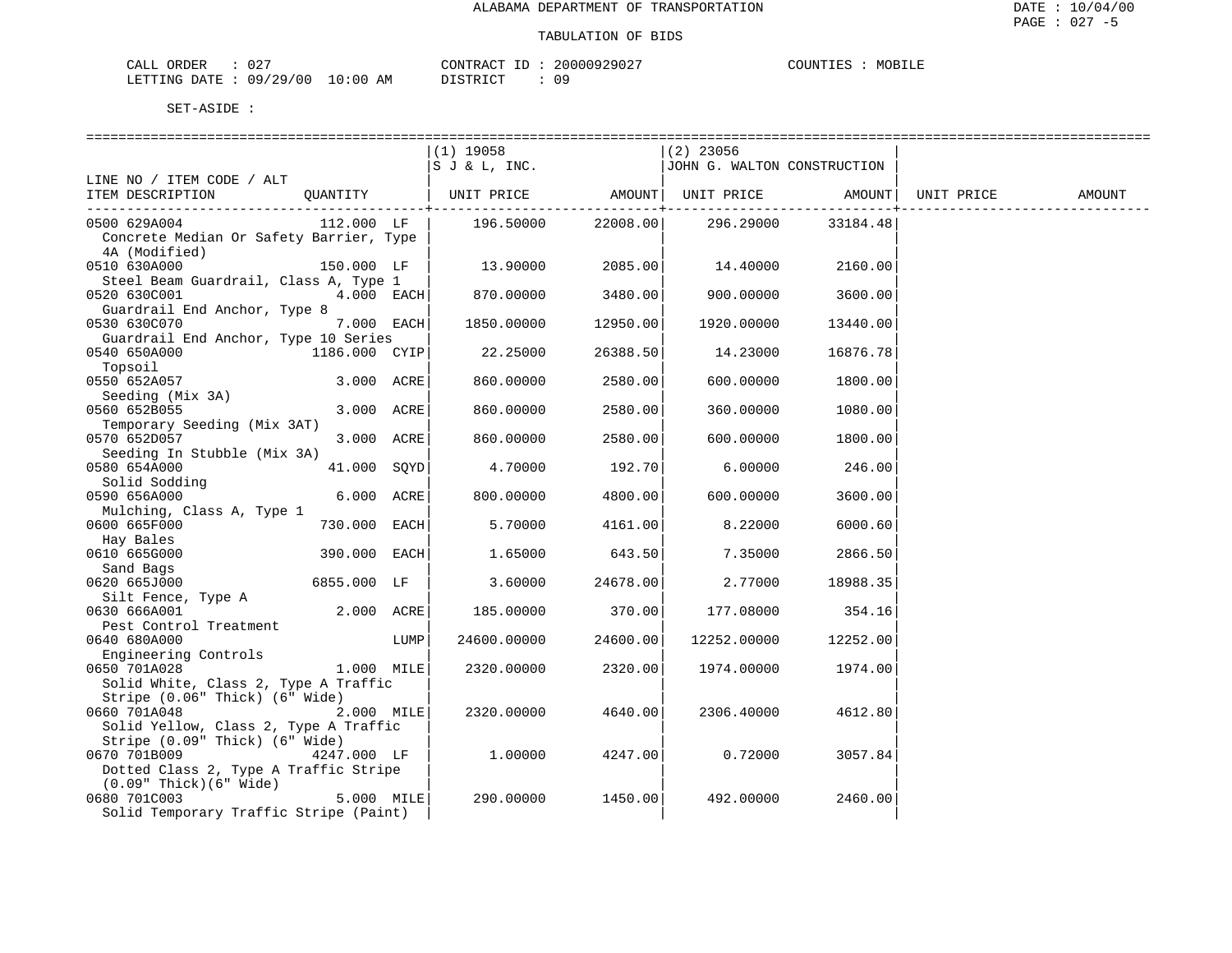| CALL ORDER                      | 027 | CONTRACT ID: 20000929027 |     | COUNTIES | MOBILE |
|---------------------------------|-----|--------------------------|-----|----------|--------|
| LETTING DATE: 09/29/00 10:00 AM |     | DISTRICT                 | n c |          |        |

|                                                                                                           |               |      |                                     |                 | =============               |                                  |        |
|-----------------------------------------------------------------------------------------------------------|---------------|------|-------------------------------------|-----------------|-----------------------------|----------------------------------|--------|
|                                                                                                           |               |      | $(1)$ 19058                         |                 | $(2)$ 23056                 |                                  |        |
|                                                                                                           |               |      | $S$ J & L, INC.                     |                 | JOHN G. WALTON CONSTRUCTION |                                  |        |
| LINE NO / ITEM CODE / ALT<br>ITEM DESCRIPTION QUANTITY   UNIT PRICE AMOUNT  UNIT PRICE AMOUNT  UNIT PRICE |               |      |                                     |                 |                             |                                  | AMOUNT |
|                                                                                                           |               |      |                                     |                 |                             | - - - - - - - - - - <del>-</del> |        |
| 0690 701F001                                                                                              | 8494.000 LF   |      | 0.25000                             |                 | 2123.50 0.30000             | 2548.20                          |        |
| Dotted Temporary Traffic Stripe (Paint)                                                                   |               |      |                                     |                 |                             |                                  |        |
| 0700 703A002                                                                                              |               |      | 3370.000 SOFT 1.95000               | 6571.50         | 1.98000                     | 6672.60                          |        |
| Traffic Control Markings, Class 2, Type                                                                   |               |      |                                     |                 |                             |                                  |        |
| $\mathbb A$                                                                                               |               |      |                                     |                 |                             |                                  |        |
| 0710 703B002                                                                                              | 496.000 SOFT  |      | 2,20000                             | 1091.20         | 2.82000                     | 1398.72                          |        |
| Traffic Control Legends, Class 2, Type A                                                                  |               |      |                                     |                 |                             |                                  |        |
| 0720 703D002                                                                                              | 6740.000 SOFT |      | 0.50000                             | 3370.00         | 1.32000                     | 8896.80                          |        |
| Temporary Traffic Control Markings                                                                        |               |      |                                     |                 |                             |                                  |        |
| (Paint)                                                                                                   |               |      |                                     |                 |                             |                                  |        |
| 0730 703E002<br>992.000 SOFT                                                                              |               |      | 0.50000                             | 496.00          | 2.04000                     | 2023.68                          |        |
| Temporary Traffic Control Legends                                                                         |               |      |                                     |                 |                             |                                  |        |
| (Paint)                                                                                                   |               |      |                                     |                 |                             |                                  |        |
| 0740 740B000                                                                                              | 1032.000 SOFT |      | 12.60000                            | 13003.20        | 13.07000                    | 13488.24                         |        |
| Construction Signs                                                                                        |               |      |                                     |                 |                             |                                  |        |
| 0750 740D000                                                                                              | 240.000 EACH  |      | 48.80000                            | 11712.00        | 90.06000                    | 21614.40                         |        |
| Channelizing Drums                                                                                        |               |      |                                     |                 |                             |                                  |        |
| 0760 740F002                                                                                              | 4.000 EACH    |      | 340.00000                           | 1360.00         | 277.10000                   | 1108.40                          |        |
| Barricades, Type III                                                                                      |               |      |                                     |                 |                             |                                  |        |
| 0770 741C010                                                                                              | 4.000 EACH    |      | 1775.00000                          | 7100.00         | 6784.00000                  | 27136.00                         |        |
| Portable Sequential Arrow And Chevron                                                                     |               |      |                                     |                 |                             |                                  |        |
| Sign Unit<br>0780 750B232                                                                                 | 20.000 EACH   |      | 3500.00000                          | 70000.00        | 3600.00000                  | 72000.00                         |        |
| Cobra Head Luminaire Assembly, One 250                                                                    |               |      |                                     |                 |                             |                                  |        |
| Watt                                                                                                      |               |      |                                     |                 |                             |                                  |        |
| 0790 750F004                                                                                              | 9.000 EACH    |      | 2925.00000                          | 26325.00        | 3000.00000                  | 27000.00                         |        |
| Lighting Control Center, Type NT                                                                          |               |      |                                     |                 |                             |                                  |        |
| 0800 750N012                                                                                              | 20.000 EACH   |      | 1000.00000                          | 20000.00        | 1020.00000                  | 20400.00                         |        |
| Roadway Pole Foundation, Auger Base                                                                       |               |      |                                     |                 |                             |                                  |        |
| 0810 750P000                                                                                              | 3069.000 LF   |      | 4.10000                             | 12582.90        | 4.20000                     | 12889.80                         |        |
| Combined Duct And Cable, 3 #6 AWG                                                                         |               |      |                                     |                 |                             |                                  |        |
| 0820 756A021<br>1215.000 LF                                                                               |               |      | 21.05000                            | 25575.75        | 21.60000                    | 26244.00                         |        |
| 3" Electrical Conduit, 1 Line, Type 5                                                                     |               |      |                                     |                 |                             |                                  |        |
| Installation                                                                                              |               |      |                                     |                 |                             |                                  |        |
| 0830 998A000                                                                                              |               | LUMP | 13500.00000                         | 13500.00        | 1500.00000                  | 1500.00                          |        |
| Construction Fuel (Maximum Bid Limited                                                                    |               |      |                                     |                 |                             |                                  |        |
| To $$68,500.00)$                                                                                          |               |      |                                     |                 |                             |                                  |        |
| SECTION TOTALS                                                                                            |               |      |                                     | \$1,024,404.70] |                             | \$1,084,736.32]                  |        |
|                                                                                                           |               |      | ---------------------+------------- |                 |                             |                                  |        |
| CONTRACT TOTALS                                                                                           |               |      |                                     | \$1,024,404.70] |                             | \$1,084,736.32]                  |        |
| =================                                                                                         |               |      |                                     |                 |                             |                                  |        |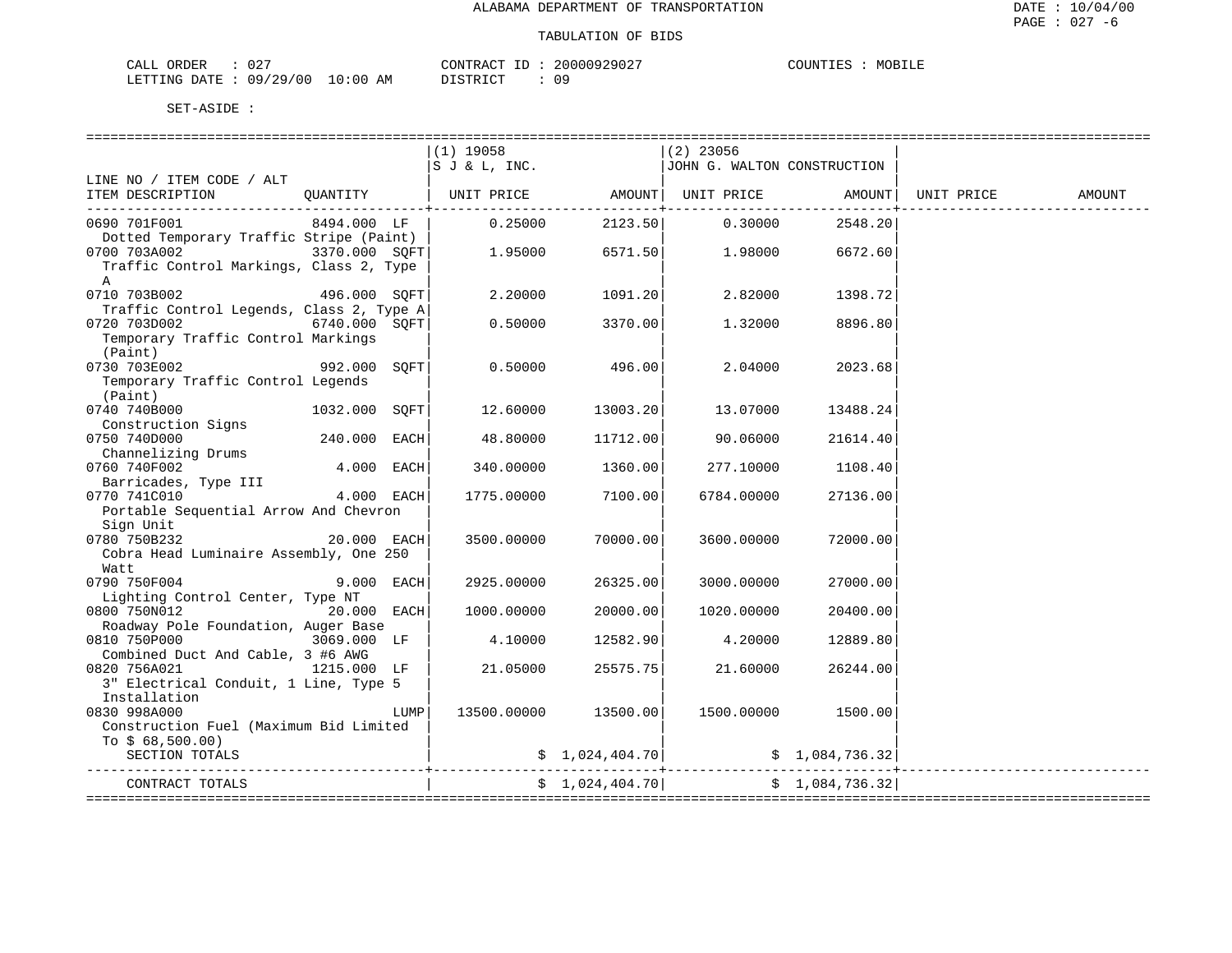| $\therefore$ 028<br>CALL ORDER<br>LETTING DATE: 09/29/00<br>10:00 AM                                                                                                                                                                                                                                                                          | CONTRACT ID: 20000929028<br>: 07<br>DISTRICT | COUNTIES : COFFEE                                                    |
|-----------------------------------------------------------------------------------------------------------------------------------------------------------------------------------------------------------------------------------------------------------------------------------------------------------------------------------------------|----------------------------------------------|----------------------------------------------------------------------|
| CONTRACT DESCRIPTION:<br>for constructing the Planing, Resurfacing, and Traffic<br>Stripe on S.R. #27 from south of Battens Crossroads to S.R.<br>#192 in Enterprise, and Resurfacing to Correct<br>Superelevation and Cross-Slope on S.R. #134 from M.P. 7.00<br>east of Perry's Store to M.P. 8.00 east of Alberton. Length<br>$-4.039$ mi. | CONTRACT TIME : 35<br>Working Days           | (available days)<br>$PROJECT(S)$ : STPSA-0091(17)<br>STPSA-1608(103) |
| SET-ASIDE:                                                                                                                                                                                                                                                                                                                                    |                                              |                                                                      |

| RANK |       | VENDOR NO./NAME                      | TOTAL<br><b>BID</b> | OVER<br>LOW BID |
|------|-------|--------------------------------------|---------------------|-----------------|
|      | 01018 | APAC-ALABAMA, INC.                   | 567,640.64          | 100.0000%       |
|      | 02032 | BULLARD EXCAVATING, INC.             | 584,305.03          | 102.9357%       |
|      | 23024 | WIREGRASS CONSTRUCTION COMPANY, INC. | 714,442.22          | 125.8617%       |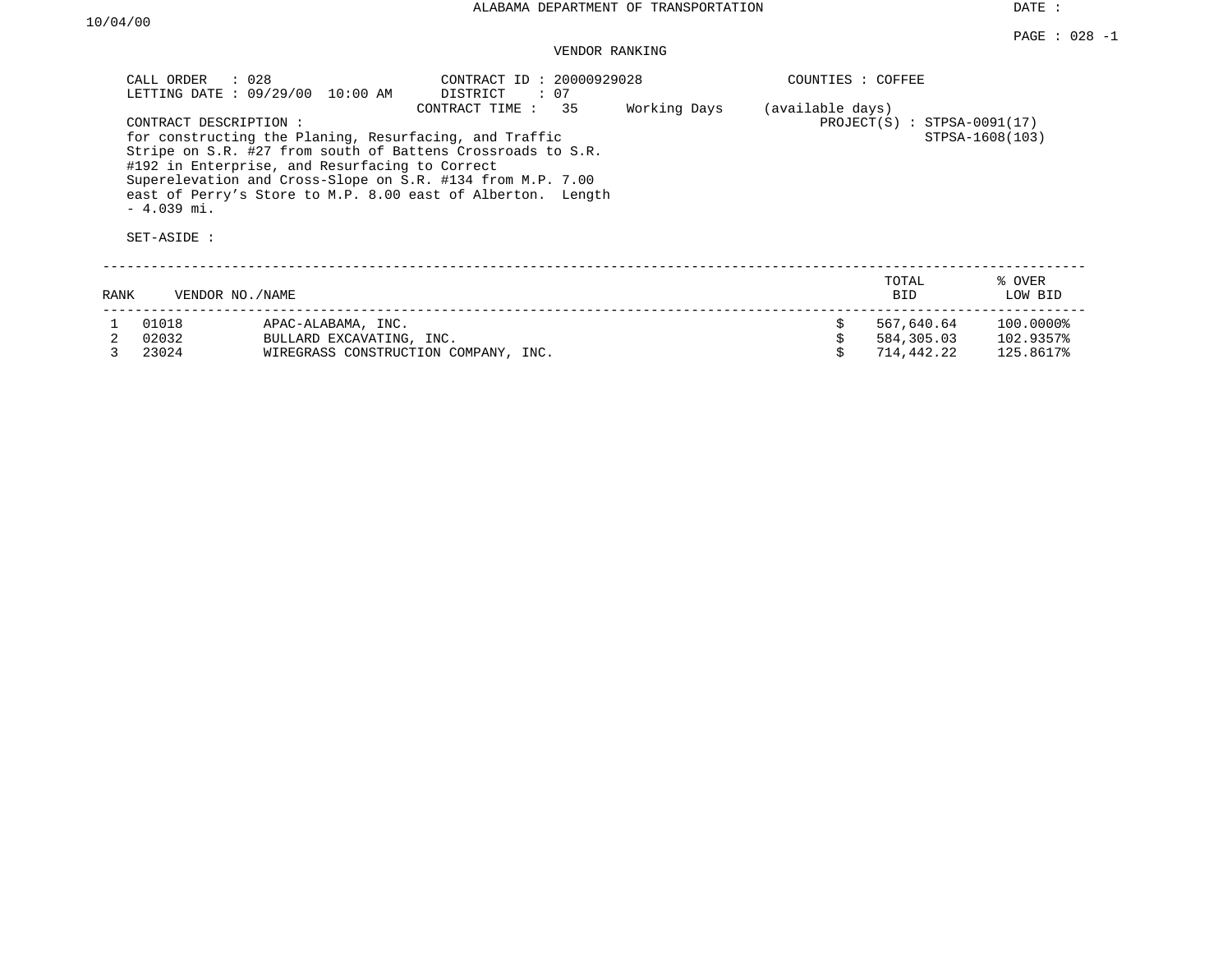COFFEE

| CALL ORDER | າາດ<br>J 4 8                     |          | CONTRACT ID: 20000929028 | COUNTIES | COFFEE |
|------------|----------------------------------|----------|--------------------------|----------|--------|
|            | LETTING DATE : 09/29/00 10:00 AM | PISTRICT |                          |          |        |

|                                              |              |      | $(1)$ 01018        |           | (2) 02032                                                                         |           | $(3)$ 23024                  |           |
|----------------------------------------------|--------------|------|--------------------|-----------|-----------------------------------------------------------------------------------|-----------|------------------------------|-----------|
|                                              |              |      | APAC-ALABAMA, INC. |           | BULLARD EXCAVATING, INC.                                                          |           | WIREGRASS CONSTRUCTION COMPA |           |
| LINE NO / ITEM CODE / ALT                    |              |      |                    |           |                                                                                   |           |                              |           |
| ITEM DESCRIPTION<br>------------------------ | OUANTITY     |      |                    |           | UNIT PRICE                AMOUNT   UNIT PRICE                 AMOUNT   UNIT PRICE |           |                              | AMOUNT    |
| SECTION 0001<br>TOTAL                        |              |      |                    |           |                                                                                   |           |                              |           |
| 0010 206C010                                 | 67.000 SQYD  |      | 17.78000           | 1191.26   | 50.00000                                                                          | 3350.00   | 20.00000                     | 1340.00   |
| Removing Concrete Driveway                   |              |      |                    |           |                                                                                   |           |                              |           |
| 0020 210D020                                 | 500.000      | CYIP | 10.38000           | 5190.00   | 4.50000                                                                           | 2250.00   | 8.00000                      | 4000.00   |
| Borrow Excavation (Loose Truckbed            |              |      |                    |           |                                                                                   |           |                              |           |
| Measurement) (A2 or Better)                  |              |      |                    |           |                                                                                   |           |                              |           |
| 0030 405A000                                 | 5517.000 GAL |      | 1.87000            | 10316.79  | 1.50000                                                                           | 8275.50   | 1,69000                      | 9323.73   |
| Tack Coat                                    |              |      |                    |           |                                                                                   |           |                              |           |
| 0040 408A051<br>84901.000 SOYD               |              |      | 0.30000            | 25470.30  | 0.50000                                                                           | 42450.50  | 0.55000                      | 46695.55  |
| Planing Existing Pavement                    |              |      |                    |           |                                                                                   |           |                              |           |
| (Approximately 0.00" Thru 1.0" Thick)        |              |      |                    |           |                                                                                   |           |                              |           |
| 0050 420A011                                 | 2971.000 TON |      | 54.00000           | 160434.00 | 44.79000                                                                          | 133071.09 | 58.64000                     | 174219.44 |
| Polymer Modified Open Graded Friction        |              |      |                    |           |                                                                                   |           |                              |           |
| Course, Mix 2                                |              |      |                    |           |                                                                                   |           |                              |           |
| 0060 424A240                                 | 4669.000 TON |      | 33.87000           | 158139.03 | 36.74000                                                                          | 171539.06 | 38.95000                     | 181857.55 |
| Superpave Bituminous Concrete Wearing        |              |      |                    |           |                                                                                   |           |                              |           |
| Surface Layer, 1/2" Maximum Aggregate        |              |      |                    |           |                                                                                   |           |                              |           |
| Size Mix, ESAL Range C                       |              |      |                    |           |                                                                                   |           |                              |           |
| 0070 424A241                                 | 1057.000 TON |      | 34.58000           | 36551.06  | 31.86000                                                                          | 33676.02  | 39.05000                     | 41275.85  |
| Superpave Bituminous Concrete Wearing        |              |      |                    |           |                                                                                   |           |                              |           |
| Surface Layer, 3/4" Maximum Aggregate        |              |      |                    |           |                                                                                   |           |                              |           |
| Size Mix, ESAL Range C                       |              |      |                    |           |                                                                                   |           |                              |           |
| 0080 424A246                                 | 1000.000 TON |      | 37.66000           | 37660.00  | 10.00000                                                                          | 10000.00  | 46,00000                     | 46000.00  |
| Superpave Bituminous Concrete Wearing        |              |      |                    |           |                                                                                   |           |                              |           |
| Surface Layer, Leveling, 1/2" Maximum        |              |      |                    |           |                                                                                   |           |                              |           |
| Aggregate Size Mix, ESAL Range C             |              |      |                    |           |                                                                                   |           |                              |           |
| 0090 424A247                                 | 934.000 TON  |      | 35.24000           | 32914.16  | 33.86000                                                                          | 31625.24  | 41.00000                     | 38294.00  |
| Superpave Bituminous Concrete Wearing        |              |      |                    |           |                                                                                   |           |                              |           |
| Surface Layer, Leveling, 3/4" Maximum        |              |      |                    |           |                                                                                   |           |                              |           |
| Aggregate Size Mix, ESAL Range C             |              |      |                    |           |                                                                                   |           |                              |           |
| 0100 600A000                                 |              | LUMP | 7920.00000         | 7920.00   | 55031.02000                                                                       | 55031.02  | 65000.00000                  | 65000.00  |
| Mobilization                                 |              |      |                    |           |                                                                                   |           |                              |           |
| 0110 652A061                                 | 3.000        | ACRE | 398.00000          | 1194.00   | 425.00000                                                                         | 1275.00   | 402.00000                    | 1206.00   |
| Seeding (Mix 3E)                             |              |      |                    |           |                                                                                   |           |                              |           |
| 0120 656A000                                 | 3.000        | ACRE | 398,00000          | 1194.00   | 425.00000                                                                         | 1275.00   | 402.00000                    | 1206.00   |
| Mulching, Class A, Type 1                    |              |      |                    |           |                                                                                   |           |                              |           |
| 0130 665F000                                 | 150.000 EACH |      | 4.50000            | 675.00    | 5.00000                                                                           | 750.00    | 4.55000                      | 682.50    |
| Hay Bales                                    |              |      |                    |           |                                                                                   |           |                              |           |
| 0140 665J000                                 | 750.000 LF   |      | 3.15000            | 2362.50   | 3.00000                                                                           | 2250.00   | 3.18000                      | 2385.00   |
| Silt Fence, Type A                           |              |      |                    |           |                                                                                   |           |                              |           |
|                                              |              |      |                    |           |                                                                                   |           |                              |           |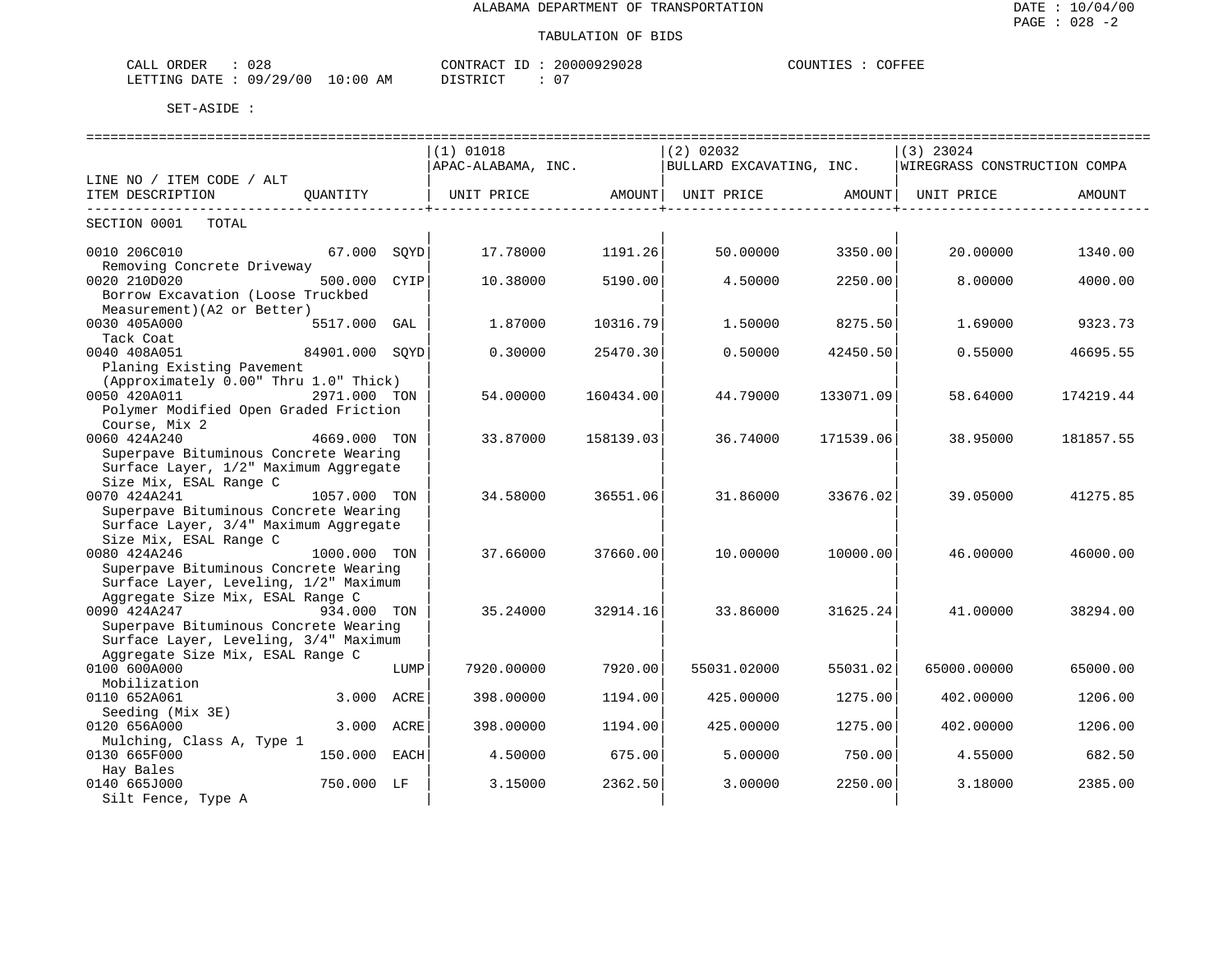| ORDER<br>CALL | ח ר<br>∪∠o |             | CONTRACT<br>ID          | 20000929028   | COUNTIES | COFFEE |
|---------------|------------|-------------|-------------------------|---------------|----------|--------|
| LETTING DATE  | 09/29/00   | 10:00<br>AΜ | דים דמידי פידי<br>----- | $\sim$ $\sim$ |          |        |

|                                                                                                |              | $(1)$ 01018        |          | $(2)$ 02032              |          | $(3)$ 23024                  |          |
|------------------------------------------------------------------------------------------------|--------------|--------------------|----------|--------------------------|----------|------------------------------|----------|
|                                                                                                |              | APAC-ALABAMA, INC. |          |                          |          | WIREGRASS CONSTRUCTION COMPA |          |
| LINE NO / ITEM CODE / ALT                                                                      |              |                    |          | BULLARD EXCAVATING, INC. |          |                              |          |
| ITEM DESCRIPTION                                                                               | OUANTITY     | UNIT PRICE         | AMOUNT   | UNIT PRICE               | AMOUNT   | UNIT PRICE                   | AMOUNT   |
| 0150 680A000<br>Engineering Controls                                                           | LUMP         | 1500.00000         | 1500.00  | 1000.00000               | 1000.00  | 1500.00000                   | 1500.00  |
| 0160 701A028<br>Solid White, Class 2, Type A Traffic                                           | 1.000 MILE   | 1575.00000         | 1575.00  | 1575.00000               | 1575.00  | 1575.00000                   | 1575.00  |
| Stripe (0.06" Thick) (6" Wide)<br>0170 701A041<br>Broken White, Class 2, Type A Traffic        | 6.000 MILE   | 1020.00000         | 6120.00  | 1020.00000               | 6120.00  | 1020.00000                   | 6120.00  |
| Stripe (0.09" Thick) (6" Wide)<br>0180 701A048<br>Solid Yellow, Class 2, Type A Traffic        | 7.000 MILE   | 1820.00000         | 12740.00 | 1820.00000               | 12740.00 | 1820.00000                   | 12740.00 |
| Stripe (0.09" Thick) (6" Wide)<br>0190 701C000<br>Broken Temporary Traffic Stripe              | 13.000 MILE  | 300.00000          | 3900.00  | 300,00000                | 3900.00  | 300.00000                    | 3900.00  |
| 0200 701C001<br>Solid Temporary Traffic Stripe                                                 | 29.000 MILE  | 320.00000          | 9280.00  | 320.00000                | 9280.00  | 320.00000                    | 9280.00  |
| 0210 701D007<br>Solid Traffic Stripe Removed (Paint)                                           | 2.000 MILE   | 1200.00000         | 2400.00  | 1200.00000               | 2400.00  | 1200.00000                   | 2400.00  |
| 0220 701D008<br>Solid Traffic Stripe Removed (Plastic)                                         | 2.000 MILE   | 1300.00000         | 2600.00  | 1300.00000               | 2600.00  | 1300.00000                   | 2600.00  |
| 0230 701D014<br>Broken Traffic Stripe Removed (Paint)                                          | 2.000 MILE   | 1100.00000         | 2200.00  | 1100.00000               | 2200.00  | 1100.00000                   | 2200.00  |
| 0240 701D015<br>Broken Traffic Stripe Removed (Plastic)                                        | 2.000 MILE   | 1100.00000         | 2200.00  | 1100.00000               | 2200.00  | 1100.00000                   | 2200.00  |
| 0250 702A007<br>Broken Yellow, Inverted Profile Traffic<br>Stripe (6" Wide)                    | 1.000 MILE   | 2125,00000         | 2125.00  | 2125.00000               | 2125.00  | 2125.00000                   | 2125.00  |
| 0260 702A008<br>Solid White, Inverted Profile Traffic                                          | 2.000 MILE   | 4250.00000         | 8500.00  | 4250.00000               | 8500.00  | 4250.00000                   | 8500.00  |
| Stripe (6" Wide)<br>0270 702A009<br>Solid Yellow, Inverted Profile Traffic<br>Stripe (6" Wide) | 2.000 MILE   | 4250.00000         | 8500.00  | 4250.00000               | 8500.00  | 4250.00000                   | 8500.00  |
| 0280 703A002<br>Traffic Control Markings, Class 2, Type<br>$\mathbf{A}$                        | 406.000 SOFT | 1,80000            | 730.80   | 1,80000                  | 730.80   | 1.80000                      | 730.80   |
| 0290 703D001<br>Temporary Traffic Control Markings                                             | 602.000 SOFT | 1,00000            | 602.00   | 1,00000                  | 602.00   | 1,00000                      | 602.00   |
| 0300 705A031<br>Pavement Markers, Class A-H, Type 1-A                                          | 762.000 EACH | 4.80000            | 3657.60  | 4.80000                  | 3657.60  | 4.80000                      | 3657.60  |
| 0310 705A032<br>Pavement Markers, Class A-H, Type 1-B                                          | 44.000 EACH  | 4.80000            | 211.20   | 4.80000                  | 211.20   | 4.80000                      | 211.20   |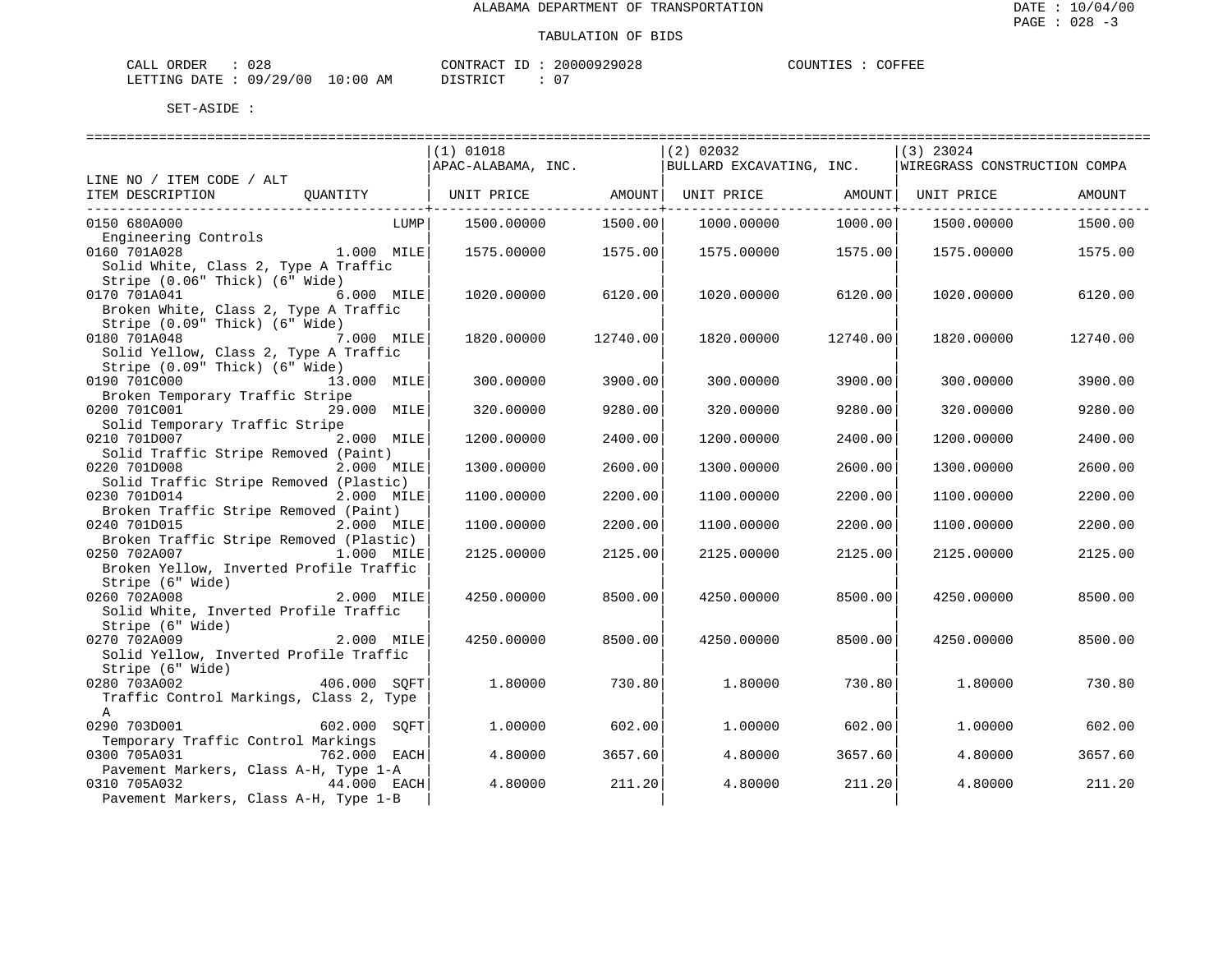| 028<br>ORDER<br>CALL     |            | CONTRACT<br>TD. | 20000929028 | COUNTIES<br>COFFEE |
|--------------------------|------------|-----------------|-------------|--------------------|
| LETTING DATE: $09/29/00$ | $10:00$ AM | DISTRICT        | U           |                    |

|                                        |            |      | $(1)$ 01018        |            | $(2)$ 02032              |             | $(3)$ 23024                  |    |            |  |  |  |
|----------------------------------------|------------|------|--------------------|------------|--------------------------|-------------|------------------------------|----|------------|--|--|--|
|                                        |            |      | APAC-ALABAMA, INC. |            | BULLARD EXCAVATING, INC. |             | WIREGRASS CONSTRUCTION COMPA |    |            |  |  |  |
| LINE NO / ITEM CODE / ALT              |            |      |                    |            |                          |             |                              |    |            |  |  |  |
| ITEM DESCRIPTION                       | QUANTITY   |      | UNIT PRICE         | AMOUNT     | UNIT PRICE               | AMOUNT      | UNIT PRICE                   |    | AMOUNT     |  |  |  |
|                                        |            |      |                    |            |                          |             |                              |    |            |  |  |  |
| 0320 705A037                           | 911.000    | EACH | 5.00000            | 4555.00    | 5.00000                  | 4555.00     | 5.00000                      |    | 4555.00    |  |  |  |
| Pavement Markers, Class A-H, Type 2-D  |            |      |                    |            |                          |             |                              |    |            |  |  |  |
| 0330 740B000                           | 784.000    | SOFT | 12.12000           | 9502.08    | 10.00000                 | 7840.00     | 15.00000                     |    | 11760.00   |  |  |  |
| Construction Signs                     |            |      |                    |            |                          |             |                              |    |            |  |  |  |
| 0340 740E000                           | 140.000    | EACH | 5.90000            | 826.00     | 5.00000                  | 700.00      | 12.50000                     |    | 1750.00    |  |  |  |
| Cones (36 Inches High)                 |            |      |                    |            |                          |             |                              |    |            |  |  |  |
| 0350 740M000                           | 140.000    | EACH | 3.54000            | 495.60     | 5.00000                  | 700.00      | 7.50000                      |    | 1050.00    |  |  |  |
| Weight For Cone                        |            |      |                    |            |                          |             |                              |    |            |  |  |  |
| 0360 7400000                           | 1.000      | EACH | 1500.00000         | 1500.00    | 500.00000                | 500.00      | 1000.00000                   |    | 1000.00    |  |  |  |
| Pilot Car                              |            |      |                    |            |                          |             |                              |    |            |  |  |  |
| 0370 741C010                           | 2.000 EACH |      | 354.13000          | 708.26     | 2425.00000               | 4850.00     | 3500.00000                   |    | 7000.00    |  |  |  |
| Portable Sequential Arrow And Chevron  |            |      |                    |            |                          |             |                              |    |            |  |  |  |
| Sign Unit                              |            |      |                    |            |                          |             |                              |    |            |  |  |  |
| 0380 998A000                           |            | LUMP | 0.00000            | 0.00       | 0.00000                  | 0.00        | 5000.00000                   |    | 5000.00    |  |  |  |
| Construction Fuel (Maximum Bid Limited |            |      |                    |            |                          |             |                              |    |            |  |  |  |
| To $$29,500.00)$                       |            |      |                    |            |                          |             |                              |    |            |  |  |  |
| SECTION TOTALS                         |            |      | \$                 | 567,640.64 | \$                       | 584, 305.03 |                              | \$ | 714,442.22 |  |  |  |
|                                        |            |      |                    |            |                          |             |                              |    |            |  |  |  |
| CONTRACT TOTALS                        |            |      | \$                 | 567,640.64 | \$                       | 584, 305.03 |                              | \$ | 714,442.22 |  |  |  |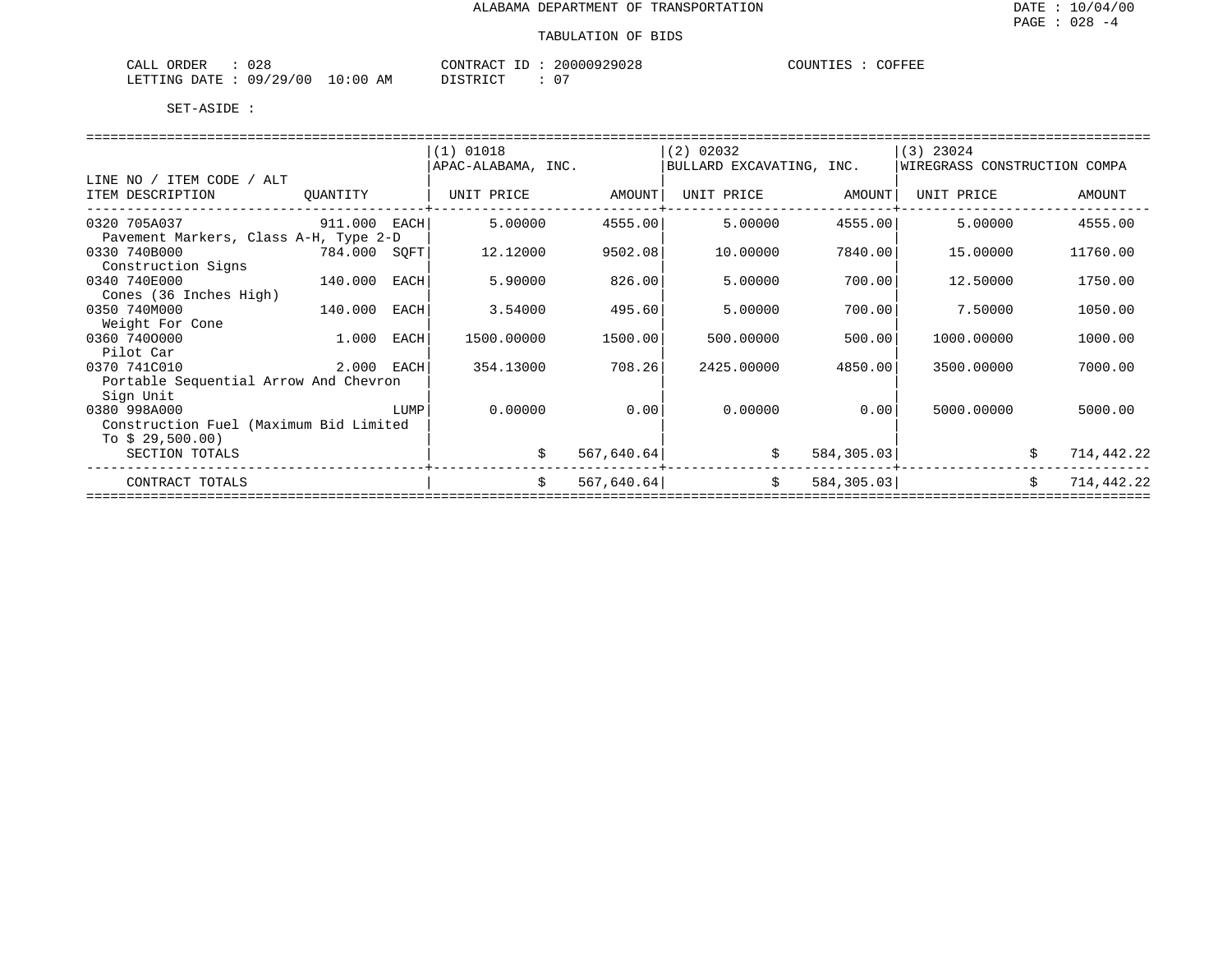|      | CALL ORDER<br>LETTING DATE: 09/29/00 | $\therefore$ 029<br>10:00 AM                                                                                                                                                                  | CONTRACT ID: 20000929029<br>: 09<br>DISTRICT |              | COUNTIES : BALDWIN |                                |                   |
|------|--------------------------------------|-----------------------------------------------------------------------------------------------------------------------------------------------------------------------------------------------|----------------------------------------------|--------------|--------------------|--------------------------------|-------------------|
|      | CONTRACT DESCRIPTION:<br>SET-ASIDE : | for constructing the Planing, Resurfacing and Traffic Stripe<br>on S.R.#59 (U.S.#90) from north of Chicago Street (MP 54.68)<br>to south of $C.R.$ #55 (MP 55.83) in Loxley. Length 1.150 mi. | 35<br>CONTRACT TIME:<br>MOBILE               | Working Days | (available days)   | $PROJECT(S)$ : STPHS-0193(020) |                   |
| RANK |                                      | VENDOR NO./NAME                                                                                                                                                                               |                                              |              |                    | TOTAL<br>BID                   | % OVER<br>LOW BID |
|      | 23011                                | HOSEA O. WEAVER & SONS, INC.                                                                                                                                                                  |                                              |              |                    | 180,767.95                     | 100.0000%         |
|      | 01073                                | ASPHALT SUPPLY, L.L.C.                                                                                                                                                                        |                                              |              |                    | 195,192.86                     | 107.9797%         |
|      | 13008                                | MOBILE ASPHALT COMPANY, LLC                                                                                                                                                                   |                                              |              |                    | 202,297.50                     | 111.9100%         |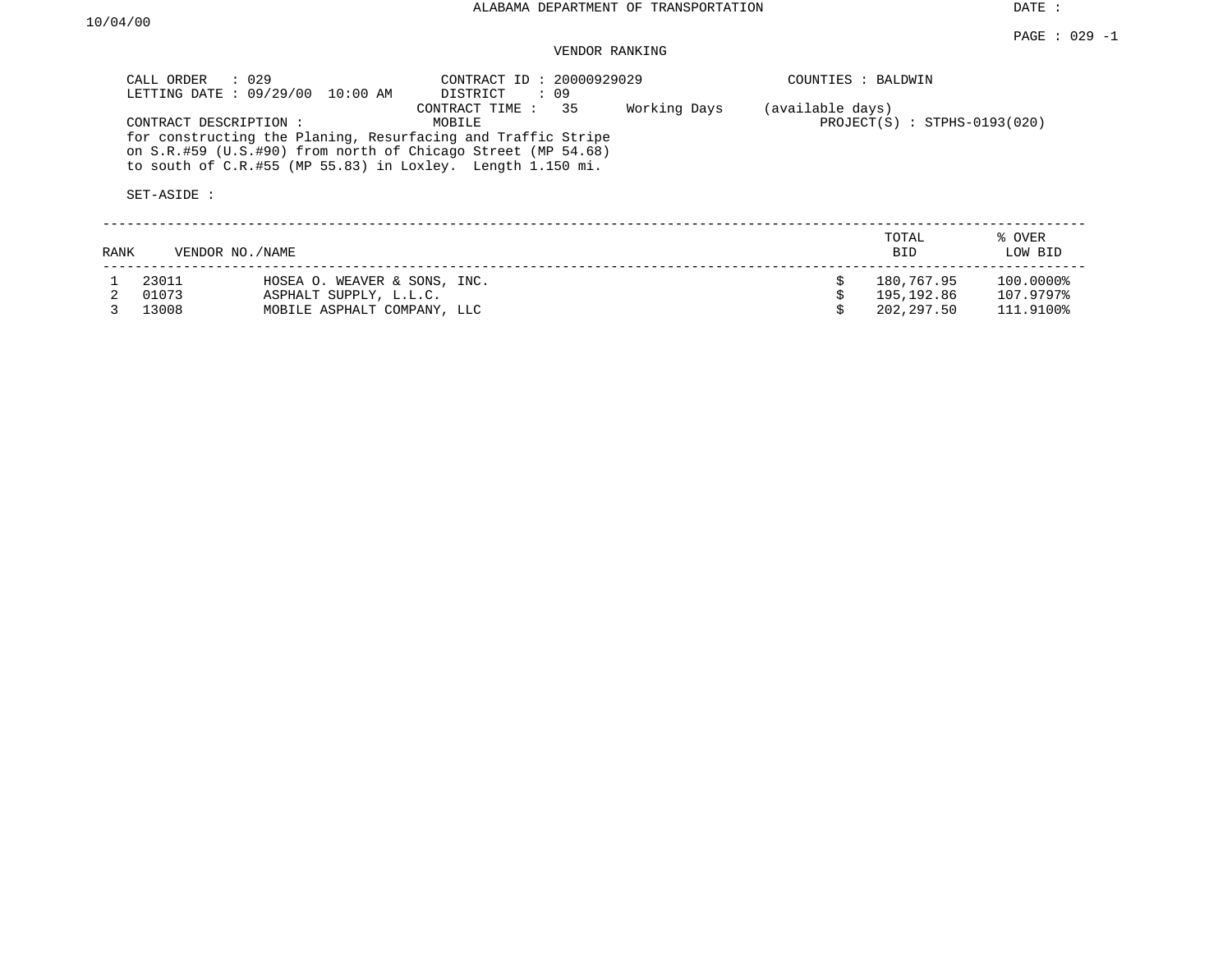| CALL ORDER                      | 029 |          | CONTRACT ID: 20000929029 | COUNTIES | BALDWIN |
|---------------------------------|-----|----------|--------------------------|----------|---------|
| LETTING DATE: 09/29/00 10:00 AM |     | DISTRICT | -09                      |          |         |

| $(1)$ 23011<br>$(2)$ 01073<br>$(3)$ 13008<br> HOSEA O. WEAVER & SONS, INC. ASPHALT SUPPLY, L.L.C.   MOBILE ASPHALT COMPANY, LLC<br>LINE NO / ITEM CODE / ALT<br>ITEM DESCRIPTION<br>OUANTITY<br>AMOUNT<br>---------------------------<br>SECTION 0001<br>TOTAL<br>3150.000 GAL<br>0.81000<br>2551.50<br>0.75000<br>2362.50<br>1,00000<br>3150.00<br>0010 405A000<br>Tack Coat<br>6909.000 SQYD<br>0020 408A051<br>10778.04<br>2.01000<br>13887.09<br>1.80000<br>12436.20<br>1.56000<br>Planing Existing Pavement<br>(Approximately 0.00" Thru 1.0" Thick)<br>0030 420A011<br>1673.000 TON<br>66.34000<br>110986.82<br>69.64000<br>116507.72<br>70.70000<br>118281.10<br>Polymer Modified Open Graded Friction<br>Course, Mix 2<br>0040 424A263<br>100.000 TON<br>53.09000<br>5309.00<br>55.71000<br>5571.00<br>75.20000<br>7520.00<br>Superpave Bituminous Concrete Wearing<br>Surface Layer, Patching, 1/2" Maximum<br>Aggregate Size Mix, ESAL Range D<br>0050 600A000<br>6168.55000<br>6168.55<br>14129.69000<br>14129.69<br>7900.00000<br>7900.00<br>LUMP<br>Mobilization<br>0060 622A002<br>3.000 EACH<br>0.00000<br>0.00<br>125.00000<br>375.00<br>1080.00<br>360.00000<br>Manhole Covers Reset (Sanitary)<br>0070 643B000<br>6.000 EACH<br>0.00000<br>0.00<br>75.00000<br>450.00<br>336.00000<br>2016.00<br>Valve Boxes Reset<br>3.000 MILE<br>0080 701A028<br>1506.63000<br>4519.89<br>1189.47000<br>3568.41<br>2012.83000<br>6038.49<br>Solid White, Class 2, Type A Traffic<br>Stripe (0.06" Thick) (6" Wide)<br>0090 701A041<br>3.000 MILE<br>979.98000<br>2939.94<br>710.53000<br>2131.59<br>741.57000<br>2224.71<br>Broken White, Class 2, Type A Traffic<br>Stripe (0.09" Thick) (6" Wide)<br>0100 701A048<br>3.000 MILE<br>1966.62000<br>5899.86<br>1552.63000<br>4657.89<br>2012.83000<br>6038.49<br>Solid Yellow, Class 2, Type A Traffic<br>Stripe (0.09" Thick) (6" Wide)<br>0110 701B009<br>350.000 LF<br>0.60000<br>168.00<br>2.01000<br>703.50<br>210.00<br>0.48000<br>Dotted Class 2, Type A Traffic Stripe<br>$(0.09"$ Thick $)(6"$ Wide<br>0120 701C000<br>3.000 MILE<br>279.99000<br>839.97<br>221.05000<br>211.88000<br>635.64<br>663.15<br>Broken Temporary Traffic Stripe<br>0130 701C001<br>6.000 MILE<br>413.32000<br>2479.92<br>326.32000<br>1957.92<br>264.85000<br>1589.10<br>Solid Temporary Traffic Stripe<br>800.000 SQFT<br>0140 703A002<br>1.87000<br>1496.00<br>1,47000<br>1176.00<br>2.01000<br>1608.00<br>Traffic Control Markings, Class 2, Type<br>A<br>0150 703B002<br>100.000 SOFT<br>221.00<br>2.01000<br>2.80000<br>280.00<br>2.21000<br>201.00<br>Traffic Control Legends, Class 2, Type A |  | ========================= | ============================== | ==================== |  |
|---------------------------------------------------------------------------------------------------------------------------------------------------------------------------------------------------------------------------------------------------------------------------------------------------------------------------------------------------------------------------------------------------------------------------------------------------------------------------------------------------------------------------------------------------------------------------------------------------------------------------------------------------------------------------------------------------------------------------------------------------------------------------------------------------------------------------------------------------------------------------------------------------------------------------------------------------------------------------------------------------------------------------------------------------------------------------------------------------------------------------------------------------------------------------------------------------------------------------------------------------------------------------------------------------------------------------------------------------------------------------------------------------------------------------------------------------------------------------------------------------------------------------------------------------------------------------------------------------------------------------------------------------------------------------------------------------------------------------------------------------------------------------------------------------------------------------------------------------------------------------------------------------------------------------------------------------------------------------------------------------------------------------------------------------------------------------------------------------------------------------------------------------------------------------------------------------------------------------------------------------------------------------------------------------------------------------------------------------------------------------------------------------------------------------------------------------------------------------------------------------------------------------------------------------------------------------------------------------------------------------------------------|--|---------------------------|--------------------------------|----------------------|--|
|                                                                                                                                                                                                                                                                                                                                                                                                                                                                                                                                                                                                                                                                                                                                                                                                                                                                                                                                                                                                                                                                                                                                                                                                                                                                                                                                                                                                                                                                                                                                                                                                                                                                                                                                                                                                                                                                                                                                                                                                                                                                                                                                                                                                                                                                                                                                                                                                                                                                                                                                                                                                                                             |  |                           |                                |                      |  |
|                                                                                                                                                                                                                                                                                                                                                                                                                                                                                                                                                                                                                                                                                                                                                                                                                                                                                                                                                                                                                                                                                                                                                                                                                                                                                                                                                                                                                                                                                                                                                                                                                                                                                                                                                                                                                                                                                                                                                                                                                                                                                                                                                                                                                                                                                                                                                                                                                                                                                                                                                                                                                                             |  |                           |                                |                      |  |
|                                                                                                                                                                                                                                                                                                                                                                                                                                                                                                                                                                                                                                                                                                                                                                                                                                                                                                                                                                                                                                                                                                                                                                                                                                                                                                                                                                                                                                                                                                                                                                                                                                                                                                                                                                                                                                                                                                                                                                                                                                                                                                                                                                                                                                                                                                                                                                                                                                                                                                                                                                                                                                             |  |                           |                                |                      |  |
|                                                                                                                                                                                                                                                                                                                                                                                                                                                                                                                                                                                                                                                                                                                                                                                                                                                                                                                                                                                                                                                                                                                                                                                                                                                                                                                                                                                                                                                                                                                                                                                                                                                                                                                                                                                                                                                                                                                                                                                                                                                                                                                                                                                                                                                                                                                                                                                                                                                                                                                                                                                                                                             |  |                           |                                |                      |  |
|                                                                                                                                                                                                                                                                                                                                                                                                                                                                                                                                                                                                                                                                                                                                                                                                                                                                                                                                                                                                                                                                                                                                                                                                                                                                                                                                                                                                                                                                                                                                                                                                                                                                                                                                                                                                                                                                                                                                                                                                                                                                                                                                                                                                                                                                                                                                                                                                                                                                                                                                                                                                                                             |  |                           |                                |                      |  |
|                                                                                                                                                                                                                                                                                                                                                                                                                                                                                                                                                                                                                                                                                                                                                                                                                                                                                                                                                                                                                                                                                                                                                                                                                                                                                                                                                                                                                                                                                                                                                                                                                                                                                                                                                                                                                                                                                                                                                                                                                                                                                                                                                                                                                                                                                                                                                                                                                                                                                                                                                                                                                                             |  |                           |                                |                      |  |
|                                                                                                                                                                                                                                                                                                                                                                                                                                                                                                                                                                                                                                                                                                                                                                                                                                                                                                                                                                                                                                                                                                                                                                                                                                                                                                                                                                                                                                                                                                                                                                                                                                                                                                                                                                                                                                                                                                                                                                                                                                                                                                                                                                                                                                                                                                                                                                                                                                                                                                                                                                                                                                             |  |                           |                                |                      |  |
|                                                                                                                                                                                                                                                                                                                                                                                                                                                                                                                                                                                                                                                                                                                                                                                                                                                                                                                                                                                                                                                                                                                                                                                                                                                                                                                                                                                                                                                                                                                                                                                                                                                                                                                                                                                                                                                                                                                                                                                                                                                                                                                                                                                                                                                                                                                                                                                                                                                                                                                                                                                                                                             |  |                           |                                |                      |  |
|                                                                                                                                                                                                                                                                                                                                                                                                                                                                                                                                                                                                                                                                                                                                                                                                                                                                                                                                                                                                                                                                                                                                                                                                                                                                                                                                                                                                                                                                                                                                                                                                                                                                                                                                                                                                                                                                                                                                                                                                                                                                                                                                                                                                                                                                                                                                                                                                                                                                                                                                                                                                                                             |  |                           |                                |                      |  |
|                                                                                                                                                                                                                                                                                                                                                                                                                                                                                                                                                                                                                                                                                                                                                                                                                                                                                                                                                                                                                                                                                                                                                                                                                                                                                                                                                                                                                                                                                                                                                                                                                                                                                                                                                                                                                                                                                                                                                                                                                                                                                                                                                                                                                                                                                                                                                                                                                                                                                                                                                                                                                                             |  |                           |                                |                      |  |
|                                                                                                                                                                                                                                                                                                                                                                                                                                                                                                                                                                                                                                                                                                                                                                                                                                                                                                                                                                                                                                                                                                                                                                                                                                                                                                                                                                                                                                                                                                                                                                                                                                                                                                                                                                                                                                                                                                                                                                                                                                                                                                                                                                                                                                                                                                                                                                                                                                                                                                                                                                                                                                             |  |                           |                                |                      |  |
|                                                                                                                                                                                                                                                                                                                                                                                                                                                                                                                                                                                                                                                                                                                                                                                                                                                                                                                                                                                                                                                                                                                                                                                                                                                                                                                                                                                                                                                                                                                                                                                                                                                                                                                                                                                                                                                                                                                                                                                                                                                                                                                                                                                                                                                                                                                                                                                                                                                                                                                                                                                                                                             |  |                           |                                |                      |  |
|                                                                                                                                                                                                                                                                                                                                                                                                                                                                                                                                                                                                                                                                                                                                                                                                                                                                                                                                                                                                                                                                                                                                                                                                                                                                                                                                                                                                                                                                                                                                                                                                                                                                                                                                                                                                                                                                                                                                                                                                                                                                                                                                                                                                                                                                                                                                                                                                                                                                                                                                                                                                                                             |  |                           |                                |                      |  |
|                                                                                                                                                                                                                                                                                                                                                                                                                                                                                                                                                                                                                                                                                                                                                                                                                                                                                                                                                                                                                                                                                                                                                                                                                                                                                                                                                                                                                                                                                                                                                                                                                                                                                                                                                                                                                                                                                                                                                                                                                                                                                                                                                                                                                                                                                                                                                                                                                                                                                                                                                                                                                                             |  |                           |                                |                      |  |
|                                                                                                                                                                                                                                                                                                                                                                                                                                                                                                                                                                                                                                                                                                                                                                                                                                                                                                                                                                                                                                                                                                                                                                                                                                                                                                                                                                                                                                                                                                                                                                                                                                                                                                                                                                                                                                                                                                                                                                                                                                                                                                                                                                                                                                                                                                                                                                                                                                                                                                                                                                                                                                             |  |                           |                                |                      |  |
|                                                                                                                                                                                                                                                                                                                                                                                                                                                                                                                                                                                                                                                                                                                                                                                                                                                                                                                                                                                                                                                                                                                                                                                                                                                                                                                                                                                                                                                                                                                                                                                                                                                                                                                                                                                                                                                                                                                                                                                                                                                                                                                                                                                                                                                                                                                                                                                                                                                                                                                                                                                                                                             |  |                           |                                |                      |  |
|                                                                                                                                                                                                                                                                                                                                                                                                                                                                                                                                                                                                                                                                                                                                                                                                                                                                                                                                                                                                                                                                                                                                                                                                                                                                                                                                                                                                                                                                                                                                                                                                                                                                                                                                                                                                                                                                                                                                                                                                                                                                                                                                                                                                                                                                                                                                                                                                                                                                                                                                                                                                                                             |  |                           |                                |                      |  |
|                                                                                                                                                                                                                                                                                                                                                                                                                                                                                                                                                                                                                                                                                                                                                                                                                                                                                                                                                                                                                                                                                                                                                                                                                                                                                                                                                                                                                                                                                                                                                                                                                                                                                                                                                                                                                                                                                                                                                                                                                                                                                                                                                                                                                                                                                                                                                                                                                                                                                                                                                                                                                                             |  |                           |                                |                      |  |
|                                                                                                                                                                                                                                                                                                                                                                                                                                                                                                                                                                                                                                                                                                                                                                                                                                                                                                                                                                                                                                                                                                                                                                                                                                                                                                                                                                                                                                                                                                                                                                                                                                                                                                                                                                                                                                                                                                                                                                                                                                                                                                                                                                                                                                                                                                                                                                                                                                                                                                                                                                                                                                             |  |                           |                                |                      |  |
|                                                                                                                                                                                                                                                                                                                                                                                                                                                                                                                                                                                                                                                                                                                                                                                                                                                                                                                                                                                                                                                                                                                                                                                                                                                                                                                                                                                                                                                                                                                                                                                                                                                                                                                                                                                                                                                                                                                                                                                                                                                                                                                                                                                                                                                                                                                                                                                                                                                                                                                                                                                                                                             |  |                           |                                |                      |  |
|                                                                                                                                                                                                                                                                                                                                                                                                                                                                                                                                                                                                                                                                                                                                                                                                                                                                                                                                                                                                                                                                                                                                                                                                                                                                                                                                                                                                                                                                                                                                                                                                                                                                                                                                                                                                                                                                                                                                                                                                                                                                                                                                                                                                                                                                                                                                                                                                                                                                                                                                                                                                                                             |  |                           |                                |                      |  |
|                                                                                                                                                                                                                                                                                                                                                                                                                                                                                                                                                                                                                                                                                                                                                                                                                                                                                                                                                                                                                                                                                                                                                                                                                                                                                                                                                                                                                                                                                                                                                                                                                                                                                                                                                                                                                                                                                                                                                                                                                                                                                                                                                                                                                                                                                                                                                                                                                                                                                                                                                                                                                                             |  |                           |                                |                      |  |
|                                                                                                                                                                                                                                                                                                                                                                                                                                                                                                                                                                                                                                                                                                                                                                                                                                                                                                                                                                                                                                                                                                                                                                                                                                                                                                                                                                                                                                                                                                                                                                                                                                                                                                                                                                                                                                                                                                                                                                                                                                                                                                                                                                                                                                                                                                                                                                                                                                                                                                                                                                                                                                             |  |                           |                                |                      |  |
|                                                                                                                                                                                                                                                                                                                                                                                                                                                                                                                                                                                                                                                                                                                                                                                                                                                                                                                                                                                                                                                                                                                                                                                                                                                                                                                                                                                                                                                                                                                                                                                                                                                                                                                                                                                                                                                                                                                                                                                                                                                                                                                                                                                                                                                                                                                                                                                                                                                                                                                                                                                                                                             |  |                           |                                |                      |  |
|                                                                                                                                                                                                                                                                                                                                                                                                                                                                                                                                                                                                                                                                                                                                                                                                                                                                                                                                                                                                                                                                                                                                                                                                                                                                                                                                                                                                                                                                                                                                                                                                                                                                                                                                                                                                                                                                                                                                                                                                                                                                                                                                                                                                                                                                                                                                                                                                                                                                                                                                                                                                                                             |  |                           |                                |                      |  |
|                                                                                                                                                                                                                                                                                                                                                                                                                                                                                                                                                                                                                                                                                                                                                                                                                                                                                                                                                                                                                                                                                                                                                                                                                                                                                                                                                                                                                                                                                                                                                                                                                                                                                                                                                                                                                                                                                                                                                                                                                                                                                                                                                                                                                                                                                                                                                                                                                                                                                                                                                                                                                                             |  |                           |                                |                      |  |
|                                                                                                                                                                                                                                                                                                                                                                                                                                                                                                                                                                                                                                                                                                                                                                                                                                                                                                                                                                                                                                                                                                                                                                                                                                                                                                                                                                                                                                                                                                                                                                                                                                                                                                                                                                                                                                                                                                                                                                                                                                                                                                                                                                                                                                                                                                                                                                                                                                                                                                                                                                                                                                             |  |                           |                                |                      |  |
|                                                                                                                                                                                                                                                                                                                                                                                                                                                                                                                                                                                                                                                                                                                                                                                                                                                                                                                                                                                                                                                                                                                                                                                                                                                                                                                                                                                                                                                                                                                                                                                                                                                                                                                                                                                                                                                                                                                                                                                                                                                                                                                                                                                                                                                                                                                                                                                                                                                                                                                                                                                                                                             |  |                           |                                |                      |  |
|                                                                                                                                                                                                                                                                                                                                                                                                                                                                                                                                                                                                                                                                                                                                                                                                                                                                                                                                                                                                                                                                                                                                                                                                                                                                                                                                                                                                                                                                                                                                                                                                                                                                                                                                                                                                                                                                                                                                                                                                                                                                                                                                                                                                                                                                                                                                                                                                                                                                                                                                                                                                                                             |  |                           |                                |                      |  |
|                                                                                                                                                                                                                                                                                                                                                                                                                                                                                                                                                                                                                                                                                                                                                                                                                                                                                                                                                                                                                                                                                                                                                                                                                                                                                                                                                                                                                                                                                                                                                                                                                                                                                                                                                                                                                                                                                                                                                                                                                                                                                                                                                                                                                                                                                                                                                                                                                                                                                                                                                                                                                                             |  |                           |                                |                      |  |
|                                                                                                                                                                                                                                                                                                                                                                                                                                                                                                                                                                                                                                                                                                                                                                                                                                                                                                                                                                                                                                                                                                                                                                                                                                                                                                                                                                                                                                                                                                                                                                                                                                                                                                                                                                                                                                                                                                                                                                                                                                                                                                                                                                                                                                                                                                                                                                                                                                                                                                                                                                                                                                             |  |                           |                                |                      |  |
|                                                                                                                                                                                                                                                                                                                                                                                                                                                                                                                                                                                                                                                                                                                                                                                                                                                                                                                                                                                                                                                                                                                                                                                                                                                                                                                                                                                                                                                                                                                                                                                                                                                                                                                                                                                                                                                                                                                                                                                                                                                                                                                                                                                                                                                                                                                                                                                                                                                                                                                                                                                                                                             |  |                           |                                |                      |  |
|                                                                                                                                                                                                                                                                                                                                                                                                                                                                                                                                                                                                                                                                                                                                                                                                                                                                                                                                                                                                                                                                                                                                                                                                                                                                                                                                                                                                                                                                                                                                                                                                                                                                                                                                                                                                                                                                                                                                                                                                                                                                                                                                                                                                                                                                                                                                                                                                                                                                                                                                                                                                                                             |  |                           |                                |                      |  |
|                                                                                                                                                                                                                                                                                                                                                                                                                                                                                                                                                                                                                                                                                                                                                                                                                                                                                                                                                                                                                                                                                                                                                                                                                                                                                                                                                                                                                                                                                                                                                                                                                                                                                                                                                                                                                                                                                                                                                                                                                                                                                                                                                                                                                                                                                                                                                                                                                                                                                                                                                                                                                                             |  |                           |                                |                      |  |
|                                                                                                                                                                                                                                                                                                                                                                                                                                                                                                                                                                                                                                                                                                                                                                                                                                                                                                                                                                                                                                                                                                                                                                                                                                                                                                                                                                                                                                                                                                                                                                                                                                                                                                                                                                                                                                                                                                                                                                                                                                                                                                                                                                                                                                                                                                                                                                                                                                                                                                                                                                                                                                             |  |                           |                                |                      |  |
|                                                                                                                                                                                                                                                                                                                                                                                                                                                                                                                                                                                                                                                                                                                                                                                                                                                                                                                                                                                                                                                                                                                                                                                                                                                                                                                                                                                                                                                                                                                                                                                                                                                                                                                                                                                                                                                                                                                                                                                                                                                                                                                                                                                                                                                                                                                                                                                                                                                                                                                                                                                                                                             |  |                           |                                |                      |  |
|                                                                                                                                                                                                                                                                                                                                                                                                                                                                                                                                                                                                                                                                                                                                                                                                                                                                                                                                                                                                                                                                                                                                                                                                                                                                                                                                                                                                                                                                                                                                                                                                                                                                                                                                                                                                                                                                                                                                                                                                                                                                                                                                                                                                                                                                                                                                                                                                                                                                                                                                                                                                                                             |  |                           |                                |                      |  |
|                                                                                                                                                                                                                                                                                                                                                                                                                                                                                                                                                                                                                                                                                                                                                                                                                                                                                                                                                                                                                                                                                                                                                                                                                                                                                                                                                                                                                                                                                                                                                                                                                                                                                                                                                                                                                                                                                                                                                                                                                                                                                                                                                                                                                                                                                                                                                                                                                                                                                                                                                                                                                                             |  |                           |                                |                      |  |
|                                                                                                                                                                                                                                                                                                                                                                                                                                                                                                                                                                                                                                                                                                                                                                                                                                                                                                                                                                                                                                                                                                                                                                                                                                                                                                                                                                                                                                                                                                                                                                                                                                                                                                                                                                                                                                                                                                                                                                                                                                                                                                                                                                                                                                                                                                                                                                                                                                                                                                                                                                                                                                             |  |                           |                                |                      |  |
|                                                                                                                                                                                                                                                                                                                                                                                                                                                                                                                                                                                                                                                                                                                                                                                                                                                                                                                                                                                                                                                                                                                                                                                                                                                                                                                                                                                                                                                                                                                                                                                                                                                                                                                                                                                                                                                                                                                                                                                                                                                                                                                                                                                                                                                                                                                                                                                                                                                                                                                                                                                                                                             |  |                           |                                |                      |  |
|                                                                                                                                                                                                                                                                                                                                                                                                                                                                                                                                                                                                                                                                                                                                                                                                                                                                                                                                                                                                                                                                                                                                                                                                                                                                                                                                                                                                                                                                                                                                                                                                                                                                                                                                                                                                                                                                                                                                                                                                                                                                                                                                                                                                                                                                                                                                                                                                                                                                                                                                                                                                                                             |  |                           |                                |                      |  |
|                                                                                                                                                                                                                                                                                                                                                                                                                                                                                                                                                                                                                                                                                                                                                                                                                                                                                                                                                                                                                                                                                                                                                                                                                                                                                                                                                                                                                                                                                                                                                                                                                                                                                                                                                                                                                                                                                                                                                                                                                                                                                                                                                                                                                                                                                                                                                                                                                                                                                                                                                                                                                                             |  |                           |                                |                      |  |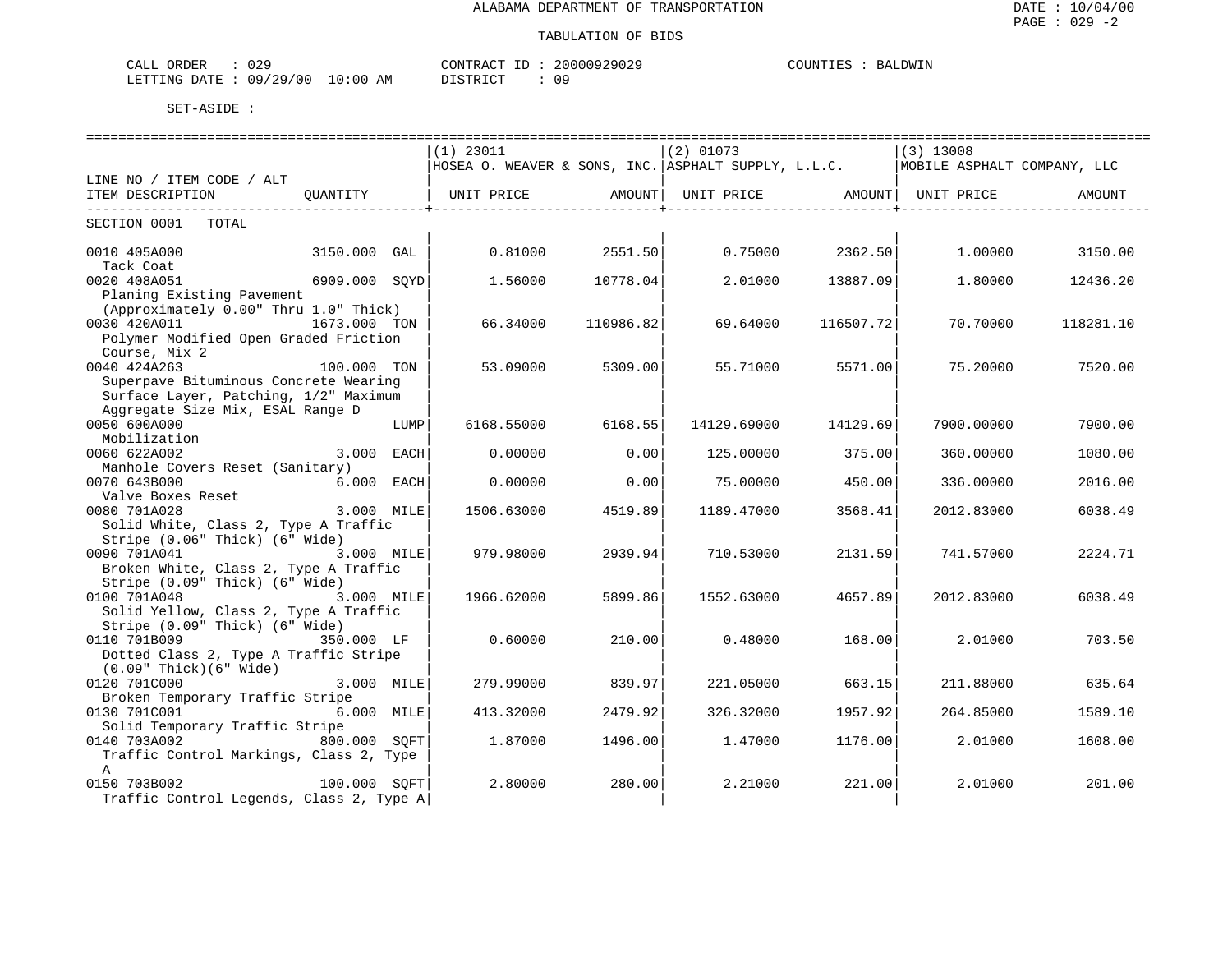| ORDER<br>CALI          | J29 |               | CONTRACT<br>TD. | 20000929029 | COUNTIES | <b>BALDWIN</b> |
|------------------------|-----|---------------|-----------------|-------------|----------|----------------|
| LETTING DATE: 09/29/00 |     | LO : 00<br>AM | T STR TOT       | n a         |          |                |

|                                        |                 | $(1)$ 23011                                         |         | $(2)$ 01073                                         |         | $(3)$ 13008                 |  |             |  |  |  |
|----------------------------------------|-----------------|-----------------------------------------------------|---------|-----------------------------------------------------|---------|-----------------------------|--|-------------|--|--|--|
|                                        |                 | HOSEA O. WEAVER & SONS, INC. ASPHALT SUPPLY, L.L.C. |         |                                                     |         | MOBILE ASPHALT COMPANY, LLC |  |             |  |  |  |
| LINE NO / ITEM CODE / ALT              |                 |                                                     |         |                                                     |         |                             |  |             |  |  |  |
| ITEM DESCRIPTION                       | OUANTITY        |                                                     |         |                                                     |         | UNIT PRICE                  |  | AMOUNT      |  |  |  |
| 0160 703D001                           | 800.000 SOFT    | 1,20000                                             | 960.00  | 0.95000                                             | 760.00  | 0.26000                     |  | 208.00      |  |  |  |
| Temporary Traffic Control Markings     |                 |                                                     |         |                                                     |         |                             |  |             |  |  |  |
| 0170 703E001                           | 100.000<br>SOFT | 1.87000                                             | 187.00  | 1.47000                                             | 147.00  | 0.26000                     |  | 26.00       |  |  |  |
| Temporary Traffic Control Legends      |                 |                                                     |         |                                                     |         |                             |  |             |  |  |  |
| 0180 705A030                           | 30.000 EACH     | 5.80000                                             | 174.00  | 4.58000                                             | 137.40  | 5.20000                     |  | 156.00      |  |  |  |
| Pavement Markers, Class A-H, Type 2-C  |                 |                                                     |         |                                                     |         |                             |  |             |  |  |  |
| 0190 705A031                           | $400.000$ EACH  | 5.80000                                             | 2320.00 | 4.58000                                             | 1832.00 | 5.20000                     |  | 2080.00     |  |  |  |
| Pavement Markers, Class A-H, Type 1-A  |                 |                                                     |         |                                                     |         |                             |  |             |  |  |  |
| 0200 705A032                           | 240.000 EACH    | 5.80000                                             | 1392.00 | 4.58000                                             | 1099.20 | 5.20000                     |  | 1248.00     |  |  |  |
| Pavement Markers, Class A-H, Type 1-B  |                 |                                                     |         |                                                     |         |                             |  |             |  |  |  |
| 0210 705A037                           | 140.000 EACH    | 5.80000                                             | 812.00  | 4.58000                                             | 641.20  | 5.20000                     |  | 728.00      |  |  |  |
| Pavement Markers, Class A-H, Type 2-D  |                 |                                                     |         |                                                     |         |                             |  |             |  |  |  |
| 0220 705A038                           | 120.000 EACH    | 5.80000                                             | 696.00  | 4.58000                                             | 549.60  | 5.20000                     |  | 624.00      |  |  |  |
| Pavement Markers, Class A-H, Type 2-E  |                 |                                                     |         |                                                     |         |                             |  |             |  |  |  |
| 0230 730H000                           | 895.000 LF      | 4.00000                                             | 3580.00 | 3.30000                                             | 2953.50 | 3.53000                     |  | 3159.35     |  |  |  |
| Loop Detector                          |                 |                                                     |         |                                                     |         |                             |  |             |  |  |  |
| 0240 740B000                           | 580.000<br>SOFT | 15.31000                                            | 8879.80 | 13,40000                                            | 7772.00 | 16.55000                    |  | 9599.00     |  |  |  |
| Construction Signs                     |                 |                                                     |         |                                                     |         |                             |  |             |  |  |  |
| 0250 740E000                           | 300.000<br>EACH | 14.39000                                            | 4317.00 | 10.00000                                            | 3000.00 | 16.66000                    |  | 4998.00     |  |  |  |
| Cones (36 Inches High)                 |                 |                                                     |         |                                                     |         |                             |  |             |  |  |  |
| 0260 740M000                           | 300.000 EACH    | 9,08000                                             | 2724.00 | 6.58000                                             | 1974.00 | 9.31000                     |  | 2793.00     |  |  |  |
| Weight For Cone                        |                 |                                                     |         |                                                     |         |                             |  |             |  |  |  |
| 0270 741C010                           | 1.000 EACH      | 266.66000                                           | 266.66  | 2500.00000                                          | 2500.00 | 5255.92000                  |  | 5255.92     |  |  |  |
| Portable Sequential Arrow And Chevron  |                 |                                                     |         |                                                     |         |                             |  |             |  |  |  |
| Sign Unit                              |                 |                                                     |         |                                                     |         |                             |  |             |  |  |  |
| 0280 998A000                           | LUMP            | 0.00000                                             | 0.00    | 4000.00000                                          | 4000.00 | 0.00000                     |  | 0.00        |  |  |  |
| Construction Fuel (Maximum Bid Limited |                 |                                                     |         |                                                     |         |                             |  |             |  |  |  |
| To $$7,500.00)$                        |                 |                                                     |         |                                                     |         |                             |  |             |  |  |  |
| SECTION TOTALS                         |                 |                                                     |         | $180, 767.95$ $\uparrow$ $\downarrow$ $195, 192.86$ |         |                             |  | 202,297.50  |  |  |  |
| CONTRACT TOTALS                        |                 |                                                     |         | $\sharp$ 180,767.95 $\sharp$ 195,192.86 $\sharp$    |         |                             |  | 202, 297.50 |  |  |  |
|                                        |                 |                                                     |         |                                                     |         |                             |  |             |  |  |  |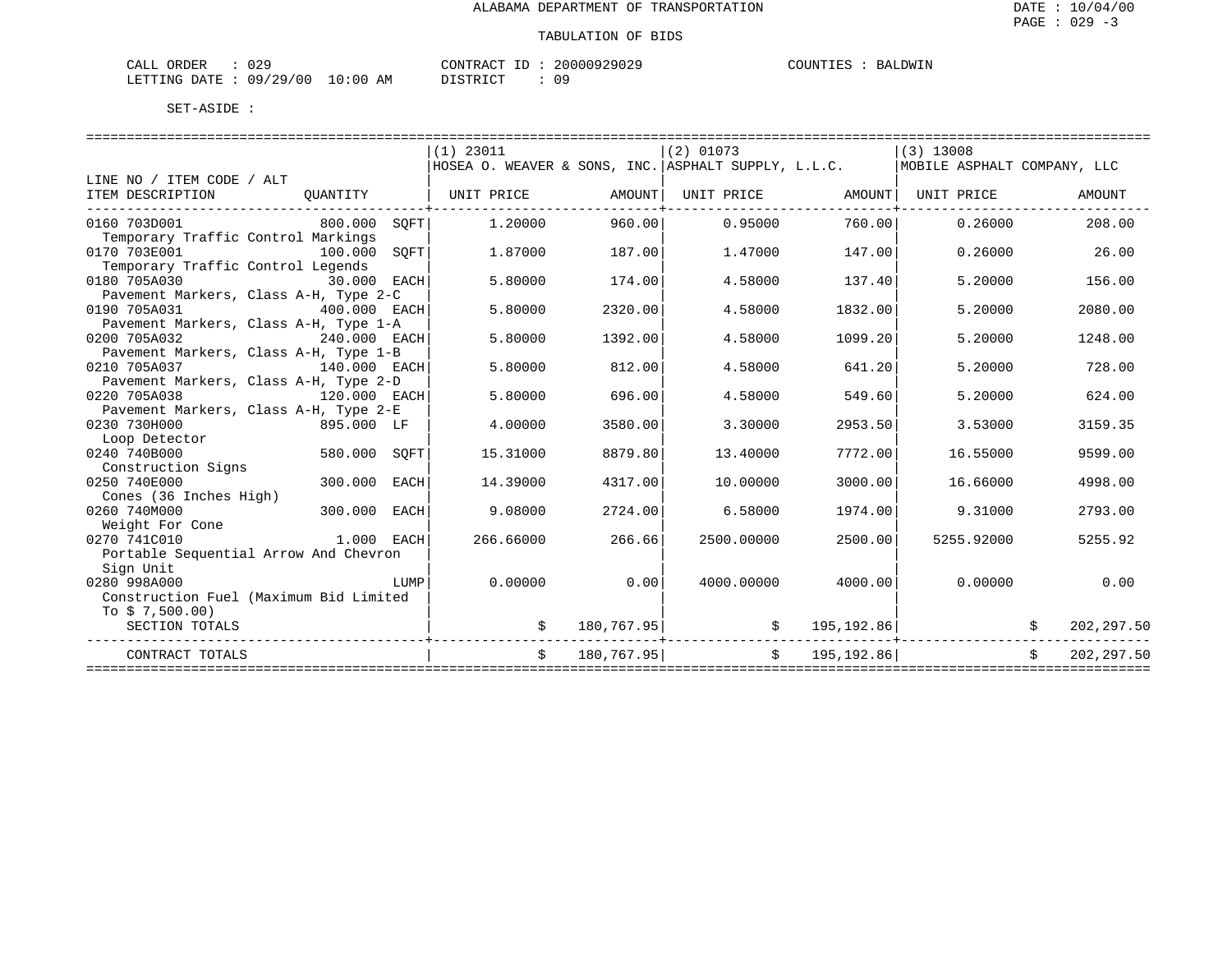|      | CALL ORDER<br>$\therefore$ 032<br>LETTING DATE : 09/29/00 | 10:00 AM                                                                                                             | CONTRACT ID: 20000929032<br>DISTRICT | $\therefore$ 09 |              | COUNTIES : CONECUH |                              |                        |
|------|-----------------------------------------------------------|----------------------------------------------------------------------------------------------------------------------|--------------------------------------|-----------------|--------------|--------------------|------------------------------|------------------------|
|      | CONTRACT DESCRIPTION :<br>McKenzie. length 0.270 mi.      | for constructing the Planing, Resurfacing and Traffic Stripe<br>on S.R.#55 from M.P. 47.250 to M.P. 47.521, south of | CONTRACT TIME:<br>RURAL              | 30              | Working Days | (available days)   | $PROJECT(S)$ : STPSA-0452(4) |                        |
|      | SET-ASIDE :                                               |                                                                                                                      |                                      |                 |              |                    |                              |                        |
| RANK | VENDOR NO./NAME                                           |                                                                                                                      |                                      |                 |              |                    | TOTAL<br>BID.                | % OVER<br>LOW BID      |
|      | 02032<br>01018                                            | BULLARD EXCAVATING, INC.<br>APAC-ALABAMA, INC.                                                                       |                                      |                 |              |                    | 90,768.94<br>103,394.54      | 100.0000%<br>113.9096% |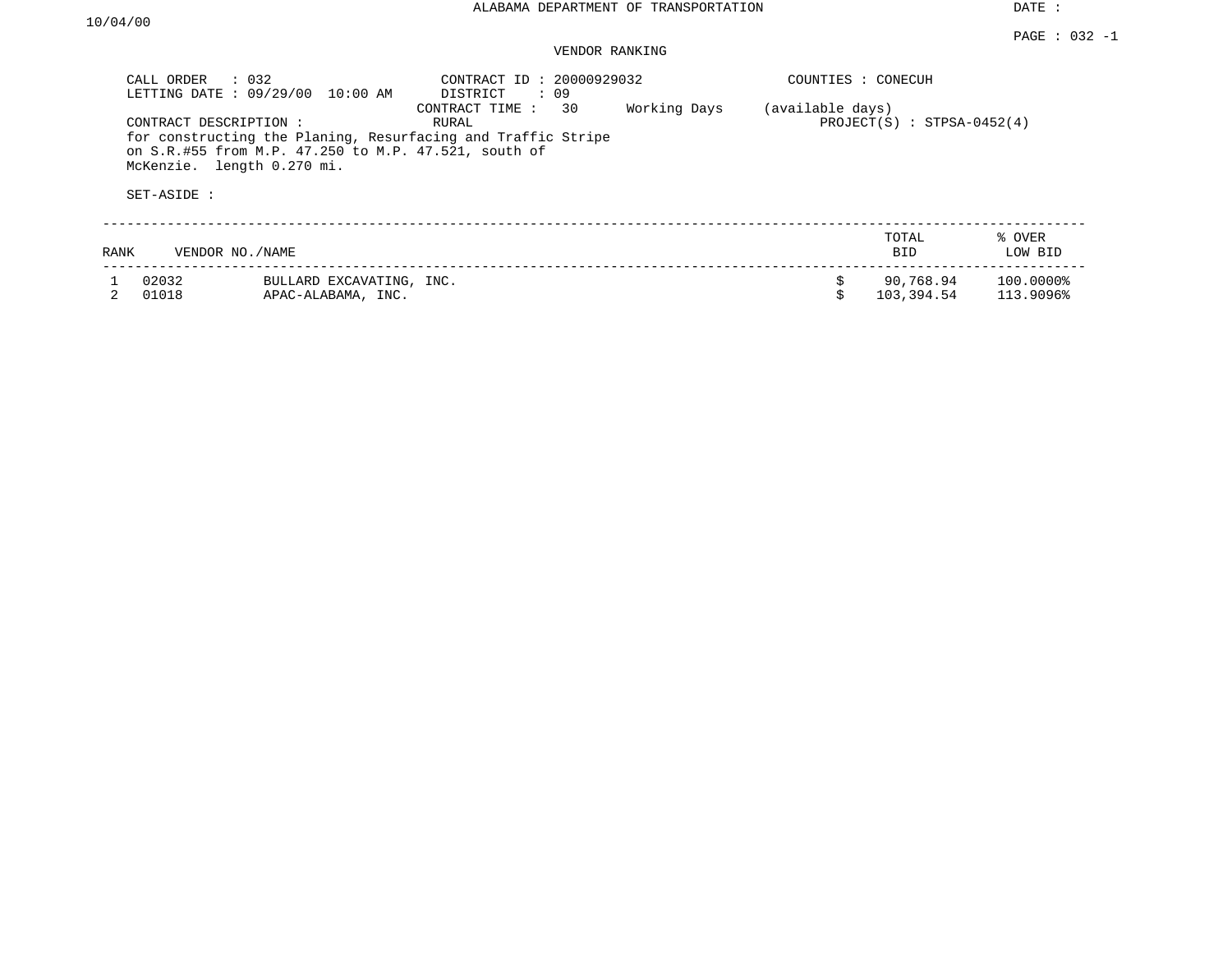### TABULATION OF BIDS

| 032<br>CALL ORDER                | CONTRACT ID : | 20000929032 | CONECUH<br>COUNTIES |
|----------------------------------|---------------|-------------|---------------------|
| LETTING DATE : 09/29/00 10:00 AM | DISTRICT      | 09          |                     |

|                                                 |               |      | ,,,,,,,,,,,,,,,,,,                   |                    |                    |                    |            |        |
|-------------------------------------------------|---------------|------|--------------------------------------|--------------------|--------------------|--------------------|------------|--------|
|                                                 |               |      | (1) 02032                            |                    | $(2)$ 01018        |                    |            |        |
|                                                 |               |      | BULLARD EXCAVATING, INC.             |                    | APAC-ALABAMA, INC. |                    |            |        |
| LINE NO / ITEM CODE / ALT                       |               |      |                                      |                    |                    |                    |            |        |
| ITEM DESCRIPTION QUANTITY                       |               |      | UNIT PRICE AMOUNT  UNIT PRICE AMOUNT |                    |                    |                    | UNIT PRICE | AMOUNT |
| ______________________<br>SECTION 0001<br>TOTAL |               |      |                                      | ---------------+-- |                    | ----------------+- |            |        |
|                                                 |               |      |                                      |                    |                    |                    |            |        |
| 0010 405A000                                    | 578.000 GAL   |      | 1.50000                              | 867.00             | 2,00000            | 1156.00            |            |        |
| Tack Coat                                       |               |      |                                      |                    |                    |                    |            |        |
| 0020 408A051                                    | 8257.000 SOYD |      | 1,00000                              | 8257.00            | 0.77000            | 6357.89            |            |        |
| Planing Existing Pavement                       |               |      |                                      |                    |                    |                    |            |        |
| (Approximately 0.00" Thru 1.0" Thick)           |               |      |                                      |                    |                    |                    |            |        |
| 0030 420A011                                    | 289.000 TON   |      | 46.08000                             | 13317.12           | 67.25000           | 19435.25           |            |        |
| Polymer Modified Open Graded Friction           |               |      |                                      |                    |                    |                    |            |        |
| Course, Mix 2                                   |               |      |                                      |                    |                    |                    |            |        |
| 0040 424A240                                    | 413.000 TON   |      | 35.10000                             | 14496.30           | 47.80000           | 19741.40           |            |        |
| Superpave Bituminous Concrete Wearing           |               |      |                                      |                    |                    |                    |            |        |
| Surface Layer, 1/2" Maximum Aggregate           |               |      |                                      |                    |                    |                    |            |        |
| Size Mix, ESAL Range C                          |               |      |                                      |                    |                    |                    |            |        |
| 0050 424A246                                    | 500.000 TON   |      | 36.14000                             | 18070.00           | 51.75000           | 25875.00           |            |        |
| Superpave Bituminous Concrete Wearing           |               |      |                                      |                    |                    |                    |            |        |
| Surface Layer, Leveling, 1/2" Maximum           |               |      |                                      |                    |                    |                    |            |        |
| Aggregate Size Mix, ESAL Range C                |               |      |                                      |                    |                    |                    |            |        |
| 0060 600A000                                    |               | LUMP | 11850.52000                          | 11850.52           | 7900.00000         | 7900.00            |            |        |
| Mobilization                                    |               |      |                                      |                    |                    |                    |            |        |
| 0070 680A000                                    |               | LUMP | 500.00000                            | 500.00             | 250.00000          | 250.00             |            |        |
| Engineering Controls                            |               |      |                                      |                    |                    |                    |            |        |
| 0080 701A028                                    | 1.000 MILE    |      | 2000.00000                           | 2000.00            | 2000.00000         | 2000.00            |            |        |
| Solid White, Class 2, Type A Traffic            |               |      |                                      |                    |                    |                    |            |        |
| Stripe (0.06" Thick) (6" Wide)                  |               |      |                                      |                    |                    |                    |            |        |
| 0090 701A041                                    | 1.000 MILE    |      | 1200.00000                           | 1200.00            | 1200.00000         | 1200.00            |            |        |
| Broken White, Class 2, Type A Traffic           |               |      |                                      |                    |                    |                    |            |        |
| Stripe (0.09" Thick) (6" Wide)                  |               |      |                                      |                    |                    |                    |            |        |
| 0100 701A048                                    | 1.000 MILE    |      | 2500.00000                           | 2500.00            | 2500.00000         | 2500.00            |            |        |
| Solid Yellow, Class 2, Type A Traffic           |               |      |                                      |                    |                    |                    |            |        |
| Stripe (0.09" Thick) (6" Wide)                  |               |      |                                      |                    |                    |                    |            |        |
| 0110 701C000                                    | 2.000 MILE    |      | 500.00000                            | 1000.00            | 500.00000          | 1000.00            |            |        |
| Broken Temporary Traffic Stripe                 |               |      |                                      |                    |                    |                    |            |        |
| 0120 701C001                                    | 3.000 MILE    |      | 500.00000                            | 1500.00            | 500.00000          | 1500.00            |            |        |
| Solid Temporary Traffic Stripe                  |               |      |                                      |                    |                    |                    |            |        |
| 0130 701D007                                    | 1.000 MILE    |      | 1300.00000                           | 1300.00            | 1300.00000         | 1300.00            |            |        |
| Solid Traffic Stripe Removed (Paint)            |               |      |                                      |                    |                    |                    |            |        |
| 0140 701D008                                    | 1.000 MILE    |      | 1300.00000                           | 1300.00            | 1300.00000         | 1300.00            |            |        |
| Solid Traffic Stripe Removed (Plastic)          |               |      |                                      |                    |                    |                    |            |        |
| 0150 701D014                                    | 1.000 MILE    |      | 1200.00000                           | 1200.00            | 1200.00000         | 1200.00            |            |        |
| Broken Traffic Stripe Removed (Paint)           |               |      |                                      |                    |                    |                    |            |        |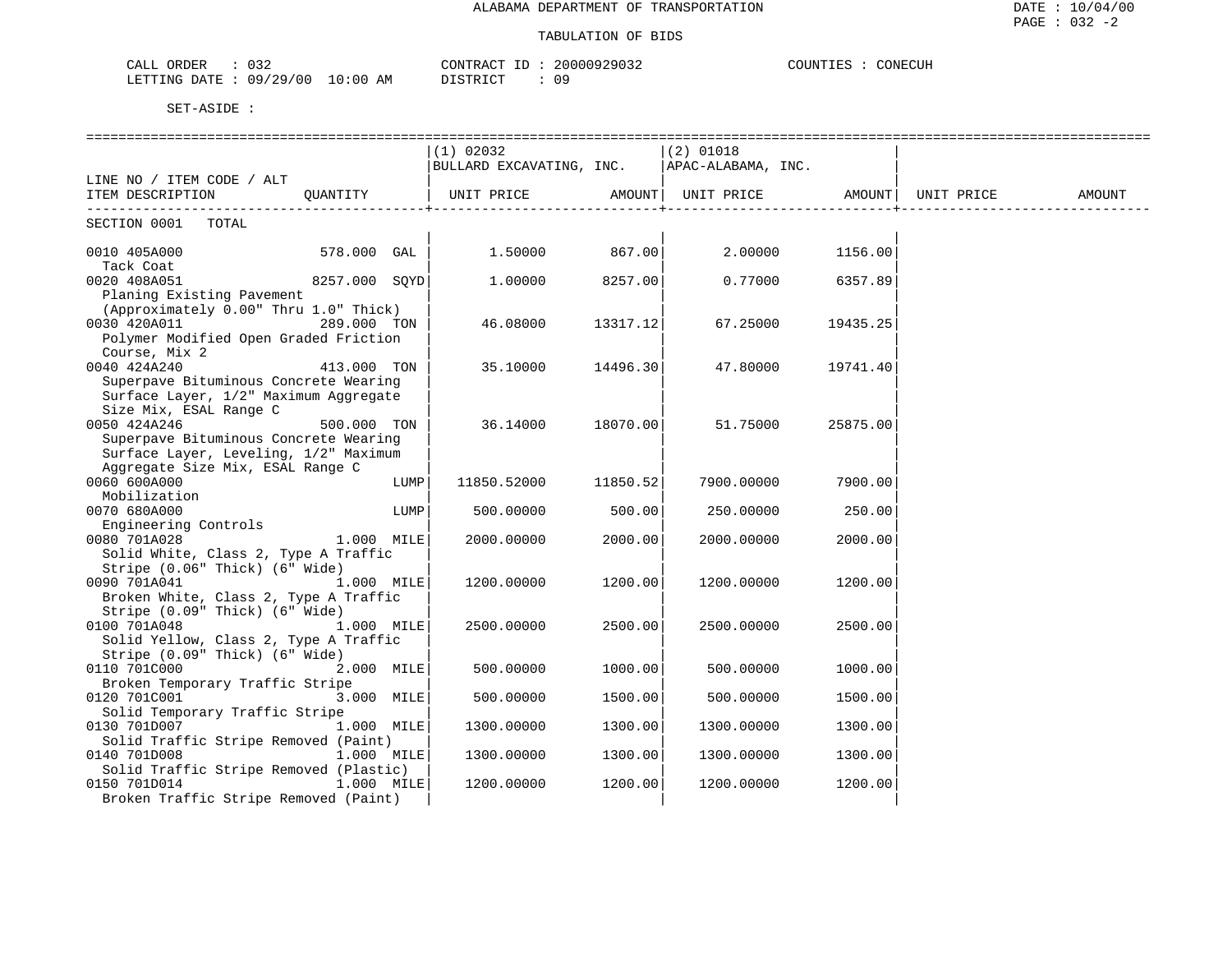| ORDER<br>CALI | ے ر      |               | CONTRAC <sup>.</sup> | п. |    | 20000929032 | <b>COUNTIES</b><br>TIES | CONECUH |
|---------------|----------|---------------|----------------------|----|----|-------------|-------------------------|---------|
| LETTING DATE  | 09/29/00 | LO : 00<br>ΑM | DI STR TOT           |    | nα |             |                         |         |

|                                                         |              |      | (1) 02032                                       |           | $(2)$ 01018            |             |                   |  |
|---------------------------------------------------------|--------------|------|-------------------------------------------------|-----------|------------------------|-------------|-------------------|--|
|                                                         |              |      | BULLARD EXCAVATING, INC.   APAC-ALABAMA, INC.   |           |                        |             |                   |  |
| LINE NO / ITEM CODE / ALT                               |              |      |                                                 |           |                        |             |                   |  |
| ITEM DESCRIPTION                                        |              |      | QUANTITY   UNIT PRICE AMOUNT  UNIT PRICE AMOUNT |           |                        |             | UNIT PRICE AMOUNT |  |
|                                                         |              |      |                                                 | -------+  |                        |             |                   |  |
| 0160 701D015<br>Broken Traffic Stripe Removed (Plastic) | 1.000 MILE   |      | 1200.00000                                      |           | $1200.00$ $1200.00000$ | 1200.00     |                   |  |
| 0170 703A002<br>48.000 SOFT                             |              |      | 10.00000                                        | 480.00    | 10.00000               | 480.00      |                   |  |
| Traffic Control Markings, Class 2, Type                 |              |      |                                                 |           |                        |             |                   |  |
| A                                                       |              |      |                                                 |           |                        |             |                   |  |
| 0180 703B002<br>137.000 SOFT                            |              |      | 10.00000                                        | 1370.00   | 10.00000               | 1370.00     |                   |  |
| Traffic Control Legends, Class 2, Type A                |              |      |                                                 |           |                        |             |                   |  |
| 0190 703D001                                            | 96.000 SOFT  |      | 1,30000                                         | 124.80    | 1.30000                | 124.80      |                   |  |
| Temporary Traffic Control Markings                      |              |      |                                                 |           |                        |             |                   |  |
| 0200 703E001                                            | 274.000 SOFT |      | 1,30000                                         | 356.20    | 1,30000                | 356.20      |                   |  |
| Temporary Traffic Control Legends                       |              |      |                                                 |           |                        |             |                   |  |
| 0210 705A031                                            | 37.000 EACH  |      | 10.00000                                        | 370.00    | 10.00000               | 370.00      |                   |  |
| Pavement Markers, Class A-H, Type 1-A                   |              |      |                                                 |           |                        |             |                   |  |
| 0220 705A032                                            | 74.000 EACH  |      | 10.00000                                        | 740.00    | 10.00000               | 740.00      |                   |  |
| Pavement Markers, Class A-H, Type 1-B                   |              |      |                                                 |           |                        |             |                   |  |
| 0230 740B000<br>$314.000$ SQFT                          |              |      | 5.00000                                         | 1570.00   | 12.00000               | 3768.00     |                   |  |
| Construction Signs<br>0240 740E000                      |              |      |                                                 |           |                        |             |                   |  |
| Cones (36 Inches High)                                  | 100.000 EACH |      | 2.50000                                         | 250.00    | 11,00000               | 1100.00     |                   |  |
| 0250 740M000                                            | 100.000 EACH |      | 1.00000                                         | 100.00    | 9.00000                | 900.00      |                   |  |
| Weight For Cone                                         |              |      |                                                 |           |                        |             |                   |  |
| 2.000 EACH<br>0260 741C010                              |              |      | 2425.00000                                      | 4850.00   | 135.00000              | 270.00      |                   |  |
| Portable Sequential Arrow And Chevron                   |              |      |                                                 |           |                        |             |                   |  |
| Sign Unit                                               |              |      |                                                 |           |                        |             |                   |  |
| 0270 998A000                                            |              | LUMP | 0.00000                                         | 0.00      | 0.00000                | 0.00        |                   |  |
| Construction Fuel (Maximum Bid Limited                  |              |      |                                                 |           |                        |             |                   |  |
| To $$4,800.00)$                                         |              |      |                                                 |           |                        |             |                   |  |
| SECTION TOTALS                                          |              |      |                                                 | 90,768.94 | \$                     | 103,394.54  |                   |  |
| CONTRACT TOTALS                                         |              |      |                                                 | 90,768.94 | $\mathsf{S}$           | 103, 394.54 |                   |  |
| =================================                       |              |      |                                                 |           |                        |             |                   |  |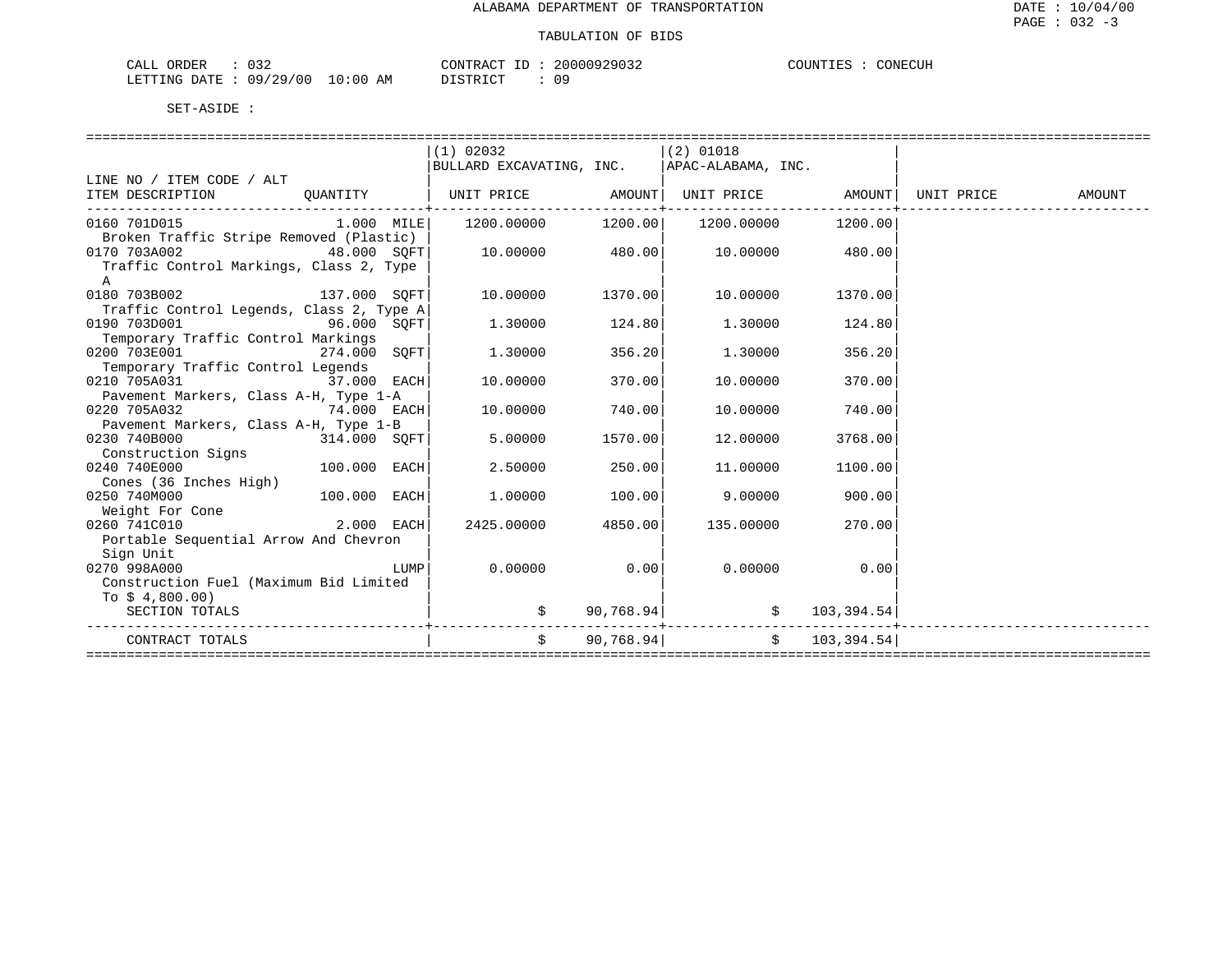| CALL ORDER                                               | : 0.33<br>LETTING DATE: 09/29/00<br>10:00 AM                                                                                                                                                                                                          | : 20000929033<br>CONTRACT ID<br>DISTRICT<br>: 07 | COUNTIES : DALE |                          |                        |
|----------------------------------------------------------|-------------------------------------------------------------------------------------------------------------------------------------------------------------------------------------------------------------------------------------------------------|--------------------------------------------------|-----------------|--------------------------|------------------------|
| CONTRACT DESCRIPTION:<br>Length 5.866 mi.<br>SET-ASIDE : | for constructing the Planing, Resurfacing and Traffic Stripe<br>on S.R.#249 from the north gate of Fort Rucker to near Deese<br>Road in Ozark and the Resurfacing and Traffic Stripe on<br>S.R.#105 from MP 6.499 to MP 8.199, south of Skipperville. | (available days)<br>$PROJECT(S)$ : STPSA-0505(8) | STPSA-2316(103) |                          |                        |
| RANK                                                     | VENDOR NO. / NAME                                                                                                                                                                                                                                     |                                                  |                 | TOTAL<br><b>BID</b>      | % OVER<br>LOW BID      |
| 01018<br>23024                                           | APAC-ALABAMA, INC.<br>WIREGRASS CONSTRUCTION COMPANY, INC.                                                                                                                                                                                            |                                                  |                 | 831,862.22<br>915,143.36 | 100.0000%<br>110.0114% |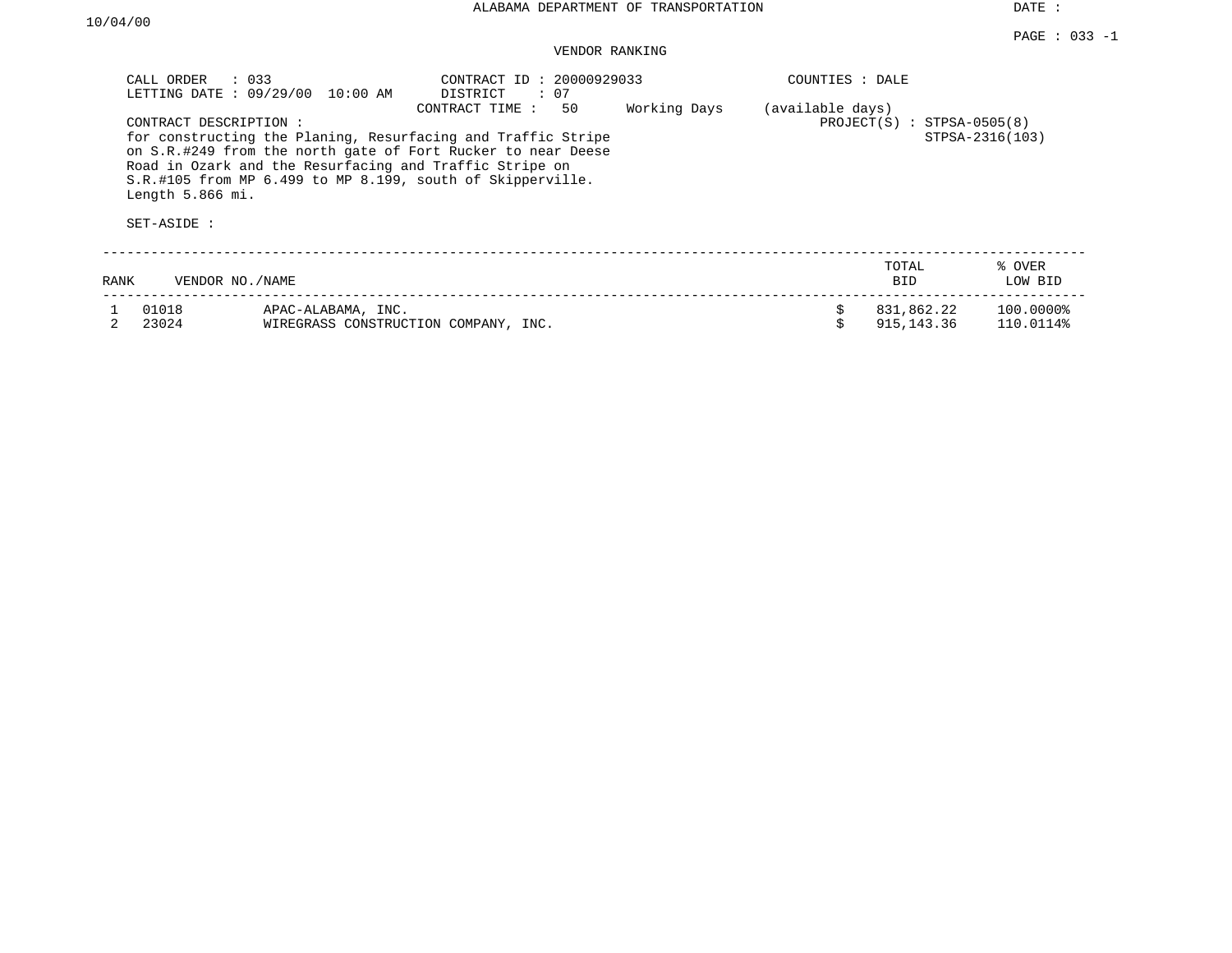| 033<br>CALL ORDER               | CONTRACT ID: 20000929033 | COUNTIES : DALE |
|---------------------------------|--------------------------|-----------------|
| LETTING DATE: 09/29/00 10:00 AM | DISTRICT                 |                 |

|                                       |               |      | ==============================                  |           | ================= |           |            |        |
|---------------------------------------|---------------|------|-------------------------------------------------|-----------|-------------------|-----------|------------|--------|
|                                       |               |      | $(1)$ 01018                                     |           | $(2)$ 23024       |           |            |        |
|                                       |               |      | APAC-ALABAMA, INC. WIREGRASS CONSTRUCTION COMPA |           |                   |           |            |        |
| LINE NO / ITEM CODE / ALT             |               |      |                                                 |           |                   |           |            |        |
| ITEM DESCRIPTION QUANTITY             |               |      | UNIT PRICE AMOUNT  UNIT PRICE AMOUNT            |           |                   |           | UNIT PRICE | AMOUNT |
| SECTION 0001 ROADWAY                  |               |      |                                                 |           |                   |           |            |        |
| 0010 206D002                          | 501.000 LF    |      | 2.90000                                         | 1452.90   | 3,00000           | 1503.00   |            |        |
| Removing Curb                         |               |      |                                                 |           |                   |           |            |        |
| 0020 210D020                          | 1000.000 CYIP |      | 7.40000                                         | 7400.00   | 7.25000           | 7250.00   |            |        |
| Borrow Excavation (Loose Truckbed     |               |      |                                                 |           |                   |           |            |        |
| Measurement) (A2 or Better)           |               |      |                                                 |           |                   |           |            |        |
| 0030 405A000                          | 8085.000 GAL  |      | 1,40000                                         | 11319.00  | 1.64000           | 13259.40  |            |        |
| Tack Coat                             |               |      |                                                 |           |                   |           |            |        |
| 122778.000 SQYD<br>0040 408A051       |               |      | 0.30000                                         | 36833.40  | 0.42000           | 51566.76  |            |        |
| Planing Existing Pavement             |               |      |                                                 |           |                   |           |            |        |
| (Approximately 0.00" Thru 1.0" Thick) |               |      |                                                 |           |                   |           |            |        |
| 0050 420A011                          | 4297.000 TON  |      | 54.80000                                        | 235475.60 | 56.75000          | 243854.75 |            |        |
| Polymer Modified Open Graded Friction |               |      |                                                 |           |                   |           |            |        |
| Course, Mix 2                         |               |      |                                                 |           |                   |           |            |        |
| 0060 424A240                          | 6752.000 TON  |      | 37.00000                                        | 249824.00 | 37.95000          | 256238.40 |            |        |
| Superpave Bituminous Concrete Wearing |               |      |                                                 |           |                   |           |            |        |
| Surface Layer, 1/2" Maximum Aggregate |               |      |                                                 |           |                   |           |            |        |
| Size Mix, ESAL Range C                |               |      |                                                 |           |                   |           |            |        |
| 0070 424A241                          | 1795.000 TON  |      | 38.00000                                        | 68210.00  | 39.95000          | 71710.25  |            |        |
| Superpave Bituminous Concrete Wearing |               |      |                                                 |           |                   |           |            |        |
| Surface Layer, 3/4" Maximum Aggregate |               |      |                                                 |           |                   |           |            |        |
| Size Mix, ESAL Range C                |               |      |                                                 |           |                   |           |            |        |
| 0080 424A246                          | 700.000 TON   |      | 37.00000                                        | 25900.00  | 42.50000          | 29750.00  |            |        |
| Superpave Bituminous Concrete Wearing |               |      |                                                 |           |                   |           |            |        |
| Surface Layer, Leveling, 1/2" Maximum |               |      |                                                 |           |                   |           |            |        |
| Aggregate Size Mix, ESAL Range C      |               |      |                                                 |           |                   |           |            |        |
| 0090 424A247                          | 1200.000 TON  |      | 40.00000                                        | 48000.00  | 39.95000          | 47940.00  |            |        |
| Superpave Bituminous Concrete Wearing |               |      |                                                 |           |                   |           |            |        |
| Surface Layer, Leveling, 3/4" Maximum |               |      |                                                 |           |                   |           |            |        |
| Aggregate Size Mix, ESAL Range C      |               |      |                                                 |           |                   |           |            |        |
| 0100 600A000                          |               | LUMP | 15000.00000                                     | 15000.00  | 47500.00000       | 47500.00  |            |        |
| Mobilization                          |               |      |                                                 |           |                   |           |            |        |
| 0110 614A000                          | 1.000 CUYD    |      | 500,00000                                       | 500.00    | 300.00000         | 300.00    |            |        |
| Slope Paving                          |               |      |                                                 |           |                   |           |            |        |
| 0120 618B002                          | 23.000 SQYD   |      | 39.00000                                        | 897.00    | 45.00000          | 1035.00   |            |        |
| Concrete Driveway, 6" Thick           |               |      |                                                 |           |                   |           |            |        |
| 0130 623A000                          | 42.000 LF     |      | 15.00000                                        | 630.00    | 15.00000          | 630.00    |            |        |
| Concrete Gutter                       |               |      |                                                 |           |                   |           |            |        |
| 0140 623C000                          | 501.000 LF    |      | 17.00000                                        | 8517.00   | 15.00000          | 7515.00   |            |        |
| Combination Curb & Gutter, Type C     |               |      |                                                 |           |                   |           |            |        |
|                                       |               |      |                                                 |           |                   |           |            |        |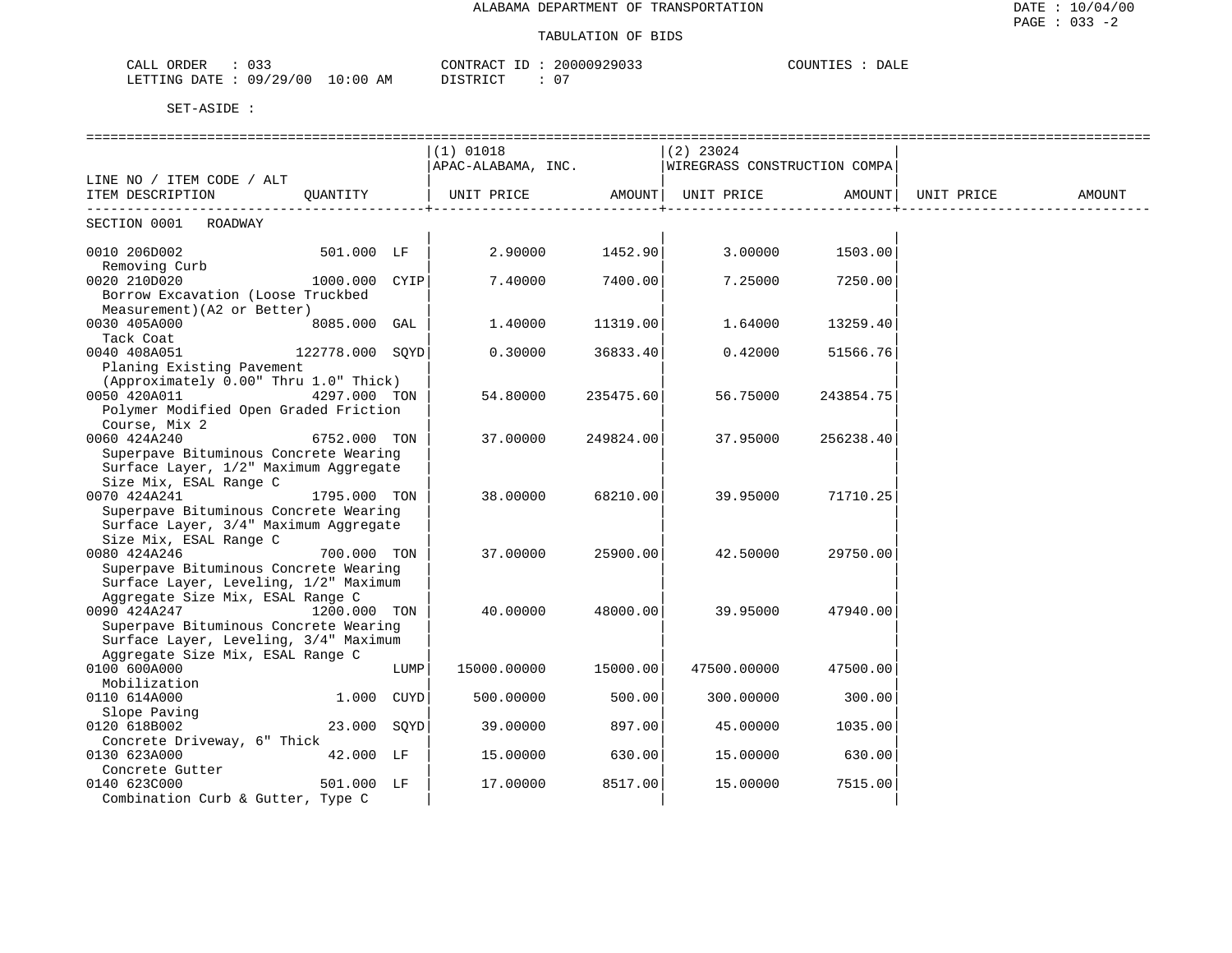| CALL<br>ORDER<br>د د ∪     |            | CONTRACT<br>ח ד     | 20000929033 | COUNTIES<br>DALE |
|----------------------------|------------|---------------------|-------------|------------------|
| 09/29/00<br>LETTING DATE : | $10:00$ AM | DI STR TOT<br>----- |             |                  |

|                                                       |              |            | (1) 01018                                      |                                 | $(2)$ 23024                  |                          |            |        |
|-------------------------------------------------------|--------------|------------|------------------------------------------------|---------------------------------|------------------------------|--------------------------|------------|--------|
|                                                       |              |            | APAC-ALABAMA, INC.                             |                                 | WIREGRASS CONSTRUCTION COMPA |                          |            |        |
| LINE NO / ITEM CODE / ALT                             |              |            |                                                |                                 |                              |                          |            |        |
| ITEM DESCRIPTION                                      | OUANTITY     |            | UNIT PRICE       AMOUNT  UNIT PRICE     AMOUNT |                                 |                              |                          | UNIT PRICE | AMOUNT |
| 0150 652A061                                          | 4.000 ACRE   |            | 410.00000                                      | ------------+-------<br>1640.00 | 415.00000                    | ------------+<br>1660.00 |            |        |
| Seeding (Mix 3E)                                      |              |            |                                                |                                 |                              |                          |            |        |
| 0160 654A003                                          | 152.000 SOYD |            | 5.36000                                        | 814.72                          | 4.85000 737.20               |                          |            |        |
| Solid Sodding (Centipede)                             |              |            |                                                |                                 |                              |                          |            |        |
| 0170 656A000                                          | 4.000 ACRE   |            | 410.00000                                      | 1640.00                         | 415.00000                    | 1660.00                  |            |        |
| Mulching, Class A, Type 1                             |              |            |                                                |                                 |                              |                          |            |        |
| 0180 665F000                                          | 50.000 EACH  |            | 4.50000                                        | 225.00                          | 4.55000                      | 227.50                   |            |        |
| Hay Bales<br>0190 665J000                             |              |            |                                                |                                 |                              |                          |            |        |
|                                                       | 500.000 LF   |            | 3.15000                                        | 1575.00                         | 3.18000                      | 1590.00                  |            |        |
| Silt Fence, Type A<br>0200 680A000                    |              | LUMP       | 1000.00000                                     | 1000.00                         | 1000.00000                   | 1000.00                  |            |        |
|                                                       |              |            |                                                |                                 |                              |                          |            |        |
| Engineering Controls<br>210 701A028<br>0210 701A028   | 5.000 MILE   |            | 1400.00000                                     | 7000.00                         | 1400.00000                   | 7000.00                  |            |        |
| Solid White, Class 2, Type A Traffic                  |              |            |                                                |                                 |                              |                          |            |        |
| Stripe (0.06" Thick) (6" Wide)                        |              |            |                                                |                                 |                              |                          |            |        |
| 0220 701A041                                          | 9.000 MILE   |            | 960.00000                                      | 8640.00                         | 960.00000                    | 8640.00                  |            |        |
| Broken White, Class 2, Type A Traffic                 |              |            |                                                |                                 |                              |                          |            |        |
| Stripe (0.09" Thick) (6" Wide)                        |              |            |                                                |                                 |                              |                          |            |        |
| 0230 701A048<br><b>9.000 MILE</b>                     |              |            | 1700.00000                                     | 15300.00                        | 1700.00000                   | 15300.00                 |            |        |
| Solid Yellow, Class 2, Type A Traffic                 |              |            |                                                |                                 |                              |                          |            |        |
| Stripe (0.09" Thick) (6" Wide)                        |              |            |                                                |                                 |                              |                          |            |        |
| 0240 701B009<br>150.000 LF                            |              |            | 0.84000                                        | 126.00                          | 0.84000                      | 126.00                   |            |        |
| Dotted Class 2, Type A Traffic Stripe                 |              |            |                                                |                                 |                              |                          |            |        |
| $(0.09"$ Thick $)(6"$ Wide $)$                        |              |            |                                                |                                 |                              |                          |            |        |
| 0250 701C000                                          | 18.000 MILE  |            | 280.00000                                      | 5040.00                         | 280.00000                    | 5040.00                  |            |        |
| Broken Temporary Traffic Stripe                       |              |            |                                                |                                 |                              |                          |            |        |
| 0260 701C001                                          | 41.000 MILE  |            | 300.00000                                      | 12300.00                        | 300.00000                    | 12300.00                 |            |        |
| Solid Temporary Traffic Stripe                        |              |            |                                                |                                 |                              |                          |            |        |
| 0270 701D007                                          | 2.000 MILE   |            | 1200.00000                                     | 2400.00                         | 1200.00000                   | 2400.00                  |            |        |
| Solid Traffic Stripe Removed (Paint)                  |              |            |                                                |                                 |                              |                          |            |        |
| 0280 701D008                                          | 2.000 MILE   |            | 1300.00000                                     | 2600.00                         | 1300.00000                   | 2600.00                  |            |        |
| Solid Traffic Stripe Removed (Plastic)                |              |            |                                                |                                 |                              |                          |            |        |
| 0290 701D014<br>Broken Traffic Stripe Removed (Paint) | 2.000 MILE   |            | 1100.00000                                     | 2200.00                         | 1100.00000                   | 2200.00                  |            |        |
| 0300 701D015                                          | 2.000 MILE   |            | 1100.00000                                     | 2200.00                         | 1100.00000                   | 2200.00                  |            |        |
| Broken Traffic Stripe Removed (Plastic)               |              |            |                                                |                                 |                              |                          |            |        |
| 0310 702A007                                          | 1.000 MILE   |            | 2200.00000                                     | 2200.00                         | 2200.00000                   | 2200.00                  |            |        |
| Broken Yellow, Inverted Profile Traffic               |              |            |                                                |                                 |                              |                          |            |        |
| Stripe (6" Wide)                                      |              |            |                                                |                                 |                              |                          |            |        |
| 0320 702A008                                          |              | 4.000 MILE | 4250.00000                                     | 17000.00                        | 4250.00000                   | 17000.00                 |            |        |
| Solid White, Inverted Profile Traffic                 |              |            |                                                |                                 |                              |                          |            |        |
| Stripe (6" Wide)                                      |              |            |                                                |                                 |                              |                          |            |        |
|                                                       |              |            |                                                |                                 |                              |                          |            |        |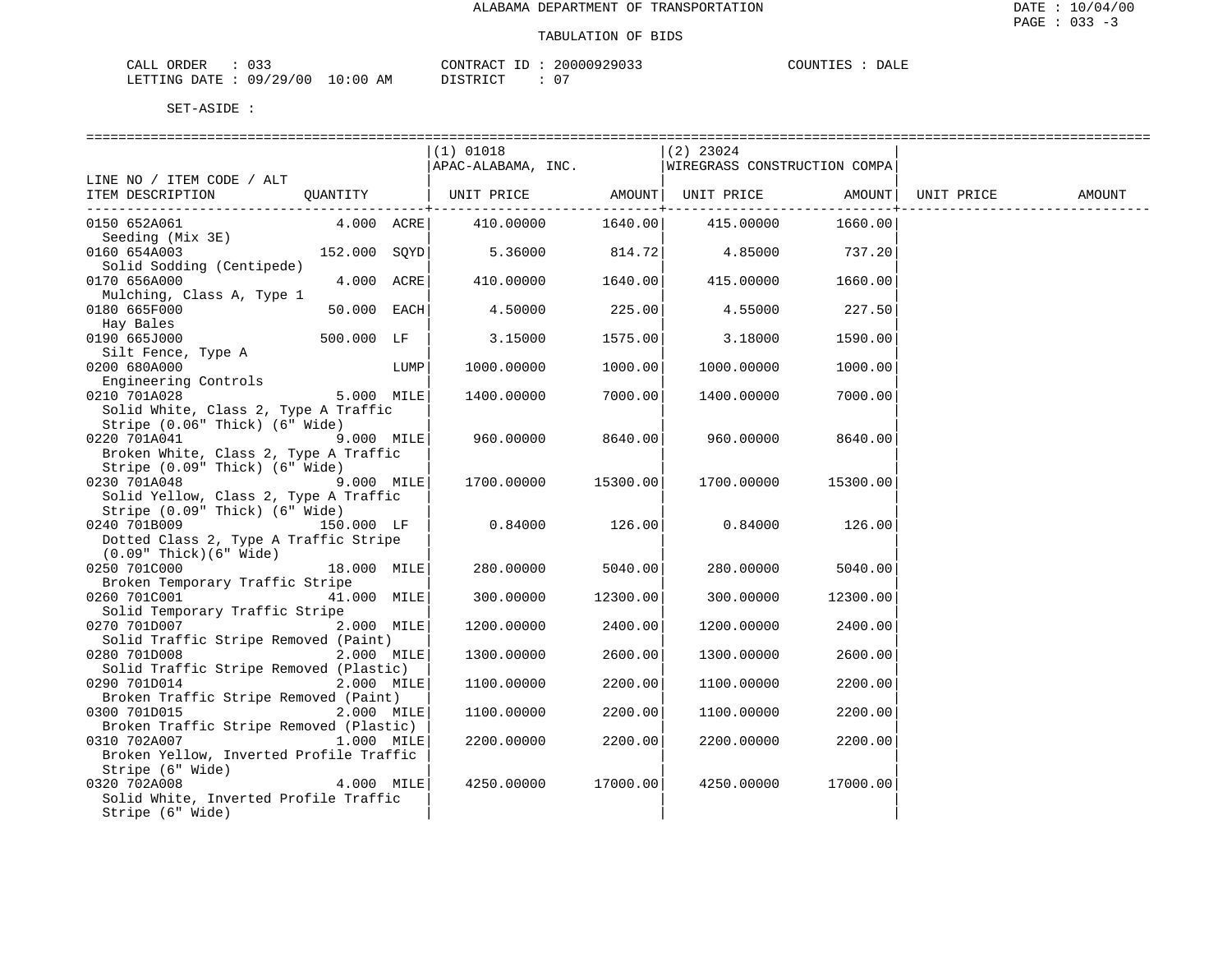| ORDER<br>CALL          | 033 |          | CONTRACT ID: | 20000929033 | COUNTIES | DALE |
|------------------------|-----|----------|--------------|-------------|----------|------|
| LETTING DATE: 09/29/00 |     | 10:00 AM | DISTRICT     | $\sim$      |          |      |

|                                          |               |      | $(1)$ 01018                                                             |               | $(2)$ 23024                                      |                |        |
|------------------------------------------|---------------|------|-------------------------------------------------------------------------|---------------|--------------------------------------------------|----------------|--------|
|                                          |               |      | APAC-ALABAMA, INC. WIREGRASS CONSTRUCTION COMPA                         |               |                                                  |                |        |
| LINE NO / ITEM CODE / ALT                |               |      |                                                                         |               |                                                  |                |        |
| ITEM DESCRIPTION                         |               |      | QUANTITY   UNIT PRICE       AMOUNT  UNIT PRICE       AMOUNT  UNIT PRICE |               |                                                  |                | AMOUNT |
| 0330 702A009                             |               |      | $4.000$ MILE $4250.00000$ $17000.00$ $4250.00000$                       |               |                                                  | 17000.00       |        |
| Solid Yellow, Inverted Profile Traffic   |               |      |                                                                         |               |                                                  |                |        |
| Stripe (6" Wide)                         |               |      |                                                                         |               |                                                  |                |        |
| 0340 703A002                             | 1950.000 SOFT |      | $1.80000$ 3510.00                                                       |               | $1.80000$ 3510.00                                |                |        |
| Traffic Control Markings, Class 2, Type  |               |      |                                                                         |               |                                                  |                |        |
| A                                        |               |      |                                                                         |               |                                                  |                |        |
| 0350 703B002 100.000 SOFT                |               |      | 2.80000                                                                 | 280.00        | 2.80000                                          | 280.00         |        |
| Traffic Control Legends, Class 2, Type A |               |      |                                                                         |               |                                                  |                |        |
| 0360 703D001<br>$686.000$ SQFT           |               |      | 1.00000                                                                 | 686.00        | 1,00000                                          | 686.00         |        |
| Temporary Traffic Control Markings       |               |      |                                                                         |               |                                                  |                |        |
| 0370 705A031                             | 550.000 EACH  |      | 4.70000                                                                 | 2585.00       | 4.70000                                          | 2585.00        |        |
| Pavement Markers, Class A-H, Type 1-A    |               |      |                                                                         |               |                                                  |                |        |
| 0380 705A032                             | 710.000 EACH  |      | 4.70000                                                                 | 3337.00       | 4.70000                                          | 3337.00        |        |
| Pavement Markers, Class A-H, Type 1-B    |               |      |                                                                         |               |                                                  |                |        |
| 424.000 EACH<br>0390 705A037             |               |      | 4.90000                                                                 | 2077.60       | 4.90000                                          | 2077.60        |        |
| Pavement Markers, Class A-H, Type 2-D    |               |      |                                                                         |               |                                                  |                |        |
| 0400 705A038<br>$30.000$ EACH            |               |      | 4.90000                                                                 | 147.00        | 4.90000                                          | 147.00         |        |
| Pavement Markers, Class A-H, Type 2-E    |               |      |                                                                         |               |                                                  |                |        |
| 0410 740B000<br>670.000 SQFT             |               |      | 7.75000                                                                 | 5192.50       | 15.00000                                         | 10050.00       |        |
| Construction Signs                       |               |      |                                                                         |               |                                                  |                |        |
| 0420 740E000                             | 135.000 EACH  |      | 7.50000                                                                 | 1012.50       | 15,00000                                         | 2025.00        |        |
| Cones (36 Inches High)                   |               |      |                                                                         |               |                                                  |                |        |
| 0430 740M000                             | 135.000 EACH  |      | 5.00000                                                                 | 675.00        | 7.50000                                          | 1012.50        |        |
| Weight For Cone                          |               |      |                                                                         |               |                                                  |                |        |
| 0440 7400000                             | $1.000$ EACH  |      | 500.00000                                                               | 500.00        | 1500.00000                                       | 1500.00        |        |
| Pilot Car<br>2.000 EACH<br>0450 741C010  |               |      | 500.00000                                                               | 1000.00       | 3500.00000                                       | 7000.00        |        |
| Portable Sequential Arrow And Chevron    |               |      |                                                                         |               |                                                  |                |        |
| Sign Unit                                |               |      |                                                                         |               |                                                  |                |        |
| 0460 998A000                             |               | LUMP | $0.00000$ 0.00                                                          |               | $0.00000$ 0.00                                   |                |        |
| Construction Fuel (Maximum Bid Limited   |               |      |                                                                         |               |                                                  |                |        |
| To $$41,000.00)$                         |               |      |                                                                         |               |                                                  |                |        |
| SECTION TOTALS                           |               |      |                                                                         |               | $\sharp$ 831,862.22 $\sharp$ $\sharp$ 915,143.36 |                |        |
|                                          |               |      |                                                                         |               |                                                  | ------------   |        |
| CONTRACT TOTALS                          |               |      |                                                                         | \$831,862.22] |                                                  | \$915, 143.36] |        |
|                                          |               |      |                                                                         |               |                                                  |                |        |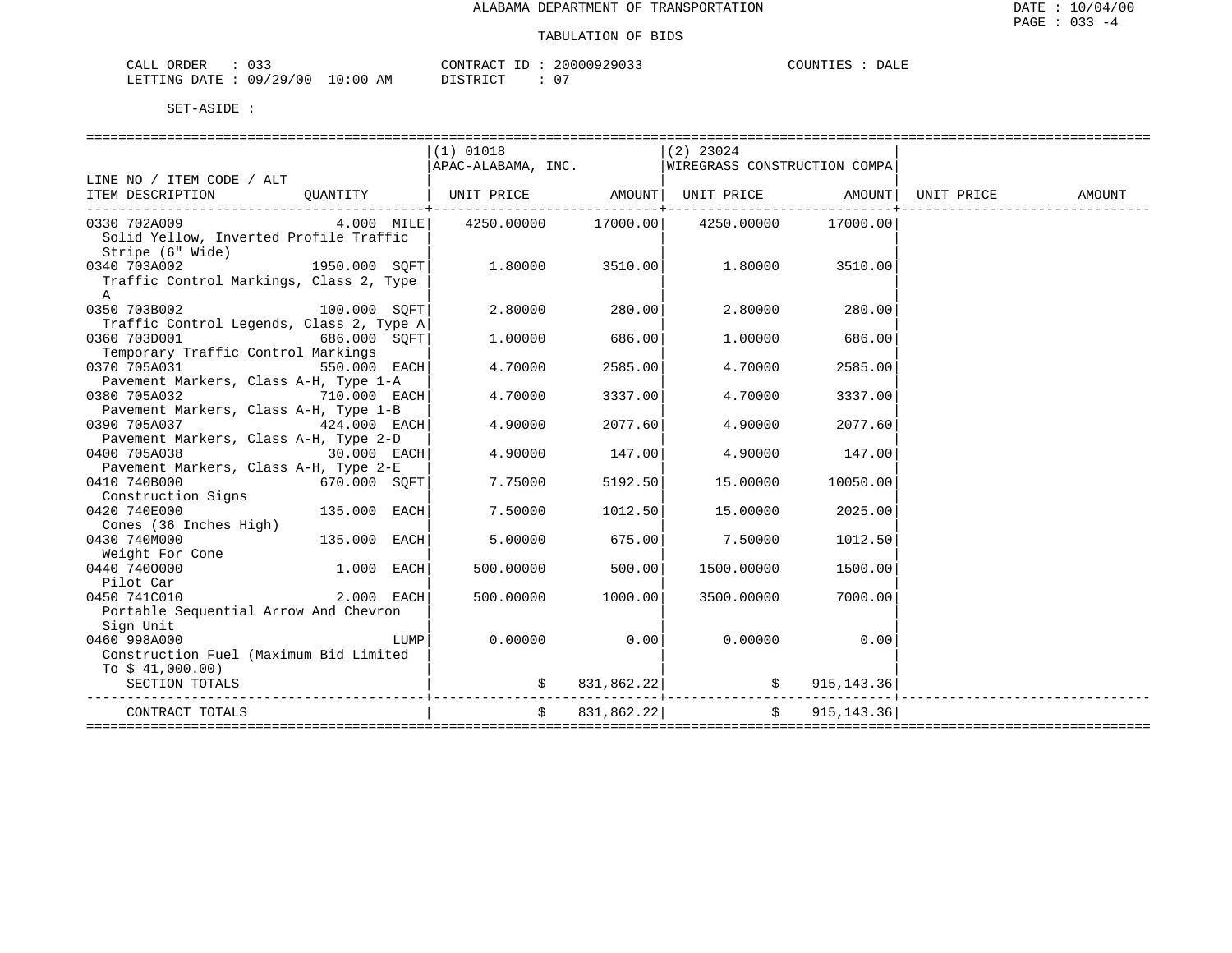|      | CALL ORDER<br>$\therefore$ 034<br>LETTING DATE: 09/29/00 | 10:00 AM                         | CONTRACT ID: 20000929034<br>DISTRICT<br>: 06                                                                                                   |              | COUNTIES : BULLOCK |                            |                   |
|------|----------------------------------------------------------|----------------------------------|------------------------------------------------------------------------------------------------------------------------------------------------|--------------|--------------------|----------------------------|-------------------|
|      | CONTRACT DESCRIPTION:<br>$0.069$ mi.<br>SET-ASIDE :      |                                  | CONTRACT TIME:<br>105<br>for constructing the Bridge Replacement and Approaches on<br>C.R. #34 at the Pea River, southwest of Midway. Length - | Working Days | (available days)   | $PROJECT(S) : BR-0600(20)$ |                   |
| RANK | VENDOR NO./NAME                                          |                                  |                                                                                                                                                |              |                    | TOTAL<br><b>BID</b>        | % OVER<br>LOW BID |
|      | 06001                                                    | F & W CONSTRUCTION COMPANY, INC. |                                                                                                                                                |              | Ŝ.                 | 311,375.00                 | 100.0000%         |
|      | 13053                                                    | MCINNIS CORPORATION              |                                                                                                                                                |              |                    | 337,635.00                 | 108.4335%         |
|      | 03001                                                    | CLARK CONSTRUCTION COMPANY, INC. |                                                                                                                                                |              |                    | 341,671.00                 | 109.7297%         |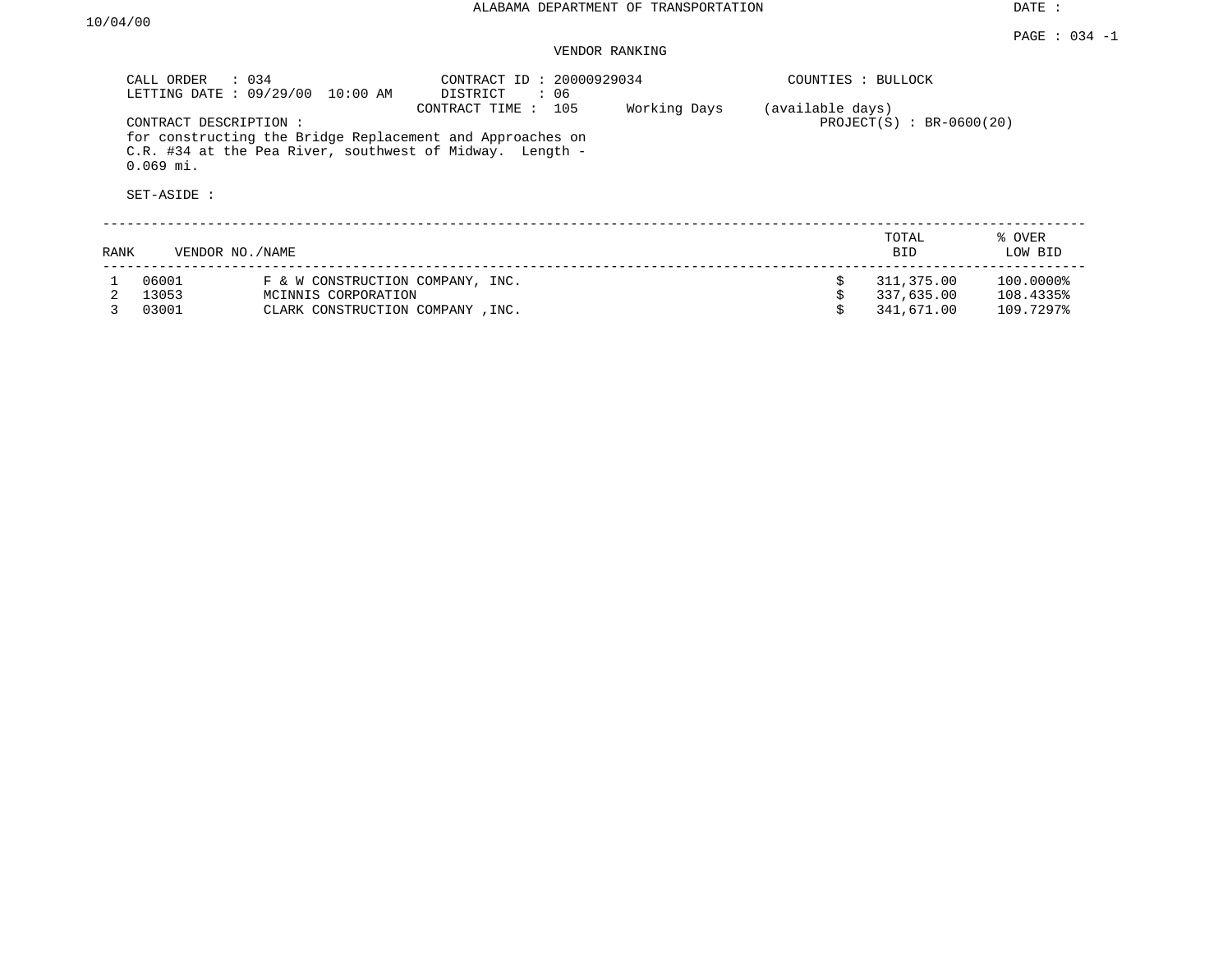| ORDER<br>11 ≺ <del>4</del><br>ىلىلى                |             | CONTRACT<br>⊥⊥ | 20000929034 | BULLOCA<br>-------- |
|----------------------------------------------------|-------------|----------------|-------------|---------------------|
| $\cap$ $\Omega$<br>/ 29<br>'00<br>LETTING<br>DATE. | 10:06<br>AM | DICTO ICTO     | u۲          |                     |

|                                                                    | ========================== |          | ==========================                                                                                                                   |                     |                              |          |
|--------------------------------------------------------------------|----------------------------|----------|----------------------------------------------------------------------------------------------------------------------------------------------|---------------------|------------------------------|----------|
|                                                                    | (1) 06001                  |          | $(2)$ 13053                                                                                                                                  |                     | (3) 03001                    |          |
|                                                                    |                            |          | $\mathrel{\mathop{\rm l\negthinspace F}}$ & W CONSTRUCTION CO., INC. $\mathrel{\mathop{\rm M\negthinspace C}}\nolimits.$ MCINNIS CORPORATION |                     | CLARK CONSTRUCTION CO., INC. |          |
| LINE NO / ITEM CODE / ALT                                          |                            |          |                                                                                                                                              |                     |                              |          |
| ITEM DESCRIPTION<br>OUANTITY                                       | UNIT PRICE AMOUNT          |          | UNIT PRICE AMOUNT   UNIT PRICE                                                                                                               |                     |                              | AMOUNT   |
| --------------------------<br>SECTION 0001<br>TOTAL                |                            |          |                                                                                                                                              | ___________________ |                              |          |
|                                                                    |                            |          |                                                                                                                                              |                     |                              |          |
| 0010 206A000<br>LUMP                                               | 40000.00000                | 40000.00 | 12000.00000                                                                                                                                  | 12000.00            | 33000.00000                  | 33000.00 |
| Removal Of Old Bridge STA 192+75                                   |                            |          |                                                                                                                                              |                     |                              |          |
| 0020 210D021<br>200,000<br>CYIP                                    | 15,00000                   | 3000.00  | 6,00000                                                                                                                                      | 1200.00             | 15.00000                     | 3000.00  |
| Borrow Excavation (Loose Truckbed                                  |                            |          |                                                                                                                                              |                     |                              |          |
| Measurement) (A4 or Better)                                        |                            |          |                                                                                                                                              |                     |                              |          |
| 0030 401A000<br>500.000 SYCP                                       | 1,00000                    | 500.00   | 1,00000                                                                                                                                      | 500.00              | 1,00000                      | 500.00   |
| Bituminous Treatment A                                             |                            |          |                                                                                                                                              |                     |                              |          |
| 0040 405A000<br>35.000 GAL                                         | 10,00000                   | 350.00   | 1,00000                                                                                                                                      | 35.00               | 10.00000                     | 350.00   |
| Tack Coat                                                          |                            |          |                                                                                                                                              |                     |                              |          |
| 0050 429A201<br>35.000 TON<br>Improved Bituminous Concrete Wearing | 125,00000                  | 4375.00  | 240.00000                                                                                                                                    | 8400.00             | 125,00000                    | 4375.00  |
| Surface Layer, 3/4" Maximum Aggregate                              |                            |          |                                                                                                                                              |                     |                              |          |
| Size Mix, ESAL Range A                                             |                            |          |                                                                                                                                              |                     |                              |          |
| 0060 429B202<br>80.000 TON                                         | 80.00000                   | 6400.00  | 150.00000                                                                                                                                    | 12000.00            | 80,00000                     | 6400.00  |
| Improved Bituminous Concrete Binder                                |                            |          |                                                                                                                                              |                     |                              |          |
| Layer, 1 1/2" Maximum Aggregate Size                               |                            |          |                                                                                                                                              |                     |                              |          |
| Mix, ESAL Range A                                                  |                            |          |                                                                                                                                              |                     |                              |          |
| 0070 502A000<br>150.000 LB                                         | 2,00000                    | 300.00   | 1,00000                                                                                                                                      | 150.00              | 0.50000                      | 75.00    |
| Steel Reinforcement                                                |                            |          |                                                                                                                                              |                     |                              |          |
| 0080 505C002<br>2200.000 LF                                        | 14.00000                   | 30800.00 | 25.00000                                                                                                                                     | 55000.00            | 21.00000                     | 46200.00 |
| Steel Piling (HP 12x53)                                            |                            |          |                                                                                                                                              |                     |                              |          |
| 0090 507A000<br>2.000 EACH                                         | 2500.00000                 | 5000.00  | 2106.00000                                                                                                                                   | 4212.00             | 2000.00000                   | 4000.00  |
| Wire Rope Abutment Anchor Assembly                                 |                            |          |                                                                                                                                              |                     |                              |          |
| 0100 510A000<br>19.000 CUYD                                        | 600.00000                  | 11400.00 | 400.00000                                                                                                                                    | 7600.00             | 400.00000                    | 7600.00  |
| Bridge Substructure Concrete, Class A                              |                            |          |                                                                                                                                              |                     |                              |          |
| 0110 511A000<br>60.000 EACH                                        | 85.00000                   | 5100.00  | 60.00000                                                                                                                                     | 3600.00             | 75.00000                     | 4500.00  |
| Elastomeric Bearings, Type 1<br>0120 512A014<br>2.000 EACH         | 2200.00000                 | 4400.00  | 2900.00000                                                                                                                                   | 5800.00             | 2400.00000                   | 4800.00  |
| Precast Concrete Abutment Caps, 2'-0"                              |                            |          |                                                                                                                                              |                     |                              |          |
| Wide By $1'-8$ " Deep By $33'-0$ " Long                            |                            |          |                                                                                                                                              |                     |                              |          |
| 0130 512B004<br>4.000 EACH                                         | 2200.00000                 | 8800.00  | 2810.00000                                                                                                                                   | 11240.00            | 2350.00000                   | 9400.00  |
| Precast Concrete Intermediate Bent Caps,                           |                            |          |                                                                                                                                              |                     |                              |          |
| 2'-0" Wide By 2'- 0" Deep By 31'-6" Long                           |                            |          |                                                                                                                                              |                     |                              |          |
| 30.000 EACH<br>0140 512C004                                        | 2200.00000                 | 66000.00 | 2900.00000                                                                                                                                   | 87000.00            | 2400.00000                   | 72000.00 |
| Precast Concrete Type 1 Span Section,                              |                            |          |                                                                                                                                              |                     |                              |          |
| $3'-6$ " Wide By $1'-9$ " Deep By $34'-0$ " Long                   |                            |          |                                                                                                                                              |                     |                              |          |
| 0150 512C007<br>10.000 EACH                                        | 2200.00000                 | 22000.00 | 3187.00000                                                                                                                                   | 31870.00            | 2600.00000                   | 26000.00 |
| Precast Concrete Type 2C Span Section,                             |                            |          |                                                                                                                                              |                     |                              |          |
| $3'$ -6" Wide By $1'$ - 9" Deep By $34'$ -0" Long                  |                            |          |                                                                                                                                              |                     |                              |          |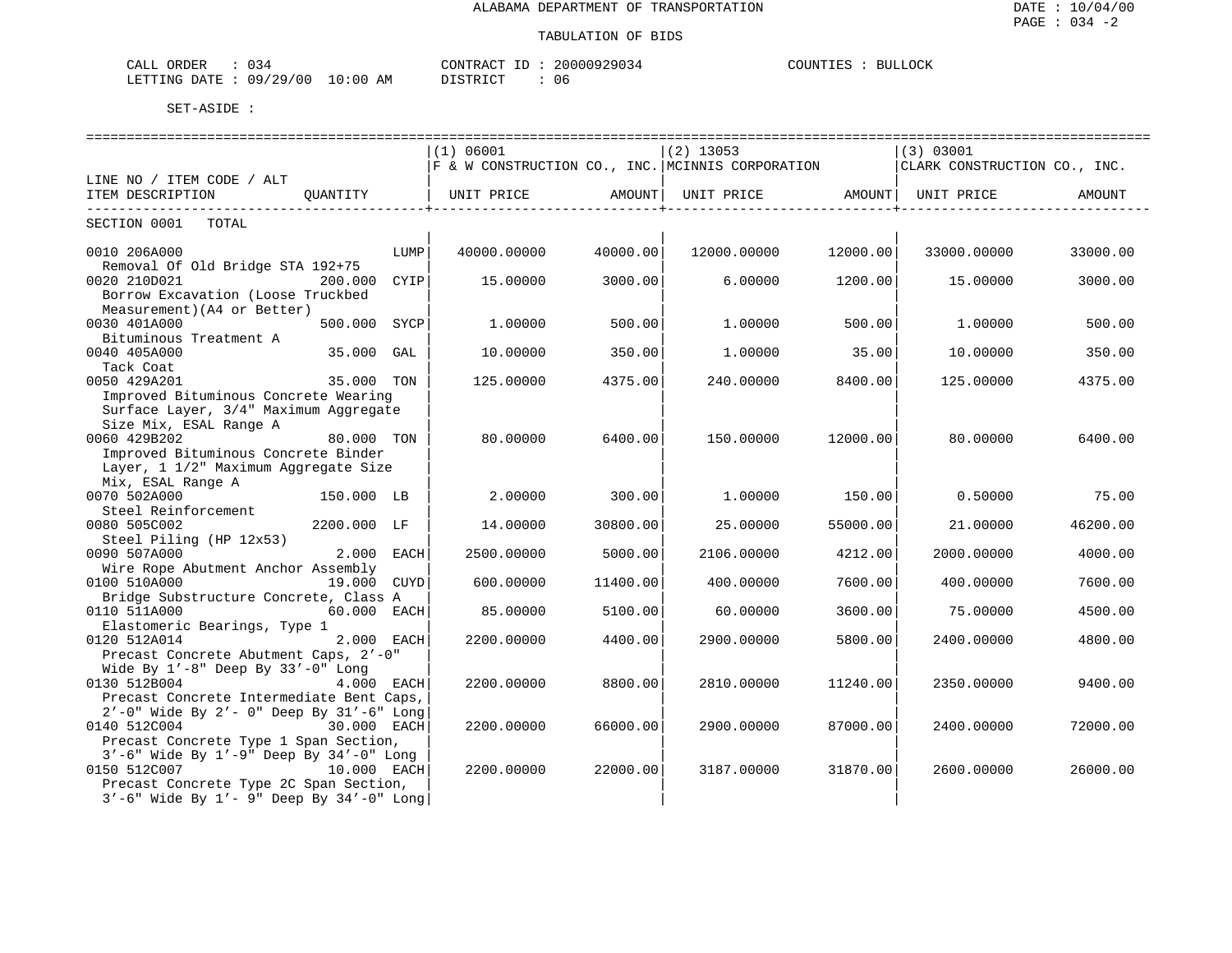| ORDER<br>CALI          | $\sim$ 20 |               | CONTRACT  | TD. | 20000929034 | COUNTIES | <b>BULLOCK</b> |
|------------------------|-----------|---------------|-----------|-----|-------------|----------|----------------|
| LETTING DATE: 09/29/00 |           | LO : 00<br>AM | T STR TOT |     | υe          |          |                |

|                                          |              |      | (1) 06001   |          | $(2)$ 13053                                      |          | (3) 03001                    |          |
|------------------------------------------|--------------|------|-------------|----------|--------------------------------------------------|----------|------------------------------|----------|
|                                          |              |      |             |          | F & W CONSTRUCTION CO., INC. MCINNIS CORPORATION |          | CLARK CONSTRUCTION CO., INC. |          |
| LINE NO / ITEM CODE / ALT                |              |      |             |          |                                                  |          |                              |          |
| ITEM DESCRIPTION                         | OUANTITY     |      | UNIT PRICE  | AMOUNT   | UNIT PRICE AMOUNT                                |          | UNIT PRICE                   | AMOUNT   |
|                                          |              |      |             |          |                                                  |          |                              |          |
| 0160 512D002                             | 4.000 EACH   |      | 2200.00000  | 8800.00  | 3223.00000                                       | 12892.00 | 2700.00000                   | 10800.00 |
| Precast Concrete Barrier Rail End        |              |      |             |          |                                                  |          |                              |          |
| Section, 34'-0" Long                     |              |      |             |          |                                                  |          |                              |          |
| 0170 512D005                             | $6.000$ EACH |      | 2200.00000  | 13200.00 | 3227.00000                                       | 19362.00 | 2700.00000                   | 16200.00 |
| Precast Concrete Barrier Rail            |              |      |             |          |                                                  |          |                              |          |
| Intermediate Section, 34'-0" Long        |              |      |             |          |                                                  |          |                              |          |
| 0180 512E001                             | 8.000 EACH   |      | 500.00000   | 4000.00  | 284.00000                                        | 2272.00  | 350.00000                    | 2800.00  |
| Precast Concrete Abutment Panels, Type   |              |      |             |          |                                                  |          |                              |          |
| A <sub>2</sub>                           |              |      |             |          |                                                  |          |                              |          |
| 0190 512E002                             | 8.000 EACH   |      | 500.00000   | 4000.00  | 336.00000                                        | 2688.00  | 400.00000                    | 3200.00  |
| Precast Concrete Abutment Panels, Type   |              |      |             |          |                                                  |          |                              |          |
| A3                                       |              |      |             |          |                                                  |          |                              |          |
| 0200 512F001                             | 4.000 EACH   |      | 550.00000   | 2200.00  | 475.75000                                        | 1903.00  | 500.00000                    | 2000.00  |
| Precast Concrete Wing Panels, Type W2    |              |      |             |          |                                                  |          |                              |          |
| 0210 512F002                             | 4.000 EACH   |      | 550.00000   | 2200.00  | 618.00000                                        | 2472.00  | 625.00000                    | 2500.00  |
| Precast Concrete Wing Panels, Type W3    |              |      |             |          |                                                  |          |                              |          |
| 0220 512G000                             | 4.000 EACH   |      | 550.00000   | 2200.00  | 445.00000                                        | 1780.00  | 500.00000                    | 2000.00  |
| Precast Concrete Abutment Wing Cap Panel |              |      |             |          |                                                  |          |                              |          |
| 0230 600A000                             |              | LUMP | 30000.00000 | 30000.00 | 11200.00000                                      | 11200.00 | 42000.00000                  | 42000.00 |
| Mobilization                             |              |      |             |          |                                                  |          |                              |          |
| 0240 610C001                             | 400.000 TON  |      | 30.00000    | 12000.00 | 27.00000                                         | 10800.00 | 26.00000                     | 10400.00 |
| Loose Riprap, Class 2                    |              |      |             |          |                                                  |          |                              |          |
| 0250 610D003                             | 350.000      | SOYD | 2.00000     | 700.00   | 2.50000                                          | 875.00   | 3.00000                      | 1050.00  |
| Filter Blanket, Geotextile               |              |      |             |          |                                                  |          |                              |          |
| 0260 630C003                             | 4.000 EACH   |      | 1300.00000  | 5200.00  | 1000.00000                                       | 4000.00  | 1000.00000                   | 4000.00  |
| Guardrail End Anchor, Type 13            |              |      |             |          |                                                  |          |                              |          |
| 0270 630C070                             | 4.000 EACH   |      | 1500.00000  | 6000.00  | 1500.00000                                       | 6000.00  | 1500.00000                   | 6000.00  |
| Guardrail End Anchor, Type 10 Series     |              |      |             |          |                                                  |          |                              |          |
| 0280 650A000                             | 75.000 CYIP  |      | 10.00000    | 750.00   | 12.00000                                         | 900.00   | 15.00000                     | 1125.00  |
| Topsoil                                  |              |      |             |          |                                                  |          |                              |          |
| 0290 652A056                             | 1.000 ACRE   |      | 1,00000     | 1.00     | 1500.00000                                       | 1500.00  | 800.00000                    | 800.00   |
| Seeding (Mix 2E)                         |              |      |             |          |                                                  |          |                              |          |
| 0300 656A001                             | 1.000 ACRE   |      | 1.00000     | 1.00     | 1800.00000                                       | 1800.00  | 800.00000                    | 800.00   |
| Mulching, Class A, Type 2                |              |      |             |          |                                                  |          |                              |          |
| 0310 665F000                             | 100.000      | EACH | 4.00000     | 400.00   | 4.00000                                          | 400.00   | 5.00000                      | 500.00   |
| Hay Bales                                |              |      |             |          |                                                  |          |                              |          |
| 0320 665J000                             | 200.000 LF   |      | 3.00000     | 600.00   | 6.00000                                          | 1200.00  | 4.00000                      | 800.00   |
| Silt Fence, Type A                       |              |      |             |          |                                                  |          |                              |          |
| 0330 680A000                             |              | LUMP | 3000.00000  | 3000.00  | 8000.00000                                       | 8000.00  | 1500.00000                   | 1500.00  |
| Engineering Controls                     |              |      |             |          |                                                  |          |                              |          |
| 0340 701A008                             | 1.000 MILE   |      | 1.00000     | 1.00     | 500.00000                                        | 500.00   | 500.00000                    | 500.00   |
| Broken Yellow, Class 1, Type A Traffic   |              |      |             |          |                                                  |          |                              |          |
| Stripe                                   |              |      |             |          |                                                  |          |                              |          |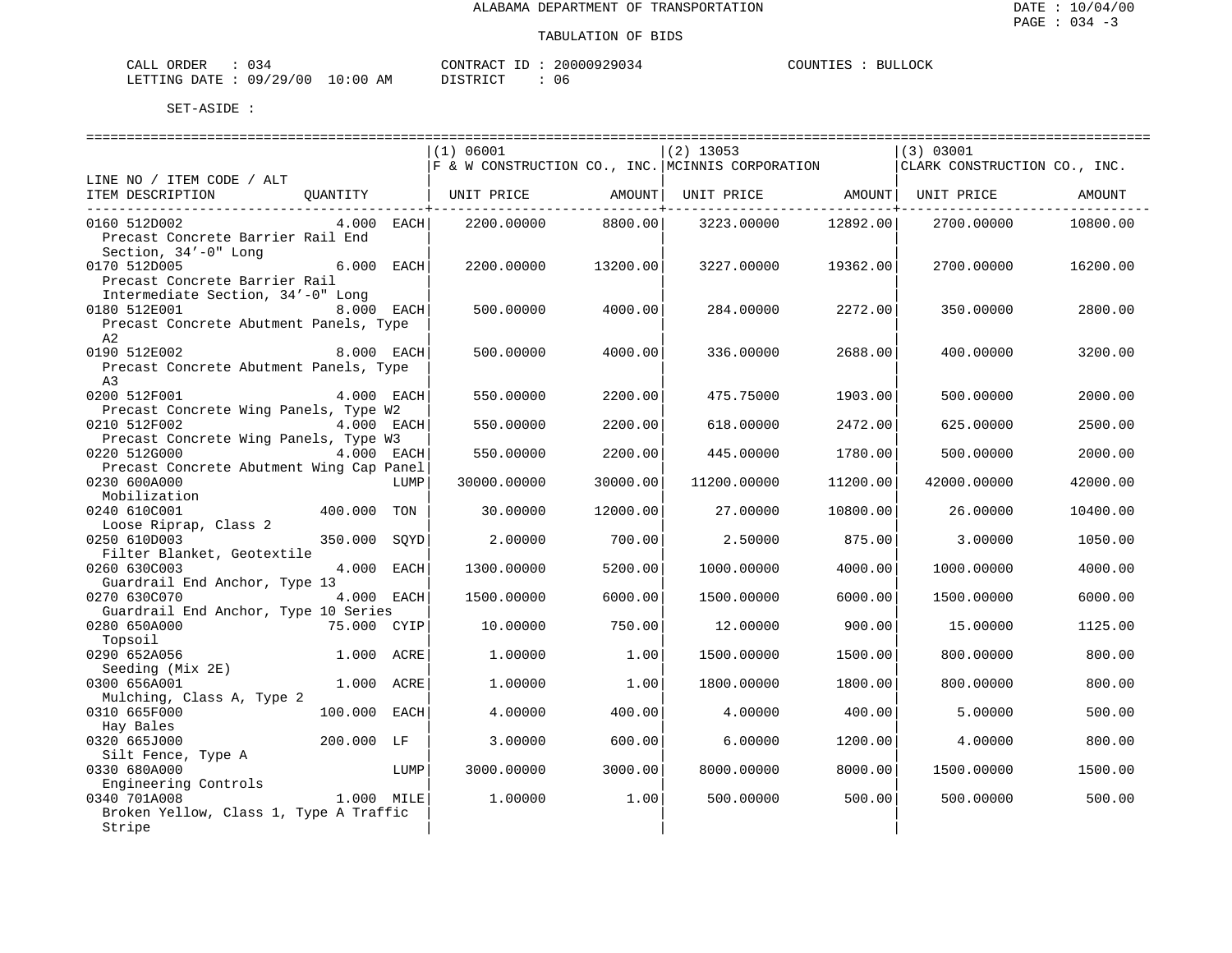| $\sim$ $\sim$<br>ORDER<br>CALL<br>034            | 20000929034<br>CONTRACT ID | COUNTIES<br>BULLOCK |
|--------------------------------------------------|----------------------------|---------------------|
| 09/29/00<br>$10:00$ AM<br>LETTING DATE<br>$\sim$ | חי חי היה דרו<br>O G       |                     |

|                                                          |            |      | 06001<br>(1)                                     |             | $(2)$ 13053 |            | (3) 03001                    |                  |
|----------------------------------------------------------|------------|------|--------------------------------------------------|-------------|-------------|------------|------------------------------|------------------|
|                                                          |            |      | F & W CONSTRUCTION CO., INC. MCINNIS CORPORATION |             |             |            | CLARK CONSTRUCTION CO., INC. |                  |
| LINE NO / ITEM CODE / ALT                                |            |      |                                                  |             |             |            |                              |                  |
| ITEM DESCRIPTION                                         | OUANTITY   |      | UNIT PRICE                                       | AMOUNT      | UNIT PRICE  | AMOUNT     | UNIT PRICE                   | AMOUNT           |
| 0350 701A012<br>Solid Yellow, Class 1, Type A Traffic    | 1.000 MILE |      | 1,00000                                          | 1.00        | 500.00000   | 500.00     | 500.00000                    | 500.00           |
| Stripe<br>0360 740B000<br>Construction Signs             | 258.000    | SOFT | 12,00000                                         | 3096.00     | 8,00000     | 2064.00    | 12,00000                     | 3096.00          |
| 0370 740F002<br>Barricades, Type III                     | 8.000      | EACH | 300,00000                                        | 2400.00     | 190.00000   | 1520.00    | 350.00000                    | 2800.00          |
| 0380 7401005<br>Warning Lights, Type B (Detachable Head) | 4.000      | EACH | 300,00000                                        | 1200.00     | 600.00000   | 2400.00    | 275.00000                    | 1100.00          |
| 0390 998A000<br>Construction Fuel (Maximum Bid Limited   |            | LUMP | 1000.00000                                       | 1000.00     | 0.00000     | 0.001      | 3000.00000                   | 3000.00          |
| To $$11,000.00)$<br>SECTION TOTALS                       |            |      | \$                                               | 311, 375.00 | \$          | 337,635.00 |                              | 341,671.00<br>\$ |
| CONTRACT TOTALS                                          |            |      | \$                                               | 311, 375.00 | \$          | 337,635.00 |                              | 341,671.00<br>Ŝ. |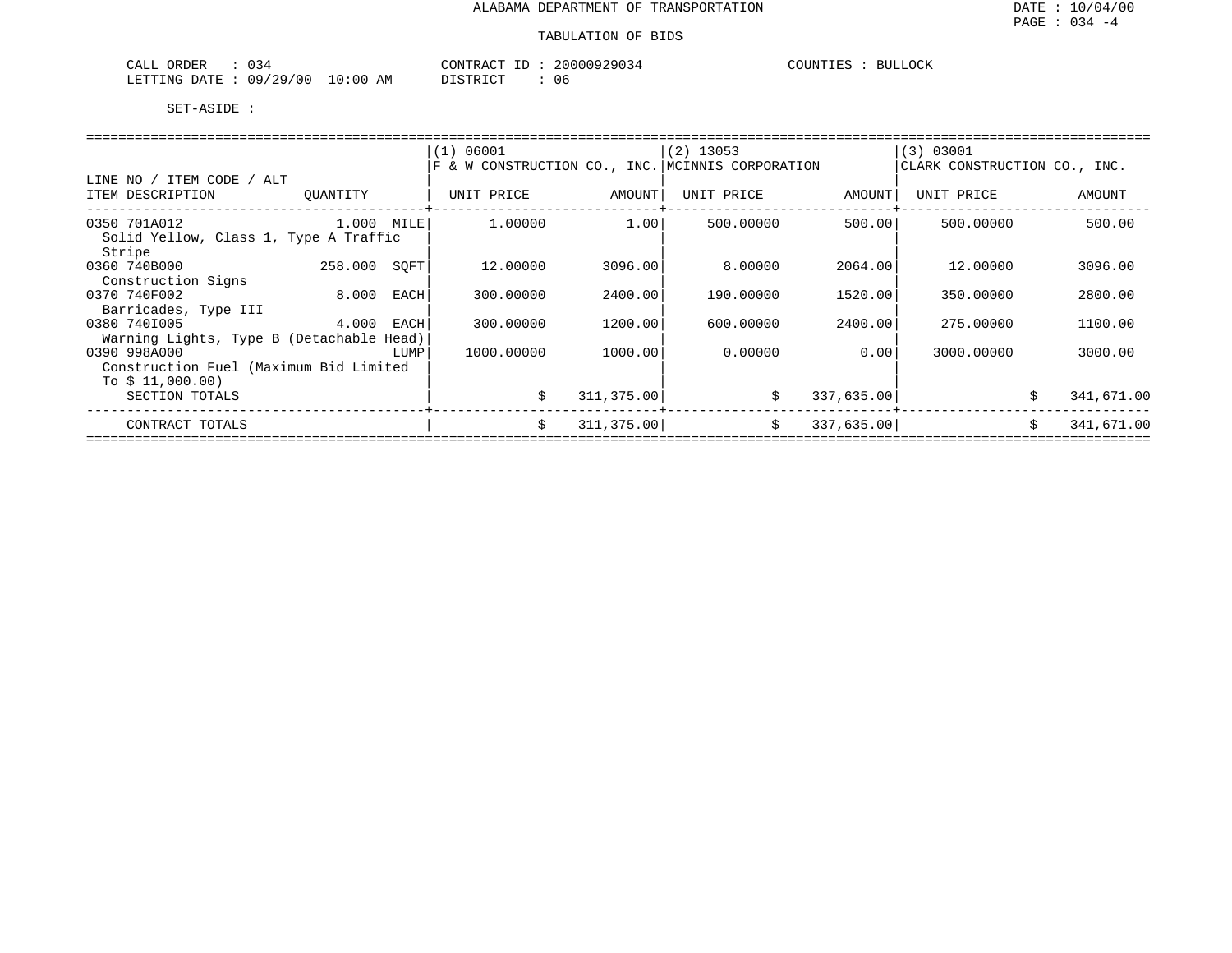| CALL ORDER<br>LETTING DATE: 09/29/00        | : 036<br>$10:00$ AM                                       | CONTRACT ID: 20000929036<br>DISTRICT<br>: 06                                        |              | COUNTIES : BUTLER                             |                               |
|---------------------------------------------|-----------------------------------------------------------|-------------------------------------------------------------------------------------|--------------|-----------------------------------------------|-------------------------------|
| CONTRACT DESCRIPTION:<br>km.<br>SET-ASIDE : | for constructing the Bridge Replacement and Approaches on | 200<br>CONTRACT TIME:<br>S.R.#185 over the CSX Railroad in Greenville. Length 0.640 | Working Days | (available days)<br>$PROJECT(S)$ : BR-1475(1) |                               |
| <b>RANK</b>                                 | VENDOR NO./NAME                                           |                                                                                     |              | TOTAL<br><b>BID</b>                           | % OVER<br>LOW BID             |
| 0<br>03001<br>13053                         | CLARK CONSTRUCTION COMPANY, INC.<br>MCINNIS CORPORATION   |                                                                                     |              | \$999,999,999.99                              | 100.0000%<br><b>IRREGULAR</b> |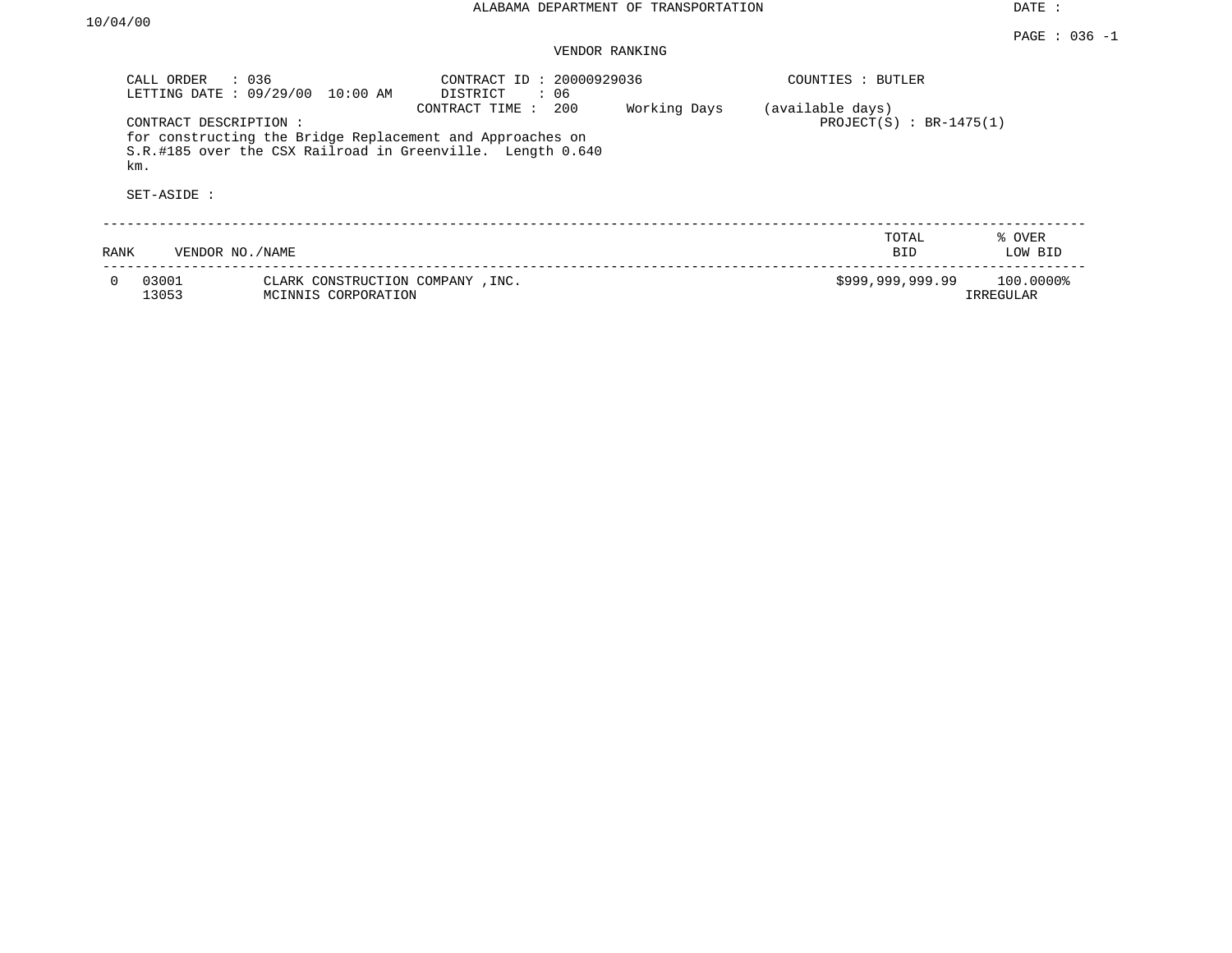# TABULATION OF BIDS

| CALL ORDER                       | 036 |          | CONTRACT ID: 20000929036 | COUNTIES : | <b>BUTLER</b> |
|----------------------------------|-----|----------|--------------------------|------------|---------------|
| LETTING DATE : 09/29/00 10:00 AM |     | DISTRICT | 06                       |            |               |

SET-ASIDE :

\*\*\*\*\* NO VALID BIDS WERE RECEIVED FOR CONTRACT \*\*\*\*\*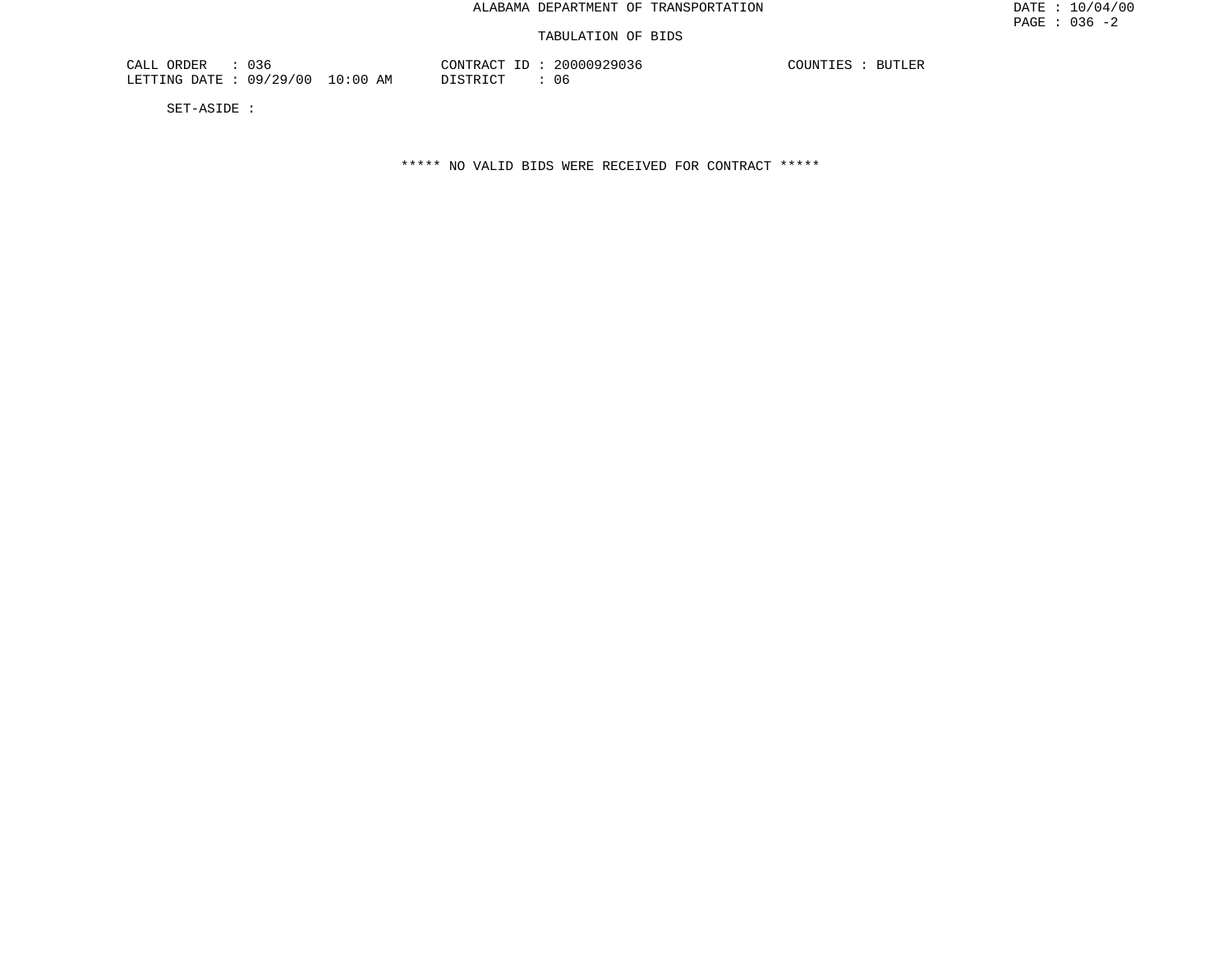|      | CALL ORDER<br>LETTING DATE: 09/29/00                        | $\therefore$ 038<br>10:00 AM                            | CONTRACT ID: 20000929038<br>DISTRICT<br>: 07                                        |              | COUNTIES : COFFEE |                                |                   |
|------|-------------------------------------------------------------|---------------------------------------------------------|-------------------------------------------------------------------------------------|--------------|-------------------|--------------------------------|-------------------|
|      | CONTRACT DESCRIPTION:<br>Length $-3.468$ mi.<br>SET-ASIDE : | #460 from C.R. #474 to C.R. #461, northeast of Kinston. | 30<br>CONTRACT TIME:<br>for constructing the Resurfacing and Traffic Stripe on C.R. | Working Days | (available days)  | $PROJECT(S) : STPNU-1604(105)$ |                   |
| RANK | VENDOR NO./NAME                                             |                                                         |                                                                                     |              |                   | TOTAL<br><b>BID</b>            | % OVER<br>LOW BID |
|      | 02032                                                       | BULLARD EXCAVATING, INC.                                |                                                                                     |              |                   | 228,015.70                     | 100.0000%         |
|      | 01018                                                       | APAC-ALABAMA, INC.                                      |                                                                                     |              |                   | 232,727.75                     | 102.0665%         |
|      | 23024                                                       | WIREGRASS CONSTRUCTION COMPANY, INC.                    |                                                                                     |              |                   | 275,749.75                     | 120.9345%         |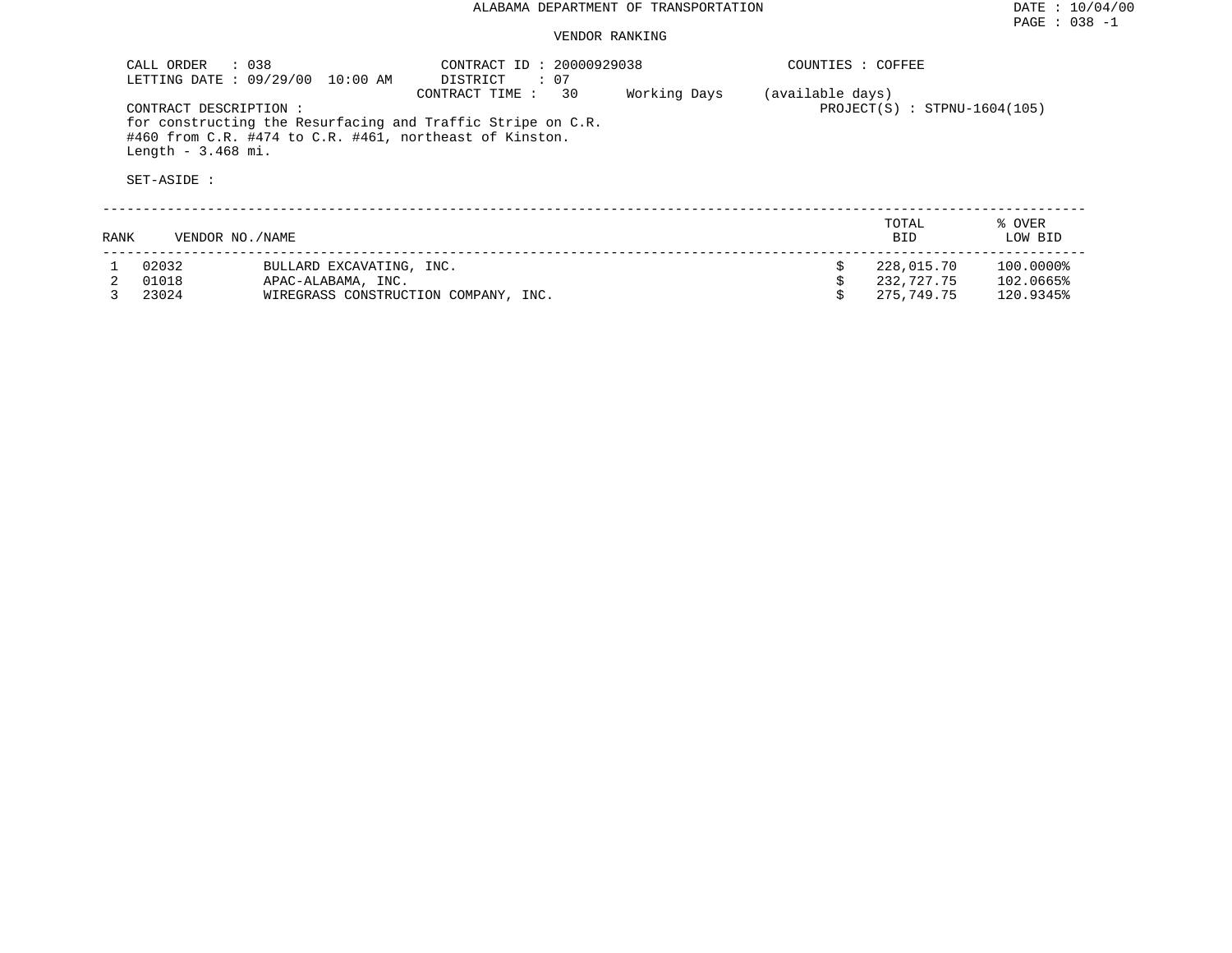| 038<br>ORDER<br>CALL (   |             | CONTRACT | 20000929038 | COFFEE<br>COUNTIES |
|--------------------------|-------------|----------|-------------|--------------------|
| 09/29/00<br>LETTING DATE | 10:00<br>ΆM | 'STRICT  |             |                    |

|                                                             |               |      | (1) 02032                                     |           | $(2)$ 01018                  |                     | $(3)$ 23024                  |                     |
|-------------------------------------------------------------|---------------|------|-----------------------------------------------|-----------|------------------------------|---------------------|------------------------------|---------------------|
|                                                             |               |      | BULLARD EXCAVATING, INC.   APAC-ALABAMA, INC. |           |                              |                     | WIREGRASS CONSTRUCTION COMPA |                     |
| LINE NO / ITEM CODE / ALT                                   |               |      |                                               |           |                              |                     |                              |                     |
| ITEM DESCRIPTION QUANTITY<br>------------------------------ |               |      | UNIT PRICE AMOUNT                             |           | UNIT PRICE AMOUNT UNIT PRICE | -----------------+- |                              | AMOUNT<br>--------- |
| SECTION 0001 TOTAL                                          |               |      |                                               |           |                              |                     |                              |                     |
| 0010 206C010                                                | 9.000 SOYD    |      | 50.00000                                      | 450.00    | 53.00000                     | 477.00              | 35.00000                     | 315.00              |
| Removing Concrete Driveway                                  |               |      |                                               |           |                              |                     |                              |                     |
| 0020 209A000                                                | 17.000 EACH   |      | 35,00000                                      | 595.00    | 52.00000                     | 884.00              | 100.00000                    | 1700.00             |
| Mailbox Reset, Single                                       |               |      |                                               |           |                              |                     |                              |                     |
| 0030 305A000                                                | 1000.000 CYCP |      | 4.50000                                       | 4500.00   | 8.25000                      | 8250.00             | 8.25000                      | 8250.00             |
| Borrow, Section 210, A-4 Or Better, For                     |               |      |                                               |           |                              |                     |                              |                     |
| Miscellaneous Use                                           |               |      |                                               |           |                              |                     |                              |                     |
| 0040 405A000                                                | 2930.000 GAL  |      | 1.50000                                       | 4395.00   | 1.30000                      | 3809.00             | 1.64000                      | 4805.20             |
| Tack Coat                                                   |               |      |                                               |           |                              |                     |                              |                     |
| 0050 429A201                                                | 3525.000 TON  |      | 29,96000                                      | 105609.00 | 32.25000                     | 113681.25           | 37.69000                     | 132857.25           |
| Improved Bituminous Concrete Wearing                        |               |      |                                               |           |                              |                     |                              |                     |
| Surface Layer, 3/4" Maximum Aggregate                       |               |      |                                               |           |                              |                     |                              |                     |
| Size Mix, ESAL Range A                                      |               |      |                                               |           |                              |                     |                              |                     |
| 0060 429A206                                                | 1350.000 TON  |      | 30.59000                                      | 41296.50  | 36.55000                     | 49342.50            | 41.05000                     | 55417.50            |
| Improved Bituminous Concrete Wearing                        |               |      |                                               |           |                              |                     |                              |                     |
| Surface Layer, Leveling, 1/2" Maximum                       |               |      |                                               |           |                              |                     |                              |                     |
| Aggregate Size Mix, ESAL Range A                            |               |      |                                               |           |                              |                     |                              |                     |
| 0070 429B212                                                | 1070.000 TON  |      | 30.59000                                      | 32731.30  | 31.65000                     | 33865.50            | 37.64000                     | 40274.80            |
| Improved Bituminous Concrete Binder                         |               |      |                                               |           |                              |                     |                              |                     |
| Layer, Widening, 1" Maximum Aggregate                       |               |      |                                               |           |                              |                     |                              |                     |
| Size Mix, ESAL Range A                                      |               |      |                                               |           |                              |                     |                              |                     |
| 0080 600A000                                                |               | LUMP | 24028.90000                                   | 24028.90  | 8000.00000                   | 8000.00             | 15000.00000                  | 15000.00            |
| Mobilization                                                |               |      |                                               |           |                              |                     |                              |                     |
| 0090 652A061                                                | 2.000 ACRE    |      | 500.00000                                     | 1000.00   | 410.00000                    | 820.00              | 415.00000                    | 830.00              |
| Seeding (Mix 3E)                                            |               |      |                                               |           |                              |                     |                              |                     |
| 0100 656A000                                                | 2.000 ACRE    |      | 400.00000                                     | 800.00    | 410.00000                    | 820.00              | 415.00000                    | 830.00              |
| Mulching, Class A, Type 1                                   |               |      |                                               |           |                              |                     |                              |                     |
| 0110 701A004                                                | 7.000 MILE    |      | 300,00000                                     | 2100.00   | 300,00000                    | 2100.00             | 300,00000                    | 2100.00             |
| Solid White, Class 1, Type A Traffic                        |               |      |                                               |           |                              |                     |                              |                     |
| Stripe                                                      |               |      |                                               |           |                              |                     |                              |                     |
| 0120 701A035                                                | 4.000 MILE    |      | 1000.00000                                    | 4000.00   | 1000.00000                   | 4000.00             | 1000.00000                   | 4000.00             |
| Solid Yellow, Class 2, Type A Traffic                       |               |      |                                               |           |                              |                     |                              |                     |
| Stripe (0.09" Thick)                                        |               |      |                                               |           |                              |                     |                              |                     |
| 0130 701A045                                                | 2.000 MILE    |      |                                               |           |                              |                     |                              |                     |
|                                                             |               |      | 600,00000                                     | 1200.00   | 600,00000                    | 1200.00             | 600.00000                    | 1200.00             |
| Broken Yellow, Class 2, Type A Traffic                      |               |      |                                               |           |                              |                     |                              |                     |
| Stripe (0.09" Thick)                                        |               |      |                                               |           |                              |                     |                              |                     |
| 0140 701C000                                                | 4.000 MILE    |      | 280.00000                                     | 1120.00   | 280.00000                    | 1120.00             | 280.00000                    | 1120.00             |
| Broken Temporary Traffic Stripe                             |               |      |                                               |           |                              |                     |                              |                     |
| 0150 701C001                                                | 8.000 MILE    |      | 300,00000                                     | 2400.00   | 300.00000                    | 2400.00             | 300.00000                    | 2400.00             |
| Solid Temporary Traffic Stripe                              |               |      |                                               |           |                              |                     |                              |                     |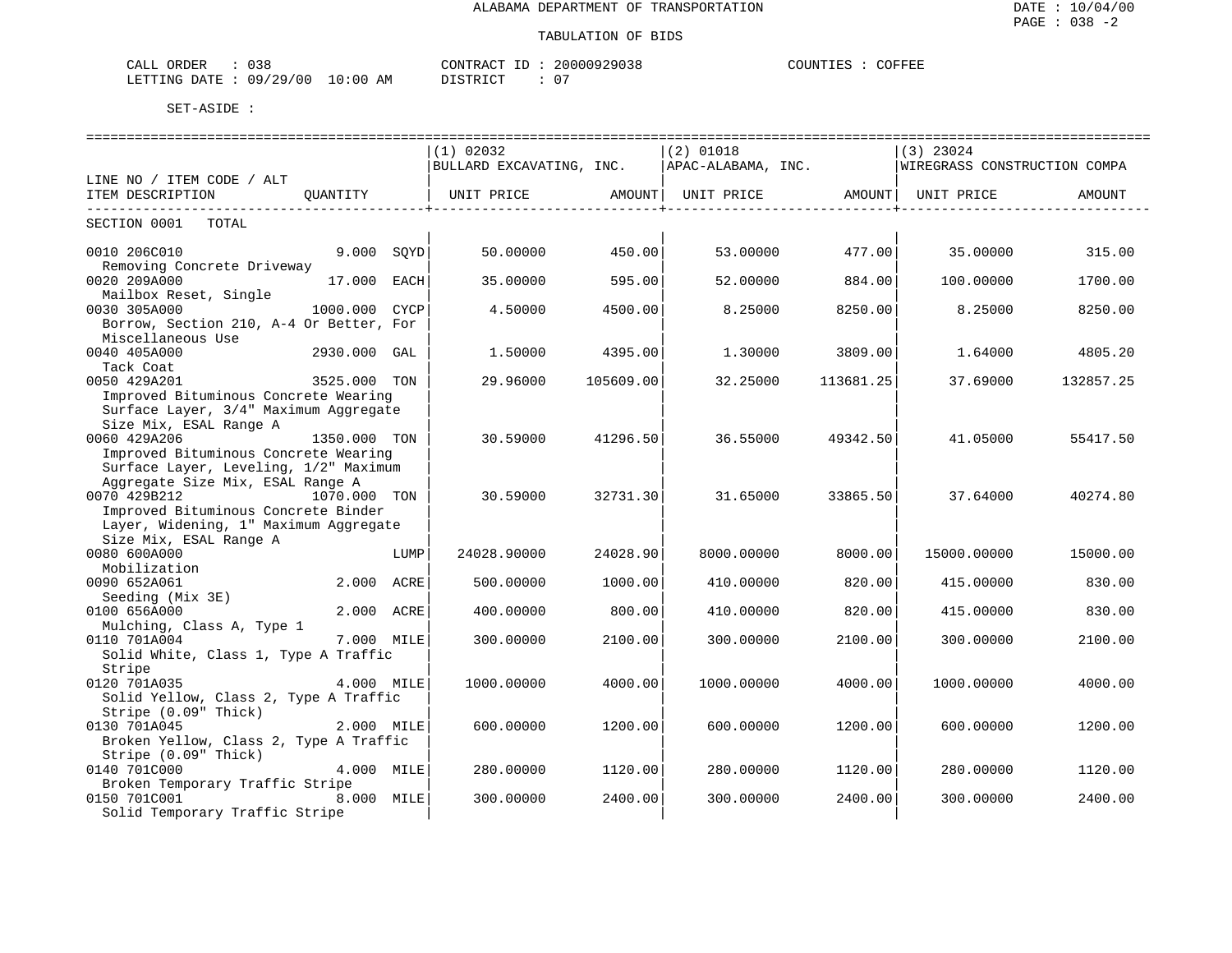| ∩∍с<br>$\sim$ $\sim$ $\sim$<br>ORDER<br>U 38<br>ىلىل |             | CONTRACT<br>ID | 20000929038 | COUNTIES<br>COFFEE |
|------------------------------------------------------|-------------|----------------|-------------|--------------------|
| 09/29/00<br>LETTING<br>ה ATF.                        | 10:00<br>AΜ | CTD TOT<br>- - | $\cap$      |                    |

|                                                                             |          |      | $(1)$ 02032<br>BULLARD EXCAVATING, INC. |            | $(2)$ 01018<br>APAC-ALABAMA, INC. |            | $(3)$ 23024<br>WIREGRASS CONSTRUCTION COMPA |                  |
|-----------------------------------------------------------------------------|----------|------|-----------------------------------------|------------|-----------------------------------|------------|---------------------------------------------|------------------|
| LINE NO / ITEM CODE / ALT<br>ITEM DESCRIPTION                               | OUANTITY |      | UNIT PRICE                              | AMOUNT     | UNIT PRICE                        | AMOUNT     | UNIT PRICE                                  | AMOUNT           |
| 0160 703A002<br>Traffic Control Markings, Class 2, Type<br>A                | 72.000   | SOFT | 5.00000                                 | 360.00     | 5.00000                           | 360.00     | 5.00000                                     | 360.00           |
| 0170 740B000<br>Construction Signs                                          | 186.000  | SOFT | 5.00000                                 | 930.00     | 7.25000                           | 1348.50    | 15.00000                                    | 2790.00          |
| 0180 7400000<br>Pilot Car                                                   | 1,000    | EACH | 500.00000                               | 500.00     | 250.00000                         | 250.00     | 1500.00000                                  | 1500.00          |
| 0190 998A000<br>Construction Fuel (Maximum Bid Limited<br>To $$312,000.00)$ |          | LUMP | 0.00000                                 | 0.00       | 0.00000                           | 0.00       | 0.00000                                     | 0.00             |
| SECTION TOTALS                                                              |          |      | Ŝ.                                      | 228,015.70 | \$                                | 232,727.75 |                                             | 275,749.75<br>\$ |
| CONTRACT TOTALS                                                             |          |      | Ŝ.                                      | 228,015.70 | Ŝ.                                | 232,727.75 |                                             | 275,749.75<br>Ŝ. |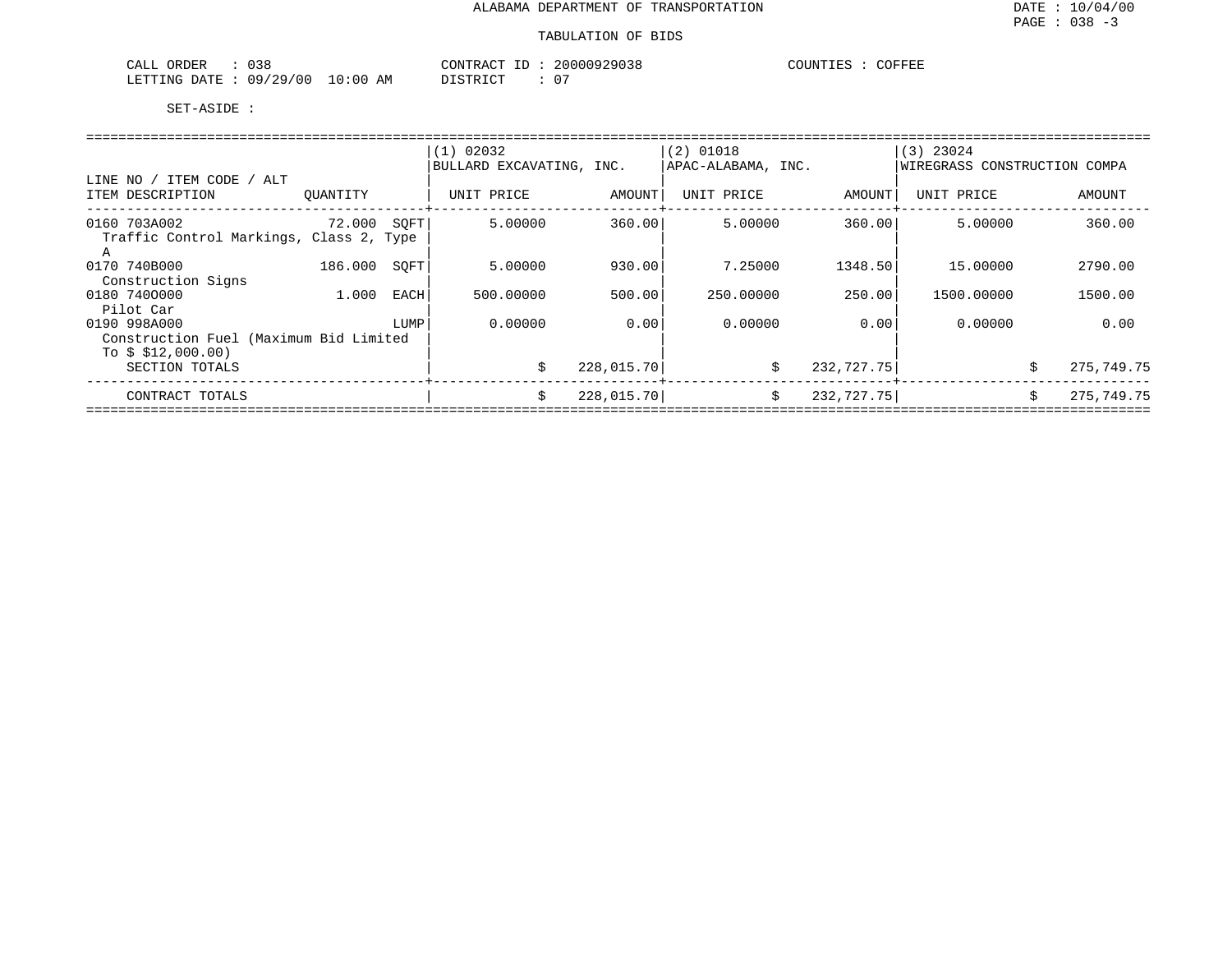|      | CALL ORDER<br>LETTING DATE: 09/29/00                 | $\therefore$ 039<br>10:00 AM                                                                                               | CONTRACT ID: 20000929039<br>DISTRICT<br>: 07 |              | COUNTIES : COFFEE |                                |                   |
|------|------------------------------------------------------|----------------------------------------------------------------------------------------------------------------------------|----------------------------------------------|--------------|-------------------|--------------------------------|-------------------|
|      | CONTRACT DESCRIPTION:<br>$-3.044$ mi.<br>SET-ASIDE : | for constructing the Resurfacing and Traffic Stripe on C.R.<br>#321 from C.R. #306 to C.R. #326, northwest of Elba. Length | 30<br>CONTRACT TIME :                        | Working Days | (available days)  | $PROJECT(S) : STPNU-1625(103)$ |                   |
| RANK | VENDOR NO. / NAME                                    |                                                                                                                            |                                              |              |                   | TOTAL<br><b>BID</b>            | % OVER<br>LOW BID |
|      | 02032                                                | BULLARD EXCAVATING, INC.                                                                                                   |                                              |              | Ŝ.                | 176,600.56                     | 100.0000%         |
|      | 01018                                                | APAC-ALABAMA, INC.                                                                                                         |                                              |              |                   | 196,836.77                     | 111.4587%         |
|      | 23024                                                | WIREGRASS CONSTRUCTION COMPANY, INC.                                                                                       |                                              |              |                   | 219,059.81                     | 124.0425%         |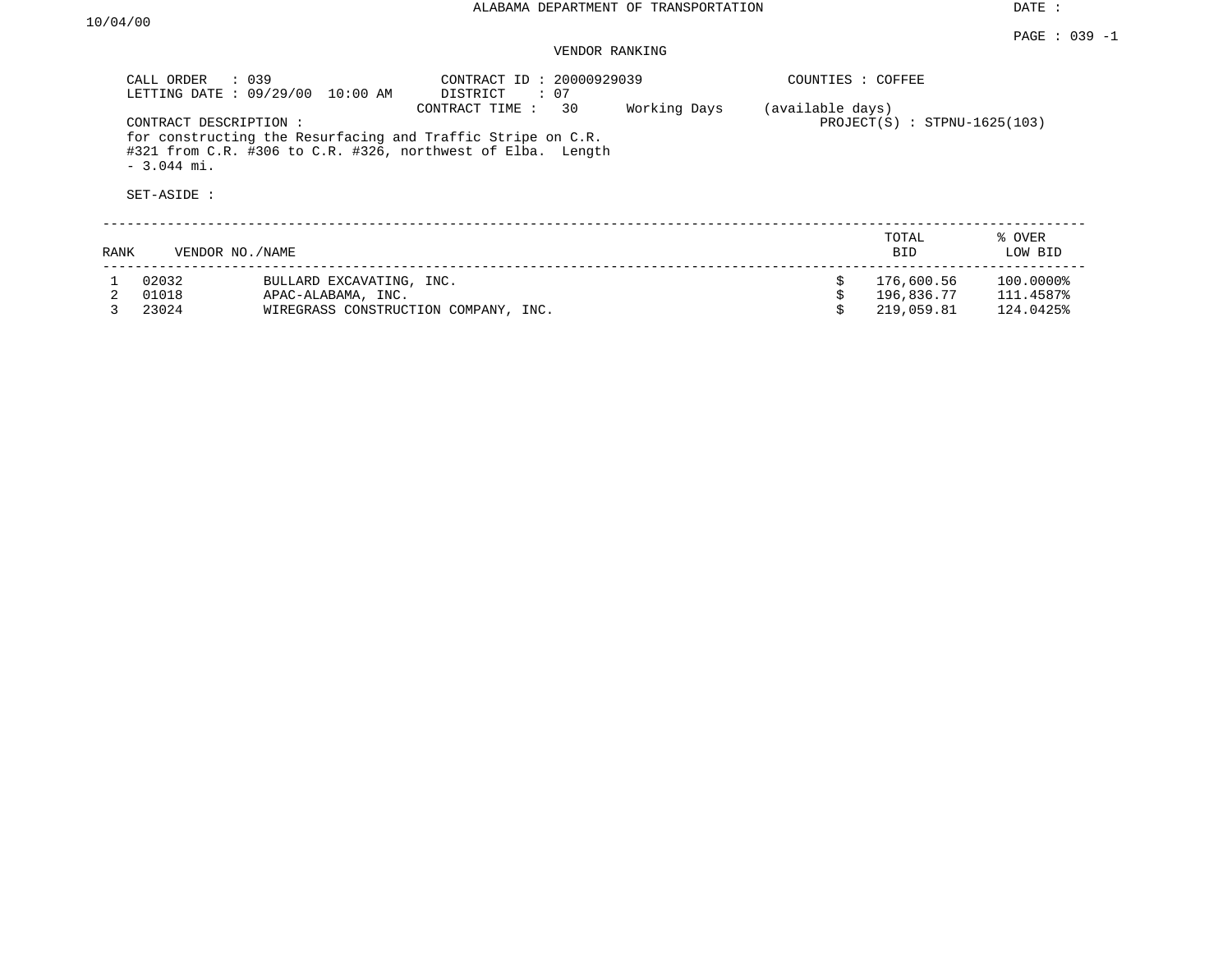| CALL ORDER                       |  | CONTRACT ID: | 20000929039 | COUNTIES | COFFEE |
|----------------------------------|--|--------------|-------------|----------|--------|
| LETTING DATE : 09/29/00 10:00 AM |  | DISTRICT     | $0^7$       |          |        |

|                                                                 |               |      | ============================= |          | =============================== |                     | ============================ |           |
|-----------------------------------------------------------------|---------------|------|-------------------------------|----------|---------------------------------|---------------------|------------------------------|-----------|
|                                                                 |               |      | (1) 02032                     |          | $(2)$ 01018                     |                     | $(3)$ 23024                  |           |
|                                                                 |               |      | BULLARD EXCAVATING, INC.      |          | APAC-ALABAMA, INC.              |                     | WIREGRASS CONSTRUCTION COMPA |           |
| LINE NO / ITEM CODE / ALT                                       |               |      |                               |          |                                 |                     |                              |           |
| ITEM DESCRIPTION QUANTITY                                       |               |      | UNIT PRICE AMOUNT             |          | UNIT PRICE AMOUNT UNIT PRICE    |                     |                              | AMOUNT    |
| --------------------------------                                |               |      |                               |          |                                 | ___________________ |                              |           |
| SECTION 0001 TOTAL                                              |               |      |                               |          |                                 |                     |                              |           |
|                                                                 |               |      |                               |          |                                 |                     |                              |           |
| 0010 209A000                                                    | 10.000 EACH   |      | 30.00000                      | 300.00   | 75.44000 754.40                 |                     | 100.00000                    | 1000.00   |
| Mailbox Reset, Single                                           |               |      |                               |          |                                 |                     |                              |           |
| 0020 305A000                                                    | 1588.000 CYCP |      | 6.00000                       | 9528.00  | 7.26000                         | 11528.88            | 9.50000                      | 15086.00  |
| Borrow, Section 210, A-4 Or Better, For                         |               |      |                               |          |                                 |                     |                              |           |
| Miscellaneous Use                                               |               |      |                               |          |                                 |                     |                              |           |
| 0030 405A000                                                    | 2752.000 GAL  |      | 1,50000                       | 4128.00  | 1.77000                         | 4871.04             | 1.64000                      | 4513.28   |
| Tack Coat<br>0040 429A201                                       | 2814.000 TON  |      |                               |          |                                 |                     | 39.45000                     |           |
|                                                                 |               |      | 30.25000                      | 85123.50 | 35.55000                        | 100037.70           |                              | 111012.30 |
| Improved Bituminous Concrete Wearing                            |               |      |                               |          |                                 |                     |                              |           |
| Surface Layer, 3/4" Maximum Aggregate                           |               |      |                               |          |                                 |                     |                              |           |
| Size Mix, ESAL Range A                                          |               |      |                               |          |                                 |                     |                              |           |
| 0050 429A206                                                    | 715.000 TON   |      | 31.89000                      | 22801.35 | 39.41000                        | 28178.15            | 43.25000                     | 30923.75  |
| Improved Bituminous Concrete Wearing                            |               |      |                               |          |                                 |                     |                              |           |
| Surface Layer, Leveling, 1/2" Maximum                           |               |      |                               |          |                                 |                     |                              |           |
| Aggregate Size Mix, ESAL Range A                                |               |      |                               |          |                                 |                     |                              |           |
| 0060 429B212                                                    | 782.000 TON   |      | 30.64000                      | 23960.48 | 34.68000                        | 27119.76            | 37.64000                     | 29434.48  |
| Improved Bituminous Concrete Binder                             |               |      |                               |          |                                 |                     |                              |           |
| Layer, Widening, 1" Maximum Aggregate<br>Size Mix, ESAL Range A |               |      |                               |          |                                 |                     |                              |           |
| 0070 600A000                                                    |               | LUMP |                               | 16261.23 |                                 |                     |                              |           |
| Mobilization                                                    |               |      | 16261.23000                   |          | 8170.00000                      | 8170.00             | 10500.00000                  | 10500.00  |
| 0080 652A061                                                    | 3.000 ACRE    |      | 500.00000                     | 1500.00  | 410.00000                       | 1230.00             | 415.00000                    | 1245.00   |
|                                                                 |               |      |                               |          |                                 |                     |                              |           |
| Seeding (Mix 3E)<br>0090 656A000                                | 3.000 ACRE    |      |                               |          |                                 |                     |                              |           |
| Mulching, Class A, Type 1                                       |               |      | 400.00000                     | 1200.00  | 410.00000                       | 1230.00             | 415.00000                    | 1245.00   |
|                                                                 | 6.000 MILE    |      |                               |          |                                 |                     |                              |           |
| 0100 701A004                                                    |               |      | 300.00000                     | 1800.00  | 300.00000                       | 1800.00             | 300.00000                    | 1800.00   |
| Solid White, Class 1, Type A Traffic<br>Stripe                  |               |      |                               |          |                                 |                     |                              |           |
| 0110 701A035                                                    | 4.000 MILE    |      | 1000.00000                    | 4000.00  | 1000.00000                      | 4000.00             | 1000.00000                   | 4000.00   |
| Solid Yellow, Class 2, Type A Traffic                           |               |      |                               |          |                                 |                     |                              |           |
| Stripe (0.09" Thick)                                            |               |      |                               |          |                                 |                     |                              |           |
| 0120 701A045                                                    | 1.000 MILE    |      | 600.00000                     | 600.00   | 600,00000                       | 600.00              | 600.00000                    | 600.00    |
| Broken Yellow, Class 2, Type A Traffic                          |               |      |                               |          |                                 |                     |                              |           |
| Stripe (0.09" Thick)                                            |               |      |                               |          |                                 |                     |                              |           |
| 0130 701C000                                                    | 2.000 MILE    |      | 280.00000                     | 560.00   | 280.00000                       | 560.00              | 280.00000                    | 560.00    |
| Broken Temporary Traffic Stripe                                 |               |      |                               |          |                                 |                     |                              |           |
| 0140 701C001                                                    | 8.000 MILE    |      | 300.00000                     | 2400.00  | 300.00000                       | 2400.00             | 300.00000                    | 2400.00   |
| Solid Temporary Traffic Stripe                                  |               |      |                               |          |                                 |                     |                              |           |
| 0150 703A002                                                    | 150.000 SOFT  |      | 3.00000                       | 450.00   | 3.00000                         | 450.00              | 3.00000                      | 450.00    |
| Traffic Control Markings, Class 2, Type                         |               |      |                               |          |                                 |                     |                              |           |
| $\mathbf{A}$                                                    |               |      |                               |          |                                 |                     |                              |           |
|                                                                 |               |      |                               |          |                                 |                     |                              |           |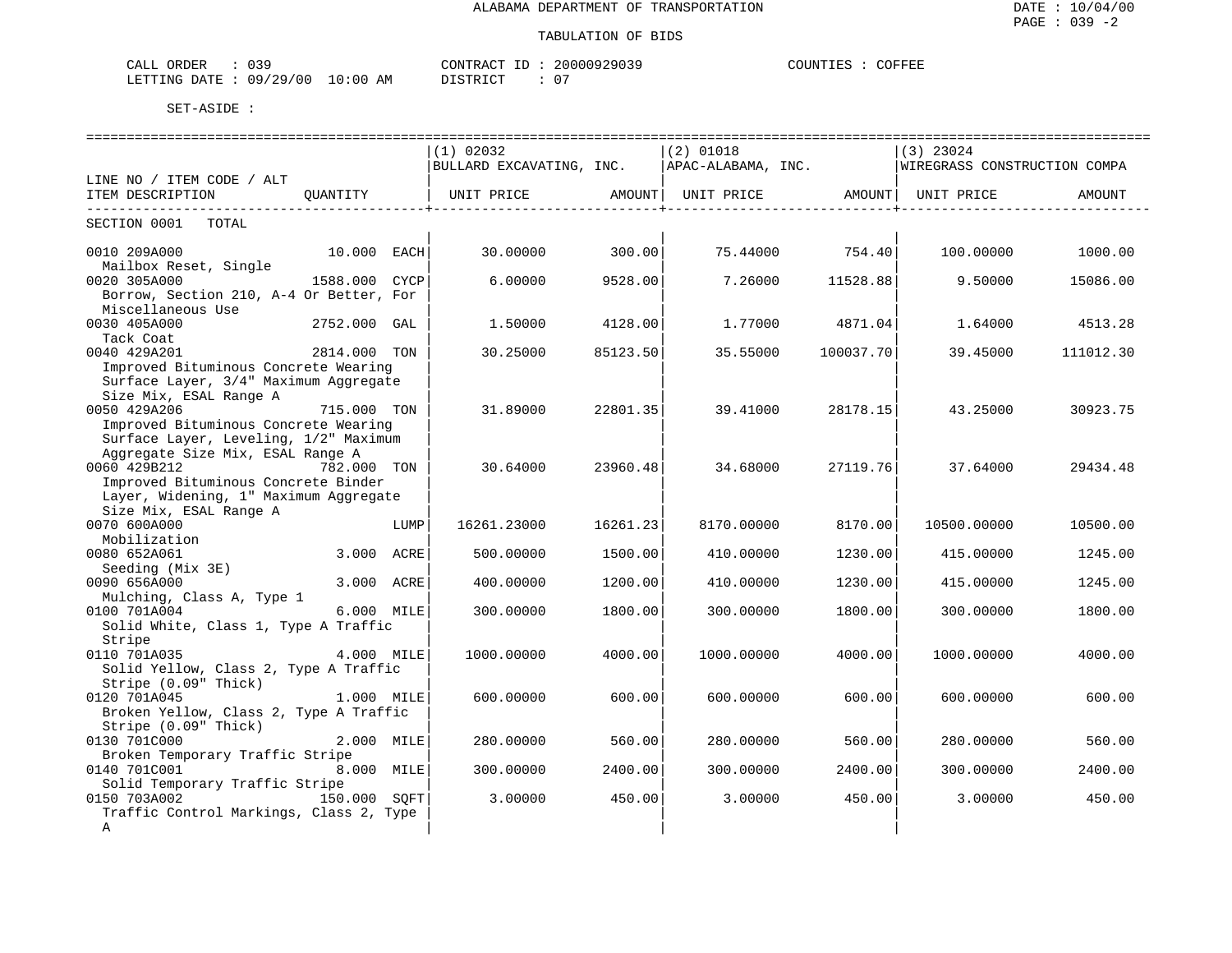| 035<br>ORDER<br>CALL                                                                                                                            |             | CONTRACT                   | 20000929039            | COFFEE<br>COUNTIES |
|-------------------------------------------------------------------------------------------------------------------------------------------------|-------------|----------------------------|------------------------|--------------------|
| 09/29/00<br>LETTING<br>DATE.<br>the contract of the contract of the contract of the contract of the contract of the contract of the contract of | 10:00<br>AΜ | די הדי אידי את<br>$11 + 1$ | $\cap$<br>$\mathbf{U}$ |                    |

|                                                                           |          |      | (1) 02032<br>BULLARD EXCAVATING, INC. |            | $(2)$ 01018<br>APAC-ALABAMA, INC. |            | $(3)$ 23024<br>WIREGRASS CONSTRUCTION COMPA |   |            |
|---------------------------------------------------------------------------|----------|------|---------------------------------------|------------|-----------------------------------|------------|---------------------------------------------|---|------------|
| LINE NO / ITEM CODE /<br>' ALT<br>ITEM DESCRIPTION                        | OUANTITY |      | UNIT PRICE                            | AMOUNT     | UNIT PRICE                        | AMOUNT     | UNIT PRICE                                  |   | AMOUNT     |
| 0160 740B000<br>Construction Signs                                        | 186.000  | SOFT | 8,00000                               | 1488.00    | 12.94000                          | 2406.84    | 15.00000                                    |   | 2790.00    |
| 0170 7400000<br>Pilot Car                                                 | 1,000    | EACH | 500,00000                             | 500.00     | 1500.00000                        | 1500.00    | 1500.00000                                  |   | 1500.00    |
| 0180 998A000<br>Construction Fuel (Maximum Bid Limited<br>$TO \$9000.00)$ |          | LUMP | 0.00000                               | 0.001      | 0.00000                           | 0.00       | 0.00000                                     |   | 0.00       |
| SECTION TOTALS                                                            |          |      | \$                                    | 176,600.56 | Ŝ.                                | 196,836.77 |                                             | Ŝ | 219,059.81 |
| CONTRACT TOTALS                                                           |          |      | \$                                    | 176,600.56 | \$                                | 196,836.77 |                                             | Ŝ | 219,059.81 |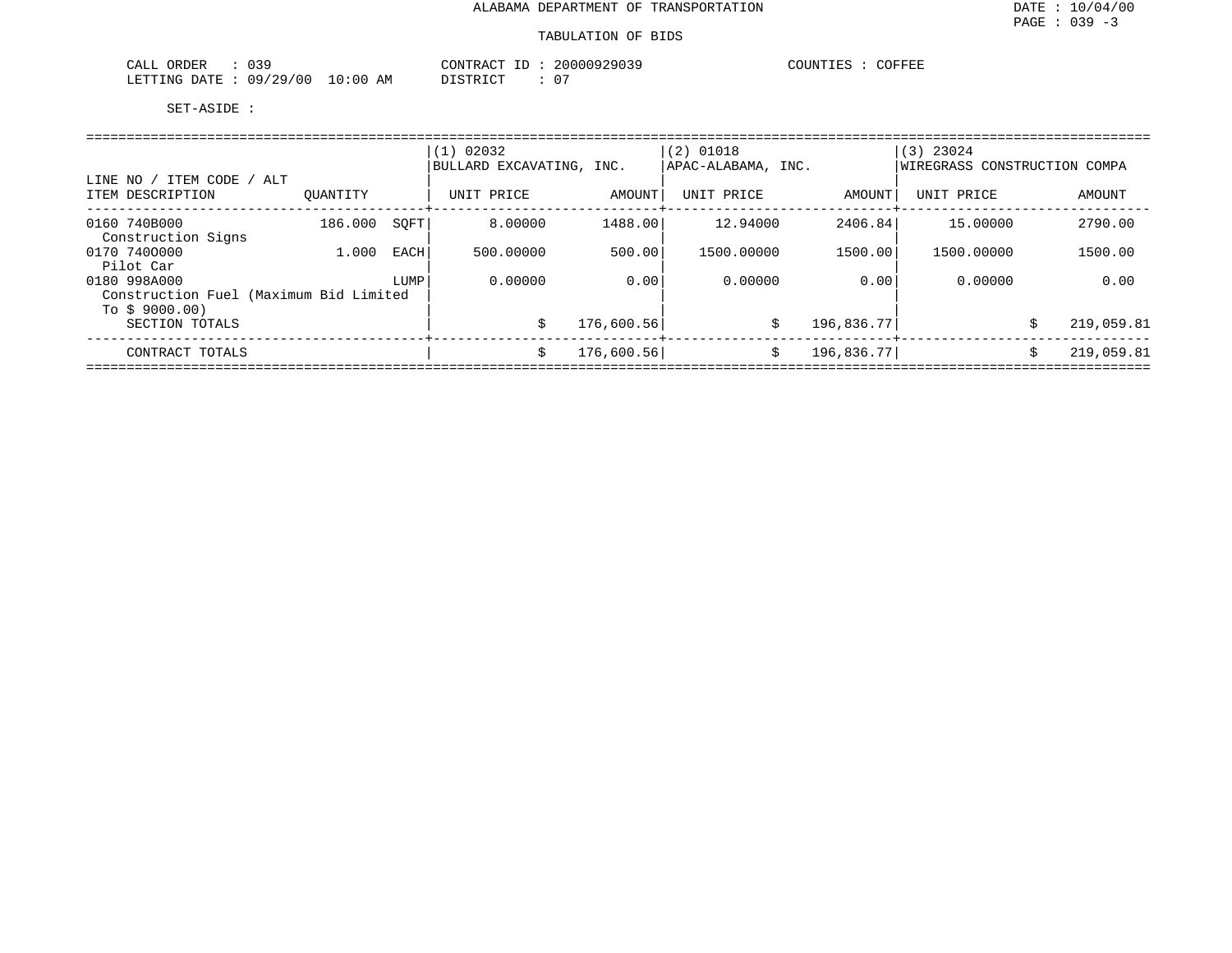|      | CALL ORDER : 042                     | LETTING DATE : 09/29/00 10:00 AM                                                                           | CONTRACT ID: 20000929042<br>DISTRICT<br>: 07                                        |              |                  | COUNTIES : CRENSHAW            |                   |
|------|--------------------------------------|------------------------------------------------------------------------------------------------------------|-------------------------------------------------------------------------------------|--------------|------------------|--------------------------------|-------------------|
|      | CONTRACT DESCRIPTION:<br>SET-ASIDE : | and Drainage on C.R.#59 from south of C.R.#66 to the<br>Montgomery County Line at Lapine. Length 5.292 mi. | 30<br>CONTRACT TIME:<br>for constructing the Resurfacing, Traffic Stripe, Guardrail | Working Days | (available days) | $PROJECT(S)$ : STPNU-2114(105) |                   |
| RANK |                                      | VENDOR NO./NAME                                                                                            |                                                                                     |              |                  | TOTAL<br><b>BID</b>            | % OVER<br>LOW BID |
|      | 23024                                | WIREGRASS CONSTRUCTION COMPANY, INC.                                                                       |                                                                                     |              | Ŝ.               | 329,834.00                     | 100.0000%         |
|      | 01018                                | APAC-ALABAMA, INC.                                                                                         |                                                                                     |              |                  | 337,915.00                     | 102.4500%         |
|      | 02032                                | BULLARD EXCAVATING, INC.                                                                                   |                                                                                     |              |                  | 377,081,00                     | 114.3244%         |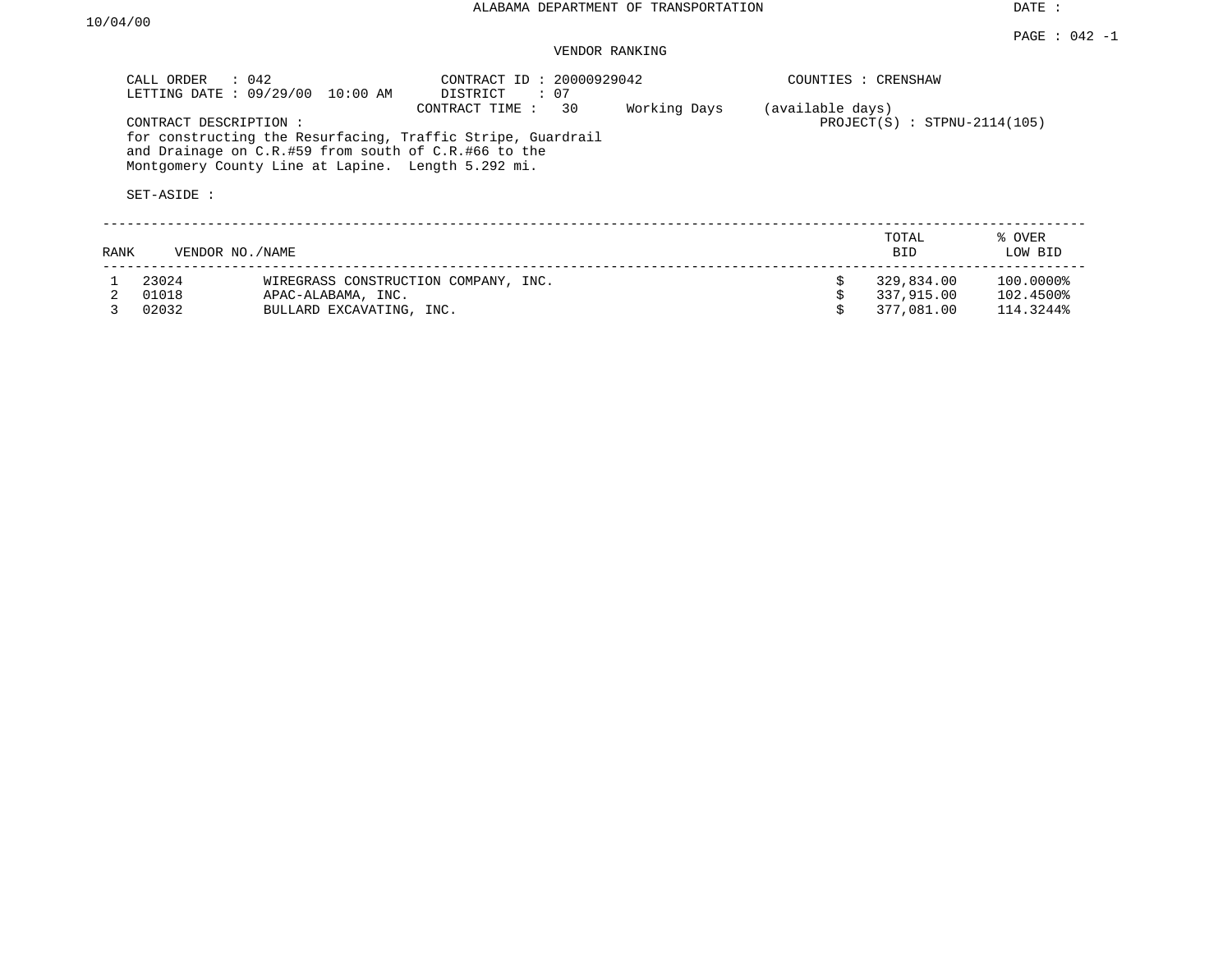| ORDER<br>042<br>CALL            | CONTRACT ID | 20000929042 | COUNTIES :<br>CRENSHAW |
|---------------------------------|-------------|-------------|------------------------|
| LETTING DATE: 09/29/00 10:00 AM | DISTRICT    |             |                        |

|                                                                           |              | $(1)$ 23024<br> WIREGRASS CONSTRUCTION COMPA APAC-ALABAMA, INC. |           | $(2)$ 01018 |                   | ================================<br>$(3)$ 02032<br>BULLARD EXCAVATING, INC. |           |  |
|---------------------------------------------------------------------------|--------------|-----------------------------------------------------------------|-----------|-------------|-------------------|-----------------------------------------------------------------------------|-----------|--|
| LINE NO / ITEM CODE / ALT                                                 |              |                                                                 |           |             |                   |                                                                             |           |  |
| ITEM DESCRIPTION<br>OUANTITY                                              |              | UNIT PRICE                                                      | AMOUNT    |             | UNIT PRICE AMOUNT | UNIT PRICE                                                                  | AMOUNT    |  |
| SECTION 0001<br>Total                                                     |              |                                                                 |           |             |                   |                                                                             |           |  |
| 0010 206D000<br>Removing Pipe                                             | 62.000 LF    | 10.00000                                                        | 620.00    | 25.00000    | 1550.00           | 10.00000                                                                    | 620.00    |  |
| 0020 206E000<br>Removing Headwalls                                        | 3.000 EACH   | 300,00000                                                       | 900.001   | 450.00000   | 1350.00           | 350.00000                                                                   | 1050.00   |  |
| 0030 212A000<br>420.000<br>Machine Grading Shoulders                      | STA          | 22.00000                                                        | 9240.00   | 25.00000    | 10500.00          | 100.00000                                                                   | 42000.00  |  |
| 0040 214A000<br>Structure Excavation                                      | 65.000 CUYD  | 6.00000                                                         | 390.00    | 7.00000     | 455.00            | 10.00000                                                                    | 650.00    |  |
| 0050 214B000<br>22.000<br>Foundation Backfill, Local                      | CUYD         | 6.00000                                                         | 132.00    | 12.00000    | 264.00            | 5.00000                                                                     | 110.00    |  |
| 0060 305A000<br>Borrow, Section 210, A4 or Better, For                    | 325.000 CYCP | 10.00000                                                        | 3250.00   | 17.50000    | 5687.50           | 7.00000                                                                     | 2275.00   |  |
| Miscellaneous Use<br>0070 405A000<br>2600.000 GAL<br>Tack Coat            |              | 1.69000                                                         | 4394.00   | 1,00000     | 2600.00           | 2.00000                                                                     | 5200.00   |  |
| 0080 429A201<br>Improved Bituminous Concrete Wearing                      | 5025.000 TON | 37.64000                                                        | 189141.00 | 35.50000    | 178387.50         | 36.36000                                                                    | 182709.00 |  |
| Surface Layer, 3/4" Maximum Aggregate<br>Size Mix, ESAL Range A           |              |                                                                 |           |             |                   |                                                                             |           |  |
| 0090 429A204<br>150.000 TON<br>Improved Bituminous Concrete Wearing       |              | 65.00000                                                        | 9750.00   | 70.50000    | 10575.00          | 75.00000                                                                    | 11250.00  |  |
| Surface Layer, Patching, 3/4" Maximum<br>Aggregate Size Mix, ESAL Range A |              |                                                                 |           |             |                   |                                                                             |           |  |
| 0100 429A206<br>200.000 TON<br>Improved Bituminous Concrete Wearing       |              | 47.00000                                                        | 9400.00   | 38.65000    | 7730.00           | 55.00000                                                                    | 11000.00  |  |
| Surface Layer, Leveling, 1/2" Maximum<br>Aggregate Size Mix, ESAL Range A |              |                                                                 |           |             |                   |                                                                             |           |  |
| 0110 530A001 106.000 LF<br>18" Roadway Pipe (Class 3 R.C.)                |              | 30.00000                                                        | 3180.00   | 60.00000    | 6360.00           | 30.00000                                                                    | 3180.00   |  |
| 0120 530A106<br>16.000 LF<br>48" Roadway Pipe (Class 3 R.C.)              |              | 85.00000                                                        | 1360.00   | 143.00000   | 2288.00           | 150.00000                                                                   | 2400.00   |  |
| (Extension)<br>0130 600A000<br>Mobilization                               | LUMP         | 25000.00000                                                     | 25000.00  | 34500.00000 | 34500.00          | 37500.00000                                                                 | 37500.00  |  |
| 0140 619A057<br>48" Roadway Pipe End Treatment, Class 2                   | 1.000 EACH   | 2450.00000                                                      | 2450.00   | 2315.00000  | 2315.00           | 2500.00000                                                                  | 2500.00   |  |
| 0150 619A101<br>18" Side Drain Pipe End Treatment,<br>Class 1             | 2.000 EACH   | 400.00000                                                       | 800.00    | 475.00000   | 950.00            | 800,00000                                                                   | 1600.00   |  |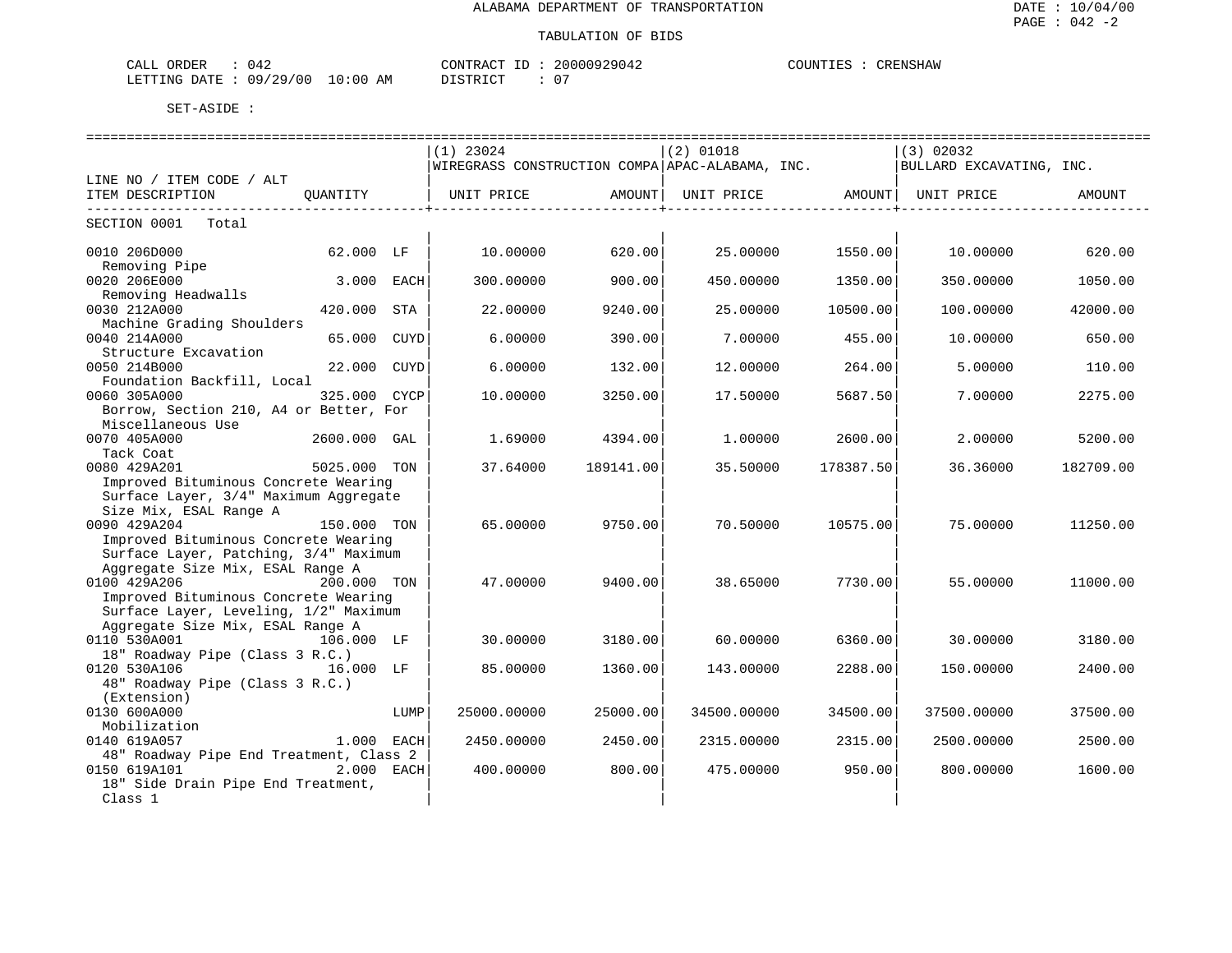| CALL ORDER                      | 042 | CONTRACT ID: |  | 20000929042 | COUNTIES | CRENSHAW |
|---------------------------------|-----|--------------|--|-------------|----------|----------|
| LETTING DATE: 09/29/00 10:00 AM |     | DISTRICT     |  | - 0         |          |          |

|                                         |              |            | $(1)$ 23024       |          | $(2)$ 01018                                       |          | (3) 02032                |          |  |
|-----------------------------------------|--------------|------------|-------------------|----------|---------------------------------------------------|----------|--------------------------|----------|--|
|                                         |              |            |                   |          | WIREGRASS CONSTRUCTION COMPA   APAC-ALABAMA, INC. |          | BULLARD EXCAVATING, INC. |          |  |
| LINE NO / ITEM CODE / ALT               |              |            |                   |          |                                                   |          |                          |          |  |
| ITEM DESCRIPTION                        | QUANTITY     |            | UNIT PRICE AMOUNT |          | UNIT PRICE AMOUNT   UNIT PRICE                    |          |                          | AMOUNT   |  |
|                                         |              |            |                   |          |                                                   |          |                          |          |  |
| 0160 620A000                            | 1.000 CUYD   |            | 600,00000         | 600.00   | 1050.00000                                        | 1050.00  | 1000.00000               | 1000.00  |  |
| Minor Structure Concrete                |              |            |                   |          |                                                   |          |                          |          |  |
| 0170 630A000                            | 100.000 LF   |            | 15.50000          | 1550.00  | 16.30000                                          | 1630.00  | 15.50000                 | 1550.00  |  |
| Steel Beam Guardrail, Class A, Type 1   |              |            |                   |          |                                                   |          |                          |          |  |
| 0180 630C003                            | 4.000 EACH   |            | 1000.00000        | 4000.00  | 1050.00000                                        | 4200.00  | 1000.00000               | 4000.00  |  |
| Guardrail End Anchor, Type 13           |              |            |                   |          |                                                   |          |                          |          |  |
| 0190 630C022                            |              | 4.000 EACH | 1600.00000        | 6400.00  | 1685.00000                                        | 6740.00  | 1600.00000               | 6400.00  |  |
| Guardrail End Anchor, Type Special      |              |            |                   |          |                                                   |          |                          |          |  |
| 0200 630C070                            | 8.000 EACH   |            | 1525.00000        | 12200.00 | 1605.00000                                        | 12840.00 | 1525.00000               | 12200.00 |  |
| Guardrail End Anchor, Type 10 Series    |              |            |                   |          |                                                   |          |                          |          |  |
| 0210 652A061                            | 13.000 ACRE  |            | 470.00000         | 6110.00  | 480.00000                                         | 6240.00  | 425.00000                | 5525.00  |  |
| Seeding (Mix 3E)                        |              |            |                   |          |                                                   |          |                          |          |  |
| 0220 656A000                            | 13.000 ACRE  |            | 400.00000         | 5200.00  | 480.00000                                         | 6240.00  | 425.00000                | 5525.00  |  |
| Mulching, Class A, Type 1               |              |            |                   |          |                                                   |          |                          |          |  |
| 0230 665F000                            | 15.000 EACH  |            | 5,00000           | 75.00    | 30.00000                                          | 450.00   | 5,00000                  | 75.00    |  |
| Hay Bales                               |              |            |                   |          |                                                   |          |                          |          |  |
| 0240 665J000                            | 100.000 LF   |            | 5.00000           | 500.00   | 12,00000                                          | 1200.00  | 7.50000                  | 750.00   |  |
| Silt Fence, Type A                      |              |            |                   |          |                                                   |          |                          |          |  |
| 0250 680A000                            |              | LUMP       | 1500.00000        | 1500.00  | 1000.00000                                        | 1000.00  | 5000.00000               | 5000.00  |  |
| Engineering Controls                    |              |            |                   |          |                                                   |          |                          |          |  |
| 0260 701A031                            | 11.000 MILE  |            | 940.00000         | 10340.00 | 990.00000                                         | 10890.00 | 940.00000                | 10340.00 |  |
| Solid White, Class 2, Type A Traffic    |              |            |                   |          |                                                   |          |                          |          |  |
| Stripe (0.06" Thick)                    |              |            |                   |          |                                                   |          |                          |          |  |
| 0270 701A035                            | 6.000 MILE   |            | 1050.00000        | 6300.00  | 1105.00000                                        | 6630.00  | 1050.00000               | 6300.00  |  |
| Solid Yellow, Class 2, Type A Traffic   |              |            |                   |          |                                                   |          |                          |          |  |
| Stripe (0.09" Thick)                    |              |            |                   |          |                                                   |          |                          |          |  |
| 0280 701A045                            | $4.000$ MILE |            | 600.00000         | 2400.00  | 630,00000                                         | 2520.00  | 600.00000                | 2400.00  |  |
| Broken Yellow, Class 2, Type A Traffic  |              |            |                   |          |                                                   |          |                          |          |  |
| Stripe (0.09" Thick)                    |              |            |                   |          |                                                   |          |                          |          |  |
| 0290 701C000                            |              | 4.000 MILE | 400.00000         | 1600.00  | 420.00000                                         | 1680.00  | 400.00000                | 1600.00  |  |
| Broken Temporary Traffic Stripe         |              |            |                   |          |                                                   |          |                          |          |  |
| 0300 701C001                            | 6.000 MILE   |            | 400.00000         | 2400.00  | 420.00000                                         | 2520.00  | 400.00000                | 2400.00  |  |
| Solid Temporary Traffic Stripe          |              |            |                   |          |                                                   |          |                          |          |  |
| 0310 703A002                            | 300.000 SOFT |            | 4.00000           | 1200.00  | 4.20000                                           | 1260.00  | 4.00000                  | 1200.00  |  |
| Traffic Control Markings, Class 2, Type |              |            |                   |          |                                                   |          |                          |          |  |
| A                                       |              |            |                   |          |                                                   |          |                          |          |  |
| 0320 703D001                            | 300,000      | SOFT       | 1,30000           | 390.00   | 1,40000                                           | 420.00   | 1.30000                  | 390.00   |  |
| Temporary Traffic Control Markings      |              |            |                   |          |                                                   |          |                          |          |  |
| 0330 740B000                            | 261.000      | SQFT       | 17.00000          | 4437.00  | 13.00000                                          | 3393.00  | 12.00000                 | 3132.00  |  |
| Construction Signs                      |              |            |                   |          |                                                   |          |                          |          |  |
| 0340 740E000                            | 50.000 EACH  |            | 15.00000          | 750.00   | 30.00000                                          | 1500.00  | 10.00000                 | 500.00   |  |
| Cones (36 Inches High)                  |              |            |                   |          |                                                   |          |                          |          |  |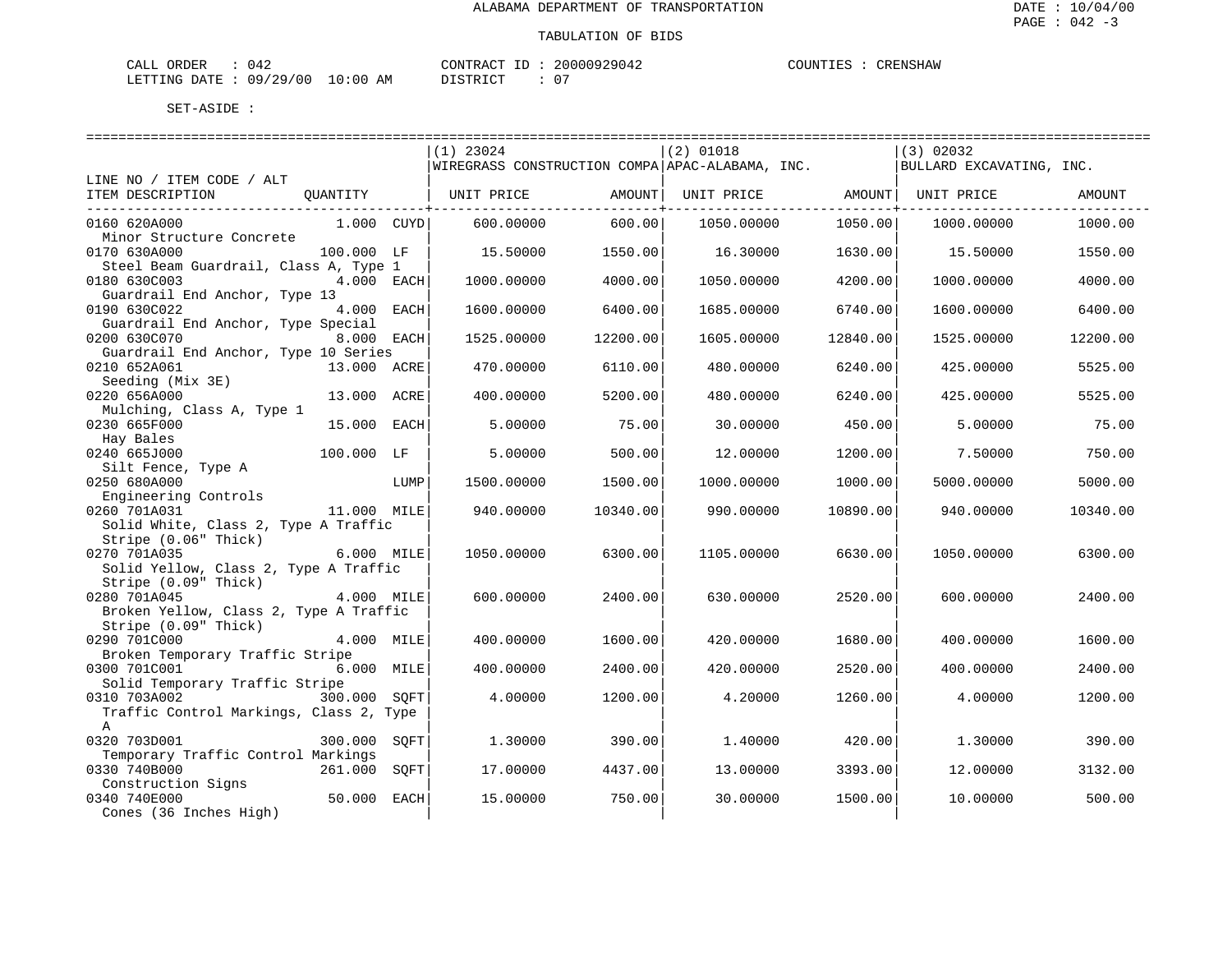### TABULATION OF BIDS

| 042<br>ORDER<br>CALL               |                  | ™™P<br>$\cdots$ $\Box$ $\wedge$ $\Box$<br>D. | 20000929042               | COUNTIES<br>CRENSHAW |
|------------------------------------|------------------|----------------------------------------------|---------------------------|----------------------|
| 09/29/<br>LETTING<br>DATE.<br>00 / | 10:6<br>AΜ<br>00 | $\tau$ $\alpha$ mp $\tau$ $\alpha$ r         | $\sim$ $\sim$<br>$\cup$ . |                      |

|                                                             |          |      | $(1)$ 23024<br>WIREGRASS CONSTRUCTION COMPA APAC-ALABAMA, INC. |            | $(2)$ 01018 |            | (3) 02032<br>BULLARD EXCAVATING, INC. |            |
|-------------------------------------------------------------|----------|------|----------------------------------------------------------------|------------|-------------|------------|---------------------------------------|------------|
| TIEM CODE / ALT<br>LINE NO /<br>ITEM DESCRIPTION            | OUANTITY |      | UNIT PRICE                                                     | AMOUNT     | UNIT PRICE  | AMOUNT     | UNIT PRICE                            | AMOUNT     |
| 0350 740M000<br>Weight For Cone                             | 50.000   | EACH | 7.50000                                                        | 375.00     | 0.00000     | 0.00       | 5.00000                               | 250.00     |
| 0360 7400000                                                | 1,000    | EACH | 1500.00000                                                     | 1500.00    | 0.00000     | 0.00       | 2500.00000                            | 2500.00    |
| Pilot Car<br>0370 998A000                                   |          | LUMP | 0.00000                                                        | 0.00       | 0.00000     | 0.00       | 0.00000                               | 0.00       |
| Construction Fuel (Maximum Bid Limited<br>To $$315,700.00)$ |          |      |                                                                |            |             |            |                                       |            |
| SECTION TOTALS                                              |          |      | \$.                                                            | 329,834.00 | Ŝ.          | 337,915.00 | Ŝ                                     | 377,081.00 |
| CONTRACT TOTALS                                             |          |      | \$                                                             | 329,834.00 | \$          | 337,915.00 | \$                                    | 377,081.00 |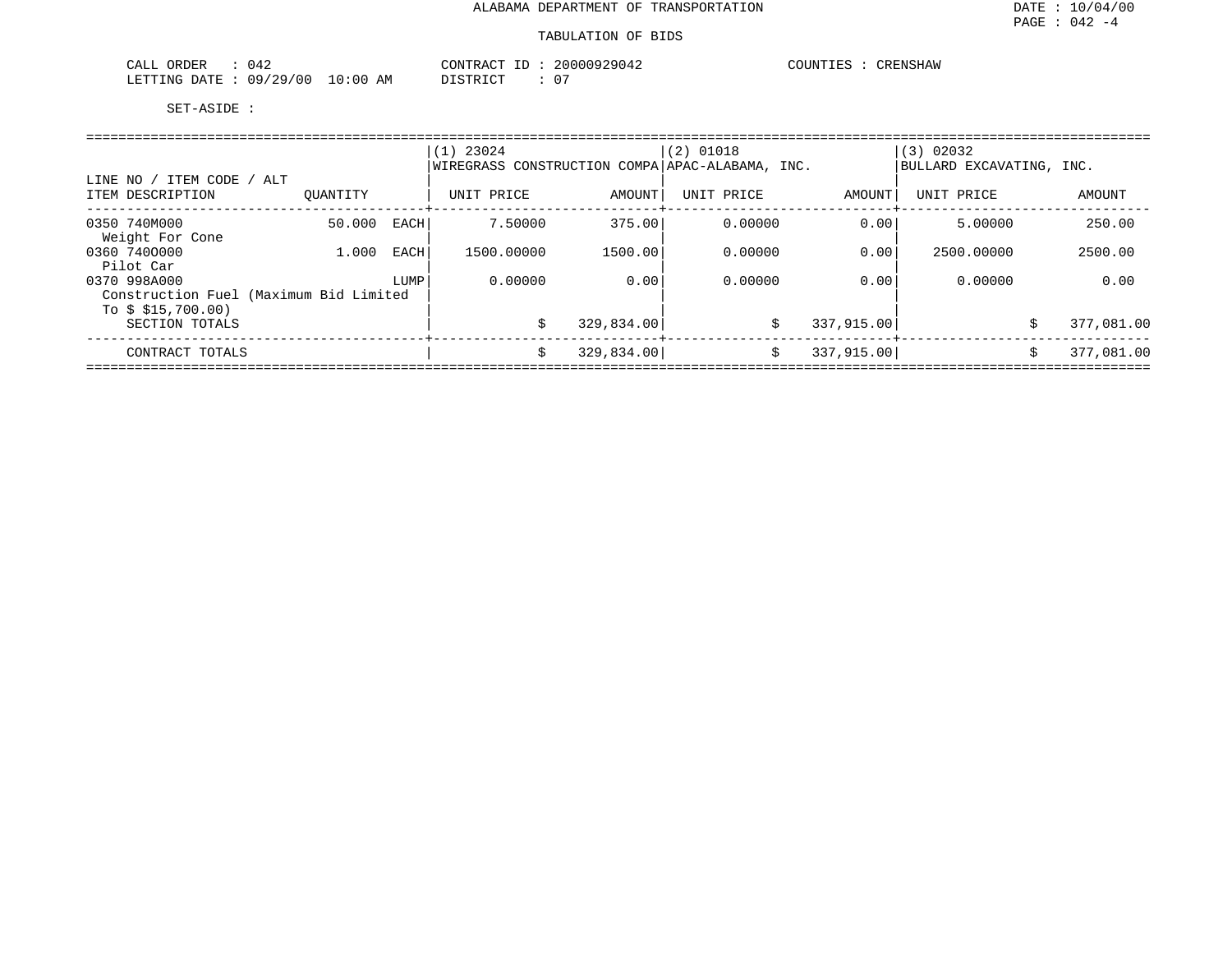|      | CALL ORDER<br>$\therefore$ 043                     | LETTING DATE : 09/29/00 10:00 AM                                                                                     | CONTRACT ID: 20000929043<br>DISTRICT | : 06 |              | COUNTIES : DALLAS |                               |                        |
|------|----------------------------------------------------|----------------------------------------------------------------------------------------------------------------------|--------------------------------------|------|--------------|-------------------|-------------------------------|------------------------|
|      | CONTRACT DESCRIPTION :<br>3.743 mi.<br>SET-ASIDE : | for constructing the Widening, Resurfacing and Traffic<br>Stripe on C.R.#65 from C.R.#37 to S.R.#22 in Selma. Length | CONTRACT TIME:<br>RURAL              | 60   | Working Days | (available days)  | $PROJECT(S) : STPNU-2400(11)$ |                        |
| RANK | VENDOR NO./NAME                                    |                                                                                                                      |                                      |      |              |                   | TOTAL<br>BID.                 | % OVER<br>LOW BID      |
|      | 01018<br>02033                                     | APAC-ALABAMA, INC.<br>S. T. BUNN CONSTRUCTION COMPANY, INC.                                                          |                                      |      |              | \$                | 325,417.75<br>328,887.75      | 100.0000%<br>101.0663% |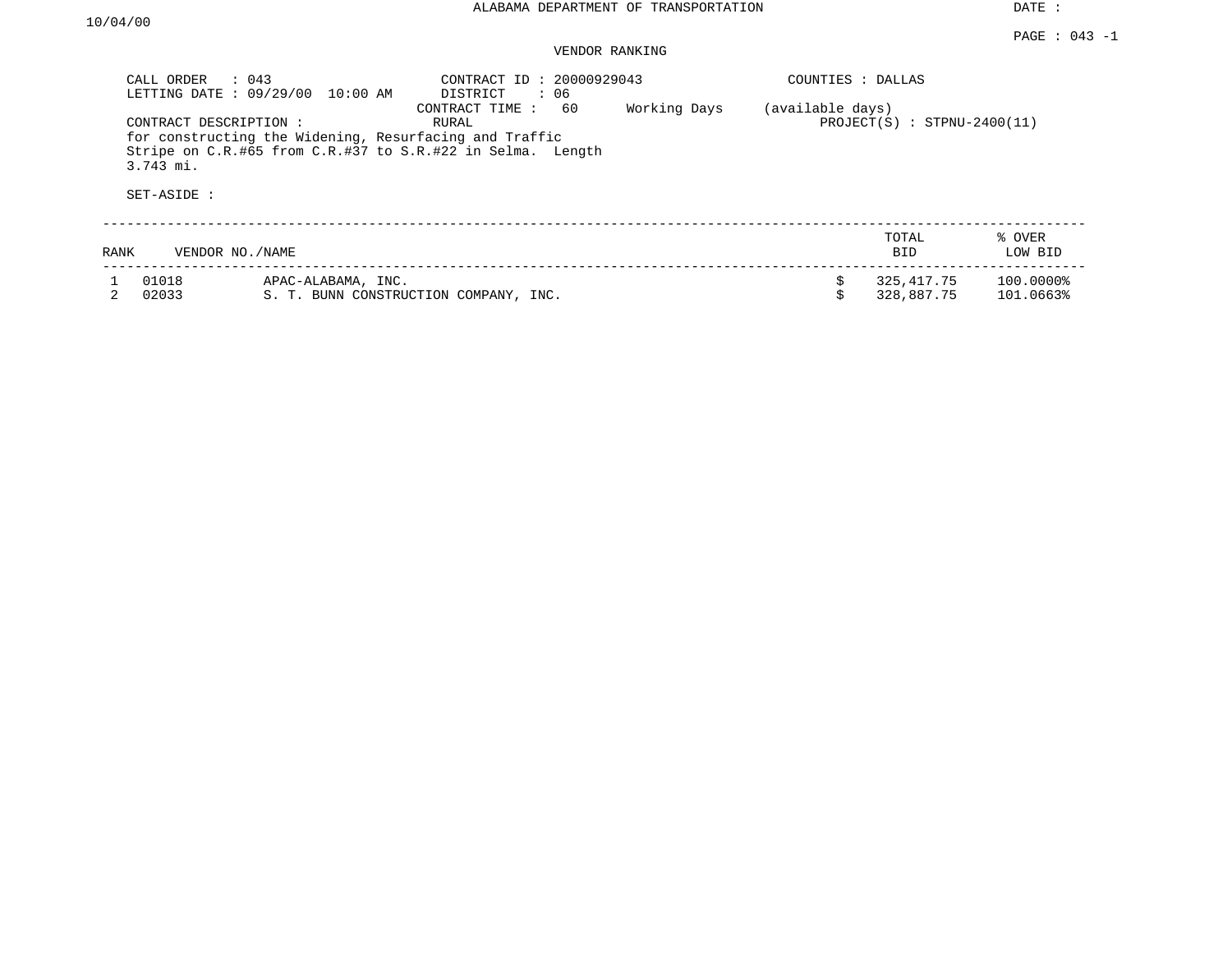### TABULATION OF BIDS

| : 043<br>CALL ORDER              |          | CONTRACT ID: 20000929043 | COUNTIES :<br>DALLAS |
|----------------------------------|----------|--------------------------|----------------------|
| LETTING DATE : 09/29/00 10:00 AM | DISTRICT | 06                       |                      |

|                                                                  |              |      | $(1)$ 01018                                                    |            | $(2)$ 02033     |           |            |        |
|------------------------------------------------------------------|--------------|------|----------------------------------------------------------------|------------|-----------------|-----------|------------|--------|
|                                                                  |              |      | $APAC-ALABAMA$ , INC. $ S. T. BUNN CONSTRUCTION CO$ ,          |            |                 |           |            |        |
| LINE NO / ITEM CODE / ALT                                        |              |      |                                                                |            |                 |           |            |        |
| ITEM DESCRIPTION                                                 |              |      | QUANTITY   UNIT PRICE AMOUNT   UNIT PRICE                      |            |                 | AMOUNT    | UNIT PRICE | AMOUNT |
| SECTION 0001 Total                                               |              |      |                                                                |            |                 |           |            |        |
|                                                                  |              |      |                                                                |            |                 |           |            |        |
| 0010 206D001                                                     |              |      | $785.000$ LF $\begin{vmatrix} 2.10000 & 1648.50 \end{vmatrix}$ |            | 2.00000 1570.00 |           |            |        |
| Removing Guardrail                                               |              |      |                                                                |            |                 |           |            |        |
| $1000.000$ CYIP<br>0020 210D021                                  |              |      | 14.75000                                                       | 14750.00   | 9.75000         | 9750.00   |            |        |
| Borrow Excavation (Loose Truckbed<br>Measurement) (A4 or Better) |              |      |                                                                |            |                 |           |            |        |
| 0030 405A000                                                     | 2000.000 GAL |      | 1.10000                                                        | 2200.00    | 1,00000         | 2000.00   |            |        |
| Tack Coat                                                        |              |      |                                                                |            |                 |           |            |        |
| 3394.000 TON<br>0040 429A201                                     |              |      | 38.30000                                                       | 129990.201 | 38.70000        | 131347.80 |            |        |
| Improved Bituminous Concrete Wearing                             |              |      |                                                                |            |                 |           |            |        |
| Surface Layer, 3/4" Maximum Aggregate                            |              |      |                                                                |            |                 |           |            |        |
| Size Mix, ESAL Range A                                           |              |      |                                                                |            |                 |           |            |        |
| 0050 429A206                                                     | 1318.000 TON |      | 37.25000                                                       | 49095.50   | 40.95000        | 53972.10  |            |        |
| Improved Bituminous Concrete Wearing                             |              |      |                                                                |            |                 |           |            |        |
| Surface Layer, Leveling, 1/2" Maximum                            |              |      |                                                                |            |                 |           |            |        |
| Aggregate Size Mix, ESAL Range A<br>0060 429B213                 |              |      |                                                                |            |                 |           |            |        |
| Improved Bituminous Concrete Binder                              | 961.000 TON  |      | 35.30000                                                       | 33923.30   | 41.10000        | 39497.10  |            |        |
| Layer, Widening, 1 1/2" Maximum                                  |              |      |                                                                |            |                 |           |            |        |
| Aggregate Size Mix, ESAL Range A                                 |              |      |                                                                |            |                 |           |            |        |
| 0070 600A000                                                     |              | LUMP | 21000.00000                                                    | 21000.00   | 20700.00000     | 20700.00  |            |        |
| Mobilization                                                     |              |      |                                                                |            |                 |           |            |        |
| 0080 630A000                                                     | 150.000 LF   |      | 16.30000                                                       | 2445.00    | 15.50000        | 2325.00   |            |        |
| Steel Beam Guardrail, Class A, Type 1                            |              |      |                                                                |            |                 |           |            |        |
| 0090 630A004<br>615.000 LF                                       |              |      | 23.15000                                                       | 14237.25   | 22.00000        | 13530.00  |            |        |
| Steel Beam Guardrail, Class B, Type 2                            |              |      |                                                                |            |                 |           |            |        |
| 0100 630C022                                                     | 8.000 EACH   |      | 1685.00000                                                     | 13480.00   | 1600.00000      | 12800.00  |            |        |
| Guardrail End Anchor, Type Special<br>0110 630C050               | 4.000 EACH   |      | 1950.00000                                                     | 7800.00    | 1850.00000      | 7400.00   |            |        |
| Guardrail End Anchor, Type 20 Series                             |              |      |                                                                |            |                 |           |            |        |
| 0120 630C070                                                     | 4.000 EACH   |      | 1580.00000                                                     | 6320.00    | 1500.00000      | 6000.00   |            |        |
| Guardrail End Anchor, Type 10 Series                             |              |      |                                                                |            |                 |           |            |        |
| 0130 652A056                                                     | 2.000 ACRE   |      | 790.00000                                                      | 1580.00    | 500.00000       | 1000.00   |            |        |
| Seeding (Mix 2E)                                                 |              |      |                                                                |            |                 |           |            |        |
| 0140 656A000                                                     | 2.000 ACRE   |      | 790.00000                                                      | 1580.00    | 500.00000       | 1000.00   |            |        |
| Mulching, Class A, Type 1                                        |              |      |                                                                |            |                 |           |            |        |
| 0150 665F000                                                     | 100.000 EACH |      | 10.00000                                                       | 1000.00    | 8.00000         | 800.00    |            |        |
| Hay Bales                                                        |              |      |                                                                |            |                 |           |            |        |
| 0160 665J000                                                     | 800.000 LF   |      | 5.40000                                                        | 4320.00    | 5.00000         | 4000.00   |            |        |
| Silt Fence, Type A                                               |              |      |                                                                |            |                 |           |            |        |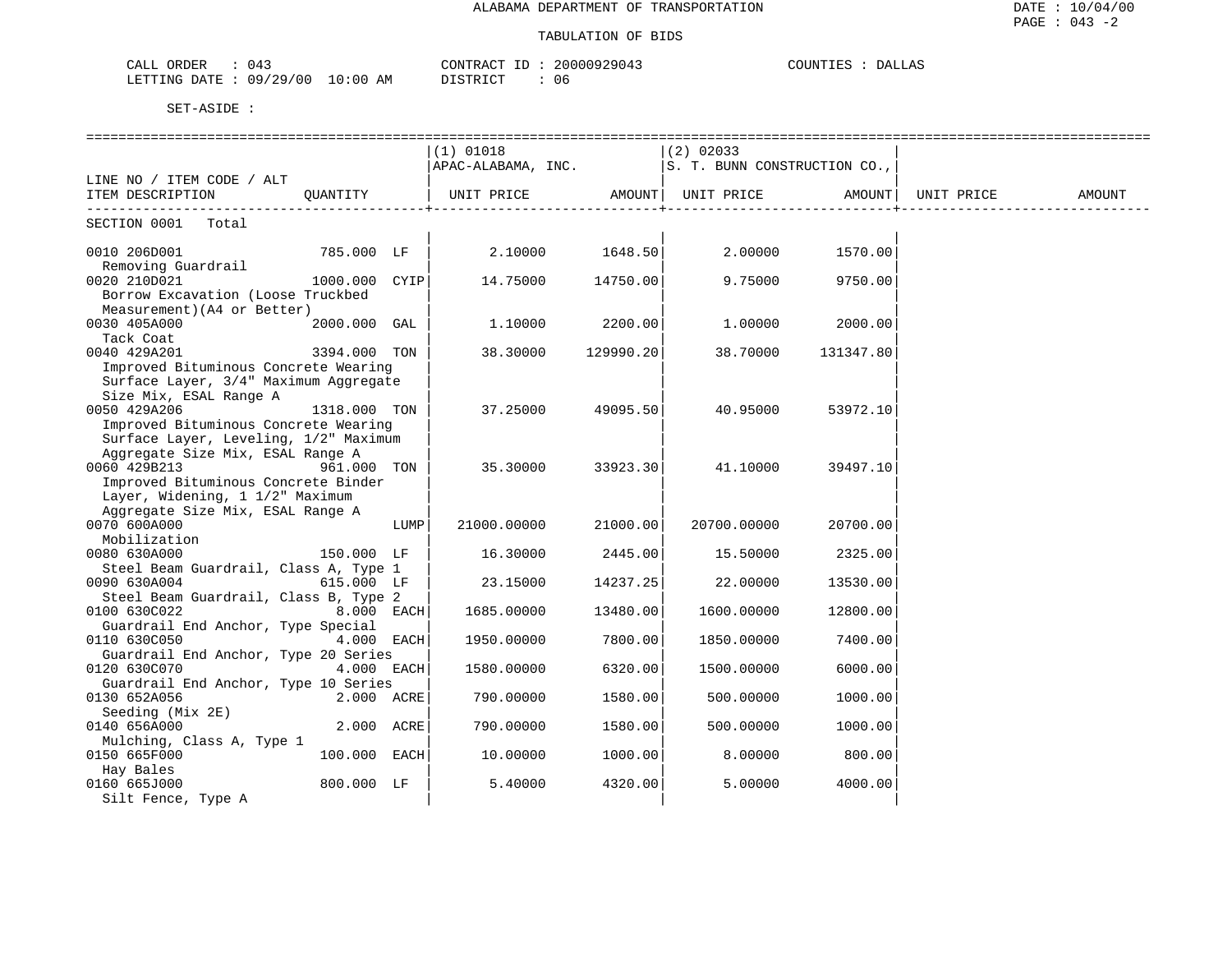### TABULATION OF BIDS

| CALL ORDER                       | 043 | CONTRACT ID: |  | : 20000929043 | COUNTIES | DALLAS |
|----------------------------------|-----|--------------|--|---------------|----------|--------|
| LETTING DATE : 09/29/00 10:00 AM |     | DISTRICT     |  | 06            |          |        |

|                                                                                     |               | $(1)$ 01018                                            |                   | $(2)$ 02033                             |                    |  |  |
|-------------------------------------------------------------------------------------|---------------|--------------------------------------------------------|-------------------|-----------------------------------------|--------------------|--|--|
|                                                                                     |               | $ $ APAC-ALABAMA, INC. $ S. T. BUNN$ CONSTRUCTION CO., |                   |                                         |                    |  |  |
| LINE NO / ITEM CODE / ALT                                                           |               |                                                        |                   |                                         |                    |  |  |
| ITEM DESCRIPTION CUANTITY   UNIT PRICE AMOUNT  UNIT PRICE AMOUNT  UNIT PRICE AMOUNT |               |                                                        |                   |                                         |                    |  |  |
|                                                                                     |               |                                                        | ----------------- |                                         |                    |  |  |
| 0170 701A030 631.0000 8.000 8.000 11LE                                              |               |                                                        |                   | 5048.00 600.00000                       | 4800.00            |  |  |
| Solid White, Class 2T, Type A, Traffic                                              |               |                                                        |                   |                                         |                    |  |  |
| Stripe                                                                              |               |                                                        |                   |                                         |                    |  |  |
| 0180 701A034 7.000 MILE                                                             |               | 631.00000                                              | 4417.00           | 600.00000                               | 4200.00            |  |  |
| Solid Yellow, Class 2T, Type A, Traffic                                             |               |                                                        |                   |                                         |                    |  |  |
| Stripe                                                                              |               |                                                        |                   |                                         |                    |  |  |
| 0190 701A044<br>1.000 MILE                                                          |               | 315.00000                                              | 315.00            | 300.00000                               | 300.00             |  |  |
| Broken Yellow, Class 2T, Type A,                                                    |               |                                                        |                   |                                         |                    |  |  |
| Traffic Stripe                                                                      |               |                                                        |                   |                                         |                    |  |  |
| 0200 701C000<br>$1.000$ MILE                                                        |               | 370.00000 370.00                                       |                   | 350.00000                               | 350.00             |  |  |
| Broken Temporary Traffic Stripe                                                     |               |                                                        |                   |                                         |                    |  |  |
| 0210 701C001 8.000 MILE                                                             |               | 370.00000                                              | 2960.00           | 350.00000                               | 2800.00            |  |  |
| Solid Temporary Traffic Stripe                                                      |               |                                                        |                   |                                         |                    |  |  |
| 0220 703A004 48.000 SQFT                                                            |               | 10.50000                                               | 504.00            | 10.00000                                | 480.00             |  |  |
| Traffic Control Markings, Class 2T,                                                 |               |                                                        |                   |                                         |                    |  |  |
| Type A                                                                              |               |                                                        |                   |                                         |                    |  |  |
| 0230 705A032                                                                        | $50.000$ EACH | $5.25000$ 262.50                                       |                   | 5.00000                                 | 250.00             |  |  |
| Pavement Markers, Class A-H, Type 1-B                                               |               |                                                        |                   |                                         |                    |  |  |
| 500.000 EACH<br>0240 705A037                                                        |               | 5.55000                                                | 2775.00           | 5.25000                                 | 2625.00            |  |  |
| Pavement Markers, Class A-H, Type 2-D                                               |               |                                                        |                   |                                         |                    |  |  |
| 0250 740B000<br>159.000 SOFT                                                        |               | 13.50000                                               | 2146.50           | 14.25000                                | 2265.75            |  |  |
| Construction Signs                                                                  |               |                                                        |                   |                                         |                    |  |  |
| 25.000 EACH<br>0260 740D000                                                         |               | 50.00000                                               | 1250.00           | 46.00000                                | 1150.00            |  |  |
| Channelizing Drums                                                                  |               |                                                        |                   |                                         |                    |  |  |
| 0270 7400000<br>$1.000$ EACH                                                        |               | 0.00000                                                | 0.00              |                                         | 1975.00000 1975.00 |  |  |
| Pilot Car                                                                           |               |                                                        |                   |                                         |                    |  |  |
| 0280 998A000                                                                        | LUMP          | 0.00000                                                | 0.00              | 0.00000                                 | 0.00               |  |  |
| Construction Fuel (Maximum Bid Limited                                              |               |                                                        |                   |                                         |                    |  |  |
| To $$14,000.00)$                                                                    |               |                                                        |                   |                                         |                    |  |  |
| SECTION TOTALS                                                                      |               |                                                        |                   | 325, 417.75                             | \$328,887.75       |  |  |
|                                                                                     |               |                                                        |                   |                                         |                    |  |  |
| CONTRACT TOTALS                                                                     |               |                                                        |                   | $\sharp$ 325,417.75 $\sharp$ 328,887.75 |                    |  |  |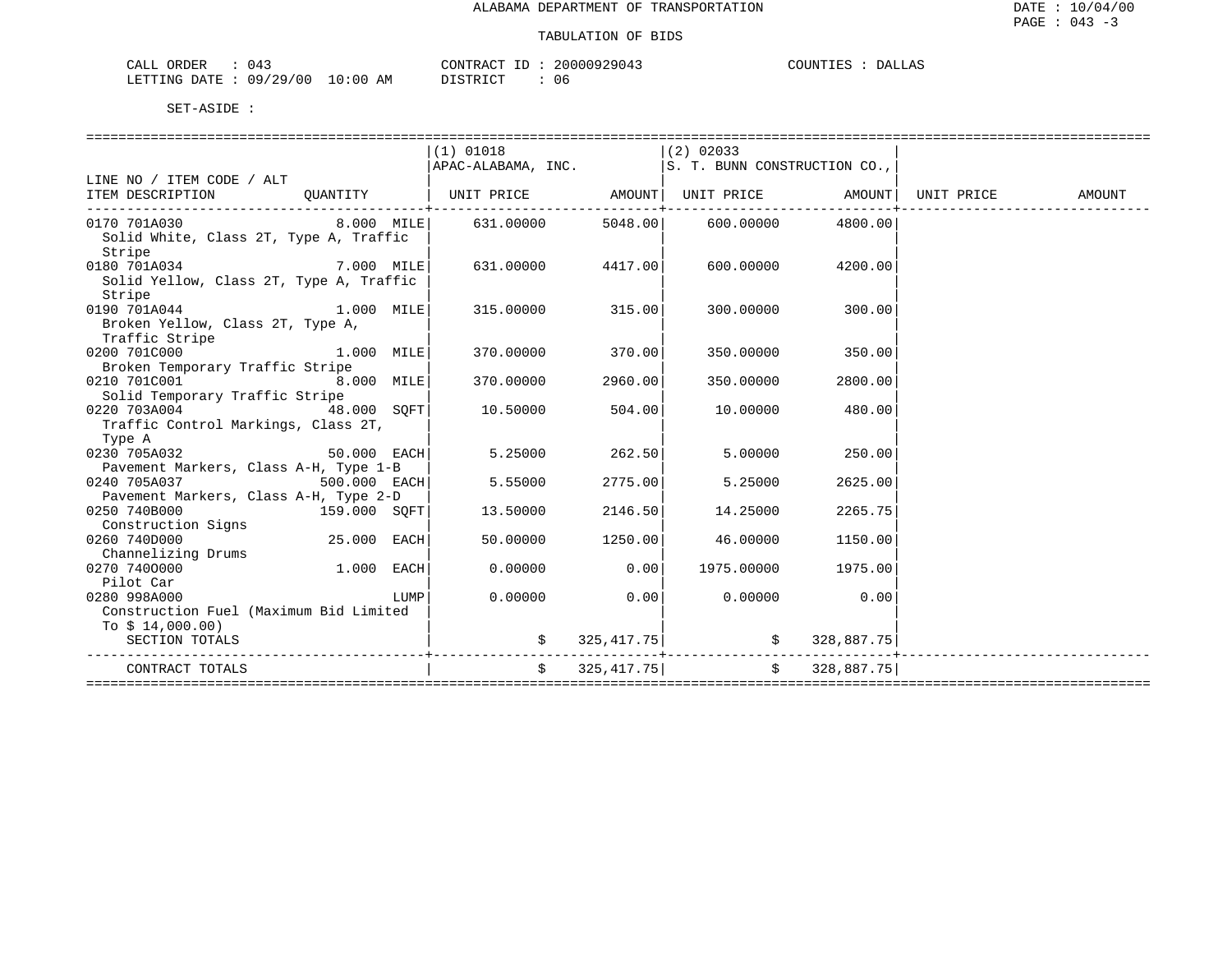| CALL ORDER     | $\therefore$ 044<br>LETTING DATE : 09/29/00<br>$10:00$ AM                                                                                               | CONTRACT ID: 20000929044<br>DISTRICT<br>: 05 |              | COUNTIES : FAYETTE |                                |                        |  |
|----------------|---------------------------------------------------------------------------------------------------------------------------------------------------------|----------------------------------------------|--------------|--------------------|--------------------------------|------------------------|--|
| mi.            | CONTRACT DESCRIPTION:<br>for constructing the Resurfacing and Traffic Stripe on<br>$C.R.$ #49 from $S.R.$ #129 to $S.R.$ #171 in Winfield. Length 7.018 | 45<br>CONTRACT TIME :                        | Working Days | (available days)   | $PROJECT(S) : STPNU-2925(101)$ |                        |  |
| SET-ASIDE :    |                                                                                                                                                         |                                              |              |                    |                                |                        |  |
| RANK           | VENDOR NO./NAME                                                                                                                                         |                                              |              |                    | TOTAL<br>BID.                  | % OVER<br>LOW BID      |  |
| 02033<br>04013 | S. T. BUNN CONSTRUCTION COMPANY, INC.<br>DUNN CONSTRUCTION COMPANY, INC.                                                                                |                                              |              |                    | 389,984.30<br>390,805.01       | 100.0000%<br>100.2104% |  |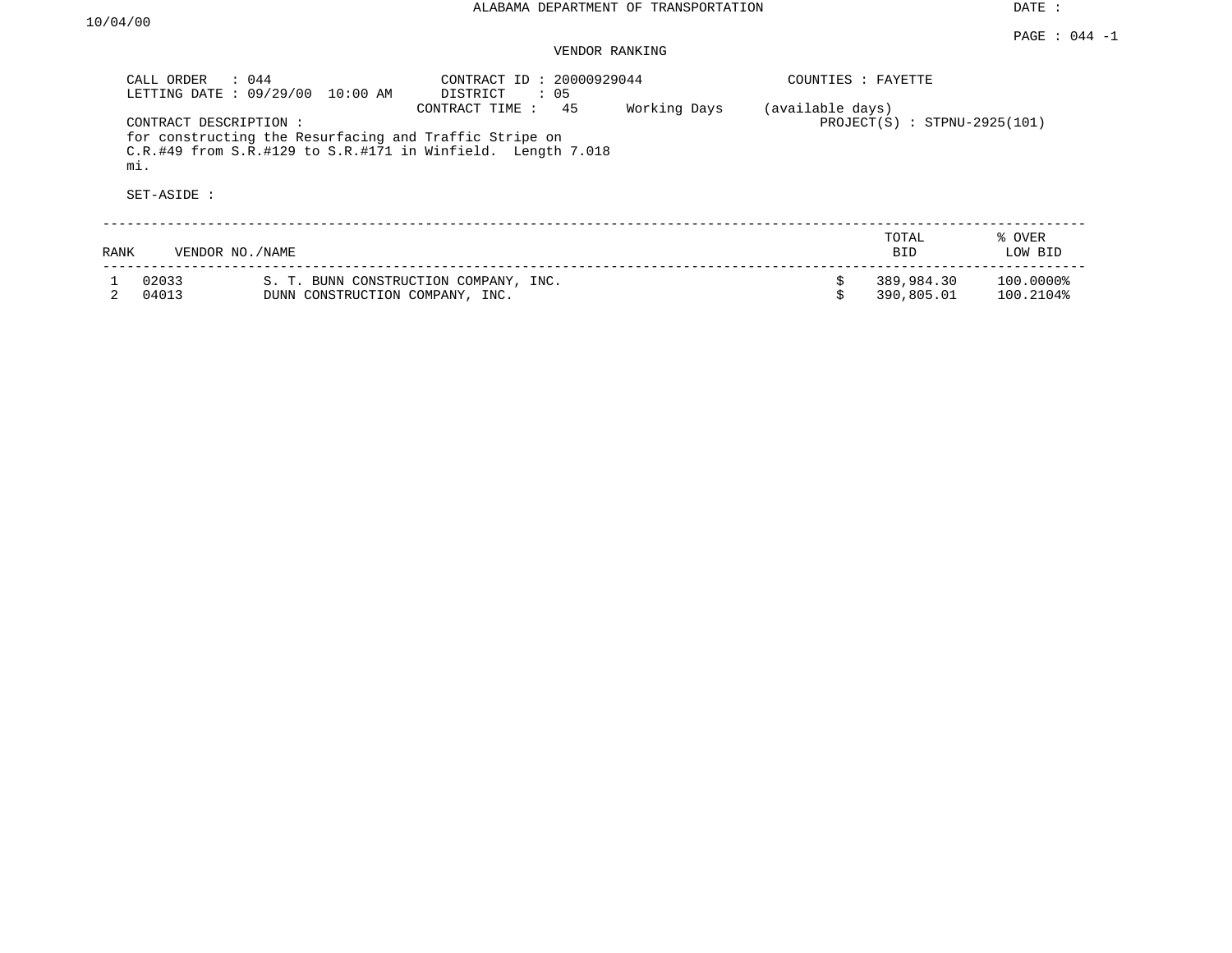| ORDER<br>CALL<br>044     |             | CONTRACT      | 20000929044 | COUNTIES<br><b>FAVE'</b><br>ר היריי |
|--------------------------|-------------|---------------|-------------|-------------------------------------|
| 09/29/00<br>LETTING DATE | 10:00<br>AΜ | יחי תידים דרי |             |                                     |

|                                                                                                                          |               |      | $(1)$ 02033                                                 |                 | $(2)$ 04013         |           |            |        |
|--------------------------------------------------------------------------------------------------------------------------|---------------|------|-------------------------------------------------------------|-----------------|---------------------|-----------|------------|--------|
|                                                                                                                          |               |      | $ S.$ T. BUNN CONSTRUCTION CO., DUNN CONSTRUCTION CO., INC. |                 |                     |           |            |        |
| LINE NO / ITEM CODE / ALT<br>ITEM DESCRIPTION                                                                            | QUANTITY      |      | UNIT PRICE                                                  |                 | AMOUNT   UNIT PRICE | AMOUNT    | UNIT PRICE | AMOUNT |
| SECTION 0001 Total                                                                                                       |               |      |                                                             |                 |                     |           |            |        |
| 0010 210D023 4000.000 CYIP<br>Borrow Excavation (Loose Truckbed<br>Measurement) (A-4 (0) Or Better)                      |               |      | 5.75000                                                     |                 | 23000.00 5.98000    | 23920.00  |            |        |
| 0020 405A000<br>Tack Coat                                                                                                | 2470.000 GAL  |      |                                                             | 1.00000 2470.00 | $0.82000$ 2025.40   |           |            |        |
| 0030 424A200<br>Superpave Bituminous Concrete Wearing<br>Surface Layer, 1/2" Maximum Aggregate<br>Size Mix, ESAL Range A | 5105.000 TON  |      | 32.06000                                                    | 163666.30       | 33.13000            | 169128.65 |            |        |
| 0040 424A206<br>Superpave Bituminous Concrete Wearing<br>Surface Layer, Leveling, 1/2" Maximum                           | 4900.000 TON  |      | 32.06000                                                    | 157094.00       | 32.27000            | 158123.00 |            |        |
| Aggregate Size Mix, ESAL Range A<br>0050 600A000<br>Mobilization                                                         |               | LUMP | 9450.00000                                                  | 9450.00         | 2812.08000          | 2812.08   |            |        |
| 0060 630A000<br>Steel Beam Guardrail, Class A, Type 1                                                                    | 75.000 LF     |      | 25.00000                                                    | 1875.00         | 63.33000            | 4749.75   |            |        |
| 0070 630C070<br>Guardrail End Anchor, Type 10 Series                                                                     | $4.000$ EACH  |      | 2100.00000                                                  | 8400.00         | 1541.81000          | 6167.24   |            |        |
| 0080 701A004 14.000 MILE<br>Solid White, Class 1, Type A Traffic<br>Stripe                                               |               |      | 320.00000                                                   | 4480.00         | 352.42000           | 4933.88   |            |        |
| 0090 701A008<br>Broken Yellow, Class 1, Type A Traffic<br>Stripe                                                         | 3.000 MILE    |      | 180.00000                                                   | 540.00          | 198.23000           | 594.69    |            |        |
| 0100 701A012<br>Solid Yellow, Class 1, Type A Traffic<br>Stripe                                                          | $11.000$ MILE |      | 320.00000                                                   | 3520.00         | 352.42000           | 3876.62   |            |        |
| 0110 701C000<br>Broken Temporary Traffic Stripe                                                                          | 7.000 MILE    |      | 340.00000                                                   | 2380.00         | 374.44000           | 2621.08   |            |        |
| 0120 701C001<br>Solid Temporary Traffic Stripe                                                                           | 21.000 MILE   |      | 380.00000                                                   | 7980.00         | 418.50000           | 8788.50   |            |        |
| 0130 740B000<br>Construction Signs                                                                                       | 367.000 SQFT  |      | 12.00000                                                    | 4404.00         | 8.27000             | 3035.09   |            |        |
| 0140 740E000<br>Cones (36 Inches High)                                                                                   | 25.000 EACH   |      | 1,00000                                                     | 25.00           | 0.12000             | 3.00      |            |        |
| 0150 7400000<br>Pilot Car                                                                                                | $1.000$ EACH  |      | 700.00000                                                   | 700.00          | 24.87000            | 24.87     |            |        |
| 0160 998A000<br>Construction Fuel (Maximum Bid Limited<br>To $$30,000.00)$                                               |               | LUMP | 0.00000                                                     | 0.00            | 1,16000             | 1.16      |            |        |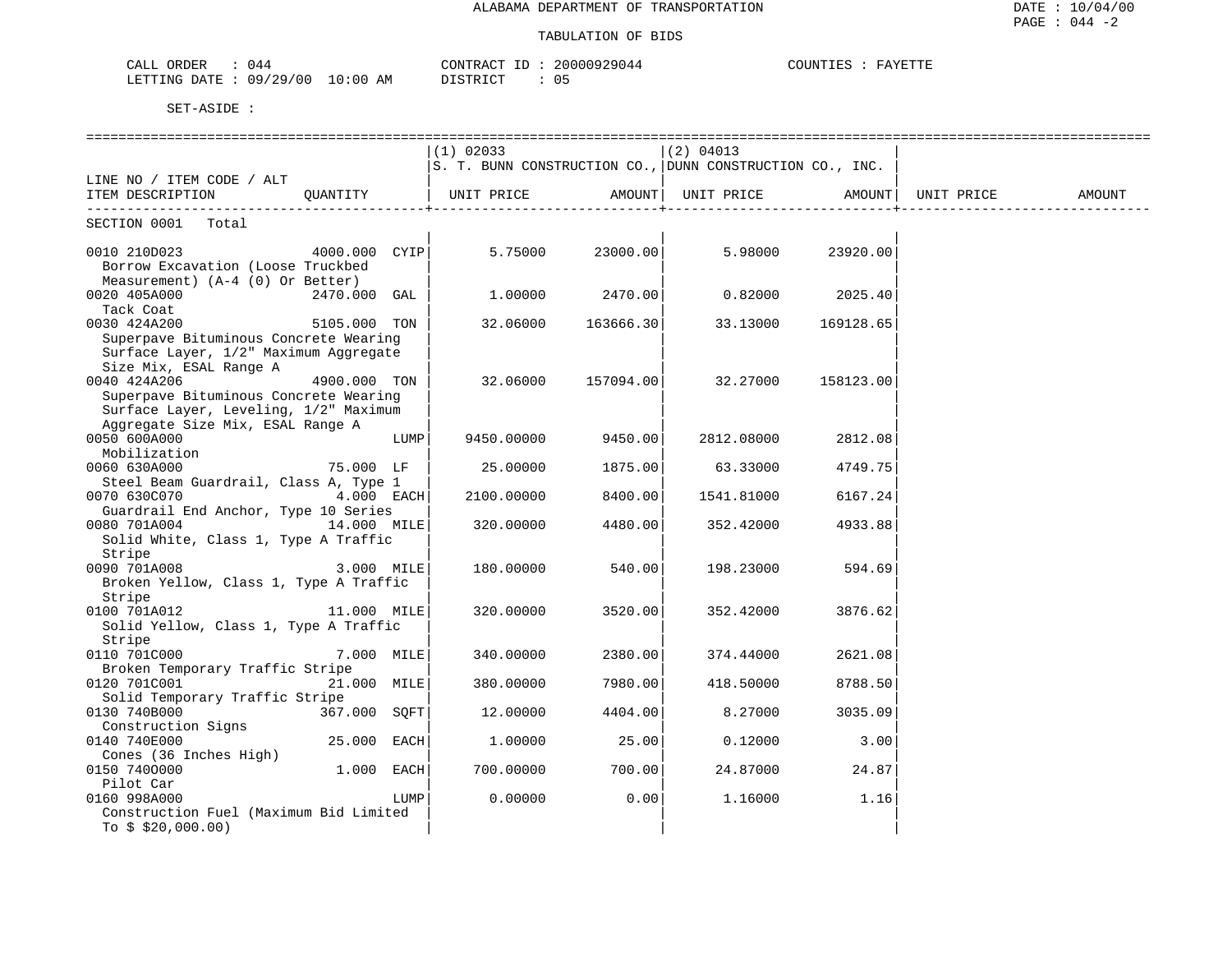| $- - -$<br>໋<br>.<br>لللطاب<br>◡<br>.                                                                                                                                 | . مموموم<br>$\sim$<br>200.<br>$\overline{1}$ | a wamma<br>דת דו |  |
|-----------------------------------------------------------------------------------------------------------------------------------------------------------------------|----------------------------------------------|------------------|--|
| LETTING<br>09/29/00<br>DATE.<br>:00<br>ΆM<br>. U -<br>the contract of the contract of the contract of the contract of the contract of the contract of the contract of | T OMD T OM<br>-05                            |                  |  |

|                                                   |          | 02033<br>1) | S. T. BUNN CONSTRUCTION CO., | (2) 04013<br>DUNN CONSTRUCTION CO., INC. |            |            |        |
|---------------------------------------------------|----------|-------------|------------------------------|------------------------------------------|------------|------------|--------|
| ITEM CODE<br>LINE NO<br>/ ALT<br>ITEM DESCRIPTION | OUANTITY | UNIT PRICE  | AMOUNT                       | UNIT PRICE                               | AMOUNT     | UNIT PRICE | AMOUNT |
| SECTION TOTALS                                    |          |             | 389,984.30                   |                                          | 390,805.01 |            |        |
| CONTRACT TOTALS                                   |          |             | 389,984.30                   |                                          | 390,805.01 |            |        |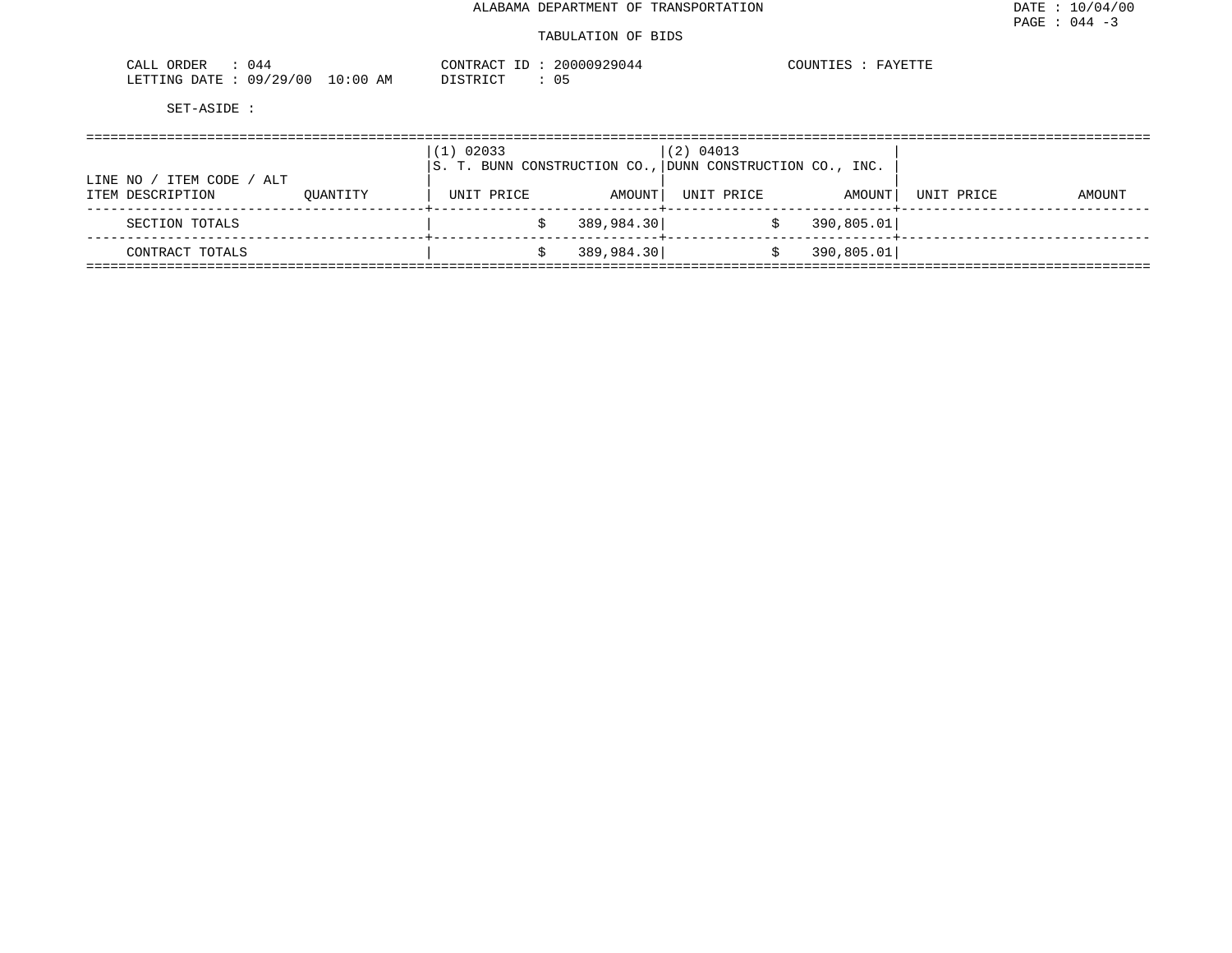## VENDOR RANKING

|      | CALL ORDER<br>$\therefore$ 045<br>CONTRACT DESCRIPTION:<br>Length 0.141 mi.<br>SET-ASIDE : | LETTING DATE : 09/29/00 10:00 AM | CONTRACT ID: 20000929045<br>DISTRICT : 07<br>CONTRACT TIME : 105<br>for constructing the Bridge Replacement (Bridge Culvert) and<br>Approaches on S.R.#123 at Pates Creek north of Slocomb. | Working Days | (available days) | COUNTIES : GENEVA<br>$PROJECT(S) : BR-3117(103)$ |                   |
|------|--------------------------------------------------------------------------------------------|----------------------------------|---------------------------------------------------------------------------------------------------------------------------------------------------------------------------------------------|--------------|------------------|--------------------------------------------------|-------------------|
| RANK | VENDOR NO./NAME                                                                            |                                  |                                                                                                                                                                                             |              |                  | TOTAL<br><b>BID</b>                              | % OVER<br>LOW BID |
|      | 02032                                                                                      | BULLARD EXCAVATING, INC.         |                                                                                                                                                                                             |              |                  | \$1,131,871.51                                   | $100.0000$ $8$    |
| 2    | 03001                                                                                      | CLARK CONSTRUCTION COMPANY, INC. |                                                                                                                                                                                             |              |                  | \$1,153,275.85                                   | 101.8910%         |
|      | 01018                                                                                      | APAC-ALABAMA, INC.               |                                                                                                                                                                                             |              |                  | \$1,160,473.05                                   | 102.5269%         |
|      | 12019                                                                                      | LEVERETT CONSTRUCTION COMPANY    |                                                                                                                                                                                             |              |                  | \$1,211,917.80                                   | 107.0720%         |
| 5.   | 04009                                                                                      | W. W. DYAR & SONS, INC.          |                                                                                                                                                                                             |              |                  | 1,220,833.00                                     | 107.8596%         |
| 6    | 07001                                                                                      | S. A. GRAHAM COMPANY, INC.       |                                                                                                                                                                                             |              |                  | \$1,286,415.73                                   | 113.6538%         |
|      | 08017                                                                                      | H & L CONSTRUCTION, INC.         |                                                                                                                                                                                             |              |                  | \$1,287,056.75                                   | 113.7104%         |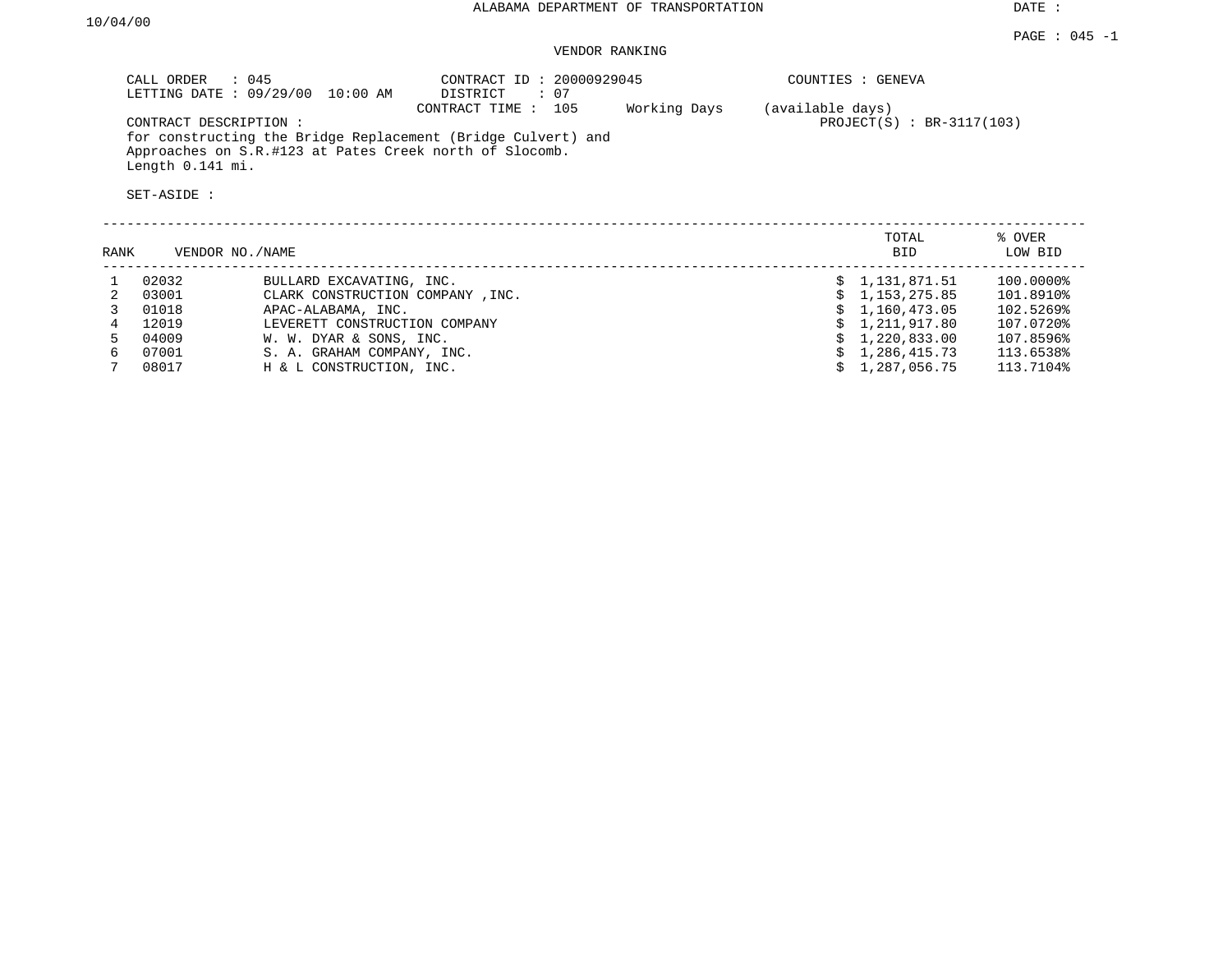| CALL ORDER<br>045      |          | CONTRACT ID | 20000929045 | COUNTIES<br><b>GENEVA</b> |
|------------------------|----------|-------------|-------------|---------------------------|
| LETTING DATE: 09/29/00 | 10:00 AM | DISTRICT    | $\cap$      |                           |

|                                                                           |      | (1) 02032                                                                    |                                 | (2) 03001   |                                | $(3)$ 01018 |           |
|---------------------------------------------------------------------------|------|------------------------------------------------------------------------------|---------------------------------|-------------|--------------------------------|-------------|-----------|
|                                                                           |      | BULLARD EXCAVATING, INC.   CLARK CONSTRUCTION CO., INC.   APAC-ALABAMA, INC. |                                 |             |                                |             |           |
| LINE NO / ITEM CODE / ALT                                                 |      |                                                                              |                                 |             |                                |             |           |
| ITEM DESCRIPTION<br>QUANTITY                                              |      | UNIT PRICE                                                                   | AMOUNT  <br>------------------+ | UNIT PRICE  | AMOUNT<br>____________________ | UNIT PRICE  | AMOUNT    |
| SECTION 0001 Roadway                                                      |      |                                                                              |                                 |             |                                |             |           |
| 0010 201A000<br>Clearing & Grubbing (Approximately 4                      | LUMP | 10000.00000                                                                  | 10000.00                        | 33000.00000 | 33000.00                       | 10264.00000 | 10264.00  |
| Acres)<br>0020 206A000                                                    | LUMP | 25000.00000                                                                  | 25000.00                        | 35000.00000 | 35000.00                       | 99000.00000 | 99000.00  |
| Removal Of Old Bridge Station 99+49.84<br>0030 206C010<br>80.000 SOYD     |      | 10.00000                                                                     | 800.00                          | 16.00000    | 1280.00                        | 18.94000    | 1515.20   |
| Removing Concrete Driveway                                                |      |                                                                              |                                 |             |                                |             |           |
| 0040 210A000<br>925.000 CYIP<br>Unclassified Excavation                   |      | 8,00000                                                                      | 7400.00                         | 2.81000     | 2599.25                        | 3.62000     | 3348.50   |
| 0050 210D010<br>9000.000 CYIP                                             |      | 7.50000                                                                      | 67500.00                        | 5.98000     | 53820.00                       | 0.01000     | 90.00     |
| Borrow Excavation (A2 or Better)<br>0060 210D011<br>9118.000 CYIP         |      | 6.50000                                                                      | 59267.00                        | 5.72000     | 52154.96                       | 4.28000     | 39025.04  |
| Borrow Excavation (A4 or Better)<br>0070 214A000<br>3125.000              | CUYD | 10.00000                                                                     | 31250.00                        | 8,00000     | 25000.00                       | 22,00000    | 68750.00  |
| Structure Excavation                                                      |      |                                                                              |                                 |             |                                |             |           |
| 0080 214B001<br>3125.000 CUYD<br>Foundation Backfill, Commercial          |      | 25.00000                                                                     | 78125.00                        | 30.00000    | 93750.00                       | 20.50000    | 64062.50  |
| 0090 230A000<br>8.000 RBST<br>Roadbed Processing                          |      | 200.00000                                                                    | 1600.00                         | 416.00000   | 3328.00                        | 368.63000   | 2949.04   |
| 0100 301A222<br>3500.000 SYCP                                             |      | 6.50000                                                                      | 22750.00                        | 5.62000     | 19670.00                       | 4.58000     | 16030.00  |
| Soil Aggregate Base Course, Type C,<br>Road Mixed, 6" Compacted Thickness |      |                                                                              |                                 |             |                                |             |           |
| 0110 401A000<br>2170.000 SYCP                                             |      | 0.50000                                                                      | 1085.00                         | 0.36000     | 781.20                         | 0.36000     | 781.20    |
| Bituminous Treatment A                                                    |      |                                                                              |                                 |             |                                |             |           |
| 0120 405A000<br>1555.000 GAL                                              |      | 2.00000                                                                      | 3110.00                         | 4.04000     | 6282.20                        | 4.00000     | 6220.00   |
| Tack Coat                                                                 |      |                                                                              |                                 |             |                                |             |           |
| 0130 424A220<br>2730.000 TON                                              |      | 32.07000                                                                     | 87551.10                        | 36.36000    | 99262.80                       | 36.00000    | 98280.00  |
| Superpave Bituminous Concrete Wearing                                     |      |                                                                              |                                 |             |                                |             |           |
| Surface Layer, 1/2" Maximum Aggregate                                     |      |                                                                              |                                 |             |                                |             |           |
| Size Mix, ESAL Range B                                                    |      |                                                                              |                                 |             |                                |             |           |
| 0140 424A226<br>500.000 TON                                               |      | 39.26000                                                                     | 19630.00                        | 41.24000    | 20620.00                       | 40.83000    | 20415.00  |
| Superpave Bituminous Concrete Wearing                                     |      |                                                                              |                                 |             |                                |             |           |
| Surface Layer, Leveling, 1/2" Maximum                                     |      |                                                                              |                                 |             |                                |             |           |
| Aggregate Size Mix, ESAL Range B<br>0150 424B421<br>5060.000 TON          |      | 30.58000                                                                     | 154734.80                       | 34.79000    | 176037.40                      | 34.45000    | 174317.00 |
| Superpave Bituminous Concrete Upper                                       |      |                                                                              |                                 |             |                                |             |           |
| Binder Layer, 1" Max Aggregate Size Mix,                                  |      |                                                                              |                                 |             |                                |             |           |
| ESAL Range B                                                              |      |                                                                              |                                 |             |                                |             |           |
| 0160 424B533<br>1668.000 TON                                              |      | 29.99000                                                                     | 50023.32                        | 33.09000    | 55194.12                       | 32.76000    | 54643.68  |
| Superpave Bituminous Concrete Lower                                       |      |                                                                              |                                 |             |                                |             |           |
| Binder Layer, Widening, 1 1/2 " Maximum                                   |      |                                                                              |                                 |             |                                |             |           |
| Aggregate Size Mix, ESAL Range B                                          |      |                                                                              |                                 |             |                                |             |           |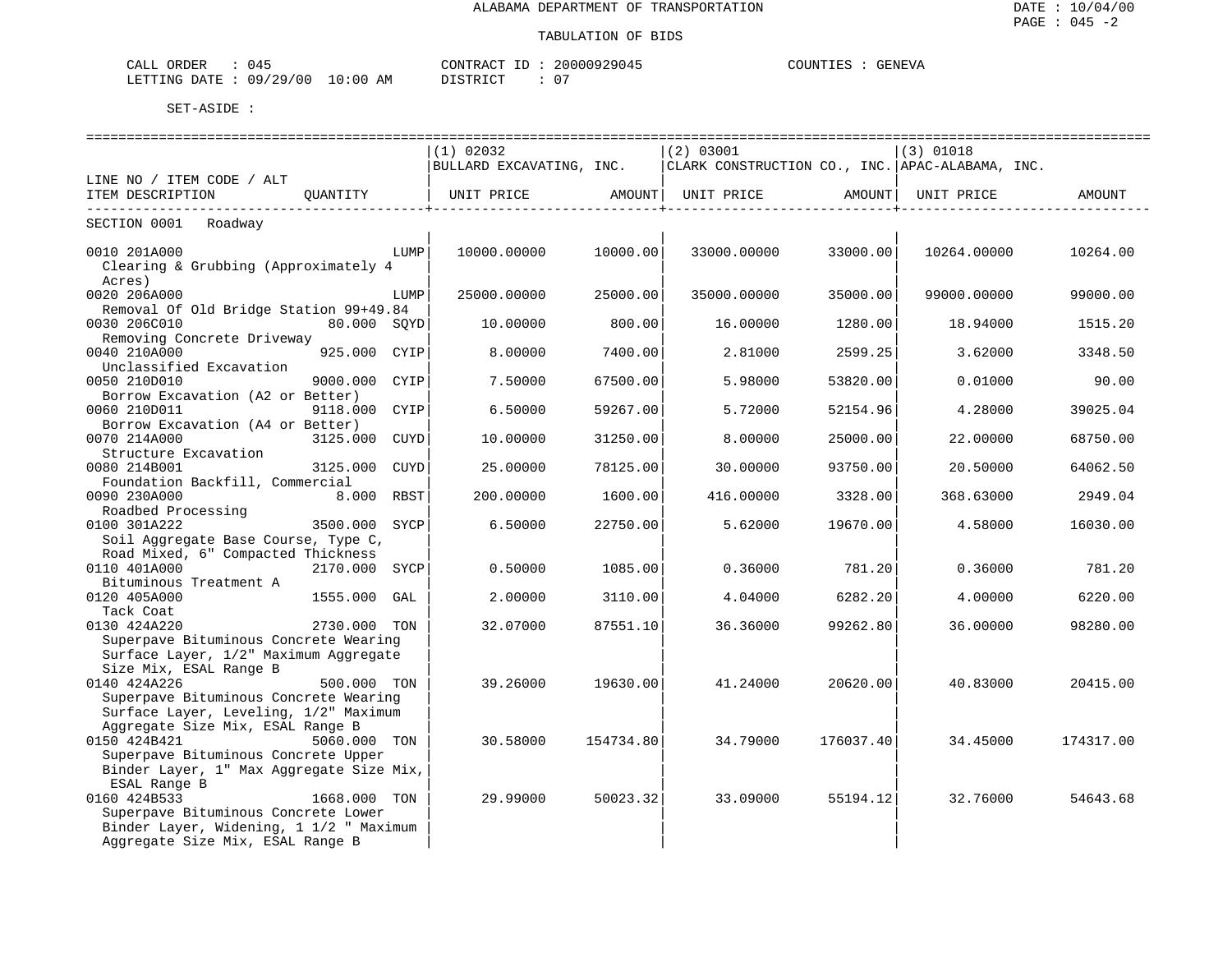| CALL ORDER                       | ባ45 | CONTRACT ID : | 20000929045 | COUNTIES | GENEVA |
|----------------------------------|-----|---------------|-------------|----------|--------|
| LETTING DATE : 09/29/00 10:00 AM |     | DISTRICT      | _ດ –        |          |        |

|                                           |               |             | (1) 02032                |                     | (2) 03001                                       |           | (3) 01018    |           |
|-------------------------------------------|---------------|-------------|--------------------------|---------------------|-------------------------------------------------|-----------|--------------|-----------|
|                                           |               |             | BULLARD EXCAVATING, INC. |                     | CLARK CONSTRUCTION CO., INC. APAC-ALABAMA, INC. |           |              |           |
| LINE NO / ITEM CODE / ALT                 |               |             |                          |                     |                                                 |           |              |           |
| ITEM DESCRIPTION                          | QUANTITY      |             | UNIT PRICE               | AMOUNT              | UNIT PRICE                                      | AMOUNT    | UNIT PRICE   | AMOUNT    |
| 0170 430B000                              | 25.000 TNCP   |             | 50.00000                 | -------+<br>1250.00 | 30.00000                                        | 750.00    | 31.66000     | 791.50    |
| Aggregate Surfacing (AHD #467 Or #57)     |               |             |                          |                     |                                                 |           |              |           |
| 0180 502A000                              | 82002.000 LB  |             | 0.50000                  | 41001.00            | 0.60000                                         | 49201.20  | 0.40000      | 32800.80  |
| Steel Reinforcement                       |               |             |                          |                     |                                                 |           |              |           |
| 0190 5051000                              | 4224.000      | SQFT        | 7.00000                  | 29568.00            | 18.00000                                        | 76032.00  | 21.00000     | 88704.00  |
| Temporary Steel Sheet Piling              |               |             |                          |                     |                                                 |           |              |           |
| 0200 524A011                              | 492.000       | <b>CUYD</b> | 400.00000                | 196800.00           | 350.00000                                       | 172200.00 | 325.00000    | 159900.00 |
| Culvert Concrete (Cast In Place)          |               |             |                          |                     |                                                 |           |              |           |
| 0210 600A000                              |               | LUMP        | 126706.29000             | 126706.29           | 60000.00000                                     | 60000.00  | 106030.00000 | 106030.00 |
| Mobilization                              |               |             |                          |                     |                                                 |           |              |           |
| 0220 608A000                              | 820.000       | SOYD        | 3.00000                  | 2460.00             | 2.50000                                         | 2050.00   | 2.50000      | 2050.00   |
| Separation Geotextile                     |               |             |                          |                     |                                                 |           |              |           |
| 0230 610C001                              | 616.000       | TON         | 30.00000                 | 18480.00            | 29.00000                                        | 17864.00  | 30.00000     | 18480.00  |
| Loose Riprap, Class 2                     |               |             |                          |                     |                                                 |           |              |           |
| 0240 610D003                              | 1105.000      | SOYD        | 2.00000                  | 2210.00             | 3.00000                                         | 3315.00   | 2.50000      | 2762.50   |
| Filter Blanket, Geotextile                |               |             |                          |                     |                                                 |           |              |           |
| 0250 618B002                              | 80.000        | SOYD        | 38,00000                 | 3040.00             | 40.00000                                        | 3200.00   | 41.33000     | 3306.40   |
| Concrete Driveway, 6" Thick               |               |             |                          |                     |                                                 |           |              |           |
| 0260 630A000                              | 184.000 LF    |             | 21.00000                 | 3864.00             | 21.00000                                        | 3864.00   | 21.00000     | 3864.00   |
| Steel Beam Guardrail, Class A, Type 1     |               |             |                          |                     |                                                 |           |              |           |
| 0270 630C070                              | 4.000 EACH    |             | 1600.00000               | 6400.00             | 1600.00000                                      | 6400.00   | 1600.00000   | 6400.00   |
| Guardrail End Anchor, Type 10 Series      |               |             |                          |                     |                                                 |           |              |           |
| 0280 650B000                              | 1104.000 CYIP |             | 5.00000                  | 5520.00             | 3.18000                                         | 3510.72   | 5.26000      | 5807.04   |
| Topsoil From Stockpiles                   |               |             |                          |                     |                                                 |           |              |           |
| 0290 651B000                              | 8,000         | TON         | 40.00000                 | 320.00              | 75.00000                                        | 600.00    | 35.00000     | 280.00    |
| Agricultural Limestone                    |               |             |                          |                     |                                                 |           |              |           |
| 0300 651C000                              | 3,000         | TON         | 200,00000                | 600.00              | 350.00000                                       | 1050.00   | 280.00000    | 840.00    |
| 8-8-8 Commercial Fertilizer               |               |             |                          |                     |                                                 |           |              |           |
| 0310 651F000                              | 1.000         | TON         | 45.00000                 | 45.00               | 450.00000                                       | 450.00    | 220.00000    | 220.00    |
| Ammonium Nitrate                          |               |             |                          |                     |                                                 |           |              |           |
| 0320 652A061                              | 7.000         | ACRE        | 465.00000                | 3255.00             | 700.00000                                       | 4900.00   | 398,00000    | 2786.00   |
| Seeding (Mix 3E)                          |               |             |                          |                     |                                                 |           |              |           |
| 0330 656A000                              | 7.000         | ACRE        | 450.00000                | 3150.00             | 650.00000                                       | 4550.00   | 398.00000    | 2786.00   |
| Mulching, Class A, Type 1                 |               |             |                          |                     |                                                 |           |              |           |
| 0340 665F000                              | 100.000       | EACH        | 5.00000                  | 500.00              | 5.00000                                         | 500.00    | 4.50000      | 450.00    |
| Hay Bales<br>0350 6651000                 |               |             |                          |                     |                                                 |           |              |           |
|                                           | 160.000       | TON         | 40.00000                 | 6400.00             | 35.00000                                        | 5600.00   | 45.00000     | 7200.00   |
| Temporary Riprap, Class 2<br>0360 665J000 |               |             |                          | 13500.00            |                                                 |           |              | 5670.00   |
|                                           | 1800.000 LF   |             | 7.50000                  |                     | 4.00000                                         | 7200.00   | 3.15000      |           |
| Silt Fence, Type A<br>0370 665K000        | 80.000        | CUYD        | 10.50000                 | 840.00              | 12.00000                                        | 960.00    | 15,00000     | 1200.00   |
|                                           |               |             |                          |                     |                                                 |           |              |           |
| Drainage Sump Excavation                  |               |             |                          |                     |                                                 |           |              |           |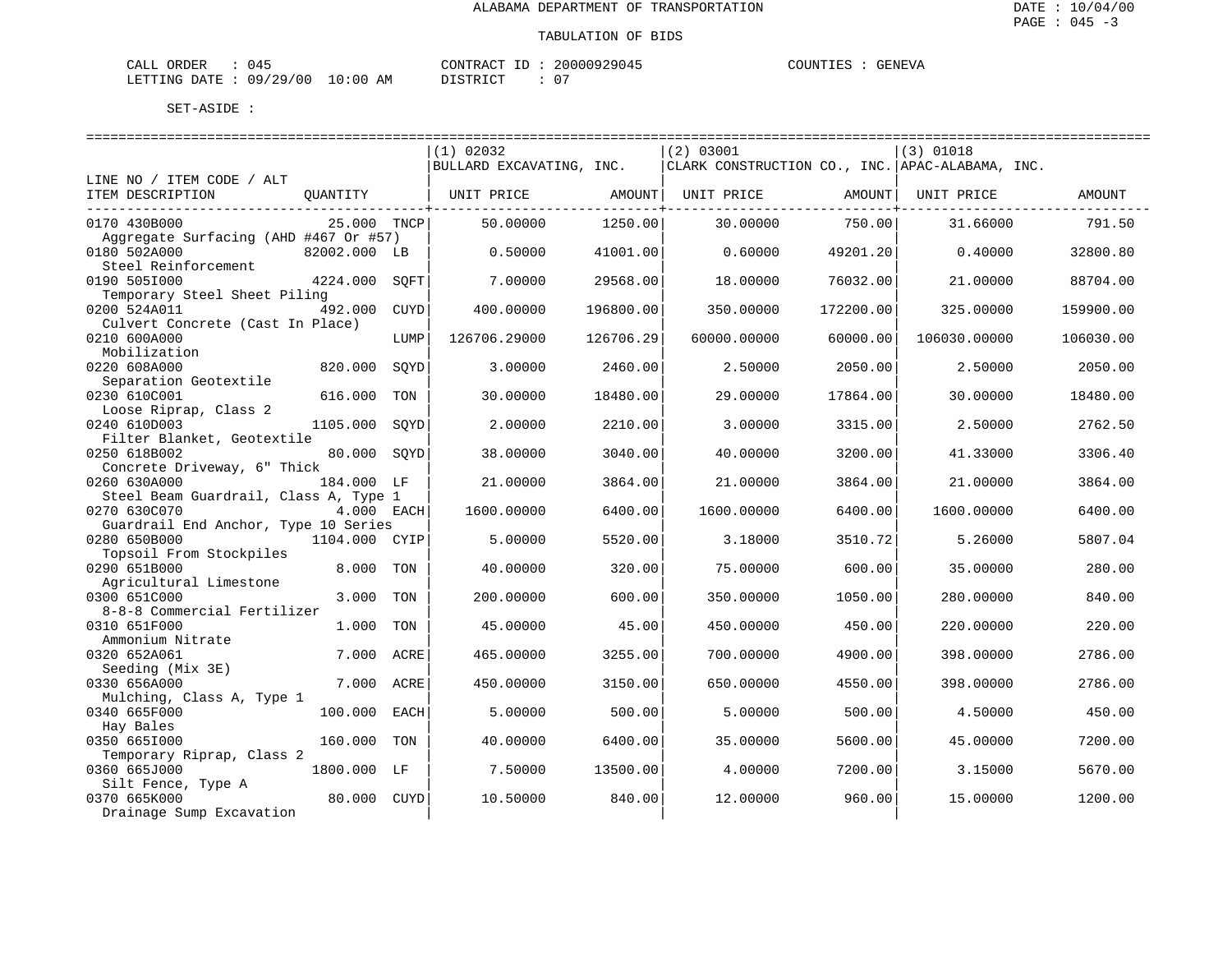| CALL ORDER                       | ባ45 | CONTRACT ID : | 20000929045 | COUNTIES | GENEVA |
|----------------------------------|-----|---------------|-------------|----------|--------|
| LETTING DATE : 09/29/00 10:00 AM |     | DISTRICT      | _ດ –        |          |        |

|                                                                                                                  |               |      | ----------------<br>(1) 02032 |          | $(2)$ 03001                                     |                                 | (3) 01018  |          |
|------------------------------------------------------------------------------------------------------------------|---------------|------|-------------------------------|----------|-------------------------------------------------|---------------------------------|------------|----------|
|                                                                                                                  |               |      | BULLARD EXCAVATING, INC.      |          | CLARK CONSTRUCTION CO., INC. APAC-ALABAMA, INC. |                                 |            |          |
| LINE NO / ITEM CODE / ALT<br>ITEM DESCRIPTION<br>--------------------------------                                | QUANTITY      |      | UNIT PRICE AMOUNT             |          | UNIT PRICE AMOUNT UNIT PRICE                    | . _ _ _ _ _ _ _ _ _ _ _ _ _ _ _ |            | AMOUNT   |
| 0380 666A001<br>Pest Control Treatment                                                                           | $2.000$ ACRE  |      | 50.00000                      | 100.00   | 50.00000                                        | 100.00                          | 10.00000   | 20.00    |
| 0390 680A000<br>Engineering Controls                                                                             |               | LUMP | 5000.00000                    | 5000.00  | 2500.00000                                      | 2500.00                         | 7691.93000 | 7691.93  |
| 0400 701A006<br>Solid White, Class 1, Type A Traffic                                                             | 9.000 MILE    |      | 480.00000                     | 4320.00  | 480.00000                                       | 4320.00                         | 480.00000  | 4320.00  |
| Stripe (6" Wide)<br>0410 701A010<br>Broken Yellow, Class 1, Type A Traffic                                       | 3.000 MILE    |      | 270.00000                     | 810.00   | 270.00000                                       | 810.00                          | 270.00000  | 810.00   |
| Stripe (6" Wide)<br>0420 701A014<br>Solid Yellow, Class 1, Type A Traffic                                        | $5.000$ MILE  |      | 480.00000                     | 2400.00  | 480.00000                                       | 2400.00                         | 480.00000  | 2400.00  |
| Stripe (6" Wide)<br>0430 701C000<br>Broken Temporary Traffic Stripe                                              | 5.000 MILE    |      | 300.00000                     | 1500.00  | 300.00000                                       | 1500.00                         | 300.00000  | 1500.00  |
| 0440 701C001                                                                                                     | 19.000 MILE   |      | 320.00000                     | 6080.00  | 320.00000                                       | 6080.00                         | 320,00000  | 6080.00  |
| Solid Temporary Traffic Stripe<br>0450 701D007<br>Solid Traffic Stripe Removed (Paint)                           | 1.000 MILE    |      | 1200.00000                    | 1200.00  | 1200.00000                                      | 1200.00                         | 1200.00000 | 1200.00  |
| 0460 701D014                                                                                                     | $1.000$ MILE  |      | 1000.00000                    | 1000.00  | 1000.00000                                      | 1000.00                         | 1000.00000 | 1000.00  |
| Broken Traffic Stripe Removed (Paint)<br>0470 703A000<br>Traffic Control Markings, Class 1, Type<br>$\mathbb{A}$ | 260.000 SOFT  |      | 1,20000                       | 312.00   | 1,20000                                         | 312.00                          | 1,20000    | 312.00   |
| 0480 705A032                                                                                                     | 250.000 EACH  |      | 4.70000                       | 1175.00  | 4.70000                                         | 1175.00                         | 4.70000    | 1175.00  |
| Pavement Markers, Class A-H, Type 1-B<br>0490 705A037                                                            | 730.000 EACH  |      | 4.90000                       | 3577.00  | 4.90000                                         | 3577.00                         | 4.90000    | 3577.00  |
| Pavement Markers, Class A-H, Type 2-D<br>0500 740B000                                                            | 1276.000 SOFT |      | 12,00000                      | 15312.00 | 10.00000                                        | 12760.00                        | 9.96000    | 12708.96 |
| Construction Signs<br>0510 740E000                                                                               | 50.000 EACH   |      | 5.00000                       | 250.00   | 15,00000                                        | 750.00                          | 3.85000    | 192.50   |
| Cones (36 Inches High)<br>0520 740F002                                                                           | 12.000 EACH   |      | 150.00000                     | 1800.00  | 300.00000                                       | 3600.00                         | 218.42000  | 2621.04  |
| Barricades, Type III<br>0530 7401005                                                                             | 2.000         | EACH | 75.00000                      | 150.00   | 300.00000                                       | 600.00                          | 308.36000  | 616.72   |
| Warning Lights, Type B (Detachable Head)<br>0540 740M000                                                         | 50.000 EACH   |      | 1,00000                       | 50.00    | 10.00000                                        | 500.00                          | 2.57000    | 128.50   |
| Weight For Cone                                                                                                  |               |      |                               |          |                                                 |                                 |            |          |
| 0550 7400000<br>Pilot Car                                                                                        | $1.000$ EACH  |      | 500.00000                     | 500.00   | 1515.00000                                      | 1515.00                         | 1500.00000 | 1500.00  |
| 0560 998A000<br>Construction Fuel (Maximum Bid Limited<br>To $$49,500.00)$                                       |               | LUMP | 0.00000                       | 0.00     | 6000.00000                                      | 6000.00                         | 0.00000    | 0.00     |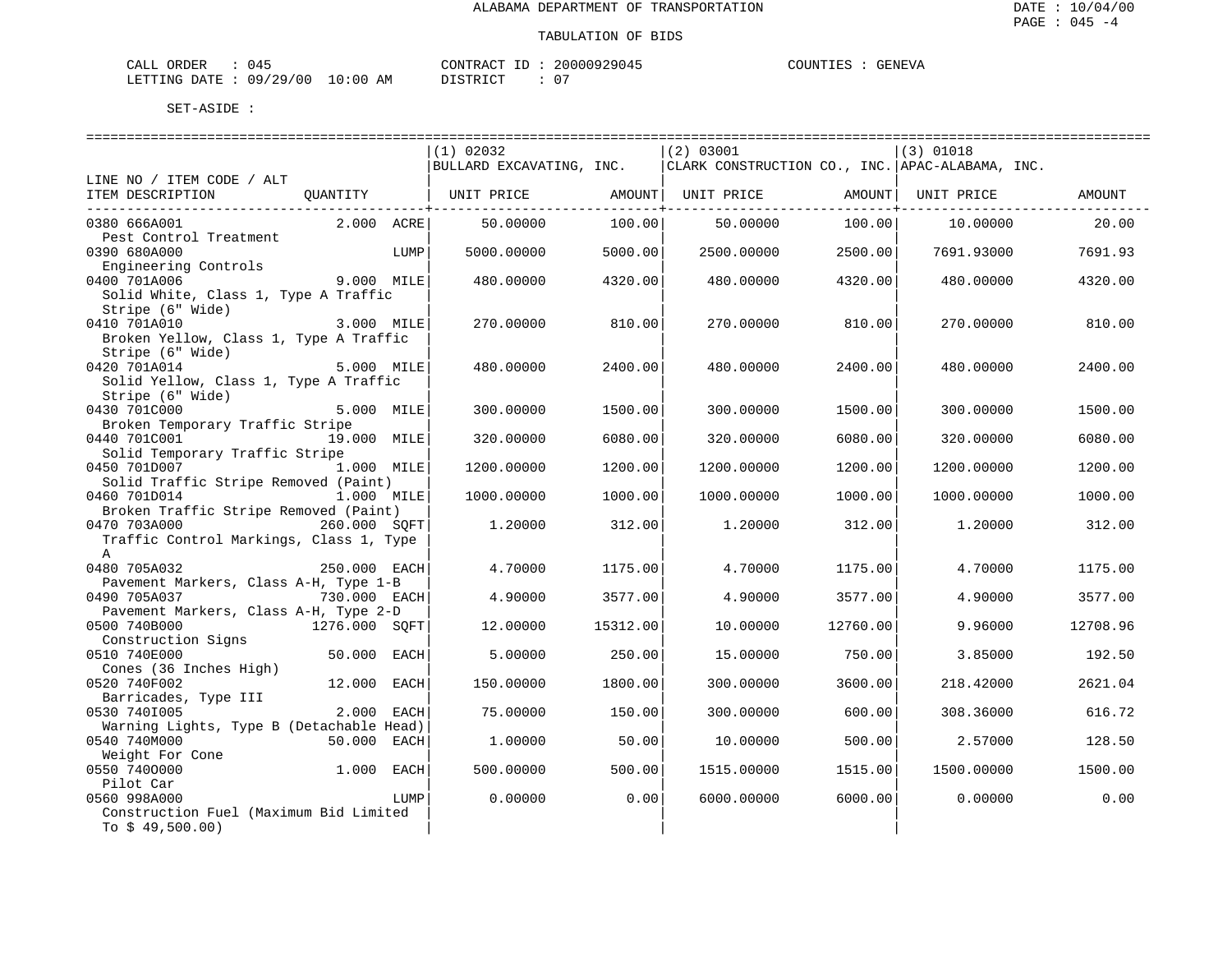| 045<br>ORDER                                                                    | 0.0000000000000<br>ז אידי ארי<br>$\sim$ $\sim$ $\sim$ | GENEVA<br>∴JUNT" |
|---------------------------------------------------------------------------------|-------------------------------------------------------|------------------|
| 129<br>:00<br>100<br><b>ETTING</b><br><b>ALTRO</b><br>ΆM<br>$\Omega$<br>) A ' I | $0^-$<br>T CITO T CIT                                 |                  |

| / ITEM CODE / ALT<br>LINE NO /                     | 02032<br>$\perp$ )<br>BULLARD EXCAVATING, INC. |      | (2) 03001  |                 | (3) 01018<br>CLARK CONSTRUCTION CO., INC. APAC-ALABAMA, INC. |                |            |                |
|----------------------------------------------------|------------------------------------------------|------|------------|-----------------|--------------------------------------------------------------|----------------|------------|----------------|
| ITEM DESCRIPTION                                   | OUANTITY                                       |      | UNIT PRICE | AMOUNT          | UNIT PRICE                                                   | AMOUNT         | UNIT PRICE | AMOUNT         |
| 0570 999 000<br>Trainee Hours At 80 Cents Per Hour | 750.000                                        | HOUR | 0.80000    | 600.00          | 0.80000                                                      | 600.00         | 0.80000    | 600.00         |
| SECTION TOTALS                                     |                                                |      |            | \$1,131,871.51] |                                                              | \$1,153,275.85 |            | \$1,160,473.05 |
| CONTRACT TOTALS                                    |                                                |      |            | \$1,131,871.51  |                                                              | \$1,153,275.85 |            | \$1,160,473.05 |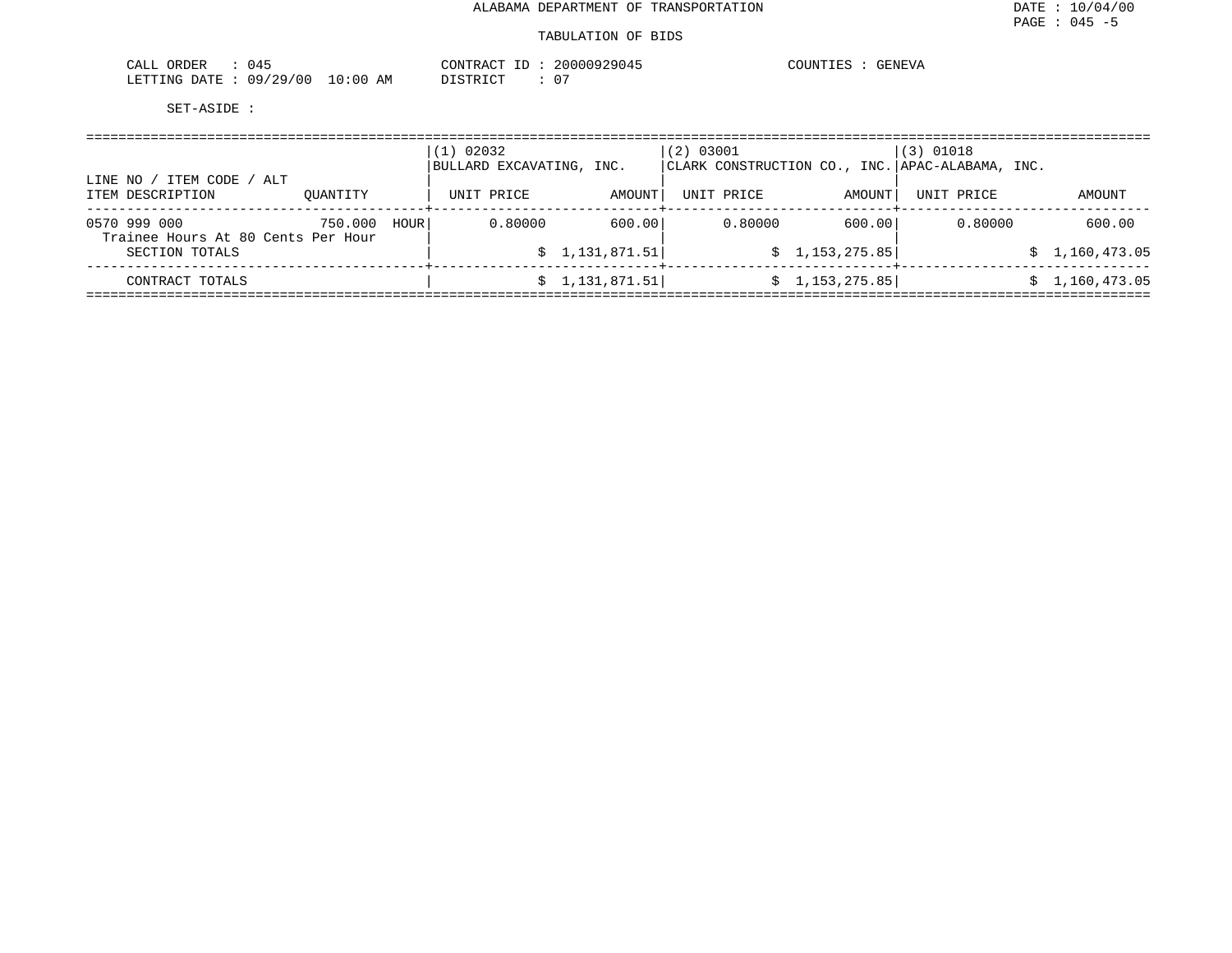| CALL ORDER                       | 045 |          | CONTRACT ID: 20000929045 | COUNTIES<br>: GENEVA |
|----------------------------------|-----|----------|--------------------------|----------------------|
| LETTING DATE : 09/29/00 10:00 AM |     | DISTRICT |                          |                      |

|                                                                                                                                    |               |      | $(4)$ 12019       |           | $(5)$ 04009                   |                  | (6) 07001                                                                         |           |
|------------------------------------------------------------------------------------------------------------------------------------|---------------|------|-------------------|-----------|-------------------------------|------------------|-----------------------------------------------------------------------------------|-----------|
|                                                                                                                                    |               |      |                   |           |                               |                  | LEVERETT CONSTRUCTION COMPAN W. W. DYAR & SONS, INC. $ S.A.$ GRAHAM COMPANY, INC. |           |
| LINE NO / ITEM CODE / ALT                                                                                                          |               |      |                   |           |                               |                  |                                                                                   |           |
| ITEM DESCRIPTION QUANTITY                                                                                                          |               |      | UNIT PRICE AMOUNT |           | UNIT PRICE AMOUNT  UNIT PRICE | ________________ |                                                                                   | AMOUNT    |
| SECTION 0001 Roadway                                                                                                               |               |      |                   |           |                               |                  |                                                                                   |           |
| 0010 201A000<br>Clearing & Grubbing (Approximately 4<br>Acres)                                                                     |               | LUMP | 65000.00000       | 65000.00  | 20000.00000                   | 20000.00         | 40000.00000                                                                       | 40000.00  |
| 0020 206A000<br>Removal Of Old Bridge Station 99+49.84                                                                             |               | LUMP | 8000.00000        | 8000.00   | 15000.00000                   | 15000.00         | 20000.00000                                                                       | 20000.00  |
| 0030 206C010<br>Removing Concrete Driveway                                                                                         | 80.000 SOYD   |      | 15.00000          | 1200.00   | 6.00000                       | 480.001          | 10.00000                                                                          | 800.00    |
| 0040 210A000                                                                                                                       | 925.000 CYIP  |      | 3.00000           | 2775.00   | 3.00000                       | 2775.00          | 5.00000                                                                           | 4625.00   |
| Unclassified Excavation<br>0050 210D010                                                                                            | 9000.000 CYIP |      | 4.00000           | 36000.00  | 8,00000                       | 72000.00         | 5.00000                                                                           | 45000.00  |
| Borrow Excavation (A2 or Better)<br>0060 210D011<br>Borrow Excavation (A4 or Better)                                               | 9118.000 CYIP |      | 5.00000           | 45590.00  | 10.00000                      | 91180.00         | 5.00000                                                                           | 45590.00  |
| 0070 214A000                                                                                                                       | 3125.000 CUYD |      | 10.00000          | 31250.00  | 8,00000                       | 25000.00         | 9.75000                                                                           | 30468.75  |
| Structure Excavation<br>0080 214B001                                                                                               | 3125.000 CUYD |      | 30.00000          | 93750.00  | 32.00000                      | 100000.00        | 35.00000                                                                          | 109375.00 |
| Foundation Backfill, Commercial<br>0090 230A000<br>8.000 RBST                                                                      |               |      | 300.00000         | 2400.00   | 400.00000                     | 3200.00          | 250.00000                                                                         | 2000.00   |
| Roadbed Processing<br>0100 301A222<br>Soil Aggregate Base Course, Type C,                                                          | 3500.000      | SYCP | 6.00000           | 21000.00  | 7.00000                       | 24500.00         | 6.00000                                                                           | 21000.00  |
| Road Mixed, 6" Compacted Thickness<br>0110 401A000<br>Bituminous Treatment A                                                       | 2170.000 SYCP |      | 0.42000           | 911.40    | 0.40000                       | 868.00           | 0.36000                                                                           | 781.20    |
| 0120 405A000<br>1555.000 GAL<br>Tack Coat                                                                                          |               |      | 4.00000           | 6220.00   | 4.40000                       | 6842.00          | 4.00000                                                                           | 6220.00   |
| 0130 424A220<br>Superpave Bituminous Concrete Wearing                                                                              | 2730.000 TON  |      | 36.00000          | 98280.00  | 40.00000                      | 109200.00        | 36.00000                                                                          | 98280.00  |
| Surface Layer, 1/2" Maximum Aggregate<br>Size Mix, ESAL Range B                                                                    |               |      |                   |           |                               |                  |                                                                                   |           |
| 0140 424A226<br>Superpave Bituminous Concrete Wearing<br>Surface Layer, Leveling, 1/2" Maximum                                     | 500.000 TON   |      | 40.83000          | 20415.00  | 45.00000                      | 22500.00         | 40.83000                                                                          | 20415.00  |
| Aggregate Size Mix, ESAL Range B<br>0150 424B421                                                                                   | 5060.000 TON  |      | 34.45000          | 174317.00 | 38.00000                      | 192280.00        | 34.45000                                                                          | 174317.00 |
| Superpave Bituminous Concrete Upper<br>Binder Layer, 1" Max Aggregate Size Mix,<br>ESAL Range B                                    |               |      |                   |           |                               |                  |                                                                                   |           |
| 0160 424B533<br>Superpave Bituminous Concrete Lower<br>Binder Layer, Widening, 1 1/2 " Maximum<br>Aggregate Size Mix, ESAL Range B | 1668.000 TON  |      | 32.76000          | 54643.68  | 36.00000                      | 60048.00         | 32.76000                                                                          | 54643.68  |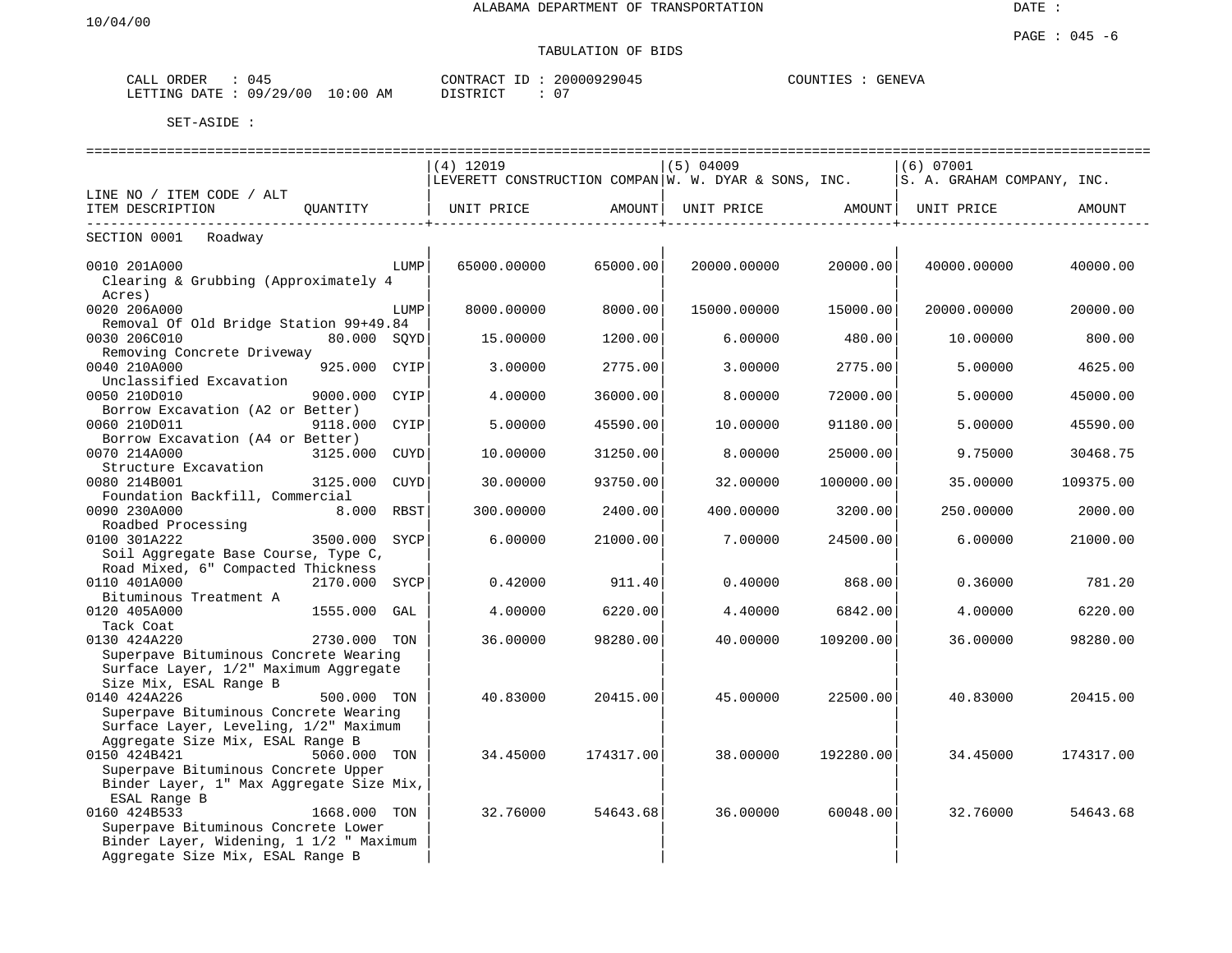| CALL ORDER                       | በ45 | CONTRACT ID : | 20000929045 | COUNTIES | GENEVA |
|----------------------------------|-----|---------------|-------------|----------|--------|
| LETTING DATE : 09/29/00 10:00 AM |     | DISTRICT      | 0.          |          |        |

|                                       |               |      | $(4)$ 12019 |           | $(5)$ 04009                                                              |                   | (6) 07001                  |           |
|---------------------------------------|---------------|------|-------------|-----------|--------------------------------------------------------------------------|-------------------|----------------------------|-----------|
|                                       |               |      |             |           | $\lfloor$ LEVERETT CONSTRUCTION COMPAN $\lfloor$ W. W. DYAR & SONS, INC. |                   | S. A. GRAHAM COMPANY, INC. |           |
| LINE NO / ITEM CODE / ALT             |               |      |             |           |                                                                          |                   |                            |           |
| ITEM DESCRIPTION                      | OUANTITY      |      | UNIT PRICE  | AMOUNT    | UNIT PRICE AMOUNT   UNIT PRICE                                           |                   |                            | AMOUNT    |
| ------------------------------        |               |      |             |           |                                                                          | ----------------+ |                            |           |
| 0170 430B000                          | 25.000 TNCP   |      | 25,00000    | 625.00    | 32,00000                                                                 | 800.00            | 25.00000                   | 625.00    |
| Aggregate Surfacing (AHD #467 Or #57) |               |      |             |           |                                                                          |                   |                            |           |
| 0180 502A000                          | 82002.000 LB  |      | 0.50000     | 41001.00  | 0.50000                                                                  | 41001.00          | 0.55000                    | 45101.10  |
| Steel Reinforcement                   |               |      |             |           |                                                                          |                   |                            |           |
| 0190 505I000                          | 4224.000      | SOFT | 24.73000    | 104459.52 | 14,00000                                                                 | 59136.00          | 28.00000                   | 118272.00 |
| Temporary Steel Sheet Piling          |               |      |             |           |                                                                          |                   |                            |           |
| 0200 524A011                          | 492.000       | CUYD | 500.00000   | 246000.00 | 290.00000                                                                | 142680.00         | 575.00000                  | 282900.00 |
| Culvert Concrete (Cast In Place)      |               |      |             |           |                                                                          |                   |                            |           |
| 0210 600A000                          |               | LUMP | 50000.00000 | 50000.00  | 75000.00000                                                              | 75000.00          | 46690.00000                | 46690.00  |
| Mobilization                          |               |      |             |           |                                                                          |                   |                            |           |
| 0220 608A000                          |               |      | 4.00000     |           | 5.00000                                                                  |                   |                            |           |
|                                       | 820.000       | SOYD |             | 3280.00   |                                                                          | 4100.00           | 3.00000                    | 2460.00   |
| Separation Geotextile                 |               |      |             |           |                                                                          |                   |                            |           |
| 0230 610C001                          | 616.000       | TON  | 30.00000    | 18480.00  | 34.00000                                                                 | 20944.00          | 30.00000                   | 18480.00  |
| Loose Riprap, Class 2                 |               |      |             |           |                                                                          |                   |                            |           |
| 0240 610D003                          | 1105.000      | SOYD | 3.00000     | 3315.00   | 5.00000                                                                  | 5525.00           | 3.00000                    | 3315.00   |
| Filter Blanket, Geotextile            |               |      |             |           |                                                                          |                   |                            |           |
| 0250 618B002                          | 80.000        | SOYD | 40.00000    | 3200.00   | 28.00000                                                                 | 2240.00           | 38.00000                   | 3040.00   |
| Concrete Driveway, 6" Thick           |               |      |             |           |                                                                          |                   |                            |           |
| 0260 630A000                          | 184.000 LF    |      | 21,00000    | 3864.00   | 28.00000                                                                 | 5152.00           | 21.00000                   | 3864.00   |
| Steel Beam Guardrail, Class A, Type 1 |               |      |             |           |                                                                          |                   |                            |           |
| 0270 630C070                          | 4.000 EACH    |      | 1600.00000  | 6400.00   | 1600.00000                                                               | 6400.00           | 1600.00000                 | 6400.00   |
| Guardrail End Anchor, Type 10 Series  |               |      |             |           |                                                                          |                   |                            |           |
| 0280 650B000                          | 1104.000 CYIP |      | 4.00000     | 4416.00   | 7.00000                                                                  | 7728.00           | 4.50000                    | 4968.00   |
| Topsoil From Stockpiles               |               |      |             |           |                                                                          |                   |                            |           |
| 0290 651B000                          | 8,000         | TON  | 40.00000    | 320.00    | 100.00000                                                                | 800.00            | 35.00000                   | 280.00    |
| Agricultural Limestone                |               |      |             |           |                                                                          |                   |                            |           |
| 0300 651C000                          | 3.000         | TON  | 200.00000   | 600.00    | 100.00000                                                                | 300.00            | 280.00000                  | 840.00    |
| 8-8-8 Commercial Fertilizer           |               |      |             |           |                                                                          |                   |                            |           |
| 0310 651F000                          | 1,000         | TON  | 45.00000    | 45.00     | 100.00000                                                                | 100.00            | 220.00000                  | 220.00    |
| Ammonium Nitrate                      |               |      |             |           |                                                                          |                   |                            |           |
| 0320 652A061                          | 7.000         | ACRE | 465.00000   | 3255.00   | 900.00000                                                                | 6300.00           | 398.00000                  | 2786.00   |
| Seeding (Mix 3E)                      |               |      |             |           |                                                                          |                   |                            |           |
| 0330 656A000                          | 7.000         | ACRE | 450.00000   | 3150.00   | 600.00000                                                                | 4200.00           | 390.00000                  | 2730.00   |
| Mulching, Class A, Type 1             |               |      |             |           |                                                                          |                   |                            |           |
| 0340 665F000                          | 100.000       | EACH | 8,00000     | 800.00    | 5.00000                                                                  | 500.00            | 6.00000                    | 600.00    |
| Hay Bales                             |               |      |             |           |                                                                          |                   |                            |           |
| 0350 6651000                          | 160.000       | TON  | 40.00000    | 6400.00   | 32.00000                                                                 | 5120.00           | 35.00000                   | 5600.00   |
| Temporary Riprap, Class 2             |               |      |             |           |                                                                          |                   |                            |           |
| 0360 665J000                          | 1800.000 LF   |      | 3.50000     | 6300.00   | 5.00000                                                                  | 9000.00           | 4.00000                    | 7200.00   |
| Silt Fence, Type A                    |               |      |             |           |                                                                          |                   |                            |           |
| 0370 665K000                          | 80,000        | CUYD | 8.00000     | 640.00    | 20.00000                                                                 | 1600.00           | 20.00000                   | 1600.00   |
| Drainage Sump Excavation              |               |      |             |           |                                                                          |                   |                            |           |
|                                       |               |      |             |           |                                                                          |                   |                            |           |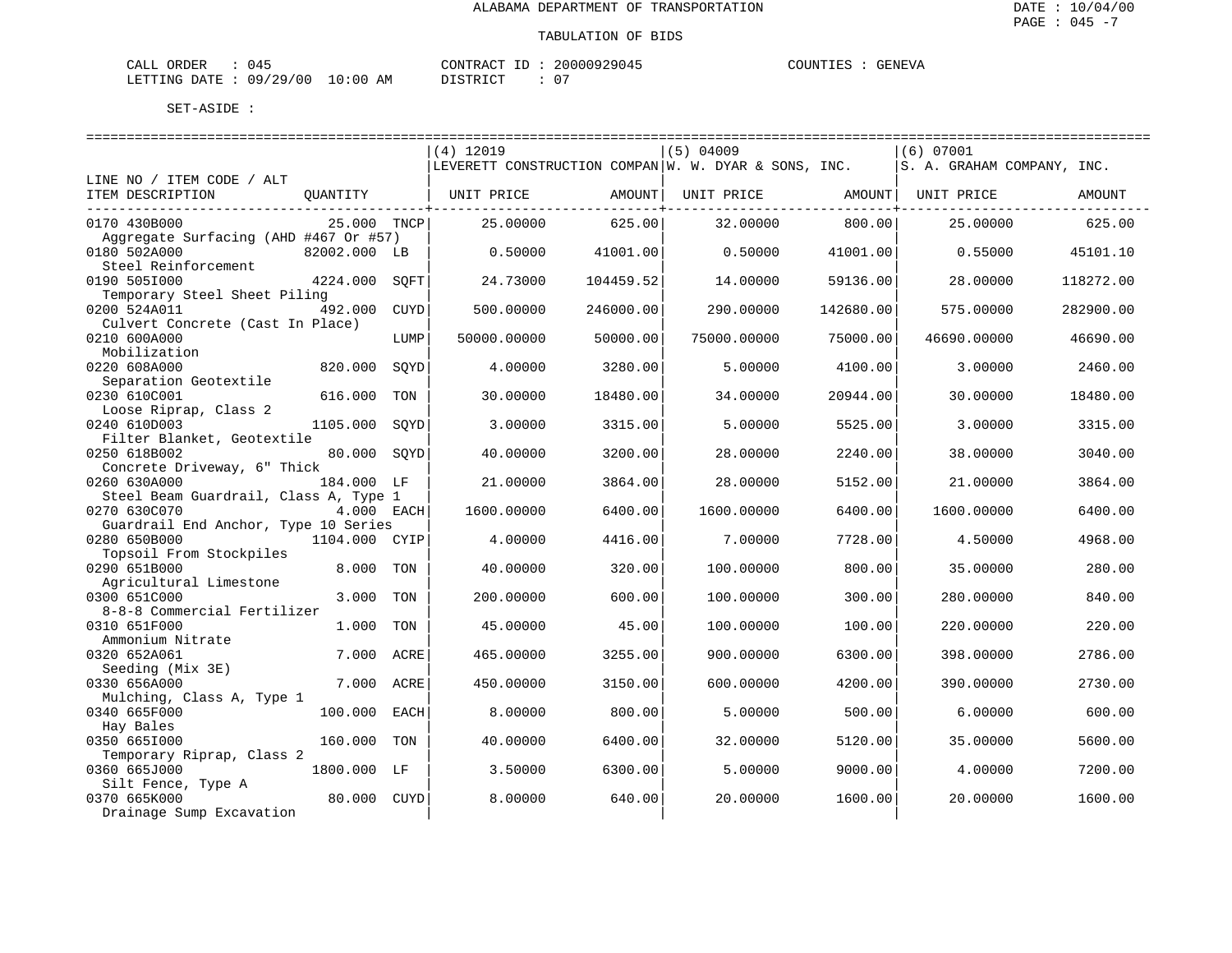| CALL ORDER                       | ባ45 | CONTRACT ID : | 20000929045 | COUNTIES | GENEVA |
|----------------------------------|-----|---------------|-------------|----------|--------|
| LETTING DATE : 09/29/00 10:00 AM |     | DISTRICT      | _ດ –        |          |        |

|                                                            |                  |      | $(4)$ 12019                                                              |          | $(5)$ 04009                                             |          | (6) 07001                  |          |
|------------------------------------------------------------|------------------|------|--------------------------------------------------------------------------|----------|---------------------------------------------------------|----------|----------------------------|----------|
|                                                            |                  |      | $\lfloor$ LEVERETT CONSTRUCTION COMPAN $\lfloor$ W. W. DYAR & SONS, INC. |          |                                                         |          | S. A. GRAHAM COMPANY, INC. |          |
| LINE NO / ITEM CODE / ALT                                  |                  |      |                                                                          |          |                                                         |          |                            |          |
| ITEM DESCRIPTION                                           |                  |      | QUANTITY   UNIT PRICE                                                    |          | AMOUNT   UNIT PRICE                 AMOUNT   UNIT PRICE |          |                            | AMOUNT   |
| 0380 666A001                                               | $2.000$ ACRE     |      | 50.00000                                                                 | 100.00   | 50.00000                                                | 100.00   | 1,00000                    | 2.00     |
| Pest Control Treatment                                     |                  |      |                                                                          |          |                                                         |          |                            |          |
| 0390 680A000                                               |                  | LUMP | 4000.00000                                                               | 4000.00  | 15000.00000                                             | 15000.00 | 4500.00000                 | 4500.00  |
| Engineering Controls                                       |                  |      |                                                                          |          |                                                         |          |                            |          |
| 0400 701A006                                               | 9.000 MILE       |      | 480.00000                                                                | 4320.00  | 600.00000                                               | 5400.00  | 480.00000                  | 4320.00  |
| Solid White, Class 1, Type A Traffic                       |                  |      |                                                                          |          |                                                         |          |                            |          |
| Stripe (6" Wide)                                           | .,<br>3.000 MILE |      |                                                                          |          |                                                         |          |                            |          |
| 0410 701A010                                               |                  |      | 270.00000                                                                | 810.00   | 400.00000                                               | 1200.00  | 270.00000                  | 810.00   |
| Broken Yellow, Class 1, Type A Traffic<br>Stripe (6" Wide) |                  |      |                                                                          |          |                                                         |          |                            |          |
| 0420 701A014                                               | 5.000 MILE       |      | 480.00000                                                                | 2400.00  | 600.00000                                               | 3000.00  | 480.00000                  | 2400.00  |
| Solid Yellow, Class 1, Type A Traffic                      |                  |      |                                                                          |          |                                                         |          |                            |          |
| Stripe (6" Wide)                                           |                  |      |                                                                          |          |                                                         |          |                            |          |
| 0430 701C000                                               | 5.000 MILE       |      | 300.00000                                                                | 1500.00  | 400.00000                                               | 2000.00  | 300.00000                  | 1500.00  |
| Broken Temporary Traffic Stripe                            |                  |      |                                                                          |          |                                                         |          |                            |          |
| 0440 701C001                                               | 19.000 MILE      |      | 320.00000                                                                | 6080.00  | 300.00000                                               | 5700.00  | 320,00000                  | 6080.00  |
| Solid Temporary Traffic Stripe                             |                  |      |                                                                          |          |                                                         |          |                            |          |
| 0450 701D007                                               | 1.000 MILE       |      | 1200.00000                                                               | 1200.00  | 800.00000                                               | 800.00   | 1200.00000                 | 1200.00  |
| Solid Traffic Stripe Removed (Paint)                       |                  |      |                                                                          |          |                                                         |          |                            |          |
| 0460 701D014                                               | 1.000 MILE       |      | 1000.00000                                                               | 1000.00  | 800.00000                                               | 800.00   | 1000.00000                 | 1000.00  |
| Broken Traffic Stripe Removed (Paint)                      |                  |      |                                                                          |          |                                                         |          |                            |          |
| 0470 703A000                                               | 260.000 SOFT     |      | 1,20000                                                                  | 312.00   | 4.00000                                                 | 1040.00  | 1.20000                    | 312.00   |
| Traffic Control Markings, Class 1, Type<br>$\mathsf{A}$    |                  |      |                                                                          |          |                                                         |          |                            |          |
| 0480 705A032                                               | 250.000 EACH     |      | 4.70000                                                                  | 1175.00  | 6.00000                                                 | 1500.00  | 4.70000                    | 1175.00  |
| Pavement Markers, Class A-H, Type 1-B                      |                  |      |                                                                          |          |                                                         |          |                            |          |
| 0490 705A037                                               | 730.000 EACH     |      | 4.90000                                                                  | 3577.00  | 6.00000                                                 | 4380.00  | 4.90000                    | 3577.00  |
| Pavement Markers, Class A-H, Type 2-D                      |                  |      |                                                                          |          |                                                         |          |                            |          |
| 0500 740B000                                               | 1276.000 SOFT    |      | 8.70000                                                                  | 11101.20 | 14.00000                                                | 17864.00 | 14.50000                   | 18502.00 |
| Construction Signs                                         |                  |      |                                                                          |          |                                                         |          |                            |          |
| 0510 740E000                                               | 50.000 EACH      |      | 12.40000                                                                 | 620.00   | 15.00000                                                | 750.00   | 30.00000                   | 1500.00  |
| Cones (36 Inches High)                                     |                  |      |                                                                          |          |                                                         |          |                            |          |
| 0520 740F002                                               | 12.000           | EACH | 190.00000                                                                | 2280.00  | 275.00000                                               | 3300.00  | 400.00000                  | 4800.00  |
| Barricades, Type III                                       |                  |      |                                                                          |          |                                                         |          |                            |          |
| 0530 7401005                                               | 2.000 EACH       |      | 270.00000                                                                | 540.00   | 200.00000                                               | 400.00   | 450.00000                  | 900.00   |
| Warning Lights, Type B (Detachable Head)                   |                  |      |                                                                          |          |                                                         |          |                            |          |
| 0540 740M000                                               | 50.000 EACH      |      | 10.00000                                                                 | 500.00   | 10.00000                                                | 500.00   | 5.00000                    | 250.00   |
| Weight For Cone<br>0550 7400000                            | 1.000 EACH       |      | 1500.00000                                                               | 1500.00  | 2000.00000                                              | 2000.00  | 1500.00000                 | 1500.00  |
| Pilot Car                                                  |                  |      |                                                                          |          |                                                         |          |                            |          |
| 0560 998A000                                               |                  | LUMP | 0.00000                                                                  | 0.00     | 10000.00000                                             | 10000.00 | 1.00000                    | 1.00     |
| Construction Fuel (Maximum Bid Limited                     |                  |      |                                                                          |          |                                                         |          |                            |          |
| To $$49,500.00)$                                           |                  |      |                                                                          |          |                                                         |          |                            |          |
|                                                            |                  |      |                                                                          |          |                                                         |          |                            |          |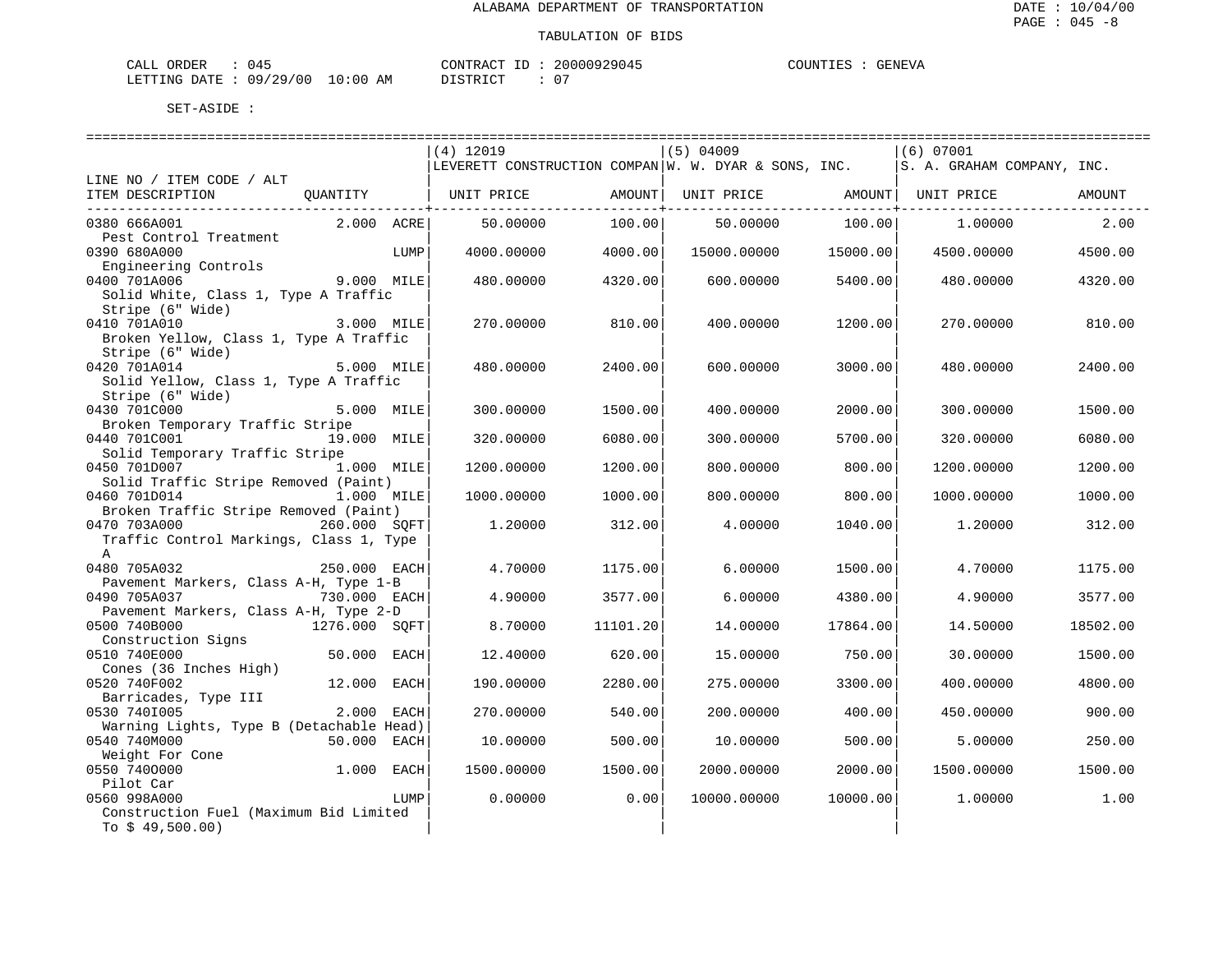| 045<br>ORDER<br>CALL     |            | CONTRACT<br>$\overline{\phantom{a}}$<br>– 1 L.U | 20000929045 | COUNTIES<br>GENEVA |
|--------------------------|------------|-------------------------------------------------|-------------|--------------------|
| 09/29/00<br>LETTING DATE | $10:00$ AM | די היה די הי                                    |             |                    |

| / ITEM CODE / ALT<br>LINE NO /                     |          |      | (4) 12019<br>LEVERETT CONSTRUCTION COMPAN W. W. DYAR & SONS, INC. |                | (5) 04009  |                | (6) 07001<br> S. A. GRAHAM COMPANY, INC. |                |
|----------------------------------------------------|----------|------|-------------------------------------------------------------------|----------------|------------|----------------|------------------------------------------|----------------|
| ITEM DESCRIPTION                                   | OUANTITY |      | UNIT PRICE                                                        | AMOUNT         | UNIT PRICE | AMOUNT         | UNIT PRICE                               | AMOUNT         |
| 0570 999 000<br>Trainee Hours At 80 Cents Per Hour | 750.000  | HOUR | 0.80000                                                           | 600.00         | 0.80000    | 600.00         | 0.80000                                  | 600.00         |
| SECTION TOTALS                                     |          |      |                                                                   | \$1,211,917.80 |            | \$1,220,833.00 |                                          | \$1,286,415.73 |
| CONTRACT TOTALS                                    |          |      |                                                                   | \$1,211,917.80 |            | 1,220,833.00   |                                          | 1,286,415.73   |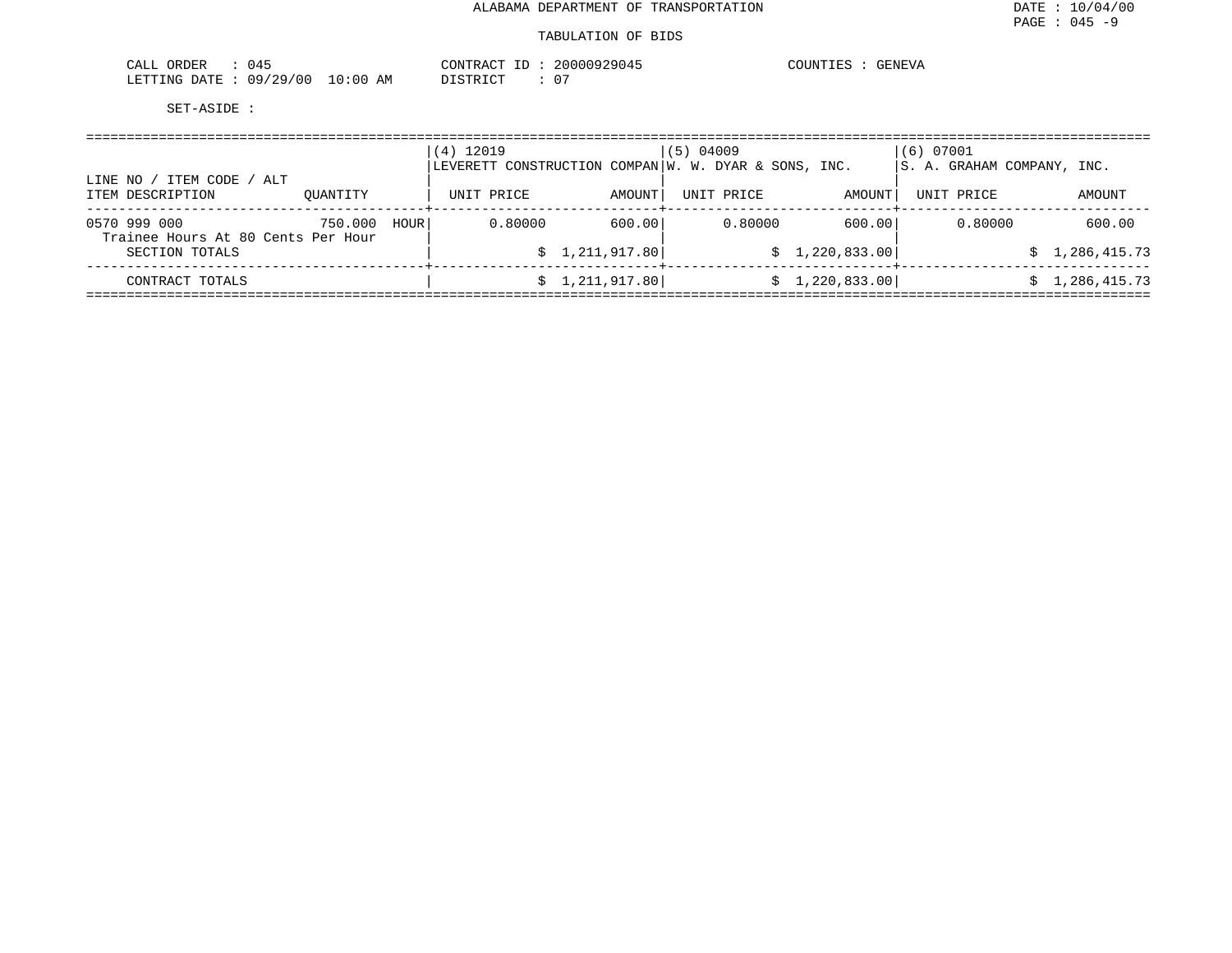| ORDER<br>CALL                   | 045 | CONTRACT ID | 20000929045 | COUNTIES<br>GENEVA |
|---------------------------------|-----|-------------|-------------|--------------------|
| LETTING DATE: 09/29/00 10:00 AM |     | DISTRICT    | 07          |                    |

|                                                                                |             | (7) 08017                |           |                   |            |        |
|--------------------------------------------------------------------------------|-------------|--------------------------|-----------|-------------------|------------|--------|
|                                                                                |             | H & L CONSTRUCTION, INC. |           |                   |            |        |
| LINE NO / ITEM CODE / ALT<br>ITEM DESCRIPTION QUANTITY                         |             | UNIT PRICE AMOUNT        |           | UNIT PRICE AMOUNT | UNIT PRICE | AMOUNT |
|                                                                                |             |                          |           |                   |            |        |
| SECTION 0001 Roadway                                                           |             |                          |           |                   |            |        |
| 0010 201A000<br>Clearing & Grubbing (Approximately 4                           | LUMP        | 20000.00000              | 20000.00  |                   |            |        |
| Acres)                                                                         |             |                          |           |                   |            |        |
| 0020 206A000                                                                   | LUMP        | 20000.00000              | 20000.00  |                   |            |        |
| Removal Of Old Bridge Station 99+49.84                                         |             |                          |           |                   |            |        |
| 0030 206C010                                                                   | 80.000 SOYD | 16.00000                 | 1280.00   |                   |            |        |
| Removing Concrete Driveway                                                     |             |                          |           |                   |            |        |
| 0040 210A000<br>925.000 CYIP <br>Unclassified Excavation                       |             | 3.20000                  | 2960.00   |                   |            |        |
| 9000.000 CYIP<br>0050 210D010                                                  |             | 4.25000                  | 38250.00  |                   |            |        |
| Borrow Excavation (A2 or Better)                                               |             |                          |           |                   |            |        |
| 0060 210D011<br>9118.000 CYIP                                                  |             | 5.30000                  | 48325.40  |                   |            |        |
| Borrow Excavation (A4 or Better)                                               |             |                          |           |                   |            |        |
| 0070 214A000<br>3125.000 CUYD                                                  |             | 12.50000                 | 39062.50  |                   |            |        |
| Structure Excavation                                                           |             |                          |           |                   |            |        |
| 0080 214B001<br>3125.000 CUYD                                                  |             | 35.00000                 | 109375.00 |                   |            |        |
| Foundation Backfill, Commercial                                                |             |                          |           |                   |            |        |
| 8.000 RBST<br>0090 230A000<br>Roadbed Processing                               |             | 320.00000                | 2560.00   |                   |            |        |
| 0100 301A222<br>3500.000 SYCP                                                  |             | 6.35000                  | 22225.00  |                   |            |        |
| Soil Aggregate Base Course, Type C,                                            |             |                          |           |                   |            |        |
| Road Mixed, 6" Compacted Thickness                                             |             |                          |           |                   |            |        |
| 0110 401A000<br>2170.000 SYCP                                                  |             | 0.45000                  | 976.50    |                   |            |        |
| Bituminous Treatment A                                                         |             |                          |           |                   |            |        |
| 0120 405A000<br>1555.000 GAL                                                   |             | 4.25000                  | 6608.75   |                   |            |        |
| Tack Coat                                                                      |             |                          |           |                   |            |        |
| 0130 424A220<br>2730.000 TON                                                   |             | 40.00000                 | 109200.00 |                   |            |        |
| Superpave Bituminous Concrete Wearing<br>Surface Layer, 1/2" Maximum Aggregate |             |                          |           |                   |            |        |
| Size Mix, ESAL Range B                                                         |             |                          |           |                   |            |        |
| 0140 424A226                                                                   | 500.000 TON | 42.00000                 | 21000.00  |                   |            |        |
| Superpave Bituminous Concrete Wearing                                          |             |                          |           |                   |            |        |
| Surface Layer, Leveling, 1/2" Maximum                                          |             |                          |           |                   |            |        |
| Aggregate Size Mix, ESAL Range B                                               |             |                          |           |                   |            |        |
| 0150 424B421<br>5060.000 TON                                                   |             | 36.50000                 | 184690.00 |                   |            |        |
| Superpave Bituminous Concrete Upper                                            |             |                          |           |                   |            |        |
| Binder Layer, 1" Max Aggregate Size Mix,<br>ESAL Range B                       |             |                          |           |                   |            |        |
| 0160 424B533<br>1668.000 TON                                                   |             | 34.50000                 | 57546.00  |                   |            |        |
| Superpave Bituminous Concrete Lower                                            |             |                          |           |                   |            |        |
| Binder Layer, Widening, 1 1/2 " Maximum                                        |             |                          |           |                   |            |        |
| Aggregate Size Mix, ESAL Range B                                               |             |                          |           |                   |            |        |
|                                                                                |             |                          |           |                   |            |        |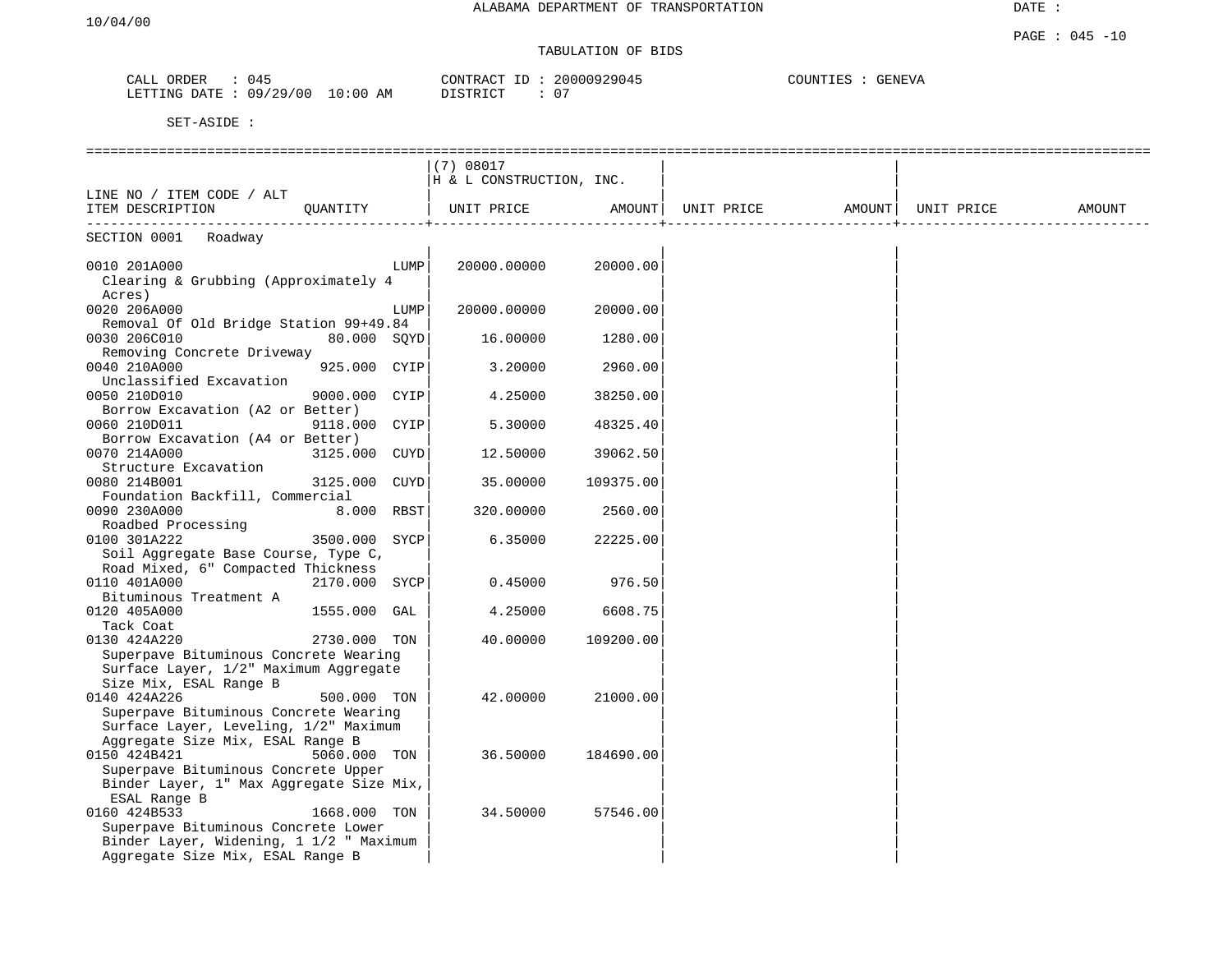| CALL ORDER |  | 045 |                                 | CONTRACT ID: | 20000929045 | COUNTIES | GENEVA |
|------------|--|-----|---------------------------------|--------------|-------------|----------|--------|
|            |  |     | LETTING DATE: 09/29/00 10:00 AM | DISTRICT     | 07          |          |        |

| (7) 08017<br> H & L CONSTRUCTION, INC.<br>LINE NO / ITEM CODE / ALT<br>ITEM DESCRIPTION<br>QUANTITY   UNIT PRICE<br>AMOUNT<br>UNIT PRICE AMOUNT<br>UNIT PRICE<br>AMOUNT<br>----------------<br>687.50<br>25.000 TNCP<br>0170 430B000<br>27.50000<br>Aggregate Surfacing (AHD #467 Or #57)<br>0180 502A000<br>82002.000 LB<br>0.55000<br>45101.10<br>Steel Reinforcement<br>0190 5051000<br>4224.000 SQFT<br>26.50000<br>111936.00<br>Temporary Steel Sheet Piling<br>0200 524A011<br>492.000<br>CUYD<br>550.00000<br>270600.00<br>Culvert Concrete (Cast In Place)<br>0210 600A000<br>34000.00<br>LUMP<br>34000.00000<br>Mobilization<br>0220 608A000<br>820.000 SQYD<br>3.20000<br>2624.00<br>Separation Geotextile |
|----------------------------------------------------------------------------------------------------------------------------------------------------------------------------------------------------------------------------------------------------------------------------------------------------------------------------------------------------------------------------------------------------------------------------------------------------------------------------------------------------------------------------------------------------------------------------------------------------------------------------------------------------------------------------------------------------------------------|
|                                                                                                                                                                                                                                                                                                                                                                                                                                                                                                                                                                                                                                                                                                                      |
|                                                                                                                                                                                                                                                                                                                                                                                                                                                                                                                                                                                                                                                                                                                      |
|                                                                                                                                                                                                                                                                                                                                                                                                                                                                                                                                                                                                                                                                                                                      |
|                                                                                                                                                                                                                                                                                                                                                                                                                                                                                                                                                                                                                                                                                                                      |
|                                                                                                                                                                                                                                                                                                                                                                                                                                                                                                                                                                                                                                                                                                                      |
|                                                                                                                                                                                                                                                                                                                                                                                                                                                                                                                                                                                                                                                                                                                      |
|                                                                                                                                                                                                                                                                                                                                                                                                                                                                                                                                                                                                                                                                                                                      |
|                                                                                                                                                                                                                                                                                                                                                                                                                                                                                                                                                                                                                                                                                                                      |
|                                                                                                                                                                                                                                                                                                                                                                                                                                                                                                                                                                                                                                                                                                                      |
|                                                                                                                                                                                                                                                                                                                                                                                                                                                                                                                                                                                                                                                                                                                      |
|                                                                                                                                                                                                                                                                                                                                                                                                                                                                                                                                                                                                                                                                                                                      |
|                                                                                                                                                                                                                                                                                                                                                                                                                                                                                                                                                                                                                                                                                                                      |
|                                                                                                                                                                                                                                                                                                                                                                                                                                                                                                                                                                                                                                                                                                                      |
|                                                                                                                                                                                                                                                                                                                                                                                                                                                                                                                                                                                                                                                                                                                      |
|                                                                                                                                                                                                                                                                                                                                                                                                                                                                                                                                                                                                                                                                                                                      |
| 0230 610C001<br>616.000 TON<br>35.00000<br>21560.00                                                                                                                                                                                                                                                                                                                                                                                                                                                                                                                                                                                                                                                                  |
| Loose Riprap, Class 2                                                                                                                                                                                                                                                                                                                                                                                                                                                                                                                                                                                                                                                                                                |
| 0240 610D003<br>1105.000 SOYD<br>3.00000<br>3315.00                                                                                                                                                                                                                                                                                                                                                                                                                                                                                                                                                                                                                                                                  |
| Filter Blanket, Geotextile                                                                                                                                                                                                                                                                                                                                                                                                                                                                                                                                                                                                                                                                                           |
| 0250 618B002<br>80.000 SQYD<br>50.00000<br>4000.00                                                                                                                                                                                                                                                                                                                                                                                                                                                                                                                                                                                                                                                                   |
| Concrete Driveway, 6" Thick                                                                                                                                                                                                                                                                                                                                                                                                                                                                                                                                                                                                                                                                                          |
| 0260 630A000<br>184.000 LF<br>21.00000<br>3864.00                                                                                                                                                                                                                                                                                                                                                                                                                                                                                                                                                                                                                                                                    |
| Steel Beam Guardrail, Class A, Type 1                                                                                                                                                                                                                                                                                                                                                                                                                                                                                                                                                                                                                                                                                |
| 0270 630C070<br>4.000 EACH<br>1600.00000<br>6400.00                                                                                                                                                                                                                                                                                                                                                                                                                                                                                                                                                                                                                                                                  |
| Guardrail End Anchor, Type 10 Series                                                                                                                                                                                                                                                                                                                                                                                                                                                                                                                                                                                                                                                                                 |
| 0280 650B000<br>1104.000 CYIP<br>4.25000<br>4692.00                                                                                                                                                                                                                                                                                                                                                                                                                                                                                                                                                                                                                                                                  |
| Topsoil From Stockpiles                                                                                                                                                                                                                                                                                                                                                                                                                                                                                                                                                                                                                                                                                              |
| 0290 651B000<br>8.000 TON<br>45.00000<br>360.00                                                                                                                                                                                                                                                                                                                                                                                                                                                                                                                                                                                                                                                                      |
| Agricultural Limestone                                                                                                                                                                                                                                                                                                                                                                                                                                                                                                                                                                                                                                                                                               |
| 3.000 TON<br>675.00<br>0300 651C000<br>225.00000                                                                                                                                                                                                                                                                                                                                                                                                                                                                                                                                                                                                                                                                     |
| 8-8-8 Commercial Fertilizer                                                                                                                                                                                                                                                                                                                                                                                                                                                                                                                                                                                                                                                                                          |
| 0310 651F000<br>1.000 TON<br>300.00000<br>300.00<br>Ammonium Nitrate                                                                                                                                                                                                                                                                                                                                                                                                                                                                                                                                                                                                                                                 |
| 7.000 ACRE<br>0320 652A061<br>500.00000<br>3500.00                                                                                                                                                                                                                                                                                                                                                                                                                                                                                                                                                                                                                                                                   |
| Seeding (Mix 3E)                                                                                                                                                                                                                                                                                                                                                                                                                                                                                                                                                                                                                                                                                                     |
| 0330 656A000<br>7.000 ACRE<br>500.00000<br>3500.00                                                                                                                                                                                                                                                                                                                                                                                                                                                                                                                                                                                                                                                                   |
| Mulching, Class A, Type 1                                                                                                                                                                                                                                                                                                                                                                                                                                                                                                                                                                                                                                                                                            |
| 0340 665F000<br>100.000 EACH<br>500.00<br>5.00000                                                                                                                                                                                                                                                                                                                                                                                                                                                                                                                                                                                                                                                                    |
| Hay Bales                                                                                                                                                                                                                                                                                                                                                                                                                                                                                                                                                                                                                                                                                                            |
| 0350 6651000<br>160.000 TON<br>30.00000<br>4800.00                                                                                                                                                                                                                                                                                                                                                                                                                                                                                                                                                                                                                                                                   |
| Temporary Riprap, Class 2                                                                                                                                                                                                                                                                                                                                                                                                                                                                                                                                                                                                                                                                                            |
| 0360 665J000<br>1800.000 LF<br>5.25000<br>9450.00                                                                                                                                                                                                                                                                                                                                                                                                                                                                                                                                                                                                                                                                    |
| Silt Fence, Type A                                                                                                                                                                                                                                                                                                                                                                                                                                                                                                                                                                                                                                                                                                   |
| 80.000 CUYD<br>20.00000<br>1600.00<br>0370 665K000                                                                                                                                                                                                                                                                                                                                                                                                                                                                                                                                                                                                                                                                   |
| Drainage Sump Excavation                                                                                                                                                                                                                                                                                                                                                                                                                                                                                                                                                                                                                                                                                             |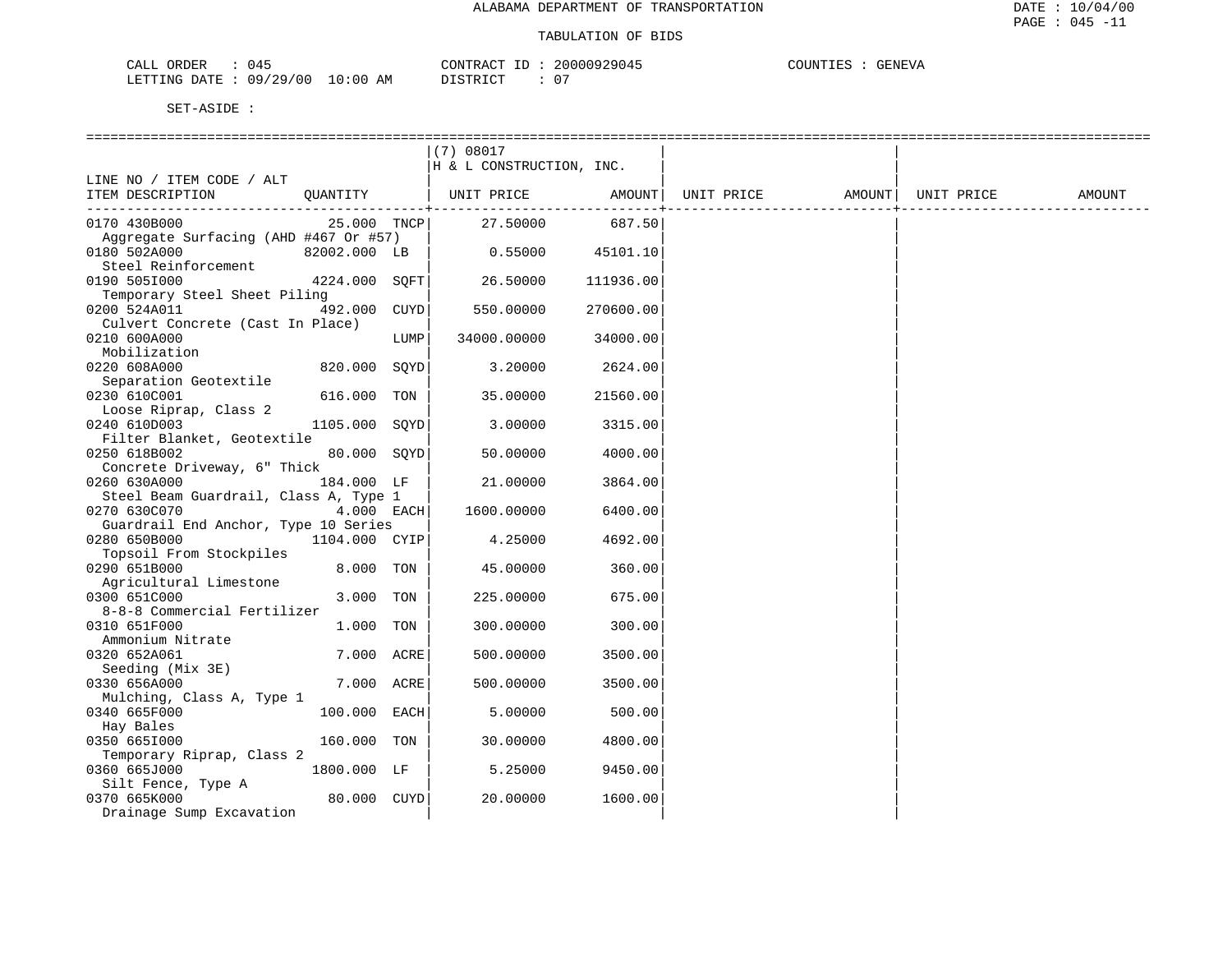| 045<br>CALL ORDER                |          | CONTRACT ID: 20000929045 | COUNTIES : GENEVA |  |
|----------------------------------|----------|--------------------------|-------------------|--|
| LETTING DATE : 09/29/00 10:00 AM | DISTRICT |                          |                   |  |

|                                                                                |                |      | (7) 08017                |          |                     |        |
|--------------------------------------------------------------------------------|----------------|------|--------------------------|----------|---------------------|--------|
|                                                                                |                |      | H & L CONSTRUCTION, INC. |          |                     |        |
| LINE NO / ITEM CODE / ALT                                                      |                |      |                          |          |                     |        |
| ITEM DESCRIPTION QUANTITY   UNIT PRICE AMOUNT   UNIT PRICE AMOUNT   UNIT PRICE |                |      |                          |          | ------------------- | AMOUNT |
| 0380 666A001                                                                   |                |      | 2.000 ACRE 55.00000      | 110.00   |                     |        |
| Pest Control Treatment                                                         |                |      |                          |          |                     |        |
| 0390 680A000                                                                   |                |      | LUMP 6000.00000          | 6000.00  |                     |        |
| Engineering Controls                                                           |                |      |                          |          |                     |        |
| 0400 701A006                                                                   | $9.000$ MILE   |      | 510.00000                | 4590.00  |                     |        |
| Solid White, Class 1, Type A Traffic                                           |                |      |                          |          |                     |        |
| Stripe (6" Wide)                                                               |                |      |                          |          |                     |        |
| 0410 701A010                                                                   | 3.000 MILE     |      | 285.00000                | 855.00   |                     |        |
| Broken Yellow, Class 1, Type A Traffic                                         |                |      |                          |          |                     |        |
| Stripe (6" Wide)                                                               |                |      |                          |          |                     |        |
| 0420 701A014                                                                   | $5.000$ MILE   |      | 510.00000                | 2550.00  |                     |        |
| Solid Yellow, Class 1, Type A Traffic                                          |                |      |                          |          |                     |        |
| Stripe (6" Wide)                                                               |                |      |                          |          |                     |        |
| 0430 701C000                                                                   | 5.000 MILE     |      | 320.00000                | 1600.001 |                     |        |
| Broken Temporary Traffic Stripe                                                |                |      |                          |          |                     |        |
| 0440 701C001                                                                   | 19.000 MILE    |      | 340.00000                | 6460.00  |                     |        |
| Solid Temporary Traffic Stripe                                                 |                |      |                          |          |                     |        |
| 0450 701D007                                                                   | 1.000 MILE     |      | 1250.00000               | 1250.00  |                     |        |
| Solid Traffic Stripe Removed (Paint)                                           |                |      |                          |          |                     |        |
| 0460 701D014                                                                   | 1.000 MILE     |      | 1100.00000               | 1100.00  |                     |        |
| Broken Traffic Stripe Removed (Paint)                                          |                |      |                          |          |                     |        |
| 0470 703A000                                                                   | 260.000 SOFT   |      | 1.30000                  | 338.00   |                     |        |
| Traffic Control Markings, Class 1, Type                                        |                |      |                          |          |                     |        |
| A                                                                              |                |      |                          |          |                     |        |
| 0480 705A032                                                                   | 250.000 EACH   |      | 5.00000                  | 1250.00  |                     |        |
| Pavement Markers, Class A-H, Type 1-B                                          |                |      |                          |          |                     |        |
| 0490 705A037                                                                   | $730.000$ EACH |      | 5.20000                  | 3796.00  |                     |        |
| Pavement Markers, Class A-H, Type 2-D                                          | 1276.000 SOFT  |      |                          |          |                     |        |
| 0500 740B000<br>Construction Signs                                             |                |      | 9.00000                  | 11484.00 |                     |        |
| 0510 740E000                                                                   | 50.000 EACH    |      | 15.00000                 | 750.00   |                     |        |
| Cones (36 Inches High)                                                         |                |      |                          |          |                     |        |
| 0520 740F002                                                                   | 12.000 EACH    |      | 250.00000                | 3000.00  |                     |        |
| Barricades, Type III                                                           |                |      |                          |          |                     |        |
| 0530 7401005                                                                   | 2.000 EACH     |      | 650.00000                | 1300.00  |                     |        |
| Warning Lights, Type B (Detachable Head)                                       |                |      |                          |          |                     |        |
| 0540 740M000                                                                   | 50.000 EACH    |      | 10.00000                 | 500.00   |                     |        |
| Weight For Cone                                                                |                |      |                          |          |                     |        |
| 0550 7400000                                                                   | $1.000$ EACH   |      | 2000.00000               | 2000.00  |                     |        |
| Pilot Car                                                                      |                |      |                          |          |                     |        |
| 0560 998A000                                                                   |                | LUMP | 20000.00000              | 20000.00 |                     |        |
| Construction Fuel (Maximum Bid Limited                                         |                |      |                          |          |                     |        |
| To $$49,500.00)$                                                               |                |      |                          |          |                     |        |
|                                                                                |                |      |                          |          |                     |        |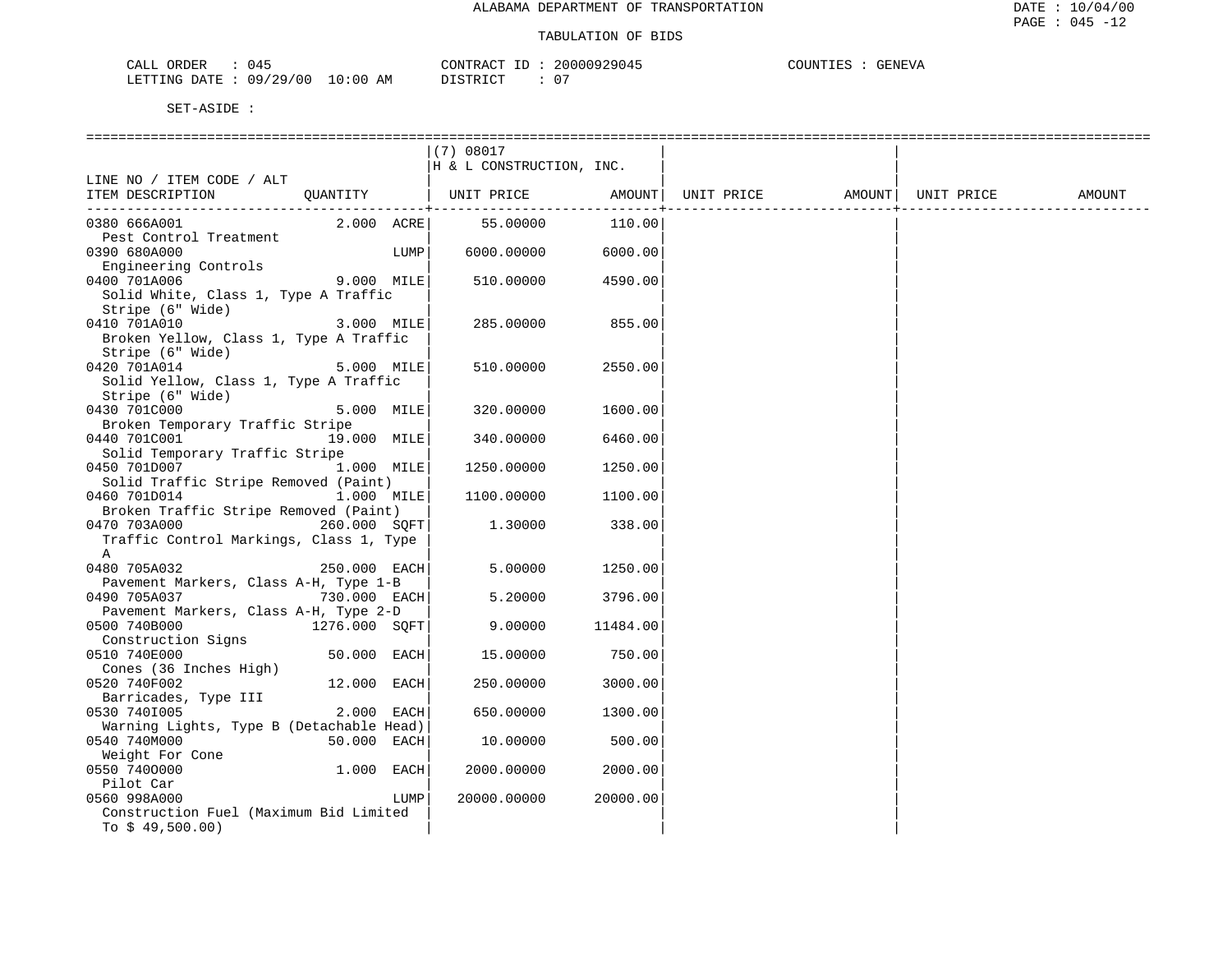| ORDER<br>$\sim$ $ -$<br>-'ALI<br>14'<br>.           |           | ידים אידי ארי         | 20000929045        | GENEVA<br>TNET. |
|-----------------------------------------------------|-----------|-----------------------|--------------------|-----------------|
| $\sqrt{2}$<br>، ۱۵<br>700<br>LETTING<br>JATF<br>, u | AΜ<br>÷00 | ⊤ ∩π<br>. די אידיפידי | $\sim$ $\sim$<br>ັ |                 |

| LINE NO / ITEM CODE / ALT                          |          |      | (7) 08017<br> H & L CONSTRUCTION, INC. |                 |            |        |            |        |
|----------------------------------------------------|----------|------|----------------------------------------|-----------------|------------|--------|------------|--------|
| ITEM DESCRIPTION                                   | OUANTITY |      | UNIT PRICE                             | AMOUNT          | UNIT PRICE | AMOUNT | UNIT PRICE | AMOUNT |
| 0570 999 000<br>Trainee Hours At 80 Cents Per Hour | 750.000  | HOUR | 0.80000                                | 600.00          |            |        |            |        |
| SECTION TOTALS                                     |          |      |                                        | \$1,287,056.75] |            |        |            |        |
| CONTRACT TOTALS                                    |          |      |                                        | \$1,287,056.75] |            |        |            |        |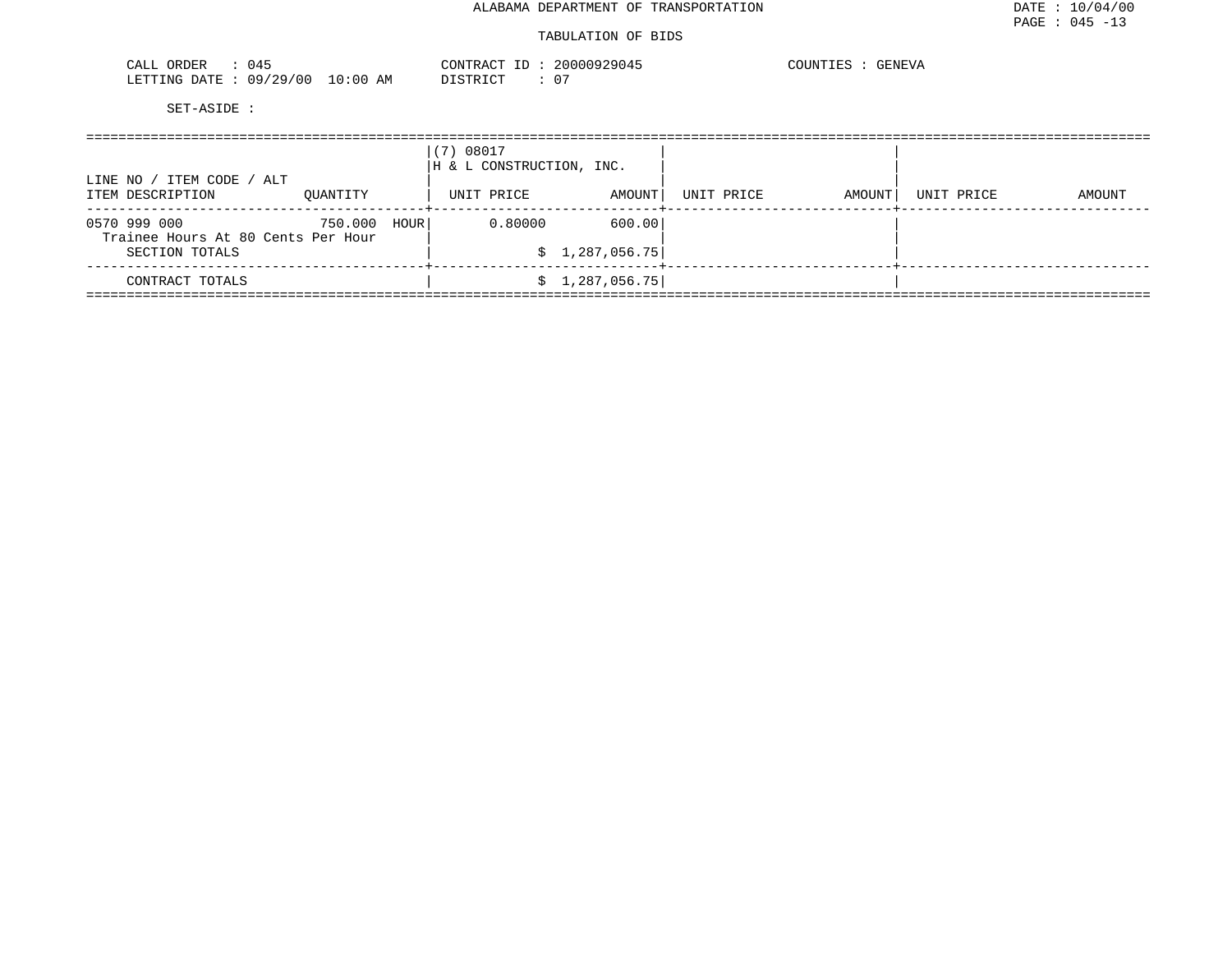DATE :

## VENDOR RANKING

| CALL ORDER          | $\therefore$ 046<br>LETTING DATE : 09/29/00<br>10:00 AM                                                                                       | CONTRACT ID: 20000929046<br>DISTRICT<br>: 07 |              | COUNTIES : HENRY |                                |                        |
|---------------------|-----------------------------------------------------------------------------------------------------------------------------------------------|----------------------------------------------|--------------|------------------|--------------------------------|------------------------|
| Length $-3.783$ mi. | CONTRACT DESCRIPTION:<br>for constructing the Resurfacing and Traffic Stripe on C.R.<br>#7 from S.R. #27 to C.R. #40, southwest of Abbeville. | 30<br>CONTRACT TIME:                         | Working Days | (available days) | $PROJECT(S)$ : STPNU-3414(101) |                        |
| SET-ASIDE :         |                                                                                                                                               |                                              |              |                  |                                |                        |
| RANK                | VENDOR NO./NAME                                                                                                                               |                                              |              |                  | TOTAL<br>BID.                  | % OVER<br>LOW BID      |
| 01018<br>23024      | APAC-ALABAMA, INC.<br>WIREGRASS CONSTRUCTION COMPANY, INC.                                                                                    |                                              |              |                  | 224,871.29<br>239,989.29       | 100.0000%<br>106.7229% |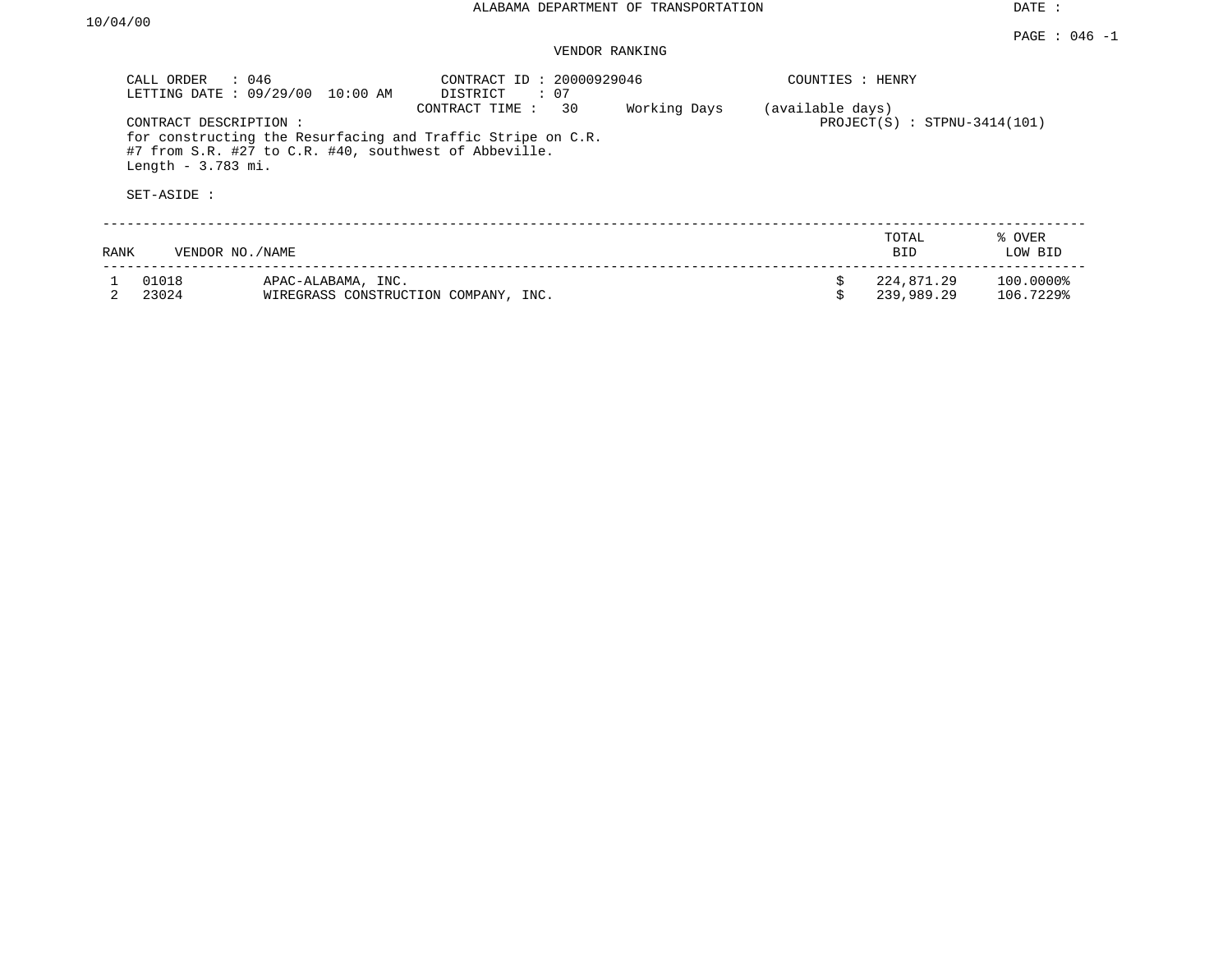| CALL<br>ORDER | 746      |             | CONTRACT<br>ח ד  | 20000929046                   | COUNTIES | HENRY |
|---------------|----------|-------------|------------------|-------------------------------|----------|-------|
| LETTING DATE  | 09/29/00 | 10:00<br>AM | $\ldots$ CTR TOT | $\sim$ $\sim$<br>$\mathbf{v}$ |          |       |

|                                        |              |      | (1) 01018                     |           | (2) 23024                    |                 |            |        |
|----------------------------------------|--------------|------|-------------------------------|-----------|------------------------------|-----------------|------------|--------|
|                                        |              |      | APAC-ALABAMA, INC.            |           | WIREGRASS CONSTRUCTION COMPA |                 |            |        |
| LINE NO / ITEM CODE / ALT              |              |      |                               |           |                              |                 |            |        |
| ITEM DESCRIPTION                       | QUANTITY     |      | UNIT PRICE AMOUNT  UNIT PRICE |           |                              | AMOUNT          | UNIT PRICE | AMOUNT |
| SECTION 0001 TOTAL                     |              |      |                               |           |                              |                 |            |        |
|                                        |              |      |                               |           |                              |                 |            |        |
| 0010 206C010                           | 11.000 SQYD  |      | 78.00000 858.00               |           |                              | 35.00000 385.00 |            |        |
| Removing Concrete Driveway             |              |      |                               |           |                              |                 |            |        |
| 0020 212A000                           | 147.000 STA  |      | 17.00000                      | 2499.00   | 22.00000                     | 3234.00         |            |        |
| Machine Grading Shoulders              |              |      |                               |           |                              |                 |            |        |
| 0030 305A000                           | 500.000 CYCP |      | 8,00000                       | 4000.00   | 8.10000                      | 4050.00         |            |        |
| Borrow, Section 210, (A-4 Or Better)   |              |      |                               |           |                              |                 |            |        |
| For Miscellaneous Use                  |              |      |                               |           |                              |                 |            |        |
| 0040 405A000                           | 1517.000 GAL |      | 1.64000                       | 2487.88   | 1.64000                      | 2487.88         |            |        |
| Tack Coat                              |              |      |                               |           |                              |                 |            |        |
| 0050 429A201                           | 3479.000 TON |      | 35.40000                      | 123156.60 | 37.64000                     | 130949.56       |            |        |
| Improved Bituminous Concrete Wearing   |              |      |                               |           |                              |                 |            |        |
| Surface Layer, 3/4" Maximum Aggregate  |              |      |                               |           |                              |                 |            |        |
| Size Mix, ESAL Range A                 |              |      |                               |           |                              |                 |            |        |
| 0060 429A206                           | 200.000 TON  |      | 49.90000                      | 9980.00   | 40.75000                     | 8150.00         |            |        |
| Improved Bituminous Concrete Wearing   |              |      |                               |           |                              |                 |            |        |
| Surface Layer, Leveling, 1/2" Maximum  |              |      |                               |           |                              |                 |            |        |
| Aggregate Size Mix, ESAL Range A       |              |      |                               |           |                              |                 |            |        |
| 0070 429B213                           | 1553.000 TON |      | 32.00000                      | 49696.00  | 36.95000                     | 57383.35        |            |        |
| Improved Bituminous Concrete Binder    |              |      |                               |           |                              |                 |            |        |
| Layer, Widening, 1 1/2" Maximum        |              |      |                               |           |                              |                 |            |        |
| Aggregate Size Mix, ESAL Range A       |              |      |                               |           |                              |                 |            |        |
| 0080 600A000                           |              | LUMP | 8084.81000                    | 8084.81   | 7500.00000                   | 7500.00         |            |        |
| Mobilization                           |              |      |                               |           |                              |                 |            |        |
| 0090 652A061                           | 6.000 ACRE   |      | 420.00000                     | 2520.00   | 425.00000                    | 2550.00         |            |        |
| Seeding (Mix 3E)                       |              |      |                               |           |                              |                 |            |        |
| 0100 656A000                           | 6.000 ACRE   |      | 420.00000                     | 2520.00   | 425.00000                    | 2550.00         |            |        |
| Mulching, Class A, Type 1              |              |      |                               |           |                              |                 |            |        |
| 0110 665F000                           | 50.000 EACH  |      | 5.00000                       | 250.00    | 5.05000                      | 252.50          |            |        |
| Hay Bales                              |              |      |                               |           |                              |                 |            |        |
| 0120 665J000                           | 200.000 LF   |      | 3.60000                       | 720.00    | 3.64000                      | 728.00          |            |        |
| Silt Fence, Type A                     |              |      |                               |           |                              |                 |            |        |
| 0130 701A004                           | 8.000 MILE   |      | 320.00000                     | 2560.00   | 320.00000                    | 2560.00         |            |        |
| Solid White, Class 1, Type A Traffic   |              |      |                               |           |                              |                 |            |        |
| Stripe                                 |              |      |                               |           |                              |                 |            |        |
| 0140 701A035                           | 5.000 MILE   |      | 1050.00000                    | 5250.00   | 1050.00000                   | 5250.00         |            |        |
| Solid Yellow, Class 2, Type A Traffic  |              |      |                               |           |                              |                 |            |        |
| Stripe (0.09" Thick)                   |              |      |                               |           |                              |                 |            |        |
| 0150 701A045                           | $2.000$ MILE |      | 600.00000                     | 1200.00   | 600.00000                    | 1200.00         |            |        |
| Broken Yellow, Class 2, Type A Traffic |              |      |                               |           |                              |                 |            |        |
| Stripe (0.09" Thick)                   |              |      |                               |           |                              |                 |            |        |
|                                        |              |      |                               |           |                              |                 |            |        |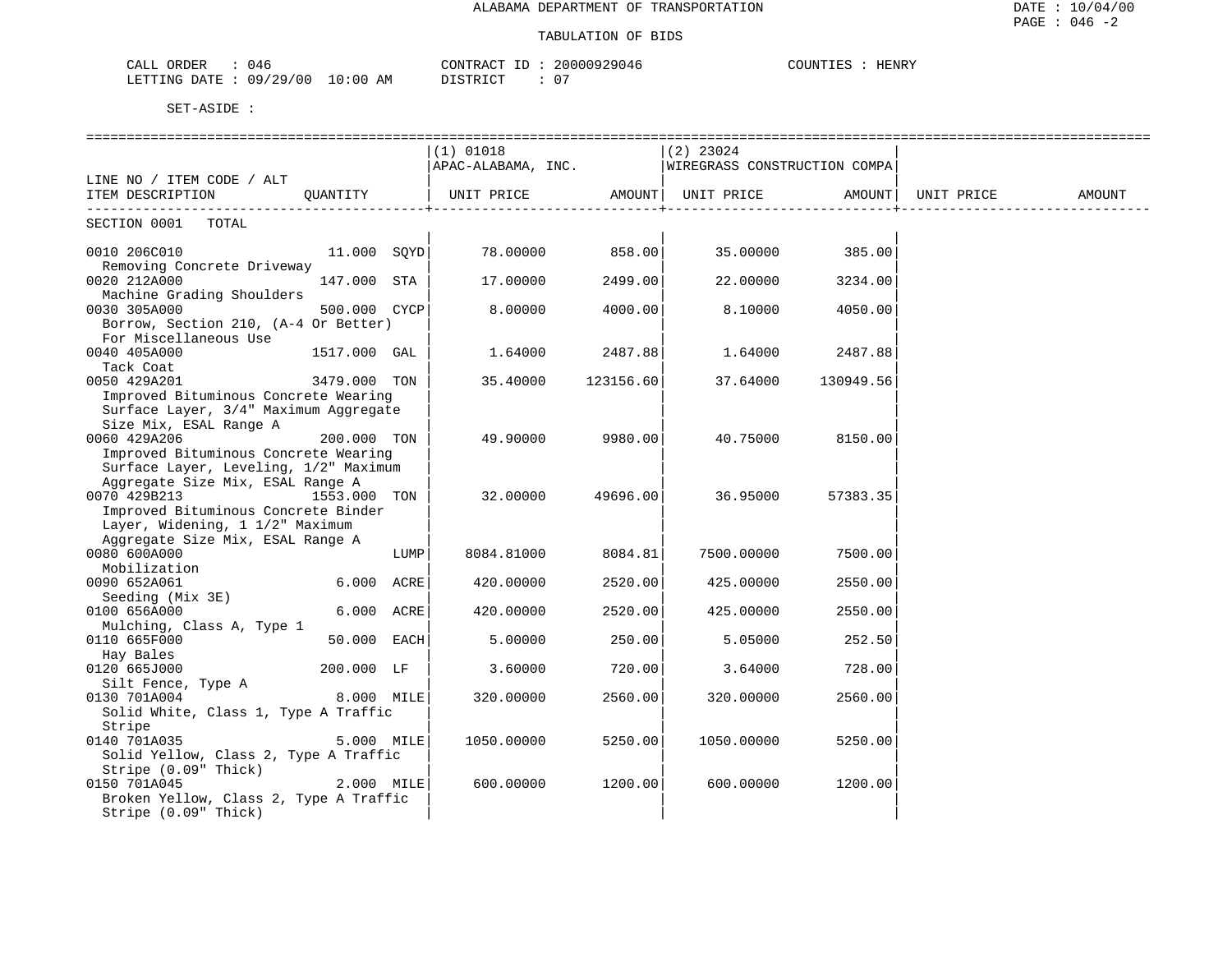| CALL ORDER<br>046               | CONTRACT<br>ID | 20000929046 | COUNTIES | HENRY |  |
|---------------------------------|----------------|-------------|----------|-------|--|
| LETTING DATE: 09/29/00 10:00 AM | DISTRICT       | $\cap$      |          |       |  |

|                                         |              |      | $(1)$ 01018                                                   |            | $(2)$ 23024                  |                   |  |
|-----------------------------------------|--------------|------|---------------------------------------------------------------|------------|------------------------------|-------------------|--|
|                                         |              |      | APAC-ALABAMA, INC.                                            |            | WIREGRASS CONSTRUCTION COMPA |                   |  |
| LINE NO / ITEM CODE / ALT               |              |      |                                                               |            |                              |                   |  |
| ITEM DESCRIPTION                        | QUANTITY     |      | UNIT PRICE   AMOUNT  UNIT PRICE   AMOUNT  UNIT PRICE   AMOUNT |            |                              |                   |  |
| 2.000 MILE<br>0160 701C000              |              |      | 500.00000                                                     | 1000.00    |                              | 500.00000 1000.00 |  |
| Broken Temporary Traffic Stripe         |              |      |                                                               |            |                              |                   |  |
| 0170 701C001                            | $3.000$ MILE |      | 500.00000 1500.00                                             |            |                              | 500.00000 1500.00 |  |
| Solid Temporary Traffic Stripe          |              |      |                                                               |            |                              |                   |  |
| 0180 703A000<br>150.000 SOFT            |              |      | 1.25000                                                       | 187.50     |                              | 1.25000 187.50    |  |
| Traffic Control Markings, Class 1, Type |              |      |                                                               |            |                              |                   |  |
|                                         |              |      |                                                               |            |                              |                   |  |
| 0190 703D001 150.000 SQFT               |              |      | 1.25000                                                       | 187.50     | 1.25000                      | 187.50            |  |
| Temporary Traffic Control Markings      |              |      |                                                               |            |                              |                   |  |
| 0200 705A032<br>230.000 EACH            |              |      | 4.70000                                                       | 1081.00    | 4.70000                      | 1081.00           |  |
| Pavement Markers, Class A-H, Type 1-B   |              |      |                                                               |            |                              |                   |  |
| 0210 705A037<br>570.000 EACH            |              |      | 4,90000                                                       | 2793.00    | 4.90000                      | 2793.00           |  |
| Pavement Markers, Class A-H, Type 2-D   |              |      |                                                               |            |                              |                   |  |
| 0220 740B000<br>184.000 SOFT            |              |      | 10.00000                                                      | 1840.00    | 15.00000                     | 2760.00           |  |
| Construction Signs                      |              |      |                                                               |            |                              |                   |  |
| 1.000 EACH<br>0230 7400000              |              |      | 500.00000                                                     | 500.00     | 1250.00000                   | 1250.00           |  |
| Pilot Car                               |              |      |                                                               |            |                              |                   |  |
| 0240 998A000                            |              | LUMP | 0.00000                                                       | 0.001      | 0.00000                      | 0.00              |  |
| Construction Fuel (Maximum Bid Limited  |              |      |                                                               |            |                              |                   |  |
| To $$12,000.00)$                        |              |      |                                                               |            |                              |                   |  |
| SECTION TOTALS                          |              |      |                                                               | 224,871.29 |                              | 239,989.29        |  |
| CONTRACT TOTALS                         |              |      | S                                                             | 224,871.29 |                              | \$239,989.29      |  |
|                                         |              |      |                                                               |            |                              |                   |  |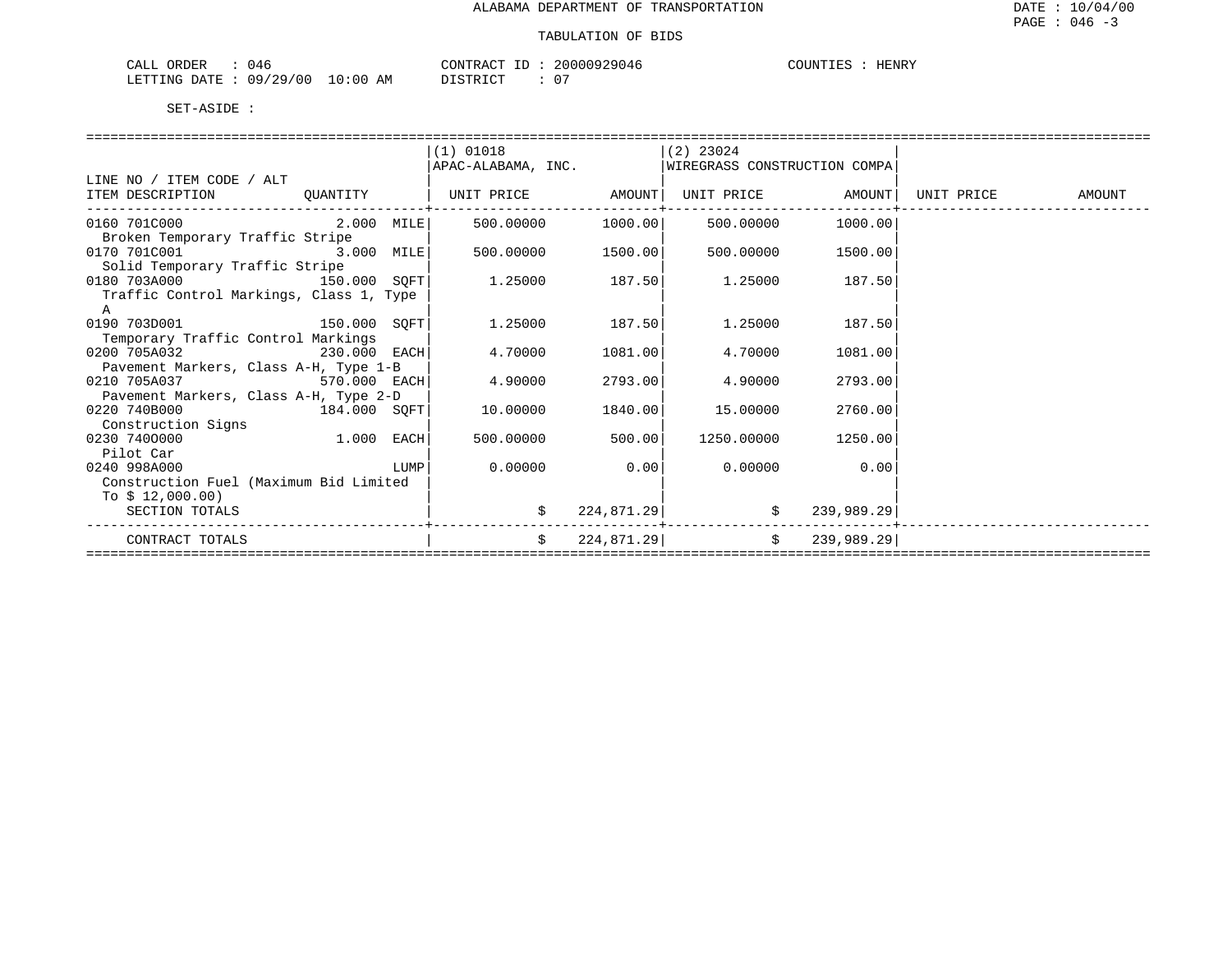DATE :

## VENDOR RANKING

| CALL ORDER<br>LETTING DATE : 09/29/00               | $\therefore$ 047<br>10:00 AM                                                                                               | CONTRACT ID: 20000929047<br>$\therefore$ 05<br>DISTRICT |              | COUNTIES : LAMAR |                                |                        |
|-----------------------------------------------------|----------------------------------------------------------------------------------------------------------------------------|---------------------------------------------------------|--------------|------------------|--------------------------------|------------------------|
| CONTRACT DESCRIPTION :<br>23.022 km.<br>SET-ASIDE : | for constructing the Resurfacing and Traffic Stripe on C.R.<br>#16 from S.R. #17 to the Lamar/Marion County Line. Length - | 60<br>CONTRACT TIME:                                    | Working Days | (available days) | $PROJECT(S)$ : STPOA-3812(102) |                        |
| RANK                                                | VENDOR NO. / NAME                                                                                                          |                                                         |              |                  | TOTAL<br><b>BID</b>            | % OVER<br>LOW BID      |
| 04013<br>02033                                      | DUNN CONSTRUCTION COMPANY, INC.<br>S. T. BUNN CONSTRUCTION COMPANY, INC.                                                   |                                                         |              |                  | 712,213.17<br>721,596.60       | 100.0000%<br>101.3175% |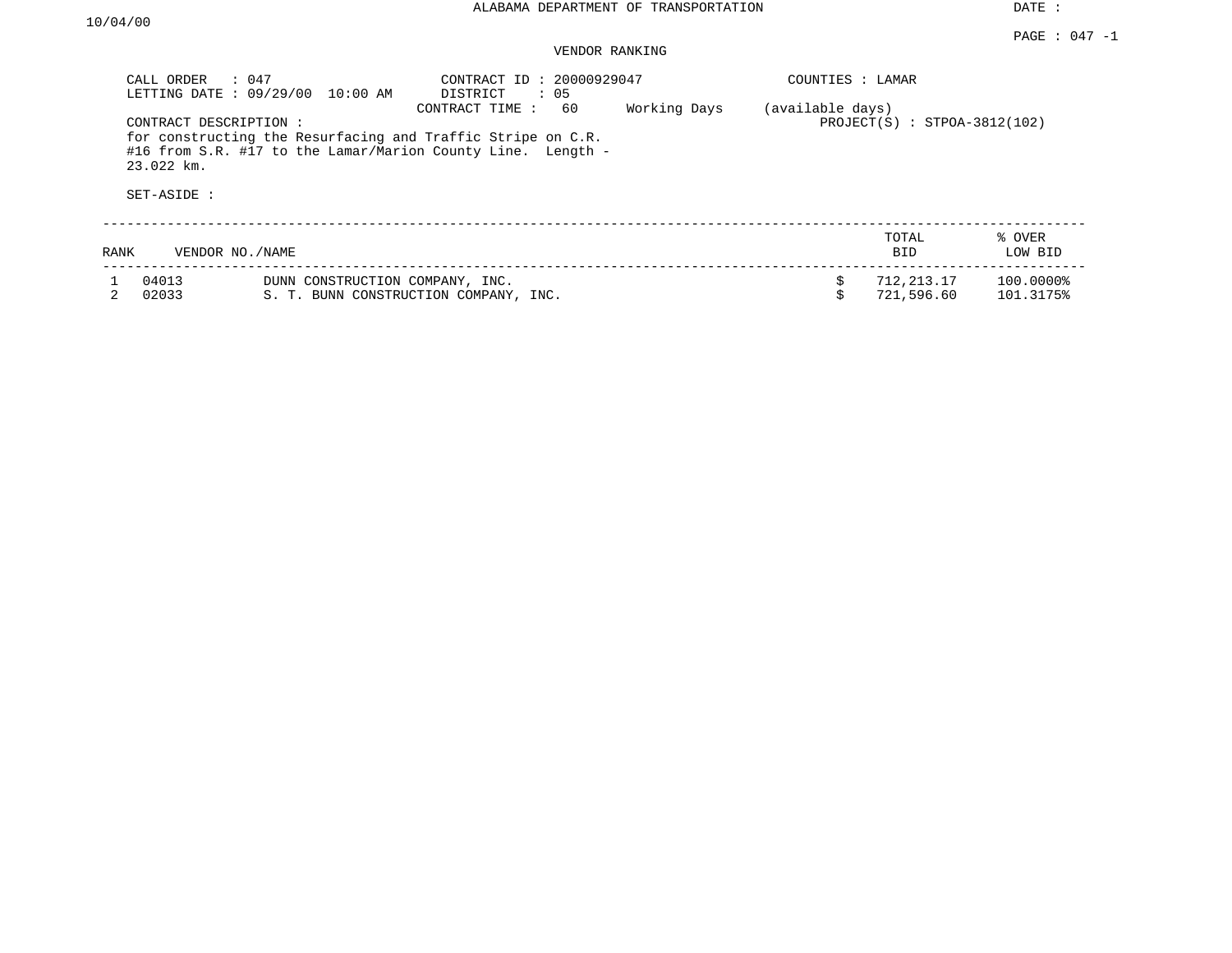| CALL ORDER<br>: 047             | CONTRACT ID: 20000929047 | COUNTIES : LAMAR |
|---------------------------------|--------------------------|------------------|
| LETTING DATE: 09/29/00 10:00 AM | DISTRICT                 |                  |

| ===========================              |               |      |                                                                |           |                  |                                       |        |
|------------------------------------------|---------------|------|----------------------------------------------------------------|-----------|------------------|---------------------------------------|--------|
|                                          |               |      | (1) 04013                                                      |           | $(2)$ 02033      |                                       |        |
|                                          |               |      | $ DUNN$ CONSTRUCTION CO., INC. $ S. T. BUNN$ CONSTRUCTION CO., |           |                  |                                       |        |
| LINE NO / ITEM CODE / ALT                |               |      |                                                                |           |                  |                                       |        |
| ITEM DESCRIPTION QUANTITY                |               |      | UNIT PRICE   AMOUNT  UNIT PRICE   AMOUNT  UNIT PRICE           |           |                  | . _ _ _ _ _ _ _ _ _ _ _ _ _ _ _ _ _ _ | AMOUNT |
| ___________<br>SECTION 0001 Roadway      |               |      |                                                                |           |                  |                                       |        |
|                                          |               |      |                                                                |           |                  |                                       |        |
| 0010 210D000                             | 4200.000 M3   |      | 8.88000 37296.00                                               |           | 8.13000 34146.00 |                                       |        |
| Borrow Excavation                        |               |      |                                                                |           |                  |                                       |        |
| 0020 212A000                             | 455.000 STA   |      | 12.39000                                                       | 5637.45   | 1.00000          | 455.00                                |        |
| Machine Grading Shoulders                |               |      |                                                                |           |                  |                                       |        |
| 0030 405A000                             | 38000.000 L   |      | 0.22000                                                        | 8360.00   | 0.27000          | 10260.00                              |        |
| Tack Coat                                |               |      |                                                                |           |                  |                                       |        |
| 7070.000 MTON<br>0040 416A022            |               |      | 37.88000                                                       | 267811.60 | 36.41000         | 257418.70                             |        |
| Bituminous Concrete Wearing Surface,     |               |      |                                                                |           |                  |                                       |        |
| Mix 3                                    |               |      |                                                                |           |                  |                                       |        |
| 0050 416C020                             | 9590.000 MTON |      | 34.74000                                                       | 333156.60 | 36.41000         | 349171.90                             |        |
| Bituminous Concrete Plant Mix, Leveling, |               |      |                                                                |           |                  |                                       |        |
| Mix 1                                    |               |      |                                                                |           |                  |                                       |        |
| 0060 600A000                             |               | LUMP | 5733.63000                                                     | 5733.63   | 16800.00000      | 16800.00                              |        |
| Mobilization                             |               |      |                                                                |           |                  |                                       |        |
| 0070 651C000                             | $3.000$ MTON  |      | 407.55000                                                      | 1222.65   | 500.00000        | 1500.00                               |        |
| 8-8-8 Commercial Fertilizer              |               |      |                                                                |           |                  |                                       |        |
| 0080 652A053                             | 3.000 HA      |      | 1280.88000                                                     | 3842.64   | 1400.00000       | 4200.00                               |        |
| Seeding (Mix 1E)                         |               |      |                                                                |           |                  |                                       |        |
| 0090 656A000                             | 3.000 HA      |      | 1280.88000                                                     | 3842.64   |                  | 1400.00000 4200.00                    |        |
| Mulching, Class A, Type 1                |               |      |                                                                |           |                  |                                       |        |
| 0100 701A030                             | 46.000 KM     |      | 410.44000                                                      | 18880.24  | 373.00000        | 17158.00                              |        |
| Solid White, Class 2T, Type A, Traffic   |               |      |                                                                |           |                  |                                       |        |
| Stripe                                   |               |      |                                                                |           |                  |                                       |        |
| 0110 701A034                             | 25.000 KM     |      | 410.44000                                                      | 10261.00  | 373.00000        | 9325.00                               |        |
| Solid Yellow, Class 2T, Type A, Traffic  |               |      |                                                                |           |                  |                                       |        |
| Stripe                                   |               |      |                                                                |           |                  |                                       |        |
| 0120 701A044                             | 18.000 KM     |      | 204.68000                                                      | 3684.24   | 186.00000        | 3348.00                               |        |
| Broken Yellow, Class 2T, Type A,         |               |      |                                                                |           |                  |                                       |        |
| Traffic Stripe                           |               |      |                                                                |           |                  |                                       |        |
| 18.000 KM<br>0130 701C000                |               |      | 218.99000                                                      | 3941.82   | 199.00000        | 3582.00                               |        |
| Broken Temporary Traffic Stripe          |               |      |                                                                |           |                  |                                       |        |
| 0140 701C001                             | 25.000 KM     |      | 246.49000                                                      | 6162.25   | 224.00000        | 5600.00                               |        |
| Solid Temporary Traffic Stripe           |               |      |                                                                |           |                  |                                       |        |
| 0150 740B000                             | 24.000 M2     |      | 98.10000                                                       | 2354.40   | 118.00000        | 2832.00                               |        |
| Construction Signs                       |               |      |                                                                |           |                  |                                       |        |
| 0160 7400000                             | $1.000$ EACH  |      | 24.84000                                                       | 24.84     | 1600.00000       | 1600.00                               |        |
| Pilot Car                                |               |      |                                                                |           |                  |                                       |        |
| 0170 998A000                             |               | LUMP | 1.17000                                                        | 1.17      | 0.00000          | 0.00                                  |        |
| Construction Fuel (Maximum Bid Limited   |               |      |                                                                |           |                  |                                       |        |
| To $$35,000.00)$                         |               |      |                                                                |           |                  |                                       |        |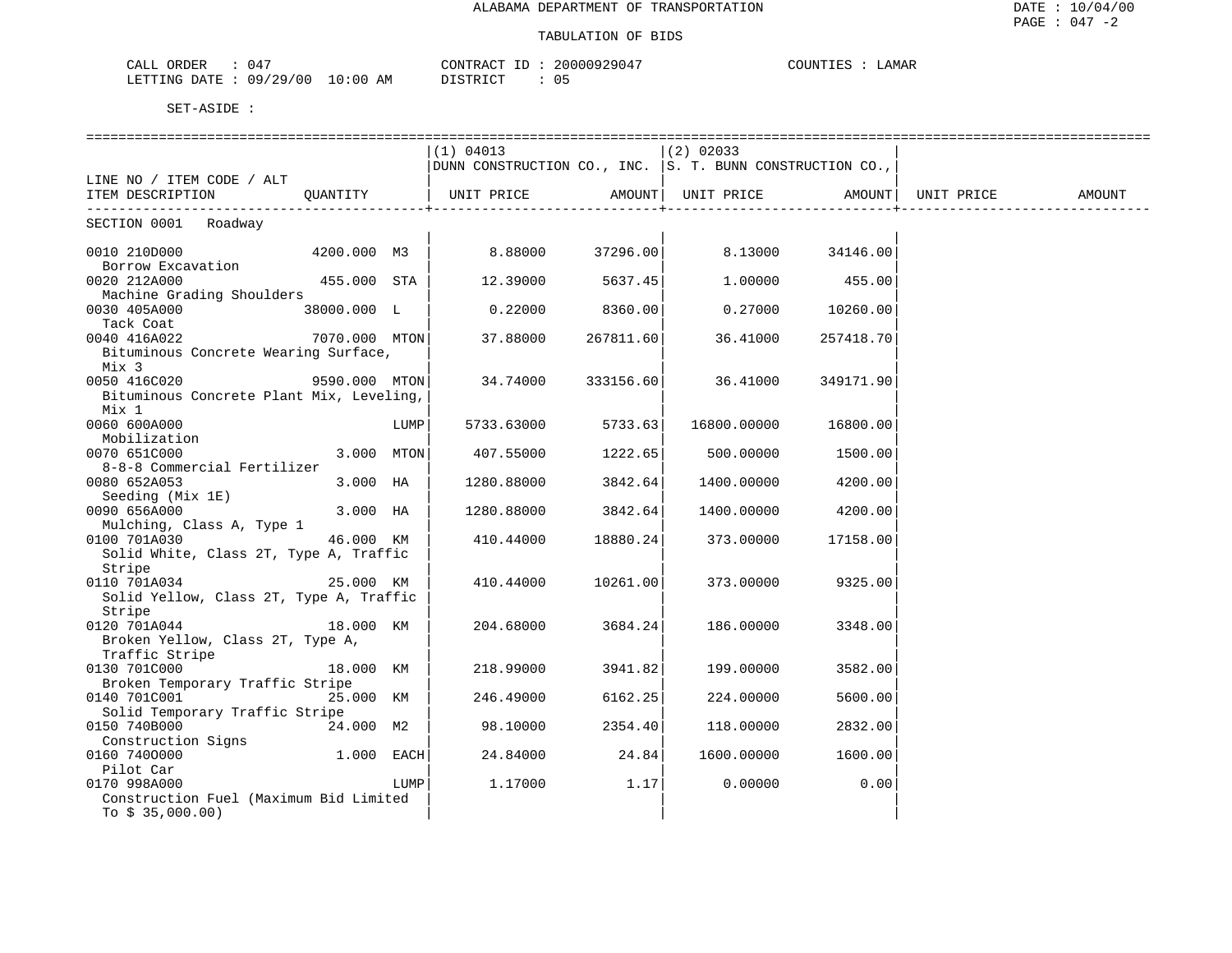| $\overline{a}$<br>ORDER<br>$\neg$ $\Delta$ ,<br>. . 4<br>لمسلما<br>ັ່          | A STINOT<br>ה הו<br>$\sim$ $\sim$ $\sim$ $\sim$ $\sim$ $\sim$ $\sim$ | $\bigcap$ $\bigcap$ $\bigcap$ $\bigcap$ $\bigcap$ $\bigcap$ $\bigcap$<br>LAMAR |  |
|--------------------------------------------------------------------------------|----------------------------------------------------------------------|--------------------------------------------------------------------------------|--|
| 00 /<br><b>ETTING</b><br>$^{\prime}$ 2 Q<br>AM<br>. בנחת ה<br>፡ 00<br>na<br>ìΑ | ገ ደጥ ፓ ר ר<br>ັບ                                                     |                                                                                |  |

| ITEM CODE / ALT<br>LINE NO , |          | (1) 04013<br>DUNN CONSTRUCTION CO., INC. |             | $(2)$ 02033 | S. T. BUNN CONSTRUCTION CO. |            |        |
|------------------------------|----------|------------------------------------------|-------------|-------------|-----------------------------|------------|--------|
| ITEM DESCRIPTION             | OUANTITY | UNIT PRICE                               | AMOUNT      | UNIT PRICE  | AMOUNT                      | UNIT PRICE | AMOUNT |
| SECTION TOTALS               |          |                                          | 712, 213.17 |             | 721,596.60                  |            |        |
| CONTRACT TOTALS              |          |                                          | 712, 213.17 |             | 721,596.60                  |            |        |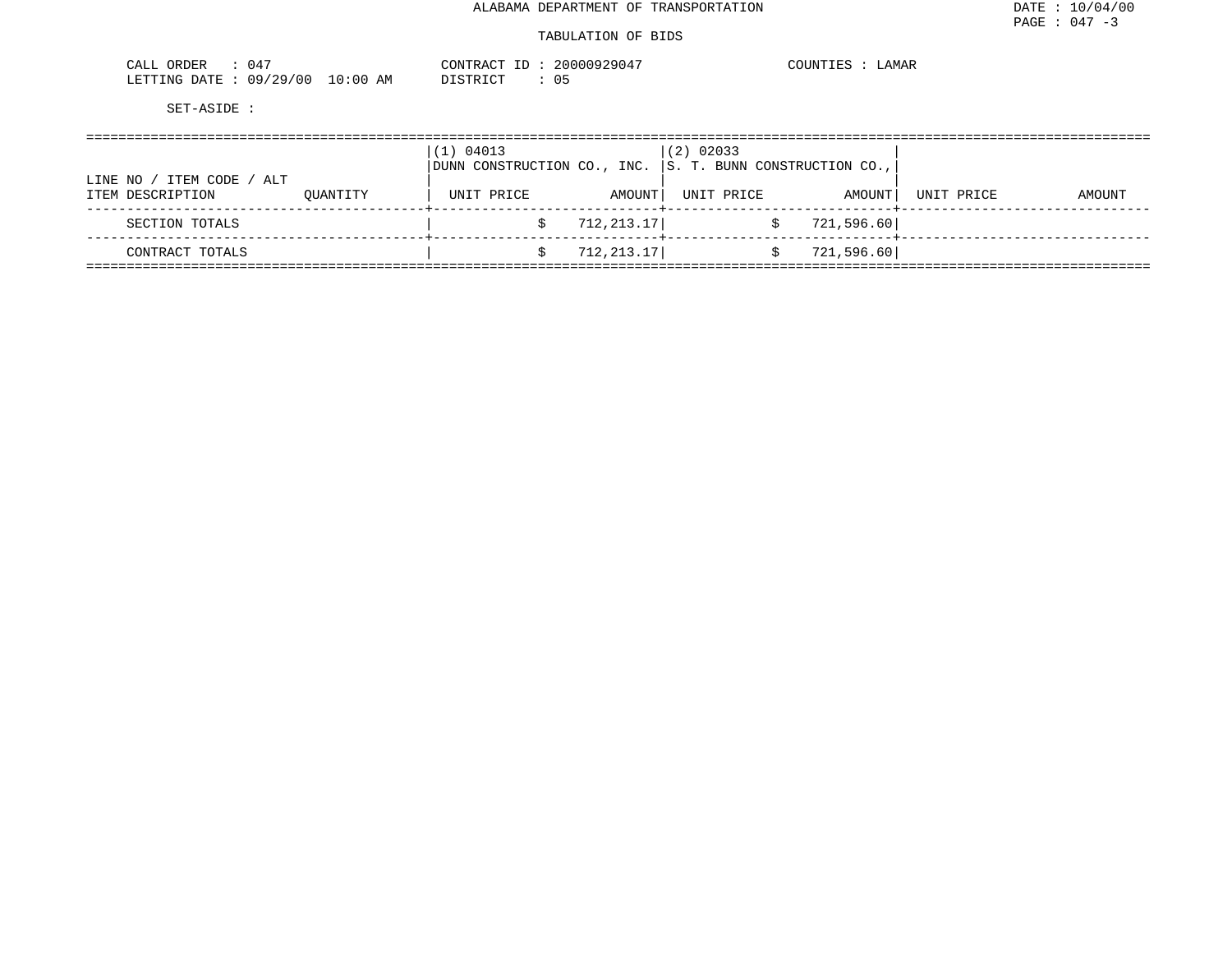DATE :

# VENDOR RANKING

|      | $\therefore$ 052<br>CALL ORDER       | LETTING DATE : 09/29/00 10:00 AM                            | CONTRACT ID: 20000929052<br>DISTRICT : 09                                                                                                                                                                            |              |                  | COUNTIES : MOBILE              |                        |
|------|--------------------------------------|-------------------------------------------------------------|----------------------------------------------------------------------------------------------------------------------------------------------------------------------------------------------------------------------|--------------|------------------|--------------------------------|------------------------|
|      | CONTRACT DESCRIPTION:<br>SET-ASIDE : |                                                             | CONTRACT TIME: 40<br>MOBILE<br>for constructing the Resurfacing and Traffic Stripe on S.R.<br>#16 (U.S. #90) from Halls Mill Creek Bridge (M.P. 10.30) to<br>Butler Drive (M.P. 22.70) in Mobile. Length - 3.400 mi. | Working Days | (available days) | $PROJECT(S) : STPSA-7501(015)$ |                        |
| RANK | VENDOR NO./NAME                      |                                                             |                                                                                                                                                                                                                      |              |                  | TOTAL<br>BID.                  | % OVER<br>LOW BID      |
|      | 23011<br>13008                       | HOSEA O. WEAVER & SONS, INC.<br>MOBILE ASPHALT COMPANY, LLC |                                                                                                                                                                                                                      |              |                  | \$1,253,797.66<br>1,400,738.49 | 100.0000%<br>111.7196% |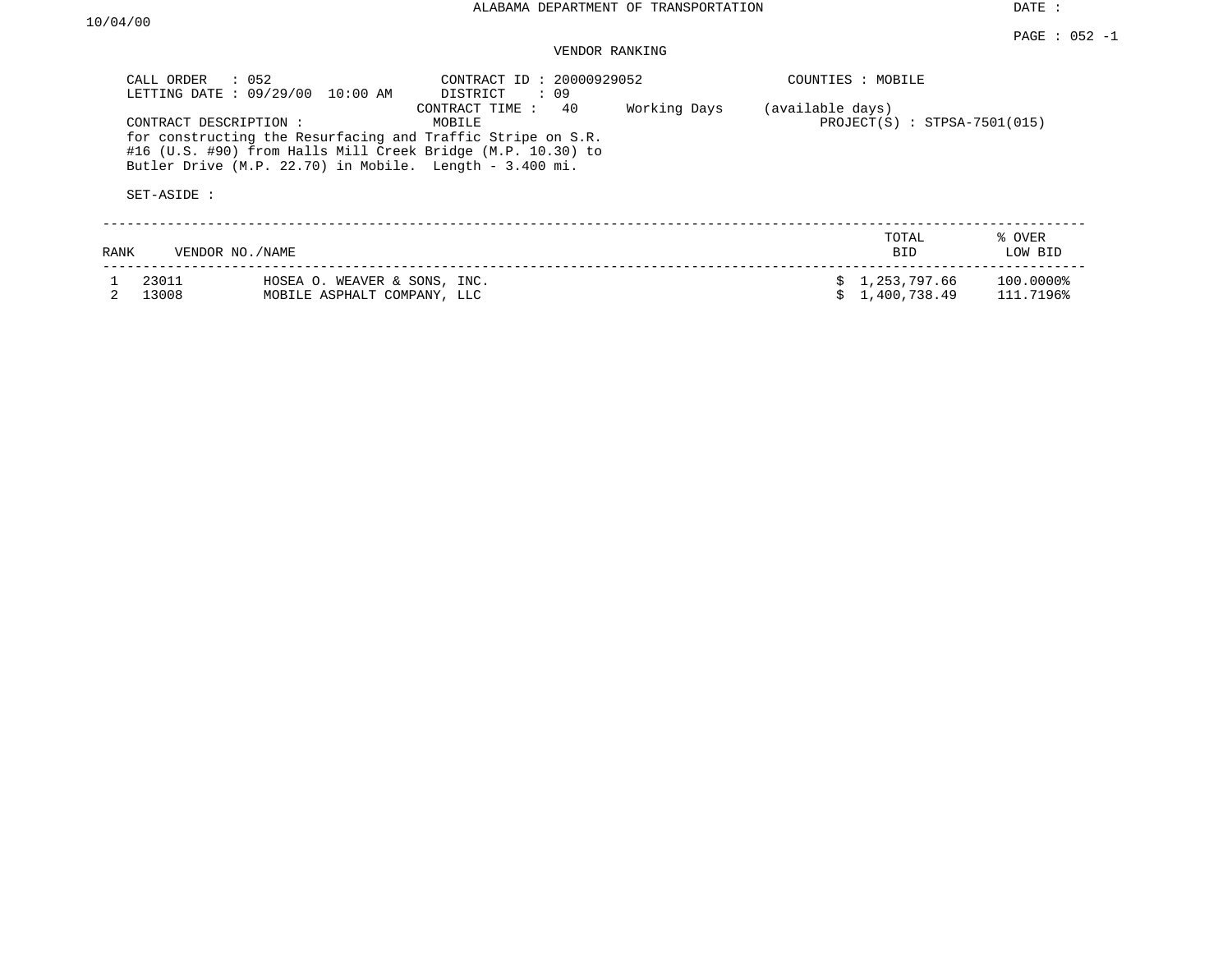| 052<br>ORDER<br>$\sim$ $\sim$ $\sim$ $\sim$<br>ىلىلەت | CONTRACT                                | 20000929052 | MOBILE<br>COUNTIES |
|-------------------------------------------------------|-----------------------------------------|-------------|--------------------|
| 09/29/00<br>LETTING DATE                              | 10:00<br>AM<br>דת סידי את<br>---------- |             |                    |

|                                       |                |      | $(1)$ 23011                                              |           | $(2)$ 13008 |                   |            |        |
|---------------------------------------|----------------|------|----------------------------------------------------------|-----------|-------------|-------------------|------------|--------|
|                                       |                |      | HOSEA O. WEAVER & SONS, INC. MOBILE ASPHALT COMPANY, LLC |           |             |                   |            |        |
| LINE NO / ITEM CODE / ALT             |                |      |                                                          |           |             |                   |            |        |
| ITEM DESCRIPTION OUANTITY             |                |      | UNIT PRICE AMOUNT                                        |           |             | UNIT PRICE AMOUNT | UNIT PRICE | AMOUNT |
| SECTION 0001<br>TOTAL                 |                |      |                                                          |           |             |                   |            |        |
|                                       |                |      |                                                          |           |             |                   |            |        |
| 0010 405A000<br>Tack Coat             | 12300.000 GAL  |      | 0.65000                                                  | 7995.00   | 0.95000     | 11685.00          |            |        |
| 0020 408A052                          | 6262.000 SY    |      | 2.38000                                                  | 14903.56  | 0.46000     | 2880.52           |            |        |
| Planing Existing Pavement             |                |      |                                                          |           |             |                   |            |        |
| (Approximately 1.10" Thru 2.0" Thick) |                |      |                                                          |           |             |                   |            |        |
| 0030 420A011                          | 6582.000 TON   |      | 53.76000                                                 | 353848.32 | 62.90000    | 414007.80         |            |        |
| Polymer Modified Open Graded Friction |                |      |                                                          |           |             |                   |            |        |
| Course, Mix 2                         |                |      |                                                          |           |             |                   |            |        |
| 0040 424A261                          | 15860.000 TON  |      | 37.46000                                                 | 594115.60 | 42.69000    | 677063.40         |            |        |
| Superpave Bituminous Concrete Wearing |                |      |                                                          |           |             |                   |            |        |
| Surface Layer, 3/4" Maximum Aggregate |                |      |                                                          |           |             |                   |            |        |
| Size Mix, ESAL Range D                |                |      |                                                          |           |             |                   |            |        |
| 0050 424A264                          | 25.000 TON     |      | 49.54000                                                 | 1238.50   | 76.43000    | 1910.75           |            |        |
| Superpave Bituminous Concrete Wearing |                |      |                                                          |           |             |                   |            |        |
| Surface Layer, Patching, 3/4" Maximum |                |      |                                                          |           |             |                   |            |        |
| Aggregate Size Mix, ESAL Range D      |                |      |                                                          |           |             |                   |            |        |
| 0060 424A267                          | 100.000 TON    |      | 49.59000                                                 | 4959.00   | 42.58000    | 4258.00           |            |        |
| Superpave Bituminous Concrete Wearing |                |      |                                                          |           |             |                   |            |        |
| Surface Layer, Leveling, 3/4" Maximum |                |      |                                                          |           |             |                   |            |        |
| Aggregate Size Mix, ESAL Range D      |                |      |                                                          |           |             |                   |            |        |
| 0070 424B469                          | 75.000 TON     |      | 47.24000                                                 | 3543.00   | 36.64000    | 2748.00           |            |        |
| Superpave Bituminous Concrete Upper   |                |      |                                                          |           |             |                   |            |        |
| Binder Layer, Leveling, 1" Maximum    |                |      |                                                          |           |             |                   |            |        |
| Aggregate Size Mix, ESAL Range D      |                |      |                                                          |           |             |                   |            |        |
| 0080 600A000                          |                | LUMP | 15379.89000                                              | 15379.89  | 11578.11000 | 11578.11          |            |        |
| Mobilization                          |                |      |                                                          |           |             |                   |            |        |
| 0090 650A000                          | 12000.000 CYIP |      | 9.23000                                                  | 110760.00 | 8.37000     | 100440.00         |            |        |
| Topsoil                               |                |      |                                                          |           |             |                   |            |        |
| 0100 652A061                          | 18.000 ACRE    |      | 463.91000                                                | 8350.38   | 487.10000   | 8767.80           |            |        |
| Seeding (Mix 3E)                      |                |      |                                                          |           |             |                   |            |        |
| 0110 656A000                          | 18.000 ACRE    |      | 463.91000                                                | 8350.38   | 471.21000   | 8481.78           |            |        |
| Mulching, Class A, Type 1             |                |      |                                                          |           |             |                   |            |        |
| 0112 665G000                          | 500.000 EACH   |      | 3.14000                                                  | 1570.00   | 6.86000     | 3430.00           |            |        |
| Sand Bags<br>0114 6651000             | 600.000 TON    |      | 13.00000                                                 | 7800.00   | 52.96000    | 31776.00          |            |        |
| Temporary Riprap, Class 2             |                |      |                                                          |           |             |                   |            |        |
| 0120 701A028                          | 7.000 MILE     |      | 1649.44000                                               | 11546.08  | 1344.64000  | 9412.48           |            |        |
| Solid White, Class 2, Type A Traffic  |                |      |                                                          |           |             |                   |            |        |
| Stripe (0.06" Thick) (6" Wide)        |                |      |                                                          |           |             |                   |            |        |
|                                       |                |      |                                                          |           |             |                   |            |        |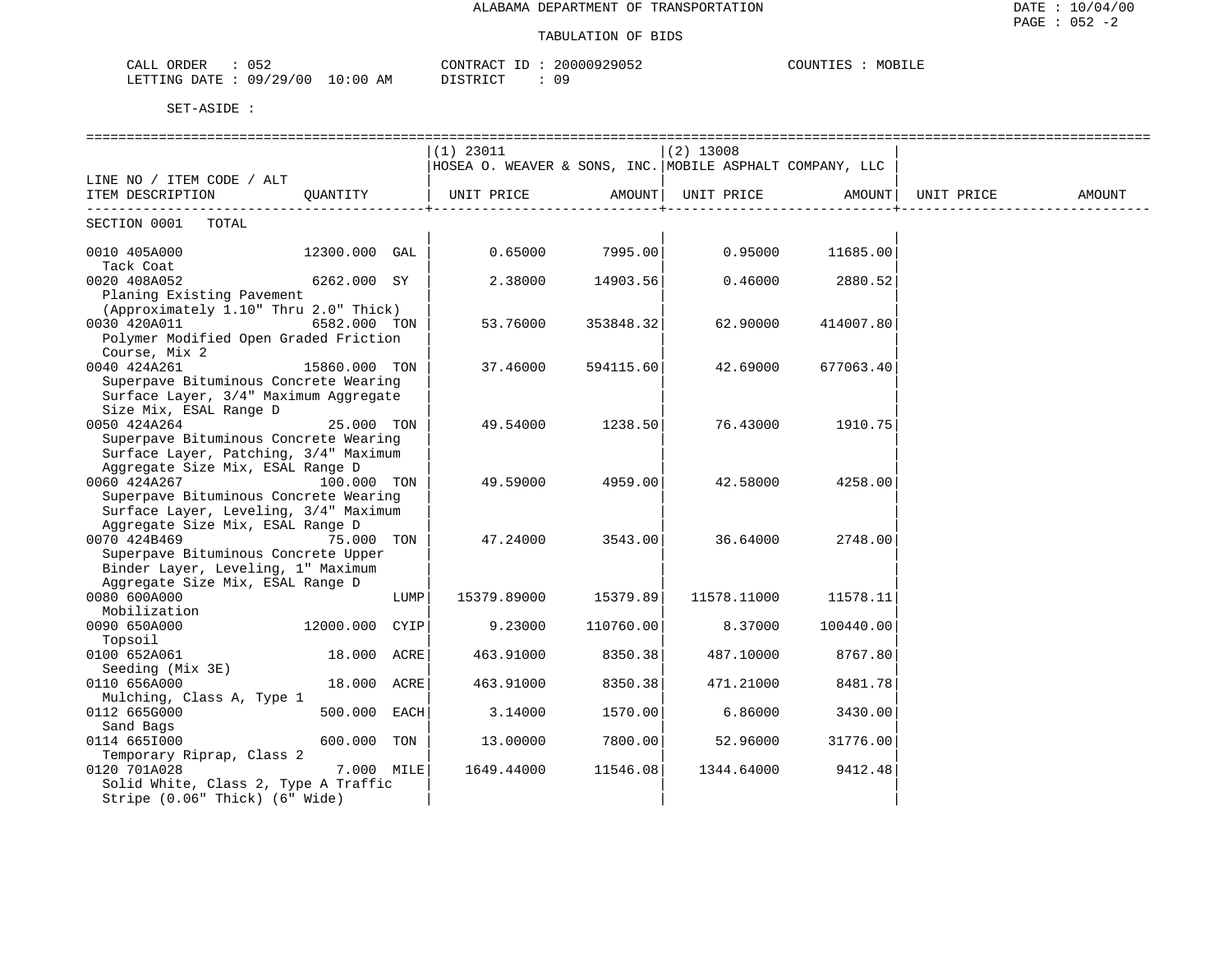| CALL (<br>ORDER               | 052 |    | CONTRACT ID: | 20000929052 | COUNTIES | MOBILE |
|-------------------------------|-----|----|--------------|-------------|----------|--------|
| LETTING DATE : 09/29/00 10:00 |     | AM | DISTRICT     |             |          |        |

|                                          | $(1)$ 23011                                              |          | $(2)$ 13008                                           |          |        |
|------------------------------------------|----------------------------------------------------------|----------|-------------------------------------------------------|----------|--------|
|                                          | HOSEA O. WEAVER & SONS, INC. MOBILE ASPHALT COMPANY, LLC |          |                                                       |          |        |
| LINE NO / ITEM CODE / ALT                |                                                          |          |                                                       |          |        |
| ITEM DESCRIPTION<br>QUANTITY             | UNIT PRICE                                               |          | AMOUNT   UNIT PRICE               AMOUNT   UNIT PRICE |          | AMOUNT |
|                                          |                                                          |          |                                                       |          |        |
| 7.000 MILE <br>0130 701A032              | 1649.44000 11546.08                                      |          | 1344.64000                                            | 9412.48  |        |
| Solid Yellow, Class 2, Type A Traffic    |                                                          |          |                                                       |          |        |
| Stripe (0.06" Thick) (6" Wide)           |                                                          |          |                                                       |          |        |
|                                          |                                                          |          |                                                       |          |        |
| 0140 701A041<br>$10.000$ MILE            | $670.09000$ 6700.90                                      |          | 655.51000                                             | 6555.10  |        |
| Broken White, Class 2, Type A Traffic    |                                                          |          |                                                       |          |        |
| Stripe (0.09" Thick) (6" Wide)           |                                                          |          |                                                       |          |        |
| 0150 701A048<br>7.000 MILE               | 1675.21000                                               | 11726.47 | 1635.98000                                            | 11451.86 |        |
| Solid Yellow, Class 2, Type A Traffic    |                                                          |          |                                                       |          |        |
| Stripe (0.09" Thick) (6" Wide)           |                                                          |          |                                                       |          |        |
| 7200.000 LF<br>0160 701B009              | 0.77000                                                  | 5544.00  | 0.73000                                               | 5256.00  |        |
| Dotted Class 2, Type A Traffic Stripe    |                                                          |          |                                                       |          |        |
| $(0.09"$ Thick $)(6"$ Wide $)$           |                                                          |          |                                                       |          |        |
| 0170 701C000<br>24.000 MILE              | 154.64000                                                | 3711.36  | 151.27000                                             | 3630.48  |        |
| Broken Temporary Traffic Stripe          |                                                          |          |                                                       |          |        |
| 0180 701C001<br>54.000 MILE              | 175.25000                                                | 9463.50  | 201.70000                                             | 10891.80 |        |
| Solid Temporary Traffic Stripe           |                                                          |          |                                                       |          |        |
| 0190 703A002<br>15231.000 SOFT           | 1.44000                                                  | 21932.64 | 1,51000                                               | 22998.81 |        |
| Traffic Control Markings, Class 2, Type  |                                                          |          |                                                       |          |        |
| A                                        |                                                          |          |                                                       |          |        |
| 0200 703B002<br>4152.000 SOFT            | 1.55000                                                  | 6435.60  | 1,51000                                               | 6269.52  |        |
| Traffic Control Legends, Class 2, Type A |                                                          |          |                                                       |          |        |
| 0210 703D001<br>22016.000 SOFT           | 0.26000                                                  | 5724.16  | 0.28000                                               | 6164.48  |        |
|                                          |                                                          |          |                                                       |          |        |
| Temporary Traffic Control Markings       |                                                          |          |                                                       |          |        |
| 0220 705A030 132.000 EACH                | 5.05000                                                  | 666.60   | 5.04000                                               | 665.28   |        |
| Pavement Markers, Class A-H, Type 2-C    |                                                          |          |                                                       |          |        |
| 0230 705A031<br>$1000.000$ EACH          | 4.90000                                                  | 4900.00  | 5.04000                                               | 5040.00  |        |
| Pavement Markers, Class A-H, Type 1-A    |                                                          |          |                                                       |          |        |
| 0240 705A032<br>$100.000$ EACH           | 5.05000                                                  | 505.00   | 5.04000                                               | 504.00   |        |
| Pavement Markers, Class A-H, Type 1-B    |                                                          |          |                                                       |          |        |
| 0250 705A037<br>100.000 EACH             | 5.05000                                                  | 505.00   | 5.04000                                               | 504.00   |        |
| Pavement Markers, Class A-H, Type 2-D    |                                                          |          |                                                       |          |        |
| 0260 705A038<br>$100.000$ EACH           | 5.05000                                                  | 505.00   | 5.04000                                               | 504.00   |        |
| Pavement Markers, Class A-H, Type 2-E    |                                                          |          |                                                       |          |        |
| 0270 740B000<br>692.000 SQFT             | 13.47000                                                 | 9321.24  | 12.38000                                              | 8566.96  |        |
| Construction Signs                       |                                                          |          |                                                       |          |        |
| 0280 740E000<br>300.000 EACH             | 12.70000                                                 | 3810.00  | 20.43000                                              | 6129.00  |        |
| Cones (36 Inches High)                   |                                                          |          |                                                       |          |        |
| 300.000 EACH<br>0290 740M000             | 7.35000                                                  | 2205.00  | 5.00000                                               | 1500.00  |        |
| Weight For Cone                          |                                                          |          |                                                       |          |        |
| $2.000$ EACH<br>0300 741C010             | 2117.70000                                               | 4235.40  | 3127.54000                                            | 6255.08  |        |
| Portable Sequential Arrow And Chevron    |                                                          |          |                                                       |          |        |
| Sign Unit                                |                                                          |          |                                                       |          |        |
|                                          |                                                          |          |                                                       |          |        |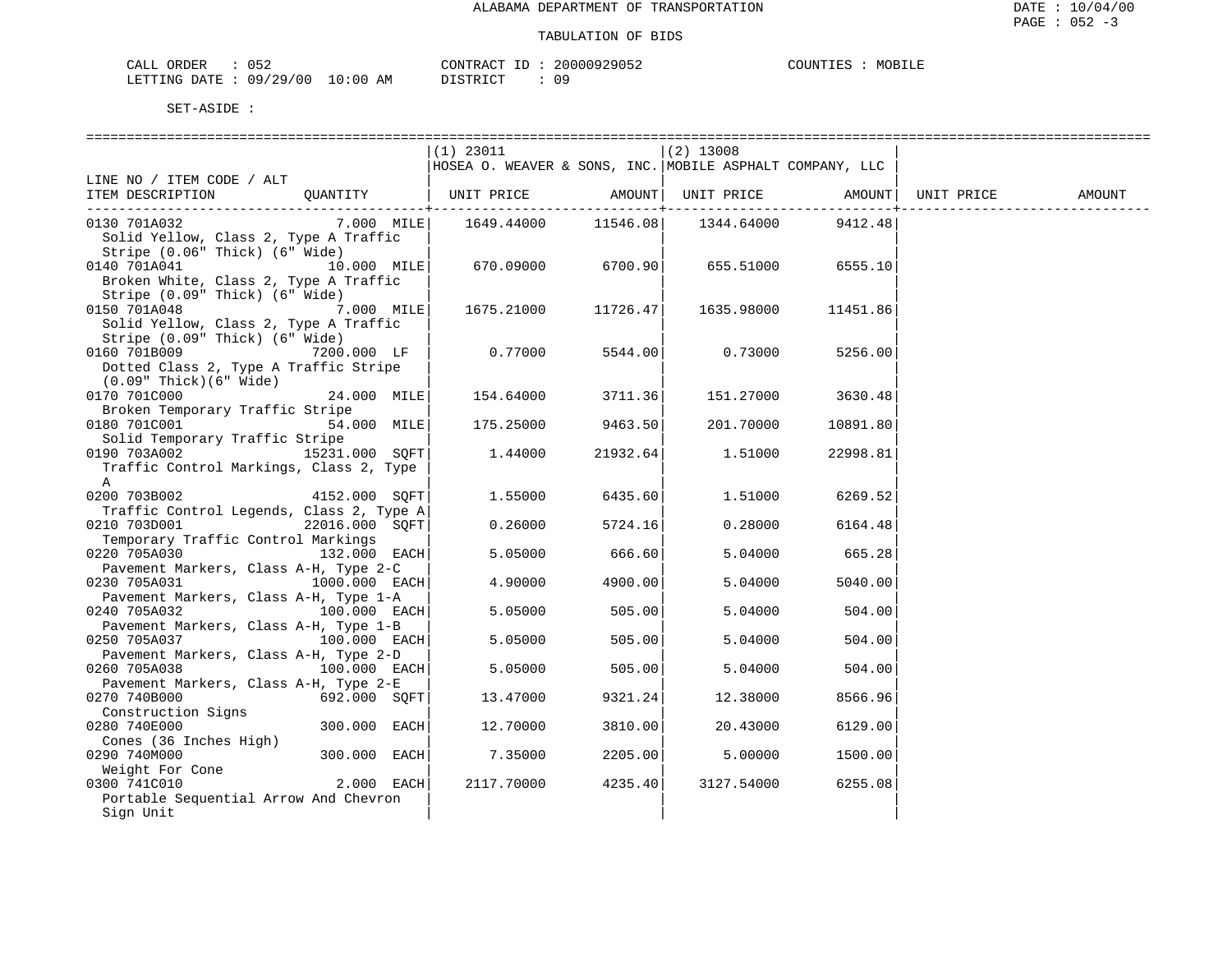| $\cap$ $\cap$<br>U52<br>ושו<br>◡▴◟◡▴                                | CONTRACT<br>ากกดวดก<br>$-1$<br>200           | $\ldots$ $\ldots$ $\ldots$<br>uudilin. |
|---------------------------------------------------------------------|----------------------------------------------|----------------------------------------|
| /0C<br>129<br>LETTING<br>DATE<br>$\cap$ Q $\prime$<br>7 : 00<br>. 0 | $T \cap T$<br>ΩC.<br>. ו סידי מ<br>Ar<br>◡ ◡ |                                        |

| LINE NO / ITEM CODE / ALT                                                  | $(1)$ 23011<br>HOSEA O. WEAVER & SONS, INC. MOBILE ASPHALT COMPANY, LLC |            | $(2)$ 13008     |            |                |            |        |  |
|----------------------------------------------------------------------------|-------------------------------------------------------------------------|------------|-----------------|------------|----------------|------------|--------|--|
| ITEM DESCRIPTION                                                           | OUANTITY                                                                | UNIT PRICE | AMOUNT          | UNIT PRICE | AMOUNT         | UNIT PRICE | AMOUNT |  |
| 0310 998A000<br>Construction Fuel (Maximum Bid Limited<br>To $$60,000.00)$ | LUMP                                                                    | 0.00000    | 0.00            | 0.00000    | 0.00           |            |        |  |
| SECTION TOTALS                                                             |                                                                         |            | \$1,253,797.66] |            | \$1,400,738.49 |            |        |  |
| CONTRACT TOTALS                                                            |                                                                         |            | 1,253,797.66    |            | \$1,400,738.49 |            |        |  |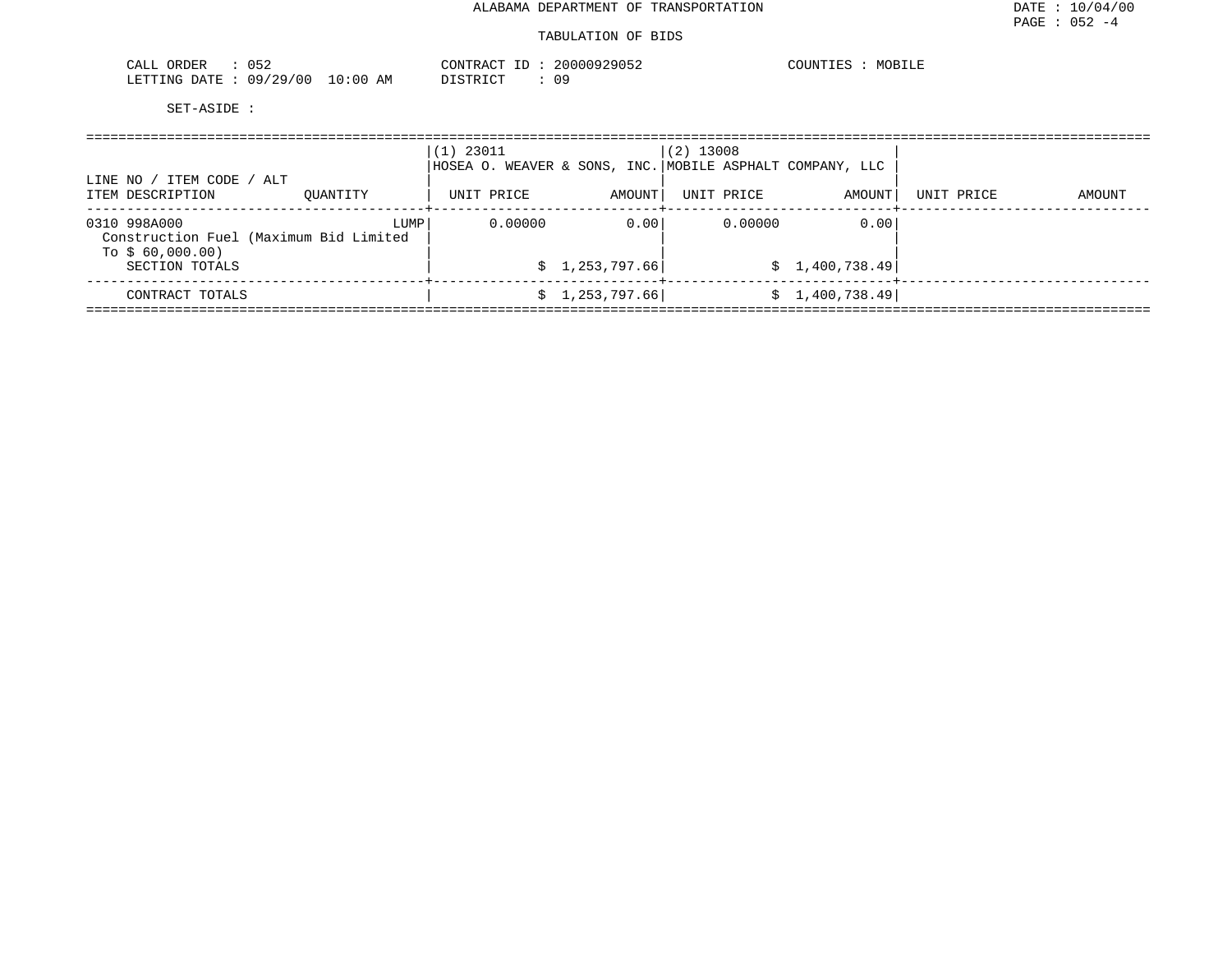DATE :

### VENDOR RANKING

| CALL ORDER<br>: 053                                         | CONTRACT ID: 20000929053 | COUNTIES : MOBILE                |
|-------------------------------------------------------------|--------------------------|----------------------------------|
| LETTING DATE : 09/29/00 10:00 AM                            | : 09<br>DISTRICT         |                                  |
|                                                             | CONTRACT TIME : 210      | Working Days<br>(available days) |
| CONTRACT DESCRIPTION:                                       | MOBILE                   | $PROJECT(S)$ : BR-4900(15)       |
| for constructing the Bridge Replacement and Approaches on   |                          |                                  |
| Viaduct Street over the Burlington-Northern and             |                          |                                  |
| Norfolk-Southern Railroads in the city of Chickasaw. Length |                          |                                  |
| $0.142$ mi.                                                 |                          |                                  |
| SET-ASIDE :                                                 |                          |                                  |

 -------------------------------------------------------------------------------------------------------------------------- TOTAL % OVER% OVER<br>LOW BID RANK VENDOR NO./NAME BID --------------------------------------------------------------------------------------------------------------------------1 12003 L & A CONTRACTING COMPANY (1992) 1999 (1993) 2003 (1994) 5 1,868,588.48 100.00000 100.0000 100 100 100<br>2 03001 CLARK CONSTRUCTION COMPANY (1992) 1999 (1993) 1999 (1993) 5 2,080,003.68 111.3141% 2 03001 CLARK CONSTRUCTION COMPANY ,INC. \$ 2,080,003.68 111.3141% 3 16035 PACO, INC. \$ 2,093,967.80 112.0614% 4 13053 MCINNIS CORPORATION \$ 2,527,562.08 135.2658%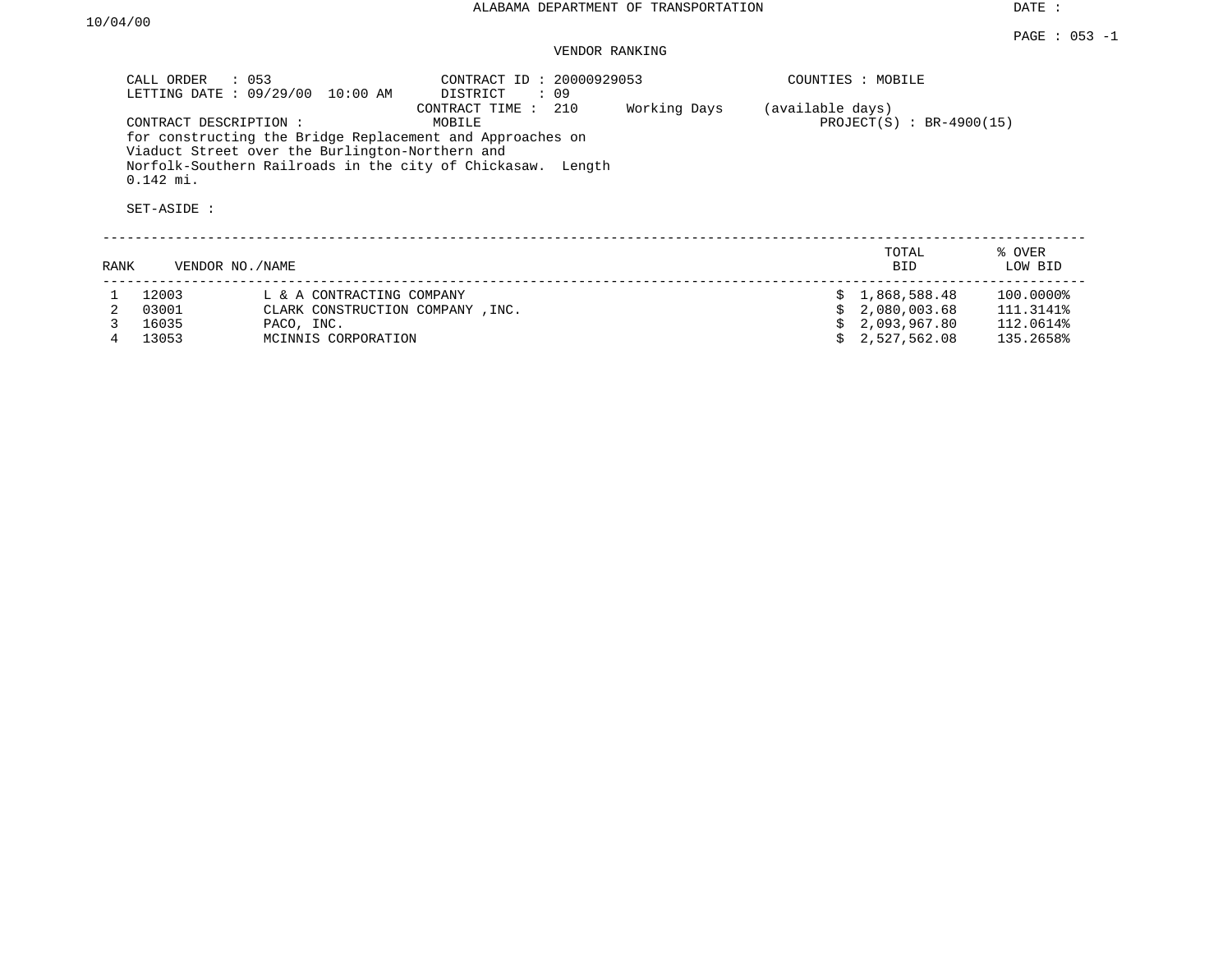| $\sim$ $ -$<br>ORDER<br>CALL<br>◡◡       |             | CONTRACT<br>$\overline{ }$<br>- - - - - | 20000929053 | MOBILE<br>COUNTIES |
|------------------------------------------|-------------|-----------------------------------------|-------------|--------------------|
| 09/29/00<br><b>TTTING</b><br><b>DATE</b> | 10:00<br>ΑM | T STR T CT<br>11.11                     | $\cdot$     |                    |

|                                          |              |      | $(1)$ 12003               |          | (2) 03001                               |           | $(3)$ 16035  |           |
|------------------------------------------|--------------|------|---------------------------|----------|-----------------------------------------|-----------|--------------|-----------|
|                                          |              |      | L & A CONTRACTING COMPANY |          | CLARK CONSTRUCTION CO., INC. PACO, INC. |           |              |           |
| LINE NO / ITEM CODE / ALT                |              |      |                           |          |                                         |           |              |           |
| ITEM DESCRIPTION QUANTITY                |              |      | UNIT PRICE AMOUNT         |          | UNIT PRICE AMOUNT                       |           | UNIT PRICE   | AMOUNT    |
| SECTION 0001 Roadway                     |              |      |                           |          |                                         |           |              |           |
|                                          |              |      |                           |          |                                         |           |              |           |
| 0010 201A000                             |              | LUMP | 50000.00000               | 50000.00 | 123000.00000                            | 123000.00 | 50000.00000  | 50000.00  |
| Clearing & Grubbing (Approximately       |              |      |                           |          |                                         |           |              |           |
| Approximately 2 Acres)                   |              |      |                           |          |                                         |           |              |           |
| 0020 206A000                             |              | LUMP | 50000.00000               | 50000.00 | 275000.00000                            | 275000.00 | 100000.00000 | 100000.00 |
| Removal Of Old Bridge, Station 11+91.99  |              |      |                           |          |                                         |           |              |           |
| 0030 206C000                             | 242.000 SOYD |      | 4.66000                   | 1127.72  | 15.00000                                | 3630.00   | 5.00000      | 1210.00   |
| Removing Concrete Sidewalk               |              |      |                           |          |                                         |           |              |           |
| 0040 206C001                             | 88.000 SOYD  |      | 12.83000                  | 1129.04  | 15.00000                                | 1320.00   | 12.00000     | 1056.00   |
| Removing Concrete Pavement               |              |      |                           |          |                                         |           |              |           |
| 0050 206D003                             | 261.000 LF   |      | 4.32000                   | 1127.52  | 10,00000                                | 2610.00   | 5,00000      | 1305.00   |
| Removing Curb And Gutter                 |              |      |                           |          |                                         |           |              |           |
| 0060 206D011                             | 185.000 LF   |      | 6.10000                   | 1128.50  | 4.00000                                 | 740.00    | 3.00000      | 555.00    |
| Removing Fence                           |              |      |                           |          |                                         |           |              |           |
| 0070 210A000                             | 35.000 CYIP  |      | 34.03000                  | 1191.05  | 15.00000                                | 525.00    | 15.00000     | 525.00    |
| Unclassified Excavation                  |              |      |                           |          |                                         |           |              |           |
| 0080 210D022                             | 550.000 CYIP |      | 14.35000                  | 7892.50  | 10,00000                                | 5500.00   | 10.00000     | 5500.00   |
| Borrow Excavation (Loose Truckbed        |              |      |                           |          |                                         |           |              |           |
| Measurement) $(A-2-4(0))$ or $A-4(0)$    |              |      |                           |          |                                         |           |              |           |
| 0090 214A000                             | 15.000 CUYD  |      | 30.55000                  | 458.25   | 30,00000                                | 450.00    | 30,00000     | 450.00    |
| Structure Excavation                     |              |      |                           |          |                                         |           |              |           |
| 0100 214B001                             | 10.000 CUYD  |      | 46.89000                  | 468.90   | 30.00000                                | 300.00    | 50.00000     | 500.00    |
| Foundation Backfill, Commercial          |              |      |                           |          |                                         |           |              |           |
| 0110 230A000                             | 2.000 RBST   |      | 525.00000                 | 1050.00  | 450.00000                               | 900.00    | 500.00000    | 1000.00   |
| Roadbed Processing                       |              |      |                           |          |                                         |           |              |           |
| 0120 401A000                             | 95.000 SYCP  |      | 0.79000                   | 75.05    | 10.00000                                | 950.00    | 3.00000      | 285.00    |
| Bituminous Treatment A                   |              |      |                           |          |                                         |           |              |           |
| 0130 405A000                             | 140.000 GAL  |      | 2.63000                   | 368.20   | 2.00000                                 | 280.00    | 5.00000      | 700.00    |
| Tack Coat                                |              |      |                           |          |                                         |           |              |           |
| 0140 424A220                             | 76.000 TON   |      | 78.75000                  | 5985.00  | 150.00000                               | 11400.00  | 140.00000    | 10640.00  |
| Superpave Bituminous Concrete Wearing    |              |      |                           |          |                                         |           |              |           |
| Surface Layer, 1/2" Maximum Aggregate    |              |      |                           |          |                                         |           |              |           |
| Size Mix, ESAL Range B                   |              |      |                           |          |                                         |           |              |           |
| 0150 424A223                             | 10.000 TON   |      | 73.50000                  | 735.00   | 150.00000                               | 1500.00   | 150.00000    | 1500.00   |
| Superpave Bituminous Concrete Wearing    |              |      |                           |          |                                         |           |              |           |
| Surface Layer, Patching, 1/2" Maximum    |              |      |                           |          |                                         |           |              |           |
| Aggregate Size Mix, ESAL Range B         |              |      |                           |          |                                         |           |              |           |
| 0160 424B421                             | 8.000 TON    |      | 94.50000                  | 756.00   | 150.00000                               | 1200.00   | 160.00000    | 1280.00   |
| Superpave Bituminous Concrete Upper      |              |      |                           |          |                                         |           |              |           |
| Binder Layer, 1" Max Aggregate Size Mix, |              |      |                           |          |                                         |           |              |           |
| ESAL Range B                             |              |      |                           |          |                                         |           |              |           |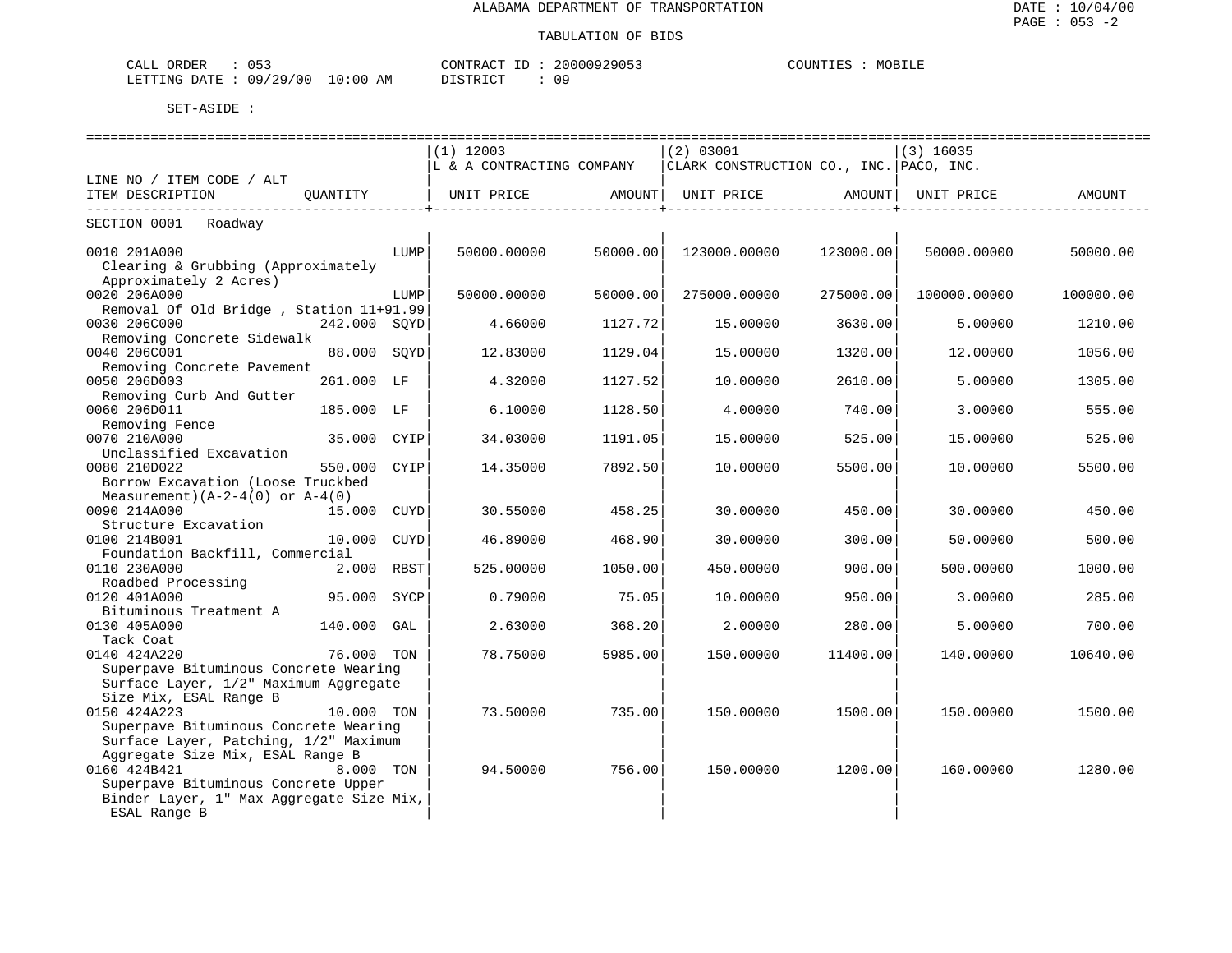| CALL ORDER |  | 053                              |          |  | CONTRACT ID: 20000929053 | COUNTIES | MOBILE |
|------------|--|----------------------------------|----------|--|--------------------------|----------|--------|
|            |  | LETTING DATE : 09/29/00 10:00 AM | DISTRICT |  |                          |          |        |

| ========================                               |               |      |                           |           |                                         |           |              |           |
|--------------------------------------------------------|---------------|------|---------------------------|-----------|-----------------------------------------|-----------|--------------|-----------|
|                                                        |               |      | $(1)$ 12003               |           | (2) 03001                               |           | $(3)$ 16035  |           |
|                                                        |               |      | L & A CONTRACTING COMPANY |           | CLARK CONSTRUCTION CO., INC. PACO, INC. |           |              |           |
| LINE NO / ITEM CODE / ALT                              |               |      |                           |           |                                         |           |              |           |
| ITEM DESCRIPTION                                       | OUANTITY      |      | UNIT PRICE                | AMOUNT    | UNIT PRICE                              | AMOUNT    | UNIT PRICE   | AMOUNT    |
|                                                        |               |      |                           |           |                                         |           |              |           |
| 0170 424B430                                           | 575.000 TON   |      | 50.40000                  | 28980.00  | 40.00000                                | 23000.00  | 140.00000    | 80500.00  |
| Superpave Bituminous Concrete Upper                    |               |      |                           |           |                                         |           |              |           |
| Binder Layer, Leveling, 1 1/2" Max                     |               |      |                           |           |                                         |           |              |           |
| Aggregate Size Mix, ESAL Range B<br>0180 424B522       | 37.000 TON    |      | 44.10000                  | 1631.70   | 50.00000                                | 1850.00   | 140.00000    | 5180.00   |
| Superpave Bituminous Concrete Lower                    |               |      |                           |           |                                         |           |              |           |
| Binder Layer, 1 1/2" Maximum Aggregate                 |               |      |                           |           |                                         |           |              |           |
| Size Mix, ESAL Range B                                 |               |      |                           |           |                                         |           |              |           |
| 0190 430B002                                           | 115.000 TNCP  |      | 19.59000                  | 2252.85   | 25.00000                                | 2875.00   | 30.00000     | 3450.00   |
| Aggregate Surfacing (AHD #467)                         |               |      |                           |           |                                         |           |              |           |
| 0200 454A002                                           | 400.000 LF    |      | 2.63000                   | 1052.00   | 10.00000                                | 4000.00   | 3.00000      | 1200.00   |
| Cleaning And Sealing Concrete Pavement,                |               |      |                           |           |                                         |           |              |           |
| Type II, Joints                                        |               |      |                           |           |                                         |           |              |           |
| 0210 454A003                                           | 50.000 LF     |      | 2.63000                   | 131.50    | 10.00000                                | 500.00    | 5.00000      | 250.00    |
| Cleaning And Sealing Concrete Pavement,                |               |      |                           |           |                                         |           |              |           |
| Type II, Cracks                                        |               |      |                           |           |                                         |           |              |           |
| 0220 454B000                                           | 450.000 LF    |      | 2.63000                   | 1183.50   | 5.00000                                 | 2250.00   | 4.00000      | 1800.00   |
| Waterproofing Pavement Joints And Cracks               |               |      |                           |           |                                         |           |              |           |
| 0230 502A000                                           | 108528.000 LB |      | 0.39000                   | 42325.92  | 0.45000                                 | 48837.60  | 0.60000      | 65116.80  |
| Steel Reinforcement                                    |               |      |                           |           |                                         |           |              |           |
| 0240 502B000                                           |               | LUMP | 46605.00000               | 46605.00  | 57000.00000                             | 57000.00  | 75000.00000  | 75000.00  |
| Steel Reinforcement For Bridge                         |               |      |                           |           |                                         |           |              |           |
| Superstructure, , Station 12+02.40,                    |               |      |                           |           |                                         |           |              |           |
| Approximately 119500 Lbs.                              |               |      |                           |           |                                         |           |              |           |
| 0250 505A015                                           | 1.000 EACH    |      | 5000.00000                | 5000.00   | 8000.00000                              | 8000.00   | 5000.00000   | 5000.00   |
| Concrete Test Piles (14 Inches Square)<br>0260 505B045 | 1.000 EACH    |      | 5000.00000                | 5000.00   | 10000.00000                             | 10000.00  | 5000.00000   | 5000.00   |
| Static Loading Tests (14 Inches Square)                |               |      |                           |           |                                         |           |              |           |
| 0270 505B075                                           | 1.000 EACH    |      | 2000.00000                | 2000.00   | 1000.00000                              | 1000.00   | 5000.00000   | 5000.00   |
| Dynamic Loading Tests (14 Inches Square)               |               |      |                           |           |                                         |           |              |           |
| 0280 505C015                                           | 650.000 LF    |      | 31.23000                  | 20299.50  | 25,00000                                | 16250.00  | 42.00000     | 27300.00  |
| Concrete Piling (14 Inches Square)                     |               |      |                           |           |                                         |           |              |           |
| 0290 506A000                                           | 532.000 LF    |      | 252.00000                 | 134064.00 | 250.00000                               | 133000.00 | 250.00000    | 133000.00 |
| Drilled Shaft Excavation, 4'-6" Diameter               |               |      |                           |           |                                         |           |              |           |
| 0300 506C023                                           | 532.000 LF    |      | 267.00000                 | 142044.00 | 200.00000                               | 106400.00 | 250.00000    | 133000.00 |
| Drilled Shaft Construction, 4'-6"                      |               |      |                           |           |                                         |           |              |           |
| Diameter, Class DS2 Concrete                           |               |      |                           |           |                                         |           |              |           |
| 0310 508A000                                           | 4800.000 LB   |      | 2.60000                   | 12480.00  | 2.10000                                 | 10080.00  | 4.00000      | 19200.00  |
| Structural Steel                                       |               |      |                           |           |                                         |           |              |           |
| 0320 508B000                                           | 1.000 EACH    |      | 300000.00000              | 300000.00 | 305000.00000                            | 305000.00 | 355000.00000 | 355000.00 |
| Structural Steel Superstructure,                       |               |      |                           |           |                                         |           |              |           |
| 68'-81'-68'Continuous Span,                            |               |      |                           |           |                                         |           |              |           |
| Approximately 247,800 Lbs. (Speciality                 |               |      |                           |           |                                         |           |              |           |
| Item)                                                  |               |      |                           |           |                                         |           |              |           |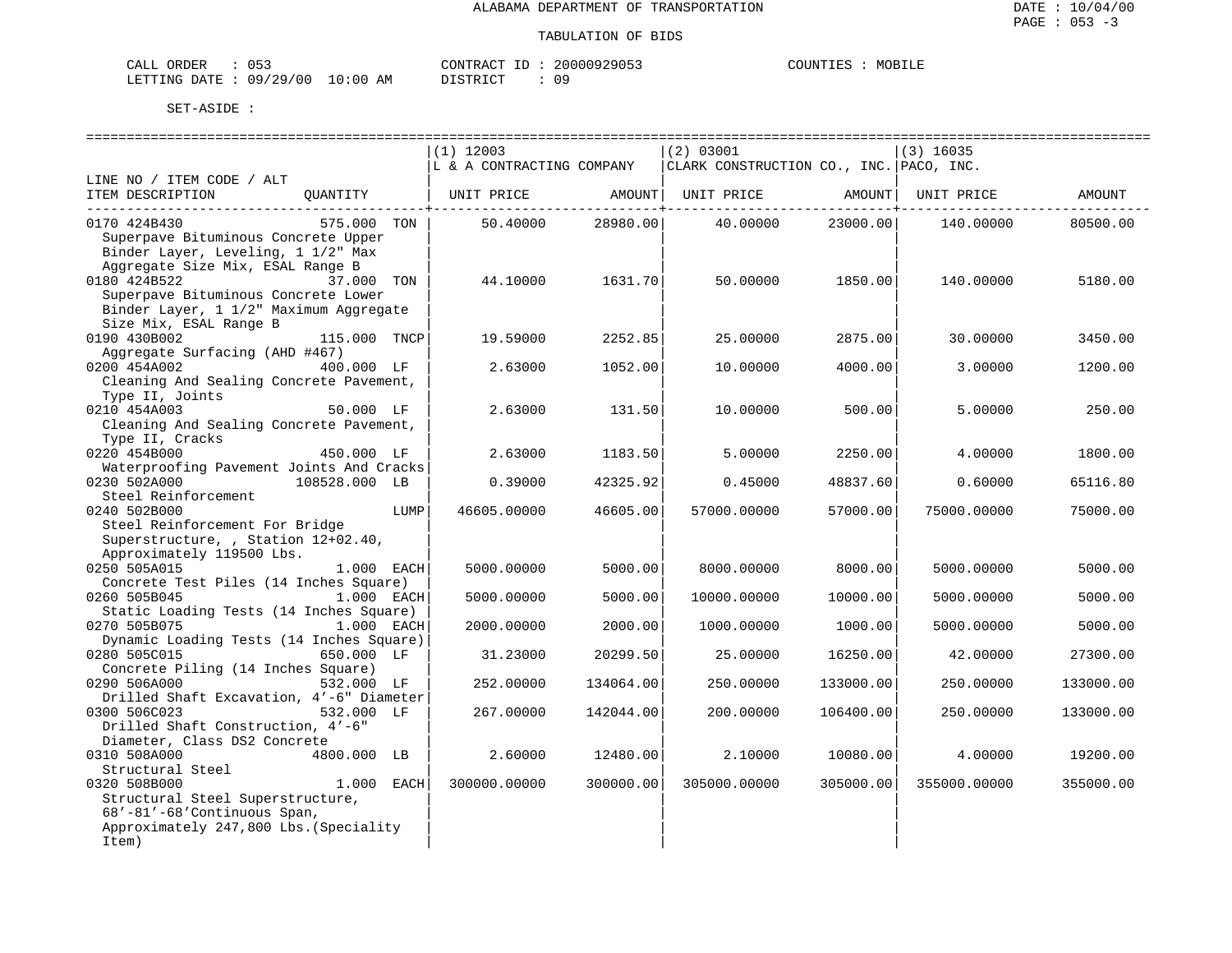| CALL ORDER | 053                          |    | CONTRACT ID: |  | 20000929053 | COUNTIES | MOBILE |
|------------|------------------------------|----|--------------|--|-------------|----------|--------|
|            | LETTING DATE: 09/29/00 10:00 | AM | PISTRICT     |  |             |          |        |

|                                                                                 |               |      | ===========================<br>$(1)$ 12003 |           | (2) 03001                               |           | $(3)$ 16035  |           |
|---------------------------------------------------------------------------------|---------------|------|--------------------------------------------|-----------|-----------------------------------------|-----------|--------------|-----------|
|                                                                                 |               |      | L & A CONTRACTING COMPANY                  |           | CLARK CONSTRUCTION CO., INC. PACO, INC. |           |              |           |
| LINE NO / ITEM CODE / ALT                                                       |               |      |                                            |           |                                         |           |              |           |
| ITEM DESCRIPTION                                                                | QUANTITY      |      | UNIT PRICE                                 | AMOUNT    | UNIT PRICE                              | AMOUNT    | UNIT PRICE   | AMOUNT    |
| 0330 508B001                                                                    | $1.000$ EACH  |      | 360000.00000                               | 360000.00 | 351000.00000                            | 351000.00 | 370000.00000 | 370000.00 |
| Structural Steel Superstructure,                                                |               |      |                                            |           |                                         |           |              |           |
| 82'-88'-70'Continuous Span,<br>Approximately 293,700 Lbs. (Speciality           |               |      |                                            |           |                                         |           |              |           |
| Item)                                                                           |               |      |                                            |           |                                         |           |              |           |
| 0340 510A000                                                                    | 236.000 CUYD  |      | 391.08000                                  | 92294.88  | 300.00000                               | 70800.00  | 385.00000    | 90860.00  |
| Bridge Substructure Concrete, Class A                                           |               |      |                                            |           |                                         |           |              |           |
| 0350 510C051                                                                    |               | LUMP | 200000.00000                               | 200000.00 | 200000.00000                            | 200000.00 | 175000.00000 | 175000.00 |
| Bridge Concrete Superstructure, Station<br>12+02.40, Approximately 473 Cu. Yds. |               |      |                                            |           |                                         |           |              |           |
| 0360 510E000                                                                    | 1220.000 SOYD |      | 2.21000                                    | 2696.20   | 2.00000                                 | 2440.00   | 4.00000      | 4880.00   |
| Grooving Concrete Bridge Decks                                                  |               |      |                                            |           |                                         |           |              |           |
| 0370 511A004                                                                    | 40.000 EACH   |      | 604.32000                                  | 24172.80  | 120.00000                               | 4800.00   | 833.00000    | 33320.00  |
| Elastomeric Bearings, Type 4                                                    |               |      |                                            |           |                                         |           |              |           |
| 0380 525A000<br>Retaining Wall Concrete                                         | 10.000 CUYD   |      | 588.44000                                  | 5884.40   | 450.00000                               | 4500.00   | 700.00000    | 7000.00   |
| 0390 600A000                                                                    |               | LUMP | 150000.00000                               | 150000.00 | 200000.00000                            | 200000.00 | 150000.00000 | 150000.00 |
| Mobilization                                                                    |               |      |                                            |           |                                         |           |              |           |
| 0400 602A000                                                                    | 3.000 EACH    |      | 188.50000                                  | 565.50    | 75.00000                                | 225.00    | 150.00000    | 450.00    |
| Right Of Way Markers<br>0410 618A000                                            | 156.000       | SOYD | 36.62000                                   | 5712.72   | 16.50000                                | 2574.00   | 30.00000     | 4680.00   |
| Concrete Sidewalk, 4" Thick                                                     |               |      |                                            |           |                                         |           |              |           |
| 0420 623A000                                                                    | 27.000 LF     |      | 15.75000                                   | 425.25    | 15.00000                                | 405.00    | 20.00000     | 540.00    |
| Concrete Gutter                                                                 |               |      |                                            |           |                                         |           |              |           |
| 0430 623C000                                                                    | 265.000 LF    |      | 15.75000                                   | 4173.75   | 20,00000                                | 5300.00   | 15,00000     | 3975.00   |
| Combination Curb & Gutter, Type C<br>0440 629A024                               | 217.000 LF    |      | 44.27000                                   | 9606.59   | 27.00000                                | 5859.00   | 100.00000    | 21700.00  |
| Concrete Median Or Safety Barrier, Type                                         |               |      |                                            |           |                                         |           |              |           |
| Special (Reinforced)                                                            |               |      |                                            |           |                                         |           |              |           |
| 0450 629C010                                                                    | 4.000 EACH    |      | 899.10000                                  | 3596.40   | 1000.00000                              | 4000.00   | 2200.00000   | 8800.00   |
| Concrete Median Or Safety Barrier End<br>Section (Type Modified)                |               |      |                                            |           |                                         |           |              |           |
| 0460 634E003                                                                    | 461.000 LF    |      | 46.97000                                   | 21653.17  | 15.00000                                | 6915.00   | 40.00000     | 18440.00  |
| Industrial Fence, 7.33 Feet High,                                               |               |      |                                            |           |                                         |           |              |           |
| Special Mounting                                                                |               |      |                                            |           |                                         |           |              |           |
| 0470 637A000                                                                    | 22.000 LF     |      | 28.76000                                   | 632.72    | 10.00000                                | 220.00    | 10.00000     | 220.00    |
| Fence Reset<br>0480 650A000                                                     | 52.000 CYIP   |      | 51.98000                                   | 2702.96   | 20,00000                                | 1040.00   | 20,00000     | 1040.00   |
| Topsoil                                                                         |               |      |                                            |           |                                         |           |              |           |
| 0490 652A061                                                                    | 1.000 ACRE    |      | 630.00000                                  | 630.00    | 1000.00000                              | 1000.00   | 1000.00000   | 1000.00   |
| Seeding (Mix 3E)                                                                |               |      |                                            |           |                                         |           |              |           |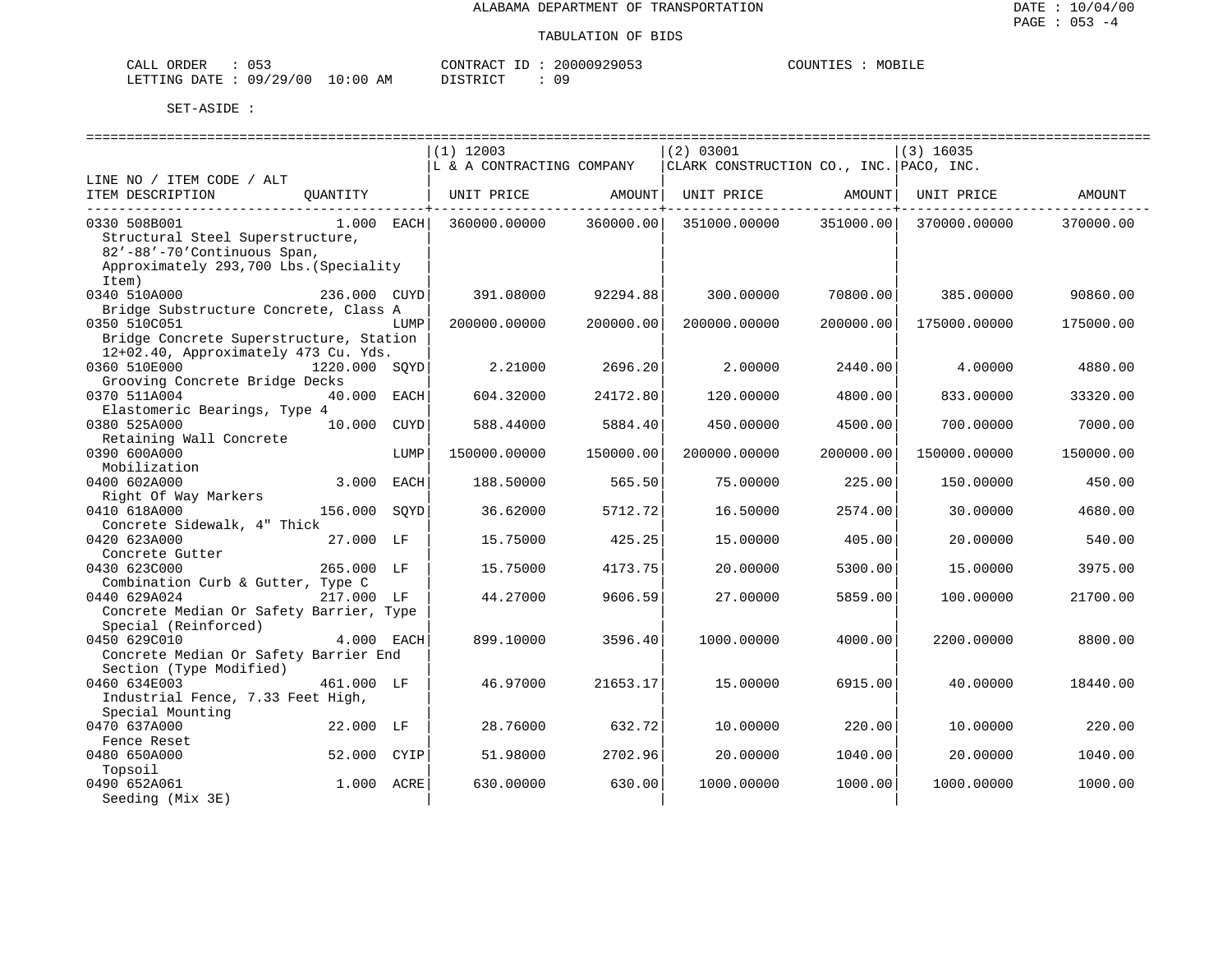| CALL ORDER | 053                          |    | CONTRACT ID: |  | 20000929053 | COUNTIES | MOBILE |
|------------|------------------------------|----|--------------|--|-------------|----------|--------|
|            | LETTING DATE: 09/29/00 10:00 | AM | PISTRICT     |  |             |          |        |

|                                                          |              |      | $(1)$ 12003               |          | (2) 03001                                                                 |          | $(3)$ 16035 |          |
|----------------------------------------------------------|--------------|------|---------------------------|----------|---------------------------------------------------------------------------|----------|-------------|----------|
|                                                          |              |      | L & A CONTRACTING COMPANY |          | CLARK CONSTRUCTION CO., INC. PACO, INC.                                   |          |             |          |
| LINE NO / ITEM CODE / ALT                                |              |      |                           |          |                                                                           |          |             |          |
| ITEM DESCRIPTION                                         | QUANTITY     |      |                           |          | UNIT PRICE                 AMOUNT     UNIT PRICE                   AMOUNT |          | UNIT PRICE  | AMOUNT   |
|                                                          |              |      |                           |          |                                                                           |          |             |          |
| 0500 654A000                                             | 495.000 SQYD |      | 7.35000                   | 3638.25  | 5.00000                                                                   | 2475.00  | 7.00000     | 3465.00  |
| Solid Sodding                                            |              |      |                           |          |                                                                           |          |             |          |
| 0510 656A001                                             | 1.000 ACRE   |      | 315,00000                 | 315.00   | 800,00000                                                                 | 800.00   | 1000.00000  | 1000.00  |
| Mulching, Class A, Type 2                                |              |      |                           |          |                                                                           |          |             |          |
| 0520 665A000                                             | 1.000 ACRE   |      | 630.00000                 | 630.00   | 1000.00000                                                                | 1000.00  | 500.00000   | 500.00   |
| Temporary Seeding                                        |              |      |                           |          |                                                                           |          |             |          |
| 0530 665B000                                             | 1.000 ACRE   |      | 315.00000                 | 315.00   | 1000.00000                                                                | 1000.00  | 1000.00000  | 1000.00  |
| Temporary Mulching                                       |              |      |                           |          |                                                                           |          |             |          |
| 0540 665F000                                             | 150.000 EACH |      | 7.35000                   | 1102.50  | 5.00000                                                                   | 750.00   | 5.00000     | 750.00   |
| Hay Bales                                                |              |      |                           |          |                                                                           |          |             |          |
| 0550 665J001                                             | 1100.000 LF  |      | 4.20000                   | 4620.00  | 5.00000                                                                   | 5500.00  | 4,00000     | 4400.00  |
| Silt Fence, Type B                                       |              |      |                           |          |                                                                           |          |             |          |
| 0560 680A000                                             |              | LUMP | 72000.00000               | 72000.00 | 10000.00000                                                               | 10000.00 | 25000.00000 | 25000.00 |
| Engineering Controls                                     |              |      |                           |          |                                                                           |          |             |          |
| 0570 701C003                                             | 1.000 MILE   |      | 367.50000                 | 367.50   | 1000.00000                                                                | 1000.00  | 600.00000   | 600.00   |
| Solid Temporary Traffic Stripe (Paint)                   |              |      |                           |          |                                                                           |          |             |          |
| 0580 701D007                                             | 1.000 MILE   |      | 1260.00000                | 1260.00  | 2000.00000                                                                | 2000.00  | 800.00000   | 800.00   |
| Solid Traffic Stripe Removed (Paint)                     |              |      |                           |          |                                                                           |          |             |          |
| 0590 701G050                                             | 498.000 LF   |      | 1.05000                   | 522.90   | 1,00000                                                                   | 498.00   | 3.00000     | 1494.00  |
| Solid White, Class 2, Type A Traffic                     |              |      |                           |          |                                                                           |          |             |          |
| Stripe (0.06" Thick) (6" Wide)                           |              |      |                           |          |                                                                           |          |             |          |
| 0600 701G073                                             | 185.000 LF   |      | 1.05000                   | 194.25   | 1,00000                                                                   | 185.00   | 6.00000     | 1110.00  |
| Solid Yellow, Class 2, Type A Traffic                    |              |      |                           |          |                                                                           |          |             |          |
| Stripe(0.09" Thick) (6" Wide)                            |              |      |                           |          |                                                                           |          |             |          |
| 0610 701G125                                             | 914.000 LF   |      | 3.85000                   | 3518.90  | 3.67000                                                                   | 3354.38  | 5.00000     | 4570.00  |
| Solid White, Class 3W, Type A Traffic                    |              |      |                           |          |                                                                           |          |             |          |
| Stripe (6" Wide)                                         |              |      |                           |          |                                                                           |          |             |          |
| 0620 701G133                                             | 914.000 LF   |      |                           | 3692.56  |                                                                           |          | 5.00000     | 4570.00  |
|                                                          |              |      | 4.04000                   |          | 3.85000                                                                   | 3518.90  |             |          |
| Solid Yellow, Class 3W, Type A Traffic                   |              |      |                           |          |                                                                           |          |             |          |
| Stripe (6" Wide)<br>0630 703A002                         | 921.000 SOFT |      | 1.89000                   | 1740.69  | 1,80000                                                                   | 1657.80  | 3,00000     | 2763.00  |
| Traffic Control Markings, Class 2, Type                  |              |      |                           |          |                                                                           |          |             |          |
|                                                          |              |      |                           |          |                                                                           |          |             |          |
| $\mathbb{A}$                                             |              |      |                           |          |                                                                           |          |             |          |
| 0640 703B002                                             | 45.000 SOFT  |      | 2.94000                   | 132.30   | 2.80000                                                                   | 126.00   | 4.00000     | 180.00   |
| Traffic Control Legends, Class 2, Type A<br>0650 703C000 | 340.000 SOFT |      |                           |          |                                                                           |          |             |          |
|                                                          |              |      | 3.15000                   | 1071.00  | 3.00000                                                                   | 1020.00  | 1,00000     | 340.00   |
| Removal Of Existing Traffic Control                      |              |      |                           |          |                                                                           |          |             |          |
| Markings Or Legends (Paint)                              |              |      |                           |          |                                                                           |          |             |          |
| 0660 740B000                                             | 528.000 SOFT |      | 7.38000                   | 3896.64  | 12.00000                                                                  | 6336.00  | 12,00000    | 6336.00  |
| Construction Signs                                       |              |      |                           |          |                                                                           |          |             |          |
| 0670 740C000                                             | 35.000 SQFT  |      | 11,07000                  | 387.45   | 15.00000                                                                  | 525.00   | 20.00000    | 700.00   |
| Special Construction Signs                               |              |      |                           |          |                                                                           |          |             |          |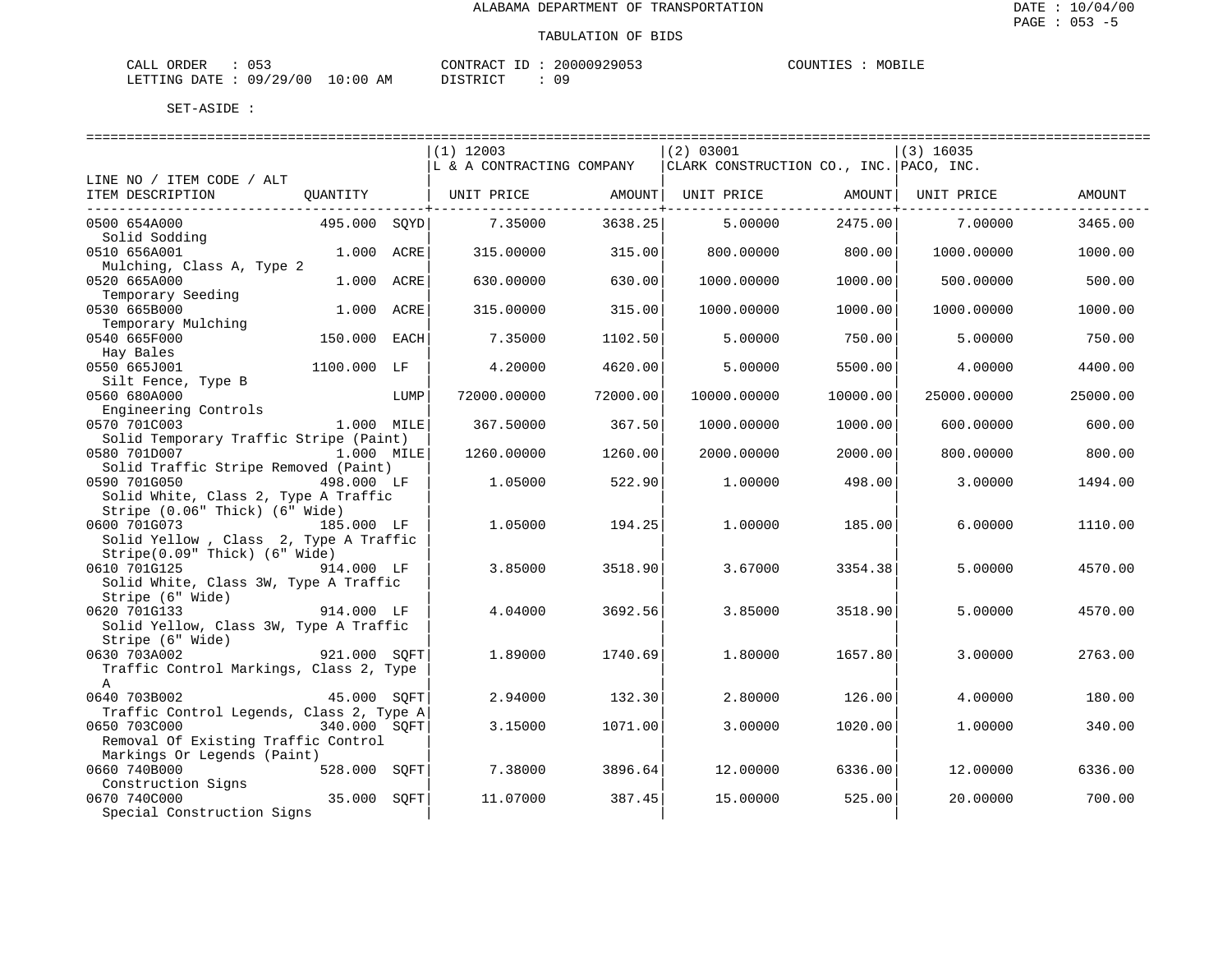| า ฉ ว<br>CALL<br>ORDER<br><u>. U J</u>        | 20000929053<br>$\cap$ ת סידיז $\cap$<br>$- -$<br>- JINE | COUNTIES<br>MOBILE |
|-----------------------------------------------|---------------------------------------------------------|--------------------|
| 09/29/00<br>10:00<br>LETTING<br>R מים מ<br>ΆM | דת לידי את ה<br>09<br>.                                 |                    |

|                                        |          |      | $(1)$ 12003               |                 | (2) 03001                               |                 | (3) 16035   |                |
|----------------------------------------|----------|------|---------------------------|-----------------|-----------------------------------------|-----------------|-------------|----------------|
|                                        |          |      | L & A CONTRACTING COMPANY |                 | CLARK CONSTRUCTION CO., INC. PACO, INC. |                 |             |                |
| LINE NO / ITEM CODE / ALT              |          |      |                           |                 |                                         |                 |             |                |
| ITEM DESCRIPTION                       | OUANTITY |      | UNIT PRICE                | AMOUNT          | UNIT PRICE                              | AMOUNT          | UNIT PRICE  | AMOUNT         |
| 0680 740D000                           | 50.000   | EACH | 43.05000                  | 2152.50         | 50,00000                                | 2500.00         | 65.00000    | 3250.00        |
| Channelizing Drums<br>0690 740E000     | 50.000   | EACH | 12.92000                  | 646.00          | 20,00000                                | 1000.00         | 20.00000    | 1000.00        |
| Cones (36 Inches High)                 |          |      |                           |                 |                                         |                 |             |                |
| 0700 740F002<br>Barricades, Type III   | 10.000   | EACH | 184.50000                 | 1845.00         | 300.00000                               | 3000.00         | 350.00000   | 3500.00        |
| 0710 740M000                           | 50.000   | EACH | 8.36000                   | 418.00          | 10,00000                                | 500.00          | 8,00000     | 400.00         |
| Weight For Cone                        |          |      |                           |                 |                                         |                 |             |                |
| 0720 998A000                           |          | LUMP | 10000.00000               | 10000.00        | 10000.00000                             | 10000.00        | 42000.00000 | 42000.00       |
| Construction Fuel (Maximum Bid Limited |          |      |                           |                 |                                         |                 |             |                |
| To $$65,000.00)$                       |          |      |                           |                 |                                         |                 |             |                |
| 0730 999 000                           | 1040.000 | HOUR | 0.80000                   | 832.00          | 0.80000                                 | 832.00          | 0.80000     | 832.00         |
| Trainee Hours At 80 Cents Per Hour     |          |      |                           |                 |                                         |                 |             |                |
| SECTION TOTALS                         |          |      |                           | \$1,868,588.48] |                                         | \$2,080,003.68] |             | \$2,093,967.80 |
| CONTRACT TOTALS                        |          |      |                           | \$1,868,588.48] |                                         | \$2,080,003.68] |             | \$2,093,967.80 |
|                                        |          |      |                           |                 |                                         |                 |             |                |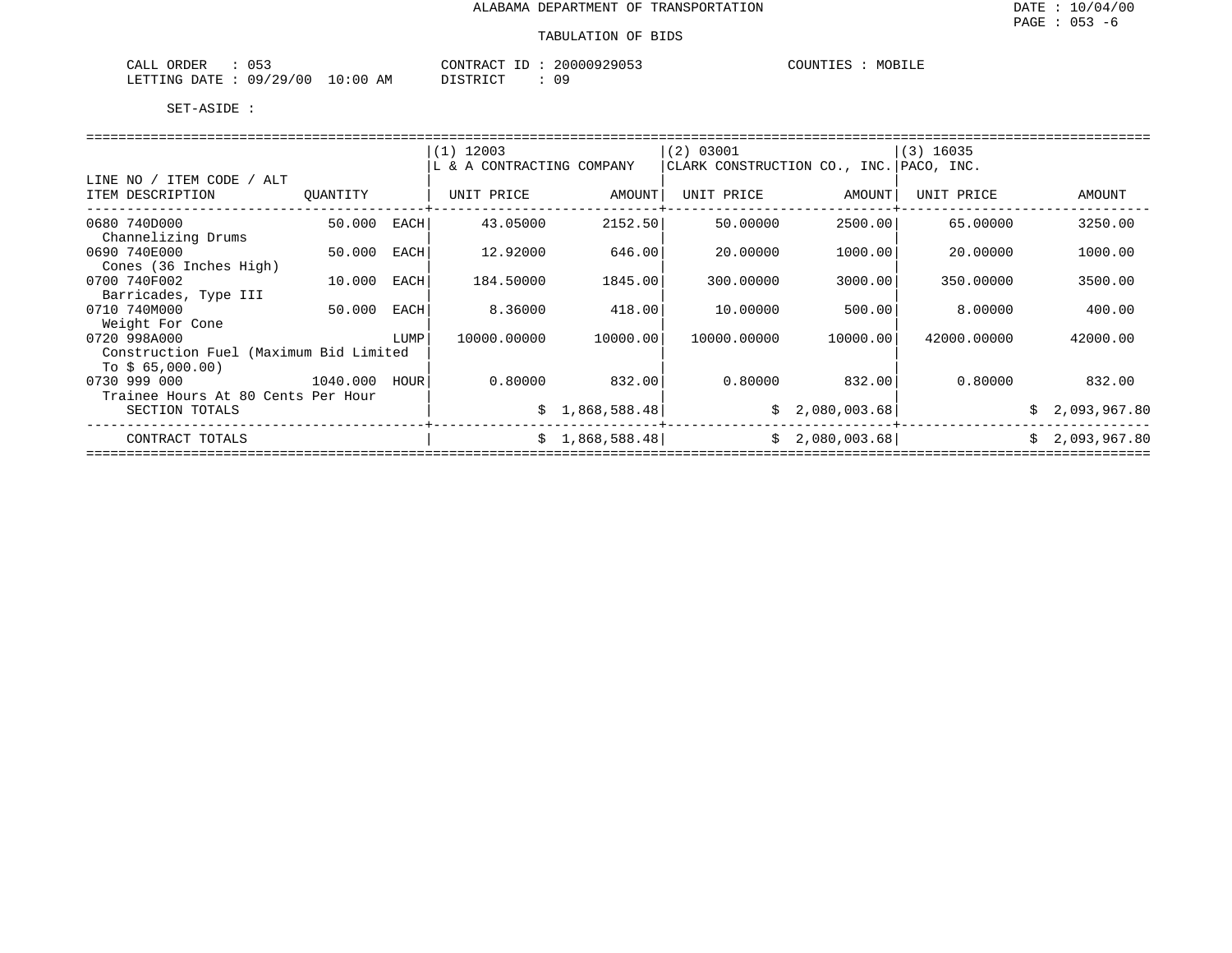| ORDER<br>CALL | 053      |             | CONTRACT ID | 20000929053 | MOBILE<br>COUNTIES |
|---------------|----------|-------------|-------------|-------------|--------------------|
| LETTING DATE  | 09/29/00 | 10:00<br>ΆM | DISTRICT    | 09          |                    |

|                                          |              |      | $(4)$ 13053         |           |                   |            |        |
|------------------------------------------|--------------|------|---------------------|-----------|-------------------|------------|--------|
|                                          |              |      | MCINNIS CORPORATION |           |                   |            |        |
| LINE NO / ITEM CODE / ALT                |              |      |                     |           |                   |            |        |
| ITEM DESCRIPTION                         | OUANTITY     |      | UNIT PRICE AMOUNT   |           | UNIT PRICE AMOUNT | UNIT PRICE | AMOUNT |
|                                          |              |      |                     |           |                   |            |        |
| SECTION 0001 Roadway                     |              |      |                     |           |                   |            |        |
|                                          |              |      |                     |           |                   |            |        |
| 0010 201A000                             |              | LUMP | 65000.00000         | 65000.00  |                   |            |        |
| Clearing & Grubbing (Approximately       |              |      |                     |           |                   |            |        |
| Approximately 2 Acres)                   |              |      |                     |           |                   |            |        |
| 0020 206A000                             |              | LUMP | 150000.00000        | 150000.00 |                   |            |        |
| Removal Of Old Bridge, Station 11+91.99  |              |      |                     |           |                   |            |        |
| 0030 206C000                             | 242.000 SQYD |      | 10.00000            | 2420.00   |                   |            |        |
| Removing Concrete Sidewalk               |              |      |                     |           |                   |            |        |
| 0040 206C001                             | 88.000 SQYD  |      | 35.00000            | 3080.00   |                   |            |        |
| Removing Concrete Pavement               |              |      |                     |           |                   |            |        |
| 0050 206D003                             | 261.000 LF   |      | 5.00000             | 1305.00   |                   |            |        |
| Removing Curb And Gutter                 |              |      |                     |           |                   |            |        |
| 0060 206D011                             | 185.000 LF   |      | 4.00000             | 740.00    |                   |            |        |
| Removing Fence                           |              |      |                     |           |                   |            |        |
| 0070 210A000                             | 35.000 CYIP  |      | 10.00000            | 350.00    |                   |            |        |
| Unclassified Excavation                  |              |      |                     |           |                   |            |        |
| 0080 210D022                             | 550.000 CYIP |      | 20.00000            | 11000.00  |                   |            |        |
| Borrow Excavation (Loose Truckbed        |              |      |                     |           |                   |            |        |
| Measurement) $(A-2-4(0))$ or $A-4(0)$    |              |      |                     |           |                   |            |        |
| 0090 214A000                             | 15.000       | CUYD | 5.00000             | 75.00     |                   |            |        |
| Structure Excavation                     |              |      |                     |           |                   |            |        |
| 0100 214B001                             | 10.000       | CUYD | 35.00000            | 350.00    |                   |            |        |
| Foundation Backfill, Commercial          |              |      |                     |           |                   |            |        |
|                                          | 2.000 RBST   |      |                     |           |                   |            |        |
| 0110 230A000<br>Roadbed Processing       |              |      | 500.00000           | 1000.00   |                   |            |        |
| 0120 401A000                             | 95.000 SYCP  |      |                     | 95.00     |                   |            |        |
| Bituminous Treatment A                   |              |      | 1,00000             |           |                   |            |        |
| 0130 405A000                             | 140.000 GAL  |      | 3.00000             | 420.00    |                   |            |        |
| Tack Coat                                |              |      |                     |           |                   |            |        |
| 0140 424A220                             | 76.000 TON   |      | 105.00000           | 7980.00   |                   |            |        |
| Superpave Bituminous Concrete Wearing    |              |      |                     |           |                   |            |        |
| Surface Layer, 1/2" Maximum Aggregate    |              |      |                     |           |                   |            |        |
|                                          |              |      |                     |           |                   |            |        |
| Size Mix, ESAL Range B<br>0150 424A223   |              |      | 175.00000           | 1750.00   |                   |            |        |
|                                          | 10.000 TON   |      |                     |           |                   |            |        |
| Superpave Bituminous Concrete Wearing    |              |      |                     |           |                   |            |        |
| Surface Layer, Patching, 1/2" Maximum    |              |      |                     |           |                   |            |        |
| Aggregate Size Mix, ESAL Range B         |              |      |                     |           |                   |            |        |
| 0160 424B421                             | 8.000 TON    |      | 175.00000           | 1400.00   |                   |            |        |
| Superpave Bituminous Concrete Upper      |              |      |                     |           |                   |            |        |
| Binder Layer, 1" Max Aggregate Size Mix, |              |      |                     |           |                   |            |        |
| ESAL Range B                             |              |      |                     |           |                   |            |        |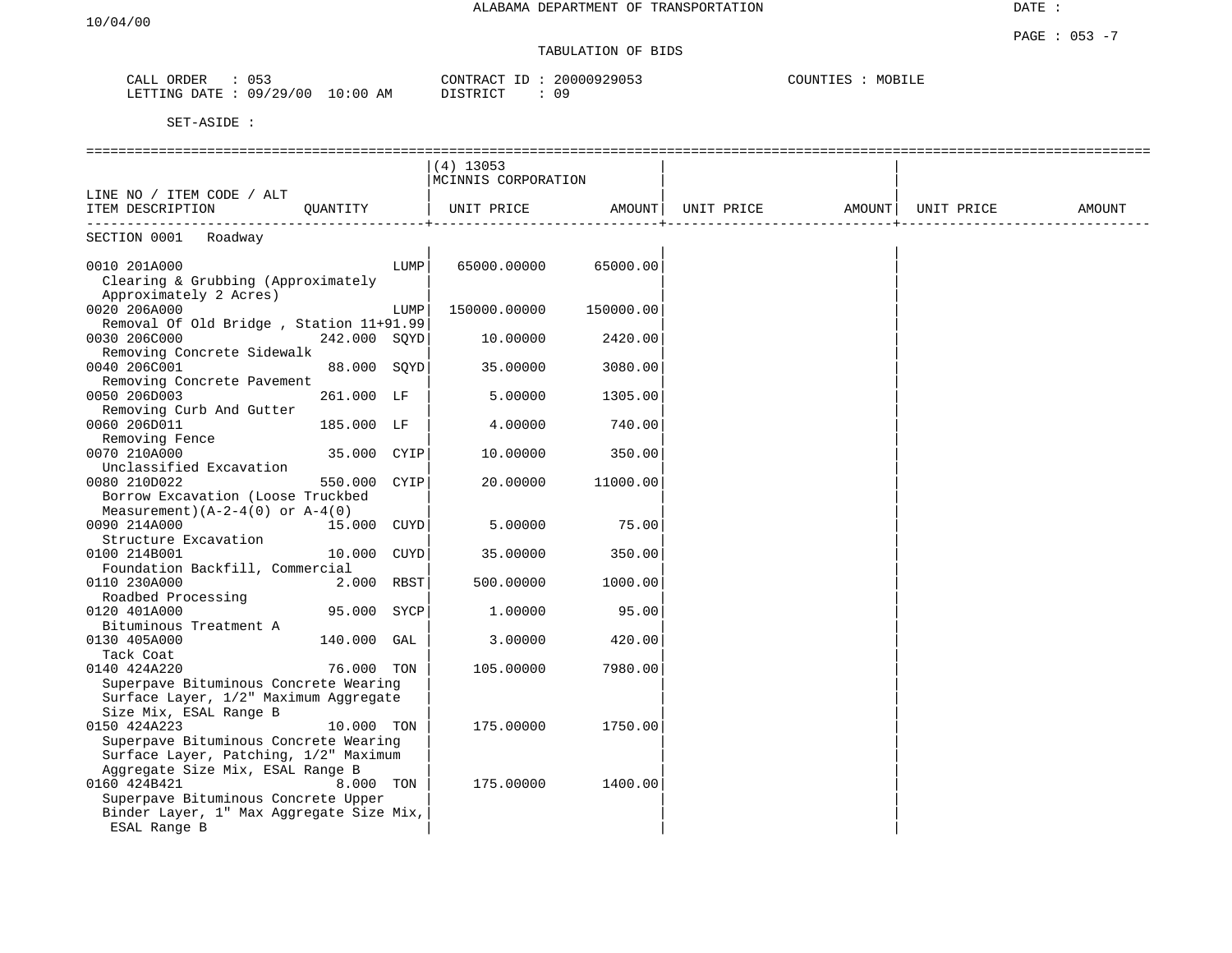| 053<br>CALL ORDER                |          | CONTRACT ID: 20000929053 | MOBILE<br>COUNTIES |
|----------------------------------|----------|--------------------------|--------------------|
| LETTING DATE : 09/29/00 10:00 AM | DISTRICT | 09                       |                    |

|                                          |              |      | $(4)$ 13053           |                     |                     |                     |        |
|------------------------------------------|--------------|------|-----------------------|---------------------|---------------------|---------------------|--------|
|                                          |              |      | MCINNIS CORPORATION   |                     |                     |                     |        |
| LINE NO / ITEM CODE / ALT                |              |      |                       |                     |                     |                     |        |
| ITEM DESCRIPTION                         |              |      | OUANTITY   UNIT PRICE |                     | AMOUNT   UNIT PRICE | AMOUNT   UNIT PRICE | AMOUNT |
|                                          |              |      |                       | ------------------- |                     |                     |        |
| 0170 424B430                             | 575.000 TON  |      | 60.00000              | 34500.00            |                     |                     |        |
|                                          |              |      |                       |                     |                     |                     |        |
| Superpave Bituminous Concrete Upper      |              |      |                       |                     |                     |                     |        |
| Binder Layer, Leveling, 1 1/2" Max       |              |      |                       |                     |                     |                     |        |
| Aggregate Size Mix, ESAL Range B         |              |      |                       |                     |                     |                     |        |
| 0180 424B522                             | 37.000 TON   |      | 150.00000             | 5550.00             |                     |                     |        |
| Superpave Bituminous Concrete Lower      |              |      |                       |                     |                     |                     |        |
| Binder Layer, 1 1/2" Maximum Aggregate   |              |      |                       |                     |                     |                     |        |
| Size Mix, ESAL Range B                   |              |      |                       |                     |                     |                     |        |
| 0190 430B002                             | 115.000 TNCP |      | 50.00000              | 5750.00             |                     |                     |        |
| Aggregate Surfacing (AHD #467)           |              |      |                       |                     |                     |                     |        |
|                                          | 400.000 LF   |      |                       |                     |                     |                     |        |
| 0200 454A002                             |              |      | 2.00000               | 800.00              |                     |                     |        |
| Cleaning And Sealing Concrete Pavement,  |              |      |                       |                     |                     |                     |        |
| Type II, Joints                          |              |      |                       |                     |                     |                     |        |
| 0210 454A003                             | 50.000 LF    |      | 2.00000               | 100.00              |                     |                     |        |
| Cleaning And Sealing Concrete Pavement,  |              |      |                       |                     |                     |                     |        |
| Type II, Cracks                          |              |      |                       |                     |                     |                     |        |
| 0220 454B000                             | 450.000 LF   |      | 2.00000               | 900.00              |                     |                     |        |
| Waterproofing Pavement Joints And Cracks |              |      |                       |                     |                     |                     |        |
| 0230 502A000 108528.000 LB               |              |      | 0.75000               | 81396.00            |                     |                     |        |
|                                          |              |      |                       |                     |                     |                     |        |
| Steel Reinforcement                      |              |      |                       |                     |                     |                     |        |
| 0240 502B000                             |              | LUMP | 100000.00000          | 100000.00           |                     |                     |        |
| Steel Reinforcement For Bridge           |              |      |                       |                     |                     |                     |        |
| Superstructure, , Station 12+02.40,      |              |      |                       |                     |                     |                     |        |
| Approximately 119500 Lbs.                |              |      |                       |                     |                     |                     |        |
| 0250 505A015                             | $1.000$ EACH |      | 8000.00000            | 8000.00             |                     |                     |        |
| Concrete Test Piles (14 Inches Square)   |              |      |                       |                     |                     |                     |        |
| 0260 505B045                             | $1.000$ EACH |      | 5000.00000            | 5000.00             |                     |                     |        |
| Static Loading Tests (14 Inches Square)  |              |      |                       |                     |                     |                     |        |
| 0270 505B075                             | $1.000$ EACH |      | 5000.00000            | 5000.00             |                     |                     |        |
| Dynamic Loading Tests (14 Inches Square) |              |      |                       |                     |                     |                     |        |
| 0280 505C015                             | 650.000 LF   |      |                       |                     |                     |                     |        |
|                                          |              |      | 45.00000              | 29250.00            |                     |                     |        |
| Concrete Piling (14 Inches Square)       |              |      |                       |                     |                     |                     |        |
| 0290 506A000                             | 532.000 LF   |      | 490.00000             | 260680.00           |                     |                     |        |
| Drilled Shaft Excavation, 4'-6" Diameter |              |      |                       |                     |                     |                     |        |
| 0300 506C023                             | 532.000 LF   |      | 121,00000             | 64372.00            |                     |                     |        |
| Drilled Shaft Construction, 4'-6"        |              |      |                       |                     |                     |                     |        |
| Diameter, Class DS2 Concrete             |              |      |                       |                     |                     |                     |        |
| 0310 508A000<br>4800.000 LB              |              |      | 4.00000               | 19200.00            |                     |                     |        |
| Structural Steel                         |              |      |                       |                     |                     |                     |        |
| 0320 508B000                             | $1.000$ EACH |      | 350000.00000          | 350000.00           |                     |                     |        |
| Structural Steel Superstructure,         |              |      |                       |                     |                     |                     |        |
|                                          |              |      |                       |                     |                     |                     |        |
| 68'-81'-68'Continuous Span,              |              |      |                       |                     |                     |                     |        |
| Approximately 247,800 Lbs. (Speciality   |              |      |                       |                     |                     |                     |        |
| Item)                                    |              |      |                       |                     |                     |                     |        |
|                                          |              |      |                       |                     |                     |                     |        |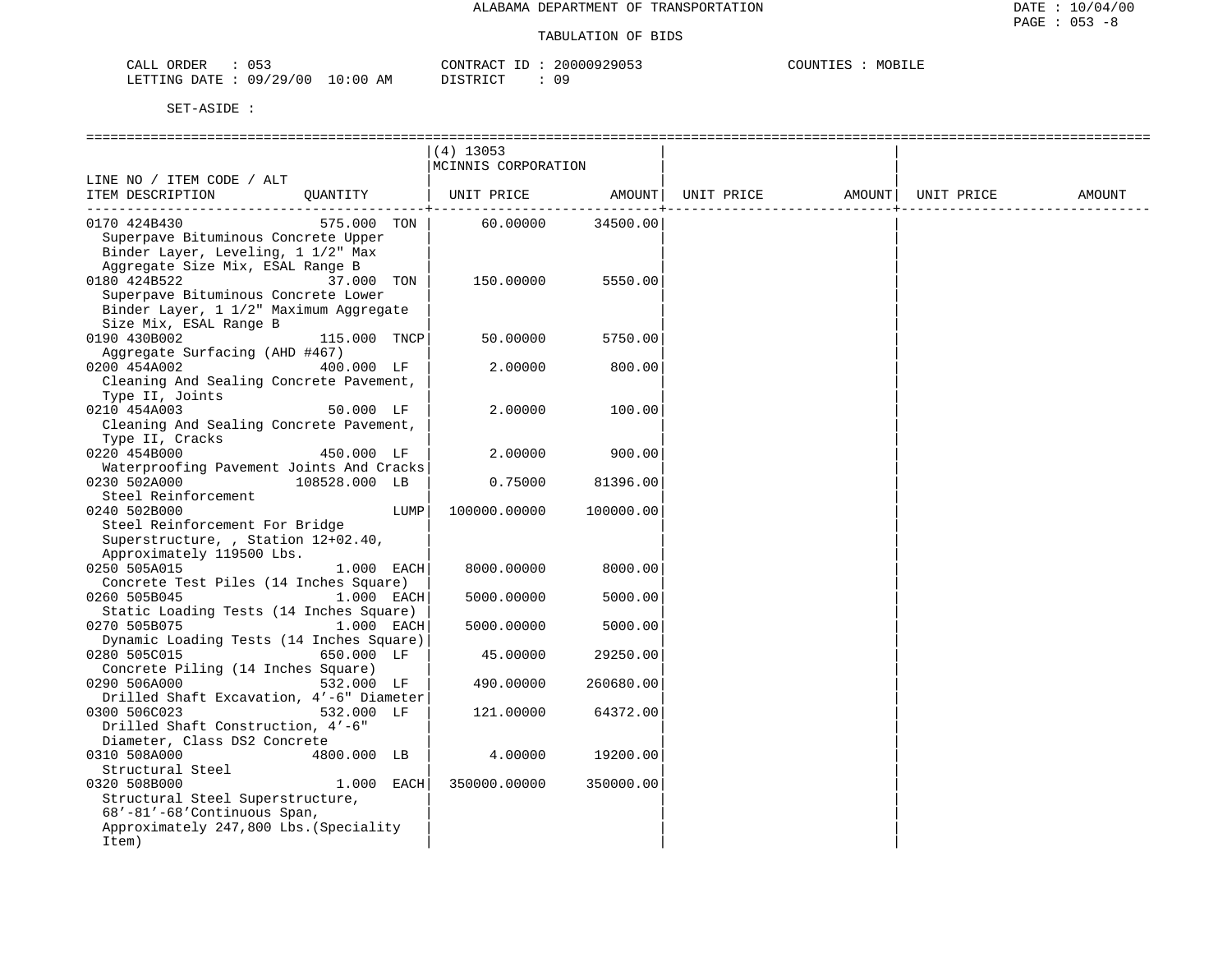| 053<br>ORDER<br>لللطات   |             | CONTRACT                              | 20000929053 | COUNT.<br>мı<br>TORT TE |
|--------------------------|-------------|---------------------------------------|-------------|-------------------------|
| 09/29/00<br>LETTING DATE | 10:00<br>AΜ | $\tau$ crp $\tau$ $\sim$<br>--------- | $\lambda$   |                         |

|                                         |               |      | $(4)$ 13053         |           |                   |            |        |
|-----------------------------------------|---------------|------|---------------------|-----------|-------------------|------------|--------|
|                                         |               |      | MCINNIS CORPORATION |           |                   |            |        |
| LINE NO / ITEM CODE / ALT               |               |      |                     |           |                   |            |        |
| ITEM DESCRIPTION                        | QUANTITY      |      | UNIT PRICE          | AMOUNT    | UNIT PRICE AMOUNT | UNIT PRICE | AMOUNT |
|                                         |               |      |                     |           |                   |            |        |
| 0330 508B001                            | $1.000$ EACH  |      | 400000.00000        | 400000.00 |                   |            |        |
| Structural Steel Superstructure,        |               |      |                     |           |                   |            |        |
| 82'-88'-70'Continuous Span,             |               |      |                     |           |                   |            |        |
| Approximately 293,700 Lbs. (Speciality  |               |      |                     |           |                   |            |        |
| Item)                                   |               |      |                     |           |                   |            |        |
| 0340 510A000                            | 236.000 CUYD  |      | 500.00000           | 118000.00 |                   |            |        |
| Bridge Substructure Concrete, Class A   |               |      |                     |           |                   |            |        |
| 0350 510C051                            |               | LUMP | 320000.00000        | 320000.00 |                   |            |        |
| Bridge Concrete Superstructure, Station |               |      |                     |           |                   |            |        |
| 12+02.40, Approximately 473 Cu. Yds.    |               |      |                     |           |                   |            |        |
| 0360 510E000                            | 1220.000 SQYD |      | 4.00000             | 4880.00   |                   |            |        |
| Grooving Concrete Bridge Decks          |               |      |                     |           |                   |            |        |
| 0370 511A004                            | 40.000 EACH   |      | 1000.00000          | 40000.00  |                   |            |        |
| Elastomeric Bearings, Type 4            |               |      |                     |           |                   |            |        |
| 0380 525A000                            | 10.000 CUYD   |      | 700.00000           | 7000.00   |                   |            |        |
| Retaining Wall Concrete                 |               |      |                     |           |                   |            |        |
| 0390 600A000                            |               | LUMP | 252000.00000        | 252000.00 |                   |            |        |
| Mobilization                            |               |      |                     |           |                   |            |        |
| 0400 602A000                            | 3.000 EACH    |      | 250.00000           | 750.00    |                   |            |        |
| Right Of Way Markers                    |               |      |                     |           |                   |            |        |
| 0410 618A000                            | 156.000 SOYD  |      | 30.00000            | 4680.00   |                   |            |        |
| Concrete Sidewalk, 4" Thick             |               |      |                     |           |                   |            |        |
| 0420 623A000                            | 27.000 LF     |      | 20.00000            | 540.00    |                   |            |        |
| Concrete Gutter                         |               |      |                     |           |                   |            |        |
| 0430 623C000                            | 265.000 LF    |      | 30.00000            | 7950.00   |                   |            |        |
| Combination Curb & Gutter, Type C       |               |      |                     |           |                   |            |        |
| 0440 629A024                            | 217.000 LF    |      | 28.00000            | 6076.00   |                   |            |        |
| Concrete Median Or Safety Barrier, Type |               |      |                     |           |                   |            |        |
| Special (Reinforced)                    |               |      |                     |           |                   |            |        |
| 0450 629C010                            | 4.000 EACH    |      | 2500.00000          | 10000.00  |                   |            |        |
| Concrete Median Or Safety Barrier End   |               |      |                     |           |                   |            |        |
| Section (Type Modified)                 |               |      |                     |           |                   |            |        |
| 0460 634E003                            | 461.000 LF    |      | 70.00000            | 32270.00  |                   |            |        |
| Industrial Fence, 7.33 Feet High,       |               |      |                     |           |                   |            |        |
| Special Mounting                        |               |      |                     |           |                   |            |        |
| 0470 637A000                            | 22.000 LF     |      | 10.00000            | 220.00    |                   |            |        |
| Fence Reset                             |               |      |                     |           |                   |            |        |
| 0480 650A000                            | 52.000 CYIP   |      | 20.00000            | 1040.00   |                   |            |        |
| Topsoil                                 |               |      |                     |           |                   |            |        |
| 0490 652A061                            | 1.000 ACRE    |      | 1000.00000          | 1000.00   |                   |            |        |
| Seeding (Mix 3E)                        |               |      |                     |           |                   |            |        |
|                                         |               |      |                     |           |                   |            |        |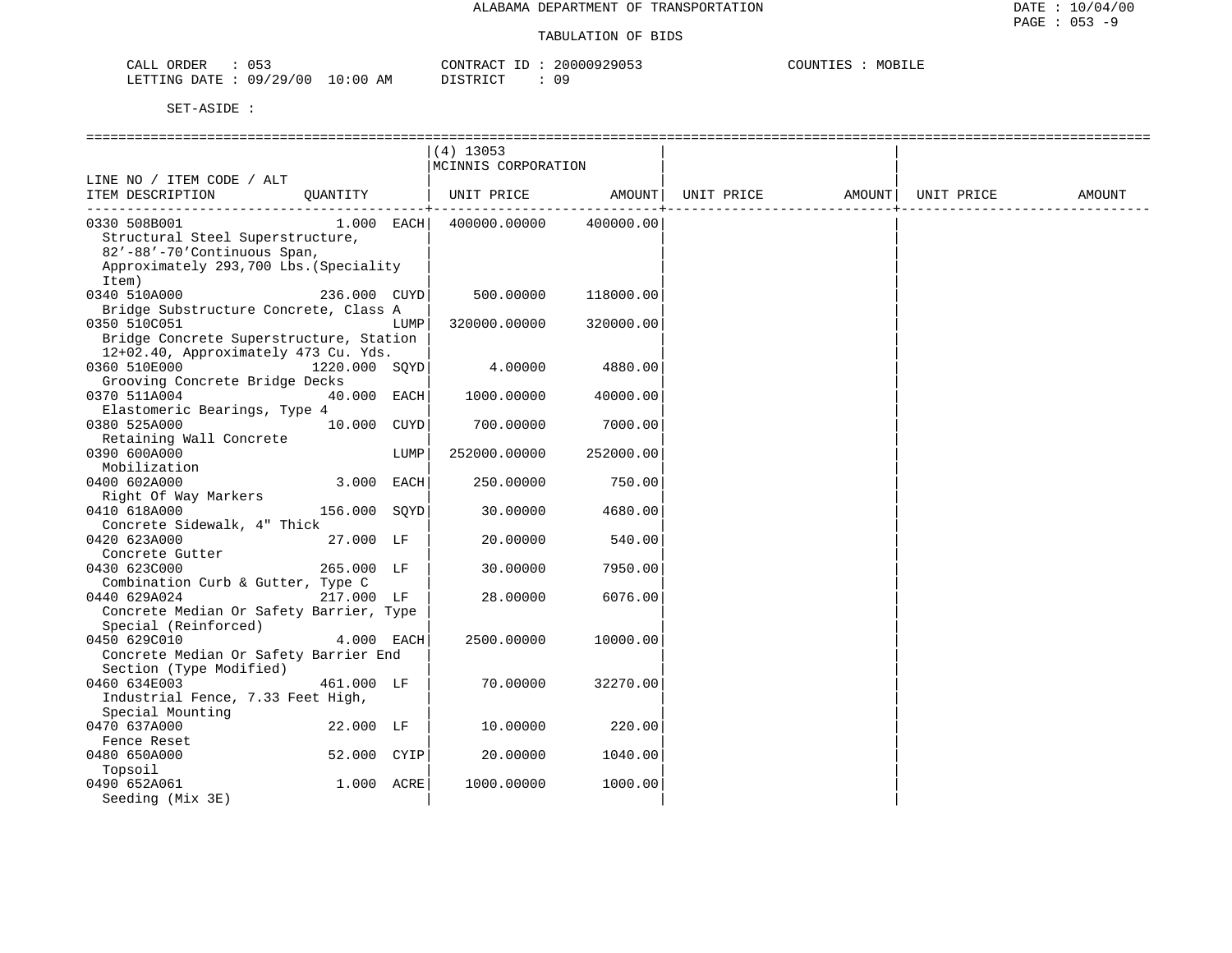| ORDER<br>1 h<br>الململ                           |              | CONTRACT   | $\begin{array}{c} \circ \\ \circ \\ \circ \end{array}$<br>2905 | .<br>40 B L L F<br>. |
|--------------------------------------------------|--------------|------------|----------------------------------------------------------------|----------------------|
| LETTING<br>'00<br>129<br>DATE<br>$\cap$ $\Omega$ | ገ : በし<br>AM | DICTOR TOP | $\lambda$                                                      |                      |

|                                                          |              |      | $(4)$ 13053         |          |                   |            |        |
|----------------------------------------------------------|--------------|------|---------------------|----------|-------------------|------------|--------|
|                                                          |              |      | MCINNIS CORPORATION |          |                   |            |        |
| LINE NO / ITEM CODE / ALT                                |              |      |                     |          |                   |            |        |
| ITEM DESCRIPTION                                         | QUANTITY     |      | UNIT PRICE AMOUNT   |          | UNIT PRICE AMOUNT | UNIT PRICE | AMOUNT |
|                                                          |              |      |                     |          |                   |            |        |
| 0500 654A000                                             | 495.000 SQYD |      | 5.00000             | 2475.00  |                   |            |        |
| Solid Sodding                                            |              |      |                     |          |                   |            |        |
| 0510 656A001<br>Mulching, Class A, Type 2                | 1.000 ACRE   |      | 1000.00000          | 1000.00  |                   |            |        |
| 0520 665A000                                             | 1.000 ACRE   |      | 750.00000           | 750.00   |                   |            |        |
| Temporary Seeding                                        |              |      |                     |          |                   |            |        |
| 0530 665B000                                             | 1.000 ACRE   |      | 750.00000           | 750.00   |                   |            |        |
| Temporary Mulching                                       |              |      |                     |          |                   |            |        |
| 0540 665F000                                             | 150.000 EACH |      | 8.00000             | 1200.00  |                   |            |        |
| Hay Bales                                                |              |      |                     |          |                   |            |        |
| 0550 665J001                                             | 1100.000 LF  |      | 6.00000             | 6600.00  |                   |            |        |
| Silt Fence, Type B                                       |              |      |                     |          |                   |            |        |
| 0560 680A000                                             |              | LUMP | 65000.00000         | 65000.00 |                   |            |        |
| Engineering Controls                                     |              |      |                     |          |                   |            |        |
| 0570 701C003                                             | 1.000 MILE   |      | 1000.00000          | 1000.00  |                   |            |        |
| Solid Temporary Traffic Stripe (Paint)                   |              |      |                     |          |                   |            |        |
| 0580 701D007                                             | $1.000$ MILE |      | 1000.00000          | 1000.00  |                   |            |        |
| Solid Traffic Stripe Removed (Paint)                     |              |      |                     |          |                   |            |        |
| 0590 701G050                                             | 498.000 LF   |      | 1.00000             | 498.00   |                   |            |        |
| Solid White, Class 2, Type A Traffic                     |              |      |                     |          |                   |            |        |
| Stripe (0.06" Thick) (6" Wide)                           |              |      |                     |          |                   |            |        |
| 0600 701G073                                             | 185.000 LF   |      | 1,00000             | 185.00   |                   |            |        |
| Solid Yellow, Class 2, Type A Traffic                    |              |      |                     |          |                   |            |        |
| Stripe(0.09" Thick) (6" Wide)                            |              |      |                     |          |                   |            |        |
| 0610 701G125                                             | 914.000 LF   |      | 3.67000             | 3354.38  |                   |            |        |
| Solid White, Class 3W, Type A Traffic                    |              |      |                     |          |                   |            |        |
| Stripe (6" Wide)                                         |              |      |                     |          |                   |            |        |
| 0620 701G133                                             | 914.000 LF   |      | 3.85000             | 3518.90  |                   |            |        |
| Solid Yellow, Class 3W, Type A Traffic                   |              |      |                     |          |                   |            |        |
| Stripe (6" Wide)                                         |              |      |                     |          |                   |            |        |
| 0630 703A002                                             | 921.000 SOFT |      | 1,80000             | 1657.80  |                   |            |        |
| Traffic Control Markings, Class 2, Type                  |              |      |                     |          |                   |            |        |
| Α                                                        |              |      |                     |          |                   |            |        |
| 0640 703B002                                             | 45.000 SOFT  |      | 2.80000             | 126.00   |                   |            |        |
| Traffic Control Legends, Class 2, Type A<br>0650 703C000 | 340.000 SOFT |      | 3.00000             | 1020.00  |                   |            |        |
| Removal Of Existing Traffic Control                      |              |      |                     |          |                   |            |        |
| Markings Or Legends (Paint)                              |              |      |                     |          |                   |            |        |
| 0660 740B000                                             | 528.000 SQFT |      | 12.00000            | 6336.00  |                   |            |        |
| Construction Signs                                       |              |      |                     |          |                   |            |        |
| 0670 740C000                                             | 35.000 SQFT  |      | 14.00000            | 490.00   |                   |            |        |
| Special Construction Signs                               |              |      |                     |          |                   |            |        |
|                                                          |              |      |                     |          |                   |            |        |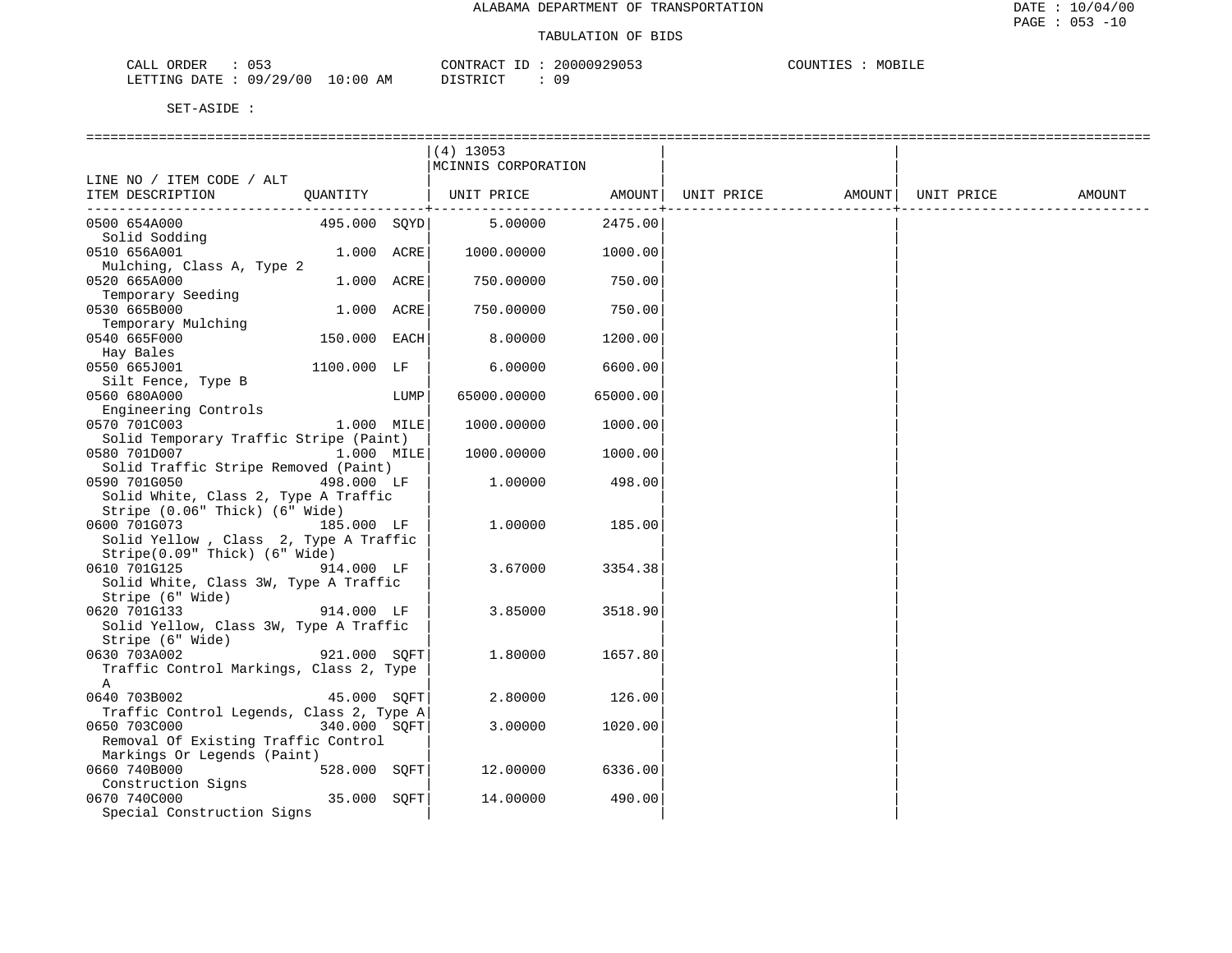| 053<br>ORDER<br>$\sim   -$<br>CALL | CONTRACT                           | 20000929053<br>$- -$ | COUNTIES<br>$\cdots$<br>MORTTR |  |
|------------------------------------|------------------------------------|----------------------|--------------------------------|--|
| 09/29/00<br>LETTING DATE           | LO : 00<br>ידי איד פידי<br>AM<br>. | n a<br>U -           |                                |  |

|                                        |          |      | $(4)$ 13053<br>MCINNIS CORPORATION |                 |            |        |            |        |
|----------------------------------------|----------|------|------------------------------------|-----------------|------------|--------|------------|--------|
| LINE NO / ITEM CODE / ALT              |          |      |                                    |                 |            |        |            |        |
| ITEM DESCRIPTION                       | OUANTITY |      | UNIT PRICE                         | AMOUNT          | UNIT PRICE | AMOUNT | UNIT PRICE | AMOUNT |
| 0680 740D000                           | 50.000   | EACH | 55.00000                           | 2750.00         |            |        |            |        |
| Channelizing Drums                     |          |      |                                    |                 |            |        |            |        |
| 0690 740E000                           | 50.000   | EACH | 12.00000                           | 600.00          |            |        |            |        |
| Cones (36 Inches High)                 |          |      |                                    |                 |            |        |            |        |
| 0700 740F002                           | 10.000   | EACH | 225,00000                          | 2250.00         |            |        |            |        |
| Barricades, Type III                   |          |      |                                    |                 |            |        |            |        |
| 0710 740M000                           | 50.000   | EACH | 6.00000                            | 300.00          |            |        |            |        |
| Weight For Cone                        |          |      |                                    |                 |            |        |            |        |
| 0720 998A000                           |          | LUMP | 0.00000                            | 0.00            |            |        |            |        |
| Construction Fuel (Maximum Bid Limited |          |      |                                    |                 |            |        |            |        |
| To $$65,000.00)$                       |          |      |                                    |                 |            |        |            |        |
| 0730 999 000<br>1040.000               |          | HOUR | 0.80000                            | 832.00          |            |        |            |        |
| Trainee Hours At 80 Cents Per Hour     |          |      |                                    |                 |            |        |            |        |
| SECTION TOTALS                         |          |      |                                    | \$2,527,562.08  |            |        |            |        |
|                                        |          |      |                                    |                 |            |        |            |        |
| CONTRACT TOTALS                        |          |      |                                    | \$2,527,562.08] |            |        |            |        |
|                                        |          |      |                                    |                 |            |        |            |        |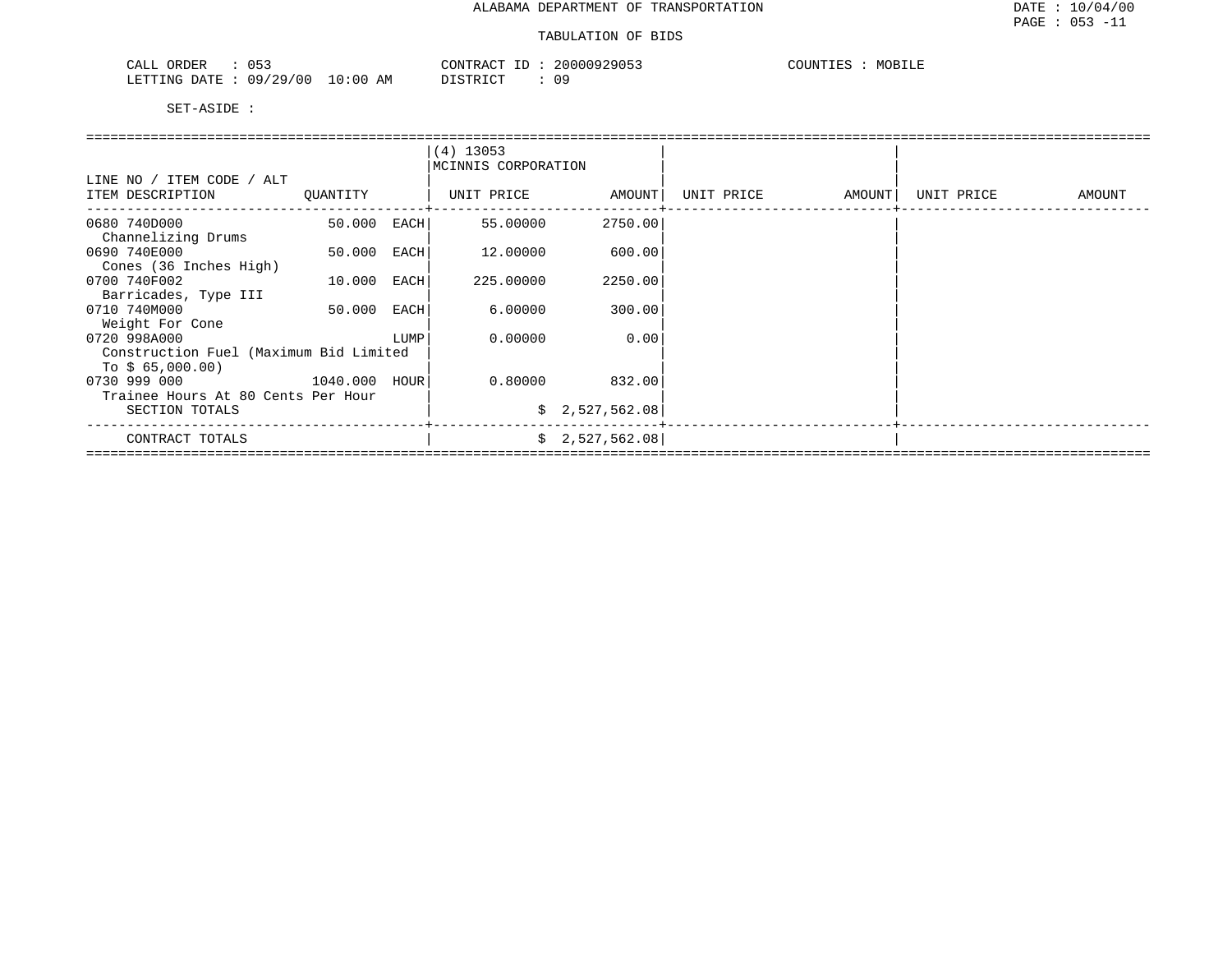DATE :

# VENDOR RANKING

| CALL ORDER                    | : 054<br>LETTING DATE: 09/29/00 10:00 AM     | CONTRACT ID: 20000929054<br>DISTRICT : 09                                                                                                                                                                                |              | COUNTIES : MOBILE |                               |                        |
|-------------------------------|----------------------------------------------|--------------------------------------------------------------------------------------------------------------------------------------------------------------------------------------------------------------------------|--------------|-------------------|-------------------------------|------------------------|
| CONTRACT DESCRIPTION :<br>mi. |                                              | 60<br>CONTRACT TIME:<br>MOBILE<br>for constructing the Widening, Resurfacing, Traffic Stripe<br>and Signal on S.R.#16 (U.S.#90) and on S.R.#17 (U.S.#45) at<br>various locations as indicated on the plans. Length 1.989 | Working Days | (available days)  | $PROJECT(S)$ : STPHS-4900(16) |                        |
| SET-ASIDE :                   |                                              |                                                                                                                                                                                                                          |              |                   |                               |                        |
| RANK                          | VENDOR NO. / NAME                            |                                                                                                                                                                                                                          |              |                   | TOTAL<br><b>BID</b>           | % OVER<br>LOW BID      |
| 19058<br>23029                | SJ & L, INC.<br>J. S. WALTON & COMPANY, INC. |                                                                                                                                                                                                                          |              |                   | 845,051.20<br>849,999.82      | 100.0000%<br>100.5856% |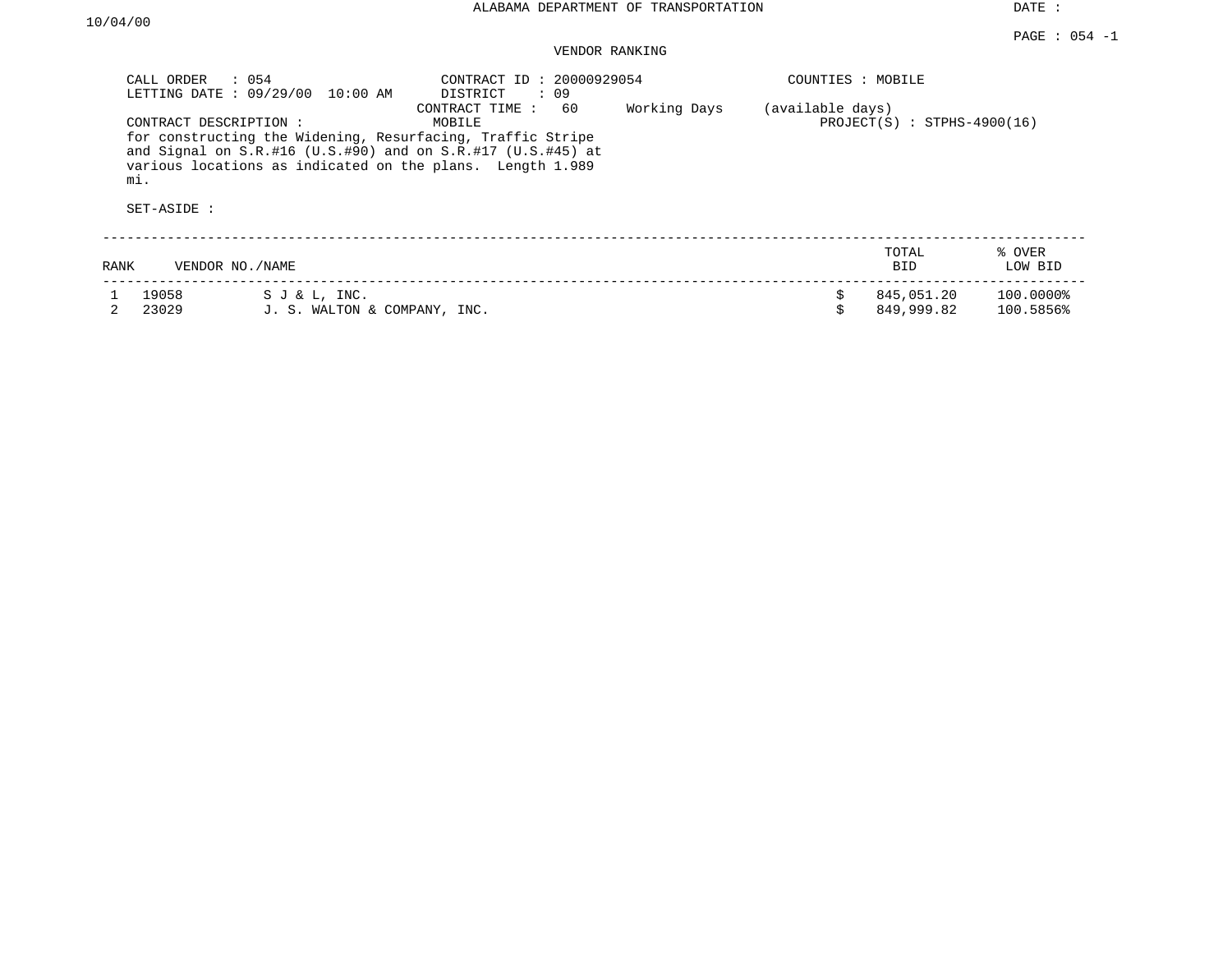| 054<br>CALL ORDER                | CONTRACT ID: | 20000929054 | COUNTIES<br>MOBILE |
|----------------------------------|--------------|-------------|--------------------|
| LETTING DATE : 09/29/00 10:00 AM | DISTRICT     |             |                    |

|                                         |                | ============================       |           | ===================            |           |            |        |
|-----------------------------------------|----------------|------------------------------------|-----------|--------------------------------|-----------|------------|--------|
|                                         |                | $(1)$ 19058                        |           | $(2)$ 23029                    |           |            |        |
|                                         |                | $ S \text{ J} \& \text{ L}$ , INC. |           | J. S. WALTON & COMPANY, INC.   |           |            |        |
| LINE NO / ITEM CODE / ALT               |                |                                    |           |                                |           |            |        |
| ITEM DESCRIPTION                        | OUANTITY       |                                    |           | UNIT PRICE AMOUNT   UNIT PRICE | AMOUNT    | UNIT PRICE | AMOUNT |
|                                         |                | ------------------------------+-   |           |                                |           |            |        |
| SECTION 0001 Total                      |                |                                    |           |                                |           |            |        |
|                                         |                |                                    |           |                                |           |            |        |
| 0010 206C001                            |                | 2721.000 SQYD 1.25000              |           | 3401.25 3.49000                | 9496.29   |            |        |
| Removing Concrete Pavement              |                |                                    |           |                                |           |            |        |
| 0020 206D002                            | 980.000 LF     | 2.65000                            | 2597.00   | 2.58000                        | 2528.40   |            |        |
| Removing Curb                           |                |                                    |           |                                |           |            |        |
| 0030 206E001                            | $7.000$ EACH   | 132.30000                          | 926.10    | 154.54000                      | 1081.78   |            |        |
| Removing Inlets                         |                |                                    |           |                                |           |            |        |
| 0040 206E022                            | 1.000 EACH     | 615.00000                          | 615.00    | 590.12000                      | 590.12    |            |        |
| Removing Metal Pole With Light          |                |                                    |           |                                |           |            |        |
| 0050 210A000                            | 1464.000 CYIP  | 6.80000                            | 9955.20   | 7.57000                        | 11082.48  |            |        |
| Unclassified Excavation                 |                |                                    |           |                                |           |            |        |
|                                         |                |                                    |           |                                |           |            |        |
| 0060 210D022                            | 500.000 CYIP   | 10.00000                           | 5000.00   | 10.67000                       | 5335.00   |            |        |
| Borrow Excavation (Loose Truckbed       |                |                                    |           |                                |           |            |        |
| Measurement) $(A-2-4(0)$ or $A-4(0)$    |                |                                    |           |                                |           |            |        |
| 0070 230A000                            | 84.000 RBST    | 135.00000                          | 11340.00  | 201.55000                      | 16930.20  |            |        |
| Roadbed Processing                      |                |                                    |           |                                |           |            |        |
| 0080 301A012                            | 11290.000 SYCP | 8.05000                            | 90884.50  | 7.85000                        | 88626.50  |            |        |
| Crushed Aggregate Base Course, Type B,  |                |                                    |           |                                |           |            |        |
| Plant Mixed, 6" Compacted Thickness     |                |                                    |           |                                |           |            |        |
| 0090 401A000                            | 11290.000 SYCP | 0.95000                            | 10725.50  | 0.89000                        | 10048.10  |            |        |
| Bituminous Treatment A                  |                |                                    |           |                                |           |            |        |
| 0100 405A000                            | 1050.000 GAL   | 1.35000                            | 1417.50   | 1,30000                        | 1365.00   |            |        |
| Tack Coat                               |                |                                    |           |                                |           |            |        |
| 0110 424A260                            | 1717.000 TON   | 63.20000                           | 108514.40 | 60.74000                       | 104290.58 |            |        |
| Superpave Bituminous Concrete Wearing   |                |                                    |           |                                |           |            |        |
| Surface Layer, 1/2" Maximum Aggregate   |                |                                    |           |                                |           |            |        |
| Size Mix, ESAL Range D                  |                |                                    |           |                                |           |            |        |
| 0120 424B461                            | 1886.000 TON   | 59.50000                           | 112217.00 | 57.16000                       | 107803.76 |            |        |
| Superpave Bituminous Concrete Upper     |                |                                    |           |                                |           |            |        |
| Binder Layer, 1" Maximum Aggregate Size |                |                                    |           |                                |           |            |        |
| Mix, ESAL Range D                       |                |                                    |           |                                |           |            |        |
| 0130 424B465                            | 50.000 TON     | 59.50000                           | 2975.00   | 57.16000                       | 2858.00   |            |        |
| Superpave Bituminous Concrete Upper     |                |                                    |           |                                |           |            |        |
| Binder Layer, Patching, 1" Maximum      |                |                                    |           |                                |           |            |        |
| Aggregate Size Mix, ESAL Range D        |                |                                    |           |                                |           |            |        |
| 0140 424B469                            | 850.000 TON    | 59.50000                           | 50575.00  | 57.16000                       | 48586.00  |            |        |
| Superpave Bituminous Concrete Upper     |                |                                    |           |                                |           |            |        |
| Binder Layer, Leveling, 1" Maximum      |                |                                    |           |                                |           |            |        |
| Aggregate Size Mix, ESAL Range D        |                |                                    |           |                                |           |            |        |
| 0150 424B561                            | 415.000 TON    | 59.50000                           | 24692.50  | 57.16000                       | 23721.40  |            |        |
| Superpave Bituminous Concrete Lower     |                |                                    |           |                                |           |            |        |
| Binder Layer, 1" Maximum Aggregate Size |                |                                    |           |                                |           |            |        |
| Mix, ESAL Range D                       |                |                                    |           |                                |           |            |        |
|                                         |                |                                    |           |                                |           |            |        |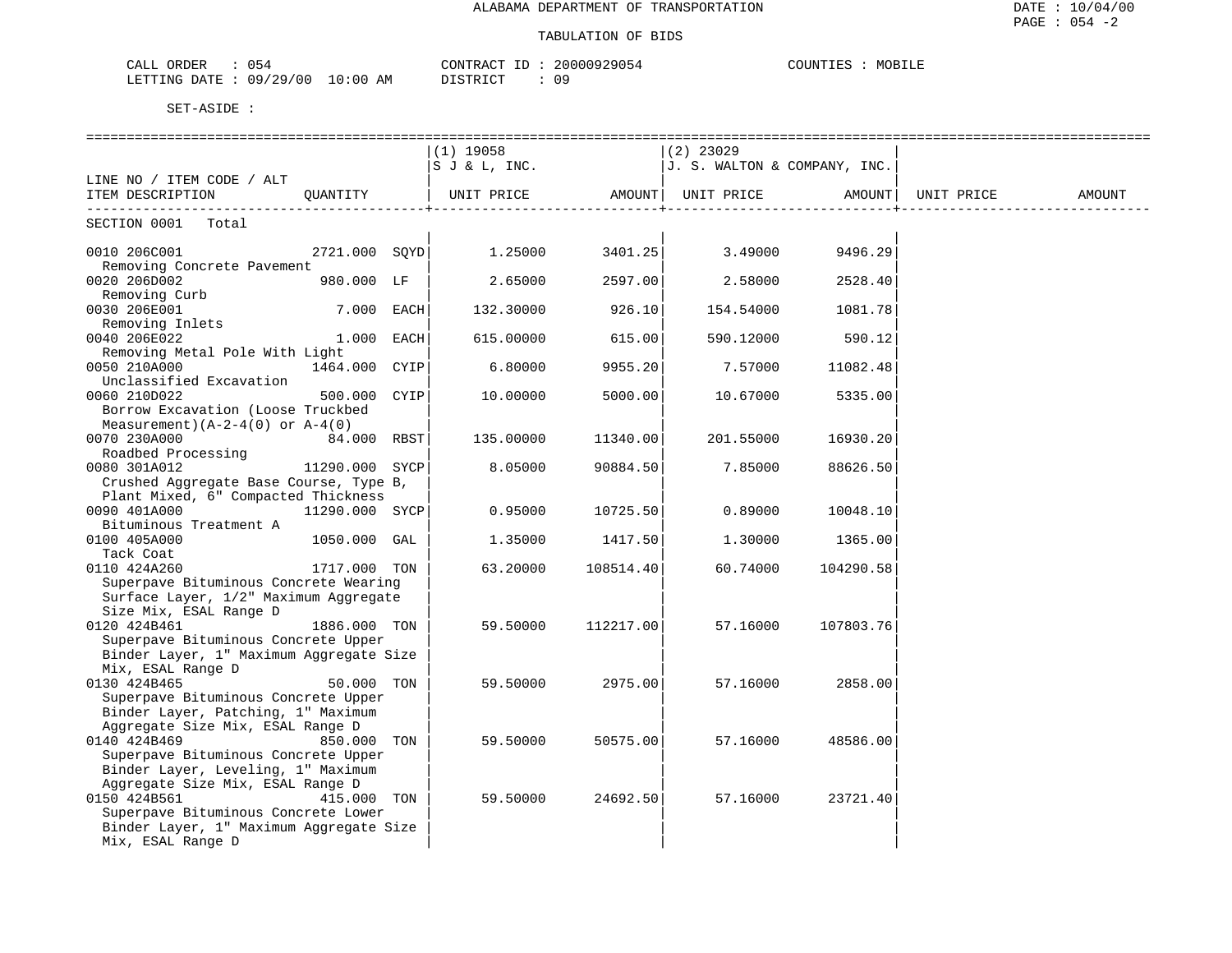| ORDER<br>CALL          | 4 ج ن |             | CONTRACT<br>TD. | 20000929054 | COUNTIES | MOBILE |
|------------------------|-------|-------------|-----------------|-------------|----------|--------|
| LETTING DATE: 09/29/00 |       | 10:00<br>AM | חי חים דרו      |             |          |        |

|                                                                   |              |      | $(1)$ 19058                                      |                   | $(2)$ 23029 |                  |                   |  |
|-------------------------------------------------------------------|--------------|------|--------------------------------------------------|-------------------|-------------|------------------|-------------------|--|
|                                                                   |              |      | $ S J & L, INC.$ $ J. S. WALTON & COMPANY, INC.$ |                   |             |                  |                   |  |
| LINE NO / ITEM CODE / ALT                                         |              |      |                                                  |                   |             |                  |                   |  |
|                                                                   |              |      |                                                  |                   |             |                  | UNIT PRICE AMOUNT |  |
| ITEM DESCRIPTION QUANTITY   UNIT PRICE AMOUNT   UNIT PRICE AMOUNT |              |      |                                                  |                   |             |                  |                   |  |
| 0160 424B562                                                      | 880.000 TON  |      |                                                  |                   |             |                  |                   |  |
| Superpave Bituminous Concrete Lower                               |              |      |                                                  |                   |             |                  |                   |  |
|                                                                   |              |      |                                                  |                   |             |                  |                   |  |
| Binder Layer, 1 1/2" Maximum Aggregate                            |              |      |                                                  |                   |             |                  |                   |  |
| Size Mix, ESAL Range D                                            |              |      |                                                  |                   |             |                  |                   |  |
| 0170 424C261<br>1439.000 TON                                      |              |      |                                                  | 59.50000 85620.50 | 57.16000    | 82253.24         |                   |  |
| Superpave Bituminous Concrete Base                                |              |      |                                                  |                   |             |                  |                   |  |
| Layer, 1 1/2" Maximum Aggregate Size                              |              |      |                                                  |                   |             |                  |                   |  |
| Mix, ESAL Range D                                                 |              |      |                                                  |                   |             |                  |                   |  |
| 0180 430B040                                                      | 20.000 TCIP  |      |                                                  | 35.20000 704.00   | 61.47000    | 1229.40          |                   |  |
| Aggregate Surfacing (Crushed Aggregate                            |              |      |                                                  |                   |             |                  |                   |  |
| Base, Type B)                                                     |              |      |                                                  |                   |             |                  |                   |  |
| 0190 535A001                                                      | 36.000 LF    |      | 30.60000 1101.60                                 |                   |             | 45.75000 1647.00 |                   |  |
| 18" Side Drain Pipe                                               |              |      |                                                  |                   |             |                  |                   |  |
| 0200 600A000                                                      |              | LUMP | 51250.00000                                      | 51250.00          | 71039.00000 | 71039.00         |                   |  |
|                                                                   |              |      |                                                  |                   |             |                  |                   |  |
| Mobilization                                                      |              |      |                                                  |                   |             |                  |                   |  |
| 0210 614A000                                                      | 18.000 CUYD  |      | 650.00000                                        | 11700.00          | 401.14000   | 7220.52          |                   |  |
| Slope Paving                                                      |              |      |                                                  |                   |             |                  |                   |  |
| 0220 621A000                                                      | 3.000 EACH   |      | 3070.00000                                       | 9210.00           | 2100.00000  | 6300.00          |                   |  |
| Junction Boxes, Type 1, 1P Or 5                                   |              |      |                                                  |                   |             |                  |                   |  |
| 1.000 EACH<br>0230 621C052                                        |              |      | 2090.00000                                       | 2090.00           | 2100.00000  | 2100.00          |                   |  |
| Inlets, Type B (Special)                                          |              |      |                                                  |                   |             |                  |                   |  |
| 0240 621C100                                                      | 7.000 EACH   |      | 2275.00000                                       | 15925.00          | 2600.00000  | 18200.00         |                   |  |
| Inlets, Type PR<br>250 621D038                                    |              |      |                                                  |                   |             |                  |                   |  |
| 0250 621D038                                                      | 1.000 EACH   |      | 1000.00000                                       | 1000.00           | 337.99000   | 337.99           |                   |  |
| Inlet Units, Type PR                                              |              |      |                                                  |                   |             |                  |                   |  |
| 0260 622A002                                                      | 25.000 EACH  |      | 405.00000                                        | 10125.00          | 413.09000   | 10327.25         |                   |  |
| Manhole Covers Reset (Sanitary)                                   |              |      |                                                  |                   |             |                  |                   |  |
| 0270 623B000                                                      | 741.000 LF   |      | 12,00000                                         | 8892.00           | 14.16000    | 10492.56         |                   |  |
| Concrete Curb, Type N                                             |              |      |                                                  |                   |             |                  |                   |  |
| 0280 643B000                                                      | 22.000 EACH  |      | 200.00000                                        | 4400.00           | 413.09000   | 9087.98          |                   |  |
| Valve Boxes Reset                                                 |              |      |                                                  |                   |             |                  |                   |  |
| 0290 650A000                                                      | 490.000 CYIP |      |                                                  |                   |             |                  |                   |  |
|                                                                   |              |      | 23.50000                                         | 11515.00          | 13.33000    | 6531.70          |                   |  |
| Topsoil                                                           |              |      |                                                  |                   |             |                  |                   |  |
| 0300 652A061                                                      | 3.000 ACRE   |      | 860.00000                                        | 2580.00           | 515.77000   | 1547.31          |                   |  |
| Seeding (Mix 3E)                                                  |              |      |                                                  |                   |             |                  |                   |  |
| 0310 654A001                                                      | 167.000 SOYD |      | 4.50000                                          | 751.50            | 2.97000     | 495.99           |                   |  |
| Solid Sodding (Bermuda)                                           |              |      |                                                  |                   |             |                  |                   |  |
| 0320 656A001                                                      | 3.000 ACRE   |      | 800.00000                                        | 2400.00           | 504.55000   | 1513.65          |                   |  |
| Mulching, Class A, Type 2                                         |              |      |                                                  |                   |             |                  |                   |  |
| 450.000 EACH<br>0330 665G000                                      |              |      | 1.75000                                          | 787.50            | 3.25000     | 1462.50          |                   |  |
| Sand Bags                                                         |              |      |                                                  |                   |             |                  |                   |  |
|                                                                   |              |      |                                                  |                   |             |                  |                   |  |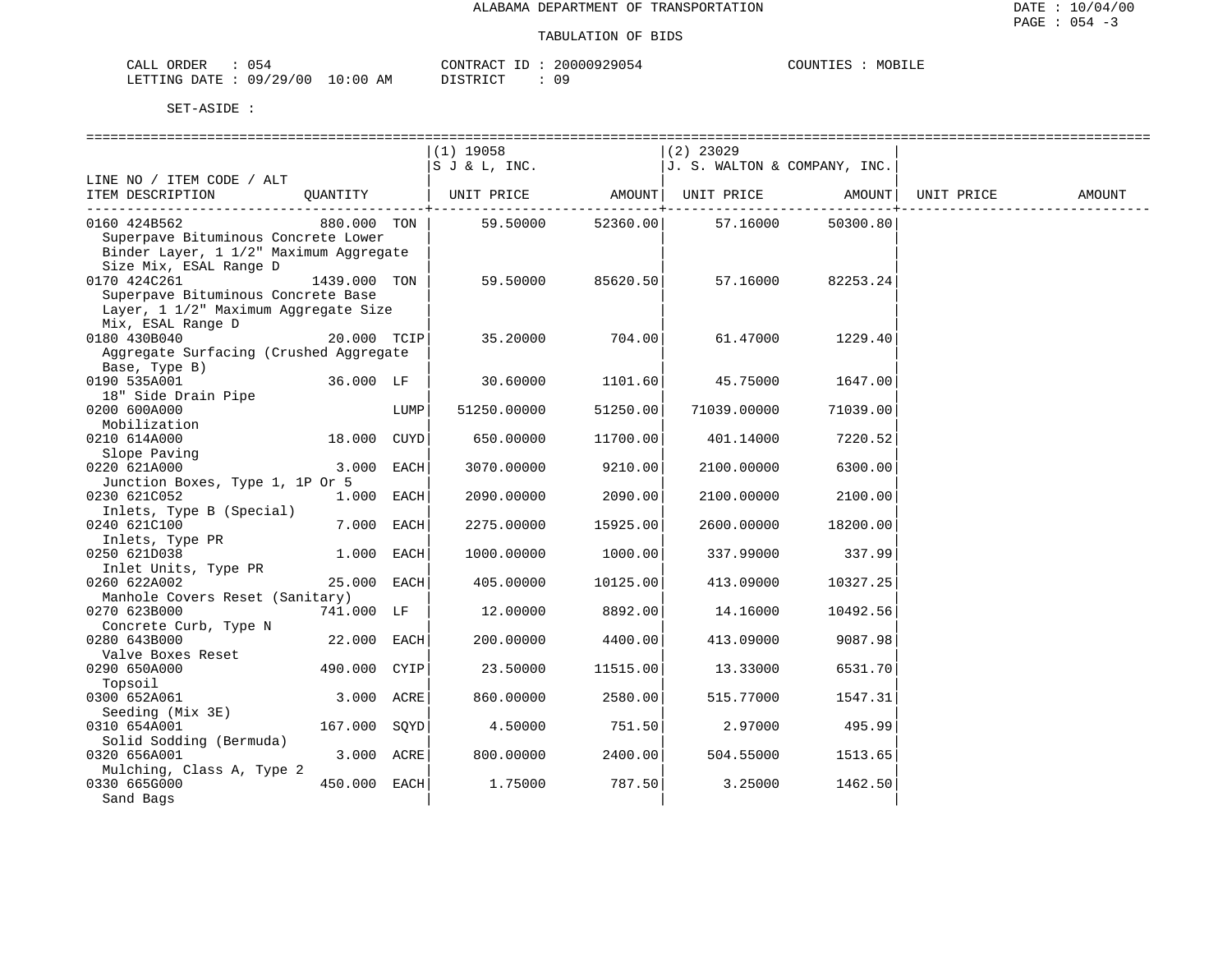| ORDER<br>CALL | 154<br>ັບ |             | CONTRACT<br>ID | 20000929054 | COUNTIES | MOBILE |
|---------------|-----------|-------------|----------------|-------------|----------|--------|
| LETTING DATE  | 09/29/00  | 10:00<br>ΑM | DICTDICT       | n r         |          |        |

|                                          |              | $(1)$ 19058                                                                                         |                  | (2) 23029       |          |  |
|------------------------------------------|--------------|-----------------------------------------------------------------------------------------------------|------------------|-----------------|----------|--|
|                                          |              | $(1)$ 19036<br>$\begin{bmatrix} 2 & 2 & 2 & 2 & 3 & 2 & 9 \ 3 & 3 & 2 & 9 & 6 \end{bmatrix}$ , INC. |                  |                 |          |  |
| LINE NO / ITEM CODE / ALT                |              |                                                                                                     |                  |                 |          |  |
| ITEM DESCRIPTION QUANTITY                |              |                                                                                                     |                  |                 |          |  |
|                                          |              |                                                                                                     | -------------+-- |                 | .        |  |
| 0340 6651000                             |              | 420.000 TON   33.10000 13902.00 30.37000                                                            |                  |                 | 12755.40 |  |
| Temporary Riprap, Class 2                |              |                                                                                                     |                  |                 |          |  |
| 0350 665J000                             |              | $919.000$ LF $\vert$ 3.60000 3308.40                                                                |                  | 5.19000 4769.61 |          |  |
| Silt Fence, Type A                       |              |                                                                                                     |                  |                 |          |  |
| $17.000$ MILE<br>0360 701C001            |              | 245.00000                                                                                           | 4165.00          | 235.46000       | 4002.82  |  |
| Solid Temporary Traffic Stripe           |              |                                                                                                     |                  |                 |          |  |
| 0370 701D007                             | $4.000$ MILE | 705.00000                                                                                           | 2820.00          | 683.95000       | 2735.80  |  |
| Solid Traffic Stripe Removed (Paint)     |              |                                                                                                     |                  |                 |          |  |
| 0380 701D008                             | $5.000$ MILE | 925.00000                                                                                           | 4625.00          | 896.99000       | 4484.95  |  |
| Solid Traffic Stripe Removed (Plastic)   |              |                                                                                                     |                  |                 |          |  |
| 0390 702A007                             | 2.000 MILE   | 2320.00000                                                                                          | 4640.00          | 2242.47000      | 4484.94  |  |
| Broken Yellow, Inverted Profile Traffic  |              |                                                                                                     |                  |                 |          |  |
| Stripe (6" Wide)                         |              |                                                                                                     |                  |                 |          |  |
| 0400 702A008                             | $4.000$ MILE | 4400.00000                                                                                          | 17600.00         | 4260.69000      | 17042.76 |  |
| Solid White, Inverted Profile Traffic    |              |                                                                                                     |                  |                 |          |  |
| Stripe (6" Wide)                         |              |                                                                                                     |                  |                 |          |  |
| 0410 702A009                             | $4.000$ MILE | 4400.00000                                                                                          | 17600.00         | 4260.69000      | 17042.76 |  |
| Solid Yellow, Inverted Profile Traffic   |              |                                                                                                     |                  |                 |          |  |
| Stripe (6" Wide)                         |              |                                                                                                     |                  |                 |          |  |
| 0420 702A010<br>1.000 MILE               |              | 2320.00000                                                                                          | 2320.00          | 2242.47000      | 2242.47  |  |
| Broken White, Inverted Profile Traffic   |              |                                                                                                     |                  |                 |          |  |
| Stripe (6" Wide)                         |              |                                                                                                     |                  |                 |          |  |
| 0430 702B001                             | 687.000 LF   | 1.95000                                                                                             | 1339.65          | 1.89000         | 1298.43  |  |
| Dotted Inverted Profile Traffic Stripe   |              |                                                                                                     |                  |                 |          |  |
| (6" Wide)                                |              |                                                                                                     |                  |                 |          |  |
| 1735.000 SQFT<br>0440 703A002            |              | 1.75000                                                                                             | 3036.25          | 1.68000         | 2914.80  |  |
| Traffic Control Markings, Class 2, Type  |              |                                                                                                     |                  |                 |          |  |
| A                                        |              |                                                                                                     |                  |                 |          |  |
| 0450 703B002 311.000 SOFT                |              | 2.05000                                                                                             | 637.55           | 1.96000         | 609.56   |  |
| Traffic Control Legends, Class 2, Type A |              |                                                                                                     |                  |                 |          |  |
| 0460 703C001                             | 48.000 SOFT  | 5.80000                                                                                             | 278.40           | 5.61000         | 269.28   |  |
| Removal Of Existing Traffic Control      |              |                                                                                                     |                  |                 |          |  |
| Markings Or Legends (Plastic)            |              |                                                                                                     |                  |                 |          |  |
| 0470 703D001                             | 200.000 SQFT | 1.75000                                                                                             | 350.00           | 1.68000         | 336.00   |  |
| Temporary Traffic Control Markings       |              |                                                                                                     |                  |                 |          |  |
| 0480 705A011                             | 560.000 EACH | 4.20000                                                                                             | 2352.00          | 4.04000         | 2262.40  |  |
| Pavement Markers, Class C, Type 1-A      |              |                                                                                                     |                  |                 |          |  |
| 0490 705A023                             | 280.000 EACH | 4.20000                                                                                             | 1176.00          | 4.04000         | 1131.20  |  |
| Pavement Markers, Class C, Type 2-D      |              |                                                                                                     |                  |                 |          |  |
| $130.000$ EACH<br>0500 705A032           |              | 5.70000                                                                                             | 741.00           | 5.49000         | 713.70   |  |
| Pavement Markers, Class A-H, Type 1-B    |              |                                                                                                     |                  |                 |          |  |
|                                          |              |                                                                                                     |                  |                 |          |  |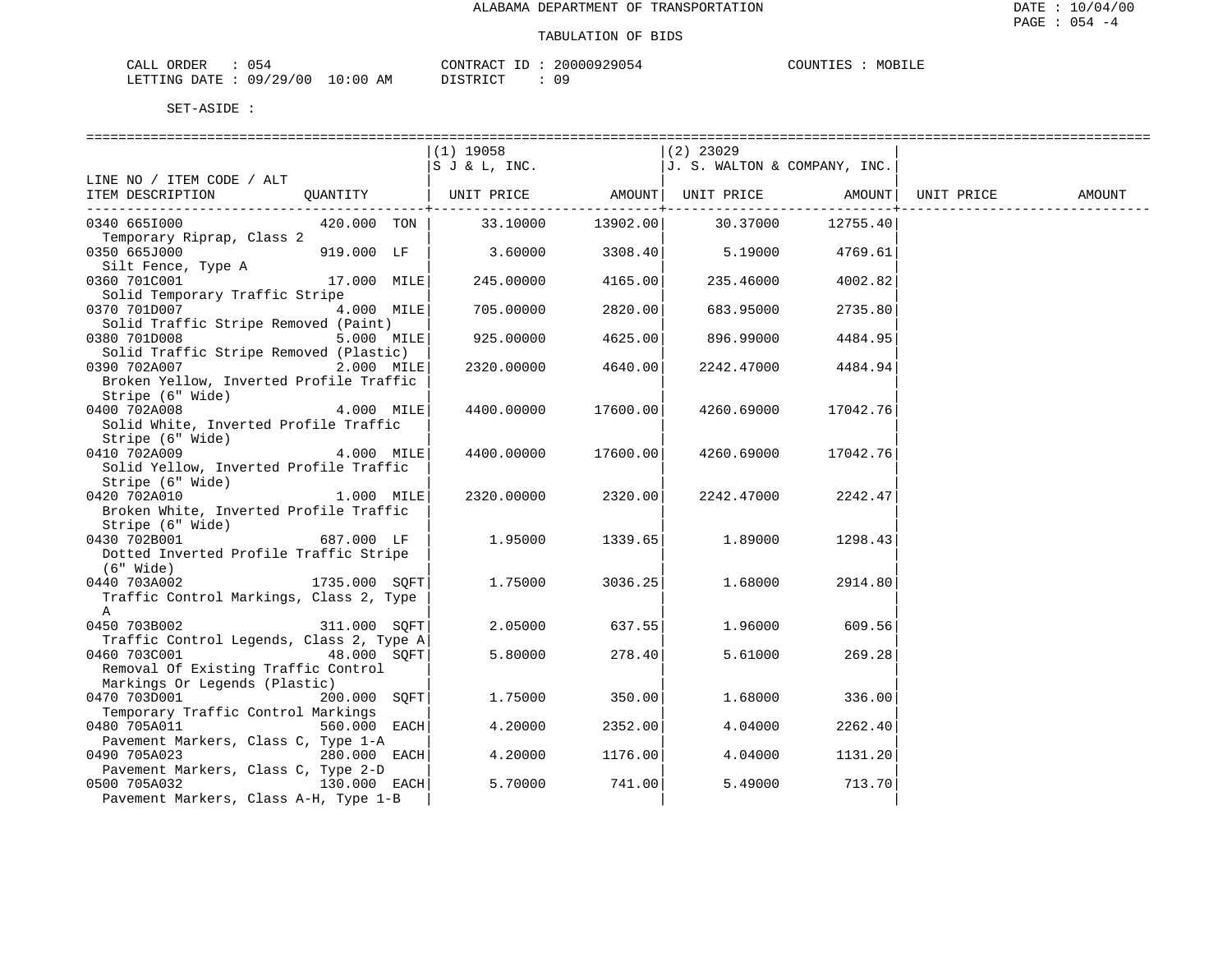| ORDER<br>CALL          | 4 ج ن |             | CONTRACT<br>TD. | 20000929054 | COUNTIES | MOBILE |
|------------------------|-------|-------------|-----------------|-------------|----------|--------|
| LETTING DATE: 09/29/00 |       | 10:00<br>AM | חי חים דרו      |             |          |        |

|                                          |              |      | $(1)$ 19058                 |                 | $(2)$ 23029                  |                 |            |        |
|------------------------------------------|--------------|------|-----------------------------|-----------------|------------------------------|-----------------|------------|--------|
|                                          |              |      | $ S \cup \& L, \text{INC.}$ |                 | J. S. WALTON & COMPANY, INC. |                 |            |        |
| LINE NO / ITEM CODE / ALT                |              |      |                             |                 |                              |                 |            |        |
| ITEM DESCRIPTION QUANTITY                |              |      | UNIT PRICE                  |                 | AMOUNT   UNIT PRICE          | AMOUNT          | UNIT PRICE | AMOUNT |
|                                          |              |      |                             | ------------+-- |                              |                 |            |        |
| 0510 705A037                             | 269.000 EACH |      | 5.70000                     | 1533.30         | 5.49000                      | 1476.81         |            |        |
| Pavement Markers, Class A-H, Type 2-D    |              |      |                             |                 |                              |                 |            |        |
| 0520 710A117                             | $9.000$ SQFT |      | 49.00000 441.00             |                 |                              | 23.60000 212.40 |            |        |
| Class 4, Aluminum Flat Sign Panels       |              |      |                             |                 |                              |                 |            |        |
| 0.125" Thick Or Steel Flat Sign Panels   |              |      |                             |                 |                              |                 |            |        |
| 12 Gauge (Type III Or Type IV            |              |      |                             |                 |                              |                 |            |        |
| Background)                              |              |      |                             |                 |                              |                 |            |        |
| 0530 710B001                             | 12.000 LF    |      | 12.60000                    | 151.20          | 7.08000                      | 84.96           |            |        |
| Roadway Sign Post (#3 "U" Channel        |              |      |                             |                 |                              |                 |            |        |
| Galvanized Steel)                        |              |      |                             |                 |                              |                 |            |        |
| 0540 730A012                             |              | LUMP | 900.00000                   | 900.00          | 841.52000                    | 841.52          |            |        |
| Removal Of Existing Traffic Control      |              |      |                             |                 |                              |                 |            |        |
| Unit (Partial) (US-90 At Knollwood       |              |      |                             |                 |                              |                 |            |        |
| Drive)                                   |              |      |                             |                 |                              |                 |            |        |
| 0550 730C016                             |              | LUMP | 1400.00000                  | 1400.00         | 1345.48000                   | 1345.48         |            |        |
| Furnishing And Installing Traffic        |              |      |                             |                 |                              |                 |            |        |
| Control Unit (Partial) (US-90 At         |              |      |                             |                 |                              |                 |            |        |
| Knollwood Drive)                         |              |      |                             |                 |                              |                 |            |        |
| 0560 730E000                             | 1.000 EACH   |      | 2225.00000                  | 2225.00         | 2130.34000                   | 2130.34         |            |        |
| Metal Traffic Signal Pole Foundation     |              |      |                             |                 |                              |                 |            |        |
| 0570 730G001                             | 1.000 EACH   |      | 7150.00000                  | 7150.00         | 6839.52000                   | 6839.52         |            |        |
| Metal Traffic Signal Strain Pole         |              |      |                             |                 |                              |                 |            |        |
| 0580 730H000                             | 648.000 LF   |      | 4.65000                     | 3013.20         | 4.48000                      | 2903.04         |            |        |
| Loop Detector                            |              |      |                             |                 |                              |                 |            |        |
| 0590 7301000                             | 150.000 LF   |      | 1.75000                     | 262.50          | 1.68000                      | 252.00          |            |        |
| Shielded Loop Detector Home-Run Cable    |              |      |                             |                 |                              |                 |            |        |
| 0600 730J000                             | $3.000$ EACH |      | 128.50000                   | 385.50          | 123.33000                    | 369.99          |            |        |
| Loop Detector Amplifier                  |              |      |                             |                 |                              |                 |            |        |
| 0610 730L005                             | 5.000 LF     |      | 3.45000                     | 17.25           | 3.36000                      | 16.80           |            |        |
| 2", Non-Metallic, Conduit                |              |      |                             |                 |                              |                 |            |        |
| 0620 730N000                             | 1.000 EACH   |      | 775.00000                   | 775.00          | 729.40000                    | 729.40          |            |        |
| Luminaire Extension Assembly, 12'        |              |      |                             |                 |                              |                 |            |        |
| 0630 730P001                             | $4.000$ EACH |      | 555.00000                   | 2220.00         | 532.59000                    | 2130.36         |            |        |
| Vehicular Signal Head, 12 Inch 3 Section |              |      |                             |                 |                              |                 |            |        |
| 0640 740B000                             | 916.000 SOFT |      | 12.60000                    | 11541.60        | 14.99000                     | 13730.84        |            |        |
| Construction Signs                       |              |      |                             |                 |                              |                 |            |        |
| 0650 740D000                             | 60.000 EACH  |      | 48.75000                    | 2925.00         | 96.94000                     | 5816.40         |            |        |
| Channelizing Drums                       |              |      |                             |                 |                              |                 |            |        |
| 0660 7401005                             | 2.000 EACH   |      | 340.00000                   | 680.00          | 490.14000                    | 980.28          |            |        |
| Warning Lights, Type B (Detachable Head) |              |      |                             |                 |                              |                 |            |        |
| 0670 740L003                             | 111.000 EACH |      | 27.85000                    | 3091.35         | 108.25000                    | 12015.75        |            |        |
| Vertical Panel Type I, Single-Sided      |              |      |                             |                 |                              |                 |            |        |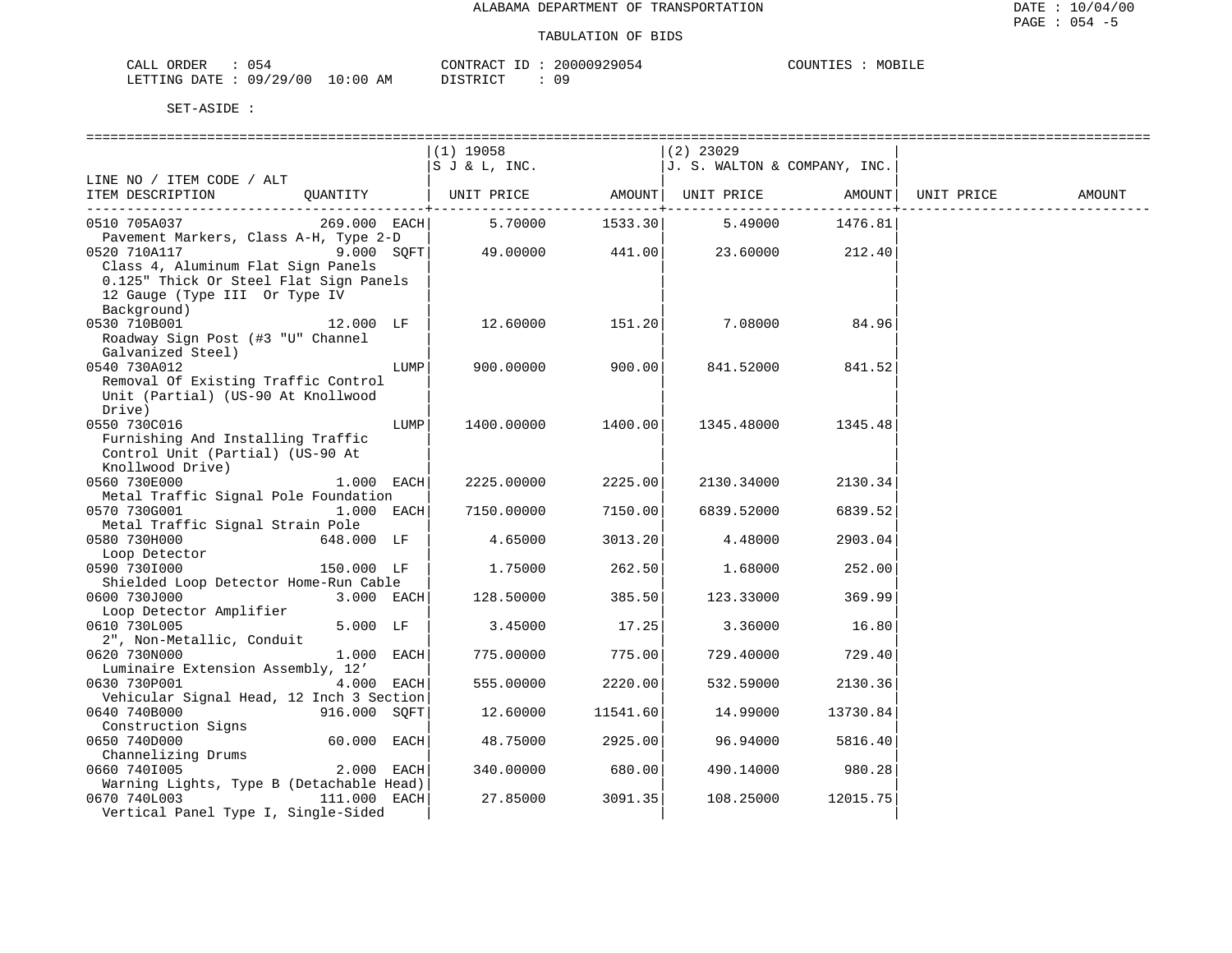| 054<br>ORDER<br>CALL   |            | CONTRACT | 20000929054 | MOBILE<br>COUNTIES |
|------------------------|------------|----------|-------------|--------------------|
| LETTING DATE: 09/29/00 | $10:00$ AM | DISTRICT | υ.          |                    |

|                                                                    |              | $(1)$ 19058<br>$S$ J & L, INC. |            | $(2)$ 23029<br>J. S. WALTON & COMPANY, INC. |            |            |        |
|--------------------------------------------------------------------|--------------|--------------------------------|------------|---------------------------------------------|------------|------------|--------|
| LINE NO / ITEM CODE / ALT<br>ITEM DESCRIPTION                      | OUANTITY     | UNIT PRICE                     | AMOUNT     | UNIT PRICE                                  | AMOUNT     | UNIT PRICE | AMOUNT |
| 0680 741C010<br>Portable Sequential Arrow And Chevron<br>Sign Unit | $2.000$ EACH | 1850.00000                     | 3700.00    | 708.15000                                   | 1416.30    |            |        |
| 0690 998A000<br>Construction Fuel (Maximum Bid Limited             | LUMP         | 13500.00000                    | 13500.00   | 1180.25000                                  | 1180.25    |            |        |
| To $$31,000.00)$<br>SECTION TOTALS                                 |              | S                              | 845,051.20 | \$                                          | 849,999.82 |            |        |
| CONTRACT TOTALS                                                    |              | Ŝ.                             | 845,051.20 | \$                                          | 849,999.82 |            |        |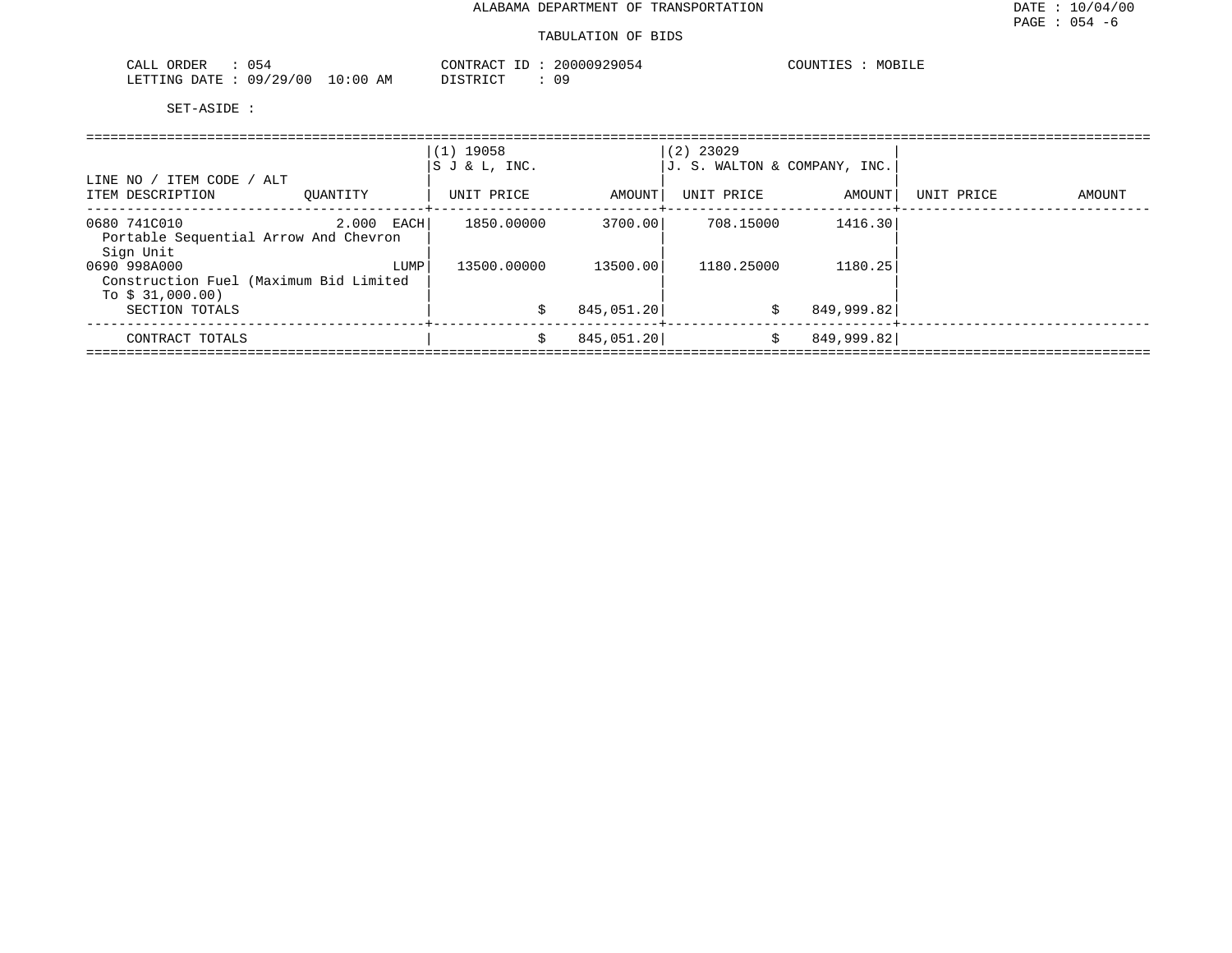DATE :

# VENDOR RANKING

| CALL ORDER : 055<br>LETTING DATE: 09/29/00<br>10:00 AM                                                                                                                                                                                                     | CONTRACT ID: 20000929055<br>DISTRICT<br>: 08 |              | COUNTIES : SUMTER                               |        |
|------------------------------------------------------------------------------------------------------------------------------------------------------------------------------------------------------------------------------------------------------------|----------------------------------------------|--------------|-------------------------------------------------|--------|
| CONTRACT DESCRIPTION:<br>for constructing the Bridge Replacements (Bridge Culverts)<br>and Approaches (Grade, Drain, Pave, Traffic Stripe) on S.R.<br>#28 over Coatopa Creek and Mill Creek, southeast of<br>Livingston. Length - 1.032 km.<br>SET-ASIDE : | CONTRACT TIME : 180<br>RURAL                 | Working Days | (available days)<br>$PROJECT(S) : BR-6005(105)$ |        |
|                                                                                                                                                                                                                                                            |                                              |              | TOTAL                                           | % OVER |

| RANK |       | VENDOR NO./NAME                        | <b>BID</b>     | LOW BID   |
|------|-------|----------------------------------------|----------------|-----------|
|      | 20011 | TRI COUNTY CONCRETE CONSTRUCTION, INC. | 951,418.69     | 100.0000% |
|      | 10026 | JRD CONTRACTING, INC.                  | \$1,221,719.57 | 128.4102% |
|      | 18024 | RACON, INC.                            | \$1.315.717.67 | 138.2900% |
|      | 04009 | W. W. DYAR & SONS, INC.                | \$1,411,494.90 | 148.3568% |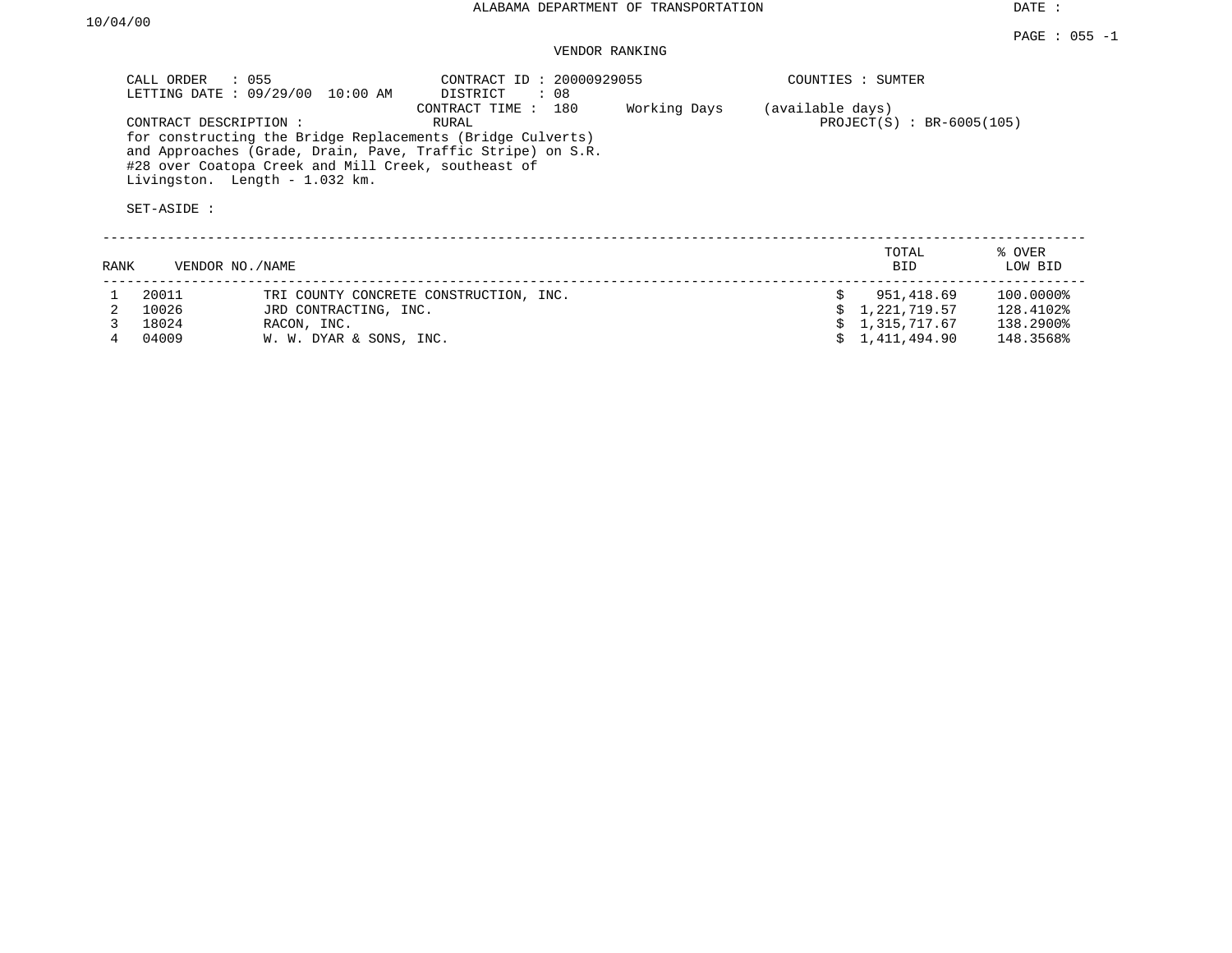| $\sim$ $ -$<br>ORDER<br>CALL<br>$\sim$<br>◡◡                                          |                       | $\pi$ $\sim$<br>$\cap$ $\cap$ $\cap$<br>'RAC | 2000<br>1155<br>, , , , , , , | SUMTER<br>COUNTIES |
|---------------------------------------------------------------------------------------|-----------------------|----------------------------------------------|-------------------------------|--------------------|
| 09/29/00<br>מת דידים. ז<br>R מיד∆ת<br>the contract of the contract of the contract of | $\therefore$ 00<br>AΜ | די הדי אידי את                               | <b>UC</b>                     |                    |

|                                                                |                |      | $(1)$ 20011                                                       |           | ================<br>$(2)$ 10026 |           | $(3)$ 18024               |           |
|----------------------------------------------------------------|----------------|------|-------------------------------------------------------------------|-----------|---------------------------------|-----------|---------------------------|-----------|
|                                                                |                |      | TRI COUNTY CONCRETE CONSTRUC JRD CONTRACTING, INC. $RACON$ , INC. |           |                                 |           |                           |           |
| LINE NO / ITEM CODE / ALT                                      |                |      |                                                                   |           |                                 |           |                           |           |
| ITEM DESCRIPTION                                               |                |      |                                                                   |           |                                 |           |                           | AMOUNT    |
| SECTION 0001 TOTAL                                             |                |      |                                                                   |           |                                 |           | ------------------------- |           |
|                                                                |                |      |                                                                   |           |                                 |           |                           |           |
| 0010 201A000                                                   |                | LUMP | 25000.00000                                                       | 25000.00  | 22000.00000                     | 22000.00  | 25000.00000               | 25000.00  |
| Clearing & Grubbing (Approximately 2                           |                |      |                                                                   |           |                                 |           |                           |           |
| Hectares)                                                      |                |      |                                                                   |           |                                 |           |                           |           |
| 0020 206A000                                                   |                | LUMP | 5000.00000                                                        | 5000.00   | 15000.00000                     | 15000.00  | 20000.00000               | 20000.00  |
| Removal Of Old Bridge, Station                                 |                |      |                                                                   |           |                                 |           |                           |           |
| 157+75.229<br>0030 206A001                                     |                | LUMP | 5000.00000                                                        | 5000.00   | 15000.00000                     | 15000.00  | 20000.00000               | 20000.00  |
| Removal Of Old Bridge, Station                                 |                |      |                                                                   |           |                                 |           |                           |           |
| 178+01.667                                                     |                |      |                                                                   |           |                                 |           |                           |           |
| 0040 206C001                                                   | 218.000 M2     |      | 3.50000                                                           | 763.00    | 9.00000                         | 1962.00   | 108.21000                 | 23589.78  |
| Removing Concrete Pavement                                     |                |      |                                                                   |           |                                 |           |                           |           |
| 0050 210A000                                                   | 16063.000 M3   |      | 3.80000                                                           | 61039.40  | 3.50000                         | 56220.50  | 3.95000                   | 63448.85  |
| Unclassified Excavation                                        |                |      |                                                                   |           |                                 |           |                           |           |
| 0060 210C000                                                   | 3960.000 M3    |      | 4.65000                                                           | 18414.00  | 5.00000                         | 19800.00  | 3.95000                   | 15642.00  |
| Muck Excavation                                                |                |      |                                                                   |           |                                 |           |                           |           |
| 0070 210D011<br>21196.000 M3                                   |                |      | 5.65000                                                           | 119757.40 | 6.50000                         | 137774.00 | 7.58000                   | 160665.68 |
| Borrow Excavation (A4 Or Better)<br>0080 214A000<br>969.000 M3 |                |      | 7.60000                                                           | 7364.40   | 15,00000                        |           | 8.79000                   | 8517.51   |
| Structure Excavation                                           |                |      |                                                                   |           |                                 | 14535.00  |                           |           |
| 0090 214B001                                                   | 382.000 M3     |      | 25,00000                                                          | 9550.00   | 40.00000                        | 15280.00  | 41.34000                  | 15791.88  |
| Foundation Backfill, Commercial                                |                |      |                                                                   |           |                                 |           |                           |           |
| 0100 231B001<br>2670.000 MTON                                  |                |      | 22,00000                                                          | 58740.00  | 24.25000                        | 64747.50  | 26.46000                  | 70648.20  |
| Roadbed Stabilizing Material, ALDOT #467                       |                |      |                                                                   |           |                                 |           |                           |           |
| 0110 401A000                                                   | 4489.000 M2    |      | 0.66000                                                           | 2962.74   | 0.60000                         | 2693.40   | 0.64000                   | 2872.96   |
| Bituminous Treatment A                                         |                |      |                                                                   |           |                                 |           |                           |           |
| 0120 405A000                                                   | 3610.000 L     |      | 0.40000                                                           | 1444.00   | 0.35000                         | 1263.50   | 0.38000                   | 1371.80   |
| Tack Coat<br>7825.000 M2<br>0130 408A052                       |                |      | 2.50000                                                           | 19562.50  | 2.25000                         | 17606.25  | 2.41000                   | 18858.25  |
| Planing Existing Pavement                                      |                |      |                                                                   |           |                                 |           |                           |           |
| (Approximately 26 mm Thru 50 mm Thick)                         |                |      |                                                                   |           |                                 |           |                           |           |
| 0140 424A241                                                   | 823.000 MTON   |      | 59.40000                                                          | 48886.20  | 54.00000                        | 44442.00  | 57.86000                  | 47618.78  |
| Superpave Bituminous Concrete Wearing                          |                |      |                                                                   |           |                                 |           |                           |           |
| Surface Layer, 19.0 mm Maximum                                 |                |      |                                                                   |           |                                 |           |                           |           |
| Aggregate Size Mix, ESAL Range C                               |                |      |                                                                   |           |                                 |           |                           |           |
| 0150 424B441                                                   | 2428.000 MTON  |      | 56.60000                                                          | 137424.80 | 51.50000                        | 125042.00 | 55.18000                  | 133977.04 |
| Superpave Bituminous Concrete Upper                            |                |      |                                                                   |           |                                 |           |                           |           |
| Binder Layer, 25.0 mm Maximum Aggregate                        |                |      |                                                                   |           |                                 |           |                           |           |
| Size Mix, ESAL Range C                                         |                |      |                                                                   |           |                                 |           |                           |           |
| 0160 424B445<br>Superpave Bituminous Concrete Upper            | $100.000$ MTON |      | 57.20000                                                          | 5720.00   | 52.00000                        | 5200.00   | 55.72000                  | 5572.00   |
| Binder Layer, Patching, 25.0 mm Maximum                        |                |      |                                                                   |           |                                 |           |                           |           |
| Aggregate Size Mix, ESAL Range C                               |                |      |                                                                   |           |                                 |           |                           |           |
|                                                                |                |      |                                                                   |           |                                 |           |                           |           |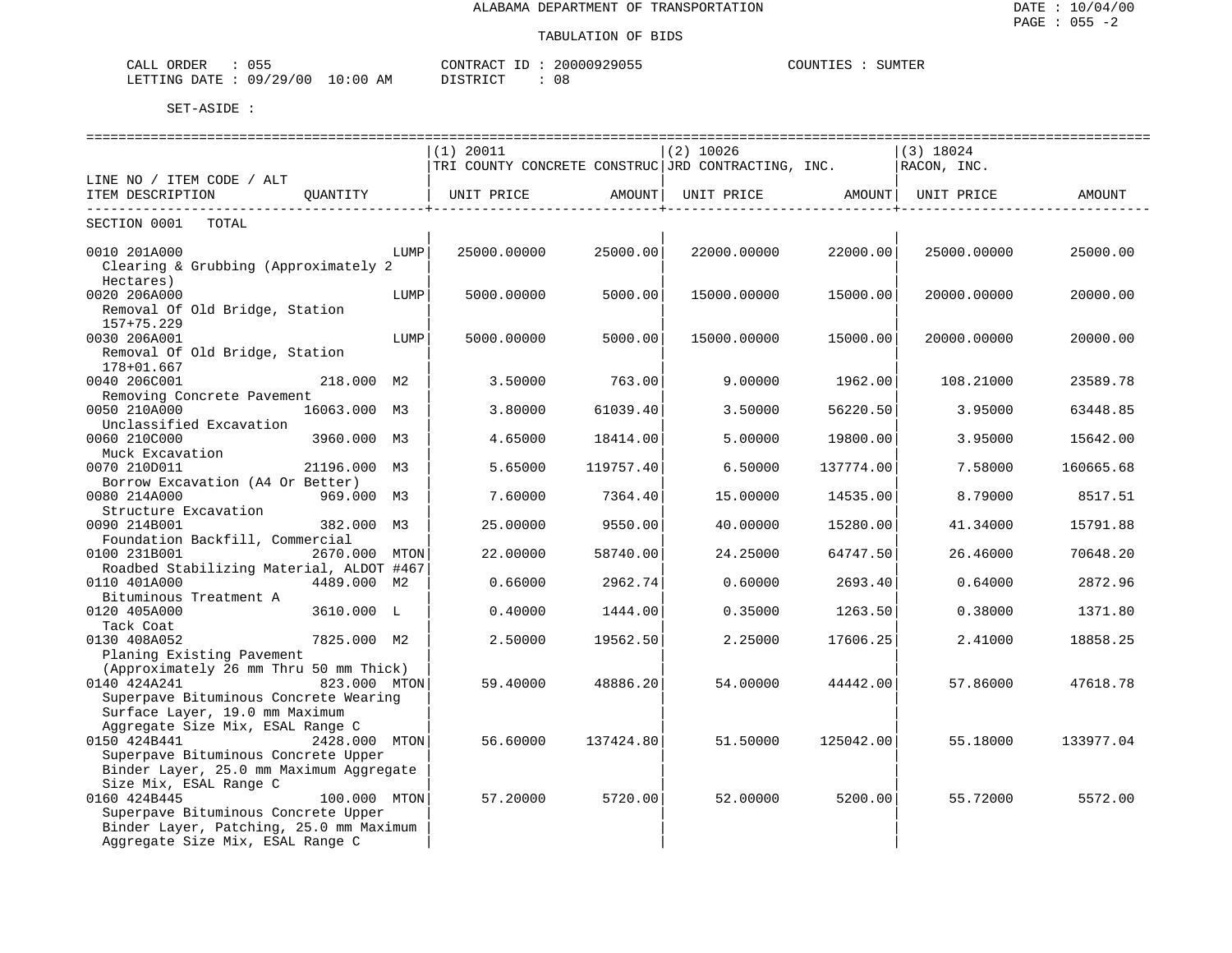| CALL<br>ORDER          | ככ ט |             | CONTRACT ID | 20000929055 | COUNTILL | SUMTER |
|------------------------|------|-------------|-------------|-------------|----------|--------|
| LETTING DATE: 09/29/00 |      | 10:00<br>ΆM | DI STR TAT  | 08          |          |        |

|                                         |               |      | $(1)$ 20011                                        |                | $(2)$ 10026 |               | $(3)$ 18024        |           |
|-----------------------------------------|---------------|------|----------------------------------------------------|----------------|-------------|---------------|--------------------|-----------|
|                                         |               |      | TRI COUNTY CONCRETE CONSTRUC JRD CONTRACTING, INC. |                |             |               | RACON, INC.        |           |
| LINE NO / ITEM CODE / ALT               |               |      |                                                    |                |             |               |                    |           |
| ITEM DESCRIPTION                        | OUANTITY      |      | UNIT PRICE                                         | AMOUNT         | UNIT PRICE  |               | AMOUNT  UNIT PRICE | AMOUNT    |
|                                         |               |      |                                                    | -------------- |             | ------------- |                    |           |
| 0170 424B449                            | 700.000 MTON  |      | 56.60000                                           | 39620.00       | 51.50000    | 36050.00      | 55.18000           | 38626.00  |
| Superpave Bituminous Concrete Upper     |               |      |                                                    |                |             |               |                    |           |
| Binder Layer, Leveling, 25.0 mm Maximum |               |      |                                                    |                |             |               |                    |           |
| Aggregate Size Mix, ESAL Range C        |               |      |                                                    |                |             |               |                    |           |
| 0180 424C240                            | 1091.000 MTON |      | 56.60000                                           | 61750.60       | 51.50000    | 56186.50      | 55.18000           | 60201.38  |
| Superpave Bituminous Concrete Base      |               |      |                                                    |                |             |               |                    |           |
| Layer, 25.0 mm Maximum Aggregate Size   |               |      |                                                    |                |             |               |                    |           |
| Mix, ESAL Range C                       |               |      |                                                    |                |             |               |                    |           |
| 0190 428B000                            | 2122.000 M    |      | 0.55000                                            | 1167.10        | 0.50000     | 1061.00       | 0.54000            | 1145.88   |
| Scoring Bituminous Pavement Surface By  |               |      |                                                    |                |             |               |                    |           |
| Rolling                                 |               |      |                                                    |                |             |               |                    |           |
| 0200 430B000                            | 200.000 MTON  |      | 26.00000                                           | 5200.00        | 16.00000    | 3200.00       | 26.46000           | 5292.00   |
| Aggregate Surfacing (ALDOT #467 Or #57) |               |      |                                                    |                |             |               |                    |           |
| 0210 458B000                            | 5473.000 M2   |      | 3.00000                                            | 16419.00       | 1.43000     | 7826.39       | 4.33000            | 23698.09  |
| Breaking And Seating Concrete Pavement  |               |      |                                                    |                |             |               |                    |           |
| 0220 502A000                            | 52556.000 KG  |      | 1,00000                                            | 52556.00       | 1,10000     | 57811.60      | 1,10000            | 57811.60  |
| Steel Reinforcement                     |               |      |                                                    |                |             |               |                    |           |
| 0230 524A011                            | 520.000 M3    |      | 3.00000                                            | 1560.00        | 471.00000   | 244920.00     | 460.00000          | 239200.00 |
| Culvert Concrete (Cast In Place)        |               |      |                                                    |                |             |               |                    |           |
| 0240 530A608                            | 106.000 M     |      | 60.00000                                           | 6360.00        | 75.00000    | 7950.00       | 164.04000          | 17388.24  |
| 1500 mm Roadway Pipe (2.0 mm Wall       |               |      |                                                    |                |             |               |                    |           |
| Thickness C.S.) (Temporary)             |               |      |                                                    |                |             |               |                    |           |
| 0250 600A000                            |               | LUMP | 10000.00000                                        | 10000.00       | 91000.00000 | 91000.00      | 35000.00000        | 35000.00  |
| Mobilization                            |               |      |                                                    |                |             |               |                    |           |
| 0260 606A000                            | 300.000 M     |      | 36.00000                                           | 10800.00       | 10.00000    | 3000.00       | 27.37000           | 8211.00   |
| 150 mm Underdrain Pipe                  |               |      |                                                    |                |             |               |                    |           |
| 0270 610C001                            | 531.000 MTON  |      | 25.30000                                           | 13434.30       | 24.00000    | 12744.00      | 26.46000           | 14050.26  |
| Loose Riprap, Class 2                   |               |      |                                                    |                |             |               |                    |           |
| 0280 610D003                            | 529.000 M2    |      | 15,00000                                           | 7935.00        | 3.00000     | 1587.00       | 1.39000            | 735.31    |
| Filter Blanket, Geotextile              |               |      |                                                    |                |             |               |                    |           |
| 0290 630A000                            | 107.000 M     |      | 92.00000                                           | 9844.00        | 83.64000    | 8949.48       | 66.97000           | 7165.79   |
| Steel Beam Guardrail, Class A, Type 1   |               |      |                                                    |                |             |               |                    |           |
| 0300 630C050                            | 8.000 EACH    |      | 2200.00000                                         | 17600.00       | 1850.00000  | 14800.00      | 1982.23000         | 15857.84  |
| Guardrail End Anchor, Type 20 Series    |               |      |                                                    |                |             |               |                    |           |
| 0310 637A001                            | 100.000 M     |      | 17.25000                                           | 1725.00        | 6.00000     | 600.00        | 13.61000           | 1361.00   |
| Fence Reset (Includes All Types)        |               |      |                                                    |                |             |               |                    |           |
| 0320 641A035                            | 335.000 M     |      | 87.00000                                           | 29145.00       | 44.87000    | 15031.45      | 41.79000           | 13999.65  |
| 152.4 Millimeter D.I. Water Main Laid   |               |      |                                                    |                |             |               |                    |           |
| 0330 641A048                            | 175.000 M     |      | 63.80000                                           | 11165.00       | 29.52000    | 5166.00       | 58.93000           | 10312.75  |
| 101.6 Millimeter D.I. Water Main Laid   |               |      |                                                    |                |             |               |                    |           |
| 0340 641A080                            | 80.000 M      |      | 89.32000                                           | 7145.60        | 69.90000    | 5592.00       | 103.94000          | 8315.20   |
| 152.4 Millimeter D.I. Water Main Laid   |               |      |                                                    |                |             |               |                    |           |
| (Restrained Joint)                      |               |      |                                                    |                |             |               |                    |           |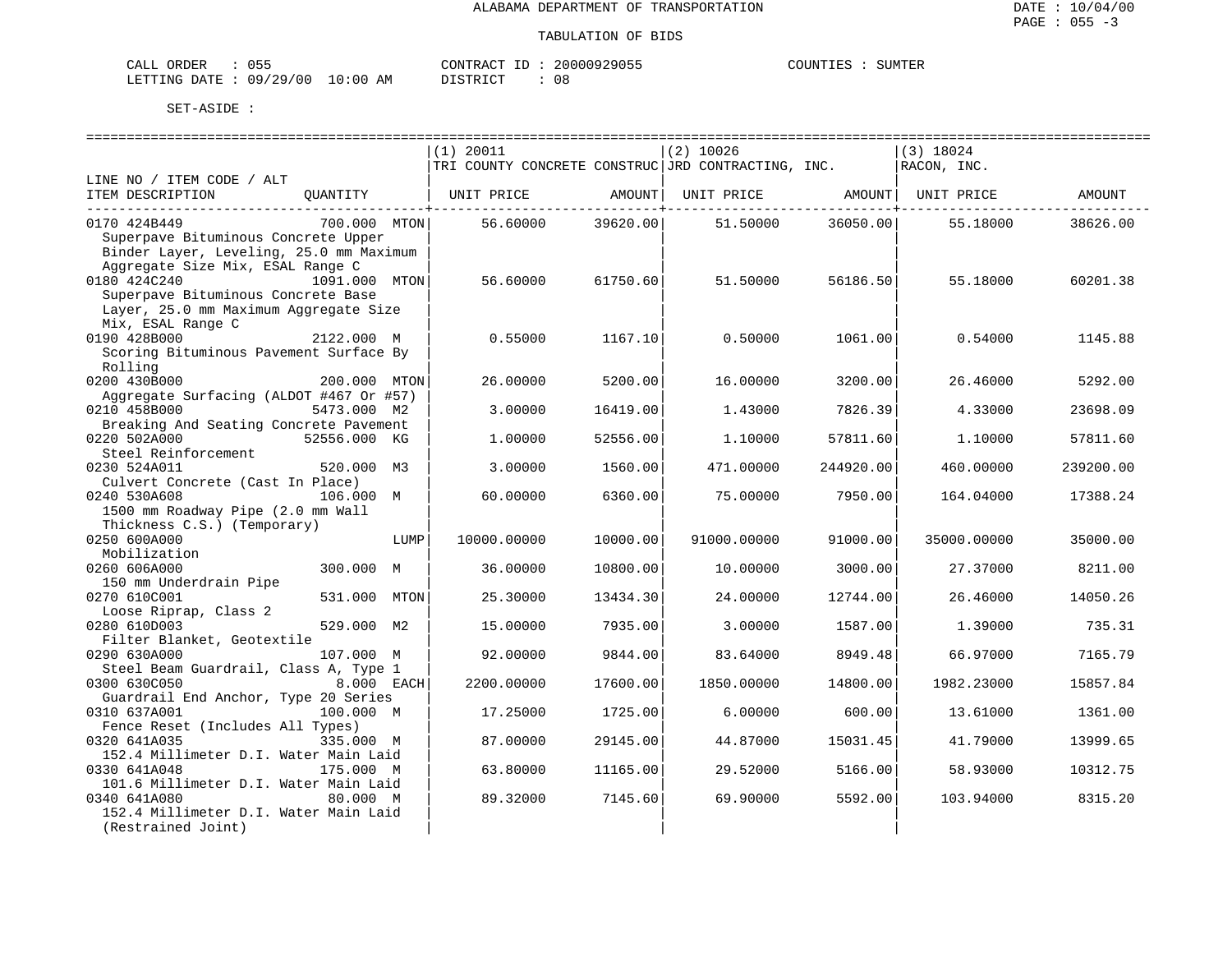| CALL ORDER                       | ა 5 5 |  | CONTRACT ID : | 20000929055 | COUNTIES | SUMTER |
|----------------------------------|-------|--|---------------|-------------|----------|--------|
| LETTING DATE : 09/29/00 10:00 AM |       |  | DISTRICT      | 0 a         |          |        |

|                                             |              |      | $(1)$ 20011                                        |          | $(2)$ 10026 |          | $(3)$ 18024 |          |
|---------------------------------------------|--------------|------|----------------------------------------------------|----------|-------------|----------|-------------|----------|
|                                             |              |      | TRI COUNTY CONCRETE CONSTRUC JRD CONTRACTING, INC. |          |             |          | RACON, INC. |          |
| LINE NO / ITEM CODE / ALT                   |              |      |                                                    |          |             |          |             |          |
| ITEM DESCRIPTION                            | OUANTITY     |      | UNIT PRICE                                         | AMOUNT   | UNIT PRICE  | AMOUNT   | UNIT PRICE  | AMOUNT   |
| 0350 641C000                                | $2.000$ EACH |      | 638.00000                                          | 1276.00  | 415.00000   | 830.00   | 1360.85000  | 2721.70  |
| 152.4 Millimeter Gate Valves With Box       |              |      |                                                    |          |             |          |             |          |
| 0360 641C002                                | 2.000 EACH   |      | 261,00000                                          | 522.00   | 200.00000   | 400.00   | 1232.26000  | 2464.52  |
| 50.8 Millimeter Gate Valves With Box        |              |      |                                                    |          |             |          |             |          |
| 0370 641D100<br>Fittings                    | 455,000 KG   |      | 15.35000                                           | 6984.25  | 4.40000     | 2002.00  | 9.43000     | 4290.65  |
| 0380 641L000                                | 2.000 EACH   |      | 870.00000                                          | 1740.00  | 555.00000   | 1110.00  | 734.00000   | 1468.00  |
| 76.2 Milimeter, Flush Hydrant               |              |      |                                                    |          |             |          |             |          |
| 0390 650A000                                | 1858.000 M3  |      | 5.30000                                            | 9847.40  | 7.00000     | 13006.00 | 7.91000     | 14696.78 |
| Topsoil                                     |              |      |                                                    |          |             |          |             |          |
| 0400 652A056                                | 2.000 HA     |      | 1100.00000                                         | 2200.00  | 1250.00000  | 2500.00  | 1161.81000  | 2323.62  |
| Seeding (Mix 2E)                            | 2.000 HA     |      |                                                    |          |             |          |             |          |
| 0410 652B053<br>Temporary Seeding (Mix 2AT) |              |      | 1100.00000                                         | 2200.00  | 1000.00000  | 2000.00  | 1254.61000  | 2509.22  |
| 0420 654A001                                | 200.000 M2   |      | 5.00000                                            | 1000.00  | 5.00000     | 1000.00  | 4.17000     | 834.00   |
| Solid Sodding (Bermuda)                     |              |      |                                                    |          |             |          |             |          |
| 0430 656A000                                | 4.000 HA     |      | 1100.00000                                         | 4400.00  | 1250.00000  | 5000.00  | 929.64000   | 3718.56  |
| Mulching, Class A, Type 1                   |              |      |                                                    |          |             |          |             |          |
| 0440 665F000<br>Hay Bales                   | 400.000 EACH |      | 5.50000                                            | 2200.00  | 5.00000     | 2000.00  | 6.03000     | 2412.00  |
| 0450 6651000                                | 363.000      | MTON | 28.00000                                           | 10164.00 | 27.00000    | 9801.00  | 33.51000    | 12164.13 |
| Temporary Riprap, Class 2                   |              |      |                                                    |          |             |          |             |          |
| 0460 665J000                                | 1586.000 M   |      | 15,00000                                           | 23790.00 | 10.00000    | 15860.00 | 10.95000    | 17366.70 |
| Silt Fence, Type A                          |              |      |                                                    |          |             |          |             |          |
| 0470 665K000                                | 46.000 M3    |      | 6.00000                                            | 276.00   | 6.50000     | 299.00   | 17.24000    | 793.04   |
| Drainage Sump Excavation<br>0480 680A000    |              | LUMP | 20000.00000                                        | 20000.00 | 2000.00000  | 2000.00  | 25000.00000 | 25000.00 |
| Engineering Controls                        |              |      |                                                    |          |             |          |             |          |
| 0490 701A006                                | 4.000 KM     |      | 330.00000                                          | 1320.00  | 298,00000   | 1192.00  | 319.30000   | 1277.20  |
| Solid White, Class 1, Type A Traffic        |              |      |                                                    |          |             |          |             |          |
| Stripe (150 mm Wide)                        |              |      |                                                    |          |             |          |             |          |
| 0500 701A010                                | 2.000 KM     |      | 200.00000                                          | 400.00   | 168.00000   | 336.00   | 180.00000   | 360.00   |
| Broken Yellow, Class 1, Type A Traffic      |              |      |                                                    |          |             |          |             |          |
| Stripe (150 mm Wide)<br>0510 701A014        | 4.000 KM     |      | 330.00000                                          | 1320.00  | 298.00000   | 1192.00  | 319.30000   | 1277.20  |
| Solid Yellow, Class 1 , Type A Traffic      |              |      |                                                    |          |             |          |             |          |
| Stripe (150 mm Wide)                        |              |      |                                                    |          |             |          |             |          |
| 0520 701C000                                | 2.000 KM     |      | 240.00000                                          | 480.00   | 211,00000   | 422.00   | 226.08000   | 452.16   |
| Broken Temporary Traffic Stripe             |              |      |                                                    |          |             |          |             |          |
| 0530 701C001                                | 13.000 KM    |      | 270.00000                                          | 3510.00  | 236.00000   | 3068.00  | 252.87000   | 3287.31  |
| Solid Temporary Traffic Stripe              |              |      |                                                    |          |             |          |             |          |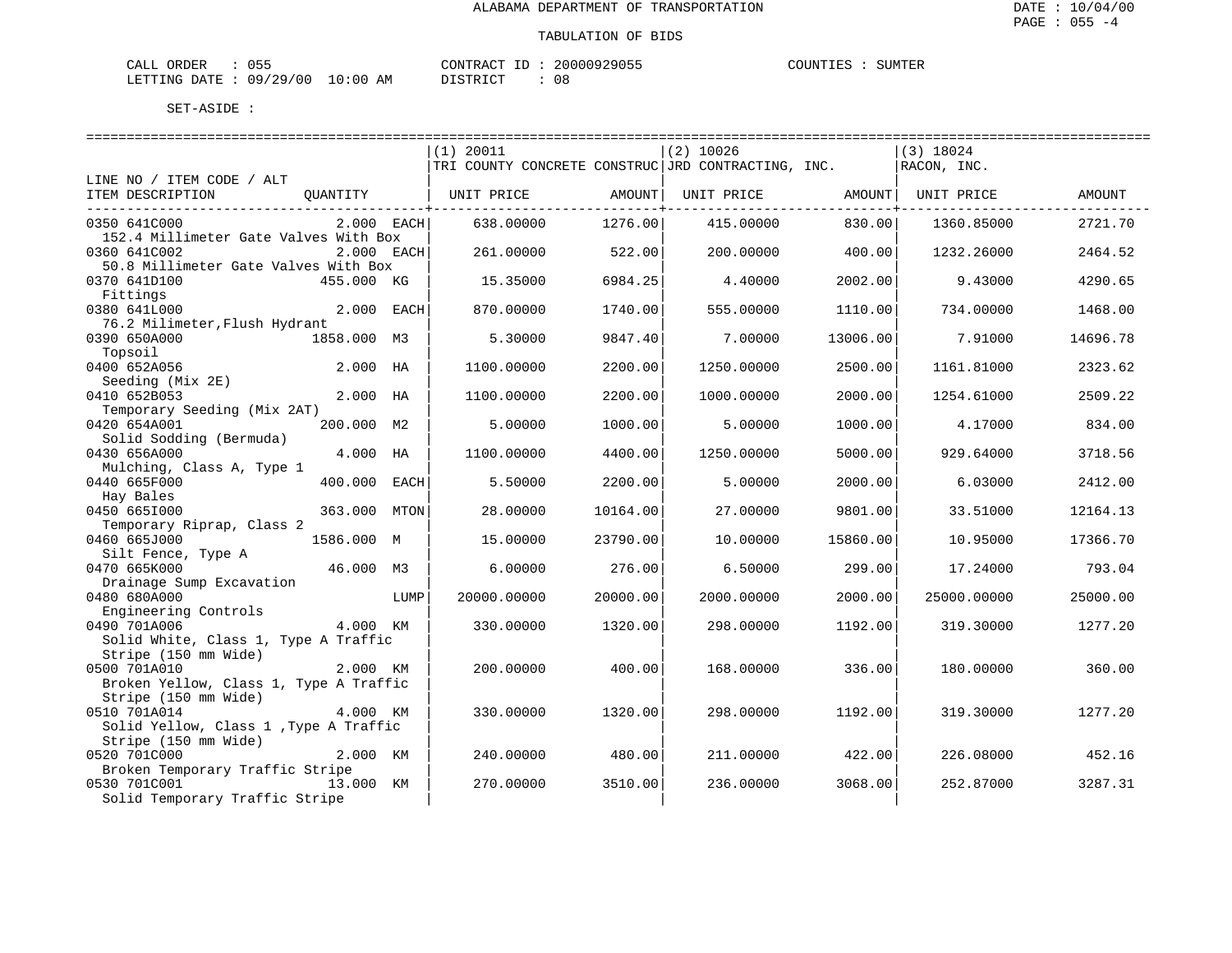| ORDER<br>CALL (        |  |          | CONTRACT ID | 20000929055 | COUNTIES | SUMTER |
|------------------------|--|----------|-------------|-------------|----------|--------|
| LETTING DATE: 09/29/00 |  | 10:00 AM | DI STR TAT  | 08          |          |        |

|                                                      |              |      | (1) 20011                                          |            | $(2)$ 10026 |                | $(3)$ 18024                     |                |
|------------------------------------------------------|--------------|------|----------------------------------------------------|------------|-------------|----------------|---------------------------------|----------------|
|                                                      |              |      | TRI COUNTY CONCRETE CONSTRUC JRD CONTRACTING, INC. |            |             |                | RACON, INC.                     |                |
| LINE NO / ITEM CODE / ALT                            |              |      |                                                    |            |             |                |                                 |                |
| ITEM DESCRIPTION                                     | QUANTITY     |      | UNIT PRICE AMOUNT UNIT PRICE AMOUNT UNIT PRICE     |            |             |                |                                 | AMOUNT         |
|                                                      |              |      |                                                    |            |             |                |                                 |                |
| 0540 701D007<br>Solid Traffic Stripe Removed (Paint) | 2.000 KM     |      | 1100.00000                                         | 2200.00    | 932.00000   | 1864.00        | 998.62000                       | 1997.24        |
| 0550 705A011<br>$40.000$ EACH                        |              |      | 5.00000                                            | 200.00     | 4.00000     | 160.00         | 4.29000                         | 171.60         |
| Pavement Markers, Class C, Type 1-A                  |              |      |                                                    |            |             |                |                                 |                |
| 0560 705A023<br>74.000 EACH                          |              |      | 5.00000                                            | 370.00     | 4.00000     | 296.00         | 4.29000                         | 317.46         |
| Pavement Markers, Class C, Type 2-D                  |              |      |                                                    |            |             |                |                                 |                |
| 0570 705A032<br>45.000 EACH                          |              |      | 7.00000                                            | 315.00     | 6,00000     | 270.00         | 6.43000                         | 289.35         |
| Pavement Markers, Class A-H, Type 1-B                |              |      |                                                    |            |             |                |                                 |                |
| 0580 705A037<br>89.000 EACH                          |              |      | 7.00000                                            | 623.00     | 6.00000     | 534.00         | 6.43000                         | 572.27         |
| Pavement Markers, Class A-H, Type 2-D                |              |      |                                                    |            |             |                |                                 |                |
| 0590 740B000                                         | 62.000 M2    |      | 125.00000                                          | 7750.00    | 130.00000   | 8060.00        | 99.80000                        | 6187.60        |
| Construction Signs                                   |              |      |                                                    |            |             |                |                                 |                |
| 0600 740D000                                         | 50.000 EACH  |      | 50.00000                                           | 2500.00    | 50.00000    | 2500.00        | 37.32000                        | 1866.00        |
| Channelizing Drums<br>0610 740E000                   | 50.000       | EACH | 20.00000                                           | 1000.00    | 15.00000    | 750.00         | 5.54000                         | 277.00         |
| Cones (900 mm High)                                  |              |      |                                                    |            |             |                |                                 |                |
| 0620 740F002                                         | 16.000 EACH  |      | 300.00000                                          | 4800.00    | 300,00000   | 4800.00        | 225,00000                       | 3600.00        |
| Barricades, Type III                                 |              |      |                                                    |            |             |                |                                 |                |
| 0630 7401005                                         | 8.000 EACH   |      | 300.00000                                          | 2400.00    | 250.00000   | 2000.00        | 506.58000                       | 4052.64        |
| Warning Lights, Type B (Detachable Head)             |              |      |                                                    |            |             |                |                                 |                |
| 0640 740L005                                         | 90.000 EACH  |      | 50.00000                                           | 4500.00    | 40.00000    | 3600.00        | 45.00000                        | 4050.00        |
| Vertical Panel, Type I (Double-Sided)                |              |      |                                                    |            |             |                |                                 |                |
| 0650 740M000                                         | 50.000 EACH  |      | 10.00000                                           | 500.00     | 5.00000     | 250.00         | 7.94000                         | 397.00         |
| Ballast For Cone                                     |              |      |                                                    |            |             |                |                                 |                |
| 0660 998A000                                         |              | LUMP | 0.00000                                            | 0.00       | 0.00000     | 0.00           | 0.00000                         | 0.00           |
| Construction Fuel (Maximum Bid Limited               |              |      |                                                    |            |             |                |                                 |                |
| To $$56,000.00)$                                     |              |      |                                                    |            |             |                |                                 |                |
| 0670 999 000                                         | 720.000 HOUR |      | 0.80000                                            | 576.00     | 0.80000     | 576.00         | 0.80000                         | 576.00         |
| Trainee Hours At 80 Cents Per Hour                   |              |      |                                                    |            |             |                |                                 |                |
| SECTION TOTALS                                       |              |      |                                                    | 951,418.69 |             | \$1,221,719.57 | -------------+----------------- | \$1,315,717.67 |
| CONTRACT TOTALS                                      |              |      | \$                                                 | 951,418.69 |             | \$1,221,719.57 |                                 | \$1,315,717.67 |
|                                                      |              |      |                                                    |            |             |                |                                 |                |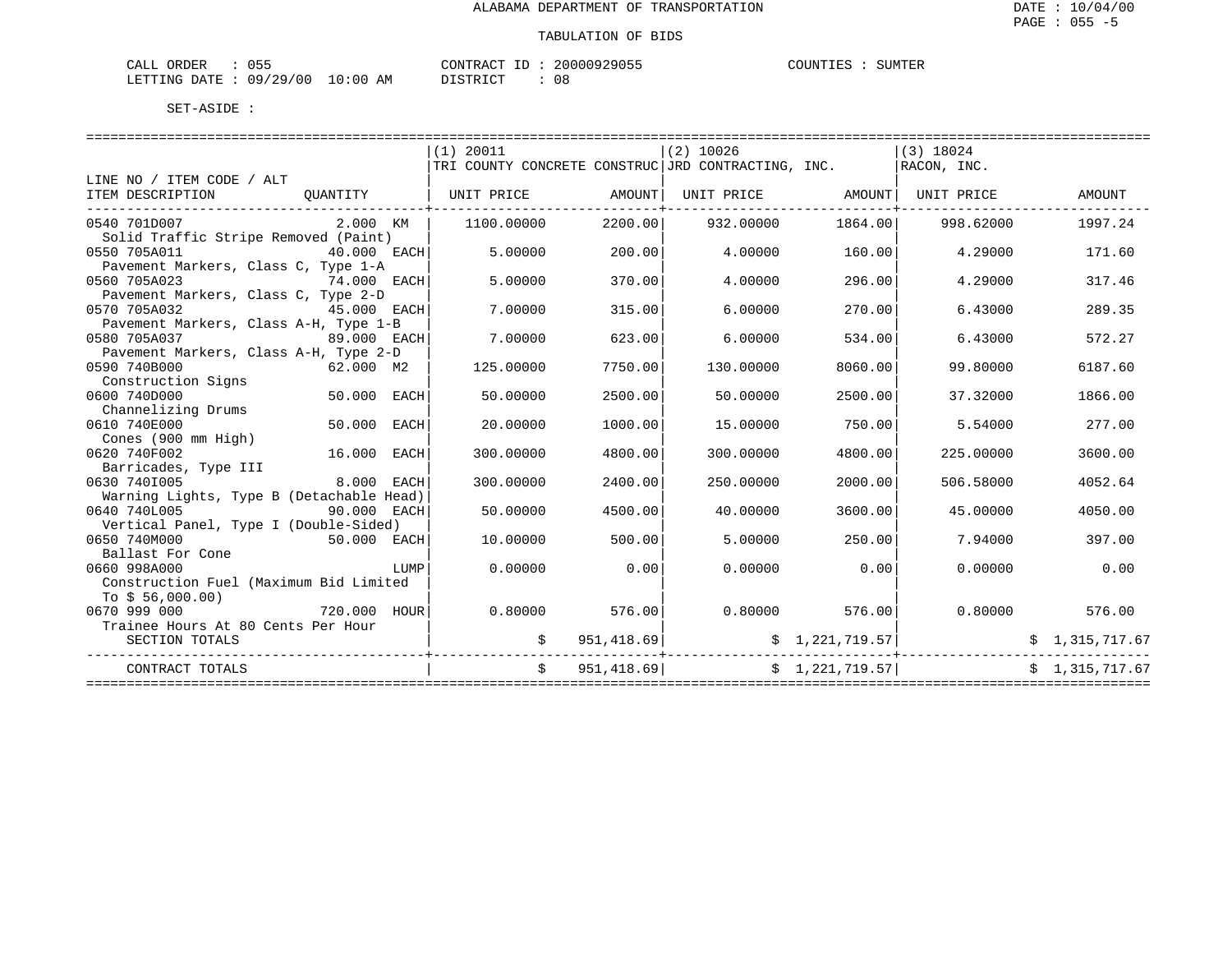# TABULATION OF BIDS

|              | 055                     |                |          |
|--------------|-------------------------|----------------|----------|
|              |                         | 20000929055    |          |
| ORDER        |                         | CONTRACT       | COUNTIES |
| CALL         |                         | ID             | SUMTER   |
| LETTING DATE | 09/29/00<br>10:00<br>AΜ | DISTRICT<br>08 |          |

|                                                 |               |      | $(4)$ 04009             |           |                                                                                        |  |        |
|-------------------------------------------------|---------------|------|-------------------------|-----------|----------------------------------------------------------------------------------------|--|--------|
|                                                 |               |      | W. W. DYAR & SONS, INC. |           |                                                                                        |  |        |
| LINE NO / ITEM CODE / ALT                       |               |      |                         |           |                                                                                        |  |        |
| ITEM DESCRIPTION QUANTITY                       |               |      |                         |           | UNIT PRICE                  AMOUNT    UNIT PRICE                  AMOUNT    UNIT PRICE |  | AMOUNT |
|                                                 |               |      |                         |           | ________________________                                                               |  |        |
| SECTION 0001 TOTAL                              |               |      |                         |           |                                                                                        |  |        |
|                                                 |               |      |                         |           |                                                                                        |  |        |
| 0010 201A000                                    |               | LUMP | 20000.00000             | 20000.00  |                                                                                        |  |        |
| Clearing & Grubbing (Approximately 2            |               |      |                         |           |                                                                                        |  |        |
| Hectares)                                       |               |      |                         |           |                                                                                        |  |        |
| 0020 206A000                                    |               | LUMP | 10000.00000             | 10000.00  |                                                                                        |  |        |
| Removal Of Old Bridge, Station                  |               |      |                         |           |                                                                                        |  |        |
| 157+75.229                                      |               |      |                         |           |                                                                                        |  |        |
| 0030 206A001                                    |               | LUMP | 10000.00000             | 10000.00  |                                                                                        |  |        |
| Removal Of Old Bridge, Station                  |               |      |                         |           |                                                                                        |  |        |
| 178+01.667                                      |               |      |                         |           |                                                                                        |  |        |
| 0040 206C001                                    | 218.000 M2    |      | 6.00000                 | 1308.00   |                                                                                        |  |        |
| Removing Concrete Pavement                      |               |      |                         |           |                                                                                        |  |        |
| 0050 210A000                                    | 16063.000 M3  |      | 4.00000                 | 64252.00  |                                                                                        |  |        |
| Unclassified Excavation                         |               |      |                         |           |                                                                                        |  |        |
| 0060 210C000                                    | 3960.000 M3   |      | 5.00000                 | 19800.00  |                                                                                        |  |        |
| Muck Excavation                                 |               |      |                         |           |                                                                                        |  |        |
| 0070 210D011                                    | 21196.000 M3  |      | 9.00000                 | 190764.00 |                                                                                        |  |        |
| Borrow Excavation (A4 Or Better)                |               |      |                         |           |                                                                                        |  |        |
| 0080 214A000                                    | 969.000 M3    |      | 18.00000                | 17442.00  |                                                                                        |  |        |
| Structure Excavation                            |               |      |                         |           |                                                                                        |  |        |
| 0090 214B001<br>Foundation Backfill, Commercial | 382.000 M3    |      | 32.00000                | 12224.00  |                                                                                        |  |        |
| 0100 231B001                                    | 2670.000 MTON |      | 28.00000                | 74760.00  |                                                                                        |  |        |
| Roadbed Stabilizing Material, ALDOT #467        |               |      |                         |           |                                                                                        |  |        |
| 0110 401A000                                    | 4489.000 M2   |      | 0.70000                 | 3142.30   |                                                                                        |  |        |
| Bituminous Treatment A                          |               |      |                         |           |                                                                                        |  |        |
| 0120 405A000                                    | 3610.000 L    |      | 1.20000                 | 4332.00   |                                                                                        |  |        |
| Tack Coat                                       |               |      |                         |           |                                                                                        |  |        |
| 0130 408A052                                    | 7825.000 M2   |      | 4.00000                 | 31300.00  |                                                                                        |  |        |
| Planing Existing Pavement                       |               |      |                         |           |                                                                                        |  |        |
| (Approximately 26 mm Thru 50 mm Thick)          |               |      |                         |           |                                                                                        |  |        |
| 0140 424A241                                    | 823.000 MTON  |      | 62.00000                | 51026.00  |                                                                                        |  |        |
| Superpave Bituminous Concrete Wearing           |               |      |                         |           |                                                                                        |  |        |
| Surface Layer, 19.0 mm Maximum                  |               |      |                         |           |                                                                                        |  |        |
| Aggregate Size Mix, ESAL Range C                |               |      |                         |           |                                                                                        |  |        |
| 0150 424B441                                    | 2428.000 MTON |      | 58.00000                | 140824.00 |                                                                                        |  |        |
| Superpave Bituminous Concrete Upper             |               |      |                         |           |                                                                                        |  |        |
| Binder Layer, 25.0 mm Maximum Aggregate         |               |      |                         |           |                                                                                        |  |        |
| Size Mix, ESAL Range C                          |               |      |                         |           |                                                                                        |  |        |
| 0160 424B445                                    | 100.000 MTON  |      | 58.00000                | 5800.00   |                                                                                        |  |        |
| Superpave Bituminous Concrete Upper             |               |      |                         |           |                                                                                        |  |        |
| Binder Layer, Patching, 25.0 mm Maximum         |               |      |                         |           |                                                                                        |  |        |
| Aggregate Size Mix, ESAL Range C                |               |      |                         |           |                                                                                        |  |        |
|                                                 |               |      |                         |           |                                                                                        |  |        |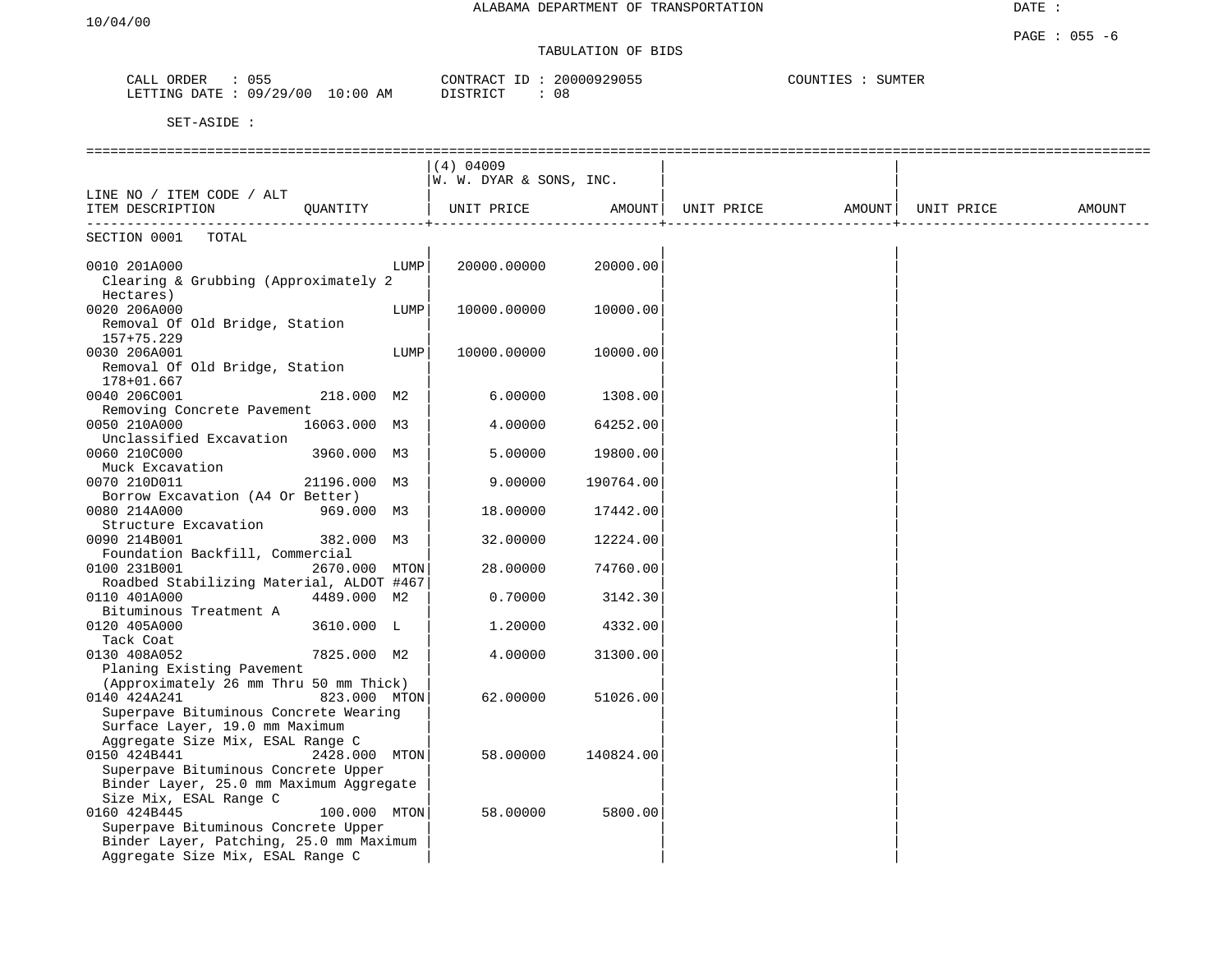| $\sim$ $ -$<br>DE F<br>ь.<br>٠ΔΙ.<br>ັບ ⊃ັ<br>دىسدىم |                          | 'ON<br>$- -$<br>א שי | ، س<br>$\overline{\phantom{a}}$ |  |
|------------------------------------------------------|--------------------------|----------------------|---------------------------------|--|
| ' N C<br>/ ۱۵<br>ם ר׳<br>⊤ידי ∆ו<br>T NG-            | ∶nr<br>ΔM<br>∸ ∾<br>- 11 | $\sim$<br>. איויי    | 08                              |  |

|                                                      |               |      | (4) 04009               |                             |            |        |            |        |
|------------------------------------------------------|---------------|------|-------------------------|-----------------------------|------------|--------|------------|--------|
|                                                      |               |      | W. W. DYAR & SONS, INC. |                             |            |        |            |        |
| LINE NO / ITEM CODE / ALT                            |               |      |                         |                             |            |        |            |        |
| ITEM DESCRIPTION                                     | QUANTITY      |      | UNIT PRICE              | AMOUNT  <br>--------------+ | UNIT PRICE | AMOUNT | UNIT PRICE | AMOUNT |
| 0170 424B449                                         | 700.000 MTON  |      | 60.00000                | 42000.00                    |            |        |            |        |
| Superpave Bituminous Concrete Upper                  |               |      |                         |                             |            |        |            |        |
| Binder Layer, Leveling, 25.0 mm Maximum              |               |      |                         |                             |            |        |            |        |
| Aggregate Size Mix, ESAL Range C                     |               |      |                         |                             |            |        |            |        |
| 0180 424C240                                         | 1091.000 MTON |      | 57.00000                | 62187.00                    |            |        |            |        |
| Superpave Bituminous Concrete Base                   |               |      |                         |                             |            |        |            |        |
| Layer, 25.0 mm Maximum Aggregate Size                |               |      |                         |                             |            |        |            |        |
| Mix, ESAL Range C                                    |               |      |                         |                             |            |        |            |        |
| 0190 428B000                                         | 2122.000 M    |      | 1,00000                 | 2122.00                     |            |        |            |        |
| Scoring Bituminous Pavement Surface By               |               |      |                         |                             |            |        |            |        |
| Rolling                                              |               |      |                         |                             |            |        |            |        |
| 0200 430B000                                         | 200.000 MTON  |      | 28,00000                | 5600.00                     |            |        |            |        |
| Aggregate Surfacing (ALDOT #467 Or #57)              |               |      |                         |                             |            |        |            |        |
| 0210 458B000                                         | 5473.000 M2   |      | 4.00000                 | 21892.00                    |            |        |            |        |
| Breaking And Seating Concrete Pavement               |               |      |                         |                             |            |        |            |        |
| 0220 502A000                                         | 52556.000 KG  |      | 1,10000                 | 57811.60                    |            |        |            |        |
| Steel Reinforcement<br>0230 524A011                  | 520.000 M3    |      | 385.00000               | 200200.00                   |            |        |            |        |
| Culvert Concrete (Cast In Place)                     |               |      |                         |                             |            |        |            |        |
| 0240 530A608                                         | 106.000 M     |      | 420.00000               | 44520.00                    |            |        |            |        |
| 1500 mm Roadway Pipe (2.0 mm Wall                    |               |      |                         |                             |            |        |            |        |
| Thickness C.S.) (Temporary)                          |               |      |                         |                             |            |        |            |        |
| 0250 600A000                                         |               | LUMP | 50000.00000             | 50000.00                    |            |        |            |        |
| Mobilization                                         |               |      |                         |                             |            |        |            |        |
| 0260 606A000                                         | 300.000 M     |      | 34.00000                | 10200.00                    |            |        |            |        |
| 150 mm Underdrain Pipe                               |               |      |                         |                             |            |        |            |        |
| 0270 610C001                                         | 531.000 MTON  |      | 32.00000                | 16992.00                    |            |        |            |        |
| Loose Riprap, Class 2                                |               |      |                         |                             |            |        |            |        |
| 0280 610D003                                         | 529.000 M2    |      | 5.00000                 | 2645.00                     |            |        |            |        |
| Filter Blanket, Geotextile                           |               |      |                         |                             |            |        |            |        |
| 0290 630A000                                         | 107.000 M     |      | 85.00000                | 9095.00                     |            |        |            |        |
| Steel Beam Guardrail, Class A, Type 1                |               |      |                         |                             |            |        |            |        |
| 0300 630C050                                         | 8.000 EACH    |      | 2500.00000              | 20000.00                    |            |        |            |        |
| Guardrail End Anchor, Type 20 Series<br>0310 637A001 | 100.000 M     |      | 18.00000                | 1800.00                     |            |        |            |        |
| Fence Reset (Includes All Types)                     |               |      |                         |                             |            |        |            |        |
| 0320 641A035                                         | 335.000 M     |      | 85.00000                | 28475.00                    |            |        |            |        |
| 152.4 Millimeter D.I. Water Main Laid                |               |      |                         |                             |            |        |            |        |
| 0330 641A048                                         | 175.000 M     |      | 70.00000                | 12250.00                    |            |        |            |        |
| 101.6 Millimeter D.I. Water Main Laid                |               |      |                         |                             |            |        |            |        |
| 0340 641A080                                         | 80.000 M      |      | 105.00000               | 8400.00                     |            |        |            |        |
| 152.4 Millimeter D.I. Water Main Laid                |               |      |                         |                             |            |        |            |        |
| (Restrained Joint)                                   |               |      |                         |                             |            |        |            |        |
|                                                      |               |      |                         |                             |            |        |            |        |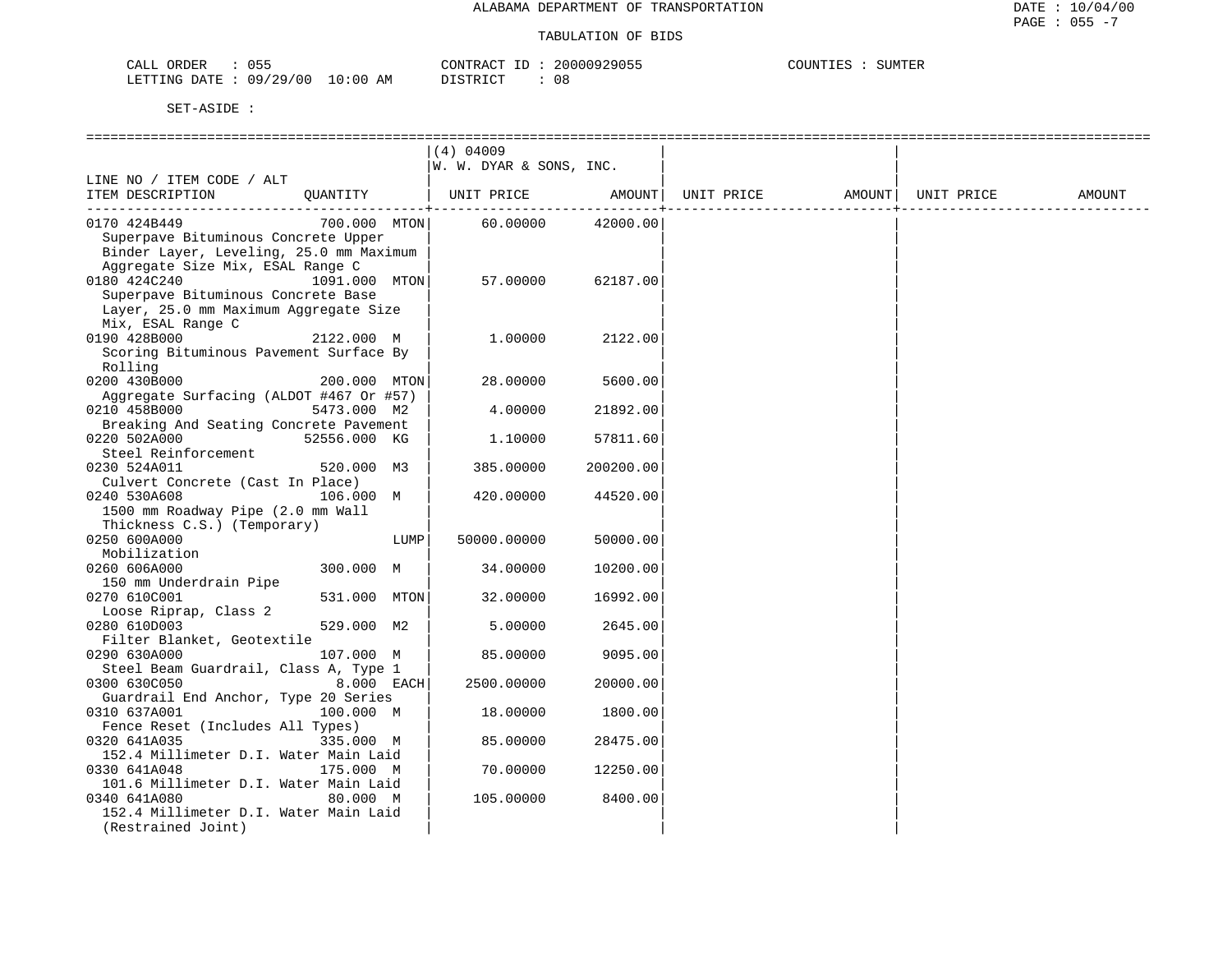| CALL ORDER             | 1 <sub>h</sub> |          | CONTRACT | ID | 20000929055 | COUNTIES | SUMTER |
|------------------------|----------------|----------|----------|----|-------------|----------|--------|
| LETTING DATE: 09/29/00 |                | 10:00 AM | DISTRICT |    | 08          |          |        |

|                                                        |              | $(4)$ 04009             |                        |            |        |            |        |
|--------------------------------------------------------|--------------|-------------------------|------------------------|------------|--------|------------|--------|
|                                                        |              | W. W. DYAR & SONS, INC. |                        |            |        |            |        |
| LINE NO / ITEM CODE / ALT                              |              |                         |                        |            |        |            |        |
| ITEM DESCRIPTION                                       | QUANTITY     | UNIT PRICE              | AMOUNT  <br>---------+ | UNIT PRICE | AMOUNT | UNIT PRICE | AMOUNT |
| 0350 641C000                                           | $2.000$ EACH | 850.00000               | 1700.00                |            |        |            |        |
| 152.4 Millimeter Gate Valves With Box                  |              |                         |                        |            |        |            |        |
| 0360 641C002                                           | 2.000 EACH   | 500.00000               | 1000.00                |            |        |            |        |
| 50.8 Millimeter Gate Valves With Box                   |              |                         |                        |            |        |            |        |
| 0370 641D100<br>Fittings                               | 455.000 KG   | 5.00000                 | 2275.00                |            |        |            |        |
| 0380 641L000                                           | 2.000 EACH   | 1200.00000              | 2400.00                |            |        |            |        |
| 76.2 Milimeter, Flush Hydrant                          |              |                         |                        |            |        |            |        |
| 0390 650A000                                           | 1858.000 M3  | 12.00000                | 22296.00               |            |        |            |        |
| Topsoil                                                |              |                         |                        |            |        |            |        |
| 0400 652A056                                           | 2.000 HA     | 2200.00000              | 4400.00                |            |        |            |        |
| Seeding (Mix 2E)<br>0410 652B053                       | 2.000 HA     | 1700.00000              | 3400.00                |            |        |            |        |
| Temporary Seeding (Mix 2AT)                            |              |                         |                        |            |        |            |        |
| 0420 654A001                                           | 200.000 M2   | 6.00000                 | 1200.00                |            |        |            |        |
| Solid Sodding (Bermuda)                                |              |                         |                        |            |        |            |        |
| 0430 656A000                                           | 4.000 HA     | 1600.00000              | 6400.00                |            |        |            |        |
| Mulching, Class A, Type 1                              |              |                         |                        |            |        |            |        |
| 0440 665F000<br>Hay Bales                              | 400.000 EACH | 5.00000                 | 2000.00                |            |        |            |        |
| 0450 6651000                                           | 363.000 MTON | 30.00000                | 10890.00               |            |        |            |        |
| Temporary Riprap, Class 2                              |              |                         |                        |            |        |            |        |
| 0460 665J000                                           | 1586.000 M   | 16.00000                | 25376.00               |            |        |            |        |
| Silt Fence, Type A                                     |              |                         |                        |            |        |            |        |
| 0470 665K000                                           | 46.000 M3    | 20.00000                | 920.00                 |            |        |            |        |
| Drainage Sump Excavation<br>0480 680A000               | LUMP         | 20000.00000             | 20000.00               |            |        |            |        |
| Engineering Controls                                   |              |                         |                        |            |        |            |        |
| 0490 701A006                                           | 4.000 KM     | 500.00000               | 2000.00                |            |        |            |        |
| Solid White, Class 1, Type A Traffic                   |              |                         |                        |            |        |            |        |
| Stripe (150 mm Wide)                                   |              |                         |                        |            |        |            |        |
| 0500 701A010<br>Broken Yellow, Class 1, Type A Traffic | 2.000 KM     | 400.00000               | 800.00                 |            |        |            |        |
| Stripe (150 mm Wide)                                   |              |                         |                        |            |        |            |        |
| 0510 701A014                                           | 4.000 KM     | 500.00000               | 2000.00                |            |        |            |        |
| Solid Yellow, Class 1, Type A Traffic                  |              |                         |                        |            |        |            |        |
| Stripe (150 mm Wide)                                   |              |                         |                        |            |        |            |        |
| 0520 701C000                                           | 2.000 KM     | 300.00000               | 600.00                 |            |        |            |        |
| Broken Temporary Traffic Stripe                        |              |                         |                        |            |        |            |        |
| 0530 701C001<br>Solid Temporary Traffic Stripe         | 13.000 KM    | 400.00000               | 5200.00                |            |        |            |        |
|                                                        |              |                         |                        |            |        |            |        |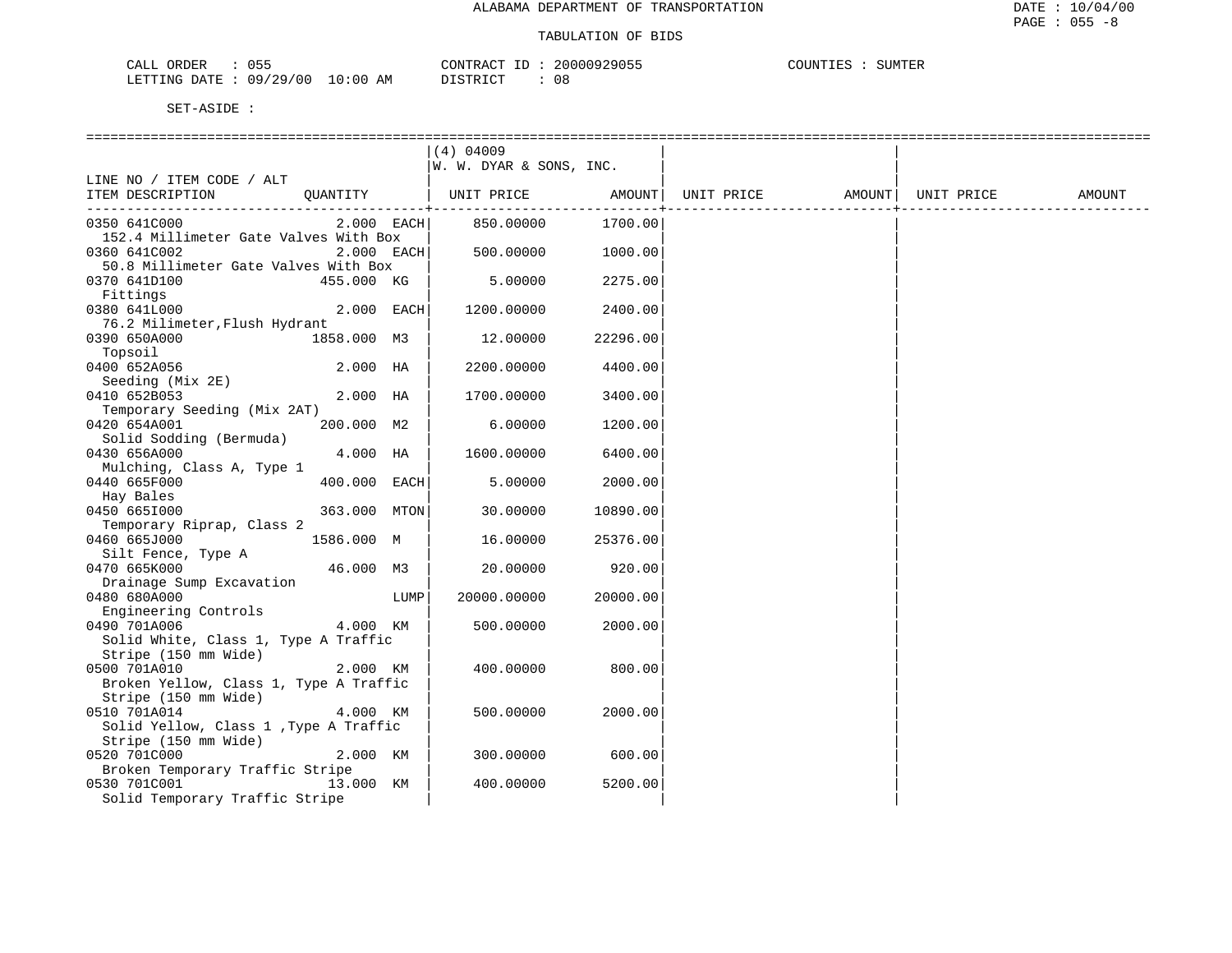| 055<br>CALL<br>ORDER        |             | CONTRACT<br>.ש | 20000929055 | COUNTIES<br>SUMTER |
|-----------------------------|-------------|----------------|-------------|--------------------|
| 09/29/00<br>LETTING<br>DATE | 10:00<br>ΆM | DISTRICT       | 08          |                    |

|                                          |             |      | $(4)$ 04009             |                 |                                                                                                         |  |        |
|------------------------------------------|-------------|------|-------------------------|-----------------|---------------------------------------------------------------------------------------------------------|--|--------|
|                                          |             |      | W. W. DYAR & SONS, INC. |                 |                                                                                                         |  |        |
| LINE NO / ITEM CODE / ALT                |             |      |                         |                 |                                                                                                         |  |        |
| ITEM DESCRIPTION                         |             |      |                         | -------------   | OUANTITY               UNIT PRICE               AMOUNT   UNIT PRICE                 AMOUNT   UNIT PRICE |  | AMOUNT |
|                                          |             |      |                         |                 |                                                                                                         |  |        |
| Solid Traffic Stripe Removed (Paint)     |             |      |                         |                 |                                                                                                         |  |        |
| 0550 705A011                             |             |      | 40.000 EACH 6.00000     | 240.00          |                                                                                                         |  |        |
| Pavement Markers, Class C, Type 1-A      |             |      |                         |                 |                                                                                                         |  |        |
| 0560 705A023<br>$74.000$ EACH            |             |      | 6.00000                 | 444.00          |                                                                                                         |  |        |
| Pavement Markers, Class C, Type 2-D      |             |      |                         |                 |                                                                                                         |  |        |
| 0570 705A032<br>$45.000$ EACH            |             |      | 6.00000                 | 270.00          |                                                                                                         |  |        |
| Pavement Markers, Class A-H, Type 1-B    |             |      |                         |                 |                                                                                                         |  |        |
| 0580 705A037                             | 89.000 EACH |      | 6.00000                 | 534.00          |                                                                                                         |  |        |
| Pavement Markers, Class A-H, Type 2-D    |             |      |                         |                 |                                                                                                         |  |        |
| 0590 740B000                             | 62.000 M2   |      | 130.00000               | 8060.00         |                                                                                                         |  |        |
| Construction Signs                       |             |      |                         |                 |                                                                                                         |  |        |
| 0600 740D000                             | 50.000 EACH |      | 40.00000                | 2000.00         |                                                                                                         |  |        |
| Channelizing Drums                       |             |      |                         |                 |                                                                                                         |  |        |
| 0610 740E000                             | 50.000 EACH |      | 15.00000                | 750.00          |                                                                                                         |  |        |
| Cones (900 mm High)                      |             |      |                         |                 |                                                                                                         |  |        |
| 0620 740F002                             | 16.000 EACH |      | 275.00000               | 4400.001        |                                                                                                         |  |        |
| Barricades, Type III                     |             |      |                         |                 |                                                                                                         |  |        |
| 0630 7401005                             | 8.000 EACH  |      | 175.00000               | 1400.001        |                                                                                                         |  |        |
| Warning Lights, Type B (Detachable Head) |             |      |                         |                 |                                                                                                         |  |        |
| 0640 740L005                             | 90.000 EACH |      | 30.00000                | 2700.00         |                                                                                                         |  |        |
| Vertical Panel, Type I (Double-Sided)    |             |      |                         |                 |                                                                                                         |  |        |
| 0650 740M000                             | 50.000 EACH |      | 10.00000                | 500.00          |                                                                                                         |  |        |
| Ballast For Cone                         |             |      |                         |                 |                                                                                                         |  |        |
| 0660 998A000                             |             | LUMP | 20000.00000             | 20000.00        |                                                                                                         |  |        |
| Construction Fuel (Maximum Bid Limited   |             |      |                         |                 |                                                                                                         |  |        |
| To $$56,000.00)$                         |             |      | $0.80000$ 576.00        |                 |                                                                                                         |  |        |
| 720.000 HOUR<br>0670 999 000             |             |      |                         |                 |                                                                                                         |  |        |
| Trainee Hours At 80 Cents Per Hour       |             |      |                         |                 |                                                                                                         |  |        |
| SECTION TOTALS                           |             |      |                         | \$1,411,494.90] |                                                                                                         |  |        |
| CONTRACT TOTALS                          |             |      |                         | \$1.411.494.90] |                                                                                                         |  |        |
|                                          |             |      |                         |                 |                                                                                                         |  |        |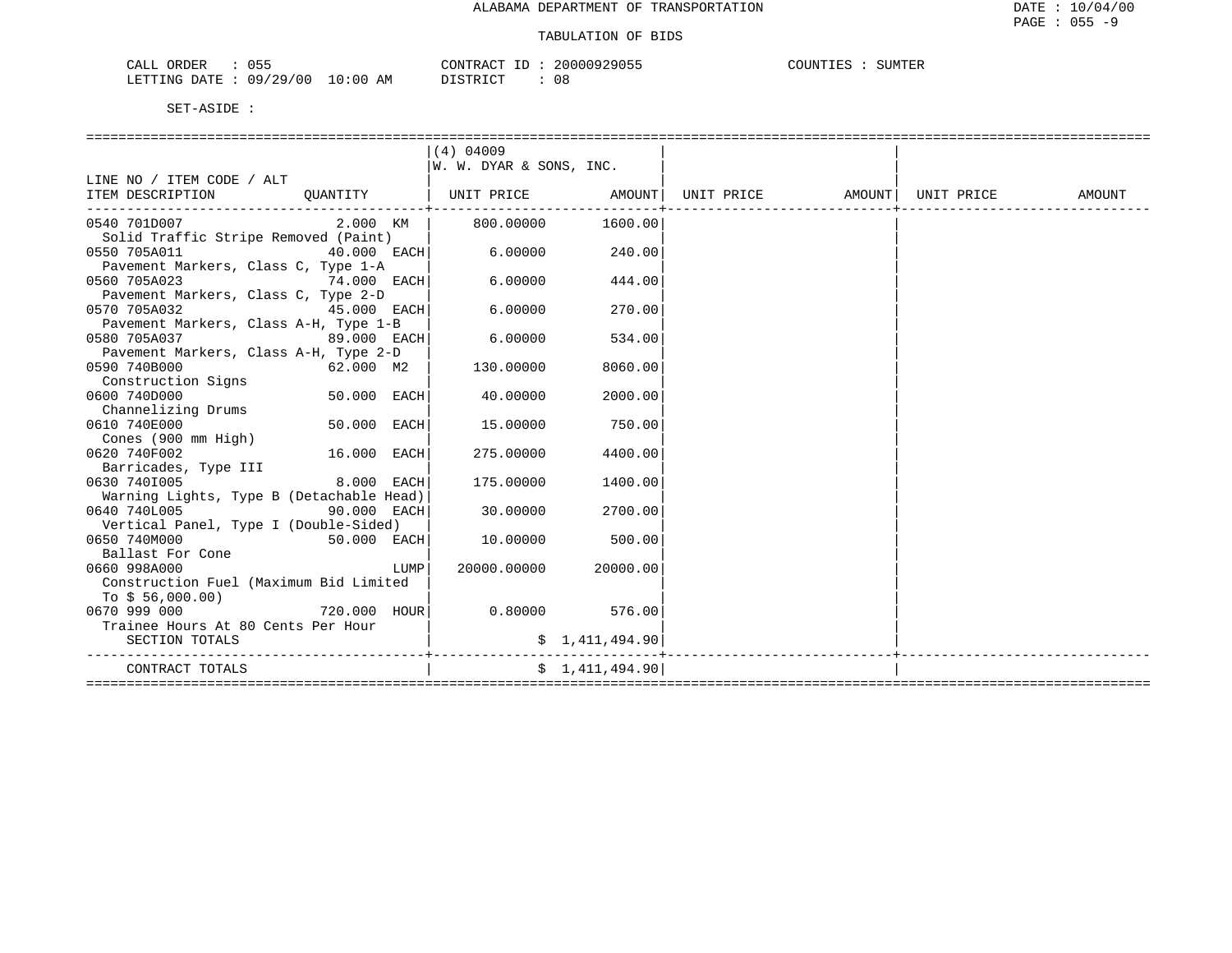DATE :

## VENDOR RANKING

| CALL ORDER : 056<br>CONTRACT DESCRIPTION: | LETTING DATE : 09/29/00 10:00 AM<br>Removal and Signing on C.R.#207 from I-20 to S.R.#4<br>(U.S.#78) at Embry Crossroad. Length 0.880 mi. | CONTRACT ID: 20000929056<br>DISTRICT : 04<br>CONTRACT TIME : 11/01/01 COMPLETION DATE<br>RURAL<br>for constructing the Grade, Drainage, Pavement, Bridge, UST | COUNTIES : TALLADEGA<br>$PROJECT(S) : STPAA-6113(102)$ |                        |
|-------------------------------------------|-------------------------------------------------------------------------------------------------------------------------------------------|---------------------------------------------------------------------------------------------------------------------------------------------------------------|--------------------------------------------------------|------------------------|
| SET-ASIDE :<br>RANK                       | VENDOR NO./NAME                                                                                                                           |                                                                                                                                                               | TOTAL<br><b>BID</b>                                    | % OVER<br>LOW BID      |
| 03001<br>23068                            | CLARK CONSTRUCTION COMPANY, INC.<br>WAITES CONSTRUCTION COMPANY, INC.                                                                     |                                                                                                                                                               | \$3,147,544.18<br>3,760,543.80                         | 100.0000%<br>119.4754% |

 3 01007 ALABAMA BRIDGE BUILDERS, INC. \$ 3,760,677.27 119.4797% 4 20011 TRI COUNTY CONCRETE CONSTRUCTION, INC. \$ 4,276,565.86 135.8699%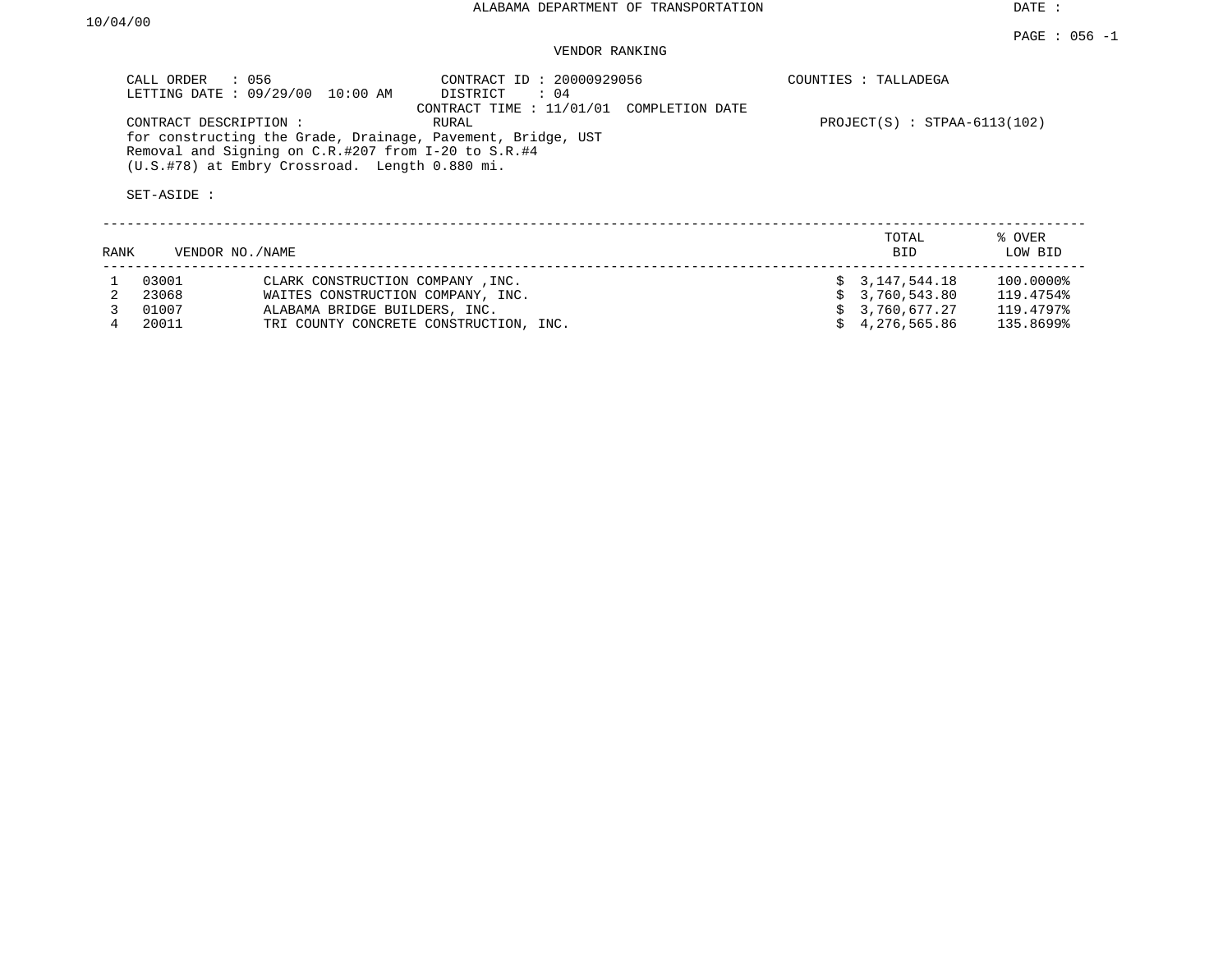| <b>RDER</b><br>-'ALL<br>りっ                                                    |    | חידוג∩י<br>$\sim$ $\sim$ |                | ᇚᆍᇳ<br>־ידו זורור<br>1.1H'(2)<br>.⊥≞≻<br>∸ |
|-------------------------------------------------------------------------------|----|--------------------------|----------------|--------------------------------------------|
| <b>RTTING</b><br>0 <sub>0</sub><br>⊤י⊤ ∆ר<br>129<br>$\cap$ $\Omega$ .<br>____ | AM | $T \cap T$<br>\T O mt    | U <sup>4</sup> |                                            |

|                                          |                   | (1) 03001    |           | $(2)$ 23068                                                                            |           | (3) 01007   |           |
|------------------------------------------|-------------------|--------------|-----------|----------------------------------------------------------------------------------------|-----------|-------------|-----------|
|                                          |                   |              |           | CLARK CONSTRUCTION CO., INC. WAITES CONSTRUCTION COMPANY, ALABAMA BRIDGE BUILDERS, INC |           |             |           |
| LINE NO / ITEM CODE / ALT                |                   |              |           |                                                                                        |           |             |           |
| ITEM DESCRIPTION                         | OUANTITY          | UNIT PRICE   | AMOUNT    | UNIT PRICE                                                                             | AMOUNT    | UNIT PRICE  | AMOUNT    |
|                                          |                   |              |           |                                                                                        |           |             |           |
| SECTION 0001<br>Total                    |                   |              |           |                                                                                        |           |             |           |
|                                          |                   |              |           |                                                                                        |           |             |           |
| 0010 201A000                             | LUMP              | 107000.00000 | 107000.00 | 30000.00000                                                                            | 30000.00  | 21312.41000 | 21312.41  |
| Clearing & Grubbing (Approximately 12    |                   |              |           |                                                                                        |           |             |           |
| Acres)                                   |                   |              |           |                                                                                        |           |             |           |
| 0020 205A002                             | 1.000 EACH        | 2506.32000   | 2506.32   | 2000.00000                                                                             | 2000.00   | 2638.23000  | 2638.23   |
| Removal Of Structures, Structure No. 2   |                   |              |           |                                                                                        |           |             |           |
| 0030 205A003                             | 1.000 EACH        | 5012.64000   | 5012.64   | 10000.00000                                                                            | 10000.00  | 5276.46000  | 5276.46   |
| Removal Of Structures, Structure No. 3   |                   |              |           |                                                                                        |           |             |           |
| 0040 205A007                             | 1.000 EACH        | 2107.31000   | 2107.31   | 2000.00000                                                                             | 2000.00   | 2218.22000  | 2218.22   |
| Removal Of Structures, Structure No. 7   |                   |              |           |                                                                                        |           |             |           |
| 0050 205A009                             | 1.000 EACH        | 2021.73000   | 2021.73   | 1500.00000                                                                             | 1500.00   | 2128.14000  | 2128.14   |
| Removal Of Structures, Structure No. 9   |                   |              |           |                                                                                        |           |             |           |
| 0060 205A014                             | 1.000 EACH        | 2021.73000   | 2021.73   | 1500.00000                                                                             | 1500.00   | 2128.14000  | 2128.14   |
| Removal Of Structures, Structure No. 14  |                   |              |           |                                                                                        |           |             |           |
| 0070 206A000                             | LUMP              | 70000.00000  | 70000.00  | 131500.00000                                                                           | 131500.00 | 80000.00000 | 80000.00  |
| Removal Of Old Bridge Sta.33+26.71       |                   |              |           |                                                                                        |           |             |           |
| 0080 206C000                             | 68.000<br>SOYD    | 5.21000      | 354.28    | 22.00000                                                                               | 1496.00   | 5.48000     | 372.64    |
| Removing Concrete Sidewalk               |                   |              |           |                                                                                        |           |             |           |
| 0090 206D000                             | 360.000 LF        | 4.86000      | 1749.60   | 8.00000                                                                                | 2880.00   | 5.12000     | 1843.20   |
| Removing Pipe                            |                   |              |           |                                                                                        |           |             |           |
| 0100 210A000                             | 31351.000<br>CYIP | 2.19000      | 68658.69  | 2.50000                                                                                | 78377.50  | 2.31000     | 72420.81  |
| Unclassified Excavation                  |                   |              |           |                                                                                        |           |             |           |
| 0110 210D000                             | 41111.000<br>CYIP | 4.00000      | 164444.00 | 5.50000                                                                                | 226110.50 | 4.21000     | 173077.31 |
| Borrow Excavation                        |                   |              |           |                                                                                        |           |             |           |
| 0120 210F000                             | 4358.000 TNIP     | 14.50000     | 63191.00  | 16.00000                                                                               | 69728.00  | 16.00000    | 69728.00  |
| Borrow Excavation (Underwater Backfill)  |                   |              |           |                                                                                        |           |             |           |
| 0130 210F001                             | 7346.000<br>TNIP  | 14.50000     | 106517.00 | 16,00000                                                                               | 117536.00 | 16,00000    | 117536.00 |
| Borrow Excavation (Underwater            |                   |              |           |                                                                                        |           |             |           |
| Embankment)                              |                   |              |           |                                                                                        |           |             |           |
| 0140 214A000                             | 99.000<br>CUYD    | 6.36000      | 629.64    | 18.00000                                                                               | 1782.00   | 6.70000     | 663.30    |
| Structure Excavation                     |                   |              |           |                                                                                        |           |             |           |
| 0150 214B001                             | 40.000<br>CUYD    | 24.96000     | 998.40    | 25.00000                                                                               | 1000.00   | 26.27000    | 1050.80   |
| Foundation Backfill, Commercial          |                   |              |           |                                                                                        |           |             |           |
| 0160 224A000                             | 1400.000<br>CUYD  | 4.21000      | 5894.00   | 10,00000                                                                               | 14000.00  | 4.43000     | 6202.00   |
| Lime Sink Excavation                     |                   |              |           |                                                                                        |           |             |           |
| 0170 224C000                             | 400.000<br>TON    | 18.49000     | 7396.00   | 12.00000                                                                               | 4800.00   | 19,46000    | 7784.00   |
| Special Backfill For Lime Sink, AHD #467 |                   |              |           |                                                                                        |           |             |           |
| 0180 224D000                             | 100.000 CUYD      | 101.74000    | 10174.00  | 150.00000                                                                              | 15000.00  | 107.10000   | 10710.00  |
| Concrete Seal For Lime Sink              |                   |              |           |                                                                                        |           |             |           |
| 0190 230A000                             | 86.000 RBST       | 200.00000    | 17200.00  | 200.00000                                                                              | 17200.00  | 368.42000   | 31684.12  |
| Roadbed Processing                       |                   |              |           |                                                                                        |           |             |           |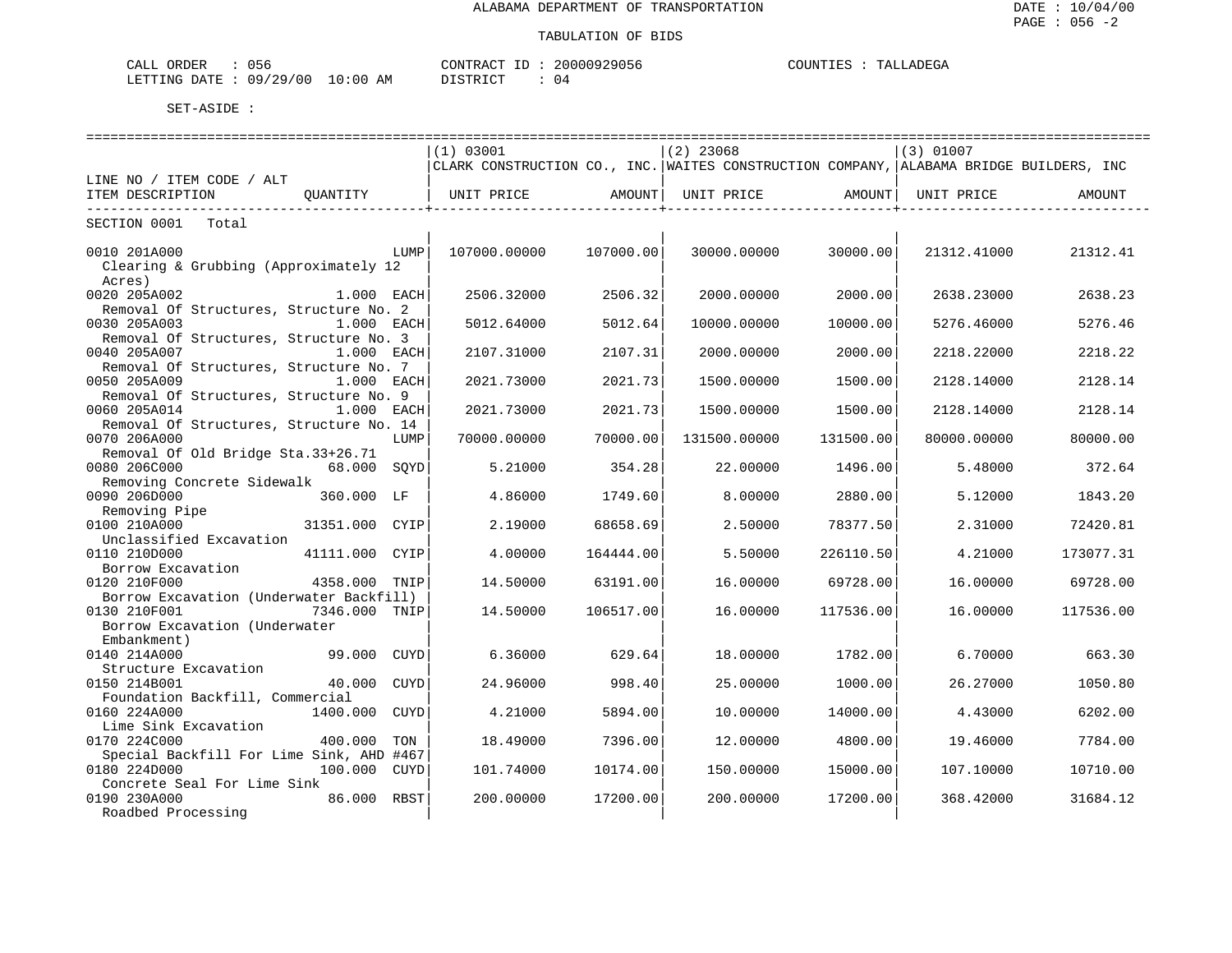| CALL ORDER                      | 056 | CONTRACT ID | 20000929056 | COUNTIES | TALLADEGA |
|---------------------------------|-----|-------------|-------------|----------|-----------|
| LETTING DATE: 09/29/00 10:00 AM |     | DISTRICT    | 04          |          |           |

|                                                                                                                |                 | ----------------------- |                                 | -------------------------------                                                        |                                     |                    |           |
|----------------------------------------------------------------------------------------------------------------|-----------------|-------------------------|---------------------------------|----------------------------------------------------------------------------------------|-------------------------------------|--------------------|-----------|
|                                                                                                                |                 | (1) 03001               |                                 | $(2)$ 23068                                                                            |                                     | (3) 01007          |           |
|                                                                                                                |                 |                         |                                 | CLARK CONSTRUCTION CO., INC. WAITES CONSTRUCTION COMPANY, ALABAMA BRIDGE BUILDERS, INC |                                     |                    |           |
| LINE NO / ITEM CODE / ALT                                                                                      |                 |                         |                                 |                                                                                        |                                     |                    |           |
| ITEM DESCRIPTION                                                                                               | OUANTITY        | UNIT PRICE              | AMOUNT                          | UNIT PRICE                                                                             |                                     | AMOUNT  UNIT PRICE | AMOUNT    |
|                                                                                                                |                 |                         | . _ _ _ _ _ _ _ _ _ + _ _ _ _ _ |                                                                                        | . _ _ _ _ _ _ _ _ _ _ _ _ + _ _ _ . |                    |           |
| 0200 250B000                                                                                                   | $50.000$ $CUYD$ | 60.00000                | 3000.00                         | 65.00000                                                                               | 3250.00                             | 63.15000           | 3157.50   |
| Treatment Of Hydrocarbon Contaminated                                                                          |                 |                         |                                 |                                                                                        |                                     |                    |           |
| Soil (Specialty Item)                                                                                          |                 |                         |                                 |                                                                                        |                                     |                    |           |
| 0210 250C000                                                                                                   | 2.000 EACH      | 3000.00000              | 6000.00                         | 4000.00000                                                                             | 8000.00                             | 3160.00000         | 6320.00   |
| Underground Storage Tank Removal                                                                               |                 |                         |                                 |                                                                                        |                                     |                    |           |
| (Specialty Item)                                                                                               |                 |                         |                                 |                                                                                        |                                     |                    |           |
| 0220 250N000                                                                                                   | 50.000 GAL      | 1,00000                 | 50.00                           | 2,00000                                                                                | 100.00                              | 1.05000            | 52.50     |
| Removal/Disposal Of Tank Contents                                                                              |                 |                         |                                 |                                                                                        |                                     |                    |           |
| (Sludge) (Specialty Item)                                                                                      |                 |                         |                                 |                                                                                        |                                     |                    |           |
| 0230 301A008                                                                                                   | 276.000 SYCP    | 3.50000                 | 966.00                          | 6.50000                                                                                | 1794.00                             | 4.52000            | 1247.52   |
| Crushed Aggregate Base Course, Type B,                                                                         |                 |                         |                                 |                                                                                        |                                     |                    |           |
| Plant Mixed, 5" Compacted Thickness                                                                            |                 |                         |                                 |                                                                                        |                                     |                    |           |
| 0240 301A012<br>29737.000 SYCP                                                                                 |                 | 3.50000                 | 104079.50                       | 6.50000                                                                                | 193290.50                           | 4.56000            | 135600.72 |
| Crushed Aggregate Base Course, Type B,<br>Plant Mixed, 6" Compacted Thickness                                  |                 |                         |                                 |                                                                                        |                                     |                    |           |
| 0250 401A000                                                                                                   | 30013.000 SYCP  | 0.40000                 | 12005.20                        | 0.50000                                                                                | 15006.50                            | 0.26000            | 7803.38   |
| Bituminous Treatment A                                                                                         |                 |                         |                                 |                                                                                        |                                     |                    |           |
| 0260 401B108                                                                                                   | 817.000 SYCP    | 2.00000                 | 1634.00                         | 15,00000                                                                               | 12255.00                            | 13.46000           | 10996.82  |
| Bituminous Treatment G (With Polymer                                                                           |                 |                         |                                 |                                                                                        |                                     |                    |           |
| Additive)                                                                                                      |                 |                         |                                 |                                                                                        |                                     |                    |           |
| 0270 405A000                                                                                                   | 4380.000 GAL    | 0.01000                 | 43.80                           | 1,25000                                                                                | 5475.00                             | 1.00000            | 4380.00   |
| Tack Coat                                                                                                      |                 |                         |                                 |                                                                                        |                                     |                    |           |
| 0280 408A052                                                                                                   | 917.000 SY      | 5.00000                 | 4585.00                         | 8,00000                                                                                | 7336.00                             | 6.14000            | 5630.38   |
| Planing Existing Pavement                                                                                      |                 |                         |                                 |                                                                                        |                                     |                    |           |
| (Approximately 1.10" Thru 2.0" Thick)                                                                          |                 |                         |                                 |                                                                                        |                                     |                    |           |
| 0290 410B000 and the state of the state of the state of the state of the state of the state of the state of th | 1.000 EACH      | 5500.00000              | 5500.00                         | 3500.00000                                                                             | 3500.00                             | 3000.00000         | 3000.00   |
| State Furnished Profilograph                                                                                   |                 |                         |                                 |                                                                                        |                                     |                    |           |
| 0300 429A260                                                                                                   | 1611.000 TON    | 33.00000                | 53163.00                        | 35.00000                                                                               | 56385.00                            | 33.78000           | 54419.58  |
| Improved Bituminous Concrete Wearing                                                                           |                 |                         |                                 |                                                                                        |                                     |                    |           |
| Surface Layer, 1/2" Maximum Aggregate                                                                          |                 |                         |                                 |                                                                                        |                                     |                    |           |
| Size Mix, ESAL Range D                                                                                         |                 |                         |                                 |                                                                                        |                                     |                    |           |
| 0310 429A266                                                                                                   | 100.000 TON     | 45.00000                | 4500.00                         | 40.00000                                                                               | 4000.00                             | 38.97000           | 3897.00   |
| Improved Bituminous Concrete Wearing                                                                           |                 |                         |                                 |                                                                                        |                                     |                    |           |
| Surface Layer, Leveling, 1/2" Maximum                                                                          |                 |                         |                                 |                                                                                        |                                     |                    |           |
| Aggregate Size Mix, ESAL Range D                                                                               |                 |                         |                                 |                                                                                        |                                     |                    |           |
| 0320 429B261                                                                                                   | 10998.000 TON   | 26.69000                | 293536.62                       | 27.00000                                                                               | 296946.00                           | 25.95000           | 285398.10 |
| Improved Bituminous Concrete Binder<br>Layer, 1" Maximum Aggregate Size Mix,                                   |                 |                         |                                 |                                                                                        |                                     |                    |           |
| ESAL Range D                                                                                                   |                 |                         |                                 |                                                                                        |                                     |                    |           |
| 0330 429B265                                                                                                   | 100.000 TON     | 60.00000                | 6000.00                         | 49.00000                                                                               | 4900.00                             | 45.61000           | 4561.00   |
| Improved Bituminous Concrete Binder                                                                            |                 |                         |                                 |                                                                                        |                                     |                    |           |
| Layer, Patching, 1" Maximum Aggregate                                                                          |                 |                         |                                 |                                                                                        |                                     |                    |           |
| Size Mix, ESAL Range D                                                                                         |                 |                         |                                 |                                                                                        |                                     |                    |           |
|                                                                                                                |                 |                         |                                 |                                                                                        |                                     |                    |           |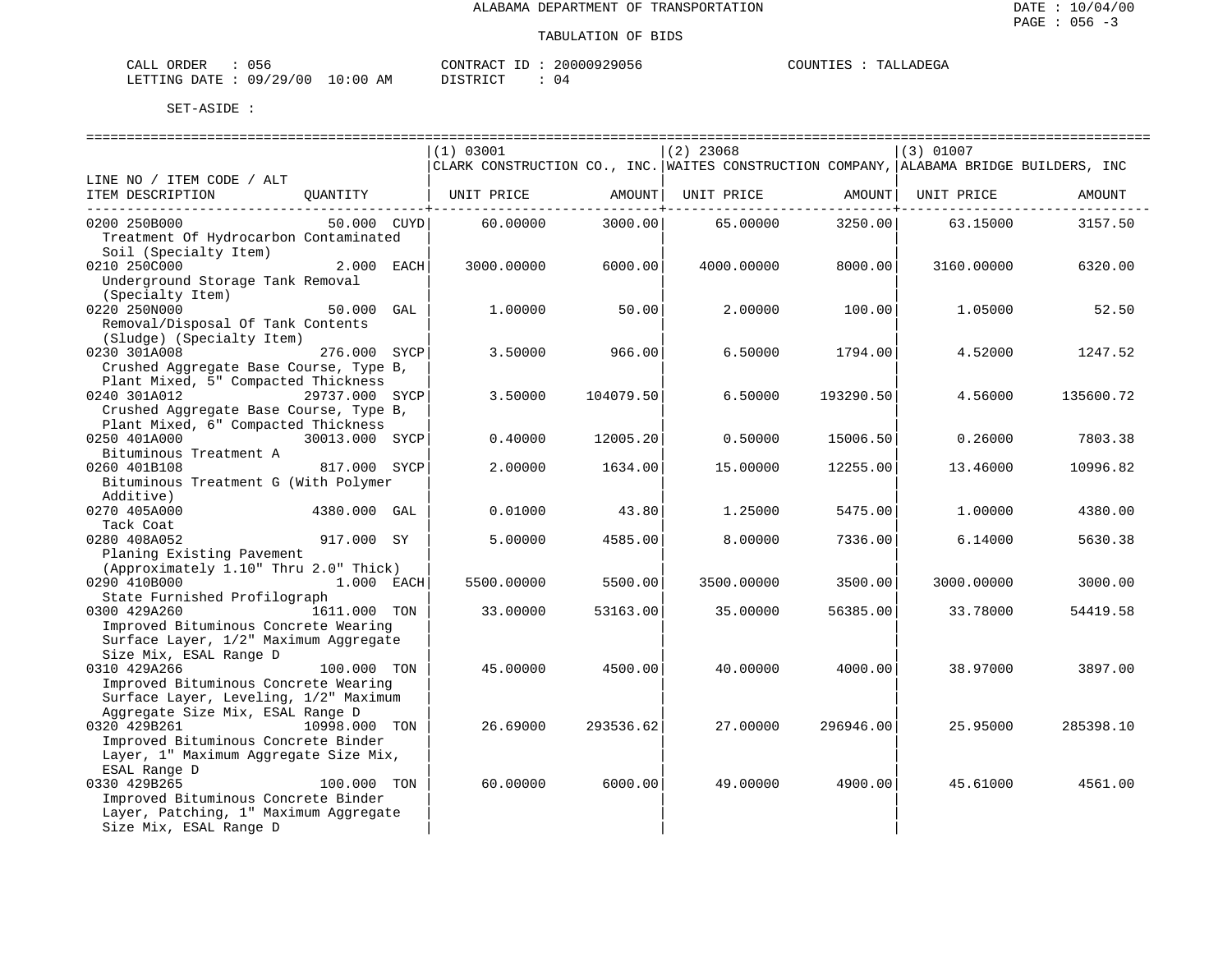| CALL ORDER                      | 056 | CONTRACT ID: | 20000929056 | COUNTIES | TALLADEGA |
|---------------------------------|-----|--------------|-------------|----------|-----------|
| LETTING DATE: 09/29/00 10:00 AM |     | DISTRICT     | 04          |          |           |

|                                                          |               |      | (1) 03001    |           | $(2)$ 23068                                                                            |           | $(3)$ 01007  |           |
|----------------------------------------------------------|---------------|------|--------------|-----------|----------------------------------------------------------------------------------------|-----------|--------------|-----------|
|                                                          |               |      |              |           | CLARK CONSTRUCTION CO., INC. WAITES CONSTRUCTION COMPANY, ALABAMA BRIDGE BUILDERS, INC |           |              |           |
| LINE NO / ITEM CODE / ALT                                |               |      |              |           |                                                                                        |           |              |           |
| ITEM DESCRIPTION                                         | OUANTITY      |      | UNIT PRICE   | AMOUNT    | UNIT PRICE                                                                             | AMOUNT    | UNIT PRICE   | AMOUNT    |
|                                                          |               |      |              |           |                                                                                        |           |              |           |
| 0340 429C261<br>Improved Bituminous Concrete Base Layer, | 4982.000 TON  |      | 26.69000     | 132969.58 | 28,00000                                                                               | 139496.00 | 25.05000     | 124799.10 |
| 1 1/2" Maximum Aggregate Size Mix,                       |               |      |              |           |                                                                                        |           |              |           |
| ESAL Range D                                             |               |      |              |           |                                                                                        |           |              |           |
| 0350 430B002                                             | 500.000       | TNCP | 19.68000     | 9840.00   | 15,00000                                                                               | 7500.00   | 20.72000     | 10360.00  |
| Aggregate Surfacing (AHD #467)                           |               |      |              |           |                                                                                        |           |              |           |
| 0360 430B012                                             | 1000.000      | TNCP | 15.64000     | 15640.00  | 15.00000                                                                               | 15000.00  | 16.46000     | 16460.00  |
| Aggregate Surfacing (AHD #410 Or #467)                   |               |      |              |           |                                                                                        |           |              |           |
| 0370 450B000                                             | 267.000 SOYD  |      | 50.00000     | 13350.00  | 73.50000                                                                               | 19624.50  | 65.00000     | 17355.00  |
| Reinforced Cement Concrete Bridge End                    |               |      |              |           |                                                                                        |           |              |           |
| Slab                                                     |               |      |              |           |                                                                                        |           |              |           |
| 0380 502A000<br>Steel Reinforcement                      | 55400.000     | LB   | 0.45000      | 24930.00  | 0.70000                                                                                | 38780.00  | 0.50000      | 27700.00  |
| 0390 502B000                                             |               | LUMP | 74000.00000  | 74000.00  | 94500.00000                                                                            | 94500.00  | 82000.00000  | 82000.00  |
| Steel Reinforcement For Bridge                           |               |      |              |           |                                                                                        |           |              |           |
| Superstructure, Sta.32+68,                               |               |      |              |           |                                                                                        |           |              |           |
| Approximately 163,900 Lbs.                               |               |      |              |           |                                                                                        |           |              |           |
| 0400 505C002                                             | 1555.000 LF   |      | 20.00000     | 31100.00  | 26.25000                                                                               | 40818.75  | 29.00000     | 45095.00  |
| Steel Piling (HP 12x53)                                  |               |      |              |           |                                                                                        |           |              |           |
| 0410 505C006                                             | 5641.000      | LF   | 38.00000     | 214358.00 | 36.75000                                                                               | 207306.75 | 45.00000     | 253845.00 |
| Steel Piling (HP 14x117)                                 |               |      |              |           |                                                                                        |           |              |           |
| 0420 505G003                                             | 48.000        | EACH | 55.00000     | 2640.00   | 52.50000                                                                               | 2520.00   | 90.00000     | 4320.00   |
| Pile Points (Type A, 12")                                |               |      |              |           |                                                                                        |           |              |           |
| 0430 505G004<br>Pile Points (Type A, 14")                | 132.000       | EACH | 70.00000     | 9240.00   | 105.00000                                                                              | 13860.00  | 100.00000    | 13200.00  |
| 0440 5051000                                             | 6000.000      | SOFT | 13.75000     | 82500.00  | 16.80000                                                                               | 100800.00 | 25.00000     | 150000.00 |
| Temporary Steel Sheet Piling                             |               |      |              |           |                                                                                        |           |              |           |
| 0450 508A000                                             | 35570.000 LB  |      | 2.20000      | 78254.00  | 2.63000                                                                                | 93549.10  | 2.50000      | 88925.00  |
| Structural Steel                                         |               |      |              |           |                                                                                        |           |              |           |
| 0460 510A000                                             | 724.000       | CUYD | 300.00000    | 217200.00 | 420.00000                                                                              | 304080.00 | 350.00000    | 253400.00 |
| Bridge Substructure Concrete, Class A                    |               |      |              |           |                                                                                        |           |              |           |
| 0470 510C051                                             |               | LUMP | 250000.00000 | 250000.00 | 312900.00000                                                                           | 312900.00 | 347000.00000 | 347000.00 |
| Bridge Concrete Superstructure,                          |               |      |              |           |                                                                                        |           |              |           |
| Sta.32+68, Approximately 613 Cu. Yds.<br>0480 510E000    | 2407.000 SOYD |      | 2.00000      | 4814.00   | 2.10000                                                                                | 5054.70   | 3.00000      | 7221.00   |
| Grooving Concrete Bridge Decks                           |               |      |              |           |                                                                                        |           |              |           |
| 0490 511A001                                             | 154.000 EACH  |      | 100.00000    | 15400.00  | 105.00000                                                                              | 16170.00  | 125.00000    | 19250.00  |
| Elastomeric Bearings, Type 2                             |               |      |              |           |                                                                                        |           |              |           |
| 0500 513B003                                             | 3097.000 LF   |      | 47.00000     | 145559.00 | 63.00000                                                                               | 195111.00 | 110.00000    | 340670.00 |
| Pretensioned-Prestressed Concrete                        |               |      |              |           |                                                                                        |           |              |           |
| Girders, Type I (Specialty Item)                         |               |      |              |           |                                                                                        |           |              |           |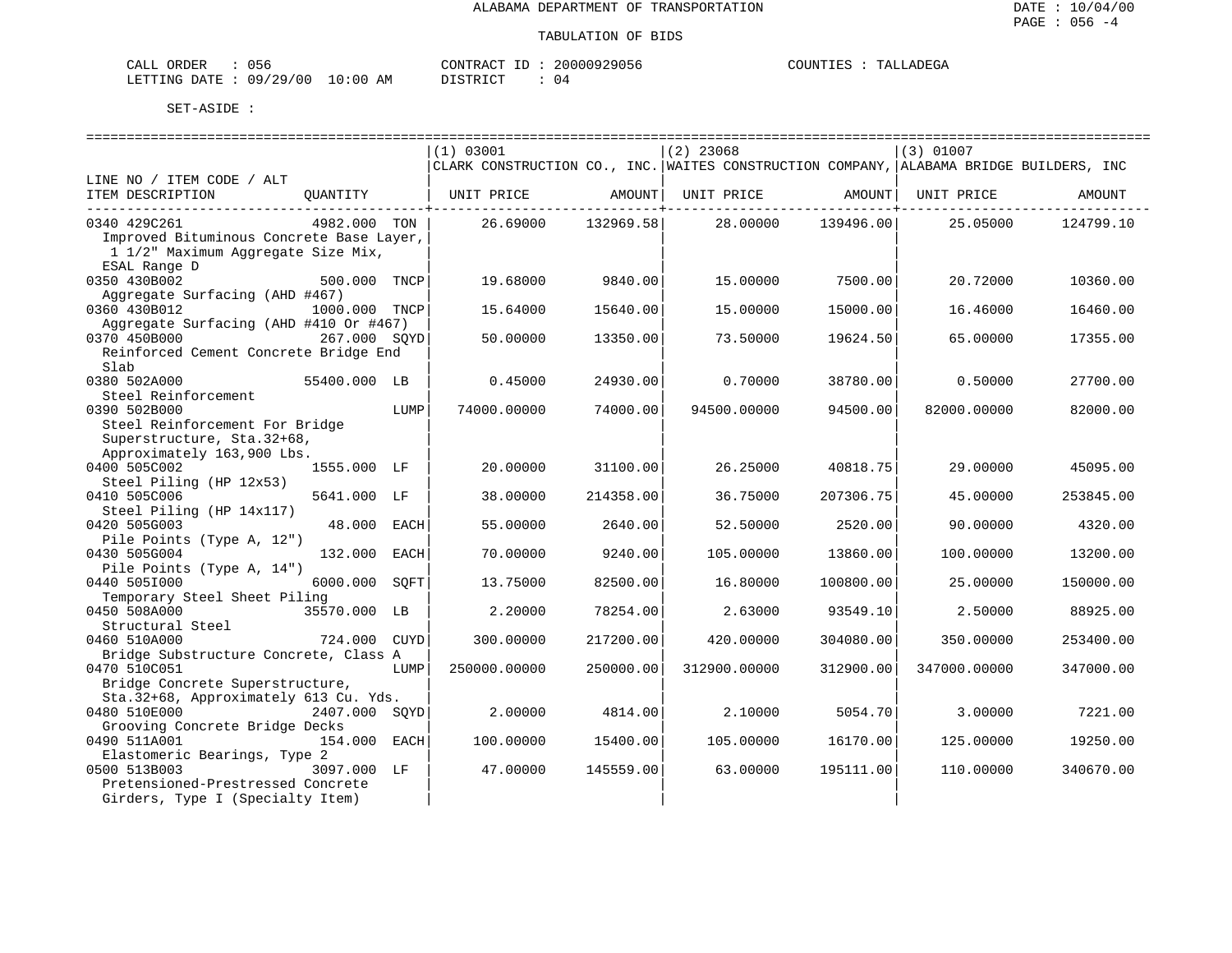| CALL ORDER                      | 056 |          | CONTRACT ID: 20000929056 |  | COUNTIES : TALLADEGA |
|---------------------------------|-----|----------|--------------------------|--|----------------------|
| LETTING DATE: 09/29/00 10:00 AM |     | DISTRICT |                          |  |                      |

|                                                             | (1) 03001                                                                              |           | $(2)$ 23068  |           | $(3)$ 01007         |           |
|-------------------------------------------------------------|----------------------------------------------------------------------------------------|-----------|--------------|-----------|---------------------|-----------|
|                                                             | CLARK CONSTRUCTION CO., INC. WAITES CONSTRUCTION COMPANY, ALABAMA BRIDGE BUILDERS, INC |           |              |           |                     |           |
| LINE NO / ITEM CODE / ALT                                   |                                                                                        |           |              |           |                     |           |
| ITEM DESCRIPTION<br>QUANTITY                                | UNIT PRICE                                                                             | AMOUNT    | UNIT PRICE   |           | AMOUNT   UNIT PRICE | AMOUNT    |
| 0510 530A001<br>91.000 LF                                   | 21,87000                                                                               | 1990.17   | 28,00000     | 2548.00   | 23.02000            | 2094.82   |
| 18" Roadway Pipe (Class 3 R.C.)                             |                                                                                        |           |              |           |                     |           |
| 0520 530A102<br>58.000 LF                                   | 36.44000                                                                               | 2113.52   | 35,00000     | 2030.00   | 38.36000            | 2224.88   |
| 24" Roadway Pipe (Class 3 R.C.)                             |                                                                                        |           |              |           |                     |           |
| (Extension)                                                 |                                                                                        |           |              |           |                     |           |
| 622.000 LF<br>0530 535A001                                  | 18.90000                                                                               | 11755.80  | 20.00000     | 12440.00  | 19.90000            | 12377.80  |
| 18" Side Drain Pipe<br>0540 600A000<br>LUMP                 | 230000.00000                                                                           | 230000.00 | 168000.00000 | 168000.00 | 305066.17000        | 305066.17 |
| Mobilization                                                |                                                                                        |           |              |           |                     |           |
| 19.000 EACH<br>0550 602A000                                 | 86.93000                                                                               | 1651.67   | 70.00000     | 1330.00   | 91.51000            | 1738.69   |
| Right Of Way Markers                                        |                                                                                        |           |              |           |                     |           |
| 0560 606A000<br>300.000 LF                                  | 8.39000                                                                                | 2517.00   | 7.50000      | 2250.00   | 8.83000             | 2649.00   |
| 6" Underdrain Pipe                                          |                                                                                        |           |              |           |                     |           |
| 0570 610C001<br>6179.000 TON                                | 19.85000                                                                               | 122653.15 | 28.00000     | 173012.00 | 20.90000            | 129141.10 |
| Loose Riprap, Class 2<br>0580 610D003<br>6488.000<br>SQYD   | 3.56000                                                                                | 23097.28  | 2.50000      | 16220.00  | 3.75000             | 24330.00  |
| Filter Blanket, Geotextile                                  |                                                                                        |           |              |           |                     |           |
| 0590 619A003<br>2.000 EACH                                  | 682.03000                                                                              | 1364.06   | 750.00000    | 1500.00   | 717.93000           | 1435.86   |
| 24" Roadway Pipe End Treatment, Class 1                     |                                                                                        |           |              |           |                     |           |
| 16.000 EACH<br>0600 619A101                                 | 651.69000                                                                              | 10427.04  | 600.00000    | 9600.00   | 685.99000           | 10975.84  |
| 18" Side Drain Pipe End Treatment,                          |                                                                                        |           |              |           |                     |           |
| Class 1<br>0610 619A201                                     |                                                                                        | 1970.80   |              |           |                     |           |
| 2.000 EACH<br>18" Roadway Pipe End Treatment, Class 1       | 985.40000                                                                              |           | 1300.00000   | 2600.00   | 1037.26000          | 2074.52   |
| (Double Line)                                               |                                                                                        |           |              |           |                     |           |
| 0620 620A000<br>1.000 CUYD                                  | 406.06000                                                                              | 406.06    | 200.00000    | 200.00    | 427.43000           | 427.43    |
| Minor Structure Concrete                                    |                                                                                        |           |              |           |                     |           |
| 0630 630A000<br>1364.000 LF                                 | 10.00000                                                                               | 13640.00  | 12.00000     | 16368.00  | 10.15000            | 13844.60  |
| Steel Beam Guardrail, Class A, Type 1                       |                                                                                        |           |              |           |                     |           |
| 0640 630C003<br>4.000 EACH<br>Guardrail End Anchor, Type 13 | 875.00000                                                                              | 3500.00   | 1100.00000   | 4400.00   | 950.00000           | 3800.00   |
| 6.000 EACH<br>0650 630C070                                  | 1575.00000                                                                             | 9450.00   | 1400.00000   | 8400.00   | 1200.00000          | 7200.00   |
| Guardrail End Anchor, Type 10 Series                        |                                                                                        |           |              |           |                     |           |
| 0660 650B000<br>6346.000 CYIP                               | 5.10000                                                                                | 32364.60  | 7.50000      | 47595.00  | 5.37000             | 34078.02  |
| Topsoil From Stockpiles                                     |                                                                                        |           |              |           |                     |           |
| 0670 652A050<br>7.000 ACRE                                  | 414.89000                                                                              | 2904.23   | 800.00000    | 5600.00   | 575.00000           | 4025.00   |
| Seeding (Mix 1A)<br>0680 652A053                            |                                                                                        |           |              |           |                     |           |
| 1.000 ACRE<br>Seeding (Mix 1E)                              | 414.89000                                                                              | 414.89    | 1000.00000   | 1000.00   | 600.00000           | 600.00    |
| 0690 652B050<br>4.000 ACRE                                  | 414.89000                                                                              | 1659.56   | 800.00000    | 3200.00   | 500.00000           | 2000.00   |
| Temporary Seeding (Mix 1AT)                                 |                                                                                        |           |              |           |                     |           |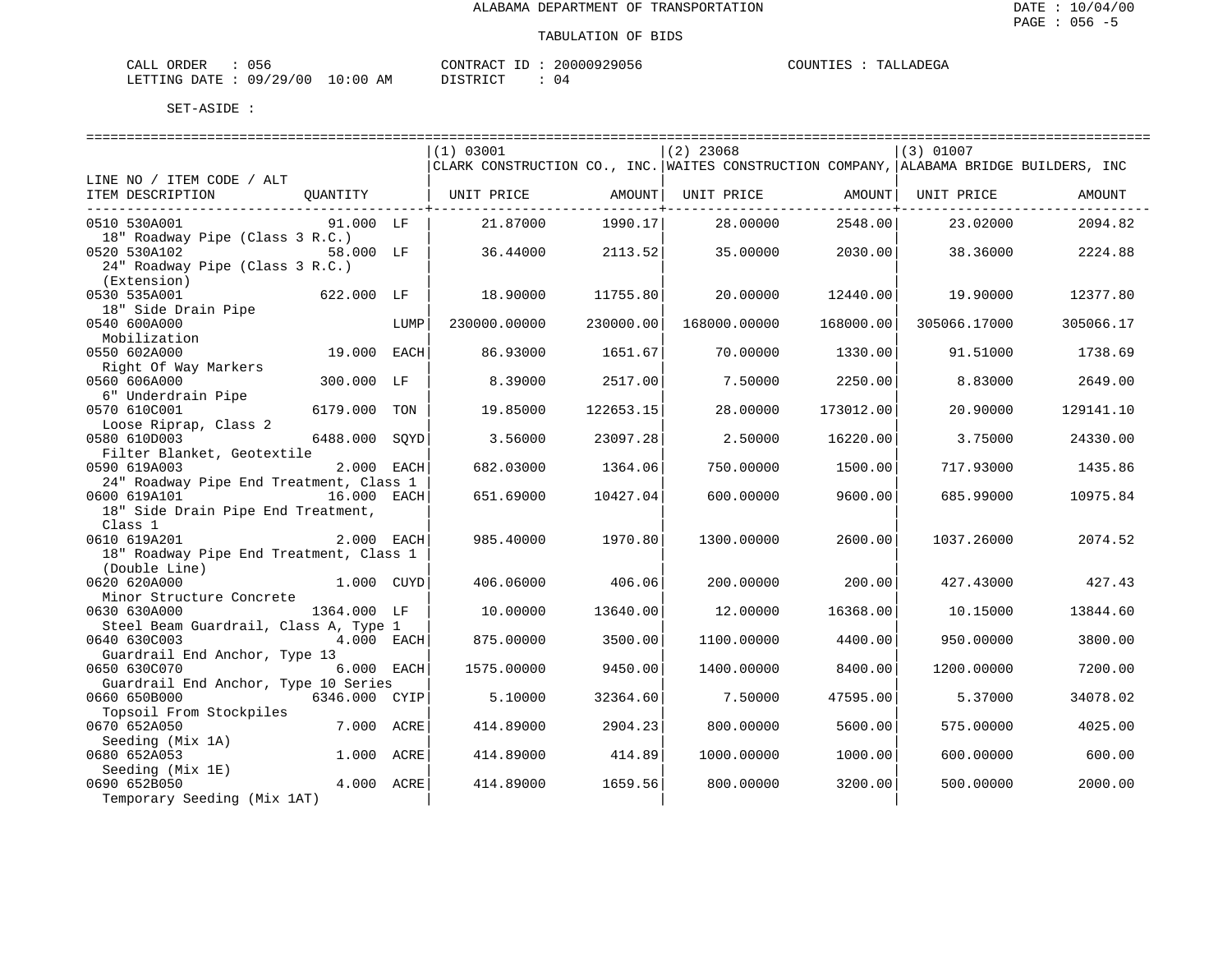TALLADEGA

| CALL ORDER                      | 056 | CONTRACT ID | 20000929056 | COUNTIES | TALLADEGA |
|---------------------------------|-----|-------------|-------------|----------|-----------|
| LETTING DATE: 09/29/00 10:00 AM |     | DISTRICT    | 04          |          |           |

|                                                                          | (1) 03001                                                                              |                                    | $(2)$ 23068 |                              | (3) 01007   |          |
|--------------------------------------------------------------------------|----------------------------------------------------------------------------------------|------------------------------------|-------------|------------------------------|-------------|----------|
|                                                                          | CLARK CONSTRUCTION CO., INC. WAITES CONSTRUCTION COMPANY, ALABAMA BRIDGE BUILDERS, INC |                                    |             |                              |             |          |
| LINE NO / ITEM CODE / ALT                                                |                                                                                        |                                    |             |                              |             |          |
| ITEM DESCRIPTION<br>QUANTITY                                             | UNIT PRICE                                                                             | AMOUNT<br>------------------------ | UNIT PRICE  | AMOUNT  <br>---------------+ | UNIT PRICE  | AMOUNT   |
| 0700 652D050<br>4.000 ACRE                                               | 414.89000                                                                              | 1659.56                            | 800,00000   | 3200.00                      | 500,00000   | 2000.00  |
| Seeding In Stubble (Mix 1A)                                              |                                                                                        |                                    |             |                              |             |          |
| 0710 656A000<br>11.000 ACRE                                              | 425.53000                                                                              | 4680.83                            | 800.00000   | 8800.00                      | 400.00000   | 4400.00  |
| Mulching, Class A, Type 1                                                |                                                                                        |                                    |             |                              |             |          |
| 0720 656A001<br>1.000 ACRE                                               | 425.53000                                                                              | 425.53                             | 800,00000   | 800.00                       | 500.00000   | 500.00   |
| Mulching, Class A, Type 2<br>0730 665A000<br>6.000<br>ACRE               | 414.89000                                                                              | 2489.34                            | 800.00000   | 4800.00                      | 350.00000   | 2100.00  |
| Temporary Seeding                                                        |                                                                                        |                                    |             |                              |             |          |
| 0740 665B000<br>6.000<br>ACRE                                            | 425.53000                                                                              | 2553.18                            | 800.00000   | 4800.00                      | 350.00000   | 2100.00  |
| Temporary Mulching                                                       |                                                                                        |                                    |             |                              |             |          |
| 0750 665F000<br>45.000<br>EACH                                           | 6.81000                                                                                | 306.45                             | 8.00000     | 360.00                       | 7.17000     | 322.65   |
| Hay Bales                                                                |                                                                                        |                                    |             |                              |             |          |
| 0760 6651000<br>1400.000<br>TON                                          | 22.00000                                                                               | 30800.00                           | 28.00000    | 39200.00                     | 33.21000    | 46494.00 |
| Temporary Riprap, Class 2<br>0770 665J000<br>20736.000 LF                | 3.56000                                                                                | 73820.16                           | 3.00000     | 62208.00                     | 3.75000     | 77760.00 |
| Silt Fence, Type A                                                       |                                                                                        |                                    |             |                              |             |          |
| 0780 665K000<br>50.000 CUYD                                              | 8.63000                                                                                | 431.50                             | 20.00000    | 1000.00                      | 9.09000     | 454.50   |
| Drainage Sump Excavation                                                 |                                                                                        |                                    |             |                              |             |          |
| 0790 680A000<br>LUMP                                                     | 5000.00000                                                                             | 5000.00                            | 70500.00000 | 70500.00                     | 36385.00000 | 36385.00 |
| Engineering Controls                                                     |                                                                                        |                                    |             |                              |             |          |
| 0800 701A028<br>1.000 MILE<br>Solid White, Class 2, Type A Traffic       | 2000.00000                                                                             | 2000.00                            | 1500.00000  | 1500.00                      | 2000.00000  | 2000.00  |
| Stripe (0.06" Thick) (6" Wide)                                           |                                                                                        |                                    |             |                              |             |          |
| 2.000 MILE<br>0810 701A041                                               | 1200.00000                                                                             | 2400.00                            | 1200.00000  | 2400.00                      | 1200.00000  | 2400.00  |
| Broken White, Class 2, Type A Traffic                                    |                                                                                        |                                    |             |                              |             |          |
| Stripe (0.09" Thick) (6" Wide)                                           |                                                                                        |                                    |             |                              |             |          |
| 0820 701A046<br>2.000 MILE                                               | 1200.00000                                                                             | 2400.00                            | 1200.00000  | 2400.00                      | 1200.00000  | 2400.00  |
| Broken Yellow, Class 2, Type A Traffic<br>Stripe (0.09" Thick) (6" Wide) |                                                                                        |                                    |             |                              |             |          |
| 0830 701A048<br>3.000 MILE                                               | 2500.00000                                                                             | 7500.00                            | 1600.00000  | 4800.00                      | 2500.00000  | 7500.00  |
| Solid Yellow, Class 2, Type A Traffic                                    |                                                                                        |                                    |             |                              |             |          |
| Stripe (0.09" Thick) (6" Wide)                                           |                                                                                        |                                    |             |                              |             |          |
| 0840 701C000<br>17.000 MILE                                              | 320.00000                                                                              | 5440.00                            | 450.00000   | 7650.00                      | 320.00000   | 5440.00  |
| Broken Temporary Traffic Stripe                                          |                                                                                        |                                    |             |                              |             |          |
| 0850 701C001<br>19.000 MILE                                              | 360.00000                                                                              | 6840.00                            | 450.00000   | 8550.00                      | 360.00000   | 6840.00  |
| Solid Temporary Traffic Stripe<br>0860 701C006<br>1.000 MILE             | 6800.00000                                                                             | 6800.00                            | 5800.00000  | 5800.00                      | 6800.00000  | 6800.00  |
| Solid Temporary Traffic Stripe                                           |                                                                                        |                                    |             |                              |             |          |
| (Removable Tape)                                                         |                                                                                        |                                    |             |                              |             |          |
| 0870 701D005<br>1.000 MILE                                               | 1400.00000                                                                             | 1400.00                            | 1500.00000  | 1500.00                      | 1400.00000  | 1400.00  |
| Solid Traffic Stripe Removed                                             |                                                                                        |                                    |             |                              |             |          |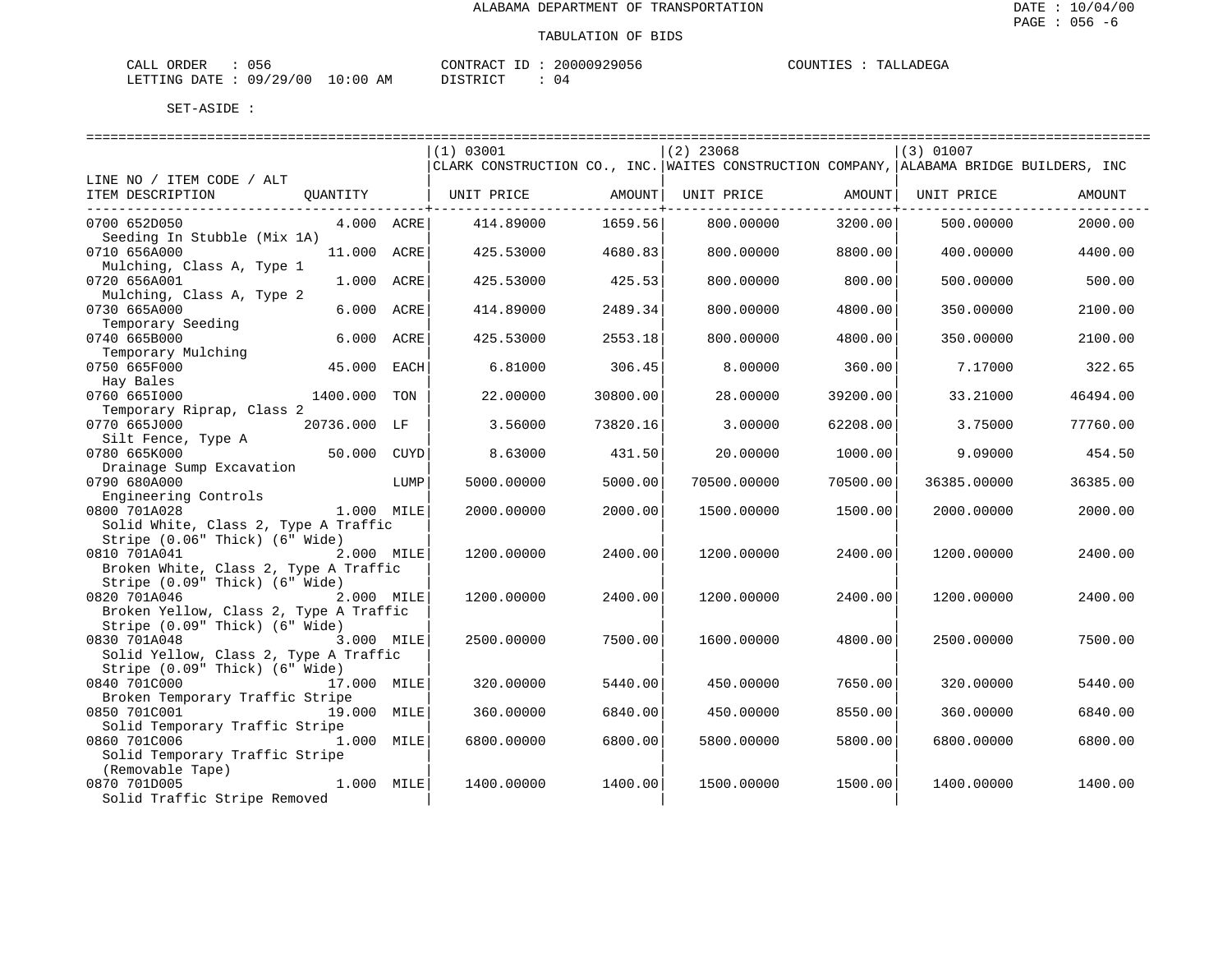| CALL ORDER                      | 056 | CONTRACT ID: | 20000929056 | COUNTIES | TALLADEGA |
|---------------------------------|-----|--------------|-------------|----------|-----------|
| LETTING DATE: 09/29/00 10:00 AM |     | DISTRICT     | 04          |          |           |

|                                                                         | (1) 03001  |             | $(2)$ 23068                                                                            |          | $(3)$ 01007 |          |
|-------------------------------------------------------------------------|------------|-------------|----------------------------------------------------------------------------------------|----------|-------------|----------|
|                                                                         |            |             | CLARK CONSTRUCTION CO., INC. WAITES CONSTRUCTION COMPANY, ALABAMA BRIDGE BUILDERS, INC |          |             |          |
| LINE NO / ITEM CODE / ALT                                               |            |             |                                                                                        |          |             |          |
| ITEM DESCRIPTION<br>QUANTITY                                            | UNIT PRICE | AMOUNT      | UNIT PRICE AMOUNT   UNIT PRICE                                                         |          |             | AMOUNT   |
|                                                                         |            | ----------+ |                                                                                        | .        |             |          |
| 0880 701D009<br>1.000 MILE                                              | 800.00000  | 800.00      | 1500.00000                                                                             | 1500.00  | 800.00000   | 800.00   |
| Solid Traffic Stripe Removed (Tape)                                     |            |             |                                                                                        |          |             |          |
| 0890 701G121<br>574.000 LF                                              | 2,00000    | 1148.00     | 5.00000                                                                                | 2870.00  | 2,00000     | 1148.00  |
| Broken White, Class 3W, Type A Traffic                                  |            |             |                                                                                        |          |             |          |
| Stripe (6" Wide)                                                        |            |             |                                                                                        |          |             |          |
| 574.000 LF<br>0900 701G125                                              | 3.88000    | 2227.12     | 5.00000                                                                                | 2870.00  | 3.88000     | 2227.12  |
| Solid White, Class 3W, Type A Traffic                                   |            |             |                                                                                        |          |             |          |
| Stripe (6" Wide)                                                        |            |             |                                                                                        |          |             |          |
| 574.000 LF<br>0910 701G129                                              | 2.15000    | 1234.10     | 4.50000                                                                                | 2583.00  | 2.15000     | 1234.10  |
| Broken Yellow, Class 3W, Type A Traffic                                 |            |             |                                                                                        |          |             |          |
| Stripe (6" Wide)                                                        |            |             |                                                                                        |          |             |          |
| 0920 701G133<br>574.000 LF                                              | 4.06000    | 2330.44     | 4.50000                                                                                | 2583.00  | 4.06000     | 2330.44  |
| Solid Yellow, Class 3W, Type A Traffic                                  |            |             |                                                                                        |          |             |          |
| Stripe (6" Wide)                                                        |            |             |                                                                                        |          |             |          |
| 0930 703A002<br>3807.000 SOFT                                           | 1.80000    | 6852.60     | 3.50000                                                                                | 13324.50 | 1.80000     | 6852.60  |
| Traffic Control Markings, Class 2, Type                                 |            |             |                                                                                        |          |             |          |
| $\mathbb{A}$                                                            |            |             |                                                                                        |          |             |          |
| 0940 703B002<br>45.000 SOFT<br>Traffic Control Legends, Class 2, Type A | 3,00000    | 135.00      | 3.50000                                                                                | 157.50   | 3.00000     | 135.00   |
| 0950 705A030<br>$4.000$ EACH                                            | 5.25000    | 21.00       |                                                                                        |          |             | 21.00    |
| Pavement Markers, Class A-H, Type 2-C                                   |            |             | 8.00000                                                                                | 32.00    | 5.25000     |          |
| 0960 705A031<br>93.000 EACH                                             | 5.00000    | 465.00      | 8,00000                                                                                | 744.00   | 5.00000     | 465.00   |
| Pavement Markers, Class A-H, Type 1-A                                   |            |             |                                                                                        |          |             |          |
| 0970 705A032<br>37.000 EACH                                             | 5.00000    | 185.00      | 8.00000                                                                                | 296.00   | 5.00000     | 185.00   |
| Pavement Markers, Class A-H, Type 1-B                                   |            |             |                                                                                        |          |             |          |
| 0980 705A037<br>198.000 EACH                                            | 5.25000    | 1039.50     | 8.00000                                                                                | 1584.00  | 5.25000     | 1039.50  |
| Pavement Markers, Class A-H, Type 2-D                                   |            |             |                                                                                        |          |             |          |
| 0990 705A038<br>19.000 EACH                                             | 5.25000    | 99.75       | 8,00000                                                                                | 152.00   | 5.25000     | 99.75    |
| Pavement Markers, Class A-H, Type 2-E                                   |            |             |                                                                                        |          |             |          |
| 1000 710A115<br>61.000 SOFT                                             | 15.25000   | 930.25      | 23.00000                                                                               | 1403.00  | 18.50000    | 1128.50  |
| Class 4, Aluminum Flat Sign Panels                                      |            |             |                                                                                        |          |             |          |
| 0.08" Thick Or Steel Flat Sign Panels                                   |            |             |                                                                                        |          |             |          |
| 14 Gauge (Type III Or Type IV                                           |            |             |                                                                                        |          |             |          |
| Background)                                                             |            |             |                                                                                        |          |             |          |
| 1010 710B001<br>132.000 LF                                              | 7.50000    | 990.00      | 12.00000                                                                               | 1584.00  | 8.00000     | 1056.00  |
| Roadway Sign Post (#3 "U" Channel                                       |            |             |                                                                                        |          |             |          |
| Galvanized Steel)                                                       |            |             |                                                                                        |          |             |          |
| 1020 726A000<br>300.000 LF                                              | 30.00000   | 9000.00     | 120.00000                                                                              | 36000.00 | 35,00000    | 10500.00 |
| Portable Concrete Safety Barriers, Type                                 |            |             |                                                                                        |          |             |          |
| 6                                                                       |            |             |                                                                                        |          |             |          |
| 1030 740B000<br>471.000 SQFT                                            | 10.00000   | 4710.00     | 15.00000                                                                               | 7065.00  | 11.00000    | 5181.00  |
| Construction Signs                                                      |            |             |                                                                                        |          |             |          |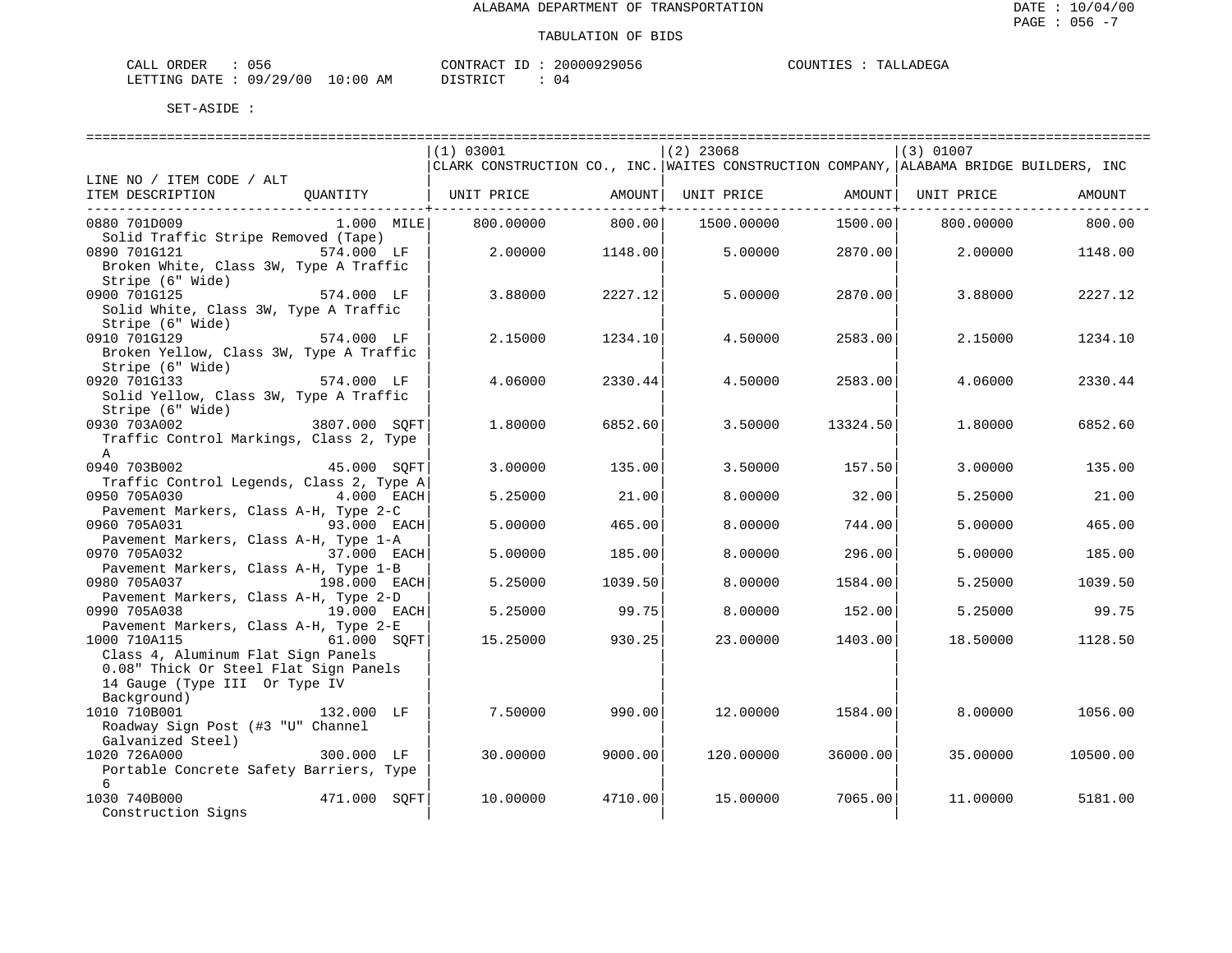| ORDER<br>CALL<br>りっも     |             | CONTRACT<br>ŦΒ | 20000929056 | TALLADEGA<br>COUNTIES |
|--------------------------|-------------|----------------|-------------|-----------------------|
| 09/29/00<br>LETTING DATE | 10:00<br>ΑM | DIAMPIAM<br>.  | ⊿ ں         |                       |

|                                                             |              |      | (1) 03001                                                                              |                  | $(2)$ 23068 |                   | (3) 01007  |                |
|-------------------------------------------------------------|--------------|------|----------------------------------------------------------------------------------------|------------------|-------------|-------------------|------------|----------------|
|                                                             |              |      | CLARK CONSTRUCTION CO., INC. WAITES CONSTRUCTION COMPANY, ALABAMA BRIDGE BUILDERS, INC |                  |             |                   |            |                |
| LINE NO / ITEM CODE / ALT                                   |              |      |                                                                                        |                  |             |                   |            |                |
| ITEM DESCRIPTION                                            | QUANTITY     |      | UNIT PRICE                                                                             | AMOUNT           |             | UNIT PRICE AMOUNT | UNIT PRICE | AMOUNT         |
| 1040 740D000<br>Channelizing Drums                          | 150.000 EACH |      | 50.00000                                                                               | 7500.00          | 100.00000   | 15000.00          | 60.00000   | 9000.00        |
| 1050 740E000<br>Cones (36 Inches High)                      | 100.000      | EACH | 25.00000                                                                               | 2500.00          | 18.00000    | 1800.00           | 15.00000   | 1500.00        |
| 1060 740F002                                                | $4.000$ EACH |      | 300.00000                                                                              | 1200.00          | 375.00000   | 1500.00           | 285,00000  | 1140.00        |
| Barricades, Type III                                        |              |      |                                                                                        |                  |             |                   |            |                |
| 1070 7401005                                                | 2.000 EACH   |      | 600,00000                                                                              | 1200.00          | 650.00000   | 1300.00           | 750.00000  | 1500.00        |
| Warning Lights, Type B (Detachable Head)                    |              |      |                                                                                        |                  |             |                   |            |                |
| 1080 740M000<br>Weight For Cone                             | 100.000 EACH |      | 15.00000                                                                               | 1500.00          | 15.00000    | 1500.00           | 7.00000    | 700.00         |
| 1090 741C010                                                | 1.000 EACH   |      | 5500.00000                                                                             | 5500.00          | 8000.00000  | 8000.00           | 7800,00000 | 7800.00        |
| Portable Sequential Arrow And Chevron                       |              |      |                                                                                        |                  |             |                   |            |                |
| Sign Unit<br>1100 998A000                                   |              | LUMP | 10000.00000                                                                            |                  | 0.00000     | 0.00              | 0.00000    | 0.00           |
| Construction Fuel (Maximum Bid Limited<br>To $$250,000.00)$ |              |      |                                                                                        | 10000.00         |             |                   |            |                |
| 1110 999 000                                                | 520.000      | HOUR |                                                                                        | $0.80000$ 416.00 |             | $0.80000$ 416.00  | 0.80000    | 416.00         |
| Trainee Hours At 80 Cents Per Hour                          |              |      |                                                                                        |                  |             |                   |            |                |
| SECTION TOTALS                                              |              |      |                                                                                        | \$3,147,544.18]  |             | \$3,760,543.80    |            | \$3,760,677.27 |
| CONTRACT TOTALS                                             |              |      |                                                                                        | \$3,147,544.18]  |             | \$3,760,543.80    |            | \$3,760,677.27 |
|                                                             |              |      |                                                                                        |                  |             |                   |            |                |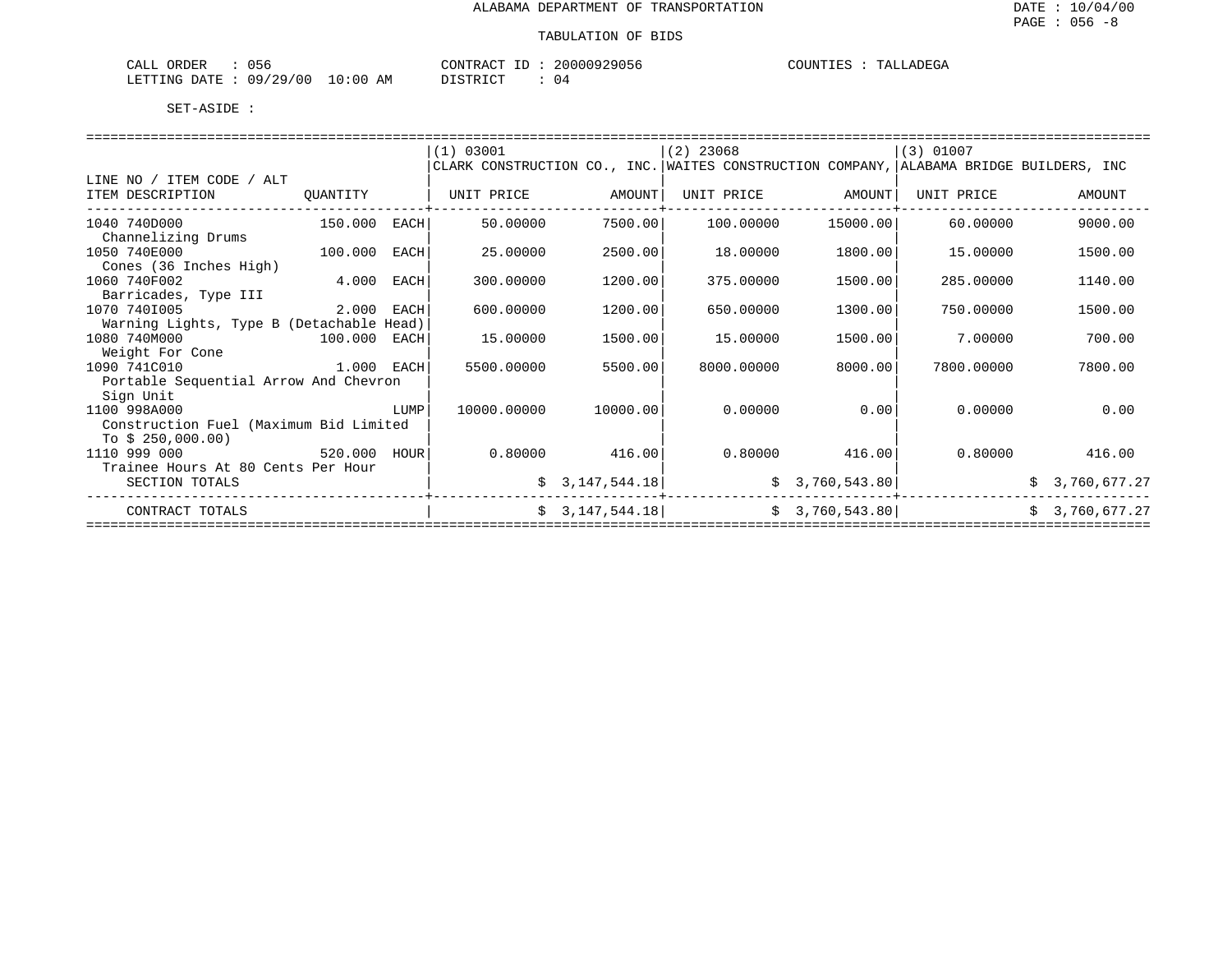# TABULATION OF BIDS

| CALL<br>ORDER            | 056                     | 20000929056<br>CONTRACT ID<br>⊥ப | COUNTIES<br>TALLADEGA |
|--------------------------|-------------------------|----------------------------------|-----------------------|
| LETTING<br>R מים ח<br>н. | 09/29/00<br>10:00<br>AΜ | DISTRICT<br>.                    |                       |

|                                                          |                |      | $(4)$ 20011                  |           |            |        |            |        |
|----------------------------------------------------------|----------------|------|------------------------------|-----------|------------|--------|------------|--------|
|                                                          |                |      | TRI COUNTY CONCRETE CONSTRUC |           |            |        |            |        |
| LINE NO / ITEM CODE / ALT                                |                |      |                              |           |            |        |            |        |
| ITEM DESCRIPTION                                         | OUANTITY       |      | UNIT PRICE                   | AMOUNT    | UNIT PRICE | AMOUNT | UNIT PRICE | AMOUNT |
|                                                          |                |      |                              |           |            |        |            |        |
| SECTION 0001<br>Total                                    |                |      |                              |           |            |        |            |        |
|                                                          |                |      |                              |           |            |        |            |        |
| 0010 201A000                                             |                | LUMP | 100000.00000                 | 100000.00 |            |        |            |        |
| Clearing & Grubbing (Approximately 12                    |                |      |                              |           |            |        |            |        |
| Acres)                                                   |                |      |                              |           |            |        |            |        |
| 0020 205A002                                             | 1.000 EACH     |      | 1000.00000                   | 1000.00   |            |        |            |        |
| Removal Of Structures, Structure No. 2                   |                |      |                              |           |            |        |            |        |
| 0030 205A003                                             | 1.000 EACH     |      | 1000.00000                   | 1000.00   |            |        |            |        |
| Removal Of Structures, Structure No. 3                   |                |      |                              |           |            |        |            |        |
| 0040 205A007                                             | 1.000 EACH     |      | 1000.00000                   | 1000.00   |            |        |            |        |
| Removal Of Structures, Structure No. 7                   |                |      |                              |           |            |        |            |        |
| 0050 205A009                                             | 1.000 EACH     |      | 1000.00000                   | 1000.00   |            |        |            |        |
| Removal Of Structures, Structure No. 9                   |                |      |                              |           |            |        |            |        |
| 0060 205A014                                             | 1.000 EACH     |      | 1000.00000                   | 1000.00   |            |        |            |        |
| Removal Of Structures, Structure No. 14                  |                |      |                              |           |            |        |            |        |
| 0070 206A000                                             |                | LUMP | 88000.00000                  | 88000.00  |            |        |            |        |
| Removal Of Old Bridge Sta.33+26.71                       |                |      |                              |           |            |        |            |        |
| 0080 206C000                                             | 68.000 SOYD    |      | 5.00000                      | 340.00    |            |        |            |        |
| Removing Concrete Sidewalk                               |                |      |                              |           |            |        |            |        |
| 0090 206D000                                             | 360.000 LF     |      | 6.00000                      | 2160.00   |            |        |            |        |
| Removing Pipe                                            |                |      |                              |           |            |        |            |        |
| 0100 210A000                                             | 31351.000 CYIP |      | 3.50000                      | 109728.50 |            |        |            |        |
| Unclassified Excavation                                  |                |      |                              |           |            |        |            |        |
| 0110 210D000                                             | 41111.000 CYIP |      | 4.65000                      | 191166.15 |            |        |            |        |
| Borrow Excavation                                        |                |      |                              |           |            |        |            |        |
| 0120 210F000                                             | 4358.000 TNIP  |      | 16.00000                     | 69728.00  |            |        |            |        |
| Borrow Excavation (Underwater Backfill)                  |                |      |                              |           |            |        |            |        |
| 0130 210F001                                             | 7346.000 TNIP  |      | 15.00000                     | 110190.00 |            |        |            |        |
| Borrow Excavation (Underwater                            |                |      |                              |           |            |        |            |        |
| Embankment)                                              |                |      |                              |           |            |        |            |        |
| 0140 214A000                                             | 99.000 CUYD    |      | 11,00000                     | 1089.00   |            |        |            |        |
| Structure Excavation                                     |                |      |                              |           |            |        |            |        |
| 0150 214B001                                             | 40.000         | CUYD | 20.00000                     | 800.00    |            |        |            |        |
| Foundation Backfill, Commercial                          |                |      |                              |           |            |        |            |        |
| 0160 224A000                                             | 1400.000 CUYD  |      | 4.00000                      | 5600.00   |            |        |            |        |
| Lime Sink Excavation                                     |                |      |                              |           |            |        |            |        |
| 0170 224C000                                             | 400.000        | TON  | 15.00000                     | 6000.00   |            |        |            |        |
|                                                          |                |      |                              |           |            |        |            |        |
| Special Backfill For Lime Sink, AHD #467<br>0180 224D000 |                |      |                              |           |            |        |            |        |
| Concrete Seal For Lime Sink                              | 100.000 CUYD   |      | 110,00000                    | 11000.00  |            |        |            |        |
|                                                          |                |      |                              |           |            |        |            |        |
| 0190 230A000                                             | 86.000 RBST    |      | 4.00000                      | 344.00    |            |        |            |        |
| Roadbed Processing                                       |                |      |                              |           |            |        |            |        |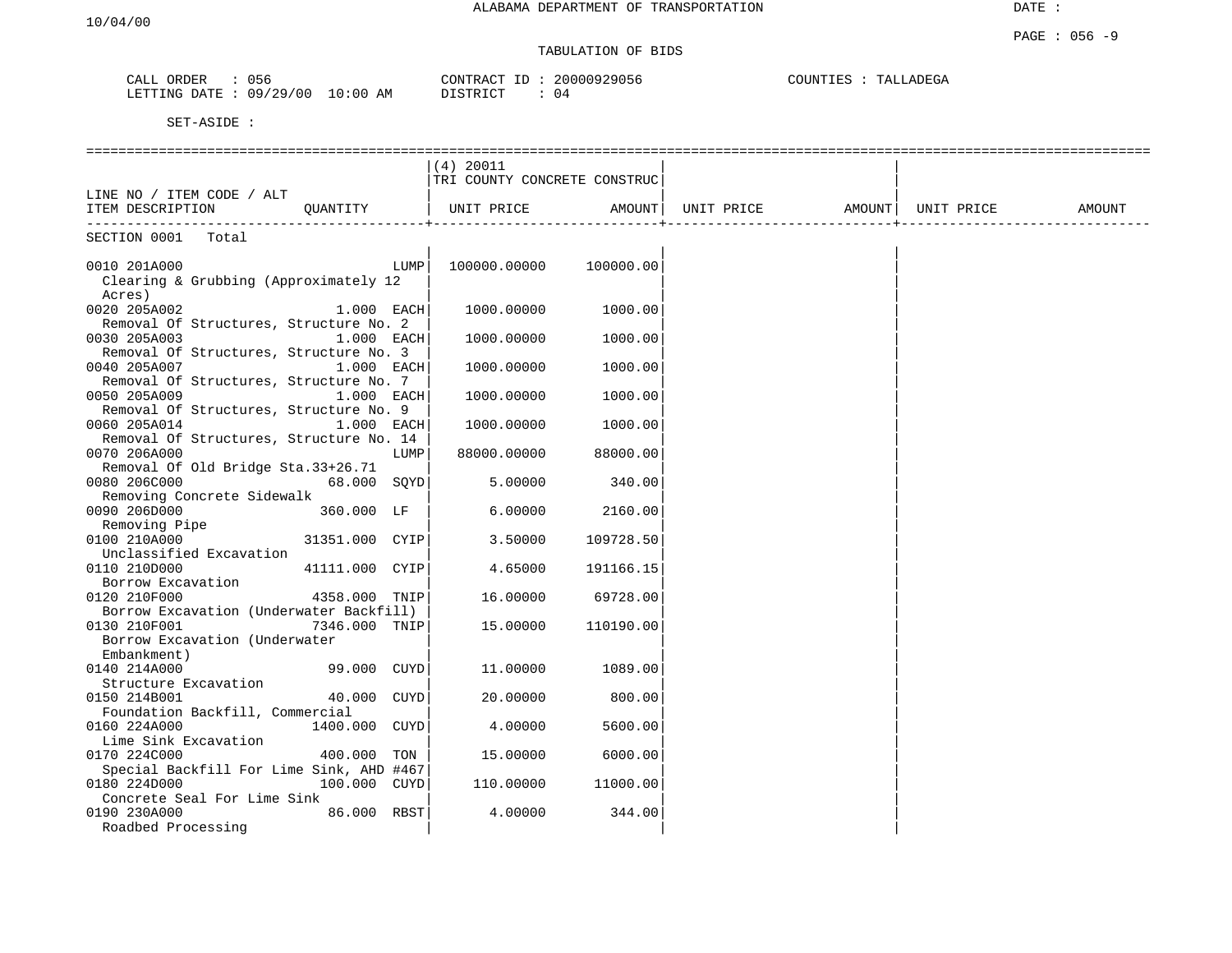| $\sim$ $-$<br>ORDER<br>$1-hk$<br>لىلطات<br>v J v  |           | CONTR<br>$\sim$         | δŪ.<br>くりけっし | ADEGA<br>▵<br>. . |
|---------------------------------------------------|-----------|-------------------------|--------------|-------------------|
| 09<br>TTNC<br>.00<br>דים ∆<br><b>LETT</b><br>,, u | AΜ<br>:00 | $ \sim$<br>-----<br>. . | $\mathbf{u}$ |                   |

| $(4)$ 20011<br>TRI COUNTY CONCRETE CONSTRUC<br>LINE NO / ITEM CODE / ALT<br>UNIT PRICE AMOUNT<br>ITEM DESCRIPTION<br>QUANTITY<br>UNIT PRICE<br>AMOUNT  UNIT PRICE<br>AMOUNT<br>50.000 CUYD<br>3250.00<br>0200 250B000<br>65.00000<br>Treatment Of Hydrocarbon Contaminated<br>Soil (Specialty Item)<br>0210 250C000<br>2.000 EACH<br>3300.00000<br>6600.00<br>Underground Storage Tank Removal<br>(Specialty Item)<br>0220 250N000<br>50.000 GAL<br>1,20000<br>60.00<br>Removal/Disposal Of Tank Contents<br>(Sludge) (Specialty Item)<br>0230 301A008<br>276.000 SYCP<br>5.00000<br>1380.00<br>Crushed Aggregate Base Course, Type B,<br>Plant Mixed, 5" Compacted Thickness<br>29737.000 SYCP<br>5.10000<br>0240 301A012<br>151658.70<br>Crushed Aggregate Base Course, Type B,<br>Plant Mixed, 6" Compacted Thickness<br>0250 401A000<br>30013.000 SYCP<br>0.30000<br>9003.90<br>Bituminous Treatment A<br>817.000 SYCP<br>16.00000<br>13072.00<br>0260 401B108<br>Bituminous Treatment G (With Polymer<br>Additive)<br>0270 405A000<br>4380.000 GAL<br>1.15000<br>5037.00<br>Tack Coat<br>0280 408A052<br>917.000 SY<br>7.00000<br>6419.00<br>Planing Existing Pavement<br>(Approximately 1.10" Thru 2.0" Thick)<br>0290 410B000<br>1.000 EACH<br>3400.00<br>3400.00000<br>State Furnished Profilograph<br>0300 429A260<br>1611.000 TON<br>37.00000<br>59607.00<br>Improved Bituminous Concrete Wearing<br>Surface Layer, 1/2" Maximum Aggregate<br>Size Mix, ESAL Range D<br>0310 429A266<br>43.00000<br>4300.00<br>100.000 TON<br>Improved Bituminous Concrete Wearing<br>Surface Layer, Leveling, 1/2" Maximum<br>Aggregate Size Mix, ESAL Range D<br>0320 429B261<br>10998.000 TON<br>28.00000<br>307944.00<br>Improved Bituminous Concrete Binder<br>Layer, 1" Maximum Aggregate Size Mix,<br>ESAL Range D<br>0330 429B265<br>50.00000<br>5000.00<br>100.000 TON<br>Improved Bituminous Concrete Binder<br>Layer, Patching, 1" Maximum Aggregate<br>Size Mix, ESAL Range D |  |  |  |  |  |
|-------------------------------------------------------------------------------------------------------------------------------------------------------------------------------------------------------------------------------------------------------------------------------------------------------------------------------------------------------------------------------------------------------------------------------------------------------------------------------------------------------------------------------------------------------------------------------------------------------------------------------------------------------------------------------------------------------------------------------------------------------------------------------------------------------------------------------------------------------------------------------------------------------------------------------------------------------------------------------------------------------------------------------------------------------------------------------------------------------------------------------------------------------------------------------------------------------------------------------------------------------------------------------------------------------------------------------------------------------------------------------------------------------------------------------------------------------------------------------------------------------------------------------------------------------------------------------------------------------------------------------------------------------------------------------------------------------------------------------------------------------------------------------------------------------------------------------------------------------------------------------------------------------------------------------------------------------------------------------------|--|--|--|--|--|
|                                                                                                                                                                                                                                                                                                                                                                                                                                                                                                                                                                                                                                                                                                                                                                                                                                                                                                                                                                                                                                                                                                                                                                                                                                                                                                                                                                                                                                                                                                                                                                                                                                                                                                                                                                                                                                                                                                                                                                                     |  |  |  |  |  |
|                                                                                                                                                                                                                                                                                                                                                                                                                                                                                                                                                                                                                                                                                                                                                                                                                                                                                                                                                                                                                                                                                                                                                                                                                                                                                                                                                                                                                                                                                                                                                                                                                                                                                                                                                                                                                                                                                                                                                                                     |  |  |  |  |  |
|                                                                                                                                                                                                                                                                                                                                                                                                                                                                                                                                                                                                                                                                                                                                                                                                                                                                                                                                                                                                                                                                                                                                                                                                                                                                                                                                                                                                                                                                                                                                                                                                                                                                                                                                                                                                                                                                                                                                                                                     |  |  |  |  |  |
|                                                                                                                                                                                                                                                                                                                                                                                                                                                                                                                                                                                                                                                                                                                                                                                                                                                                                                                                                                                                                                                                                                                                                                                                                                                                                                                                                                                                                                                                                                                                                                                                                                                                                                                                                                                                                                                                                                                                                                                     |  |  |  |  |  |
|                                                                                                                                                                                                                                                                                                                                                                                                                                                                                                                                                                                                                                                                                                                                                                                                                                                                                                                                                                                                                                                                                                                                                                                                                                                                                                                                                                                                                                                                                                                                                                                                                                                                                                                                                                                                                                                                                                                                                                                     |  |  |  |  |  |
|                                                                                                                                                                                                                                                                                                                                                                                                                                                                                                                                                                                                                                                                                                                                                                                                                                                                                                                                                                                                                                                                                                                                                                                                                                                                                                                                                                                                                                                                                                                                                                                                                                                                                                                                                                                                                                                                                                                                                                                     |  |  |  |  |  |
|                                                                                                                                                                                                                                                                                                                                                                                                                                                                                                                                                                                                                                                                                                                                                                                                                                                                                                                                                                                                                                                                                                                                                                                                                                                                                                                                                                                                                                                                                                                                                                                                                                                                                                                                                                                                                                                                                                                                                                                     |  |  |  |  |  |
|                                                                                                                                                                                                                                                                                                                                                                                                                                                                                                                                                                                                                                                                                                                                                                                                                                                                                                                                                                                                                                                                                                                                                                                                                                                                                                                                                                                                                                                                                                                                                                                                                                                                                                                                                                                                                                                                                                                                                                                     |  |  |  |  |  |
|                                                                                                                                                                                                                                                                                                                                                                                                                                                                                                                                                                                                                                                                                                                                                                                                                                                                                                                                                                                                                                                                                                                                                                                                                                                                                                                                                                                                                                                                                                                                                                                                                                                                                                                                                                                                                                                                                                                                                                                     |  |  |  |  |  |
|                                                                                                                                                                                                                                                                                                                                                                                                                                                                                                                                                                                                                                                                                                                                                                                                                                                                                                                                                                                                                                                                                                                                                                                                                                                                                                                                                                                                                                                                                                                                                                                                                                                                                                                                                                                                                                                                                                                                                                                     |  |  |  |  |  |
|                                                                                                                                                                                                                                                                                                                                                                                                                                                                                                                                                                                                                                                                                                                                                                                                                                                                                                                                                                                                                                                                                                                                                                                                                                                                                                                                                                                                                                                                                                                                                                                                                                                                                                                                                                                                                                                                                                                                                                                     |  |  |  |  |  |
|                                                                                                                                                                                                                                                                                                                                                                                                                                                                                                                                                                                                                                                                                                                                                                                                                                                                                                                                                                                                                                                                                                                                                                                                                                                                                                                                                                                                                                                                                                                                                                                                                                                                                                                                                                                                                                                                                                                                                                                     |  |  |  |  |  |
|                                                                                                                                                                                                                                                                                                                                                                                                                                                                                                                                                                                                                                                                                                                                                                                                                                                                                                                                                                                                                                                                                                                                                                                                                                                                                                                                                                                                                                                                                                                                                                                                                                                                                                                                                                                                                                                                                                                                                                                     |  |  |  |  |  |
|                                                                                                                                                                                                                                                                                                                                                                                                                                                                                                                                                                                                                                                                                                                                                                                                                                                                                                                                                                                                                                                                                                                                                                                                                                                                                                                                                                                                                                                                                                                                                                                                                                                                                                                                                                                                                                                                                                                                                                                     |  |  |  |  |  |
|                                                                                                                                                                                                                                                                                                                                                                                                                                                                                                                                                                                                                                                                                                                                                                                                                                                                                                                                                                                                                                                                                                                                                                                                                                                                                                                                                                                                                                                                                                                                                                                                                                                                                                                                                                                                                                                                                                                                                                                     |  |  |  |  |  |
|                                                                                                                                                                                                                                                                                                                                                                                                                                                                                                                                                                                                                                                                                                                                                                                                                                                                                                                                                                                                                                                                                                                                                                                                                                                                                                                                                                                                                                                                                                                                                                                                                                                                                                                                                                                                                                                                                                                                                                                     |  |  |  |  |  |
|                                                                                                                                                                                                                                                                                                                                                                                                                                                                                                                                                                                                                                                                                                                                                                                                                                                                                                                                                                                                                                                                                                                                                                                                                                                                                                                                                                                                                                                                                                                                                                                                                                                                                                                                                                                                                                                                                                                                                                                     |  |  |  |  |  |
|                                                                                                                                                                                                                                                                                                                                                                                                                                                                                                                                                                                                                                                                                                                                                                                                                                                                                                                                                                                                                                                                                                                                                                                                                                                                                                                                                                                                                                                                                                                                                                                                                                                                                                                                                                                                                                                                                                                                                                                     |  |  |  |  |  |
|                                                                                                                                                                                                                                                                                                                                                                                                                                                                                                                                                                                                                                                                                                                                                                                                                                                                                                                                                                                                                                                                                                                                                                                                                                                                                                                                                                                                                                                                                                                                                                                                                                                                                                                                                                                                                                                                                                                                                                                     |  |  |  |  |  |
|                                                                                                                                                                                                                                                                                                                                                                                                                                                                                                                                                                                                                                                                                                                                                                                                                                                                                                                                                                                                                                                                                                                                                                                                                                                                                                                                                                                                                                                                                                                                                                                                                                                                                                                                                                                                                                                                                                                                                                                     |  |  |  |  |  |
|                                                                                                                                                                                                                                                                                                                                                                                                                                                                                                                                                                                                                                                                                                                                                                                                                                                                                                                                                                                                                                                                                                                                                                                                                                                                                                                                                                                                                                                                                                                                                                                                                                                                                                                                                                                                                                                                                                                                                                                     |  |  |  |  |  |
|                                                                                                                                                                                                                                                                                                                                                                                                                                                                                                                                                                                                                                                                                                                                                                                                                                                                                                                                                                                                                                                                                                                                                                                                                                                                                                                                                                                                                                                                                                                                                                                                                                                                                                                                                                                                                                                                                                                                                                                     |  |  |  |  |  |
|                                                                                                                                                                                                                                                                                                                                                                                                                                                                                                                                                                                                                                                                                                                                                                                                                                                                                                                                                                                                                                                                                                                                                                                                                                                                                                                                                                                                                                                                                                                                                                                                                                                                                                                                                                                                                                                                                                                                                                                     |  |  |  |  |  |
|                                                                                                                                                                                                                                                                                                                                                                                                                                                                                                                                                                                                                                                                                                                                                                                                                                                                                                                                                                                                                                                                                                                                                                                                                                                                                                                                                                                                                                                                                                                                                                                                                                                                                                                                                                                                                                                                                                                                                                                     |  |  |  |  |  |
|                                                                                                                                                                                                                                                                                                                                                                                                                                                                                                                                                                                                                                                                                                                                                                                                                                                                                                                                                                                                                                                                                                                                                                                                                                                                                                                                                                                                                                                                                                                                                                                                                                                                                                                                                                                                                                                                                                                                                                                     |  |  |  |  |  |
|                                                                                                                                                                                                                                                                                                                                                                                                                                                                                                                                                                                                                                                                                                                                                                                                                                                                                                                                                                                                                                                                                                                                                                                                                                                                                                                                                                                                                                                                                                                                                                                                                                                                                                                                                                                                                                                                                                                                                                                     |  |  |  |  |  |
|                                                                                                                                                                                                                                                                                                                                                                                                                                                                                                                                                                                                                                                                                                                                                                                                                                                                                                                                                                                                                                                                                                                                                                                                                                                                                                                                                                                                                                                                                                                                                                                                                                                                                                                                                                                                                                                                                                                                                                                     |  |  |  |  |  |
|                                                                                                                                                                                                                                                                                                                                                                                                                                                                                                                                                                                                                                                                                                                                                                                                                                                                                                                                                                                                                                                                                                                                                                                                                                                                                                                                                                                                                                                                                                                                                                                                                                                                                                                                                                                                                                                                                                                                                                                     |  |  |  |  |  |
|                                                                                                                                                                                                                                                                                                                                                                                                                                                                                                                                                                                                                                                                                                                                                                                                                                                                                                                                                                                                                                                                                                                                                                                                                                                                                                                                                                                                                                                                                                                                                                                                                                                                                                                                                                                                                                                                                                                                                                                     |  |  |  |  |  |
|                                                                                                                                                                                                                                                                                                                                                                                                                                                                                                                                                                                                                                                                                                                                                                                                                                                                                                                                                                                                                                                                                                                                                                                                                                                                                                                                                                                                                                                                                                                                                                                                                                                                                                                                                                                                                                                                                                                                                                                     |  |  |  |  |  |
|                                                                                                                                                                                                                                                                                                                                                                                                                                                                                                                                                                                                                                                                                                                                                                                                                                                                                                                                                                                                                                                                                                                                                                                                                                                                                                                                                                                                                                                                                                                                                                                                                                                                                                                                                                                                                                                                                                                                                                                     |  |  |  |  |  |
|                                                                                                                                                                                                                                                                                                                                                                                                                                                                                                                                                                                                                                                                                                                                                                                                                                                                                                                                                                                                                                                                                                                                                                                                                                                                                                                                                                                                                                                                                                                                                                                                                                                                                                                                                                                                                                                                                                                                                                                     |  |  |  |  |  |
|                                                                                                                                                                                                                                                                                                                                                                                                                                                                                                                                                                                                                                                                                                                                                                                                                                                                                                                                                                                                                                                                                                                                                                                                                                                                                                                                                                                                                                                                                                                                                                                                                                                                                                                                                                                                                                                                                                                                                                                     |  |  |  |  |  |
|                                                                                                                                                                                                                                                                                                                                                                                                                                                                                                                                                                                                                                                                                                                                                                                                                                                                                                                                                                                                                                                                                                                                                                                                                                                                                                                                                                                                                                                                                                                                                                                                                                                                                                                                                                                                                                                                                                                                                                                     |  |  |  |  |  |
|                                                                                                                                                                                                                                                                                                                                                                                                                                                                                                                                                                                                                                                                                                                                                                                                                                                                                                                                                                                                                                                                                                                                                                                                                                                                                                                                                                                                                                                                                                                                                                                                                                                                                                                                                                                                                                                                                                                                                                                     |  |  |  |  |  |
|                                                                                                                                                                                                                                                                                                                                                                                                                                                                                                                                                                                                                                                                                                                                                                                                                                                                                                                                                                                                                                                                                                                                                                                                                                                                                                                                                                                                                                                                                                                                                                                                                                                                                                                                                                                                                                                                                                                                                                                     |  |  |  |  |  |
|                                                                                                                                                                                                                                                                                                                                                                                                                                                                                                                                                                                                                                                                                                                                                                                                                                                                                                                                                                                                                                                                                                                                                                                                                                                                                                                                                                                                                                                                                                                                                                                                                                                                                                                                                                                                                                                                                                                                                                                     |  |  |  |  |  |
|                                                                                                                                                                                                                                                                                                                                                                                                                                                                                                                                                                                                                                                                                                                                                                                                                                                                                                                                                                                                                                                                                                                                                                                                                                                                                                                                                                                                                                                                                                                                                                                                                                                                                                                                                                                                                                                                                                                                                                                     |  |  |  |  |  |
|                                                                                                                                                                                                                                                                                                                                                                                                                                                                                                                                                                                                                                                                                                                                                                                                                                                                                                                                                                                                                                                                                                                                                                                                                                                                                                                                                                                                                                                                                                                                                                                                                                                                                                                                                                                                                                                                                                                                                                                     |  |  |  |  |  |
|                                                                                                                                                                                                                                                                                                                                                                                                                                                                                                                                                                                                                                                                                                                                                                                                                                                                                                                                                                                                                                                                                                                                                                                                                                                                                                                                                                                                                                                                                                                                                                                                                                                                                                                                                                                                                                                                                                                                                                                     |  |  |  |  |  |
|                                                                                                                                                                                                                                                                                                                                                                                                                                                                                                                                                                                                                                                                                                                                                                                                                                                                                                                                                                                                                                                                                                                                                                                                                                                                                                                                                                                                                                                                                                                                                                                                                                                                                                                                                                                                                                                                                                                                                                                     |  |  |  |  |  |
|                                                                                                                                                                                                                                                                                                                                                                                                                                                                                                                                                                                                                                                                                                                                                                                                                                                                                                                                                                                                                                                                                                                                                                                                                                                                                                                                                                                                                                                                                                                                                                                                                                                                                                                                                                                                                                                                                                                                                                                     |  |  |  |  |  |
|                                                                                                                                                                                                                                                                                                                                                                                                                                                                                                                                                                                                                                                                                                                                                                                                                                                                                                                                                                                                                                                                                                                                                                                                                                                                                                                                                                                                                                                                                                                                                                                                                                                                                                                                                                                                                                                                                                                                                                                     |  |  |  |  |  |
|                                                                                                                                                                                                                                                                                                                                                                                                                                                                                                                                                                                                                                                                                                                                                                                                                                                                                                                                                                                                                                                                                                                                                                                                                                                                                                                                                                                                                                                                                                                                                                                                                                                                                                                                                                                                                                                                                                                                                                                     |  |  |  |  |  |
|                                                                                                                                                                                                                                                                                                                                                                                                                                                                                                                                                                                                                                                                                                                                                                                                                                                                                                                                                                                                                                                                                                                                                                                                                                                                                                                                                                                                                                                                                                                                                                                                                                                                                                                                                                                                                                                                                                                                                                                     |  |  |  |  |  |
|                                                                                                                                                                                                                                                                                                                                                                                                                                                                                                                                                                                                                                                                                                                                                                                                                                                                                                                                                                                                                                                                                                                                                                                                                                                                                                                                                                                                                                                                                                                                                                                                                                                                                                                                                                                                                                                                                                                                                                                     |  |  |  |  |  |
|                                                                                                                                                                                                                                                                                                                                                                                                                                                                                                                                                                                                                                                                                                                                                                                                                                                                                                                                                                                                                                                                                                                                                                                                                                                                                                                                                                                                                                                                                                                                                                                                                                                                                                                                                                                                                                                                                                                                                                                     |  |  |  |  |  |
|                                                                                                                                                                                                                                                                                                                                                                                                                                                                                                                                                                                                                                                                                                                                                                                                                                                                                                                                                                                                                                                                                                                                                                                                                                                                                                                                                                                                                                                                                                                                                                                                                                                                                                                                                                                                                                                                                                                                                                                     |  |  |  |  |  |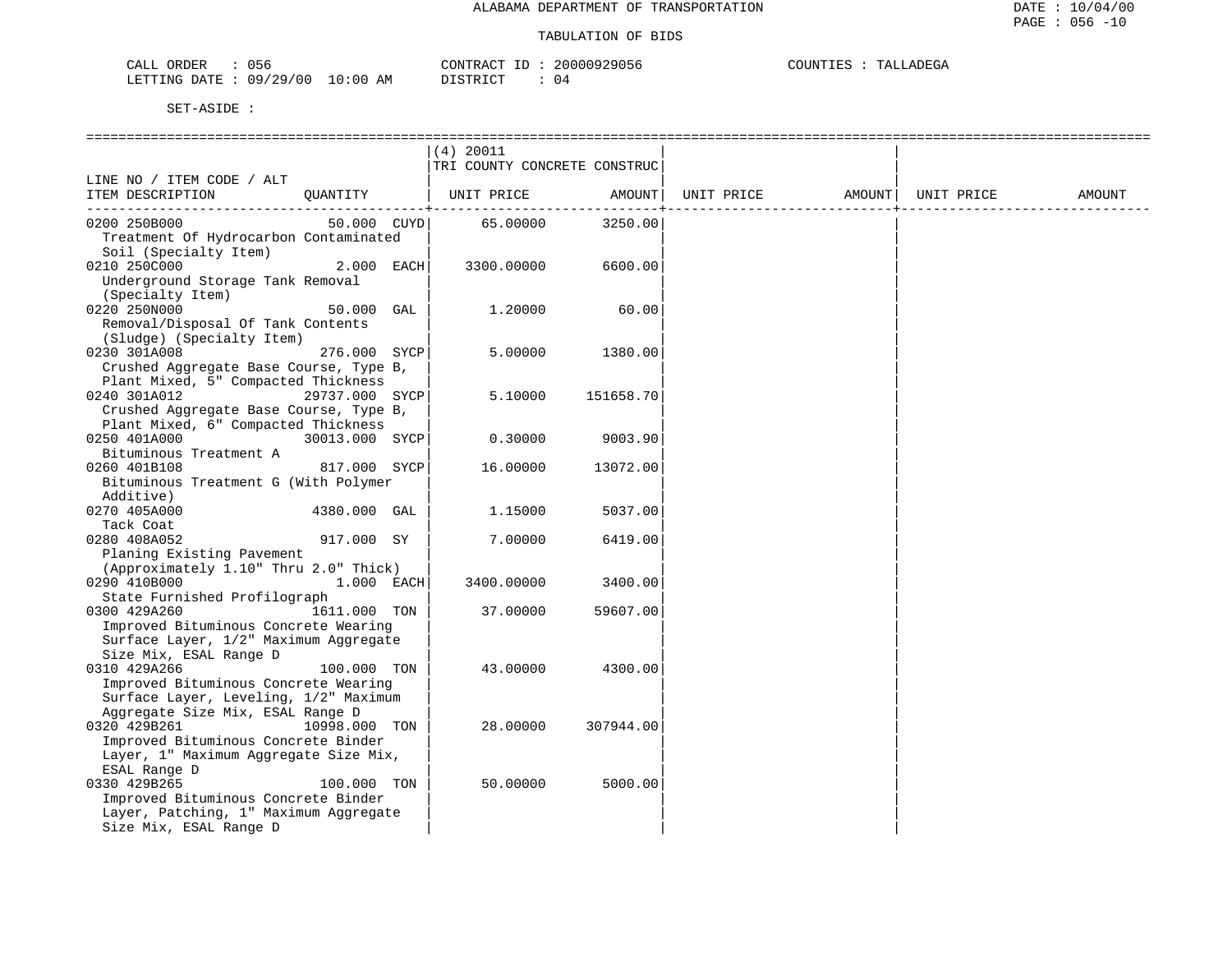| ORDER<br>CALL | りっし      |             | CONTRACT      | 20000929056 | COUNTIES | TALLADEGA |
|---------------|----------|-------------|---------------|-------------|----------|-----------|
| LETTING DATE  | 09/29/00 | 10:00<br>AΜ | DISTRICT<br>. | . .         |          |           |

|                                          |               | $(4)$ 20011                  |                  |                                |  |        |
|------------------------------------------|---------------|------------------------------|------------------|--------------------------------|--|--------|
|                                          |               | TRI COUNTY CONCRETE CONSTRUC |                  |                                |  |        |
| LINE NO / ITEM CODE / ALT                |               |                              |                  |                                |  |        |
| ITEM DESCRIPTION                         | OUANTITY      | UNIT PRICE                   | AMOUNT           | UNIT PRICE AMOUNT   UNIT PRICE |  | AMOUNT |
|                                          |               |                              | ---------------- |                                |  |        |
| 0340 429C261                             | 4982.000 TON  | 27.50000 137005.00           |                  |                                |  |        |
| Improved Bituminous Concrete Base Layer, |               |                              |                  |                                |  |        |
| 1 1/2" Maximum Aggregate Size Mix,       |               |                              |                  |                                |  |        |
| ESAL Range D                             |               |                              |                  |                                |  |        |
| 0350 430B002                             | 500.000 TNCP  | 22.00000                     | 11000.00         |                                |  |        |
|                                          |               |                              |                  |                                |  |        |
| Aggregate Surfacing (AHD #467)           |               |                              |                  |                                |  |        |
| 0360 430B012                             | 1000.000 TNCP | 22.00000                     | 22000.00         |                                |  |        |
| Aggregate Surfacing (AHD #410 Or #467)   |               |                              |                  |                                |  |        |
| 267.000 SOYD<br>0370 450B000             |               | 70.00000                     | 18690.001        |                                |  |        |
| Reinforced Cement Concrete Bridge End    |               |                              |                  |                                |  |        |
| Slab                                     |               |                              |                  |                                |  |        |
| 0380 502A000                             | 55400.000 LB  | 0.52000                      | 28808.00         |                                |  |        |
| Steel Reinforcement                      |               |                              |                  |                                |  |        |
| 0390 502B000                             | LUMP          | 92000.00000                  | 92000.001        |                                |  |        |
| Steel Reinforcement For Bridge           |               |                              |                  |                                |  |        |
| Superstructure, Sta. 32+68,              |               |                              |                  |                                |  |        |
| Approximately 163,900 Lbs.               |               |                              |                  |                                |  |        |
| 0400 505C002                             | 1555.000 LF   | 33.00000                     | 51315.00         |                                |  |        |
| Steel Piling (HP 12x53)                  |               |                              |                  |                                |  |        |
| 0410 505C006                             | 5641.000 LF   | 50.00000                     | 282050.00        |                                |  |        |
| Steel Piling (HP 14x117)                 |               |                              |                  |                                |  |        |
| 0420 505G003                             | 48.000 EACH   | 100.00000                    | 4800.00          |                                |  |        |
| Pile Points (Type A, 12")                |               |                              |                  |                                |  |        |
| 0430 505G004                             | 132.000 EACH  | 110.00000                    | 14520.00         |                                |  |        |
|                                          |               |                              |                  |                                |  |        |
| Pile Points (Type A, 14")                |               |                              |                  |                                |  |        |
| 0440 5051000                             | 6000.000 SOFT | 40.00000                     | 240000.00        |                                |  |        |
| Temporary Steel Sheet Piling             |               |                              |                  |                                |  |        |
| 0450 508A000                             | 35570.000 LB  | 2.85000                      | 101374.50        |                                |  |        |
| Structural Steel                         |               |                              |                  |                                |  |        |
| 0460 510A000                             | 724.000 CUYD  | 400.00000                    | 289600.00        |                                |  |        |
| Bridge Substructure Concrete, Class A    |               |                              |                  |                                |  |        |
| 0470 510C051                             | LUMP          | 385000.00000                 | 385000.001       |                                |  |        |
| Bridge Concrete Superstructure,          |               |                              |                  |                                |  |        |
| Sta. 32+68, Approximately 613 Cu. Yds.   |               |                              |                  |                                |  |        |
| 0480 510E000                             | 2407.000 SQYD | 3.50000                      | 8424.50          |                                |  |        |
| Grooving Concrete Bridge Decks           |               |                              |                  |                                |  |        |
| 0490 511A001                             | 154.000 EACH  | 150.00000                    | 23100.00         |                                |  |        |
| Elastomeric Bearings, Type 2             |               |                              |                  |                                |  |        |
| 0500 513B003                             | 3097.000 LF   | 125.00000                    | 387125.00        |                                |  |        |
| Pretensioned-Prestressed Concrete        |               |                              |                  |                                |  |        |
| Girders, Type I (Specialty Item)         |               |                              |                  |                                |  |        |
|                                          |               |                              |                  |                                |  |        |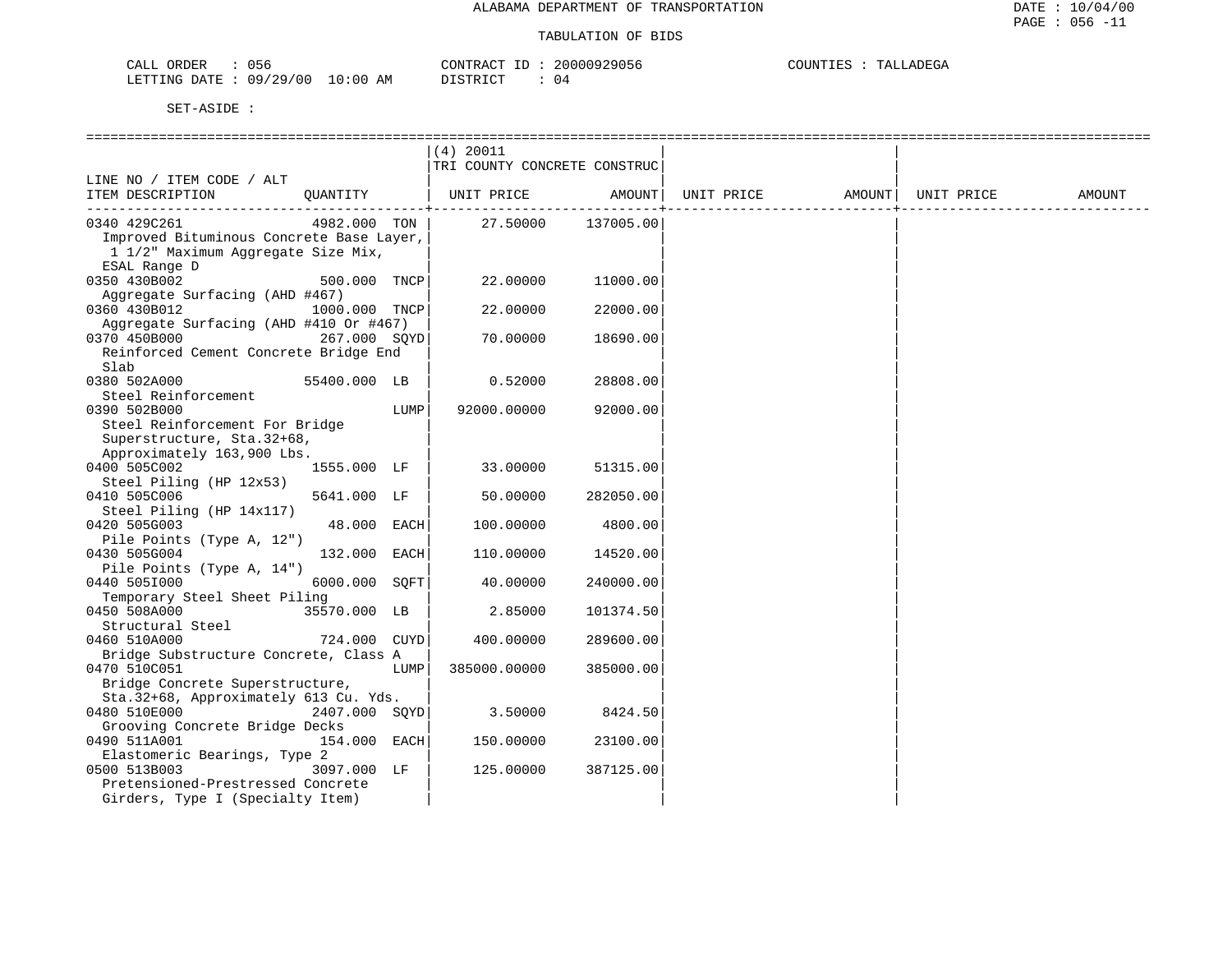| ORDER<br>CALL<br>ひちも |                        | CONTRACT<br>ID  | 20000929056 | TALLADEGA<br>COUNTIES |
|----------------------|------------------------|-----------------|-------------|-----------------------|
| LETTING DATE :       | 09/29/00<br>$10:00$ AM | חי חים דרו<br>. |             |                       |

|                                         |                 |      | $(4)$ 20011                  |                     |                              |  |        |
|-----------------------------------------|-----------------|------|------------------------------|---------------------|------------------------------|--|--------|
|                                         |                 |      | TRI COUNTY CONCRETE CONSTRUC |                     |                              |  |        |
| LINE NO / ITEM CODE / ALT               |                 |      |                              |                     |                              |  |        |
| ITEM DESCRIPTION                        | QUANTITY        |      | UNIT PRICE                   | AMOUNT              | UNIT PRICE AMOUNT UNIT PRICE |  | AMOUNT |
| -----------------------------------     |                 |      |                              | ------------------- |                              |  |        |
| 0510 530A001                            | $91.000$ LF     |      | 22.78000                     | 2072.98             |                              |  |        |
| 18" Roadway Pipe (Class 3 R.C.)         |                 |      |                              |                     |                              |  |        |
| 0520 530A102                            |                 |      | 58.000 LF 36.72000 2129.76   |                     |                              |  |        |
| 24" Roadway Pipe (Class 3 R.C.)         |                 |      |                              |                     |                              |  |        |
| (Extension)                             |                 |      |                              |                     |                              |  |        |
| 0530 535A001                            | 622.000 LF      |      | 22.78000                     | 14169.16            |                              |  |        |
| 18" Side Drain Pipe                     |                 |      |                              |                     |                              |  |        |
| 0540 600A000                            |                 | LUMP | 350000.00000                 | 350000.00           |                              |  |        |
|                                         |                 |      |                              |                     |                              |  |        |
| Mobilization                            |                 |      |                              |                     |                              |  |        |
| 0550 602A000                            | 19.000 EACH     |      | 116.00000                    | 2204.00             |                              |  |        |
| Right Of Way Markers                    |                 |      |                              |                     |                              |  |        |
| 0560 606A000                            | 300.000 LF      |      | 12.00000                     | 3600.00             |                              |  |        |
| 6" Underdrain Pipe                      |                 |      |                              |                     |                              |  |        |
| 0570 610C001                            | 6179.000 TON    |      | 17.00000                     | 105043.00           |                              |  |        |
| Loose Riprap, Class 2                   |                 |      |                              |                     |                              |  |        |
| 0580 610D003                            | $6488.000$ SQYD |      | 5.00000                      | 32440.00            |                              |  |        |
| Filter Blanket, Geotextile              |                 |      |                              |                     |                              |  |        |
| 0590 619A003                            | $2.000$ EACH    |      | 500.00000                    | 1000.00             |                              |  |        |
| 24" Roadway Pipe End Treatment, Class 1 |                 |      |                              |                     |                              |  |        |
| 0600 619A101                            | 16.000 EACH     |      | 500,00000                    | 8000.00             |                              |  |        |
| 18" Side Drain Pipe End Treatment,      |                 |      |                              |                     |                              |  |        |
| Class 1                                 |                 |      |                              |                     |                              |  |        |
| 0610 619A201                            | 2.000 EACH      |      | 800.00000                    | 1600.00             |                              |  |        |
| 18" Roadway Pipe End Treatment, Class 1 |                 |      |                              |                     |                              |  |        |
| (Double Line)                           |                 |      |                              |                     |                              |  |        |
| 0620 620A000                            | $1.000$ $CUYD$  |      | 750.00000                    | 750.00              |                              |  |        |
| Minor Structure Concrete                |                 |      |                              |                     |                              |  |        |
| 0630 630A000                            | 1364.000 LF     |      | 14.30000                     | 19505.20            |                              |  |        |
| Steel Beam Guardrail, Class A, Type 1   |                 |      |                              |                     |                              |  |        |
| 0640 630C003                            | 4.000 EACH      |      | 1200.00000                   | 4800.00             |                              |  |        |
| Guardrail End Anchor, Type 13           |                 |      |                              |                     |                              |  |        |
| 0650 630C070                            | 6.000 EACH      |      | 1650.00000                   | 9900.00             |                              |  |        |
|                                         |                 |      |                              |                     |                              |  |        |
| Guardrail End Anchor, Type 10 Series    |                 |      |                              |                     |                              |  |        |
| 0660 650B000                            | 6346.000 CYIP   |      | 5.50000                      | 34903.00            |                              |  |        |
| Topsoil From Stockpiles                 |                 |      |                              |                     |                              |  |        |
| 0670 652A050                            | 7.000 ACRE      |      | 450.00000                    | 3150.00             |                              |  |        |
| Seeding (Mix 1A)                        |                 |      |                              |                     |                              |  |        |
| 0680 652A053                            | 1.000 ACRE      |      | 450.00000                    | 450.00              |                              |  |        |
| Seeding (Mix 1E)                        |                 |      |                              |                     |                              |  |        |
| 0690 652B050                            | 4.000 ACRE      |      | 450.00000                    | 1800.00             |                              |  |        |
| Temporary Seeding (Mix 1AT)             |                 |      |                              |                     |                              |  |        |
|                                         |                 |      |                              |                     |                              |  |        |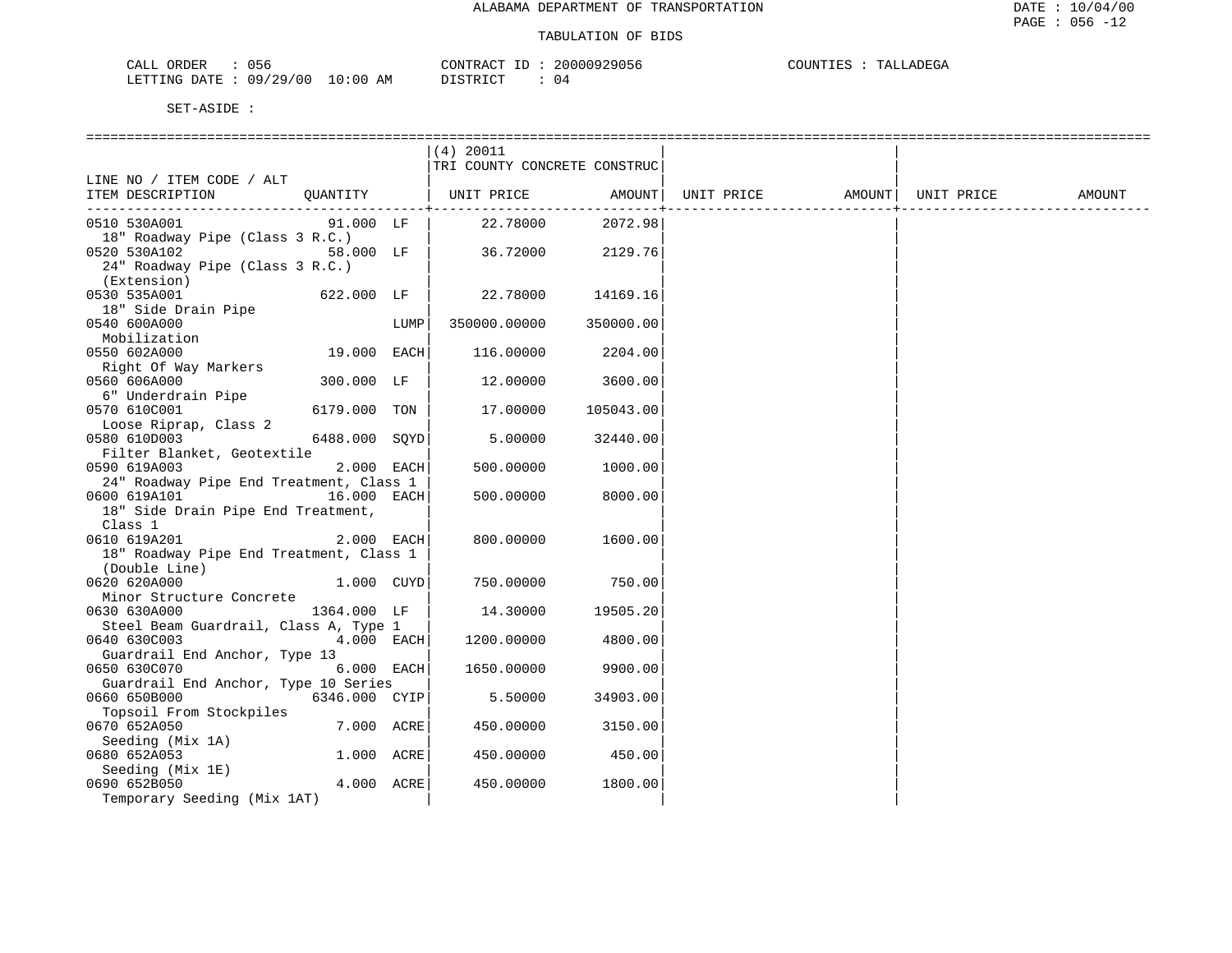| : 056<br>CALL ORDER             |          | CONTRACT ID: 20000929056 | COUNTIES : TALLADEGA |  |
|---------------------------------|----------|--------------------------|----------------------|--|
| LETTING DATE: 09/29/00 10:00 AM | DISTRICT | : 04                     |                      |  |

|                                                |              | $(4)$ 20011                  |                            |                              |  |        |
|------------------------------------------------|--------------|------------------------------|----------------------------|------------------------------|--|--------|
|                                                |              | TRI COUNTY CONCRETE CONSTRUC |                            |                              |  |        |
| LINE NO / ITEM CODE / ALT                      |              |                              |                            |                              |  |        |
| ITEM DESCRIPTION                               | QUANTITY     | UNIT PRICE                   | AMOUNT  <br>-------------+ | UNIT PRICE AMOUNT UNIT PRICE |  | AMOUNT |
| 0700 652D050                                   | 4.000 ACRE   | 450.00000                    | 1800.00                    |                              |  |        |
| Seeding In Stubble (Mix 1A)                    |              |                              |                            |                              |  |        |
| 0710 656A000                                   | 11.000 ACRE  | 460.00000                    | 5060.00                    |                              |  |        |
| Mulching, Class A, Type 1                      |              |                              |                            |                              |  |        |
| 0720 656A001                                   | 1.000 ACRE   | 470.00000                    | 470.00                     |                              |  |        |
| Mulching, Class A, Type 2<br>0730 665A000      | 6.000 ACRE   | 450.00000                    | 2700.00                    |                              |  |        |
| Temporary Seeding                              |              |                              |                            |                              |  |        |
| 0740 665B000                                   | 6.000 ACRE   | 460.00000                    | 2760.00                    |                              |  |        |
| Temporary Mulching                             |              |                              |                            |                              |  |        |
| 0750 665F000                                   | 45.000 EACH  | 5.60000                      | 252.00                     |                              |  |        |
| Hay Bales                                      |              |                              |                            |                              |  |        |
| 0760 6651000                                   | 1400.000 TON | 20.00000                     | 28000.00                   |                              |  |        |
| Temporary Riprap, Class 2<br>0770 665J000      |              | 4.50000                      | 93312.00                   |                              |  |        |
| Silt Fence, Type A                             | 20736.000 LF |                              |                            |                              |  |        |
| 0780 665K000                                   | 50.000 CUYD  | 12.00000                     | 600.00                     |                              |  |        |
| Drainage Sump Excavation                       |              |                              |                            |                              |  |        |
| 0790 680A000                                   | LUMP         | 75000.00000                  | 75000.00                   |                              |  |        |
| Engineering Controls                           |              |                              |                            |                              |  |        |
| 0800 701A028                                   | 1.000 MILE   | 2000.00000                   | 2000.00                    |                              |  |        |
| Solid White, Class 2, Type A Traffic           |              |                              |                            |                              |  |        |
| Stripe (0.06" Thick) (6" Wide)<br>0810 701A041 | 2.000 MILE   | 1200.00000                   | 2400.00                    |                              |  |        |
| Broken White, Class 2, Type A Traffic          |              |                              |                            |                              |  |        |
| Stripe (0.09" Thick) (6" Wide)                 |              |                              |                            |                              |  |        |
| 0820 701A046                                   | 2.000 MILE   | 1200.00000                   | 2400.00                    |                              |  |        |
| Broken Yellow, Class 2, Type A Traffic         |              |                              |                            |                              |  |        |
| Stripe (0.09" Thick) (6" Wide)                 |              |                              |                            |                              |  |        |
| 0830 701A048                                   | 3.000 MILE   | 2500.00000                   | 7500.00                    |                              |  |        |
| Solid Yellow, Class 2, Type A Traffic          |              |                              |                            |                              |  |        |
| Stripe (0.09" Thick) (6" Wide)<br>0840 701C000 | 17.000 MILE  | 320.00000                    | 5440.00                    |                              |  |        |
| Broken Temporary Traffic Stripe                |              |                              |                            |                              |  |        |
| 0850 701C001<br>19.000 MILE                    |              | 360.00000                    | 6840.00                    |                              |  |        |
| Solid Temporary Traffic Stripe                 |              |                              |                            |                              |  |        |
| 0860 701C006                                   | 1.000 MILE   | 6800.00000                   | 6800.00                    |                              |  |        |
| Solid Temporary Traffic Stripe                 |              |                              |                            |                              |  |        |
| (Removable Tape)                               |              |                              |                            |                              |  |        |
| 0870 701D005                                   | 1.000 MILE   | 1400.00000                   | 1400.00                    |                              |  |        |
| Solid Traffic Stripe Removed                   |              |                              |                            |                              |  |        |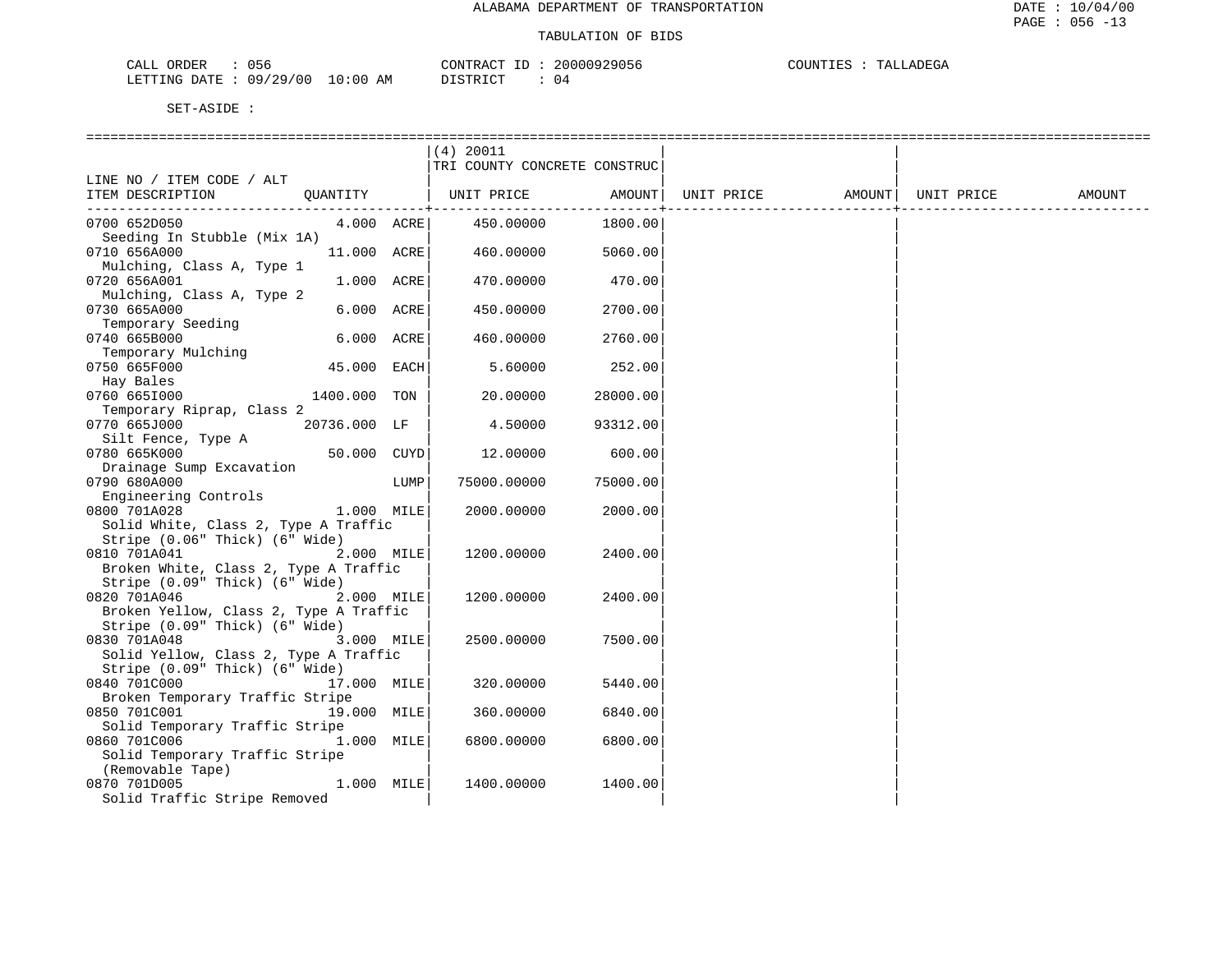| CALL ORDER                      | 056 |          | CONTRACT ID: 20000929056 |  | COUNTIES : TALLADEGA |
|---------------------------------|-----|----------|--------------------------|--|----------------------|
| LETTING DATE: 09/29/00 10:00 AM |     | DISTRICT |                          |  |                      |

|                                                       |               | $(4)$ 20011                  |                          |                   |            |        |
|-------------------------------------------------------|---------------|------------------------------|--------------------------|-------------------|------------|--------|
|                                                       |               | TRI COUNTY CONCRETE CONSTRUC |                          |                   |            |        |
| LINE NO / ITEM CODE / ALT                             |               |                              |                          |                   |            |        |
| ITEM DESCRIPTION                                      |               | QUANTITY   UNIT PRICE        | AMOUNT                   | UNIT PRICE AMOUNT | UNIT PRICE | AMOUNT |
| 0880 701D009                                          | $1.000$ MILE  | 800.00000                    | -------------+<br>800.00 |                   |            |        |
| Solid Traffic Stripe Removed (Tape)                   |               |                              |                          |                   |            |        |
| 0890 701G121                                          | 574.000 LF    | 2,00000                      | 1148.00                  |                   |            |        |
| Broken White, Class 3W, Type A Traffic                |               |                              |                          |                   |            |        |
| Stripe (6" Wide)                                      |               |                              |                          |                   |            |        |
| 0900 701G125                                          | 574.000 LF    | 3.88000                      | 2227.12                  |                   |            |        |
| Solid White, Class 3W, Type A Traffic                 |               |                              |                          |                   |            |        |
| Stripe (6" Wide)                                      |               |                              |                          |                   |            |        |
| 0910 701G129                                          | 574.000 LF    | 2.15000                      | 1234.10                  |                   |            |        |
| Broken Yellow, Class 3W, Type A Traffic               |               |                              |                          |                   |            |        |
| Stripe (6" Wide)                                      |               |                              |                          |                   |            |        |
| 0920 701G133                                          | 574.000 LF    | 4.06000                      | 2330.44                  |                   |            |        |
| Solid Yellow, Class 3W, Type A Traffic                |               |                              |                          |                   |            |        |
| Stripe (6" Wide)                                      |               |                              |                          |                   |            |        |
| 0930 703A002                                          | 3807.000 SOFT | 1,80000                      | 6852.60                  |                   |            |        |
| Traffic Control Markings, Class 2, Type               |               |                              |                          |                   |            |        |
| Α                                                     |               |                              |                          |                   |            |        |
| 0940 703B002                                          | 45.000 SOFT   | 3.00000                      | 135.00                   |                   |            |        |
| Traffic Control Legends, Class 2, Type A              |               |                              |                          |                   |            |        |
| 0950 705A030<br>Pavement Markers, Class A-H, Type 2-C | 4.000 EACH    | 5.25000                      | 21.00                    |                   |            |        |
| 0960 705A031                                          | 93.000 EACH   | 5.00000                      | 465.00                   |                   |            |        |
| Pavement Markers, Class A-H, Type 1-A                 |               |                              |                          |                   |            |        |
| 0970 705A032                                          | 37.000 EACH   | 5.00000                      | 185.00                   |                   |            |        |
| Pavement Markers, Class A-H, Type 1-B                 |               |                              |                          |                   |            |        |
| 0980 705A037                                          | 198.000 EACH  | 5.25000                      | 1039.50                  |                   |            |        |
| Pavement Markers, Class A-H, Type 2-D                 |               |                              |                          |                   |            |        |
| 0990 705A038                                          | 19.000 EACH   | 5.25000                      | 99.75                    |                   |            |        |
| Pavement Markers, Class A-H, Type 2-E                 |               |                              |                          |                   |            |        |
| 1000 710A115                                          | 61.000 SOFT   | 18.00000                     | 1098.00                  |                   |            |        |
| Class 4, Aluminum Flat Sign Panels                    |               |                              |                          |                   |            |        |
| 0.08" Thick Or Steel Flat Sign Panels                 |               |                              |                          |                   |            |        |
| 14 Gauge (Type III Or Type IV                         |               |                              |                          |                   |            |        |
| Background)                                           |               |                              |                          |                   |            |        |
| 1010 710B001                                          | 132.000 LF    | 8.50000                      | 1122.00                  |                   |            |        |
| Roadway Sign Post (#3 "U" Channel                     |               |                              |                          |                   |            |        |
| Galvanized Steel)                                     |               |                              |                          |                   |            |        |
| 1020 726A000                                          | 300.000 LF    | 50.00000                     | 15000.00                 |                   |            |        |
| Portable Concrete Safety Barriers, Type               |               |                              |                          |                   |            |        |
| 6<br>1030 740B000                                     |               |                              |                          |                   |            |        |
| Construction Signs                                    | 471.000 SOFT  | 12.00000                     | 5652.00                  |                   |            |        |
|                                                       |               |                              |                          |                   |            |        |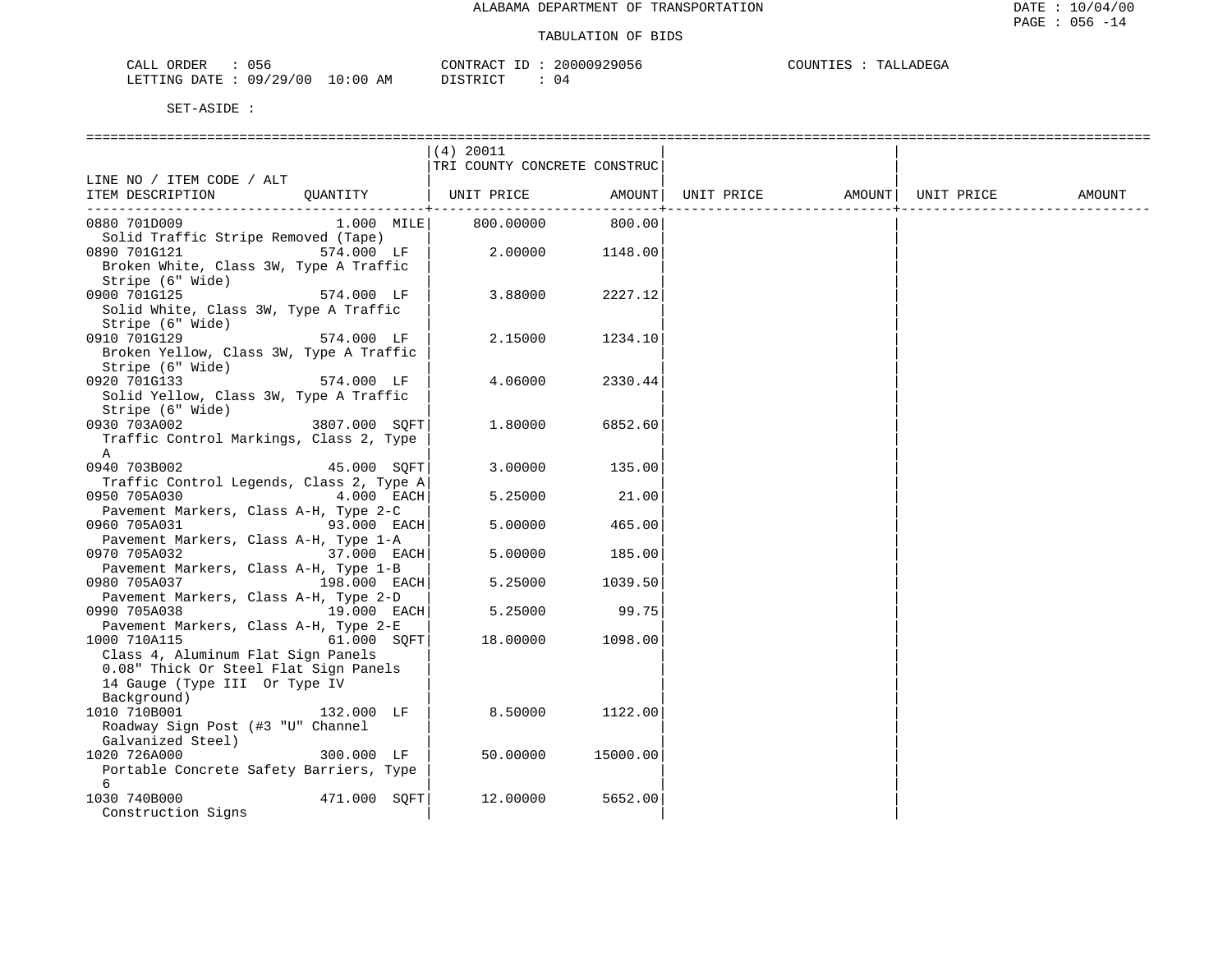| $\sim$ $\sim$ $\sim$<br>ORDER<br>CALL<br>りっも                 | $\gamma$ ONTIK<br>$\lambda$ $\sim$<br>`R A ( | 20000929056<br>л. | $\bigcap_{n\in\mathbb{N}}$<br>LLADEGA<br>٣٨.<br>$\mathbf{H}$ |
|--------------------------------------------------------------|----------------------------------------------|-------------------|--------------------------------------------------------------|
| 09/29<br>LETTINC<br>700 L<br>DA <del>m</del> p<br>. I A<br>∼ | חי חים דרו<br>. n : n n<br>AΜ                | 04                |                                                              |

|                                          |              |      | $(4)$ 20011                  |                 |            |        |            |        |
|------------------------------------------|--------------|------|------------------------------|-----------------|------------|--------|------------|--------|
|                                          |              |      | TRI COUNTY CONCRETE CONSTRUC |                 |            |        |            |        |
| LINE NO / ITEM CODE / ALT                |              |      |                              |                 |            |        |            |        |
| ITEM DESCRIPTION                         | QUANTITY     |      | UNIT PRICE AMOUNT            |                 | UNIT PRICE | AMOUNT | UNIT PRICE | AMOUNT |
| 1040 740D000                             | 150.000 EACH |      | 60.00000                     | 9000.00         |            |        |            |        |
| Channelizing Drums                       |              |      |                              |                 |            |        |            |        |
| 1050 740E000                             | 100.000 EACH |      | 30.00000                     | 3000.00         |            |        |            |        |
| Cones (36 Inches High)                   |              |      |                              | 1000.00         |            |        |            |        |
| 1060 740F002<br>Barricades, Type III     | $4.000$ EACH |      | 250.00000                    |                 |            |        |            |        |
| 1070 7401005                             | 2.000 EACH   |      | 300,00000                    | 600.00          |            |        |            |        |
| Warning Lights, Type B (Detachable Head) |              |      |                              |                 |            |        |            |        |
| 1080 740M000                             | 100.000 EACH |      | 12.00000                     | 1200.00         |            |        |            |        |
| Weight For Cone                          |              |      |                              |                 |            |        |            |        |
| 1090 741C010                             | $1.000$ EACH |      | 5000.00000                   | 5000.00         |            |        |            |        |
| Portable Sequential Arrow And Chevron    |              |      |                              |                 |            |        |            |        |
| Sign Unit                                |              |      |                              |                 |            |        |            |        |
| 1100 998A000                             |              | LUMP | 0.00000                      | 0.00            |            |        |            |        |
| Construction Fuel (Maximum Bid Limited   |              |      |                              |                 |            |        |            |        |
| To $$250,000.00)$                        |              |      |                              |                 |            |        |            |        |
| 520.000 HOUR<br>1110 999 000             |              |      | 0.80000                      | 416.00          |            |        |            |        |
| Trainee Hours At 80 Cents Per Hour       |              |      |                              |                 |            |        |            |        |
| SECTION TOTALS                           |              |      |                              | \$4,276,565.86  |            |        |            |        |
| CONTRACT TOTALS                          |              |      |                              | \$4,276,565.86] |            |        |            |        |
|                                          |              |      |                              |                 |            |        |            |        |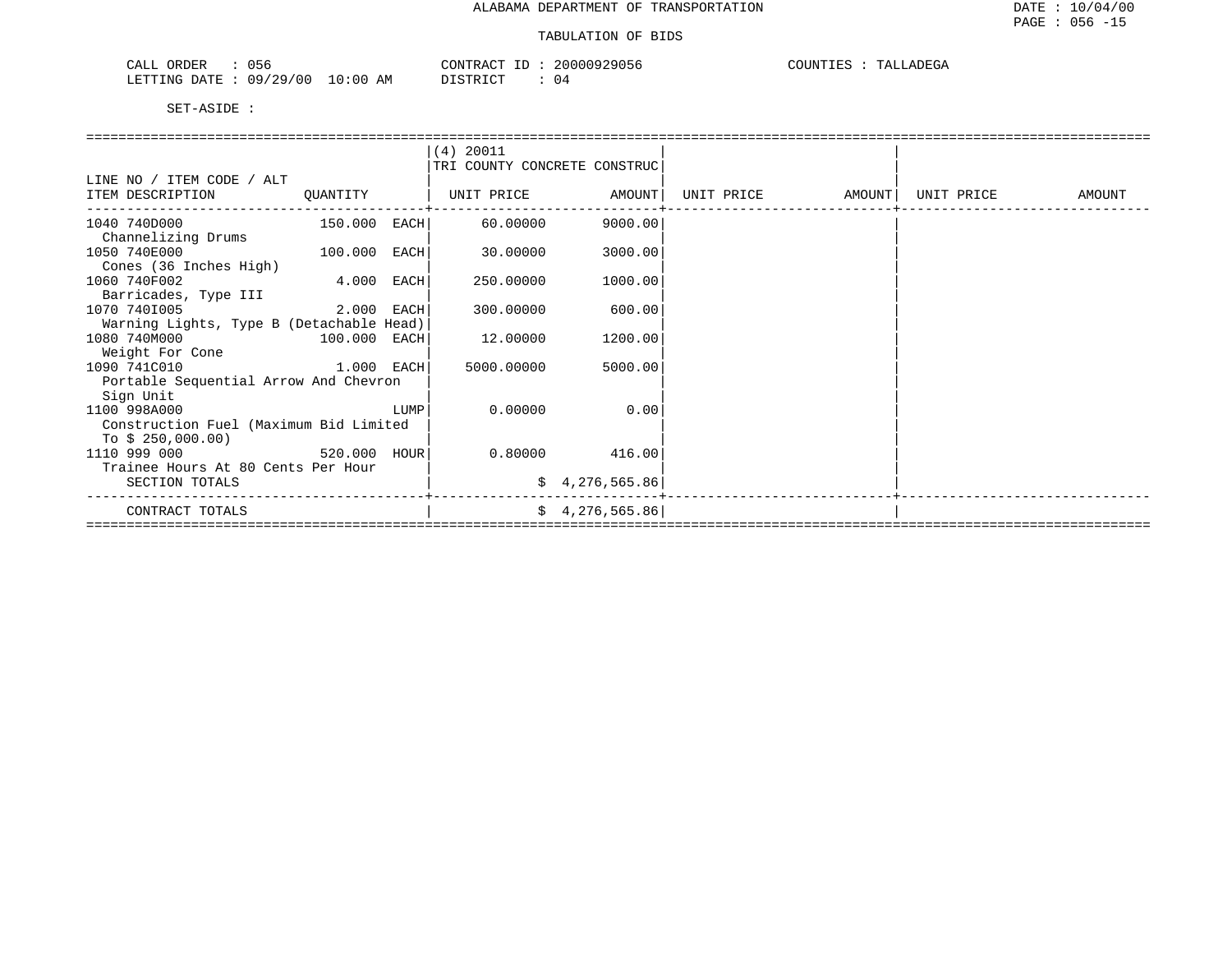DATE :

# VENDOR RANKING

|      | CALL ORDER                                                    | $\therefore$ 057<br>LETTING DATE : 09/29/00 10:00 AM | CONTRACT ID: 20000929057<br>DISTRICT<br>: 08                                                                                                       |              | COUNTIES : WILCOX |                                 |                   |
|------|---------------------------------------------------------------|------------------------------------------------------|----------------------------------------------------------------------------------------------------------------------------------------------------|--------------|-------------------|---------------------------------|-------------------|
|      | CONTRACT DESCRIPTION:<br>Length - $12.666$ km.<br>SET-ASIDE : |                                                      | 45<br>CONTRACT TIME:<br>for constructing the Resurfacing and Traffic Stripe on C.R.<br>#12 from Little Zion Road to S.R. #41, southwest of Camden. | Working Days | (available days)  | $PROJECT(S)$ : $STPOA-6600(20)$ |                   |
| RANK | VENDOR NO. / NAME                                             |                                                      |                                                                                                                                                    |              |                   | TOTAL<br>BID                    | % OVER<br>LOW BID |
|      | 19015                                                         | S & C MATERIALS & PAVING, INC.                       |                                                                                                                                                    |              |                   | 347,809.85                      | 100.0000%         |
|      | 23018                                                         | CHARLES E. WATTS, INC.                               |                                                                                                                                                    |              |                   | 378,107.10                      | 108.7108%         |
|      | 19100                                                         | SOUTHWEST ALABAMA CONSTRUCTION, LLC                  |                                                                                                                                                    |              |                   | 382,265.29                      | 109.9064%         |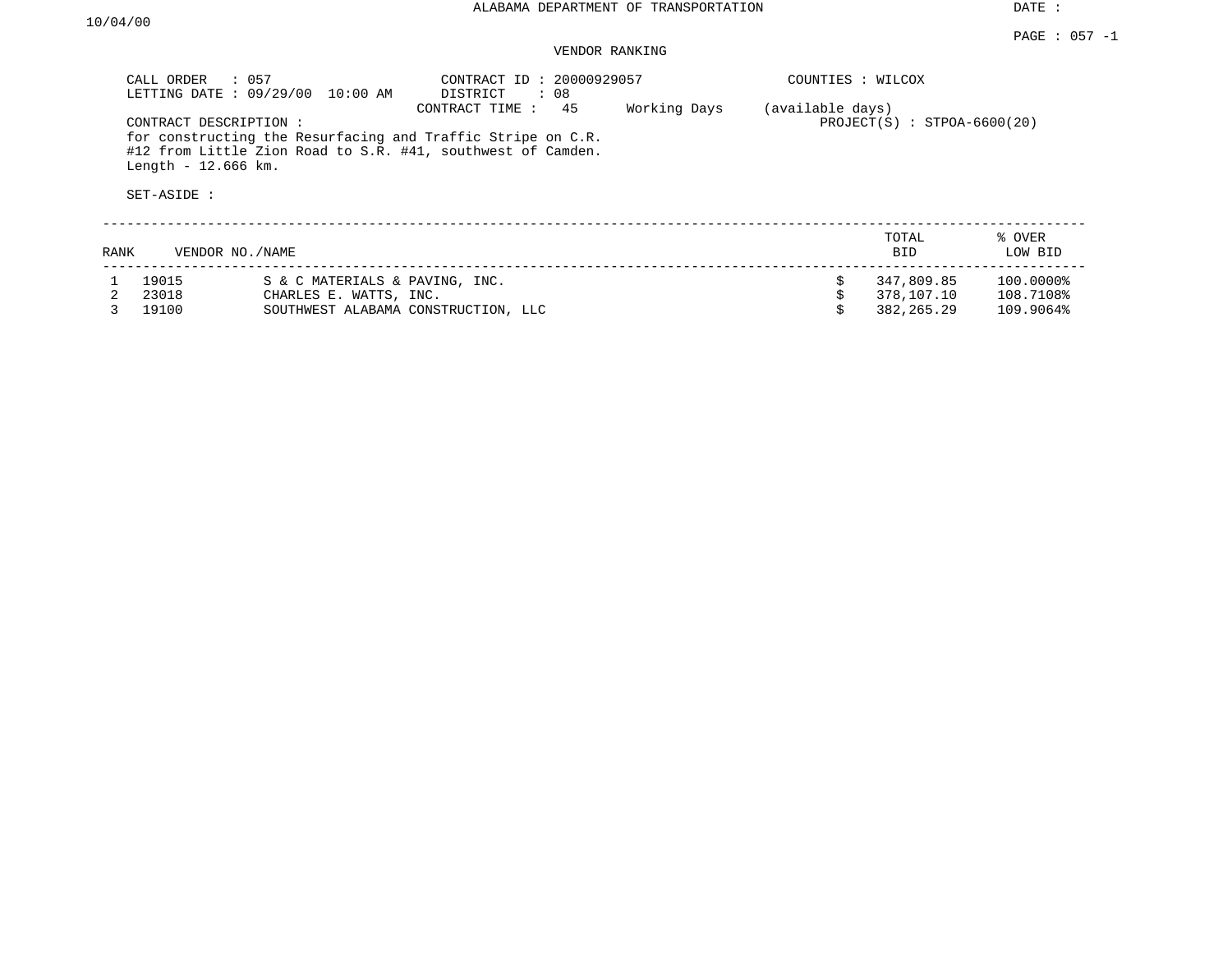| CALL ORDER                       |  | CONTRACT ID | - 20 | 20000929057 | COUNTIES | WILCOX |
|----------------------------------|--|-------------|------|-------------|----------|--------|
| LETTING DATE : 09/29/00 10:00 AM |  | DISTRICT    |      | 08          |          |        |

|                                                 |               | $(1)$ 19015       |           | $(2)$ 23018                                              |                                     | $(3)$ 19100                  |           |
|-------------------------------------------------|---------------|-------------------|-----------|----------------------------------------------------------|-------------------------------------|------------------------------|-----------|
|                                                 |               |                   |           | $ S\>$ & C MATERIALS & PAVING, IN CHARLES E. WATTS, INC. |                                     | SOUTHWEST ALABAMA CONSTRUCTI |           |
| LINE NO / ITEM CODE / ALT                       |               |                   |           |                                                          |                                     |                              |           |
| ITEM DESCRIPTION                                | OUANTITY      | UNIT PRICE AMOUNT |           | UNIT PRICE AMOUNT   UNIT PRICE                           |                                     |                              | AMOUNT    |
| ----------------------                          |               |                   |           |                                                          | . _ _ _ _ _ _ _ _ _ _ _ _ _ _ _ _ _ |                              |           |
| SECTION 0001 Roadway                            |               |                   |           |                                                          |                                     |                              |           |
|                                                 |               |                   |           |                                                          |                                     |                              |           |
| 0010 327D020                                    | 1219.000 MTON | 44.65000          | 54428.35  | 56.00000                                                 | 68264.00                            | 50.55000                     | 61620.45  |
| Plant Mix Bituminous Base, Widening,<br>Mix 1   |               |                   |           |                                                          |                                     |                              |           |
| 0020 401B106                                    | 85090.000 M2  | 1,90000           | 161671.00 | 1.99000                                                  | 169329.10                           | 2.15000                      | 182943.50 |
| Bituminous Treatment JG (With Polymer           |               |                   |           |                                                          |                                     |                              |           |
| Additive)                                       |               |                   |           |                                                          |                                     |                              |           |
| 0030 405A000                                    | 11600.000 L   | 0.25000           | 2900.00   | 0.31000                                                  | 3596.00                             | 0.31000                      | 3596.00   |
| Tack Coat                                       |               |                   |           |                                                          |                                     |                              |           |
| 0040 416C020                                    | 1220.000 MTON | 49.65000          | 60573.00  | 53.00000                                                 | 64660.00                            | 49.59000                     | 60499.80  |
| Bituminous Concrete Plant Mix, Leveling,        |               |                   |           |                                                          |                                     |                              |           |
| Mix 1                                           |               |                   |           |                                                          |                                     |                              |           |
| 0050 600A000                                    | LUMP          | 14000.00000       | 14000.00  | 18000.00000                                              | 18000.00                            | 12750.00000                  | 12750.00  |
| Mobilization                                    |               |                   |           |                                                          |                                     |                              |           |
| 0060 630A000                                    | 555.000 M     | 42.50000          | 23587.50  | 41,00000                                                 | 22755.00                            | 44.00000                     | 24420.00  |
| Steel Beam Guardrail, Class A, Type 1           |               |                   |           |                                                          |                                     |                              |           |
| 0070 630C070                                    | 8.000 EACH    | 1450.00000        | 11600.00  | 1450.00000                                               | 11600.00                            | 1540.00000                   | 12320.00  |
| Guardrail End Anchor, Type 10 Series            |               |                   |           |                                                          |                                     |                              |           |
| 0080 701A004                                    | 25.000 KM     | 210.00000         | 5250.00   | 220,00000                                                | 5500.00                             | 310.00000                    | 7750.00   |
| Solid White, Class 1, Type A Traffic            |               |                   |           |                                                          |                                     |                              |           |
| Stripe                                          |               |                   |           |                                                          |                                     |                              |           |
| 0090 701A008                                    | 8.000 KM      | 120.00000         | 960.00    | 125,00000                                                | 1000.00                             | 247.50000                    | 1980.00   |
| Broken Yellow, Class 1, Type A Traffic          |               |                   |           |                                                          |                                     |                              |           |
| Stripe                                          |               |                   |           |                                                          |                                     |                              |           |
| 0100 701A012                                    | 9.000 KM      | 200.00000         | 1800.00   | 220,00000                                                | 1980.00                             | 308,00000                    | 2772.00   |
| Solid Yellow, Class 1, Type A Traffic           |               |                   |           |                                                          |                                     |                              |           |
| Stripe                                          |               |                   |           |                                                          |                                     |                              |           |
| 0110 701C000                                    | 8.000 KM      | 215,00000         | 1720.00   | 230.00000                                                | 1840.00                             | 203.00000                    | 1624.00   |
| Broken Temporary Traffic Stripe<br>0120 701C001 | 9.000 KM      | 240.00000         | 2160.00   | 260.00000                                                | 2340.00                             | 217.50000                    | 1957.50   |
| Solid Temporary Traffic Stripe                  |               |                   |           |                                                          |                                     |                              |           |
| 0130 703A000                                    | 24.000 M2     | 15,00000          | 360.00    | 15.50000                                                 | 372.00                              | 8.25000                      | 198.00    |
| Traffic Control Markings, Class 1, Type         |               |                   |           |                                                          |                                     |                              |           |
| $\mathsf{A}$                                    |               |                   |           |                                                          |                                     |                              |           |
| 0140 703B000                                    | 25.000 M2     | 15,00000          | 375.00    | 15.50000                                                 | 387.50                              | 11,00000                     | 275.00    |
| Traffic Control Legends, Class 1, Type A        |               |                   |           |                                                          |                                     |                              |           |
| 0150 703D001                                    | 12.000 M2     | 15,00000          | 180.00    | 15.50000                                                 | 186.00                              | 13,20000                     | 158.40    |
| Temporary Traffic Control Markings              |               |                   |           |                                                          |                                     |                              |           |
| 0160 740B000                                    | 23.000 M2     | 165.00000         | 3795.00   | 95.00000                                                 | 2185.00                             | 120.35000                    | 2768.05   |
| Construction Signs                              |               |                   |           |                                                          |                                     |                              |           |
|                                                 |               |                   |           |                                                          |                                     |                              |           |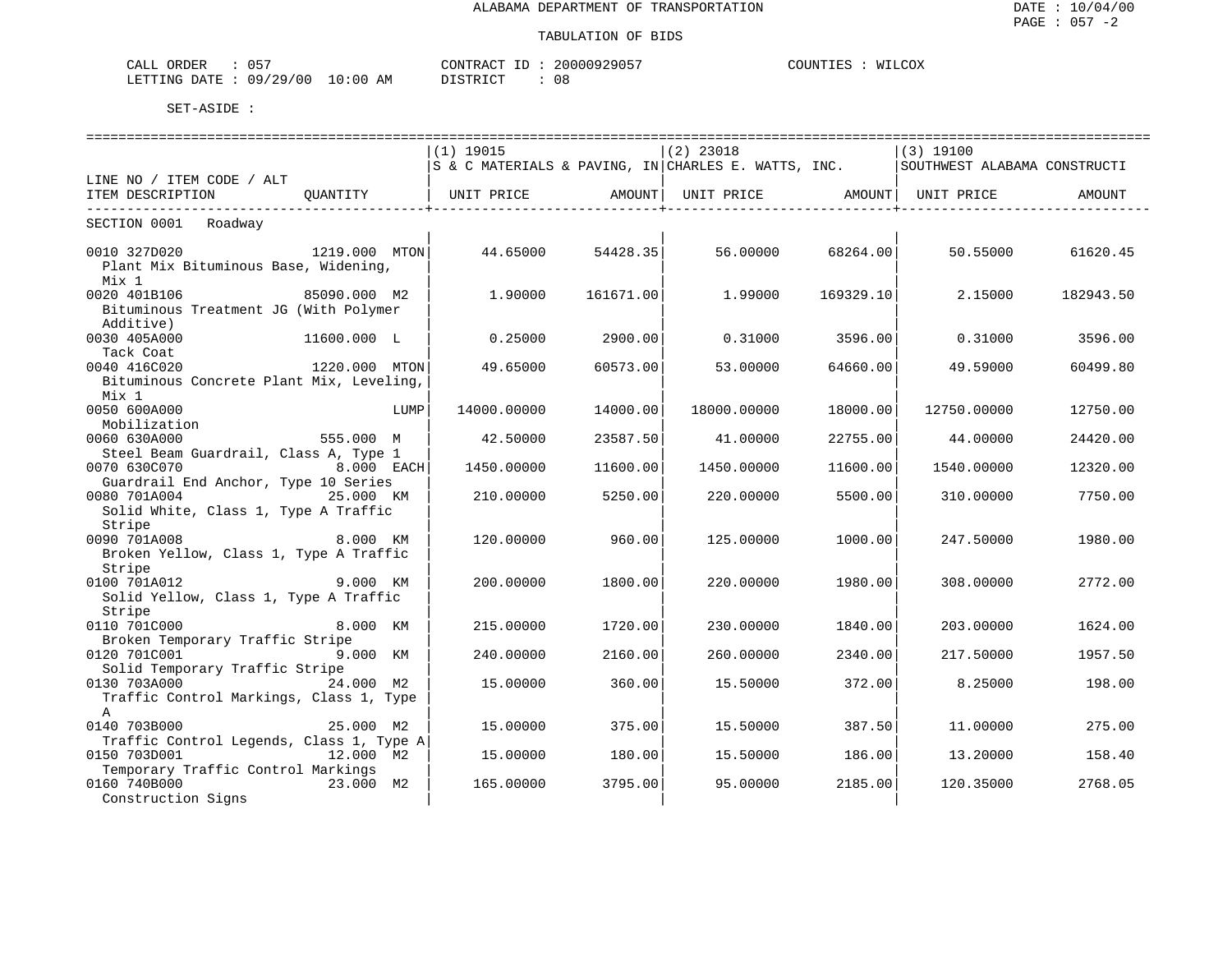## TABULATION OF BIDS

| ORDER<br><u> 1 h</u><br>للسلطات<br>ັບບ     |                                  | $\sim$ | ,,,, | $T.T.T T \cap \bigcap T$<br>'OUNTIF!<br>. IAI '<br>$\overline{\phantom{a}}$<br>$\sim$ $\sim$ $\sim$ $\sim$ |
|--------------------------------------------|----------------------------------|--------|------|------------------------------------------------------------------------------------------------------------|
| LETTING<br>DATE.<br>n a<br>. .<br>$\cdots$ | ΆM<br>- 111<br>$\cdots$<br>$-11$ |        | U O  |                                                                                                            |

|                                                            |          |      | $(1)$ 19015 |            | $(2)$ 23018<br>S & C MATERIALS & PAVING, IN CHARLES E. WATTS, INC. |            | (3) 19100<br>SOUTHWEST ALABAMA CONSTRUCTI |              |
|------------------------------------------------------------|----------|------|-------------|------------|--------------------------------------------------------------------|------------|-------------------------------------------|--------------|
| ' ITEM CODE / ALT<br>LINE NO<br>ITEM DESCRIPTION           | OUANTITY |      | UNIT PRICE  | AMOUNT     | UNIT PRICE                                                         | AMOUNT     | UNIT PRICE                                | AMOUNT       |
| 0170 740E000                                               | 25.000   | EACH | 10,00000    | 250.00     | 12.50000                                                           | 312.50     | 9.50000                                   | 237.50       |
| Cones (900 mm High)<br>0180 7400000                        | 1,000    | EACH | 2200.00000  | 2200.00    | 1800.00000                                                         | 1800.00    | 1200.00000                                | 1200.00      |
| Pilot Car<br>0190 998A000                                  |          | LUMP | 0.00000     | 0.001      | 2000.00000                                                         | 2000.00    | 3195,09000                                | 3195.09      |
| Construction Fuel (Maximum Bid Limited<br>To $$15,000.00)$ |          |      |             |            |                                                                    |            |                                           |              |
| SECTION TOTALS                                             |          |      | \$          | 347,809.85 | Ŝ.                                                                 | 378,107.10 | Ŝ                                         | 382, 265. 29 |
| CONTRACT TOTALS                                            |          |      | \$          | 347,809.85 | \$                                                                 | 378,107.10 | \$                                        | 382, 265. 29 |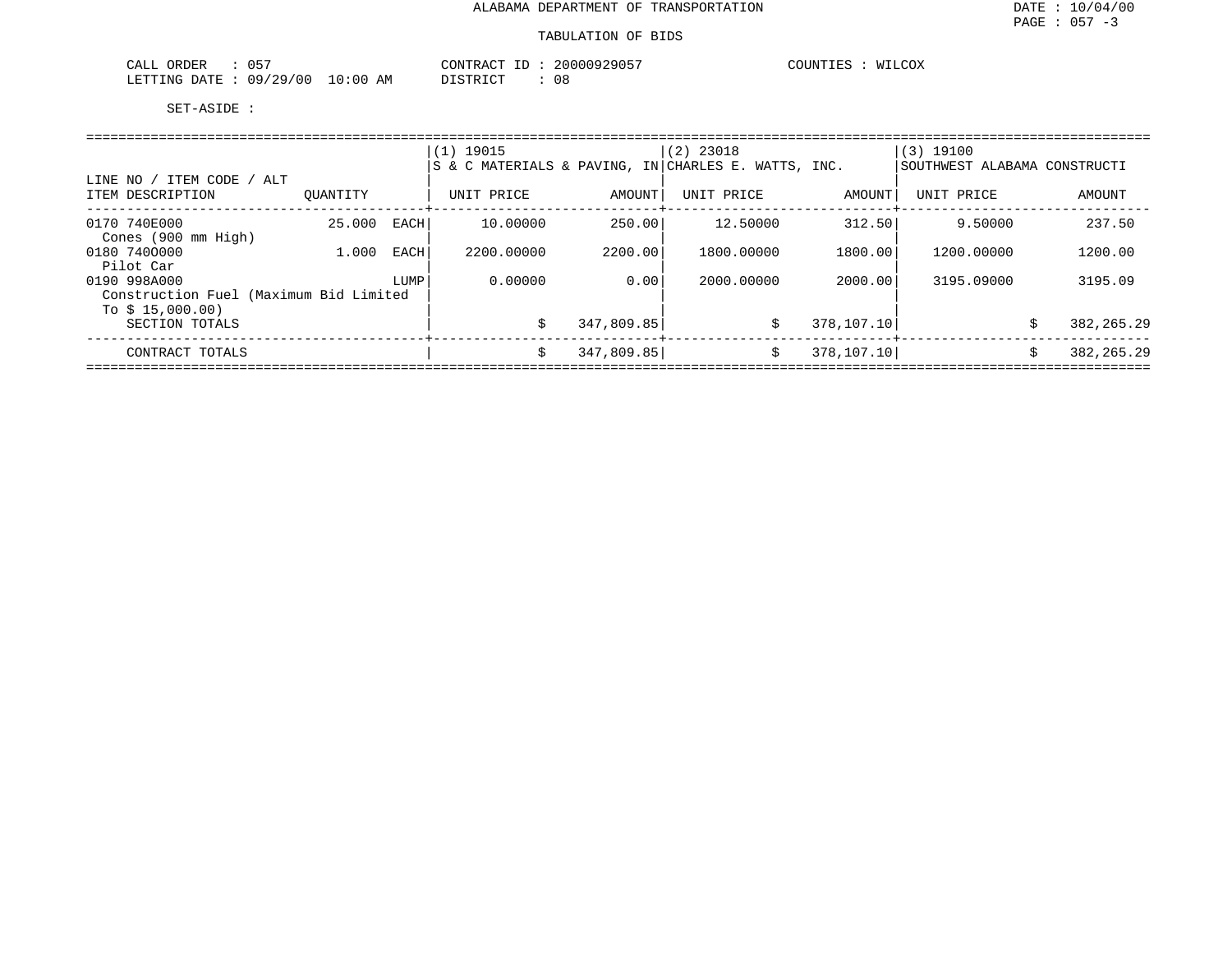DATE :

# VENDOR RANKING

| CALL ORDER                                              | : 058<br>LETTING DATE : 09/29/00 10:00 AM                                                                           | CONTRACT ID: 20000929058<br>DISTRICT<br>: 08 |              | COUNTIES : WILCOX |                                |                   |
|---------------------------------------------------------|---------------------------------------------------------------------------------------------------------------------|----------------------------------------------|--------------|-------------------|--------------------------------|-------------------|
| CONTRACT DESCRIPTION:<br>Length 7.992 mi.<br>SET-ASIDE: | for constructing the Widening, Resurfacing and Traffic<br>Stripe on C.R.#29 from S.R.#5 in Alberta to Vincent Road. | -45<br>CONTRACT TIME:                        | Working Days | (available days)  | $PROJECT(S)$ : STPNU-6617(104) |                   |
| RANK                                                    | VENDOR NO. / NAME                                                                                                   |                                              |              |                   | TOTAL<br><b>BID</b>            | % OVER<br>LOW BID |
| 02033                                                   | S. T. BUNN CONSTRUCTION COMPANY, INC.                                                                               |                                              |              |                   | 960,218.94                     | 100.0000%         |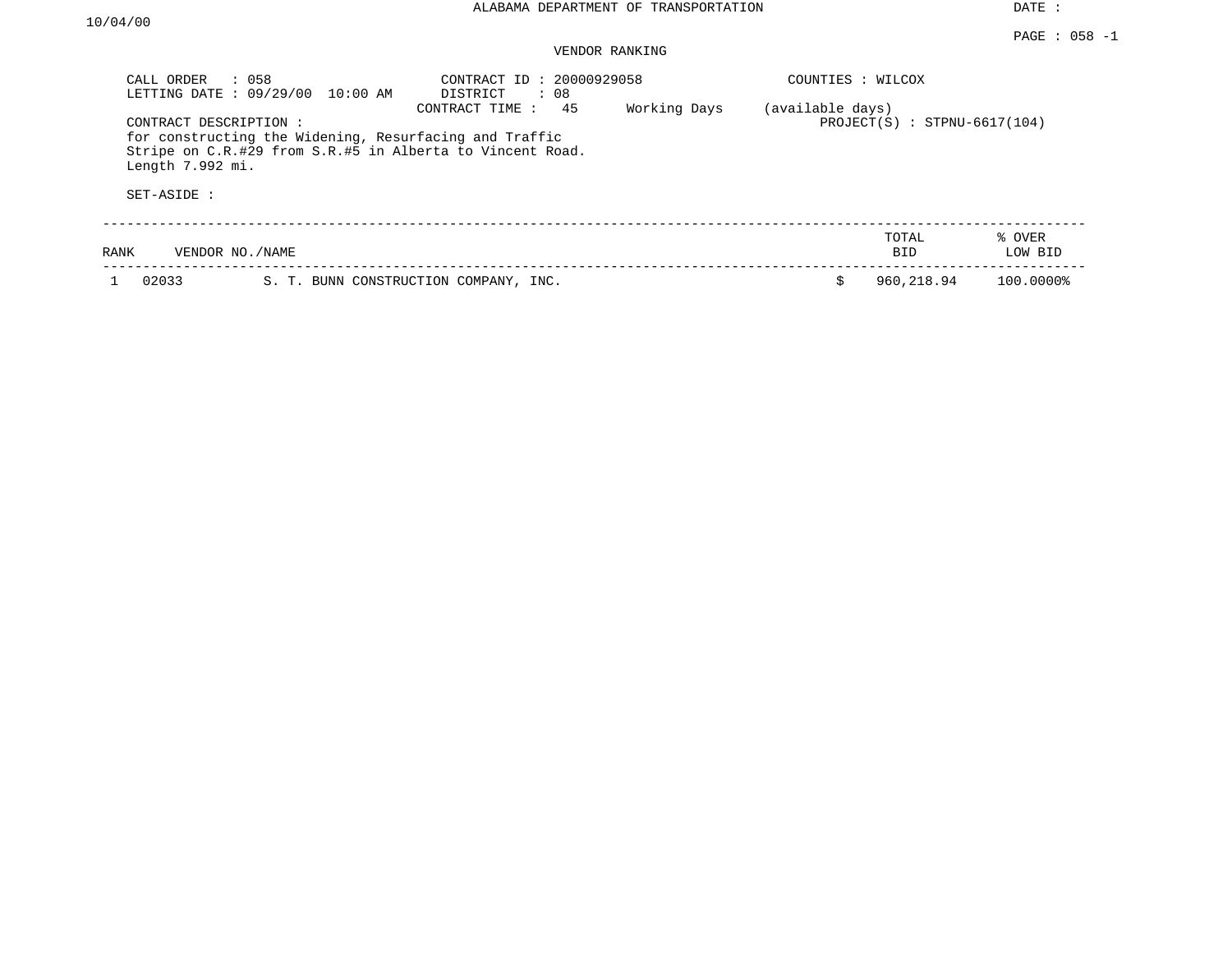### TABULATION OF BIDS

| 058<br>ORDER<br>CALL             | 20000929058<br>CONTRACT ID | COUNTIES :<br>WILCOX |
|----------------------------------|----------------------------|----------------------|
| LETTING DATE : 09/29/00 10:00 AM | 08<br>DISTRICT             |                      |

|                                          |               |      | $(1)$ 02033                  |           |            |        |            |        |
|------------------------------------------|---------------|------|------------------------------|-----------|------------|--------|------------|--------|
|                                          |               |      | S. T. BUNN CONSTRUCTION CO., |           |            |        |            |        |
| LINE NO / ITEM CODE / ALT                |               |      |                              |           |            |        |            |        |
| ITEM DESCRIPTION                         | OUANTITY      |      | UNIT PRICE                   | AMOUNT    | UNIT PRICE | AMOUNT | UNIT PRICE | AMOUNT |
|                                          |               |      |                              |           |            |        |            |        |
| SECTION 0001 Total                       |               |      |                              |           |            |        |            |        |
|                                          |               |      |                              |           |            |        |            |        |
| 0010 405A000                             | 6176.000 GAL  |      | 1.25000                      | 7720.00   |            |        |            |        |
| Tack Coat                                |               |      |                              |           |            |        |            |        |
| 0020 424A200                             | 6228.000 TON  |      | 38.76000                     | 241397.28 |            |        |            |        |
| Superpave Bituminous Concrete Wearing    |               |      |                              |           |            |        |            |        |
| Surface Layer, 1/2" Maximum Aggregate    |               |      |                              |           |            |        |            |        |
| Size Mix, ESAL Range A                   |               |      |                              |           |            |        |            |        |
| 0030 424B409                             | 14720.000 TON |      | 36.00000                     | 529920.00 |            |        |            |        |
| Superpave Bituminous Concrete Upper      |               |      |                              |           |            |        |            |        |
| Binder Layer, Leveling, 1" Max Aggregate |               |      |                              |           |            |        |            |        |
| Size Mix, ESAL Range A                   |               |      |                              |           |            |        |            |        |
| 0040 424B412                             | 1386.000 TON  |      | 43.46000                     | 60235.56  |            |        |            |        |
| Superpave Bituminous ConcreteUpper       |               |      |                              |           |            |        |            |        |
| Binder Layer, Widening, 1" Max           |               |      |                              |           |            |        |            |        |
| Aggregate Size Mix, ESAL Range A         |               |      |                              |           |            |        |            |        |
| 0050 600A000                             |               | LUMP | 74000.00000                  | 74000.00  |            |        |            |        |
| Mobilization                             |               |      |                              |           |            |        |            |        |
| 0060 630A000                             | 150.000 LF    |      | 15.00000                     | 2250.00   |            |        |            |        |
| Steel Beam Guardrail, Class A, Type 1    |               |      |                              |           |            |        |            |        |
| 0070 630C022                             | 4.000 EACH    |      | 1200.00000                   | 4800.00   |            |        |            |        |
| Guardrail End Anchor, Type Special       |               |      |                              |           |            |        |            |        |
| 0080 630C070                             | 4.000 EACH    |      | 1500.00000                   | 6000.00   |            |        |            |        |
| Guardrail End Anchor, Type 10 Series     |               |      |                              |           |            |        |            |        |
| 0090 701A030                             | 16.000 MILE   |      | 600.00000                    | 9600.00   |            |        |            |        |
| Solid White, Class 2T, Type A, Traffic   |               |      |                              |           |            |        |            |        |
| Stripe                                   |               |      |                              |           |            |        |            |        |
| 0100 701A034                             | 12.000 MILE   |      | 600.00000                    | 7200.00   |            |        |            |        |
| Solid Yellow, Class 2T, Type A, Traffic  |               |      |                              |           |            |        |            |        |
| Stripe                                   |               |      |                              |           |            |        |            |        |
| 0110 701A044                             | 4.000 MILE    |      | 290.00000                    | 1160.00   |            |        |            |        |
| Broken Yellow, Class 2T, Type A,         |               |      |                              |           |            |        |            |        |
| Traffic Stripe                           |               |      |                              |           |            |        |            |        |
| 0120 701C000                             | 8.000 MILE    |      | 320.00000                    | 2560.00   |            |        |            |        |
| Broken Temporary Traffic Stripe          |               |      |                              |           |            |        |            |        |
| 0130 701C001                             | 24.000 MILE   |      | 340.00000                    | 8160.00   |            |        |            |        |
| Solid Temporary Traffic Stripe           |               |      |                              |           |            |        |            |        |
| 150.000 SOFT<br>0140 703A004             |               |      | 3.00000                      | 450.00    |            |        |            |        |
| Traffic Control Markings, Class 2T,      |               |      |                              |           |            |        |            |        |
| Type A                                   |               |      |                              |           |            |        |            |        |
| 0150 703B004                             | 137.000 SQFT  |      | 5.00000                      | 685.00    |            |        |            |        |
| Traffic Control Legends, Class 2T, Type  |               |      |                              |           |            |        |            |        |
| Α                                        |               |      |                              |           |            |        |            |        |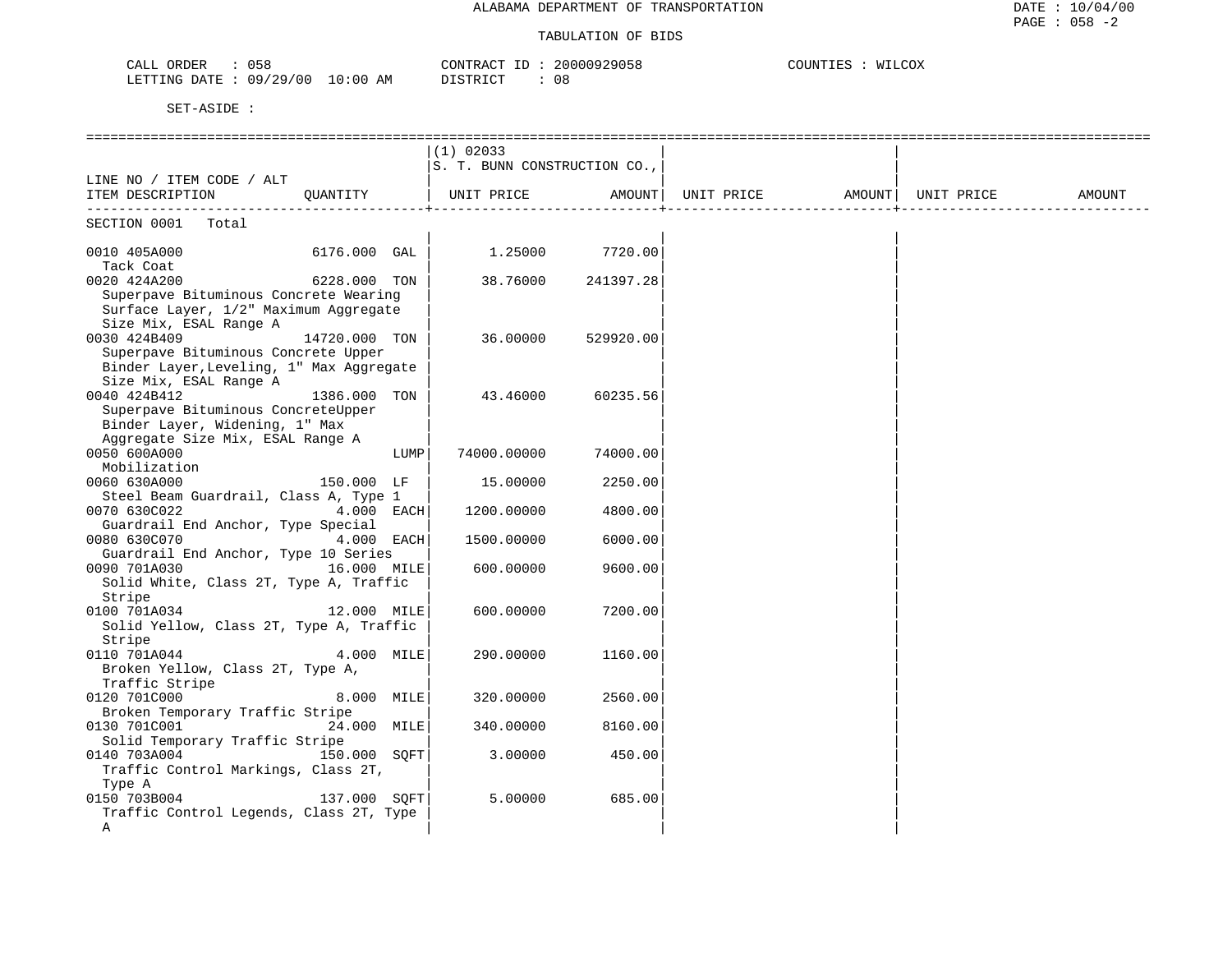| 058<br>ORDER<br>لللطات   |             | CONTRACT                               | 30000929058 | COUNT<br>WILCOX |
|--------------------------|-------------|----------------------------------------|-------------|-----------------|
| 09/29/00<br>LETTING DATE | 10:00<br>ΆM | $T$ CTD $T$ $\ell$<br>TAT<br>--------- | U O         |                 |

|                                        |             |      | $(1)$ 02033                  |             |            |        |            |        |
|----------------------------------------|-------------|------|------------------------------|-------------|------------|--------|------------|--------|
|                                        |             |      | S. T. BUNN CONSTRUCTION CO., |             |            |        |            |        |
| LINE NO / ITEM CODE / ALT              |             |      |                              |             |            |        |            |        |
| ITEM DESCRIPTION                       | QUANTITY    |      | UNIT PRICE AMOUNT            |             | UNIT PRICE | AMOUNT | UNIT PRICE | AMOUNT |
| 0160 703D001                           | 150.000     | SOFT | 1.30000                      | 195.00      |            |        |            |        |
| Temporary Traffic Control Markings     |             |      |                              |             |            |        |            |        |
| 0170 703E001 137.000                   |             | SOFT | 1.30000                      | 178.10      |            |        |            |        |
| Temporary Traffic Control Legends      |             |      |                              |             |            |        |            |        |
| 0180 740B000<br>204.000                |             | SOFT | 12.00000                     | 2448.00     |            |        |            |        |
| Construction Signs                     |             |      |                              |             |            |        |            |        |
| 0190 740E000                           | 60.000 EACH |      | 1.00000                      | 60.00       |            |        |            |        |
| Cones (36 Inches High)                 |             |      |                              |             |            |        |            |        |
| 0200 7400000                           | 1.000       | EACH | 1200.00000                   | 1200.00     |            |        |            |        |
| Pilot Car                              |             |      |                              |             |            |        |            |        |
| 0210 998A000                           |             | LUMP | 0.00000                      | 0.00        |            |        |            |        |
| Construction Fuel (Maximum Bid Limited |             |      |                              |             |            |        |            |        |
| To $$344,600.00)$                      |             |      |                              |             |            |        |            |        |
| SECTION TOTALS                         |             |      | \$                           | 960,218.94  |            |        |            |        |
| CONTRACT TOTALS                        |             |      | \$                           | 960, 218.94 |            |        |            |        |
|                                        |             |      |                              |             |            |        |            |        |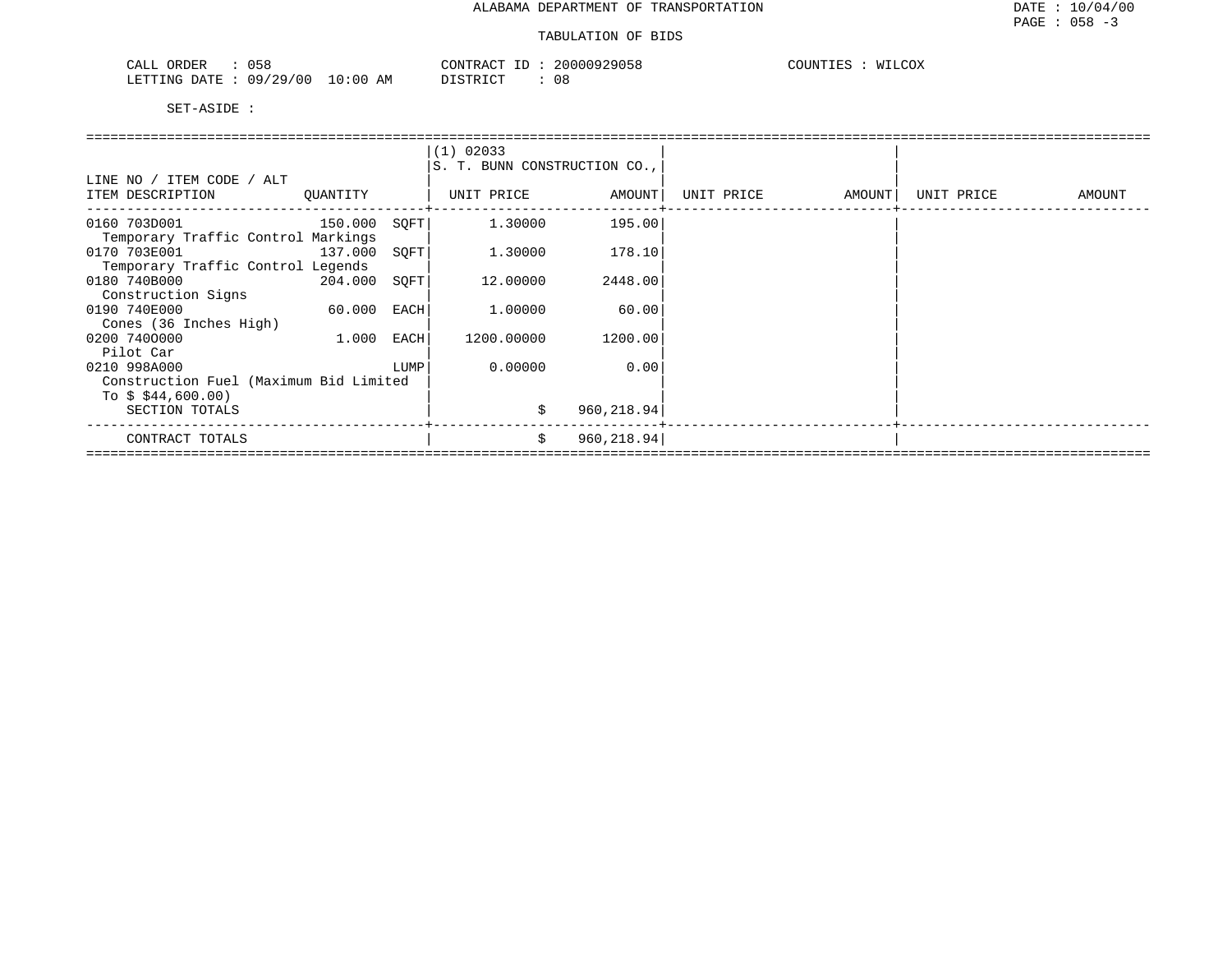PAGE : 060 -1

### VENDOR RANKING

| Working Days<br>(available days)<br>50<br>CONTRACT TIME:<br>PROJECT $(S)$ : ER-7303 $(2)$<br>CONTRACT DESCRIPTION :<br>RURAL<br>for constructing the Drainage Structure Repair on South | : 060<br>CALL ORDER<br>LETTING DATE : 09/29/00 10:00 AM | CONTRACT ID: 20000929060<br>$\colon$ 07<br>DISTRICT | COUNTIES : BARBOUR |
|-----------------------------------------------------------------------------------------------------------------------------------------------------------------------------------------|---------------------------------------------------------|-----------------------------------------------------|--------------------|
|                                                                                                                                                                                         |                                                         |                                                     |                    |
|                                                                                                                                                                                         | Randolph Avenue in Eufaula. Length 0.083 mi.            |                                                     |                    |

| RANK |       | VENDOR NO./NAME                  | TOTAL<br><b>BID</b> | % OVER<br>LOW BID |
|------|-------|----------------------------------|---------------------|-------------------|
|      | 07001 | S. A. GRAHAM COMPANY, INC.       | 93,406.00           | 100.0000%         |
|      | 12019 | LEVERETT CONSTRUCTION COMPANY    | 94,428.00           | 101.0941%         |
|      | 06005 | FLOYD CONSTRUCTION COMPANY, INC. | 95,511.50           | 102.2541%         |
|      | 01018 | APAC-ALABAMA, INC.               | 115,032.55          | 123.1532%         |
|      | 03081 | CARDWELL CORPORATION             | 135,726.25          | 145.3078%         |
| 6.   | 04009 | W. W. DYAR & SONS, INC.          | 138,387.00          | 148.1564%         |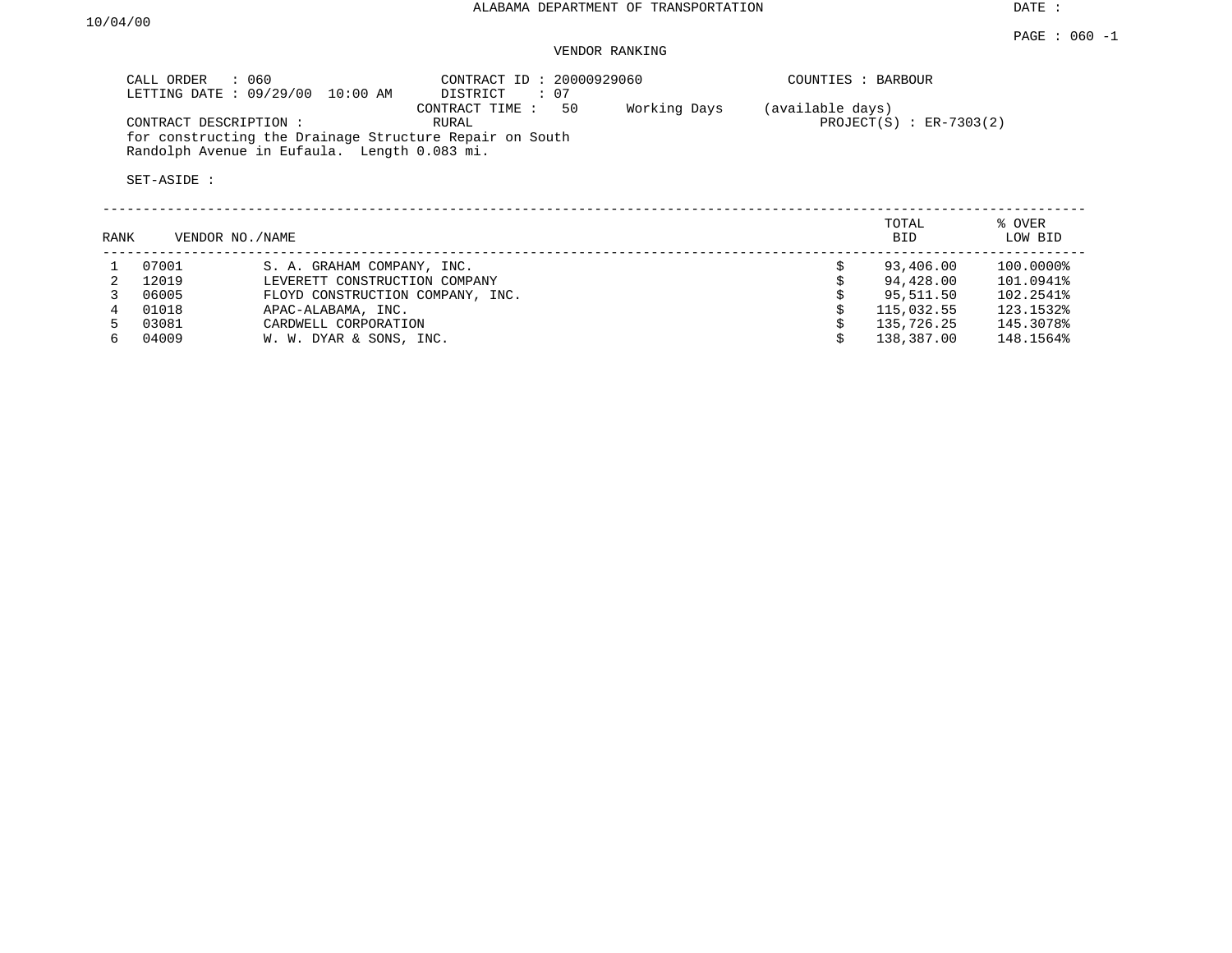| ORDER<br>CALL<br>06∪                 |              | יחים ג מיחזגם<br>$- -$<br>CUNTRAC. | 20000929060<br>$\cap$ $\cap$ $\cap$ | COUNTIES<br>זזר∧ רו ר<br><b>BUUN</b> |
|--------------------------------------|--------------|------------------------------------|-------------------------------------|--------------------------------------|
| 09/29/00<br>.RTTTNG<br>DATE.<br>____ | ΑM<br>ነ: 0 ( | די הרו אידי פי                     | $\sim$ $\sim$<br>ັ                  |                                      |

|                                               |               |      | (1) 07001                                                                            |          | $(2)$ 12019       |             | (3) 06005   |          |
|-----------------------------------------------|---------------|------|--------------------------------------------------------------------------------------|----------|-------------------|-------------|-------------|----------|
|                                               |               |      | S. A. GRAHAM COMPANY, INC.  LEVERETT CONSTRUCTION COMPAN FLOYD CONSTRUCTION COMPANY, |          |                   |             |             |          |
| LINE NO / ITEM CODE / ALT                     |               |      |                                                                                      |          |                   |             |             |          |
| ITEM DESCRIPTION QUANTITY<br>. <u>.</u> .     |               |      | UNIT PRICE AMOUNT                                                                    |          | UNIT PRICE AMOUNT | ___________ | UNIT PRICE  | AMOUNT   |
| SECTION 0001 Total                            |               |      |                                                                                      |          |                   |             |             |          |
| 0010 201A000                                  |               | LUMP | 2500.00000                                                                           | 2500.00  | 3000.00000        | 3000.00     | 13200.00000 | 13200.00 |
| Clearing & Grubbing (Approximately 1<br>ACRE) |               |      |                                                                                      |          |                   |             |             |          |
| 0020 210A000                                  | 369.000 CYIP  |      | 6.00000                                                                              | 2214.00  | 3.00000           | 1107.00     | 4.00000     | 1476.00  |
| Unclassified Excavation                       |               |      |                                                                                      |          |                   |             |             |          |
| 0030 210D011                                  | 3347.000 CYIP |      | 6.00000                                                                              | 20082.00 | 6.00000           | 20082.00    | 4.50000     | 15061.50 |
| Borrow Excavation (A4 or Better)              |               |      |                                                                                      |          |                   |             |             |          |
| 0040 214A000                                  | 150.000 CUYD  |      | 8.00000                                                                              | 1200.00  | 4.00000           | 600.00      | 6.00000     | 900.00   |
| Structure Excavation                          |               |      |                                                                                      |          |                   |             |             |          |
| 0050 214B000                                  | 214.000 CUYD  |      | 10,00000                                                                             | 2140.00  | 10.00000          | 2140.00     | 6.00000     | 1284.00  |
| Foundation Backfill, Local                    |               |      |                                                                                      |          |                   |             |             |          |
| 0060 530A203                                  | 203.000 LF    |      | 38,00000                                                                             | 7714.00  | 45.00000          | 9135.00     | 40.00000    | 8120.00  |
| 30" Roadway Pipe (14 Gauge C.C.S.P.I.)        |               |      |                                                                                      |          |                   |             |             |          |
| 0070 530A204                                  | 82.000 LF     |      | 52.00000                                                                             | 4264.00  | 55.00000          | 4510.00     | 45.00000    | 3690.00  |
| 36" Roadway Pipe (14 Gauge C.C.S.P.I.)        |               |      |                                                                                      |          |                   |             |             |          |
| 0080 530A805                                  | 23.000 LF     |      | 26.00000                                                                             | 598.00   | 30.00000          | 690.00      | 23,00000    | 529.00   |
| 24" Roadway Pipe (12 Gauge) (Stack Pipe)      |               |      |                                                                                      |          |                   |             |             |          |
| (No Bedding Required)                         |               |      |                                                                                      |          |                   |             |             |          |
| 0090 600A000                                  |               | LUMP | 4500.00000                                                                           | 4500.00  | 4000.00000        | 4000.00     | 11600.00000 | 11600.00 |
| Mobilization                                  |               |      |                                                                                      |          |                   |             |             |          |
| 0100 602B000                                  | $1.000$ EACH  |      | 200.00000                                                                            | 200.00   | 200.00000         | 200.00      | 150.00000   | 150.00   |
| Land Survey Markers                           |               |      |                                                                                      |          |                   |             |             |          |
| 0110 610C001                                  | 440.000 TON   |      | 25.00000                                                                             | 11000.00 | 30.00000          | 13200.00    | 29.50000    | 12980.00 |
| Loose Riprap, Class 2                         |               |      |                                                                                      |          |                   |             |             |          |
| 0120 610D003                                  | 408.000 SOYD  |      | 2.75000                                                                              | 1122.00  | 3.00000           | 1224.00     | 2.50000     | 1020.00  |
| Filter Blanket, Geotextile                    |               |      |                                                                                      |          |                   |             |             |          |
| 0130 614A000                                  | 16.000 CUYD   |      | 240.00000                                                                            | 3840.00  | 200.00000         | 3200.00     | 10.00000    | 160.00   |
| Slope Paving<br>0140 619A004                  |               |      |                                                                                      |          |                   |             |             |          |
| 30" Roadway Pipe End Treatment, Class 1       | 1.000 EACH    |      | 550.00000                                                                            | 550.00   | 500.00000         | 500.00      | 600,00000   | 600.00   |
| 0150 619A005                                  | 1.000 EACH    |      | 650.00000                                                                            | 650.00   | 4000.00000        | 4000.00     | 1800.00000  | 1800.00  |
| 36" Roadway Pipe End Treatment, Class 1       |               |      |                                                                                      |          |                   |             |             |          |
| 0160 621A002                                  | 1.000 EACH    |      | 2200.00000                                                                           | 2200.00  | 3000.00000        | 3000.00     | 1600.00000  | 1600.00  |
| Junction Boxes, Type 4 or 2p                  |               |      |                                                                                      |          |                   |             |             |          |
| 0170 621A003                                  | 1.000 EACH    |      | 2100.00000                                                                           | 2100.00  | 2000.00000        | 2000.00     | 1500.00000  | 1500.00  |
| Junction Boxes, Type 4 Or 1P                  |               |      |                                                                                      |          |                   |             |             |          |
| 0180 621A011                                  | 3.000 EACH    |      | 2000.00000                                                                           | 6000.00  | 2000.00000        | 6000.00     | 1200.00000  | 3600.00  |
| Junction Boxes, Type 1 Or 1P                  |               |      |                                                                                      |          |                   |             |             |          |
| 0190 621B011                                  | 3.000 EACH    |      | 450.00000                                                                            | 1350.00  | 250.00000         | 750.00      | 250.00000   | 750.00   |
| Junction Box Units, Type 1 Or 1P              |               |      |                                                                                      |          |                   |             |             |          |
|                                               |               |      |                                                                                      |          |                   |             |             |          |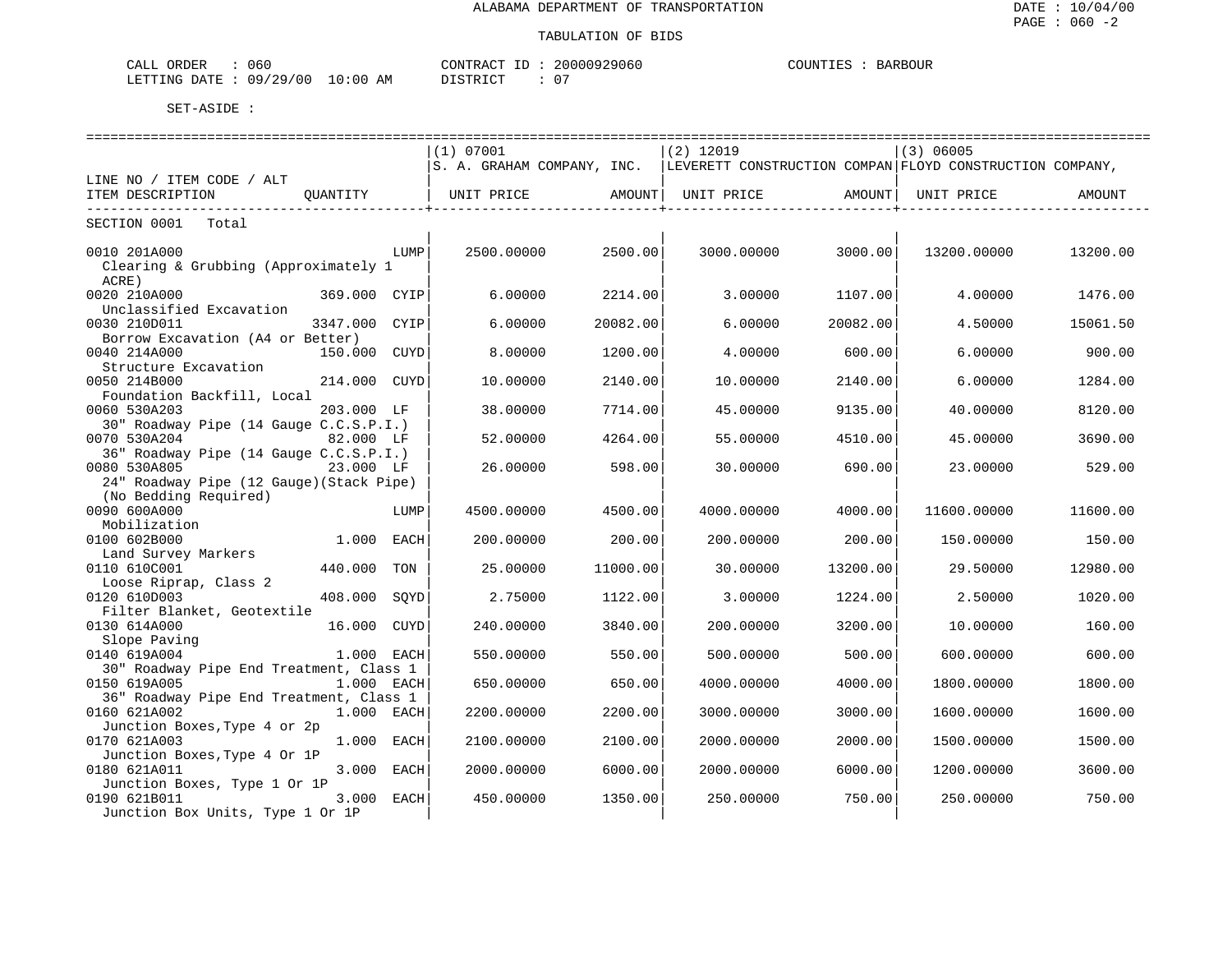| CALL ORDER                       | 060 | CONTRACT ID |  | 20000929060 | COUNTIES | BARBOUR |
|----------------------------------|-----|-------------|--|-------------|----------|---------|
| LETTING DATE : 09/29/00 10:00 AM |     | DISTRICT    |  |             |          |         |

|                                                            |          |             | (1) 07001                  |           | $(2)$ 12019                                              |           | (3) 06005  |                 |
|------------------------------------------------------------|----------|-------------|----------------------------|-----------|----------------------------------------------------------|-----------|------------|-----------------|
|                                                            |          |             | S. A. GRAHAM COMPANY, INC. |           | LEVERETT CONSTRUCTION COMPAN FLOYD CONSTRUCTION COMPANY, |           |            |                 |
| LINE NO / ITEM CODE / ALT<br>ITEM DESCRIPTION              | OUANTITY |             | UNIT PRICE                 | AMOUNT    | UNIT PRICE                                               | AMOUNT    | UNIT PRICE | AMOUNT          |
| 0200 650A000<br>Topsoil                                    | 180.000  | CYIP        | 10,00000                   | 1800.00   | 7.00000                                                  | 1260.00   | 8,00000    | 1440.00         |
| 0210 652A061<br>Seeding (Mix 3E)                           | 1,000    | ACRE        | 1200.00000                 | 1200.00   | 1000.00000                                               | 1000.00   | 800.00000  | 800.00          |
| 0220 654A000<br>Solid Sodding                              | 13.000   | SOYD        | 6.00000                    | 78.00     | 10.00000                                                 | 130.00    | 8,00000    | 104.00          |
| 0230 656A001<br>Mulching, Class A, Type 2                  | 1.000    | ACRE        | 2000.00000                 | 2000.00   | 1000.00000                                               | 1000.00   | 800.00000  | 800.00          |
| 0240 659A000<br>Erosion Control Netting, Class A           | 1025.000 | SOYD        | 4.00000                    | 4100.00   | 2.00000                                                  | 2050.00   | 1,80000    | 1845.00         |
| 0250 665F000<br>Hay Bales                                  | 78.000   | EACH        | 6.00000                    | 468.00    | 8,00000                                                  | 624.00    | 6,00000    | 468.00          |
| 0260 6651000<br>Temporary Riprap, Class 2                  | 60.000   | TON         | 22.00000                   | 1320.00   | 40.00000                                                 | 2400.00   | 35.00000   | 2100.00         |
| 0270 665J000<br>Silt Fence, Type A                         | 620.000  | LF          | 6.25000                    | 3875.00   | 3.50000                                                  | 2170.00   | 5.00000    | 3100.00         |
| 0280 665K000                                               | 62.000   | CUYD        | 20.00000                   | 1240.00   | 8,00000                                                  | 496.00    | 12.00000   | 744.00          |
| Drainage Sump Excavation<br>0290 680A000                   |          | LUMP        | 800.00000                  | 800.00    | 2000.00000                                               | 2000.00   | 1500.00000 | 1500.00         |
| Engineering Controls<br>0300 740B000<br>Construction Signs | 80.000   | SOFT        | 15.00000                   | 1200.00   | 12,00000                                                 | 960.00    | 16.00000   | 1280.00         |
| 0310 740D000<br>Channelizing Drums                         | 10.000   | <b>EACH</b> | 60.00000                   | 600.00    | 50.00000                                                 | 500.00    | 60.00000   | 600.00          |
| 0320 740E000<br>Cones (36 Inches High)                     | 20.000   | EACH        | 20.00000                   | 400.00    | 15.00000                                                 | 300.00    | 25.00000   | 500.00          |
| 0330 740M000<br>Weight For Cone                            | 20.000   | EACH        | 5.00000                    | 100.00    | 10.00000                                                 | 200.00    | 10.00000   | 200.00          |
| 0340 998A000                                               |          | LUMP        | 1,00000                    | 1.00      | 0.00000                                                  | 0.00      | 10.00000   | 10.00           |
| Construction Fuel (Maximum Bid Limited<br>To $$5,500.00)$  |          |             |                            |           |                                                          |           |            |                 |
| SECTION TOTALS                                             |          |             |                            | 93,406,00 | \$                                                       | 94,428.00 |            | \$<br>95,511.50 |
| CONTRACT TOTALS                                            |          |             | \$                         | 93,406.00 | $\ddot{s}$                                               | 94,428.00 |            | \$<br>95,511.50 |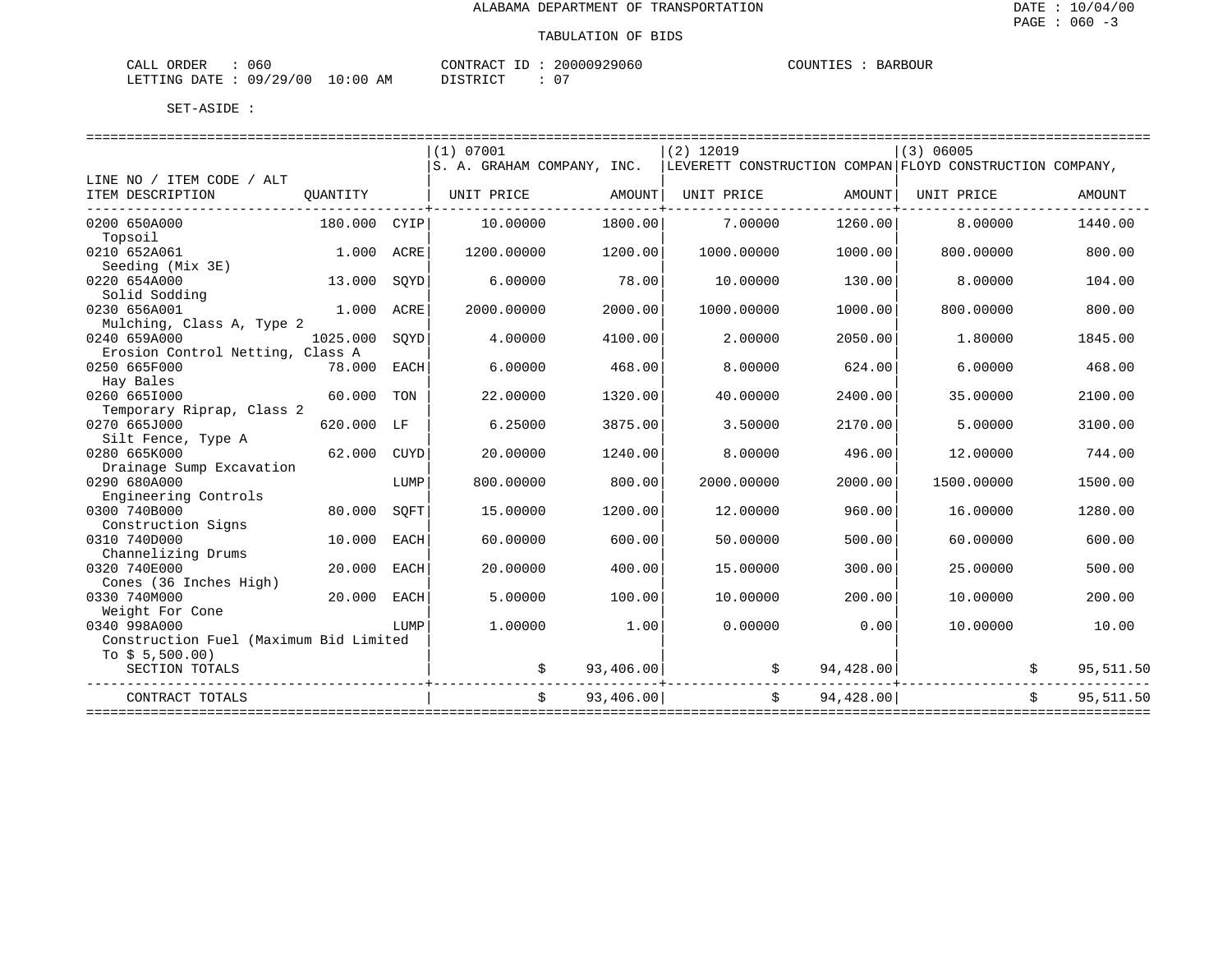# TABULATION OF BIDS

| ORDER<br>CALL | 060      |       | $ -$<br>CONTRACT | 20000929060 | COUNTIES<br>BARBOUR |
|---------------|----------|-------|------------------|-------------|---------------------|
|               |          | 10:00 |                  | $\cap$      |                     |
| LETTING DATE  | 09/29/00 | ΑM    | STRICT           | U           |                     |

|                                                                     |               |      | $(4)$ 01018        |          | (5) 03081                      |          | $(6)$ 04009                                    |          |
|---------------------------------------------------------------------|---------------|------|--------------------|----------|--------------------------------|----------|------------------------------------------------|----------|
|                                                                     |               |      | APAC-ALABAMA, INC. |          |                                |          | CARDWELL CORPORATION   W. W. DYAR & SONS, INC. |          |
| LINE NO / ITEM CODE / ALT                                           |               |      |                    |          |                                |          |                                                |          |
| ITEM DESCRIPTION<br>-----------                                     | OUANTITY      |      | UNIT PRICE         | AMOUNT   | UNIT PRICE AMOUNT   UNIT PRICE |          |                                                | AMOUNT   |
| SECTION 0001<br>Total                                               |               |      |                    |          |                                |          |                                                |          |
| 0010 201A000                                                        |               | LUMP | 4900.00000         | 4900.00  | 15000.00000                    | 15000.00 | 10000.00000                                    | 10000.00 |
| Clearing & Grubbing (Approximately 1                                |               |      |                    |          |                                |          |                                                |          |
| ACRE)                                                               |               |      |                    |          |                                |          |                                                |          |
| 0020 210A000                                                        | 369.000 CYIP  |      | 5.52000            | 2036.88  | 6,00000                        | 2214.00  | 4.00000                                        | 1476.00  |
| Unclassified Excavation                                             |               |      |                    |          |                                |          |                                                |          |
| 0030 210D011                                                        | 3347.000 CYIP |      | 8.32000            | 27847.04 | 7.25000                        | 24265.75 | 10.00000                                       | 33470.00 |
| Borrow Excavation (A4 or Better)                                    |               |      |                    |          |                                |          |                                                |          |
| 0040 214A000                                                        | 150.000 CUYD  |      | 5.00000            | 750.00   | 6.00000                        | 900.00   | 8,00000                                        | 1200.00  |
| Structure Excavation                                                |               |      |                    |          |                                |          |                                                |          |
| 0050 214B000                                                        | 214.000 CUYD  |      | 7.42000            | 1587.88  | 7.25000                        | 1551.50  | 32.00000                                       | 6848.00  |
| Foundation Backfill, Local                                          |               |      |                    |          |                                |          |                                                |          |
| 0060 530A203                                                        | 203.000 LF    |      | 46.59000           | 9457.77  | 45.00000                       | 9135.00  | 42.00000                                       | 8526.00  |
| 30" Roadway Pipe (14 Gauge C.C.S.P.I.)                              |               |      |                    |          |                                |          |                                                |          |
| 0070 530A204                                                        | 82.000 LF     |      | 48.62000           | 3986.84  | 52.00000                       | 4264.00  | 48.00000                                       | 3936.00  |
| 36" Roadway Pipe (14 Gauge C.C.S.P.I.)<br>0080 530A805<br>23.000 LF |               |      | 104.68000          | 2407.64  | 35.00000                       | 805.00   | 29.00000                                       | 667.00   |
| 24" Roadway Pipe (12 Gauge) (Stack Pipe)                            |               |      |                    |          |                                |          |                                                |          |
| (No Bedding Required)                                               |               |      |                    |          |                                |          |                                                |          |
| 0090 600A000                                                        |               | LUMP | 11200.00000        | 11200.00 | 18000.00000                    | 18000.00 | 12000.00000                                    | 12000.00 |
| Mobilization                                                        |               |      |                    |          |                                |          |                                                |          |
| 0100 602B000                                                        | $1.000$ EACH  |      | 50.00000           | 50.00    | 75,00000                       | 75.00    | 200.00000                                      | 200.00   |
| Land Survey Markers                                                 |               |      |                    |          |                                |          |                                                |          |
| 0110 610C001                                                        | 440.000 TON   |      | 40.75000           | 17930.00 | 38,00000                       | 16720.00 | 32.00000                                       | 14080.00 |
| Loose Riprap, Class 2                                               |               |      |                    |          |                                |          |                                                |          |
| 0120 610D003                                                        | 408.000       | SOYD | 3,00000            | 1224.00  | 4.00000                        | 1632.00  | 5.00000                                        | 2040.00  |
| Filter Blanket, Geotextile                                          |               |      |                    |          |                                |          |                                                |          |
| 0130 614A000                                                        | 16.000 CUYD   |      | 1,00000            | 16.00    | 250.00000                      | 4000.00  | 275.00000                                      | 4400.00  |
| Slope Paving                                                        |               |      |                    |          |                                |          |                                                |          |
| 0140 619A004                                                        | 1.000 EACH    |      | 700.00000          | 700.00   | 800,00000                      | 800.00   | 900.00000                                      | 900.00   |
| 30" Roadway Pipe End Treatment, Class 1                             |               |      |                    |          |                                |          |                                                |          |
| 0150 619A005                                                        | 1.000 EACH    |      | 2900.00000         | 2900.00  | 3500.00000                     | 3500.00  | 1100.00000                                     | 1100.00  |
| 36" Roadway Pipe End Treatment, Class 1                             |               |      |                    |          |                                |          |                                                |          |
| 0160 621A002                                                        | 1.000 EACH    |      | 2590.00000         | 2590.00  | 2500.00000                     | 2500.00  | 2600.00000                                     | 2600.00  |
| Junction Boxes, Type 4 or 2p<br>0170 621A003                        | 1.000 EACH    |      |                    | 1420.00  |                                |          |                                                |          |
|                                                                     |               |      | 1420.00000         |          | 2000.00000                     | 2000.00  | 2600.00000                                     | 2600.00  |
| Junction Boxes, Type 4 Or 1P<br>0180 621A011                        | 3.000 EACH    |      | 1420.00000         | 4260.00  | 2000.00000                     | 6000.00  | 2600.00000                                     | 7800.00  |
| Junction Boxes, Type 1 Or 1P                                        |               |      |                    |          |                                |          |                                                |          |
| 0190 621B011                                                        | $3.000$ EACH  |      | 350.00000          | 1050.00  | 500.00000                      | 1500.00  | 400.00000                                      | 1200.00  |
| Junction Box Units, Type 1 Or 1P                                    |               |      |                    |          |                                |          |                                                |          |
|                                                                     |               |      |                    |          |                                |          |                                                |          |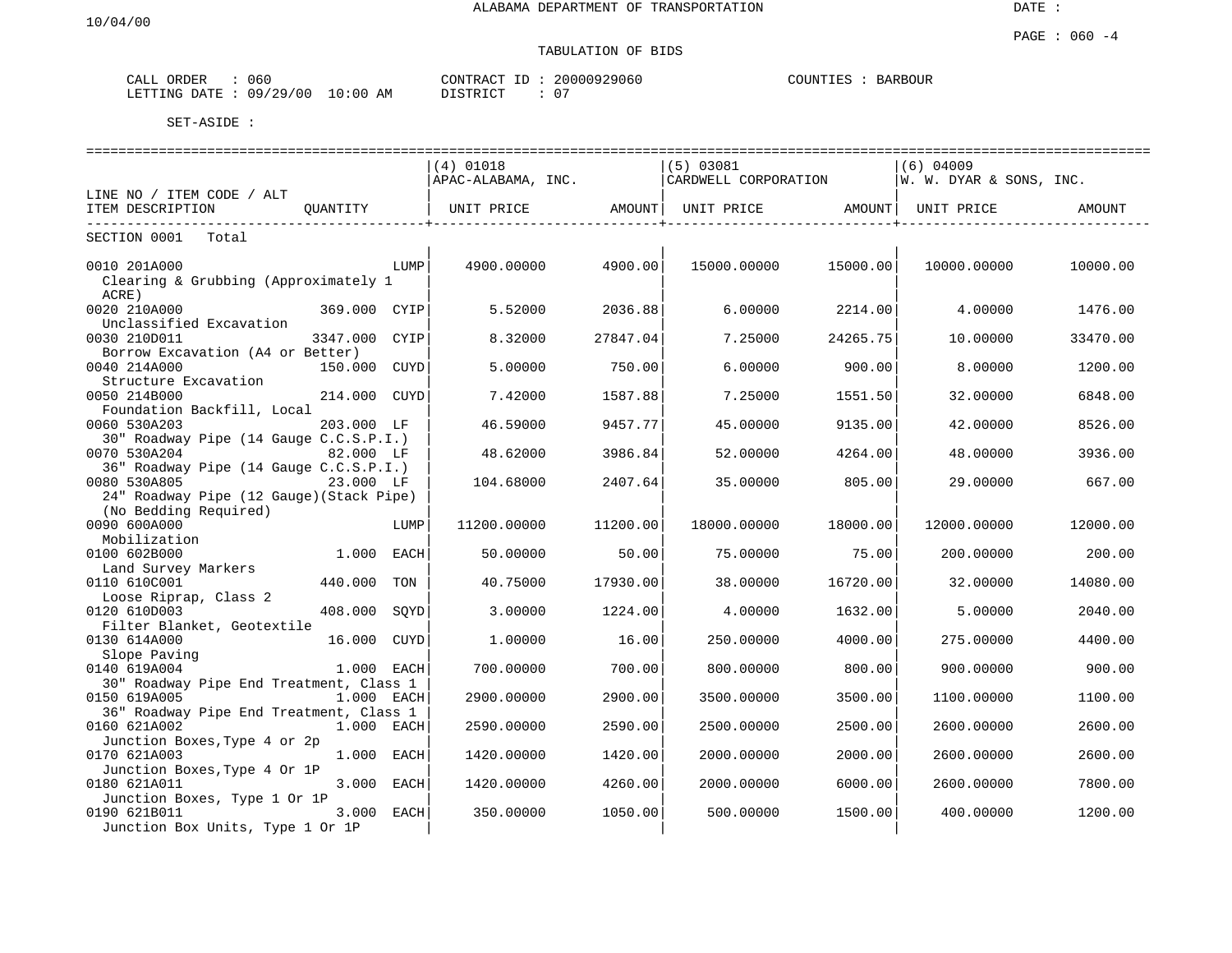| ORDER<br>CALI  | 060      |               | 'ONTRACT   | TD. | 20000929060 | COUNTIES | <b>BARBOUR</b> |
|----------------|----------|---------------|------------|-----|-------------|----------|----------------|
| LETTING DATE : | 09/29/00 | LO : 00<br>AM | ד פידי T.S |     |             |          |                |

|                                               |              |             | $(4)$ 01018        |            | (5) 03081            |               | $(6)$ 04009             |                  |
|-----------------------------------------------|--------------|-------------|--------------------|------------|----------------------|---------------|-------------------------|------------------|
|                                               |              |             | APAC-ALABAMA, INC. |            | CARDWELL CORPORATION |               | W. W. DYAR & SONS, INC. |                  |
| LINE NO / ITEM CODE / ALT<br>ITEM DESCRIPTION | OUANTITY     |             | UNIT PRICE         | AMOUNT     | UNIT PRICE           | AMOUNT        | UNIT PRICE              | AMOUNT           |
| 0200 650A000                                  | 180.000 CYIP |             | 14.00000           | 2520.00    | 7.25000              | 1305.00       | 12.00000                | 2160.00          |
| Topsoil                                       |              |             |                    |            |                      |               |                         |                  |
| 0210 652A061<br>Seeding (Mix 3E)              | 1.000        | ACRE        | 1200.00000         | 1200.00    | 1000.00000           | 1000.00       | 1100.00000              | 1100.00          |
| 0220 654A000                                  | 13.000       | SQYD        | 6.00000            | 78.00      | 8.00000              | 104.00        | 10.00000                | 130.00           |
| Solid Sodding                                 |              |             |                    |            |                      |               |                         |                  |
| 0230 656A001                                  | 1.000        | ACRE        | 1200.00000         | 1200.00    | 1000.00000           | 1000.00       | 800,00000               | 800.00           |
| Mulching, Class A, Type 2<br>0240 659A000     | 1025.000     |             | 2.50000            | 2562.50    | 3,00000              | 3075.00       | 4.00000                 | 4100.00          |
| Erosion Control Netting, Class A              |              | SOYD        |                    |            |                      |               |                         |                  |
| 0250 665F000                                  | 78.000       | EACH        | 8.00000            | 624.00     | 4.00000              | 312.00        | 5.00000                 | 390.00           |
| Hay Bales                                     |              |             |                    |            |                      |               |                         |                  |
| 0260 6651000                                  | 60.000       | TON         | 41.00000           | 2460.00    | 38,00000             | 2280.00       | 30.00000                | 1800.00          |
| Temporary Riprap, Class 2                     |              |             |                    |            |                      |               |                         |                  |
| 0270 665J000                                  | 620.000      | LF          | 5.00000            | 3100.00    | 4.00000              | 2480.00       | 5.00000                 | 3100.00          |
| Silt Fence, Type A                            |              |             |                    |            |                      |               |                         |                  |
| 0280 665K000                                  | 62.000       | CUYD        | 13,00000           | 806.00     | 4.00000              | 248.00        | 12,00000                | 744.00           |
| Drainage Sump Excavation                      |              |             |                    |            |                      |               |                         |                  |
| 0290 680A000                                  |              | LUMP        | 2500.00000         | 2500.00    | 4000.00000           | 4000.00       | 5000.00000              | 5000.00          |
| Engineering Controls                          |              |             |                    |            |                      |               |                         |                  |
| 0300 740B000                                  | 80.000       | SOFT        | 13,00000           | 1040.00    | 12.00000             | 960.00        | 14,00000                | 1120.00          |
| Construction Signs                            |              |             |                    |            |                      |               |                         |                  |
| 0310 740D000                                  | 10.000       | <b>EACH</b> | 37.80000           | 378.00     | 50.00000             | 500.00        | 40.00000                | 400.00           |
| Channelizing Drums                            |              |             |                    |            |                      |               |                         |                  |
| 0320 740E000                                  | 20.000       | EACH        | 7.50000            | 150.00     | 20.00000             | 400.00        | 15,00000                | 300.00           |
| Cones (36 Inches High)                        |              |             |                    |            |                      |               |                         |                  |
| 0330 740M000                                  | 20.000       | EACH        | 5.00000            | 100.00     | 10.00000             | 200.00        | 10.00000                | 200.00           |
| Weight For Cone                               |              |             |                    |            |                      |               |                         |                  |
| 0340 998A000                                  |              | LUMP        | 0.00000            | 0.00       | 3000.00000           | 3000.00       | 2000.00000              | 2000.00          |
| Construction Fuel (Maximum Bid Limited        |              |             |                    |            |                      |               |                         |                  |
| To $$5,500.00)$<br>SECTION TOTALS             |              |             |                    | 115,032.55 |                      |               |                         | 138,387.00       |
| CONTRACT TOTALS                               |              |             | \$                 | 115,032.55 |                      | \$135,726.25] |                         | 138,387.00<br>Ŝ. |
|                                               |              |             |                    |            |                      |               |                         |                  |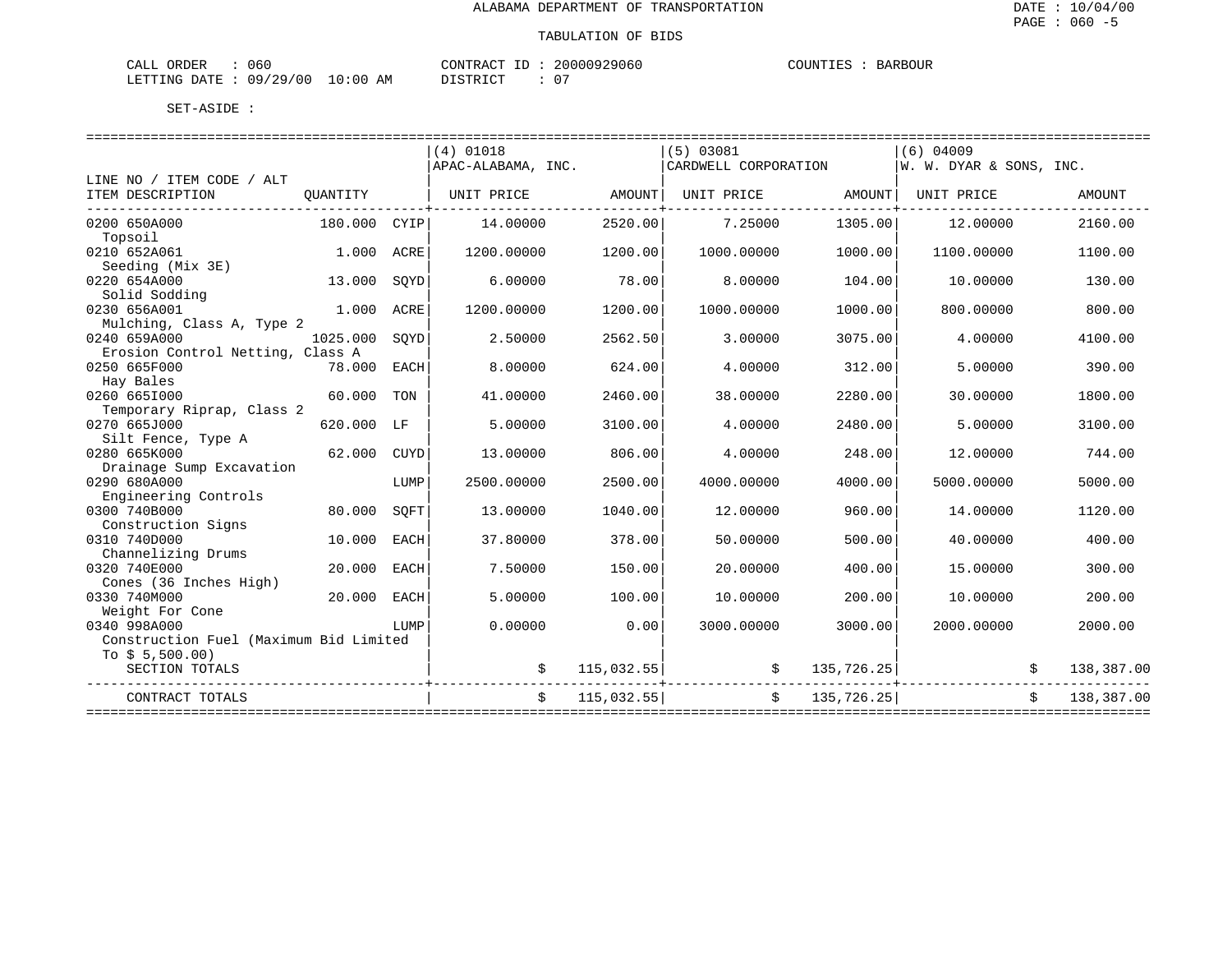DATE :

### VENDOR RANKING

| CALL ORDER                            | : 061<br>LETTING DATE: 09/29/00<br>$10:00$ AM                                                                     | CONTRACT ID: 20000929061<br>DISTRICT<br>: 09                                                  |              |                  | COUNTIES : MOBILE              |                        |
|---------------------------------------|-------------------------------------------------------------------------------------------------------------------|-----------------------------------------------------------------------------------------------|--------------|------------------|--------------------------------|------------------------|
| CONTRACT DESCRIPTION :<br>SET-ASIDE : | #16 (U.S. #90) from west of Swedetown Road to Halls Mill<br>Creek Bridge, southwest of Mobile. Length - 4.500 mi. | 45<br>CONTRACT TIME:<br>MOBILE<br>for constructing the Resurfacing and Traffic Stripe on S.R. | Working Days | (available days) | $PROJECT(S)$ : STPSA-7501(16)  |                        |
| <b>RANK</b>                           | VENDOR NO./NAME                                                                                                   |                                                                                               |              |                  | TOTAL<br><b>BID</b>            | % OVER<br>LOW BID      |
| 23011<br>13008                        | HOSEA O. WEAVER & SONS, INC.<br>MOBILE ASPHALT COMPANY, LLC                                                       |                                                                                               |              |                  | \$1,148,084.86<br>1,359,639.21 | 100.0000%<br>118.4267% |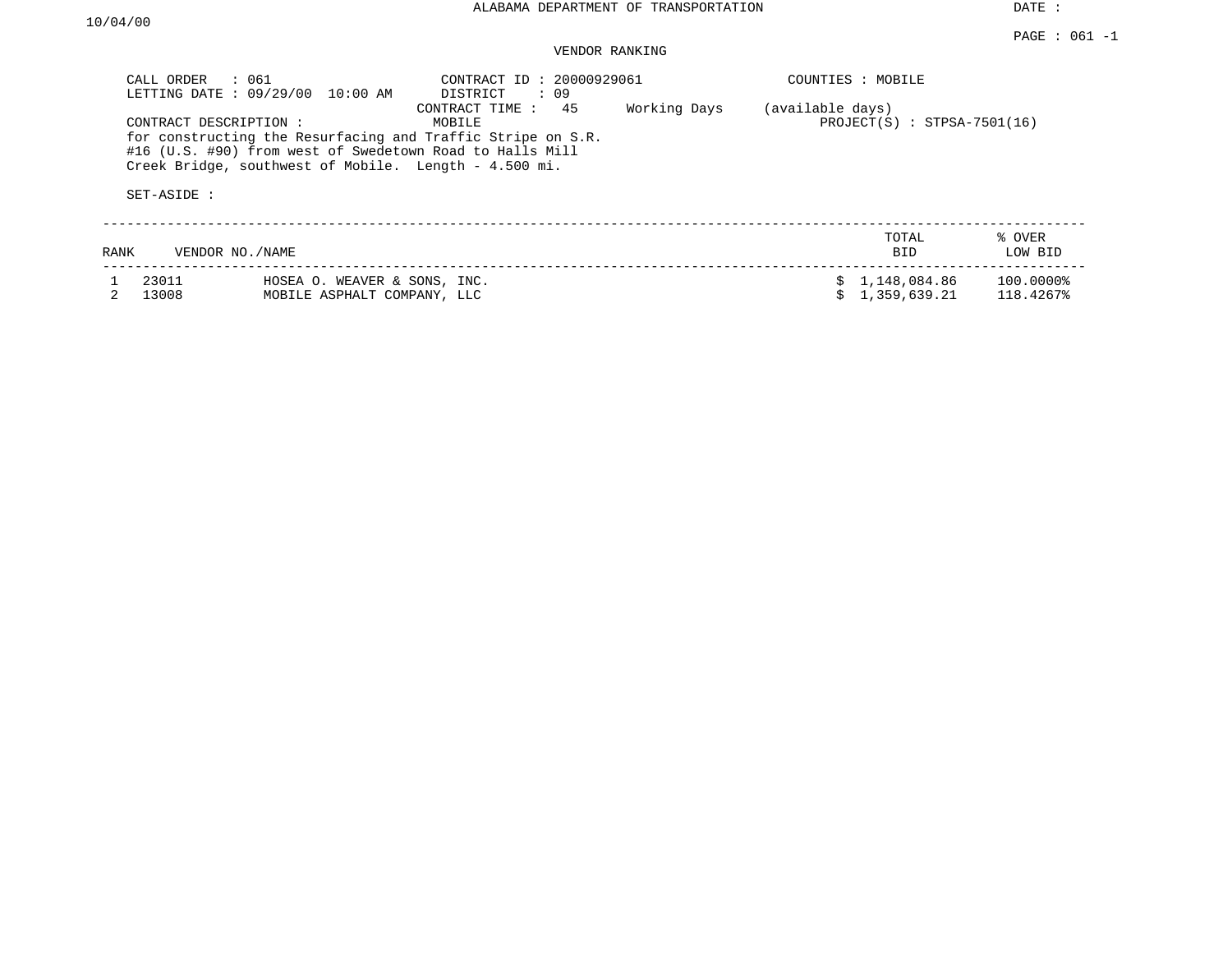#### TABULATION OF BIDS

| ORDER<br>061<br>CALL     |          | CONTRACT ID | 20000929061 | COUNTIES<br>MOBILE |
|--------------------------|----------|-------------|-------------|--------------------|
| 09/29/00<br>LETTING DATE | 10:00 AM | DISTRICT    | 09          |                    |

|                                       |               |      | $(1)$ 23011                                              |           | $(2)$ 13008 |           |            |        |
|---------------------------------------|---------------|------|----------------------------------------------------------|-----------|-------------|-----------|------------|--------|
|                                       |               |      | HOSEA O. WEAVER & SONS, INC. MOBILE ASPHALT COMPANY, LLC |           |             |           |            |        |
| LINE NO / ITEM CODE / ALT             |               |      |                                                          |           |             |           |            |        |
| ITEM DESCRIPTION                      | OUANTITY      |      | UNIT PRICE                                               | AMOUNT    | UNIT PRICE  | AMOUNT    | UNIT PRICE | AMOUNT |
|                                       |               |      |                                                          |           |             |           |            |        |
| SECTION 0001<br>TOTAL                 |               |      |                                                          |           |             |           |            |        |
| 0010 405A000                          | 12380.000 GAL |      | 0.72000                                                  | 8913.60   | 0.96000     | 11884.80  |            |        |
| Tack Coat                             |               |      |                                                          |           |             |           |            |        |
| 0020 408A052                          | 2670.000 SY   |      | 2.38000                                                  | 6354.60   | 1.55000     | 4138.50   |            |        |
| Planing Existing Pavement             |               |      |                                                          |           |             |           |            |        |
| (Approximately 1.10" Thru 2.0" Thick) |               |      |                                                          |           |             |           |            |        |
| 0030 420A011                          | 6600.000 TON  |      | 53.76000                                                 | 354816.00 | 64.97000    | 428802.00 |            |        |
| Polymer Modified Open Graded Friction |               |      |                                                          |           |             |           |            |        |
| Course, Mix 2                         |               |      |                                                          |           |             |           |            |        |
| 0040 424A261                          | 16800.000 TON |      | 35.61000                                                 | 598248.00 | 43.34000    | 728112.00 |            |        |
| Superpave Bituminous Concrete Wearing |               |      |                                                          |           |             |           |            |        |
| Surface Layer, 3/4" Maximum Aggregate |               |      |                                                          |           |             |           |            |        |
| Size Mix, ESAL Range D                |               |      |                                                          |           |             |           |            |        |
| 0050 424A264                          | 25.000 TON    |      | 48.36000                                                 | 1209.00   | 74.65000    | 1866.25   |            |        |
| Superpave Bituminous Concrete Wearing |               |      |                                                          |           |             |           |            |        |
| Surface Layer, Patching, 3/4" Maximum |               |      |                                                          |           |             |           |            |        |
| Aggregate Size Mix, ESAL Range D      |               |      |                                                          |           |             |           |            |        |
| 0060 424A267                          | 100.000 TON   |      | 48.41000                                                 | 4841.00   | 42.73000    | 4273.00   |            |        |
| Superpave Bituminous Concrete Wearing |               |      |                                                          |           |             |           |            |        |
| Surface Layer, Leveling, 3/4" Maximum |               |      |                                                          |           |             |           |            |        |
| Aggregate Size Mix, ESAL Range D      |               |      |                                                          |           |             |           |            |        |
| 0070 424B469                          | 75.000 TON    |      | 46.06000                                                 | 3454.50   | 36.67000    | 2750.25   |            |        |
| Superpave Bituminous Concrete Upper   |               |      |                                                          |           |             |           |            |        |
| Binder Layer, Leveling, 1" Maximum    |               |      |                                                          |           |             |           |            |        |
| Aggregate Size Mix, ESAL Range D      |               |      |                                                          |           |             |           |            |        |
| 0080 600A000                          |               | LUMP | 7994.89000                                               | 7994.89   | 13888.55000 | 13888.55  |            |        |
| Mobilization                          |               |      |                                                          |           |             |           |            |        |
| 0090 622A002                          | 3.000         | EACH | 309.10000                                                | 927.30    | 392.58000   | 1177.74   |            |        |
| Manhole Covers Reset (Sanitary)       |               |      |                                                          |           |             |           |            |        |
| 0100 650A000                          | 3325.000      | CYIP | 8.94000                                                  | 29725.50  | 8.52000     | 28329.00  |            |        |
| Topsoil                               |               |      |                                                          |           |             |           |            |        |
| 0110 652A061                          | 9.000 ACRE    |      | 515.45000                                                | 4639.05   | 487.59000   | 4388.31   |            |        |
| Seeding (Mix 3E)                      |               |      |                                                          |           |             |           |            |        |
| 0120 656A000                          | 9.000 ACRE    |      | 515.45000                                                | 4639.05   | 471.69000   | 4245.21   |            |        |
| Mulching, Class A, Type 1             |               |      |                                                          |           |             |           |            |        |
| 0125 665J000                          | 540.000 LF    |      | 3.64000                                                  | 1965.60   | 5.08000     | 2743.20   |            |        |
| Silt Fence, Type A                    |               |      |                                                          |           |             |           |            |        |
| 0130 701A028                          | 10.000 MILE   |      | 1700.99000                                               | 17009.90  | 1346.00000  | 13460.00  |            |        |
| Solid White, Class 2, Type A Traffic  |               |      |                                                          |           |             |           |            |        |
| Stripe (0.06" Thick) (6" Wide)        |               |      |                                                          |           |             |           |            |        |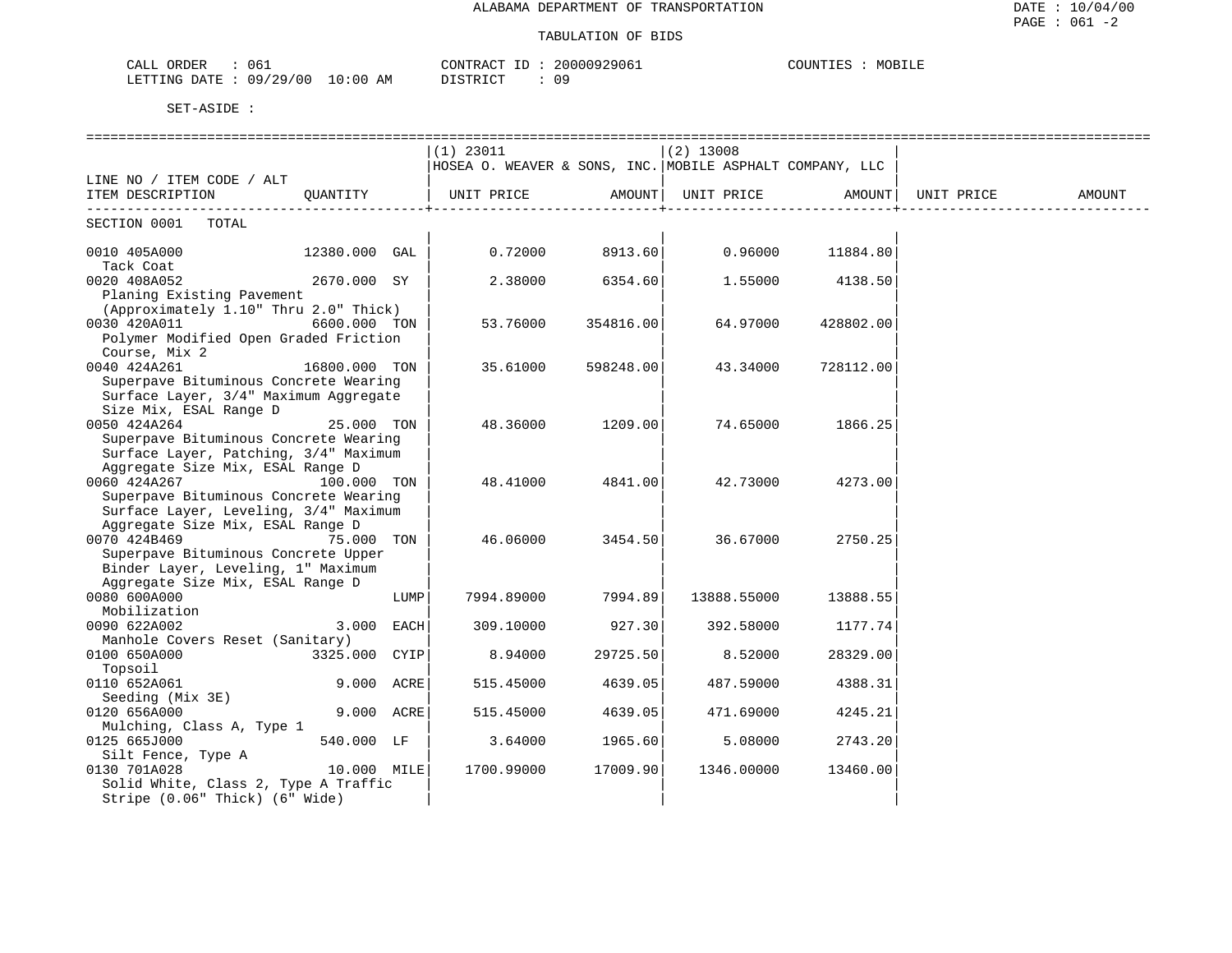| CALL ( | ORDER | 06⊥                           |    | CONTRACT ID:   | 20000929061 | COUNTIES | MOBILE |
|--------|-------|-------------------------------|----|----------------|-------------|----------|--------|
|        |       | LETTING DATE : 09/29/00 10:00 | AM | חי הדי אידי את |             |          |        |

|                                          |                 | $(1)$ 23011                                              |          | $(2)$ 13008                |          |            |        |
|------------------------------------------|-----------------|----------------------------------------------------------|----------|----------------------------|----------|------------|--------|
|                                          |                 | HOSEA O. WEAVER & SONS, INC. MOBILE ASPHALT COMPANY, LLC |          |                            |          |            |        |
| LINE NO / ITEM CODE / ALT                |                 |                                                          |          |                            |          |            |        |
| QUANTITY<br>ITEM DESCRIPTION             |                 | UNIT PRICE                                               |          | AMOUNT   UNIT PRICE AMOUNT |          | UNIT PRICE | AMOUNT |
|                                          |                 |                                                          |          |                            |          |            |        |
| 0140 701A041                             | 10.000 MILE     | 597.92000                                                | 5979.20  | 616.92000                  | 6169.20  |            |        |
| Broken White, Class 2, Type A Traffic    |                 |                                                          |          |                            |          |            |        |
| Stripe (0.09" Thick) (6" Wide)           |                 |                                                          |          |                            |          |            |        |
| 0150 701A046                             | $2.000$ MILE    | 597.92000 1195.84                                        |          | 729.09000                  | 1458.18  |            |        |
| Broken Yellow, Class 2, Type A Traffic   |                 |                                                          |          |                            |          |            |        |
| Stripe (0.09" Thick) (6" Wide)           |                 |                                                          |          |                            |          |            |        |
| 0160 701A048                             | 10.000 MILE     | 1700.99000                                               | 17009.90 | 1514.25000                 | 15142.50 |            |        |
| Solid Yellow, Class 2, Type A Traffic    |                 |                                                          |          |                            |          |            |        |
| Stripe (0.09" Thick) (6" Wide)           |                 |                                                          |          |                            |          |            |        |
| 0170 701B009                             | 5000.000 LF     | 0.64000                                                  | 3200.00  | 0.56000                    | 2800.00  |            |        |
| Dotted Class 2, Type A Traffic Stripe    |                 |                                                          |          |                            |          |            |        |
| $(0.09"$ Thick $)(6"$ Wide $)$           |                 |                                                          |          |                            |          |            |        |
| 0180 701C000                             | 24.000 MILE     | 128.86000                                                | 3092.64  | 145.82000                  | 3499.68  |            |        |
| Broken Temporary Traffic Stripe          |                 |                                                          |          |                            |          |            |        |
| 0190 701C001                             | 40.000 MILE     | 175.25000                                                | 7010.00  | 201.90000                  | 8076.00  |            |        |
| Solid Temporary Traffic Stripe           |                 |                                                          |          |                            |          |            |        |
| 0200 703A002                             | 16231.000 SOFT  | 1.44000                                                  | 23372.64 | 1.46000                    | 23697.26 |            |        |
| Traffic Control Markings, Class 2, Type  |                 |                                                          |          |                            |          |            |        |
| $\mathbb{A}$                             |                 |                                                          |          |                            |          |            |        |
| 0210 703B002                             | 3157.000 SOFT   | 1.55000                                                  | 4893.35  | 1.57000                    | 4956.49  |            |        |
| Traffic Control Legends, Class 2, Type A |                 |                                                          |          |                            |          |            |        |
| 0220 703D001                             | 25000.000 SOFT  | 0.21000                                                  | 5250.00  | 0.34000                    | 8500.00  |            |        |
| Temporary Traffic Control Markings       |                 |                                                          |          |                            |          |            |        |
| $132.000$ EACH<br>0230 705A030           |                 | 5.15000                                                  | 679.80   | 5.05000                    | 666.60   |            |        |
| Pavement Markers, Class A-H, Type 2-C    |                 |                                                          |          |                            |          |            |        |
| 0240 705A031                             | $1000.000$ EACH | 4.95000                                                  | 4950.00  | 5.05000                    | 5050.00  |            |        |
| Pavement Markers, Class A-H, Type 1-A    |                 |                                                          |          |                            |          |            |        |
| 0250 705A032<br>350.000 EACH             |                 | 4.95000                                                  | 1732.50  | 5.05000                    | 1767.50  |            |        |
| Pavement Markers, Class A-H, Type 1-B    |                 |                                                          |          |                            |          |            |        |
| 0260 705A037                             | 350.000 EACH    | 4.95000                                                  | 1732.50  | 5.05000                    | 1767.50  |            |        |
| Pavement Markers, Class A-H, Type 2-D    |                 |                                                          |          |                            |          |            |        |
| 0270 705A038                             | 1500.000 EACH   | 4.90000                                                  | 7350.00  | 5.05000                    | 7575.00  |            |        |
| Pavement Markers, Class A-H, Type 2-E    |                 |                                                          |          |                            |          |            |        |
| 0280 740B000                             | 580.000 SQFT    | 13.41000                                                 | 7777.80  | 12.93000                   | 7499.40  |            |        |
| Construction Signs                       |                 |                                                          |          |                            |          |            |        |
| 0290 740E000                             | 300.000 EACH    | 12.07000                                                 | 3621.00  | 20.80000                   | 6240.00  |            |        |
| Cones (36 Inches High)                   |                 |                                                          |          |                            |          |            |        |
| 0300 740M000                             | $300.000$ EACH  | 7.94000                                                  | 2382.00  | 5.10000                    | 1530.00  |            |        |
| Weight For Cone                          |                 |                                                          |          |                            |          |            |        |
| 0310 741C010                             | $1.000$ EACH    | 2117.70000                                               | 2117.70  | 3185.09000                 | 3185.09  |            |        |
| Portable Sequential Arrow And Chevron    |                 |                                                          |          |                            |          |            |        |
| Sign Unit                                |                 |                                                          |          |                            |          |            |        |
|                                          |                 |                                                          |          |                            |          |            |        |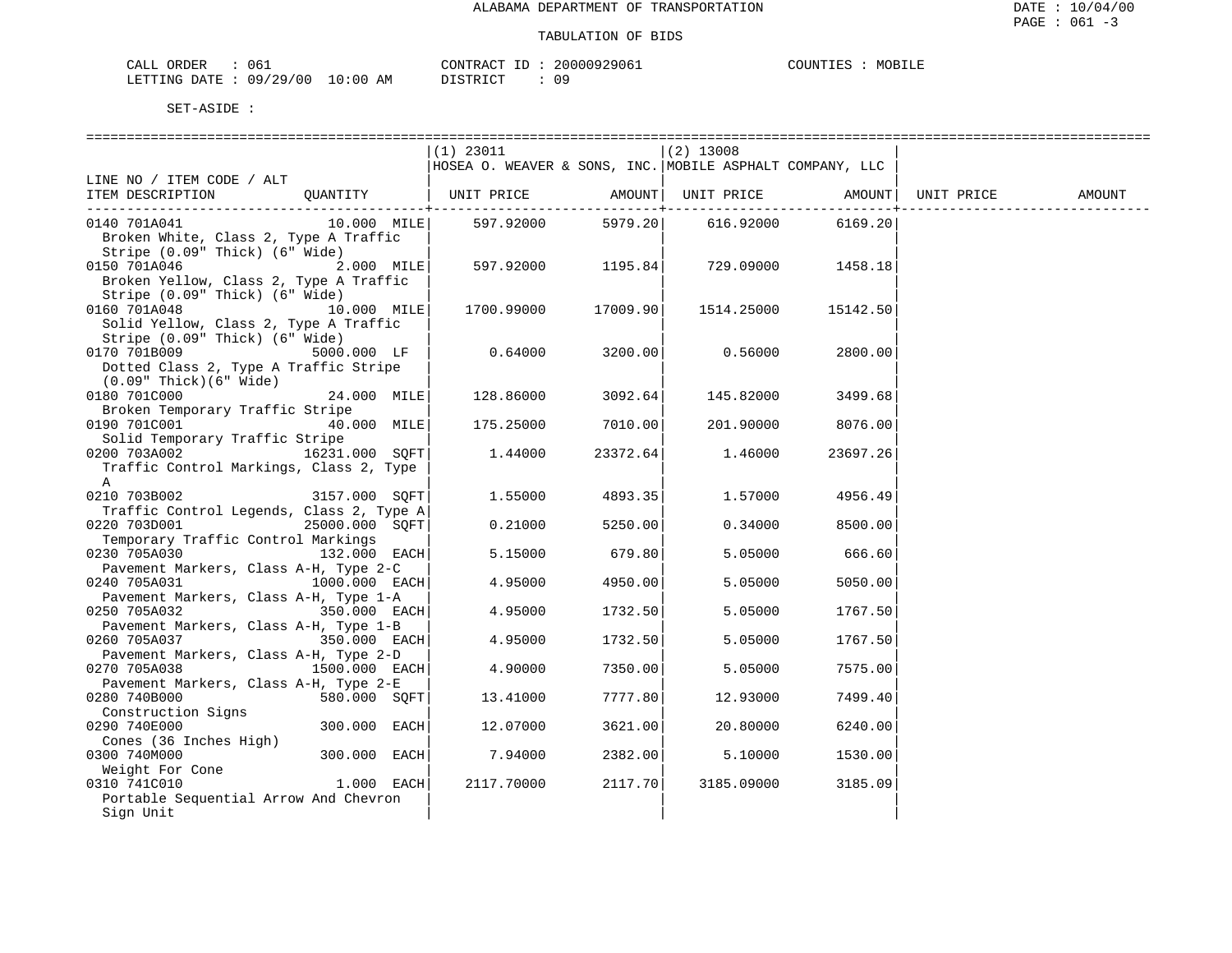#### TABULATION OF BIDS

| 061<br>ORDER<br>CALL     |            | CONTRACT<br>⊥ப | 20000929061 | COUNTIES<br>MOBILE |
|--------------------------|------------|----------------|-------------|--------------------|
| 09/29/00<br>LETTING DATE | $10:00$ AM | דים דמידי פידי |             |                    |

| LINE NO / ITEM CODE / ALT                                                  |          | $(1)$ 23011<br>HOSEA O. WEAVER & SONS, INC. MOBILE ASPHALT COMPANY, LLC |                 | $(2)$ 13008 |                |            |        |
|----------------------------------------------------------------------------|----------|-------------------------------------------------------------------------|-----------------|-------------|----------------|------------|--------|
| ITEM DESCRIPTION                                                           | OUANTITY | UNIT PRICE                                                              | AMOUNT          | UNIT PRICE  | AMOUNT         | UNIT PRICE | AMOUNT |
| 0320 998A000<br>Construction Fuel (Maximum Bid Limited<br>To $$61,500.00)$ | LUMP     | 0.00000                                                                 | 0.00            | 0.00000     | 0.00           |            |        |
| SECTION TOTALS                                                             |          |                                                                         | \$1,148,084.86  |             | \$1,359,639.21 |            |        |
| CONTRACT TOTALS                                                            |          |                                                                         | \$1,148,084.86] |             | \$1,359,639.21 |            |        |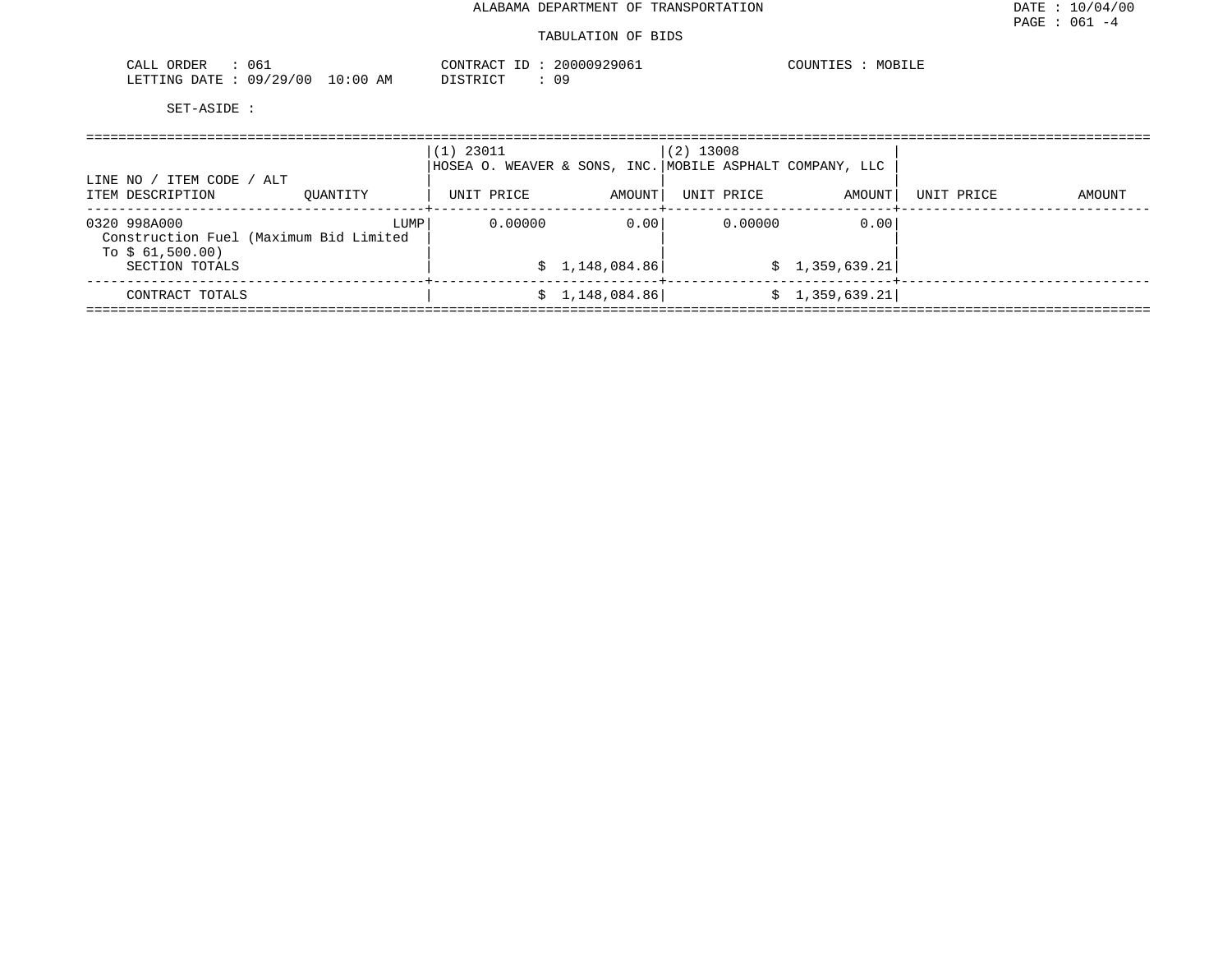DATE :

### VENDOR RANKING

|      | CALL ORDER<br>LETTING DATE: 09/29/00                            | : 062<br>10:00 AM   | CONTRACT ID: 20000929062<br>DISTRICT<br>: 07                                                                                               |              | COUNTIES : CRENSHAW |                                                      |                   |
|------|-----------------------------------------------------------------|---------------------|--------------------------------------------------------------------------------------------------------------------------------------------|--------------|---------------------|------------------------------------------------------|-------------------|
|      | CONTRACT DESCRIPTION:<br>plans. Length 0.199 mi.<br>SET-ASIDE : |                     | 180<br>CONTRACT TIME:<br>for constructing the Bridge Replacements (Precast) and<br>Approaches on various County Routes an indicated on the | Working Days | (available days)    | PROJECT(S) : BR-ER-7521(4)<br>BRZ-2100(25)<br>OTHERS | BR-ER-7521(3)     |
| RANK | VENDOR NO./NAME                                                 |                     |                                                                                                                                            |              |                     | TOTAL<br>BID.                                        | % OVER<br>LOW BID |
|      | 03001                                                           |                     | CLARK CONSTRUCTION COMPANY, INC.                                                                                                           |              |                     | 690,815.00                                           | 100.0000%         |
|      | 06001                                                           |                     | F & W CONSTRUCTION COMPANY, INC.                                                                                                           |              |                     | 763,265.00                                           | 110.4876%         |
|      | 13053                                                           | MCINNIS CORPORATION |                                                                                                                                            |              |                     | 819,968.50                                           | 118.6958%         |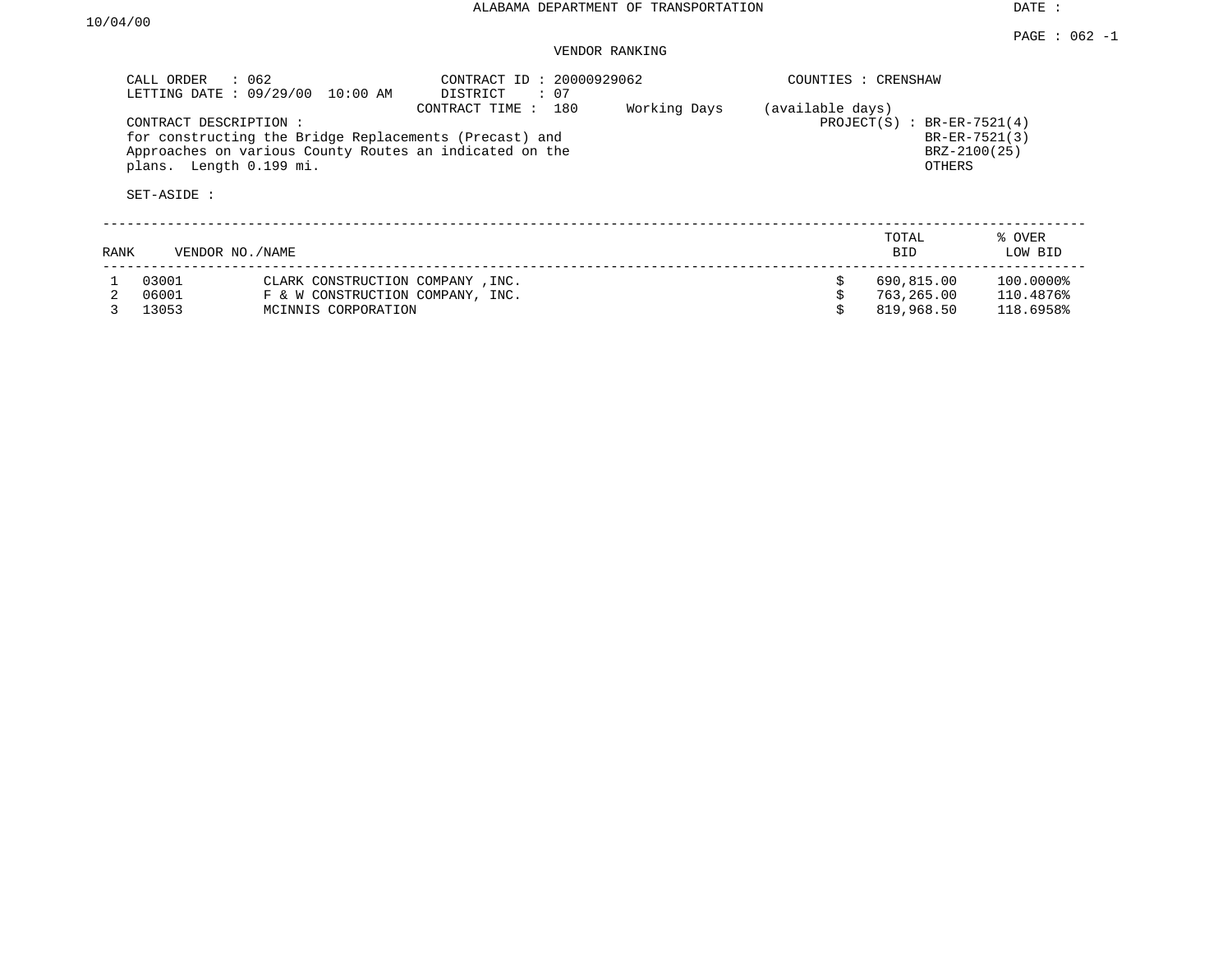| CALL ORDER                      | 062 | CONTRACT ID | 20000929062 | COUNTIES | CRENSHAW |
|---------------------------------|-----|-------------|-------------|----------|----------|
| LETTING DATE: 09/29/00 10:00 AM |     | DISTRICT    | 0.          |          |          |

|                                         | (1) 03001  |                         | (2) 06001                             |                     | $(3)$ 13053                                                                   |          |
|-----------------------------------------|------------|-------------------------|---------------------------------------|---------------------|-------------------------------------------------------------------------------|----------|
|                                         |            |                         |                                       |                     | CLARK CONSTRUCTION CO., INC. F & W CONSTRUCTION CO., INC. MCINNIS CORPORATION |          |
| LINE NO / ITEM CODE / ALT               |            |                         |                                       |                     |                                                                               |          |
| ITEM DESCRIPTION<br>OUANTITY            |            |                         | UNIT PRICE AMOUNT   UNIT PRICE AMOUNT |                     | UNIT PRICE                                                                    | AMOUNT   |
| -------------------------               |            | ----------------------- |                                       | ___________________ |                                                                               |          |
| SECTION 0001<br>Total                   |            |                         |                                       |                     |                                                                               |          |
|                                         |            |                         |                                       |                     |                                                                               |          |
| 0010 206A000<br>LUMP                    | 7500.00000 | 7500.00                 | 40000.00000                           | 40000.00            | 13000.00000                                                                   | 13000.00 |
| Removal Of Old Bridge STATION 4+68.83   |            |                         |                                       |                     |                                                                               |          |
| 0020 206A001<br>LUMP                    | 7500.00000 | 7500.00                 | 25000.00000                           | 25000.00            | 13000.00000                                                                   | 13000.00 |
| Removal Of Old Bridge STATION 4+68.66   |            |                         |                                       |                     |                                                                               |          |
| 0030 206A002<br>LUMP                    | 7500.00000 | 7500.00                 | 30000.00000                           | 30000.00            | 13000.00000                                                                   | 13000.00 |
| Removal Of Old Bridge STATION 4+61.12   |            |                         |                                       |                     |                                                                               |          |
| 0040 206A003<br>LUMP                    | 7500.00000 | 7500.00                 | 25000.00000                           | 25000.00            | 13000.00000                                                                   | 13000.00 |
| Removal Of Old Bridge STATION 4+68.70   |            |                         |                                       |                     |                                                                               |          |
| 0050 210A000<br>597.000 CYIP            | 8,00000    | 4776.00                 | 14.00000                              | 8358.00             | 5.00000                                                                       | 2985.00  |
| Unclassified Excavation                 |            |                         |                                       |                     |                                                                               |          |
| 0060 230A000<br>8.000 RBST              | 300.00000  | 2400.00                 | 300.00000                             | 2400.00             | 500.00000                                                                     | 4000.00  |
| Roadbed Processing                      |            |                         |                                       |                     |                                                                               |          |
| 0070 301A072<br>2500.000 SYCP           | 8.00000    | 20000.00                | 6.50000                               | 16250.00            | 8.00000                                                                       | 20000.00 |
| Granular Soil Base Course, Type B, Road |            |                         |                                       |                     |                                                                               |          |
| Mixed, 6" Compacted Thickness           |            |                         |                                       |                     |                                                                               |          |
| 0080 401A000<br>1880.000 SYCP           | 2.00000    | 3760.00                 | 0.75000                               | 1410.00             | 2.00000                                                                       | 3760.00  |
| Bituminous Treatment A                  |            |                         |                                       |                     |                                                                               |          |
| 0090 405A000<br>800.000 GAL             | 0.01000    | 8.00                    | 1.50000                               | 1200.00             | 0.01000                                                                       | 8.00     |
| Tack Coat                               |            |                         |                                       |                     |                                                                               |          |
| 0100 429A221<br>160.000 TON             | 123.00000  | 19680.00                | 150.00000                             | 24000.00            | 123.00000                                                                     | 19680.00 |
| Improved Bituminous Concrete Wearing    |            |                         |                                       |                     |                                                                               |          |
| Surface Layer, 3/4" Maximum Aggregate   |            |                         |                                       |                     |                                                                               |          |
| Size Mix, ESAL Range B                  |            |                         |                                       |                     |                                                                               |          |
| 0110 502A000<br>178.000 LB              | 0.50000    | 89.00                   | 2,00000                               | 356.00              | 1,00000                                                                       | 178.00   |
| Steel Reinforcement                     |            |                         |                                       |                     |                                                                               |          |
| 0120 505C002<br>4040.000 LF             | 24.00000   | 96960.00                | 22.00000                              | 88880.00            | 24.00000                                                                      | 96960.00 |
| Steel Piling (HP 12x53)                 |            |                         |                                       |                     |                                                                               |          |
| 0130 505C008<br>600.000 LF              | 30.00000   | 18000.00                | 28.00000                              | 16800.00            | 30.00000                                                                      | 18000.00 |
| Steel Piling (HP 12 x 74)               |            |                         |                                       |                     |                                                                               |          |
| 0140 507A000<br>8.000 EACH              | 2000.00000 | 16000.00                | 2500.00000                            | 20000.00            | 2362.00000                                                                    | 18896.00 |
| Wire Rope Abutment Anchor Assembly      |            |                         |                                       |                     |                                                                               |          |
| 0150 510A000<br>25.000 CUYD             | 400.00000  | 10000.00                | 500.00000                             | 12500.00            | 400.00000                                                                     | 10000.00 |
| Bridge Substructure Concrete, Class A   |            |                         |                                       |                     |                                                                               |          |
| 0160 511A000<br>120.000 EACH            | 75.00000   | 9000.00                 | 80.00000                              | 9600.00             | 70.00000                                                                      | 8400.00  |
| Elastomeric Bearings, Type 1            |            |                         |                                       |                     |                                                                               |          |
| 0170 512A014<br>6.000 EACH              | 2410.00000 | 14460.00                | 2000.00000                            | 12000.00            | 3263.00000                                                                    | 19578.00 |
| Precast Concrete Abutment Caps, 2'-0"   |            |                         |                                       |                     |                                                                               |          |
| Wide By $1'-8$ " Deep By $33'-0$ " Long |            |                         |                                       |                     |                                                                               |          |
| 0180 512A015<br>2.000 EACH              | 3610.00000 | 7220.00                 | 2700.00000                            | 5400.00             | 3563.00000                                                                    | 7126.00  |
| Precast Concrete Abutment Caps, 2'-0"   |            |                         |                                       |                     |                                                                               |          |
| Wide x $1'-4$ 7/8" Deep By 33'-0" Long  |            |                         |                                       |                     |                                                                               |          |
| (Modified)                              |            |                         |                                       |                     |                                                                               |          |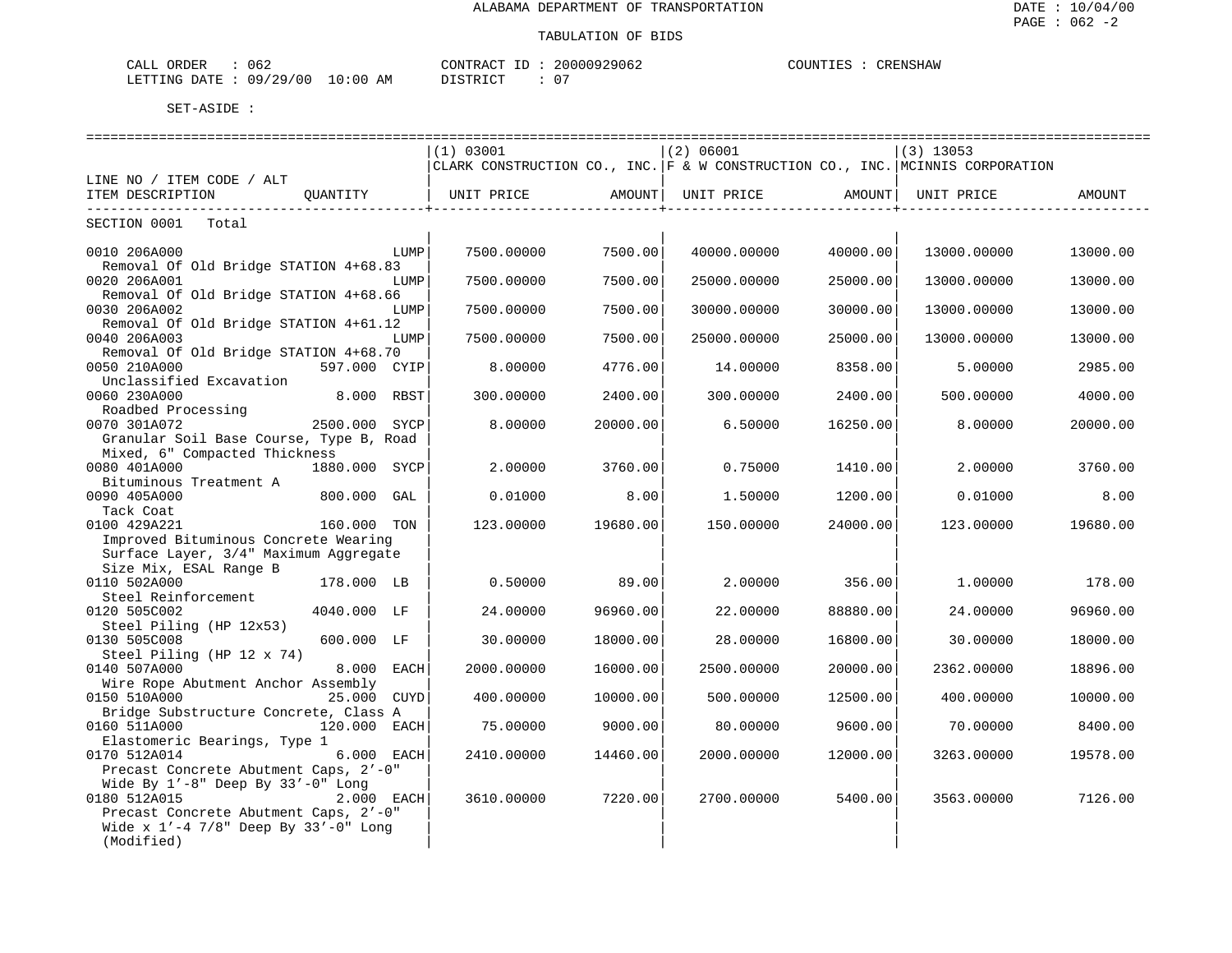| CALL ORDER                       | : 062 |  |
|----------------------------------|-------|--|
| LETTING DATE : 09/29/00 10:00 AM |       |  |

CONTRACT ID : 20000929062 DISTRICT : 07

COUNTIES : CRENSHAW

|                                                                              |            |          |            |          | ================================                                                  |           |
|------------------------------------------------------------------------------|------------|----------|------------|----------|-----------------------------------------------------------------------------------|-----------|
|                                                                              | (1) 03001  |          | (2) 06001  |          | $(3)$ 13053                                                                       |           |
|                                                                              |            |          |            |          | CLARK CONSTRUCTION CO., INC.   F & W CONSTRUCTION CO., INC.   MCINNIS CORPORATION |           |
| LINE NO / ITEM CODE / ALT                                                    |            |          |            |          |                                                                                   |           |
| ITEM DESCRIPTION CUANTITY   UNIT PRICE AMOUNT  UNIT PRICE AMOUNT  UNIT PRICE |            |          |            |          |                                                                                   | AMOUNT    |
| -------------------------------<br>0190 512B004<br>3.000 EACH                | 2305,00000 | 6915.00  | 2200.00000 | 6600.00  | 3152.00000                                                                        | 9456.00   |
| Precast Concrete Intermediate Bent Caps,                                     |            |          |            |          |                                                                                   |           |
| $2'$ -0" Wide By $2'$ - 0" Deep By $31'$ -6" Long                            |            |          |            |          |                                                                                   |           |
| 0200 512B010<br>1.000<br>EACH                                                | 2300.00000 | 2300.00  | 2700.00000 | 2700.00  | 3452.00000                                                                        | 3452.00   |
| Precast Concrete Intermediate Bent Caps,                                     |            |          |            |          |                                                                                   |           |
| $2'$ -0" Wide By 1'- 9 1/16" Deep By                                         |            |          |            |          |                                                                                   |           |
| 31'-6" Long (Modified)                                                       |            |          |            |          |                                                                                   |           |
| 0210 512C004<br>36.000 EACH                                                  | 2410.00000 | 86760.00 | 2200.00000 | 79200.00 | 3262.00000                                                                        | 117432.00 |
| Precast Concrete Type 1 Span Section,                                        |            |          |            |          |                                                                                   |           |
| $3'-6$ " Wide By $1'-9$ " Deep By $34'-0$ " Long                             |            |          |            |          |                                                                                   |           |
| 12.000 EACH<br>0220 512C007                                                  | 2555.00000 | 30660.00 | 2200.00000 | 26400.00 | 3574.00000                                                                        | 42888.00  |
| Precast Concrete Type 2C Span Section,                                       |            |          |            |          |                                                                                   |           |
| $3'-6$ " Wide By $1'-9$ " Deep By $34'-0$ " Long                             |            |          |            |          |                                                                                   |           |
| 0230 512C017 12.000 EACH                                                     | 3010.00000 | 36120.00 | 3300.00000 | 39600.00 | 4176.00000                                                                        | 50112.00  |
| Precast Concrete Type 1 Span Section                                         |            |          |            |          |                                                                                   |           |
| $3'-6$ " By $2'-0$ " Deep By $39'-11$ $3/4$ " Long                           |            |          |            |          |                                                                                   |           |
| 0240 512C025<br>$4.000$ EACH                                                 | 3405,00000 | 13620.00 | 3500.00000 | 14000.00 | 4682.00000                                                                        | 18728.00  |
| Precast Concrete Type 2C Span Section                                        |            |          |            |          |                                                                                   |           |
| 3'-6" By 2'-0" Deep By 39'-113/4" Long                                       |            |          |            |          |                                                                                   |           |
| 0250 512D002<br>12.000 EACH                                                  | 2705.00000 | 32460.00 | 2200.00000 | 26400.00 | 3574.00000                                                                        | 42888.00  |
| Precast Concrete Barrier Rail End                                            |            |          |            |          |                                                                                   |           |
| Section, 34'-0" Long                                                         |            |          |            |          |                                                                                   |           |
| 0260 512D018<br>4.000<br>EACH                                                | 3105.00000 | 12420.00 | 3300.00000 | 13200.00 | 4265.00000                                                                        | 17060.00  |
| Precast Concrete Barrier Rail End                                            |            |          |            |          |                                                                                   |           |
| Section, 39'-11 1/4" Long                                                    |            |          |            |          |                                                                                   |           |
| 0270 512E000<br>4.000 EACH                                                   | 205,00000  | 820.00   | 500.00000  | 2000.00  | 274.00000                                                                         | 1096.00   |
| Precast Concrete Abutment Panels, Type                                       |            |          |            |          |                                                                                   |           |
| A1                                                                           |            |          |            |          |                                                                                   |           |
| 0280 512E001<br>20.000 EACH                                                  | 235.00000  | 4700.00  | 500.00000  | 10000.00 | 318.50000                                                                         | 6370.00   |
| Precast Concrete Abutment Panels, Type                                       |            |          |            |          |                                                                                   |           |
| A2                                                                           |            |          |            |          |                                                                                   |           |
| 0290 512E002<br>48.000 EACH                                                  | 285.00000  | 13680.00 | 550.00000  | 26400.00 | 377.00000                                                                         | 18096.00  |
| Precast Concrete Abutment Panels, Type                                       |            |          |            |          |                                                                                   |           |
| A3                                                                           |            |          |            |          |                                                                                   |           |
| 0300 512F000<br>2.000 EACH                                                   | 330.00000  | 660.00   | 550.00000  | 1100.00  | 445.50000                                                                         | 891.00    |
| Precast Concrete Wing Panels, Type W1                                        |            |          |            |          |                                                                                   |           |
| 0310 512F001<br>10.000 EACH                                                  | 380.00000  | 3800.00  | 550.00000  | 5500.00  | 533.50000                                                                         | 5335.00   |
| Precast Concrete Wing Panels, Type W2                                        |            |          |            |          |                                                                                   |           |
| 0320 512F002<br>24.000 EACH                                                  | 505.00000  | 12120.00 | 550.00000  | 13200.00 | 693.00000                                                                         | 16632.00  |
| Precast Concrete Wing Panels, Type W3                                        |            |          |            |          |                                                                                   |           |
| 0330 512G000<br>16.000<br>EACH                                               | 380.00000  | 6080.00  | 550.00000  | 8800.00  | 499.00000                                                                         | 7984.00   |
| Precast Concrete Abutment Wing Cap Panel                                     |            |          |            |          |                                                                                   |           |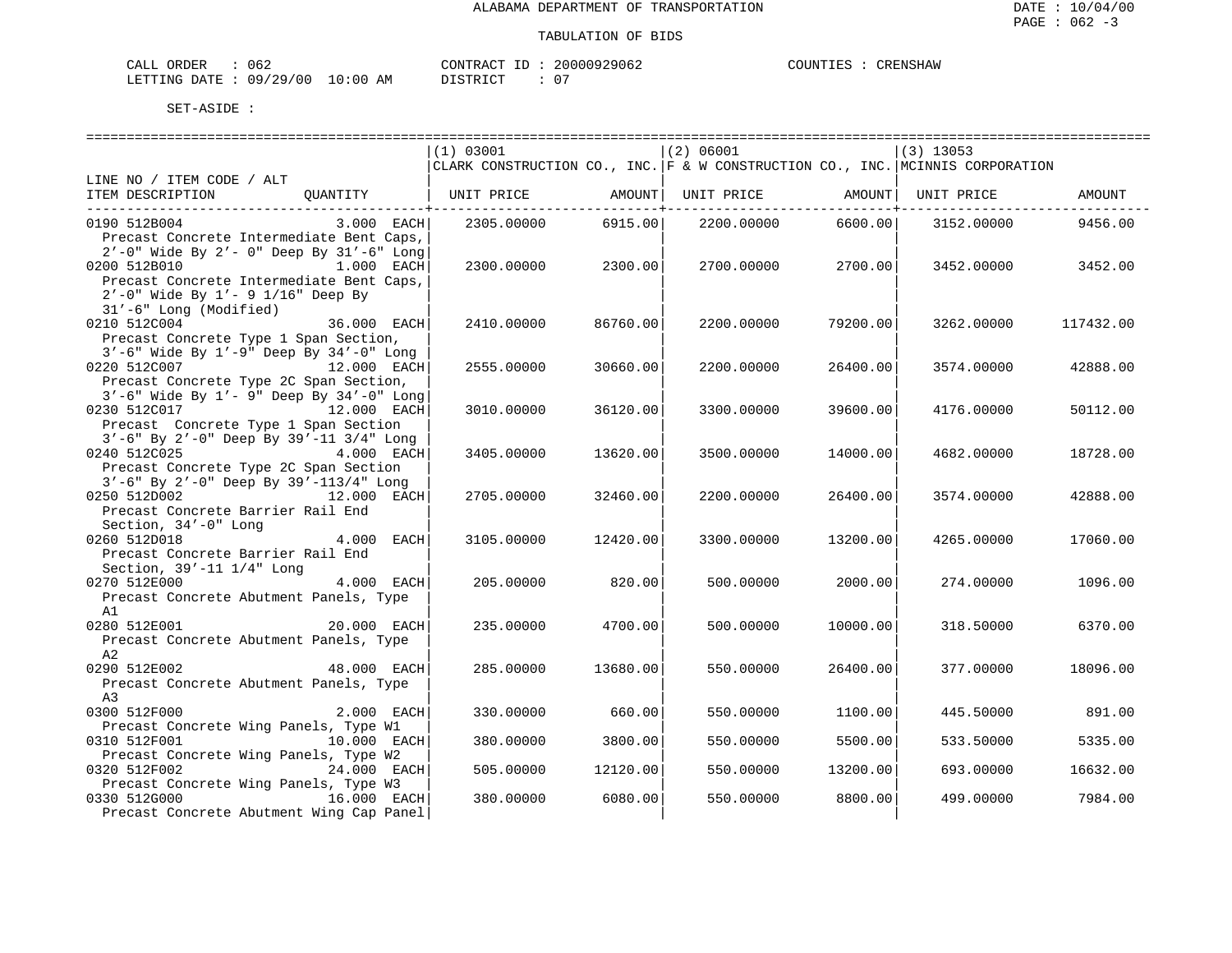| CALL ORDER                      | 062 |  | CONTRACT ID |  | 20000929062 | COUNTIES | CRENSHAW |
|---------------------------------|-----|--|-------------|--|-------------|----------|----------|
| LETTING DATE: 09/29/00 10:00 AM |     |  | DISTRICT    |  | 07          |          |          |

|                                          |             |      | (1) 03001         |             | (2) 06001         |                    | $(3)$ 13053                                                                       |            |
|------------------------------------------|-------------|------|-------------------|-------------|-------------------|--------------------|-----------------------------------------------------------------------------------|------------|
|                                          |             |      |                   |             |                   |                    | CLARK CONSTRUCTION CO., INC. $ F \& W$ CONSTRUCTION CO., INC. MCINNIS CORPORATION |            |
| LINE NO / ITEM CODE / ALT                |             |      |                   |             |                   |                    |                                                                                   |            |
| ITEM DESCRIPTION                         | OUANTITY    |      | UNIT PRICE AMOUNT |             | UNIT PRICE AMOUNT |                    | UNIT PRICE                                                                        | AMOUNT     |
| ___________________________________      |             |      |                   |             |                   | -----------------+ |                                                                                   |            |
| 0340 600A000                             |             | LUMP | 60000.00000       | 60000.00    | 50000.00000       | 50000.00           | 44500.00000                                                                       | 44500.00   |
| Mobilization                             |             |      |                   |             |                   |                    |                                                                                   |            |
| 0350 610C001                             | 975.000     | TON  | 26.00000          | 25350.00    | 15,00000          | 14625.00           | 26,00000                                                                          | 25350.00   |
| Loose Riprap, Class 2                    |             |      |                   |             |                   |                    |                                                                                   |            |
| 0360 610D003                             | 1075.000    | SOYD | 3.00000           | 3225.00     | 2.00000           | 2150.00            | 2.50000                                                                           | 2687.50    |
| Filter Blanket, Geotextile               |             |      |                   |             |                   |                    |                                                                                   |            |
| 0370 630C003                             | 16.000 EACH |      | 1000.00000        | 16000.00    | 1300.00000        | 20800.00           | 1000.00000                                                                        | 16000.00   |
| Guardrail End Anchor, Type 13            |             |      |                   |             |                   |                    |                                                                                   |            |
| 0380 630C070                             | 16.000 EACH |      | 1500.00000        | 24000.00    | 1500.00000        | 24000.00           | 1500.00000                                                                        | 24000.00   |
| Guardrail End Anchor, Type 10 Series     |             |      |                   |             |                   |                    |                                                                                   |            |
| 0390 650A000                             | 40.000 CYIP |      | 12,00000          | 480.00      | 15,00000          | 600.00             | 12,00000                                                                          | 480.00     |
| Topsoil                                  |             |      |                   |             |                   |                    |                                                                                   |            |
| 0400 652A061                             | 4.000       | ACRE | 500.00000         | 2000.00     | 1,00000           | 4.00               | 1600.00000                                                                        | 6400.00    |
| Seeding (Mix 3E)                         |             |      |                   |             |                   |                    |                                                                                   |            |
| 0410 656A000                             | 4.000 ACRE  |      | 400.00000         | 1600.00     | 1,00000           | 4.00               | 1600.00000                                                                        | 6400.00    |
| Mulching, Class A, Type 1                |             |      |                   |             |                   |                    |                                                                                   |            |
| 0420 665F000                             | 240.000     | EACH | 5.00000           | 1200.00     | 4.00000           | 960.00             | 6.00000                                                                           | 1440.00    |
| Hay Bales                                |             |      |                   |             |                   |                    |                                                                                   |            |
| 0430 665J000                             | 1600.000 LF |      | 4.00000           | 6400.00     | 3.00000           | 4800.00            | 4.80000                                                                           | 7680.00    |
| Silt Fence, Type A                       |             |      |                   |             |                   |                    |                                                                                   |            |
| 0440 680A000                             |             | LUMP | 4000.00000        | 4000.00     | 4000.00000        | 4000.00            | 20000.00000                                                                       | 20000.00   |
| Engineering Controls                     |             |      |                   |             |                   |                    |                                                                                   |            |
| 0450 701A004                             | 4.000 MILE  |      | 500.00000         | 2000.00     | 1,00000           | 4.00               | 500.00000                                                                         | 2000.00    |
| Solid White, Class 1, Type A Traffic     |             |      |                   |             |                   |                    |                                                                                   |            |
| Stripe                                   |             |      |                   |             |                   |                    |                                                                                   |            |
| 0460 701A008                             | 4.000 MILE  |      | 500.00000         | 2000.00     | 1,00000           | 4.00               | 500.00000                                                                         | 2000.00    |
| Broken Yellow, Class 1, Type A Traffic   |             |      |                   |             |                   |                    |                                                                                   |            |
| Stripe                                   |             |      |                   |             |                   |                    |                                                                                   |            |
| 0470 701A012                             | 4.000 MILE  |      | 500.00000         | 2000.00     | 1,00000           | 4.00               | 500.00000                                                                         | 2000.00    |
| Solid Yellow, Class 1, Type A Traffic    |             |      |                   |             |                   |                    |                                                                                   |            |
| Stripe                                   |             |      |                   |             |                   |                    |                                                                                   |            |
| 1088.000 SQFT<br>0480 740B000            |             |      | 9.00000           | 9792.00     | 12.00000          | 13056.00           | 7.50000                                                                           | 8160.00    |
| Construction Signs                       |             |      |                   |             |                   |                    |                                                                                   |            |
| 0490 740F002                             | 32.000      | EACH | 300.00000         | 9600.00     | 300.00000         | 9600.00            | 190.00000                                                                         | 6080.00    |
| Barricades, Type III                     |             |      |                   |             |                   |                    |                                                                                   |            |
| 0500 7401005                             | 8.000 EACH  |      | 150.00000         | 1200.00     | 300,00000         | 2400.00            | 600,00000                                                                         | 4800.00    |
| Warning Lights, Type B (Detachable Head) |             |      |                   |             |                   |                    |                                                                                   |            |
| 0510 998A000                             |             | LUMP | 4500.00000        | 4500.00     | 2000.00000        | 2000.00            | 0.00000                                                                           | 0.00       |
| Construction Fuel (Maximum Bid Limited   |             |      |                   |             |                   |                    |                                                                                   |            |
| To $$31,500.00)$                         |             |      |                   |             |                   |                    |                                                                                   |            |
| SECTION TOTALS                           |             |      | \$                | 690, 815.00 | \$763, 265.00     |                    | $\ddot{\mathsf{S}}$                                                               | 819,968.50 |
|                                          |             |      |                   |             |                   |                    |                                                                                   |            |
| CONTRACT TOTALS                          |             |      | \$                | 690,815.00  |                   | \$763, 265.00]     | $\ddot{s}$                                                                        | 819,968.50 |
|                                          |             |      |                   |             |                   |                    |                                                                                   |            |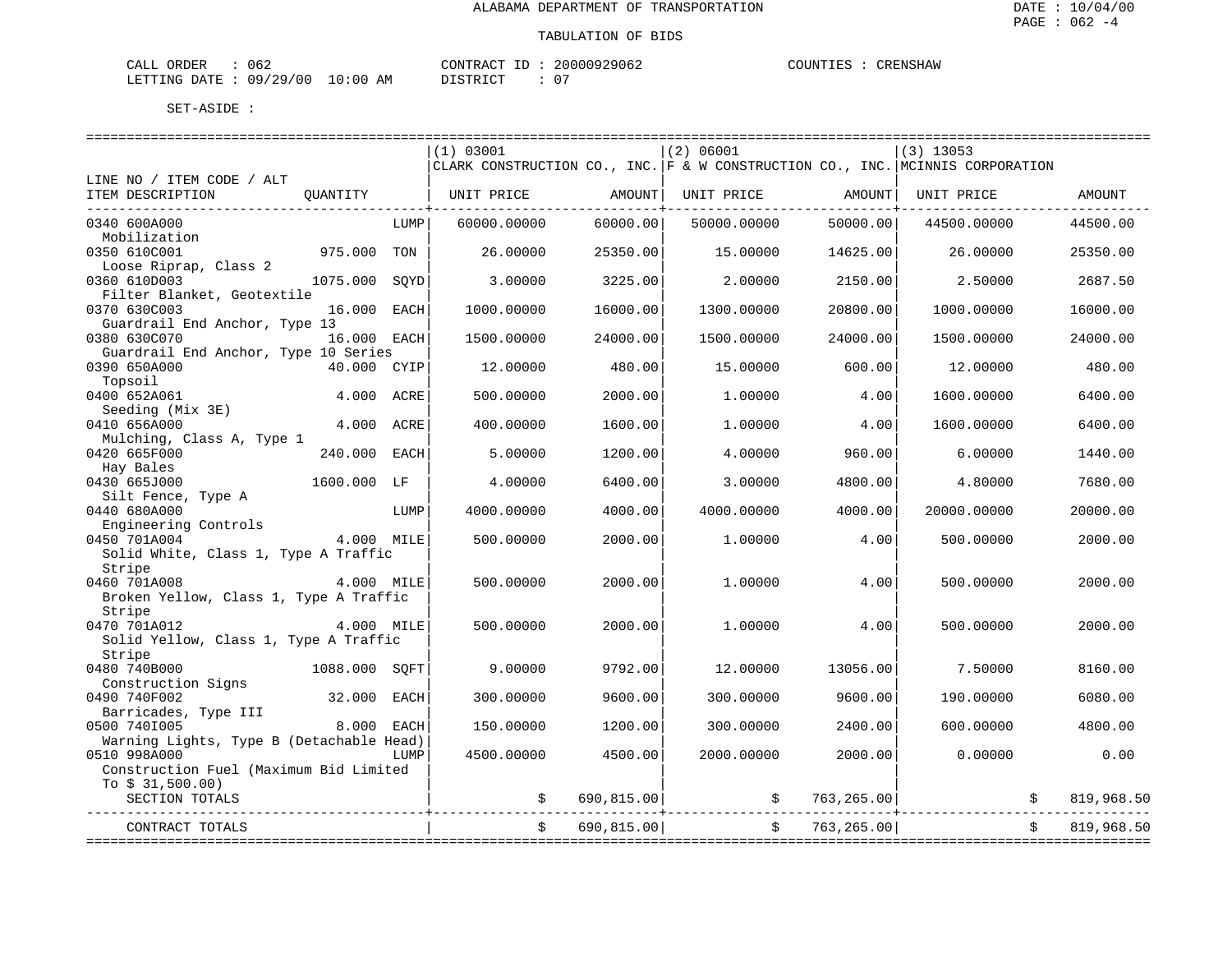DATE :

### VENDOR RANKING

|      | $\therefore$ 063<br>CALL ORDER                      | LETTING DATE : 09/29/00 10:00 AM                                                             | CONTRACT ID: 20000929063<br>: 07<br>DISTRICT                                                                                                   |              | COUNTIES : GENEVA |                                        |                                     |
|------|-----------------------------------------------------|----------------------------------------------------------------------------------------------|------------------------------------------------------------------------------------------------------------------------------------------------|--------------|-------------------|----------------------------------------|-------------------------------------|
|      | CONTRACT DESCRIPTION:<br>– 0.079 mi.<br>SET-ASIDE : | for constructing the Bridge Replacement, Approaches,                                         | CONTRACT TIME: 75<br>Guardrail, Partial Grade & Drain, Pave, and Traffic Stripe<br>on C.R. #45 over Wilkerson Creek, north of Bellwood. Length | Working Days | (available days)  | $PROJECT(S)$ : BR-ER-7531(3)           |                                     |
| RANK | VENDOR NO./NAME                                     |                                                                                              |                                                                                                                                                |              |                   | TOTAL<br><b>BID</b>                    | % OVER<br>LOW BID                   |
|      | 06001<br>03001<br>13053                             | F & W CONSTRUCTION COMPANY, INC.<br>CLARK CONSTRUCTION COMPANY , INC.<br>MCINNIS CORPORATION |                                                                                                                                                |              | S                 | 398,131.00<br>463,308.50<br>472,559.00 | 100.0000%<br>116.3708%<br>118.6943% |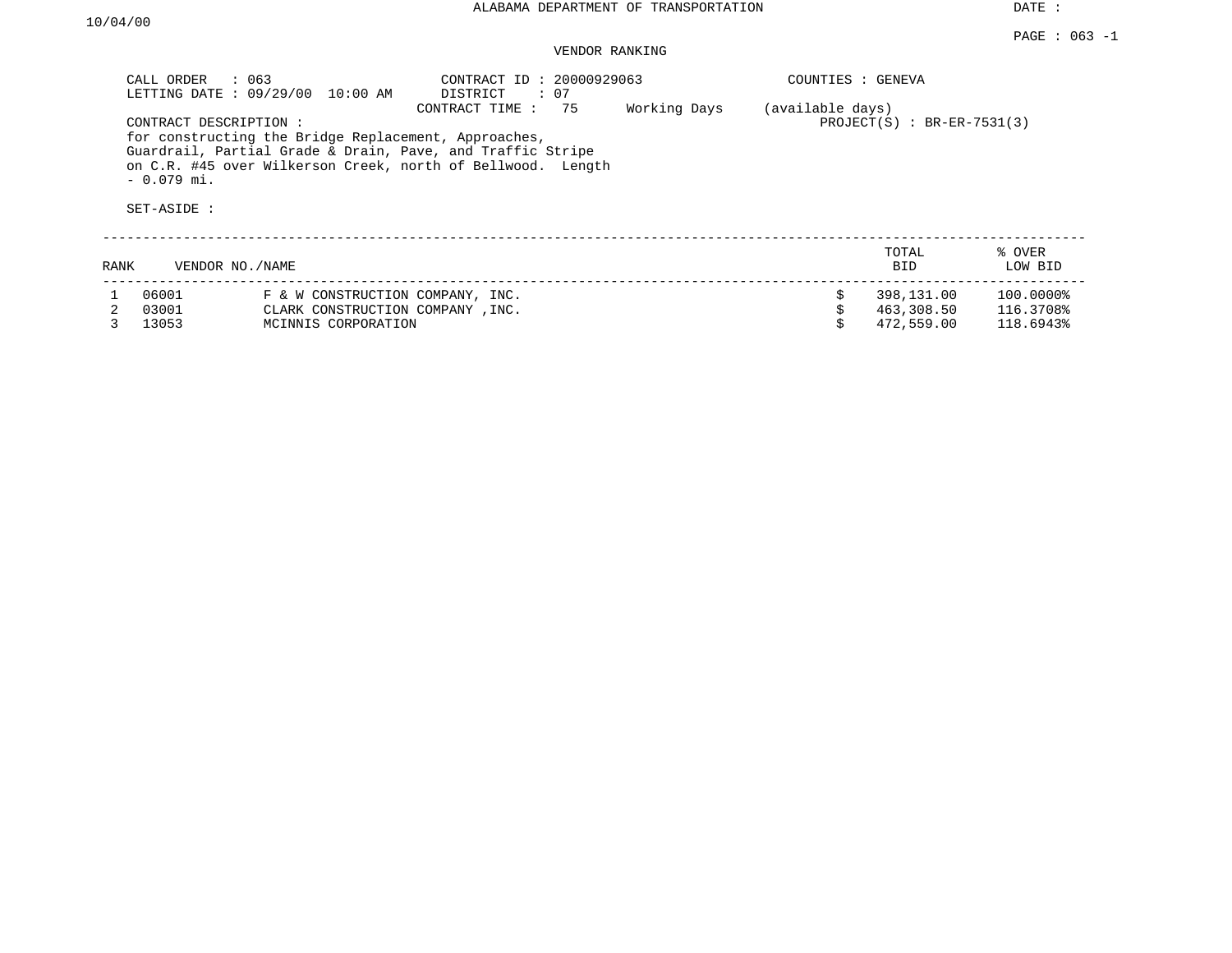| ORDER<br>CALL               | 063 |            | CONTRACT ID: | 20000929063  | COUNTIES | GENEVA |
|-----------------------------|-----|------------|--------------|--------------|----------|--------|
| LETTING DATE : $09/29/00$ 1 |     | $10:00$ AM | DISTRICT     | $\mathbf{v}$ |          |        |

| --------------------------------                  |               |      |                   |                                |                   |                              |                                                                               |           |  |  |  |
|---------------------------------------------------|---------------|------|-------------------|--------------------------------|-------------------|------------------------------|-------------------------------------------------------------------------------|-----------|--|--|--|
|                                                   |               |      | (1) 06001         |                                | (2) 03001         |                              | $(3)$ 13053                                                                   |           |  |  |  |
|                                                   |               |      |                   |                                |                   |                              | F & W CONSTRUCTION CO., INC. CLARK CONSTRUCTION CO., INC. MCINNIS CORPORATION |           |  |  |  |
| LINE NO / ITEM CODE / ALT                         |               |      |                   |                                |                   |                              |                                                                               |           |  |  |  |
| ITEM DESCRIPTION QUANTITY                         |               |      | UNIT PRICE AMOUNT | --------------------+--------- | UNIT PRICE AMOUNT | ---------------------------- | UNIT PRICE<br>-------------                                                   | AMOUNT    |  |  |  |
| SECTION 0001 TOTAL                                |               |      |                   |                                |                   |                              |                                                                               |           |  |  |  |
| 0010 201A000                                      |               | LUMP | 3000.00000        | 3000.00                        | 24000.00000       | 24000.001                    | 7000.00000                                                                    | 7000.00   |  |  |  |
| Clearing & Grubbing (Approximately 1<br>Acre)     |               |      |                   |                                |                   |                              |                                                                               |           |  |  |  |
| 0020 206A000                                      |               | LUMP | 20000.00000       | 20000.00                       | 30000.00000       | 30000.00                     | 12000.00000                                                                   | 12000.00  |  |  |  |
| Removal Of Old Bridge Station 72+69               |               |      |                   |                                |                   |                              |                                                                               |           |  |  |  |
| 0030 210A000                                      | 3119.000 CYIP |      | 3.00000           | 9357.00                        | 6.00000           | 18714.00                     | 4.40000                                                                       | 13723.60  |  |  |  |
| Unclassified Excavation                           |               |      |                   |                                |                   |                              |                                                                               |           |  |  |  |
| 0040 230A000                                      | 2.000 RBST    |      | 300.00000         | 600.00                         | 50.00000          | 100.00                       | 500.00000                                                                     | 1000.00   |  |  |  |
| Roadbed Processing                                |               |      |                   |                                |                   |                              |                                                                               |           |  |  |  |
| 0050 301A162                                      | 640.000 SYCP  |      | 6.50000           | 4160.00                        | 7.00000           | 4480.00                      | 10.00000                                                                      | 6400.00   |  |  |  |
| Soil Aggregate Base Course, Type B,               |               |      |                   |                                |                   |                              |                                                                               |           |  |  |  |
| Road Mixed, 6" Compacted Thickness                |               |      |                   |                                |                   |                              |                                                                               |           |  |  |  |
| 0060 401A000                                      | 500.000 SYCP  |      | 1,00000           | 500.00                         | 0.50000           | 250.00                       | 0.50000                                                                       | 250.00    |  |  |  |
| Bituminous Treatment A                            |               |      |                   |                                |                   |                              |                                                                               |           |  |  |  |
| 0070 429A201                                      | 36.000 TON    |      | 125,00000         | 4500.00                        | 100,00000         | 3600.00                      | 100.00000                                                                     | 3600.00   |  |  |  |
| Improved Bituminous Concrete Wearing              |               |      |                   |                                |                   |                              |                                                                               |           |  |  |  |
| Surface Layer, 3/4" Maximum Aggregate             |               |      |                   |                                |                   |                              |                                                                               |           |  |  |  |
| Size Mix, ESAL Range A                            |               |      |                   |                                |                   |                              |                                                                               |           |  |  |  |
| 0080 502A000                                      | 205.000 LB    |      | 1.00000           | 205.00                         | 0.50000           | 102.50                       | 1.00000                                                                       | 205.00    |  |  |  |
| Steel Reinforcement                               |               |      |                   |                                |                   |                              |                                                                               |           |  |  |  |
| 0090 505C002                                      | 2160.000 LF   |      | 24,00000          | 51840.00                       | 21,00000          | 45360.00                     | 24.00000                                                                      | 51840.00  |  |  |  |
| Steel Piling (HP 12x53)                           |               |      |                   |                                |                   |                              |                                                                               |           |  |  |  |
| 0100 507A000                                      | 2.000 EACH    |      | 2500.00000        | 5000.00                        | 2000.00000        | 4000.00                      | 2375.00000                                                                    | 4750.00   |  |  |  |
| Wire Rope Abutment Anchor Assembly                |               |      |                   |                                |                   |                              |                                                                               |           |  |  |  |
| 0110 510A000                                      | 26.000 CUYD   |      | 500,00000         | 13000.00                       | 400.00000         | 10400.00                     | 400.00000                                                                     | 10400.00  |  |  |  |
| Bridge Substructure Concrete, Class A             |               |      |                   |                                |                   |                              |                                                                               |           |  |  |  |
| 0120 511A000                                      | 80.000 EACH   |      | 80,00000          | 6400.00                        | 75.00000          | 6000.00                      | 70.00000                                                                      | 5600.00   |  |  |  |
| Elastomeric Bearings, Type 1                      |               |      |                   |                                |                   |                              |                                                                               |           |  |  |  |
| 0130 512A014                                      | 2.000 EACH    |      | 2200.00000        | 4400.00                        | 2450.00000        | 4900.00                      | 3281,00000                                                                    | 6562.00   |  |  |  |
| Precast Concrete Abutment Caps, 2'-0"             |               |      |                   |                                |                   |                              |                                                                               |           |  |  |  |
| Wide By $1'-8$ " Deep By $33'-0$ " Long           |               |      |                   |                                |                   |                              |                                                                               |           |  |  |  |
| 0140 512B004                                      | 6.000 EACH    |      | 2200.00000        | 13200.00                       | 2400.00000        | 14400.00                     | 3169.00000                                                                    | 19014.00  |  |  |  |
| Precast Concrete Intermediate Bent Caps,          |               |      |                   |                                |                   |                              |                                                                               |           |  |  |  |
| 2'-0" Wide By 2'- 0" Deep By 31'-6" Long          |               |      |                   |                                |                   |                              |                                                                               |           |  |  |  |
| 42.000 EACH<br>0150 512C004                       |               |      | 2300.00000        | 96600.00                       | 2500.00000        | 105000.00                    | 3089.52000                                                                    | 129759.84 |  |  |  |
| Precast Concrete Type 1 Span Section,             |               |      |                   |                                |                   |                              |                                                                               |           |  |  |  |
| 3'-6" Wide By 1'-9" Deep By 34'-0" Long           |               |      |                   |                                |                   |                              |                                                                               |           |  |  |  |
| 0160 512C007                                      | 14.000 EACH   |      | 2300.00000        | 32200.00                       | 2600.00000        | 36400.00                     | 3301.14000                                                                    | 46215.96  |  |  |  |
| Precast Concrete Type 2C Span Section,            |               |      |                   |                                |                   |                              |                                                                               |           |  |  |  |
| $3'$ -6" Wide By $1'$ - 9" Deep By $34'$ -0" Long |               |      |                   |                                |                   |                              |                                                                               |           |  |  |  |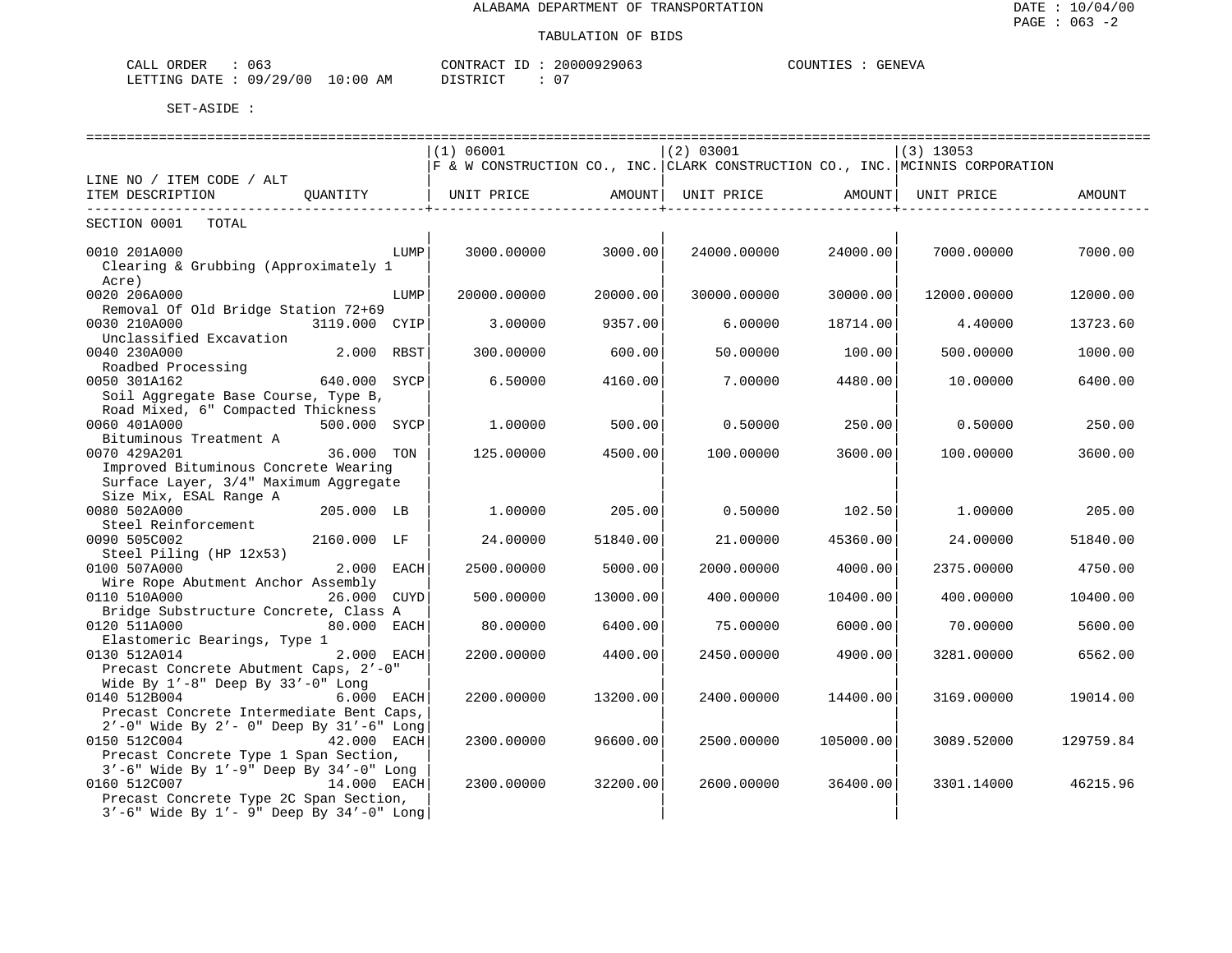| ORDER<br>CALL | 063      |             | CONTRACT        | $ -$ | 20000929063 | <b>COUNTIES</b> | GENEVA |
|---------------|----------|-------------|-----------------|------|-------------|-----------------|--------|
| LETTING DATE  | 09/29/00 | 10:00<br>AM | חי חי חידו פידי |      | ∩ ⊤         |                 |        |

|                                          |               |      | (1) 06001   |          | (2) 03001   |          | $(3)$ 13053                                                                   |          |
|------------------------------------------|---------------|------|-------------|----------|-------------|----------|-------------------------------------------------------------------------------|----------|
|                                          |               |      |             |          |             |          | F & W CONSTRUCTION CO., INC. CLARK CONSTRUCTION CO., INC. MCINNIS CORPORATION |          |
| LINE NO / ITEM CODE / ALT                |               |      |             |          |             |          |                                                                               |          |
| ITEM DESCRIPTION                         | OUANTITY      |      | UNIT PRICE  | AMOUNT   | UNIT PRICE  | AMOUNT   | UNIT PRICE                                                                    | AMOUNT   |
|                                          |               |      |             |          |             |          |                                                                               |          |
| 0170 512D002                             | 4.000 EACH    |      | 2300.00000  | 9200.00  | 2800.00000  | 11200.00 | 3633.00000                                                                    | 14532.00 |
| Precast Concrete Barrier Rail End        |               |      |             |          |             |          |                                                                               |          |
| Section, 34'-0" Long                     |               |      |             |          |             |          |                                                                               |          |
| 0180 512D005                             | 10.000 EACH   |      | 2300.00000  | 23000.00 | 2800.00000  | 28000.00 | 3639.00000                                                                    | 36390.00 |
| Precast Concrete Barrier Rail            |               |      |             |          |             |          |                                                                               |          |
| Intermediate Section, 34'-0" Long        |               |      |             |          |             |          |                                                                               |          |
| 0190 512E000                             | 4.000 EACH    |      | 500.00000   | 2000.00  | 275.00000   | 1100.00  | 275.60000                                                                     | 1102.40  |
| Precast Concrete Abutment Panels, Type   |               |      |             |          |             |          |                                                                               |          |
| A1                                       |               |      |             |          |             |          |                                                                               |          |
| 0200 512E002                             | $20.000$ EACH |      | 500.00000   | 10000.00 | 350.00000   | 7000.00  | 379.00000                                                                     | 7580.00  |
| Precast Concrete Abutment Panels, Type   |               |      |             |          |             |          |                                                                               |          |
| A3                                       |               |      |             |          |             |          |                                                                               |          |
| 0210 512F000                             | 2.000 EACH    |      | 550.00000   | 1100.00  | 375.00000   | 750.00   | 448.00000                                                                     | 896.00   |
| Precast Concrete Wing Panels, Type W1    |               |      |             |          |             |          |                                                                               |          |
| 0220 512F002                             | 10.000 EACH   |      | 550.00000   | 5500.00  | 550.00000   | 5500.00  | 697.00000                                                                     | 6970.00  |
| Precast Concrete Wing Panels, Type W3    |               |      |             |          |             |          |                                                                               |          |
| 0230 512G000                             | 4.000         | EACH | 550.00000   | 2200.00  | 425.00000   | 1700.00  | 502.00000                                                                     | 2008.00  |
| Precast Concrete Abutment Wing Cap Panel |               |      |             |          |             |          |                                                                               |          |
| 0240 600A000                             |               | LUMP | 35000.00000 | 35000.00 | 45000.00000 | 45000.00 | 22500.00000                                                                   | 22500.00 |
| Mobilization                             |               |      |             |          |             |          |                                                                               |          |
| 0250 610C001                             | 988.000       | TON  | 18,00000    | 17784.00 | 28,00000    | 27664.00 | 29.00000                                                                      | 28652.00 |
| Loose Riprap, Class 2                    |               |      |             |          |             |          |                                                                               |          |
| 0260 610D003                             | 742.000 SOYD  |      | 2.00000     | 1484.00  | 3.00000     | 2226.00  | 2.60000                                                                       | 1929.20  |
| Filter Blanket, Geotextile               |               |      |             |          |             |          |                                                                               |          |
| 0270 630C003                             | 4.000 EACH    |      | 1300.00000  | 5200.00  | 1000.00000  | 4000.00  | 1000.00000                                                                    | 4000.00  |
| Guardrail End Anchor, Type 13            |               |      |             |          |             |          |                                                                               |          |
| 0280 630C070                             | 4.000 EACH    |      | 1500.00000  | 6000.00  | 1500.00000  | 6000.00  | 1500.00000                                                                    | 6000.00  |
| Guardrail End Anchor, Type 10 Series     |               |      |             |          |             |          |                                                                               |          |
| 0290 650B000                             | 20.000 CYIP   |      | 12,00000    | 240.00   | 20,00000    | 400.00   | 12,00000                                                                      | 240.00   |
| Topsoil From Stockpiles                  |               |      |             |          |             |          |                                                                               |          |
| 0300 652A061                             | 1.000 ACRE    |      | 1,00000     | 1.00     | 398.00000   | 398.00   | 398.00000                                                                     | 398.00   |
| Seeding (Mix 3E)                         |               |      |             |          |             |          |                                                                               |          |
| 0310 656A001                             | 1.000 ACRE    |      | 1,00000     | 1.00     | 560.00000   | 560.00   | 560.00000                                                                     | 560.00   |
| Mulching, Class A, Type 2                |               |      |             |          |             |          |                                                                               |          |
| 0320 665F000                             | 100.000       | EACH | 4.00000     | 400.00   | 4.00000     | 400.00   | 5.00000                                                                       | 500.00   |
| Hay Bales                                |               |      |             |          |             |          |                                                                               |          |
| 0330 665J000                             | 300.000 LF    |      | 3.00000     | 900.00   | 3.15000     | 945.00   | 5,00000                                                                       | 1500.00  |
| Silt Fence, Type A                       |               |      |             |          |             |          |                                                                               |          |
| 0340 680A000                             |               | LUMP | 5000.00000  | 5000.00  | 1500.00000  | 1500.00  | 12000.00000                                                                   | 12000.00 |
| Engineering Controls                     |               |      |             |          |             |          |                                                                               |          |
| 0350 701G083                             | 477.000 LF    |      | 1,00000     | 477.00   | 1,00000     | 477.00   | 1,00000                                                                       | 477.00   |
| Solid White, Class 2T, Type A Traffic    |               |      |             |          |             |          |                                                                               |          |
| Stripe                                   |               |      |             |          |             |          |                                                                               |          |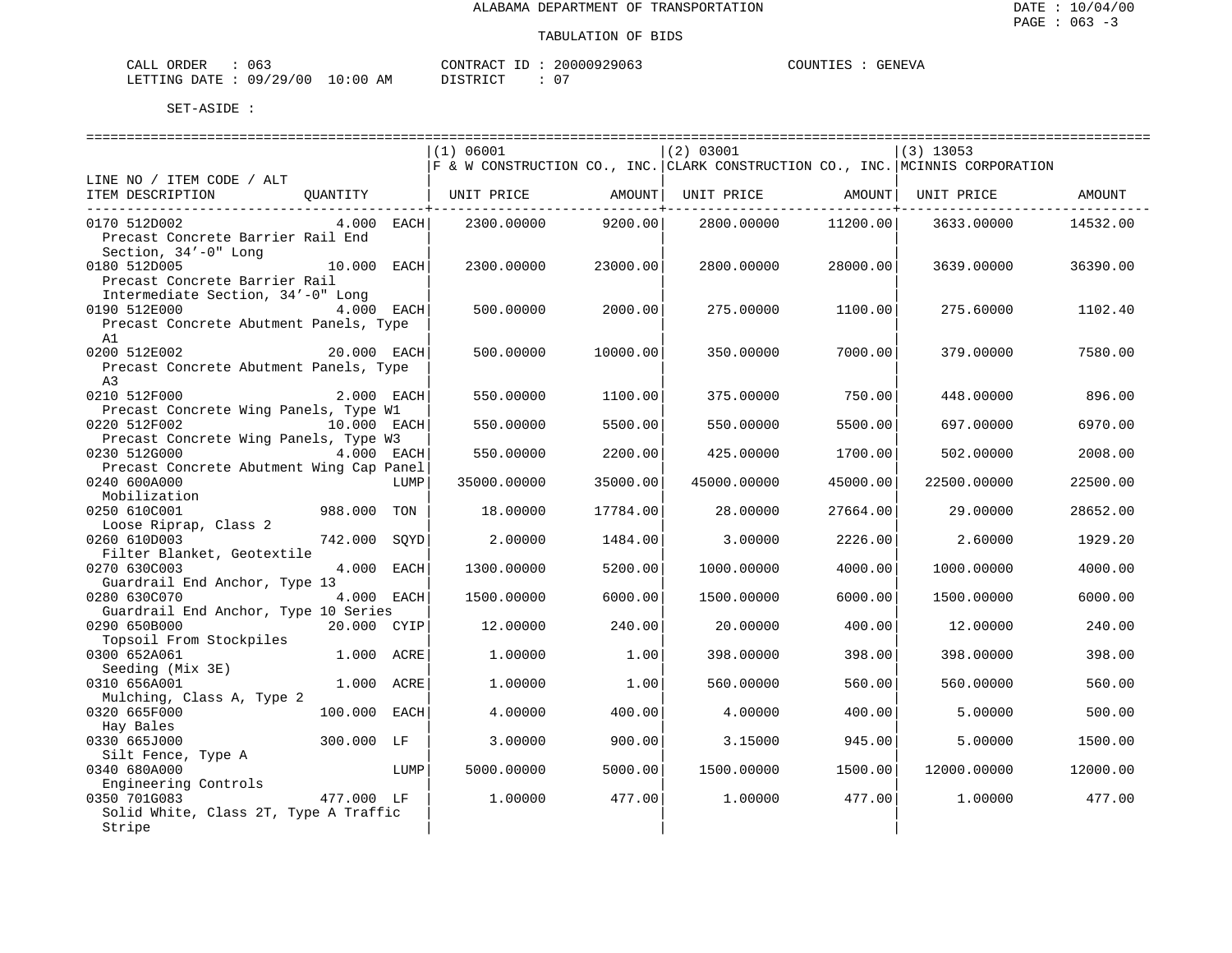| 063<br>ORDER<br>CALL                    | 20000929063<br>CONTRACT<br>$- -$      | GENEVA<br>COUNTIES |
|-----------------------------------------|---------------------------------------|--------------------|
| 09/29/00<br>10:00<br>LETTING DATE<br>ΆM | $\sim$<br>דת לידי את ה<br>v<br>------ |                    |

|                                          |          |      | (1) 06001                                                                     |            | (2) 03001  |            | $(3)$ 13053 |                  |  |  |  |
|------------------------------------------|----------|------|-------------------------------------------------------------------------------|------------|------------|------------|-------------|------------------|--|--|--|
|                                          |          |      | F & W CONSTRUCTION CO., INC. CLARK CONSTRUCTION CO., INC. MCINNIS CORPORATION |            |            |            |             |                  |  |  |  |
| LINE NO / ITEM CODE / ALT                |          |      |                                                                               |            |            |            |             |                  |  |  |  |
| ITEM DESCRIPTION                         | OUANTITY |      | UNIT PRICE                                                                    | AMOUNT     | UNIT PRICE | AMOUNT     | UNIT PRICE  | AMOUNT           |  |  |  |
|                                          |          |      |                                                                               |            |            |            |             |                  |  |  |  |
| 0360 701G086                             | 418.000  | LF   | 1,00000                                                                       | 418.00     | 1,00000    | 418.00     | 1.00000     | 418.00           |  |  |  |
| Broken Yellow, Class 2T, Type A Traffic  |          |      |                                                                               |            |            |            |             |                  |  |  |  |
| Stripe                                   |          |      |                                                                               |            |            |            |             |                  |  |  |  |
| 0370 740B000                             | 272.000  | SOFT | 12,00000                                                                      | 3264.00    | 12,00000   | 3264.00    | 13,00000    | 3536.00          |  |  |  |
| Construction Signs                       |          |      |                                                                               |            |            |            |             |                  |  |  |  |
| 0380 740F002                             | 8.000    | EACH | 300,00000                                                                     | 2400.00    | 350.00000  | 2800.00    | 200.00000   | 1600.00          |  |  |  |
| Barricades, Type III                     |          |      |                                                                               |            |            |            |             |                  |  |  |  |
| 0390 7401005                             | 2.000    | EACH | 300,00000                                                                     | 600.00     | 275,00000  | 550.00     | 225,00000   | 450.00           |  |  |  |
| Warning Lights, Type B (Detachable Head) |          |      |                                                                               |            |            |            |             |                  |  |  |  |
| 0400 998A000                             |          | LUMP | 1000.00000                                                                    | 1000.00    | 3750.00000 | 3750.00    | 0.00000     | 0.00             |  |  |  |
| Construction Fuel (Maximum Bid Limited   |          |      |                                                                               |            |            |            |             |                  |  |  |  |
| To $$14,000.00)$                         |          |      |                                                                               |            |            |            |             |                  |  |  |  |
| SECTION TOTALS                           |          |      | \$                                                                            | 398,131.00 | \$         | 463,308.50 |             | 472,559.00<br>\$ |  |  |  |
| CONTRACT TOTALS                          |          |      | \$                                                                            | 398,131.00 | \$         | 463,308.50 |             | 472,559.00<br>Ŝ  |  |  |  |
|                                          |          |      |                                                                               |            |            |            |             |                  |  |  |  |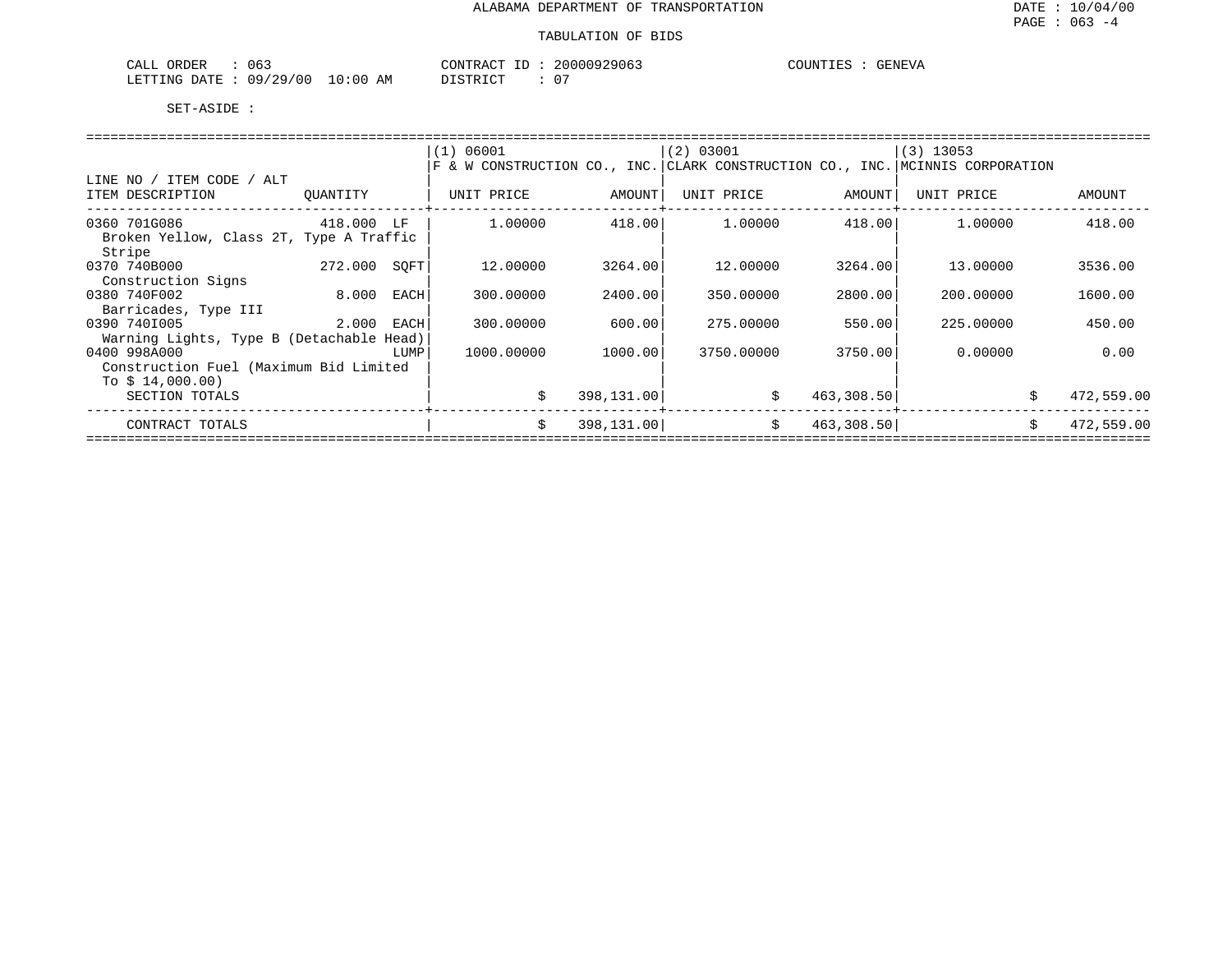DATE :

#### PAGE : 065 -1 VENDOR RANKING

|      | CALL ORDER<br>: 065<br>LETTING DATE: 09/29/00<br>10:00 AM                                                                                                                                        | CONTRACT ID: 20000929065<br>DISTRICT<br>: 06 |                                                | COUNTIES : MONTGOMERY    |                        |  |  |
|------|--------------------------------------------------------------------------------------------------------------------------------------------------------------------------------------------------|----------------------------------------------|------------------------------------------------|--------------------------|------------------------|--|--|
|      | CONTRACT DESCRIPTION:<br>for constructing the Planing, Resurfacing, and Traffic<br>Stripe on the Service Roads along S.R. #8 (U.S. #80) from<br>Rosa Parks to I-85 in Montgomery.<br>SET-ASIDE : | Working Days                                 | (available days)<br>$PROJECT(S) : MG-9803(21)$ |                          |                        |  |  |
|      |                                                                                                                                                                                                  |                                              |                                                |                          |                        |  |  |
| RANK | VENDOR NO./NAME                                                                                                                                                                                  |                                              |                                                | TOTAL<br><b>BID</b>      | % OVER<br>LOW BID      |  |  |
|      | 01018<br>APAC-ALABAMA, INC.<br>23024                                                                                                                                                             | WIREGRASS CONSTRUCTION COMPANY, INC.         |                                                | 657,291.80<br>678,341.25 | 100.0000%<br>103.2024% |  |  |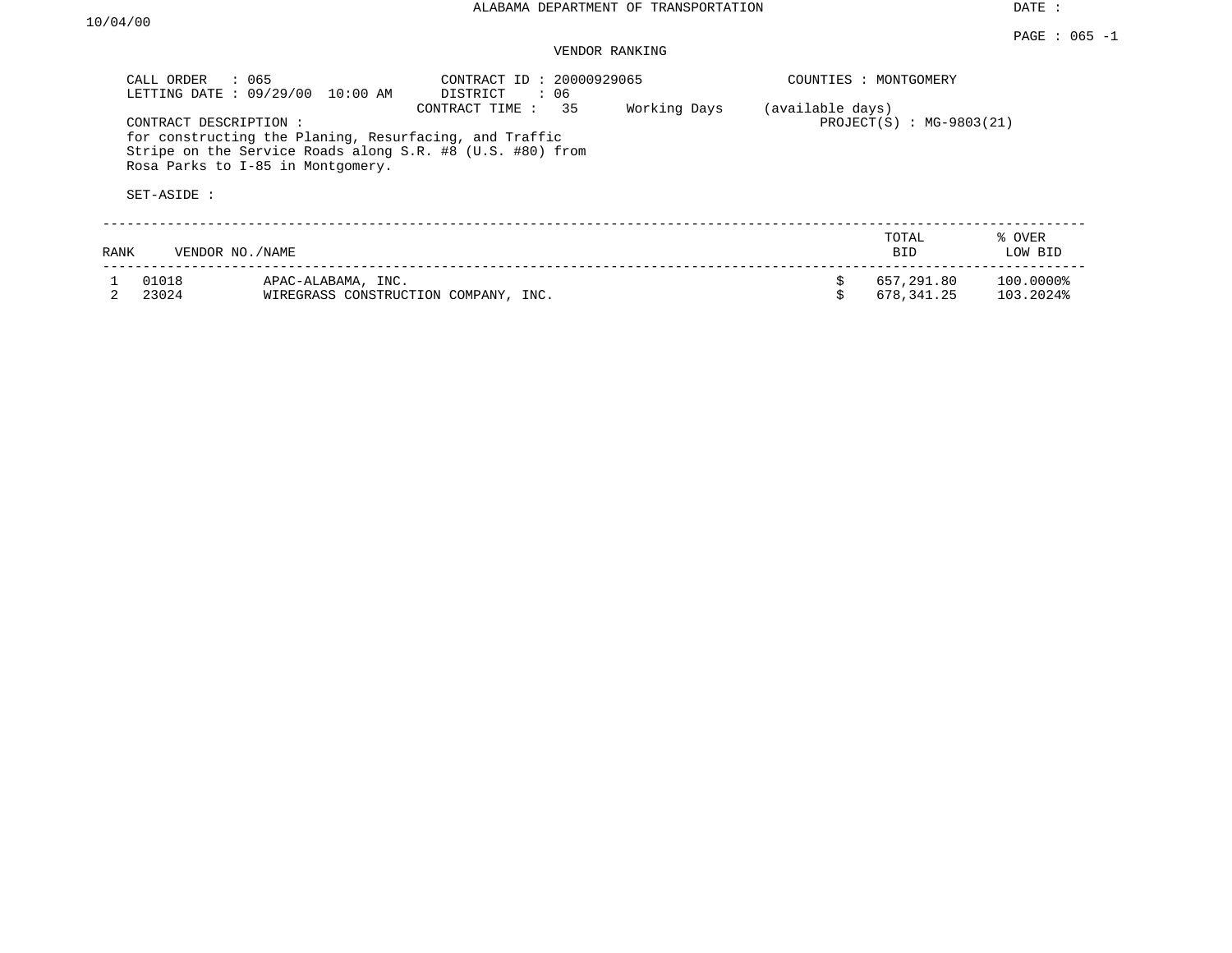| 065<br>CALL<br>ORDER     | CONTRACT                              | 20000929065 | MONTGOMERY<br>COUNTIES |
|--------------------------|---------------------------------------|-------------|------------------------|
| 09/29/00<br>LETTING DATE | 10:00<br>AΜ<br>די היה די הי<br>------ | 06          |                        |

|                                                                                                                                                       |                |      | $(1)$ 01018                                     |           | $(2)$ 23024 |                  |            |        |
|-------------------------------------------------------------------------------------------------------------------------------------------------------|----------------|------|-------------------------------------------------|-----------|-------------|------------------|------------|--------|
|                                                                                                                                                       |                |      | APAC-ALABAMA, INC. WIREGRASS CONSTRUCTION COMPA |           |             |                  |            |        |
| LINE NO / ITEM CODE / ALT<br>ITEM DESCRIPTION                                                                                                         | OUANTITY       |      | UNIT PRICE AMOUNT  UNIT PRICE AMOUNT            |           |             |                  | UNIT PRICE | AMOUNT |
| SECTION 0001 TOTAL                                                                                                                                    |                |      |                                                 |           |             |                  |            |        |
| 0010 210D001<br>Borrow Excavation (Loose Truckbed<br>Measurement)                                                                                     | 500.000 CYIP   |      | 10.25000                                        | 5125.00   |             | 12.50000 6250.00 |            |        |
| 0020 405A000<br>Tack Coat                                                                                                                             | 3500.000 GAL   |      | 1,10000                                         | 3850.00   | 1.69000     | 5915.00          |            |        |
| 0030 408A052<br>Planing Existing Pavement                                                                                                             | 45000.000 SY   |      | 1.65000                                         | 74250.00  | 0.75000     | 33750.00         |            |        |
| (Approximately 1.10" Thru 2.0" Thick)<br>0040 424A221<br>Superpave Bituminous Concrete Wearing<br>Surface Layer, 3/4" Maximum Aggregate               | 9800.000 TON   |      | 34.35000                                        | 336630.00 | 38.25000    | 374850.00        |            |        |
| Size Mix, ESAL Range B<br>0050 424A227<br>Superpave Bituminous Concrete Wearing<br>Surface Layer, Leveling, 3/4" Maximum                              | 600.000 TON    |      | 34.35000                                        | 20610.00  | 41,00000    | 24600.00         |            |        |
| Aggregate Size Mix, ESAL Range B<br>0060 424B421<br>Superpave Bituminous Concrete Upper                                                               | 350.000 TON    |      | 35.65000                                        | 12477.50  | 37.50000    | 13125.00         |            |        |
| Binder Layer, 1" Max Aggregate Size Mix,<br>ESAL Range B<br>0070 424B425<br>Superpave Bituminous Concrete Upper<br>Binder Layer, Patching, 1" Maximum | 300.000 TON    |      | 100.60000                                       | 30180.00  | 64.00000    | 19200.00         |            |        |
| Aggregate Size Mix, ESAL Range B<br>0080 600A000<br>Mobilization                                                                                      |                | LUMP | 32000.00000                                     | 32000.00  | 64000.00000 | 64000.00         |            |        |
| 0090 665F000<br>Hay Bales                                                                                                                             | $100.000$ EACH |      | 6.25000                                         | 625.00    | 5.00000     | 500.00           |            |        |
| 0100 665J000<br>Silt Fence, Type A                                                                                                                    | 500.000 LF     |      | 4.25000                                         | 2125.00   | 5.00000     | 2500.00          |            |        |
| 0110 701C000                                                                                                                                          | 9.000 MILE     |      | 330.00000                                       | 2970.00   | 320.00000   | 2880.00          |            |        |
| Broken Temporary Traffic Stripe<br>0120 701C001                                                                                                       | 18.000 MILE    |      | 371.15000                                       | 6680.70   | 360.00000   | 6480.00          |            |        |
| Solid Temporary Traffic Stripe<br>0130 701F000                                                                                                        | 625.000 LF     |      | 0.30000                                         | 187.50    | 0.25000     | 156.25           |            |        |
| Dotted Temporary Traffic Stripe<br>0140 702A007<br>Broken Yellow, Inverted Profile Traffic<br>Stripe (6" Wide)                                        | 9.000 MILE     |      | 2050.00000                                      | 18450.00  | 1975.00000  | 17775.00         |            |        |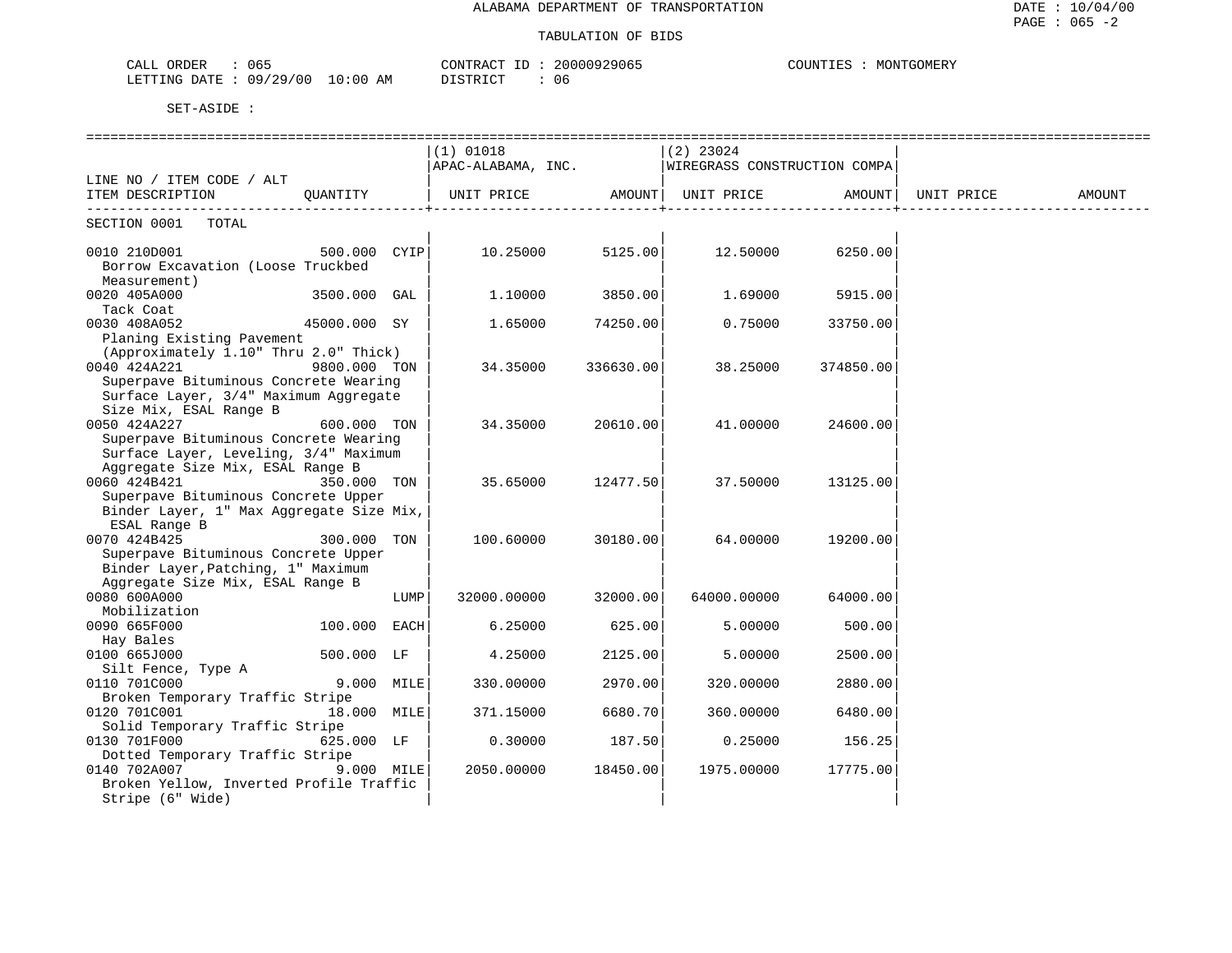| CALL ORDER                      | 065 |          | CONTRACT ID: 20000929065 | COUNTIES : MONTGOMERY |
|---------------------------------|-----|----------|--------------------------|-----------------------|
| LETTING DATE: 09/29/00 10:00 AM |     | DISTRICT |                          |                       |

|                                                                                                                   |                |      | $(1)$ 01018                                     |                | $(2)$ 23024                            |                  |        |
|-------------------------------------------------------------------------------------------------------------------|----------------|------|-------------------------------------------------|----------------|----------------------------------------|------------------|--------|
|                                                                                                                   |                |      | APAC-ALABAMA, INC. WIREGRASS CONSTRUCTION COMPA |                |                                        |                  |        |
| LINE NO / ITEM CODE / ALT                                                                                         |                |      |                                                 |                |                                        |                  |        |
| ITEM DESCRIPTION OUANTITY   UNIT PRICE AMOUNT  UNIT PRICE AMOUNT  UNIT PRICE<br>--------------------------------- |                |      |                                                 |                | -------+------------------------------ |                  | AMOUNT |
| 0150 702A008 17.000 MILE 4075.00000 69275.00 3950.00000                                                           |                |      |                                                 |                |                                        | 67150.00         |        |
| Solid White, Inverted Profile Traffic                                                                             |                |      |                                                 |                |                                        |                  |        |
| Stripe (6" Wide)                                                                                                  |                |      |                                                 |                |                                        |                  |        |
| 0160 702A009<br>1.000 MILE                                                                                        |                |      | $4075.00000$ $4075.00$ 3950.00000 3950.00       |                |                                        |                  |        |
| Solid Yellow, Inverted Profile Traffic                                                                            |                |      |                                                 |                |                                        |                  |        |
| Stripe (6" Wide)                                                                                                  |                |      |                                                 |                |                                        |                  |        |
| $625.000$ LF<br>0170 702B001                                                                                      |                |      |                                                 |                | $0.90000$ 562.50 0.84000               | 525.00           |        |
| Dotted Inverted Profile Traffic Stripe                                                                            |                |      |                                                 |                |                                        |                  |        |
| (6" Wide)                                                                                                         |                |      |                                                 |                |                                        |                  |        |
| 0180 703A002 4115.000 SQFT                                                                                        |                |      | 1.85000                                         | 7612.75        | 1.80000                                | 7407.00          |        |
| Traffic Control Markings, Class 2, Type                                                                           |                |      |                                                 |                |                                        |                  |        |
| A                                                                                                                 |                |      |                                                 |                |                                        |                  |        |
| 0190 703B002 160.000 SQFT                                                                                         |                |      | 2.90000 464.00                                  |                | 2.80000                                | 448.00           |        |
| Traffic Control Legends, Class 2, Type A                                                                          |                |      |                                                 |                |                                        |                  |        |
| 0200 703D001                                                                                                      | 4115.000 SOFT  |      | 1.35000                                         | 5555.25        | 1.30000                                | 5349.50          |        |
| Temporary Traffic Control Markings                                                                                |                |      |                                                 |                |                                        |                  |        |
| 0210 703E001                                                                                                      | 160.000 SOFT   |      | $1.35000$ 216.00                                |                |                                        | 1.30000 208.00   |        |
| Temporary Traffic Control Legends                                                                                 |                |      |                                                 |                |                                        |                  |        |
| 0220 705A032                                                                                                      | 540.000 EACH   |      | 5.15000                                         | 2781.00        | 5.00000                                | 2700.00          |        |
| Pavement Markers, Class A-H, Type 1-B                                                                             |                |      |                                                 |                |                                        |                  |        |
| 130.000 EACH<br>0230 705A037                                                                                      |                |      | 5.40000                                         | 702.00         |                                        | 5.25000 682.50   |        |
| Pavement Markers, Class A-H, Type 2-D                                                                             |                |      |                                                 |                |                                        |                  |        |
| 0240 740B000<br>$746.000$ SQFT                                                                                    |                |      | 15.60000 11637.60                               |                | 15.00000                               | 11190.00         |        |
| Construction Signs                                                                                                |                |      |                                                 |                |                                        |                  |        |
| 0250 740E000                                                                                                      | 300.000 EACH   |      | 22.00000                                        | 6600.00        |                                        | 15.00000 4500.00 |        |
| Cones (36 Inches High)                                                                                            |                |      |                                                 |                |                                        |                  |        |
| 0260 740M000                                                                                                      | $300.000$ EACH |      | 5.50000                                         | 1650.00        |                                        | 7.50000 2250.00  |        |
| Weight For Cone                                                                                                   |                |      |                                                 |                |                                        |                  |        |
| 0270 998A000                                                                                                      |                | LUMP | 0.00000                                         | 0.00           | 0.00000                                | 0.00             |        |
| Construction Fuel (Maximum Bid Limited                                                                            |                |      |                                                 |                |                                        |                  |        |
| To $$28,000.00)$                                                                                                  |                |      |                                                 |                |                                        |                  |        |
| SECTION TOTALS                                                                                                    |                |      |                                                 | \$657, 291.80  |                                        | \$678,341.25     |        |
| CONTRACT TOTALS                                                                                                   |                |      |                                                 | \$657, 291.80] |                                        | \$678,341.25]    |        |
|                                                                                                                   |                |      |                                                 |                |                                        |                  |        |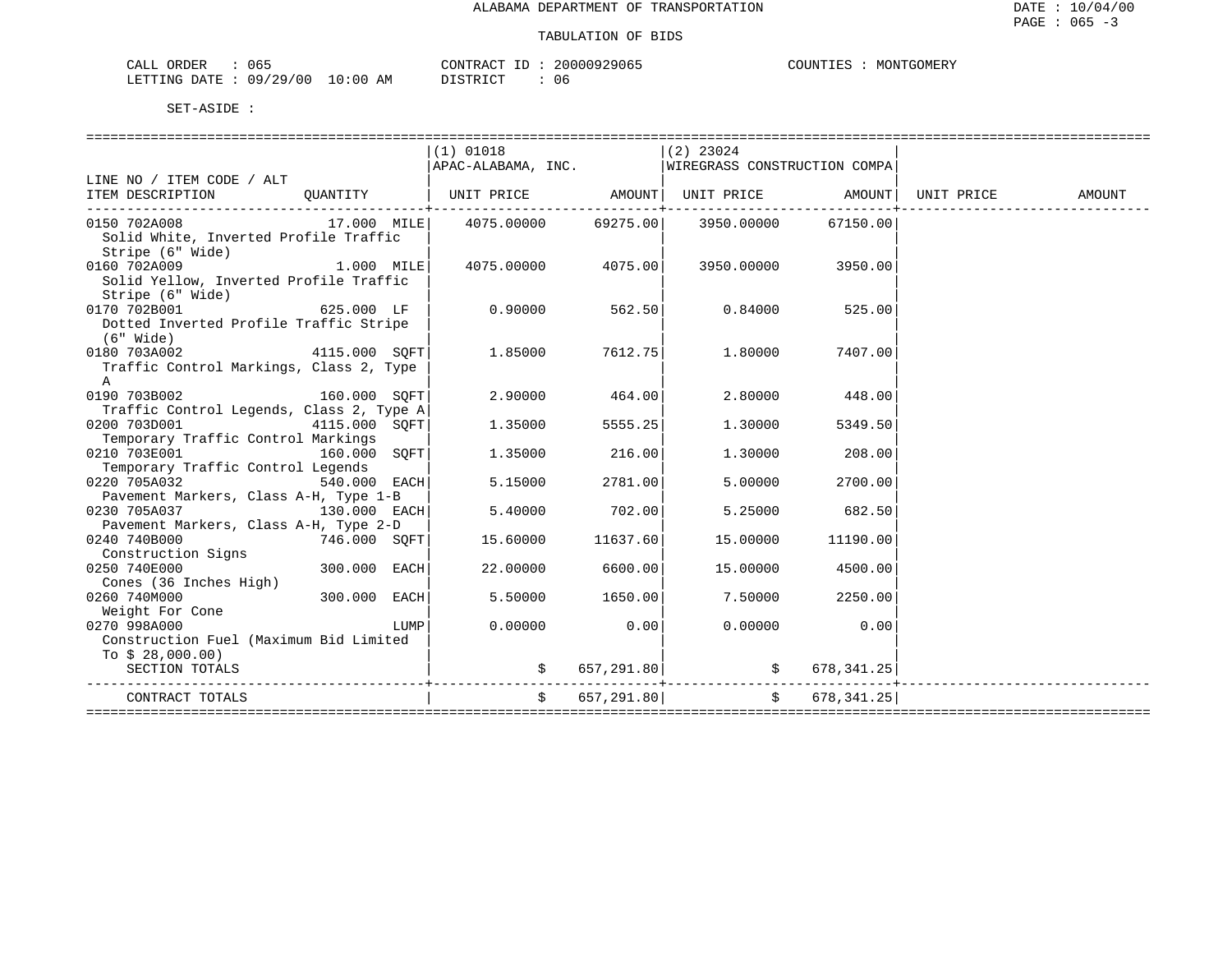DATE :

### VENDOR RANKING

| CALL ORDER : 071<br>LETTING DATE: 09/29/00<br>CONTRACT DESCRIPTION:<br>Length $-2.040$ km.<br>SET-ASIDE : | 10:00 AM<br>for constructing the Grade, Drain, Pave, Traffic Stripe,<br>Signals and Signing on S.R. #75 in the City of Oneonta. | CONTRACT ID: 20000929071<br>$\therefore$ 03<br>DISTRICT<br>150<br>CONTRACT TIME: | Working Days | COUNTIES : BLOUNT<br>(available days) | PROJECT(S) : ST-005-075-001 |                   |
|-----------------------------------------------------------------------------------------------------------|---------------------------------------------------------------------------------------------------------------------------------|----------------------------------------------------------------------------------|--------------|---------------------------------------|-----------------------------|-------------------|
| VENDOR NO./NAME<br>RANK                                                                                   |                                                                                                                                 |                                                                                  |              |                                       | TOTAL<br>BID                | % OVER<br>LOW BID |
| 23009                                                                                                     | WHITAKER CONTRACTING CORPORATION                                                                                                |                                                                                  |              |                                       | 1,866,881.87                | 100.0000%         |

|    | くいじじ    | WAIIANAR CONIRACIING CORPORAIION       | 07.000,001.07  | LUU.UUUU16 |
|----|---------|----------------------------------------|----------------|------------|
|    | 07002   | GOOD HOPE CONTRACTING CO., INC.        | \$2.221.713.31 | 119.0066%  |
|    | 01018   | APAC-ALABAMA, INC.                     | \$2,290,968.49 | 122.7163%  |
|    | 4 16039 | PINKERTON CONSTRUCTION, INC.           | \$2.317.046.65 | 124.1131%  |
| Б. | 07003   | R. E. GRILLS CONSTRUCTION CO., INC.    | \$2,436,432.00 | 130.5080%  |
|    | 20011   | TRI COUNTY CONCRETE CONSTRUCTION, INC. | \$2,707,004.28 | 145.0013%  |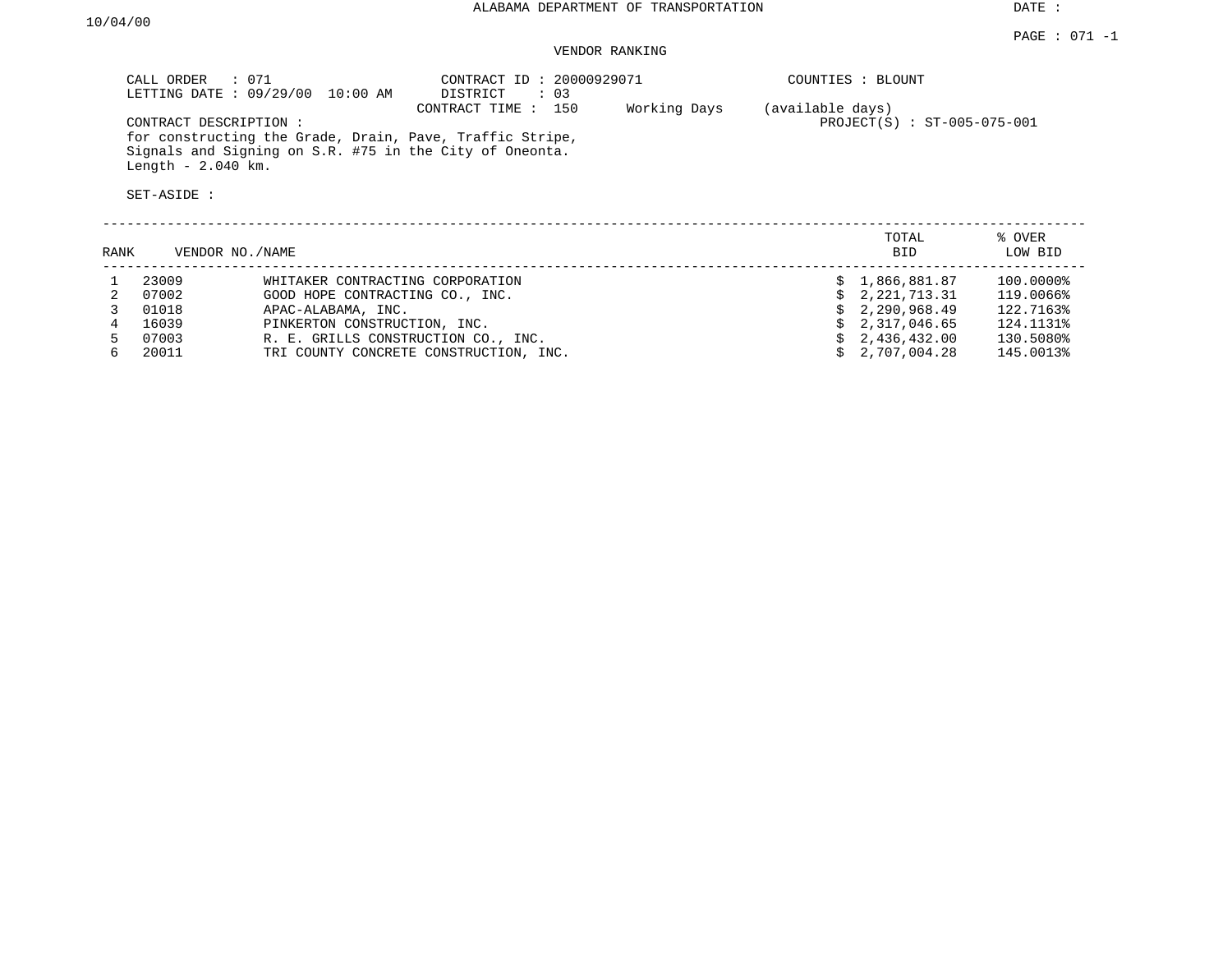| $\cap$<br>ORDER<br>CALL                                                                                                                                 | CONTRACT                                          | 2000092907<br>$ -$ | <b>BLOUNT</b><br>COUNTIES |
|---------------------------------------------------------------------------------------------------------------------------------------------------------|---------------------------------------------------|--------------------|---------------------------|
| 09/29/00<br>LETTING<br>DATE.<br>ر رے<br>the contract of the contract of the contract of the contract of the contract of the contract of the contract of | 10:00 <sup>-</sup><br>AΜ<br>דת לידי את ה<br>$-11$ | <u> U J</u>        |                           |

|                                                   |               |      | $(1)$ 23009                                                                    |                    | $(2)$ 07002       |                    | $(3)$ 01018 |           |
|---------------------------------------------------|---------------|------|--------------------------------------------------------------------------------|--------------------|-------------------|--------------------|-------------|-----------|
|                                                   |               |      | WHITAKER CONTRACTING CORPORA GOOD HOPE CONTRACTING CO., I   APAC-ALABAMA, INC. |                    |                   |                    |             |           |
| LINE NO / ITEM CODE / ALT                         |               |      |                                                                                |                    |                   |                    |             |           |
| ITEM DESCRIPTION QUANTITY                         |               |      | UNIT PRICE AMOUNT                                                              |                    | UNIT PRICE AMOUNT |                    | UNIT PRICE  | AMOUNT    |
| ---------------------------<br>SECTION 0001 TOTAL |               |      |                                                                                | ----------------+- |                   | -----------------+ |             |           |
| 0010 201A000                                      |               | LUMP |                                                                                |                    |                   | 55000.00           |             |           |
| Clearing & Grubbing (Approximately 2              |               |      | 21618.00000                                                                    | 21618.00           | 55000.00000       |                    | 19620.00000 | 19620.00  |
| Hectares)                                         |               |      |                                                                                |                    |                   |                    |             |           |
| 0020 206B009                                      |               | LUMP | 500,00000                                                                      | 500.00             | 5000.00000        | 5000.00            | 4150.00000  | 4150.00   |
| Removal Of Old Box Culvert, Station               |               |      |                                                                                |                    |                   |                    |             |           |
| $(Partial) 94+00$                                 |               |      |                                                                                |                    |                   |                    |             |           |
| 0030 206C002                                      | 100.000 M2    |      | 9.00000                                                                        | 900.00             | 12.00000          | 1200.00            | 16.60000    | 1660.00   |
| Removing Concrete Slope Paving                    |               |      |                                                                                |                    |                   |                    |             |           |
| 0040 206C010                                      | 667.000 M2    |      | 10.00000                                                                       | 6670.00            | 20.00000          | 13340.00           | 5.00000     | 3335.00   |
| Removing Concrete Driveway                        |               |      |                                                                                |                    |                   |                    |             |           |
| 0050 206D000                                      | 583.000 M     |      | 13.12000                                                                       | 7648.96            | 30.00000          | 17490.00           | 22.00000    | 12826.00  |
| Removing Pipe                                     |               |      |                                                                                |                    |                   |                    |             |           |
| 0060 206D003                                      | 420.000 M     |      | 7.54000                                                                        | 3166.80            | 27.00000          | 11340.00           | 15.80000    | 6636.00   |
| Removing Curb And Gutter                          |               |      |                                                                                |                    |                   |                    |             |           |
| 0070 206E000                                      | 67.000 EACH   |      | 100,00000                                                                      | 6700.00            | 100.00000         | 6700.00            | 307,00000   | 20569.00  |
| Removing Headwalls                                |               |      |                                                                                |                    |                   |                    |             |           |
| 0080 206E001                                      | 11.000        | EACH | 100.00000                                                                      | 1100.00            | 500.00000         | 5500.00            | 462.00000   | 5082.00   |
| Removing Inlets                                   |               |      |                                                                                |                    |                   |                    |             |           |
| 0090 210A000                                      | 12249.000 M3  |      | 2.42000                                                                        | 29642.58           | 10,90000          | 133514.10          | 7.30000     | 89417.70  |
| Unclassified Excavation                           |               |      |                                                                                |                    |                   |                    |             |           |
| 0100 210D000                                      | 12753.000 M3  |      | 3.47000                                                                        | 44252.91           | 7.00000           | 89271.00           | 9.65000     | 123066.45 |
| Borrow Excavation                                 |               |      |                                                                                |                    |                   |                    |             |           |
| 0110 214A000                                      | 4206.000 M3   |      | 10.46000                                                                       | 43994.76           | 11,70000          | 49210.20           | 6.35000     | 26708.10  |
| Structure Excavation                              |               |      |                                                                                |                    |                   |                    |             |           |
| 0120 214B001                                      | 963.000 M3    |      | 16.00000                                                                       | 15408.00           | 22.00000          | 21186.00           | 28.00000    | 26964.00  |
| Foundation Backfill, Commercial                   |               |      |                                                                                |                    |                   |                    |             |           |
| 0130 405A000                                      | 10000.000 L   |      | 0.27000                                                                        | 2700.00            | 0.26000           | 2600.00            | 0.25000     | 2500.00   |
| Tack Coat                                         |               |      |                                                                                |                    |                   |                    |             |           |
| 0140 429A241                                      | 3550.000 MTON |      | 31.39000                                                                       | 111434.50          | 35.77000          | 126983.50          | 34.75000    | 123362.50 |
| Improved Bituminous Concrete Wearing              |               |      |                                                                                |                    |                   |                    |             |           |
| Surface Layer, 19.0 mm Maximum                    |               |      |                                                                                |                    |                   |                    |             |           |
| Aggregate Size Mix, ESAL Range C                  |               |      |                                                                                |                    |                   |                    |             |           |
| 0150 429A247                                      | 4320.000 MTON |      | 31.15000                                                                       | 134568.00          | 36.02000          | 155606.40          | 34.05000    | 147096.00 |
| Improved Bituminous Concrete Wearing              |               |      |                                                                                |                    |                   |                    |             |           |
| Surface Layer, Leveling, 19.0 mm                  |               |      |                                                                                |                    |                   |                    |             |           |
| Maximum Aggregate Size Mix, ESAL Range C          |               |      |                                                                                |                    |                   |                    |             |           |
| 0160 429B242                                      | 5560,000 MTON |      | 25.93000                                                                       | 144170.80          | 32.78000          | 182256.80          | 35.70000    | 198492.00 |
| Improved Bituminous Concrete Binder               |               |      |                                                                                |                    |                   |                    |             |           |
| Layer, 37.5 mm Maximum Aggregate Size             |               |      |                                                                                |                    |                   |                    |             |           |
| Mix, ESAL Range C                                 |               |      |                                                                                |                    |                   |                    |             |           |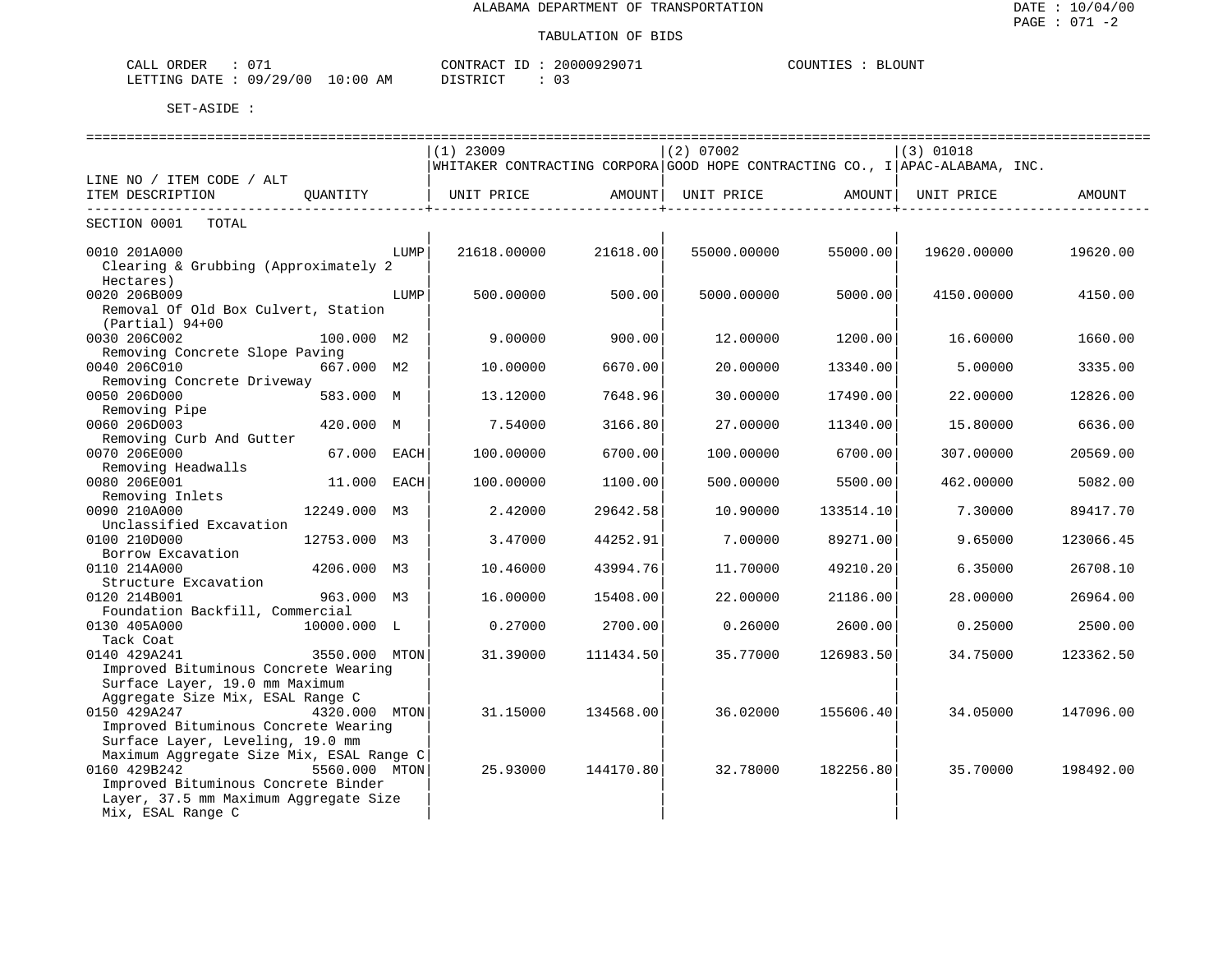| ORDER<br>CALL          | $\sim$ $\sim$ |             | CONTRACT      | $ -$ | 2000092907    | COUNTIES | <b>BLOUNT</b> |
|------------------------|---------------|-------------|---------------|------|---------------|----------|---------------|
| LETTING DATE: 09/29/00 |               | 10:00<br>AΜ | חימת דפידי את |      | $\sim$ $\sim$ |          |               |

| $(2)$ 07002<br>$(1)$ 23009<br>$(3)$ 01018<br>WHITAKER CONTRACTING CORPORA GOOD HOPE CONTRACTING CO., I APAC-ALABAMA, INC.<br>LINE NO / ITEM CODE / ALT<br>ITEM DESCRIPTION<br>UNIT PRICE AMOUNT<br>QUANTITY<br>UNIT PRICE<br>AMOUNT   UNIT PRICE<br>AMOUNT<br>. <u>. 4</u> .<br>0170 429C241<br>6045.000 MTON<br>25.93000 156746.85<br>31.19000<br>188543.55<br>34.60000<br>209157.00<br>Improved Bituminous Concrete Base Layer,<br>37.5 mm Maximum Aggregate Size Mix,<br>ESAL Range C<br>200.000 MTON<br>0180 430B028<br>18.00000<br>20,00000<br>4000.00<br>3600.00<br>23.05000<br>4610.00<br>Aggregate Surfacing (ALDOT #57, #78, Or<br>#467)<br>0190 502A000<br>10135.000 KG<br>1.43000<br>14493.05<br>2.25000<br>22803.75<br>1,10000<br>11148.50<br>Steel Reinforcement<br>0200 524B012<br>575.00000<br>57.000 M3<br>481,00000<br>27417.00<br>650.00000<br>37050.00<br>32775.00<br>Culvert Concrete Extension (Precast)<br>0210 530A001<br>15.000 M<br>65.20000<br>978.00<br>187.00000<br>2805.00<br>120.00000<br>1800.00<br>450 mm Roadway Pipe (Class 3 R.C.)<br>0220 530A003<br>3234.00<br>22.000 M<br>154.80000<br>3405.60<br>192.00000<br>4224.00<br>147.00000<br>750 mm Roadway Pipe (Class 3 R.C.)<br>0230 530A006<br>4088.00<br>343.90000<br>4814.60<br>360.00000<br>5040.00<br>292.00000<br>14.000 M<br>1200 mm Roadway Pipe (Class 3 R.C.)<br>0240 530B004<br>139.000 M<br>198.00000<br>27522.00<br>239.00000<br>33221.00<br>289.00000<br>40171.00<br>1110 mm Span X 675 mm Rise Roadway Pipe<br>(Class 3 R.C.)<br>0250 530B005<br>15.000 M<br>373.00000<br>5595.00<br>367.00000<br>5505.00<br>428.00000<br>6420.00<br>1300 mm Span X 795 mm Rise Roadway Pipe<br>(Class 3 R.C.)<br>0260 533A098<br>230.000 M<br>65.25000<br>15007.50<br>87.00000<br>20010.00<br>102.00000<br>23460.00<br>450 mm Storm Sewer Pipe (Class 3 R.C.)<br>0270 533A099<br>221.000 M<br>114.50000<br>25304.50<br>112,00000<br>24752.00<br>128.00000<br>28288.00<br>600 mm Storm Sewer Pipe (Class 3 R.C.)<br>0280 533A100<br>34.000 M<br>5261.50<br>222.00000<br>154.75000<br>7548.00<br>171,00000<br>5814.00<br>750 mm Storm Sewer Pipe (Class 3 R.C.) |
|--------------------------------------------------------------------------------------------------------------------------------------------------------------------------------------------------------------------------------------------------------------------------------------------------------------------------------------------------------------------------------------------------------------------------------------------------------------------------------------------------------------------------------------------------------------------------------------------------------------------------------------------------------------------------------------------------------------------------------------------------------------------------------------------------------------------------------------------------------------------------------------------------------------------------------------------------------------------------------------------------------------------------------------------------------------------------------------------------------------------------------------------------------------------------------------------------------------------------------------------------------------------------------------------------------------------------------------------------------------------------------------------------------------------------------------------------------------------------------------------------------------------------------------------------------------------------------------------------------------------------------------------------------------------------------------------------------------------------------------------------------------------------------------------------------------------------------------------------------------------------------------------------------------------------------------------------------------------------------------------------------------------------------------------------------------------------------------------------------------------------------------------------|
|                                                                                                                                                                                                                                                                                                                                                                                                                                                                                                                                                                                                                                                                                                                                                                                                                                                                                                                                                                                                                                                                                                                                                                                                                                                                                                                                                                                                                                                                                                                                                                                                                                                                                                                                                                                                                                                                                                                                                                                                                                                                                                                                                  |
|                                                                                                                                                                                                                                                                                                                                                                                                                                                                                                                                                                                                                                                                                                                                                                                                                                                                                                                                                                                                                                                                                                                                                                                                                                                                                                                                                                                                                                                                                                                                                                                                                                                                                                                                                                                                                                                                                                                                                                                                                                                                                                                                                  |
|                                                                                                                                                                                                                                                                                                                                                                                                                                                                                                                                                                                                                                                                                                                                                                                                                                                                                                                                                                                                                                                                                                                                                                                                                                                                                                                                                                                                                                                                                                                                                                                                                                                                                                                                                                                                                                                                                                                                                                                                                                                                                                                                                  |
|                                                                                                                                                                                                                                                                                                                                                                                                                                                                                                                                                                                                                                                                                                                                                                                                                                                                                                                                                                                                                                                                                                                                                                                                                                                                                                                                                                                                                                                                                                                                                                                                                                                                                                                                                                                                                                                                                                                                                                                                                                                                                                                                                  |
|                                                                                                                                                                                                                                                                                                                                                                                                                                                                                                                                                                                                                                                                                                                                                                                                                                                                                                                                                                                                                                                                                                                                                                                                                                                                                                                                                                                                                                                                                                                                                                                                                                                                                                                                                                                                                                                                                                                                                                                                                                                                                                                                                  |
|                                                                                                                                                                                                                                                                                                                                                                                                                                                                                                                                                                                                                                                                                                                                                                                                                                                                                                                                                                                                                                                                                                                                                                                                                                                                                                                                                                                                                                                                                                                                                                                                                                                                                                                                                                                                                                                                                                                                                                                                                                                                                                                                                  |
|                                                                                                                                                                                                                                                                                                                                                                                                                                                                                                                                                                                                                                                                                                                                                                                                                                                                                                                                                                                                                                                                                                                                                                                                                                                                                                                                                                                                                                                                                                                                                                                                                                                                                                                                                                                                                                                                                                                                                                                                                                                                                                                                                  |
|                                                                                                                                                                                                                                                                                                                                                                                                                                                                                                                                                                                                                                                                                                                                                                                                                                                                                                                                                                                                                                                                                                                                                                                                                                                                                                                                                                                                                                                                                                                                                                                                                                                                                                                                                                                                                                                                                                                                                                                                                                                                                                                                                  |
|                                                                                                                                                                                                                                                                                                                                                                                                                                                                                                                                                                                                                                                                                                                                                                                                                                                                                                                                                                                                                                                                                                                                                                                                                                                                                                                                                                                                                                                                                                                                                                                                                                                                                                                                                                                                                                                                                                                                                                                                                                                                                                                                                  |
|                                                                                                                                                                                                                                                                                                                                                                                                                                                                                                                                                                                                                                                                                                                                                                                                                                                                                                                                                                                                                                                                                                                                                                                                                                                                                                                                                                                                                                                                                                                                                                                                                                                                                                                                                                                                                                                                                                                                                                                                                                                                                                                                                  |
|                                                                                                                                                                                                                                                                                                                                                                                                                                                                                                                                                                                                                                                                                                                                                                                                                                                                                                                                                                                                                                                                                                                                                                                                                                                                                                                                                                                                                                                                                                                                                                                                                                                                                                                                                                                                                                                                                                                                                                                                                                                                                                                                                  |
|                                                                                                                                                                                                                                                                                                                                                                                                                                                                                                                                                                                                                                                                                                                                                                                                                                                                                                                                                                                                                                                                                                                                                                                                                                                                                                                                                                                                                                                                                                                                                                                                                                                                                                                                                                                                                                                                                                                                                                                                                                                                                                                                                  |
|                                                                                                                                                                                                                                                                                                                                                                                                                                                                                                                                                                                                                                                                                                                                                                                                                                                                                                                                                                                                                                                                                                                                                                                                                                                                                                                                                                                                                                                                                                                                                                                                                                                                                                                                                                                                                                                                                                                                                                                                                                                                                                                                                  |
|                                                                                                                                                                                                                                                                                                                                                                                                                                                                                                                                                                                                                                                                                                                                                                                                                                                                                                                                                                                                                                                                                                                                                                                                                                                                                                                                                                                                                                                                                                                                                                                                                                                                                                                                                                                                                                                                                                                                                                                                                                                                                                                                                  |
|                                                                                                                                                                                                                                                                                                                                                                                                                                                                                                                                                                                                                                                                                                                                                                                                                                                                                                                                                                                                                                                                                                                                                                                                                                                                                                                                                                                                                                                                                                                                                                                                                                                                                                                                                                                                                                                                                                                                                                                                                                                                                                                                                  |
|                                                                                                                                                                                                                                                                                                                                                                                                                                                                                                                                                                                                                                                                                                                                                                                                                                                                                                                                                                                                                                                                                                                                                                                                                                                                                                                                                                                                                                                                                                                                                                                                                                                                                                                                                                                                                                                                                                                                                                                                                                                                                                                                                  |
|                                                                                                                                                                                                                                                                                                                                                                                                                                                                                                                                                                                                                                                                                                                                                                                                                                                                                                                                                                                                                                                                                                                                                                                                                                                                                                                                                                                                                                                                                                                                                                                                                                                                                                                                                                                                                                                                                                                                                                                                                                                                                                                                                  |
|                                                                                                                                                                                                                                                                                                                                                                                                                                                                                                                                                                                                                                                                                                                                                                                                                                                                                                                                                                                                                                                                                                                                                                                                                                                                                                                                                                                                                                                                                                                                                                                                                                                                                                                                                                                                                                                                                                                                                                                                                                                                                                                                                  |
|                                                                                                                                                                                                                                                                                                                                                                                                                                                                                                                                                                                                                                                                                                                                                                                                                                                                                                                                                                                                                                                                                                                                                                                                                                                                                                                                                                                                                                                                                                                                                                                                                                                                                                                                                                                                                                                                                                                                                                                                                                                                                                                                                  |
|                                                                                                                                                                                                                                                                                                                                                                                                                                                                                                                                                                                                                                                                                                                                                                                                                                                                                                                                                                                                                                                                                                                                                                                                                                                                                                                                                                                                                                                                                                                                                                                                                                                                                                                                                                                                                                                                                                                                                                                                                                                                                                                                                  |
|                                                                                                                                                                                                                                                                                                                                                                                                                                                                                                                                                                                                                                                                                                                                                                                                                                                                                                                                                                                                                                                                                                                                                                                                                                                                                                                                                                                                                                                                                                                                                                                                                                                                                                                                                                                                                                                                                                                                                                                                                                                                                                                                                  |
|                                                                                                                                                                                                                                                                                                                                                                                                                                                                                                                                                                                                                                                                                                                                                                                                                                                                                                                                                                                                                                                                                                                                                                                                                                                                                                                                                                                                                                                                                                                                                                                                                                                                                                                                                                                                                                                                                                                                                                                                                                                                                                                                                  |
|                                                                                                                                                                                                                                                                                                                                                                                                                                                                                                                                                                                                                                                                                                                                                                                                                                                                                                                                                                                                                                                                                                                                                                                                                                                                                                                                                                                                                                                                                                                                                                                                                                                                                                                                                                                                                                                                                                                                                                                                                                                                                                                                                  |
|                                                                                                                                                                                                                                                                                                                                                                                                                                                                                                                                                                                                                                                                                                                                                                                                                                                                                                                                                                                                                                                                                                                                                                                                                                                                                                                                                                                                                                                                                                                                                                                                                                                                                                                                                                                                                                                                                                                                                                                                                                                                                                                                                  |
|                                                                                                                                                                                                                                                                                                                                                                                                                                                                                                                                                                                                                                                                                                                                                                                                                                                                                                                                                                                                                                                                                                                                                                                                                                                                                                                                                                                                                                                                                                                                                                                                                                                                                                                                                                                                                                                                                                                                                                                                                                                                                                                                                  |
|                                                                                                                                                                                                                                                                                                                                                                                                                                                                                                                                                                                                                                                                                                                                                                                                                                                                                                                                                                                                                                                                                                                                                                                                                                                                                                                                                                                                                                                                                                                                                                                                                                                                                                                                                                                                                                                                                                                                                                                                                                                                                                                                                  |
|                                                                                                                                                                                                                                                                                                                                                                                                                                                                                                                                                                                                                                                                                                                                                                                                                                                                                                                                                                                                                                                                                                                                                                                                                                                                                                                                                                                                                                                                                                                                                                                                                                                                                                                                                                                                                                                                                                                                                                                                                                                                                                                                                  |
|                                                                                                                                                                                                                                                                                                                                                                                                                                                                                                                                                                                                                                                                                                                                                                                                                                                                                                                                                                                                                                                                                                                                                                                                                                                                                                                                                                                                                                                                                                                                                                                                                                                                                                                                                                                                                                                                                                                                                                                                                                                                                                                                                  |
|                                                                                                                                                                                                                                                                                                                                                                                                                                                                                                                                                                                                                                                                                                                                                                                                                                                                                                                                                                                                                                                                                                                                                                                                                                                                                                                                                                                                                                                                                                                                                                                                                                                                                                                                                                                                                                                                                                                                                                                                                                                                                                                                                  |
|                                                                                                                                                                                                                                                                                                                                                                                                                                                                                                                                                                                                                                                                                                                                                                                                                                                                                                                                                                                                                                                                                                                                                                                                                                                                                                                                                                                                                                                                                                                                                                                                                                                                                                                                                                                                                                                                                                                                                                                                                                                                                                                                                  |
|                                                                                                                                                                                                                                                                                                                                                                                                                                                                                                                                                                                                                                                                                                                                                                                                                                                                                                                                                                                                                                                                                                                                                                                                                                                                                                                                                                                                                                                                                                                                                                                                                                                                                                                                                                                                                                                                                                                                                                                                                                                                                                                                                  |
|                                                                                                                                                                                                                                                                                                                                                                                                                                                                                                                                                                                                                                                                                                                                                                                                                                                                                                                                                                                                                                                                                                                                                                                                                                                                                                                                                                                                                                                                                                                                                                                                                                                                                                                                                                                                                                                                                                                                                                                                                                                                                                                                                  |
|                                                                                                                                                                                                                                                                                                                                                                                                                                                                                                                                                                                                                                                                                                                                                                                                                                                                                                                                                                                                                                                                                                                                                                                                                                                                                                                                                                                                                                                                                                                                                                                                                                                                                                                                                                                                                                                                                                                                                                                                                                                                                                                                                  |
| 0290 533B099<br>85.000 M<br>143.00000<br>12155.00<br>136.00000<br>11560.00<br>143.00000<br>12155.00                                                                                                                                                                                                                                                                                                                                                                                                                                                                                                                                                                                                                                                                                                                                                                                                                                                                                                                                                                                                                                                                                                                                                                                                                                                                                                                                                                                                                                                                                                                                                                                                                                                                                                                                                                                                                                                                                                                                                                                                                                              |
| 725 mm Span, 460 mm Rise Storm Sewer                                                                                                                                                                                                                                                                                                                                                                                                                                                                                                                                                                                                                                                                                                                                                                                                                                                                                                                                                                                                                                                                                                                                                                                                                                                                                                                                                                                                                                                                                                                                                                                                                                                                                                                                                                                                                                                                                                                                                                                                                                                                                                             |
| Pipe (Class 3 R.C.)                                                                                                                                                                                                                                                                                                                                                                                                                                                                                                                                                                                                                                                                                                                                                                                                                                                                                                                                                                                                                                                                                                                                                                                                                                                                                                                                                                                                                                                                                                                                                                                                                                                                                                                                                                                                                                                                                                                                                                                                                                                                                                                              |
| 0300 533B100<br>156.000 M<br>211.50000<br>32994.00<br>181.00000<br>28236.00<br>198.00000<br>30888.00                                                                                                                                                                                                                                                                                                                                                                                                                                                                                                                                                                                                                                                                                                                                                                                                                                                                                                                                                                                                                                                                                                                                                                                                                                                                                                                                                                                                                                                                                                                                                                                                                                                                                                                                                                                                                                                                                                                                                                                                                                             |
| 920 mm Span, 570 mm Rise Storm Sewer                                                                                                                                                                                                                                                                                                                                                                                                                                                                                                                                                                                                                                                                                                                                                                                                                                                                                                                                                                                                                                                                                                                                                                                                                                                                                                                                                                                                                                                                                                                                                                                                                                                                                                                                                                                                                                                                                                                                                                                                                                                                                                             |
| Pipe (Class 3 R.C.)                                                                                                                                                                                                                                                                                                                                                                                                                                                                                                                                                                                                                                                                                                                                                                                                                                                                                                                                                                                                                                                                                                                                                                                                                                                                                                                                                                                                                                                                                                                                                                                                                                                                                                                                                                                                                                                                                                                                                                                                                                                                                                                              |
| 0310 533B101<br>265.000 M<br>298.00000<br>78970.00<br>217.00000<br>57505.00<br>242.00000<br>64130.00                                                                                                                                                                                                                                                                                                                                                                                                                                                                                                                                                                                                                                                                                                                                                                                                                                                                                                                                                                                                                                                                                                                                                                                                                                                                                                                                                                                                                                                                                                                                                                                                                                                                                                                                                                                                                                                                                                                                                                                                                                             |
| 1110 mm Span, 675 mm Rise Storm Sewer                                                                                                                                                                                                                                                                                                                                                                                                                                                                                                                                                                                                                                                                                                                                                                                                                                                                                                                                                                                                                                                                                                                                                                                                                                                                                                                                                                                                                                                                                                                                                                                                                                                                                                                                                                                                                                                                                                                                                                                                                                                                                                            |
| Pipe (Class 3 R.C.)                                                                                                                                                                                                                                                                                                                                                                                                                                                                                                                                                                                                                                                                                                                                                                                                                                                                                                                                                                                                                                                                                                                                                                                                                                                                                                                                                                                                                                                                                                                                                                                                                                                                                                                                                                                                                                                                                                                                                                                                                                                                                                                              |
| 0320 533B102<br>78.000 M<br>373.00000<br>29094.00<br>304,00000<br>23712.00<br>277.00000<br>21606.00                                                                                                                                                                                                                                                                                                                                                                                                                                                                                                                                                                                                                                                                                                                                                                                                                                                                                                                                                                                                                                                                                                                                                                                                                                                                                                                                                                                                                                                                                                                                                                                                                                                                                                                                                                                                                                                                                                                                                                                                                                              |
| 1300 mm Span, 795 mm Rise Storm Sewer                                                                                                                                                                                                                                                                                                                                                                                                                                                                                                                                                                                                                                                                                                                                                                                                                                                                                                                                                                                                                                                                                                                                                                                                                                                                                                                                                                                                                                                                                                                                                                                                                                                                                                                                                                                                                                                                                                                                                                                                                                                                                                            |
| Pipe (Class 3 R.C.)                                                                                                                                                                                                                                                                                                                                                                                                                                                                                                                                                                                                                                                                                                                                                                                                                                                                                                                                                                                                                                                                                                                                                                                                                                                                                                                                                                                                                                                                                                                                                                                                                                                                                                                                                                                                                                                                                                                                                                                                                                                                                                                              |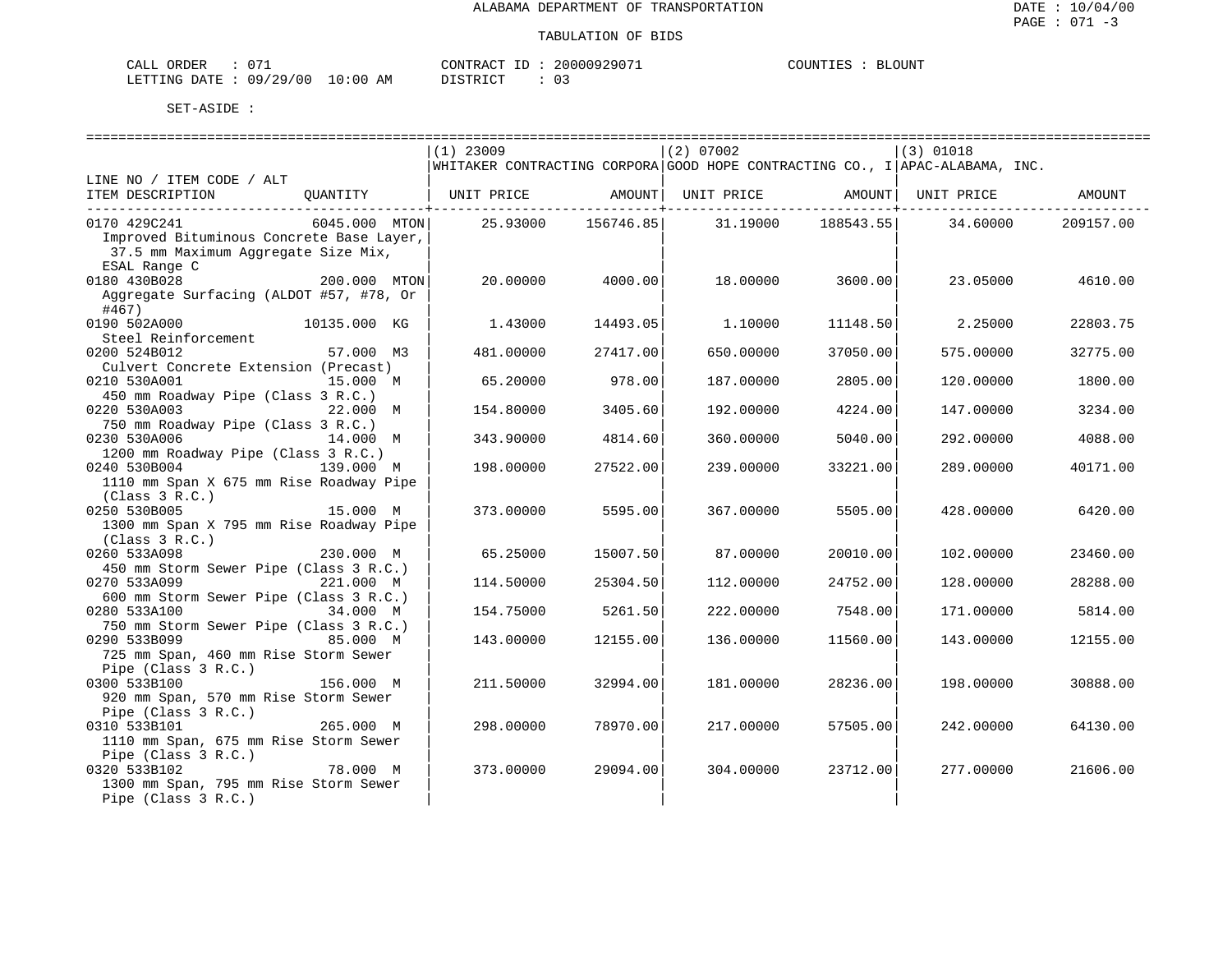| CALL ORDER             |  |          | CONTRACT<br>ID | 20000929071 | COUNTIES | <b>BLOUNT</b> |
|------------------------|--|----------|----------------|-------------|----------|---------------|
| LETTING DATE: 09/29/00 |  | 10:00 AM | DISTRICT       |             |          |               |

|                                                                                |              |      | $(1)$ 23009                                                                  |           | $(2)$ 07002       |           | $(3)$ 01018 |           |
|--------------------------------------------------------------------------------|--------------|------|------------------------------------------------------------------------------|-----------|-------------------|-----------|-------------|-----------|
|                                                                                |              |      | WHITAKER CONTRACTING CORPORA GOOD HOPE CONTRACTING CO., I APAC-ALABAMA, INC. |           |                   |           |             |           |
| LINE NO / ITEM CODE / ALT                                                      |              |      |                                                                              |           |                   |           |             |           |
| ITEM DESCRIPTION                                                               | QUANTITY     |      | UNIT PRICE                                                                   | AMOUNT    | UNIT PRICE AMOUNT |           | UNIT PRICE  | AMOUNT    |
|                                                                                |              |      |                                                                              |           |                   |           |             |           |
| 0330 535A080                                                                   | 215.000 M    |      | 63.00000                                                                     | 13545.00  | 80.00000          | 17200.00  | 100,00000   | 21500.00  |
| 450 mm Side Drain Pipe (Class 3 R.C.)                                          |              |      |                                                                              |           |                   |           |             |           |
| 0340 600A000                                                                   |              | LUMP | 27979.00000                                                                  | 27979.00  | 28000.00000       | 28000.00  | 11000.00000 | 11000.00  |
| Mobilization                                                                   |              |      |                                                                              |           |                   |           |             |           |
| 0350 606A000                                                                   | 100.000 M    |      | 5.00000                                                                      | 500.00    | 24.00000          | 2400.00   | 41,00000    | 4100.00   |
| 150 mm Underdrain Pipe                                                         |              |      |                                                                              |           |                   |           |             |           |
| 0360 610C001                                                                   | 731.000 MTON |      | 14.01000                                                                     | 10241.31  | 22.00000          | 16082.00  | 27.50000    | 20102.50  |
| Loose Riprap, Class 2                                                          |              |      |                                                                              |           |                   |           |             |           |
| 0370 610D000                                                                   | 369.000 M2   |      | 3.60000                                                                      | 1328.40   | 3.60000           | 1328.40   | 2.95000     | 1088.55   |
| Filter Blanket                                                                 |              |      |                                                                              |           |                   |           |             |           |
| 0380 614A000                                                                   | 1132.000 M3  |      | 255.00000                                                                    | 288660.00 | 261.00000         | 295452.00 | 283.25000   | 320639.00 |
| Slope Paving                                                                   |              |      |                                                                              |           |                   |           |             |           |
| 0390 618B002                                                                   | 339.000 M2   |      | 24.00000                                                                     | 8136.00   | 36.00000          | 12204.00  | 24.00000    | 8136.00   |
| Concrete Driveway, 150 mm Thick                                                |              |      |                                                                              |           |                   |           |             |           |
| 0400 619A003                                                                   | 1.000 EACH   |      | 650.00000                                                                    | 650.00    | 600.00000         | 600.00    | 515.00000   | 515.00    |
| 600 mm Roadway Pipe End Treatment,                                             |              |      |                                                                              |           |                   |           |             |           |
| Class 1                                                                        |              |      |                                                                              |           |                   |           |             |           |
| 0410 619A007                                                                   | $1.000$ EACH |      | 1000.00000                                                                   | 1000.00   | 900.00000         | 900.00    | 1545.00000  | 1545.00   |
| 1200 mm Roadway Pipe End Treatment,                                            |              |      |                                                                              |           |                   |           |             |           |
| Class 1                                                                        |              |      |                                                                              |           |                   |           |             |           |
| 0420 619A101                                                                   | 30.000 EACH  |      | 500,00000                                                                    | 15000.00  | 350.00000         | 10500.00  | 772.50000   | 23175.00  |
| 450 mm Side Drain Pipe End Treatment,                                          |              |      |                                                                              |           |                   |           |             |           |
| Class 1                                                                        |              |      |                                                                              |           |                   |           |             |           |
| 0430 619B019                                                                   | 3.000 EACH   |      | 1000.00000                                                                   | 3000.00   | 1000.00000        | 3000.00   | 1545.00000  | 4635.00   |
| 1110 mm Span, 675 mm Rise Roadway Pipe                                         |              |      |                                                                              |           |                   |           |             |           |
| End Treatment, Class 1                                                         |              |      |                                                                              |           |                   |           |             |           |
| 0440 619B020                                                                   | 2.000 EACH   |      | 1200.00000                                                                   | 2400.00   | 1400.00000        | 2800.00   | 2575.00000  | 5150.00   |
| 1300 mm Span, 795 mm Rise Roadway Pipe                                         |              |      |                                                                              |           |                   |           |             |           |
| End Treatment, Class 1                                                         |              |      |                                                                              |           |                   |           |             |           |
| 0450 619B269                                                                   | 2.000 EACH   |      | 2000.00000                                                                   | 4000.00   | 3000.00000        | 6000.00   |             | 3708.00   |
|                                                                                |              |      |                                                                              |           |                   |           | 1854.00000  |           |
| 1110 mm Span, 675 mm Rise Roadway Pipe<br>End Treatment, Class 1 (Double Line) |              |      |                                                                              |           |                   |           |             |           |
| 0460 620A000                                                                   | 5.000 M3     |      |                                                                              |           |                   |           |             |           |
|                                                                                |              |      | 1000.00000                                                                   | 5000.00   | 650.00000         | 3250.00   | 468.65000   | 2343.25   |
| Minor Structure Concrete                                                       |              |      |                                                                              |           |                   |           |             |           |
| 0470 621A005                                                                   | 12.000 EACH  |      | 1580.00000                                                                   | 18960.00  | 1000.00000        | 12000.00  | 1545.00000  | 18540.00  |
| Junction Boxes, Type 1                                                         |              |      |                                                                              |           |                   |           |             |           |
| 0480 621A013                                                                   | 1.000 EACH   |      | 2500.00000                                                                   | 2500.00   | 1500.00000        | 1500.00   | 2935.50000  | 2935.50   |
| Junction Boxes, Type Special                                                   |              |      |                                                                              |           |                   |           |             |           |
| 0490 621C017                                                                   | 2.000 EACH   |      | 1900.00000                                                                   | 3800.00   | 1800.00000        | 3600.00   | 2369.00000  | 4738.00   |
| Inlets, Type S1 Or S3 (2 Wing)                                                 |              |      |                                                                              |           |                   |           |             |           |
| 0500 621C109                                                                   | 31.000 EACH  |      | 3300.00000                                                                   | 102300.00 | 2200.00000        | 68200.00  | 2987.00000  | 92597.00  |
| Inlets, Type PD                                                                |              |      |                                                                              |           |                   |           |             |           |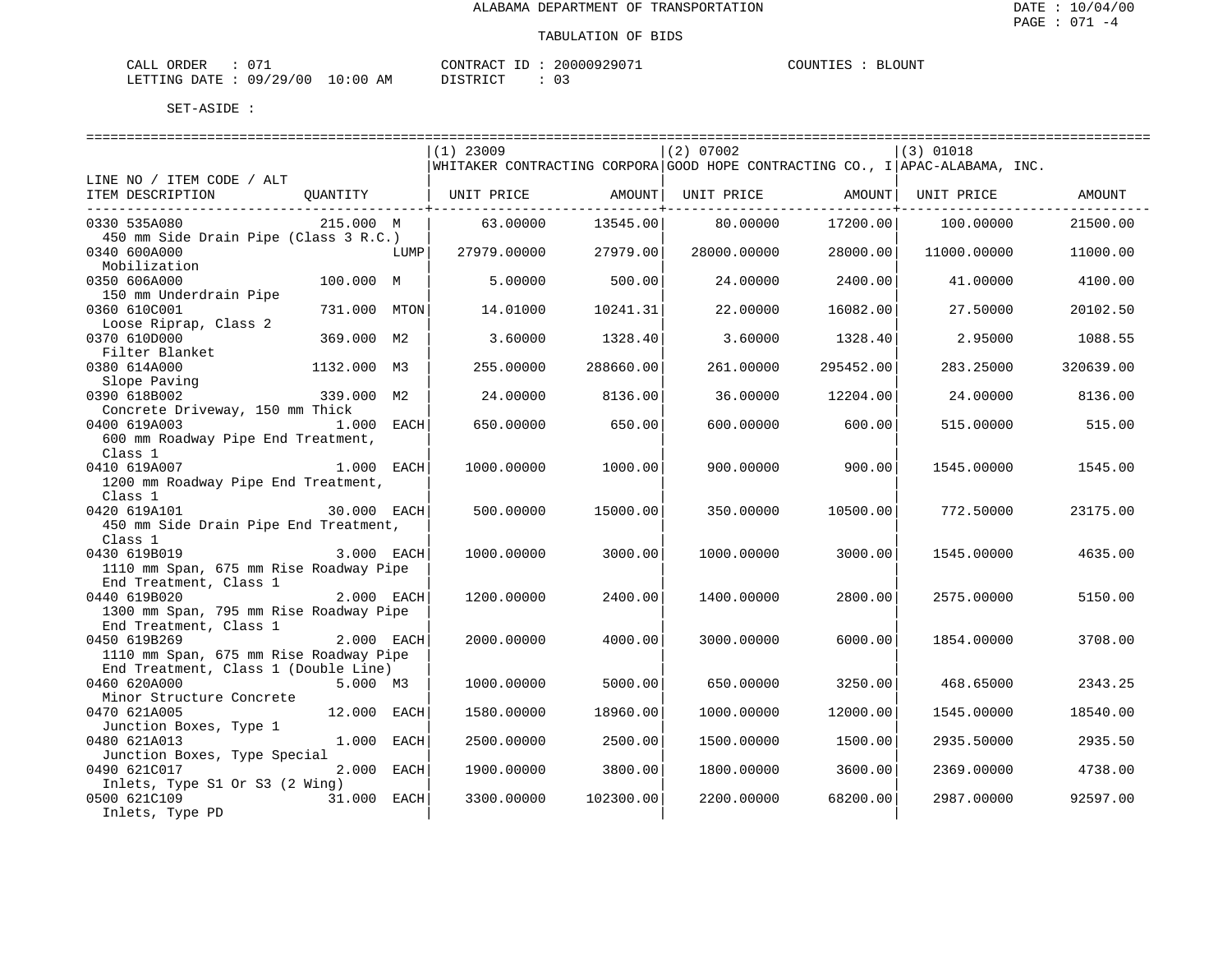| CALL | ORDER |                        |             | CONTRACT ID | 2000092907 | COUNTIES | <b>BLOUNT</b> |
|------|-------|------------------------|-------------|-------------|------------|----------|---------------|
|      |       | LETTING DATE: 09/29/00 | 10:00<br>ΆM | DISTRICT    |            |          |               |

|                                           |             |                | $(1)$ 23009 |           | $(2)$ 07002 |           | $(3)$ 01018                                                                  |           |
|-------------------------------------------|-------------|----------------|-------------|-----------|-------------|-----------|------------------------------------------------------------------------------|-----------|
|                                           |             |                |             |           |             |           | WHITAKER CONTRACTING CORPORA GOOD HOPE CONTRACTING CO., I APAC-ALABAMA, INC. |           |
| LINE NO / ITEM CODE / ALT                 |             |                |             |           |             |           |                                                                              |           |
| ITEM DESCRIPTION                          | QUANTITY    |                | UNIT PRICE  | AMOUNT    | UNIT PRICE  | AMOUNT    | UNIT PRICE                                                                   | AMOUNT    |
| 0510 621C110                              | 8.000 EACH  |                | 4500.00000  | 36000.00  | 4000.00000  | 32000.00  | 3193.00000                                                                   | 25544.00  |
| Inlets, Type PD-6                         |             |                |             |           |             |           |                                                                              |           |
| 0520 623A000                              | 576.000 M   |                | 38,00000    | 21888.00  | 48.00000    | 27648.00  | 49.70000                                                                     | 28627.20  |
| Concrete Gutter<br>0530 623C000           | 4042.000 M  |                | 31,00000    | 125302.00 | 28,00000    | 113176.00 | 29.75000                                                                     | 120249.50 |
| Combination Curb & Gutter, Type C         |             |                |             |           |             |           |                                                                              |           |
| 0540 650A000                              | 6540.000    | M3             | 3.90000     | 25506.00  | 7.28000     | 47611.20  | 9.77000                                                                      | 63895.80  |
| Topsoil                                   |             |                |             |           |             |           |                                                                              |           |
| 0550 652A050                              | 2.000 HA    |                | 1560.00000  | 3120.00   | 1250.00000  | 2500.00   | 1782.00000                                                                   | 3564.00   |
| Seeding (Mix 1A)                          |             |                |             |           |             |           |                                                                              |           |
| 0560 652A053                              | 1.000 HA    |                | 1680.00000  | 1680.00   | 1250.00000  | 1250.00   | 1908.00000                                                                   | 1908.00   |
| Seeding (Mix 1E)<br>0570 652B050          | 2.000 HA    |                | 1100.00000  | 2200.00   | 625.00000   | 1250.00   | 1275.00000                                                                   | 2550.00   |
| Temporary Seeding (Mix 1AT)               |             |                |             |           |             |           |                                                                              |           |
| 0580 652C000                              | 5.000       | НA             | 200.00000   | 1000.00   | 100.00000   | 500.00    | 127.00000                                                                    | 635.00    |
| Mowing                                    |             |                |             |           |             |           |                                                                              |           |
| 0590 652D050                              | 2.000 HA    |                | 1375.00000  | 2750.00   | 1375.00000  | 2750.00   | 1525.00000                                                                   | 3050.00   |
| Seeding In Stubble (Mix 1A)               |             |                |             |           |             |           |                                                                              |           |
| 0600 654A001                              | 3113.000 M2 |                | 4.00000     | 12452.00  | 3.60000     | 11206.80  | 4.00000                                                                      | 12452.00  |
| Solid Sodding (Bermuda)                   |             |                |             |           |             |           |                                                                              |           |
| 0610 656A000<br>Mulching, Class A, Type 1 | 4.000       | HA             | 1050.00000  | 4200.00   | 875.00000   | 3500.00   | 1015.00000                                                                   | 4060.00   |
| 0620 656A001                              | 1.000 HA    |                | 1275.00000  | 1275.00   | 1750.00000  | 1750.00   | 1145.00000                                                                   | 1145.00   |
| Mulching, Class A, Type 2                 |             |                |             |           |             |           |                                                                              |           |
| 0630 659A000                              | 1204.000    | M <sub>2</sub> | 2.00000     | 2408.00   | 2.40000     | 2889.60   | 2.26000                                                                      | 2721.04   |
| Erosion Control Netting, Class A          |             |                |             |           |             |           |                                                                              |           |
| 0640 665A000                              | 2.000 HA    |                | 1000.00000  | 2000.00   | 875.00000   | 1750.00   | 1015.00000                                                                   | 2030.00   |
| Temporary Seeding                         |             |                |             |           |             |           |                                                                              |           |
| 0650 665B000                              | 2.000 HA    |                | 1000.00000  | 2000.00   | 875.00000   | 1750.00   | 1015.00000                                                                   | 2030.00   |
| Temporary Mulching<br>0660 665F000        | 275.000     | EACH           | 5.00000     | 1375.00   | 8,00000     | 2200.00   | 3,00000                                                                      | 825.00    |
| Hay Bales                                 |             |                |             |           |             |           |                                                                              |           |
| 0670 665J000                              | 241.000 M   |                | 9.85000     | 2373.85   | 14.00000    | 3374.00   | 15.15000                                                                     | 3651.15   |
| Silt Fence, Type A                        |             |                |             |           |             |           |                                                                              |           |
| 0680 666A001                              | 2.000 HA    |                | 125.00000   | 250.00    | 100.00000   | 200.00    | 127.00000                                                                    | 254.00    |
| Pest Control Treatment                    |             |                |             |           |             |           |                                                                              |           |
| 0690 680A000                              |             | LUMP           | 1000.00000  | 1000.00   | 50000.00000 | 50000.00  | 44300.00000                                                                  | 44300.00  |
| Engineering Controls<br>0700 701A028      | 5.000 KM    |                |             | 4275.00   |             | 4275.00   |                                                                              |           |
| Solid White, Class 2, Type A Traffic      |             |                | 855.00000   |           | 855.00000   |           | 880.00000                                                                    | 4400.00   |
| Stripe (1.5 mm Thick) (150 mm Wide)       |             |                |             |           |             |           |                                                                              |           |
|                                           |             |                |             |           |             |           |                                                                              |           |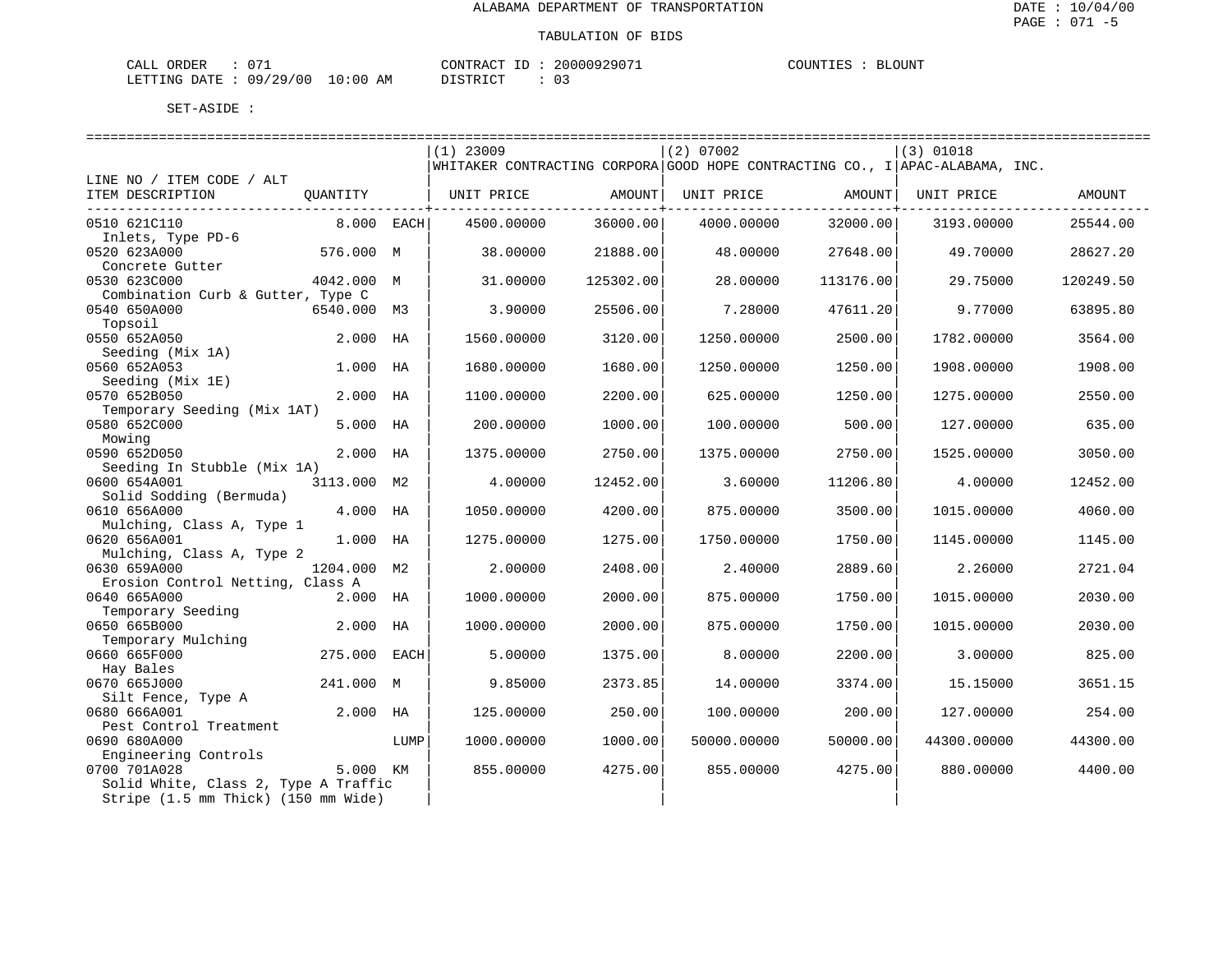| CALL ORDER                       | : 071 | CON |
|----------------------------------|-------|-----|
| LETTING DATE : 09/29/00 10:00 AM |       | DIS |

NTRACT ID : 20000929071 STRICT : 03

COUNTIES : BLOUNT

|                                                  | $(1)$ 23009                                                                  |         | $(2)$ 07002 |         | $(3)$ 01018        |         |
|--------------------------------------------------|------------------------------------------------------------------------------|---------|-------------|---------|--------------------|---------|
|                                                  | WHITAKER CONTRACTING CORPORA GOOD HOPE CONTRACTING CO., I APAC-ALABAMA, INC. |         |             |         |                    |         |
| LINE NO / ITEM CODE / ALT                        |                                                                              |         |             |         |                    |         |
| ITEM DESCRIPTION<br>QUANTITY                     | UNIT PRICE AMOUNT                                                            |         | UNIT PRICE  |         | AMOUNT  UNIT PRICE | AMOUNT  |
|                                                  |                                                                              |         |             |         |                    |         |
| 4.000 KM<br>0710 701A041                         | 570.00000                                                                    | 2280.00 | 570.00000   | 2280.00 | 587.00000          | 2348.00 |
| Broken White, Class 2, Type A Traffic            |                                                                              |         |             |         |                    |         |
| Stripe (2.3 mm Thick) (150 mm Wide)              |                                                                              |         |             |         |                    |         |
| 0720 701A046<br>4.000 KM                         | 570.00000                                                                    | 2280.00 | 570.00000   | 2280.00 | 587.00000          | 2348.00 |
| Broken Yellow, Class 2 , Type A ,                |                                                                              |         |             |         |                    |         |
| Traffic Stripe (2.3 mm Thick) (150 mm            |                                                                              |         |             |         |                    |         |
| Wide)                                            |                                                                              |         |             |         |                    |         |
| 0730 701A048<br>4.000 KM                         | 964.00000                                                                    |         | 964.00000   | 3856.00 | 993.00000          |         |
|                                                  |                                                                              | 3856.00 |             |         |                    | 3972.00 |
| Solid Yellow, Class 2, Type A, Traffic           |                                                                              |         |             |         |                    |         |
| Stripe (2.3 mm Thick) (150 mm Wide)              |                                                                              |         |             |         |                    |         |
| 0740 701B009<br>40.000 M                         | 2.46000                                                                      | 98.40   | 2.46000     | 98.40   | 2.53000            | 101.20  |
| Dotted Class 2, Type A Traffic Stripe            |                                                                              |         |             |         |                    |         |
| $(2.3 \text{ mm}$ Thick) $(150 \text{ mm}$ Wide) |                                                                              |         |             |         |                    |         |
| 0750 701C003<br>9.000 KM                         | 224,00000                                                                    | 2016.00 | 224.00000   | 2016.00 | 230.00000          | 2070.00 |
| Solid Temporary Traffic Stripe (Paint)           |                                                                              |         |             |         |                    |         |
| 0760 701D007 9.000 KM                            | 746.00000                                                                    | 6714.00 | 746.00000   | 6714.00 | 768.00000          | 6912.00 |
| Solid Traffic Stripe Removed (Paint)             |                                                                              |         |             |         |                    |         |
| 0770 701E011<br>9.000 M                          | 199.00000                                                                    | 1791.00 | 199.00000   | 1791.00 | 205.00000          | 1845.00 |
| Broken Temporary Traffic Stripe (Paint)          |                                                                              |         |             |         |                    |         |
| 108.000 M2<br>0780 703A002                       | 33.00000                                                                     | 3564.00 | 33.00000    | 3564.00 | 34,00000           | 3672.00 |
| Traffic Control Markings, Class 2, Type          |                                                                              |         |             |         |                    |         |
| Α                                                |                                                                              |         |             |         |                    |         |
| 0790 703B002<br>9.000 M2                         | 54.00000                                                                     | 486.00  | 54.00000    | 486.00  | 55.60000           | 500.40  |
| Traffic Control Legends, Class 2, Type A         |                                                                              |         |             |         |                    |         |
| 10.000 M2<br>0800 703C001                        | 54.00000                                                                     | 540.00  | 54.00000    | 540.00  | 55.60000           | 556.00  |
| Removal Of Existing Traffic Control              |                                                                              |         |             |         |                    |         |
| Markings Or Legends (Plastic)                    |                                                                              |         |             |         |                    |         |
| 0810 703D001<br>3.000 M2                         | 14.00000                                                                     | 42.00   | 14.00000    | 42.00   | 14.45000           | 43.35   |
| Temporary Traffic Control Markings               |                                                                              |         |             |         |                    |         |
| 0820 703E001<br>3.000 M2                         | 14.00000                                                                     | 42.00   | 14.00000    | 42.00   | 14.45000           | 43.35   |
| Temporary Traffic Control Legends                |                                                                              |         |             |         |                    |         |
| 0830 705A030<br>50.000 EACH                      | 5.25000                                                                      | 262.50  | 5.25000     | 262.50  | 5.40000            | 270.00  |
| Pavement Markers, Class A-H, Type 2-C            |                                                                              |         |             |         |                    |         |
| 0840 705A031<br>124.000 EACH                     | 5,00000                                                                      | 620.00  | 5,00000     | 620.00  | 5.15000            | 638.60  |
| Pavement Markers, Class A-H, Type 1-A            |                                                                              |         |             |         |                    |         |
| 136.000 EACH<br>0850 705A032                     | 5.00000                                                                      | 680.00  | 5.00000     | 680.00  | 5.15000            | 700.40  |
| Pavement Markers, Class A-H, Type 1-B            |                                                                              |         |             |         |                    |         |
| 0860 705A037<br>272.000 EACH                     | 5.25000                                                                      | 1428.00 | 5.25000     | 1428.00 | 5.40000            | 1468.80 |
| Pavement Markers, Class A-H, Type 2-D            |                                                                              |         |             |         |                    |         |
| 16.000 EACH<br>0870 705A038                      | 5.25000                                                                      | 84.00   | 5.25000     | 84.00   | 5.40000            | 86.40   |
| Pavement Markers, Class A-H, Type 2-E            |                                                                              |         |             |         |                    |         |
|                                                  |                                                                              |         |             |         |                    |         |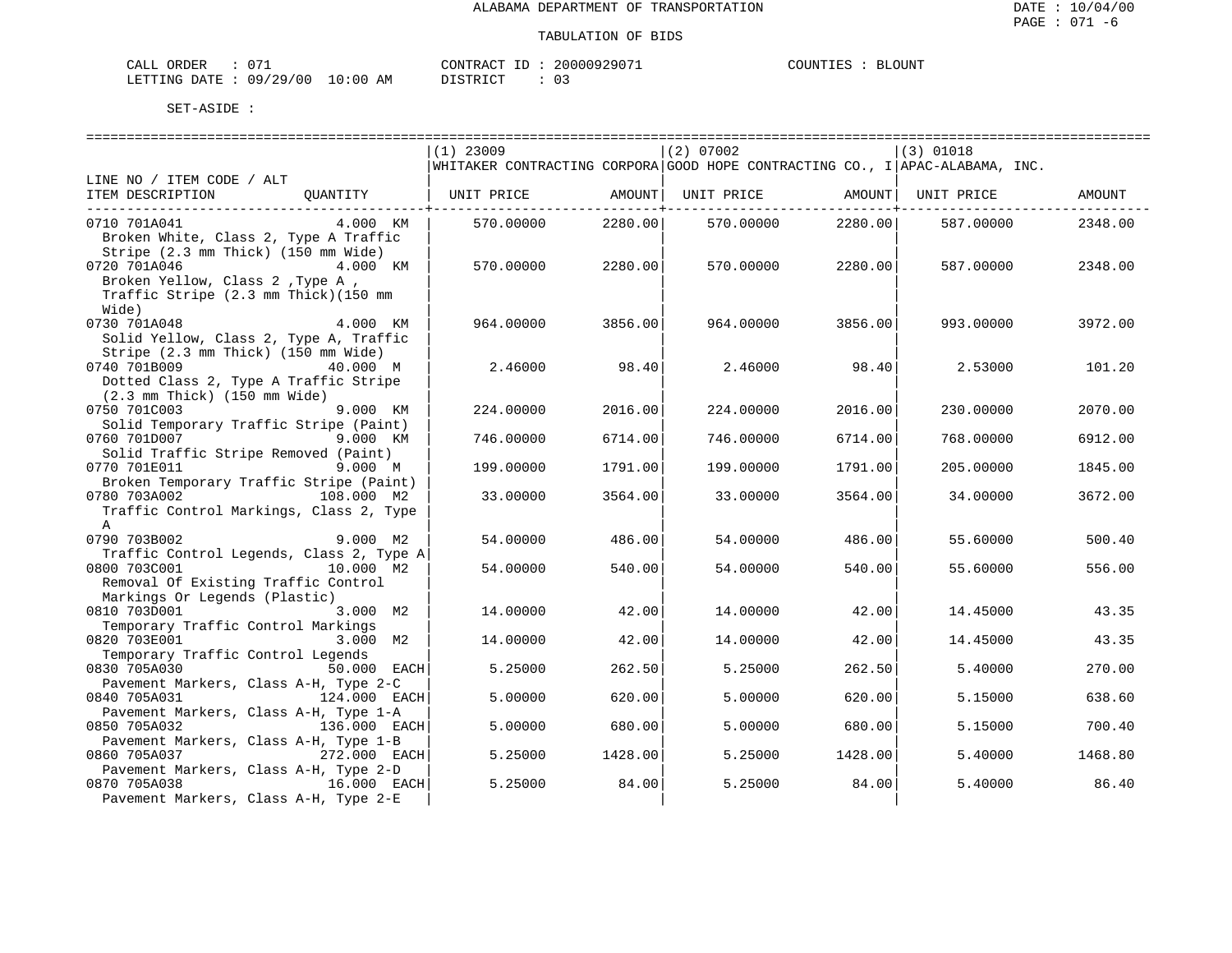| ∩RDER<br>CALI |                       |                                                                                                                                | TONTRACT<br>$ -$ | 2000092907 | COLINT. |  |
|---------------|-----------------------|--------------------------------------------------------------------------------------------------------------------------------|------------------|------------|---------|--|
| LETTING DATE  | 09/29/00<br>. .<br>UU | 10:00<br>ΑM<br>the contract of the contract of the contract of the contract of the contract of the contract of the contract of | $T \cap T$       |            |         |  |

|                                          |              |      | $(1)$ 23009                                                                  |                             | (2) 07002  |                               | $(3)$ 01018        |          |
|------------------------------------------|--------------|------|------------------------------------------------------------------------------|-----------------------------|------------|-------------------------------|--------------------|----------|
|                                          |              |      | WHITAKER CONTRACTING CORPORA GOOD HOPE CONTRACTING CO., I APAC-ALABAMA, INC. |                             |            |                               |                    |          |
| LINE NO / ITEM CODE / ALT                |              |      |                                                                              |                             |            |                               |                    |          |
| ITEM DESCRIPTION                         | OUANTITY     |      | UNIT PRICE                                                                   | AMOUNT<br>----------+------ | UNIT PRICE | . _ _ _ _ _ _ _ _ _ _ _ _ _ + | AMOUNT  UNIT PRICE | AMOUNT   |
| 0880 710A091                             | 9.000 M2     |      | 168.00000                                                                    | 1512.00                     | 322.50000  | 2902.50                       | 335.00000          | 3015.00  |
| Class 4, Aluminum Flat Sign Panels       |              |      |                                                                              |                             |            |                               |                    |          |
| 2.032 mm Thickness (Type III or IV       |              |      |                                                                              |                             |            |                               |                    |          |
| Background)                              |              |      |                                                                              |                             |            |                               |                    |          |
| 0890 710B001                             | 47.000 M     |      | 20.00000                                                                     | 940.00                      | 36.00000   | 1692.00                       | 37.00000           | 1739.00  |
| Roadway Sign Post (#3 "U" Channel        |              |      |                                                                              |                             |            |                               |                    |          |
| Galvanized Steel)                        |              |      |                                                                              |                             |            |                               |                    |          |
| 0900 730A012                             |              | LUMP | 250.00000                                                                    | 250.00                      | 250.00000  | 250.00                        | 257.50000          | 257.50   |
| Removal Of Existing Traffic Control      |              |      |                                                                              |                             |            |                               |                    |          |
| Unit (Partial) Al. Hwy. 75 @ Walmart     |              |      |                                                                              |                             |            |                               |                    |          |
| Drive                                    |              |      |                                                                              |                             |            |                               |                    |          |
| 0910 730C016                             |              | LUMP | 1250.00000                                                                   | 1250.00                     | 1250.00000 | 1250.00                       | 1287.50000         | 1287.50  |
| Furnishing And Installing Traffic        |              |      |                                                                              |                             |            |                               |                    |          |
| Control Unit (Partial) Al. Hwy. 75 @     |              |      |                                                                              |                             |            |                               |                    |          |
| Walmart Drive                            |              |      |                                                                              |                             |            |                               |                    |          |
| 0920 730H000                             | 250.000 M    |      | 10.00000                                                                     | 2500.00                     | 10.00000   | 2500.00                       | 10.30000           | 2575.00  |
| Loop Detector                            |              |      |                                                                              |                             |            |                               |                    |          |
| 0930 7301000                             | 675.000 M    |      | 3.50000                                                                      | 2362.50                     | 3.50000    | 2362.50                       | 3.60000            | 2430.00  |
| Shielded Loop Detector Home-Run Cable    |              |      |                                                                              |                             |            |                               |                    |          |
| 0940 730J000                             | 3.000 EACH   |      | 160.00000                                                                    | 480.00                      | 160.00000  | 480.00                        | 165.00000          | 495.00   |
| Loop Detector Amplifier                  |              |      |                                                                              |                             |            |                               |                    |          |
| 0950 730K000                             | 5.000 EACH   |      | 275.00000                                                                    | 1375.00                     | 275.00000  | 1375.00                       | 283.25000          | 1416.25  |
| Traffic Signal Junction Box              |              |      |                                                                              |                             |            |                               |                    |          |
| 0960 730L015                             | 190.000 M    |      | 12.00000                                                                     | 2280.00                     | 12.00000   | 2280.00                       | 12.36000           | 2348.40  |
| Non-Metallic Conduit, 53 mm              |              |      |                                                                              |                             |            |                               |                    |          |
| 0970 740B000                             | 58.000 M2    |      | 105.00000                                                                    | 6090.00                     | 86.92000   | 5041.36                       | 89.50000           | 5191.00  |
| Construction Signs                       |              |      |                                                                              |                             |            |                               |                    |          |
| 0980 740D000                             | 672.000 EACH |      | 45.00000                                                                     | 30240.00                    | 37.00000   | 24864.00                      | 45.00000           | 30240.00 |
| Channelizing Drums                       |              |      |                                                                              |                             |            |                               |                    |          |
| 0990 740E000                             | 383.000 EACH |      | 8,00000                                                                      | 3064.00                     | 12.00000   | 4596.00                       | 13.00000           | 4979.00  |
| Cones (900 mm High)                      |              |      |                                                                              |                             |            |                               |                    |          |
| 1000 740F002                             | 2.000 EACH   |      | 170.00000                                                                    | 340.00                      | 250.00000  | 500.00                        | 185.00000          | 370.00   |
| Barricades, Type III                     |              |      |                                                                              |                             |            |                               |                    |          |
| 1010 7401005                             | 1.000 EACH   |      | 360.00000                                                                    | 360.00                      | 382,00000  | 382.00                        | 393.00000          | 393.00   |
| Warning Lights, Type B (Detachable Head) |              |      |                                                                              |                             |            |                               |                    |          |
| 1020 740M000                             | 383.000 EACH |      | 2,00000                                                                      | 766.00                      | 6.00000    | 2298.00                       | 8.45000            | 3236.35  |
| Ballast For Cone                         |              |      |                                                                              |                             |            |                               |                    |          |
| 1030 741C010                             | 2.000 EACH   |      | 2000.00000                                                                   | 4000.00                     | 1500.00000 | 3000.00                       | 1865.00000         | 3730.00  |
| Portable Sequential Arrow And Chevron    |              |      |                                                                              |                             |            |                               |                    |          |
| Sign Unit                                | 20.000 HOUR  |      |                                                                              |                             |            |                               |                    |          |
| 1040 745A000                             |              |      | 25.00000                                                                     | 500.00                      | 20.00000   | 400.00                        | 46.00000           | 920.00   |
| Uniformed Police Officer                 |              |      |                                                                              |                             |            |                               |                    |          |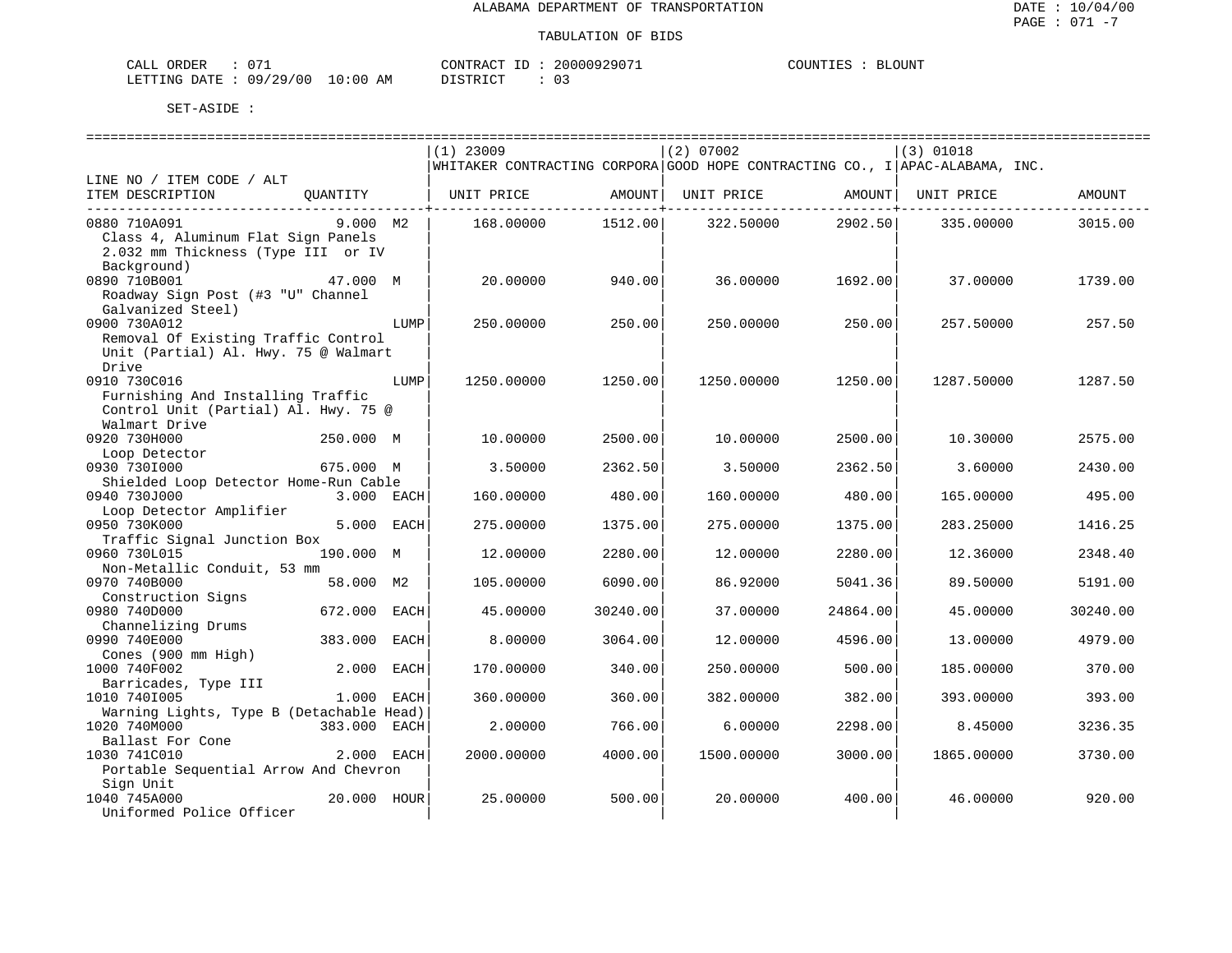| $\sim$ $\sim$<br>ORDER<br>CALL                      |           | CONTRACT<br>TD.            | $192907$ <sup>-</sup><br>200009 | $- - - - - - - -$<br><b>KIN</b><br>TUUN. |
|-----------------------------------------------------|-----------|----------------------------|---------------------------------|------------------------------------------|
| '00<br>129<br><b>ETTING</b><br>ററ<br>DATF<br>$\sim$ | :00<br>AΜ | $\lambda + \alpha + \beta$ | $\cap$<br>U J                   |                                          |

| LINE NO / ITEM CODE / ALT                                                  |          | $(1)$ 23009<br>WHITAKER CONTRACTING CORPORA GOOD HOPE CONTRACTING CO., I APAC-ALABAMA, INC. |                | $(2)$ 07002 |                | (3) 01018  |                |
|----------------------------------------------------------------------------|----------|---------------------------------------------------------------------------------------------|----------------|-------------|----------------|------------|----------------|
| ITEM DESCRIPTION                                                           | OUANTITY | UNIT PRICE                                                                                  | AMOUNT         | UNIT PRICE  | AMOUNT         | UNIT PRICE | AMOUNT         |
| 1050 756A021<br>78 mm Electrical Conduit, 1 Line, Type<br>5 Installation   | 15.000 M | 100.00000                                                                                   | 1500.00        | 100.00000   | 1500.00        | 103.00000  | 1545.00        |
| 1060 998A000<br>Construction Fuel (Maximum Bid Limited<br>To $$182000.00)$ | LUMP     | 0.00000                                                                                     | 0.00           | 1,00000     | 1.00           | 1,00000    | 1.00           |
| SECTION TOTALS                                                             |          |                                                                                             | \$1,866,881.87 |             | \$2,221,713.31 |            | \$2,290,968.49 |
| CONTRACT TOTALS                                                            |          |                                                                                             | \$1,866,881.87 |             | \$2,221,713.31 |            | \$2,290,968.49 |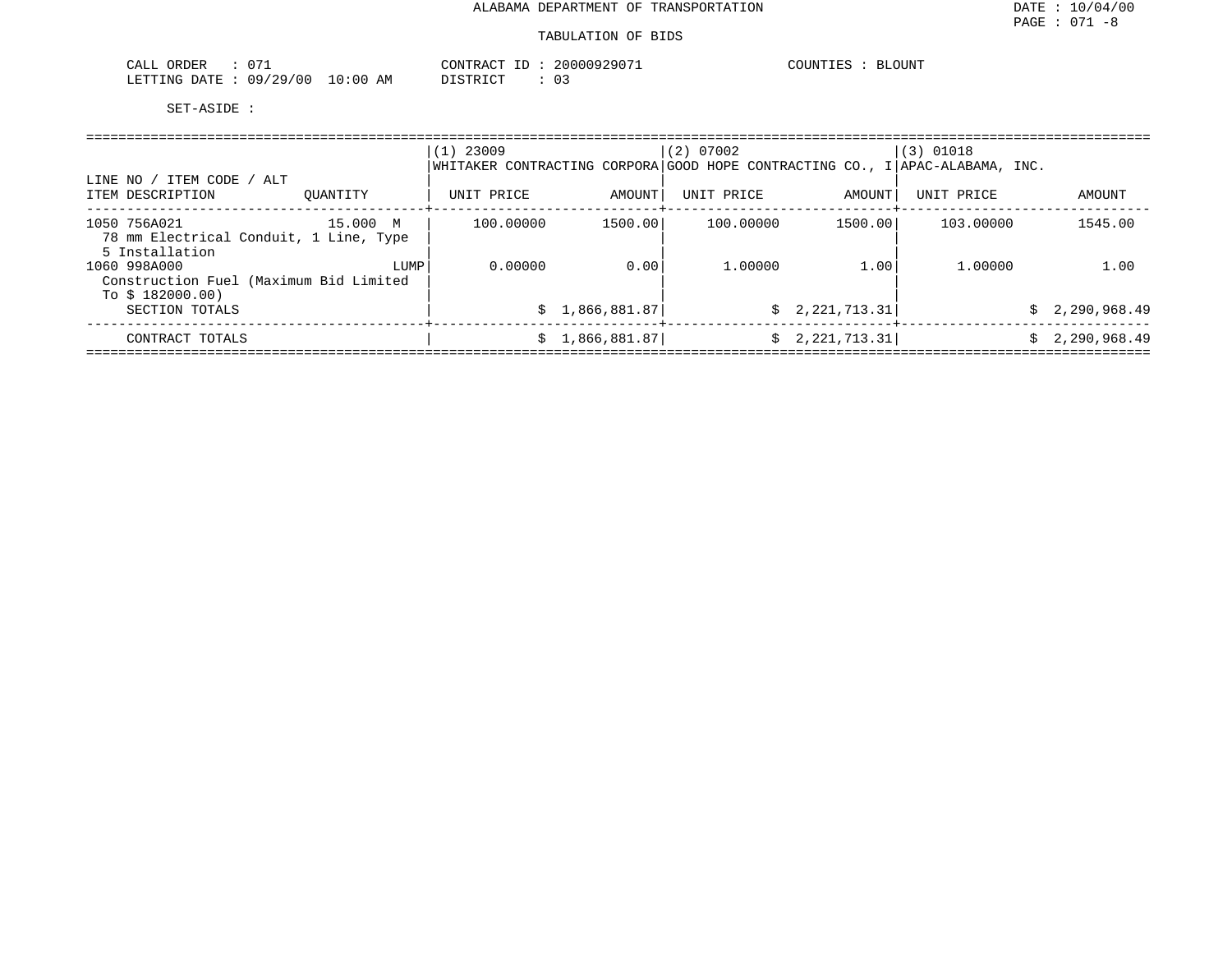# TABULATION OF BIDS

| $\sim$ $\sim$ $\sim$ $\sim$<br>ORDER<br>. תי<br>ىلىلل | $\cap$                                  | 20000929071<br>CONTRACT<br>$-1$          | OUNT<br>COUNTIES<br>¬ ! " |
|-------------------------------------------------------|-----------------------------------------|------------------------------------------|---------------------------|
| ETTING<br>RATE:<br>ᄖ                                  | 129.<br>09,<br>/00<br>0:00<br>AΜ<br>ر ت | $\sim$<br>DIOMOTOM<br>' I ' I '<br>. U – |                           |

| -------------------------------<br>==============================                                                                           | ================================= |
|---------------------------------------------------------------------------------------------------------------------------------------------|-----------------------------------|
| $(4)$ 16039<br>$(5)$ 07003<br>$(6)$ 20011                                                                                                   |                                   |
| PINKERTON CONSTRUCTION, INC. R.E. GRILLS CONSTRUCTION CO. TRI COUNTY CONCRETE CONSTRUC                                                      |                                   |
| LINE NO / ITEM CODE / ALT                                                                                                                   |                                   |
| UNIT PRICE<br>ITEM DESCRIPTION<br>QUANTITY<br>AMOUNT  <br>UNIT PRICE AMOUNT<br>UNIT PRICE<br>--------------------------<br>---------------- | AMOUNT                            |
| SECTION 0001<br>TOTAL                                                                                                                       |                                   |
| 0010 201A000<br>LUMP<br>25000.00000<br>25000.00<br>165000.00000<br>165000.00<br>100000.00000                                                | 100000.00                         |
| Clearing & Grubbing (Approximately 2                                                                                                        |                                   |
| Hectares)                                                                                                                                   |                                   |
| 0020 206B009<br>LUMP<br>5000.00000<br>5000.00<br>10000.00000<br>10000.00<br>5000.00000                                                      | 5000.00                           |
| Removal Of Old Box Culvert, Station                                                                                                         |                                   |
| (Partial) 94+00<br>0030 206C002<br>100.000 M2<br>6.00000<br>3.00000<br>600.00<br>300.00<br>13.92000                                         | 1392.00                           |
| Removing Concrete Slope Paving                                                                                                              |                                   |
| 0040 206C010<br>667.000 M2<br>6.00000<br>4002.00<br>4.00000<br>2668.00<br>11,60000                                                          | 7737.20                           |
| Removing Concrete Driveway                                                                                                                  |                                   |
| 0050 206D000<br>583.000 M<br>17.00000<br>9911.00<br>12.00000<br>6996.00<br>17.40000                                                         | 10144.20                          |
| Removing Pipe                                                                                                                               |                                   |
| 0060 206D003<br>420.000 M<br>17,00000<br>7140.00<br>6.00000<br>2520.00<br>9.28000                                                           | 3897.60                           |
| Removing Curb And Gutter                                                                                                                    |                                   |
| 0070 206E000<br>67.000 EACH<br>17085.00<br>150.00000<br>10050.00<br>255.00000<br>58.00000                                                   | 3886.00                           |
| Removing Headwalls                                                                                                                          |                                   |
| 0080 206E001<br>11.000 EACH<br>150.00000<br>1650.00<br>300.00000<br>3300.00<br>116.00000                                                    | 1276.00                           |
| Removing Inlets                                                                                                                             |                                   |
| 0090 210A000<br>12249.000 M3<br>5.25000<br>64307.25<br>7.00000<br>85743.00<br>7.00000                                                       | 85743.00                          |
| Unclassified Excavation<br>114777.00<br>0100 210D000<br>12753.000 M3<br>7.00000<br>89271.00<br>9,00000<br>7.00000                           | 89271.00                          |
| Borrow Excavation                                                                                                                           |                                   |
| 0110 214A000<br>4206.000 M3<br>8,00000<br>33648.00<br>17.00000<br>71502.00<br>7.00000                                                       | 29442.00                          |
| Structure Excavation                                                                                                                        |                                   |
| 0120 214B001<br>26.00000<br>25038.00<br>22.00000<br>21186.00<br>963.000 M3<br>17.50000                                                      | 16852.50                          |
| Foundation Backfill, Commercial                                                                                                             |                                   |
| 0130 405A000<br>10000.000 L<br>0.25000<br>2500.00<br>0.20000<br>2000.00<br>0.22000                                                          | 2200.00                           |
| Tack Coat                                                                                                                                   |                                   |
| 0140 429A241<br>3550.000 MTON<br>40.00000<br>37.75000<br>134012.50<br>41.58000<br>142000.00                                                 | 147609.00                         |
| Improved Bituminous Concrete Wearing                                                                                                        |                                   |
| Surface Layer, 19.0 mm Maximum                                                                                                              |                                   |
| Aggregate Size Mix, ESAL Range C                                                                                                            |                                   |
| 0150 429A247<br>4320.000 MTON<br>40.00000<br>172800.00<br>37.20000<br>160704.00<br>40.92000<br>Improved Bituminous Concrete Wearing         | 176774.40                         |
| Surface Layer, Leveling, 19.0 mm                                                                                                            |                                   |
| Maximum Aggregate Size Mix, ESAL Range C                                                                                                    |                                   |
| 0160 429B242<br>5560.000 MTON<br>35.00000<br>194600.00<br>33.50000<br>186260.00<br>36.88000                                                 | 205052.80                         |
| Improved Bituminous Concrete Binder                                                                                                         |                                   |
| Layer, 37.5 mm Maximum Aggregate Size                                                                                                       |                                   |
| Mix, ESAL Range C                                                                                                                           |                                   |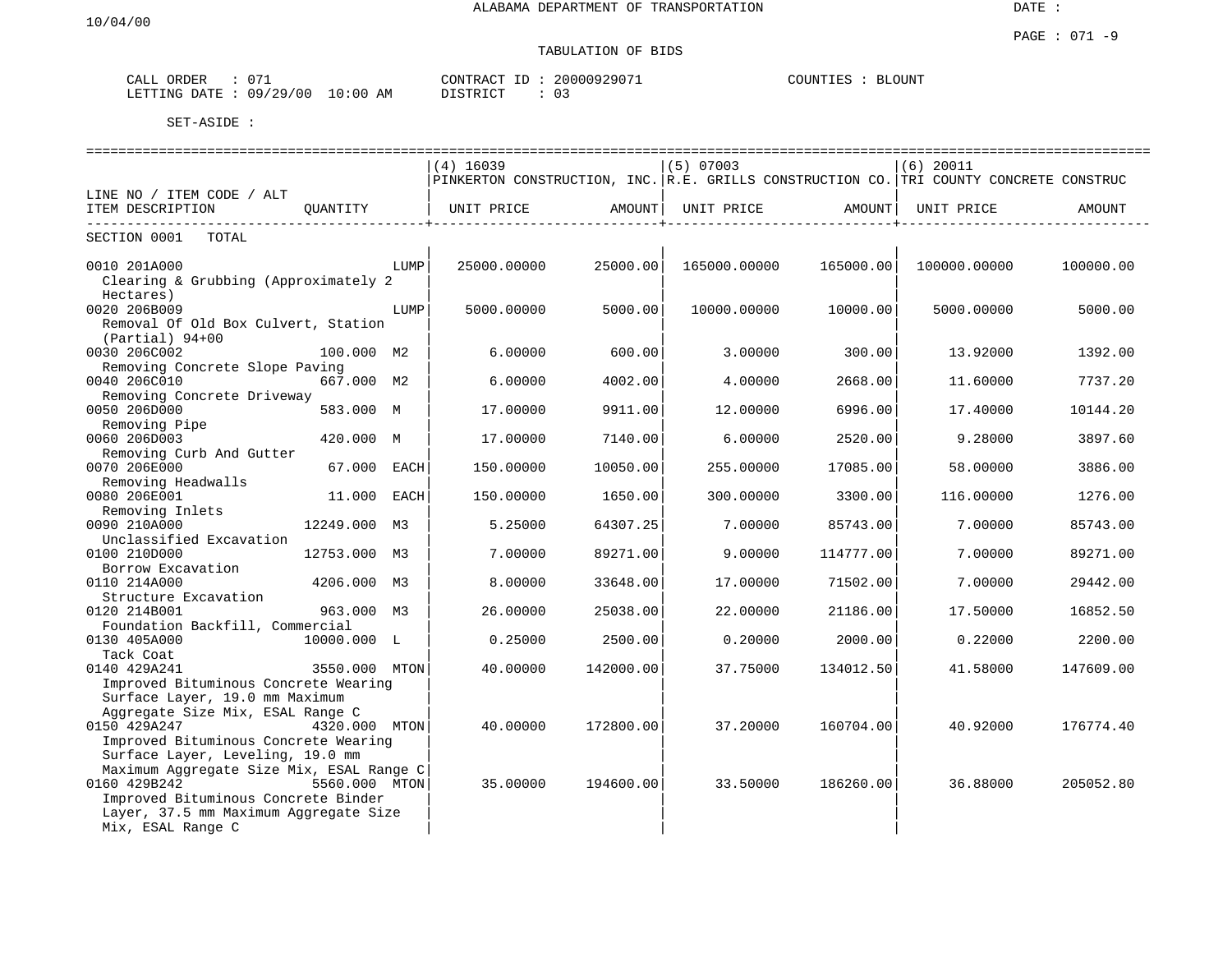| ORDER<br>CALL |              |                                                                                                                                | CONTRACT   | 2000092907 | $\gamma$ otint $\Gamma$ i . |  |
|---------------|--------------|--------------------------------------------------------------------------------------------------------------------------------|------------|------------|-----------------------------|--|
| LETTING DATE  | , : 09/29/00 | 10:00<br>ΑM<br>the contract of the contract of the contract of the contract of the contract of the contract of the contract of | $T \cap T$ |            |                             |  |

|                                                        |               | $(4)$ 16039                                                                            |           | $(5)$ 07003                    |           | $(6)$ 20011           |           |
|--------------------------------------------------------|---------------|----------------------------------------------------------------------------------------|-----------|--------------------------------|-----------|-----------------------|-----------|
|                                                        |               | PINKERTON CONSTRUCTION, INC. R.E. GRILLS CONSTRUCTION CO. TRI COUNTY CONCRETE CONSTRUC |           |                                |           |                       |           |
| LINE NO / ITEM CODE / ALT                              |               |                                                                                        |           |                                |           |                       |           |
| ITEM DESCRIPTION<br>-------------------------------    | OUANTITY      | UNIT PRICE AMOUNT                                                                      |           | UNIT PRICE AMOUNT   UNIT PRICE |           | -----------+--------- | AMOUNT    |
| 0170 429C241                                           | 6045.000 MTON | 35.00000                                                                               | 211575.00 | 33.00000                       | 199485.00 | 36.30000              | 219433.50 |
| Improved Bituminous Concrete Base Layer,               |               |                                                                                        |           |                                |           |                       |           |
| 37.5 mm Maximum Aggregate Size Mix,                    |               |                                                                                        |           |                                |           |                       |           |
| ESAL Range C                                           |               |                                                                                        |           |                                |           |                       |           |
| 0180 430B028                                           | 200.000 MTON  | 24.00000                                                                               | 4800.00   | 28,00000                       | 5600.00   | 17.00000              | 3400.00   |
| Aggregate Surfacing (ALDOT #57, #78, Or<br>#467)       |               |                                                                                        |           |                                |           |                       |           |
| 0190 502A000                                           | 10135.000 KG  | 1.66000                                                                                | 16824.10  | 1.30000                        | 13175.50  | 2.00000               | 20270.00  |
| Steel Reinforcement                                    |               |                                                                                        |           |                                |           |                       |           |
| 0200 524B012                                           | 57.000 M3     | 626.00000                                                                              | 35682.00  | 419,00000                      | 23883.00  | 1000.00000            | 57000.00  |
| Culvert Concrete Extension (Precast)                   |               |                                                                                        |           |                                |           |                       |           |
| 0210 530A001                                           | 15.000 M      | 110.00000                                                                              | 1650.00   | 90.00000                       | 1350.00   | 78.35000              | 1175.25   |
| 450 mm Roadway Pipe (Class 3 R.C.)                     |               |                                                                                        |           |                                |           |                       |           |
| 0220 530A003                                           | 22.000 M      | 165.00000                                                                              | 3630.00   | 129.00000                      | 2838.00   | 186.07000             | 4093.54   |
| 750 mm Roadway Pipe (Class 3 R.C.)                     |               |                                                                                        |           |                                |           |                       |           |
| 0230 530A006                                           | 14.000 M      | 280.00000                                                                              | 3920.00   | 245.00000                      | 3430.00   | 413.37000             | 5787.18   |
| 1200 mm Roadway Pipe (Class 3 R.C.)                    |               |                                                                                        |           |                                |           |                       |           |
| 0240 530B004                                           | 139.000 M     | 252.00000                                                                              | 35028.00  | 205.00000                      | 28495.00  | 358.28000             | 49800.92  |
| 1110 mm Span X 675 mm Rise Roadway Pipe                |               |                                                                                        |           |                                |           |                       |           |
| (Class 3 R.C.)                                         |               |                                                                                        |           |                                |           |                       |           |
| 0250 530B005                                           | 15.000 M      | 297.00000                                                                              | 4455.00   | 286.00000                      | 4290.00   | 448.25000             | 6723.75   |
| 1300 mm Span X 795 mm Rise Roadway Pipe                |               |                                                                                        |           |                                |           |                       |           |
| (Class 3 R.C.)                                         |               |                                                                                        |           |                                |           |                       |           |
| 0260 533A098                                           | 230.000 M     | 110,00000                                                                              | 25300.00  | 60.00000                       | 13800.00  | 78.35000              | 18020.50  |
| 450 mm Storm Sewer Pipe (Class 3 R.C.)                 |               |                                                                                        |           |                                |           |                       |           |
| 0270 533A099<br>600 mm Storm Sewer Pipe (Class 3 R.C.) | 221.000 M     | 135.00000                                                                              | 29835.00  | 114,00000                      | 25194.00  | 125.45000             | 27724.45  |
| 0280 533A100                                           | 34.000 M      | 165.00000                                                                              | 5610.00   | 124.00000                      | 4216.00   | 186.06000             | 6326.04   |
| 750 mm Storm Sewer Pipe (Class 3 R.C.)                 |               |                                                                                        |           |                                |           |                       |           |
| 0290 533B099                                           | 85.000 M      | 158.00000                                                                              | 13430.00  | 109,00000                      | 9265.00   | 171.68000             | 14592.80  |
| 725 mm Span, 460 mm Rise Storm Sewer                   |               |                                                                                        |           |                                |           |                       |           |
| Pipe (Class 3 R.C.)                                    |               |                                                                                        |           |                                |           |                       |           |
| 0300 533B100                                           | 156.000 M     | 200,00000                                                                              | 31200.00  | 162.00000                      | 25272.00  | 254.35000             | 39678.60  |
| 920 mm Span, 570 mm Rise Storm Sewer                   |               |                                                                                        |           |                                |           |                       |           |
| Pipe (Class 3 R.C.)                                    |               |                                                                                        |           |                                |           |                       |           |
| 0310 533B101                                           | 265.000 M     | 252.00000                                                                              | 66780.00  | 211,00000                      | 55915.00  | 358.28000             | 94944.20  |
| 1110 mm Span, 675 mm Rise Storm Sewer                  |               |                                                                                        |           |                                |           |                       |           |
| Pipe (Class 3 R.C.)                                    |               |                                                                                        |           |                                |           |                       |           |
| 0320 533B102                                           | 78.000 M      | 297.00000                                                                              | 23166.00  | 257.00000                      | 20046.00  | 448.25000             | 34963.50  |
| 1300 mm Span, 795 mm Rise Storm Sewer                  |               |                                                                                        |           |                                |           |                       |           |
| Pipe (Class 3 R.C.)                                    |               |                                                                                        |           |                                |           |                       |           |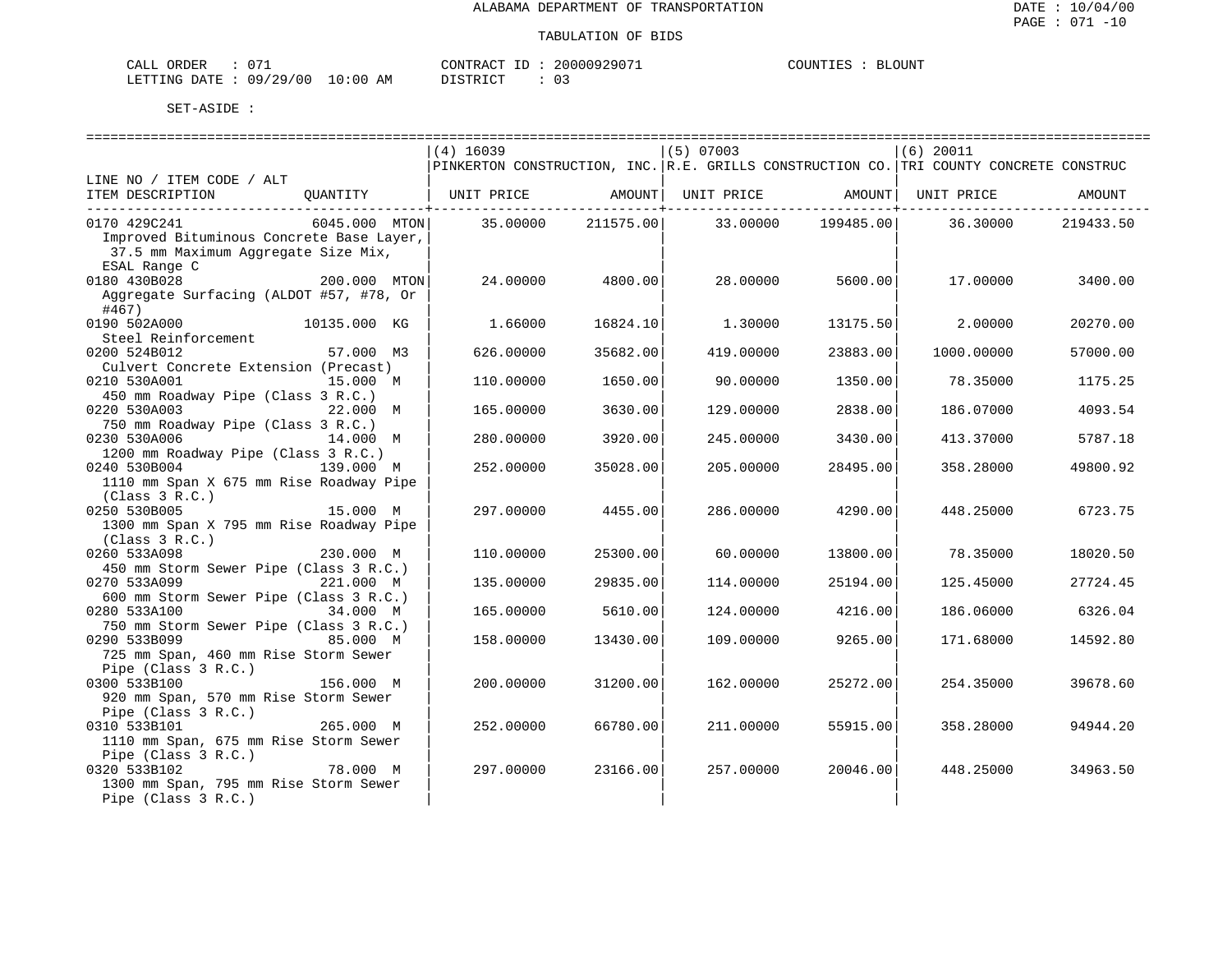| ORDER<br>CALL          | $\sim$ $\sim$ |             | CONTRACT      | $ -$ | 2000092907    | COUNTIES | <b>BLOUNT</b> |
|------------------------|---------------|-------------|---------------|------|---------------|----------|---------------|
| LETTING DATE: 09/29/00 |               | 10:00<br>AΜ | חימת דפידי את |      | $\sim$ $\sim$ |          |               |

|                                                      |              |      | $(4)$ 16039                                                                            |           | $(5)$ 07003  |               | $(6)$ 20011 |           |  |  |
|------------------------------------------------------|--------------|------|----------------------------------------------------------------------------------------|-----------|--------------|---------------|-------------|-----------|--|--|
|                                                      |              |      | PINKERTON CONSTRUCTION, INC. R.E. GRILLS CONSTRUCTION CO. TRI COUNTY CONCRETE CONSTRUC |           |              |               |             |           |  |  |
| LINE NO / ITEM CODE / ALT                            |              |      |                                                                                        |           |              |               |             |           |  |  |
| ITEM DESCRIPTION                                     | OUANTITY     |      | UNIT PRICE                                                                             | AMOUNT    | UNIT PRICE   | AMOUNT        | UNIT PRICE  | AMOUNT    |  |  |
|                                                      |              |      |                                                                                        |           |              | ------------- |             |           |  |  |
| 0330 535A080                                         | 215.000 M    |      | 125.00000                                                                              | 26875.00  | 59.00000     | 12685.00      | 78.35000    | 16845.25  |  |  |
| 450 mm Side Drain Pipe (Class 3 R.C.)                |              |      |                                                                                        |           |              |               |             |           |  |  |
| 0340 600A000                                         |              | LUMP | 48000.00000                                                                            | 48000.00  | 160000.00000 | 160000.00     | 50000.00000 | 50000.00  |  |  |
| Mobilization                                         |              |      |                                                                                        |           |              |               |             |           |  |  |
| 0350 606A000                                         | 100.000 M    |      | 26.00000                                                                               | 2600.00   | 26.25000     | 2625.00       | 36.08000    | 3608.00   |  |  |
| 150 mm Underdrain Pipe                               |              |      |                                                                                        |           |              |               |             |           |  |  |
| 0360 610C001                                         | 731.000 MTON |      | 21.00000                                                                               | 15351.00  | 18.00000     | 13158.00      | 22.00000    | 16082.00  |  |  |
| Loose Riprap, Class 2                                |              |      |                                                                                        |           |              |               |             |           |  |  |
| 0370 610D000                                         | 369.000 M2   |      | 3.50000                                                                                | 1291.50   | 2.50000      | 922.50        | 5.50000     | 2029.50   |  |  |
| Filter Blanket                                       |              |      |                                                                                        |           |              |               |             |           |  |  |
| 0380 614A000                                         | 1132.000 M3  |      | 281.00000                                                                              | 318092.00 | 180.00000    | 203760.00     | 350.00000   | 396200.00 |  |  |
| Slope Paving                                         |              |      |                                                                                        |           |              |               |             |           |  |  |
| 0390 618B002                                         | 339.000 M2   |      | 39.00000                                                                               | 13221.00  | 34.00000     | 11526.00      | 60.00000    | 20340.00  |  |  |
| Concrete Driveway, 150 mm Thick                      |              |      |                                                                                        |           |              |               |             |           |  |  |
| 0400 619A003                                         | 1.000        | EACH | 578.00000                                                                              | 578.00    | 800,00000    | 800.00        | 550.00000   | 550.00    |  |  |
| 600 mm Roadway Pipe End Treatment,                   |              |      |                                                                                        |           |              |               |             |           |  |  |
| Class 1                                              |              |      |                                                                                        |           |              |               |             |           |  |  |
| 0410 619A007                                         | 1.000 EACH   |      | 1488.00000                                                                             | 1488.00   | 1200.00000   | 1200.00       | 1500.00000  | 1500.00   |  |  |
| 1200 mm Roadway Pipe End Treatment,                  |              |      |                                                                                        |           |              |               |             |           |  |  |
| Class 1                                              |              |      |                                                                                        |           |              |               |             |           |  |  |
| 0420 619A101                                         | 30.000 EACH  |      | 524.00000                                                                              | 15720.00  | 600.00000    | 18000.00      | 500.00000   | 15000.00  |  |  |
| 450 mm Side Drain Pipe End Treatment,                |              |      |                                                                                        |           |              |               |             |           |  |  |
| Class 1                                              |              |      |                                                                                        |           |              |               |             |           |  |  |
| 0430 619B019                                         | 3.000 EACH   |      | 1000.00000                                                                             | 3000.00   | 1300.00000   | 3900.00       | 1250.00000  | 3750.00   |  |  |
| 1110 mm Span, 675 mm Rise Roadway Pipe               |              |      |                                                                                        |           |              |               |             |           |  |  |
|                                                      |              |      |                                                                                        |           |              |               |             |           |  |  |
| End Treatment, Class 1<br>0440 619B020               | 2.000 EACH   |      |                                                                                        |           |              | 3000.00       |             |           |  |  |
|                                                      |              |      | 1272.00000                                                                             | 2544.00   | 1500.00000   |               | 1400.00000  | 2800.00   |  |  |
| 1300 mm Span, 795 mm Rise Roadway Pipe               |              |      |                                                                                        |           |              |               |             |           |  |  |
| End Treatment, Class 1<br>0450 619B269               | 2.000 EACH   |      | 3000.00000                                                                             | 6000.00   | 1700.00000   | 3400.00       |             | 3600.00   |  |  |
|                                                      |              |      |                                                                                        |           |              |               | 1800.00000  |           |  |  |
| 1110 mm Span, 675 mm Rise Roadway Pipe               |              |      |                                                                                        |           |              |               |             |           |  |  |
| End Treatment, Class 1 (Double Line)<br>0460 620A000 |              |      |                                                                                        |           |              |               |             |           |  |  |
|                                                      | 5.000 M3     |      | 800.00000                                                                              | 4000.00   | 510.00000    | 2550.00       | 750.00000   | 3750.00   |  |  |
| Minor Structure Concrete                             |              |      |                                                                                        |           |              |               |             |           |  |  |
| 0470 621A005                                         | 12.000 EACH  |      | 1400.00000                                                                             | 16800.00  | 1500.00000   | 18000.00      | 1650.00000  | 19800.00  |  |  |
| Junction Boxes, Type 1                               |              |      |                                                                                        |           |              |               |             |           |  |  |
| 0480 621A013                                         | 1.000 EACH   |      | 4500.00000                                                                             | 4500.00   | 2500.00000   | 2500.00       | 3000.00000  | 3000.00   |  |  |
| Junction Boxes, Type Special                         |              |      |                                                                                        |           |              |               |             |           |  |  |
| 0490 621C017                                         | 2.000        | EACH | 3000.00000                                                                             | 6000.00   | 1400.00000   | 2800.00       | 2400.00000  | 4800.00   |  |  |
| Inlets, Type S1 Or S3 (2 Wing)                       |              |      |                                                                                        |           |              |               |             |           |  |  |
| 0500 621C109                                         | 31.000 EACH  |      | 2200.00000                                                                             | 68200.00  | 2200.00000   | 68200.00      | 3200.00000  | 99200.00  |  |  |
| Inlets, Type PD                                      |              |      |                                                                                        |           |              |               |             |           |  |  |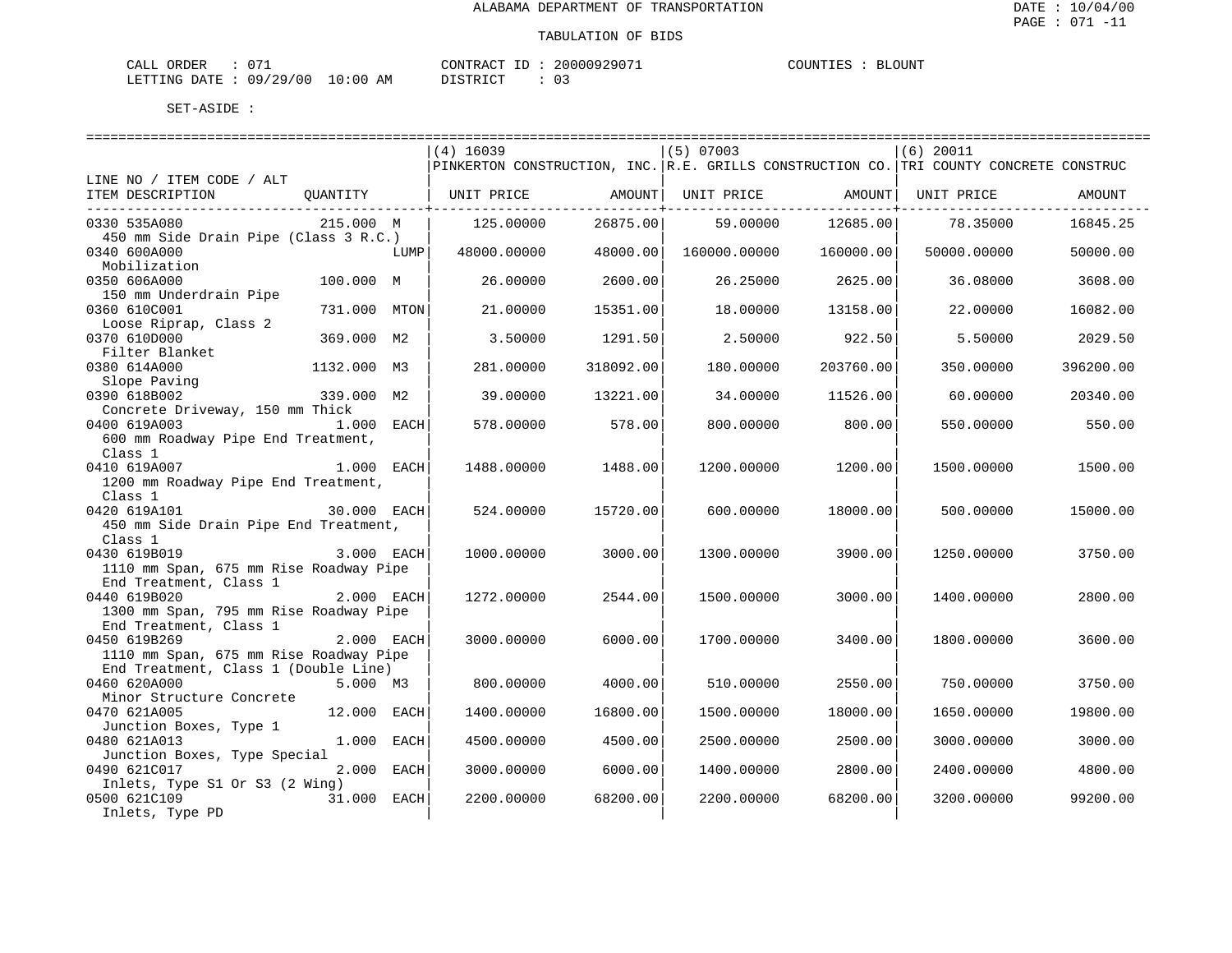| ORDER<br>CALL          | $\sim$ $\sim$ |             | CONTRACT      | $ -$ | 2000092907    | COUNTIES | <b>BLOUNT</b> |
|------------------------|---------------|-------------|---------------|------|---------------|----------|---------------|
| LETTING DATE: 09/29/00 |               | 10:00<br>AΜ | חימת דפידי את |      | $\sim$ $\sim$ |          |               |

|                                                  |              |      | $(4)$ 16039                                                                            |           | $(5)$ 07003 |          | $(6)$ 20011  |           |
|--------------------------------------------------|--------------|------|----------------------------------------------------------------------------------------|-----------|-------------|----------|--------------|-----------|
|                                                  |              |      | PINKERTON CONSTRUCTION, INC. R.E. GRILLS CONSTRUCTION CO. TRI COUNTY CONCRETE CONSTRUC |           |             |          |              |           |
| LINE NO / ITEM CODE / ALT                        |              |      |                                                                                        |           |             |          |              |           |
| ITEM DESCRIPTION                                 | OUANTITY     |      | UNIT PRICE                                                                             | AMOUNT    | UNIT PRICE  | AMOUNT   | UNIT PRICE   | AMOUNT    |
|                                                  |              |      |                                                                                        |           |             |          |              |           |
| 0510 621C110<br>Inlets, Type PD-6                | $8.000$ EACH |      | 3000.00000                                                                             | 24000.00  | 3900.00000  | 31200.00 | 4500.00000   | 36000.00  |
| 0520 623A000                                     | 576.000 M    |      | 72.00000                                                                               | 41472.00  | 25.00000    | 14400.00 | 70.23000     | 40452.48  |
| Concrete Gutter                                  |              |      |                                                                                        |           |             |          |              |           |
| 0530 623C000                                     | 4042.000 M   |      | 29.00000                                                                               | 117218.00 | 22.00000    | 88924.00 | 38.06000     | 153838.52 |
| Combination Curb & Gutter, Type C                |              |      |                                                                                        |           |             |          |              |           |
| 0540 650A000                                     | 6540.000 M3  |      | 11.00000                                                                               | 71940.00  | 9.00000     | 58860.00 | 9.25000      | 60495.00  |
| Topsoil                                          |              |      |                                                                                        |           |             |          |              |           |
| 0550 652A050                                     | 2.000 HA     |      | 1925.00000                                                                             | 3850.00   | 1488.00000  | 2976.00  | 1457.50000   | 2915.00   |
| Seeding (Mix 1A)                                 |              |      |                                                                                        |           |             |          |              |           |
| 0560 652A053                                     | 1,000        | НA   | 2060.00000                                                                             | 2060.00   | 1600.00000  | 1600.00  | 1457.50000   | 1457.50   |
| Seeding (Mix 1E)                                 |              |      |                                                                                        |           |             |          |              |           |
| 0570 652B050                                     | 2.000        | HA   | 1375.00000                                                                             | 2750.00   | 1100.00000  | 2200.00  | 728.75000    | 1457.50   |
| Temporary Seeding (Mix 1AT)<br>0580 652C000      | 5.000        | HA   | 138.00000                                                                              | 690.00    | 200.00000   | 1000.00  | 116.60000    | 583.00    |
| Mowing                                           |              |      |                                                                                        |           |             |          |              |           |
| 0590 652D050                                     | 2.000 HA     |      | 1646.00000                                                                             | 3292.00   | 1325.00000  | 2650.00  | 1603.25000   | 3206.50   |
| Seeding In Stubble (Mix 1A)                      |              |      |                                                                                        |           |             |          |              |           |
| 0600 654A001                                     | 3113.000 M2  |      | 4.35000                                                                                | 13541.55  | 4.00000     | 12452.00 | 4.20000      | 13074.60  |
| Solid Sodding (Bermuda)                          |              |      |                                                                                        |           |             |          |              |           |
| 0610 656A000                                     | 4.000 HA     |      | 1097.00000                                                                             | 4388.00   | 1000.00000  | 4000.00  | 1020.25000   | 4081.00   |
| Mulching, Class A, Type 1                        |              |      |                                                                                        |           |             |          |              |           |
| 0620 656A001                                     | 1.000 HA     |      | 1375.00000                                                                             | 1375.00   | 1225.00000  | 1225.00  | 2040.50000   | 2040.50   |
| Mulching, Class A, Type 2                        |              |      |                                                                                        |           |             |          |              |           |
| 0630 659A000                                     | 1204.000 M2  |      | 2.45000                                                                                | 2949.80   | 2.00000     | 2408.00  | 2.81000      | 3383.24   |
| Erosion Control Netting, Class A<br>0640 665A000 | 2.000 HA     |      | 1097.00000                                                                             | 2194.00   | 975.00000   | 1950.00  | 1020.25000   | 2040.50   |
| Temporary Seeding                                |              |      |                                                                                        |           |             |          |              |           |
| 0650 665B000                                     | 2.000 HA     |      | 1097.00000                                                                             | 2194.00   | 975.00000   | 1950.00  | 1020.25000   | 2040.50   |
| Temporary Mulching                               |              |      |                                                                                        |           |             |          |              |           |
| 0660 665F000                                     | 275.000      | EACH | 5.00000                                                                                | 1375.00   | 4.00000     | 1100.00  | 5.00000      | 1375.00   |
| Hay Bales                                        |              |      |                                                                                        |           |             |          |              |           |
| 0670 665J000                                     | 241.000 M    |      | 13.00000                                                                               | 3133.00   | 12.00000    | 2892.00  | 14,00000     | 3374.00   |
| Silt Fence, Type A                               |              |      |                                                                                        |           |             |          |              |           |
| 0680 666A001                                     | 2.000 HA     |      | 138.00000                                                                              | 276.00    | 100.00000   | 200.00   | 100.00000    | 200.00    |
| Pest Control Treatment                           |              |      |                                                                                        |           |             |          |              |           |
| 0690 680A000                                     |              | LUMP | 62000.00000                                                                            | 62000.00  | 75000.00000 | 75000.00 | 100000.00000 | 100000.00 |
| Engineering Controls<br>0700 701A028             | 5.000 KM     |      | 990.00000                                                                              | 4950.00   | 900.00000   | 4500.00  | 940.50000    | 4702.50   |
| Solid White, Class 2, Type A Traffic             |              |      |                                                                                        |           |             |          |              |           |
| Stripe (1.5 mm Thick) (150 mm Wide)              |              |      |                                                                                        |           |             |          |              |           |
|                                                  |              |      |                                                                                        |           |             |          |              |           |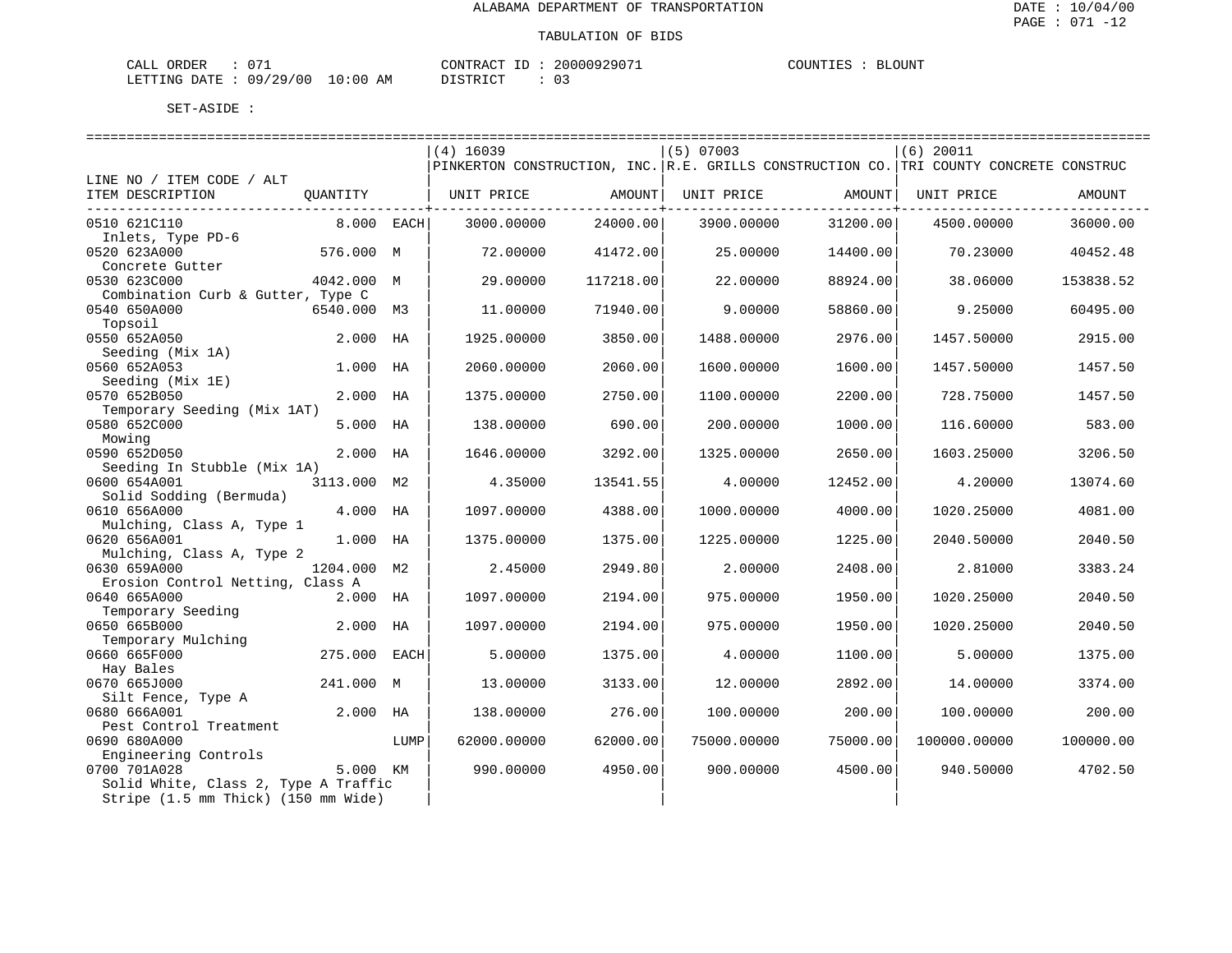| ORDER<br>CALL (                  |  | CONTRACT ID: |  | 20000929071   | COUNTIES | BLOUNT |
|----------------------------------|--|--------------|--|---------------|----------|--------|
| LETTING DATE : 09/29/00 10:00 AM |  | DISTRICT     |  | $\cap$ $\cap$ |          |        |

|                                                                          | $(4)$ 16039       |            | $(5)$ 07003                                                                            |         | $(6)$ 20011 |         |
|--------------------------------------------------------------------------|-------------------|------------|----------------------------------------------------------------------------------------|---------|-------------|---------|
|                                                                          |                   |            | PINKERTON CONSTRUCTION, INC. R.E. GRILLS CONSTRUCTION CO. TRI COUNTY CONCRETE CONSTRUC |         |             |         |
| LINE NO / ITEM CODE / ALT                                                |                   |            |                                                                                        |         |             |         |
| ITEM DESCRIPTION<br>OUANTITY                                             | UNIT PRICE AMOUNT |            | UNIT PRICE AMOUNT                                                                      |         | UNIT PRICE  | AMOUNT  |
|                                                                          |                   | ---------+ |                                                                                        |         |             |         |
| 4.000 KM<br>0710 701A041                                                 | 715,00000         | 2860.00    | 650.00000                                                                              | 2600.00 | 627.00000   | 2508.00 |
| Broken White, Class 2, Type A Traffic                                    |                   |            |                                                                                        |         |             |         |
| Stripe (2.3 mm Thick) (150 mm Wide)                                      |                   |            |                                                                                        |         |             |         |
| 0720 701A046<br>4.000 KM                                                 | 825.00000         | 3300.00    | 750.00000                                                                              | 3000.00 | 627.00000   | 2508.00 |
| Broken Yellow, Class 2, Type A,                                          |                   |            |                                                                                        |         |             |         |
| Traffic Stripe (2.3 mm Thick) (150 mm                                    |                   |            |                                                                                        |         |             |         |
| Wide)                                                                    |                   |            |                                                                                        |         |             |         |
| 0730 701A048<br>4.000 KM                                                 | 1045.00000        | 4180.00    | 950.00000                                                                              | 3800.00 | 1060.40000  | 4241.60 |
| Solid Yellow, Class 2, Type A, Traffic                                   |                   |            |                                                                                        |         |             |         |
| Stripe (2.3 mm Thick) (150 mm Wide)                                      |                   |            |                                                                                        |         |             |         |
| 0740 701B009<br>40.000 M                                                 | 2,00000           | 80.00      | 2.00000                                                                                | 80.00   | 2.71000     | 108.40  |
| Dotted Class 2, Type A Traffic Stripe                                    |                   |            |                                                                                        |         |             |         |
| $(2.3 \, \text{mm} \, \text{Thick})$ $(150 \, \text{mm} \, \text{Wide})$ |                   |            |                                                                                        |         |             |         |
| 0750 701C003<br>9.000 KM                                                 | 220,00000         | 1980.00    | 200.00000                                                                              | 1800.00 | 246.40000   | 2217.60 |
| Solid Temporary Traffic Stripe (Paint)                                   |                   |            |                                                                                        |         |             |         |
| 0760 701D007<br>9.000 KM                                                 | 750.00000         | 6750.00    | 680.00000                                                                              | 6120.00 | 820.60000   | 7385.40 |
| Solid Traffic Stripe Removed (Paint)                                     |                   |            |                                                                                        |         |             |         |
| 0770 701E011<br>9.000 M                                                  | 220.00000         | 1980.00    | 400,00000                                                                              | 3600.00 | 218,90000   | 1970.10 |
| Broken Temporary Traffic Stripe (Paint)                                  |                   |            |                                                                                        |         |             |         |
| 0780 703A002<br>108.000 M2                                               | 20,00000          | 2160.00    | 18,00000                                                                               | 1944.00 | 36.30000    | 3920.40 |
| Traffic Control Markings, Class 2, Type                                  |                   |            |                                                                                        |         |             |         |
| $\mathbb{A}$                                                             |                   |            |                                                                                        |         |             |         |
| 0790 703B002<br>9.000 M2                                                 | 20.00000          | 180.00     | 80.00000                                                                               | 720.00  | 59.40000    | 534.60  |
| Traffic Control Legends, Class 2, Type A                                 |                   |            |                                                                                        |         |             |         |
| 0800 703C001<br>10.000 M2                                                | 13,20000          | 132.00     | 80.00000                                                                               | 800.00  | 59.40000    | 594.00  |
| Removal Of Existing Traffic Control                                      |                   |            |                                                                                        |         |             |         |
| Markings Or Legends (Plastic)                                            |                   |            |                                                                                        |         |             |         |
| 0810 703D001<br>3.000 M2                                                 | 13.20000          | 39.60      | 75.00000                                                                               | 225.00  | 15.40000    | 46.20   |
| Temporary Traffic Control Markings<br>0820 703E001<br>3.000 M2           | 13,20000          | 39.60      | 75.00000                                                                               | 225.00  | 15,40000    | 46.20   |
| Temporary Traffic Control Legends                                        |                   |            |                                                                                        |         |             |         |
| 0830 705A030<br>50.000 EACH                                              | 5.50000           | 275.00     | 5.00000                                                                                | 250.00  | 5.78000     | 289.00  |
| Pavement Markers, Class A-H, Type 2-C                                    |                   |            |                                                                                        |         |             |         |
| 0840 705A031<br>124.000 EACH                                             | 5.50000           | 682.00     | 5.00000                                                                                | 620.00  | 5.50000     | 682.00  |
| Pavement Markers, Class A-H, Type 1-A                                    |                   |            |                                                                                        |         |             |         |
| 0850 705A032<br>136.000 EACH                                             | 5.50000           | 748.00     | 5.00000                                                                                | 680.00  | 5.50000     | 748.00  |
| Pavement Markers, Class A-H, Type 1-B                                    |                   |            |                                                                                        |         |             |         |
| 0860 705A037<br>272.000 EACH                                             | 5.00000           | 1360.00    | 5.00000                                                                                | 1360.00 | 5.78000     | 1572.16 |
| Pavement Markers, Class A-H, Type 2-D                                    |                   |            |                                                                                        |         |             |         |
| 16.000 EACH<br>0870 705A038                                              | 5.50000           | 88.00      | 5.00000                                                                                | 80.00   | 5.78000     | 92.48   |
| Pavement Markers, Class A-H, Type 2-E                                    |                   |            |                                                                                        |         |             |         |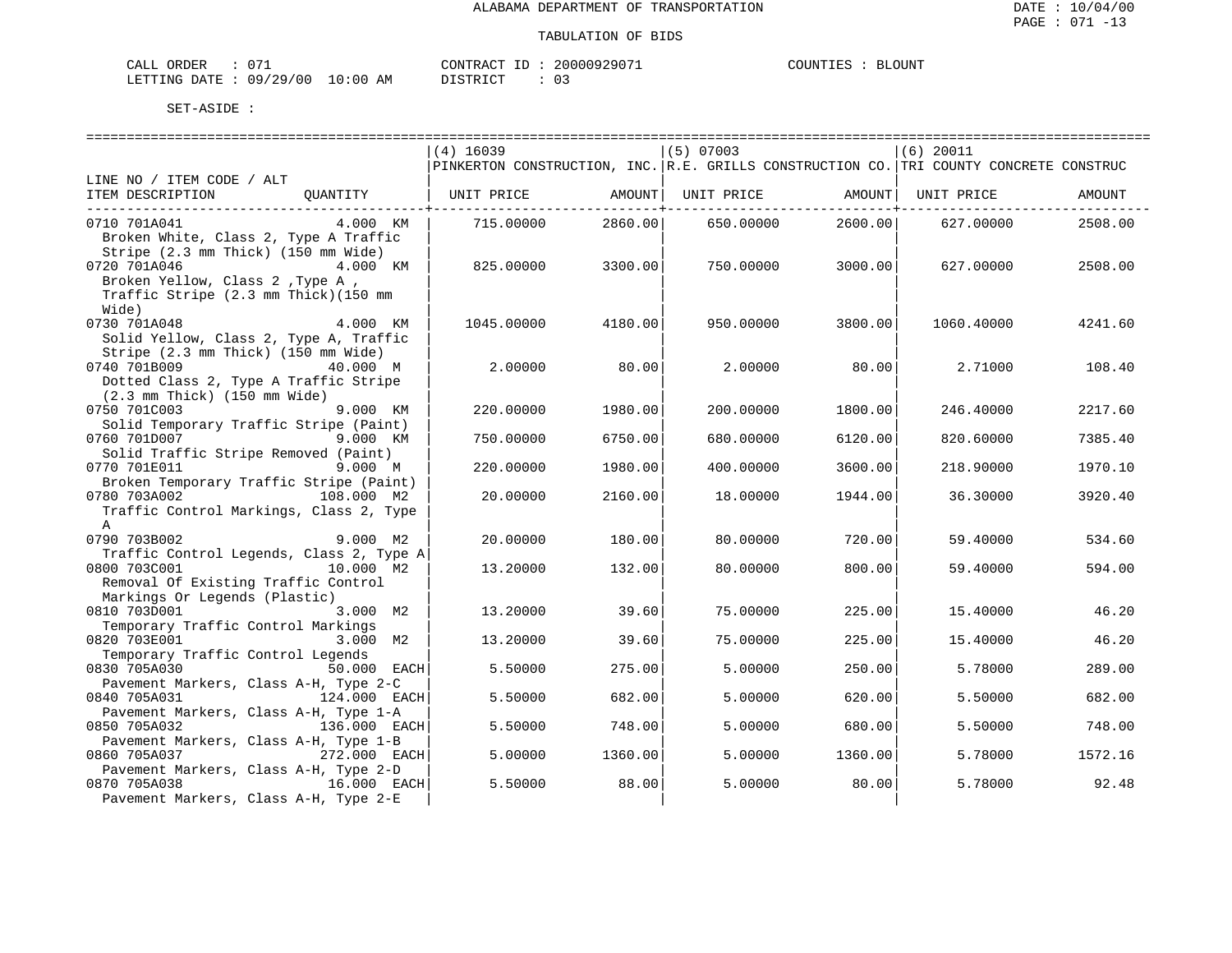| ORDER<br>CALL | $\sim$ $\sim$ |             | $ -$<br>CONTRACT | 2000092907 | COLINT. | <b>CUNT</b> |
|---------------|---------------|-------------|------------------|------------|---------|-------------|
| LETTING DATE  | 09/29/00      | 10:00<br>AM | חי חים דרי       | n 7        |         |             |

|                                             |              |      | $(4)$ 16039                                                                            |                   | $(5)$ 07003 |              | $(6)$ 20011 |          |
|---------------------------------------------|--------------|------|----------------------------------------------------------------------------------------|-------------------|-------------|--------------|-------------|----------|
|                                             |              |      | PINKERTON CONSTRUCTION, INC. R.E. GRILLS CONSTRUCTION CO. TRI COUNTY CONCRETE CONSTRUC |                   |             |              |             |          |
| LINE NO / ITEM CODE / ALT                   |              |      |                                                                                        |                   |             |              |             |          |
| ITEM DESCRIPTION                            | OUANTITY     |      | UNIT PRICE                                                                             | AMOUNT            | UNIT PRICE  | AMOUNT       | UNIT PRICE  | AMOUNT   |
|                                             |              |      |                                                                                        | $- - - - - - - +$ |             | -----------+ |             |          |
| 0880 710A091                                | 9.000 M2     |      | 209,00000                                                                              | 1881.00           | 322.00000   | 2898.00      | 201.49000   | 1813.41  |
| Class 4, Aluminum Flat Sign Panels          |              |      |                                                                                        |                   |             |              |             |          |
| 2.032 mm Thickness (Type III or IV          |              |      |                                                                                        |                   |             |              |             |          |
| Background)                                 |              |      |                                                                                        |                   |             |              |             |          |
| 0890 710B001                                | 47.000 M     |      | 26.00000                                                                               | 1222.00           | 36.00000    | 1692.00      | 23.94000    | 1125.18  |
| Roadway Sign Post (#3 "U" Channel           |              |      |                                                                                        |                   |             |              |             |          |
| Galvanized Steel)                           |              |      |                                                                                        |                   |             |              |             |          |
| 0900 730A012                                |              | LUMP | 275.00000                                                                              | 275.00            | 250.00000   | 250.00       | 300.00000   | 300.00   |
| Removal Of Existing Traffic Control         |              |      |                                                                                        |                   |             |              |             |          |
| Unit (Partial) Al. Hwy. 75 @ Walmart        |              |      |                                                                                        |                   |             |              |             |          |
| Drive                                       |              |      |                                                                                        |                   |             |              |             |          |
| 0910 730C016                                |              | LUMP | 1375.00000                                                                             | 1375.00           | 1250.00000  | 1250.00      | 1500.00000  | 1500.00  |
| Furnishing And Installing Traffic           |              |      |                                                                                        |                   |             |              |             |          |
| Control Unit (Partial) Al. Hwy. 75 @        |              |      |                                                                                        |                   |             |              |             |          |
| Walmart Drive                               |              |      |                                                                                        |                   |             |              |             |          |
| 0920 730H000                                | 250.000 M    |      | 11.00000                                                                               | 2750.00           | 10.00000    | 2500.00      | 11,00000    | 2750.00  |
| Loop Detector                               |              |      |                                                                                        |                   |             |              |             |          |
| 0930 7301000                                | 675.000 M    |      | 3.85000                                                                                | 2598.75           | 3.50000     | 2362.50      | 3.85000     | 2598.75  |
| Shielded Loop Detector Home-Run Cable       |              |      |                                                                                        |                   |             |              |             |          |
| 0940 730J000                                | 3.000 EACH   |      | 176.00000                                                                              | 528.00            | 160.00000   | 480.00       | 176.00000   | 528.00   |
| Loop Detector Amplifier                     |              |      |                                                                                        |                   |             |              |             |          |
| 0950 730K000                                | 5.000 EACH   |      | 303.00000                                                                              | 1515.00           | 275.00000   | 1375.00      | 302.50000   | 1512.50  |
| Traffic Signal Junction Box                 |              |      |                                                                                        |                   |             |              |             |          |
| 0960 730L015                                | 190.000 M    |      | 13.20000                                                                               | 2508.00           | 12.00000    | 2280.00      | 13.20000    | 2508.00  |
| Non-Metallic Conduit, 53 mm<br>0970 740B000 | 58.000 M2    |      | 99.00000                                                                               | 5742.00           | 85.00000    | 4930.00      | 140.00000   | 8120.00  |
| Construction Signs                          |              |      |                                                                                        |                   |             |              |             |          |
| 0980 740D000                                | 672.000 EACH |      | 49.00000                                                                               | 32928.00          | 43.00000    | 28896.00     | 62.24000    | 41825.28 |
| Channelizing Drums                          |              |      |                                                                                        |                   |             |              |             |          |
| 0990 740E000                                | 383.000 EACH |      | 11.00000                                                                               | 4213.00           | 12.00000    | 4596.00      | 20.00000    | 7660.00  |
| Cones (900 mm High)                         |              |      |                                                                                        |                   |             |              |             |          |
| 1000 740F002                                | 2.000 EACH   |      | 232.00000                                                                              | 464.00            | 200.00000   | 400.00       | 300.00000   | 600.00   |
| Barricades, Type III                        |              |      |                                                                                        |                   |             |              |             |          |
| 1010 7401005                                | 1.000 EACH   |      | 404.00000                                                                              | 404.00            | 350.00000   | 350.00       | 350.00000   | 350.00   |
| Warning Lights, Type B (Detachable Head)    |              |      |                                                                                        |                   |             |              |             |          |
| 1020 740M000                                | 383.000 EACH |      | 7.50000                                                                                | 2872.50           | 9.00000     | 3447.00      | 5.00000     | 1915.00  |
| Ballast For Cone                            |              |      |                                                                                        |                   |             |              |             |          |
| 1030 741C010                                | 2.000 EACH   |      | 4000.00000                                                                             | 8000.00           | 1300.00000  | 2600.00      | 5000.00000  | 10000.00 |
| Portable Sequential Arrow And Chevron       |              |      |                                                                                        |                   |             |              |             |          |
| Sign Unit                                   |              |      |                                                                                        |                   |             |              |             |          |
| 1040 745A000                                | 20.000 HOUR  |      | 20.00000                                                                               | 400.00            | 45.00000    | 900.00       | 50.00000    | 1000.00  |
| Uniformed Police Officer                    |              |      |                                                                                        |                   |             |              |             |          |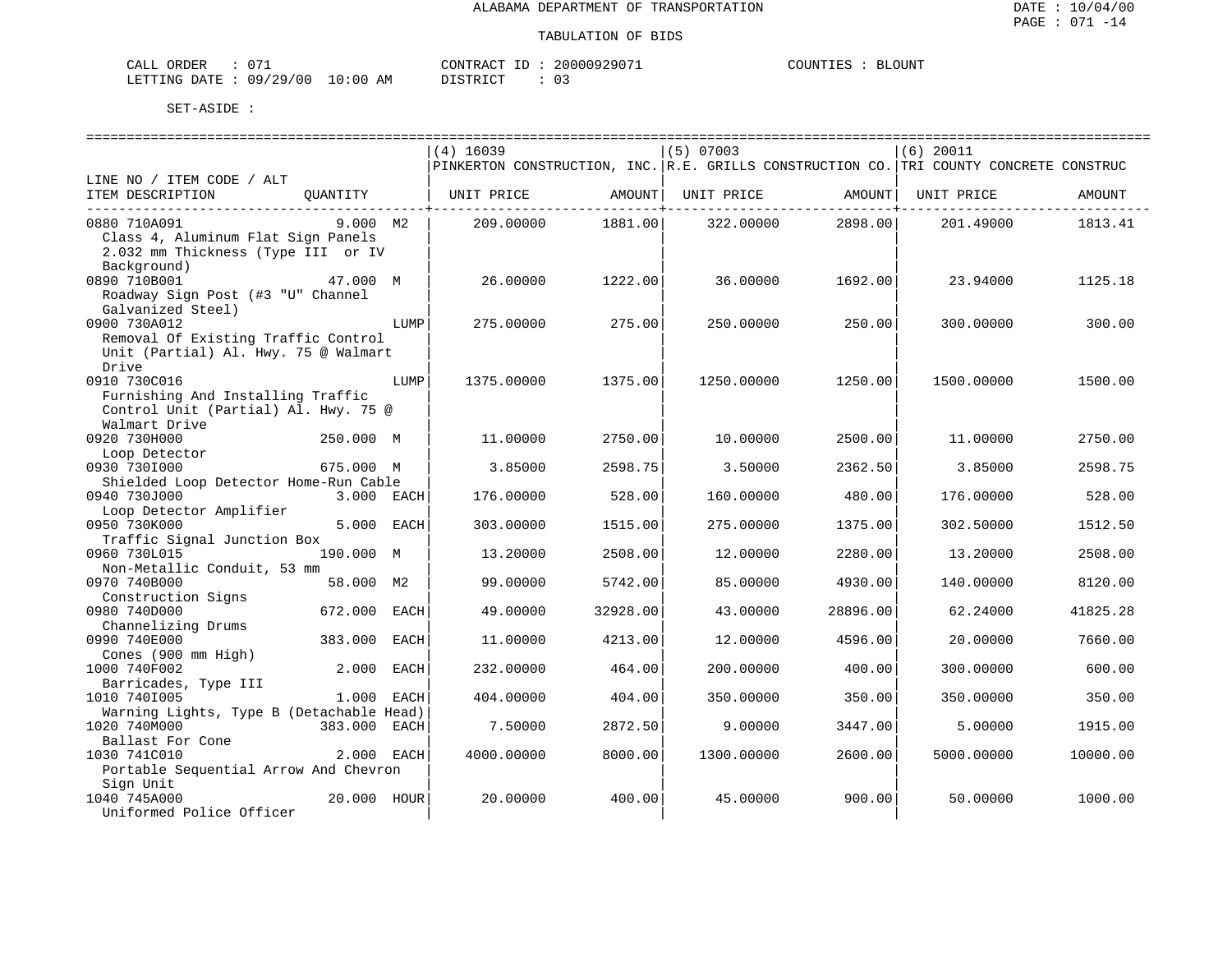| $\sim$ $\sim$<br>ORDER<br>CALL<br>U / ⊥ | CONTRACT ID            | 20000929071 | <b>BLOUNT</b><br>COUNTIES |
|-----------------------------------------|------------------------|-------------|---------------------------|
| 09/29/00<br>LETTING DATE                | $10:00$ AM<br>DISTRICT | U 3         |                           |

| ITEM CODE / ALT<br>LINE NO                                                 |          | $(4)$ 16039 |                 | $(5)$ 07003 |                 | $(6)$ 20011<br>PINKERTON CONSTRUCTION, INC. R.E. GRILLS CONSTRUCTION CO. TRI COUNTY CONCRETE CONSTRUC |                |
|----------------------------------------------------------------------------|----------|-------------|-----------------|-------------|-----------------|-------------------------------------------------------------------------------------------------------|----------------|
| ITEM DESCRIPTION                                                           | OUANTITY | UNIT PRICE  | AMOUNT          | UNIT PRICE  | AMOUNT          | UNIT PRICE                                                                                            | AMOUNT         |
| 1050 756A021<br>78 mm Electrical Conduit, 1 Line, Type<br>5 Installation   | 15.000 M | 15,00000    | 225.00          | 100.00000   | 1500.00         | 110.00000                                                                                             | 1650.00        |
| 1060 998A000<br>Construction Fuel (Maximum Bid Limited<br>To \$ 182000.00) | LUMP     | 0.00000     | 0.00            | 85000.00000 | 85000.00        | 0.00000                                                                                               | 0.00           |
| SECTION TOTALS                                                             |          |             | \$2,317,046.65] |             | \$2,436,432.00  |                                                                                                       | \$2,707,004.28 |
| CONTRACT TOTALS                                                            |          |             | \$2,317,046.65] |             | \$2,436,432.00] |                                                                                                       | \$2,707,004.28 |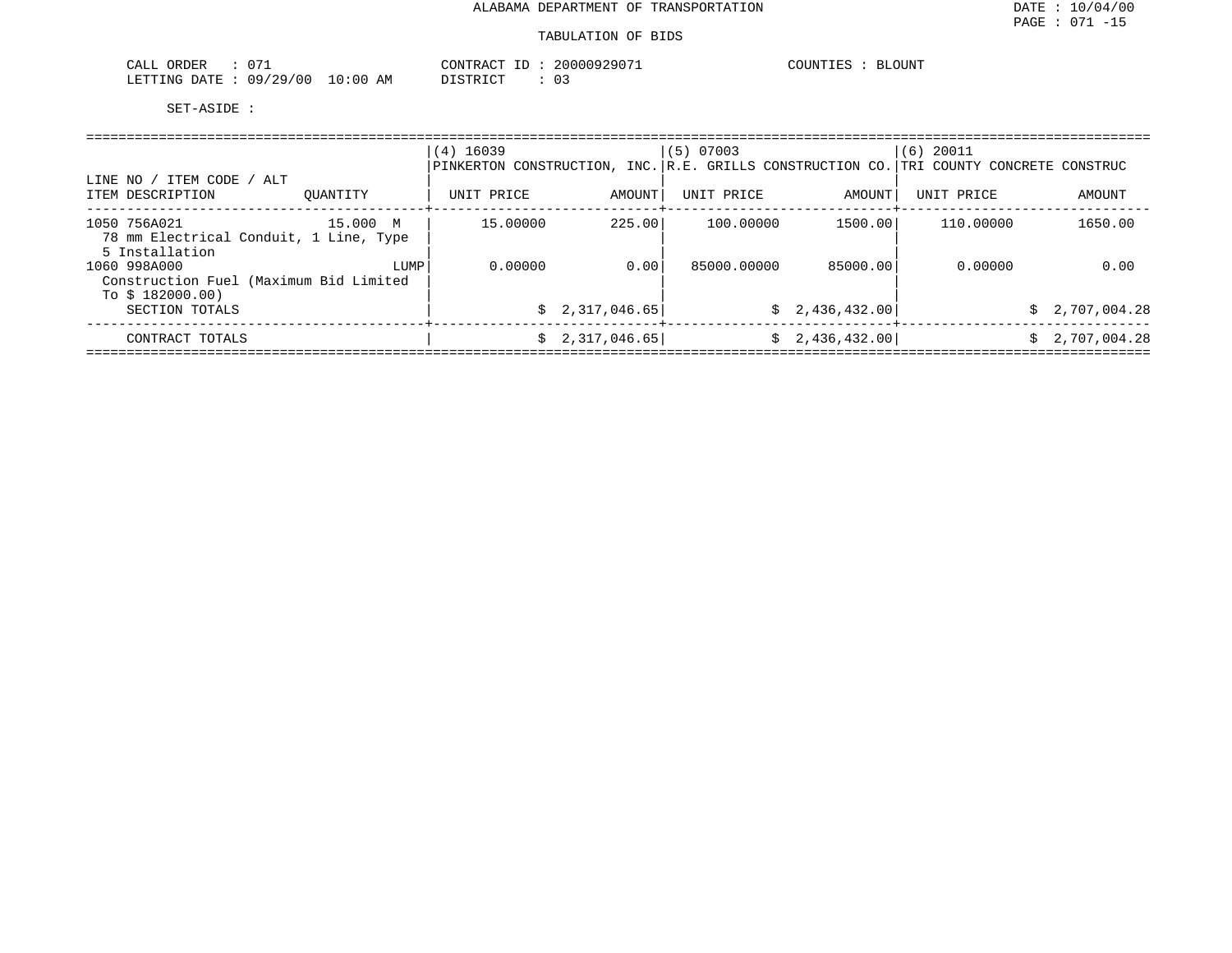DATE :

### VENDOR RANKING

|      | $\therefore$ 072<br>CALL ORDER<br>LETTING DATE: 09/29/00 10:00 AM | CONTRACT ID: 20000929072<br>DISTRICT<br>$\cdot$ 03                                                                                                                                                                   |              |                  | COUNTIES : CHEROKEE           |                        |
|------|-------------------------------------------------------------------|----------------------------------------------------------------------------------------------------------------------------------------------------------------------------------------------------------------------|--------------|------------------|-------------------------------|------------------------|
|      | CONTRACT DESCRIPTION :<br>$1.048$ mi.<br>SET-ASIDE :              | 90<br>CONTRACT TIME:<br>RURAL<br>for constructing the Grade, Drain, Pave, and Traffic Stripe<br>on S.R. #9 from the north end of the Coosa River Bridge to<br>the end of the 4-lane section at Cedar Bluff. Length - | Working Days | (available days) | $PROJECT(S) : ST-010-009-002$ |                        |
| RANK | VENDOR NO. / NAME                                                 |                                                                                                                                                                                                                      |              |                  | TOTAL<br><b>BID</b>           | % OVER<br>LOW BID      |
|      | 07002<br>13022                                                    | GOOD HOPE CONTRACTING CO., INC.<br>MCCARTNEY CONSTRUCTION CO., INC.                                                                                                                                                  |              |                  | 629,831.84<br>672,386.85      | 100.0000%<br>106.7565% |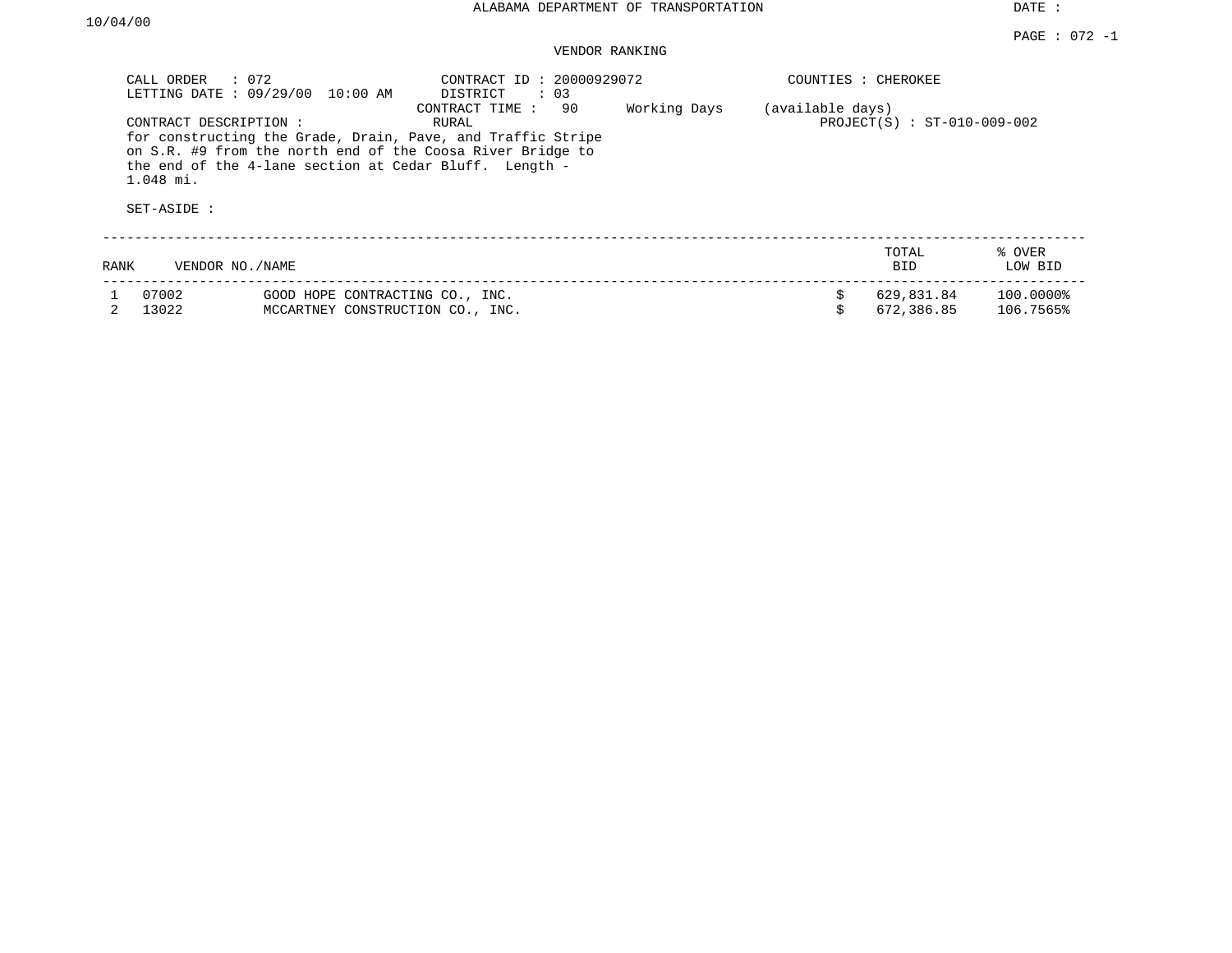| CALL ORDER<br>072               | CONTRACT ID: 20000929072 | COUNTIES :<br>CHEROKEE |
|---------------------------------|--------------------------|------------------------|
| LETTING DATE: 09/29/00 10:00 AM | DISTRICT                 |                        |

|                                          |               |      | (1) 07002                                                        |           | $(2)$ 13022 |           |            |        |
|------------------------------------------|---------------|------|------------------------------------------------------------------|-----------|-------------|-----------|------------|--------|
|                                          |               |      | $ $ GOOD HOPE CONTRACTING CO., I $ $ MCCARTNEY CONSTRUCTION CO., |           |             |           |            |        |
| LINE NO / ITEM CODE / ALT                |               |      |                                                                  |           |             |           |            |        |
| ITEM DESCRIPTION                         | QUANTITY      |      | UNIT PRICE                                                       | AMOUNT    | UNIT PRICE  | AMOUNT    | UNIT PRICE | AMOUNT |
|                                          |               |      |                                                                  |           |             |           |            |        |
| SECTION 0001<br>TOTAL                    |               |      |                                                                  |           |             |           |            |        |
| 0010 206C002                             | 319.000 SOYD  |      | 6.00000                                                          | 1914.00   | 7.00000     | 2233.00   |            |        |
| Removing Concrete Slope Paving           |               |      |                                                                  |           |             |           |            |        |
| 0020 206D000                             | 39.000 LF     |      | 10.00000                                                         | 390.00    | 14.00000    | 546.00    |            |        |
| Removing Pipe                            |               |      |                                                                  |           |             |           |            |        |
| 0030 206D002                             | 2574.000 LF   |      | 3.00000                                                          | 7722.00   | 3.80000     | 9781.20   |            |        |
| Removing Curb                            |               |      |                                                                  |           |             |           |            |        |
| 0040 206E001                             | 6.000 EACH    |      | 200.00000                                                        | 1200.00   | 170.00000   | 1020.00   |            |        |
| Removing Inlets                          |               |      |                                                                  |           |             |           |            |        |
| 0050 210A000                             | 2957.000 CYIP |      | 4.50000                                                          | 13306.50  | 9.00000     | 26613.00  |            |        |
| Unclassified Excavation                  |               |      |                                                                  |           |             |           |            |        |
| 0060 214A000                             | 232.000 CUYD  |      | 5.00000                                                          | 1160.00   | 1,00000     | 232.00    |            |        |
| Structure Excavation                     |               |      |                                                                  |           |             |           |            |        |
| 0070 214B001                             | 348.000       | CUYD | 10.00000                                                         | 3480.00   | 1,00000     | 348.00    |            |        |
| Foundation Backfill, Commercial          |               |      |                                                                  |           |             |           |            |        |
| 0080 305A040                             | 137.000 CYCP  |      | 2.50000                                                          | 342.50    | 20.00000    | 2740.00   |            |        |
| Soil Aggregate, Section 823, Chert, For  |               |      |                                                                  |           |             |           |            |        |
| Miscellaneous Use                        |               |      |                                                                  |           |             |           |            |        |
| 0090 405A000                             | 2044.000 GAL  |      | 1.10000                                                          | 2248.40   | 1.50000     | 3066.00   |            |        |
| Tack Coat                                |               |      |                                                                  |           |             |           |            |        |
| 0100 420A011                             | 1364.000 TON  |      | 60.93000                                                         | 83108.52  | 52.00000    | 70928.00  |            |        |
| Polymer Modified Open Graded Friction    |               |      |                                                                  |           |             |           |            |        |
| Course, Mix 2                            |               |      |                                                                  |           |             |           |            |        |
| 0110 429A261                             | 2922.000 TON  |      | 40.99000                                                         | 119772.78 | 33.50000    | 97887.00  |            |        |
| Improved Bituminous Concrete Wearing     |               |      |                                                                  |           |             |           |            |        |
| Surface Layer, 3/4" Maximum Aggregate    |               |      |                                                                  |           |             |           |            |        |
| Size Mix, ESAL Range D<br>0120 429A266   | 500.000 TON   |      | 30.67000                                                         | 15335.00  | 30.00000    | 15000.00  |            |        |
| Improved Bituminous Concrete Wearing     |               |      |                                                                  |           |             |           |            |        |
| Surface Layer, Leveling, 1/2" Maximum    |               |      |                                                                  |           |             |           |            |        |
| Aggregate Size Mix, ESAL Range D         |               |      |                                                                  |           |             |           |            |        |
| 0130 429A268                             | 1500.000 TON  |      | 30.67000                                                         | 46005.00  | 30.00000    | 45000.00  |            |        |
| Improved Bituminous Concrete Wearing     |               |      |                                                                  |           |             |           |            |        |
| Surface Layer, Leveling, 1" Maximum      |               |      |                                                                  |           |             |           |            |        |
| Aggregate Size Mix, ESAL Range D         |               |      |                                                                  |           |             |           |            |        |
| 0140 429B261                             | 1963.000 TON  |      | 27.67000                                                         | 54316.21  | 29.00000    | 56927.00  |            |        |
| Improved Bituminous Concrete Binder      |               |      |                                                                  |           |             |           |            |        |
| Layer, 1" Maximum Aggregate Size Mix,    |               |      |                                                                  |           |             |           |            |        |
| ESAL Range D                             |               |      |                                                                  |           |             |           |            |        |
| 0150 429C260                             | 4709.000 TON  |      | 27.67000                                                         | 130298.03 | 29.00000    | 136561.00 |            |        |
| Improved Bituminous Concrete Base Layer, |               |      |                                                                  |           |             |           |            |        |
| 1" Maximum Aggregate Size Mix, ESAL      |               |      |                                                                  |           |             |           |            |        |
| Range D                                  |               |      |                                                                  |           |             |           |            |        |
|                                          |               |      |                                                                  |           |             |           |            |        |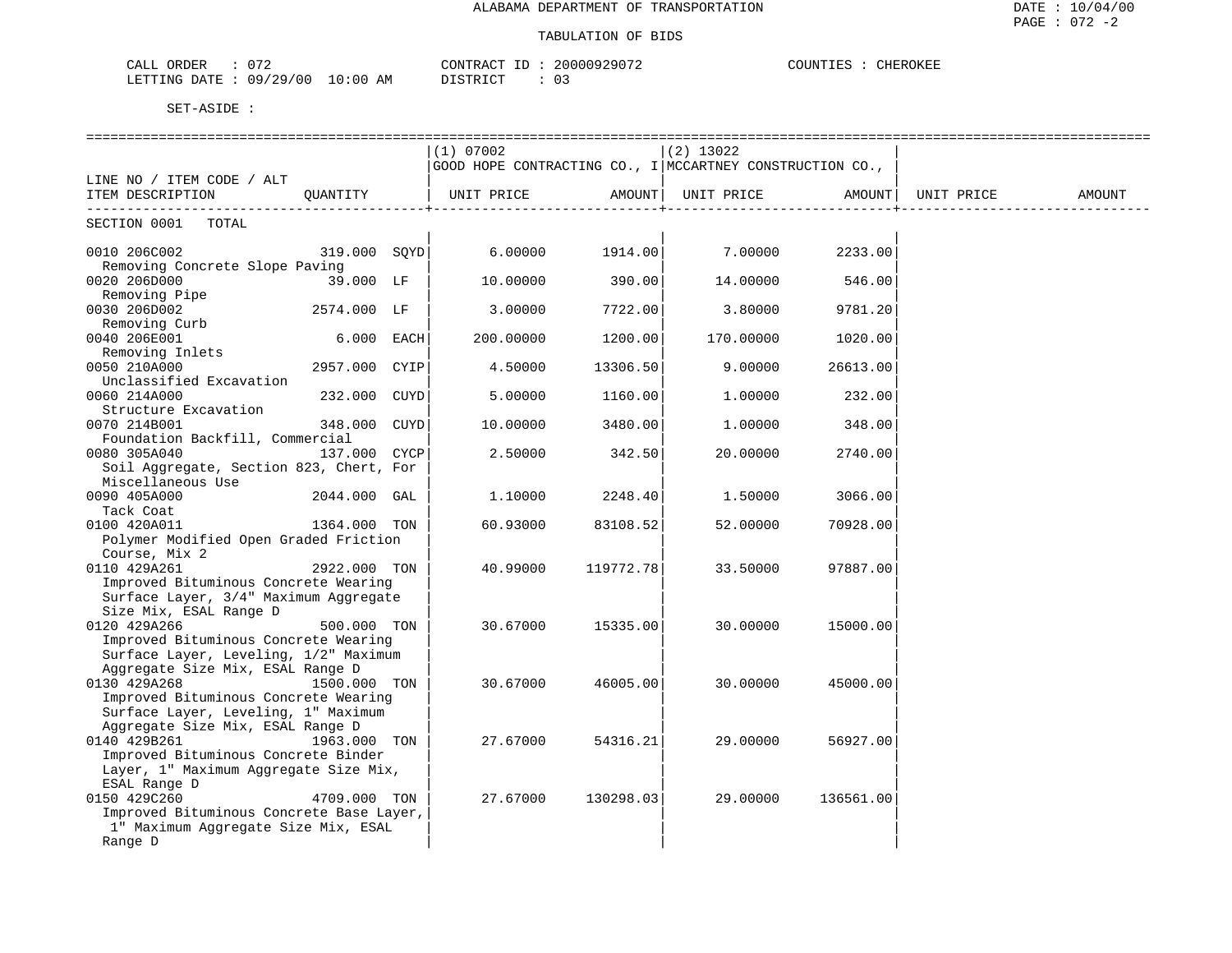| CALL ORDER   | ົດ 711     |            | CONTRACT<br>ID | 20000929072 | COUNTIES : | CHEROKEE |
|--------------|------------|------------|----------------|-------------|------------|----------|
| LETTING DATE | : 09/29/00 | $10:00$ AM | DISTRICT       |             |            |          |

|                                        |             |      | $(1)$ 07002                                              |                               | $(2)$ 13022                  |          |            |        |
|----------------------------------------|-------------|------|----------------------------------------------------------|-------------------------------|------------------------------|----------|------------|--------|
|                                        |             |      | GOOD HOPE CONTRACTING CO., I MCCARTNEY CONSTRUCTION CO., |                               |                              |          |            |        |
| LINE NO / ITEM CODE / ALT              |             |      |                                                          |                               |                              |          |            |        |
| ITEM DESCRIPTION                       |             |      | QUANTITY   UNIT PRICE                                    |                               | AMOUNT   UNIT PRICE   AMOUNT |          | UNIT PRICE | AMOUNT |
| 0160 530A001                           | 12.000 LF   |      | 100.00000                                                | . _ _ _ _ _ _ _ _ _ _ _ _ _ + | 1200.00 50.00000             | 600.00   |            |        |
| 18" Roadway Pipe (Class 3 R.C.)        |             |      |                                                          |                               |                              |          |            |        |
| 0170 530A100                           |             |      | 12.000 LF   100.00000 1200.00                            |                               | 47.00000                     | 564.00   |            |        |
| 15" Roadway Pipe (Class 3 R.C.)        |             |      |                                                          |                               |                              |          |            |        |
| (Extension)                            |             |      |                                                          |                               |                              |          |            |        |
| 0180 530A104                           | 12.000 LF   |      | 150.00000                                                | 1800.00                       | 100.00000                    | 1200.00  |            |        |
| 36" Roadway Pipe (Class 3 R.C.)        |             |      |                                                          |                               |                              |          |            |        |
| (Extension)                            |             |      |                                                          |                               |                              |          |            |        |
| 0190 600A000                           |             | LUMP | 10000.00000                                              | 10000.00                      | 40855.00000                  | 40855.00 |            |        |
| Mobilization                           |             |      |                                                          |                               |                              |          |            |        |
| 0200 606A000                           | 9600.000 LF |      | 6.00000                                                  | 57600.00                      | 7.50000                      | 72000.00 |            |        |
| 6" Underdrain Pipe                     |             |      |                                                          |                               |                              |          |            |        |
| 0210 620A000                           | 2.000 CUYD  |      | 500.00000                                                | 1000.00                       | 750.00000                    | 1500.00  |            |        |
| Minor Structure Concrete               |             |      |                                                          |                               |                              |          |            |        |
| 0220 621A000                           | 6.000 EACH  |      | 900.00000                                                | 5400.00                       | 1365.00000                   | 8190.00  |            |        |
| Junction Boxes, Type 1, 1P Or 5        |             |      |                                                          |                               |                              |          |            |        |
| 0230 621A001                           | 1.000 EACH  |      | 1200.00000                                               | 1200.00                       | 1650.00000                   | 1650.00  |            |        |
| Junction Boxes, Type 1, 2P Or 5        |             |      |                                                          |                               |                              |          |            |        |
| 0240 621C001                           | 6.000 EACH  |      | 950.00000                                                | 5700.00                       | 1125.00000                   | 6750.00  |            |        |
| Inlets, Type B                         | 2.000 EACH  |      |                                                          | 1000.00                       |                              |          |            |        |
| 0250 621D001                           |             |      | 500.00000                                                |                               | 360.00000                    | 720.00   |            |        |
| Inlet Units, Type B<br>0260 665F000    | 48.000 EACH |      | 6.00000                                                  | 288.00                        | 24.00000                     | 1152.00  |            |        |
| Hay Bales                              |             |      |                                                          |                               |                              |          |            |        |
| 0270 665J000                           | 50.000 LF   |      | 6.00000                                                  | 300.00                        | 7.60000                      | 380.00   |            |        |
| Silt Fence, Type A                     |             |      |                                                          |                               |                              |          |            |        |
| 0280 680A000                           |             | LUMP | 2000.00000                                               | 2000.00                       | 4000.00000                   | 4000.00  |            |        |
| Engineering Controls                   |             |      |                                                          |                               |                              |          |            |        |
| 0290 701A028                           | 3.000 MILE  |      | 1575.00000                                               | 4725.00                       | 1575.00000                   | 4725.00  |            |        |
| Solid White, Class 2, Type A Traffic   |             |      |                                                          |                               |                              |          |            |        |
| Stripe (0.06" Thick) (6" Wide)         |             |      |                                                          |                               |                              |          |            |        |
| 0300 701A041                           | 2.000 MILE  |      | 1020.00000                                               | 2040.00                       | 1020.00000                   | 2040.00  |            |        |
| Broken White, Class 2, Type A Traffic  |             |      |                                                          |                               |                              |          |            |        |
| Stripe (0.09" Thick) (6" Wide)         |             |      |                                                          |                               |                              |          |            |        |
| 0310 701A046                           | 2.000 MILE  |      | 1020.00000                                               | 2040.00                       | 1020.00000                   | 2040.00  |            |        |
| Broken Yellow, Class 2, Type A Traffic |             |      |                                                          |                               |                              |          |            |        |
| Stripe (0.09" Thick) (6" Wide)         |             |      |                                                          |                               |                              |          |            |        |
| 0320 701A048                           | 3.000 MILE  |      | 1820.00000                                               | 5460.00                       | 1820.00000                   | 5460.00  |            |        |
| Solid Yellow, Class 2, Type A Traffic  |             |      |                                                          |                               |                              |          |            |        |
| Stripe (0.09" Thick) (6" Wide)         |             |      |                                                          |                               |                              |          |            |        |
| 0330 701B009<br>120.000 LF             |             |      | 0.84000                                                  | 100.80                        | 0.84000                      | 100.80   |            |        |
| Dotted Class 2, Type A Traffic Stripe  |             |      |                                                          |                               |                              |          |            |        |
| $(0.09"$ Thick $)(6"$ Wide $)$         |             |      |                                                          |                               |                              |          |            |        |
|                                        |             |      |                                                          |                               |                              |          |            |        |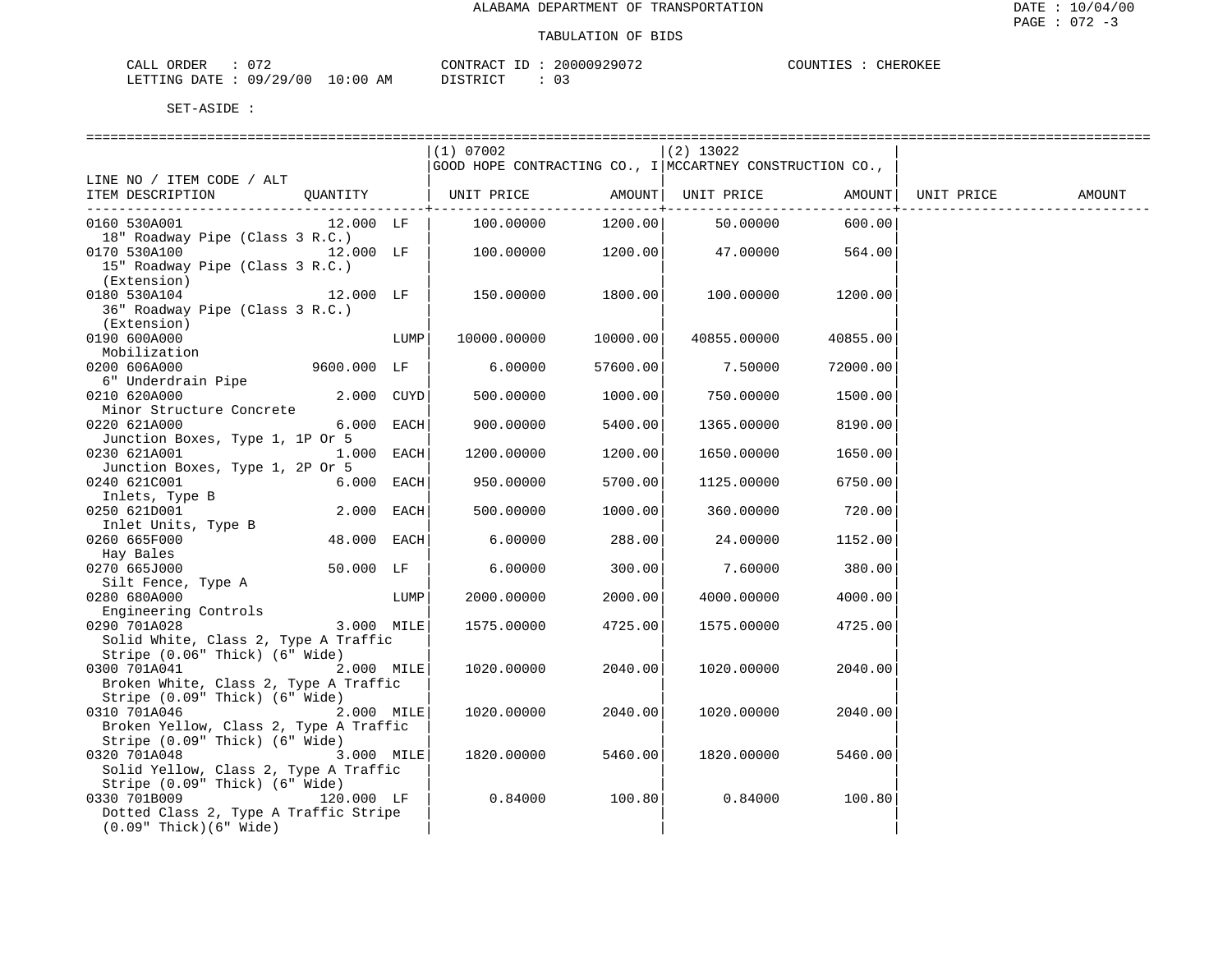| CALL ORDER                      |  |          |  | CONTRACT ID: 20000929072 | COUNTIES : ( | CHEROKEE |
|---------------------------------|--|----------|--|--------------------------|--------------|----------|
| LETTING DATE: 09/29/00 10:00 AM |  | DISTRICT |  |                          |              |          |

|                                                       |               | $(1)$ 07002                                              |                            | $(2)$ 13022                |                |            |        |
|-------------------------------------------------------|---------------|----------------------------------------------------------|----------------------------|----------------------------|----------------|------------|--------|
|                                                       |               | GOOD HOPE CONTRACTING CO., I MCCARTNEY CONSTRUCTION CO., |                            |                            |                |            |        |
| LINE NO / ITEM CODE / ALT                             |               |                                                          |                            |                            |                |            |        |
| ITEM DESCRIPTION                                      | OUANTITY      | UNIT PRICE                                               |                            | AMOUNT   UNIT PRICE AMOUNT |                | UNIT PRICE | AMOUNT |
| 0340 701C000                                          | 13.000 MILE   | 340.00000                                                | ------------+--<br>4420.00 | 340.00000                  | 4420.00        |            |        |
| Broken Temporary Traffic Stripe                       |               |                                                          |                            |                            |                |            |        |
| 0350 701C001                                          | 13.000 MILE   | 380.00000                                                | 4940.00                    | 380.00000                  | 4940.00        |            |        |
| Solid Temporary Traffic Stripe                        |               |                                                          |                            |                            |                |            |        |
| 0360 703A002                                          | 3005.000 SQFT | 1.80000                                                  | 5409.00                    | 1.80000                    | 5409.00        |            |        |
| Traffic Control Markings, Class 2, Type               |               |                                                          |                            |                            |                |            |        |
| A                                                     |               |                                                          |                            |                            |                |            |        |
| 0370 703B002                                          | 225.000 SOFT  | 2.80000                                                  | 630.00                     | 2.80000                    | 630.00         |            |        |
| Traffic Control Legends, Class 2, Type A              |               |                                                          |                            |                            |                |            |        |
| 0380 703D001                                          | 392.000 SOFT  | 1,30000                                                  | 509.60                     | 1,30000                    | 509.60         |            |        |
| Temporary Traffic Control Markings                    |               |                                                          |                            |                            |                |            |        |
| 0390 705A030                                          | 12.000 EACH   | 5.25000                                                  | 63.00                      | 5.25000                    | 63.00          |            |        |
| Pavement Markers, Class A-H, Type 2-C                 |               |                                                          |                            |                            |                |            |        |
| 0400 705A031                                          | 114.000 EACH  | 5.00000                                                  | 570.00                     | 5.00000                    | 570.00         |            |        |
| Pavement Markers, Class A-H, Type 1-A                 |               |                                                          | 1500.00                    |                            |                |            |        |
| 0410 705A032                                          | 300.000 EACH  | 5.00000                                                  |                            | 5.00000                    | 1500.00        |            |        |
| Pavement Markers, Class A-H, Type 1-B<br>0420 705A037 | 198.000 EACH  | 5.25000                                                  | 1039.50                    | 5.25000                    | 1039.50        |            |        |
| Pavement Markers, Class A-H, Type 2-D                 |               |                                                          |                            |                            |                |            |        |
| 0430 705A038                                          | 281.000 EACH  | 5.25000                                                  | 1475.25                    | 5.25000                    | 1475.25        |            |        |
| Pavement Markers, Class A-H, Type 2-E                 |               |                                                          |                            |                            |                |            |        |
| 0440 740B000                                          | 719.000 SOFT  | 8.25000                                                  | 5931.75                    | 10.50000                   | 7549.50        |            |        |
| Construction Signs                                    |               |                                                          |                            |                            |                |            |        |
| 0450 740D000                                          | 272.000 EACH  | 30.00000                                                 | 8160.00                    | 50.00000                   | 13600.00       |            |        |
| Channelizing Drums                                    |               |                                                          |                            |                            |                |            |        |
| 0460 740E000                                          | 294.000 EACH  | 10.00000                                                 | 2940.00                    | 2,00000                    | 588.00         |            |        |
| Cones (36 Inches High)                                |               |                                                          |                            |                            |                |            |        |
| 0470 740F002                                          | 10.000 EACH   | 200.00000                                                | 2000.00                    | 250.00000                  | 2500.00        |            |        |
| Barricades, Type III                                  |               |                                                          |                            |                            |                |            |        |
| 0480 7401005                                          | 10.000 EACH   | 212.00000                                                | 2120.00                    | 250.00000                  | 2500.00        |            |        |
| Warning Lights, Type B (Detachable Head)              |               |                                                          |                            |                            |                |            |        |
| 0490 740M000<br>Weight For Cone                       | 294.000 EACH  | 5.00000                                                  | 1470.00                    | 1.00000                    | 294.00         |            |        |
| 0500 741C010                                          | 2.000 EACH    | 1500.00000                                               | 3000.00                    | 995,00000                  | 1990.00        |            |        |
| Portable Sequential Arrow And Chevron                 |               |                                                          |                            |                            |                |            |        |
| Sign Unit                                             |               |                                                          |                            |                            |                |            |        |
| 0510 998A000                                          | LUMP          | 1.00000                                                  | 1.00                       | 0.00000                    | 0.00           |            |        |
| Construction Fuel (Maximum Bid Limited                |               |                                                          |                            |                            |                |            |        |
| To $$30,500.00)$                                      |               |                                                          |                            |                            |                |            |        |
| SECTION TOTALS                                        |               |                                                          | \$629,831.84]              |                            | \$ 672,386.85] |            |        |
|                                                       |               |                                                          |                            |                            |                |            |        |
| CONTRACT TOTALS                                       |               |                                                          | \$629,831.84]              |                            | \$672,386.85]  |            |        |
|                                                       |               |                                                          |                            |                            |                |            |        |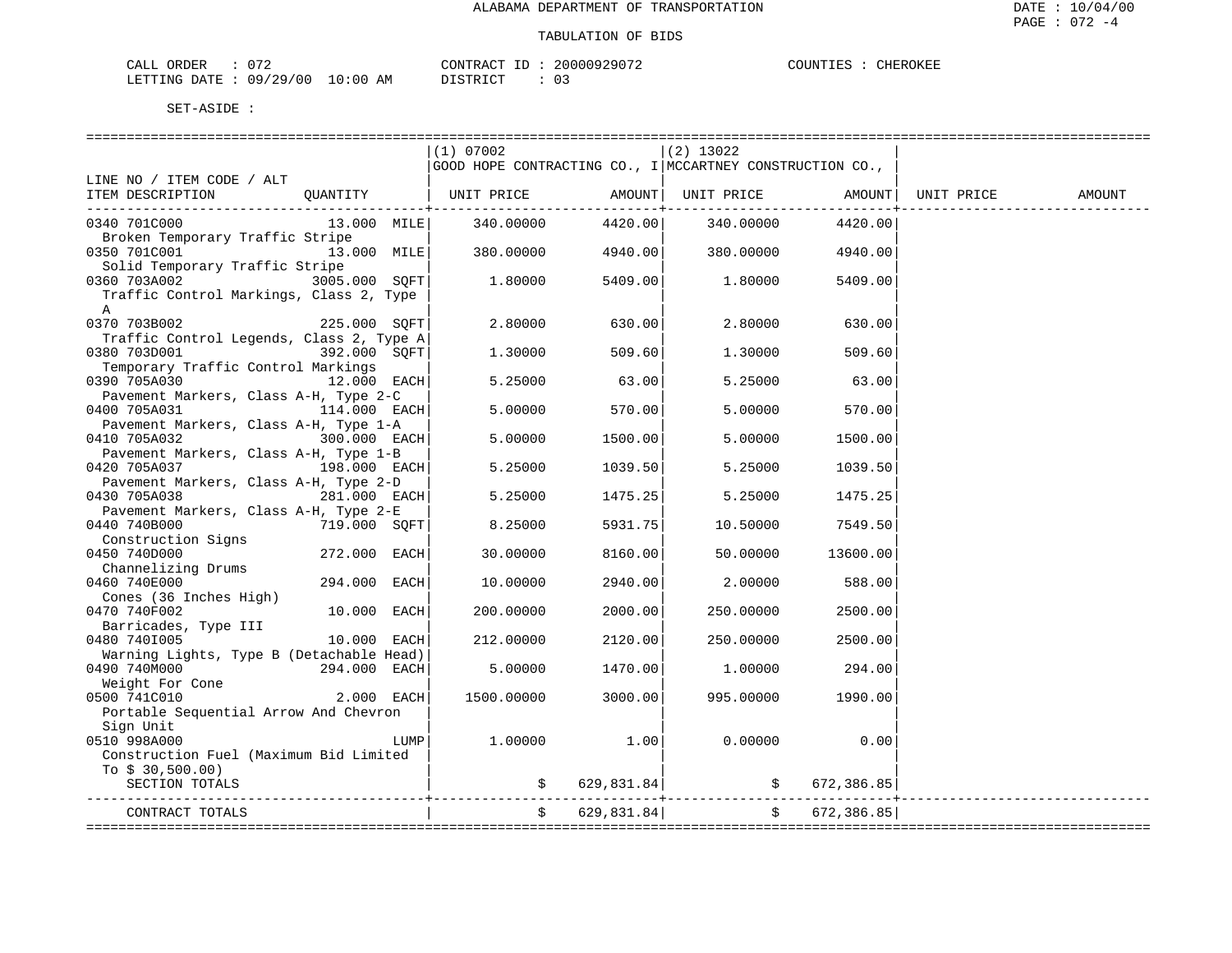DATE :

## VENDOR RANKING

|      | $\therefore$ 073<br>CALL ORDER<br>LETTING DATE: 09/29/00            | 10:00 AM                                                                                     | CONTRACT ID: 20000929073<br>DISTRICT<br>: 01                                                                                                   |              |                  | COUNTIES : LIMESTONE                   |                                     |
|------|---------------------------------------------------------------------|----------------------------------------------------------------------------------------------|------------------------------------------------------------------------------------------------------------------------------------------------|--------------|------------------|----------------------------------------|-------------------------------------|
|      | CONTRACT DESCRIPTION:<br>Ardmore. Length - 2.490 mi.<br>SET-ASIDE : |                                                                                              | 35<br>CONTRACT TIME:<br>for constructing the Planing, Resurfacing, Loop Detectors,<br>and Traffic Stripe on S.R. #53 from I-65 to S.R. #251 in | Working Days | (available days) | PROJECT(S) : 99-301-421-053-003        |                                     |
| RANK | VENDOR NO. / NAME                                                   |                                                                                              |                                                                                                                                                |              |                  | TOTAL<br><b>BID</b>                    | % OVER<br>LOW BID                   |
|      | 02035<br>19010<br>01018                                             | BURGREEN CONTRACTING COMPANY, INC.<br>SHELBY CONTRACTING COMPANY, INC.<br>APAC-ALABAMA, INC. |                                                                                                                                                |              | Ŝ                | 208,909.08<br>221,255.14<br>275,116.42 | 100.0000%<br>105.9097%<br>131.6919% |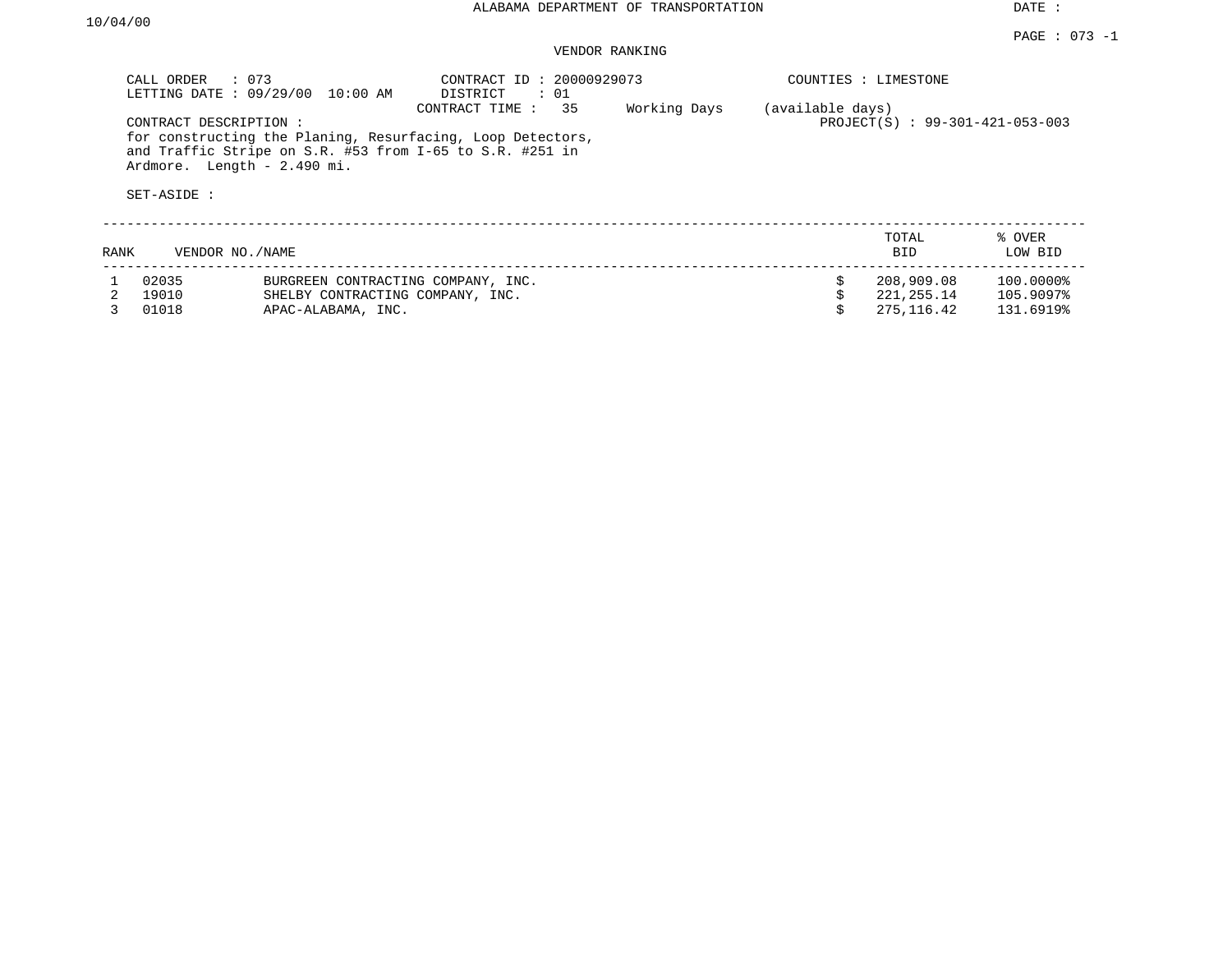| ORDER<br>U<br>للسلطات                 |                                  | $\sim$<br>CONTF | ∍∩∩∩י        | STONE<br>POINTTES<br>⊤Мь. |
|---------------------------------------|----------------------------------|-----------------|--------------|---------------------------|
| n a<br>LETTING<br>DATE.<br>, , ,<br>U | $\sim$<br>ΑM<br>0 I O O<br>. V . | $- \cap$        | $\cap$<br>∪⊥ |                           |

|                                                          |              |      | $(1)$ 02035                                                                  |          | $(2)$ 19010 |           | $(3)$ 01018 |           |
|----------------------------------------------------------|--------------|------|------------------------------------------------------------------------------|----------|-------------|-----------|-------------|-----------|
|                                                          |              |      | BURGREEN CONTRACTING CO., IN SHELBY CONTRACTING COMPANY,  APAC-ALABAMA, INC. |          |             |           |             |           |
| LINE NO / ITEM CODE / ALT                                |              |      |                                                                              |          |             |           |             |           |
| ITEM DESCRIPTION                                         | OUANTITY     |      |                                                                              |          |             | AMOUNT    | UNIT PRICE  | AMOUNT    |
| -----------------------<br>SECTION 0001 TOTAL            |              |      |                                                                              |          |             |           |             |           |
|                                                          |              |      |                                                                              |          |             |           |             |           |
| 0010 405A000                                             | 1888.000 GAL |      | 0.80000                                                                      | 1510.40  | 0.09000     | 169.92    | 1.43000     | 2699.84   |
| Tack Coat<br>0020 408A052                                | 30739.000 SY |      | 0.12000                                                                      | 3688.68  | 0.30000     | 9221.70   | 0.66000     | 20287.74  |
| Planing Existing Pavement                                |              |      |                                                                              |          |             |           |             |           |
| (Approximately 1.10" Thru 2.0" Thick)                    |              |      |                                                                              |          |             |           |             |           |
| 0030 408A053                                             | 41.000 SQYD  |      | 5.00000                                                                      | 205.00   | 3.00000     | 123.00    | 20.06000    | 822.46    |
| Planing Existing Pavement                                |              |      |                                                                              |          |             |           |             |           |
| (Approximately 2.10" Thru 3.0" Thick)                    |              |      |                                                                              |          |             |           |             |           |
| 0040 429A240                                             | 1866.000 TON |      | 30.00000                                                                     | 55980.00 | 30.37000    | 56670.42  | 38.39000    | 71635.74  |
| Improved Bituminous Concrete Wearing                     |              |      |                                                                              |          |             |           |             |           |
| Surface Layer, 1/2" Maximum Aggregate                    |              |      |                                                                              |          |             |           |             |           |
| Size Mix, ESAL Range C                                   |              |      |                                                                              |          |             |           |             |           |
| 0050 429B241                                             | 3733.000 TON |      | 24.00000                                                                     | 89592.00 | 27.08000    | 101089.64 | 30.62000    | 114304.46 |
| Improved Bituminous Concrete Binder                      |              |      |                                                                              |          |             |           |             |           |
| Layer, 1" Maximum Aggregate Size Mix,                    |              |      |                                                                              |          |             |           |             |           |
| ESAL Range C                                             |              |      |                                                                              |          |             |           |             |           |
| 0060 429B245                                             | 25.000 TON   |      | 40.00000                                                                     | 1000.00  | 27.08000    | 677.00    | 82.47000    | 2061.75   |
| Improved Bituminous Concrete Binder                      |              |      |                                                                              |          |             |           |             |           |
| Layer, Patching, 1" Maximum Aggregate                    |              |      |                                                                              |          |             |           |             |           |
| Size Mix, ESAL Range C                                   |              |      |                                                                              |          |             |           |             |           |
| 0070 429B249                                             | 75.000 TON   |      | 26.00000                                                                     | 1950.00  | 27.08000    | 2031.00   | 36.04000    | 2703.00   |
| Improved Bituminous Concrete Binder                      |              |      |                                                                              |          |             |           |             |           |
| Layer, Leveling, 1" Maximum Aggregate                    |              |      |                                                                              |          |             |           |             |           |
| Size Mix, ESAL Range C                                   | 96.000 TON   |      | 33.00000                                                                     |          |             | 2599.68   | 36.36000    |           |
| 0080 429C250<br>Improved Bituminous Concrete Base Layer, |              |      |                                                                              | 3168.00  | 27.08000    |           |             | 3490.56   |
| Widening, 1" Maximum Aggregate Size                      |              |      |                                                                              |          |             |           |             |           |
| Mix, ESAL Range C                                        |              |      |                                                                              |          |             |           |             |           |
| 0090 430B004                                             | 37.000 TNCP  |      | 14.00000                                                                     | 518.00   | 12.50000    | 462.50    | 28.32000    | 1047.84   |
| Aggregate Surfacing (AHD #810)                           |              |      |                                                                              |          |             |           |             |           |
| 0100 600A000                                             |              | LUMP | 3200.00000                                                                   | 3200.00  | 1530.28000  | 1530.28   | 3856.77000  | 3856.77   |
| Mobilization                                             |              |      |                                                                              |          |             |           |             |           |
| 0110 701C000                                             | 3.000        | MILE | 340.00000                                                                    | 1020.00  | 275.00000   | 825.00    | 346.94000   | 1040.82   |
| Broken Temporary Traffic Stripe                          |              |      |                                                                              |          |             |           |             |           |
| 0120 701C001                                             | 24.000 MILE  |      | 260.00000                                                                    | 6240.00  | 300.00000   | 7200.00   | 367.35000   | 8816.40   |
| Solid Temporary Traffic Stripe                           |              |      |                                                                              |          |             |           |             |           |
| 0130 701G125                                             | 650.000 LF   |      | 4.50000                                                                      | 2925.00  | 4.50000     | 2925.00   | 4.59000     | 2983.50   |
| Solid White, Class 3W, Type A Traffic                    |              |      |                                                                              |          |             |           |             |           |
| Stripe (6" Wide)                                         |              |      |                                                                              |          |             |           |             |           |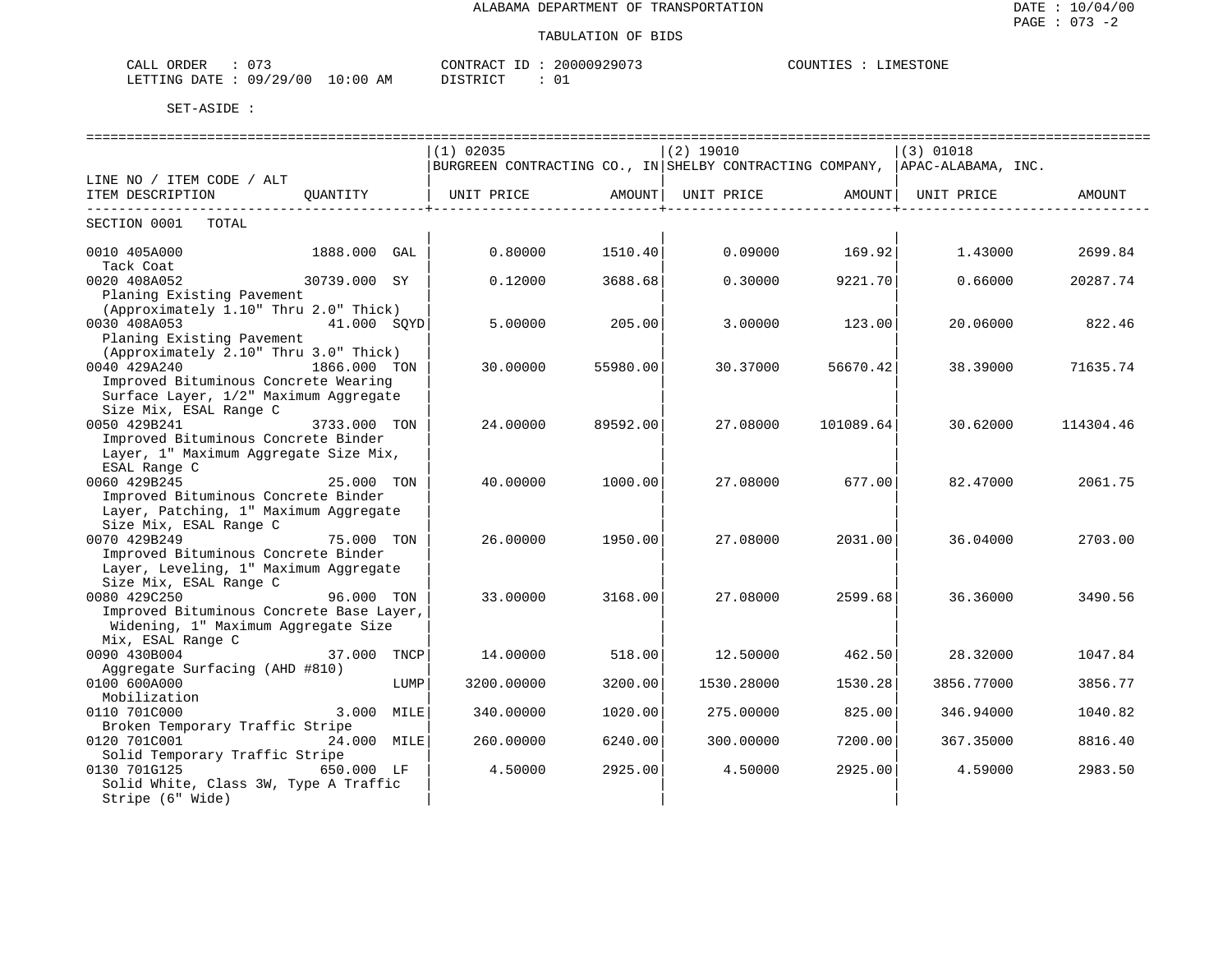| CALL ORDER                      |  |  |          | CONTRACT ID: 20000929073 |  | COUNTIES : LIMESTONE |
|---------------------------------|--|--|----------|--------------------------|--|----------------------|
| LETTING DATE: 09/29/00 10:00 AM |  |  | DISTRICT |                          |  |                      |

|                                                             |                |                   | =============================== | ==============================                                              |                           | ================================ |                |             |
|-------------------------------------------------------------|----------------|-------------------|---------------------------------|-----------------------------------------------------------------------------|---------------------------|----------------------------------|----------------|-------------|
|                                                             |                | $(1)$ 02035       |                                 | $(2)$ 19010                                                                 |                           | $(3)$ 01018                      |                |             |
|                                                             |                |                   |                                 | BURGREEN CONTRACTING CO., IN SHELBY CONTRACTING COMPANY, APAC-ALABAMA, INC. |                           |                                  |                |             |
| LINE NO / ITEM CODE / ALT                                   |                |                   |                                 |                                                                             |                           |                                  |                |             |
| ITEM DESCRIPTION                                            | OUANTITY       | UNIT PRICE AMOUNT |                                 |                                                                             | UNIT PRICE AMOUNT         | UNIT PRICE                       |                | AMOUNT      |
| 0140 701G133                                                | 650.000 LF     | 4.50000           | 2925.00                         | 4.50000                                                                     | 2925.00                   | 4.59000                          |                | 2983.50     |
| Solid Yellow, Class 3W, Type A Traffic<br>Stripe (6" Wide)  |                |                   |                                 |                                                                             |                           |                                  |                |             |
| 0150 701H001                                                | 1300.000 LF    | 0.50000           | 650.00                          | 0.50000                                                                     | 650.00                    | 0.51000                          |                | 663.00      |
| Solid Traffic Stripe Removed (Plastic)                      |                |                   |                                 |                                                                             |                           |                                  |                |             |
| 0160 702A007                                                | 3.000 MILE     | 1875.00000        | 5625.00                         | 1800.00000                                                                  | 5400.00                   | 1913.27000                       |                | 5739.81     |
| Broken Yellow, Inverted Profile Traffic<br>Stripe (6" Wide) |                |                   |                                 |                                                                             |                           |                                  |                |             |
| 0170 702A008                                                | 5.000 MILE     | 3900.00000        | 19500.00                        | 3750.00000                                                                  | 18750.00                  | 3979.59000                       |                | 19897.95    |
| Solid White, Inverted Profile Traffic                       |                |                   |                                 |                                                                             |                           |                                  |                |             |
| Stripe (6" Wide)                                            |                |                   |                                 |                                                                             |                           |                                  |                |             |
| 0180 702A009                                                | 1.000 MILE     | 3900.00000        | 3900.00                         | 3750.00000                                                                  | 3750.00                   | 3979.59000                       |                | 3979.59     |
| Solid Yellow, Inverted Profile Traffic                      |                |                   |                                 |                                                                             |                           |                                  |                |             |
| Stripe (6" Wide)                                            |                |                   |                                 |                                                                             |                           |                                  |                |             |
| 0190 703A002                                                | 48.000 SOFT    | 2.50000           | 120.00                          | 2.50000                                                                     | 120.00                    | 2.55000                          |                | 122.40      |
| Traffic Control Markings, Class 2, Type<br>A                |                |                   |                                 |                                                                             |                           |                                  |                |             |
| 0200 705A032                                                | 40.000 EACH    | 5.00000           | 200.00                          | 5.00000                                                                     | 200.00                    | 5.10000                          |                | 204.00      |
| Pavement Markers, Class A-H, Type 1-B                       |                |                   |                                 |                                                                             |                           |                                  |                |             |
| 0210 705A037                                                | 152.000 EACH   | 5.00000           | 760.00                          | 5.00000                                                                     | 760.00                    | 5.10000                          |                | 775.20      |
| Pavement Markers, Class A-H, Type 2-D                       |                |                   |                                 |                                                                             |                           |                                  |                |             |
| 0220 730H000                                                | 1000.000 LF    | 2.10000           | 2100.00                         | 2.75000                                                                     | 2750.00                   | 2.81000                          |                | 2810.00     |
| Loop Detector                                               |                |                   |                                 |                                                                             |                           |                                  |                |             |
| 0230 7301000                                                | 1000.000 LF    | 1.60000           | 1600.00                         | 0.25000                                                                     | 250.00                    | 0.51000                          |                | 510.00      |
| Shielded Loop Detector Home-Run Cable<br>0240 730K000       | 1.000 EACH     | 400.00000         | 400.00                          | 175,00000                                                                   | 175.00                    | 178.57000                        |                | 178.57      |
| Traffic Signal Junction Box                                 |                |                   |                                 |                                                                             |                           |                                  |                |             |
| 0250 740B000                                                | 132.000 SQFT   | 1,00000           | 132.00                          | 0.00000                                                                     | 0.00                      | 11.36000                         |                | 1499.52     |
| Construction Signs                                          |                |                   |                                 |                                                                             |                           |                                  |                |             |
| 0260 740E000                                                | 50.000<br>EACH | 0.00000           | 0.00                            | 0.00000                                                                     | 0.00                      | 0.01000                          |                | 0.50        |
| Cones (36 Inches High)                                      |                |                   |                                 |                                                                             |                           |                                  |                |             |
| 0270 740M000                                                | 50.000 EACH    | 0.00000           | 0.00                            | 0.00000                                                                     | 0.00                      | 0.01000                          |                | 0.50        |
| Weight For Cone                                             |                |                   |                                 |                                                                             |                           |                                  |                |             |
| 0280 998A000                                                | LUMP           | 0.00000           | 0.00                            | 0.00000                                                                     | 0.00                      | 1,00000                          |                | 1.00        |
| Construction Fuel (Maximum Bid Limited                      |                |                   |                                 |                                                                             |                           |                                  |                |             |
| To $$12,900.00)$<br>SECTION TOTALS                          |                |                   | \$208,909.08]                   |                                                                             | \$221, 255.14]            |                                  | S.             | 275, 116.42 |
|                                                             |                |                   |                                 |                                                                             |                           |                                  |                |             |
| CONTRACT TOTALS                                             |                | $\ddot{s}$        | 208,909.08                      |                                                                             | 221, 255.14<br>$\ddot{s}$ |                                  | $\mathsf{S}^-$ | 275, 116.42 |
|                                                             |                |                   |                                 |                                                                             |                           |                                  |                |             |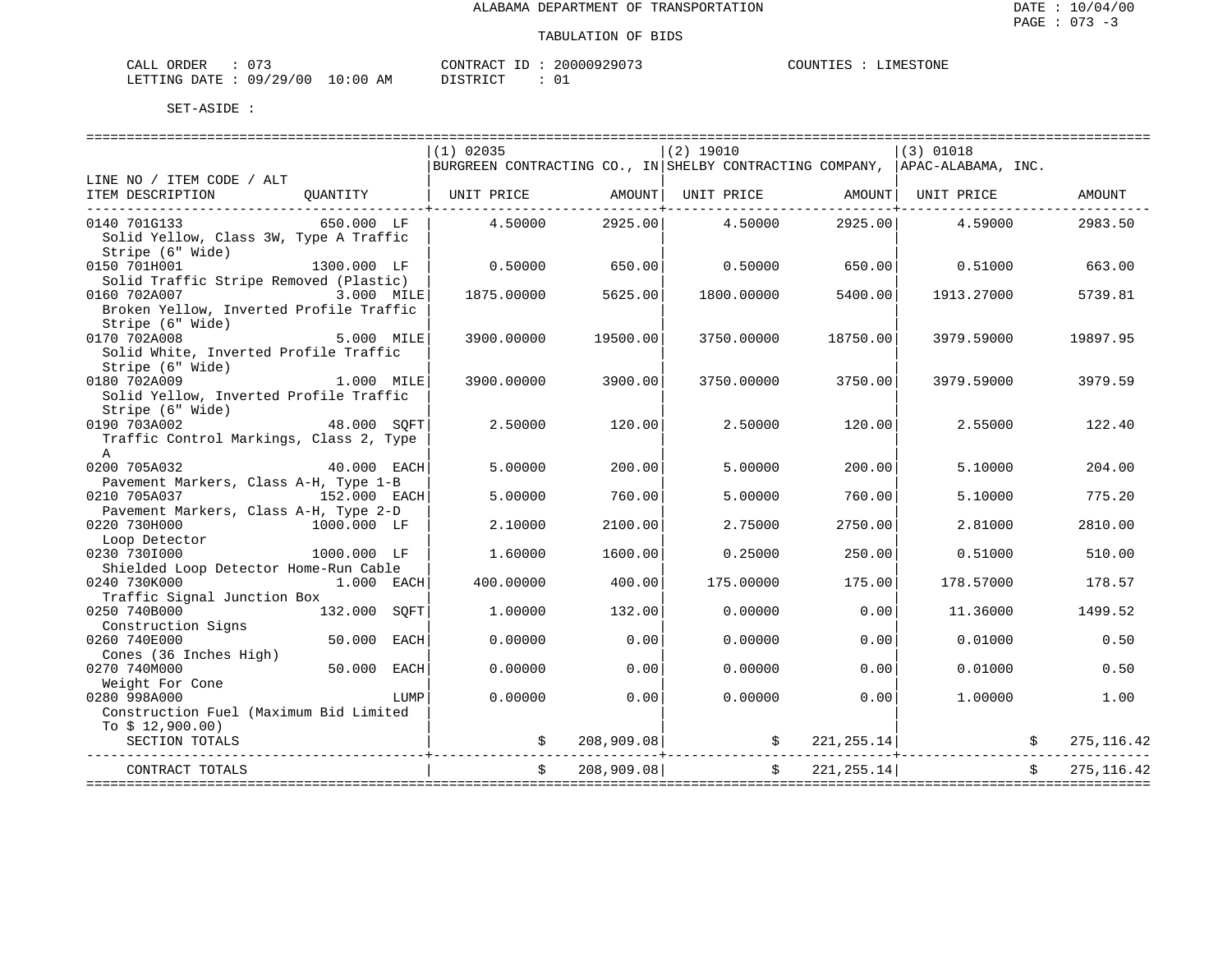DATE :

#### PAGE : 074 -1 VENDOR RANKING

|                | CALL ORDER<br>: 074<br>LETTING DATE: 09/29/00<br>10:00 AM                                                                                     | CONTRACT ID: 20000929074<br>: 07<br>DISTRICT |              | COUNTIES : BARBOUR |                                 | HOUSTON                |
|----------------|-----------------------------------------------------------------------------------------------------------------------------------------------|----------------------------------------------|--------------|--------------------|---------------------------------|------------------------|
|                | CONTRACT DESCRIPTION:<br>for constructing the Navigation Light Replacement on various<br>bridges over the Chattahoochee River.<br>SET-ASIDE : | 45<br>CONTRACT TIME:                         | Working Days | (available days)   | PROJECT(S) : 99-507-690-000-001 |                        |
| RANK           | VENDOR NO. / NAME                                                                                                                             |                                              |              |                    | TOTAL<br>BID.                   | % OVER<br>LOW BID      |
| 19060<br>12033 | STONE ELECTRIC COMPANY, INC.<br>LOUANA CONSTRUCTION CORPORATION                                                                               |                                              |              |                    | 91,810.00<br>93,157.00          | 100.0000%<br>101.4671% |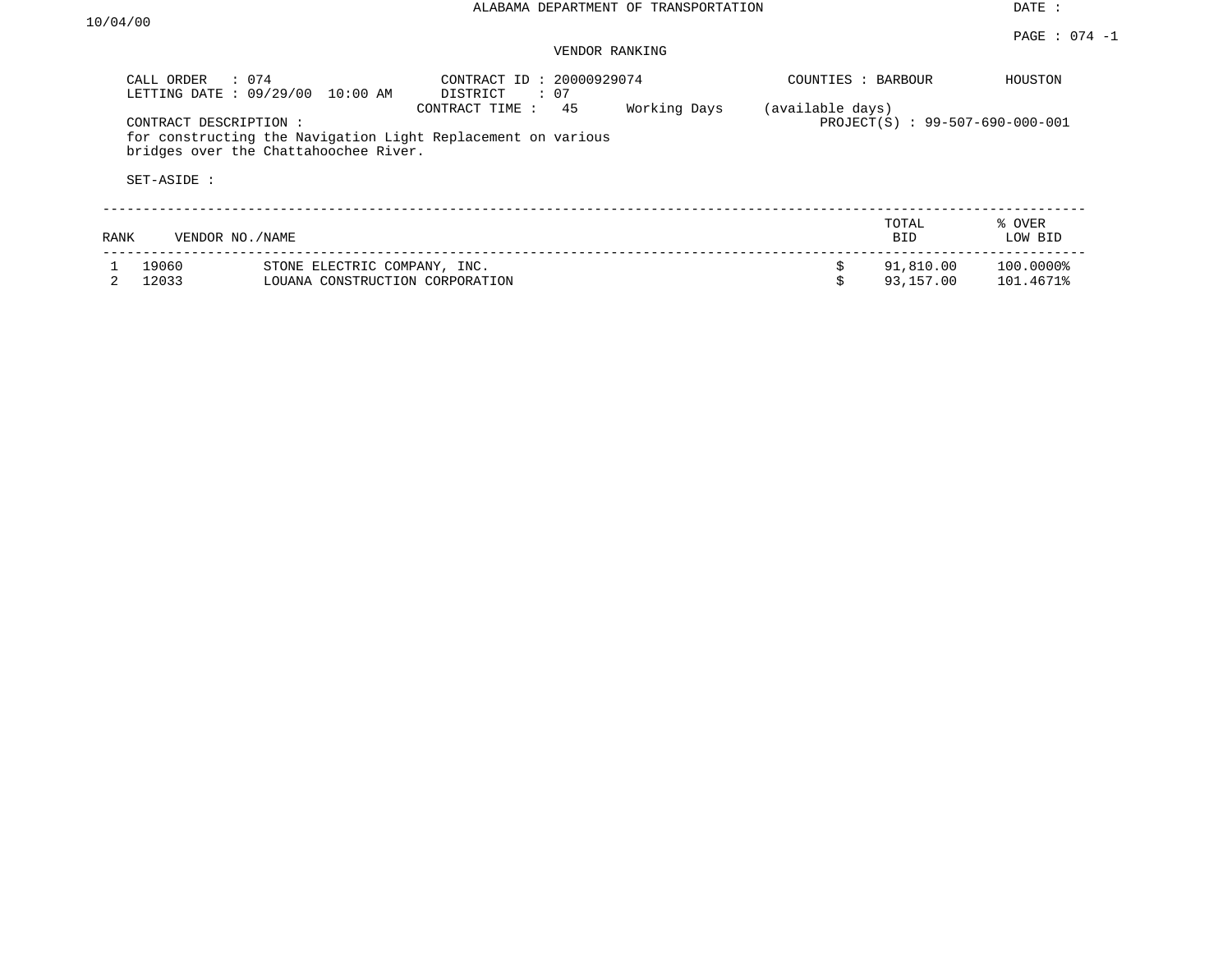# TABULATION OF BIDS

| 7۲.<br>ORDER<br>لللمب                                                                                       | .42900<br>$\Lambda$<br>აიიი | HOUSTON<br>COUNT<br>----<br>"BUUL.<br>→ <del>△</del> ★ ′<br>ا د سال ساس . |
|-------------------------------------------------------------------------------------------------------------|-----------------------------|---------------------------------------------------------------------------|
| LETTING<br>n a<br>00 /<br><b>DATR</b><br>$\cap$<br>ΑM<br>$^{\circ}$ $\circ$ $\circ$ .<br>: 00<br>- 92<br>-- | CTDDTCT                     |                                                                           |

|                                        |              |      | $(1)$ 19060              |            | $(2)$ 12033                  |            |            |        |
|----------------------------------------|--------------|------|--------------------------|------------|------------------------------|------------|------------|--------|
|                                        |              |      | STONE ELECTRIC CO., INC. |            | LOUANA CONSTRUCTION CORPORAT |            |            |        |
| LINE NO / ITEM CODE / ALT              |              |      |                          |            |                              |            |            |        |
| ITEM DESCRIPTION                       | QUANTITY     |      | UNIT PRICE               |            | AMOUNT  UNIT PRICE           | AMOUNT     | UNIT PRICE | AMOUNT |
|                                        |              |      |                          |            |                              |            |            |        |
| SECTION 0001 TOTAL                     |              |      |                          |            |                              |            |            |        |
| 0010 519A000                           |              | LUMP | 70000.00000              | 70000.00   | 90988.00000                  | 90988.00   |            |        |
| Navigation Lighting System             |              |      |                          |            |                              |            |            |        |
| 0020 600A000                           |              | LUMP | 10000.00000              | 10000.00   | 300.00000                    | 300.00     |            |        |
| Mobilization                           |              |      |                          |            |                              |            |            |        |
| 0030 740B000                           | 194.000      | SQFT | 15.00000                 | 2910.00    | 5.00000                      | 970.00     |            |        |
| Construction Signs                     |              |      |                          |            |                              |            |            |        |
| 0040 740E000                           | 50.000 EACH  |      | 20.00000                 | 1000.00    | 3.00000                      | 150.00     |            |        |
|                                        |              |      |                          |            |                              |            |            |        |
| Cones (36 Inches High)                 |              |      |                          |            |                              |            |            |        |
| 0050 740M000                           | 50.000       | EACH | 10.00000                 | 500.00     | 0.98000                      | 49.00      |            |        |
| Weight For Cone                        |              |      |                          |            |                              |            |            |        |
| 0060 741C010                           | $1.000$ EACH |      | 5000.00000               | 5000.00    | 400.00000                    | 400.00     |            |        |
| Portable Sequential Arrow And Chevron  |              |      |                          |            |                              |            |            |        |
| Sign Unit                              |              |      |                          |            |                              |            |            |        |
| 0070 998A000                           |              | LUMP | 2400.00000               | 2400.00    | 300.00000                    | 300.00     |            |        |
| Construction Fuel (Maximum Bid Limited |              |      |                          |            |                              |            |            |        |
| To $$2,400.00)$                        |              |      |                          |            |                              |            |            |        |
| SECTION TOTALS                         |              |      | \$                       | 91, 810.00 | \$                           | 93,157.00  |            |        |
| CONTRACT TOTALS                        |              |      | \$                       | 91,810.00  | \$                           | 93, 157.00 |            |        |
|                                        |              |      |                          |            |                              |            |            |        |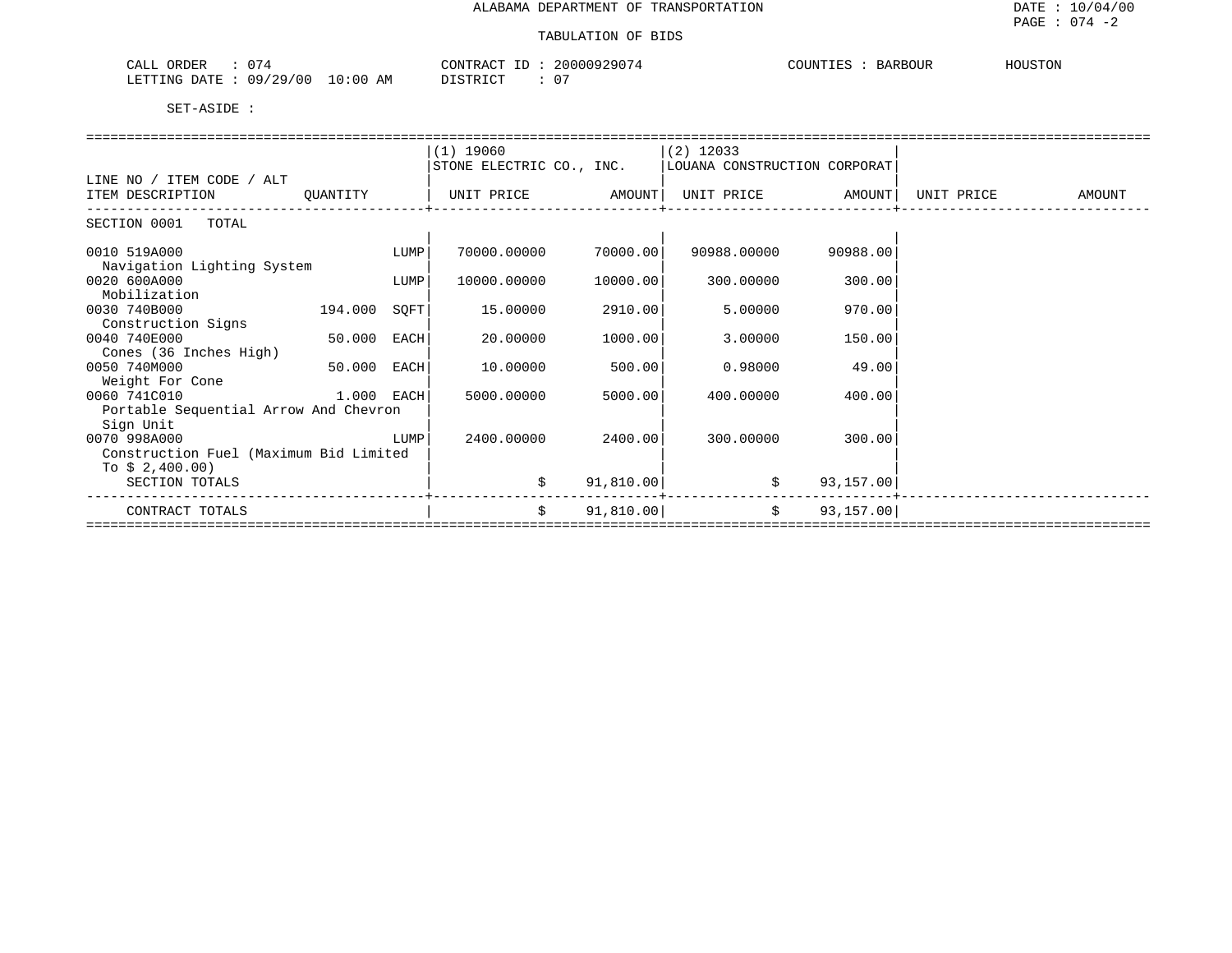DATE :

# VENDOR RANKING

|      | $\therefore$ 075<br>CALL ORDER<br>LETTING DATE: 09/29/00 | 10:00 AM                                            | CONTRACT ID: 20000929075<br>$\colon$ 04<br>DISTRICT                                                                                                   |                                  | COUNTIES : RUSSELL            |                        |
|------|----------------------------------------------------------|-----------------------------------------------------|-------------------------------------------------------------------------------------------------------------------------------------------------------|----------------------------------|-------------------------------|------------------------|
|      | CONTRACT DESCRIPTION:<br>SET-ASIDE :                     | in Phenix City. Length - 2.150 mi.                  | CONTRACT TIME : 40<br>RURAL<br>for constructing the Planing, Resurfacing, and Traffic<br>Stripe on S.R. #8 (U.S. #80) from M.P. 215.65 to M.P. 217.80 | Working Days<br>(available days) | $PROJECT(S) : ST-057-008-001$ |                        |
| RANK | VENDOR NO./NAME                                          |                                                     |                                                                                                                                                       |                                  | TOTAL<br><b>BID</b>           | % OVER<br>LOW BID      |
|      | 05002<br>01018                                           | EAST ALABAMA PAVING CO., INC.<br>APAC-ALABAMA, INC. |                                                                                                                                                       |                                  | 773,919.00<br>860,292.10      | 100.0000%<br>111.1604% |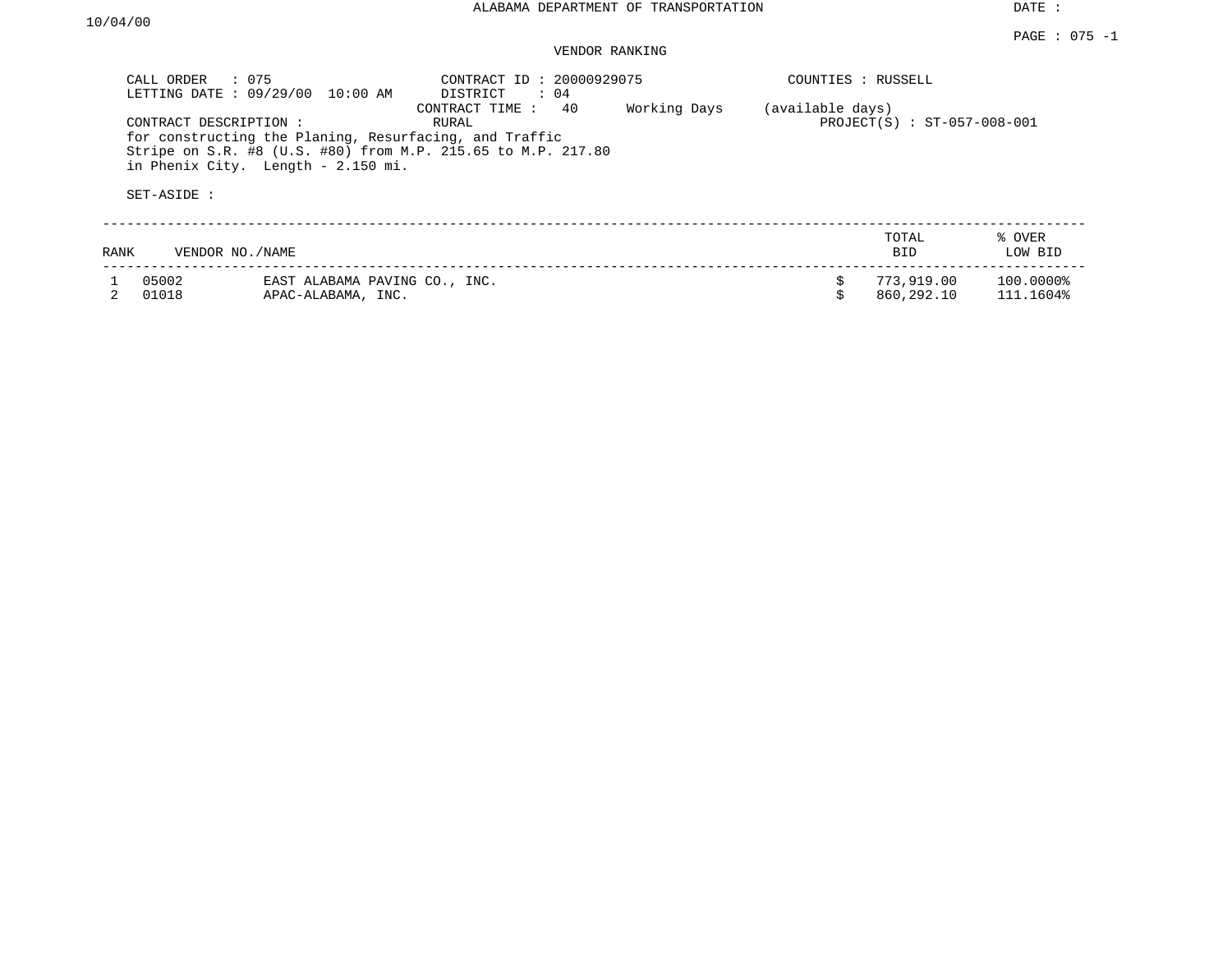### TABULATION OF BIDS

| CALL ORDER<br>075               | CONTRACT ID: 20000929075 | COUNTIES : RUSSELL |  |
|---------------------------------|--------------------------|--------------------|--|
| LETTING DATE: 09/29/00 10:00 AM | DISTRICT<br>04           |                    |  |

|                                         |                |      | ----------------------------- |           |                                                 |           |            |        |
|-----------------------------------------|----------------|------|-------------------------------|-----------|-------------------------------------------------|-----------|------------|--------|
|                                         |                |      | $(1)$ 05002                   |           | $(2)$ 01018                                     |           |            |        |
|                                         |                |      |                               |           | EAST ALABAMA PAVING CO., INC APAC-ALABAMA, INC. |           |            |        |
| LINE NO / ITEM CODE / ALT               |                |      |                               |           |                                                 |           |            |        |
| ITEM DESCRIPTION                        | OUANTITY       |      | UNIT PRICE                    | AMOUNT I  | UNIT PRICE AMOUNT                               |           | UNIT PRICE | AMOUNT |
|                                         |                |      |                               |           |                                                 |           |            |        |
| SECTION 0001<br>TOTAL                   |                |      |                               |           |                                                 |           |            |        |
| 0010 401B100                            | 77980.000 SYCP |      | 0.70000                       | 54586.00  | 0.67000                                         | 52246.60  |            |        |
| Bituminous Treatment E (With Polymer    |                |      |                               |           |                                                 |           |            |        |
| Additive)                               |                |      |                               |           |                                                 |           |            |        |
| 0020 401B108                            | 29500.000 SYCP |      | 0.78000                       | 23010.00  | 0.87000                                         | 25665.00  |            |        |
| Bituminous Treatment G (With Polymer    |                |      |                               |           |                                                 |           |            |        |
| Additive)                               |                |      |                               |           |                                                 |           |            |        |
| 0030 405A000                            | 4000.000 GAL   |      | 1,20000                       | 4800.00   | 1,00000                                         | 4000.00   |            |        |
| Tack Coat                               |                |      |                               |           |                                                 |           |            |        |
| 0040 408A052                            | 14500.000 SY   |      | 2,00000                       | 29000.00  | 1,50000                                         | 21750.00  |            |        |
| Planing Existing Pavement               |                |      |                               |           |                                                 |           |            |        |
| (Approximately 1.10" Thru 2.0" Thick)   |                |      |                               |           |                                                 |           |            |        |
| 0050 408A053                            | 1000.000 SOYD  |      | 3.00000                       | 3000.00   | 7.40000                                         | 7400.00   |            |        |
| Planing Existing Pavement               |                |      |                               |           |                                                 |           |            |        |
| (Approximately 2.10" Thru 3.0" Thick)   |                |      |                               |           |                                                 |           |            |        |
| 0060 424A260                            | 4650.000 TON   |      | 37.76000                      | 175584.00 | 39.75000                                        | 184837.50 |            |        |
| Superpave Bituminous Concrete Wearing   |                |      |                               |           |                                                 |           |            |        |
| Surface Layer, 1/2" Maximum Aggregate   |                |      |                               |           |                                                 |           |            |        |
| Size Mix, ESAL Range D                  |                |      |                               |           |                                                 |           |            |        |
| 0070 424B441                            | 4300.000 TON   |      | 30.70000                      | 132010.00 | 36.50000                                        | 156950.00 |            |        |
| Superpave Bituminous Concrete Upper     |                |      |                               |           |                                                 |           |            |        |
| Binder Layer, 1" Maximum Aggregate Size |                |      |                               |           |                                                 |           |            |        |
| Mix, ESAL Range C                       |                |      |                               |           |                                                 |           |            |        |
| 0080 424B461                            | 8300.000 TON   |      | 30.70000                      | 254810.00 | 35.00000                                        | 290500.00 |            |        |
| Superpave Bituminous Concrete Upper     |                |      |                               |           |                                                 |           |            |        |
| Binder Layer, 1" Maximum Aggregate Size |                |      |                               |           |                                                 |           |            |        |
| Mix, ESAL Range D                       |                |      |                               |           |                                                 |           |            |        |
| 0090 424B465                            | 50.000 TON     |      | 100.00000                     | 5000.00   | 159.00000                                       | 7950.00   |            |        |
| Superpave Bituminous Concrete Upper     |                |      |                               |           |                                                 |           |            |        |
| Binder Layer, Patching, 1" Maximum      |                |      |                               |           |                                                 |           |            |        |
| Aggregate Size Mix, ESAL Range D        |                |      |                               |           |                                                 |           |            |        |
| 0100 424B469                            | 400.000 TON    |      | 39.50000                      | 15800.00  | 41.00000                                        | 16400.00  |            |        |
| Superpave Bituminous Concrete Upper     |                |      |                               |           |                                                 |           |            |        |
| Binder Layer, Leveling, 1" Maximum      |                |      |                               |           |                                                 |           |            |        |
| Aggregate Size Mix, ESAL Range D        |                |      |                               |           |                                                 |           |            |        |
| 0110 430B043                            | 1350.000 TCIP  |      | 16.00000                      | 21600.00  | 20.00000                                        | 27000.00  |            |        |
| Aggregate Surfacing (1" Down, Crusher   |                |      |                               |           |                                                 |           |            |        |
| Run)                                    |                |      |                               |           |                                                 |           |            |        |
| 0120 600A000                            |                | LUMP | 3900.00000                    | 3900.00   | 11000.00000                                     | 11000.00  |            |        |
| Mobilization                            |                |      |                               |           |                                                 |           |            |        |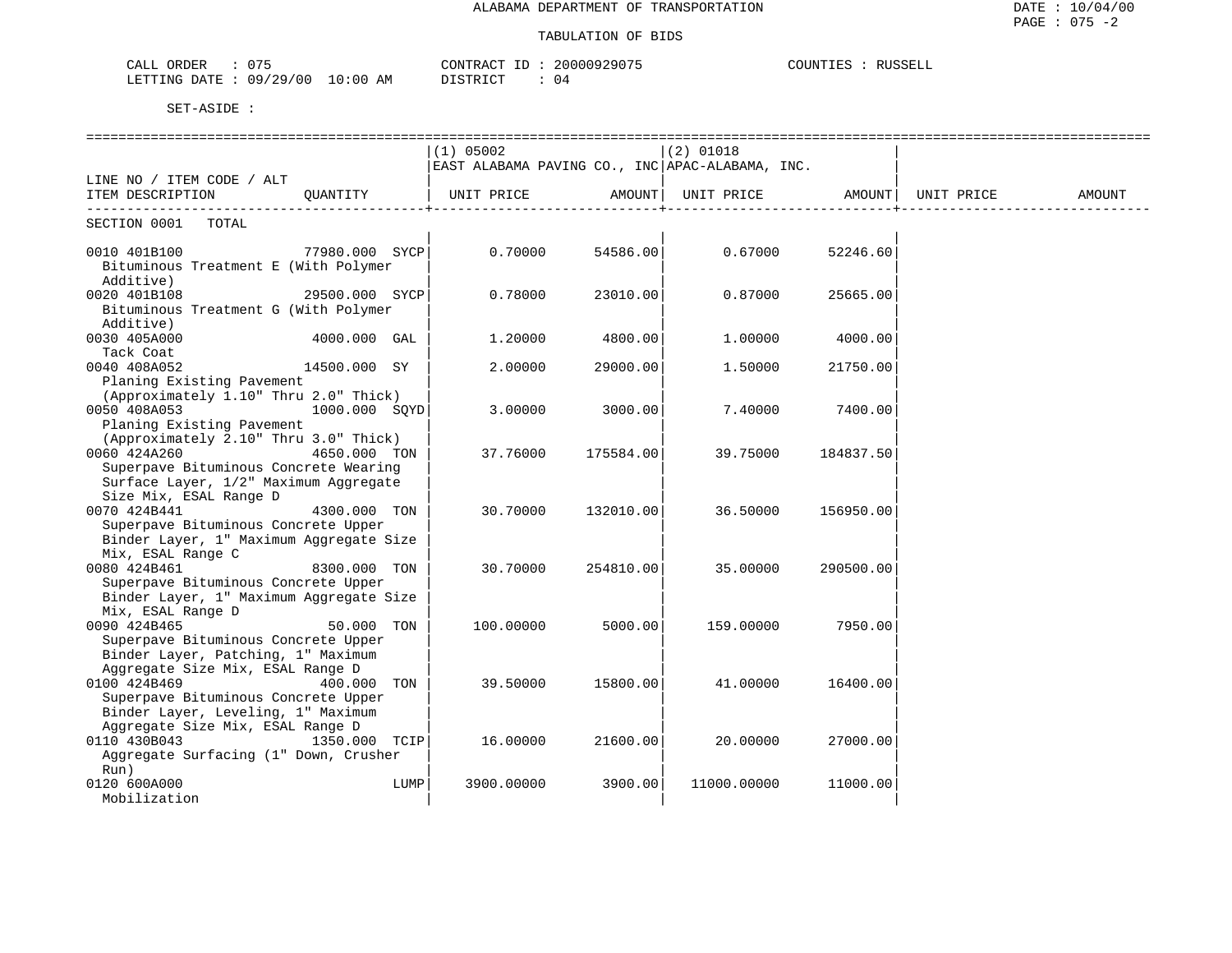| ORDER<br>CALI |          |               | CONTRACT<br>TD. | 20000929075 | COUNTIES | RUSSELL |
|---------------|----------|---------------|-----------------|-------------|----------|---------|
| LETTING DATE  | 09/29/00 | LO : 00<br>ΑM | ነፐ ሮጥ ጋፐ ጦጥ     | 14          |          |         |

|                                                              |                 |      | $(1)$ 05002                                     |                      | $(2)$ 01018                   |         |            |        |
|--------------------------------------------------------------|-----------------|------|-------------------------------------------------|----------------------|-------------------------------|---------|------------|--------|
|                                                              |                 |      | EAST ALABAMA PAVING CO., INC APAC-ALABAMA, INC. |                      |                               |         |            |        |
| LINE NO / ITEM CODE / ALT                                    |                 |      |                                                 |                      |                               |         |            |        |
| ITEM DESCRIPTION<br>QUANTITY                                 |                 |      | UNIT PRICE                                      | ------------+------- | AMOUNT   UNIT PRICE AMOUNT    |         | UNIT PRICE | AMOUNT |
| 0130 701A028                                                 | 5.000 MILE      |      |                                                 |                      | 1350.00000 6750.00 1375.00000 | 6875.00 |            |        |
| Solid White, Class 2, Type A Traffic                         |                 |      |                                                 |                      |                               |         |            |        |
| Stripe (0.06" Thick) (6" Wide)                               |                 |      |                                                 |                      |                               |         |            |        |
| 0140 701A032                                                 | $5.000$ MILE    |      | 1350.00000 6750.00                              |                      | 1550.00000                    | 7750.00 |            |        |
| Solid Yellow, Class 2, Type A Traffic                        |                 |      |                                                 |                      |                               |         |            |        |
| Stripe (0.06" Thick) (6" Wide)                               |                 |      |                                                 |                      |                               |         |            |        |
| 0150 701A041 5.000 MILE                                      |                 |      | 980.00000                                       | 4900.00              | 950.00000                     | 4750.00 |            |        |
| Broken White, Class 2, Type A Traffic                        |                 |      |                                                 |                      |                               |         |            |        |
| Stripe (0.09" Thick) (6" Wide)                               |                 |      |                                                 |                      |                               |         |            |        |
| 0160 701B009 1300.000 LF                                     |                 |      | 1,50000                                         | 1950.00              | 1.00000                       | 1300.00 |            |        |
| Dotted Class 2, Type A Traffic Stripe                        |                 |      |                                                 |                      |                               |         |            |        |
| $(0.09"$ Thick $)(6"$ Wide $)$                               |                 |      |                                                 |                      |                               |         |            |        |
| 0170 701C000                                                 | 12.000 MILE     |      | 290.00000                                       | 3480.00              | 400.00000                     | 4800.00 |            |        |
| Broken Temporary Traffic Stripe                              |                 |      |                                                 |                      |                               |         |            |        |
| 0180 701C001                                                 | 16.000 MILE     |      | 360.00000                                       | 5760.00              | 400.00000                     | 6400.00 |            |        |
| Solid Temporary Traffic Stripe<br>0190 703A002 3050.000 SOFT |                 |      |                                                 |                      |                               |         |            |        |
| Traffic Control Markings, Class 2, Type                      |                 |      | 2,20000                                         | 6710.00              | 1.80000                       | 5490.00 |            |        |
| $\mathbb{A}$                                                 |                 |      |                                                 |                      |                               |         |            |        |
| $70.000$ SQFT<br>0200 703B002                                |                 |      | 2.60000                                         | 182.00               | 3.00000                       | 210.00  |            |        |
| Traffic Control Legends, Class 2, Type A                     |                 |      |                                                 |                      |                               |         |            |        |
| 0210 703D001                                                 | 1000.000 SOFT   |      | 1.40000                                         | 1400.00              | 1,30000                       | 1300.00 |            |        |
| Temporary Traffic Control Markings                           |                 |      |                                                 |                      |                               |         |            |        |
| 0220 705A000                                                 | $1100.000$ EACH |      | 4.00000                                         | 4400.00              | 5.00000                       | 5500.00 |            |        |
| Pavement Markers, Class A, Type 1-A                          |                 |      |                                                 |                      |                               |         |            |        |
| $60.000$ EACH<br>0230 705A001                                |                 |      | 4.00000                                         | 240.00               | 5.00000                       | 300.00  |            |        |
| Pavement Markers, Class A, Type 1-B                          |                 |      |                                                 |                      |                               |         |            |        |
| 0240 705A004                                                 | 50.000 EACH     |      | 4.50000                                         | 225.00               | 5.25000                       | 262.50  |            |        |
| Pavement Markers, Class A, Type 2-C                          |                 |      |                                                 |                      |                               |         |            |        |
| 0250 740B000                                                 | 762.000 SOFT    |      | 6.00000                                         | 4572.00              | 7.75000                       | 5905.50 |            |        |
| Construction Signs                                           |                 |      |                                                 |                      |                               |         |            |        |
| 0260 740E000                                                 | 125.000 EACH    |      | 10.00000                                        | 1250.00              | 16.00000                      | 2000.00 |            |        |
| Cones (36 Inches High)                                       |                 |      |                                                 |                      |                               |         |            |        |
| 0270 740M000                                                 | 125.000 EACH    |      | 10.00000                                        | 1250.00              | 10.00000                      | 1250.00 |            |        |
| Weight For Cone                                              | $1.000$ EACH    |      |                                                 | 1000.00              |                               |         |            |        |
| 0280 741C010<br>Portable Sequential Arrow And Chevron        |                 |      | 1000.00000                                      |                      | 500.00000                     | 500.00  |            |        |
| Sign Unit                                                    |                 |      |                                                 |                      |                               |         |            |        |
| 0290 998A000                                                 |                 | LUMP | 0.00000                                         | 0.00                 | 0.00000                       | 0.00    |            |        |
| Construction Fuel (Maximum Bid Limited                       |                 |      |                                                 |                      |                               |         |            |        |
| To $$38,000.00)$                                             |                 |      |                                                 |                      |                               |         |            |        |
|                                                              |                 |      |                                                 |                      |                               |         |            |        |